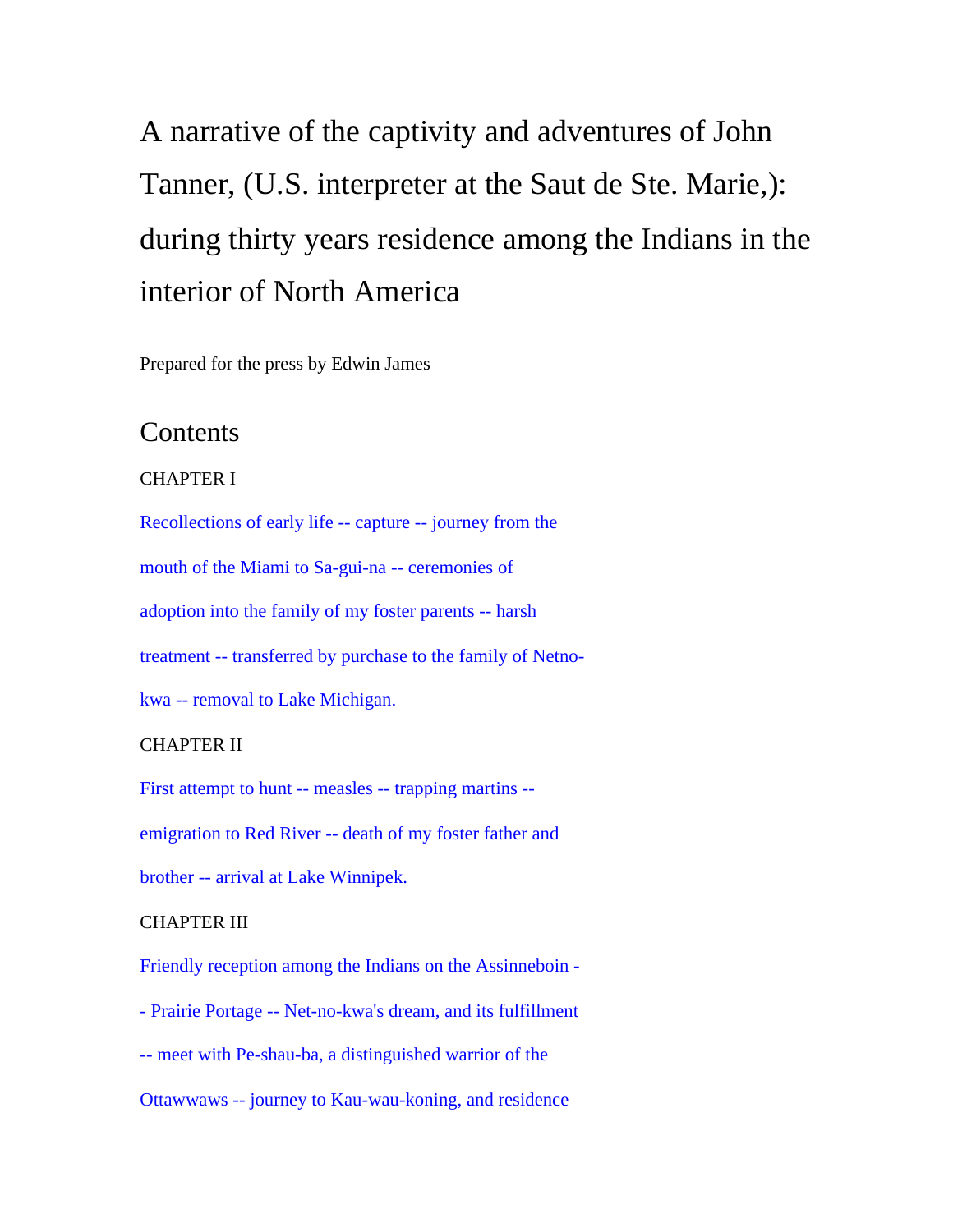there -- return towards Lake Superior -- war-party against the Minnetauks -- mouth of Assinneboin river.

#### CHAPTER IV

Elk hunting -- beaver and buffalo hunting -- endangered in killing a buffalo cow -- Fall Indians -- return to Rainy Lake -- Swamp River and Portage -- the Begwionusko River and Lake -- honesty and good faith in the intercourse of the Indians -- hospitality -- sufferings from hunger -- Red River -- loss of packs -- supposed dishonesty of traders -- rapacity of the traders of the N. W. company -- disasters following the loss of our peltries.

# CHAPTER V

Medicine hunting -- indolence of an Indian hunter, and consequent suffering of his family -- relief from humane traders -- a hunter amputates his own arm -- moose chase - - hospitality of Sah-muk, and residence at Rainy Lake - carcase of a buffalo cow watched by a bull -- severe suffering from cold -- my lodge, and most of my property, destroyed by fire.

## CHAPTER VI

Failure of an attempt to accompany a war-party to the Missouri -- removal to Elk River -- joined in my hunting grounds by some Naudoways, from Lower Canada --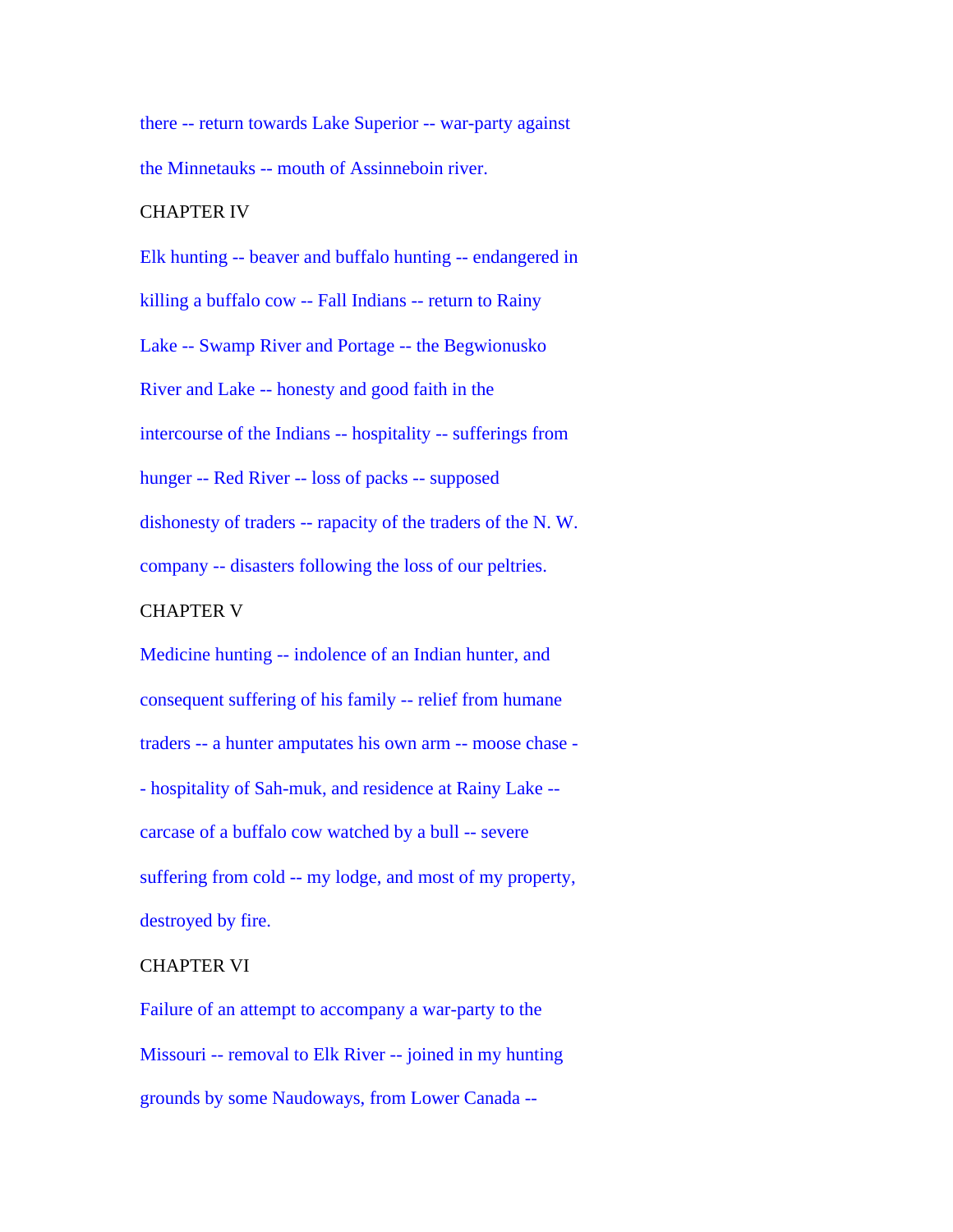hospitality of the Crees -- practice of medicine -- dispute with a Naudoway -- band of Tuskwaw-go-nees -- Brine Spring, on Elk River -- I receive a severe injury by falling from my horse -- involved in difficulty by my foster brother -- habits of the moose-deer -- range of the moose, the elk, and the reindeer.

#### CHAPTER VII

I receive a proposal from a chief to marry his daughter - theft and drunkenness -- manner of pursuing the elk on foot -- disease and great mortality among the beaver - second offer of marriage from an A-go-kwa -- haunted encampment, called the "place of the two dead men" -- Indian courtship -- distressing sickness -- insanity and attempt at suicide -- gambling -- several offers of young women in marriage -- my courtship and marriage with Mis-kwa-bun-o-kwa, (the red sky of the morning.)

## CHAPTER VIII

Preparation for a war excursion -- herds of buffalo heard at a great distance -- terrible conflicts among the bulls - observances of the young warriors -- Ko-zau-bun-ziche-egun, or divination to discover the situation of an enemy -- Jeebi-ug, or memorials of deceased friends to be thrown away on the field of battle; and the design of the custom --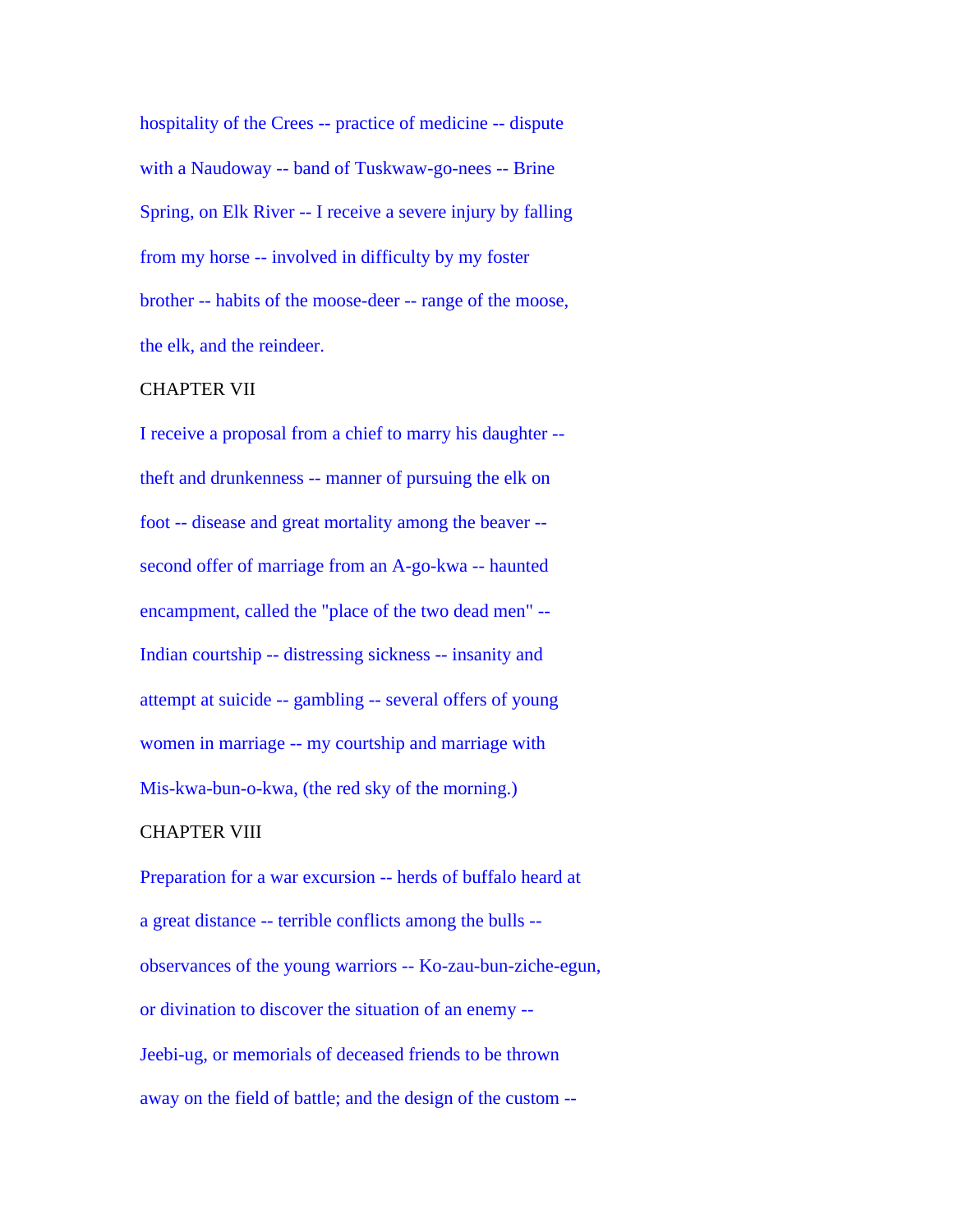war-party broken up by the interference of a rival chief - stupidity of the porcupine -- I save the life of my foster brother -- Albino bears -- Waw-be-no -- marriage of Picheto and Skwa-shish -- attack of a Sioux war-party, and pursuit to the village at Chief Mountain, and the head of the St. Peters, etc.

# CHAPTER IX

Visit to several Assinneboin villages, in pursuit of stolen horses -- peculiar customs -- I seize a horse belonging to an Assinneboin -- war excursion to Turtle Mountain - battle at a village of the Mandans -- doctrines of the Shawnese prophet -- drunkenness, and its effects.

#### CHAPTER X

Presence of mind and self-devotedness in an Indian mother -- Indian warfare -- conversation of a chief - winter hunt on the Begwionusko River -- medicine hunting -- customs, in cases of manslaughter -- symbolic, or picture writing -- death of Pe-shau-ba -- disaster at Spirit Lake, and death of the Little Clam.

## CHAPTER XI

Rapacity of the traders -- revelation of Manito-o-geezhik - - pretensions of As-kaw-ba-wis -- credulity of the Indians -- colony at Red River, planted by the Hudson's Bay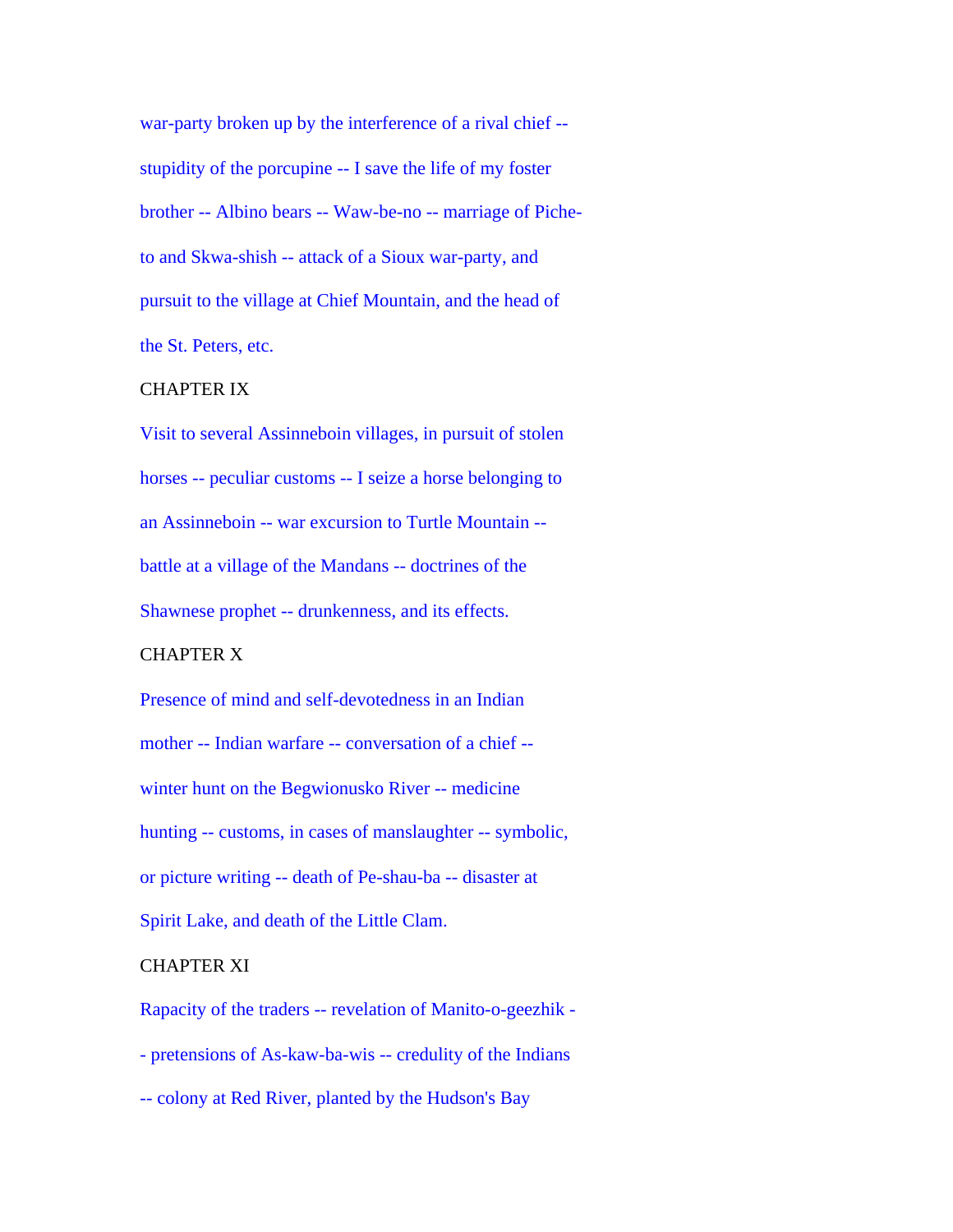traders -- large war-party assembled at Turtle Mountain - want of discipline.

#### CHAPTER XII

Superstitions of the Indians -- violent and unjust prejudice -- family misfortunes -- remarkable tenacity of life in the otter, and some other small animals -- disturbances between the Hudson's Bay and North West Fur Companies.

#### CHAPTER XIII

Suffering of the Ojibbeways from hunger -- persecutions of Waw-be-be-nai-sa, and unkindness of my Indian relatives -- journey to Detroit -- Governor Cass -- Council

at St. Mary, on the Miami.

# CHAPTER XIV

Journey to Kentucky -- hospitalities of the whites -- return

to Detroit -- Jackson -- St. Louis -- General Clark -- return

to the Lake of the Woods -- Col. Dickson -- second

journey to St. Louis, by Chikago and Fort Clark --

kindness of the Potawattomies.

## CHAPTER XV

Transactions of the agents and clerks of the American Fur Company, in the country about the Lake of the Woods - treachery of an Indian woman -- misfortunes attendant on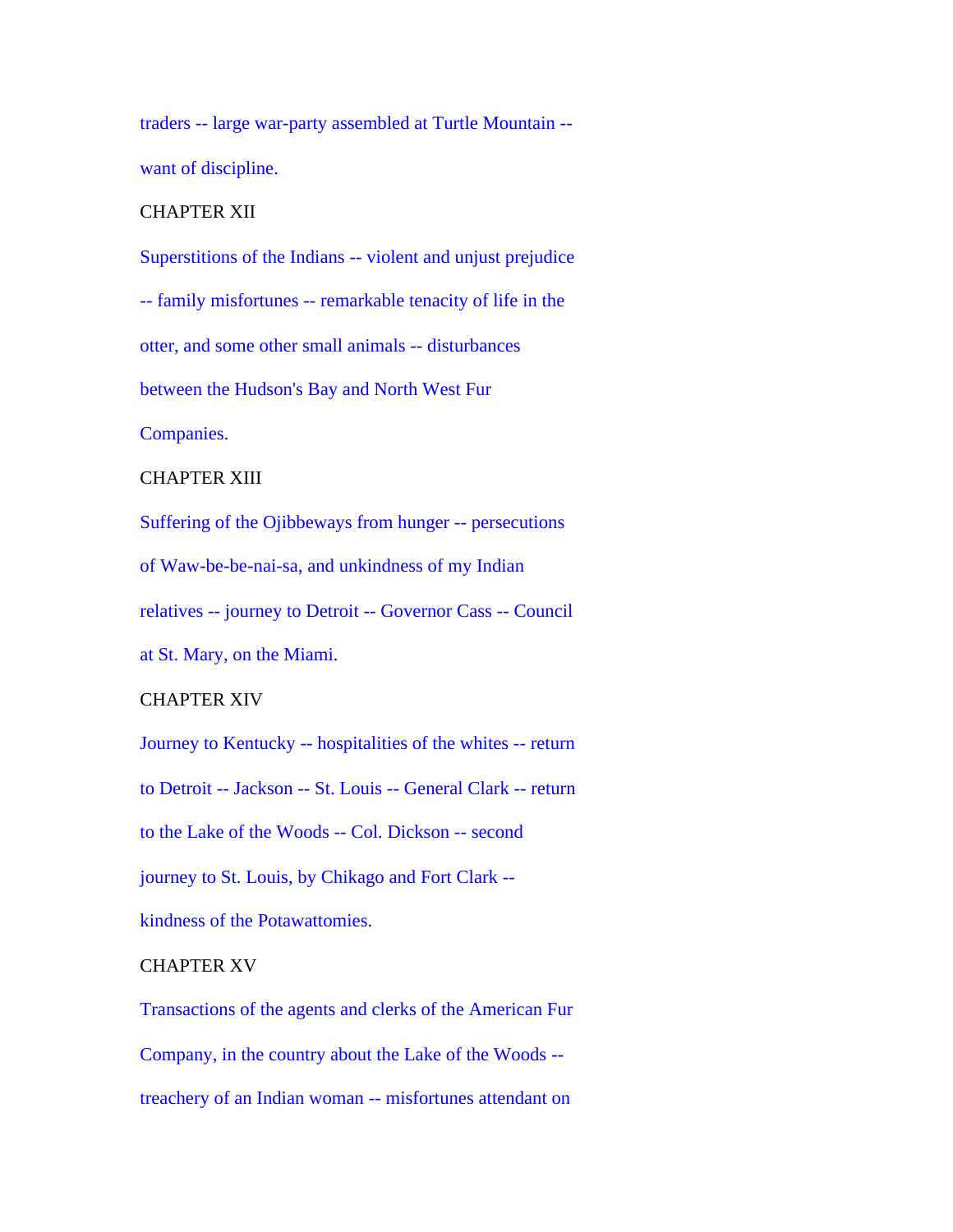an attempt to bring my children from the Indian country.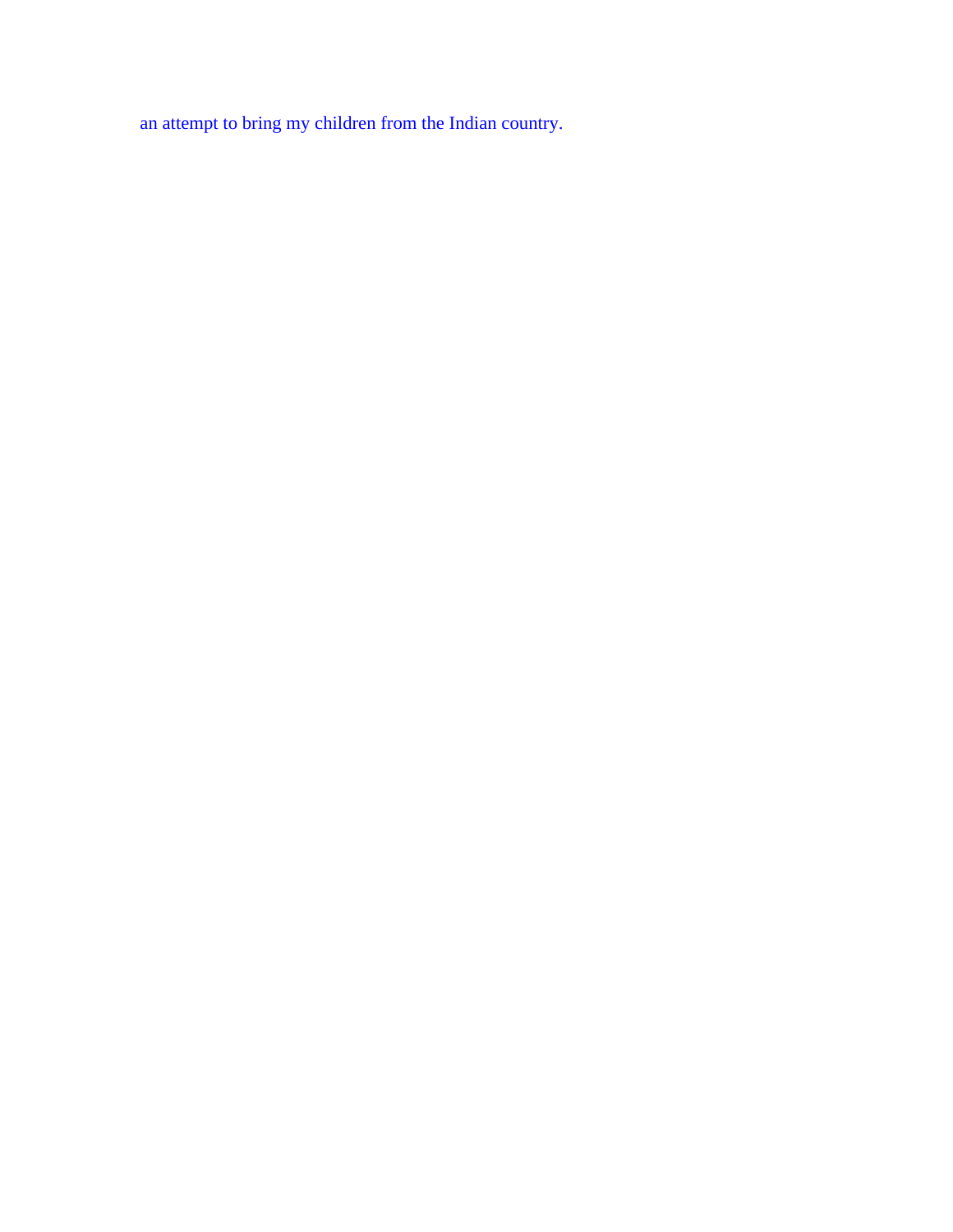# CHAPTER I

Recollections of early life -- capture -- journey from the mouth of the Miami to Sa-gui-na -- ceremonies of adoption into the family of my foster parents -- harsh treatment -- transferred by purchase to the family of Net-no-kwa -- removal to Lake Michigan.

The earliest event of my life, which I distinctly remember, is the death of my mother. This happened when I was two years old, and many of the attending circumstances made so deep an impression, that they are still fresh in my memory. I cannot recollect the name of the settlement at which we lived, but I have since learned it was on the Kentucky River, at a considerable distance from the Ohio.

My father, whose name was John Tanner, was an emigrant from Virginia, and had been a clergyman. He lived long after I was taken by the Indians, having died only three months after the great earthquake, which destroyed a part of New Madrid, and was felt throughout the country on the Ohio, (1811.)

Soon after my mother's death, my father removed to a place called Elk Horn. At this place was a cavern--I used to visit it with my brother. We took two candles; one we lighted on entering, and went on till it was burned down; we then lighted the other, and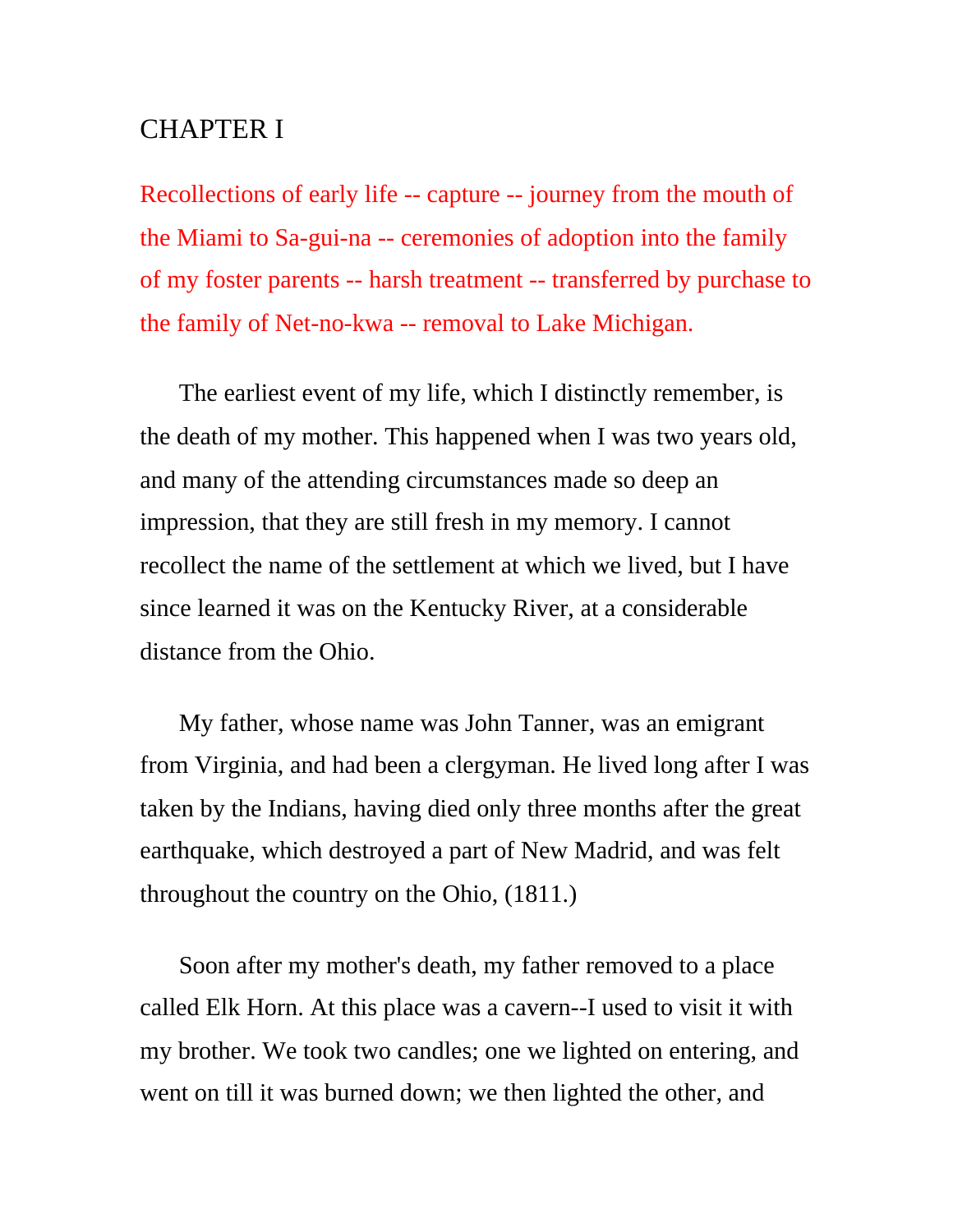began to return, and we would reach the mouth of the cavern before it was quite burned out.

This settlement at Elk Horn was occasionally visited by hostile parties of Shawneese Indians, who killed some white people, and sometimes killed or drove away cattle and horses. In one instance, my uncle, my father's brother, went with a few men at night, and fired upon a camp of these [Page 2] Indians; he killed one, whose scalp he brought home; all the rest jumped into the river and escaped.

In the course of our residence at this place, an event occurred, to the influence of which I attributed many of the disasters of my subsequent life. My father, when about to start one morning to a village at some distance, gave, as it appeared, a strict charge to my sisters, Agatha and Lucy, to send me to school; but this they neglected to do until afternoon, and then, as the weather was rainy and unpleasant, I insisted on remaining at home. When my father returned at night, and found that I had been at home all day, he sent me for a parcel of small canes, and flogged me much more severely than I could suppose the offence merited. I was displeased with my sisters for attributing all the blame to me, when they had neglected even to tell me to go to school in the forenoon. From that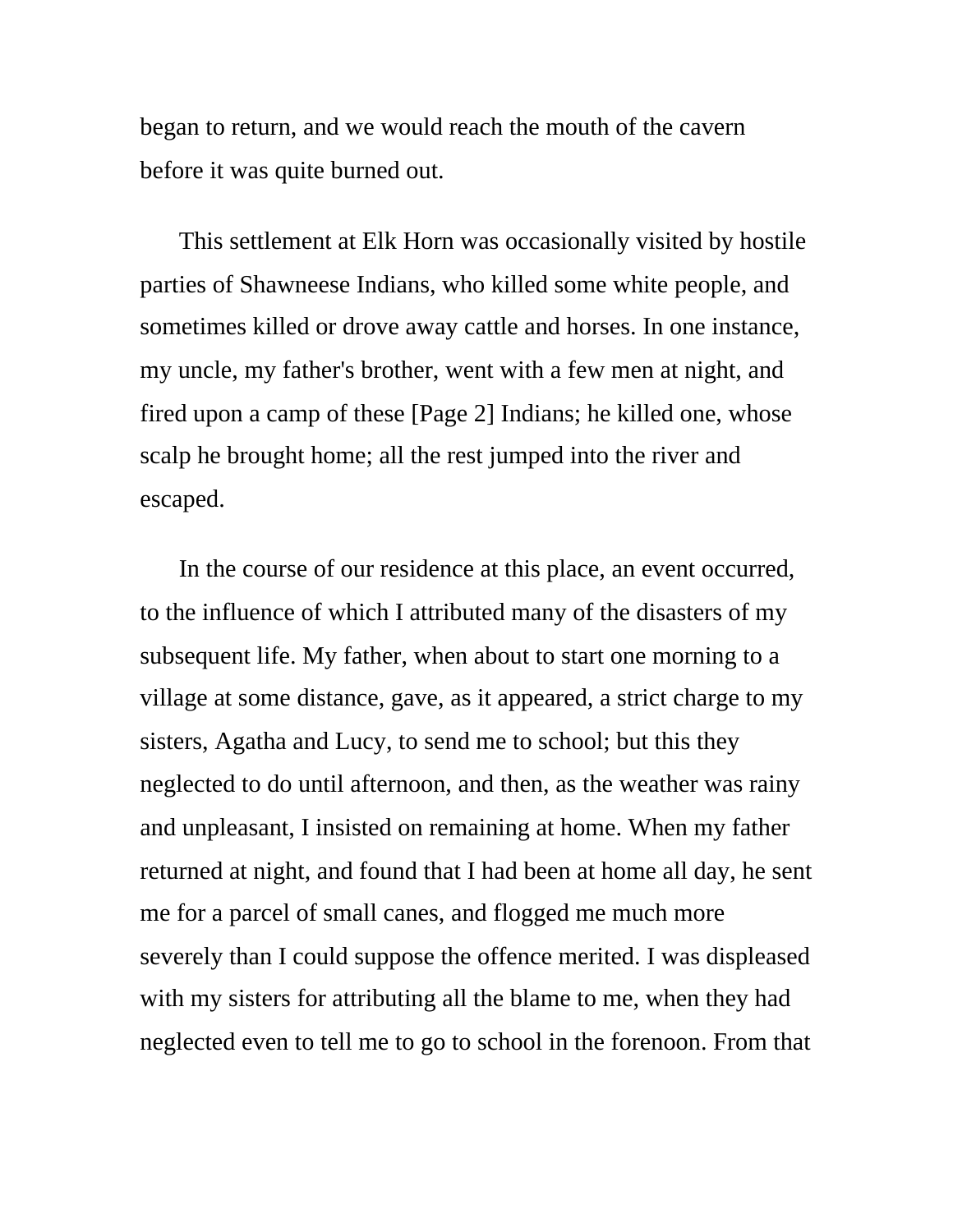time, my father's house was less like home to me, and I often thought and said, "I wish I could go and live among the Indians."

I cannot tell how long we remained at Elk Horn; when we moved, we travelled two days with horses and wagons, and came to the Ohio, where my father bought three flat boats; the sides of these boats had bullet holes in them, and there was blood on them, which I understood was that of people who had been killed by the Indians. In one of these boats we put the horses and cattle--in another, beds, furniture, and other property, and in the third were some negroes. The cattle boat and the family boat were lashed together; the third, with the negroes, followed behind. We descended the Ohio, and in two or three days came to Cincinnati; here the cattle boat sunk in the middle of the river. When my father saw it sinking, he jumped on board, and cut loose all the cattle, and they swam ashore on the Kentucky side, and were saved. The people from Cincinnati came out in boats to assist us, but father told them the cattle were all safe.

In one day we went from Cincinnati to the mouth of the Big Miami, opposite which we were to settle. Here was some cleared land, and one or two log cabins, but they had been deserted on account of the Indians. My father rebuilt the [Page 3] cabins, and enclosed them with a strong picket. It was early in the spring when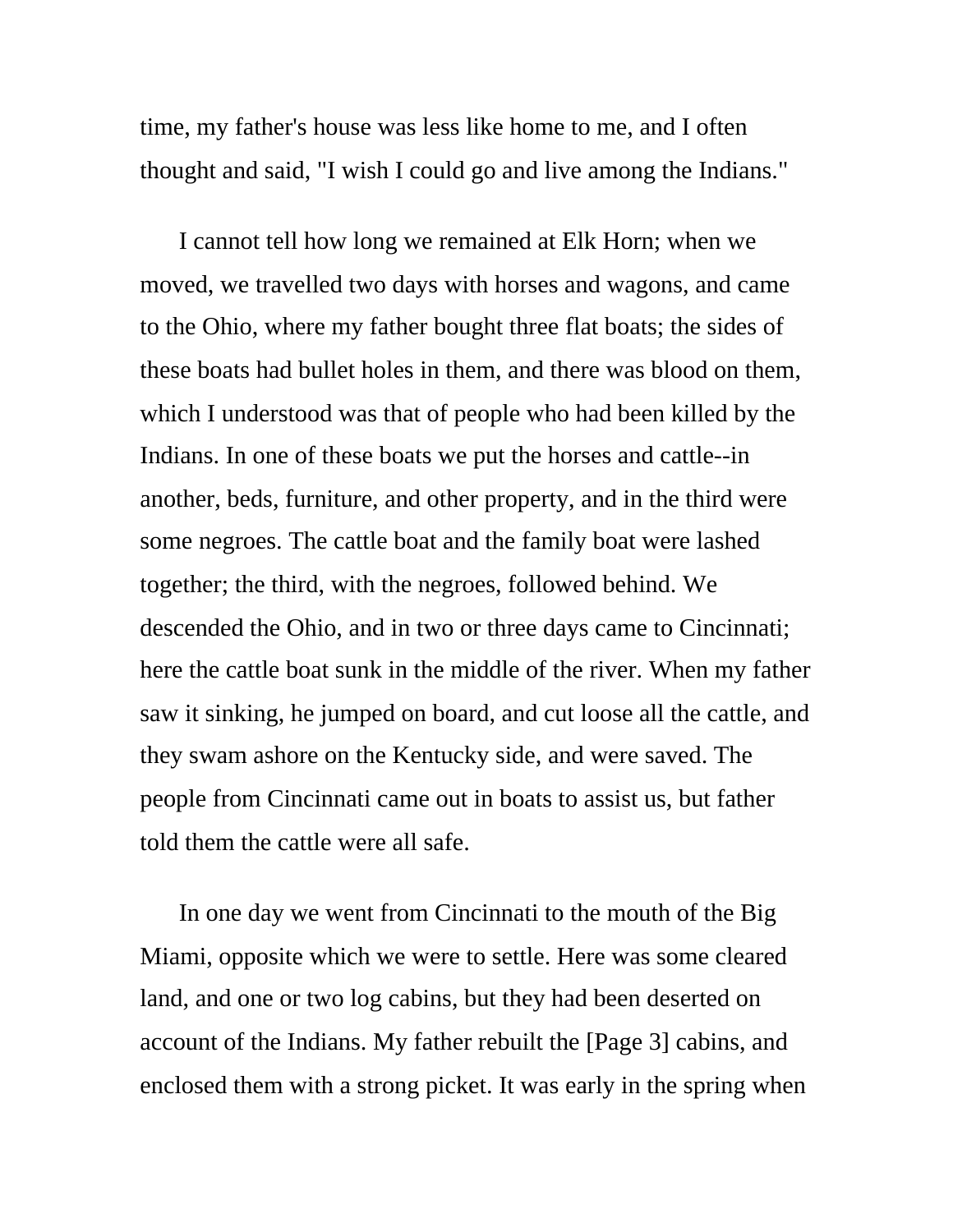we arrived at the mouth of the Big Miami, and we were soon engaged in preparing a field to plant corn. I think it was not more than ten days after our arrival, when my father told us in the morning, that from the actions of the horses, he perceived there were Indians lurking about in the woods, and he said to me, "John, you must not go out of the house to day." After giving strict charge to my step mother to let none of the little children go out, he went to the field, with the negroes, and my elder brother, to drop corn.

Three little children, beside myself, were left in the house with my step mother. To prevent me from going out, my step mother required me to take care of the little child, then not more than a few months old; but as I soon became impatient of confinement, I began to pinch my little brother, to make him cry. My mother perceiving this uneasiness, told me to take him in my arms and walk about the house; I did so, but continued to pinch him. My mother at length took him from me to give him suck. I watched my opportunity, and escaped into the yard; thence through a small door in the large gate of the wall into the open field. There was a walnut tree at some distance from the house, and near the side of the field, where I had been in the habit of finding some of the last year's nuts. To gain this tree without being seen by my father, and those in the field, I had to use some precaution. I remember perfectly well having seen my father, as I skulked towards the tree;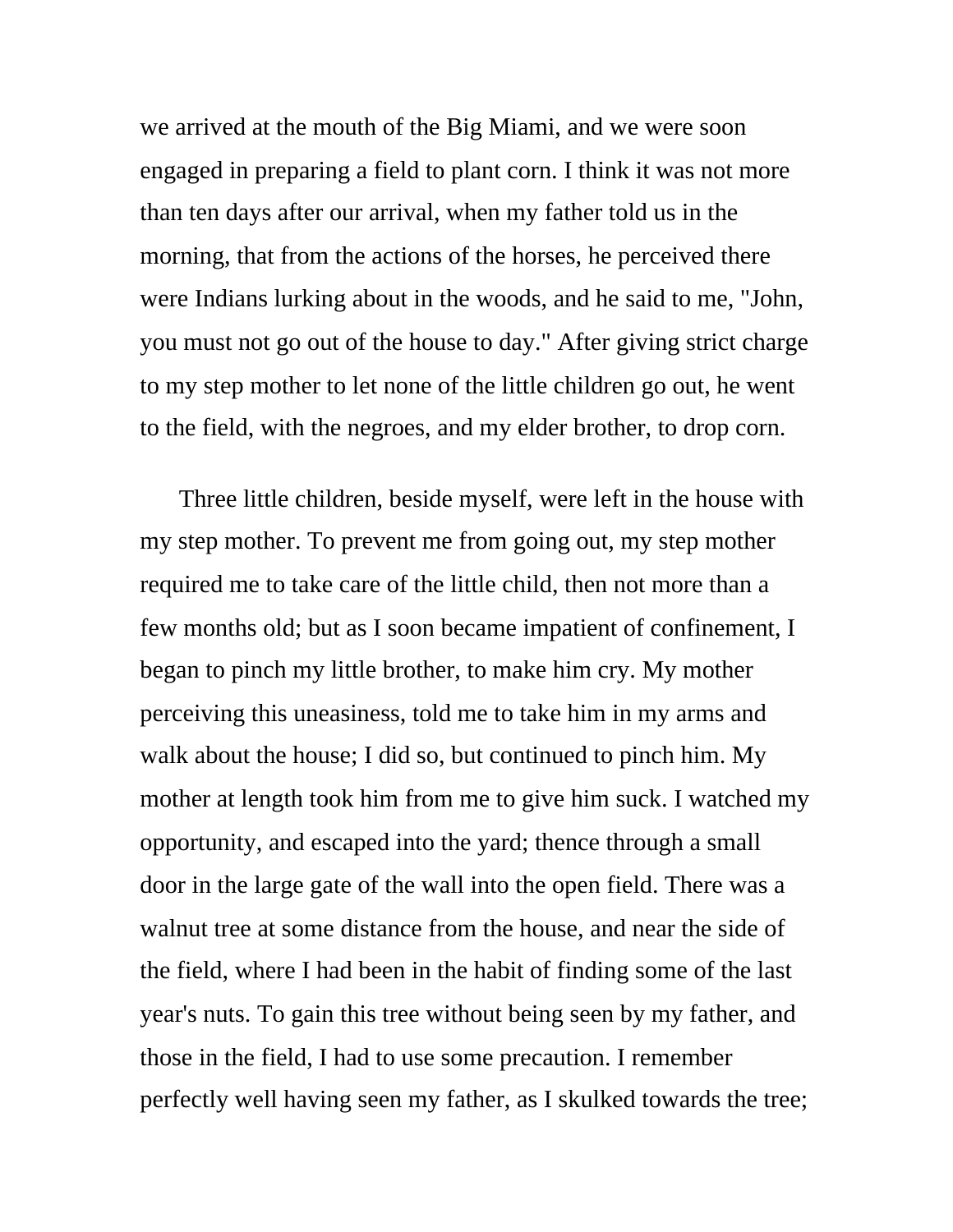he stood in the middle of the field, with his gun in his hand, to watch for Indians, while the others were dropping corn. As I came near the tree, I thought to myself, "I wish I could see these Indians." I had partly filled with nuts a straw hat which I wore, when I heard a crackling noise behind me; I looked round, and saw the Indians; almost at the same instant, I was seized by both hands, and dragged off betwixt two. One of them took my straw hat, emptied the nuts on the ground, and put it on my head. The Indians who seized me were an old man and a young one; these were, as I learned subsequently, Manito-o- [Page 4] geezhik, and his son Kish-kau-ko . Since I returned from Red River, I have been at Detroit while Kish-kau-ko was in prison there; I have also been in Kentucky, and have learned several particulars relative to my capture, which were unknown to me at the time. It appears that the wife of Manito-o-geezhik had recently lost by death her youngest son--that she had complained to her husband, that unless he should bring back her son, she could not live. This was an intimation to bring her a captive whom she might adopt in the place of the son she had lost. Manito-o-geezhik, associating with him his son, and two other men of his band, living at Lake Huron, had proceeded eastward with this sole design. On the upper part of Lake Erie, they had been joined by three other young men, the relations of Manitoo-geezhik, and had proceeded on, now several in number, to the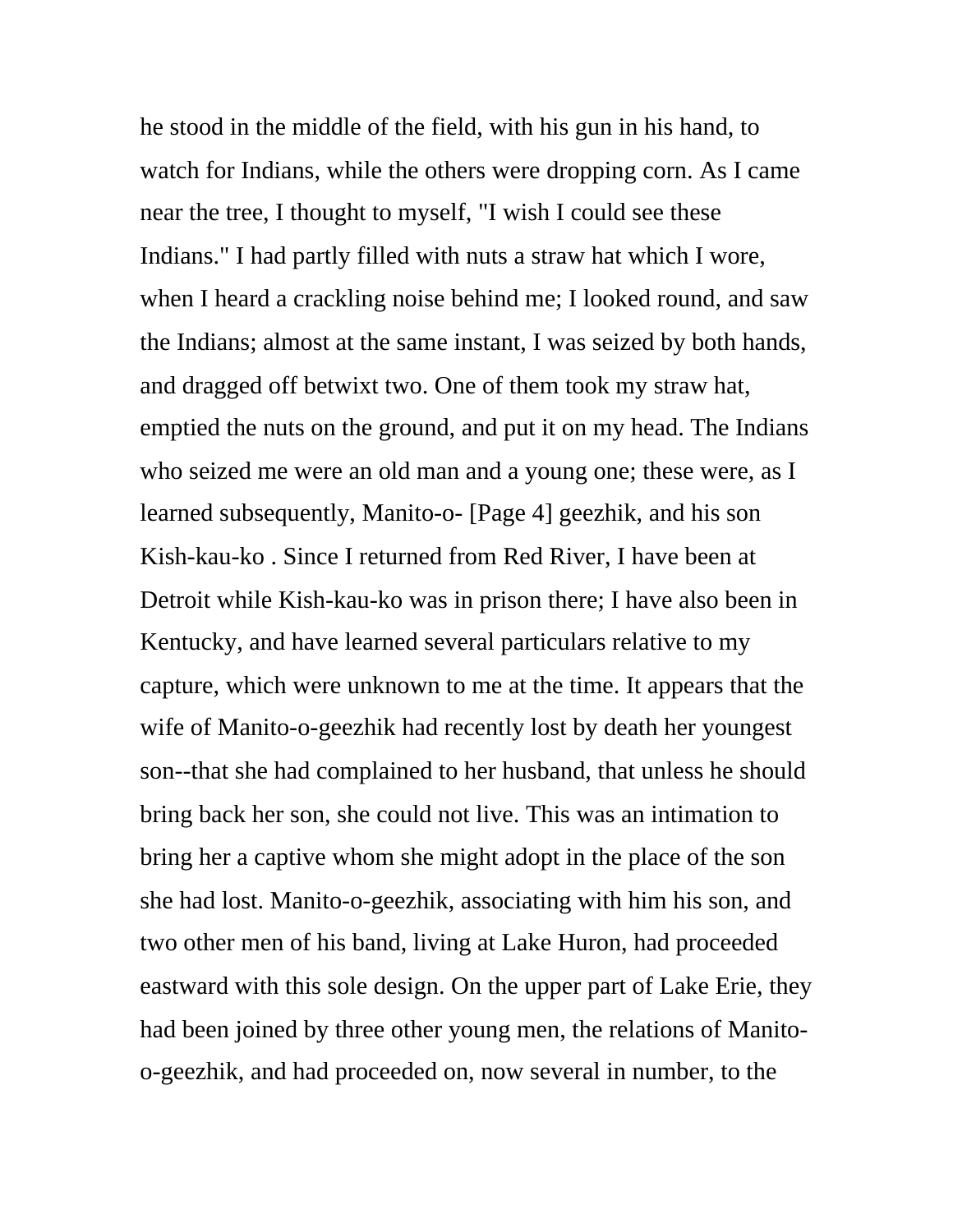settlements on the Ohio. They had arrived the night previous to my capture at the mouth of the Big Miami, had crossed the Ohio, and concealed themselves within sight of my father's house. Several times in the course of the morning, old Manito-o-geezhik had been compelled to repress the ardour of his young men, who becoming impatient at seeing no opportunity to steal a boy, were anxious to fire upon the people dropping corn in the field. It must have been about noon when they saw me coming from the house to the walnut tree, which was probably very near the place where one or more of them were concealed.

It was but a few minutes after I left the house, when my father, coming from the field, perceived my absence. My step mother had not yet noticed that I had gone out. My elder brother ran immediately to the walnut tree, which he knew I was fond of visiting, and seeing the nuts which the Indian had emptied out of my hat, he immediately understood that I had been made captive. Search was instantly made for me, but to no purpose. My father's distress, when he found I was indeed taken away by the Indians, was, I am told, very great. [Page 5]

After I saw myself firmly seized by both wrists by the two Indians, I was not conscious of any thing that passed for a considerable time. I must have fainted, as I did not cry out, and I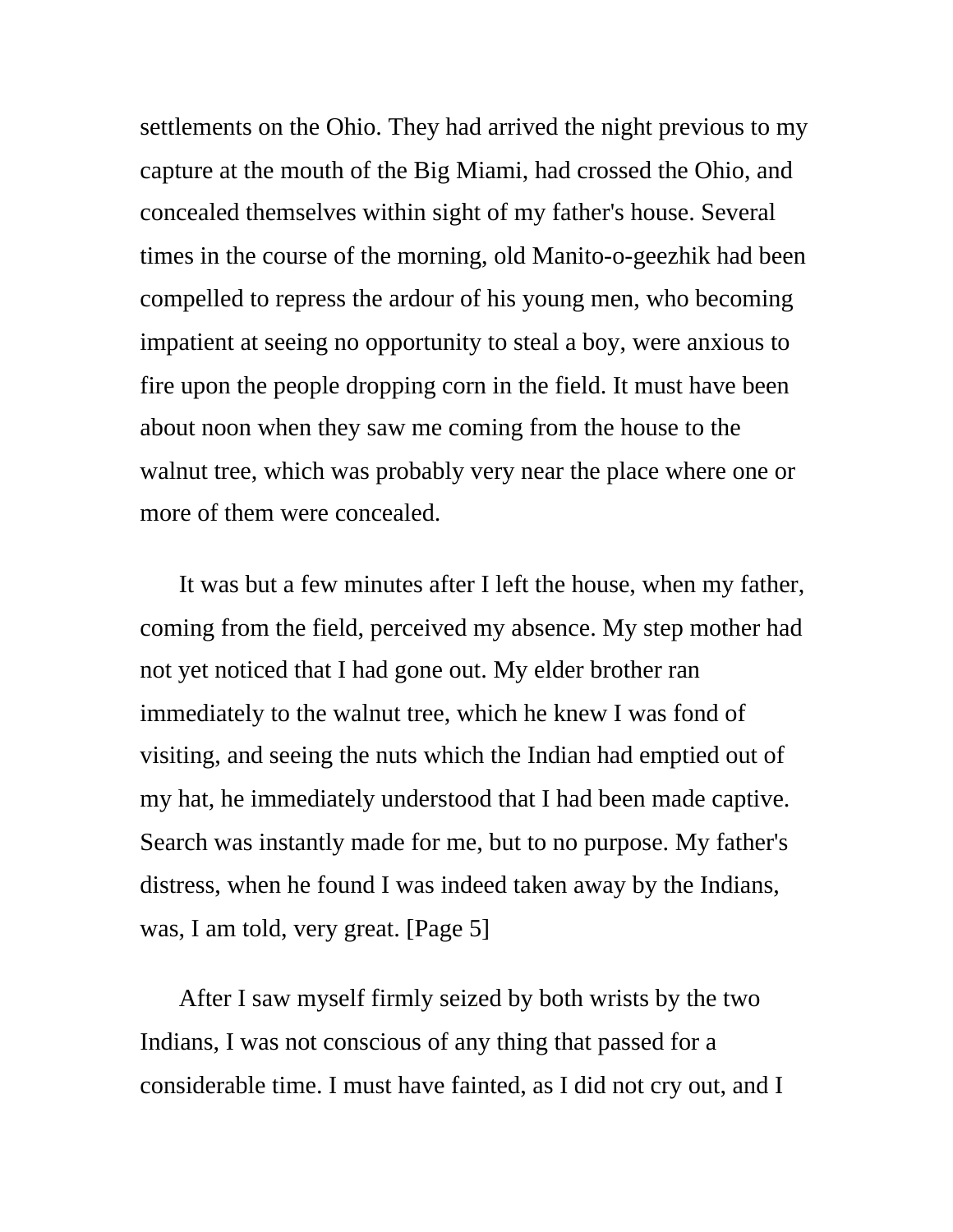can remember nothing that happened to me, until they threw me over a large log, which must have been at a considerable distance from the house. The old man I did not now see; I was dragged along between Kish-kau-ko and a very short thick man. I had probably made some resistance, or done something to irritate this last, for he took me a little to one side, and drawing his tomahawk, motioned to me to look up. This I plainly understood, from the expression of his face, and his manner, to be a direction for me to look up for the last time, as he was about to kill me. I did as he directed, but Kish-kau-ko caught his hand as the tomahawk was descending, and prevented him from burying it in my brains. Loud talking ensued between the two. Kish-kau-ko presently raised a yell; the old man and the four others answered it by a similar yell, and came running up. I have since understood that Kish-kau-ko complained to his father, that the short man had made an attempt to kill his little brother, as he called me. The old chief, after reproving him, took me by one hand, and Kish-kau-ko by the other, and dragged me betwixt them; the man who had threatened to kill me, and who was now an object of terror, being kept at some distance. I could perceive, as I retarded them somewhat in their retreat, that they were apprehensive of being overtaken; some of them were always at some distance from us.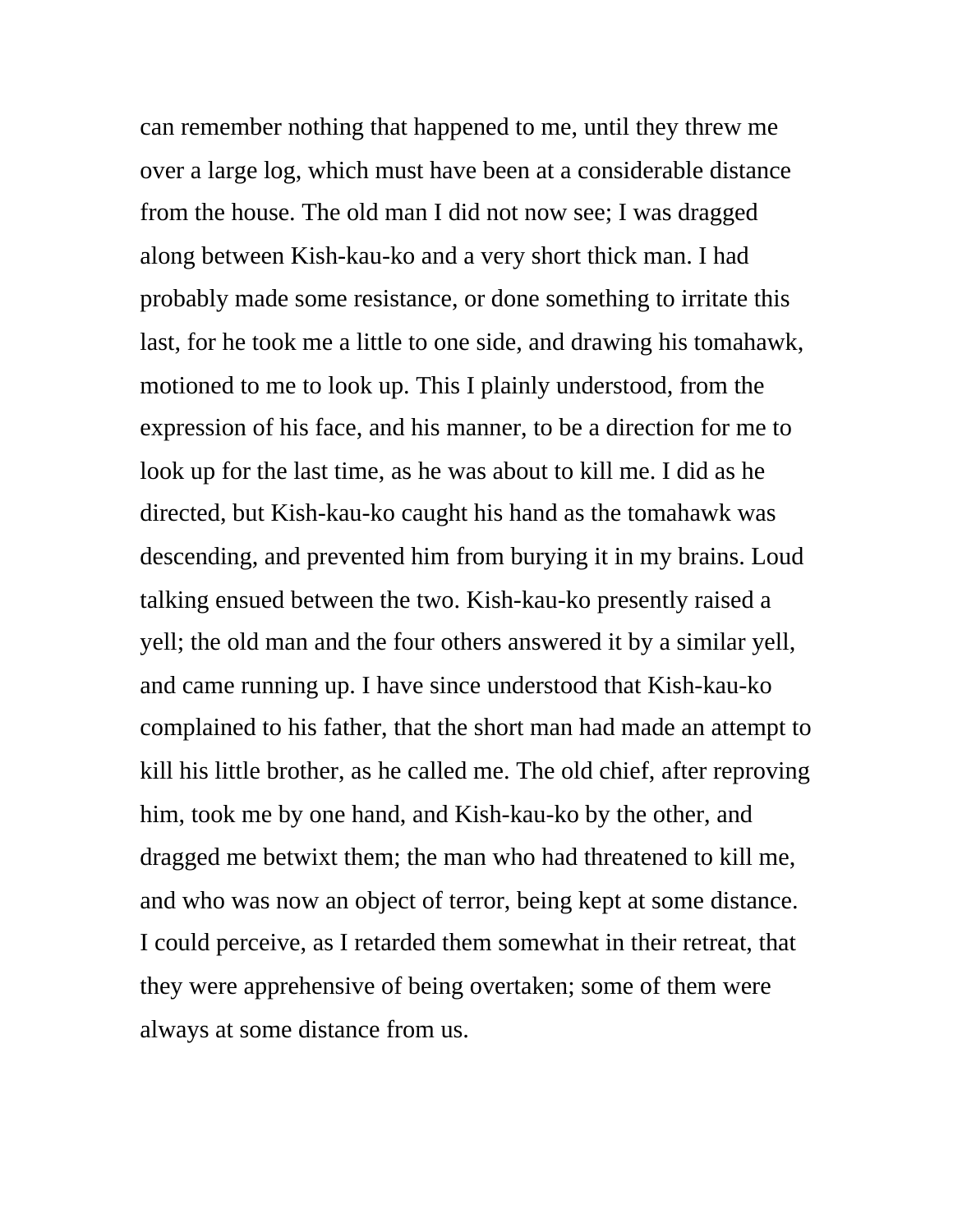It was about one mile from my father's house to the place where they threw me into a hickory bark canoe, which was concealed under the bushes, on the bank of the river. Into this they all seven jumped, and immediately crossed the Ohio, landing at the mouth of the Big Miami, and on the south side of that river. Here they abandoned their canoe, and stuck their paddles in the ground, so that they could be seen from the river. At a little distance in the woods they had some blankets and provisions concealed; they offered me some dry venison and bear's grease, but I could not eat. My father's house was plainly to be seen from the place [Page 6] where we stood; they pointed at it, looked at me, and laughed, but I have never known what they said.

After they had eaten a little, they began to ascend the Miami, dragging me along as before. The shoes I had on when at home, they took off, as they seemed to think I could run better without them. Although I perceived I was closely watched, all hope of escape did not immediately forsake me. As they hurried me along, I endeavored, without their knowledge, to take notice of such objects as would serve as landmarks on my way back. I tried also, where I passed long grass, or soft ground, to leave my tracks. I hoped to be able to escape after they should have fallen asleep at night. When night came, they lay down, placing me between the old man and Kish-kau-ko, so close together, that the same blanket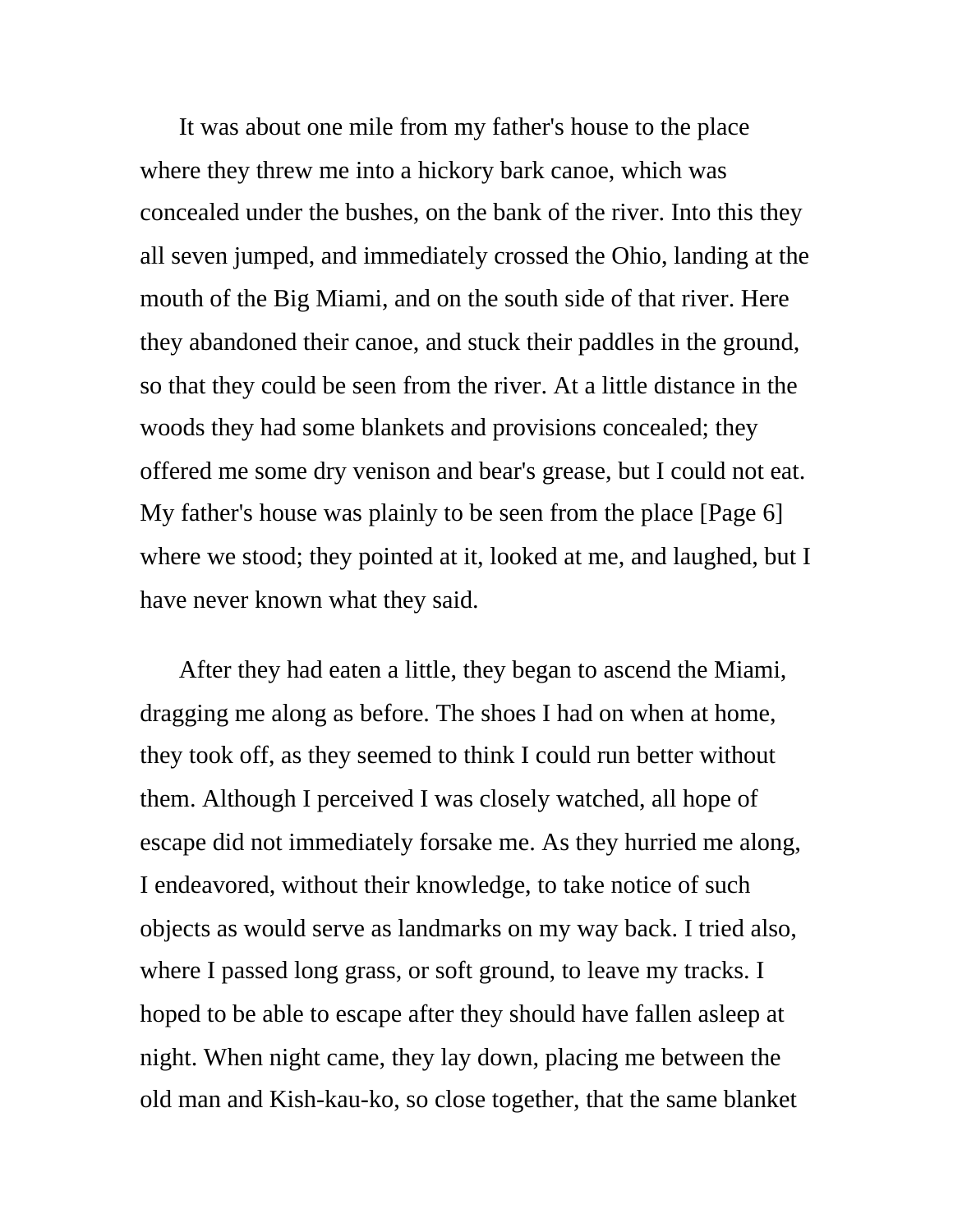covered all three. I was so fatigued that I fell asleep immediately, and did not wake until sunrise next morning, when the Indians were up and ready to proceed on their journey. Thus we journeyed for about four days, the Indians hurrying me on, and I continuing to hope that I might escape but still every night completely overpowered by sleep. As my feet were bare, they were often wounded, and at length much swollen. The old man perceiving my situation, examined my feet one day, and after removing a great many thorns and splinters from them, gave me a pair of moccasins, which afforded me some relief. Most commonly, I travelled between the old man and Kish-kau-ko, and they often made me run until my strength was quite exhausted. For several days I could eat little or nothing. It was, I think, four days after we left the Ohio that we came to a considerable river, running, as I suppose, into the Miami. This river was wide, and so deep that I could not wade across it; the old man took me on his shoulders and carried me over; the water was nearly up to his arm pits. As he carried me across, I thought I should never be able to pass this river alone, and gave over all hope of immediate escape. When he put me down on the other side, I immediately ran up the bank, and a short distance into the woods, when a turkey flew up a few steps before me. The nest she had left contained a number of eggs; these I put in the bosom of my shirt, and returned [Page 7] towards the river. When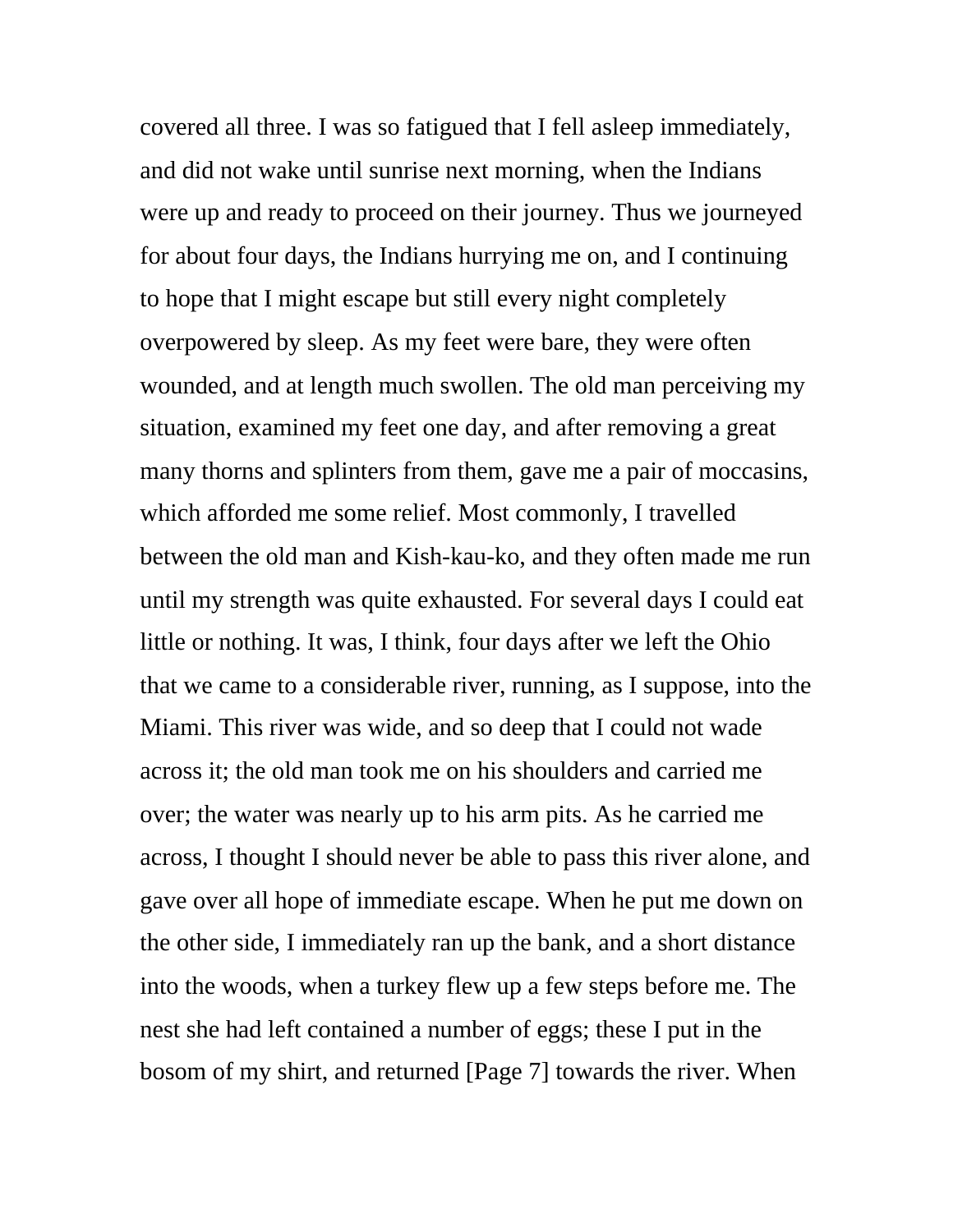the Indians saw me they laughed, and immediately took the eggs from me, and kindling a fire, put them in a small kettle to boil. I was then very hungry, and as I sat watching the kettle, I saw the old man come running from the direction of the ford where we had crossed; he immediately caught up the kettle, threw the eggs and the water on the fire, at the same time saying something in a hurried and low tone to the young men. I inferred we were pursued, and have since understood that such was the case; it is probable some of my friends were at that time on the opposite side of the river searching for me. The Indians hastily gathered up the eggs and dispersed themselves in the woods, two of them still urging me forward to the utmost of my strength.

It was a day or two after this that we met a party of twenty or thirty Indians, on their way towards the settlements. Old Manito-ogeezhik had much to say to them; subsequently I learned that they were a war party of Shawneese; that they received information from our party of the whites who were in pursuit of us about the forks of the Miami; that they went in pursuit of them, and that a severe skirmish happened between them, in which numbers were killed on both sides.

Our journey through the woods was tedious and painful: it might have been ten days after we met the war party when we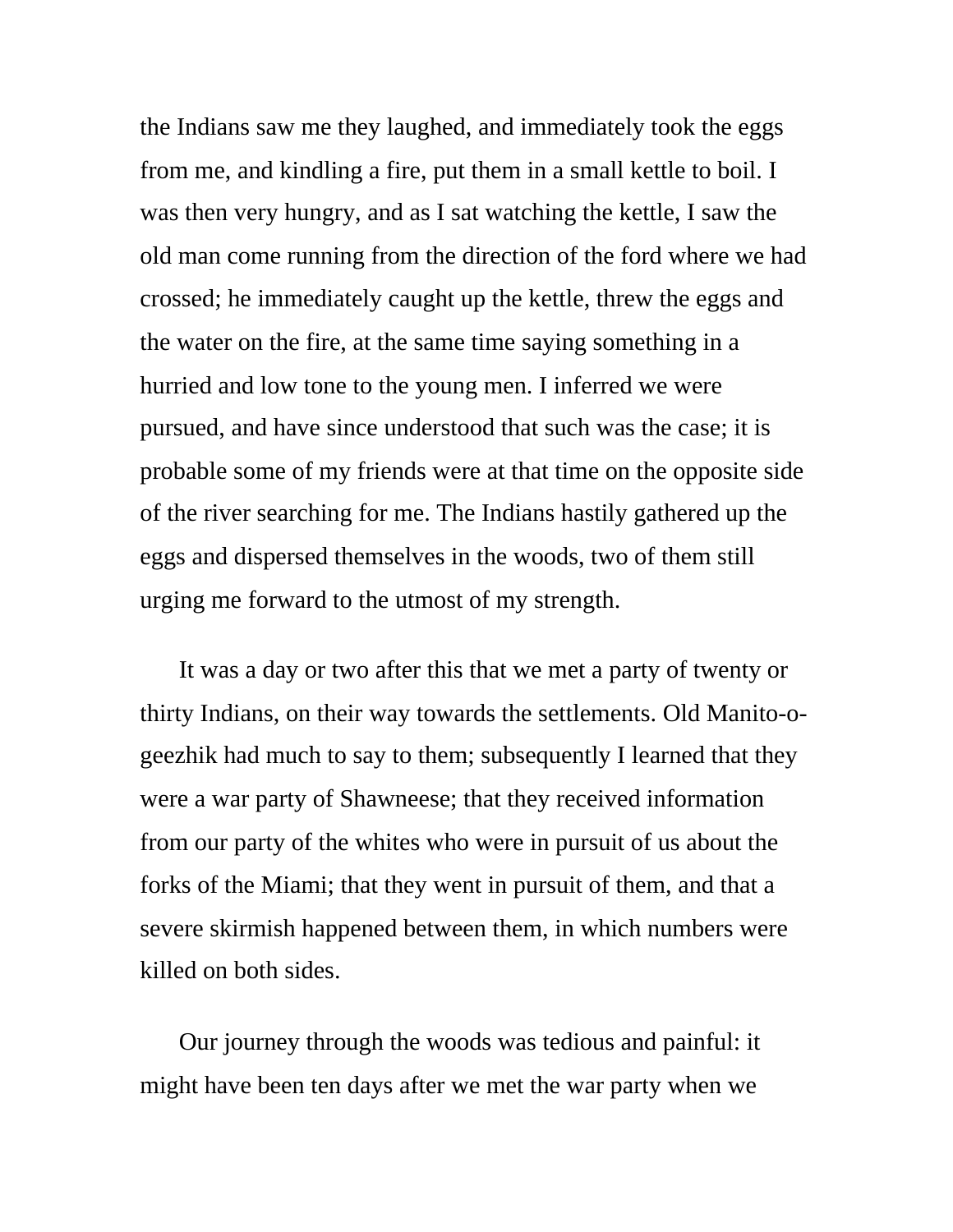arrived at the Maumee River. As soon as we came near the river, the Indians were suddenly scattered about the woods examining the trees, yelling and answering each other. They soon selected a hickory tree, which was cut down, and the bark stripped off, to make a canoe. In this canoe we all embarked, and descended till we came to a large Shawnee village, at the mouth of a river which enters the Maumee. As we were landing in this village, great numbers of the Indians came about us, and one young woman came crying directly towards me, and struck me on the head. Some of her friends had been killed by the whites. Many of these Shawneese showed a disposition to kill me, but Kish-kau-ko and the old man interposed and prevented them. I could perceive that I was often the subject of conversation, but could not as yet understand what was said. Old [Page 8] Manito-o-geezhik could speak a few words of English, which he used occasionally to direct me to bring water, make a fire, or perform other tasks, which he now began to require of me. We remained two days at the Shawnee village, and then proceeded on our journey in the canoe. It was not very far from the village that we came to a trading house, where were three or four men who could speak English; they talked much with me, and said they wished to have purchased me from the Indians, that I might return to my friends; but as the old man would not consent to part with me, the traders told me I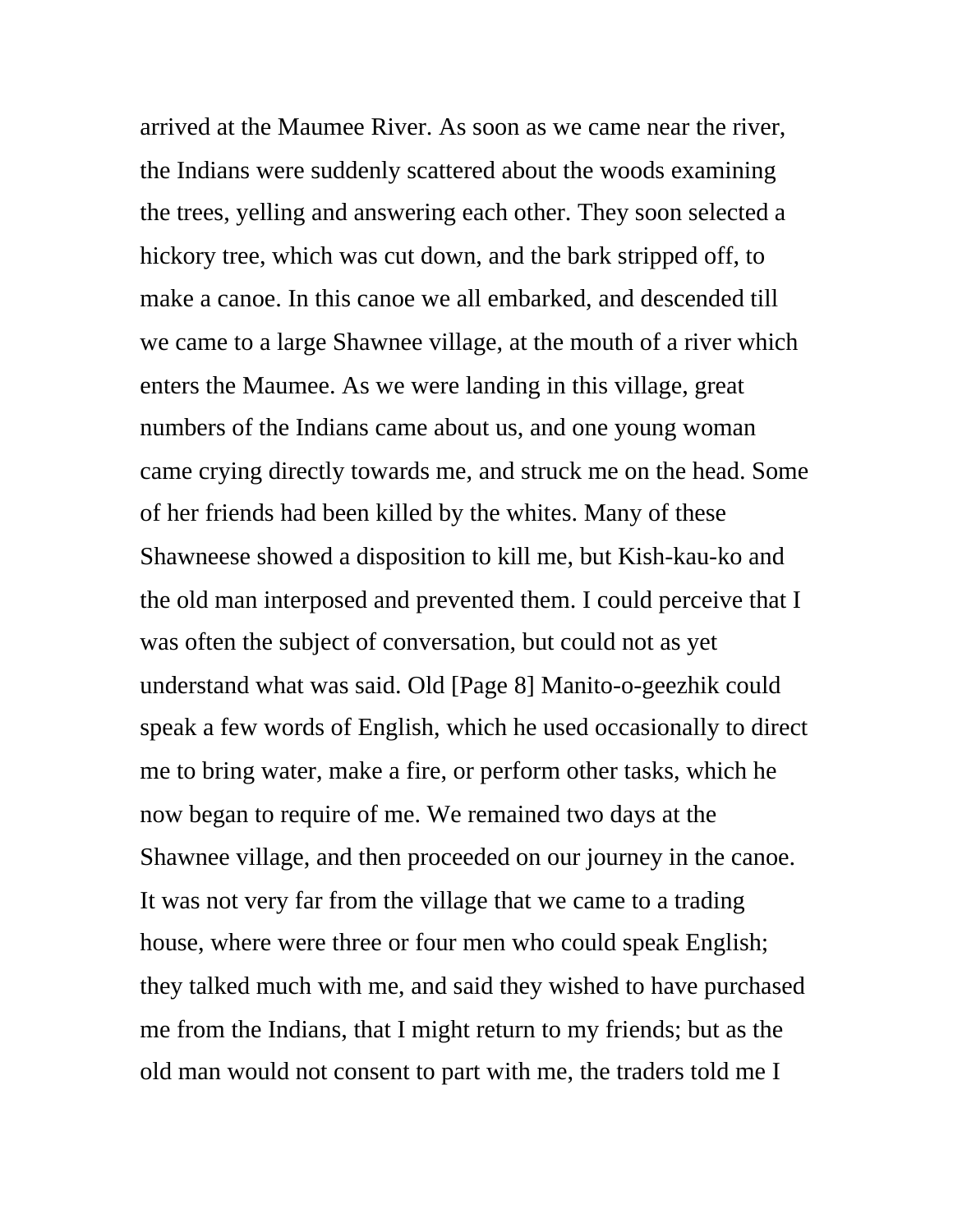must be content to go with the Indians, and to become the old man's son in place of one he had lost, promising at the same time that after ten days they would come to the village and release me. They treated me kindly while we stayed, and gave me plenty to eat, which the Indians had neglected to do. When I found I was compelled to leave this house with the Indians, I began to cry for the first time since I had been taken. I consoled myself, however, with their promise that in ten days they would come for me. Soon after leaving this trading house, we came to the lake; we did not stop at night to encamp, but soon after dark the Indians raised a yell, which was answered from some lights on shore, and presently a canoe came off to us in which three of our party left us. I have little recollection of any thing that passed from this time until we arrived at Detroit. At first we paddled up in the middle of the river until we came opposite the center of the town; then we ran in near the shore where I saw a white woman with whom the Indians held a little conversation, but I could not understand what was said. I also saw several white men standing and walking on shore, and heard them talk, but could not understand them; it is likely they spoke French. After talking a few minutes with the woman, the Indians pushed off and ran up a good distance above the town.

It was about the middle of the day when we landed in the woods and drew up the canoe. They presently found a large hollow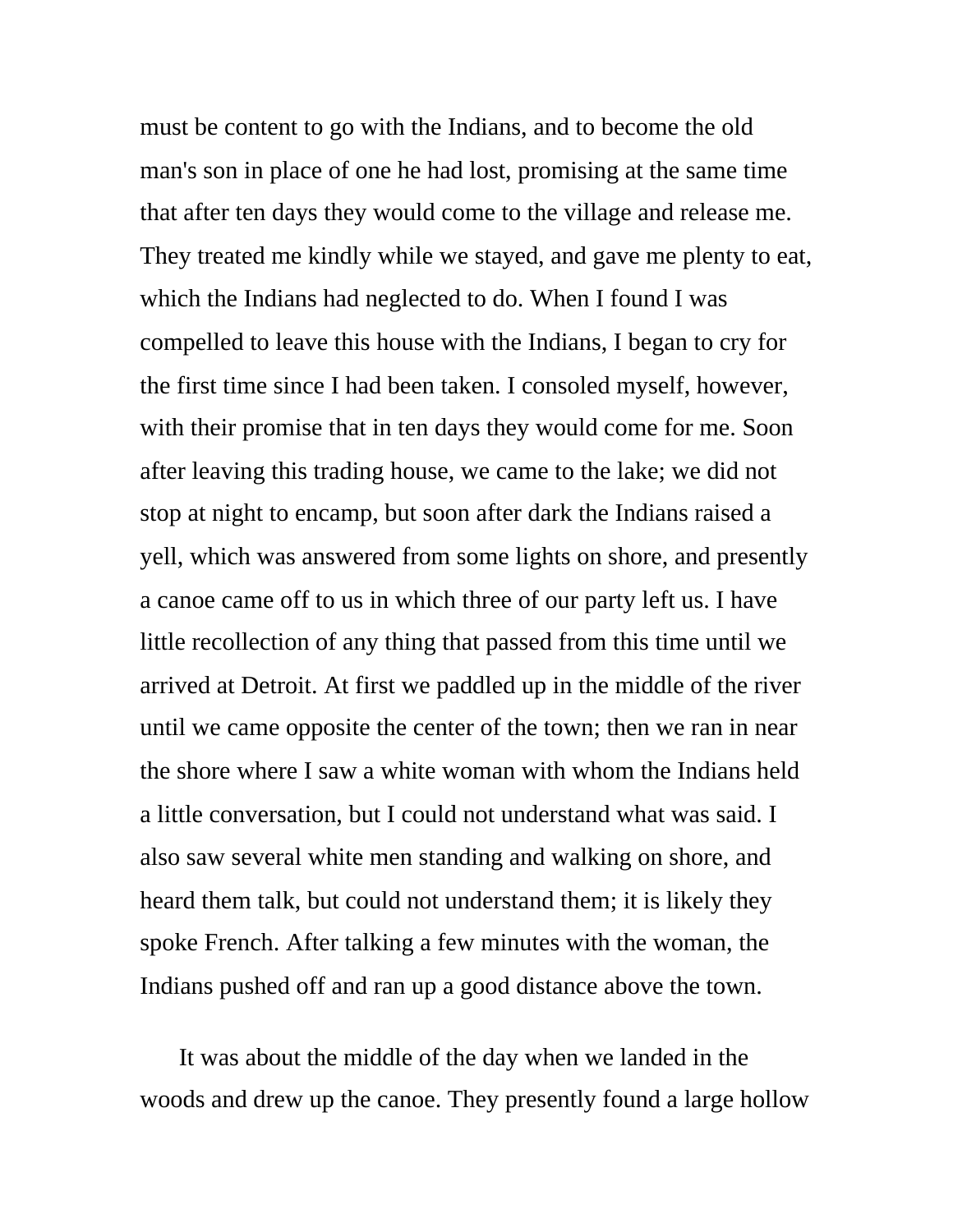log, open at one end, into which they put their blankets, their little kettle, and some other articles; they then made me crawl into it, after which they closed up the end [Page 9]at which I had entered. I heard them for a few minutes on the outside, then all was still, and remained so for a long time. If I had not long since relinquished all hope of making my escape, I soon found it would be in vain for me to attempt to release myself from my confinement. After remaining many hours in this situation, I heard them removing the logs with which they had fastened me in, and on coming out, although it was very late in the night, or probably near morning, I could perceive that they had brought three horses. One of these was a large iron-gray mare, the others were two small bay horses. On one of these they placed me, on the others their baggage, and sometimes one, sometimes another of the Indians riding, we travelled rapidly, and in about three days reached Sauge-nong, the village to which old Manito-o-geezhik belonged. This village or settlement consisted of several scattered houses. Two of the Indians left us soon after we entered it; Kish-kau-ko and his father only remained, and instead of proceeding immediately home, they left their horses and borrowed a canoe, in which we at last arrived at the old man's house. This was a hut or cabin built of logs like some of those in Kentucky. As soon as we landed, the old woman came down to us to the shore, and after Manito-o-geezhik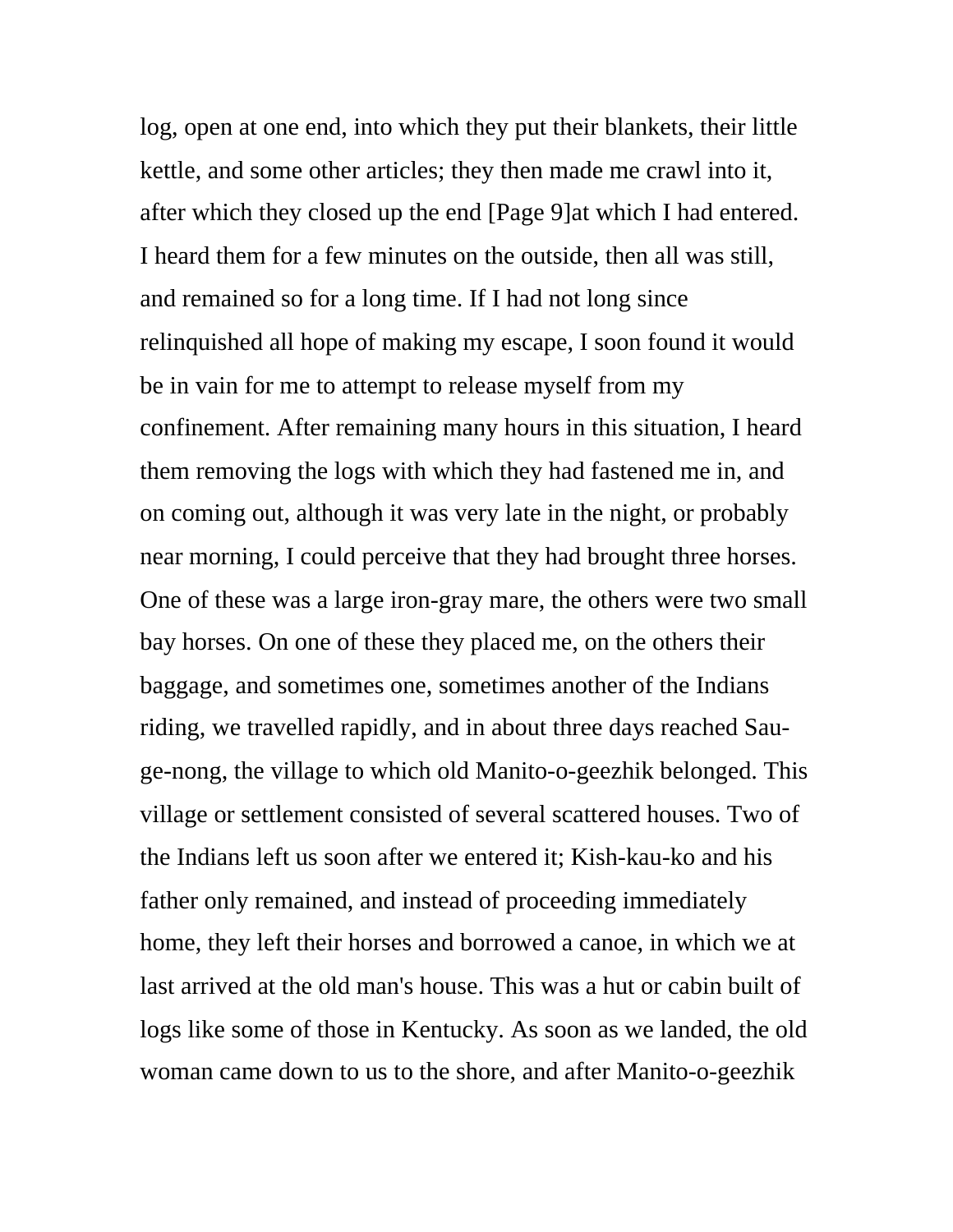had said a few words to her, she commenced crying, at the same time hugging and kissing me, and thus she led me to the house. Next day they took me to the place where the old woman's son had been buried. The grave was enclosed with pickets, in the manner of the Indians, and on each side of it was a smooth open place. Here they all took their seats; the family and friends of Manito-ogeezhik on the one side, and strangers on the other. The friends of the family had come provided with presents; mukkuks of sugar, sacks of corn, beads, strouding, tobacco, and the like. They had not been long assembled, when my party began to dance, dragging me with them about the grave. Their dance was lively and cheerful, after the manner of the scalp dance. From time to time as they danced, they [Page 10] presented me something of the articles they had brought, but as I came round in the dancing to the party on the opposite side of the grave, whatever they had given me was snatched from me: thus they continued great part of the day, until the presents were exhausted, when they returned home.

It must have been early in the spring when we arrived at Sauge-nong, for I can remember that at this time the leaves were small, and the Indians were about planting their corn. They managed to make me assist at their labours, partly by signs, and partly by the few words of English old Manito-o-geezhik could speak. After planting, they all left the village, and went out to hunt and dry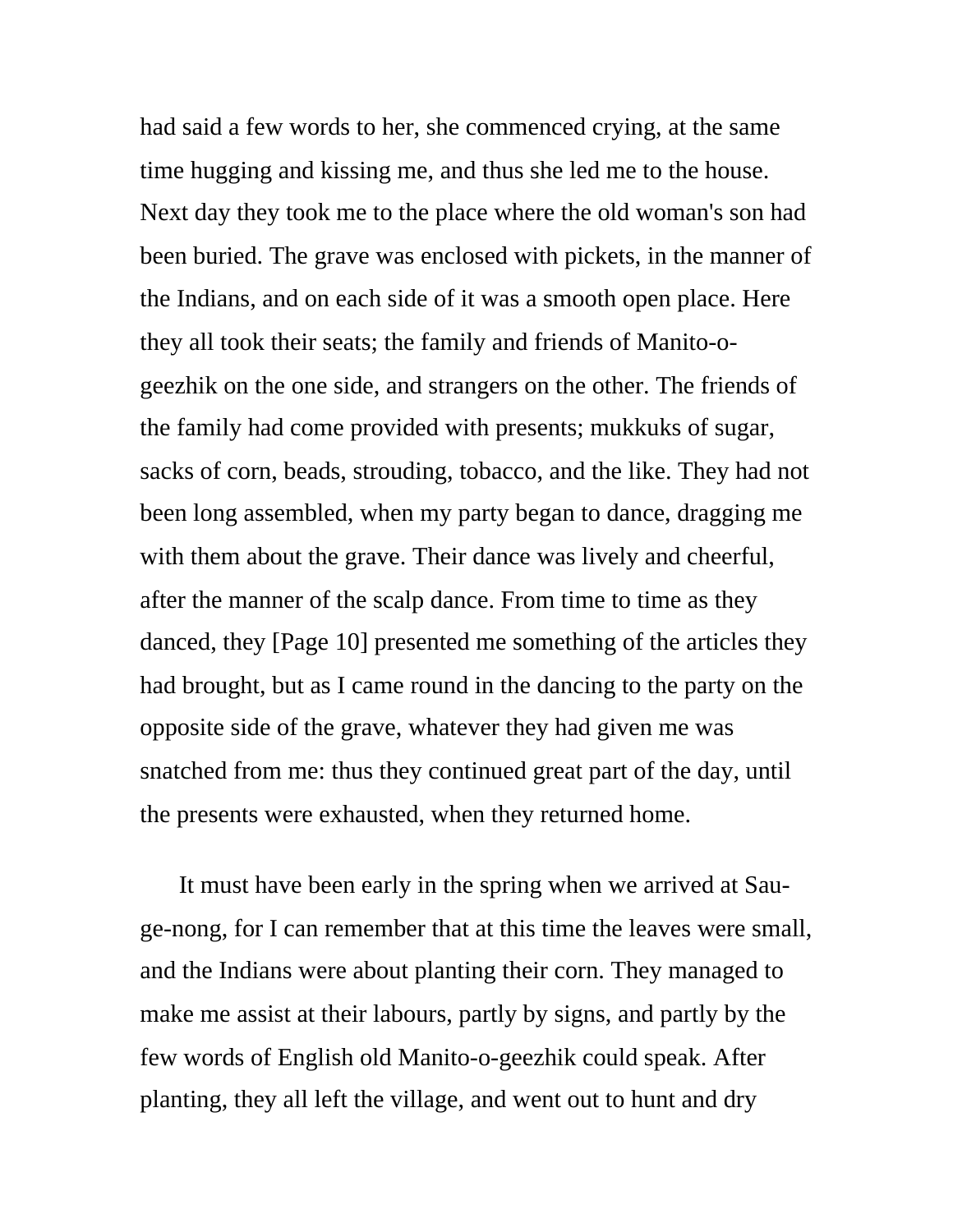meat. When they came to their hunting grounds, they chose a place where many deer resorted, and here they began to build a long screen like a fence; this they made of green boughs and small trees. When they had built a part of it, they showed me how to remove the leaves and dry brush from that side of it to which the Indians were to come to shoot the deer. In this labour I was sometimes assisted by the squaws and children, but at other times I was left alone. It now began to be warm weather, and it happened one day that having been left alone, as I was tired and thirsty, I fell asleep. I cannot tell how long I slept, but when I began to awake, I thought I heard some one crying a great way off. Then I tried to raise up my head, but could not. Being now more awake, I saw my Indian mother and sister standing by me, and perceived that my face and head were wet. The old woman and her daughter were crying bitterly, but it was some time before I perceived that my head was badly cut and bruised. It appears that after I had fallen asleep, Manito-o-geezhik, passing that way, had perceived me, had tomahawked me, and thrown me in the bushes; and that when he came to his camp he had said to his wife, "old woman, the boy I brought you is good for nothing; I have killed him, and you will find him in such a place." The old woman and her daughter having found me, discovered still some signs of life, and had stood over me a long time, crying, and pouring cold water on my head, when I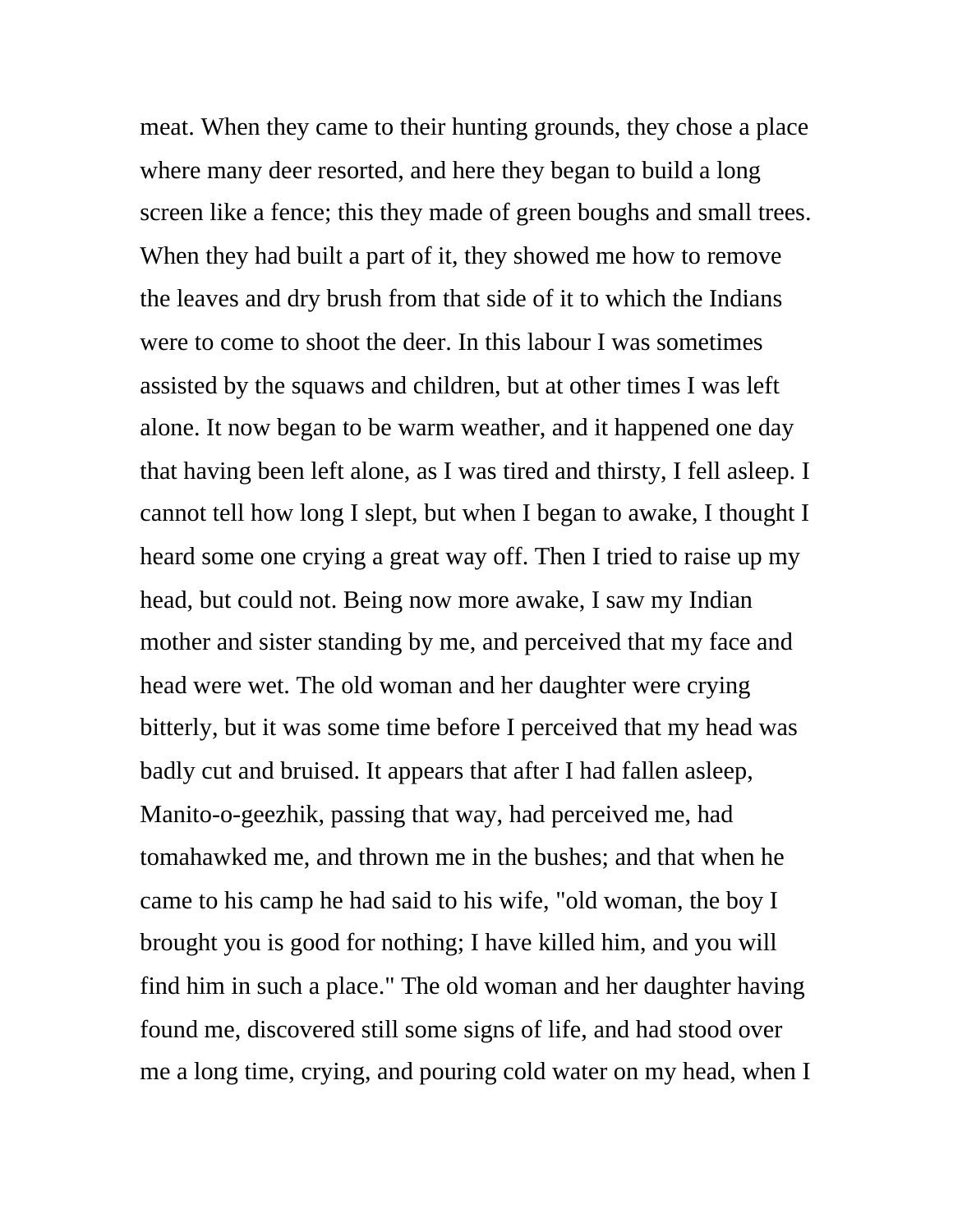waked. In a few days I recovered in some measure from this hurt, and was again set to work at the [Page 11] screen, but I was more careful not to fall asleep; I endeavoured to assist them at their labours, and to comply in all instances with their directions, but I was notwithstanding treated with great harshness, particularly by the old man, and his two sons She-mung and Kwo-tash-e. While we remained at the hunting camp, one of them put a bridle in my hand, and pointing in a certain direction, motioned me to go. I went accordingly, supposing he wished me to bring a horse; I went and caught the first I could find, and in this way I learned to discharge such services as they required of me.

When we returned from hunting, I carried on my back a large pack of dried meat all the way to the village, but though I was almost starved, I dared not touch a morsel of it. My Indian mother, who seemed to have some compassion for me, would sometimes steal a little food, and hide it for me until the old man was gone away, and then give it to me. After we returned to the village the young men, whenever the weather was pleasant, were engaged in spearing fish, and they used to take me to steer the canoe. As I did not know how to do this very well, they commonly turned upon me, beat me, and often knocked me down with the pole of the spear. By one or the other of them I was beaten almost every day. Other Indians, not of our family, would sometimes seem to pity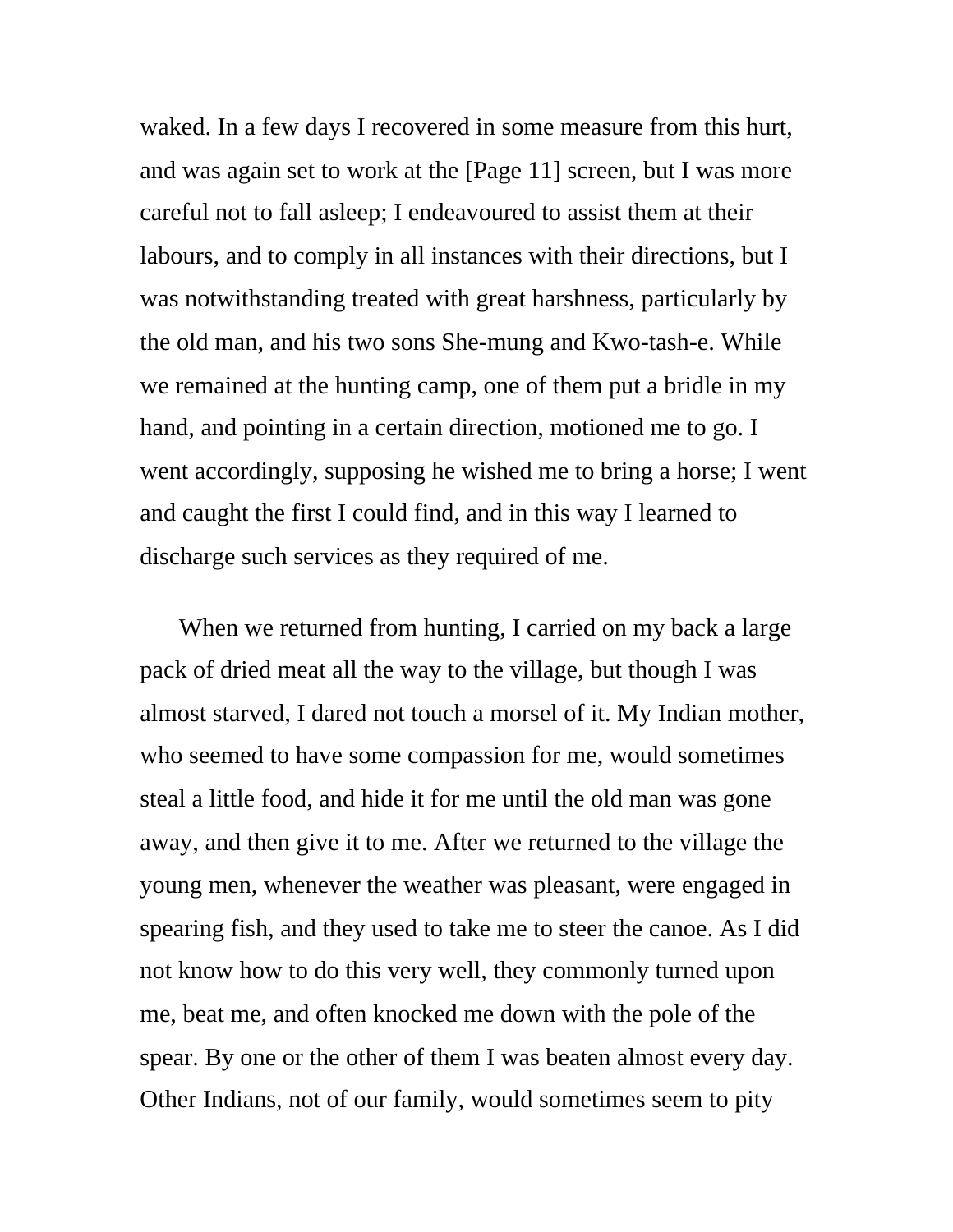me, and when they could without being observed by the old man, they would sometimes give me food, and take notice of me.

 After the corn was gathered in the fall, and disposed ofin the Sun-je-gwun-nun, or Ca-ches, where they hide it for the winter, they went to hunt on the Sau-ge-nong River. I was here, as I had always been when among them, much distressed with hunger. As I was often with them in the woods, I saw them eating something, and I endeavoured to discover what it was, but they carefully concealed it from me. It was some time before I accidentally found some beach-nuts, and though I knew not what they were, I was tempted to taste them, and finding them very good, I showed them to the Indians, when they laughed, and let me know these were what they had all along been eating. After the snow had [Page 12] fallen, I was compelled to follow the hunters, and often-times to drag home to the lodge a whole deer, though it was with the greatest difficulty I could do so.

At night I had always to lie between the fire and the door of the lodge, and when any one passed out or came in, they commonly gave me a kick; and whenever they went to drink, they made a practice to throw some water on me. The old man constantly treated me with much cruelty, but his ill humor showed itself more on some occasions than others. One morning, he got up, put on his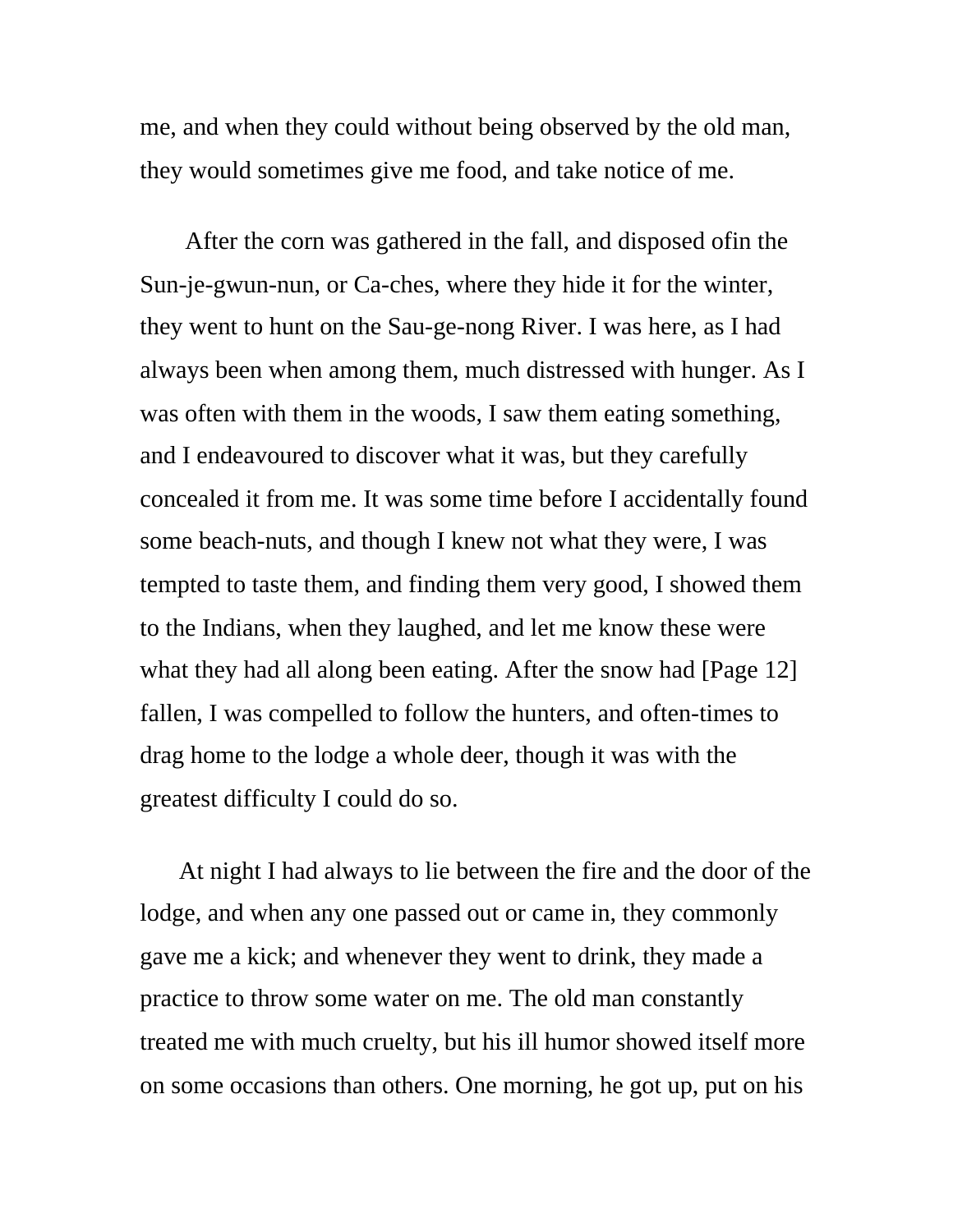moccasins, and went out; but presently returning, he caught me by the hair of my head, dragged me out, rubbed my face for a long time in a mass of recent excrement, as one would do the nose of a cat, then tossed me by the hair into a snow bank. After this I was afraid to go into the lodge; but at length my mother came out and gave me some water to wash. We were now about to move our camp, and I was as usual made to carry a large pack; but as I had not been able to wash my face clean, when I came among other Indians they perceived the smell, and asked me the cause. By the aid of signs, and some few words I could now speak, I made them comprehend how I had been treated. Some of them appeared to pity me, assisted me to wash myself, and gave me something to eat.

 Often when the old man would begin to beat me, my mother, who generally treated me with kindness, would throw her arms about me, and he would beat us both together. Towards the end of winter, we moved again to the sugar grounds. At this time, Kishkau-ko, who was a young man of about twenty years of age, joined with him four [Page 13] other young men and went on a war-party. The old man also, as soon as the sugar was finished, returned to the village, collected a few men, and made his preparations to start. I had now been a year among them, and could understand a little of their language. The old man, when about to start, said to me, "now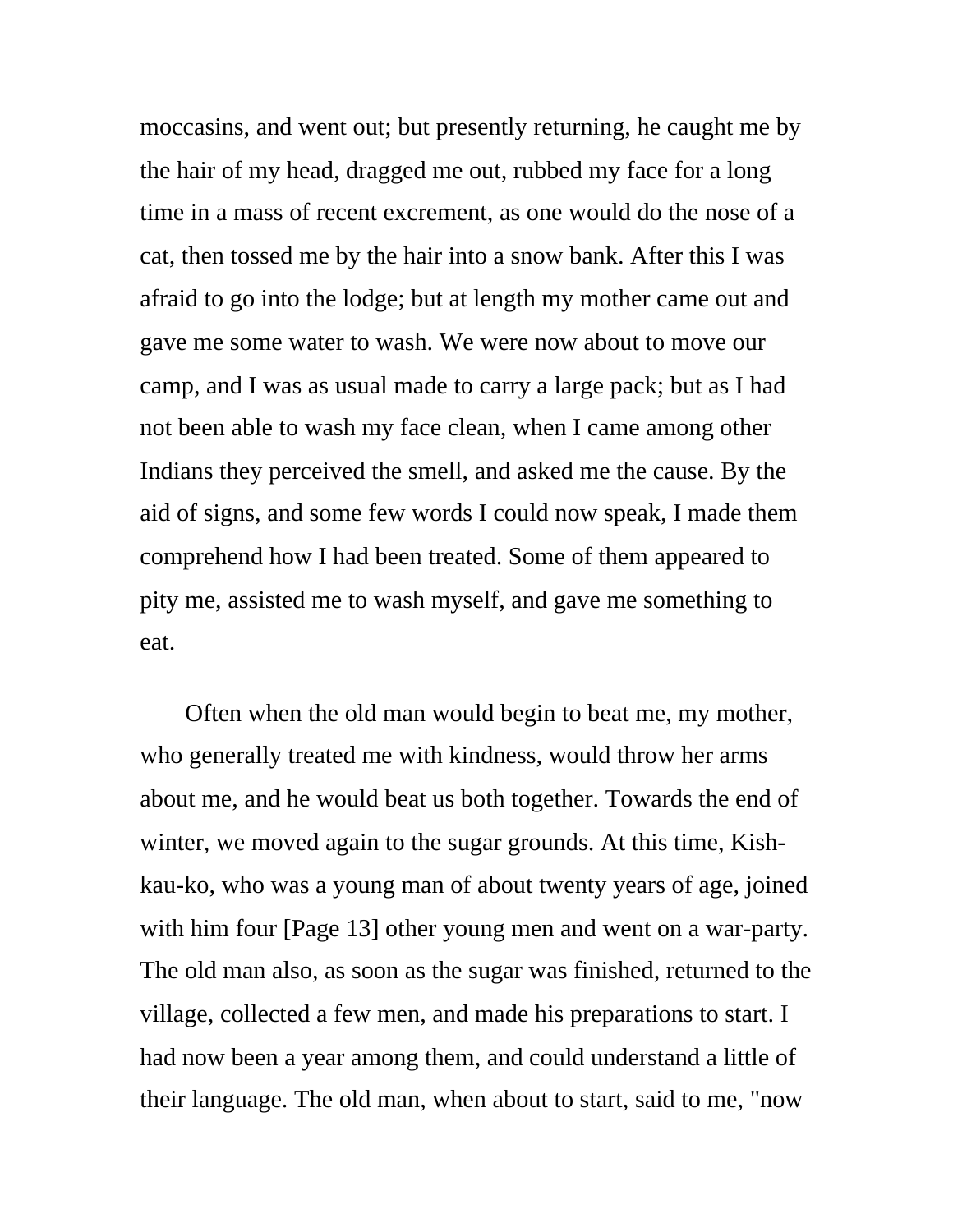I am going to kill your father and your brother, and all your relations." Kish-kau-ko returned first, but was badly wounded. He said he had been with his party to the Ohio River; that they had, after watching for some time, fired upon a small boat that was going down, and killed one man, the rest jumping into the water. He (Kish-kau-ko) had wounded himself in his thigh with his own spear, as he was pursuing them. They brought home the scalp of the man they had killed.

Old Manito-o-geezhik returned a few days afterwards, bringing an old white hat, which I knew, from a mark in the crown, to be that of my brother. He said he had killed all my father's family, the negroes, and the horses, and had brought me my brother's hat, that I might see he spoke the truth. I now believed that my friends had all been cut off, and was, on that account, the less anxious to return. This, it appears, had been precisely the object the old man wished to accomplish, by telling me the story of which but a small part was true. When I came to see Kish-kau-ko, after I returned from Red River, I asked him immediately, "Is it true, that your father has killed all my relations?" He told me it was not; that Manito-o-geezhik, the year after I was taken, at the same season of the year, returned to the same field where he had found me; that, as on the preceding year, he had watched my father and his people planting corn, from morning till noon; that then they all went into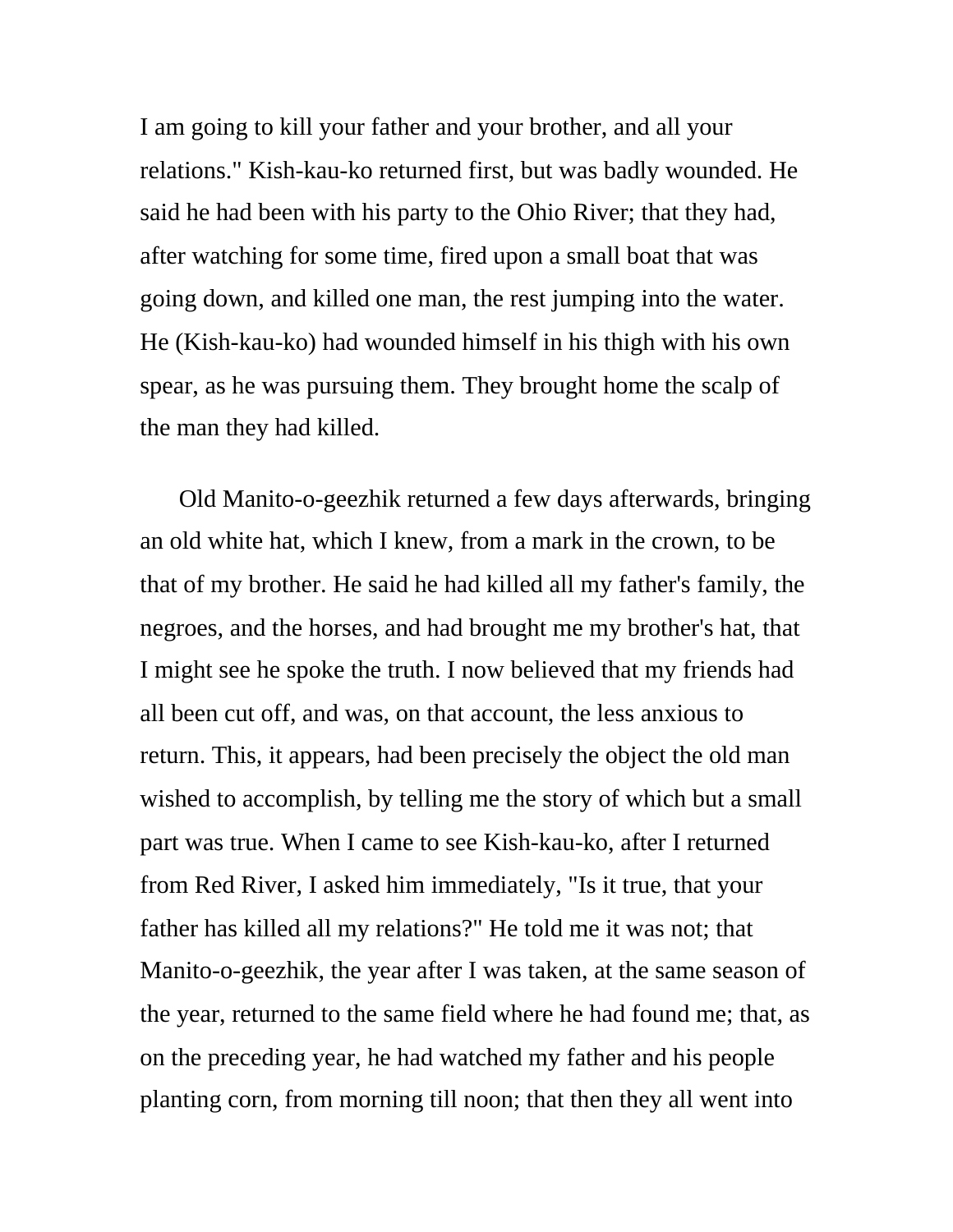the house, except my brother, who was then nineteen years of age: he remained ploughing with a span of horses, having the lines about his neck, when the Indians rushed upon him; the horses started to run; my brother was entangled in the lines, and thrown down, when the Indians caught him. The horses they killed with their bows and arrows, and took my brother away into the woods. They crossed the Ohio before night, and had proceeded a good distance in their way up [Page 14] the Miami. At night they left my brother securely bound, as they thought, to a tree. His hands and arms were tied behind him, and there were cords around his breast and neck; but having bitten off some of the cords, he was able to get a pen-knife that was in his pocket, with which he cut himself loose, and immediately run towards the Ohio, at which he arrived, and which he crossed by swimming, and reached his father's house about sunrise in the morning. The Indians were roused by the noise he made, and pursued him into the woods; but as the night was very dark, they were not able to overtake him. His hat had been left at the camp, and this they brought to make me believe they had killed him. Thus I remained for two years in this family, and gradually came to have less and less hope of escape, though I did not forget what the English traders on the Maumee had said, and I wished they might remember and come for me. The men were often drunk, and whenever they were so, they sought to kill me. In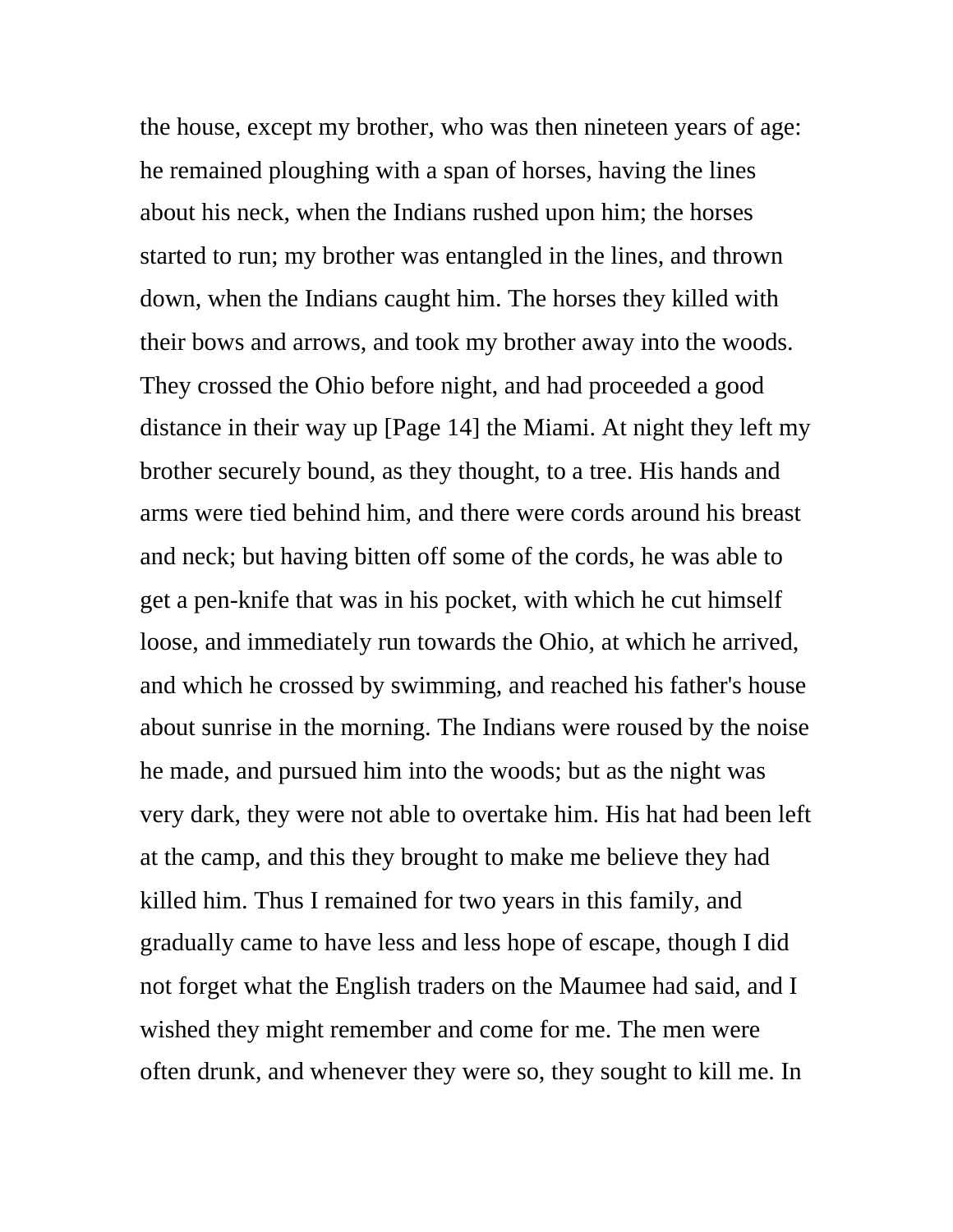these cases, I learned to run and hide myself in the woods, and I dared not return before their drunken frolic was over. During the two years that I remained at Sau-ge-nong, I was constantly suffering from hunger; and though strangers, or those not belonging to the family, sometimes fed me, I had never enough to eat. The old woman they called Ne-keek-wos-ke-cheeme-kwa-- "the Otter woman," the otter being her *totem*--treated me with kindness, as did her daughters, as well as Kish-kau-ko and Be-naissa, the bird, the youngest son, of about my own age. Kish-kau-ko and his father, and the two brothers, Kwo-ta-she and She-mung, were blood-thirsty and cruel, and those who remain of this family, continue, to this time, troublesome to the whites. Be-nais-sa, who came to see me when I was at Detroit, and who always treated me kindly, was a better man, but he is since dead. While I remained with them at Sau-ge-nong, I saw white men but once. Then a small boat passed, and the Indians took me out to it in a canoe, rightly supposing that my wretched appearance would excite the compassion of the traders, or whatever white men they were. These gave me bread, apples, and other presents, all which, except one apple, the Indians took from me. By this [Page 15] family I was named Shaw-shaw-wa ne-ba-se, (the Falcon,) which name I retained while I remained among the Indians.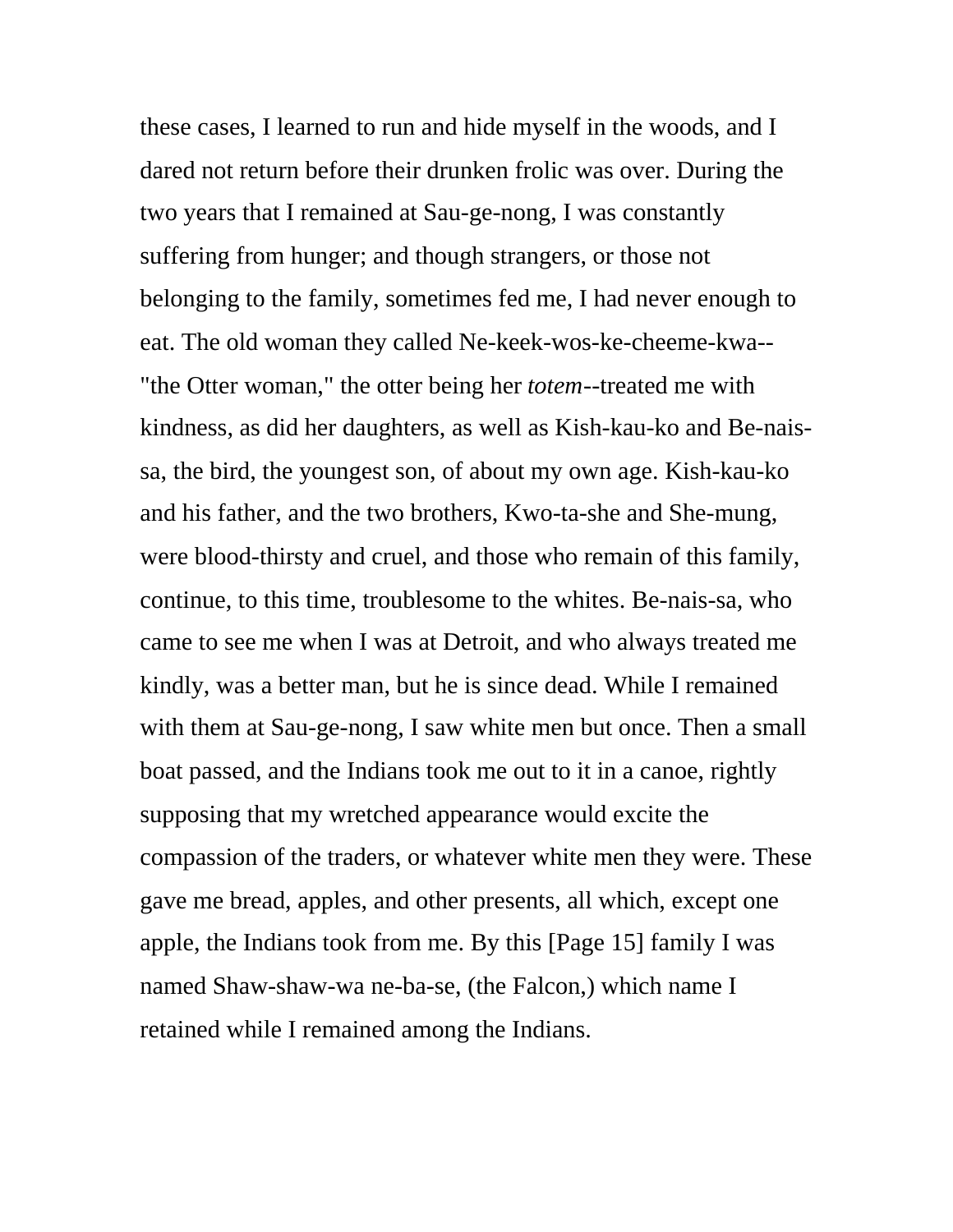I had been about two years at Sau-ge-nong, when a great council was called by the British agents at Mackinac. This council was attended by the Sioux, the Winnebagoes, the Menomonees, and many remote tribes, as well as by the Ojibbeways, Ottawwaws, etc. When old Manito-o-geezhik returned from this council, I soon learned that he had met there his kinswoman, Netno-kwa, who, notwithstanding her sex, was then regarded as principal chief of the Ottawwaws. This woman had lost her son, of about my age, by death; and having heard of me, she wished to purchase me to supply his place. My old Indian mother, the Otter woman, when she heard of this, protested vehemently against it. I heard her say, "My son has been dead once, and has been restored to me; I cannot lose him again." But these remonstrances had little influence, when Net-no-kwa arrived with considerable whiskey, and other presents. She brought to the lodge first a ten gallon keg of whiskey, blankets, tobacco, and other articles of great value. She was perfectly acquainted with the dispositions of those with whom she had to negotiate. Objections were made to the exchange until the contents of the keg had circulated for some time; then an additional keg, and a few more presents completed the bargain, and I was transferred to Net-no-kwa. This woman, who was then advanced in years, was of a more pleasing aspect than my former mother. She took me by the hand after she had completed the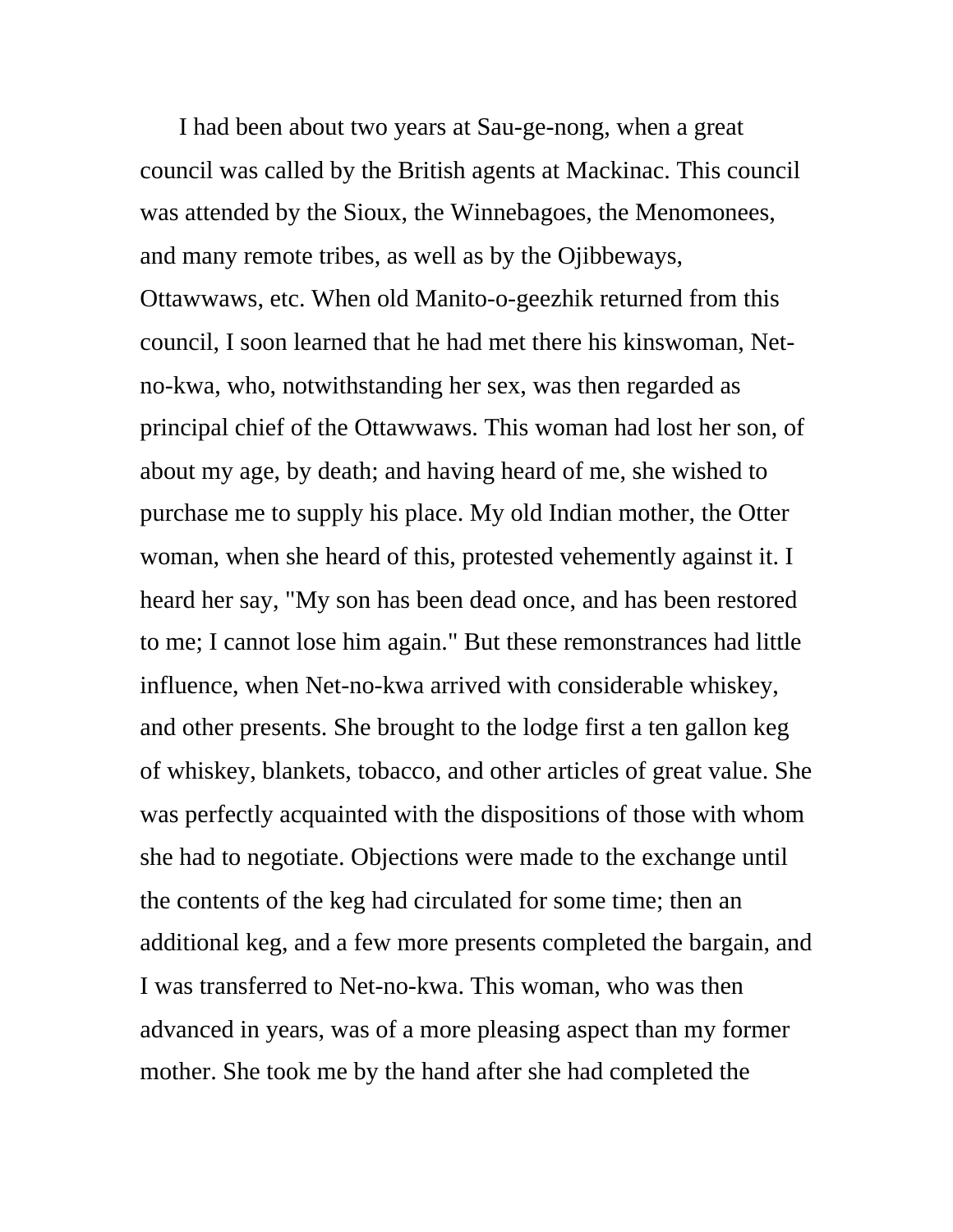negotiation with my former possessors, and led me to her own lodge which stood near. Here I soon found I was to be treated more indulgently than I had been. She gave me plenty of food, put good clothes upon me, and told me to go and play with her own sons. We remained but a short time at Sau-ge-nong. She would not stop with me at Mackinac, which we passed in the night, but ran along to Point St. Ignace, where she hired some Indians to take care of me while she returned to Mackinac by herself, or with one or two of her young men. After finishing her business at Mackinac, she returned, and continuing on our journey, we arrived in a few days at [Page 16] Shab-a-wy-wy-a-gun. The corn was ripe when we reached that place, and after stopping a little while, we went three days up the river to the place where they intended to pass the winter. We then left our canoes and travelling over land, camped three times before we came to the place where we set up our lodges for the winter. The husband of Net-no-kwa was an Ojibbeway, of Red River, called Taw-ga-we-ninne, the hunter. He was seventeen years younger than Net-no-kwa, and had turned off a former wife on being married to her. Taw-ga-we-ninne was always indulgent and kind to me, treating me like an equal, rather than as a dependant. When speaking to me, he always called me his son. Indeed, he himself was but of secondary importance in the family, as every thing belonged to Net-no-kwa, and she had the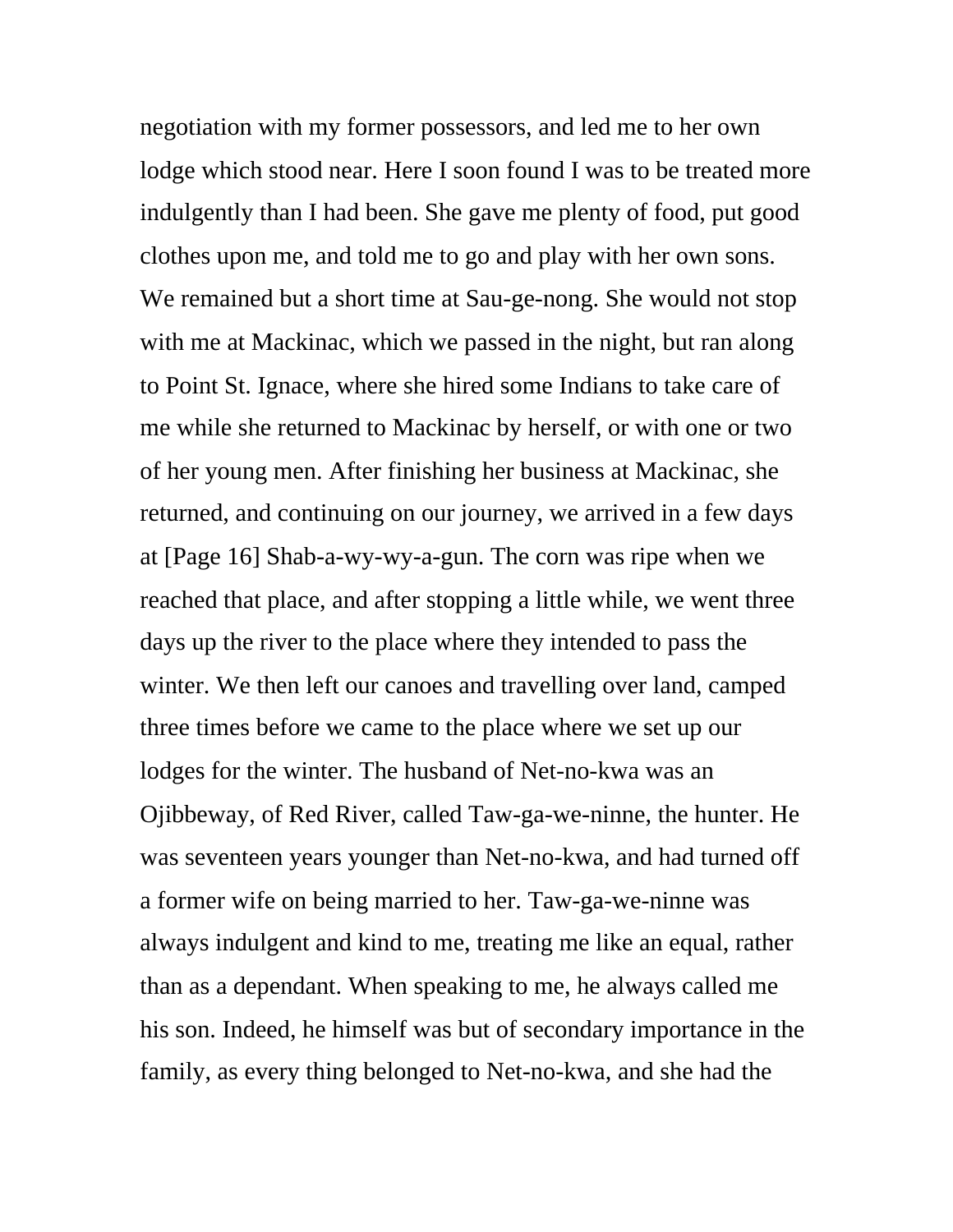direction in all affairs of any moment. She imposed on me, for the first year, some tasks. She made me cut wood, bring home game, bring water, and perform other services not commonly required of the boys of my age; but she treated me invariably with so much kindness that I was far more happy and content than I had been in the family of Manito-o-geezhik. She sometimes whipped me, as she did her own children; but I was not so severely and frequently beaten as I had been before. [Page 17]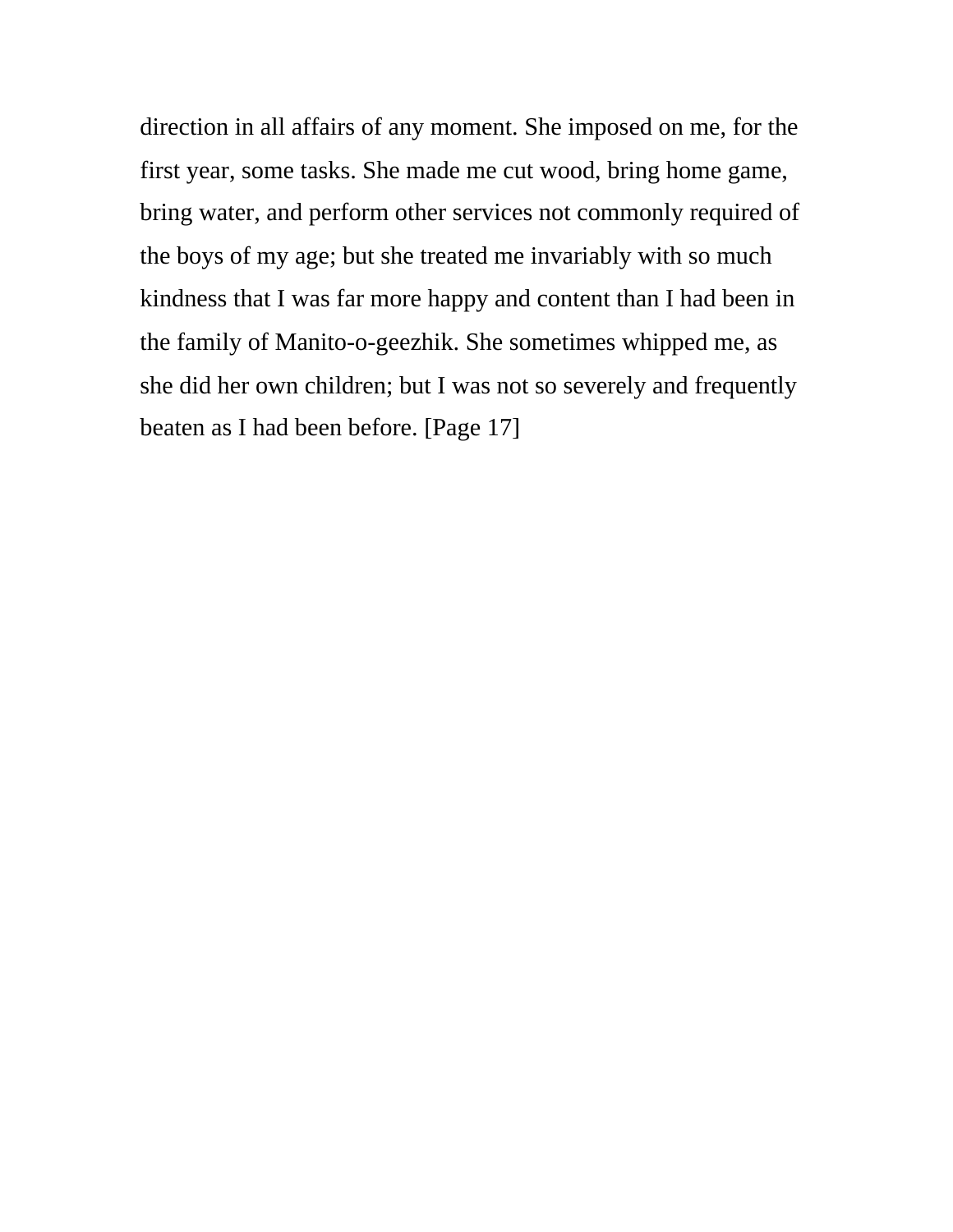# CHAPTER II

First attempt to hunt -- measles -- trapping martins -- emigration to Red River -- death of my foster father and brother -- arrival at Lake Winnipek.

Early in the spring, Net-no-kwa and her husband, with their family, started to go to Mackinac. They left me, as they had done before, at Point St. Ignace, as they would not run the risk of losing me by suffering me to be seen at Mackinac. On our return, after we had gone twenty-five or thirty miles from Point St. Ignace, we were detained by contrary winds at a place called Me-nau-ko-king, a point running out into the lake. Here we encamped with some other Indians and a party of traders. Pigeons were very numerous in the woods and the boys of my age, and the traders, were busy shooting them. I had never killed any game and, indeed, had never in my life discharged a gun. My mother had purchased at Mackinac a keg of powder, which, as they thought it a little damp, was here spread out to dry. Taw-ga-we-ninne had a large horseman's pistol; and finding myself somewhat emboldened by his indulgent manner toward me, I requested permission to go and try to kill some pigeons with the pistol. My request was seconded by *Net-no-kwa,* who said, "It is time for our son to begin to learn to be a hunter." Accordingly, my father, as I called Taw-ga-we-ninne,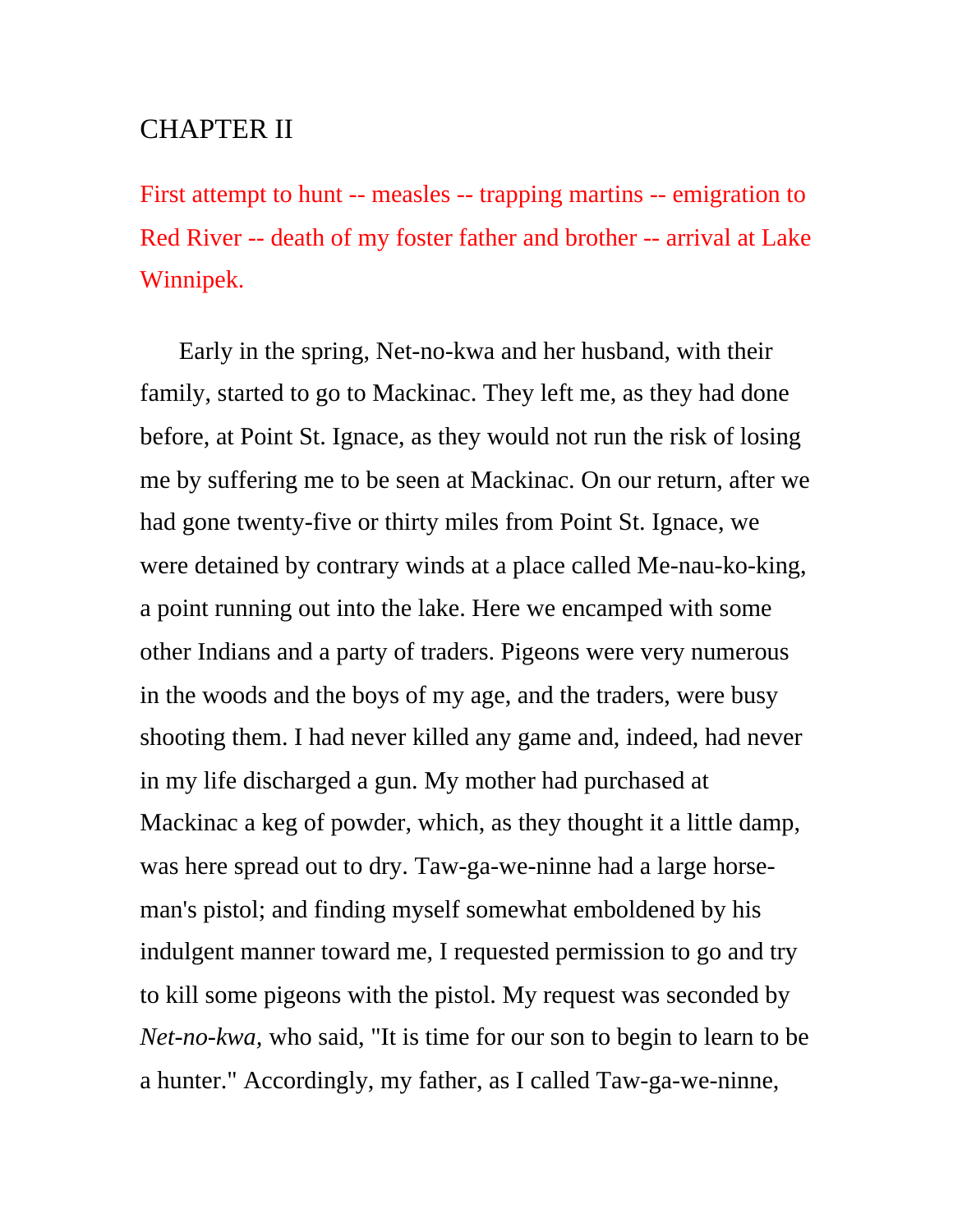loaded the pistol and gave it to me, saying, "Go, my son, and if you kill any thing with this, you shall immediately have a gun, and learn to hunt." Since I have been a man, I have been placed in difficult situations; but my anxiety for success was never greater than in this, my first essay as a hunter. I had not gone far from the camp, before I met with pigeons, and some of them alighted in the bushes very near me. I cocked my pistol, and raised it to my face, bringing the breech almost in contact with my nose. Having brought the sight to bear upon the pigeons, I pulled [Page 18] trigger, and was in the next instant sensible of a humming noise, like that of a stone sent swiftly through the air. I found the pistol at the distance of some paces behind me, and the pigeon under the tree on which he had been sitting. My face was much bruised, and covered with blood. I ran home, carrying my pigeon in triumph. My face was speedily bound up; my pistol exchanged for a fowling-piece; I was accoutred with a powder horn, and furnished with shot, and allowed to go out after birds. One of the young Indians went with me, to observe my manner of shooting. I killed three more pigeons in the course of the afternoon, and did not discharge my gun once without killing. Henceforth I began to be treated with more consideration, and was allowed to hunt often that I might become expert.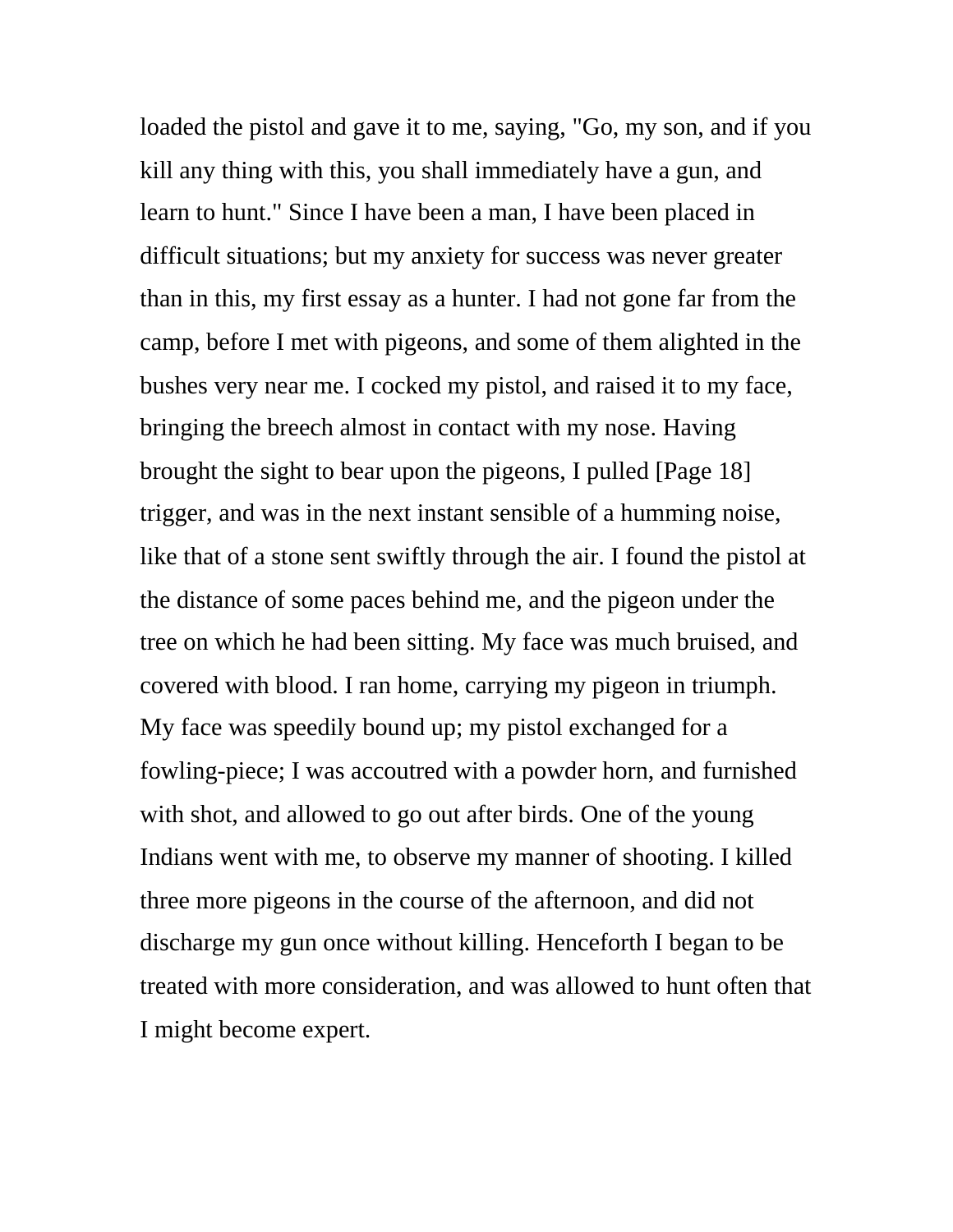Great part of the summer and autumn passed before we returned to Shab-a-wy-wy-a-gun. When we arrived we found the Indians suffering very severely from the measles; and as Net-nokwa was acquainted with the contagious nature of this disease, she was unwilling to expose her family, but passed immediately through the village and encamped on the river above. But, notwithstanding her precaution, we soon began to fall sick. Of ten persons belonging to our family, including two young wives of Taw-ga-we-ninne, only Net-no-kwa and myself escaped an attack of this complaint. Several of them were very sick, and the old woman and myself found it as much as we could do to take care of them. In the village, numbers died, but all of our family escaped. As the winter approached, they began to get better and went, at length, to our wintering ground, at the same place where we had spent the former winter. Here I was set to make martin traps as the other hunters did. The first day I went out early, and spent the whole day, returning late at night, having made only three traps; whereas, in the same time, a good hunter would have made twentyfive or thirty. On the morning following, I visited my traps, and found but one martin. Thus I continued to do for some days, but my want of success, and my awkwardness, exposed me to the ridicule of the young men. At length, my father began to pity me,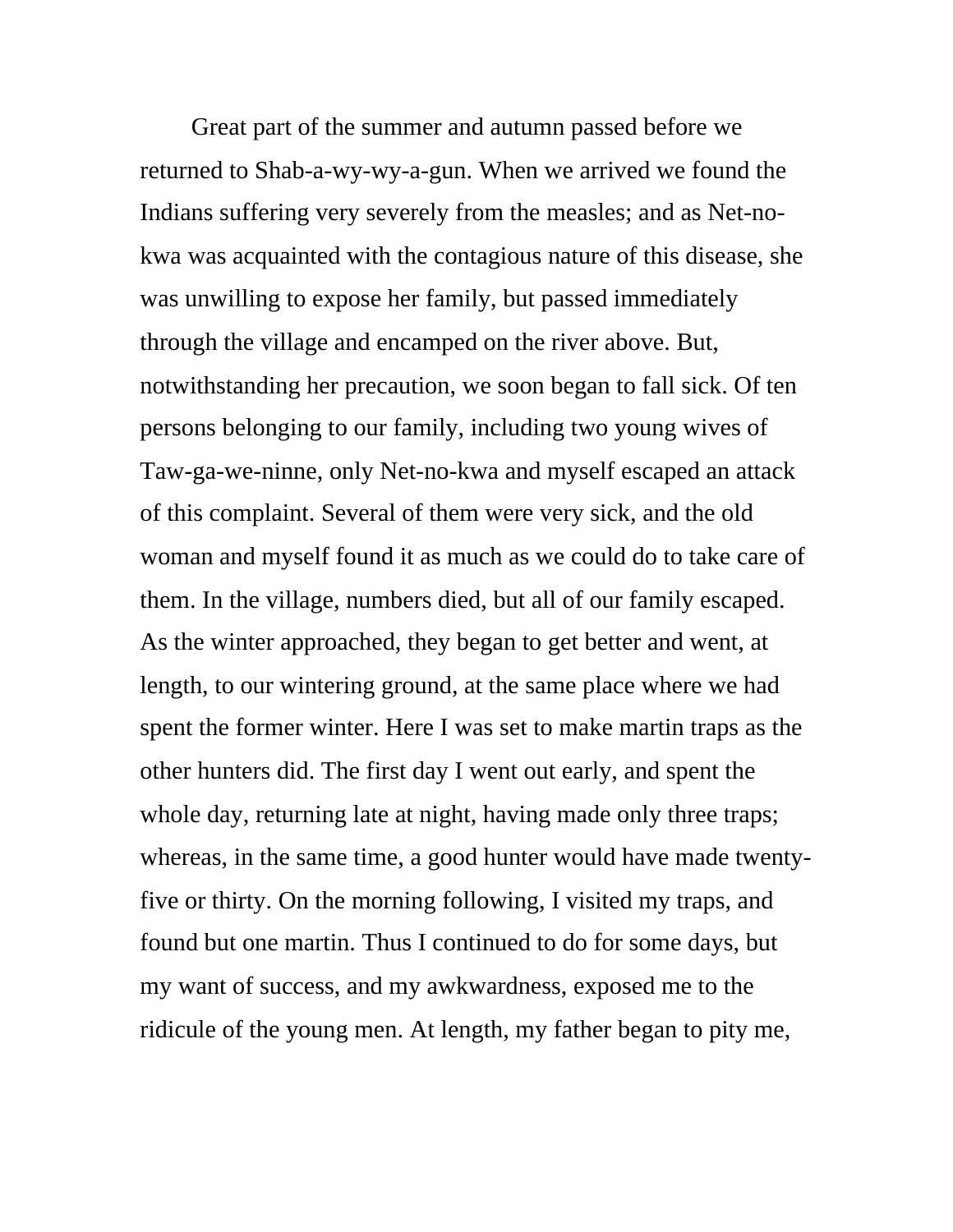and he said, "My son, I must go and help you to make traps." [Page 19]

So he went out and spent a day in making a large number of traps, which he gave me, and then I was able to take as many martins as the others. The young men, however, did not forget to tell me, on all occasions, of the assistance I had received from my father. This winter was passed like the preceding; but as I became more and more expert and successful in hunting and trapping, I was no longer required to do the work of the women about the lodge.

 In the following spring, Net-no-kwa, as usual, went to Mackinac. She always carried a flag in her canoe, and I was told, that whenever she came to Mackinac she was saluted by a gun from the fort. I was now thirteen years old, or in my thirteenth year. Before we left the village, I heard Net-no-kwa talk of going to Red River, to the relations of her husband. Many of the Ottawwaws, when they heard this, determined to go with her. Among others, was Wah-ka-zee, a chief of the village at War-gunuk-ke-zee, or L'Arbre Croche, and others; in all, six canoes. Instead of leaving me, in this instance, at Point St. Ignace, they landed with me in the night among the cedars, not far from the village of Mackinac; and the old woman then took me into the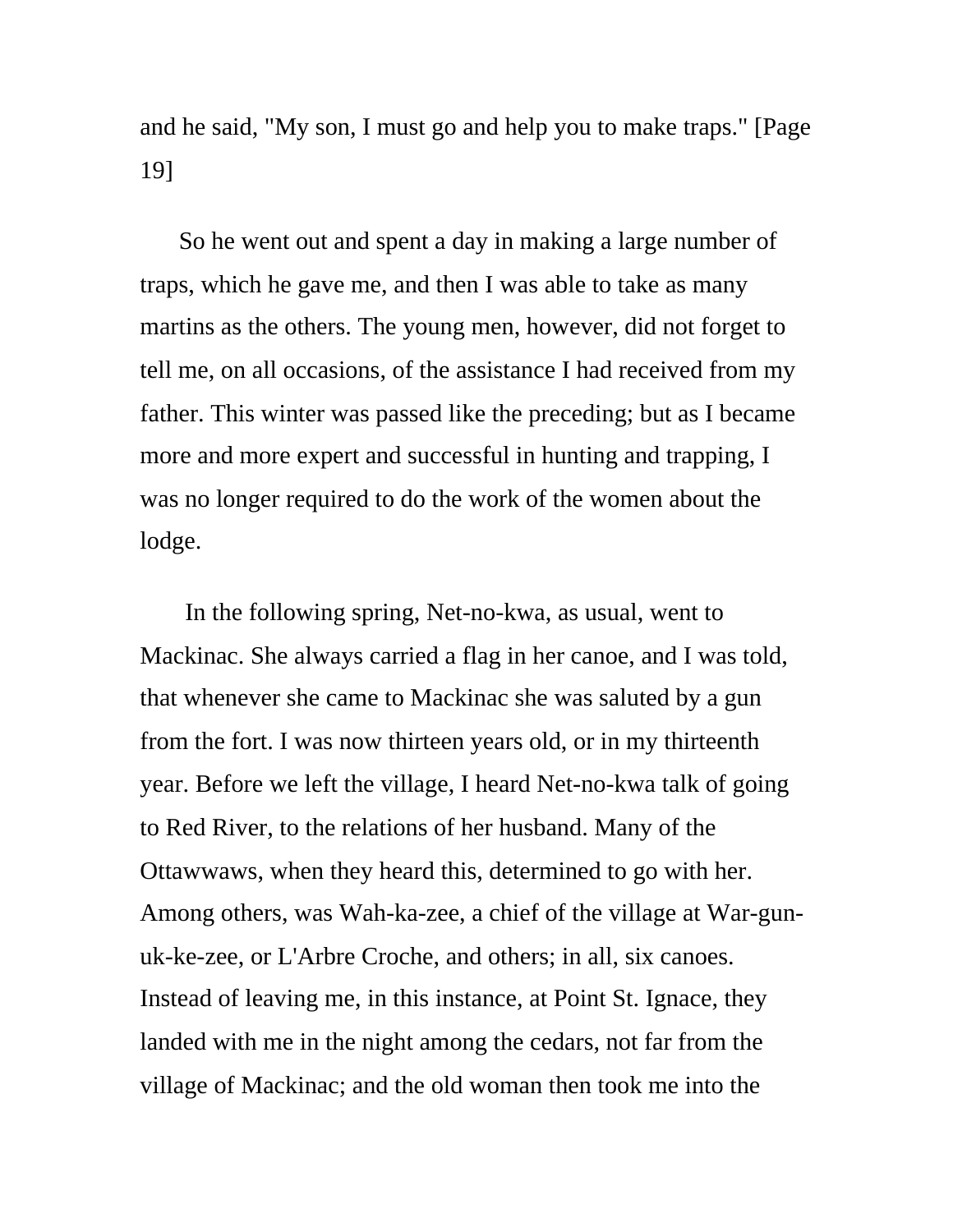town, to the house of a French trader, (Shabboyer,) with whom she had sufficient influence to secure my confinement for several days in the cellar. Here I remained, not being allowed to go out at all, but was otherwise well treated. This confinement seemed to be unnecessary, as subsequently, when we were ready to go on our journey, we were detained by head winds, at the point now occupied by the missionaries, when I was suffered to run at large. While we remained here, the Indians began to be drunk. My father, who was drunk, but still able to walk about, spoke to two young men who were walking together, and taking hold of the shirt sleeve of one of them, he, without intending to do so, tore it. This young man, whose name was Sug-gut-taw-gun, (Spunk- [Page 20] wood,) was irritated, and giving my father a rough push, he fell on his back. Sug-gut-taw-gun then took up a large stone, and threw it at him, hitting him in the forehead. When I saw this, I became alarmed for my own safety; and, as I knew that Me-to-saw-gea, an Ojibbeway chief, was then on the island, with a party going against the whites; and, as I had understood they had sought opportunities to kill me, I thought my situation unsafe. I accordingly made my escape to the woods, where I hid myself for the remainder of the day and the night. On the following day, being pressed by hunger, I returned and secreted myself for some time in the low cedars near our lodge in order to observe what was passing, and to ascertain if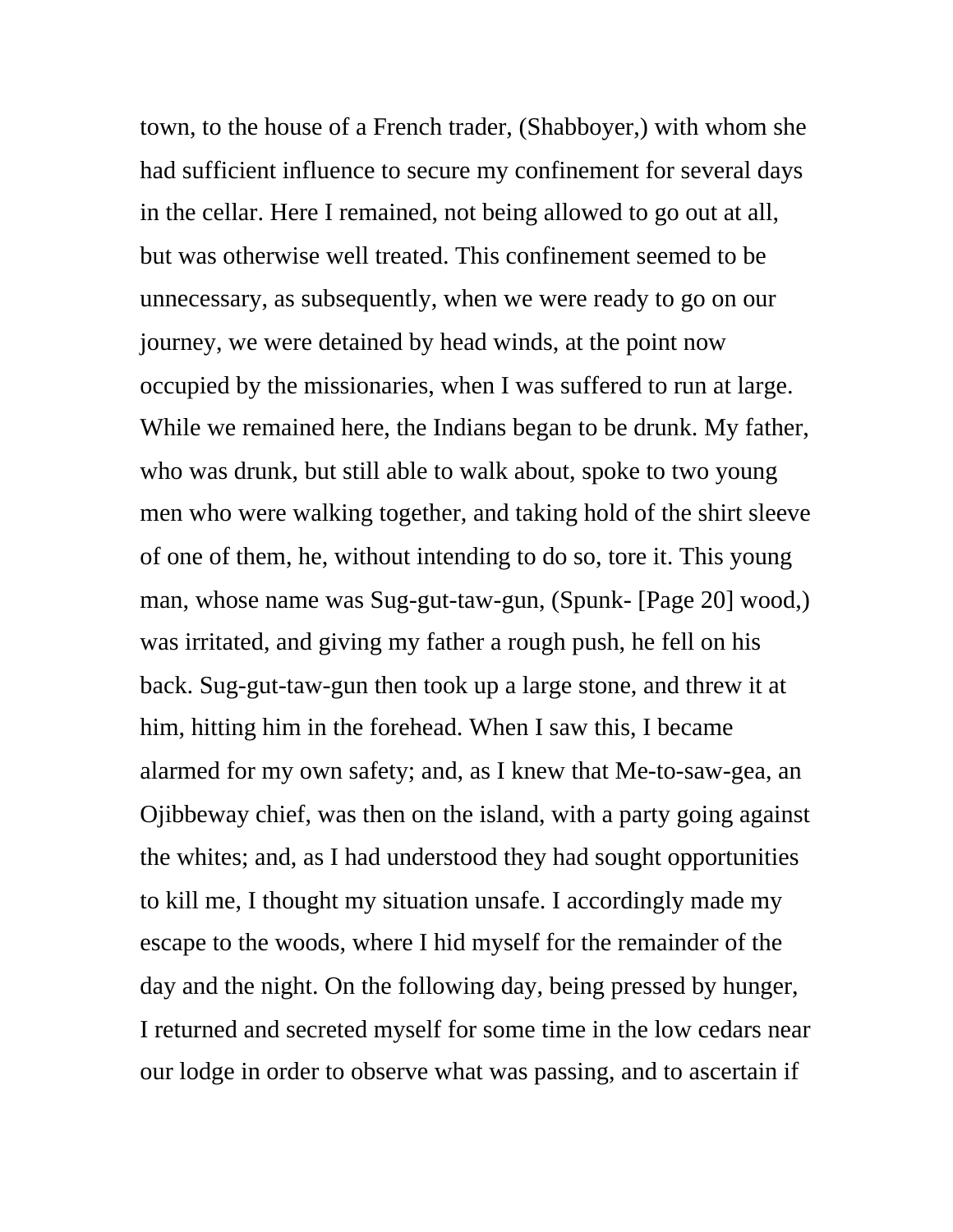I might return. At length, I discovered my mother calling me, and looking for me through the bushes. I went up to her, and she told me to go in and see my father who was killed. When I went in, my father said to me, "I am killed." He made me sit down with the other children, and talked much to us. He said, "Now, my children, I have to leave you. I am sorry that I must leave you so poor." He said nothing to us about killing the Indian who had struck him with the stone, as some would have done. He was too good a man to wish to involve his family in the troubles which such a course would have brought upon them. The young man who had wounded him, remained with us, notwithstanding that Net-no-kwa told him it would not be safe for him to go to Red River where her husband's relatives were numberous and powerful, and disposed to take revenge.

 When we came to the Saut of St. Marie, we put all our baggage on board the trader's vessel, which was about to sail to the upper end of Lake Superior, and went on ourselves in our canoes. The winds were light, which enabled us to run faster than the vessel, and we arrived ten days before it at the Portage. When she at last came and anchored out at a little distance from the shore, my father and his two sons Wa-me-gon-a-biew, (he who puts on feathers,) the eldest, and Ke-wa-tin, (the north wind,) went out in a canoe to get the baggage. In jumping down into the hold of the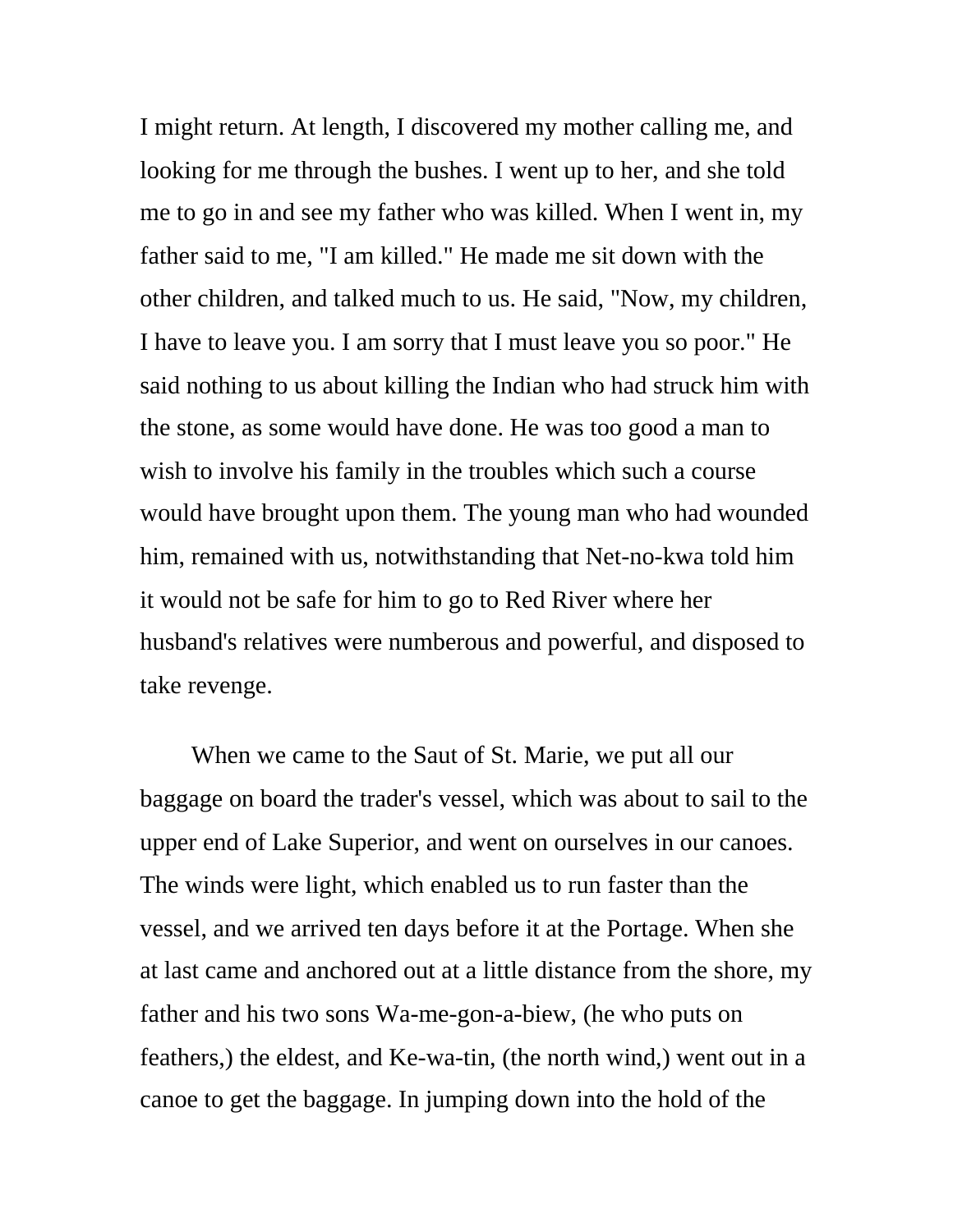vessel, the younger of these young men fell with his knee [Page 21] upon a knot of the rope tied around a bundle of goods, and received an injury from which he never recovered. The same night his knee was badly swollen, and on the next day he was not able to go out of the lodge. After about eight or ten days, we commenced crossing the Grand Portage: we carried him on our shoulders by fastening a blanket to two poles; but he was so sick that we had to stop often, which made us long in passing. We left our canoes at the trading-house, and when we came to the other side of the Portage, were detained some days to make small canoes. When these were nearly finished, my father sent me, with one of his wives, back to the trading-house to bring something which had been forgotten. On our return, we met the two boys at some distance, coming to tell me to hasten home, for my father was dying, and he wished to see me before he died. When I came into the lodge, I found that he was indeed dying, and though he could see, he was not able to speak to me. In a few minutes he ceased to breathe. Beside him lay the gun which he had taken in his hand a few minutes before to shoot the young man who had wounded him at Mackinac. In the morning, when I left him to go to the Portage, he was apparently well; my mother told me it was not until afternoon he began to complain; he then came into the lodge, saying, "I am now dying; but since I have to go, this young man,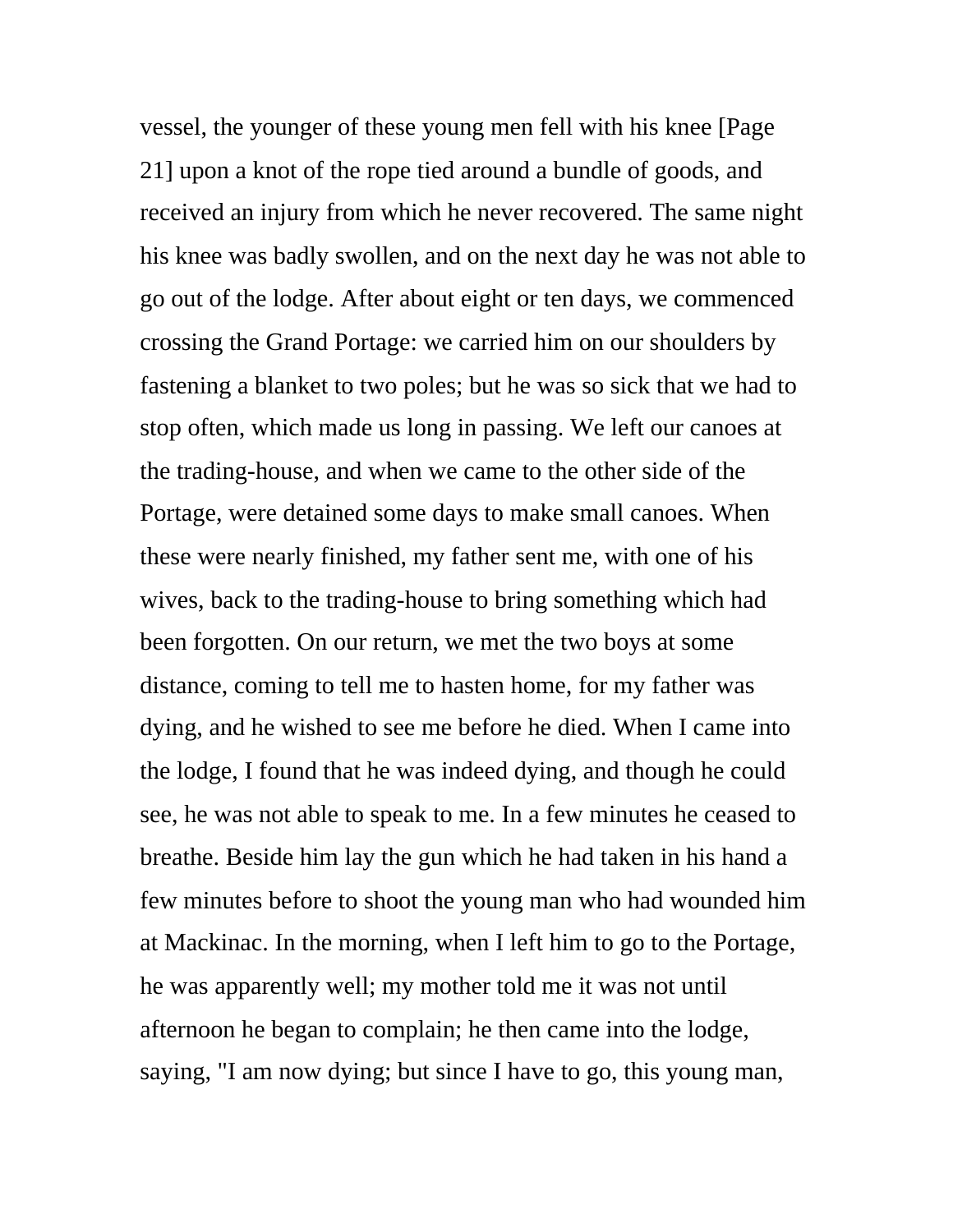who has killed me, must go with me. I hoped to have lived till I had raised you all to be men; but now I must die, and leave you poor, and without any one to provide for you." So saying, he stepped out, with the gun in his hand, to shoot the young man, who was at that time sitting by the door of his own lodge. Ke-wa-tin, hearing this, began to cry, and, addressing his father, said, "My father, if I was well I could help you to kill this man, and could protect my young brothers from the vengeance of his friends after he is dead; but you see my situation, and that I am about to die. My brothers are young and weak, and we shall all be murdered if you kill this man." My father replied, "My son, I love you too well to refuse you any thing you request." So saying, he returned, laid down his gun, and, after having said a very few words, inquired for me, and [Page 22] directed them to send for me, he expired. The old woman procured a coffin from the traders, and they brought my father's body in a wagon to the trading-house on this side the Grand Portage, where they buried him in the burying ground of the whites. His two sons, as well as the young man who killed him, accompanied his body to the Portage. This last was near being killed by one of my brothers; but the other prevented him, as he was about to strike.

It was but a very short time after my father died that we started on our journey to Red River. My brother Ke-wa-tin we carried on a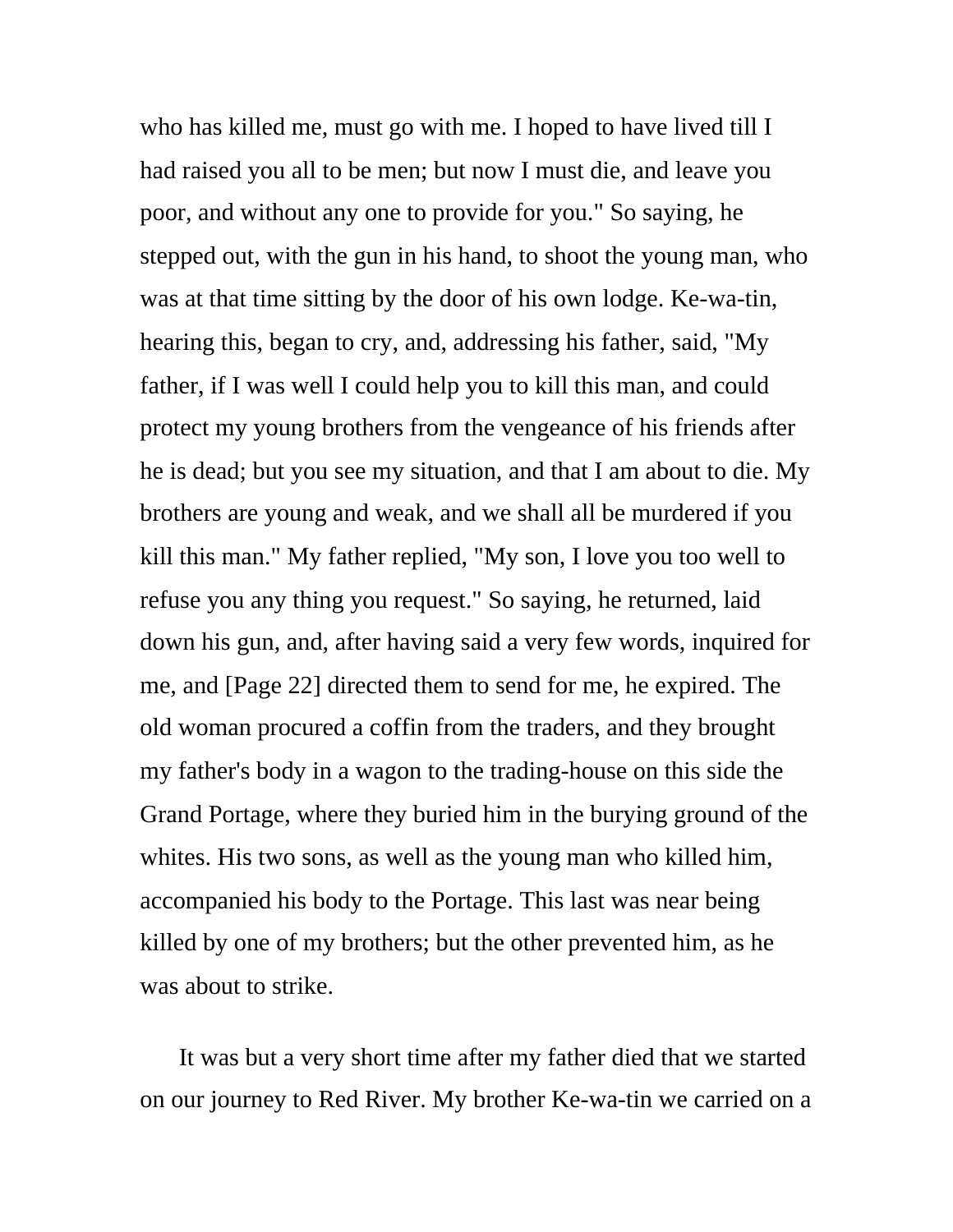litter, as we had done before, whenever it was necessary to take him out of the canoe. We had passed two carrying places, when he said to us, "I must die here; I cannot go farther." So Net-no-kwa determined to stop here, and the remainder of the party went on. A part of our own family chose to continue on with those going to Red River. So that, after they had started, there remained only the old woman and one of the younger wives of Taw-ga-we-ninne, Wa-me-gon-a-biew, the elder brother, Ke-wa-tin, the second, and myself; the youngest. It was about the middle of summer, for the small berries were ripe, when we stopped here on the borders of Moose Lake, which is of cool and clear water, like Lake Superior. It is small and round, and a canoe can be very plainly seen across the widest part of it. We were only two of us able to do any thing; and being myself very young, and without any experience as a hunter, we had apprehension that, being left thus alone, we might soon be in want. We had brought with us one of the nets used about Mackinac, and setting this, the first night, caught about eighty trout and white fish. After remaining here sometime, we found beavers, of which we killed six; also some otters and muskrats. We had brought with us some corn and grease so that, with the fish we caught, and the game we killed, we lived comfortably. But at the approach of winter, the old woman told us she could not venture to remain there by herself as the winter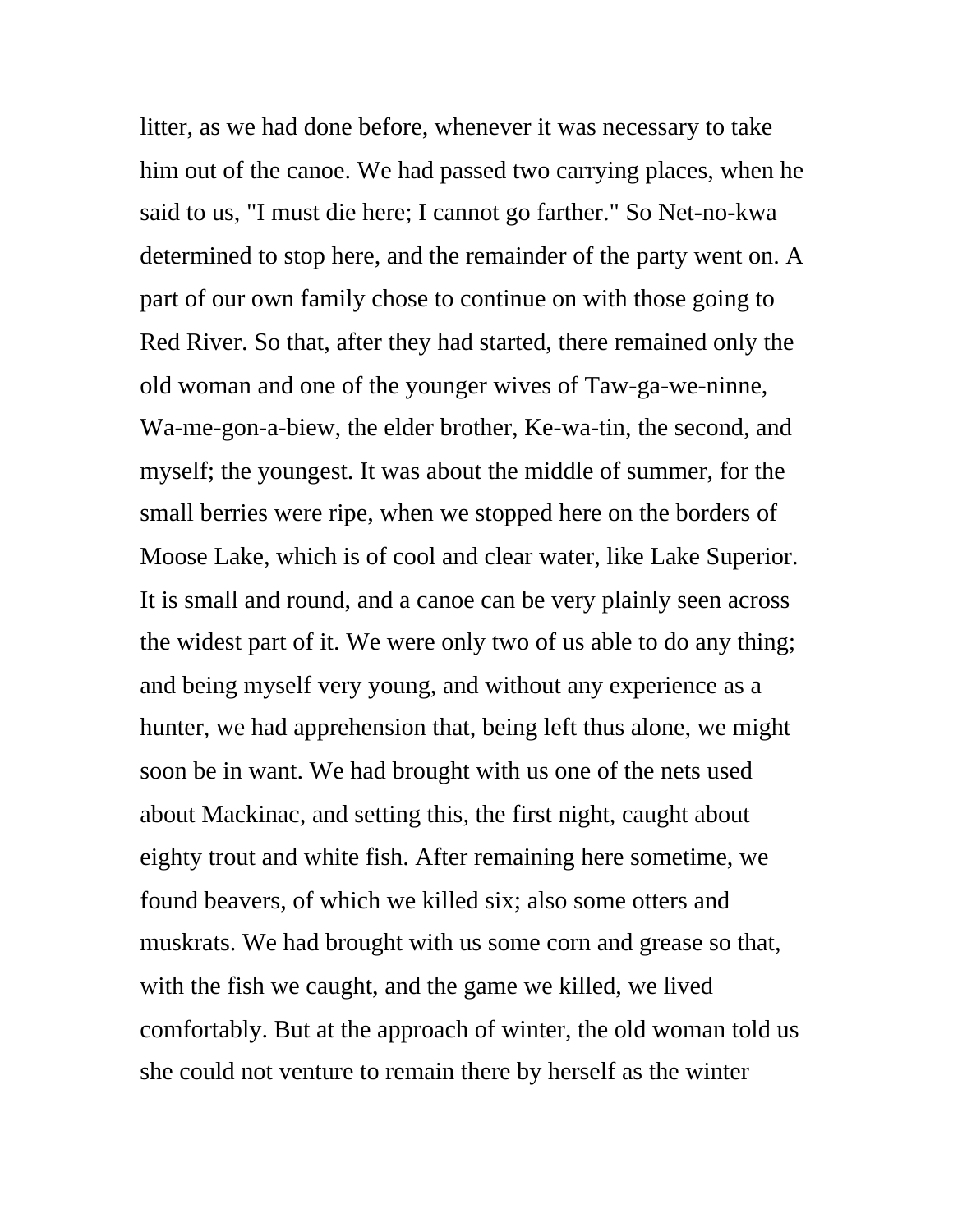would be long and cold, and no people, either whites or Indians near us. Ke-wa-tin was now so sick and weak, that in going back to the Portage, we were compelled to move slowly; and when [Page 23] we arrived, the waters were beginning to freeze. He lived but a month or two after we arrived. It must have been in the early part, or before the middle of winter, that he died. The old woman buried him by the side of her husband, and hung up one of her flags at his grave.

We now, as the weather became severe, began to growpoor, Wa-me-gon-a-biew and myself being unable to kill as much game as we wanted. He was seventeen years of age, and I thirteen, and game was not plentiful. As the weather became more and more cold, we removed from the trading house and set up our lodge in the woods that we might get wood easier. Here my brother and myself had to exert ourselves to the utmost to avoid starving. We used to hunt two or three days' distance from home, and often returned with but little meat. We had, on one of our hunting paths, a camp built of cedar boughs in which we had kindled fire so often, that at length it became very dry and at last caught fire as we were lying in it. The cedar had become so dry that it flashed up like powder but fortunately we escaped with little injury. As we were returning, and still a great distance from home, we attempted to cross a river which was so rapid as never to freeze very sound.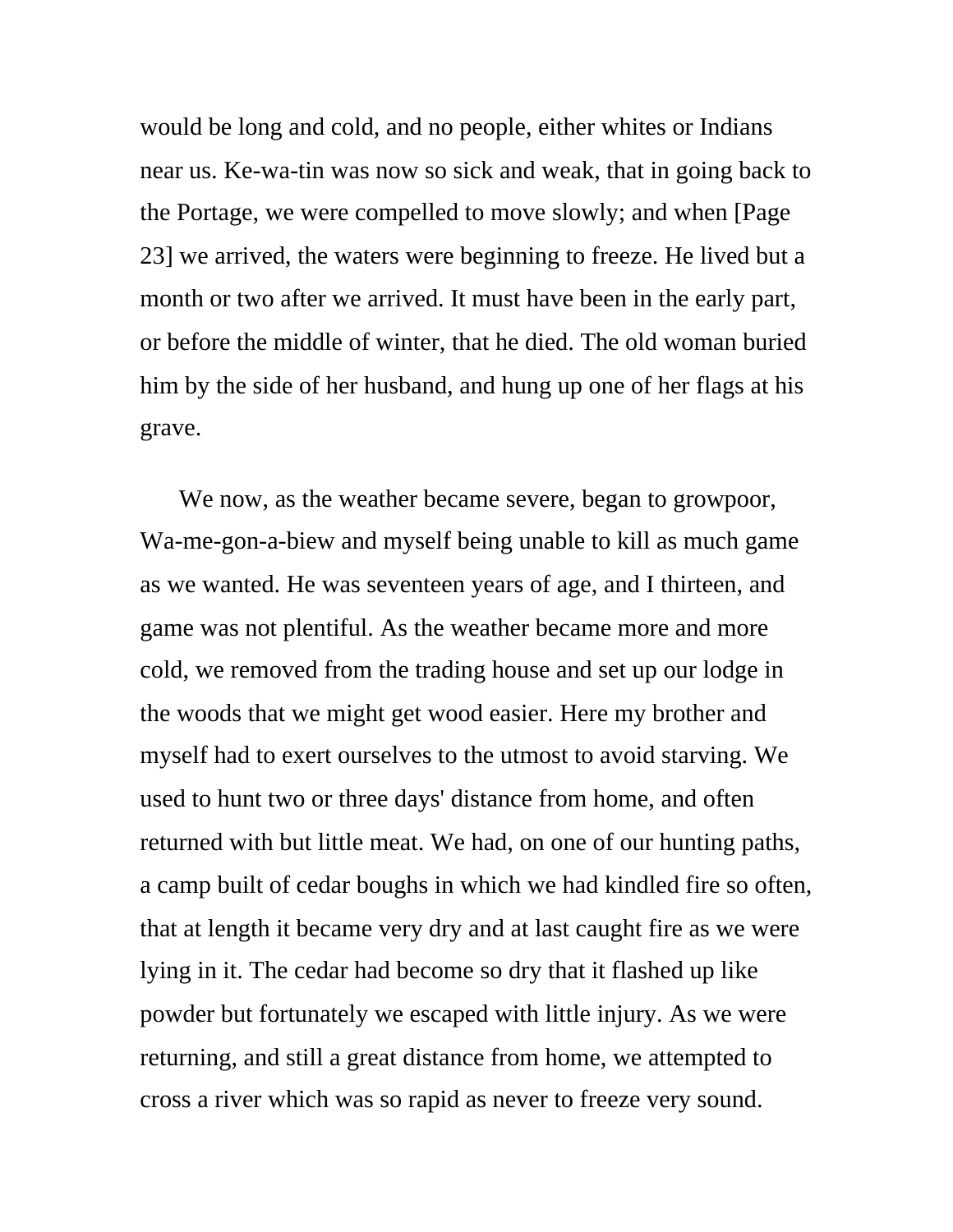Though the weather was so cold that the trees were constantly cracking with the frost, we broke in, I first, and afterwards my brother; and he, in attempting to throw himself down upon the ice, wet himself nearly all over, while I had at first only feet and legs wet. Owing to our hands being benumbed with the cold, it was long before we could extricate ourselves from our snow shoes, and we were no sooner out of the water than our moccasins and clothes were frozen so stiff that we could not travel. I began also to think that we must die. But I was not like my Indian brother, willing to sit down and wait patiently for death to come. I kept moving about to the best of my power, while he lay in a dry place by the side of the bank where the wind had blown away the snow. I at length found some very dry rotten wood which I used as a substitute for spunk, and was so happy as to raise a fire. We then applied ourselves to thaw and dry our moccasins, and when partly dry we put them on, and went to collect fuel [Page 24] for a larger fire than we had before been able to make. At length, when night came on, we had a comfortable fire and dry clothes, and though we had nothing to eat, we did not regard this, after the more severe suffering from cold. At the earliest dawn we left our camp, and proceeded towards home; but at no great distance met our mother, bringing dry clothes and a little food. She knew that we ought to have been home on the preceding day by sunset, and was also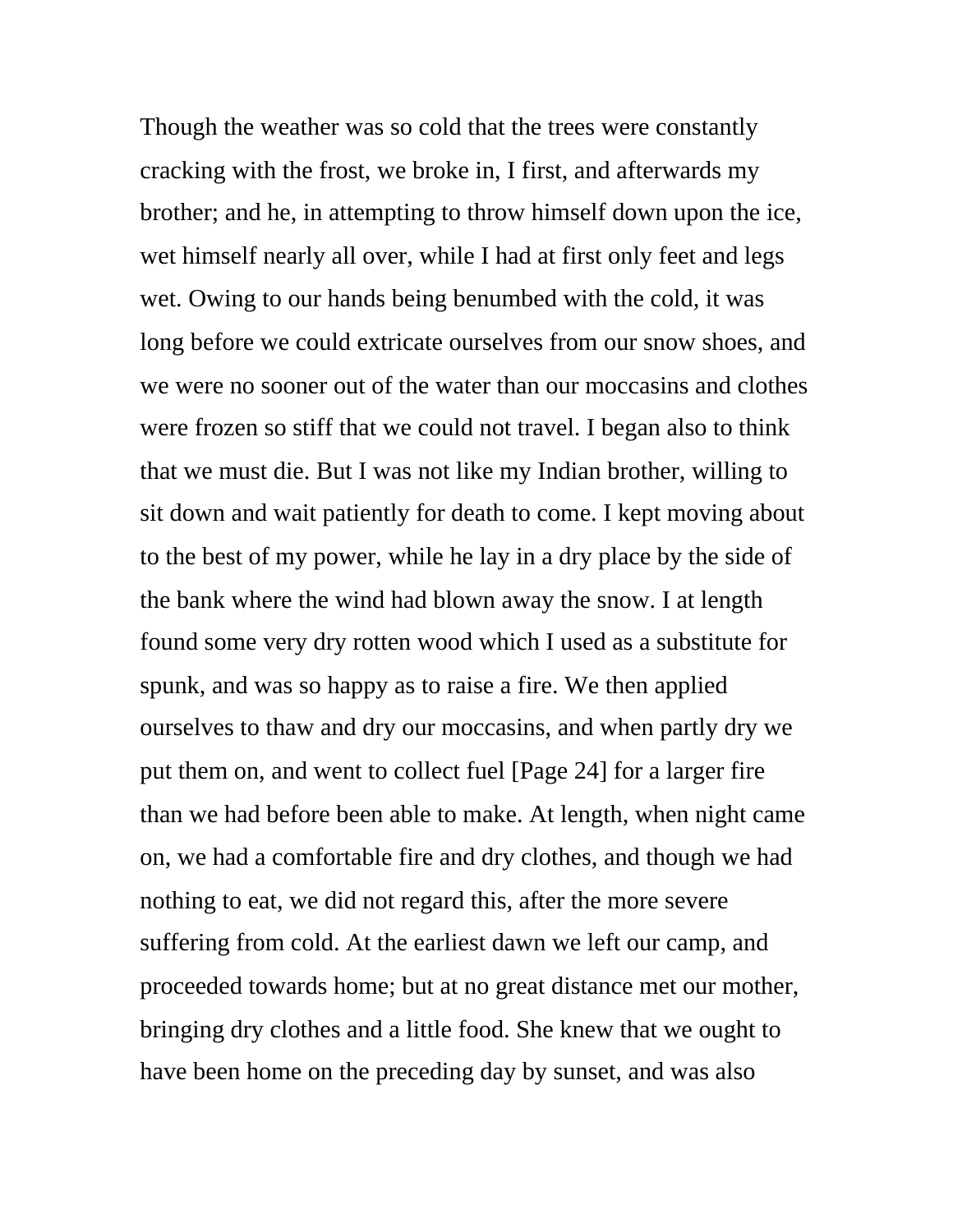aware of the difficult river we had to cross. Soon after dark, being convinced that we must have fallen through the ice, she started, and walking all night, met us not far from the place where the accident happened.

 Thus we lived for some time in a suffering and almost starving condition, when a Muskegoe, or Swamp Indian, called the Smoker, came to the trading house, and learning that we were very poor, invited us home with him to his own country, saying he could hunt for us, and would bring us back in the spring. We went two long days journey towards the west, and came to a place called We-sauko-ta See-bee, Burnt Wood River, where we found his lodge. He took us into his own lodge, and while we remained with him, we wanted for nothing. Such is still the custom of the Indians, remote from the whites; but the Ottawwaws, and those near the settlements, have learned to be like the whites, and to give only to those who can pay. If any one, who had at that time been of the family of Net-no-kwa, were now, after so many years, to meet one of the family of Pe-twaw-we-ninne, he would call him "brother," and treat him as such.

 We had been but a few days at the Portage when another man of the same band of Muskegoes, invited us to go with him to a large island in Lake Superior, where, he said, were plenty of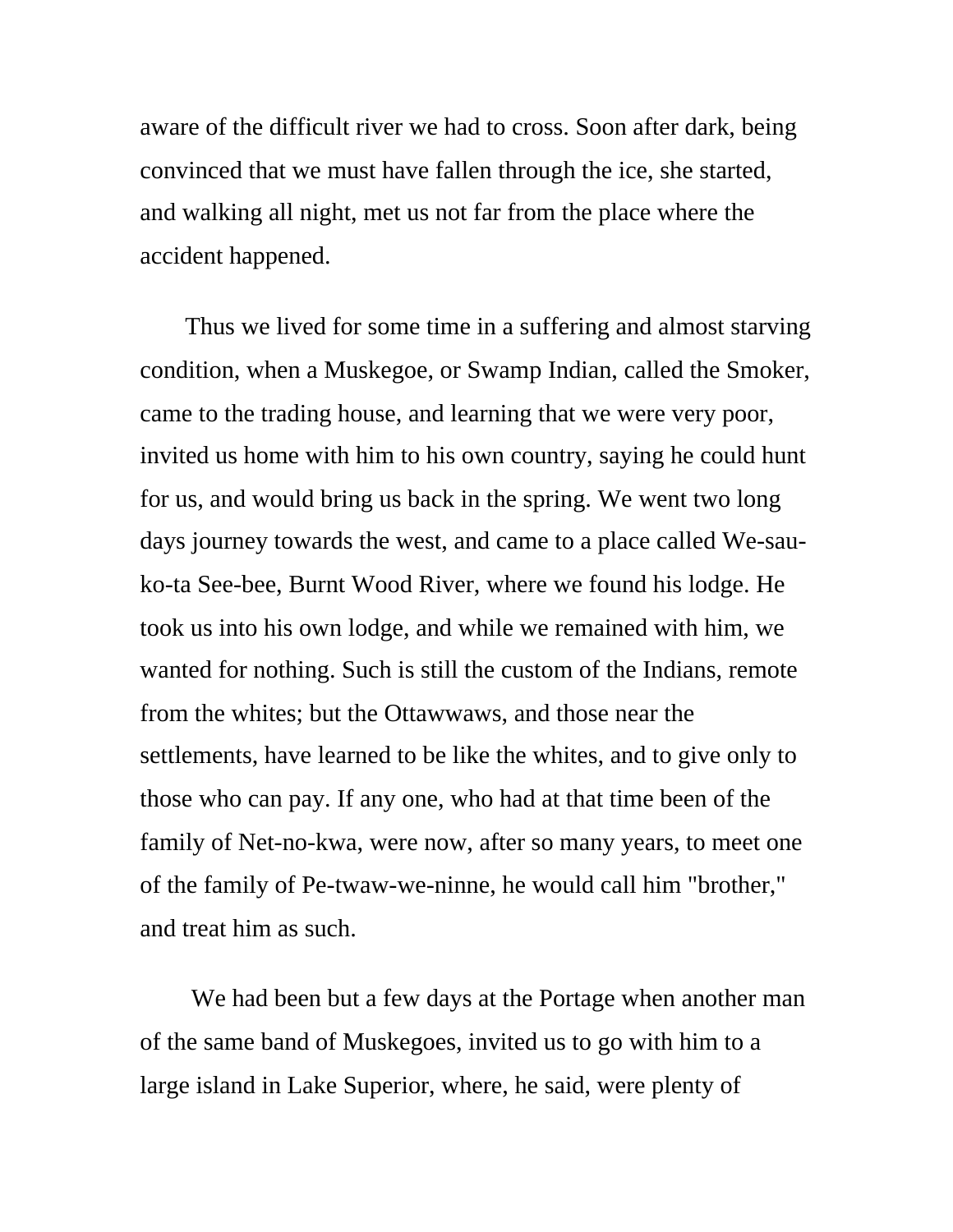Caribou and Sturgeon, and where, he had no doubt, he could provide all that would be necessary for our support. We went with him accordingly; and starting at the [Page 25] earliest appearance of dawn, we reached the island somewhat before night, though there was a light wind ahead. In the low rocky points about this island, we found more gull's eggs than we were able to take away. We also took, with spears, two or three sturgeons immediately on our arrival; so that our want of food was supplied. On the next day, Wa-ge-mah-wub, whom we called our brother-in-law, and who was, in some remote degree, related to Net-no-gua, went to hunt, and returned at evening, having killed two caribou. On this island is a large lake, which it took us about a day to reach from the shore; and into this lake runs a small river. Here we found beaver, otter, and other game; and as long as we remained in the island, we had an abundant supply of provisions. We met here the relations of Wa-ge-mah-wub in eight canoes; with whom we at length started to return to the Portage. We were ten canoes in all, and we started, as we had done in coming, at the earliest dawn of the morning. The night had been calm, and the water, when we left the island, was perfectly smooth. We had proceeded about two hundred yards into the lake, when the canoes all stopped together, and the chief, in a very loud voice, addressed a prayer to the Great Spirit, entreating him to give us a good look to cross the lake. "You," said he, "have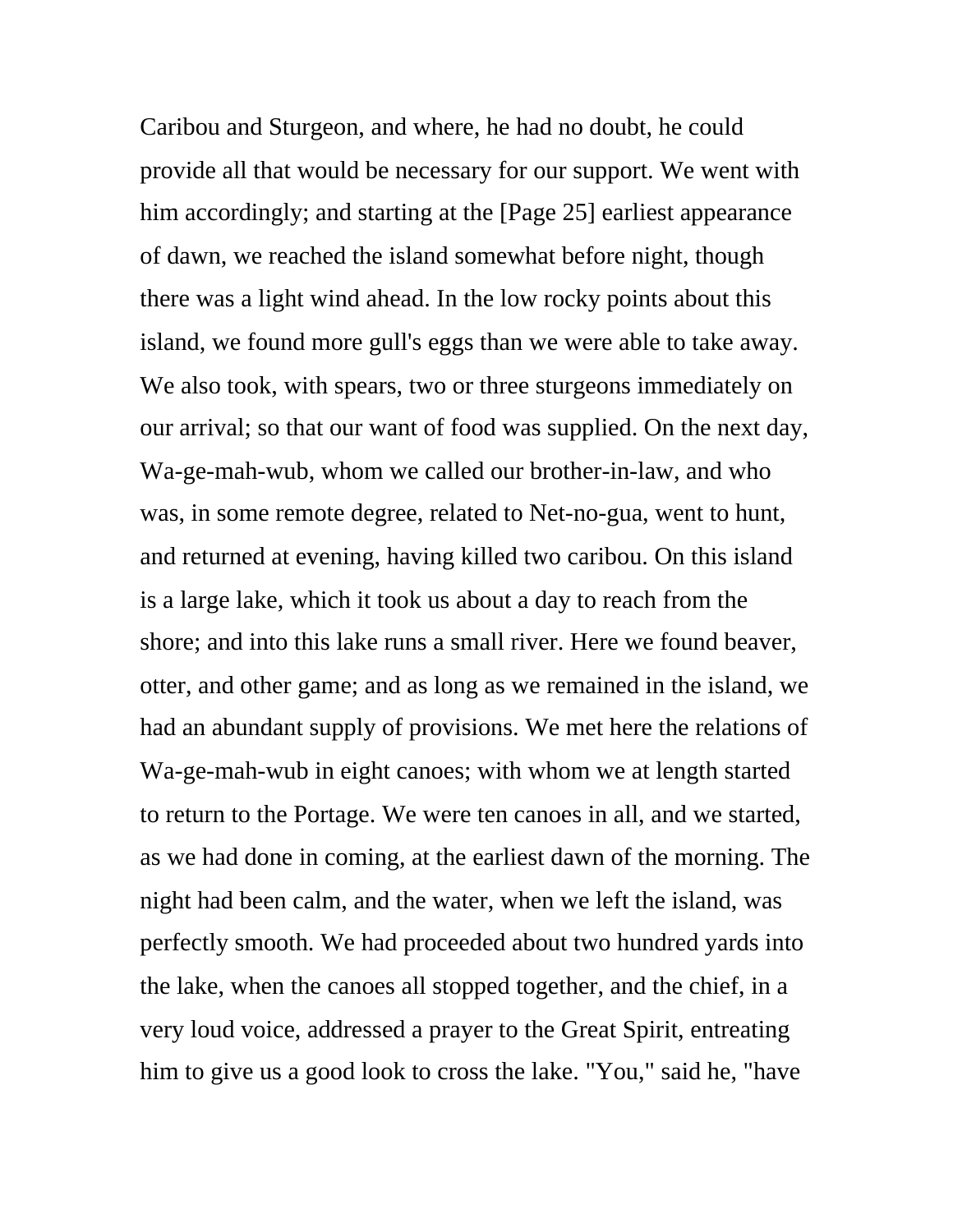made this lake, and you have made us, your children; you can now cause that the water shall remain smooth, while we pass over in safety." In this manner, he continued praying for five or ten minutes; he then threw into the lake a small quantity of tobacco, in which each of the canoes followed his example. They then all started together, and the old chief commenced his song, which was a religious one; but I cannot remember exactly the meaning of what he sang. I had now forgotten my mother tongue, and retained few, if any, ideas of the religion of the whites. I can remember that this address of the chief to the Great Spirit appeared to me impressive and solemn, and the Indians seemed all somewhat impressed by it, or perhaps by their situation, being exposed on the broad lake in their frail bark canoes they could not but feel their dependance upon that Power which controls the winds and the waves. They rowed and [Page 26] paddled, silently and diligently, and long before night arrived in safety at the Grand Portage; the lake having remained perfectly calm. At this time I was suffered to go entirely at large, being subjected to no manner of restraint, and might, at almost any time, have made my escape from the Indians; but I believed my father and all my friends had been murdered, and I remembered the laborious and confined manner in which I must live if I returned among the whites; where, having no friends, and being destitute of money or property, I must, of necessity, be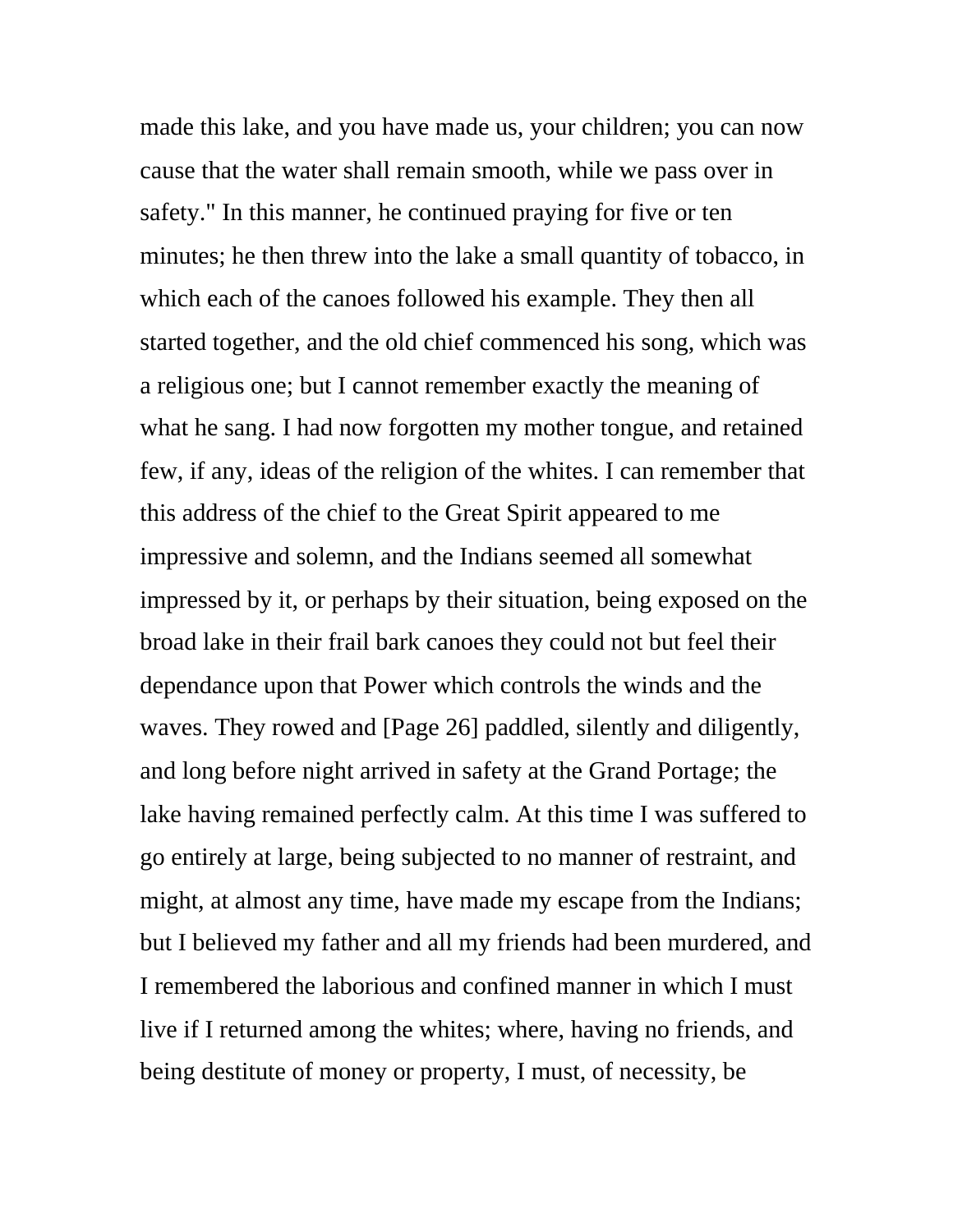exposed to all the ills of extreme poverty. Among the Indians, I saw that those who were too young, or too weak to hunt for themselves, were sure to find some one to provide for them. I was also rising in the estimation of the Indians, and becoming as one of them. I therefore chose, for the present, to remain with them, but always intended, at some future time, to return and live among the whites.

 We were now again at the Portage, whence we had been twice removed by the friendly hospitality of the Muskegoes; and were left to consult about the course we would pursue. When our mother had at length made up her mind to continue on to Red River, according to her original plan, she heard, by one of the traders, that her son-in-law, the husband of one of her daughters, who had continued on from Moose Lake, at the time we had been compelled to stop with Ke-wa-tin, had been killed by an old man in a drunken frolic. The traders had brought the widow as far as Rainy Lake whence she had sent word to her mother that she wished her to come and join her. This was an additional inducement to us to go to Red River, and we determined to proceed without delay.

 Our canoe had been lent to the traders, and was sent on the route towards Red River to bring packs. As they were about to despatch more canoes, Net-no-kwa requested they would distribute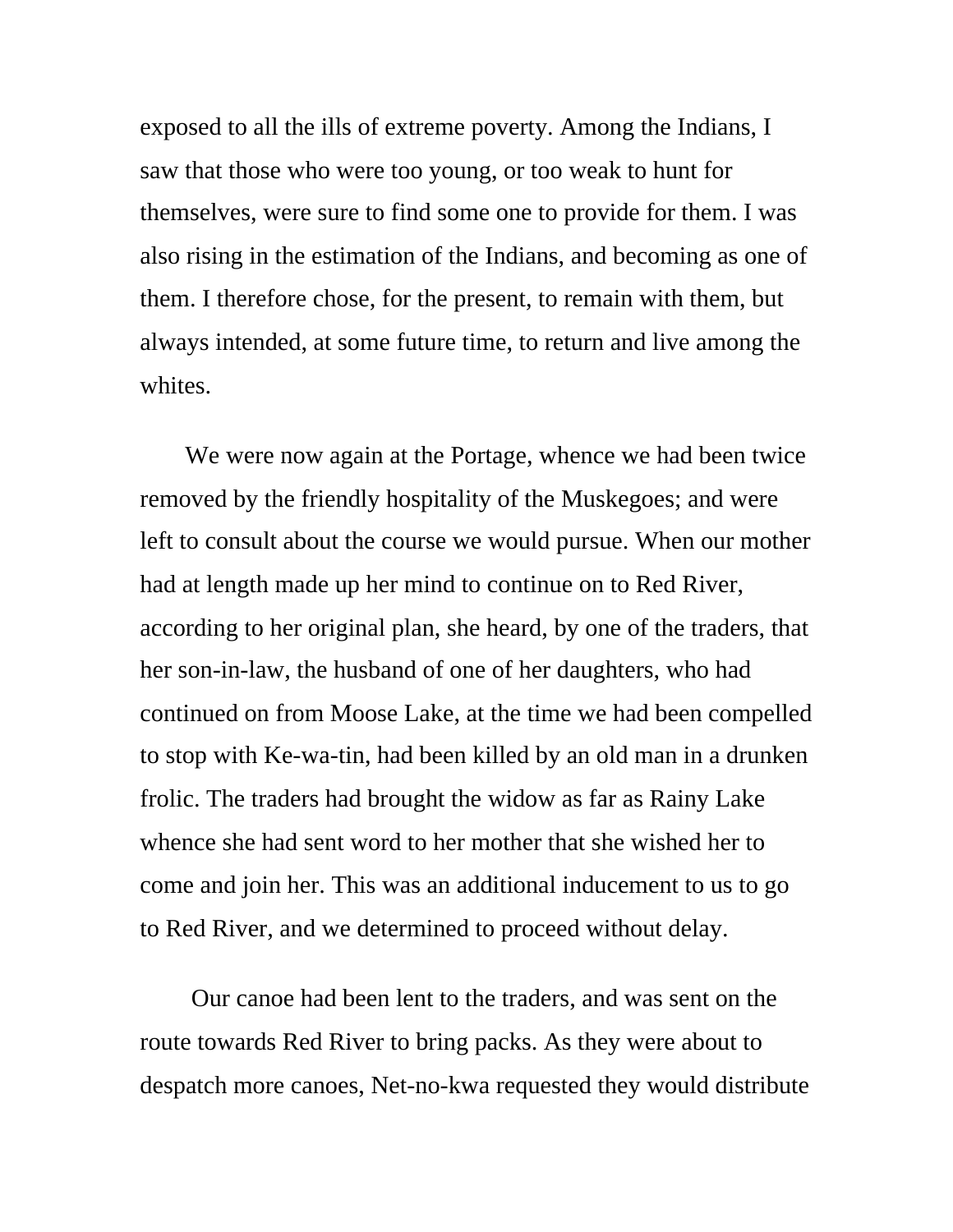us about, one or two to each canoe, so that we might go on until we should meet our own canoe. After a day or two, we met the Frenchmen with our canoe; but as they refused to give it up, the old woman took it from them without their consent, put it in the water, and put our [Page 27] baggage on board. The Frenchmen dared not make any resistance. I have never met with an Indian, either man or woman, who had so much authority as Net-no-kwa. She could accomplish whatever she pleased, either with the traders or the Indians; probably, in some measure, because she never attempted to do any thing which was not right and just.

At Rainy Lake, we found the old woman's daughter in the care of some Indians, but very poor. Net-no-kwa conferred long with her on our situation; she talked of all our misfortunes and losses, and the death of her husband and son. She knew, she said, that her two little sons who remained, were young, but were they not becoming able to do something; and that, since she had come so far, for the purpose of going to Red River to hunt beaver, she was not willing to turn back. My brother and myself, although deeply interested in these consultations, were not allowed to have any voice.

 It being determined that we should go to Red River, we continued on the the Lake of the Woods. This lake is called by the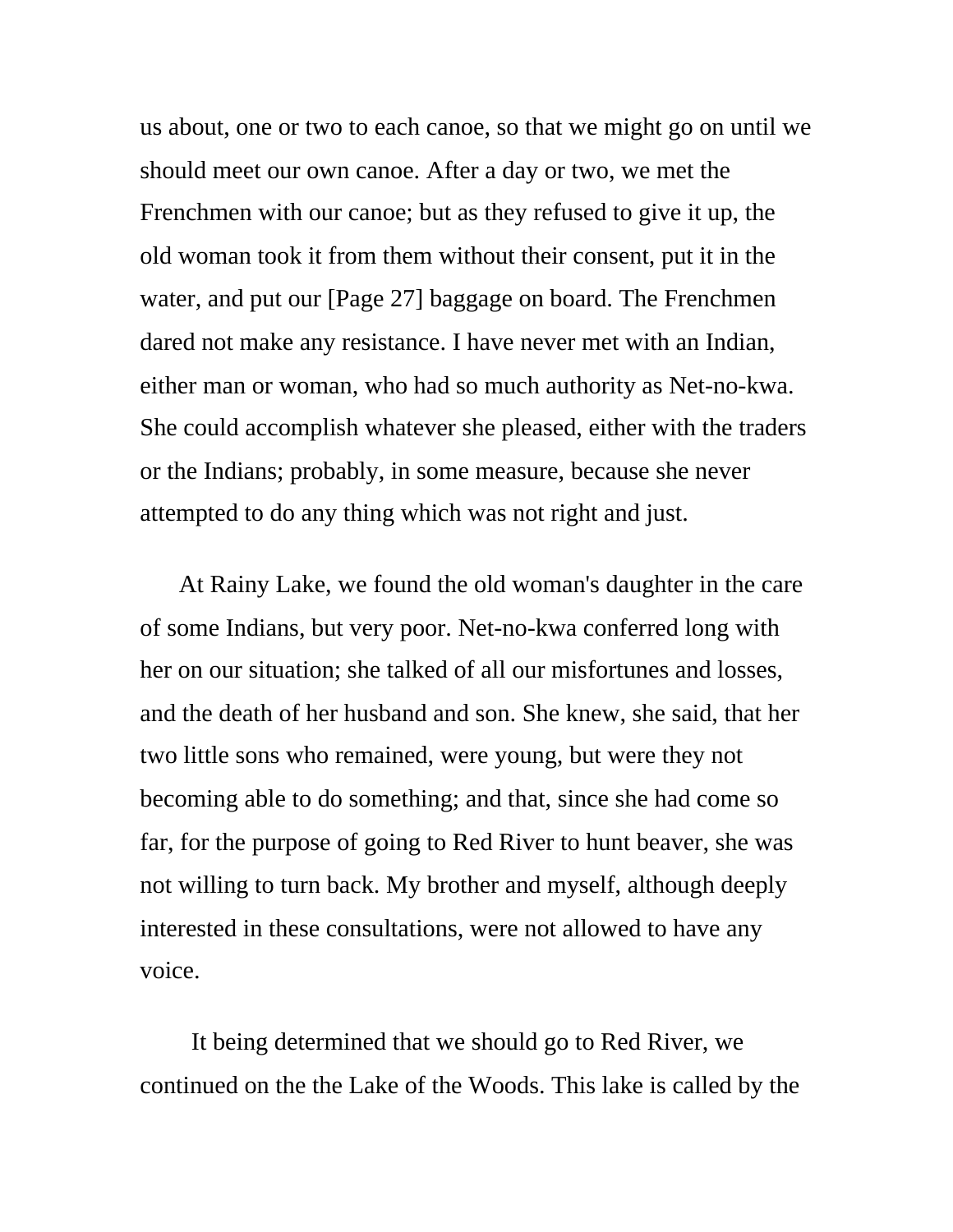Indians Pub-be-kwaw-waung-gaw Sau-gi-e-gun, "the Lake of the Sand Hills." Why it is called "Lake of the Woods" by the whites, I cannot tell, as there is not much wood about it. Here we were much endangered by high winds, the waves dashing into our canoe so fast that I was scarcely able, with a large kettle, to throw out the water as fast as it came in.

 In the fall of the year, we arrived at the Lake of Dirty Water, called by the whites Lake Winnepeg. Here old Net-no-kwa, being much cast down with grief, in consequence of all the misfortunes and losses she had encountered since she left her own country, began to drink, which was unusual with her, and soon became drunk. We, being foolish, and unaccustomed to direct our own motions, seeing that the wind rose fair, determined to place the old woman in the canoe, [Page 28] and cross to the other side of the lake. The traders advised us not to attempt it in the present state of the wind, but we would not listen to them, and accordingly pushed off and raised our sail. As the wind blew directly off the shore, the waves did not there run high; but we had only been out a short time, when they began to dash with great violence into the canoe. We now found it would be more dangerous to attempt to turn about, and regain the shore we had left, than to continue on directly before the wind. At this time the sun went down, and the wind began to blow more violently. We looked upon ourselves as lost,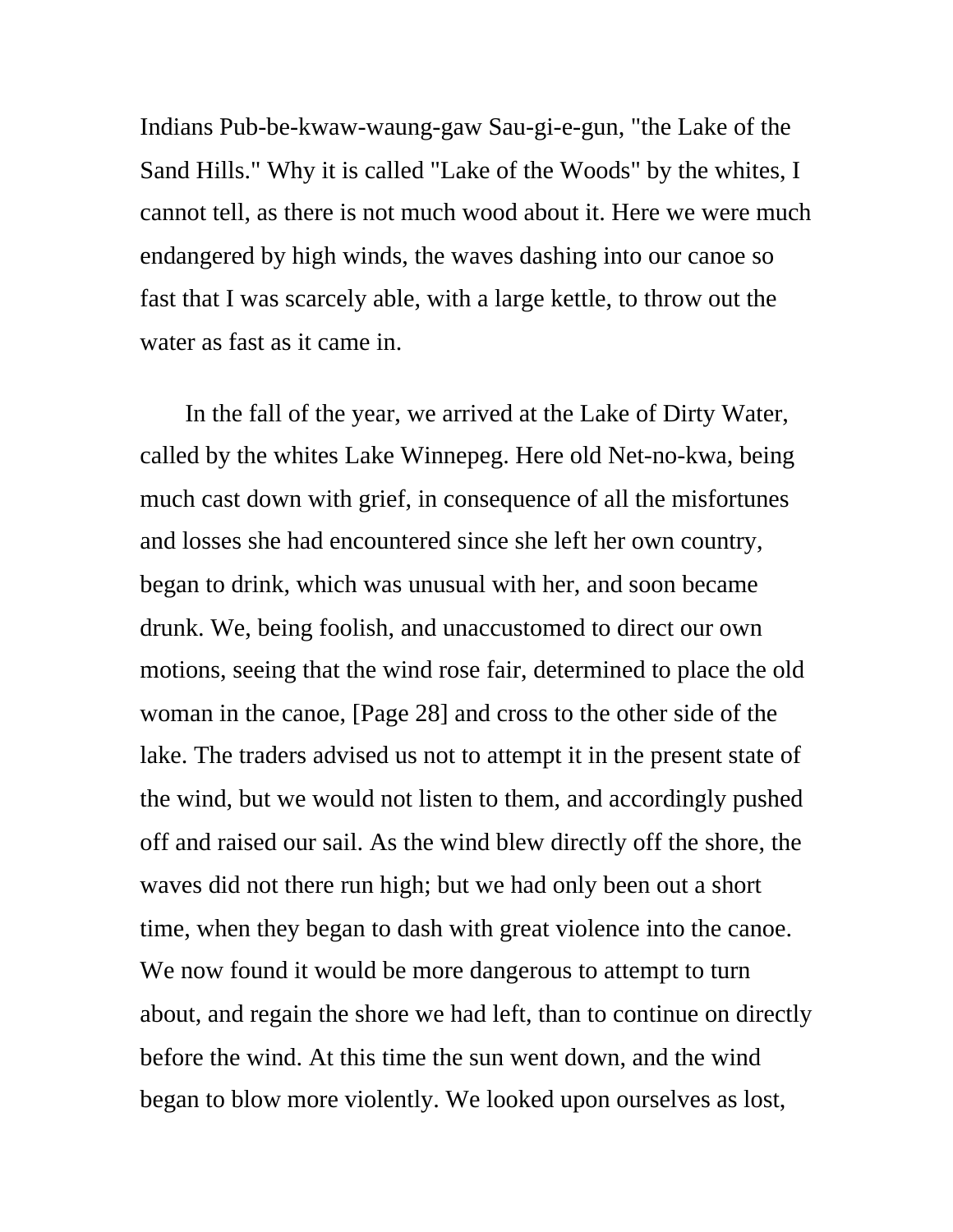and began to cry. At this time, the old woman began to wake from her drunken fit, and presently becoming conscious of our situation, she sprang up, and first addressing a loud and earnest prayer to the Great Spirit, she applied herself, with surprising activity, to the use of her paddle, at the same time encouraging us, and directing Wame-gon-a-biew how to steer the canoe. But at length, as we came near the shore, and she began to recognize the spot we were approaching, she also began to manifest much alarm; and said to us, "my children, it appears to me we must all perish, for this shore before us is full of large rocks lying in the water, and our canoe must be dashed in pieces: nevertheless, we can do nothing but to run directly on, and though we cannot see where the rocks are, we may possibly pass between them." And it so happened, our canoe being thrown high upon a spot of smooth sand beach, where it first struck. We immediately sprang out, and soon dragged it up beyond the reach of the waves. We encamped, and had no sooner kindled a fire, than we began to laugh at the old woman for being drunk, and for the apprehension she had manifested after she waked. In the morning, we perceived that the shore was such as she had described, and that in utter darkness, we had landed, where, with such a wind, the boldest Indian would not venture by day light. We remained at this camp a great part of the next day, which happened to be calm and fair, to dry our baggage, and towards evening,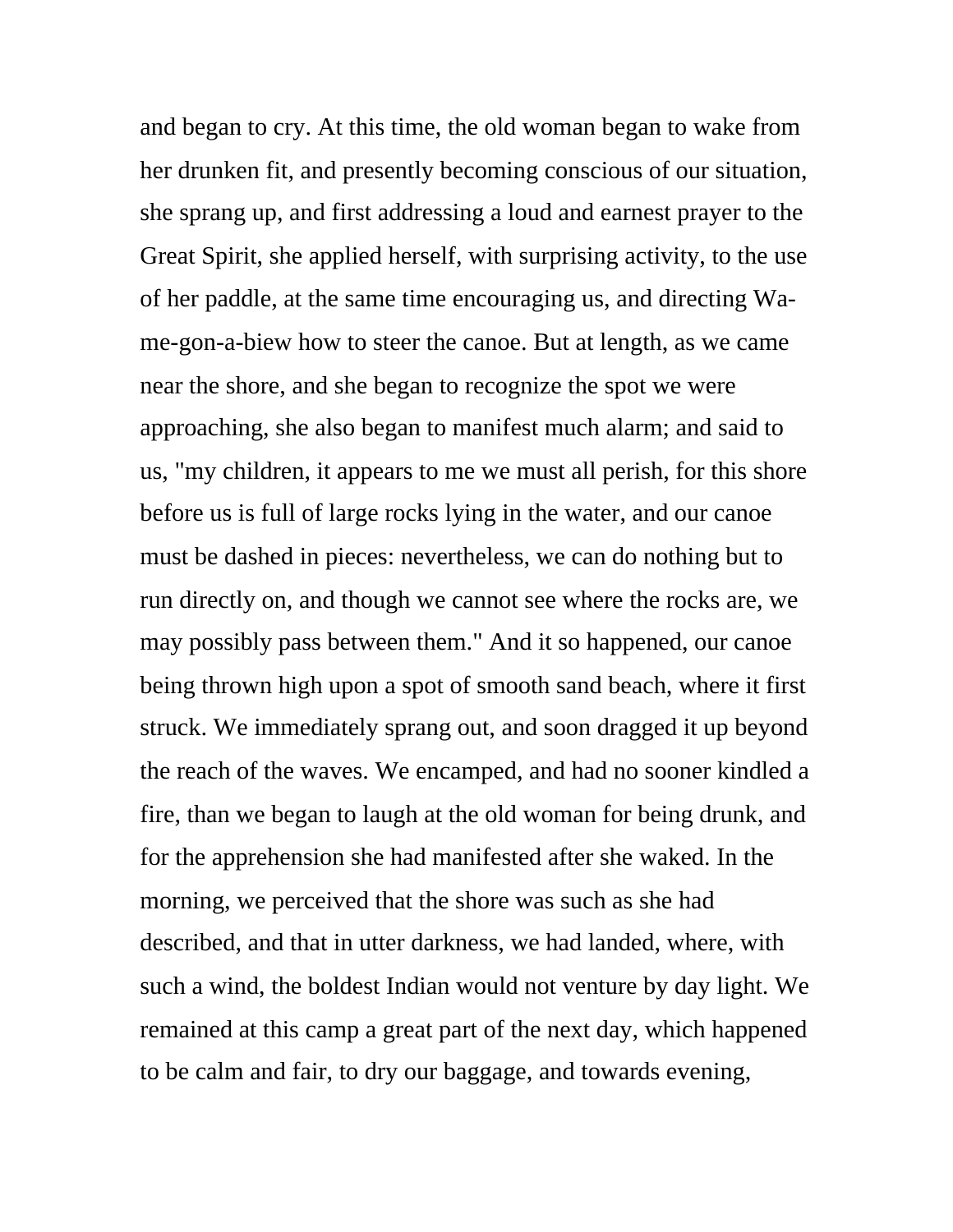embarked, and ran for the mouth of Red River. We did not enter the mouth of the river until late at night, and per- [Page 29] ceiving a lodge, we landed, and laid down without kindling a fire, or making any noise to disturb the people, as we did not know who they were. In the morning they came and waked us, and we found them to be the family of one of the brothers of Taw-ga-we-ninne, and the very people we had come to seek. [Page 30]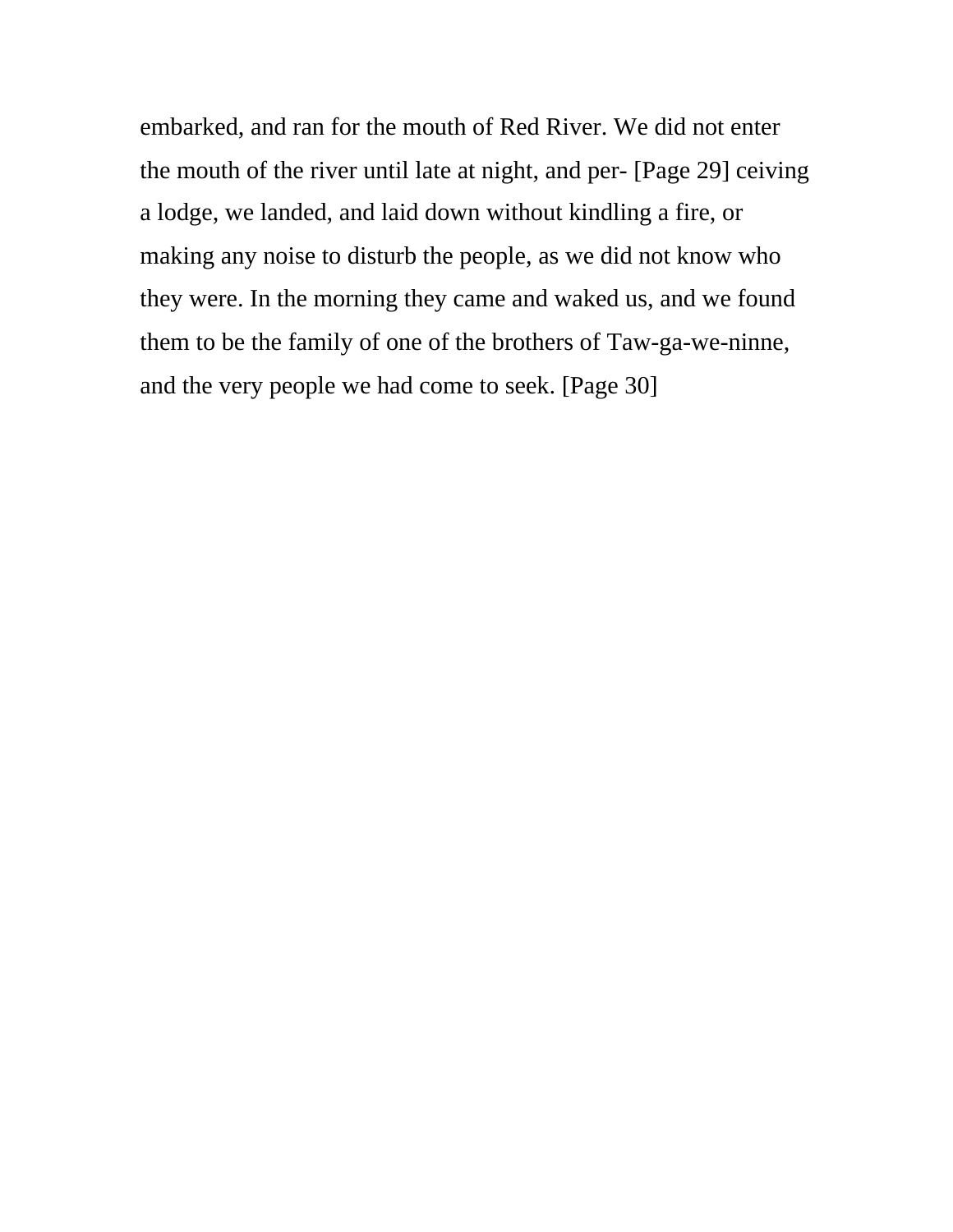## CHAPTER III

Friendly reception among the Indians on the Assinneboin -- Prairie Portage -- Net-no-kwa's dream, and its fulfillment -- meet with Peshau-ba, a distinguished warrior of the Ottawwaws -- journey to Kau-wau-koning, and residence there -- return towards Lake Superior -- war-party against the Minnetauks -- mouth of Assinneboin river.

 After a few days, we started to go up the Red River, and in two days came to the mouth of the Assinneboin where we found great numbers of Ojibbeways and Ottawwaws encamped. As soon as we arrived the chiefs met to take our case into consideration, and to agree on some method of providing for us. "These, our relations," said one of the chiefs, "have come to us from a distant country. These two little boys are not able to provide for them, and we must not suffer them to be in want among us." Then one man after another offered to hunt for us; and they agreed, also, since we had started to come for the purpose of hunting beaver, and as our hunters had died on the way, that each should give us some part of what they should kill. We then all started together to go up the Assinneboin river, and the first night we camped among the buffalo. In the morning, I was allowed to go out with some Indians who went to hunt buffaloes. We killed one of four bulls which we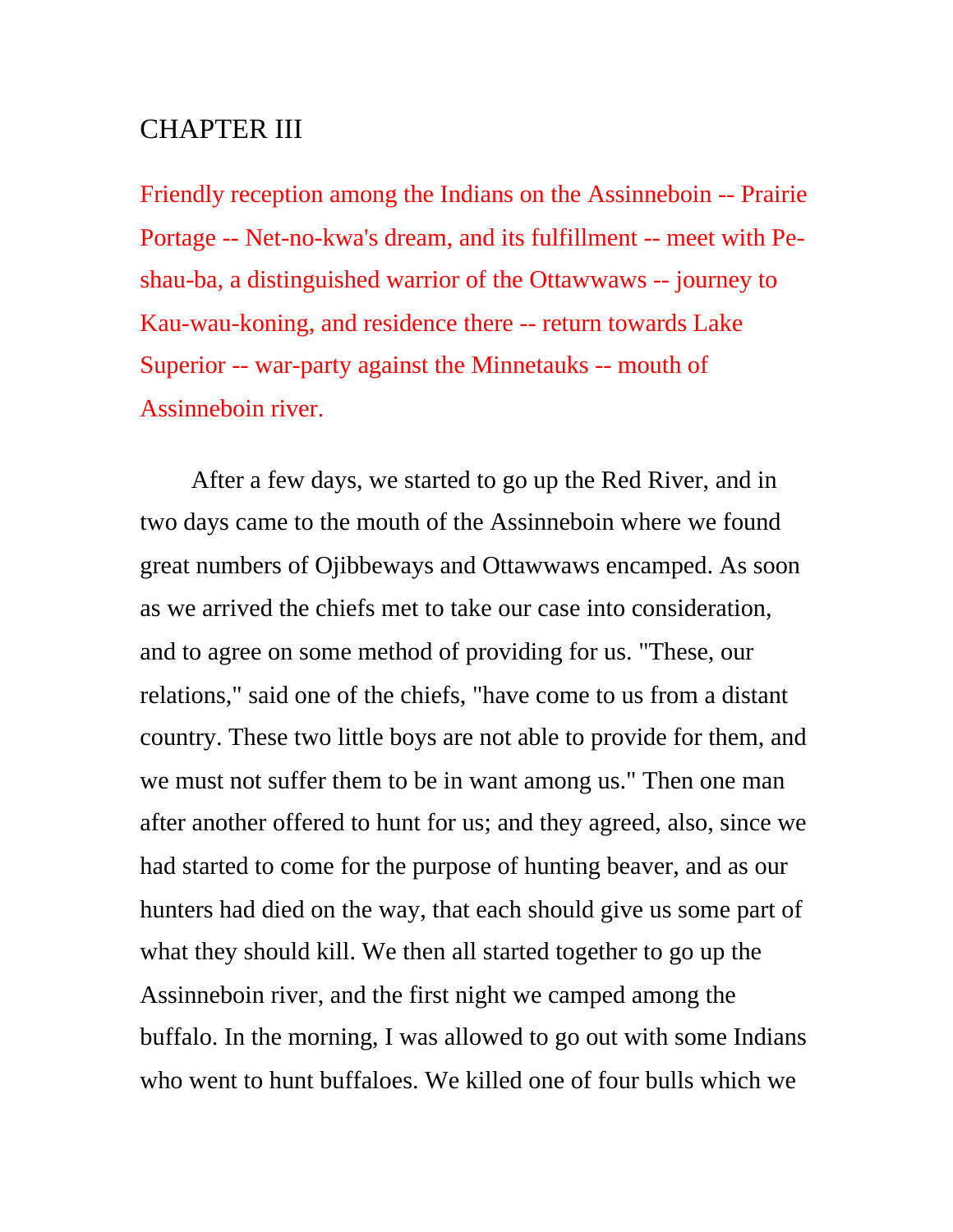found. We continued to ascend the Assinneboin about ten days, killing many bears as we travelled along. The Assinneboin is broad, shallow, and crooked, and the water, like that of the Red River, is turbid; but the bottom is sandy, while that of Red River is commonly muddy. The place to which we went on the Assinneboin is seventy miles distant by land from the mouth; but the distance by water is greater. The banks of the river on both sides, are covered with poplar and white oak, and some other trees which grow to considerable size. The prairies, however, are not far distant, and sometimes [Page 31] come into the immediate bank of the river. We stopped at a place called Prairie Portage where the Indians directed the trader who was with them to build his house and remain during the winter. We left all our canoes and went up into the country to hunt for beaver among the small streams. The Indians gave Wa-me-gon-a-biew and myself a little creek where were plenty of beaver and on which they said none but ourselves should hunt. My mother gave me three traps, and instructed me how to set them by the aid of a string tied around the spring, as I was not yet able to set them with my hands as the Indians did. I set my three traps, and on the following morning found beavers in two of them. Being unable to take them out myself, I carried home the beavers and traps, one at a time, on my back, and had the old woman to assist me. She was, as usual, highly gratified and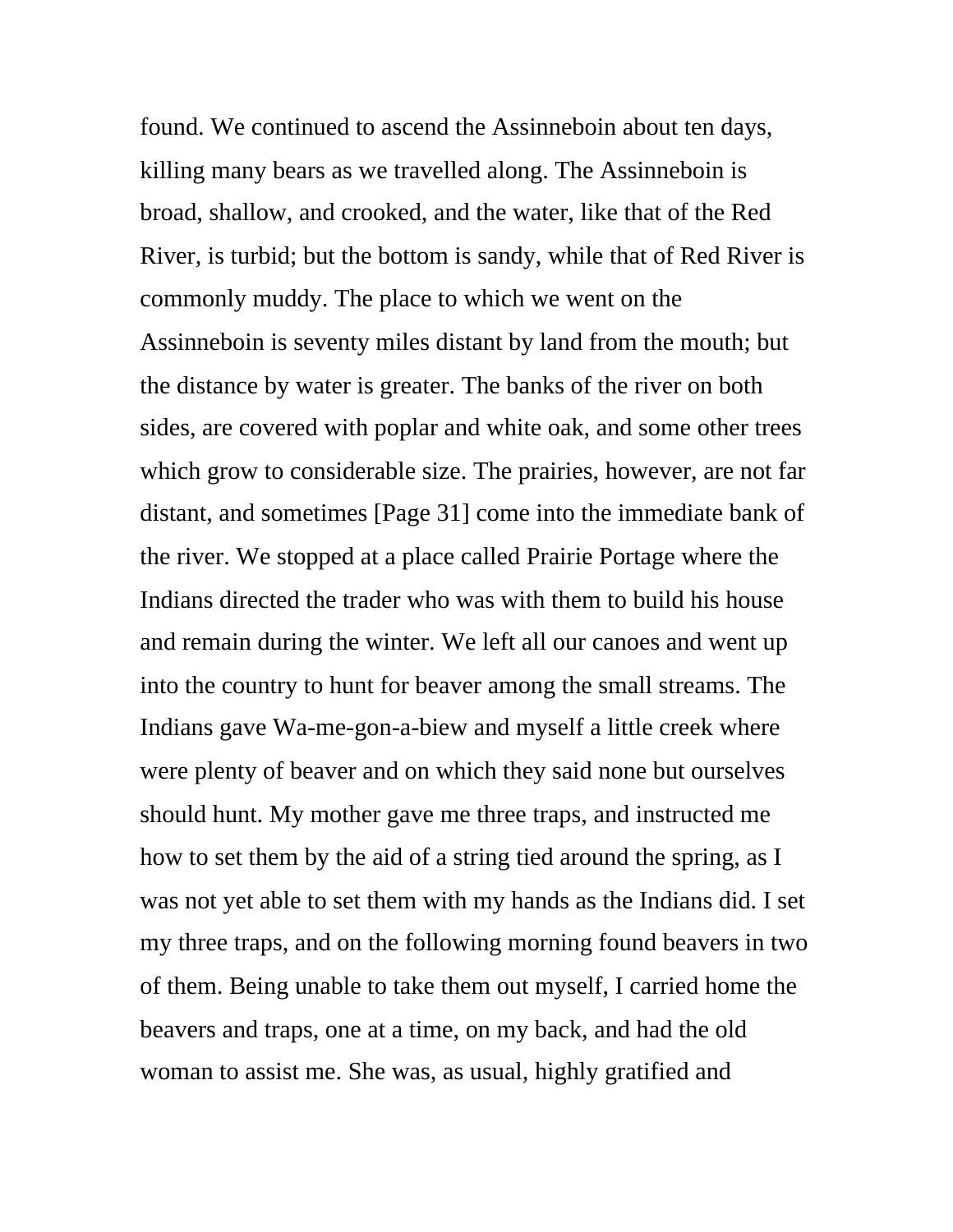delighted at my success. She had always been kind to me, often taking my side when the Indians would attempt to ridicule or annoy me. We remained in this place about three months, in which time we were as well provided for as any of the band; for if our own game was not sufficient, we were sure to be supplied by some of our friends as long as any thing could be killed. The people that remained to spend the winter with us were two lodges, our own making three; but we were at length joined by four lodges of Crees. These people are the relations of the Ojibbeways and Ottawwaws, but their language is somewhat different, so as not to be readily understood. Their country borders upon that of the Assinneboins, or Stone Roasters; and though they are not relations, nor natural allies, they are sometimes at peace, and are more or less intermixed with each other.

 After we had remained about three months in this place, game began to be scarce and we all suffered from hunger. The chief man of our band was called As-sin-ne-boi-nainse, (the Little Assinneboin,) and he now proposed to us all to move as the country where we were was exhausted. The day on which we were to commence our removal was fixed upon, but before it arrived our necessities became extreme. The evening before the day on which we intended to move, my mother talked much of all our misfortunes and losses, as well as of the urgent distress under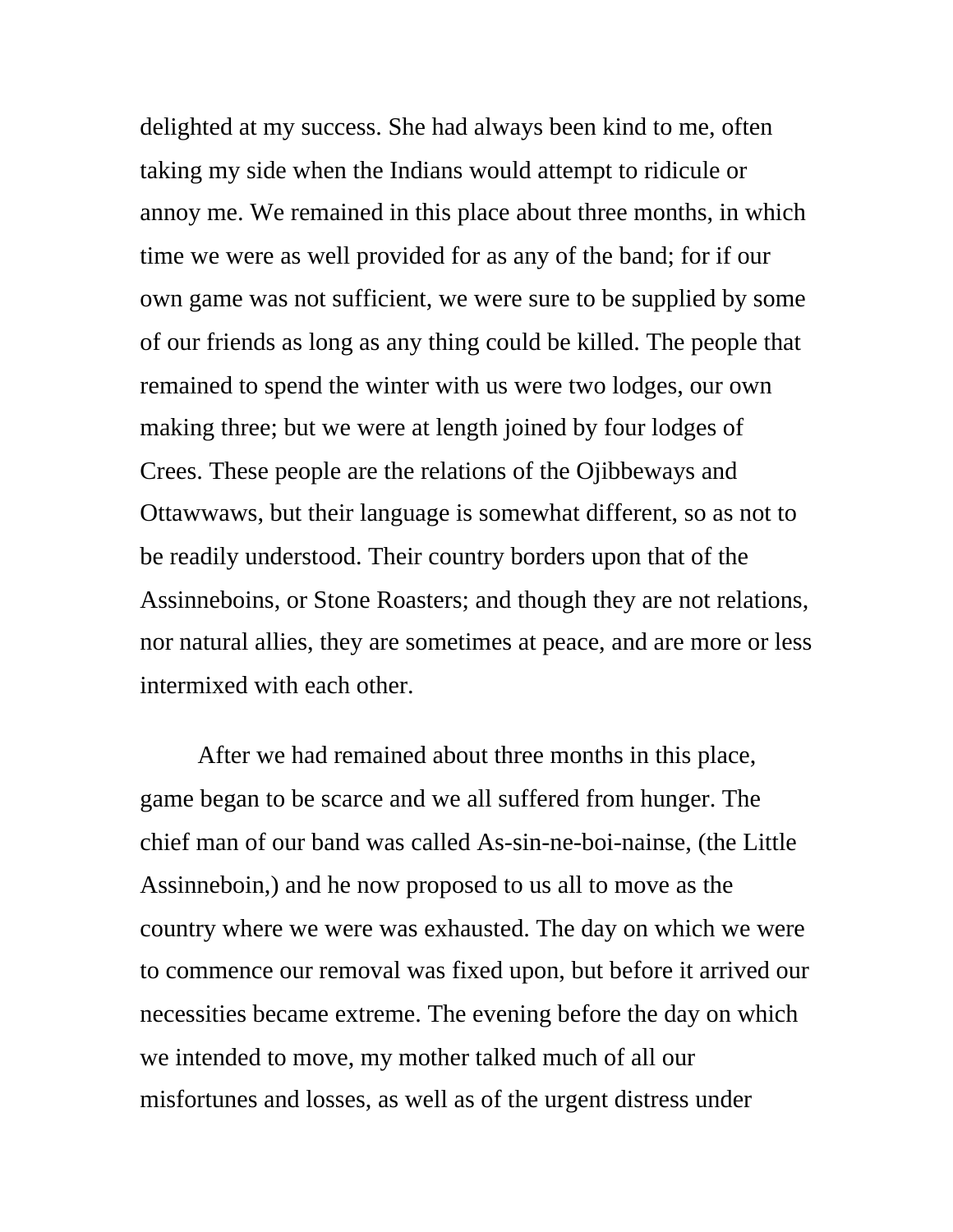which we were then labouring. At the usual hour I went to sleep, as did all the younger part of the family; but I was wakened again by the loud praying and singing of the old woman, who continued her devotions through great part of the night. Very early on the following morning she called us all to get up, and put on our moccasins and be ready to move. She then called Wa-me-gon-abiew to her, and said to him, in rather a low voice, "My son, last night I sung and prayed to the Great Spirit, and when I slept, there came to me one like a man, and said to me, 'Net-no-kwa, tomorrow you shall eat a bear. There is, at a distance from the path you are to travel to-morrow, and in such a direction, (which she described to him,) a small round meadow, with something like a path leading from it; in that path there is a bear.' Now, my son, I wish you to go to that place, without mentioning to any one what I have said, and you will certainly find the bear, as I have described to you." But the young man, who was not particularly dutiful, or apt to regard what his mother said, going out of the lodge, spoke sneeringly to the other Indians of the dream. "The old woman," said he, "tells me we are to eat a bear to-day; but I do not know who is to kill it." The old woman, hearing him, called him in, and reproved him; but she could not prevail upon him to go to hunt. The Indians, accordingly, all moved off towards the place where they were to encamp that night. The men went first by themselves,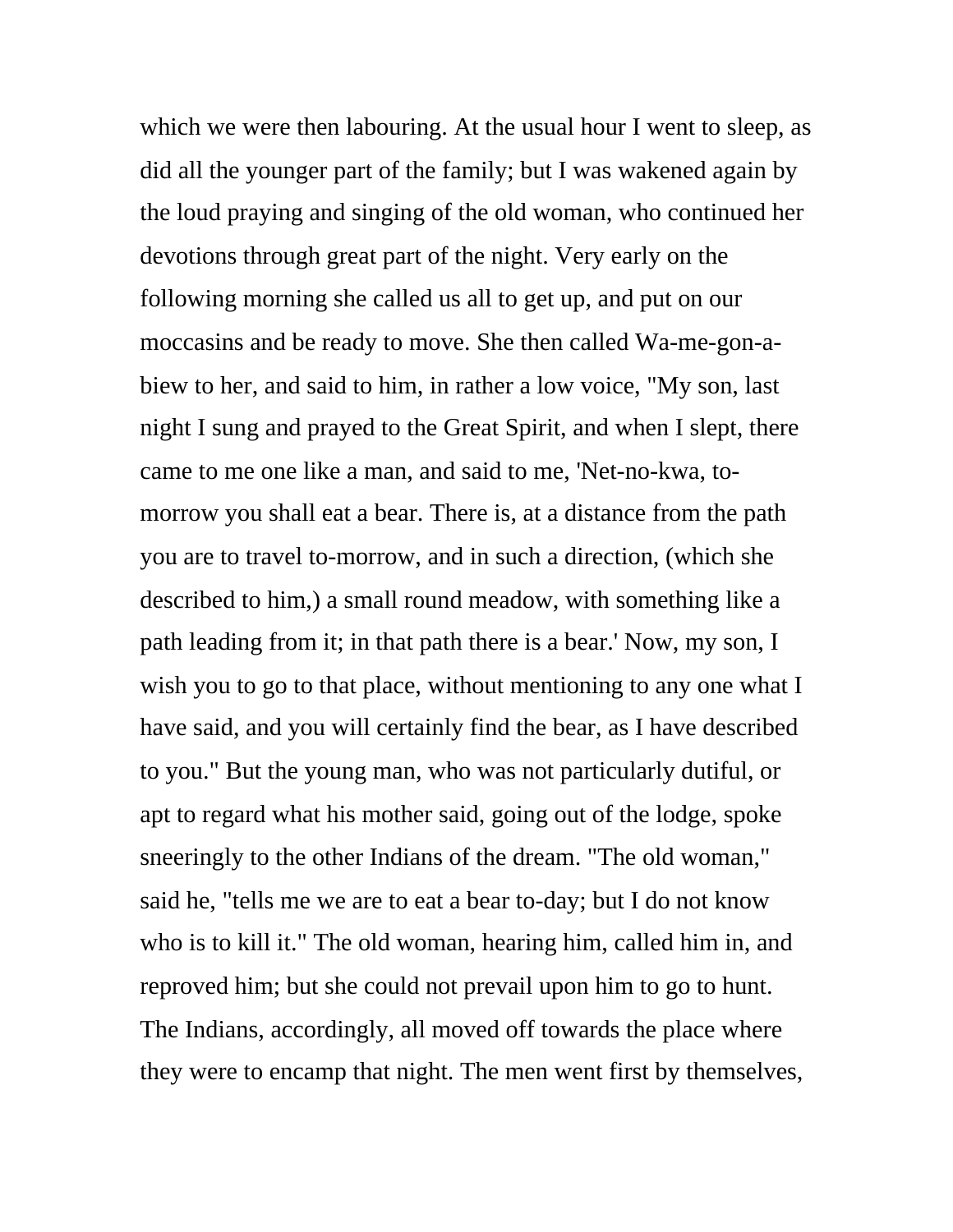each carrying some article of baggage; and when they arrived where the camp was to be placed, they threw down their loads and went to hunt. Some of the boys, and I among them, who accompanied the men, remained with this baggage until the women should come up. I had my gun with me, and I continued to think of the conversation I had heard between my mother and Wa-me-gona-biew, respecting her dream. At length, I resolved to go in search of the place she had spoken of, and without mentioning to any one my design, I loaded my gun as for a bear and set off on our back track. I soon met a woman belonging to one of the brothers of Taw-ga-we-ninne, and of course my aunt. This woman had shown little friendship for us, consid- [Page 33] ering us as a burthen upon her husband, who sometimes gave something for our support; she had also often ridiculed me. She asked me immediately what I was doing on the path, and whether I expected to kill Indians, that I came there with my gun. I made her no answer; and thinking I must be not far from the place where my mother had told Wa-megon-a-biew to leave the path, I turned off, continuing carefully to regard all the directions she had given. At length, I found what appeared at some former time to have been a pond. It was a small, round, open place in the woods, now grown up with grass and some small bushes. This I thought must be the meadow my mother had spoken of; and examining it around, I came to an open place in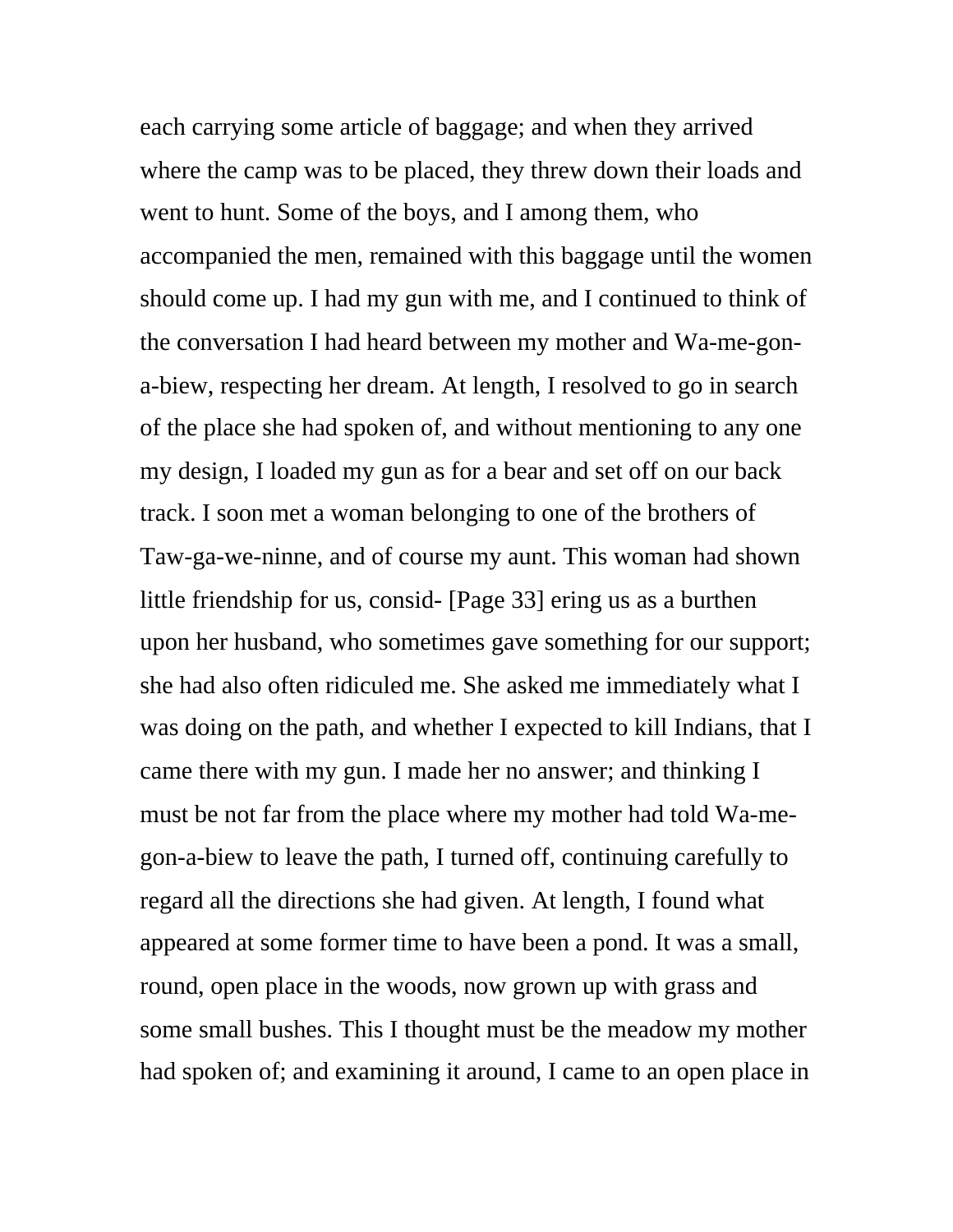the bushes, where, it is probable, a small brook ran from the meadow; but the snow was now so deep that I could see nothing of it. My mother had mentioned that when she saw the bear in her dream she had, at the same time, seen a smoke rising from the ground. I was confident this was the place she had indicated, and I watched long, expecting to see the smoke; but wearied at length with waiting, I walked a few paces into the open place, resembling a path, when I unexpectedly fell up to my middle into the snow. I extricated myself without difficulty, and walked on; but remembering that I had heard the Indians speak of killing bears in their holes, it occurred to me that it might be a bear's hole into which I had fallen, and looking down into it, I saw the head of a bear lying close to the bottom of the hole. I placed the muzzle of my gun nearly between his eyes, and discharged it. As soon as the smoke cleared away, I took a piece of a stick and thrust it into the eyes and into the wound in the head of the bear, and being satisfied that he was dead, I endeavoured to lift him out of the hole; but being unable to do this, I returned home, following the track I had made in coming out. As I came near the camp, where the squaws had, by this time, set up the lodges, I met the same woman I had seen in going out, and she immediately began again to ridicule me. "Have you killed a bear, that you come back so soon, and walk so fast?" I thought to myself, "how does she know that I have killed a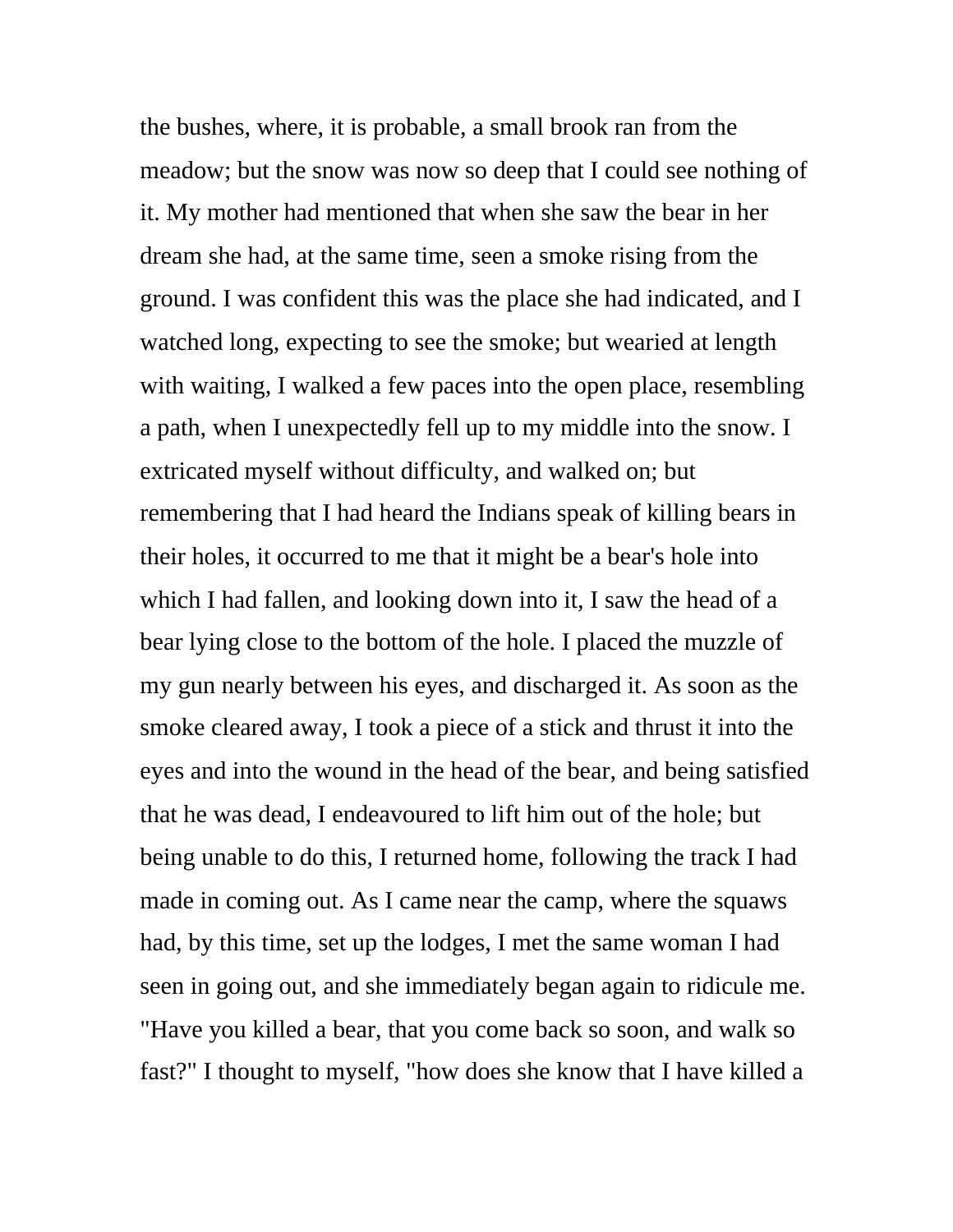bear?" But I passed by her [Page 34] without saying anything, and went into my mother's lodge. After a few minutes, the old woman, said, "My son, look in that kettle, and you will find a mouthful of beaver meat, which a man gave me since you left us in the morning. You must leave half of it for Wa-me-gon-a-biew, who has not yet returned from hunting, and has eaten nothing to-day." I accordingly ate the beaver meat, and when I had finished it, observing an opportunity when she stood by herself, I stepped up to her and whispered in her ear, "My mother, I have killed a bear." "What do you say, my son?" said she. "I have killed a bear." "Are you sure you have killed him?" "Yes." "Is he quite dead?" "Yes." She watched my face for a moment, and then caught me in her arms, hugging and kissing me with great earnestness, and for a long time. I then told her what my aunt had said to me, both going and returning, and this being told to her husband when he returned, he not only reproved her for it, but gave her a severe flogging. The bear was sent for, and, as being the first I had killed, was cooked all together, and the hunters of the whole band invited to feast with us, according to the custom of the Indians. The same day, one of the Crees killed a bear and a moose, and gave a large share of the meat to my mother. For some time we had plenty of game in our new residence. Here Wa-me-gon-a-biew killed his first buffalo, on which occasion my mother gave another feast to all the band. Soon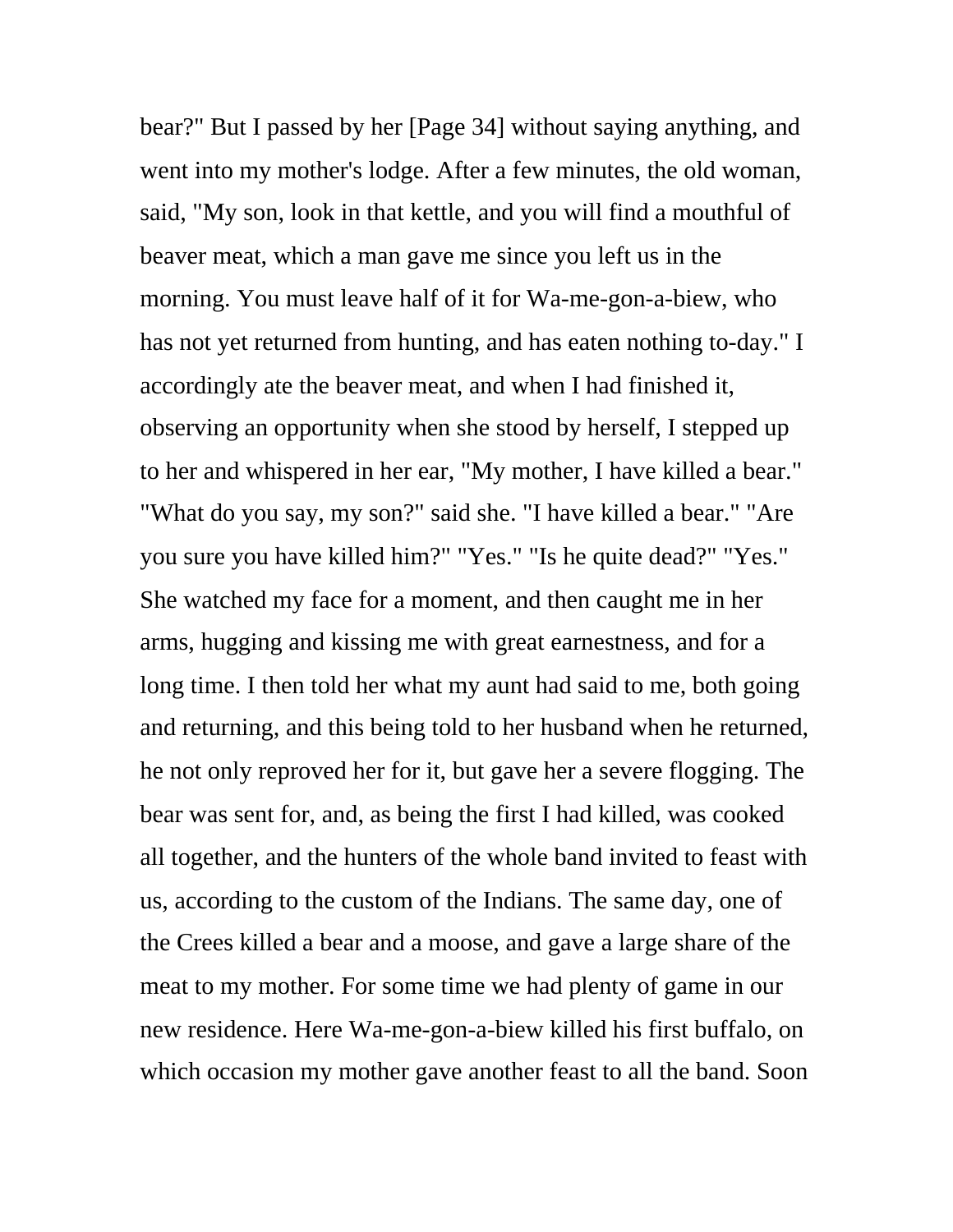afterwards the Crees left us to go to their own country. They were friendly and hospitable people, and we were sorry to part with them; but we soon afterwards went down to the place where we had left the trader, and arrived there on the last day of December, as I remember the following was new year's day.

Near this trading-house we remained for sometime by ourselves; at length, we received a message from the trader, and on going up found there Pe-shau-ba, a celebrated war-chief of the Ottawwaws, who had come from Lake Huron several years before. He, it appeared, heard in his own country of an old Ottawwaw woman, who, with a family of two women, two boys, and three little children, having lost their men by death, were on the Assinneboin, and suffering [Page 35] from poverty. He had come, with his three companions, (which were what the Indians commonly call his young men, though one of them was, perhaps, older than himself.) These were, Waus-so, (the lightning,) Sag-gitto, (he that scares all men,) and Sa-ning-wub, (he that stretches his wings.) The old man, Waus-so, who was himself distinguished as a warrior, had fallen sick, and had been left at some distance behind. Pe-shau-ba had traced us from place to place, by the reports of the Indians, and at last found us at Prairie Portage. He was a large and very handsome old man, and when we were called in, he immediately recognized Net-no-kwa as a relative. But looking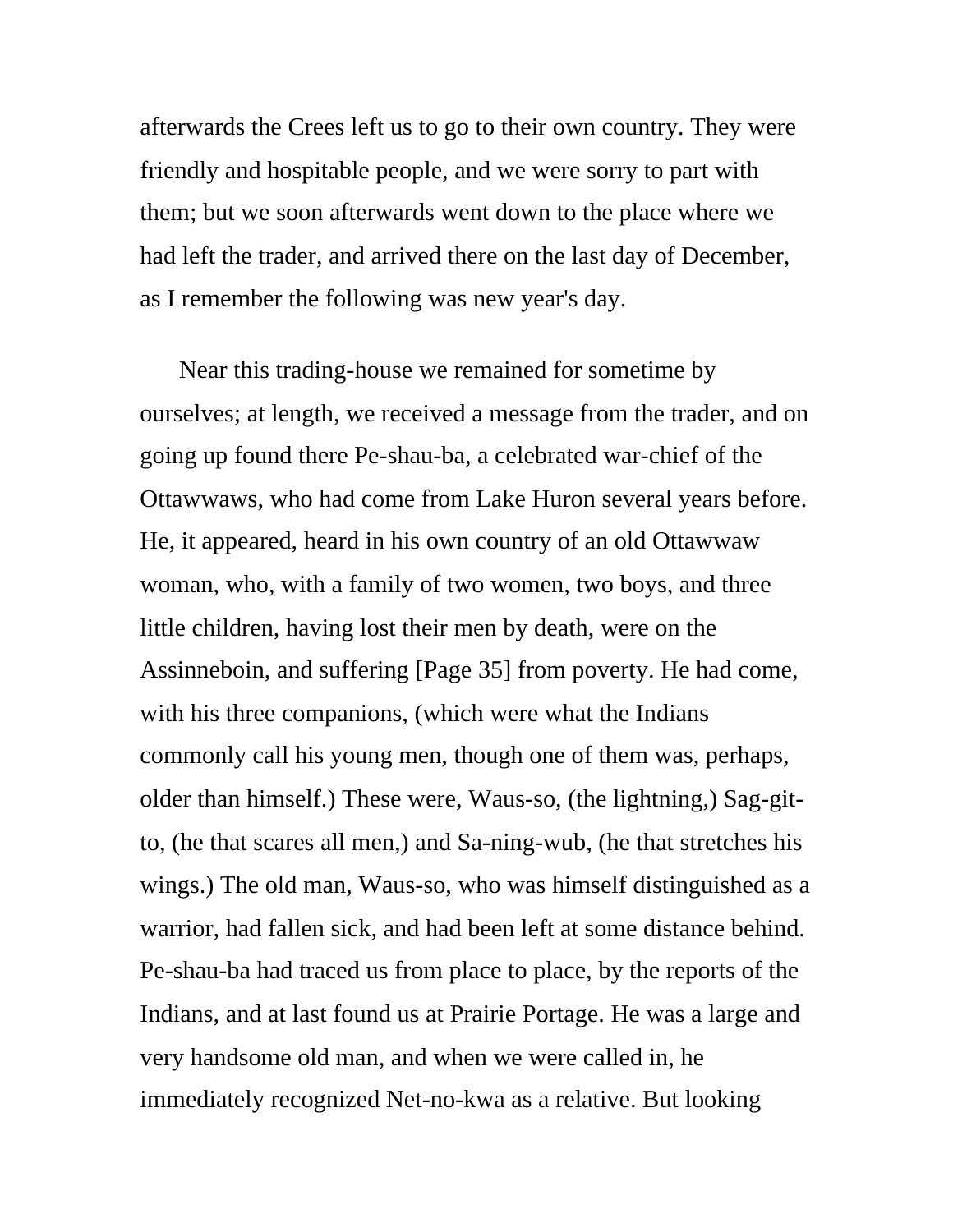round upon us, he said, "Who are these?" She answered, "They are my sons." He looked at me very closely, and said, "Come here, my brother." Then raising his blanket, he showed me the mark of a deep and dangerous wound on the chest. "Do you remember, my young brother, when we were playing together, with guns and spears, and you gave me this wound?" Seeing my embarrassment, he continued to amuse himself for some time, by describing the circumstances attending the wound, at the time he received it. He at last relieved me from some suspense and anxiety, by saying, it was not myself who had wounded him, but one of my brothers, at a place which he mentioned. He spoke of Ke-wa-tin, who would have been of about my age, if he had lived, and inquired particularly to the time and the circumstances of my capture, which had happened after he left Lake Huron.

This was about new year's day, and soon after we started together for the country of Pe-shau-ba, which was at a great distance. The snow was deep, and our route lying, for the most part, through open prairies, we were not able to travel when the wind was high. When we commenced our journey, we were hungry and in want of provisions; but soon found plenty of buffalo, which were very fat and good. Notwithstanding the snow was deep, and the weather severe, the buffalo could still feed by pushing aside the snow with their heads, and thus coming at the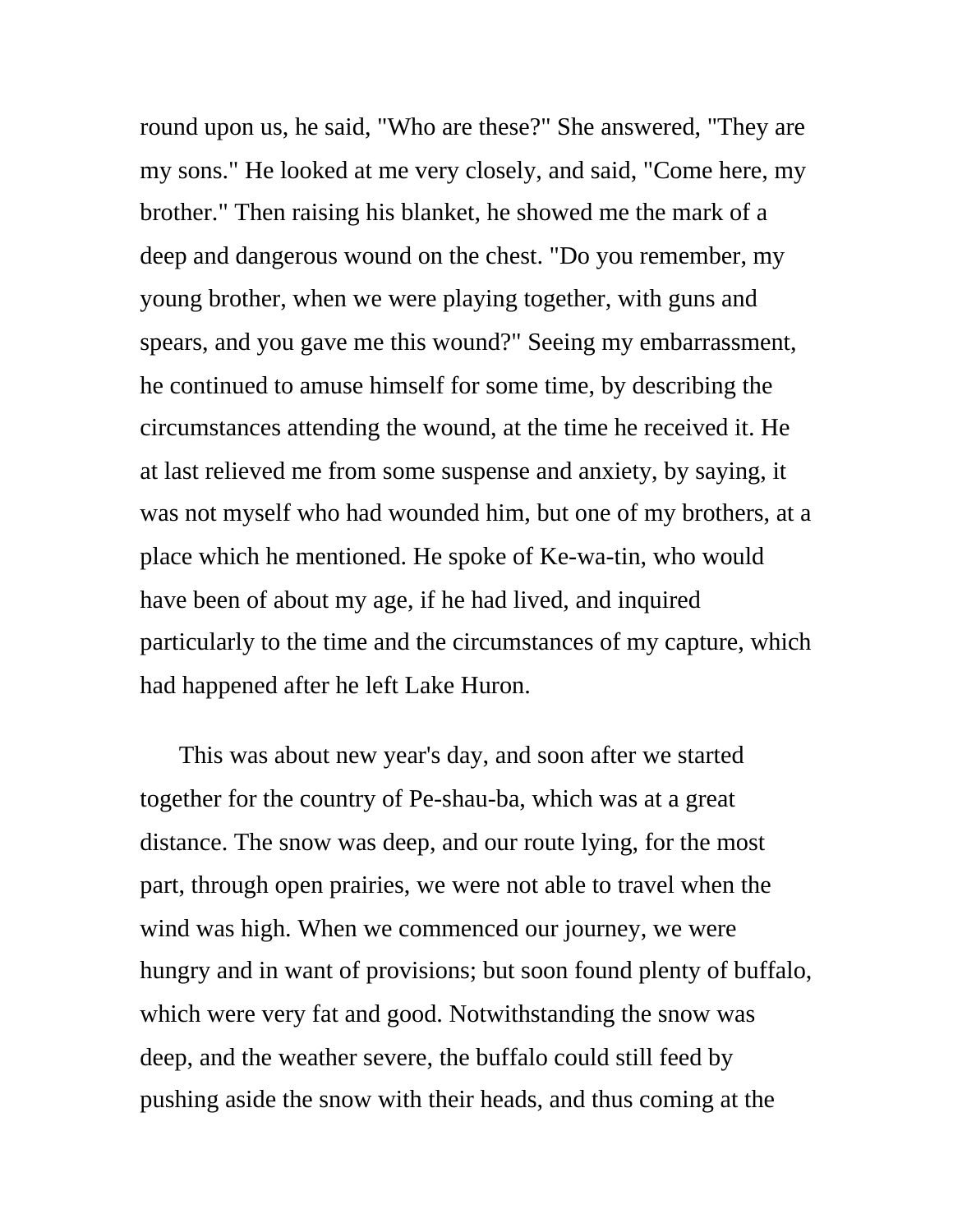grass below. We had thrown [Page 36] away our mats of Puk-kwi, the journey being too long to admit of carrying them. In bad weather we used to make a little lodge, and cover it with three or four fresh buffalo hides, and these being soon frozen, made a strong shelter from wind and snow. In calm weather, we commonly encamped with no other covering than our blankets. In all this journey, Pe-shau-ba and Sa-nin-kwub carried each one of our sister's little children on their backs. Thus we travelled on as diligently as the weather would permit for about two months and a half. In the middle of our journey, we passed the trading-house and fort at Mouse River. The general direction of our route was a little north of west till we arrived, at last, at a place called Kau-wau-komig Sah-kie-gun, Clear Water Lake, from which runs a small stream, called Sas-kaw-ja-wun, (Swift Water;) but this is not the source or a part of the great river Saskawjawun, (Saskutchawin,) which is farther towards the north. Clear Water Lake is not, however, the principal source of the Little Saskawjawun, the head of that river lying far to the north. On the bank of this lake was the small log hut of Pe-shau-ba, where he had lived, with the three men I have mentioned, for some years. He had left his wife at Lake Huron; and the other men, if they had ever been married, had no women with them. Immediately on his arrival, he opened his sunje-gwun, and took out large quantities of beaver skins, dried meat,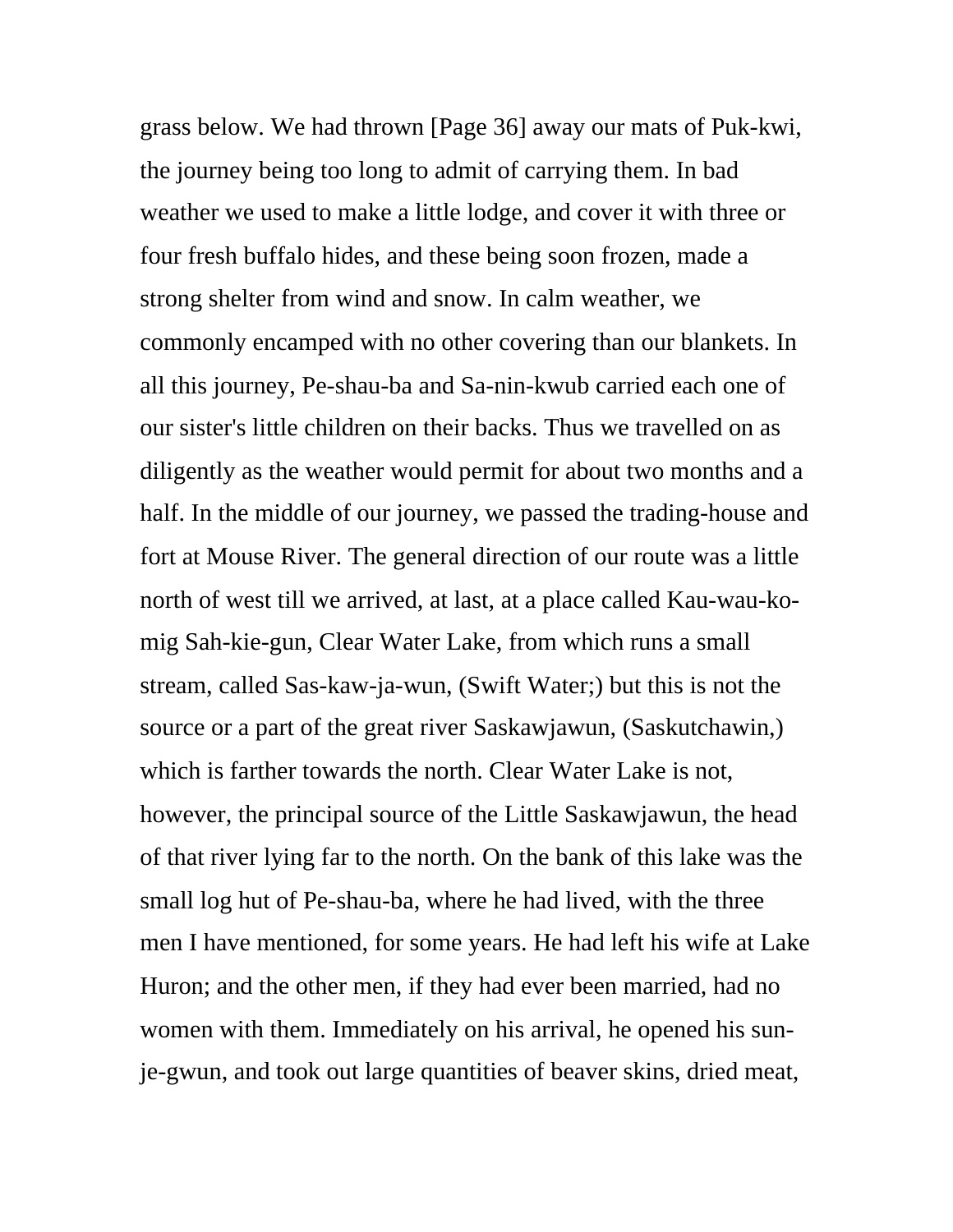dressed skins, etc. etc. all of which he delivered to the women, saying, "We have long been our own squaws, but we must be so no longer. It must now be your business to dress our skins, dry our meat, make our moccasins, etc." The old woman herself took charge particularly of the property of Pe-shau-ba, whom she called her son, and treated as such. The daughter, and the daughter-inlaw, made it their business to look after the other three men. Wame-gon-a-biew and myself were, as heretofore, under the particular [Page 37] care of our mother. In hunting, I was the companion of Pe-shau-ba, who was always kind to me, and seemed to take pleasure in teaching me how to become a great hunter. It must have been late in winter when we arrived at Clear Water Lake; but the weather was still so cold that water, when carried out of our lodge, would freeze immediately. When going to hunt, we started long before the sun rose, and returned long after it set. At noon, the sun would scarce rise to the tops of the trees, though they are very low there.

 The country where we were was mostly prairie, with some low cedar and pine trees; but there are plenty of beavers and other game. It is not very far distant from the country of the Mandans, on the Missouri. From Mouse River a man may walk to the Mandan villages in four days. Just before the leaves began to appear in the spring, we started with all our peltries, and large quantities of dried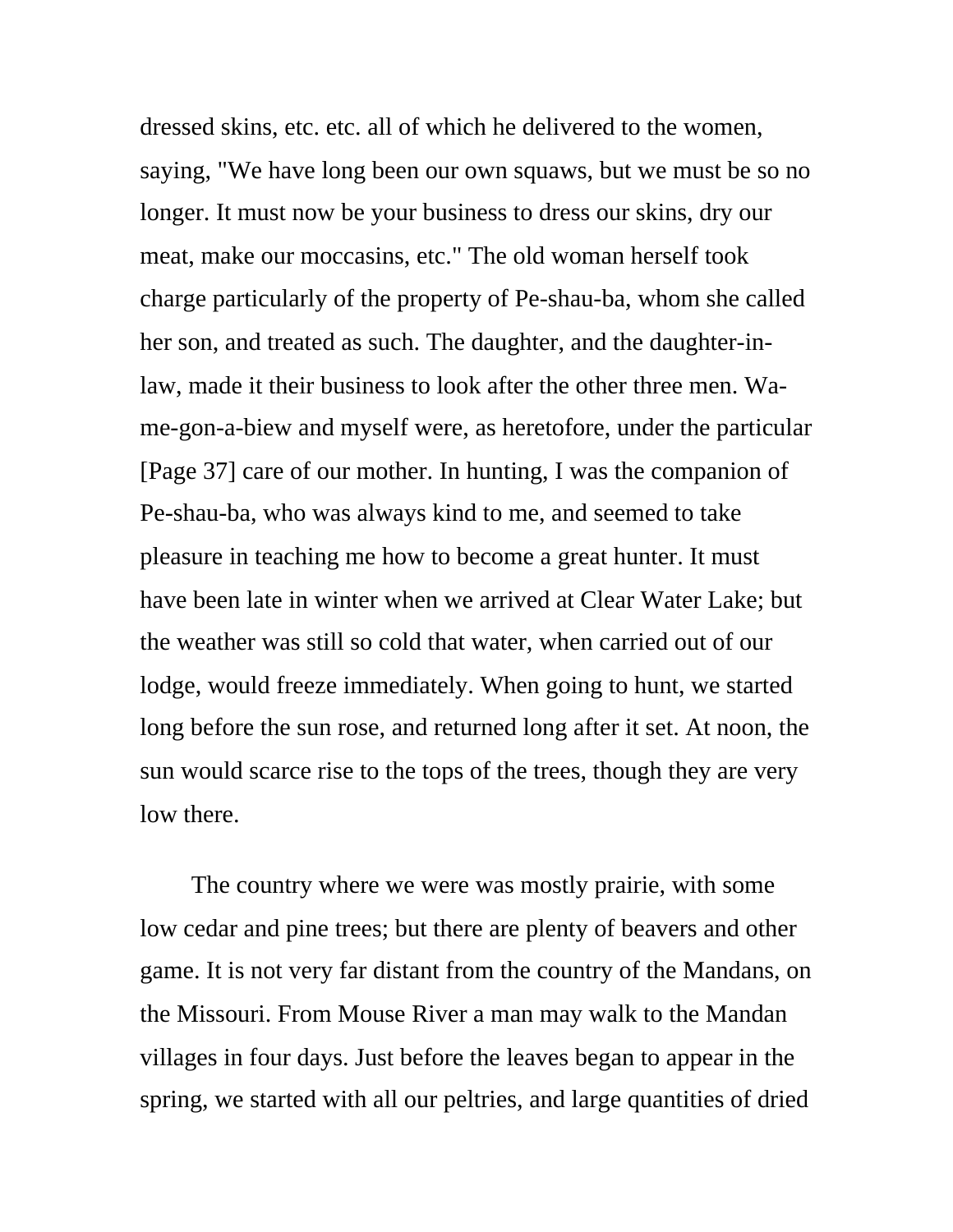meat, and dried beaver tails, to come down to the trading-house, on Mouse River. In that country there is no birch or cedar fit for making canoes, so that we were compelled to make one for our journey of green moose skins, which, being sewed together with great care, and stretched over a proper frame, then suffered to dry, make a very strong and good canoe; but in warm weather it will not last long. In a canoe of this kind, which would carry nearly half as much as a common Mackinac boat, (perhaps five tons,) we all embarked with whatever belonged to us, the intention of Net-nokwa and Pe-shau-ba being to return to Lake Huron.

 We descended the Little Saskawjawun for several days. On this river we found a village of Assinneboins, with whom we stopped a short time. None of us could understand them except Waus-so, who had somewhere learned to speak their language. When we came from the Little Saskawjawun into the Assinneboin river, we came to the rapids, where was a village of one hundred and fifty lodges of Assinneboins, and some Crees. We now began to feel the want of fresh provisions, and determined to stop a day or two to kill sturgeons at this place, where we found a plenty of them. We went and stood near the Assinneboins, and saw an old man, when a sturgeon had just been drawn out of the water, cut [Page 38] off the pendant part of his mouth, and eat it without cooking, or any kind of condiment. These people generally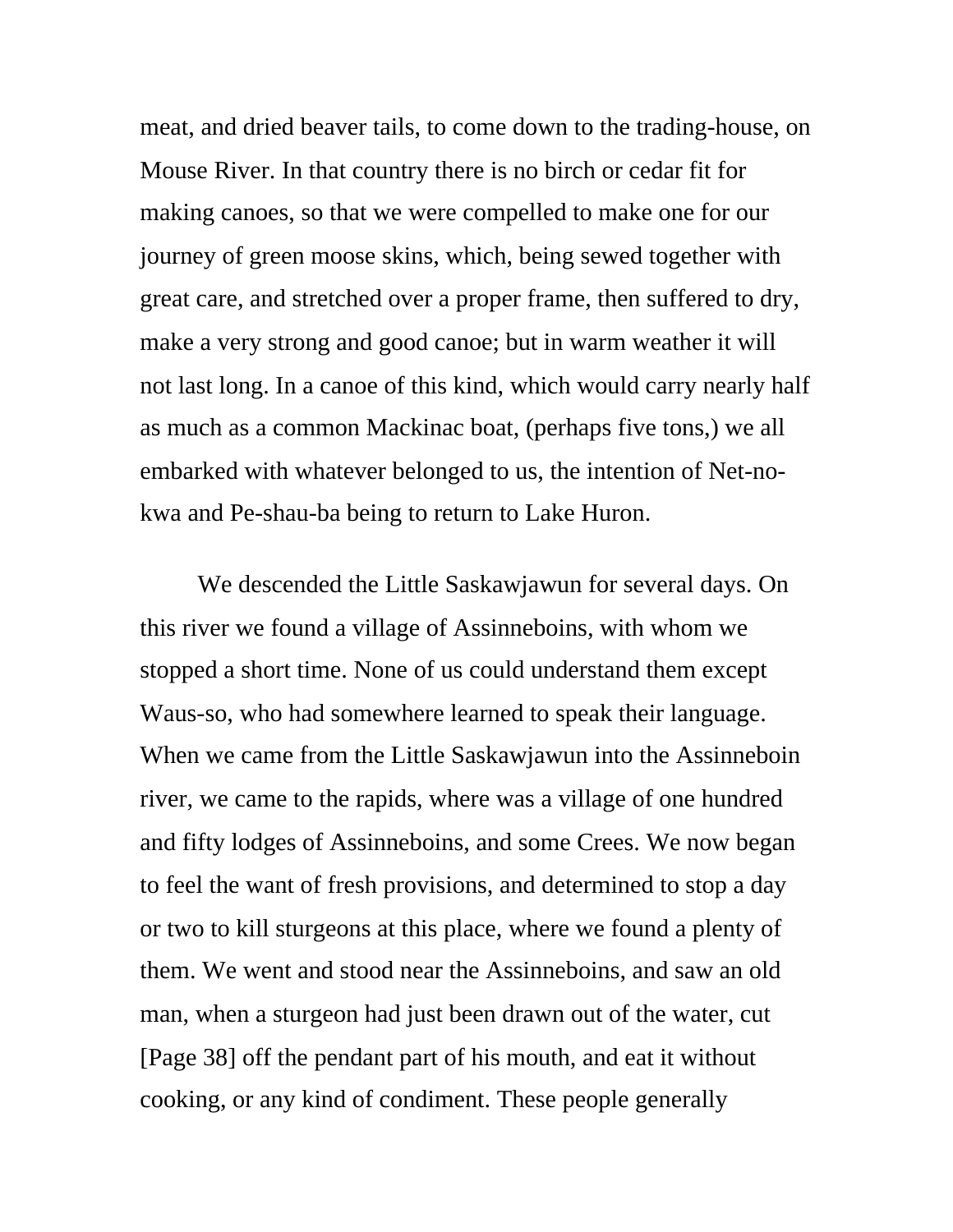appeared to us filthy and brutal. Something of our dislike may perhaps be attributed to the habitually unfriendly feeling which exists among the Ojibbeways for the Abbwoi-nug. In two days from these rapids we came to Monk River, where both the Northwest and the Hudson's Bay Company have trading-houses. Here Pe-shau-ba and his friends began to drink, and in a short time expended all the peltries they had made in their long and successful hunt. We sold one hundred beaver skins in one day for liquor. The price was then six beaver skins for a quarter of rum, but they put a great deal of water with it. After drinking here for some time, we began to make birch canoes, still intending to continue on our journey. But at this time the Assinneboins, and Crees, and all the Indians of this part of the country, with whom the Mandans had made peace, were invited by the Mandans to come to their country, and join in a war against the people called by the Ojibbeways A-gutch-a-ninne, who live two days distant from the Mandans. Waus-so, hearing of this, determined to join the war-party, then assembling at Mouse River. "I will not," said he, "return to my country before I get scarred once more. I will see the people who have killed my brothers." Pe-shau-ba and Net-no-kwa endeavoured to dissuade him, but he would not listen, and Pe-shauba himself presently began to show evidence of excitement at witnessing the enthusiasm of his companion. After deliberating a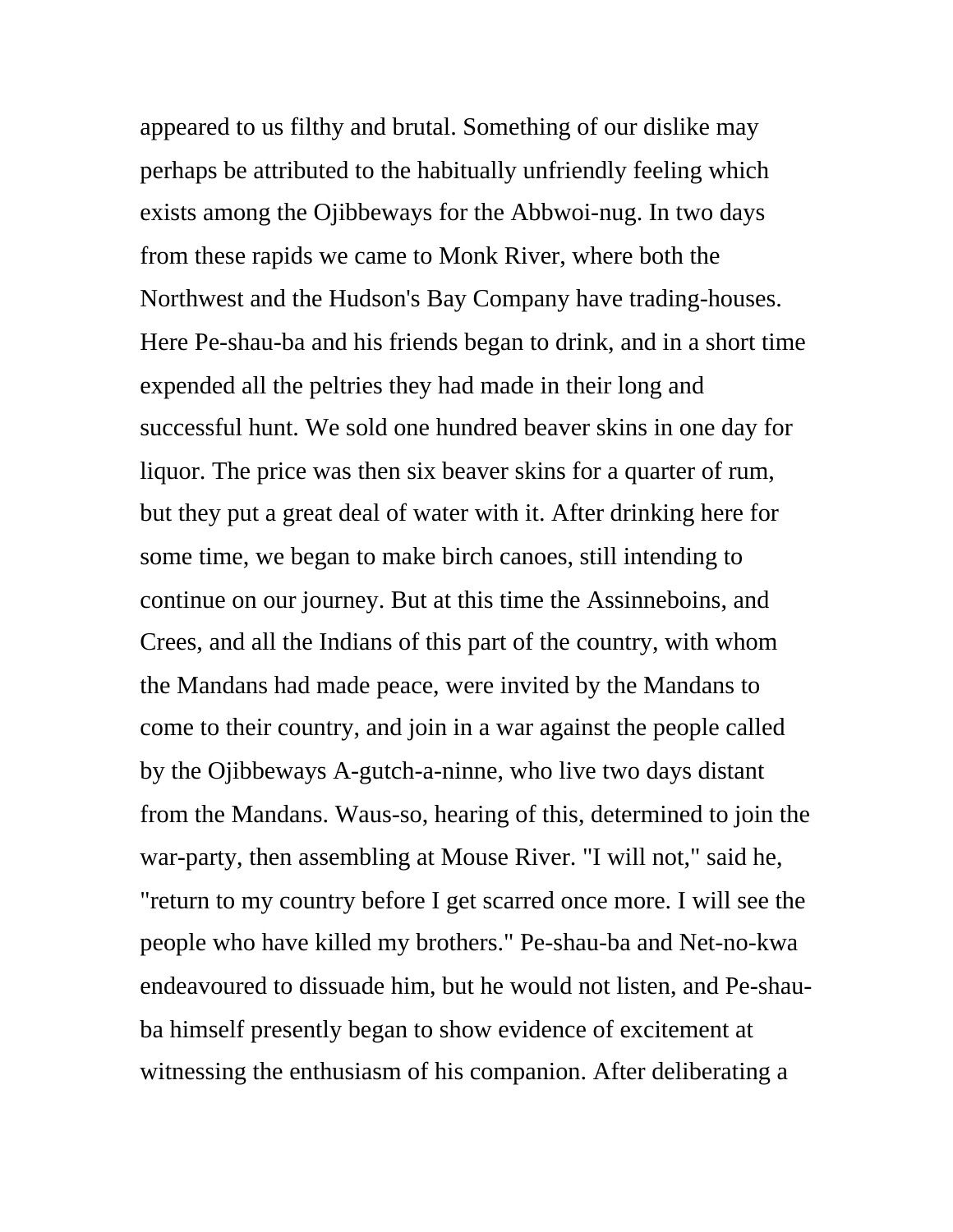day or two, he said to the old woman, "I cannot consent to return to the country of the Ottawwaws without Waus-so. Sa-ning-wub and Sag-git-to also wish to go with him to visit the neighbors of the Mandans. I will go also, [Page 39] and I wish you to wait for me at Lake Winnipeg, where I shall be in the fall, and you will not fail to have a keg of rum in readiness, as I shall be very thirsty when I return." They left the canoes unfinished, and all went off together with the war-party. Wa-me-gon-a-biew also accompanied them, leaving me only with the three women and three children. But this expedition, for which the Mandans had called assistance from such remote regions, failed for the want of concert and agreement between the different bands. Some of these being the hereditary enemies of the rest, quarrels were sure to arise, and the project was thus disconcerted, the A-gutch-a-ninne being left at peace in their own village.

 After they had gone, I started with Net-no-kwa and the remainder of the family for Lake Winnipeg. We were compelled still to use the old moose-skin canoe, as none of the birch ones were finished, and we did not wish to remain any longer at Mouse River. We had left the trading-house but a short time, when we discovered a sturgeon, which, by some accident, had got into such shoal water, on a sand-bar, that considerable part of his back was to be seen above the surface. I jumped out of the canoe, and killed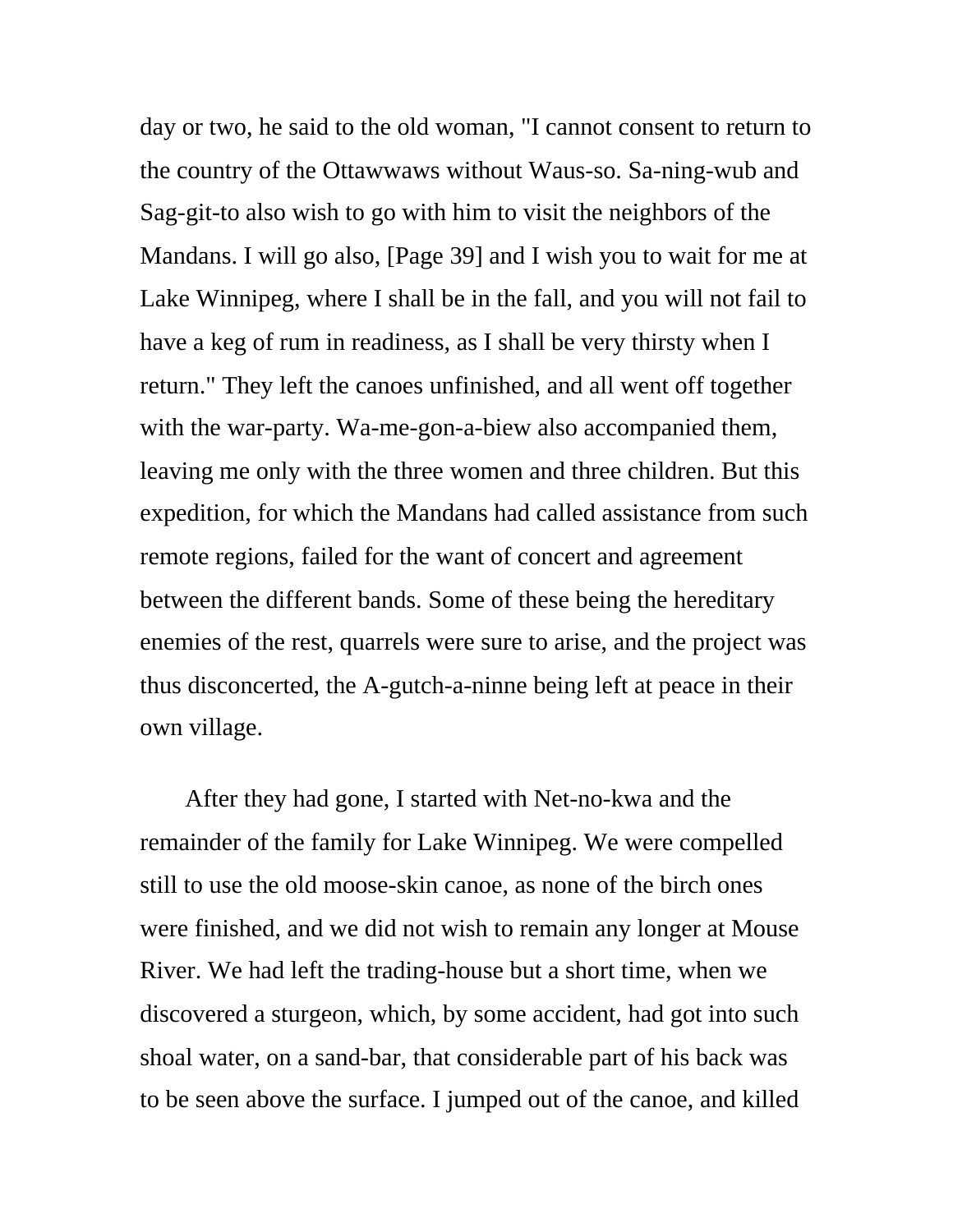him with little difficulty; and as this was the first sturgeon I had ever taken, the old woman thought it necessary to celebrate the feat of Oskenetahgawin, or first fruits, though, as we were quite alone, we had no guests to assist us.

The mouth of the Assinneboin is a place much frequented by the Sioux war-parties, where they lie concealed and fire upon such as are passing. We did not approach this place until dark, intending to pass through late at night; it was, accordingly, after midnight, when carefully avoiding either shore, we floated silently out into Red River. The night was dark, and we could not discern distinctly any object on shore; but we had scarce entered Red River when the silence was broken by the hooting of an owl on the left bank of the Assinneboin. This was quickly answered by another on the right bank, and presently by a third on the side of Red River, opposite the mouth. Net-no-kwa said, in a whisper scarce audible, "We are discovered," and directed to put the canoe about, with the utmost silence. In obedience to her direction, [Page 40] we ascended with the utmost caution, endeavouring to keep near the middle of Red River. I was in the bow of the canoe, and keeping my head as low as I could I was carefully watching the surface of the water before us, hoping to be able to see and avoid any canoe, or other object, which might approach, when I saw a little ripple on the surface of the river, following a low, black object, which I took to be the head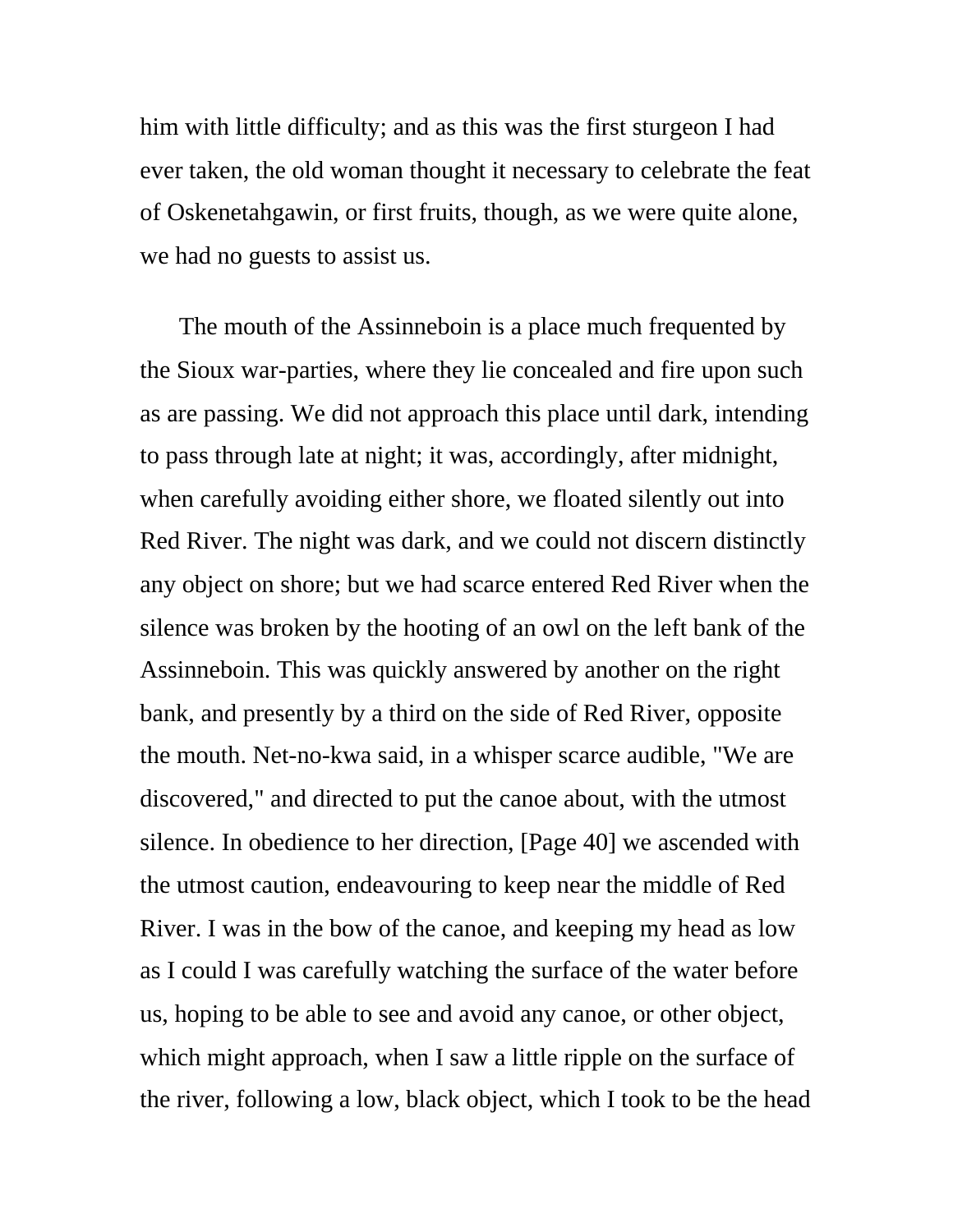of a man, swimming cautiously across before us. I pointed this out to the women, and it was immediately agreed that we should pursue, and, if possible, kill the man in the water. For this purpose, a strong sturgeon-spear was put into my hand, and we commenced the pursuit; but the goose, (for it was one, with a brood of young ones,) soon became alarmed, and flew. When we perceived our mistake, we retraced our way up the river, with somewhat less of fear; but could by no means venture to turn about, and go on our way. I was, I remember, vexed at what I thought the groundless fears of the women; but I do not know, to this day, whether a warparty of Sioux, or three owls, frightened us back. We returned several miles, and expecting, in about ten days, that the traders would be on their way down, we determined to wait for them. Here we caught great numbers of young geese, swans, and ducks; and I killed an elk, which, as it was my first, must be celebrated by a feast, though there were none but our own family to partake of it.

 With the traders who came, according to our expectation, we went down to the house at Lake Winnipeg, where we remained two months. When they were about to return to the Assinneboin, we purchased a bark canoe, and accompanied them. We had a good many beaver skins, and Net-no-kwa bought a keg of rum with some of them for Pe-shau-ba. The keg held about five or six gallons, and we gave six beaver skins for a quart. Many of these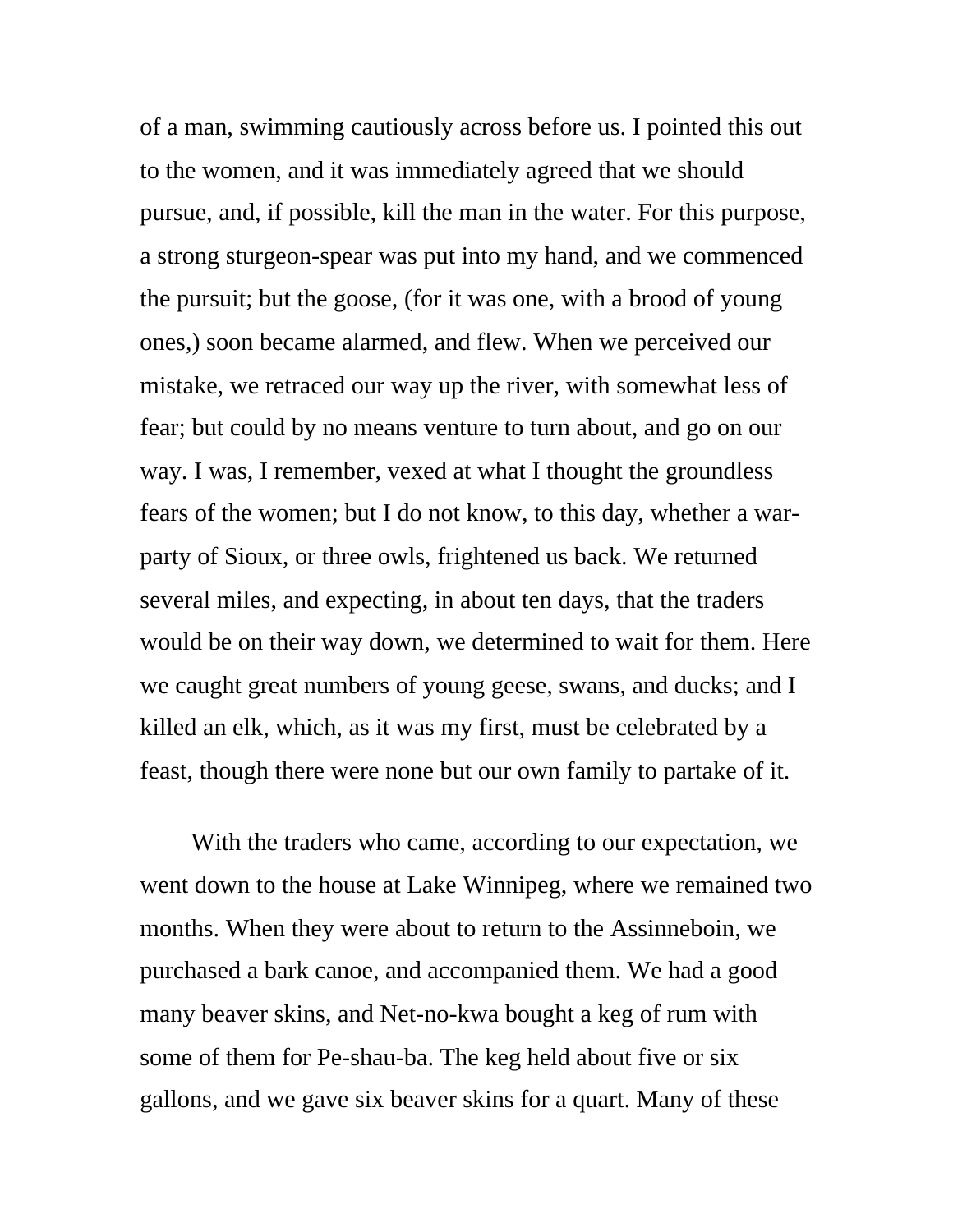beavers I had taken myself. I have killed as many as one hundred in a course of a month, but then I did not know the value of them. [Page 41]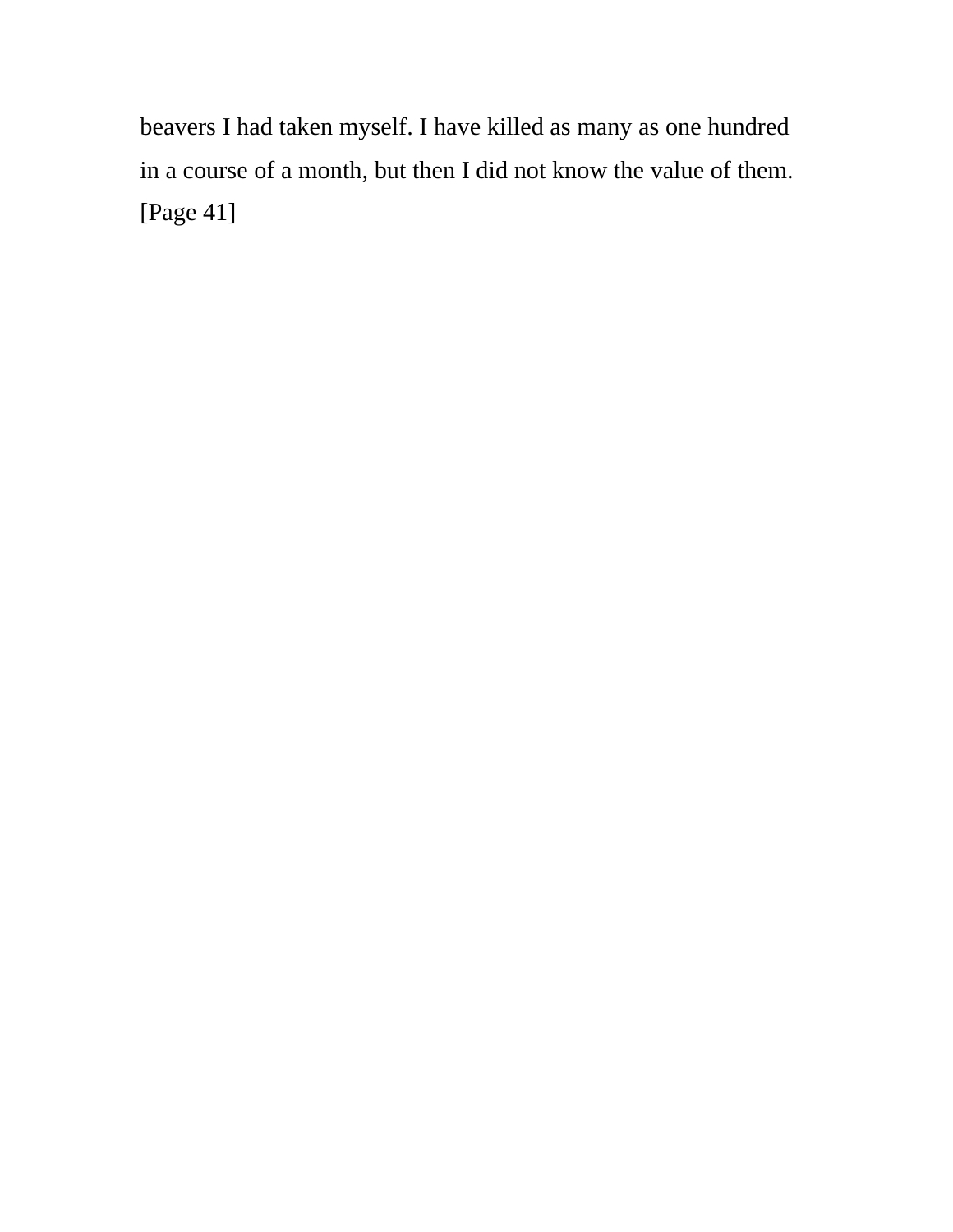## CHAPTER IV

Elk hunting -- beaver and buffalo hunting -- endangered in killing a buffalo cow -- Fall Indians -- return to Rainy Lake -- Swamp River and Portage -- the Begwionusko River and Lake -- honesty and good faith in the intercourse of the Indians -- hospitality - sufferings from hunger -- Red River -- loss of packs -- supposed dishonesty of traders -- rapacity of the traders of the N. W. company -- disasters following the loss of our peltries.

 In the Assinneboin river, at one or two days above the Prairie Portage, is a place called Ke-new-kau-neshe way-boant, (where they throw down the gray eagle,) at which the Indians frequently stop. Here we saw, as we were passing, some little stakes in the ground, with pieces of birch bark attached to them, and on two of these the figure of a bear, and on the others, those of other animals. Net-no-kwa immediately recognized the totems of Pe-shau-ba, Waus-so, and their companions. These had been left to inform us that Pe-shau-ba had been at this place, and as directions to enable us to find them. We therefore left the traders, and taking the course indicated by the marks which Pe-shau-ba had caused to be made, we found him and his party at the distance of two days from the river. They had returned from the abortive war expedition, to the trading house on Mouse River, finished the canoes which they had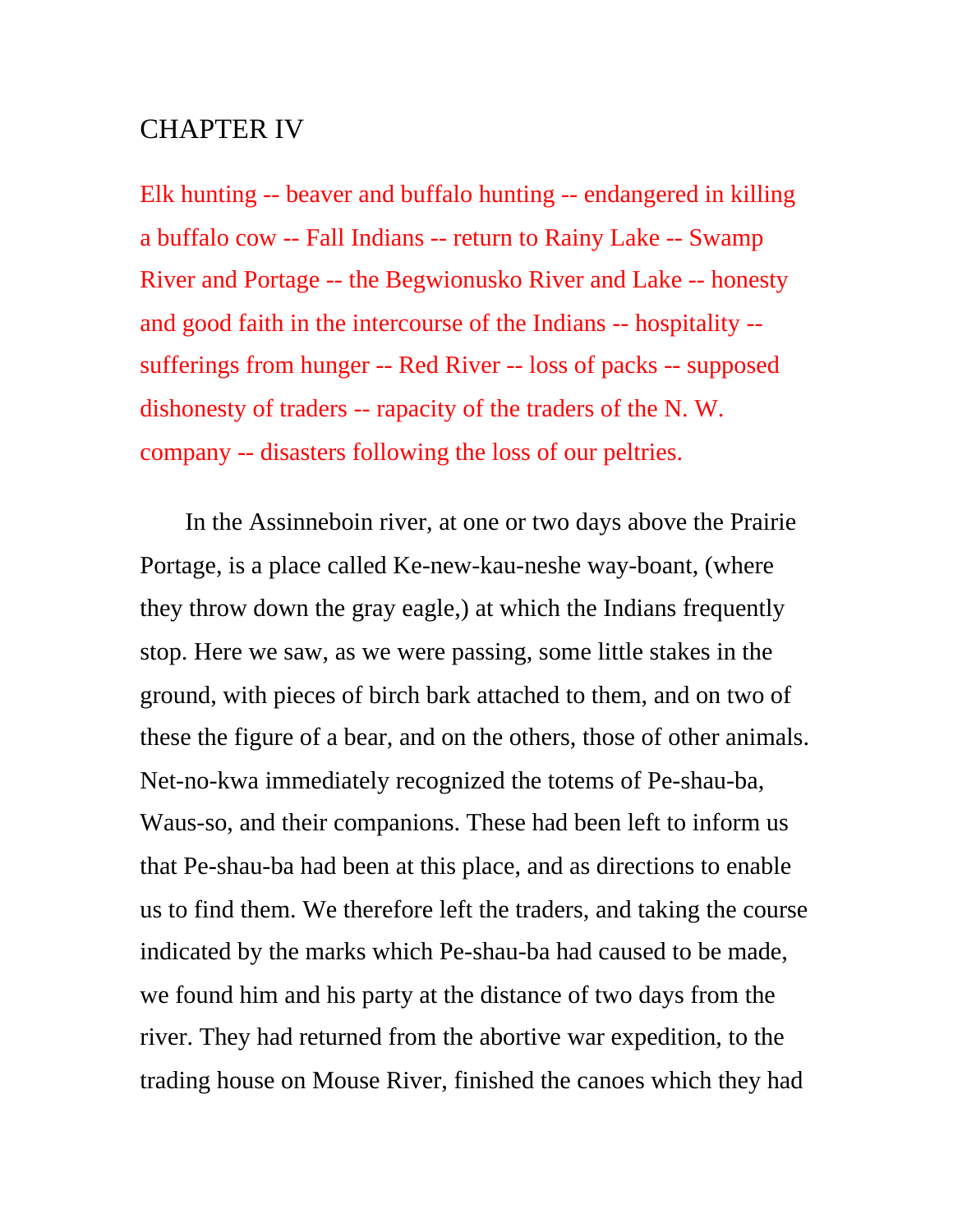left incomplete, and descended along to Ke-new-kau-neshe wayboant, where, knowing there were good hunting grounds, they had determined on remaining. We found at their camp plenty of game; they had killed, also, a great number of beavers. About this place elks were numberous, and it was now the rutting season. I remember one day, Pe-shau-ba sent me with the two young women, to bring some meat from an elk he had killed at some distance. The women, finding that the elk was large and fat, determined on remaining to dry the meat before they carried it home. I took a load of meat, and [Page 42] started for home by myself. I had my gun with me, and perceiving there were plenty of elk, I loaded it, and concealing myself in a small thicket of bushes, began to imitate the call of the female elk; presently a large buck came bounding so directly towards the spot where I was, and with such violence, that becoming alarmed for my own safety, I dropped my load and fled; he seeing me, turned and ran in an opposite direction. Remembering that the Indians would ridicule me for such conduct, I determined to make another attempt, and not suffer any apprehension for my own safety to be the cause of another failure. So hiding myself again, in a somewhat more carefully chosen place, I repeated my call from time to time, till at length another buck came up, and him I killed. In this manner,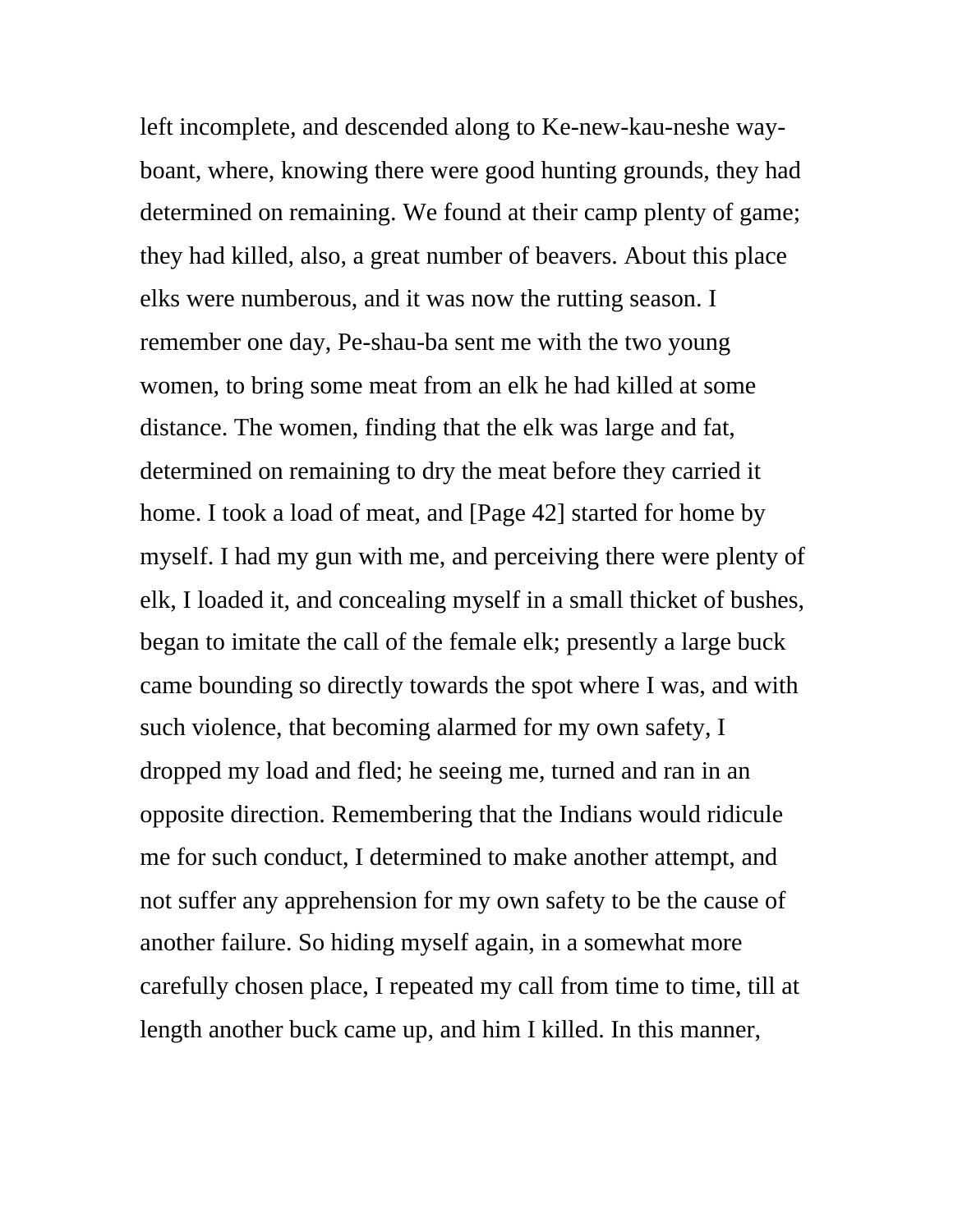great part of the day had been consumed, and I now perceived it was time to hasten home with my load.

 The old woman becoming uneasy at my long absence, sent Wa-me-gon-a-biew to look for me. He discovered me as I was coming out of a piece of woods into a large prairie. He had on a black capot, which, when he saw me, he turned over his head in such a manner as to make himself resemble a bear. At first I took it to be a common black bear, and sought a chance to shoot him; but it so happened that he was in such a situation as enabled him to see me, and I knew he would certainly have turned and fled from me had it been a black bear. As he continued to advance directly towards me, I concluded it must be a grizly bear, so I turned and began to run from him; the more swiftly I ran, the more closely he seemed to follow. Though much frightened, I remembered Peshau-ba's advice, never to fire upon one of these animals unless trees were near into which I could escape; also, in case of being pursued by one, never to fire until he came very close to me. Three times I turned, and raised my piece to fire, but thinking him still too far off, turned and ran again. Fear must have blinded my eyes, or I should have seen that it was not a bear. At length, getting between him and the lodge, I ran with such speed as to outstrip him, when I heard a voice behind me, which I knew to be that of Wa-me-gon-a-biew. I looked in vain for the bear, and he soon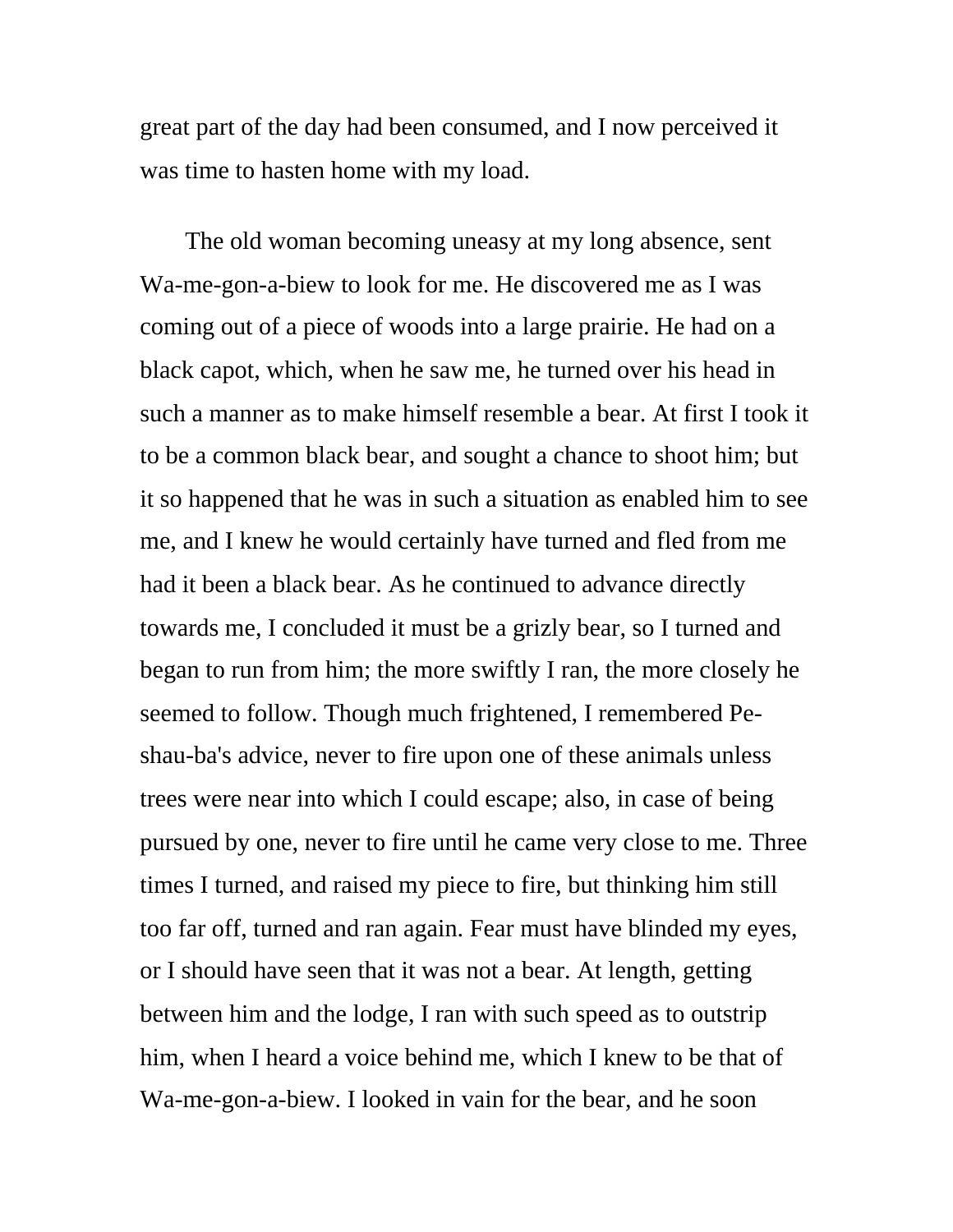[Page 43] convinced me that I owed all my terror to the disguise which he had effected, with the aid only of an old black coat. This affair being related to the old people when we came home, they reproved Wa-me-gon-a-biew; his mother telling him, that if I had shot him in that disguise, I should have done right, and according to the custom of the Indians she could have found no fault with me for so doing. We continued here hunting beaver, and killing great numbers until the ice became too thick; we then went to the prairies in pursuit of buffaloes. When the snow began to have a crust upon it, the men said they must leave me with the women, as they were about to go to Clear Water Lake to make canoes, and to hunt beaver on their way down. But previous to their going, they said they would kill something for us to live on while they were gone. Waus-so, who was a great hunter, went out by himself, and killed one buffalo; but in the night the weather became very cold and stormy, and the buffalo came in to take shelter in the woods where we had our camp. Early in the morning, Net-no-kwa called us up, saying, there was a large herd close by the lodge. Pe-shau-ba and Waus-so, with Wa-me-gon-a-biew, Sa-ning-wub, and Sag-gitto crept out, and took stations so as nearly to surround the herd. Me they would not suffer to go out, and they laughed at me when they saw me putting my gun in readiness; but old Net-no-kwa, who was ever ready to befriend me, after they were gone, led me to a stand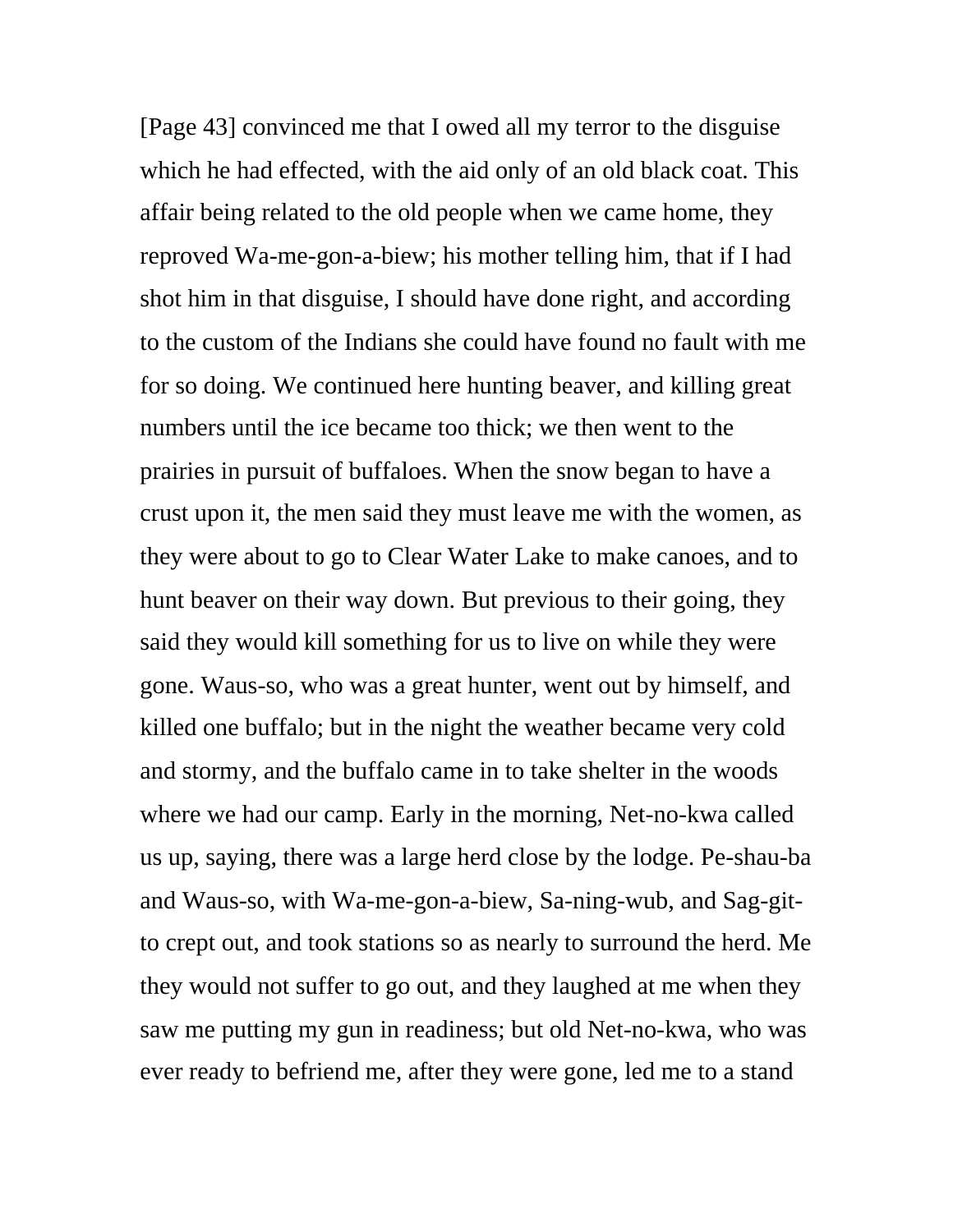not far from the lodge, near which, her sagacity taught her, the herd would probably run. The Indians fired, but all failed to kill; the herd came past my stand, and I had the good fortune to kill a large cow, which was my first, much to the satisfaction of my mother. Shortly afterwards, having killed a considerable number of buffaloes, the Indians left us; myself, the old woman, one of the young women, and three children, six in all, with no one to provide for them but myself, and I was then very young. We dried considerable of the meat the Indians had killed, and this lasted us for some time; but I soon found that I was able to kill buffaloes, and for a long time we had no want of food. In one instance, an old cow which I had wounded, though she had no calf, ran at me, and I was [Page 44] barely able to escape from her by climbing into a tree. She was enraged, not so much by the wound I had given her, as by the dogs; and it is, I believe, very rare that a cow runs at a man, unless she has been worried by dogs. We made sugar this spring, ten miles above Mouse River Fort. About this time I was much endangered by the breaking of the ice. The weather had become mild, and the beavers began to come up through the holes on to the ice, and sometimes to go on shore. It was my practice to watch these holes, and shoot them as soon as they came up: once, having killed one, I ran hastily up on the ice to get him, and broke in; my snow shoes became entangled with some brush on the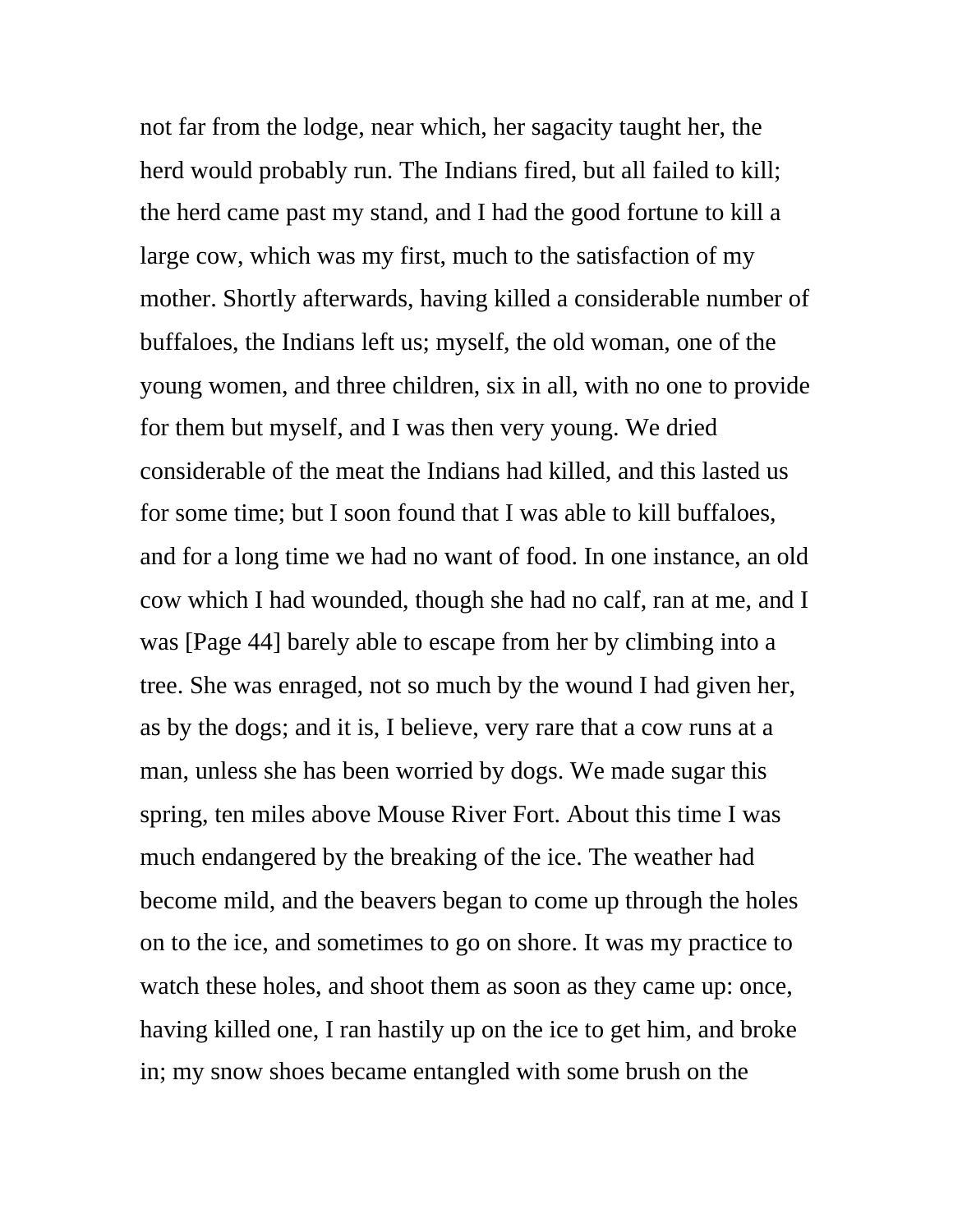bottom, and had nearly dragged me under, but by great exertion I at length escaped. Buffaloes were so numerous about this place, that I often killed them with a bow and arrow, though I hunted them on foot, and with no other aid than that of dogs well trained and accustomed to hunt.

 When the leaves began to appear upon the trees, Pe-shauba and the men returned in birch canoes, bringing many beaver skins and other valuable peltries. Old Net-no-kwa was now anxious to return to Lake Huron, as was Pe-shau-ba; but Waus-so and Saning-wub would not return, and Pe-shau-ba was unwilling to part with them. Sag-git-to had for some time been very sick, having a large ulcer or abscess near his navel. After having drank for some days, he had a violent pain in his belly, which at length swelled and broke. Pe-shau-ba said to the old woman, "it is not good that Sag-git-to should die here, at a distance from all his friends; and since we see he cannot live much longer, I think it best for you to take him and the little children, and return to Lake Huron. You may be able to reach the rapids, (Saut de St. Marie,) before Saggit-to dies." Conformably to this advice, our family was divided. Pe-shau-ba, Waus-so, and Sa-ning-wub remained; Net-no-kwa, and the two other women, with Sag-git-to, Wa-me-gon-a-biew, and myself, with a little girl the old woman had bought, and three little children, started to return to Lake Huron. The little girl was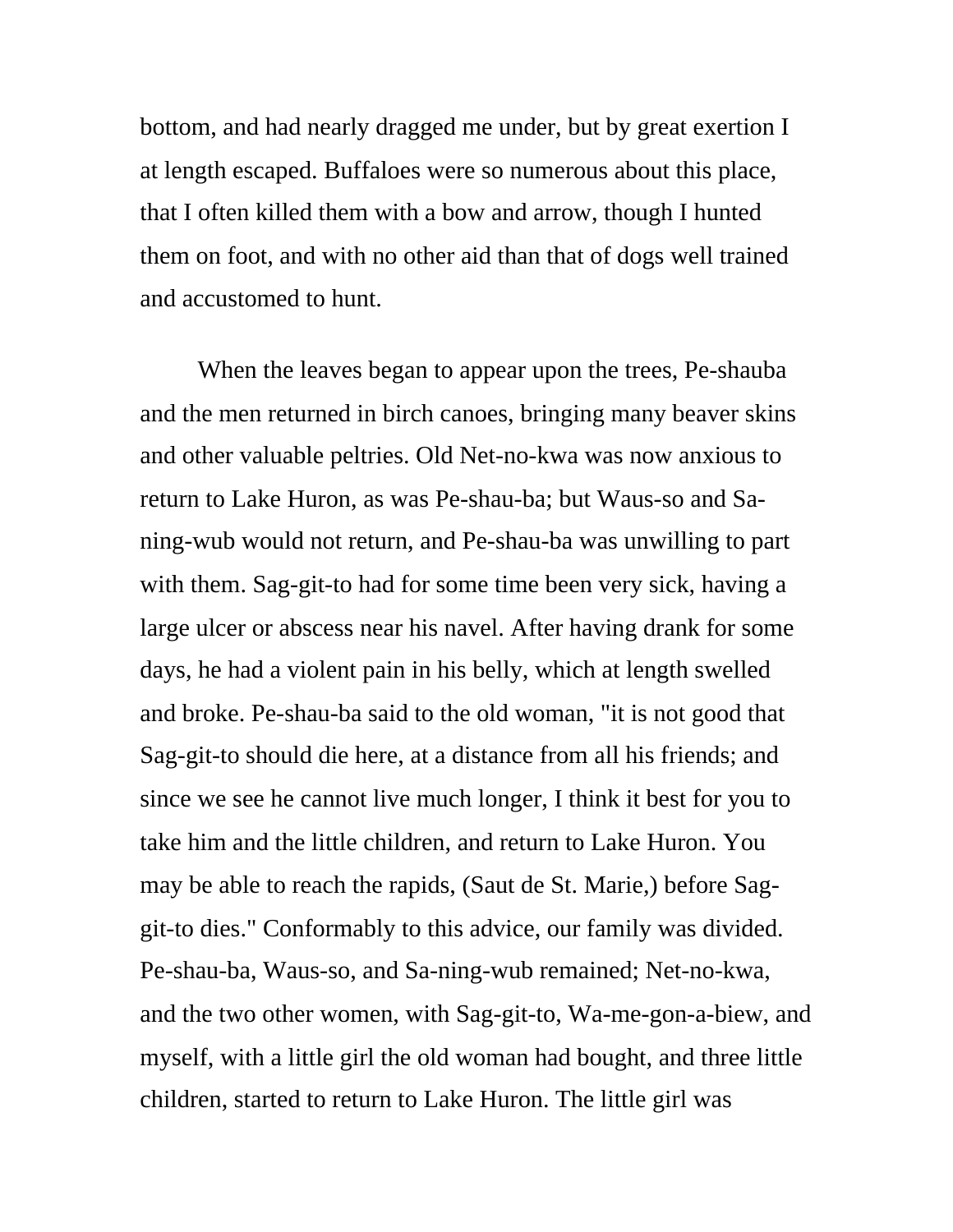brought from the country of the Bahwetego-weninnewug, the Fall Indians, by a war party of Ojibbeways from [Page 45] whom Netno-kwa had bought her. The Fall Indians live near the Rocky Mountains, and wander much with the Black Feet; their language being unlike that of both the Sioux and the Ojibbeways. These last, and the Crees, are more friendly with the Black Feet than they are with the Fall Indians. The little Bahwetig girl that Net-no-kwa had bought, was now ten years of age, but having been some time among the Ojibbeways, had learned their language.

 When we came to Rainy Lake, we had ten packs of beaver of forty skins each. Net-no-kwa sold some other peltries for rum, and was drunk for a day or two. We here met some of the trader's canoes on their way to Red River; and Wa-me-gon-a-biew, who was now eighteen years old, being unwilling to return to Lake Huron, determined to go back to the north with the trader's people. The old woman said much to dissuade him, but he jumped into one of the canoes as they were about to start off, and although, at the request of the old woman, they endeavoured to drive him out, he would not leave the canoe. Net-no-kwa was much distressed, but could not make up her mind to lose her only son; she determined on returning with him.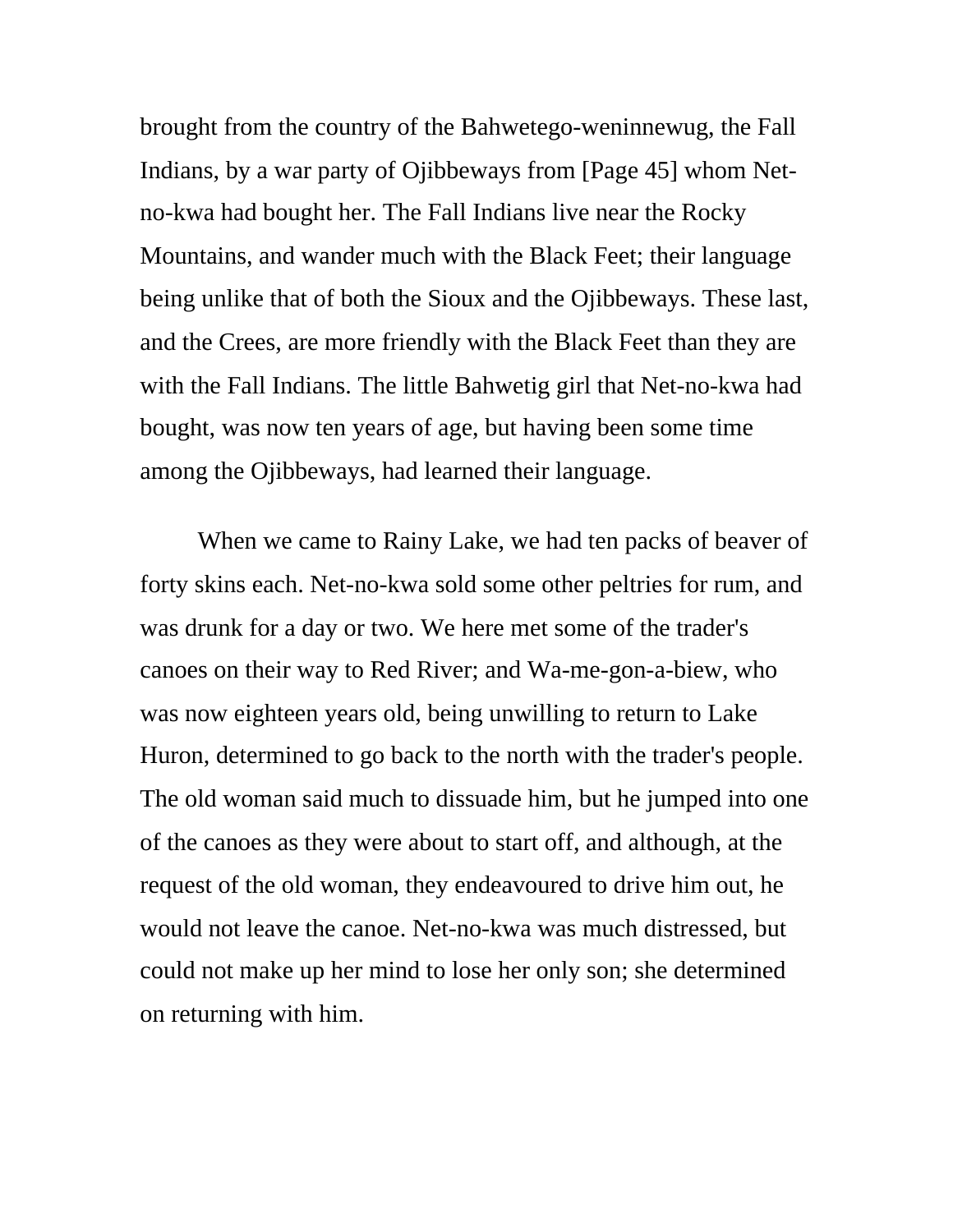The packs of beaver she would not leave with the traders, not having sufficient confidence in their honesty. We therefore took them to a remote place in the woods, where we made a sunjegwun, or deposite, in the usual manner. We then returned to the Lake of the Woods. From this lake the Indians have a road to go to Red River which the white men never follow; this is by the way of the Muskeek, or swamp carrying place. We went up a river which the Indians call Muskeego-ne-gum-me-we-see-bee, or Swamp River, for several days; we then dragged our canoes across a swamp for one day. This swamp is only of moss and some small bushes on the top of the water, so that it quakes to a great distance as people walk over it. Then we put our canoes into a small stream, which they called Begwionusk, from the begwionusk, or cow parsley, which grows upon it: this we [Page 46] descended into a small Sahgiegun, called by the same name. This pond has no more than two or three feet of water, and great part of it is not one foot deep; but at this time its surface was covered with ducks, geese, swans, and other birds. Here we remained a long time, and made four packs of beaver skins. When the leaves began to fall, Sag-git-to died. We were now quite alone, no Indians or white men being within four or five days' journey from us. Here we had packs to deposit, as we were about to leave the country; and the ground being too swampy to admit of burying them in the usual manner,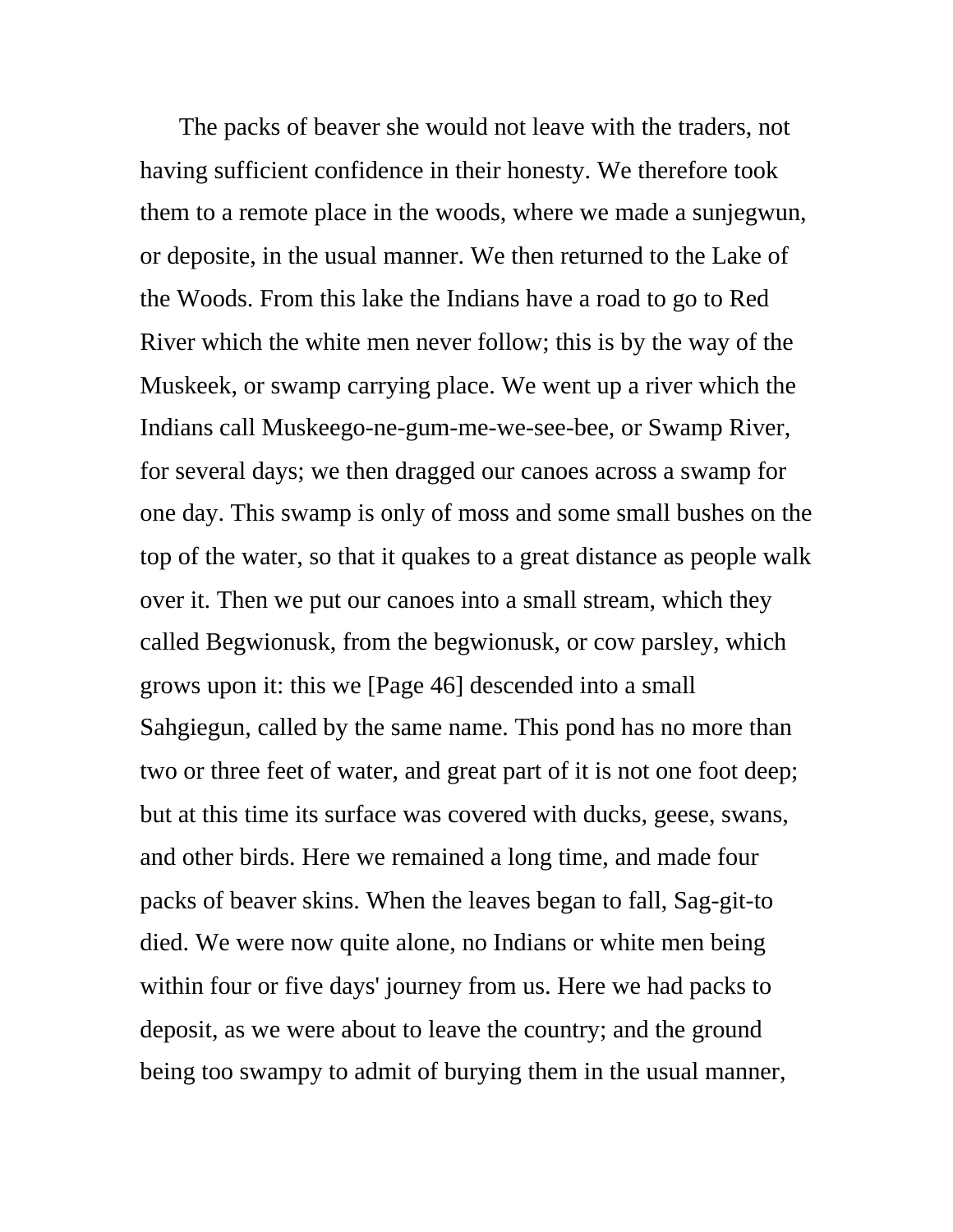we made a sunjegwun of logs, so tight that a mouse could not enter it, in which we left all our packs and other property which we could not carry. If any of the Indians of this distant region had found it in our absence, they would not have broken it up; and we did not fear that the traders would penetrate to so poor and solitary a place. Indians who live remote from the whites have not learned to value their peltries so highly that they will be guilty of stealing them from each other, and at the time of which I speak, and in the country were I was, I have often known a hunter leave his traps for many days in the woods without visiting them or feeling any anxiety about their safety. It would often happen, that one man having finished his hunt, and left his traps behind him, another would say to him, "I am going to hunt in such a direction, where are your traps?" When he has used them, another, and sometimes four or five, take them in succession; but in the end, they are sure to return to the right owner.

When the snow had fallen, and the weather began to be cold, so that we could no longer kill beaver, we began to suffer from hunger. Wa-me-gon-a-biew was now our principal dependance, and he exerted himself greatly to supply our wants. In one of his remote excursions in pursuit of game, he met with a lodge of Ojibbeways, who, though they [Page 47] had plenty of meat, and knew that he and his friends were in distress, gave him nothing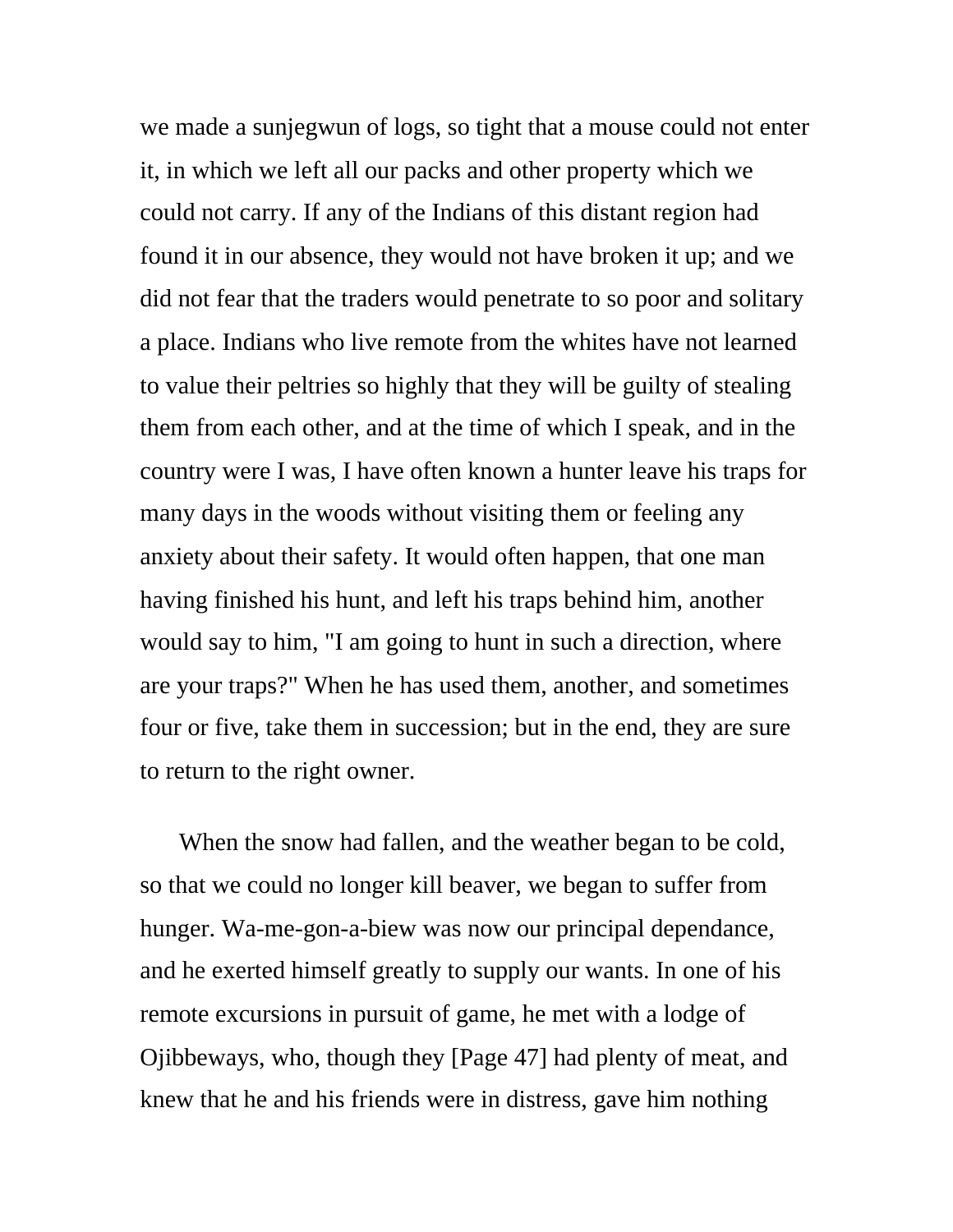except what he wanted to eat at night. He remained with them all night, and in the morning started for home. On his way he killed a young Moose, which was extremely poor. When this small supply was exhausted, we were compelled to go and encamp with the inhospitable people whom Wa-me-gon-a-biew had seen. We found them well supplied with meat, but whatever we procured from them was in exchange for our ornaments of silver or other articles of value. I mentioned the niggardliness and inhospitality of these people because I had not before met with such an instance among the Indians. They are commonly ready to divide what provisions they have with any who come to them in need. We had been about three days with these Indians when they killed two Moose. They called Wa-me-gon-a-biew and me to go after meat, but only gave us the poorest part of one leg. We bought some fat meat from them, giving them our silver ornaments. The patience of old Netno-kwa was at length exhausted, and she forbade us all to purchase any thing more from them. During all the time we remained with these people, we were suffering almost the extremity of hunger. One morning Net-no-kwa rose very early, and tying on her blanket, took her hatchet and went out. She did not return that night; but the next day, towards evening, as we were all lying down inside the lodge, she came in, and shaking Wa-me-gon-a-biew by the shoulder, said to him, "get up, my son, you are a great runner, and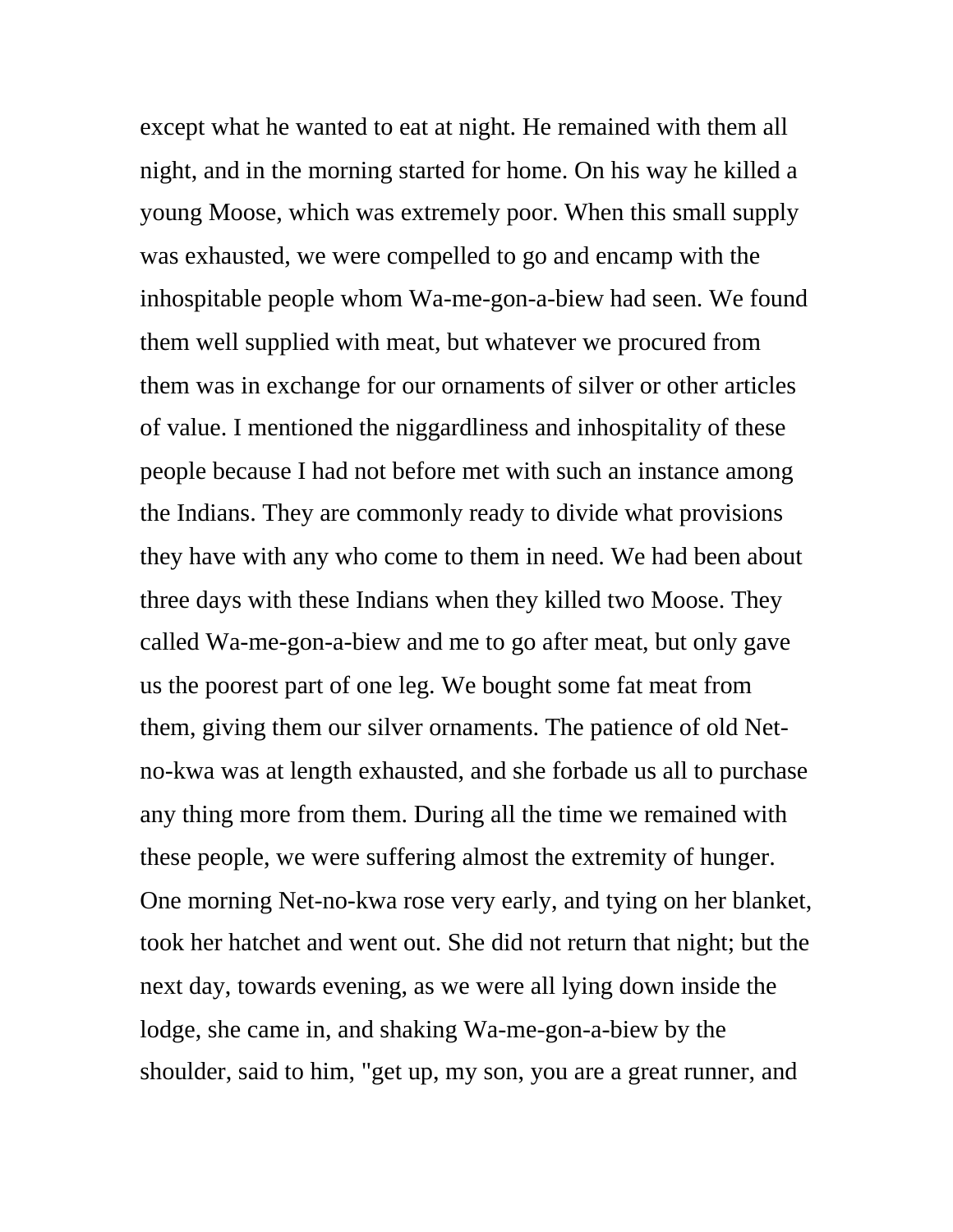now let us see with what speed you will go and bring the meat which the Great Spirit gave me last night. Nearly all night I prayed and sung, and when I fell asleep near morning, the Spirit came to me, and gave me a bear to feed my hungry children. You will find him in that little copse of bushes in the prairie. Go immediately, the bear will not run from you, even should he see you coming up."

 "No, my mother," said Wa-me-gon-a-biew, "it is now near evening: the sun will soon set, and it will not be easy to find the track in the snow. In the morning Shaw-shaw-wa-ne-ba-se shall take a blanket, and a small kettle, and in the course of the day I may overtake the bear and kill him, [Page 48] and my little brother will come up with my blanket, and we can spend the night where I shall kill him."

The old woman did not yield to the opinion of the hunter. Altercation and loud words followed; for Wa-me-gon-a-biew had little reverence for his mother, and as scarce any other Indian would have done, he ridiculed her pretensions to an intercourse with the Great Spirit, and particularly, for having said that the bear would not run if he saw hunters coming. The old woman was offended; and after reproaching her son, she went out of the lodge, and told the other Indians her dream, and directed them to the place where she said the bear would certainly be found. They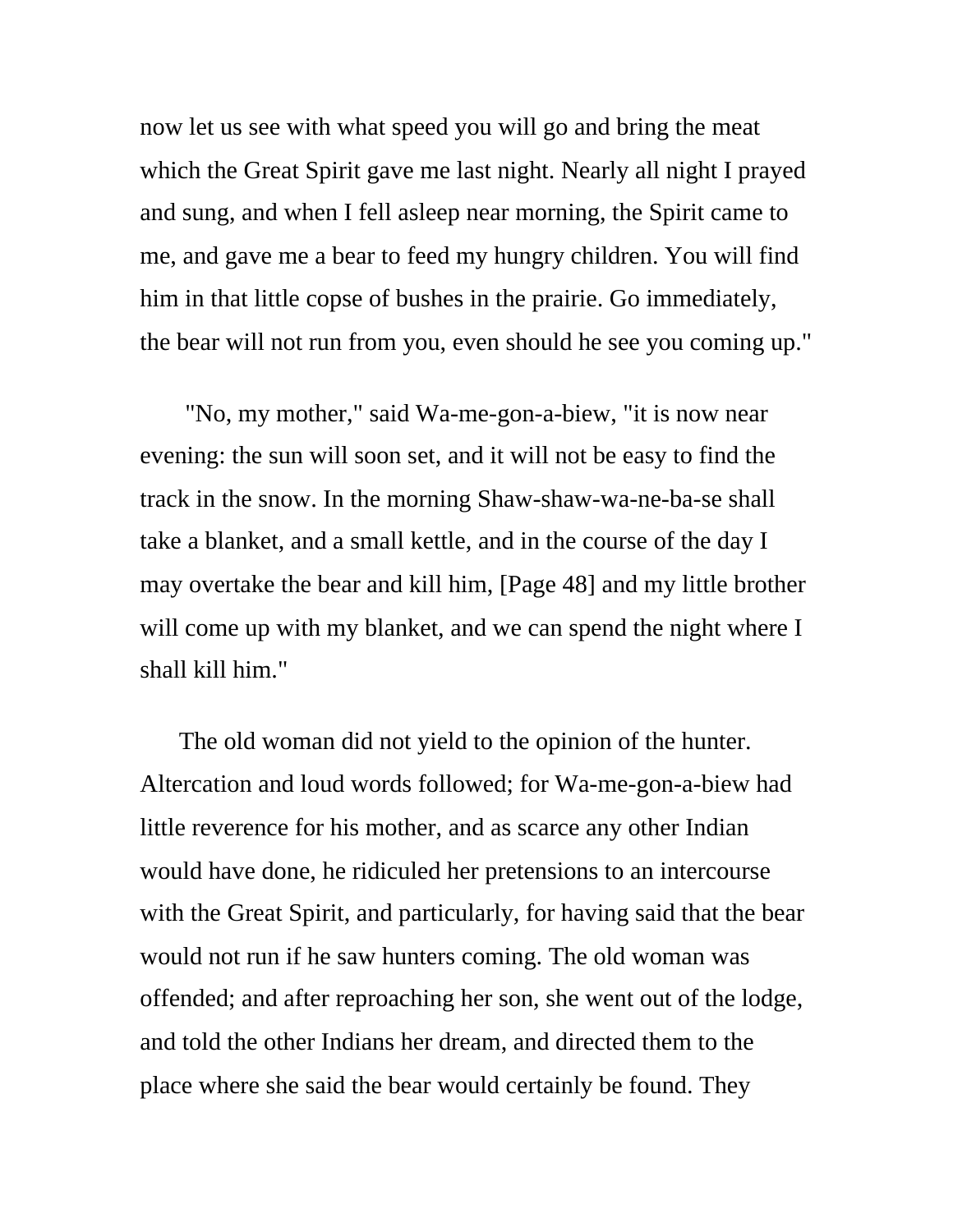agreed with Wa-me-gon-a-biew, that it was too late to go that night; but as they had confidence in the prayers of the old woman, they lost no time in following her direction at the earliest appearance of light in the morning. They found the bear at the place she had indicated, and killed it without difficulty. He was large and fat, but Wa-me-gon-a-biew, who accompanied them, received only a small piece for the portion of our family. The old woman was angry, and not without just cause; for although she pretended that the bear had been given her by the Great Spirit, and the place where he lay pointed out to her in a dream, the truth was, she had tracked him into the little thicket, and then circled it, to see that he had not gone out. Artifices of this kind, to make her people believe she had intercourse with the Great Spirit, were, I think, repeatedly assayed by her.

Our suffering from hunger now compelled us to move; and after we had eaten our small portion of the bear, we started on snow shoes to go to Red River, hoping either to meet some Indians or to find some game on the way. I had now become acquainted with the method of taking rabbits in snares, and when we arrived at our first camp, I ran forward on the route I knew we should take on the following day, and placed several snares, intending to look at them, and take them up as we went on our journey. After we had supped, for when we were in want of provisions we commonly ate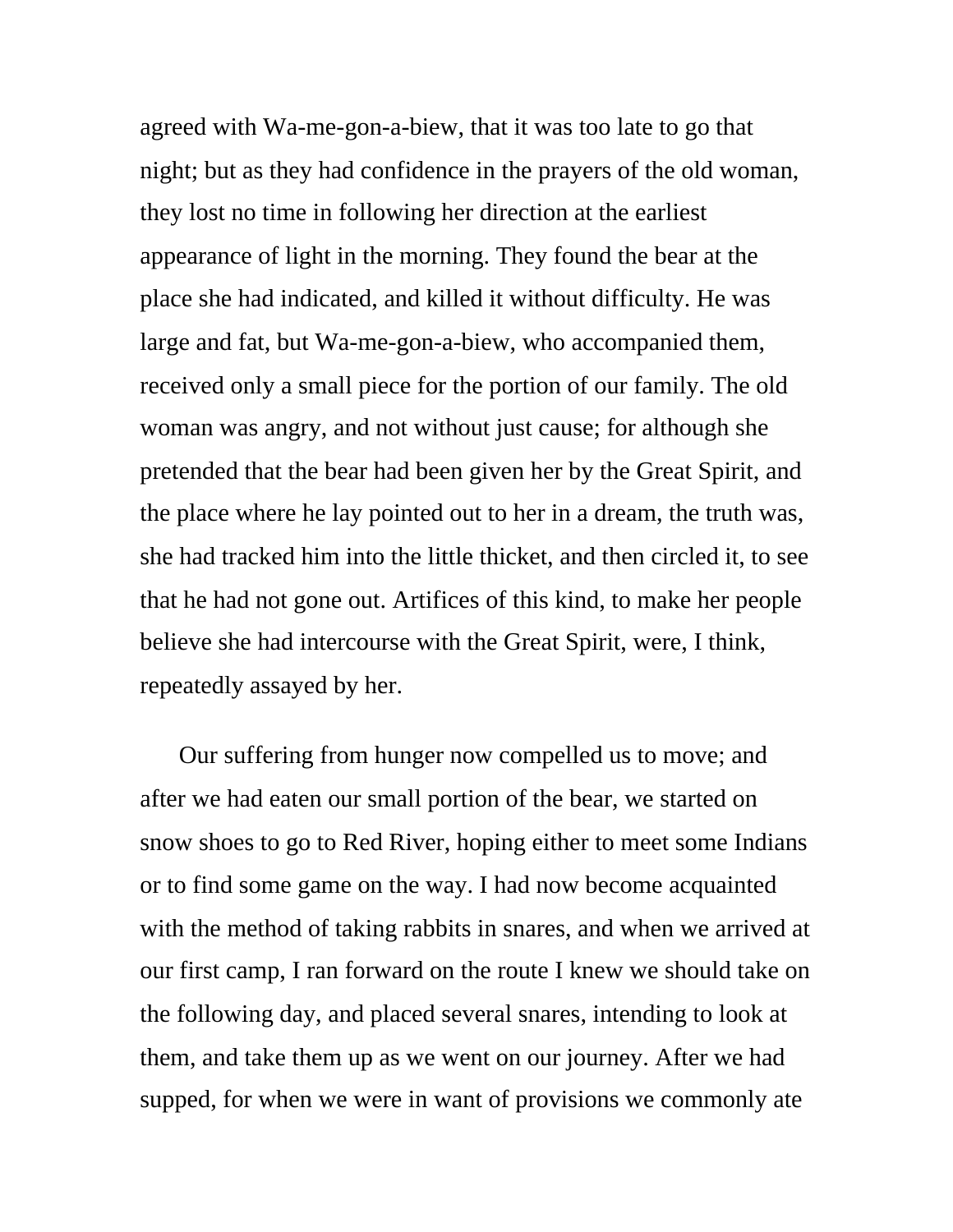only at evening, all the food we had remaining was a quart or more of bear's grease in a kettle. It was now [Page 49] frozen hard, and the kettle had a piece of skin tied over it as a cover. In the morning, this, among other articles, was put on my sled, and I went forward to look at my snares. Finding one rabbit, I thought I would suprise my mother to make a laugh; so I took the rabbit, and put him alive under the cover of the kettle of bear's grease. At night, after we had encamped, I watched her when she went to open the kettle to get us something to eat, expecting the rabbit would jump out; but was much disappointed to find, that notwithstanding the extreme cold weather, the grease was dissolved, and the little animal nearly drowned. The old woman scolded me very severely at the time; but for many years afterwards, she used to talk and laugh of this rabbit, and his appearance when she opened the kettle. She continued also to talk, as long as she lived, of the niggardly conduct of the Indians we had then seen. After travelling some days, we discovered traces of hunters, and were at length so fortunate as to find the head of a buffalo which they had left. This relieved us from the distress of hunger, and we followed on in their trail, until we came to the encampment of some of our friends on Red River.

This was a considerable band of Crees, under a chief called Assin-ne-boi-nainse, (the Little Assinneboin,) and his son-in-law, Sin-a-peg-a-gun. They received us in a very cordial and friendly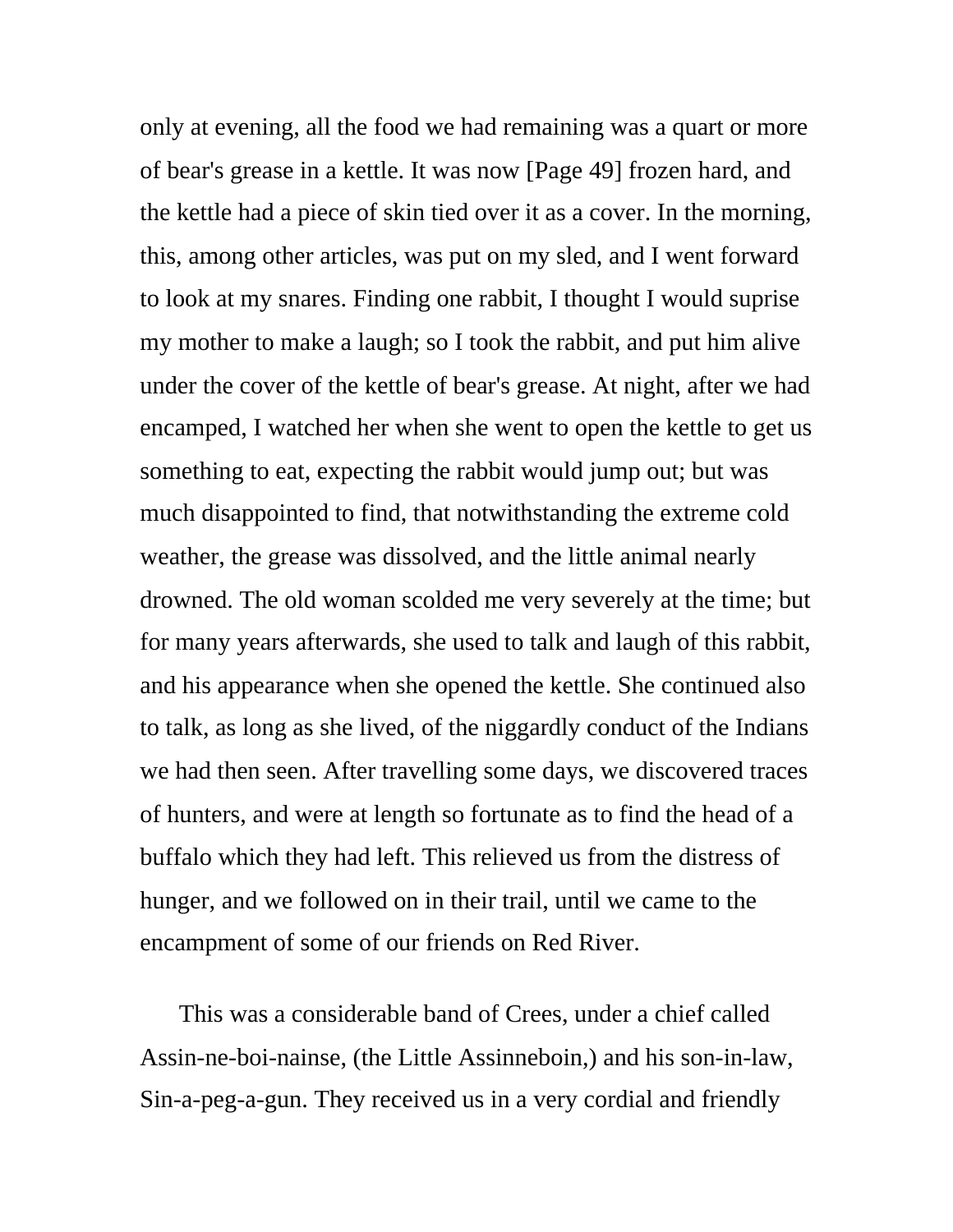manner, gave us plenty to eat, and supplied all our urgent wants. After we had remained with them about two months, buffalo and other game became scarce, and the whole encampment was suffering from hunger. Wa-me-gon-a-biew and myself started to cross the prairie, one day's journey, to a stream called Pond River. We found an old bull, so poor and old that hair would not grow upon him; we could eat only the tongue. We had travelled very far, in the course of the day, and were much overcome with fatigue. The wind was high, and the snow driving violently. In a vast extent of the plain, which we overlooked, we could see no wood, but some small oak bushes, scarce as high as a man's shoulders; but in this poor cover we were compelled to encamp. The small and green stalks of the oaks were, with the utmost difficulty, kindled, [Page 50] and made but a poor fire. When the fire had remained some time in one place, and the ground under it become dry, we removed the brands and coals, and lay down upon the warm ashes. We spent the night without sleep, and the next morning, though the weather had become more severe, the wind having risen, we started to return home. It was a hard day's walk, and as we were weak through hunger and cold, it was late when we reached the lodge. As we approached home, Wa-me-gon-a-biew was more able to walk fast than I was, and as he turned back to look at me, we perceived, at the same time, that each of our faces were frozen.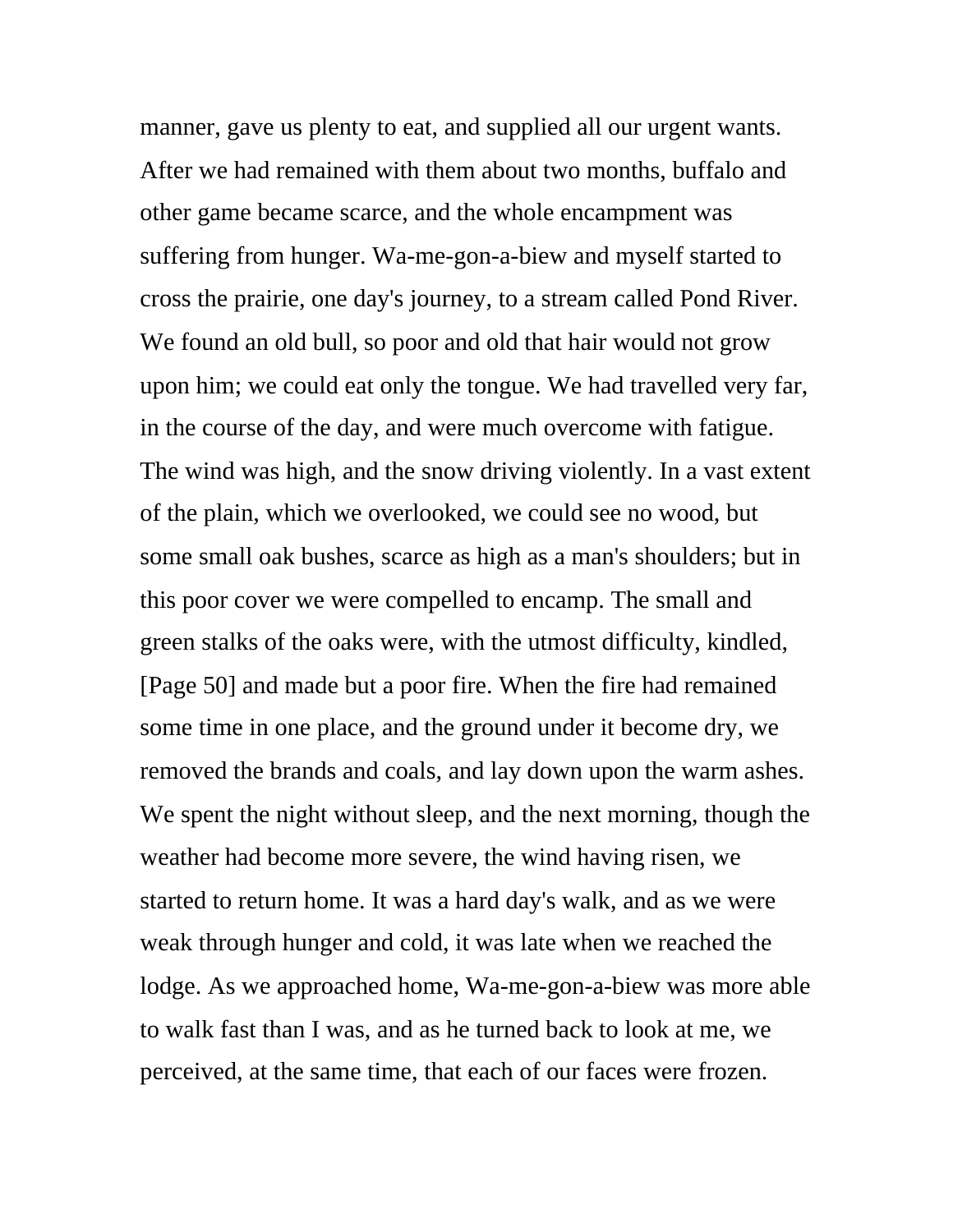When we came nearly in sight of home, as I was not able to walk much farther, he left me, and went to the lodge, and sent some of the women to help me to get home. Our hands and faces were much frozen; but as we had good moccasins, our feet were not at all injured. As hunger continued in the camp, we found it necessary to separate, and go in different directions. Net-no-kwa determined to go with her family to the trading-house of Mr. Henry, who was since drowned in the Columbia River by the upsetting of a boat. This place is near that where a settlement has since been made, called Pembina. With the people of the furtraders, we hunted all the remainder of the winter. In the spring we returned, in company with these lodges of Indians, to the lake where we had left our canoes. We found all our property safe, and having got all together from our sunjegwuns, and all that we had brought from Red River, we had now eleven packs of beaver, of forty skins each, and ten packs of other skins. It was now our intention to return to Lake Huron, and to dispose of our peltries at Mackinac. We had still the large sunjegwun at Rainy Lake, the contents of which, added to all we now had, would have been sufficient to make us wealthy. It will be recollected, that in a former season, Net-no-kwa had made a deposit of valuable furs near the trader's house on Rainy Lake, not having confidence enough in the honesty of the trader to leave them in his care. When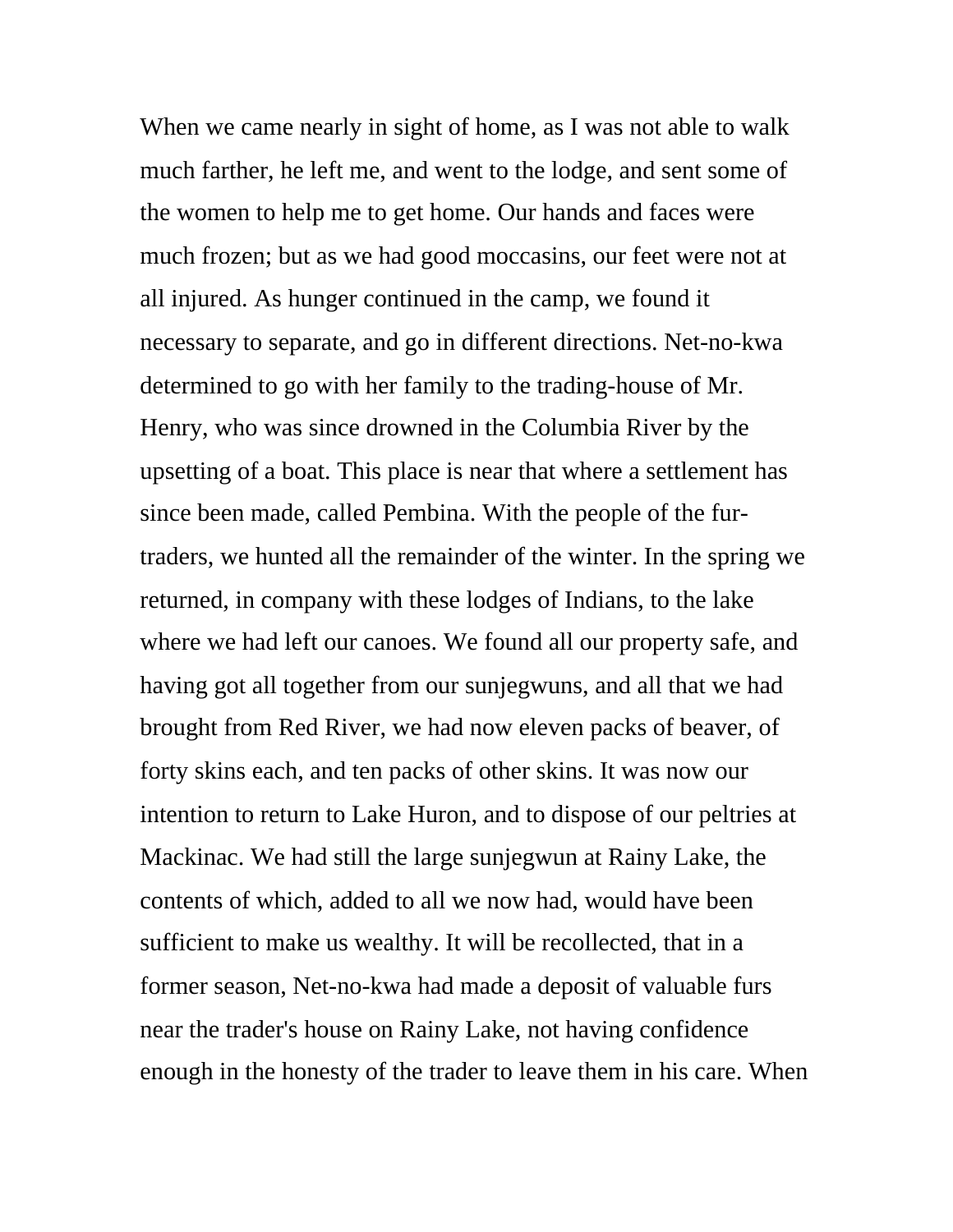we returned to this spot, we found the sunjegwun had been broken up and not a pack or a skin left in it. We saw a pack in the trader's house, which we believed to be one of [Page 51] our own; but we could never ascertain whether they or some Indians had taken them. The old woman was much irritated, and did not hesitate to ascribe the theft to the trader.

When we reached the small house at the other side of the Grand Portage to Lake Superior, the people belonging to the traders urged us to put our packs in the wagons and have them carried across. But the old woman knowing if they were once in the hands of the traders it would be difficult, if not impossible, for her to get them again, refused to comply with this request. It took us several days to carry all our packs across, as the old woman would not suffer them to be carried in the trader's road. Notwithstanding all this caution, when we came to this side the portage, Mr. McGilveray and Mr. Shabboyea, by treating her with much attention, and giving her some wine, induced her to place all her packs in a room, which they gave her to occupy. At first, they endeavoured, by friendly solicitation, to induce her to sell her furs; but finding she was determined not to part with them, they threatened her; and at length, a young man, the son of Mr. Shabboyea, attempted to take them by force; but the old man interfered, and ordering his son to desist, reproved him for his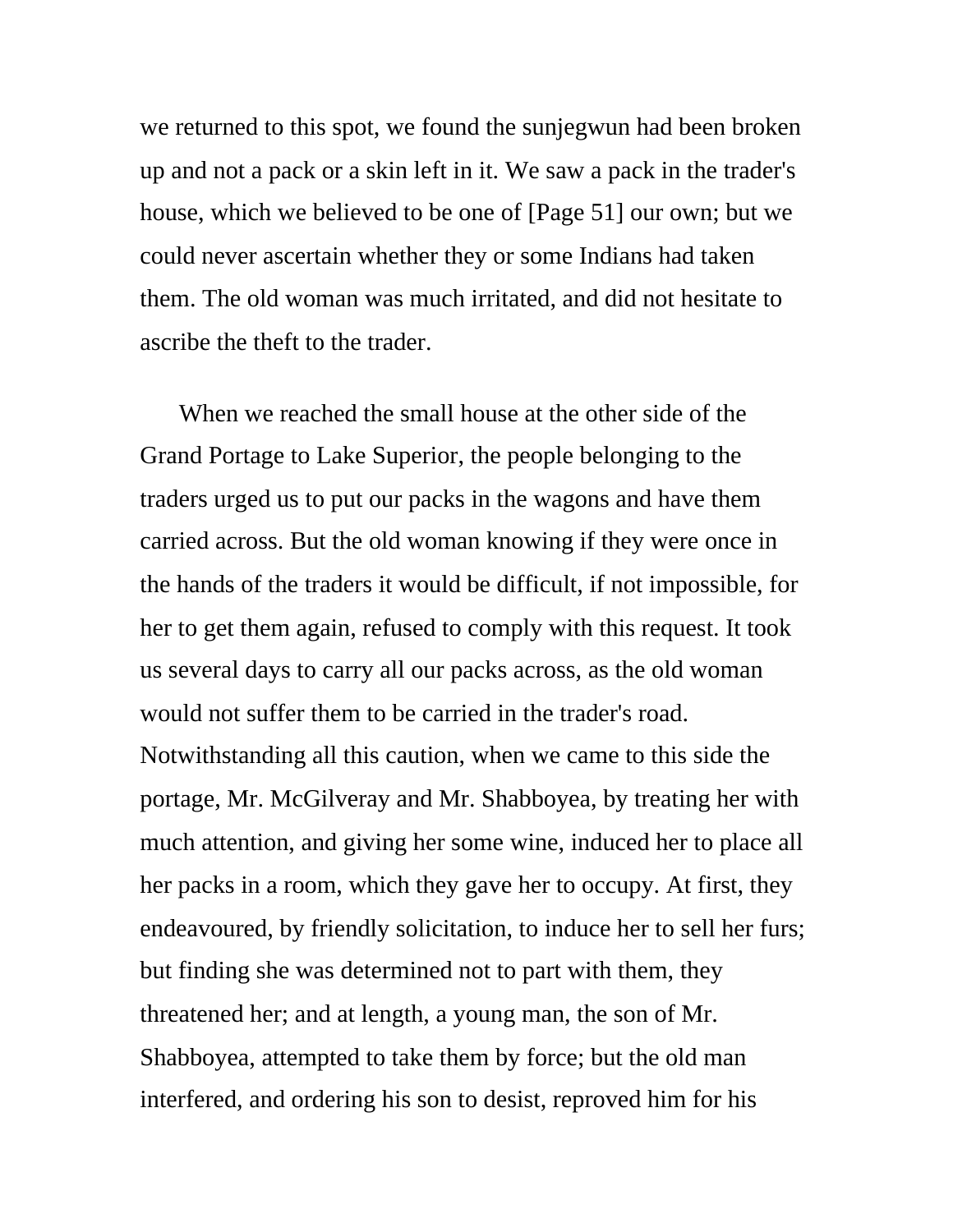violence. Thus Net-no-kwa was enabled, for the present, to keep possession of her property, and might have done so, perhaps, until we should have reached Mackinac had it not been for the obstinacy of one of her own family. We had not been many days at the Portage, before there arrived a man called Bit-te-gish-sho, (the crooked lightning,) who lived at Middle Lake, accompanied by his small band. With these people Wa-me-gon-a-biew became intimate, and though none of us, at that time, knew it, he formed an attachment for one of the daughters of the Crooked Lightning. When we had made all our preparations to start for the Saut of St. Marie, and the baggage was in the canoe, Wa-me-gon-a-biew was not to be found. We sought in every direction for him and it was not until after some days that we heard by a Frenchman that he was on the other side of the Portage with the family of Bit-te-gish-sho. I was sent for him but could by no [Page 52] means induce him to return with me. Knowing his obstinacy, the old woman began to cry. "If I had but two children," said she, "I could be willing to lose this one; but as I have no other, I must go with him." She gave to the widow, her sister's daughter, but who had lived with her from a child, five packs of beaver, one of which was for her own use; the remaining four packs, together with sixty otter skins, she told her to take to Mackinac, and deliver them according to her direction. She came down in the trader's canoe, and delivered them to Mr.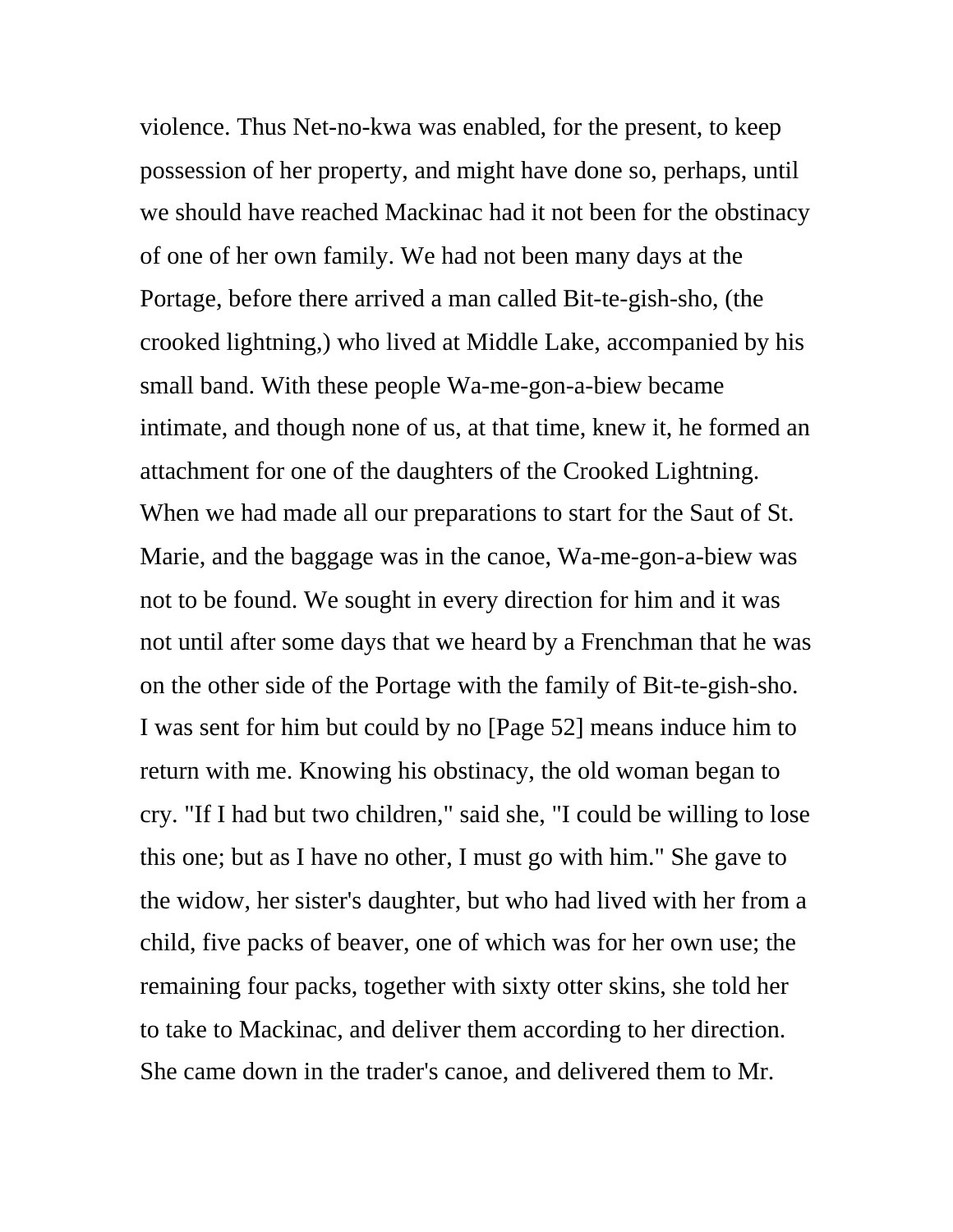Lapomboise, of the North West Company, and took his due bill, as she was told it was, for the amount. But this paper was subsequently lost by the burning of our lodge, and from that day to this, Net-no-kwa, or any of her family, have not received the value of a cent for those skins. The old woman, being much dissatisfied at the misconduct of her son, the disappointment of her hopes of returning to Lake Huron, and other misfortunes, began to drink. *In the course of a single day, she sold one hundred and twenty beaver skins, with a large quantity of buffalo robes, dressed and smoked skins, and other articles, for rum*. It was her habit, whenever she drank, to make drunk all the Indians about her, at least as far as her means would extend. Of all our large load of peltries, the produce of so many days of toil, of so many long and difficult journeys, one blanket, and three kegs of rum only remained, beside the poor and almost worn-out clothing on our bodies. I did not, on this or any other occasion, witness the needless and wanton waste of our peltries and other property with that indifference which the Indians seemed always to feel.

Our return being determined on, we started with Bit-te-gishsho and some other Indians for the Lake of the Woods. They assisted us in making a canoe, crossing portages, etc. At the Lake of the Woods we were overtaken by cold weather, and Net-no-kwa determined to remain, though most of the others went on. Here it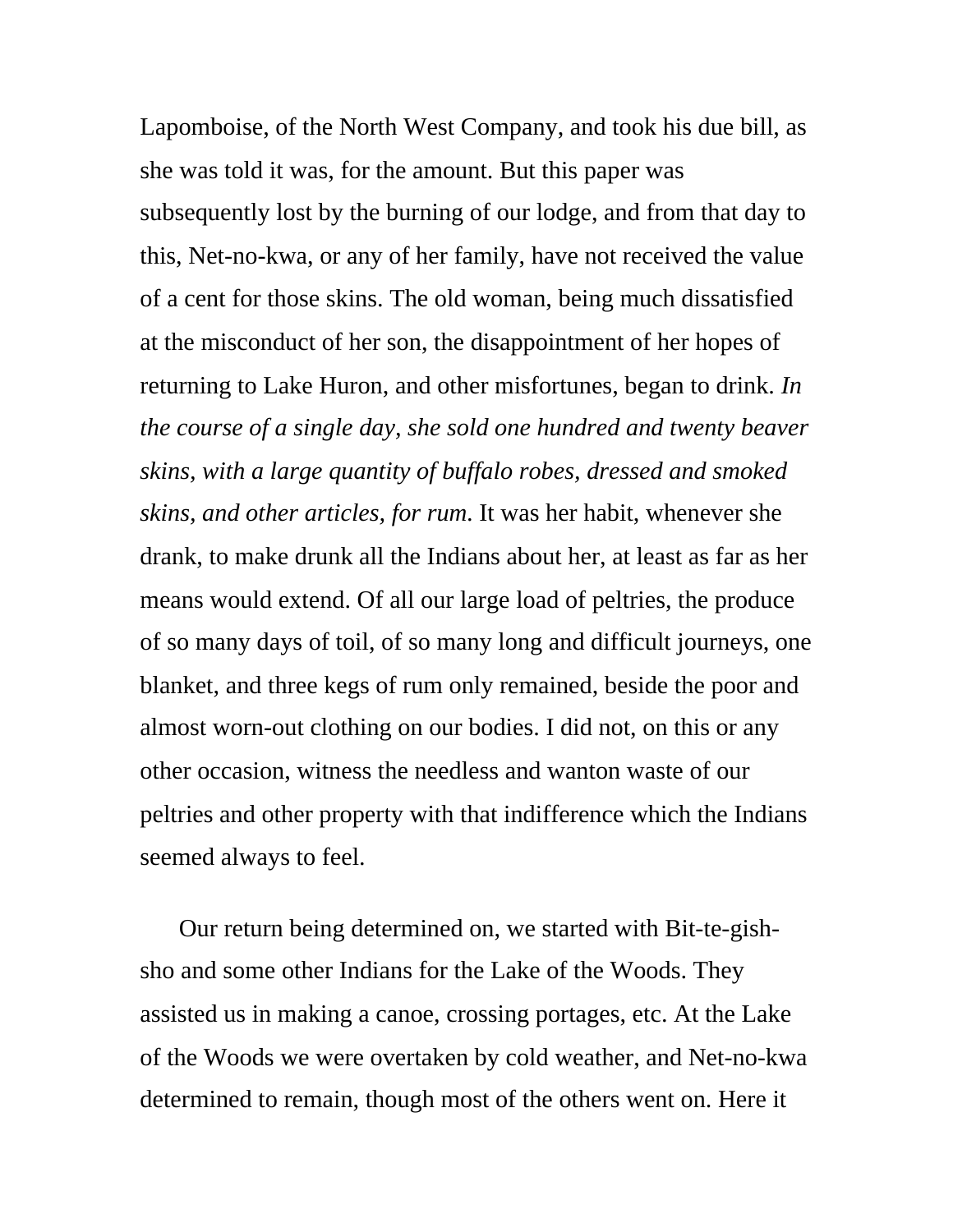was found that the attachment of Wa-me-gon-a-biew to the daughter of Bit-te-gish-sho, was not too strong to be broken; and, indeed, it is somewhat doubtful whether the anxiety of the traders at the Grand Portage, to possess themselves of our packs, had [Page 53] not as much to do in occasioning our return, as any thing on the part of this young man.

After these people had left us, we found our condition too desolate and hopeless to remain by ourselves, illy provided as we were for the coming winter. So we repaired to Rainy Lake tradinghouse, where we obtained a credit to the amount of one hundred and twenty beaver skins, and thus furnished ourselves with some blankets, clothing, and other things necessary for the winter. Here a man joined us, called Waw-be-be-nais-sa, who proposed to hunt for us, and assist us through the winter. We acceded cheerfully to his proposal; but soon found he was but a poor hunter, as I was always able to kill more than he did. [Page 54]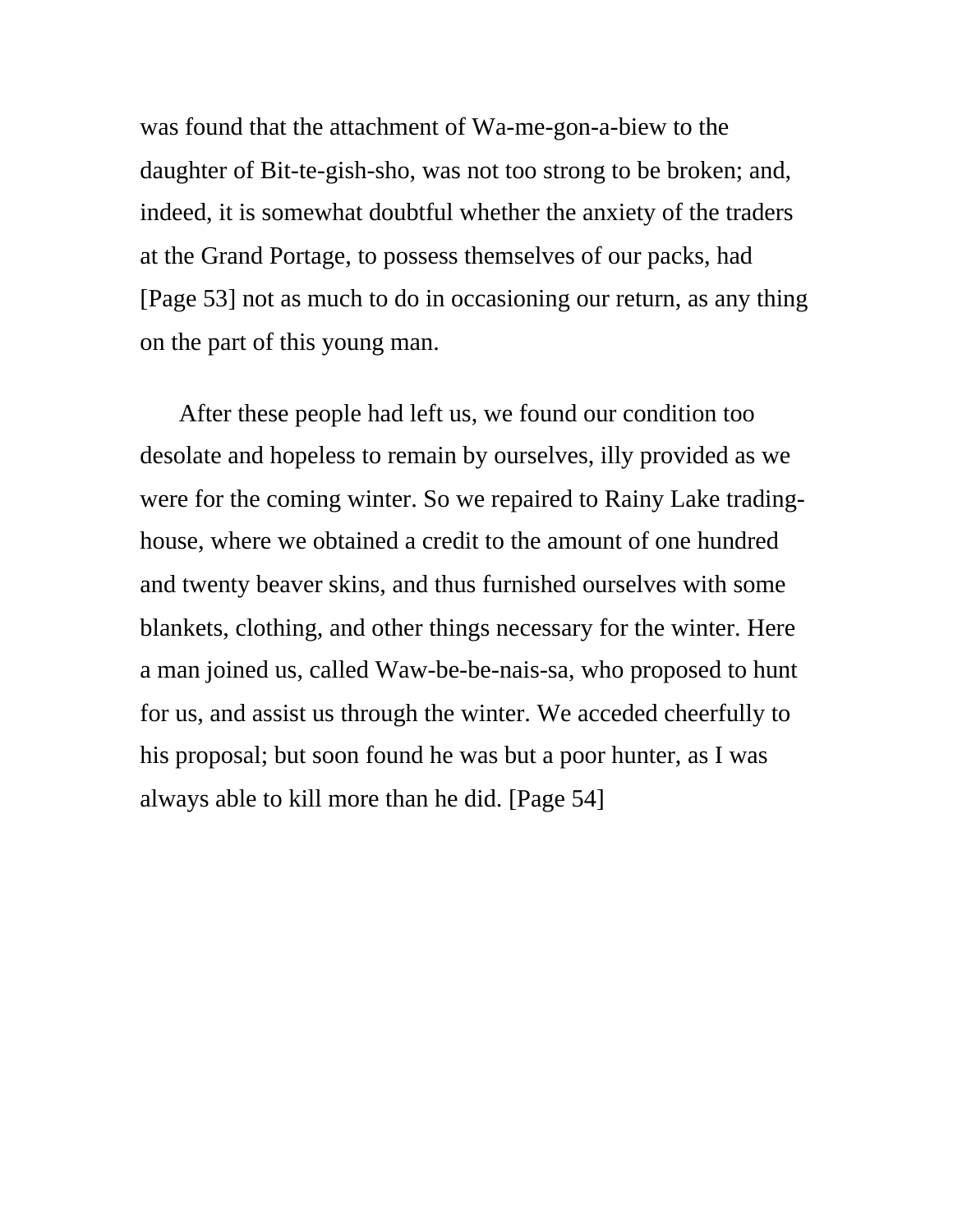## CHAPTER V

Medicine hunting -- indolence of an Indian hunter, and consequent suffering of his family -- relief from humane traders -- a hunter amputates his own arm -- moose chase -- hospitality of Sah-muk, and residence at Rainy Lake -- carcase of a buffalo cow watched by a bull -- severe suffering from cold -- my lodge, and most of my property, destroyed by fire.

With the deep snow and thick ice, came poverty and hunger. We were no longer able to take beaver in traps, or by the ordinary methods, or kill moose, though there were some in the country. It was not until our sufferings from hunger began to be extreme, that the old woman had recourse to the expedient of spending a night in prayer and singing. In the morning she said to her son and Wawbe-be-nais-sa, "Go and hunt, for the Great Spirit has given me some meat." But Wa-me-gon-a-biew objected, as he said the weather was too cold and calm, and no moose could be approached so near as to shoot him. "I can make a wind," answered Net-nokwa, "and though it is now still and cold, the warm wind shall come before night. Go, my sons, you cannot fail to kill something, for in my dream I saw Wa-me-gon-a-biew coming into the lodge with a beaver and a large load of meat on his back." At length they started, having suspended at their heads and on their shot pouches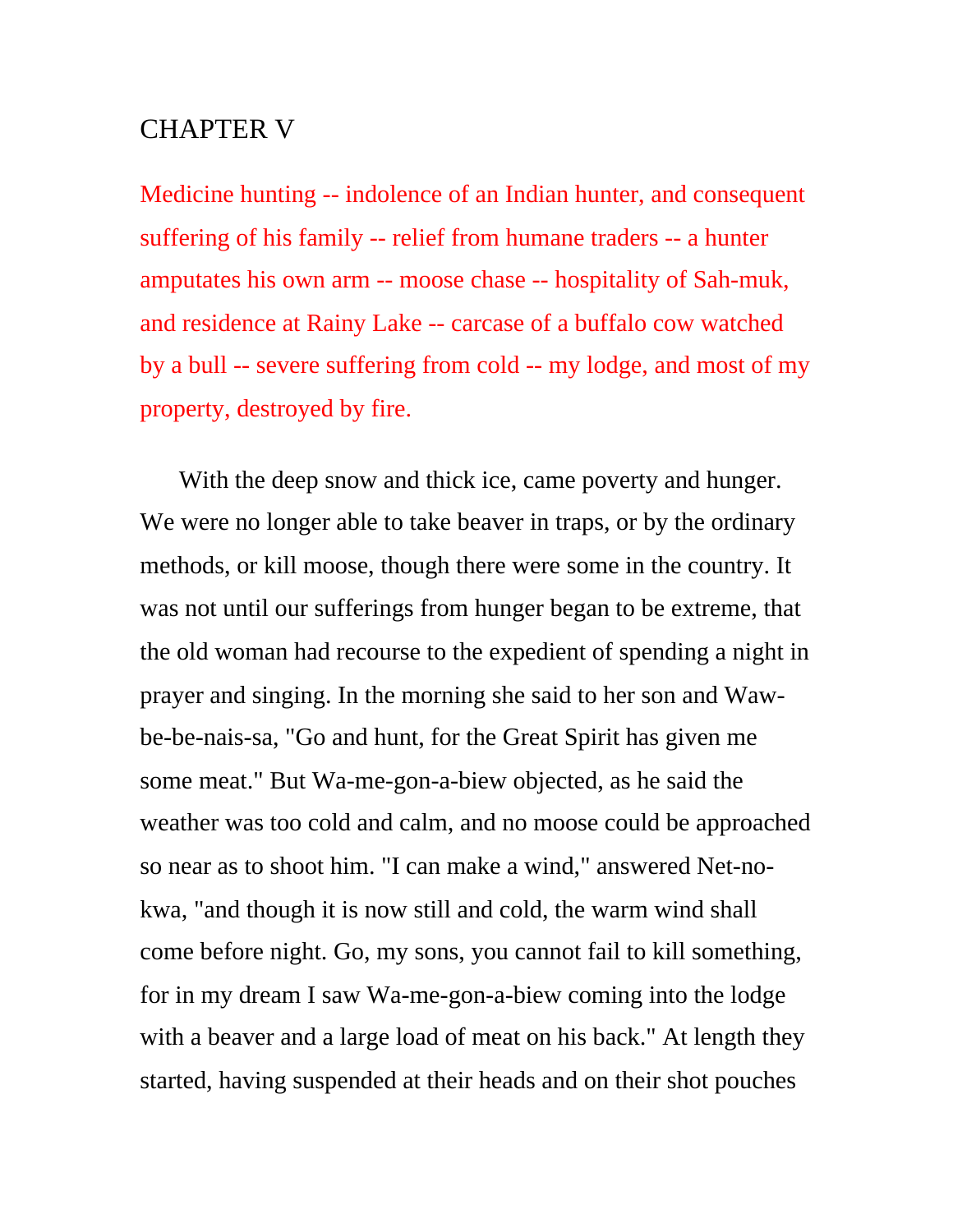the little sacks of medicine which the old woman had provided for them with the assurance that, having them, they could not possibly fail of success. They had not been a long time absent, when the wind rose from the south, and soon blew high, the weather, at the same time, becoming warmer. At night, they returned, loaded with the flesh of a fat moose, and Wa-me-gon-a-biew with a beaver on his back, as the old woman had seen him in her dream. As the moose was very large and fat, we moved our lodge to it, and made preparations for drying the meat. This supply of our wants was, [Page 55] however, only temporary, though we found a few beaver, and succeeded in killing some. After about ten days we were again in want of food. As I was one day hunting for beavers at some distance from our lodge, I found the tracks of four moose. I broke off the top of a bush, on which they had been browsing, and carried it home. On entering the lodge, I threw it down before Waw-be-be-nais-sa, who was lying by the fire, in his usual indolent manner, saying, "Look at this, good hunter, and go and kill us some moose." He took up the branch, and looking at it a moment, he said, "How many are there?" I answered, "four." He replied, "I must kill them." Early in the morning he started on my road, and killed three of the moose. He was a good hunter when he could rouse himself to exertion; but most of the time he was so lazy that he chose to starve rather than go far to find game, or to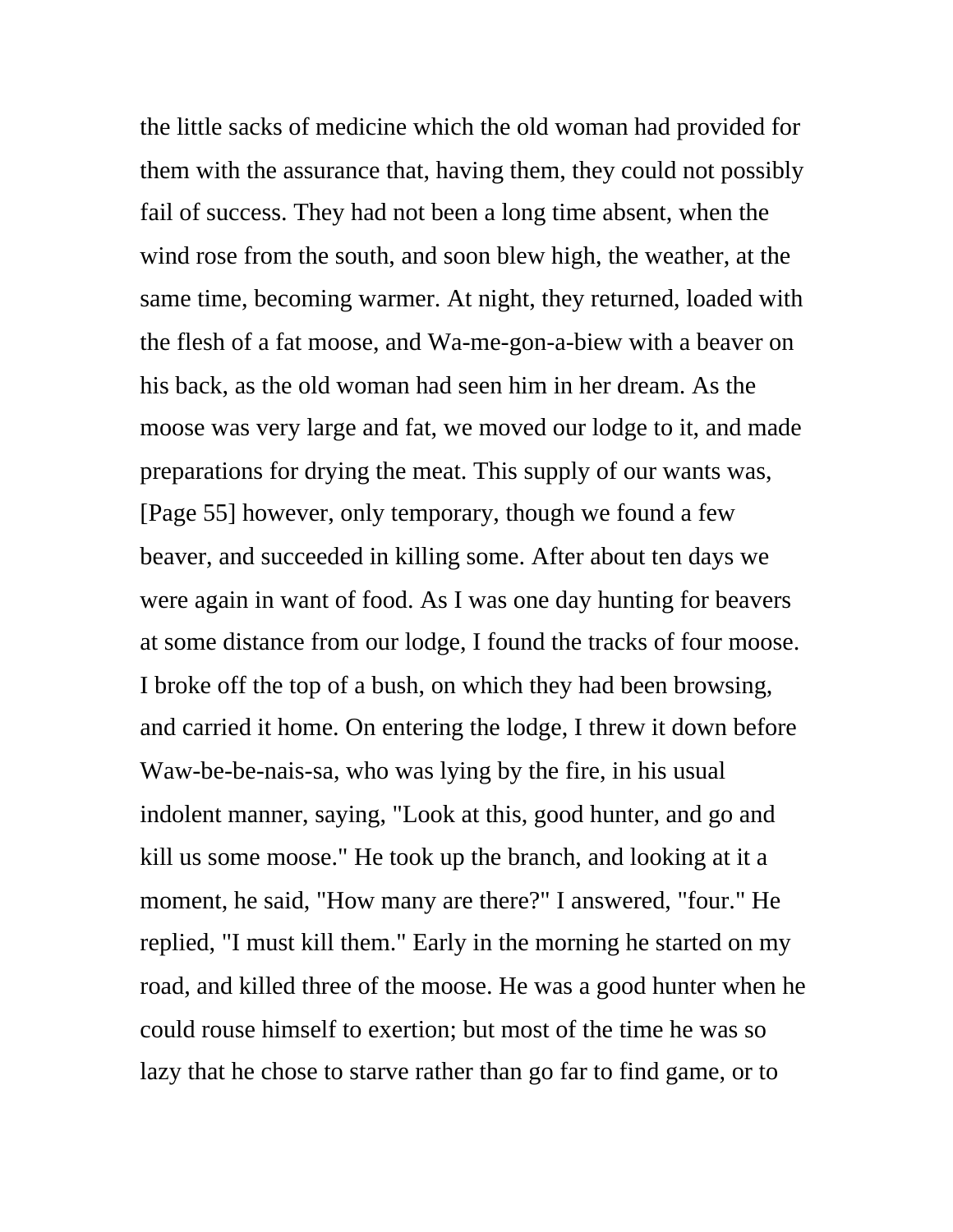run after it when it was found. We had now a short season of plenty, but soon became hungry again. It often happened, that for two or three days we had nothing to eat; then a rabbit or two, or a bird, would afford us a prospect of protracting the suffering of hunger for a few days longer. We said much to Waw-be-be-nais-sa to try to rouse him to greater exertion, as we knew he could kill game where any thing was to be found; but he commonly replied that he was too poor and sick. Wa-me-gon-a-biew and myself, thinking that something might be found in more distant excursions than we had been used to make, started very early one morning, and travelled hard all day; and when it was near night we killed a young beaver, and Wa-me-gon-a-biew said to me, "My brother, you must now make a camp, and cook a little of the beaver, while I go farther on and try to kill something." I did so, and about sunset he returned, bringing plenty of meat, having killed two caribou. Next day we started very early to drag the two caribous through all the long distance between us and our camp. I could not reach home with my load, but Wa-me-gon-a-biew having arrived, sent out the young woman to help me, so that I arrived before midnight. We now saw it would not be safe for us to remain longer by ourselves, and this small supply enabling us to move, we determined to go [Page 56] in quest of some people. The nearest trading-house was that at Clear Water Lake, distant about four or five days' journey.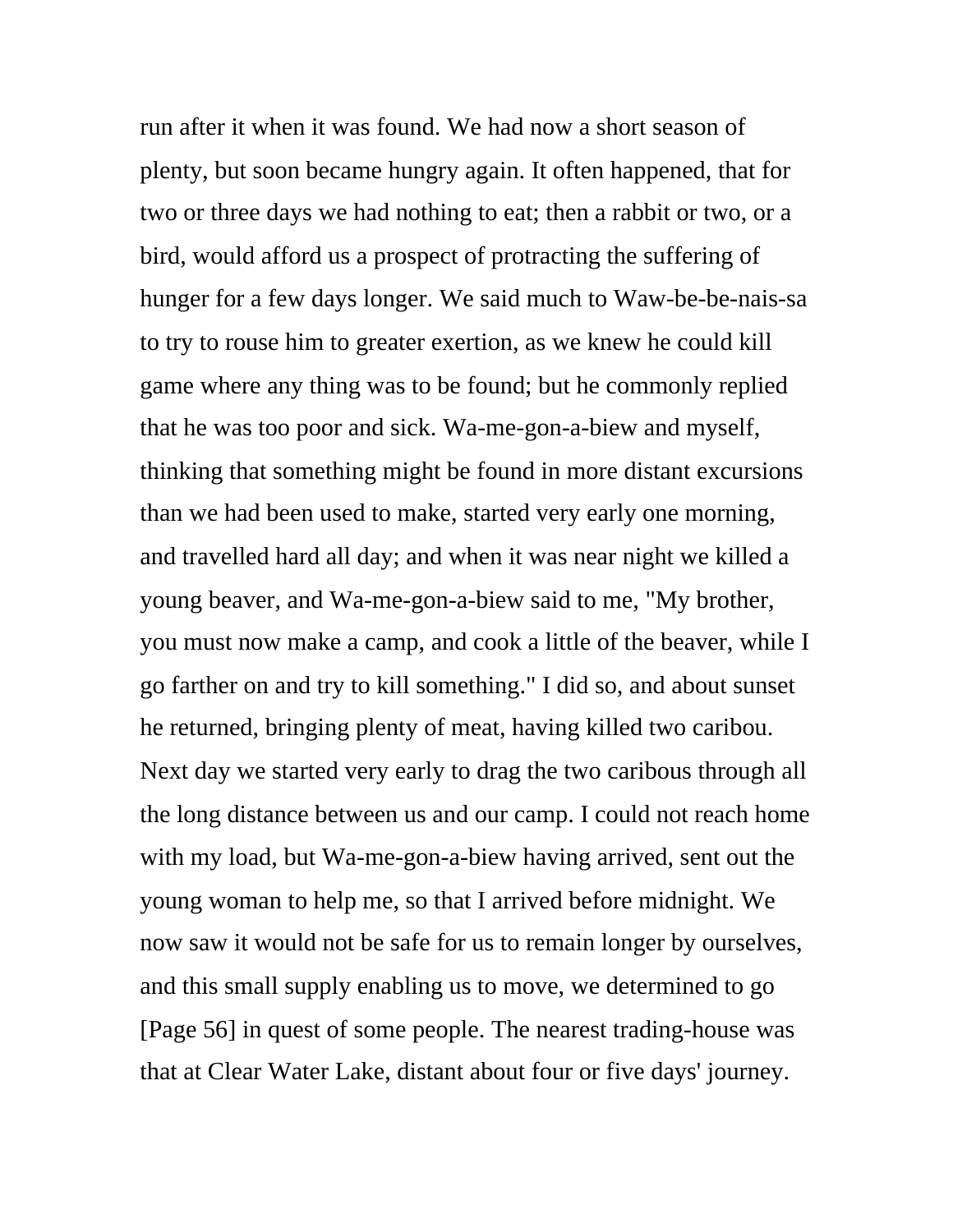We left our lodge, and taking only our blankets, a kettle or two, and such articles as were necessary for our journey, started for the trading-house. The country we had to pass was full of lakes and islands, swamps and marshes; but they were all frozen, so that we endeavoured to take a direct route.

Early one morning on this journey, Waw-be-be-nais-sa, roused perhaps by excessive hunger, or by the exercise he was compelled to take to keep along with us, began to sing and pray for something to eat. At length he said, "to-day we shall see some caribou." The old woman, whose temper was somewhat sharpened by our long continued privations, and who did not consider Waw-be-be-nais-sa a very enterprising hunter, said, "And if you should see caribou you will not be able to kill them. Some men would not have said, 'we shall see game to-day,' but 'we shall eat it.'" After this conversation, we had gone but a little distance when we saw six caribous, coming directly towards us. We concealed ourselves in the bushes, on the point of a little island, and they came within shot. Wa-me-gon-a-biew flashed his piece, when he intended to fire, and the herd turned at the sound of the lock, to run off. Wawbe-be-nais-sa fired as they ran, and broke the shoulder of one of them; but though they pursued all day, they returned to camp at night without any meat. Our prospect was now so discouraging that we concluded to lighten ourselves by leaving some baggage,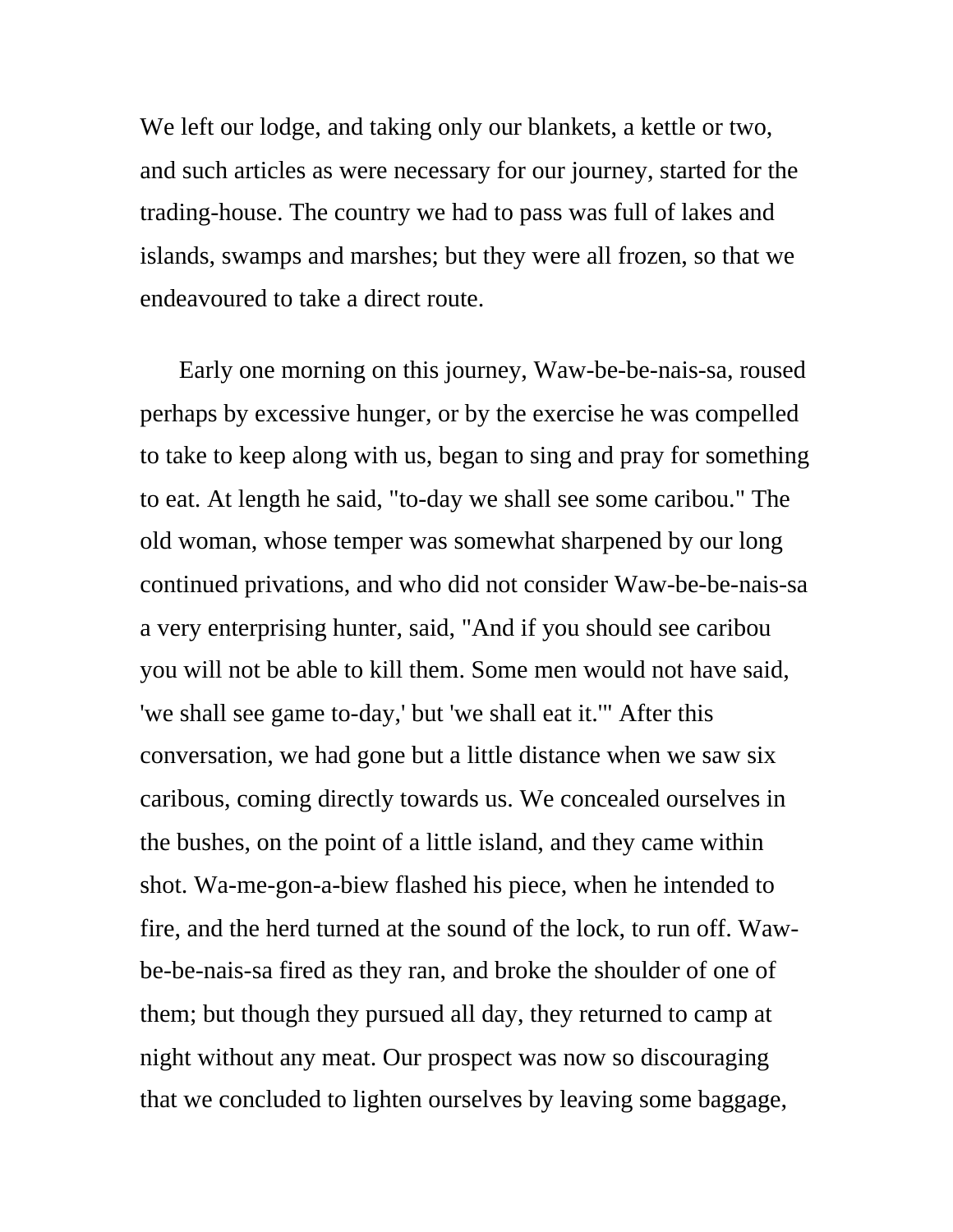in order to make the greater expedition. We also killed our last dog, who was getting too weak to keep up with us; but the flesh of this animal, for some reason, the old woman would not eat. After several days we were bewildered, not knowing what route to pursue and too weak to travel. In this emergency, the old woman, who, in the last extremity, seemed always more capable of making great exertions than any of us, fixed our camp as usual, brought us a large pile of wood to keep a fire in her absence, then tying her blanket about her, took her tomahawk, and went off, as we very well knew, to seek for some method by which to [Page 57] relieve us from our present distress. She came to us again on the following day, and resorting to her often-tried expedient to rouse us to great exertion, she said, "My children, I slept last night in a distant and solitary place, after having continued long in prayer. Then I dreamed, and I saw the road in which I had come, and the end of it where I had stopped at night, and at no great distance from this I saw the beginning of another road, that led directly to the trader's house. In my dream I saw white men; let us, therefore, lose no time, for the Great Spirit is now willing to lead us to a good fire." Being somewhat animated by the confidence and hope the old woman was in this way able to inspire, we departed immediately; but having at length come to the end of her path, and passed a considerable distance beyond it without discovering any traces of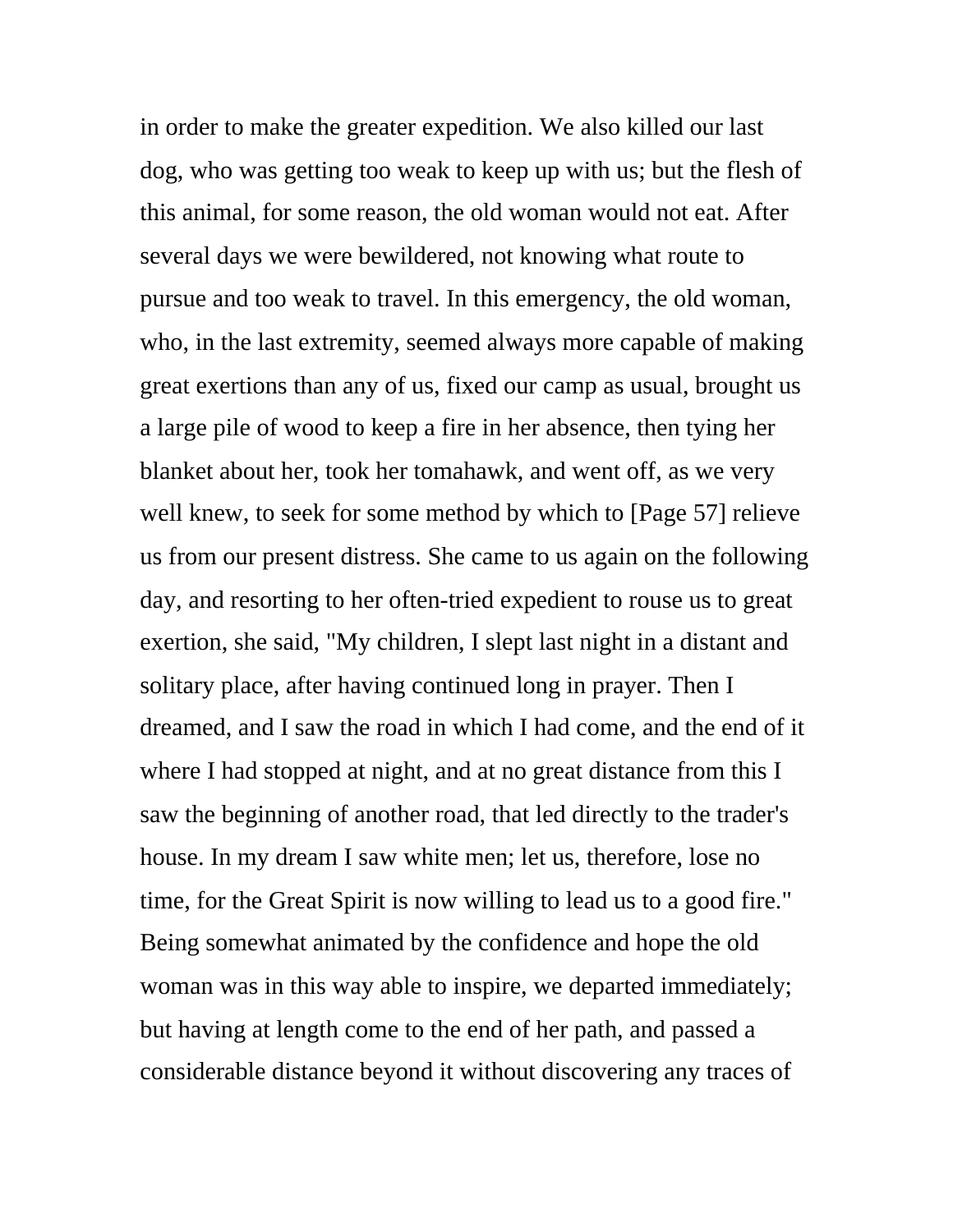other human beings, we began to be incredulous, some reproaching and some ridiculing the old woman; but afterwards, to our great joy, we found a recent hunting path, which we knew must lead to the trader's house; then redoubling our efforts, we arrived on the next night but one, after that in which the old woman had slept by herself. Here we found the same trader from whom we had a credit of one hundred and twenty beaver skins at Rainy Lake, and as he was willing to send out and bring the packs, we paid him his credit and had twenty beaver skins left. With these I bought four traps, for which I paid five skins each. They also gave the old woman three small kegs of rum. After remaining a few days, we started to return in the direction we came from. For some distance we followed the large hunting path of the people belonging to the trading-house. When we reached the point where we must leave this road, the old woman gave the three little kegs of rum to Wawbe-be-nais-sa, and told him to follow on the hunter's path until he should find them; then sell the rum for meat, and come back to us. One of the little kegs he immediately opened, and drank about half of it before he went to sleep. Next morning, however, he was sober, and started to go as the old woman had directed, being in the first place informed where to find us again. Wa-me-gon-a-biew accompanied him. After they had started, I went on with [Page 58] the women to Skut-tah-waw-wo-ne-gun, (the dry carrying place,)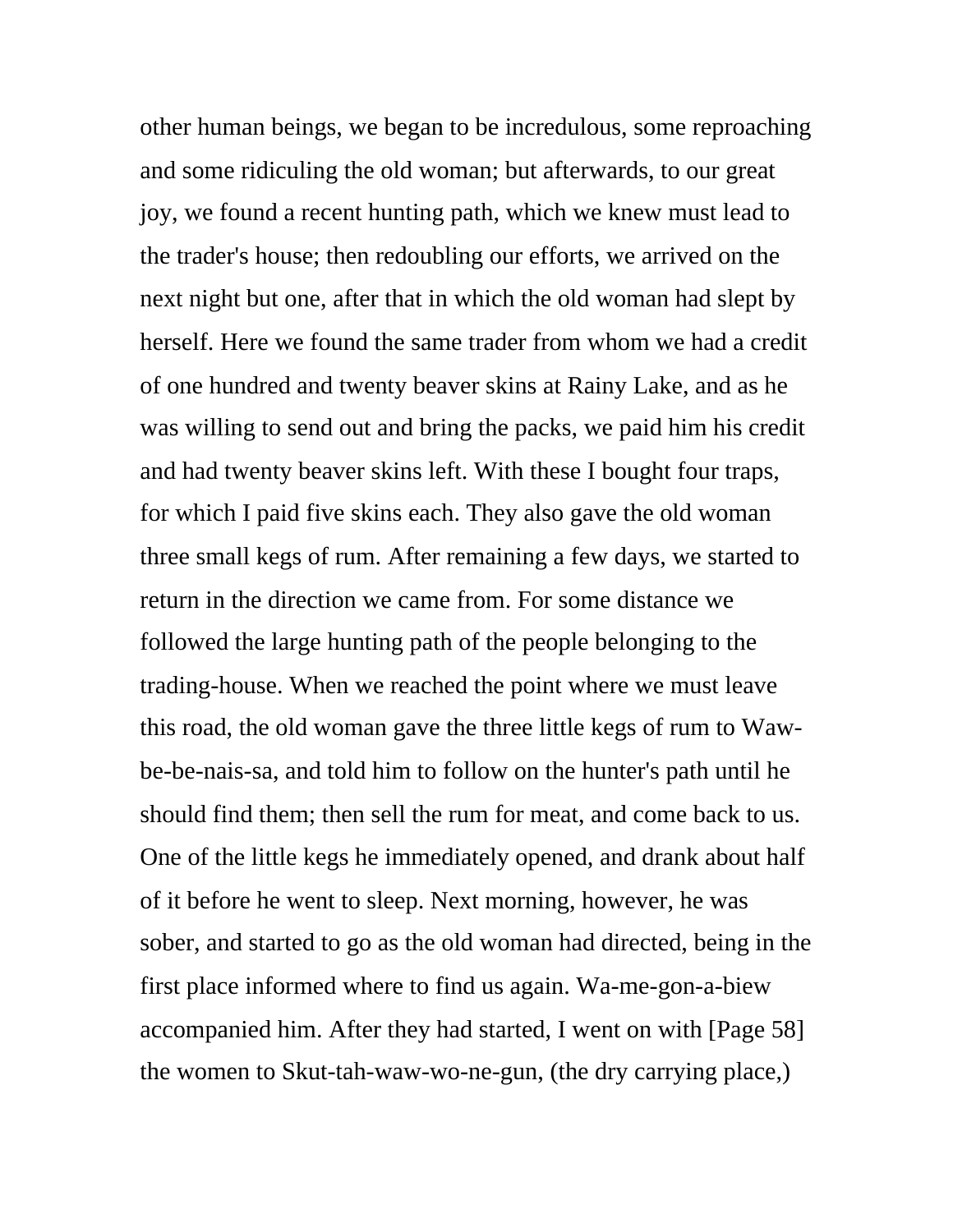where we had appointed to wait for him. We had been here one day when Wa-me-gon-a-biew arrived with a load of meat; but Waw-be-be-nais-sa did not come, though his little children had that day been compelled to eat their moccasins. We fed the woman and her children, and then sent her to join her husband. The hunters with whom Waw-be-be-nais-sa had remained, sent us an invitation by Wa-me-gon-a-biew to come and live with them, but it was necessary, in the first place, to go and get our lodge, and the property we had left there. As we were on our return we were stopped at the dry carrying place with extreme hunger. Having subsisted for some time almost entirely on the inner bark of trees, and particularly of a climbing vine found there, our strength was much reduced. Wa-me-gon-a-biew could not walk at all, and every one of the family had failed more than the old woman. She would fast five or six days, and seem to be little affected by it. It was only because she feared the other members of the family would perish in her absence that she now consented to let me go and try to get some assistance from the trading-house, which we believed to be nearer than the camp of the hunters. The former we knew was about two ordinary days' journey; but, in my weak condition it was doubtful when I could reach it. I started very early in the morning. The weather was cold, and the wind high. I had a large lake to cross, and here, as the wind blew more violently, I suffered most. I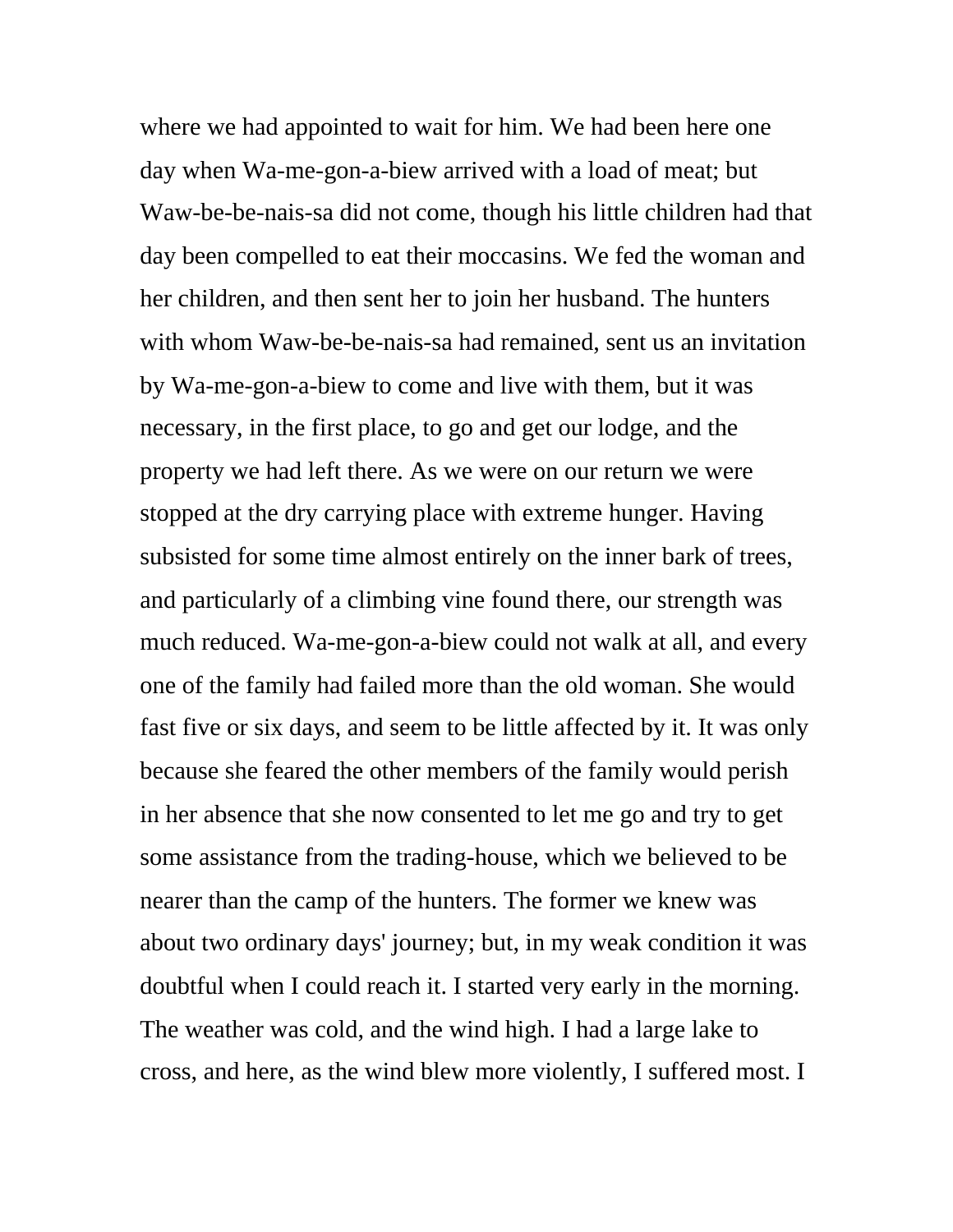gained the other side of it a little before sunset, and sat down to rest. As soon as I began to feel a little cold, I tried to get up, but found it so difficult that I judged it would not be prudent for me to rest again before I should reach the trading-house. The night was not dark, and as there was less wind than in the day time, I found the travelling more pleasant. I continued on all night, and arrived early next morning at the trader's house. As soon as I opened the door they knew by my face that I was starving, and immediately inquired after my people. As soon as I had given the necessary information, they despatched a swift Frenchman with a load of provisions to the family. I had been in the [Page 59] trader's house but a few hours, when I heard the voice of Net-no-kwa outside, asking, "is my son here?" And when I opened the door she expressed the utmost satisfaction at sight of me. She had not met the Frenchman, who had gone by a different route. The wind had become violent soon after I left our camp, and the old woman, thinking I could not cross the lake, started after me, and the drifting snow having obscured my track, she could not follow it, and came quite to the trading-house with the apprehension that I had perished by the way. After a day or two, Wa-me-gon-a-biew and the remainder of the family came in, having been relieved by the Frenchman. It appeared, also, that the Indians had sent Waw-bebe-nais-sa with a load of meat to look for us at the dry carrying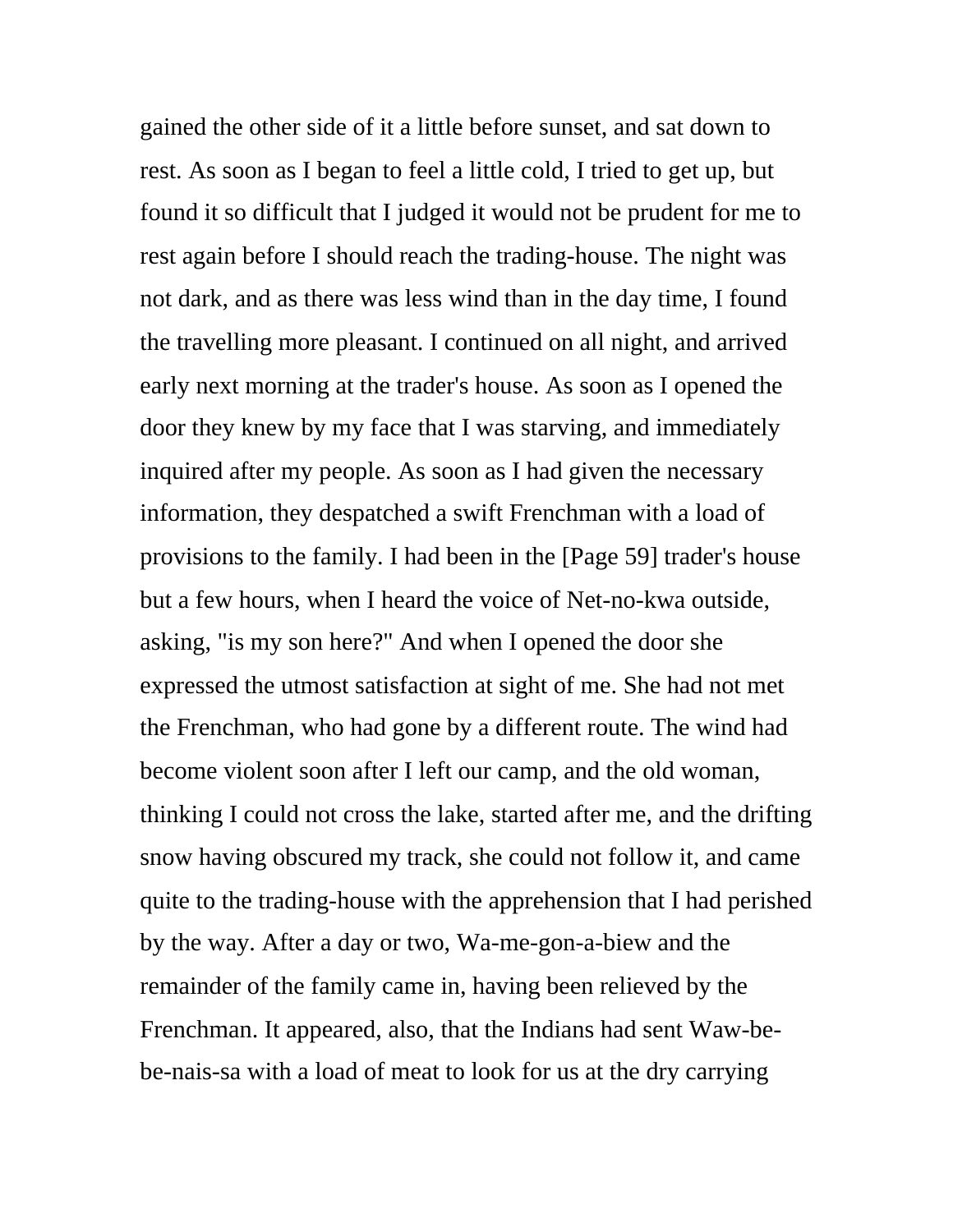place, as they knew we could not reach their encampment without a supply, which it was not probable we could procure. He had been very near the camp of our family after I left, but either through wilfulness, or from stupidity, failed to find them. He had camped almost within call of them, and eaten a hearty meal as they discovered by the traces he left. After remaining a few days at the trading house, we all went together to join the Indians. This party consisted of three lodges, the principal man being Wah-ge-kaut, (crooked legs.) Three of the best hunters were Ka-kaik, (the small hawk,) Meh-ke-nauk, (the turtle,) and Pa-ke-kun-ne-gah-bo, (he that stands in the smoke.) This last was, at the time I speak of, a very distinguished hunter. Some time afterwards he was accidentally wounded, receiving a whole charge of shot in his elbow, by which the joint and the bones of his arm were much shattered. As the wound did not show any tendency to heal, but, on the contrary, became worse and worse, he applied to many Indians, and to all white men he saw, to cut it off for him. As all refused to do so, or to assist him in amputating it himself, he chose a time when he happened to be left alone in his lodge, and taking two knives, the edge of one of which he had hacked into a sort of saw, he with his right hand and arm cut off his left, and threw it from him as far as he could. Soon after, as he related the story himself, he fell sleep, in which situation he was found by his friends, having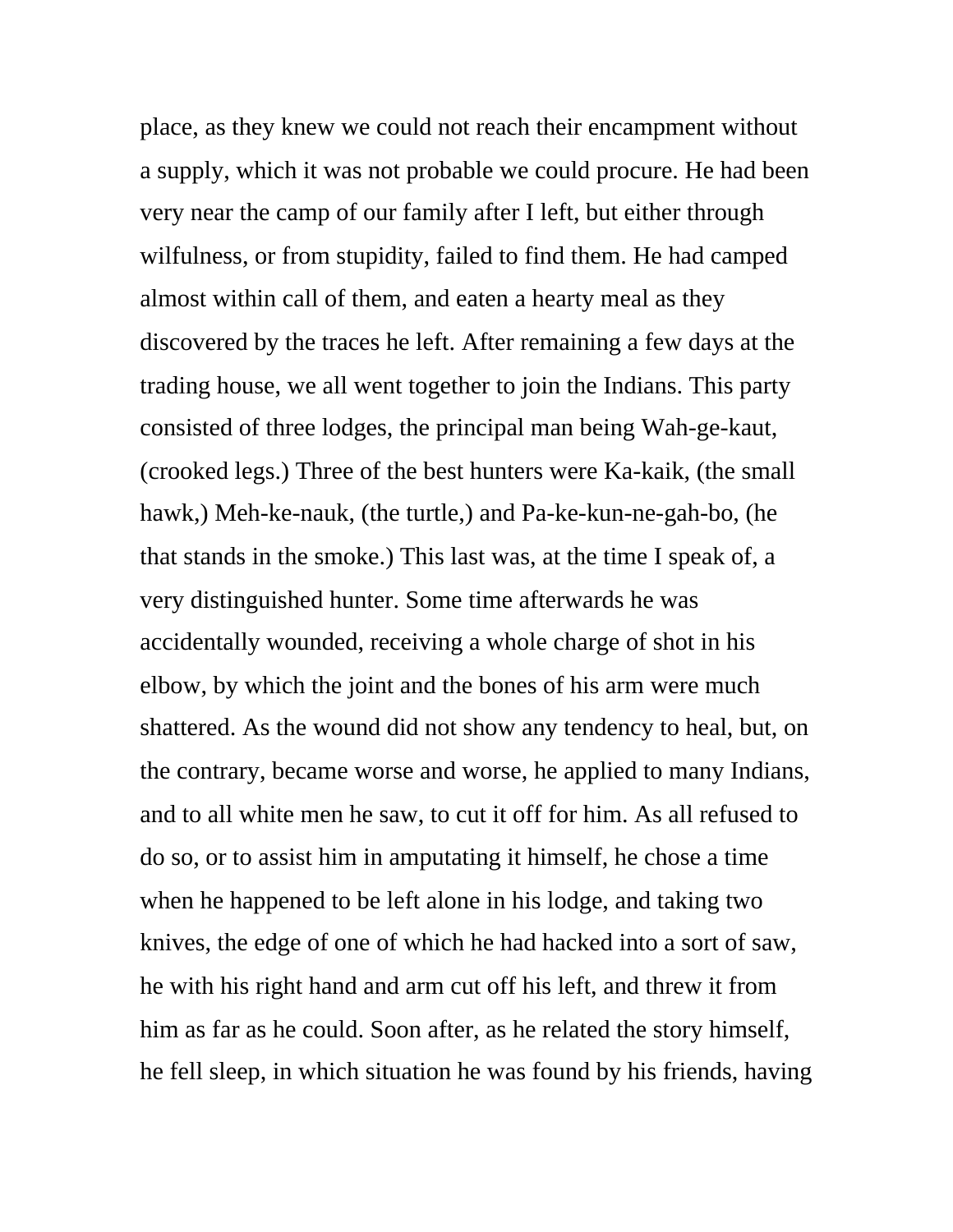lost a [Page 60] very great quantity of blood; but he soon afterwards recovered, and notwithstanding the loss of one arm, he became again a great hunter. After this accident, he was commonly called Kosh-kin-ne-kait, (the cut off arm.) With this band we lived some time, having always plenty to eat, though Waw-be-be-nais-sa killed nothing.

When the weather began to be a little warm, we left the Indians and went to hunt beaver near the trading house. Having lately suffered so much from hunger, we were afraid to go any distant place, relying on large game for support. Here we found early one morning, a moose track, not far from the trading house. There was now living with us, a man called Pa-bah-mew-in, (he that carries about,) who, together with Wa-me-gon-a-biew, started in pursuit. The dogs followed for an hour or two, and then returned; at this Pa-bah-mew-in was discouraged, and turned back; but Wa-megon-a-biew still kept on. This young man could run very swift, and for a long time he passed all the dogs, one or two of which continued on the track. It was after noon when he arrived at a lake which the moose had attempted to cross; but as in some parts the ice was quite smooth, which prevented him from running so fast as on land, Wa-me-gon-a-biew overtook him. When he came very near, the foremost dog, who had kept at no great distance from Wa-me-gon-a-biew, passed him, and got before the moose, which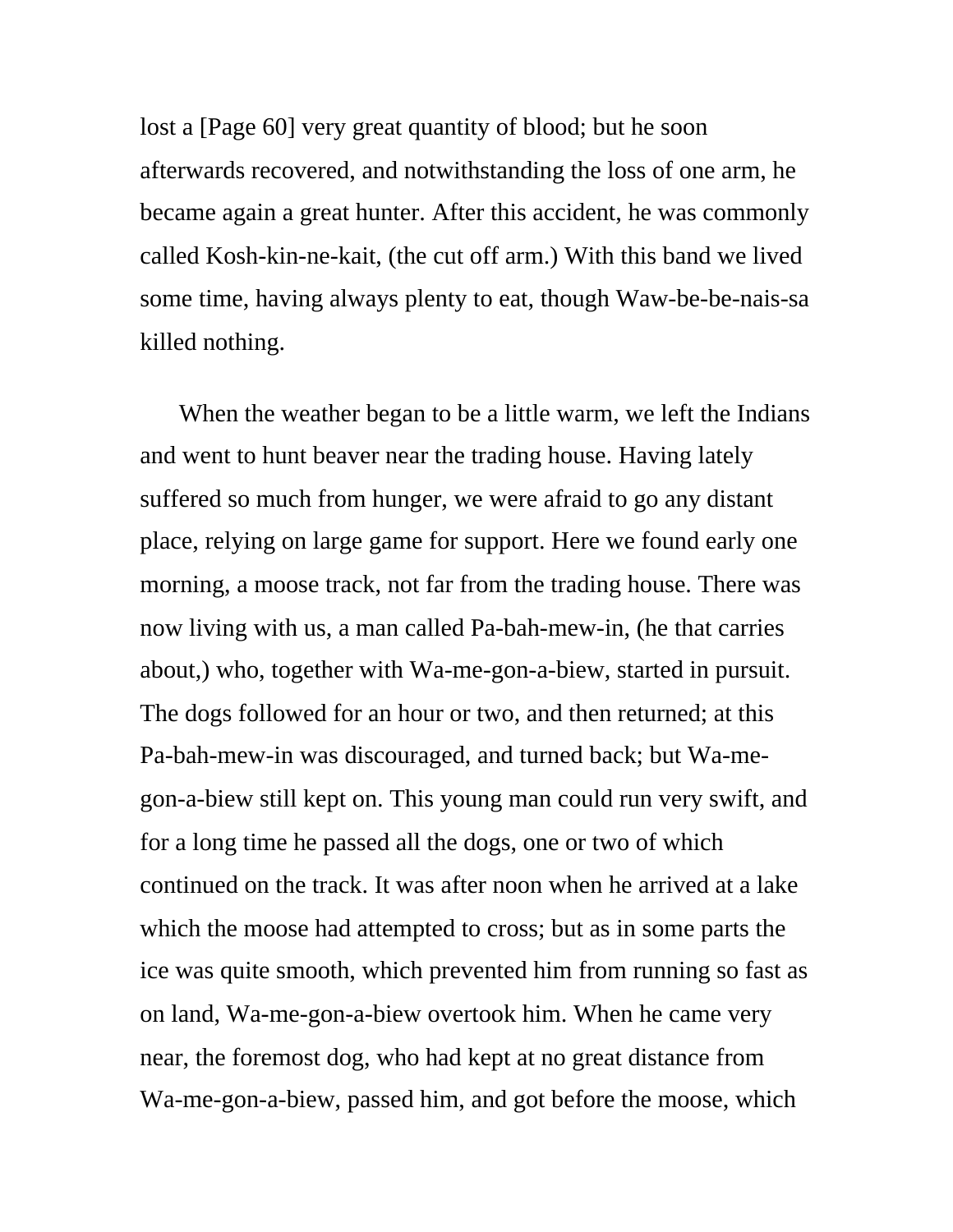was now easily killed. We remained all this spring about one day from the trading house, taking considerable game. I killed by myself twenty otters, besides a good many beavers and other animals. As I was one day going to look at my traps, I found some ducks in a pond, and taking the ball out of my gun, I put in some shot, and began to creep up to them. As I was crawling cautiously through the bushes, a bear started up near me, and ran into a white pine tree almost over my head. I hastily threw a ball into my gun and fired; but the gun burst about midway of the barrel, and all the upper half of it was carried away. The bear was apparently untouched, but he ran up higher into the tree. I loaded what was left of my gun, and taking aim the second time, brought him to the ground. [Page 61]

While we lived here we made a number of packs and as it was inconvenient to keep these in our small lodge, we left them, from time to time, with the traders, for safe keeping. When the time came for them to come down to the Grand Portage, they took our packs without our consent, but the old woman followed after them to Rainy Lake, and retook every thing that belonged to us. But she was prevailed to sell them. From Rainy Lake we went to the Lake of the Woods, where Pa-bah-mew-in left us. Here, also, Waw-bebe-nais-sa rejoined us, wishing to return with us to Rainy Lake; but Net-no-kwa had heard of a murder committed there by some of his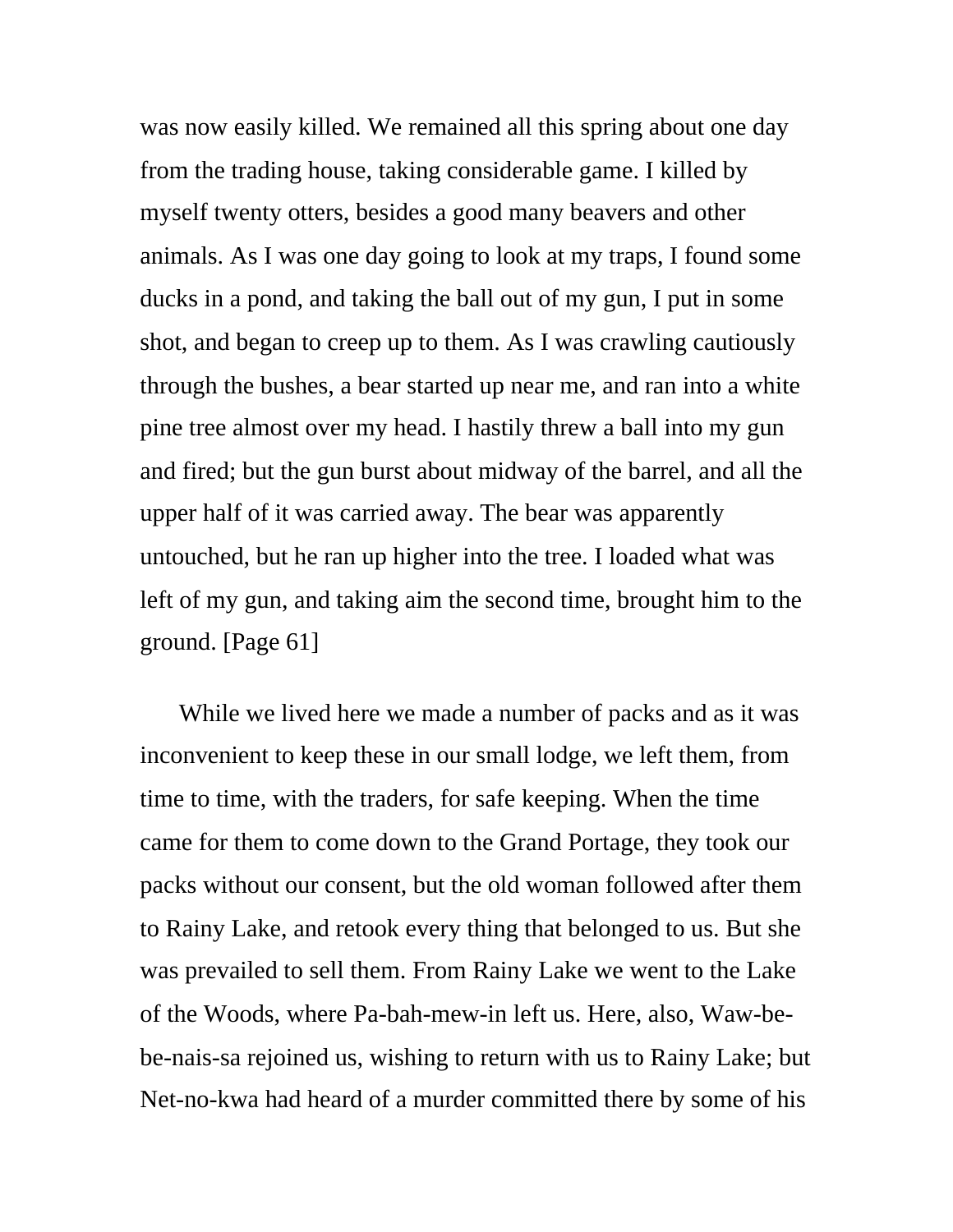relations that would have been revenged on him, for which reason she would not suffer him to return there. At the invitation of a man called Sah-muk, an Ottawwaw chief, and a relative of Net-no-kwa, we returned to Rainy Lake to live with him. Wa-me-gon-a-biew, with the two women, and the children, went on to Red River. Sahmuk treated us with much kindness. He built and gave us a large bark canoe, intended for the use of the fur traders, and which we sold to them for the value of one hundred dollars, which was at that time the common price of such canoes in that part of the country. He also built us a small canoe for our own use.

The river which falls into Rainy Lake, is called Kochechesebee, (Source River,) and in it is a considerable fall, not far distant from the lake. Here I used to take, with a hook and line, great numbers of the fish called by the French, dory. One day, as I was fishing here, a very large sturgeon come down the fall, and happening to get into shallow water, was unable to make his escape. I killed him with a stone, and as it was the first that had been killed here, Sah-muk made a feast on the occasion.

After some time we started from this place with a considerable band of Ojibbeways, to cross Rainy Lake. At the point where we were to separate from them, and they were to disperse in various directions, all stopped to drink. In the course of this drunken frolic,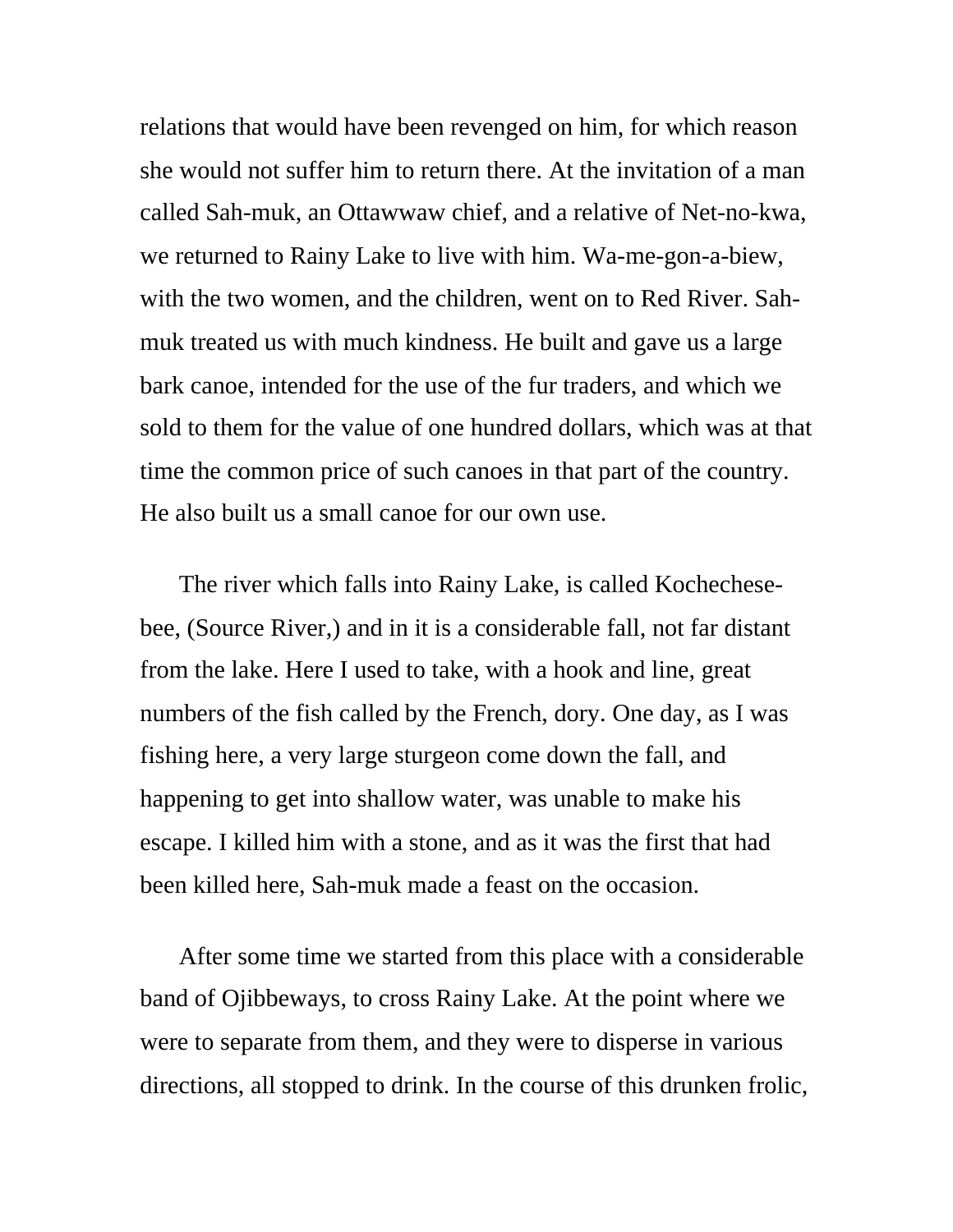they stole from us all our corn and grease, leaving us quite destitute of provisions. This was the first instance in which I had ever joined the Indians [Page 62] in drinking, and when I recovered from it, the old woman reproved me very sharply and sensibly, though she herself had drank much more than I had.

As soon as I recovered my wits, and perceived into what a condition we had brought ourselves, I put the old woman in the canoe and went immediately to a place where I knew there was good fishing. The Ojibbeways had not left us a mouthful of food, but I soon caught three dories so that we did not suffer from hunger. Next morning I stopped for breakfast at a carrying place where these fish were very abundant, and while the old woman was making a fire and cooking one that I had just caught, I took nearly a hundred. Before we were ready to re-embark, some trader's canoes came along, and the old woman, not having entirely recovered from her drunken frolic, sold my fish for rum. The traders continued to pass during the day, but I hid away from the old woman so many fish as enabled me to purchase a large sack of corn and grease. When Net-no-kwa became sober, she was much pleased that I had taken this course with her.

In the middle of the Lake of the Woods is a small, but high rocky island, almost without any trees or bushes. This was now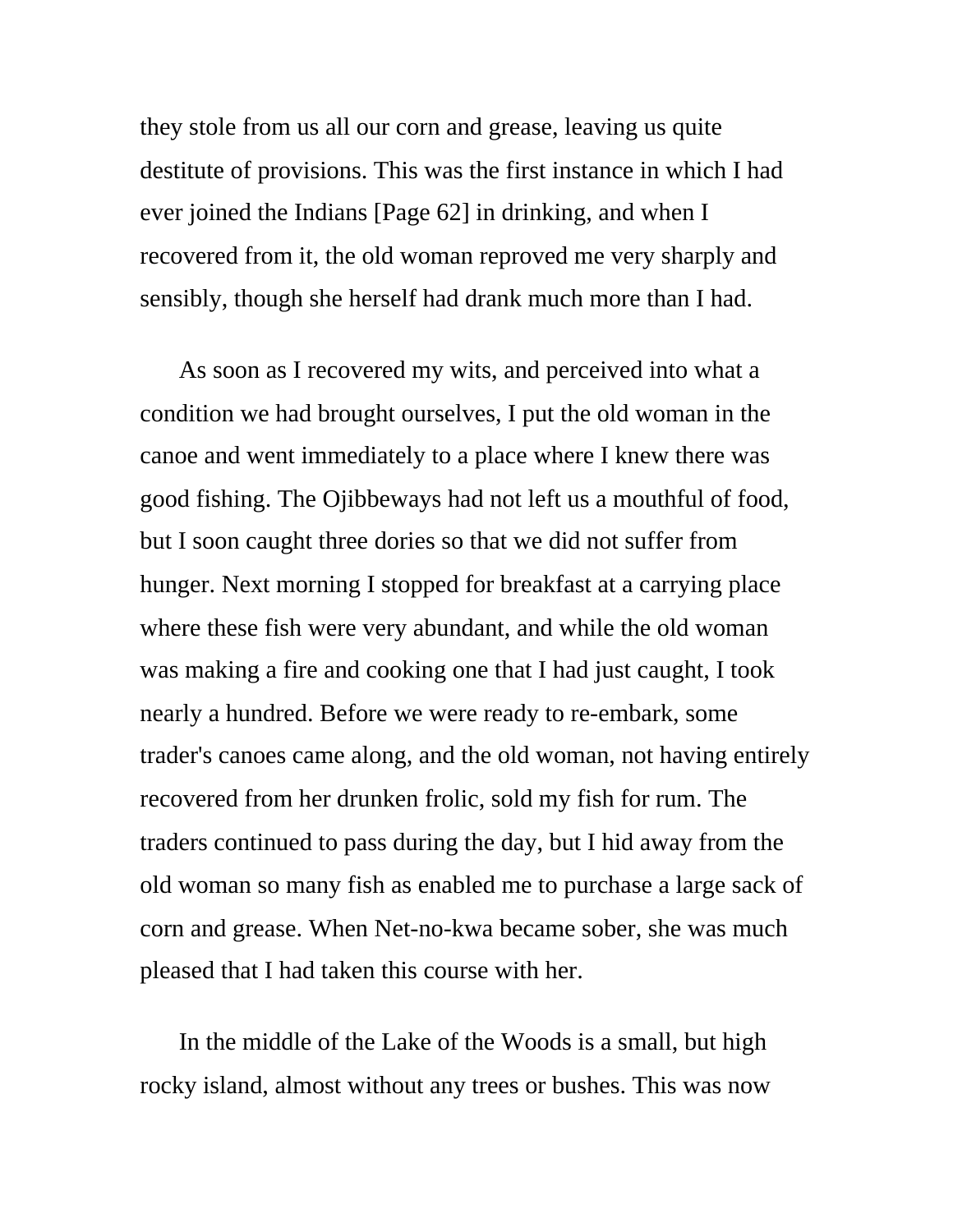covered with young gulls and cormorants, of which I killed great numbers, knocking them down with a stick. We selected one hundred and twenty of the fattest, and dried them in the smoke, packed them in sacks, and carried them along with us. Thence we went by way of the Muskeeg carrying place to Red River. As we were passing down this river, I shot a large bear on shore, near the brink of the river. He screamed out in a very unusual manner, then ran down into the water, and sank.

At this place, (since called Pembinah,) where the Nebininnahne-sebee enters Red River, had formerly been a trading house. We found no people, whites or Indians; and as we had not plenty of provisions, we went on all night, hoping soon to meet with some people. After sunrise next morning, we landed, and the old woman, while collecting wood to make a fire, discovered some buffaloes in the woods. Giving me notice of this, I ran up and killed a bull, [Page 63] but perceiving that he was very poor, I crept a little farther and shot a large fat cow. She ran some distance, and fell in an open prairie. A bull that followed her, no sooner saw me enter the open prairie, at the distance of three or four hundred yards from her, than he ran at me with so much fury that I thought it prudent to retire into the woods. We remained all day at this place, and I made several attempts to get at the cow, but she was so vigilantly watched by the same bull that I was at last compelled to leave her.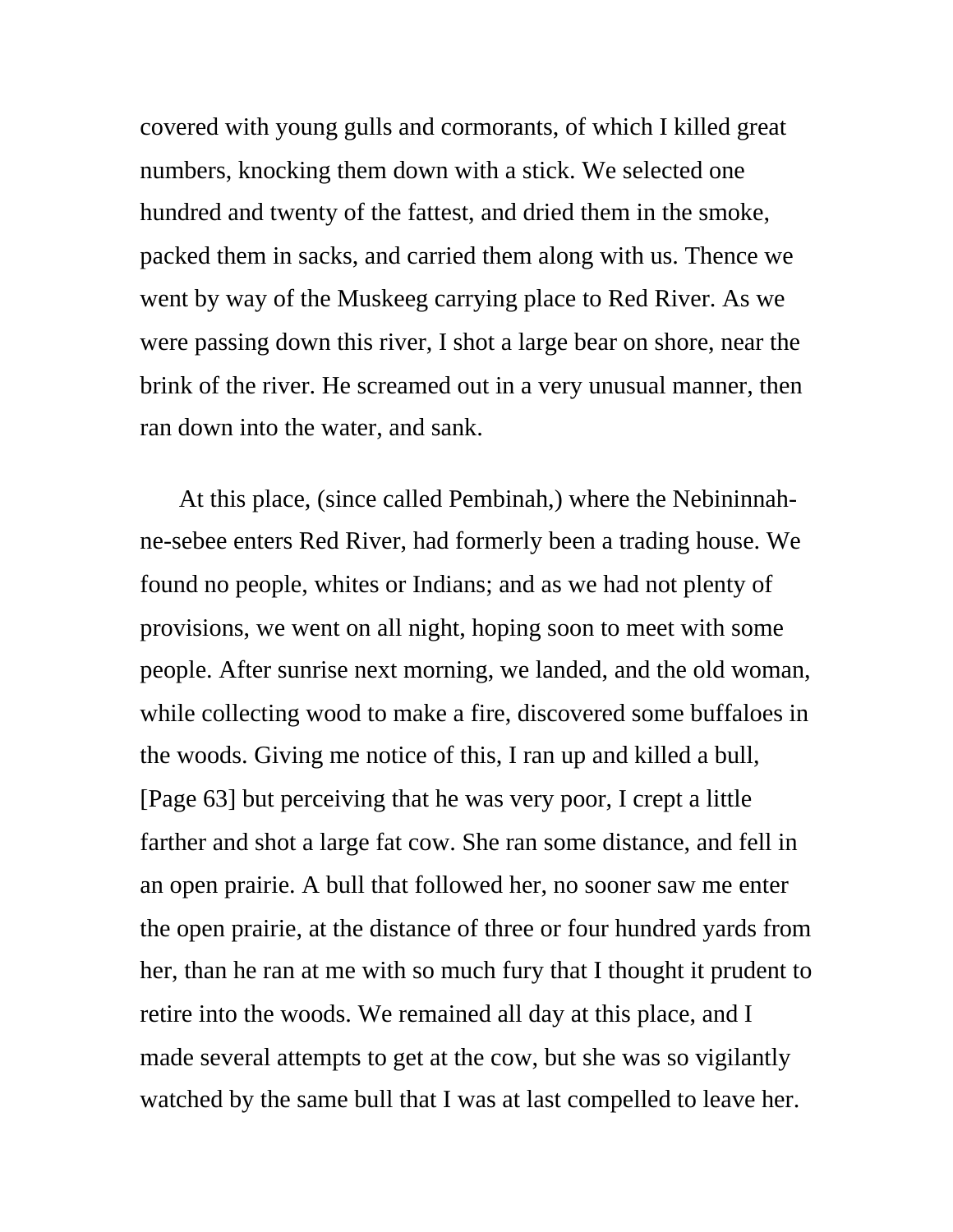In the rutting season, it is not unusual to see the bulls behave in this way.

Next day we met the traders coming up to Nebeninnah-nesebee, and gave them a part of the meat we had taken from the bull. Without any other delay, we went on to the Prairie Portage of the Assinneboin River, where we found Wa-me-gon-a-biew and Waw-be-be-nais-sa, with the other members of our family from whom we had so long separated.

Waw-be-be-nais-sa, since they left us, had turned away his former wife, and married the daughter of Net-no-kwa's sister, who had been brought up in our family, and whom the old woman had always treated as her own child. Net-no-kwa no sooner understood what had taken place, than she took up what few articles she could see in the lodge, belonging to Waw-be-be-nais-sa, and throwing them out, said to him, "I have been starved by you already, and I wish to have nothing more to do with you. Go, and provide for your own wants; it is more than so miserable a hunter as you are, is able to do, you shall not have my daughter." So being turned out, he went off by himself for a few days, but as Net-no-kwa soon learned that his former wife was married to another man, and that he was destitute, she admitted him again into the lodge. It was probably from fear of the old woman that he now became a better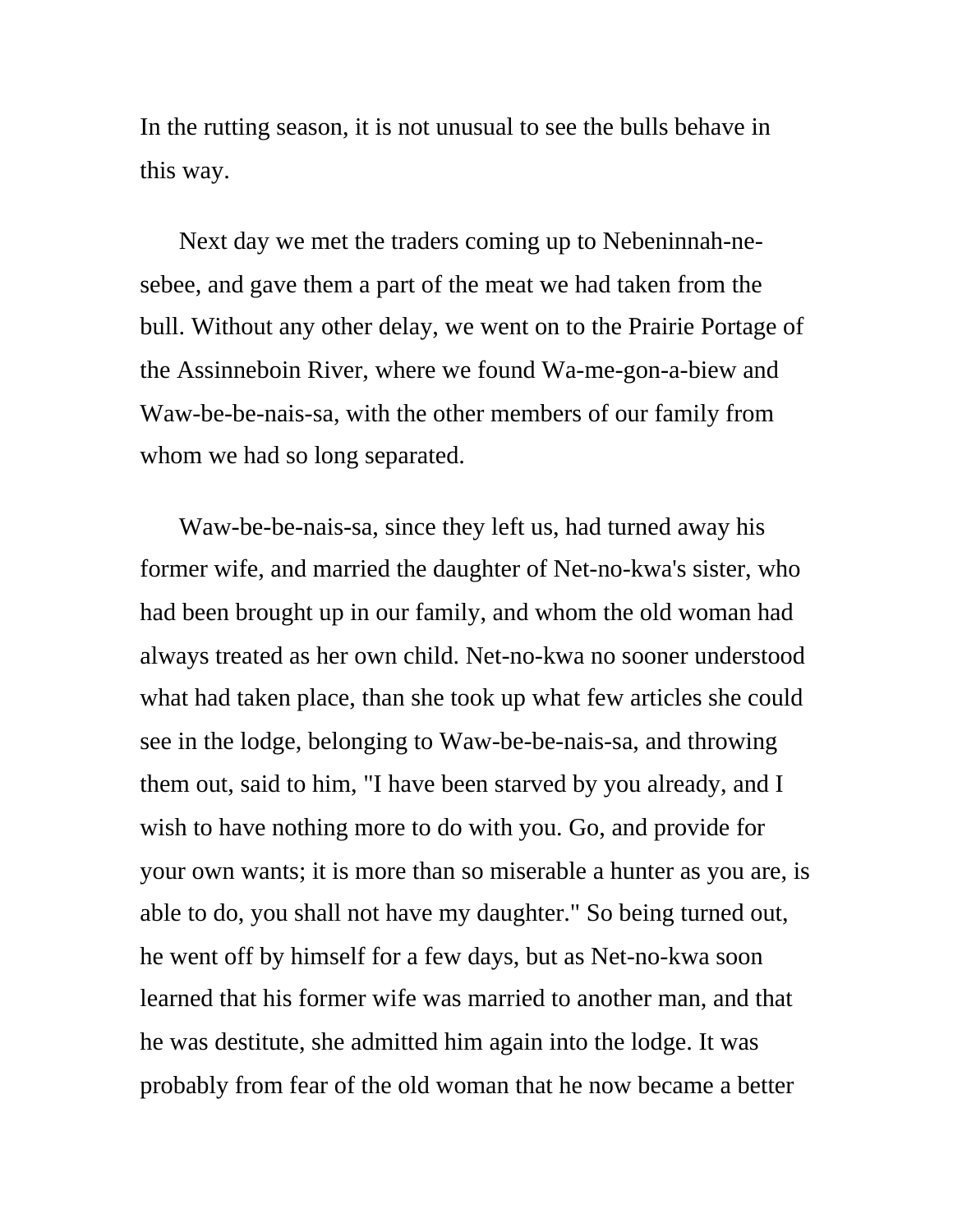hunter than he had been before. [Page 64] That winter I hunted for a trader, called by the Indians Aneeb, which means an elm tree. As the winter advanced, and the weather became more and more cold, I found it difficult to procure as much game as I had been in the habit of supplying, and as was wanted by the trader. Early one morning, about midwinter, I started an elk. I pursued until night, and had almost overtaken him, but hope and strength failed me at the same time. What clothing I had on me, notwithstanding the extreme coldness of the weather, was drenched with sweat. It was not long after I turned towards home that I felt it stiffening about me. My leggins were of cloth, and were torn in pieces in running through the brush. I was conscious I was somewhat frozen, before I arrived at the place where I had left our lodge standing in the morning, and it was now midnight. I knew it had been the old woman's intention to move, and I knew where she would go, but I had not been informed she would go on that day. As I followed on their path, I soon ceased to suffer from cold, and felt that sleepy sensation which I knew preceded the last stage of weakness in such as die of cold. I redoubled my efforts, but with an entire consciousness of the danger of my situation, it was with no small difficulty that I could prevent myself from lying down. At length I lost all consciousness for some time, how long I cannot tell, and awaking as from a dream, I found I had been walking round and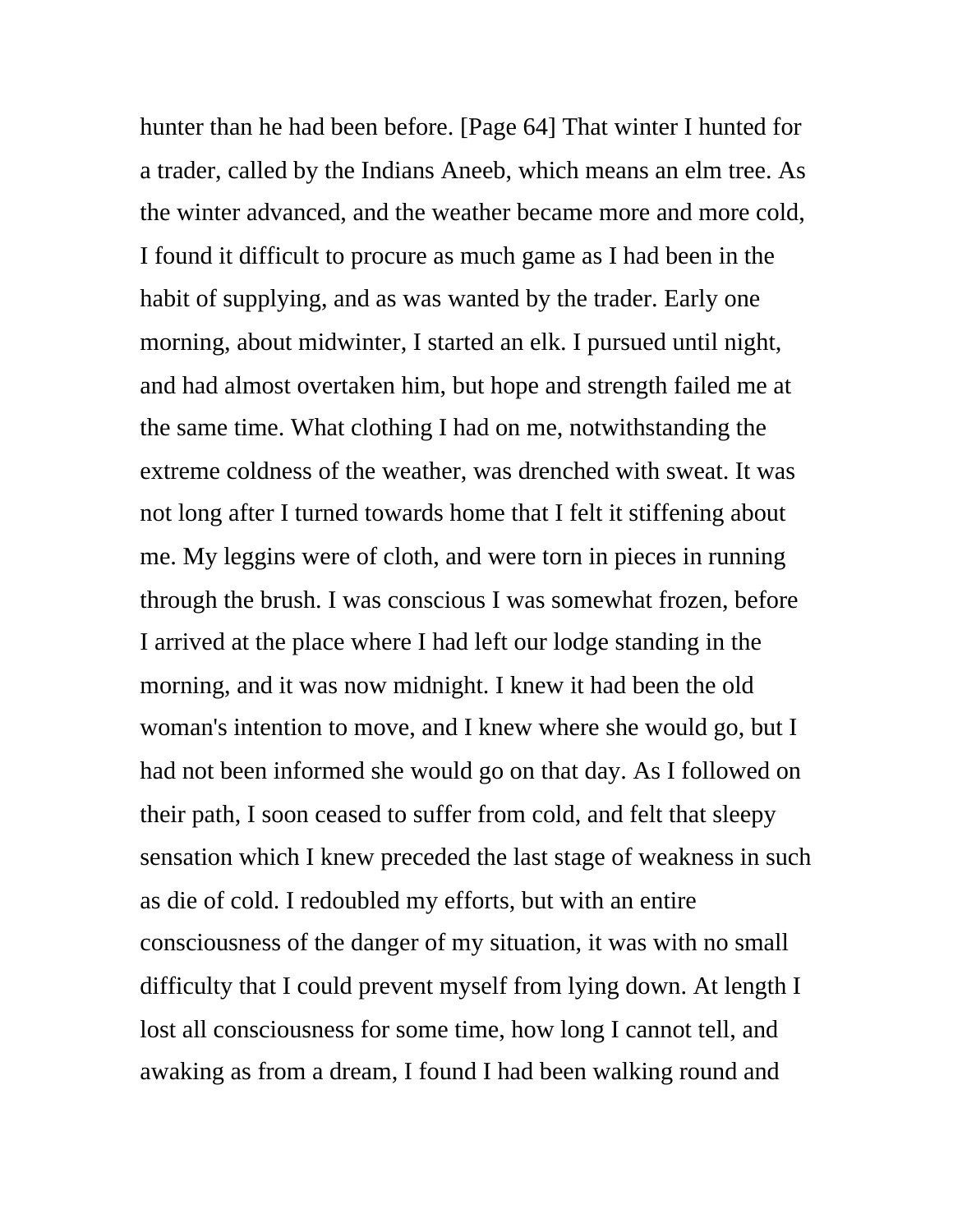round in a small circle, not more than twenty or twenty-five yards over. After the return of my senses, I looked about to try to discover my path, as I had missed it, but while I was looking, I discovered a light at a distance by which I directed my course. Once more, before I reached the lodge, I lost my senses, but I did not fall down. If I had, I should never have got up again, but I ran around and round in a circle as before. When I at last came into the lodge, I immediately fell down, but I did not lose myself as before. I can remember seeing the thick and sparkling coat of frost on the inside of the pukkwi lodge, and hearing my mother say that she had kept a large fire in expectation of my arrival, and that she had not thought I should have been so long gone in the morning, but that I should have [Page 65] known long before night of her having moved. It was a month before I was able to go out again, my face, hands, and legs, having been much frozen.

The weather was beginning to be a little warm, so that the snow sometimes melted, when I began to hunt again. Going one day with Waw-be-be-nais-sa a good distance up the Assinneboin, we found a large herd of probably 200 elk, in a little prairie which was almost surrounded by the river. In the gorge, which was no more than two hundred yards across, Waw-be-be-nais-sa and I stationed ourselves, and the frightened herd being unwilling to venture on the smooth ice in the river, began to run round and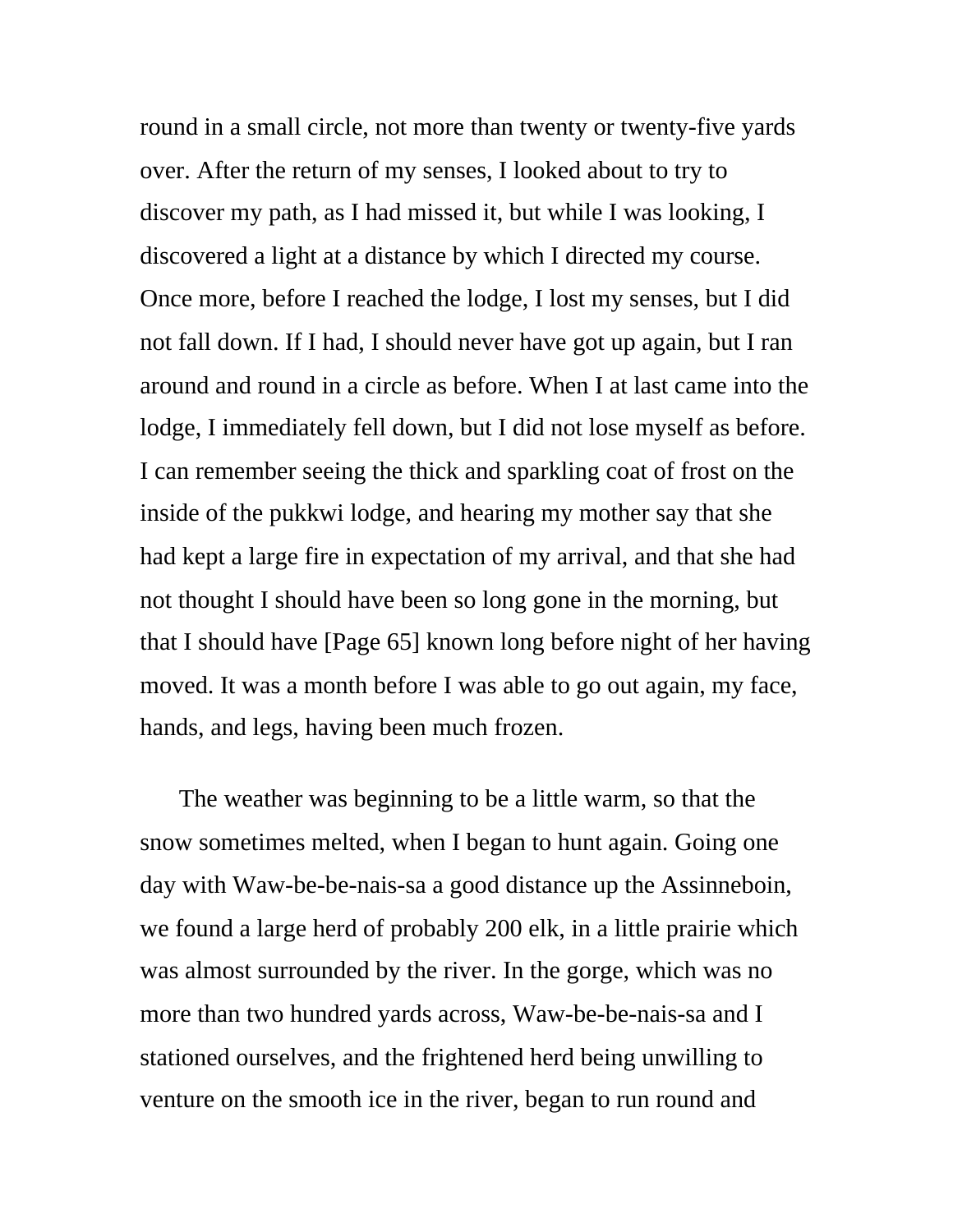round the little prairie. It sometimes happened that one was pushed within the reach of our shot and in this way we killed two. In our eagerness to get nearer, we advanced so far towards the center of the prairie that the herd was divided, a part being driven on the ice, and a part escaping to the high grounds. Waw-be-be-nais-sa followed the latter, and I ran on to the ice. The elks on the river, slipping on the smooth ice, and being much frightened, crowded so close together that their great weight broke the ice, and as they waded towards the opposite shore, and endeavoured in a body to rise upon the ice, it continued to break before them. I ran hastily and thoughtlessly along the brink of the open place, and as the water was not so deep as to swim the elks, I thought I might get those I killed, and therefore continued shooting them as fast as I could. When my balls were all expended, I drew my knife and killed one or two with it, but all I killed in the water were in a few minutes swept under the ice, and I got not one of them. One only, which I struck after he rose upon the ice on the shore, I saved. This, in addition to the others we had killed on the shore made four, being all we were able to take out of a gang of not less than two hundred. Waw-be-be-nais-sa went immediately, under the pretence of notifying the traders, and sold the four elks as his own, though he killed but two of them.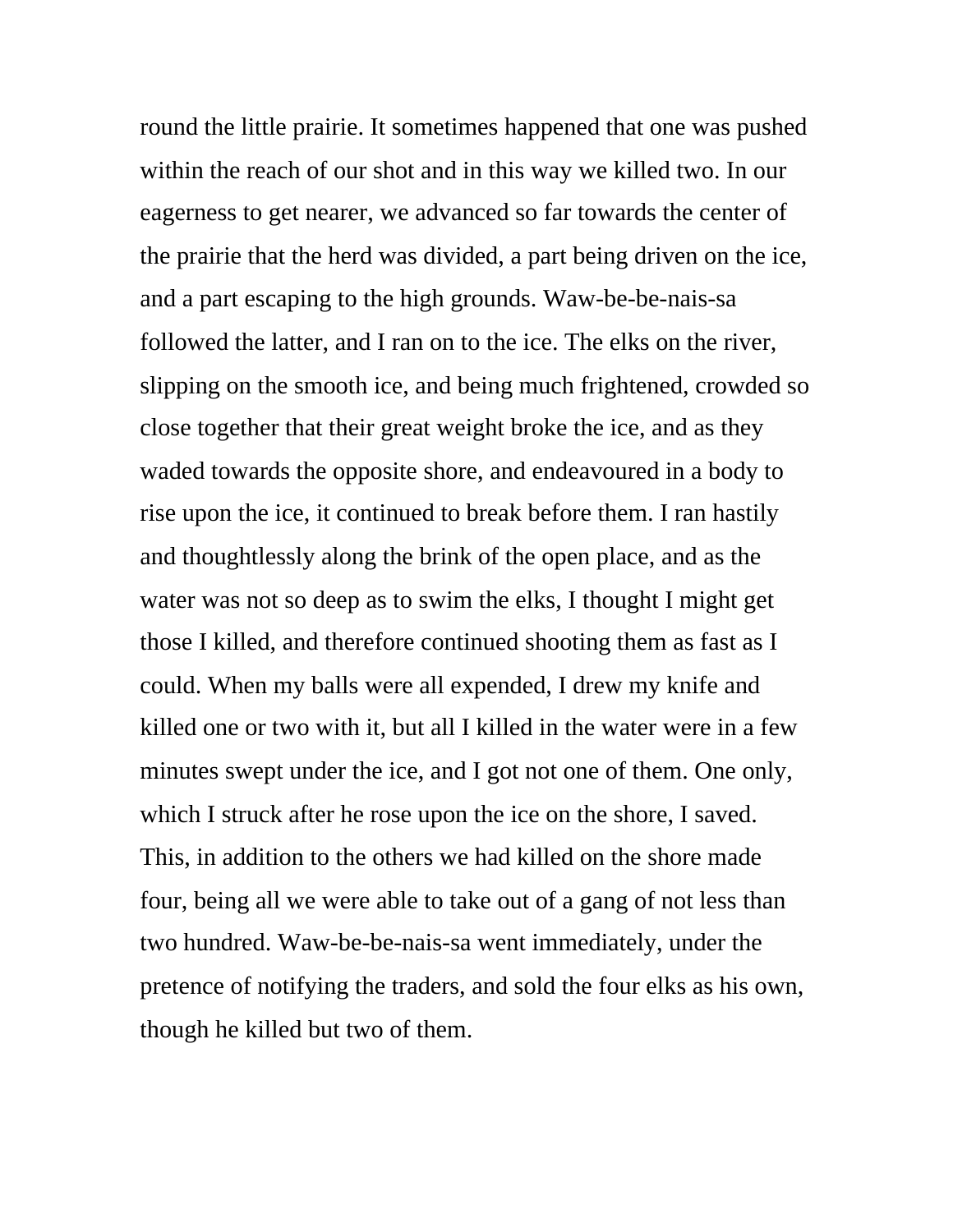At this time, Wa-me-gon-a-biew was unable to hunt, having, in a drunken frolic been so severely burned, that he was not able to stand. In a few days, I went again with [Page 66] Waw-be-be-naissa to hunt elks. We discovered some in the prairie, but crawling up behind a little inequality of surface which enabled us to conceal ourselves, we came within a short distance. There was a very large and fat buck which I wished to shoot, but Waw-be-be-nais-sa said, "not so, my brother, lest you should fail to kill him. As he is the best in the herd I will shoot him, and you may try to kill one of the smaller ones." So I told him that I would shoot at one that was lying down. We fired both together, but he missed and I killed. The herd then ran off, and I pursued without waiting to butcher, or even to examine the one I had killed. I continued the chase all day, and before night had killed two more, as the elks were so much fatigued that I came up to them pretty easily. As it was now night, I made the best of my way home, and when I arrived, found that Waw-be-be-nais-sa had brought home meat, and had been amusing the family by describing the manner in which he said he had killed the elk. I said to them, "I am very glad he has killed an elk, for I have killed three, and to-morrow we shall have plenty of meat." But as I had some suspicion of him, I took him outside, and asked him about the one he had killed, and easily made him acknowledge, that it was no other than the one I had shot, from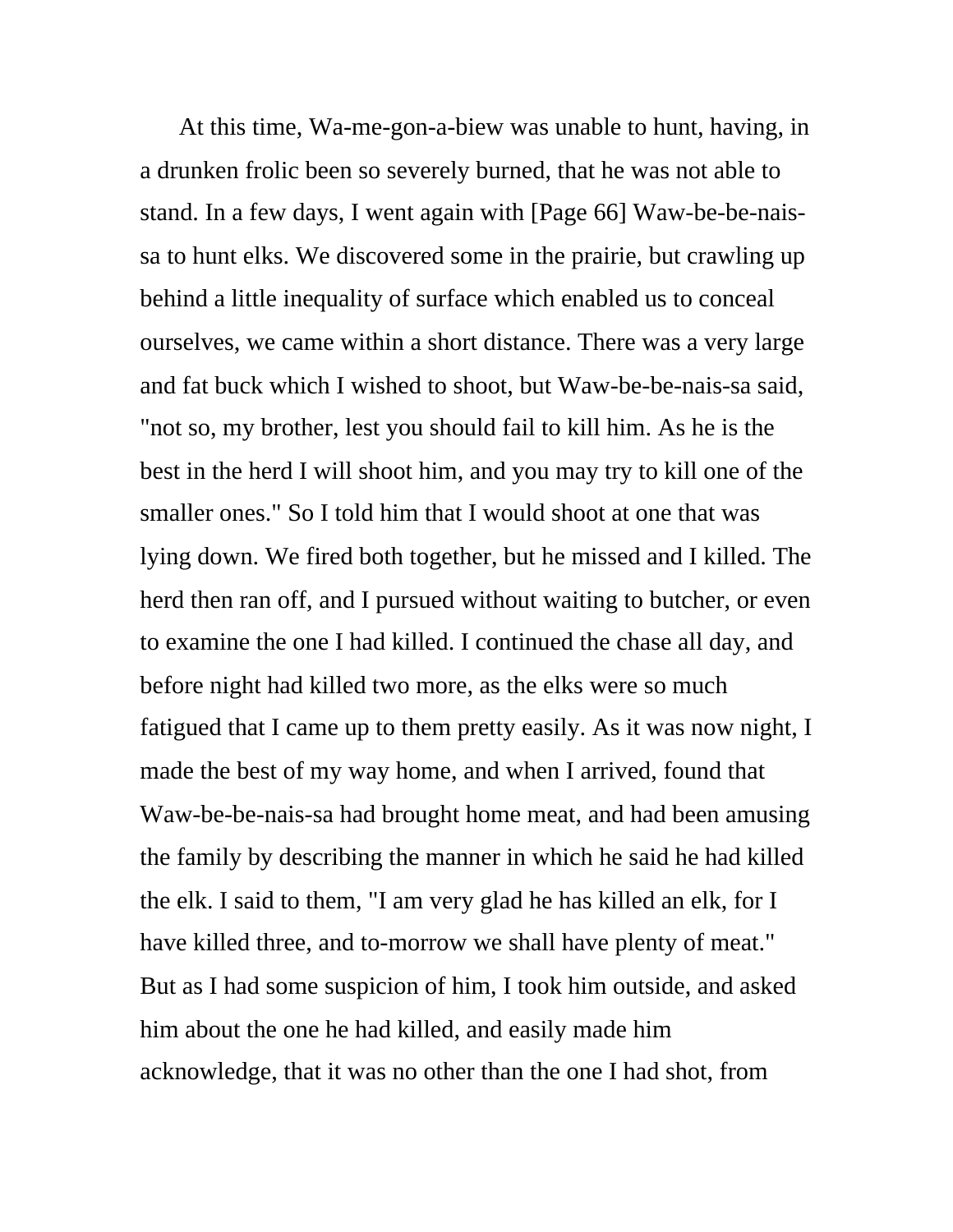which he brought in some of the meat. He was sent to the traders to call men to bring in the meat, and again sold all three as his own, when he had not helped to kill even one of them. The old woman, when she became acquainted with this conduct, persecuted him so much that he was induced to leave us. Wa-me-gon-a-biew, also, who had married an Ojibbeway woman in the fall, now went to live with his father-in-law, and there remained in our family only the old woman and myself, the Bowwetig girl, Ke-zhik-o-weninne, the son of Taw-ga-we-ninne, now something of a boy, and the two small children. I was now, for the first time, left to pass the winter by myself, with a family to provide for, and no one to assist me. Waw-be-be-nais-sa encamped about one day from us. I had, in the course of the fall, killed a good many beavers and other animals, and we had for some time enough to supply all our wants. We had also plenty of blankets and clothing. One [Page 67] very cold morning in the winter, as I was going out to hunt, I stripped off all my silver ornaments and hung them up in the lodge. The old woman asked me why I did so. I told her that they were not comfortable in such extreme cold weather, moreover, that in pursuing game I was liable to lose them. She remonstrated for some time, but I persisted, and went to hunt without them. At the same time I started to hunt, the old woman started for Waw-be-benais-sa's lodge, intending to be absent two days. The lodge was left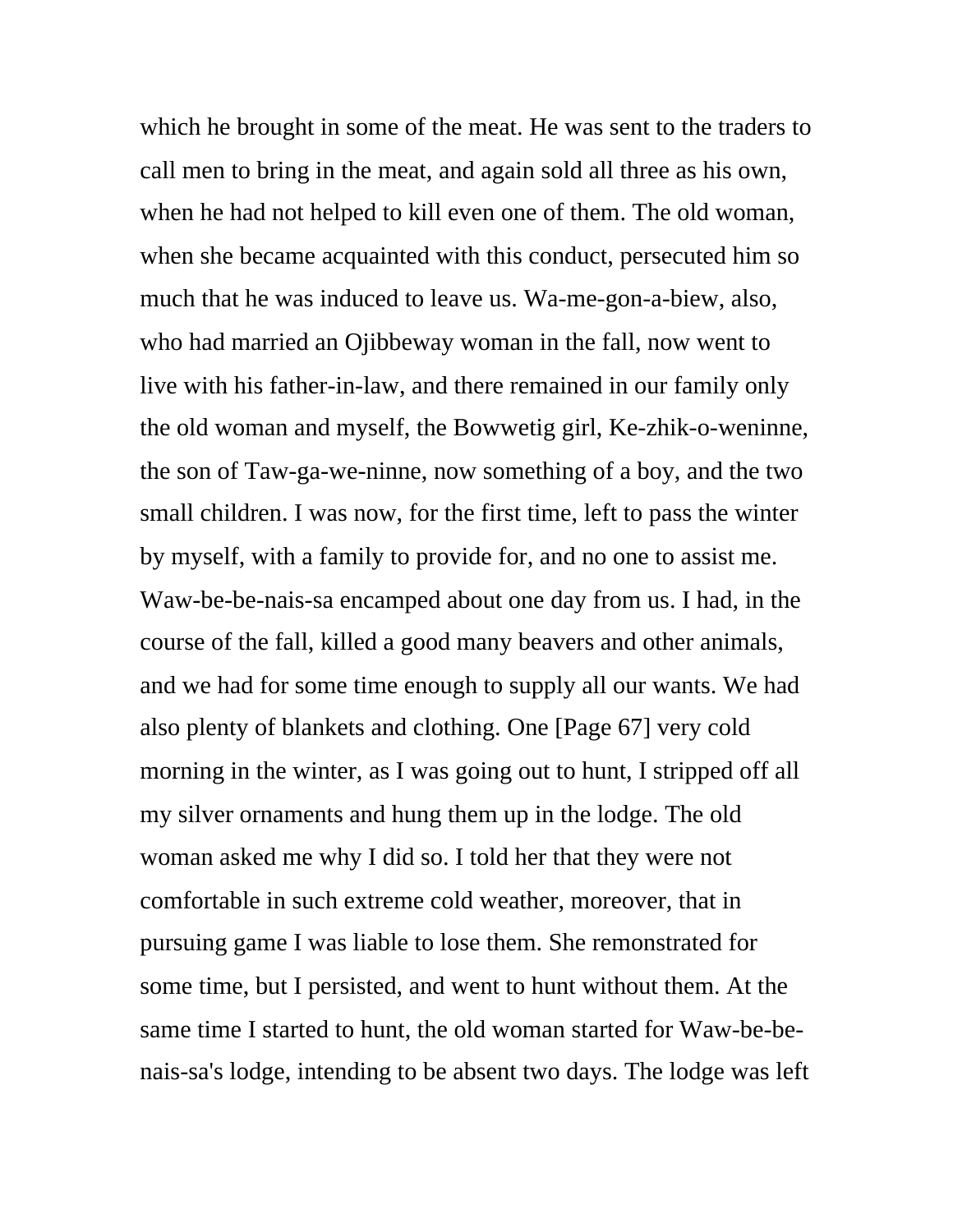in the care of Skawah-shish, as the Bowwetig girl was called, and Ke-zhik-o-weninne. When I returned late at night, after a long and unsuccessful hunt, I found these two children standing, shivering and crying by the side of the ashes of our lodge, which, owing to their carelessness, had been burned down, and every thing we had consumed in it. My silver ornaments, one of my guns, several blankets, and much clothing, were lost. We had been rather wealthy among the Indians of that country; now we had nothing left but a medicine bag and a keg of rum. When I saw the keg of rum, I felt angry that only what was useless and hurtful to us was left, while every thing valuable had been destroyed, and taking it up, threw it to a distance. I then stripped the blanket from the Bowwetig girl, and sent her away to stay by herself in the snow, telling her that as her carelessness had stripped us of every thing, it was but right she should feel the cold more than I did. I then took the little boy, Ke-zhik-o-weninne, and we lay down together upon the warm ashes.

Very early the next morning I started out to hunt, and as I knew very well how the old woman would behave when she came to a knowledge of her misfortune. I did not wish to reach home until late at night. When approaching the place where our lodge had been, I heard the old woman scolding and beating the little girl. At length, when I went to the fire, she asked me why I had not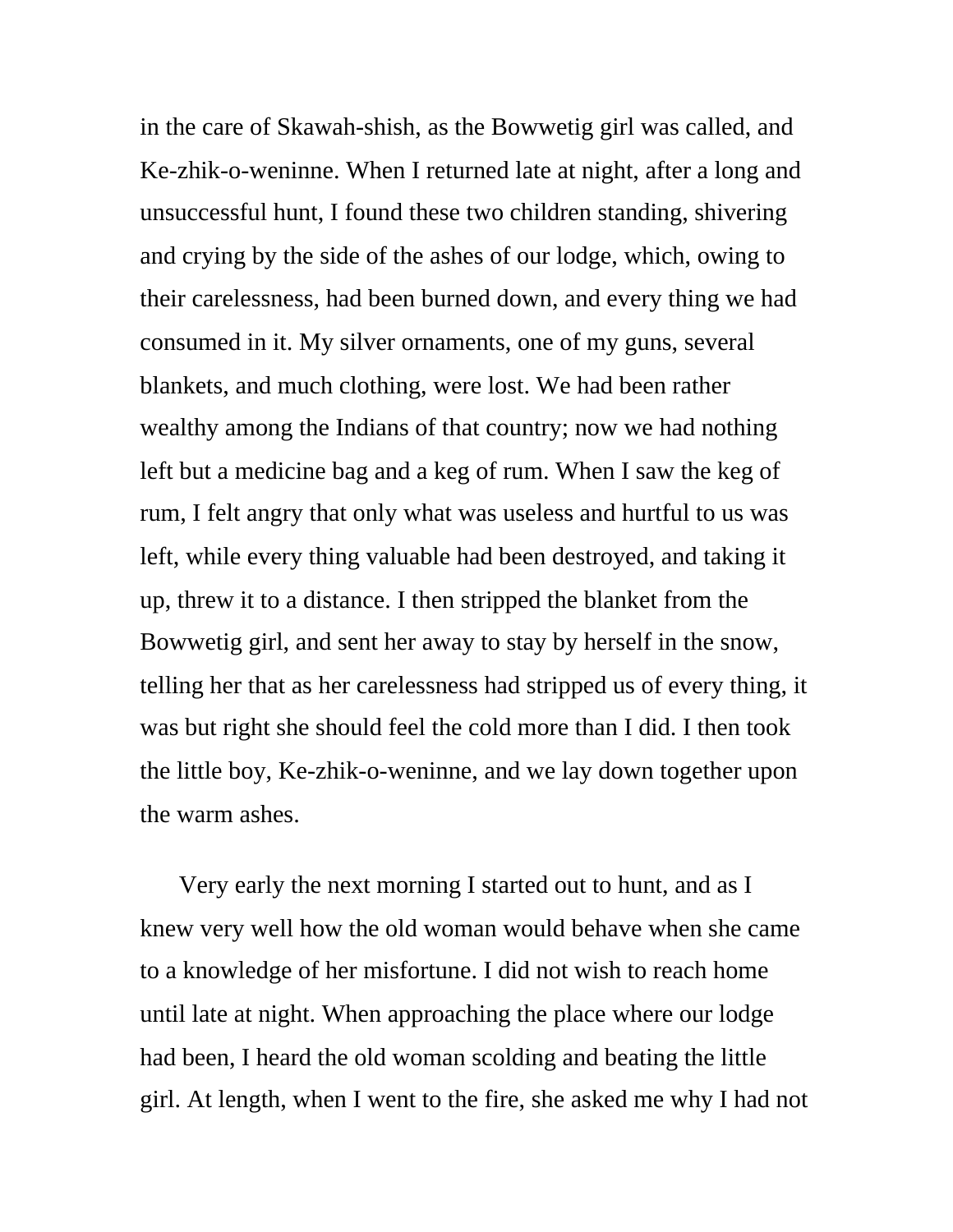killed her when I first came home and found the lodge burned down. "Since you did not," said she, "I must now kill her." "Oh my mother do not kill me, and I will pay you for all you have lost." "What have you to give? how can you pay me?" said the old woman. "I will give you the Manito," said the little girl, "the [Page 68] great Manito shall come down to reward you, if you do not kill me." We were now destitute of provisions, and almost naked, but we determined to go to Aneeb's trading-house, at Ke-new-kauneshe way-boant, where we obtained credit for the amount of one pack of beaver skins, and with the blankets and cloth which we purchased in this way, we returned to We-ma-gon-a-biew's lodge, whence he and his wife accompanied us to our own place.

We commenced to repair our loss by building a small grass lodge in which to shelter ourselves while we should prepare the pukkwi for a new wigwam. The women were very industrious in making these, and none more active than Skwah-shish, the Bowwetig girl. At night, also, when it was too dark to hunt, Wame-gon-a-biew and myself assisted at this labour. In a few days our lodge was completed, and Wa-me-gon-a-biew, having killed three elks, left us for his own home.

After a little time, plenty and good humour were restored. One evening the old woman called to her the little Bowwetig girl, and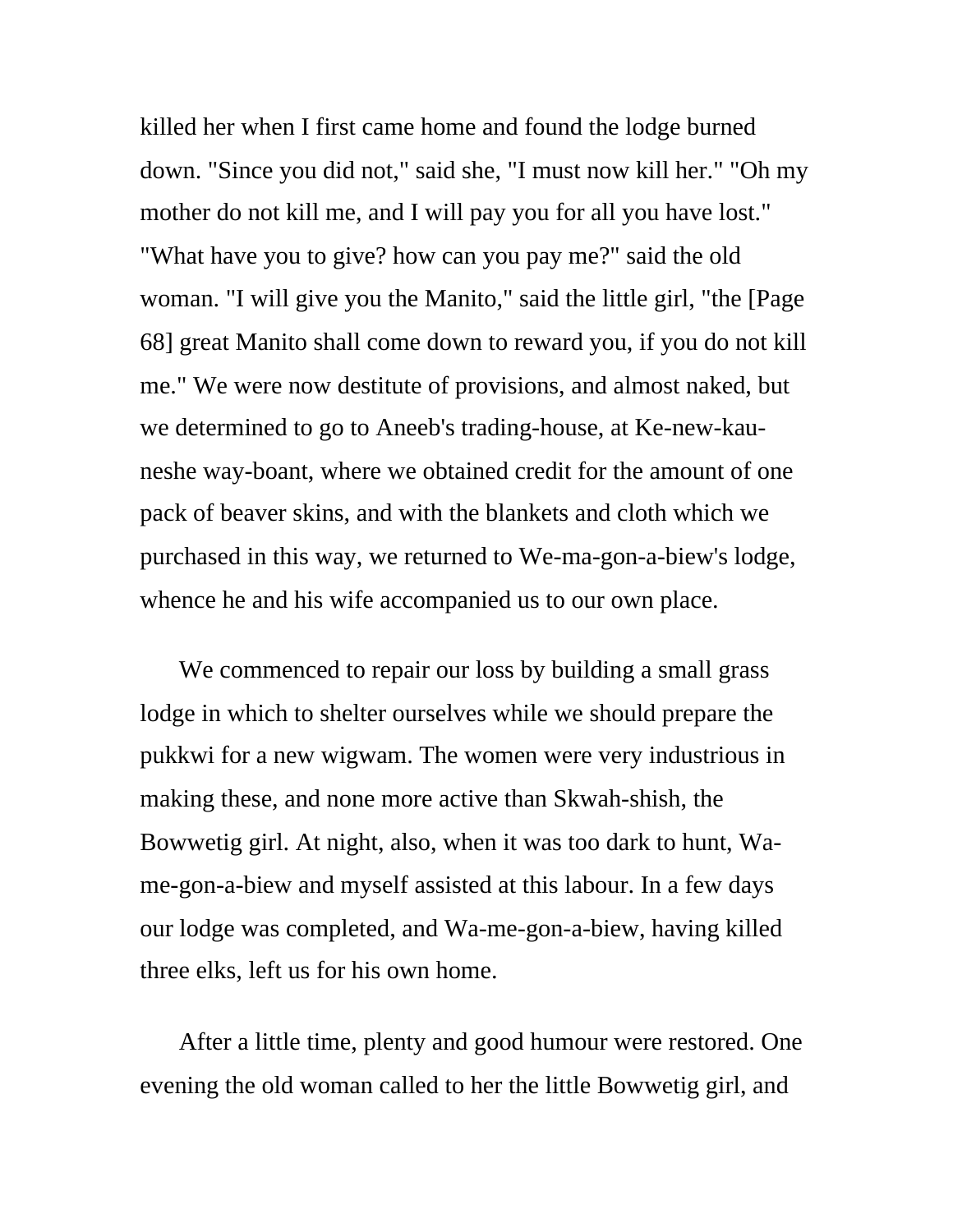asked her if she remembered what promise she had made to her when she was whipped for burning the lodge. Skwah-shish could make no answer, but the old woman took the opportunity to admonish her of the impropriety of using the name of the Deity in a light and irreverent manner. [Page 69]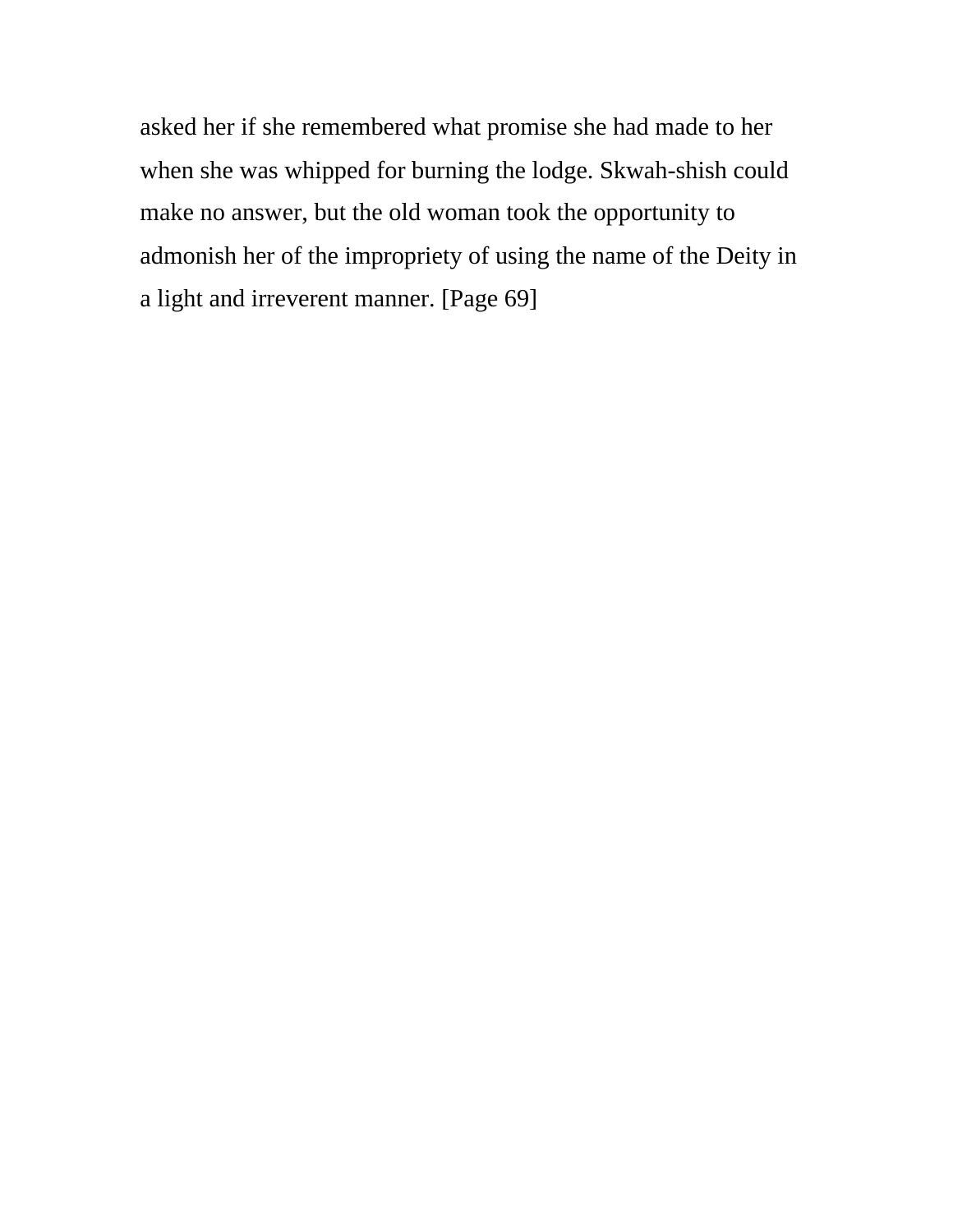## CHAPTER VI

Failure of an attempt to accompany a war-party to the Missouri - removal to Elk River -- joined in my hunting grounds by some Naudoways, from Lower Canada -- hospitality of the Crees - practice of medicine -- dispute with a Naudoway -- band of Tuskwaw-go-nees -- Brine Spring, on Elk River -- I receive a severe injury by falling from my horse -- involved in difficulty by my foster brother -- habits of the moose-deer -- range of the moose, the elk, and the reindeer.

At this place we remained until spring, when, at the commencement of the sugar season, we went to Ke-nu-kau-ne-sheway-boant. We applied to the Indians there to give us some trees to make sugar. They gave us a place where were a few small trees, but the old woman was dissatisfied, and refused to remain. We therefore travelled two days by ourselves, until we found a good place to make sugar, and in the same district were plenty of beavers, as well as birch for troughs. When we had been here long enough to have finished making sugar, Wa-me-gon-a-biew came to us in distress, with his father-in-law, and all his large family. We were able to give them something, but old Net-no-kwa did not present him ten of my largest and best beaver skins without remarking, "these, and many more, have all been killed by my little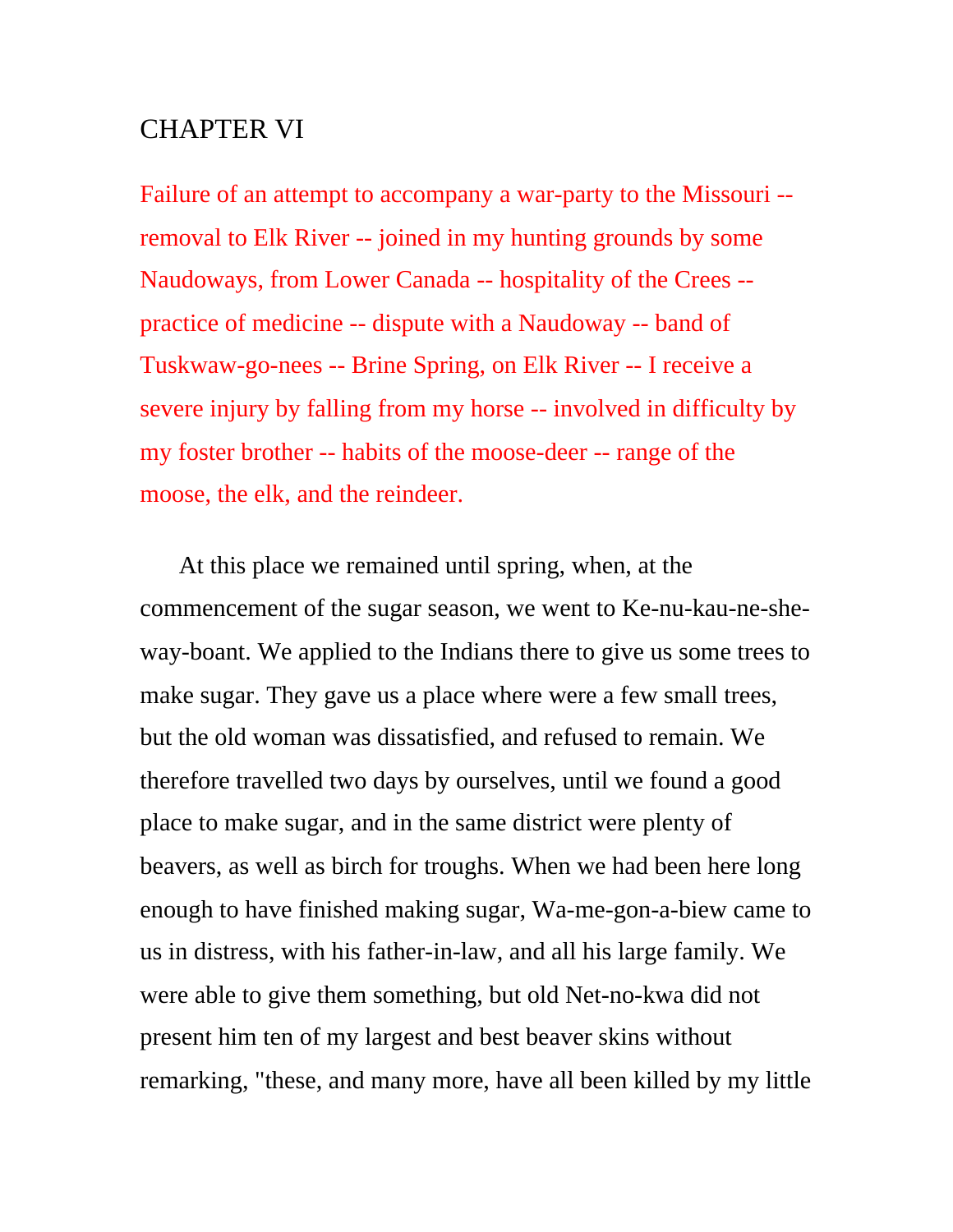son, who is much weaker and less experienced than either yourself or Wa-me-gon-a-biew." She was not very well pleased in giving, and the old man was a little ashamed to receive her present. After a few days they left us for the trading-house, and Waw-be-be-nais-sa joined us when we started in company to go to the Mouse River trading-house. Leaves were out on the trees, the bark peeled, and we were killing sturgeons in the rivers, when there came a snow more than knee deep, and the frost was so severe that the trees cracked as in the middle of winter. The river was frozen over, and many trees were killed. [Page 70]

At the Mouse River trading-house, the Assinneboins, Crees, and Ojibbeways, were again assembling to go to join the Mandans in making war upon the A-gutch-o-ninne-wug, the people I before mentioned. This time I wished to have accompanied them, and I said to the old woman, "I will go with my uncles, who are going to the Mandans." She tried to dissuade me, but finding me obstinate, took away my gun and moccasins. This opposition rather increased my ardour, and I followed the Indians, barefoot and unarmed, trusting that some among them would supply me, but in this I was mistaken for they drove me back, and would by no means allow me to accompany them. I was irritated and dissatisfied, but I had no alternative but to return, and remain with the women and children. I did not ask the old woman for my gun again, but taking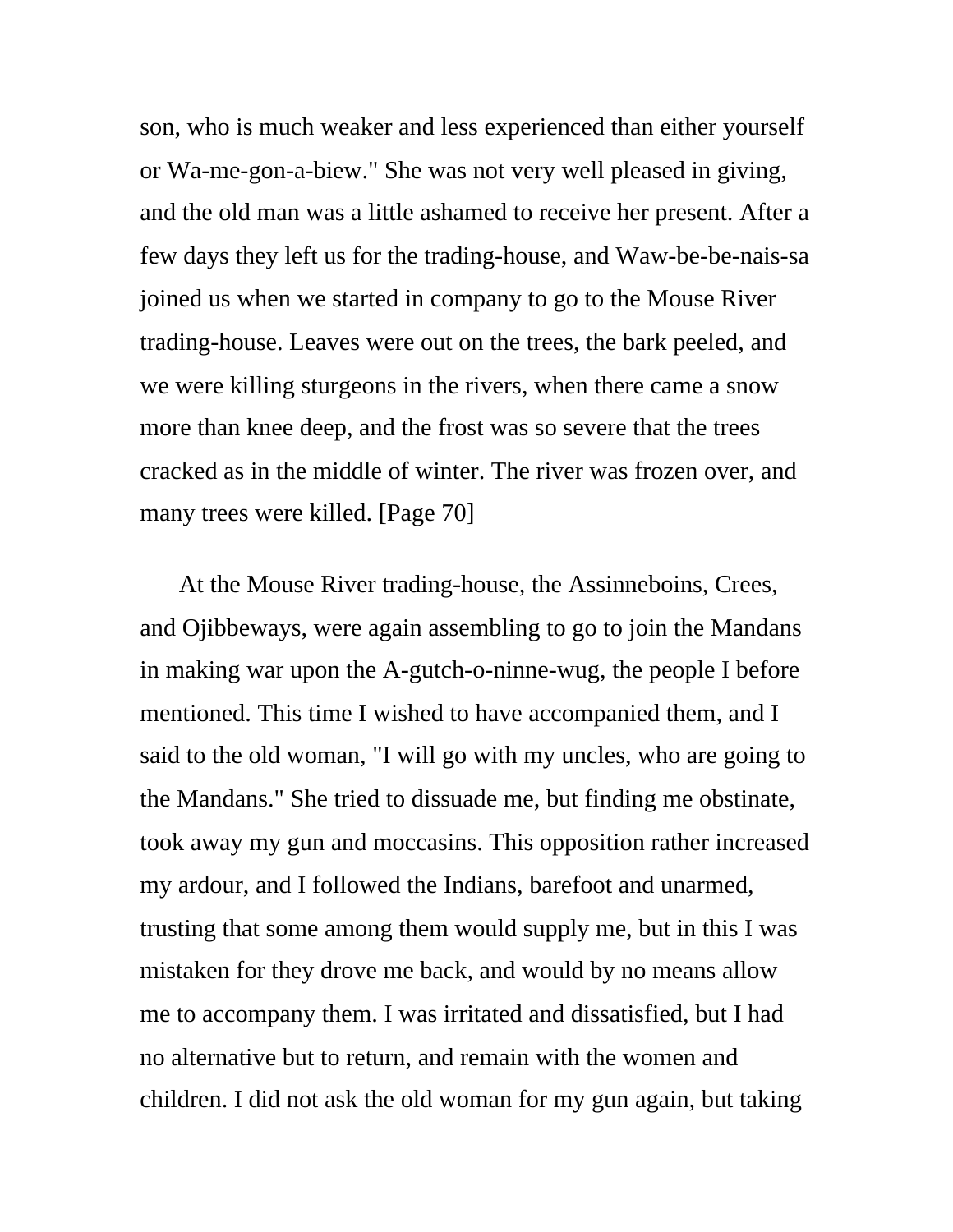my traps, I went from home and did not return until I had caught beavers enough to purchase one. When I had done so, my anxiety to overtake the war-party had subsided. Many of the women they had left behind now began to be hungry, and it was not without great exertion on my part, and that of the very few young boys and old men who were left, that their wants could be supplied.

The war-party at length returned, having accomplished little or nothing. We then left them, and in company with one man, a relative of Net-no-kwa, called Wau-zhe-gaw-maish-kum, (he that walks along the shore), we started to go to Elk River. This man had two wives. The name of one was Me-sau-bis, (goslin's down.) He was also accompanied by another distinguished hunter, called Kauwa-be-nit-to, (he that starts them all.) Our course from Mouse River was very near due north, and as we had six horses, we travelled with considerable rapidity, but it was many days before we reached the head of Elk River. Here Wau-zhe-gaw-maish-kum left us to go to the Missouri on a war-party, but Kau-wa-be-nit-to remained, and gave us always the finest and best of the game he killed. He directed me also to a beaver dam and pond, at some distance, to which I went one day at evening, and having sat down I found a road which the beavers were then using to bring timber into [Page 71] the pond. By this road I sat down to watch, supposing I should soon see them pass one way or the other. I had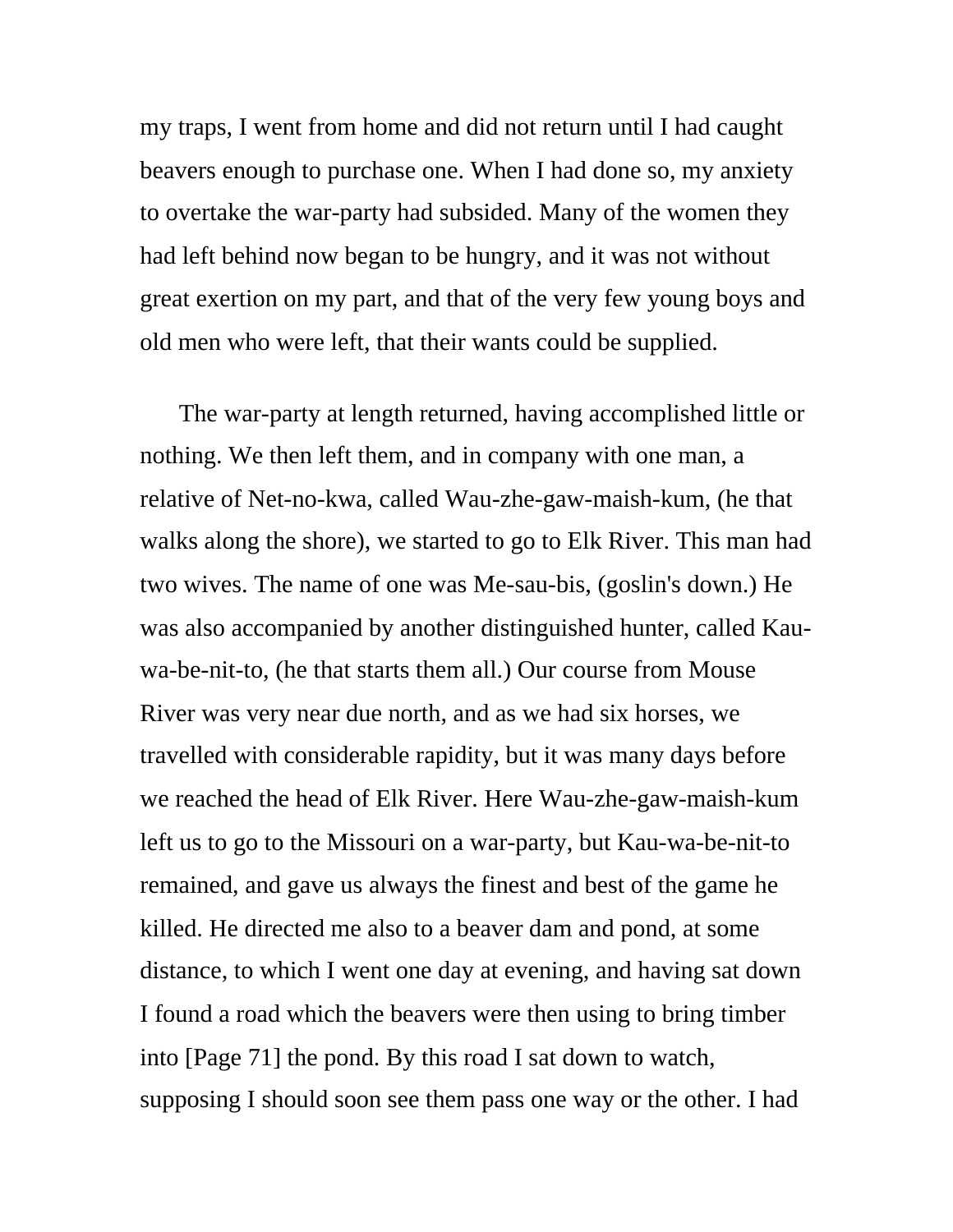scarce sat down when I heard, at no great distance, a sound which I knew was that made by a woman in dressing skins. I was a little alarmed, as I knew of no Indians in that quarter, and was apprehensive that some of an unfriendly tribe might have come to encamp there. But being determined not to return home ignorant who and what they were, I took my gun in my hands, in the position which would enable me to fire immediately, and proceeded cautiously along the path to examine. My eyes were commonly directed considerably ahead, but I had not walked far, when looking to one side, I saw in the bushes, close to my side, and not one step from the path, a naked and painted Indian, lying flat upon his belly, but, like myself, holding his gun in the attitude of firing. My eyes no sooner fell upon him, than simultaneously, and almost without knowing what I did, I sprang to the other side of the path, and pointed my gun directly at him. This movement he answered by a hearty laugh, which immediately removed my apprehensions, and he soon arose and addressed me in the Ojibbeway language. Like myself, he had supposed no other Indians than his own family were, at that time, in the country, and he had been walking from his own lodge, which stood very near to the beaver pond, when he was surprised to perceive a man approaching him through the bushes. He had first perceived me, and concealed himself, not knowing whether I was a friend or an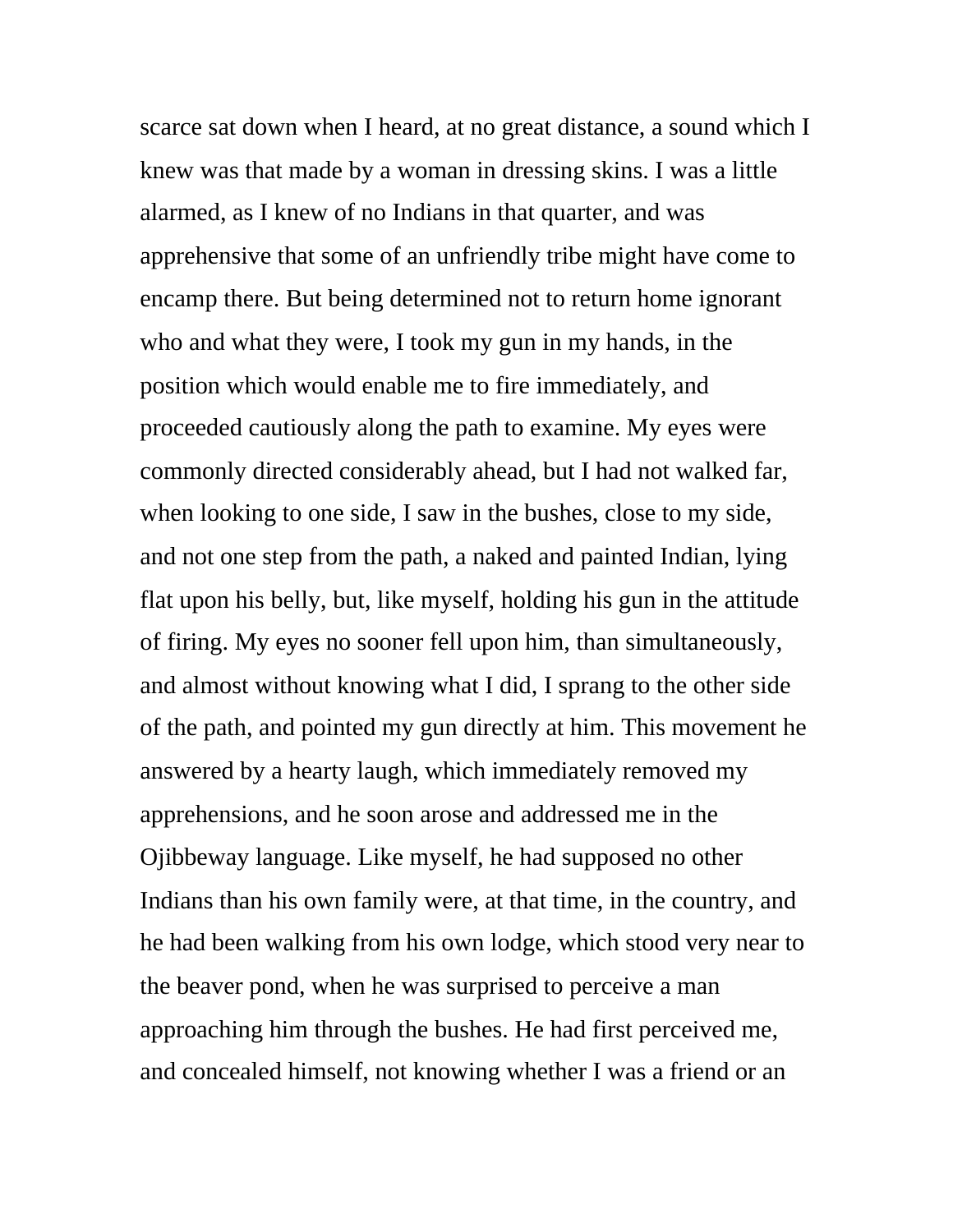enemy. After some conversation he returned home with me, and Net-no-kwa discovered that he was a relative of hers. The family of this man remained with us about ten days, and afterwards went to encamp by themselves, at a distance.

I was now left, for the second time, with the prospect of spending the winter alone, with the exception of those of our own family. But before the commencement of cold weather there came from Mo-ne-ong, (Montreal) seven Naudoway hunters, one of them a nephew of Net-no-kwa. They remained with us, and in the fall and early part of winter, we killed great numbers of beaver. Five of the Naudoways I surpassed in hunting, and though they had ten traps each, and [Page 72] I only six, I caught more beavers than they did. Two of the seven men could beat me at almost any thing. In the course of the winter, two more Naudoways came to our camp, who were in the interest and employ of the company called by the Indians Ojibbeway Way-met-e-goosh-she-wug, (The Chippeway Frenchmen.) After these had been some time with us, the game was exhausted, and we began to be hungry. We agreed all to go one day in search of buffaloes. At night, all had returned except a tall young man, and a very small old man, of the Naudoways. Next day the tall man came home, bringing a new buffalo robe, and having on a handsome pair of new moccasins. He said he had fallen in with seven lodges of Crees, that at first they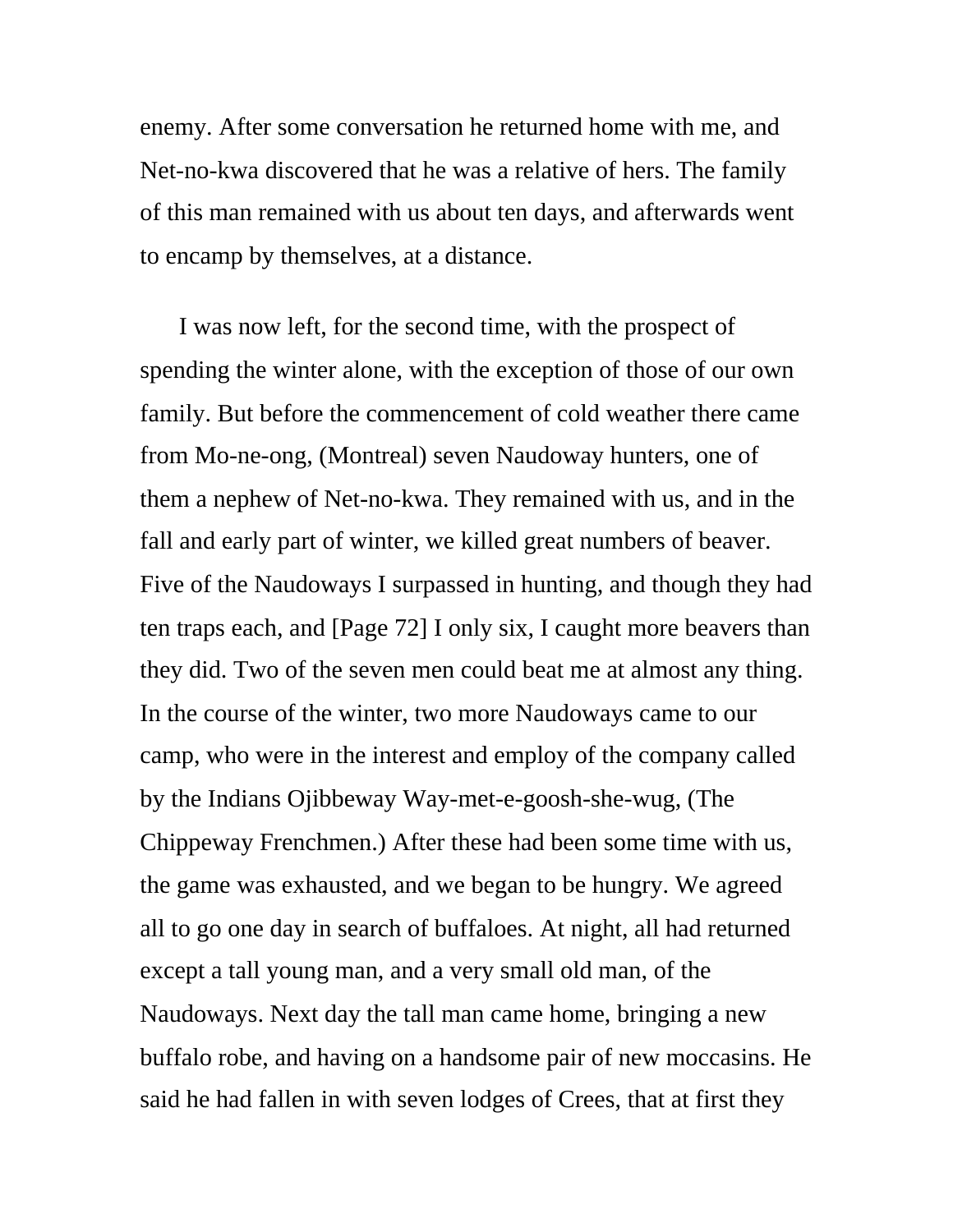had not known him, and it was with great difficulty he had made them understand him, but being received into one of the lodges, and fed, and treated with kindness, he had remained all night. In the morning, he folded up the buffalo robe they had given him to sleep on, and would have left it, but they told him they had given it to him, and observing, at the same time, that his moccasins were not very good, one of the women had given him a pair of new ones. This kind of hospitality is much practised among Indians who have had but little intercourse with the whites, and it is among the foremost of the virtues which the old men inculcate upon the minds of children in their evening conversations. The Naudoway had been little accustomed to such treatment in the country from which he came.

He had not been long at home before the old man arrived, who pretended that he had seen fifty lodges of Assinneboins, and had been kindly received by them, and although he had nothing to show in proof of his assertions, that they had plenty of meat, and were disposed to be very hospitable. He persuaded us that he had better go to join them. In the morning we were all ready to accompany him, but he said, "I cannot go yet, I have first to mend my moccasins." One of the young men, that there might be no unnecessary delay, gave him a pair of new moccasins, but in the next place, he said he must cut off a piece of his blanket, and make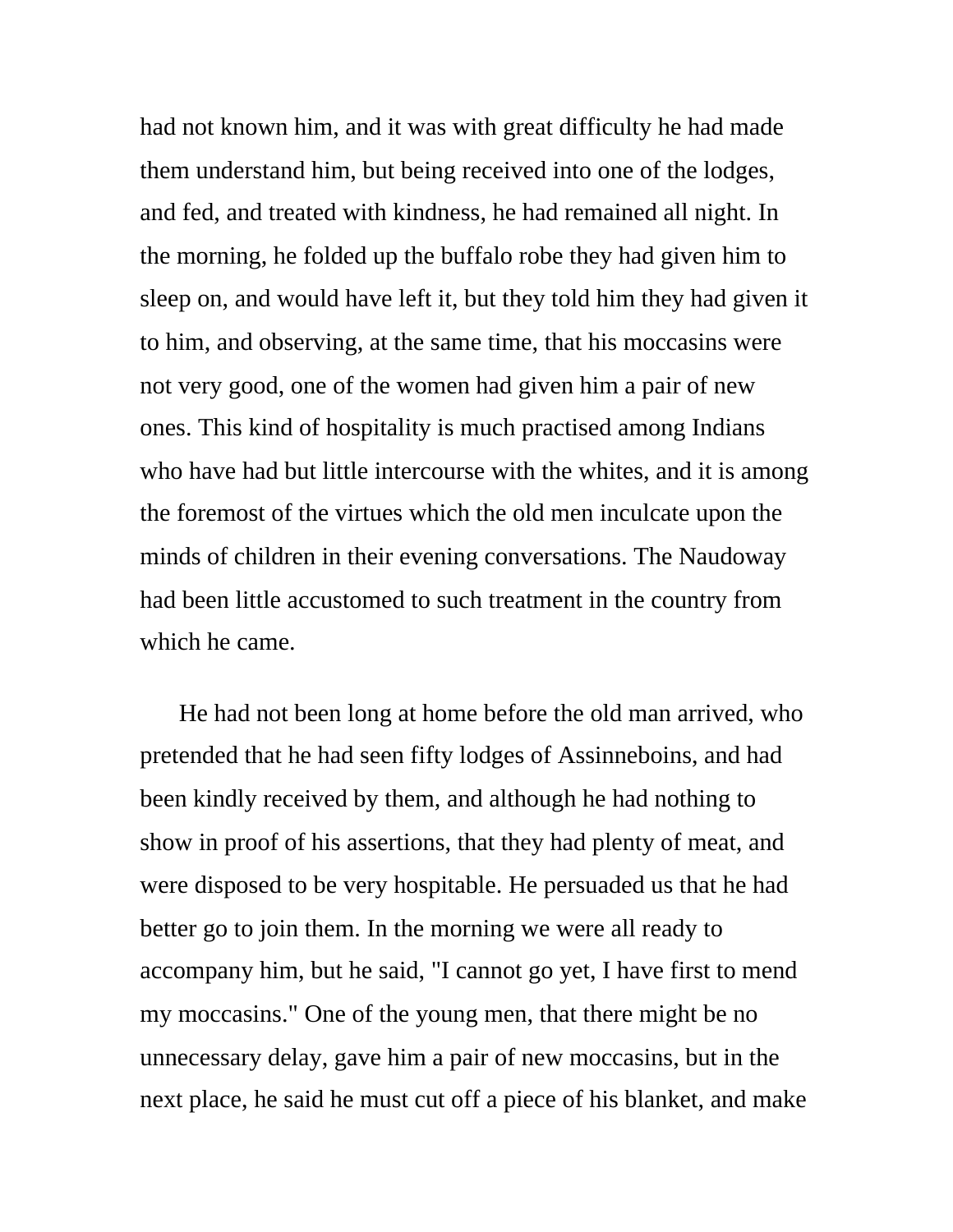himself some mittens. One of them, who [Page 73] had some pieces of blanket, assisted him to make some mittens, but he still invented excuses for delaying his departure, most of which resulted in the supplying, by some one of the party, some of his little wants. At length we began to suspect him of lying, and having sent some one to follow his trail, we ascertained that he had neither travelled far, seen Indians, nor eaten a mouthful since he left home.

Knowing it would be in vain to search for the fifty lodges of Assinneboins, we went in pursuit of the Crees, whom our Naudoway had seen, but we unexpectedly met with another band of the same tribe. These were strangers to us, but inquiring for their chief, we went into his lodge and sat down. The women immediately hung the kettle over the fire, and then took out of a sack a substance which was then new and unknown to all of us, and which excited in our party considerable curiosity. When the food was placed before us, we found it consisted of little fishes, scarce an inch long, and all of the same size. When put into the kettle, they were in large masses, frozen together. These little fishes, with the taking and eating of which we afterwards became familiar, are found in small holes which remain open in the shallow ponds, crowded together in such numbers that one may scoop up hundreds of them at once with the hands. After we had finished our meal, the woman who appeared to be the principal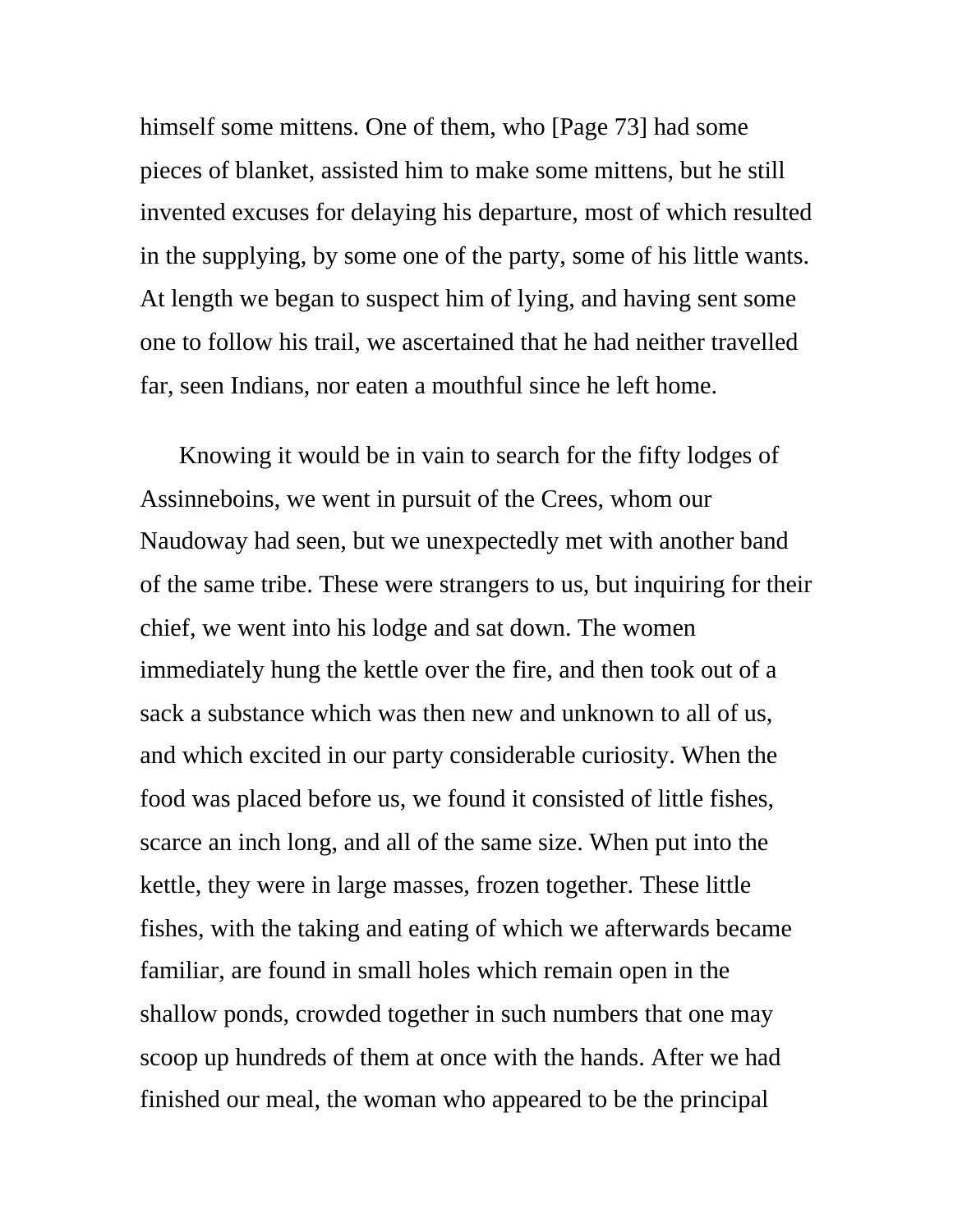wife of the chief, examined our moccasins, and gave us each a new pair. These people were on a journey and soon left us. We now determined to make a sunjegwun, and deposit such of our property as would impede us in a long journey, and go to the plains in pursuit of buffalo. We accordingly followed the path of the Crees, and overtook them in the Prairie.

It was about the middle of winter when we arrived among them, and soon afterwards our tall Naudoway fell sick. His friends applied to an old medicine man of the Crees, called Muk-kwah, (the bear,) requesting him to do something for his relief. "Give me," said the old man, "ten beaver skins, and I will use my art to relieve him." As we had left our peltries behind, and killed but few beaver since we started, we could raise only nine, but we gave him a piece of cloth [Page 74] which was more than equal in value to one beaver, and he consented to begin. He prepared his lodge for the first days' practice before the patient was admitted. He then being brought in, was seated on a mat near the fire. Old Mukkwah, who was a ventriloquist of but indifferent powers, and a medicine man of no great fame, imitated, as well as he could, various sounds, and endeavoured to make those standing by believe they proceeded from the breast of the sick man. At length he said he heard the sound of bad fire in the breast of the Naudoway, and putting one hand to his breast, the other and his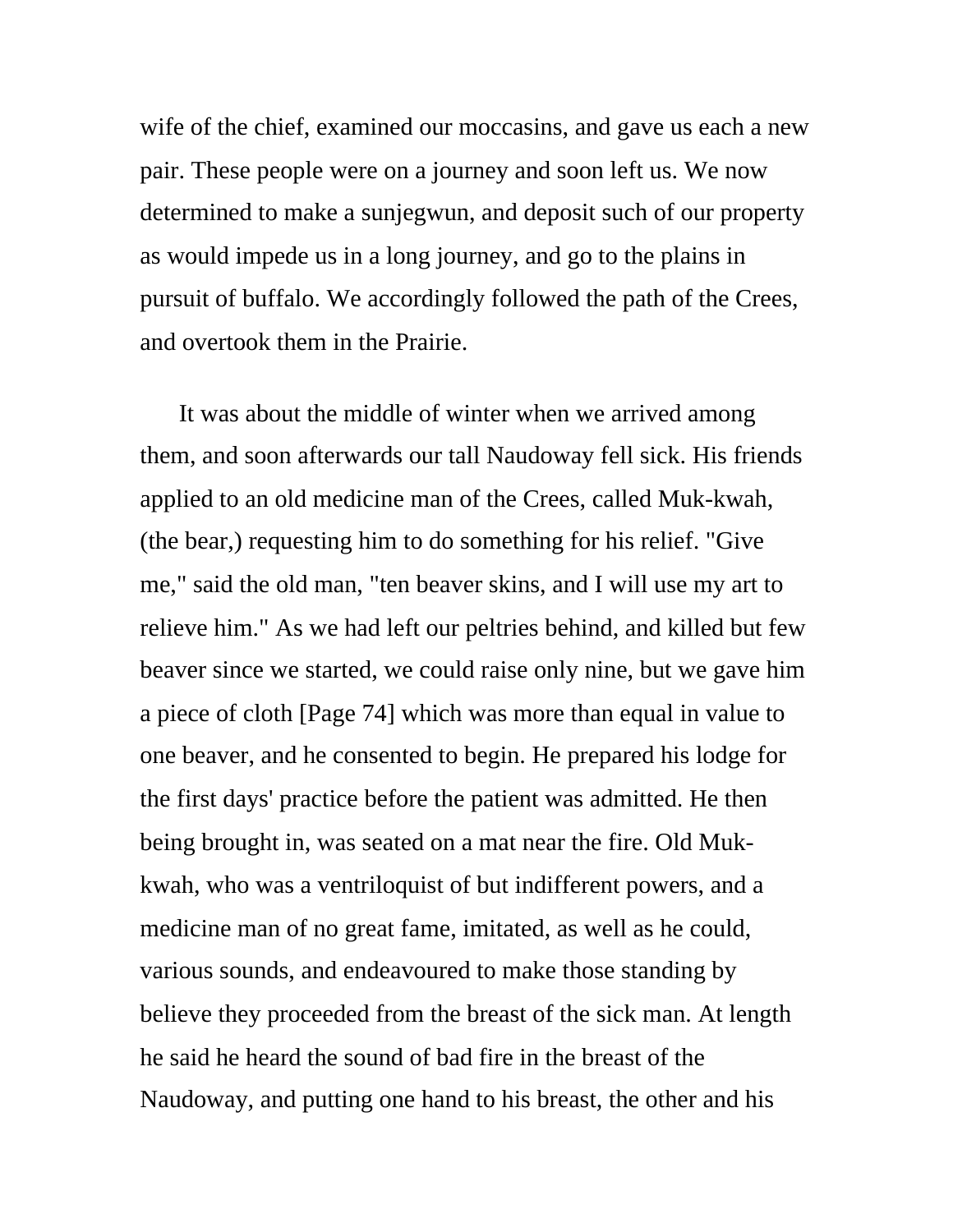mouth to the back, he continued for some time blowing and rubbing, when he, as if by accident, dropped a little ball upon the ground. After again blowing and rubbing, alternately dropping the little ball, and rubbing it between his hands, he at length threw it into the fire, where it burned, with a little whizzing noise, like damp powder. This did not surprise me at all, as I saw he had taken the precaution to sprinkle a little powder on that part of the floor of the lodge where the ball fell. Perceiving, probably, that what he had now done was not likely to prove satisfactory to his employers, he pretended that there was a snake in the breast of the sick man which he could not remove till the following day, when with similar preparations, and similar mummeries, he seemed to draw out of the body of the sick man, a small snake. One of his hands he kept for some time on the place from which he pretended to have drawn the snake, as he said the hole could not close immediately. The snake he refused to destroy, but laid it carefully aside for preservation lest, as he said, it should get into somebody else. This ill-conducted imposition did not fail to excite the ridicule of the Naudoways, and had no perceptible effect upon the sick man. They soon learned to imitate his several noises, and made him a subject for sarcasm and ridicule. Some of the more sensible and respectable men among the Crees advised us to have nothing more to say to Muk-kwah, as he was esteemed but a fool among them.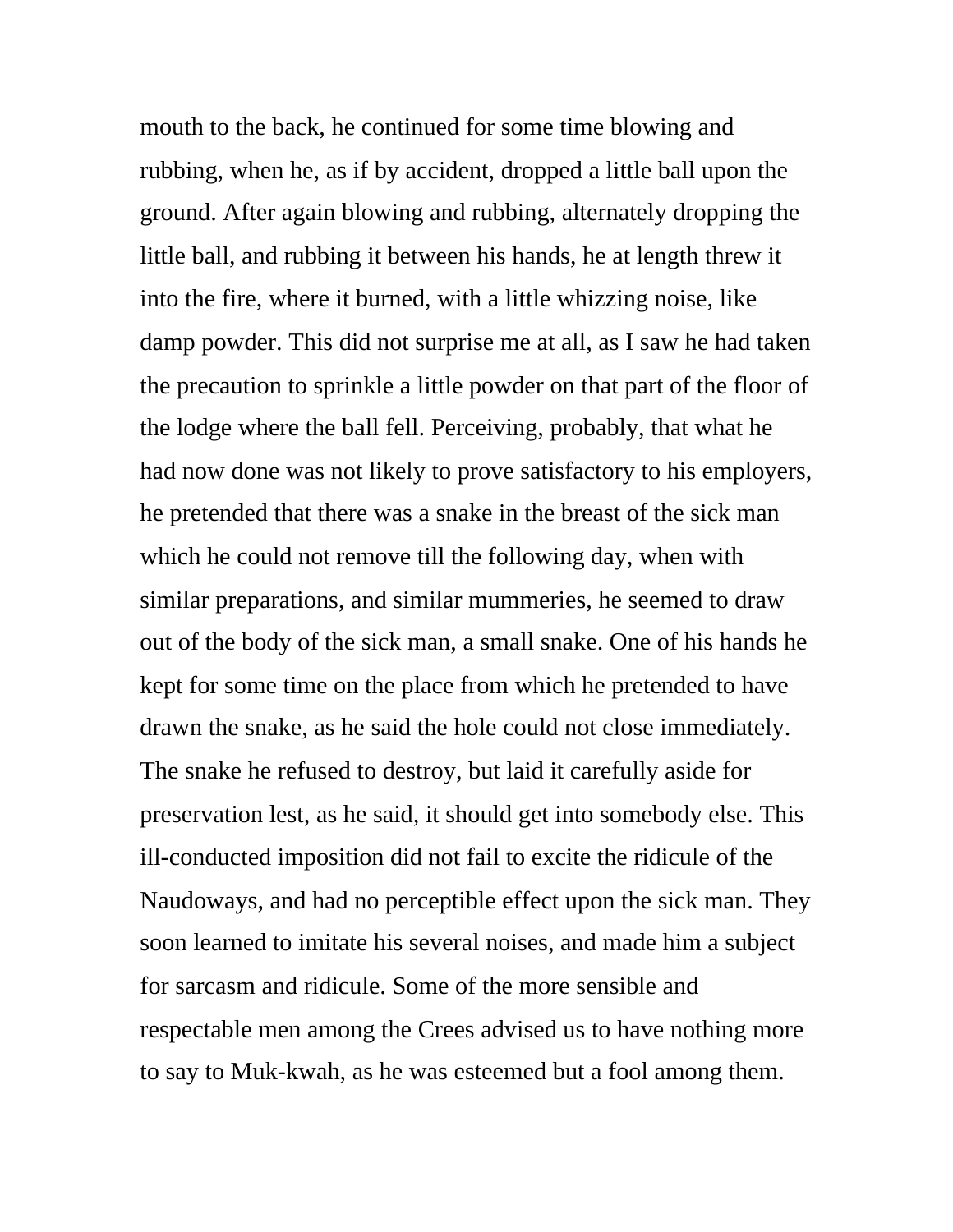It was about this time that I had some difficulty with a Naudoway Indian who was hunting for the Ojibbeway Way-me-tagoo-she-wug. He had arrived since I had in the [Page 75] country, and his right to hunt in any part of it was certainly no better than mine. He had, in one or two instances, complained of me for hunting where he said I had no right to hunt. Having now found a gang of beavers, I set my traps for them, and, as usual, left them till the next day. On going next morning I found he had followed my trail, taken up all my traps, thrown them into snow, and set his own in place of them. He had caught but one beaver, which I did not hestiate to carry home as my own, and throwing all his traps in the snow, I set mine again as before. The affair soon became public, but all the band, even his own friends, the Naudoways, sided against him, and assured me they would support me in the course I had taken. In affairs of this kind, the customs of the tribe are as a law to the Indians, and any one who ventures to depart from them, can expect neither support nor countenance. It is rare that oppression or injustice in affairs of private right between man and man, take place among the Indians.

We stayed about one month in the prairie, then returned to the lodge where we had left the old woman, thence to our tradinghouse on Elk River. Here a lodge of Tus-kwaw-go-mees from Canada came into our neighbourhood. I had now separated from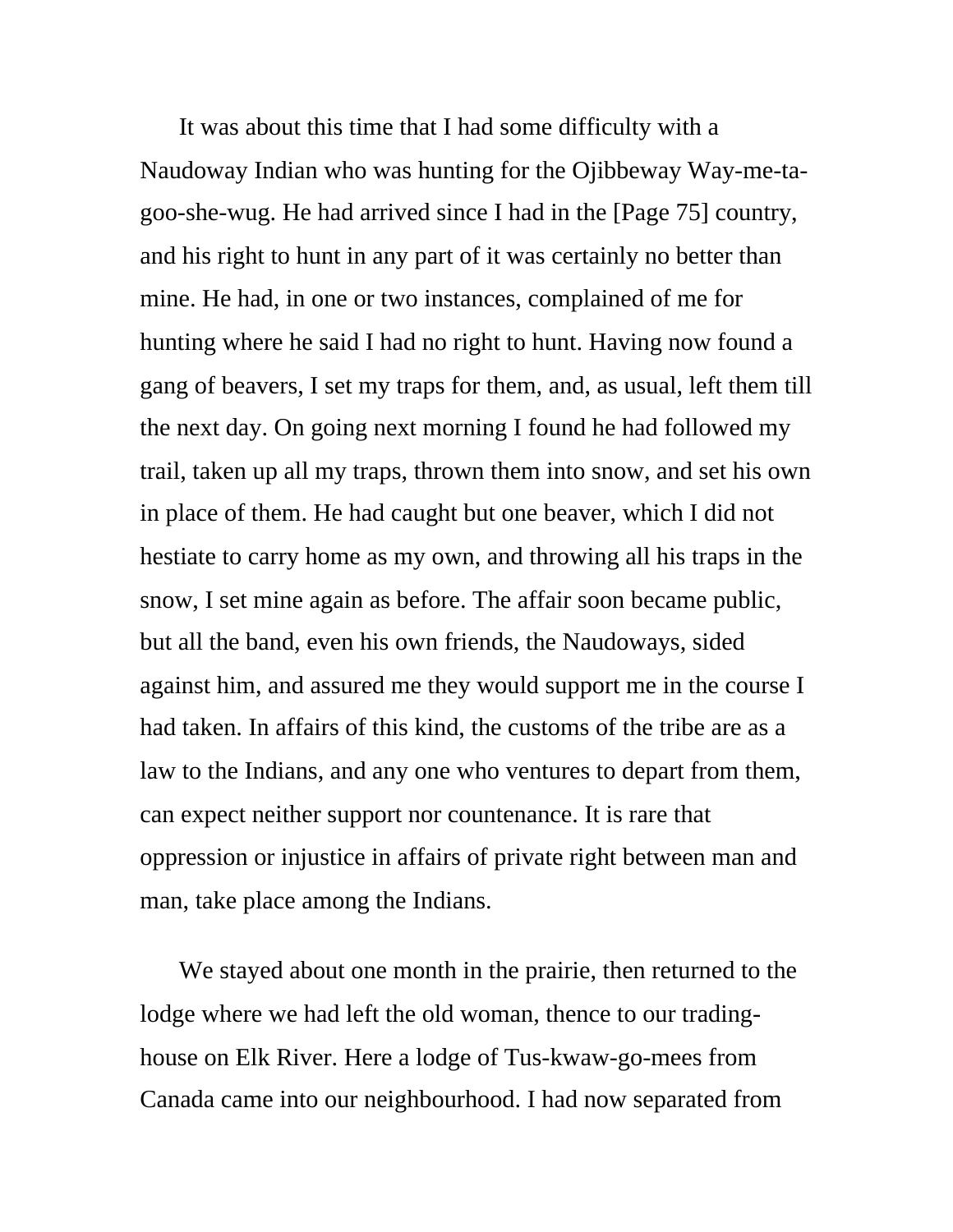the Naudoways and was living by myself. When I first visited the Tus-kwaw-go-mees, and went into their lodge, I did not know who they were. The man presently went out, brought in my snow-shoes, and placed them by the fire to dry and finding they were a little out of repair, he directed an old man to mend them. He then proposed to go and hunt with me until they should be repaired. He killed, in the course of the day, several beavers, all of which he gave me. The kindness of this family of Tus-kwaw-go-mees continued as long as we remained near them. Their language is like that of the Ojibbeways, differing from it only as the Cree differs from that of the Mus-ke-goes.

When the sugar season arrived, I went to Elk River and made my camp about two miles below the fort. The sugar trees, called by the Indians she-she-ge-ma-winzh, are of the same kind as are commonly found in the bottom lands on [Page 76] the Upper Mississippi, and are called by the whites "river maple." They are large, but scattered and for this reason we made two camps, one on each side of the river. I remained by myself in one, and in the other were the old woman and the little children. While I was making sugar, I killed plenty of birds, ducks, geese, and beaver. There was near my camp a large brine spring, at which the traders used to make salt. The spring is about thirty feet in diameter, the water is blue, and, with the longest poles, no bottom can be found. It is near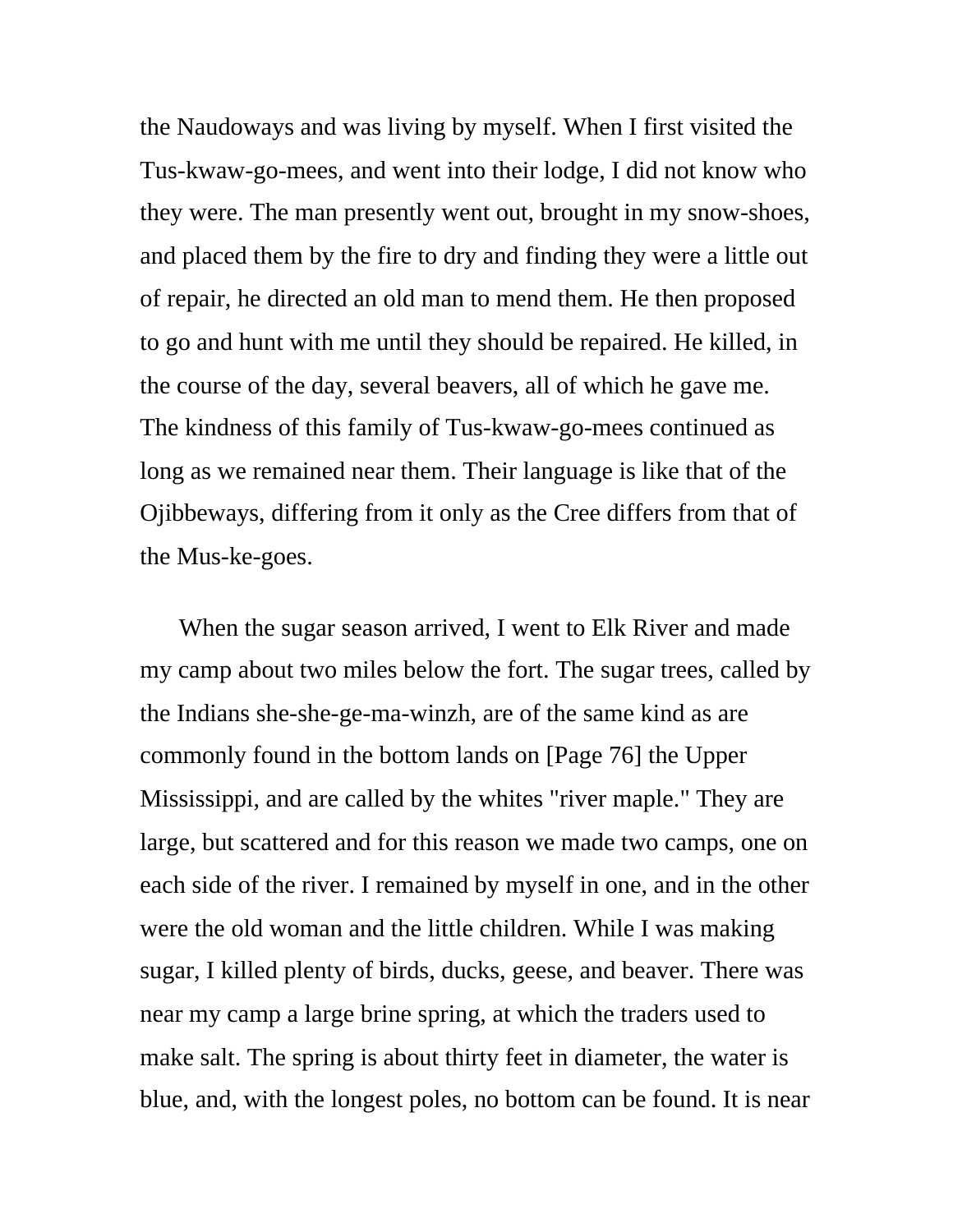the bank of the Elk River, between the Assinneboin and Sas-kowja-wun, about twenty days' journey from the trading-house at Lake Winnipeg. There are, in that part of the country, many brine springs and salt lakes, but I have seen no other as large as this.

At this trading post I met a gentleman who took much notice of me, and tried to persuade me to accompany him to England. I was apprehensive he might leave me there, and that I should not be able to reach my friends in the United States, even if any of them were living. I also felt attached to hunting as a business and an amusement; therefore I declined his invitation. Among other Indians who assembled at this trading-house in the spring, came our old companion and friend, Pe-shau-ba, and, as usual, they expended the products of their winter and spring hunts, their sugar, etc. for whiskey. After they had drank all they could purchase, old Net-no-kwa gave them an additional ten gallon keg, which she had hid the year before under the ashes back of the trader's house. Their long debauch was attended by mischievous quarrels, and followed by hunger and poverty. Some one proposed, as a method of relieving the pressure of hunger, now becoming severe, that a hunting match should be made, to see who, of all those that were assembled, could take, in one day, the greatest number of rabbits. In this strife I surpassed Pe-shau-ba, who had been one of my first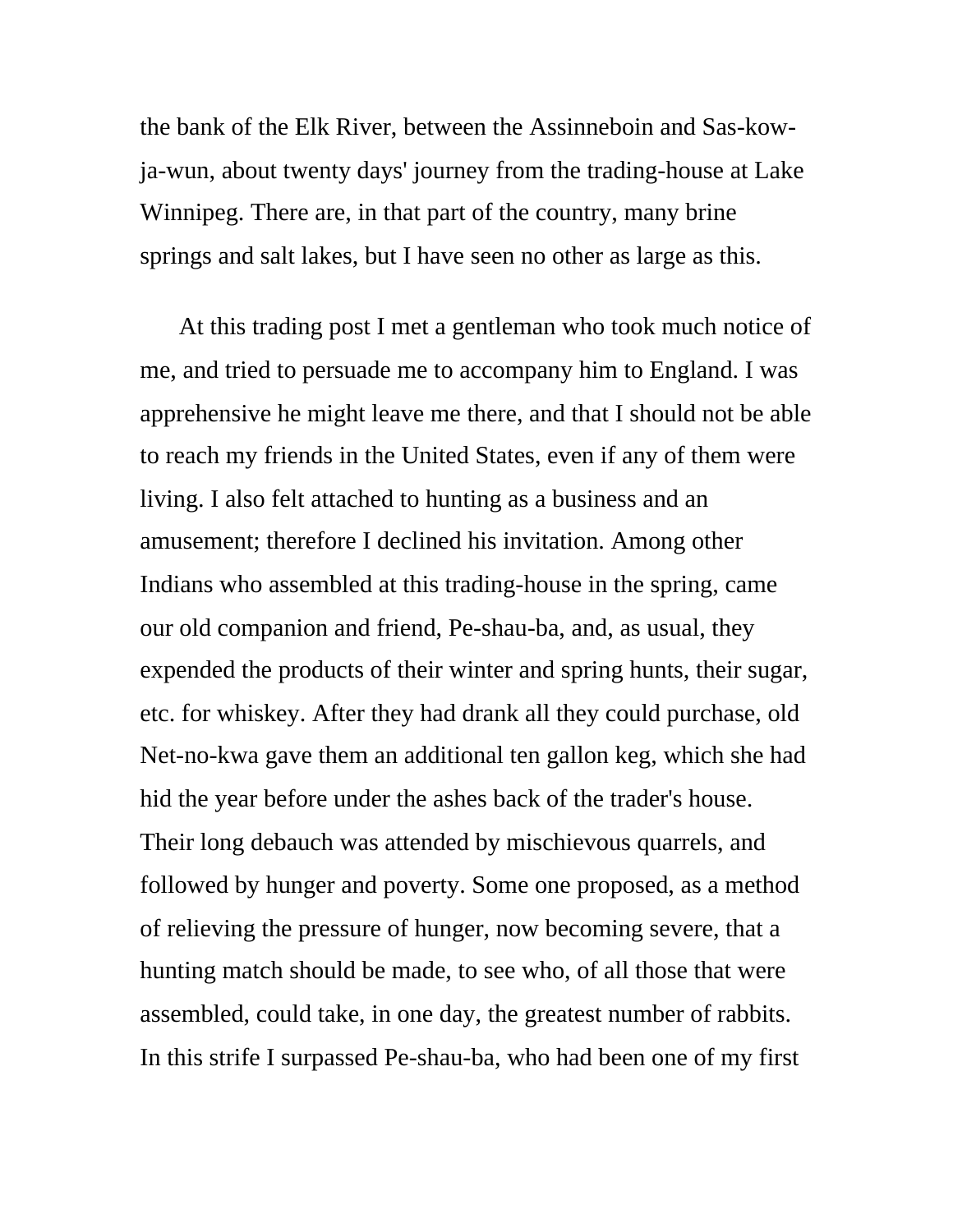instructors in hunting, but he was yet far my superior in taking large animals.

From this trading-house we returned by the way of Swan River, and the Me-nau-ko-nos-keeg, towards Red River. About the Me-nau-ko-nos-keeg and Ais-sug-se-bee, or Clam [Page 77] River, whose head waters interlock, we stopped for some time to trap beaver, being assisted by a young man called Nau-ba-shish, who had joined us some time before, but at length falling in with a trace on which Indians had passed only two days before, I determined to try to see them. Leaving the old woman and the family with Nauba-shish, I mounted my best horse, and followed the path through the prairie. After a few hours I passed a place where had been a lodge the day before, and my horse was stepping over a log which lay across the path, when a prairie hen flew from under it. The horse being frightened, threw me, and I fell upon the log, afterwards upon the ground, but as I still held the bridle rein, the horse stepped with his fore foot upon my breast. For some hours I was not able to get on my horse. When I at last succeeded, I determined still to follow on after the Indians, as I believed myself nearer to them than to my own lodge. When I arrived among them I could not speak, but they perceived that I had been hurt, and treated me with kindness. From this hurt, which was very severe, I have never since recovered entirely.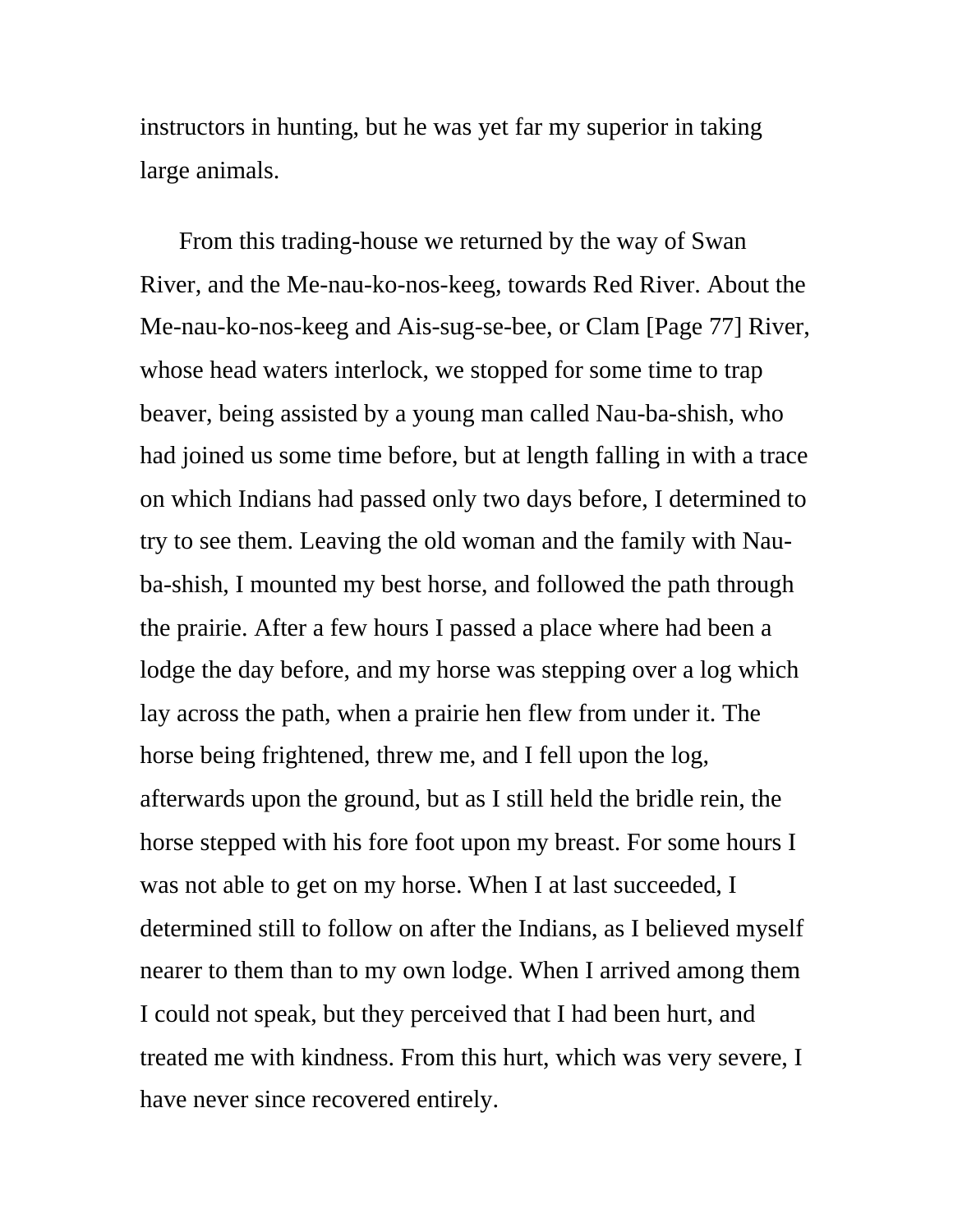A part of my object in visiting this band had been to try to hear something from Wa-me-gon-a-biew, but they had not met with him. I now determined to leave the old woman at Menaukonoskeeg and go to Red River by myself. I had four horses, one of which was a very fleet and beautiful one, being considered the best out of one hundred and eighty which a war-party of Crees, Assinneboins, and Ojibbeways, had recently brought from the Fall Indians. In this excursion they had been absent seven months. They had fallen upon and destroyed one village, and taken one hundred and fifty scalps, besides prisoners.

Ten days after I left Menaukonoskeeg on this horse, I arrived at the Mouse River trading-house. Here I learned that Wa-me-gona-biew was at Pembinah, on Red River. Mr. M'Kee sent a man to show me the road to the head of the Pembinah River, where I found Aneeb, a trader with whom I was well acquainted. One day's journey from this house, I found the lodge of the father-in-law of Wa-me-gon-a-biew, but I saw nothing of my brother, and the old man [Page 78] did not receive me kindly. He was living with a party of about one hundred lodges of Crees. Perceiving that something was not as I could have wished, I went to spend the night with an old Cree whom I had seen before. In the morning, the old man said to me, "I am afraid they will kill your horse, go and see how they are abusing him." I went as he directed, and found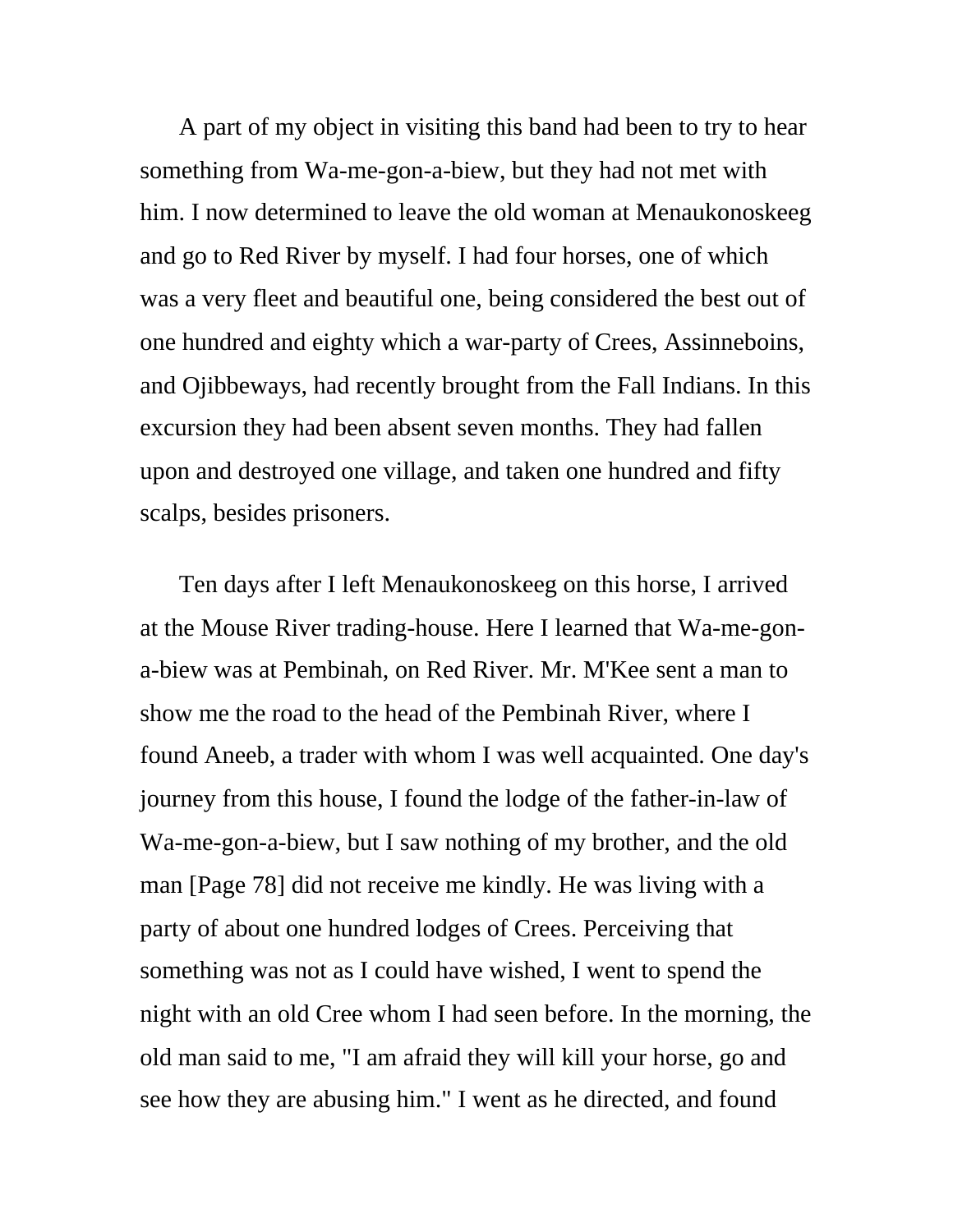that a parcel of young men and boys had thrown my horse down upon the ground, and were beating him. When I came up, I found some were holding him by the head, while one man was standing on his body and beating him. To this man I said, "my friend, you must come down;" he answered, "I wont." "I shall help you down," said I, and pushing him down, I took the bridle from those who held him, and led him home, but he had received an injury from which he could never recover.

I now enquired the cause of this unexpected and very unfriendly treatment, and learned that it was on account of Wa-megon-a-biew, who had turned away his former wife, and quarrelled with his father-in-law. In this quarrel, the old man's horse and dog had been killed, which injury his young friends were visiting upon my horse. The origin of this quarrel seemed to me to be such as to leave some appearance of right on the part of Wa-me-gon-a-biew. He had treated his wife as well as is usual among them, and only parted with her because her father refused to part with her, insisting that Wa-me-gon-a-biew should accompany him in all his movements. Rather than do this, he chose to leave his wife altogether, and had done so in a peaceable manner, when her relatives showed a disposition to offer him some molestation. As I was alone, I feared they might follow me, and try to do me some injury at my next encampment. But they did not, and on the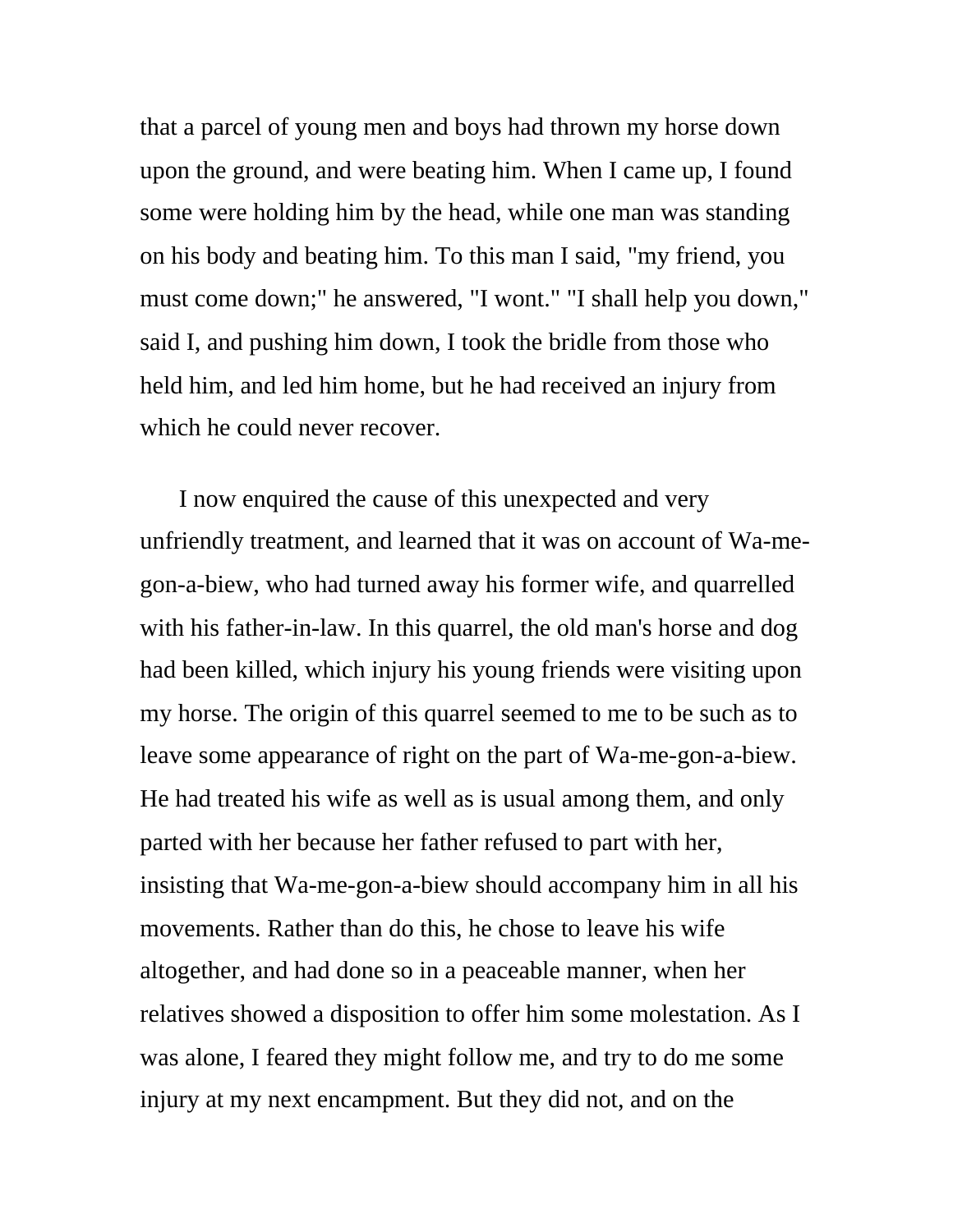following day I arrived at the place where Wa-me-gon-a-biew was now living with his new wife. The old man, his father-in-law, whom I had seen before, met me outside of the lodge, and was surprised to hear that I [Page 79] had come from Menaukonoskego, the distance being greater than they usually go by themselves in that country.

Here I remained four days, hunting with my friends. Then I started, accompanied by Wa-me-gon-a-biew and his wife, to return. We went to the village where they had tried to kill my horse, and though the old man had moved to some distance, he soon heard of us, and came in accompanied by his brothers. We slept at a lodge near the trader's tent. I intended to have watched, as I was apprehensive that they would attempt either to rob or otherwise injure us, but through fatigue, I fell asleep. Late at night I was waked by Wa-me-gon-a-biew, who said the old man had been in, and taken his gun from over his head. He admitted that he was awake when the old man entered, and had watched him from under his blanket until he went out with the gun. I reproached him for pusilanimity, telling him he deserved to lose his gun if he would suffer an old man to take it away while his eyes were open. Nevertheless, I made an attempt, though an unsuccessful one, to recover the gun.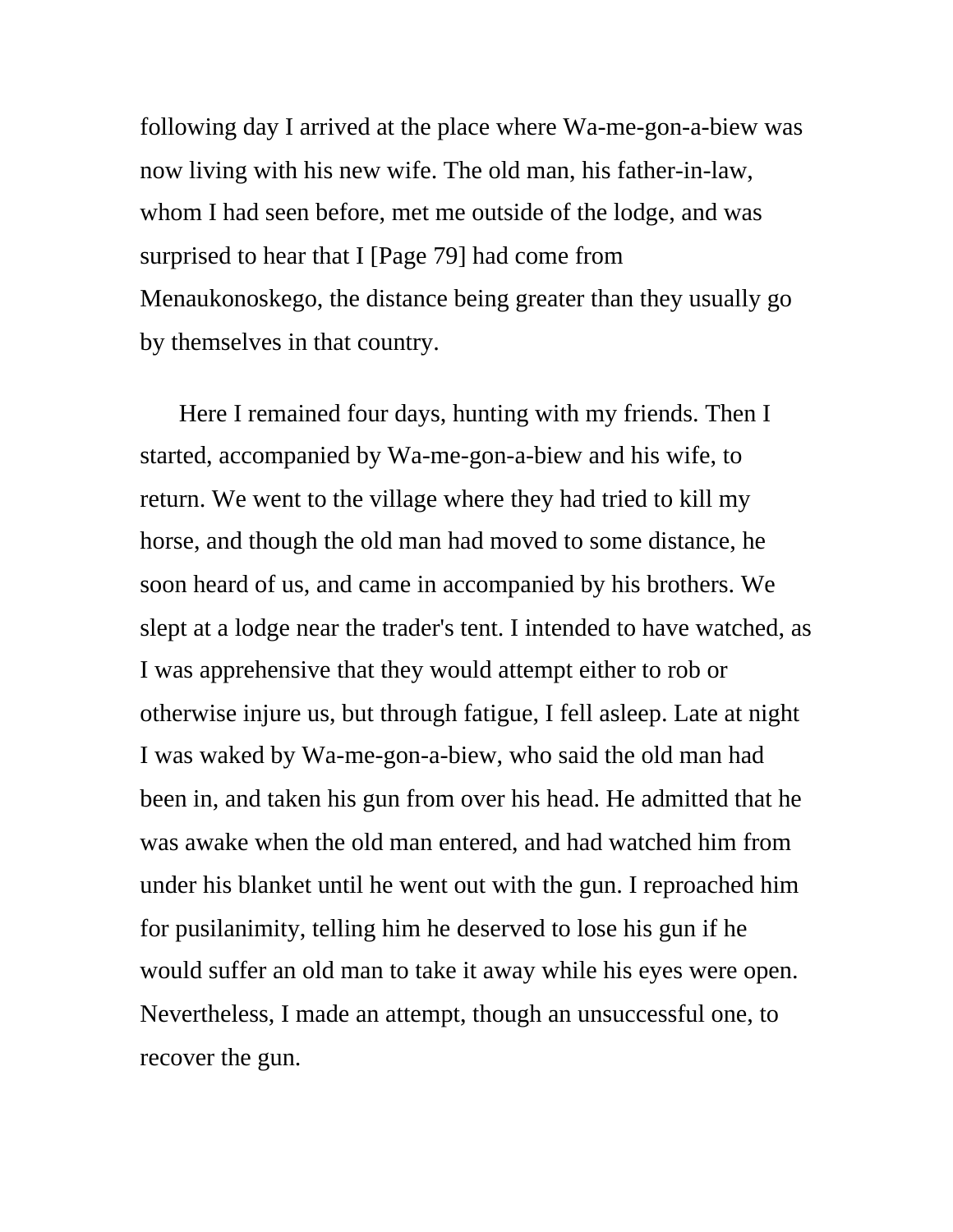Before we reached Mouse River, my horse had become so poor and feeble that even the woman could not ride him. We rested two days, and then went on. We had suffered much from hunger, having for many days killed only one poor buffalo, when we met with a small band of Crees, under a chief called O-ge-mah-wahshish, a Cree word, meaning chief's son. Instead of relieving our wants, they treated us in an unfriendly manner, and I overheard them talking of killing us, on account of some old quarrel with a band of Ojibbeways. They would sell us nothing but a small badger, and we lost no time in escaping as far as we could from them. We were starved for two days more when we met an Ojibbeway, called Wawb-uche-chawk, (the white crane,) who had very lately killed a fat moose.

With this man we lived about a month, during all which time we had plenty of food, and slept in his lodge. He was moving in the same direction that we were. He did not leave us until we arrived at Rush Lake River. The old woman had gone from the trading house where I left her, to live with Indians, at the distance of four days. My three horses [Page 80] which, before starting, I had fettered and turned out that they might become accustomed to the place, had been neglected, and were now dead; notwithstanding I had given very particular charge to Net-no-kwa to take off the fetters at the commencement of winter. She had neglected it. My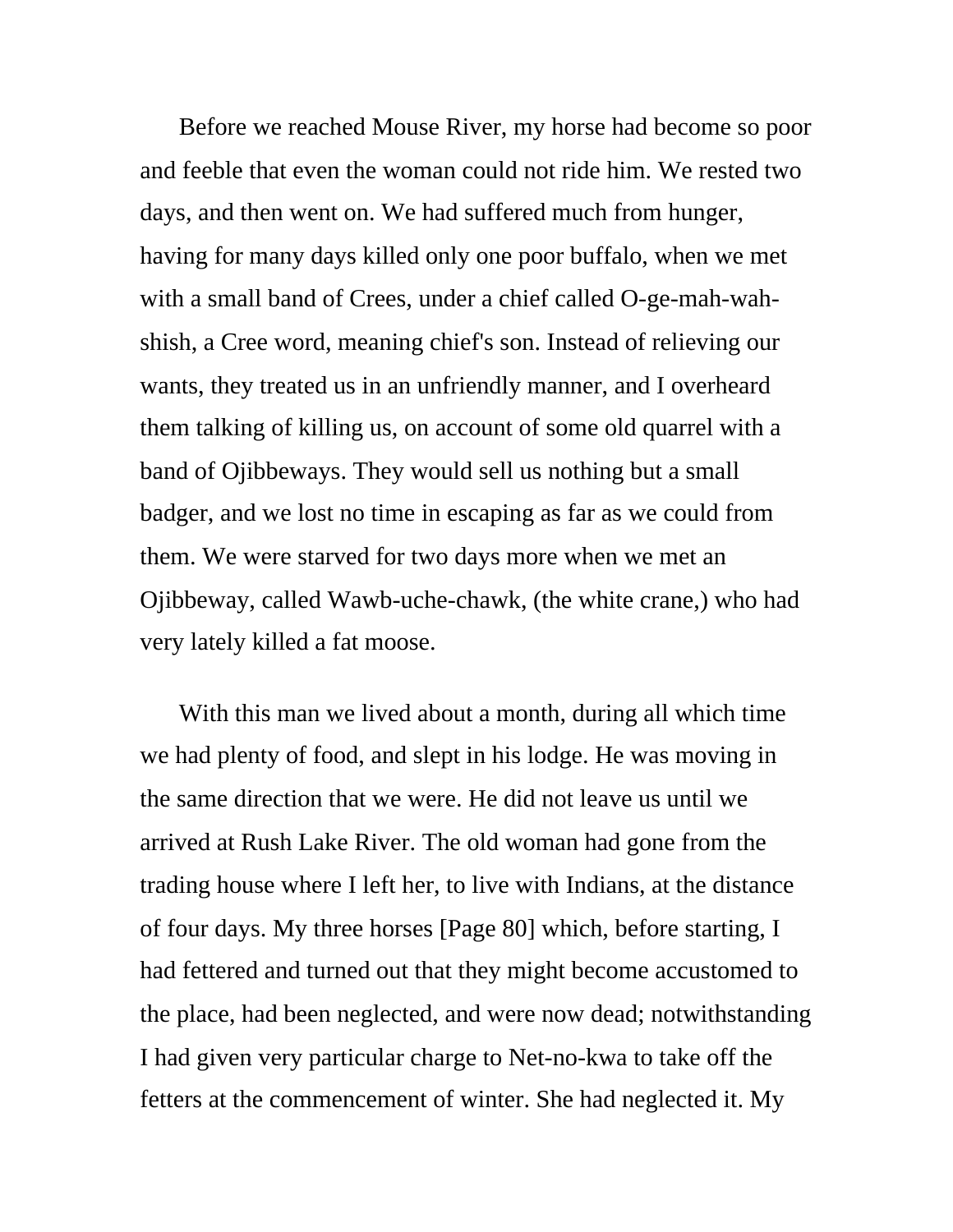horse which I rode to Red River was also dead, and I had none left. Net-no-kwa having apparently relinquished her claim to me, and Wa-me-gon-a-biew now leaving me, I remained for some time entirely alone about the trading house. The trader, whose name was M'Glees, at length took notice of me, and invited me to live with him. He said so much to induce me to leave the Indians, that I felt sometimes inclined to follow his advice, but whenever I thought of remaining long at the trading house, I found an intolerable irksomeness attending it. I felt an inclination to spend all my time in hunting, and a strong dislike to the less exciting employments of the men about a trading house.

At the head of the Menaukonoskego river was a trading house which I started to visit, in company with five Frenchmen and one Ojibbeway woman sent by Mr. M'Glees. We were furnished only with enough meat for one meal, all of which we ate on the first night after we started. About the middle of the third day, we came to a small creek of salt water, and on the summit of a little hill by the side of it, we saw a man sitting. We went up to him, but he gave no answer to our questions. We then took hold and tried to rouse him by shaking, but we found him stiffened by the cold, and when we took our hands off him, he tumbled to the ground as if he had been frozen entirely stiff. His breath still came and went, but his limbs were no longer flexible, and he appeared in most respects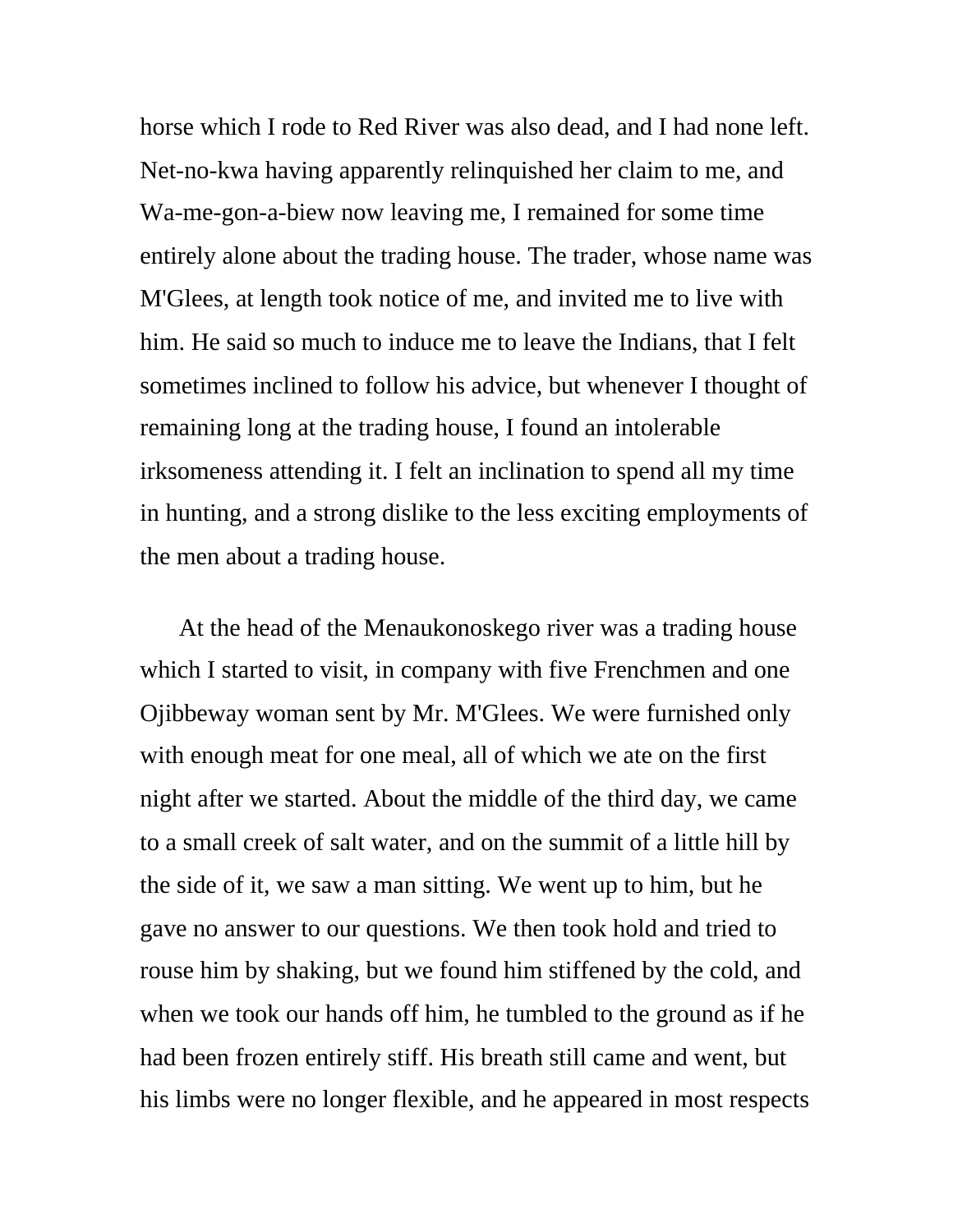like one dead. Beside him lay his small kettle, his bag, containing steel and flint, his moccasin awl, and one pair of moccasins. We tried all the means in our power to resuscitate him, but all in vain. Regarding him as one dead, I advised the Frenchmen to return with him to the trading house from which we came, that he might be properly buried. They did so, and I learned afterwards that he ceased breathing an hour or two after they started. It appeared that he had been sent away from the [Page 81] trading house at the head of the river, as too indolent to be suffered to remain. He had started almost destitute of provisions, and come some distance to Wa-me-gon-a-biew's lodge. Wa-me-gon-a-biew had fed him, and offered him plenty of provisions to take with him, but he declined, saying he should not have occasion for it. He was then very much enfeebled, and had been about two days in coming the short distance to the place where we had found him. After they started with him, I went on with the Ojibbeway woman and soon arrived at Wa-me-gon-a-biew's.

I had remained here about a month, hunting with my brother, when Net-no-kwa arrived, having come in search of me. Wa-megon-a-biew went by my direction, to a place on Clam River to hunt beaver, and I returned with Net-no-kwa to Menaukonoskeeg, where we made sugar. There were ten fires of us together and after the sugar making was over, we all went to hunt beavers in concert.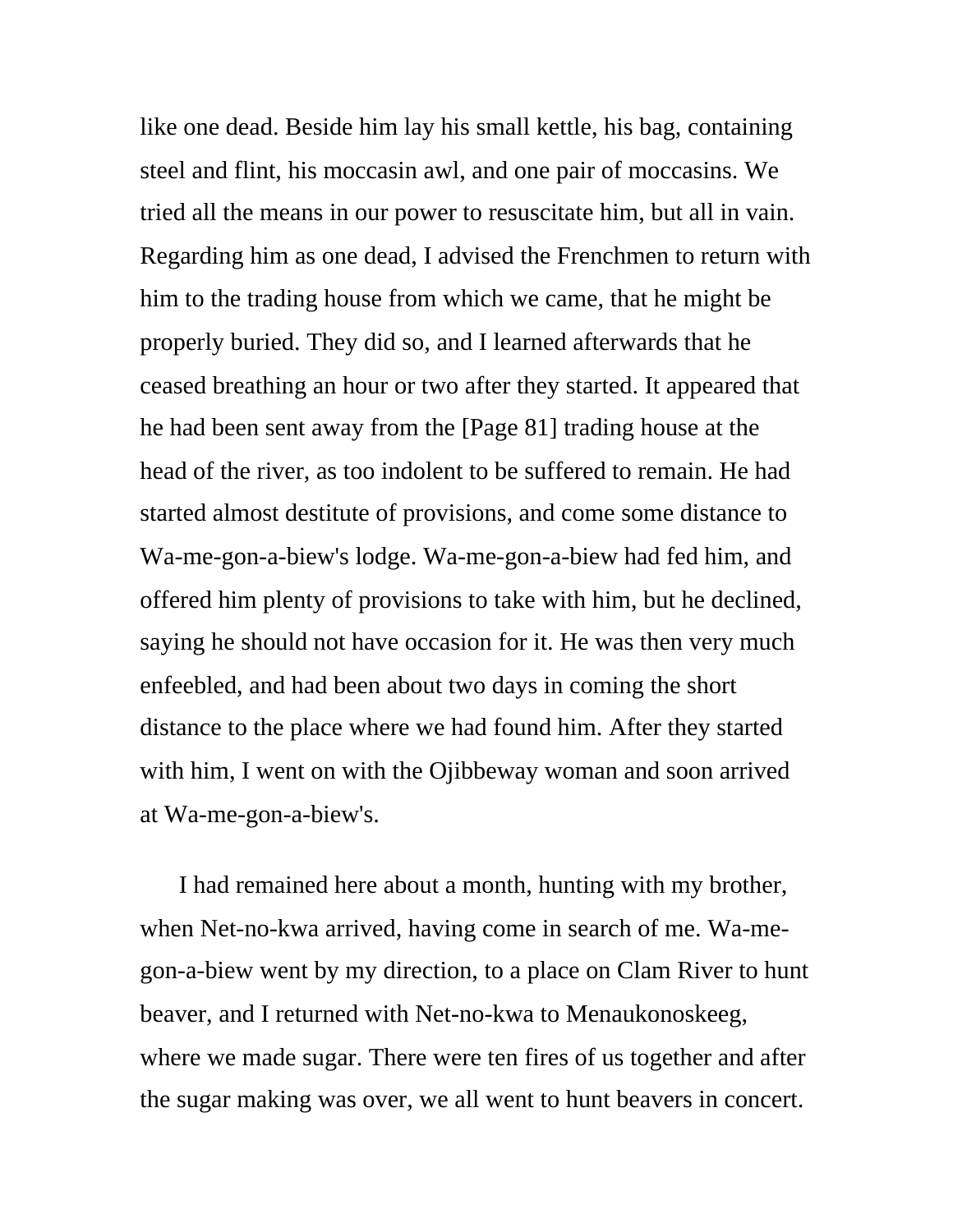In hunts of this kind, the proceeds are sometimes equally divided, but in this instance every man retained what he had killed. In three days I collected as many skins as I could carry. But in these distant and hasty hunts, little meat could be brought in, and the whole band was soon suffering of hunger. Many of the hunters, and I among others, for want of food, became extremely weak, and unable to hunt far from home. One day, when the ice in the ponds was covered midling deep with water, I reached a place about a mile distant from camp, and in a low swamp I discovered fresh moose signs. I followed up the animal, and killed it, and as it was the first, it was made a feast for the whole band, and all devoured in a single day.

Soon afterwards, all the Indians came down in two days' journey to the mouth of the river, where we were joined by Wame-gon-a-biew, who had made a very successful hunt on Clam River. We stopped at the trading house one mile from the lake, and remained here drinking until our peltries were all sold. Then we started, accompanied only by Wa-me-gon-a-biew, to come down to the mouth of the river. The distance was so short that we did not take the dogs on board the canoes. As they ran along the shore, they [Page 82] started an elk, and drove him into the water in the lake, whence we chased him on shore with the canoe, and killed him on the beach.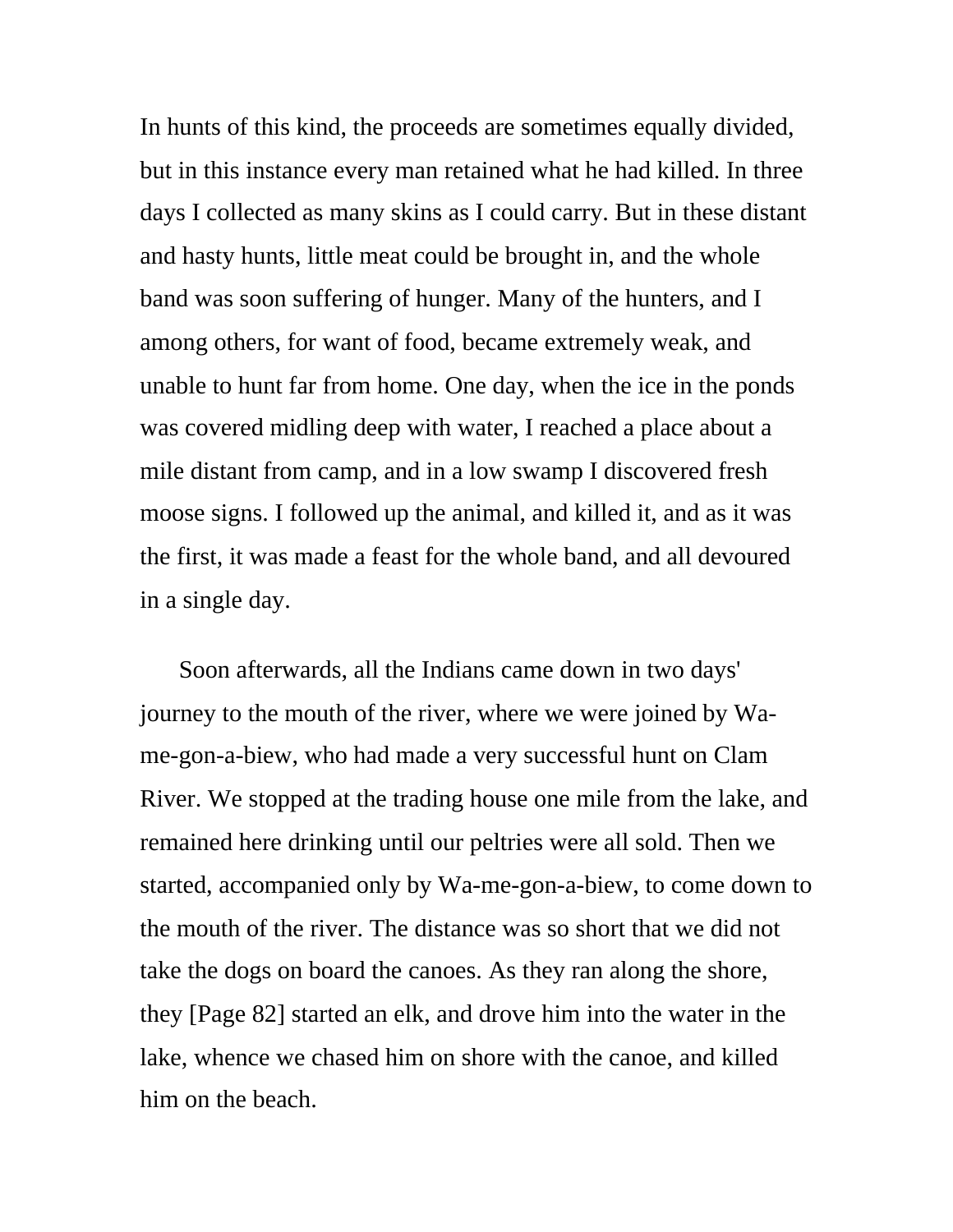About this time, we met with an old Ottawwaw chief, called Wa-ge-to-tah-gun, (he that has a bell,) more commonly called Wage-toat. He was a relative of Net-no-kwa, and had with him at that time, three lodges and two wives. One of his sons had also two wives. With him we remained two months and almost every morning, as he was going out, he called me to accompany him to his hunt. Whenever he hunted with me, he gave me all, or the greater part of what he killed. He took much pains to teach me how to take moose and other animals which are difficult to kill. Wa-megon-a-biew, with his wife, left us here, and went to Red River.

There is an opinion prevalent among the Indians, that the moose, among the methods of self-preservation with which he seems better acquainted than almost any other animal, has the power of remaining for a long time under water. Two men of the band of Wa-ge-to-tah-gun, whom I knew perfectly well, and considered very good and credible Indians, after a long day's absence on a hunt, came in, and stated that they had chased a moose into a small pond, that they had seen him go to the middle of it, and disappear, and then choosing positions, from which they could see every part of the circumference of the pond, smoked, and waited until near evening; during all which time, they could see no motion of the water, or other indication of the position of the moose. At length, being discouraged, they had abandoned all hope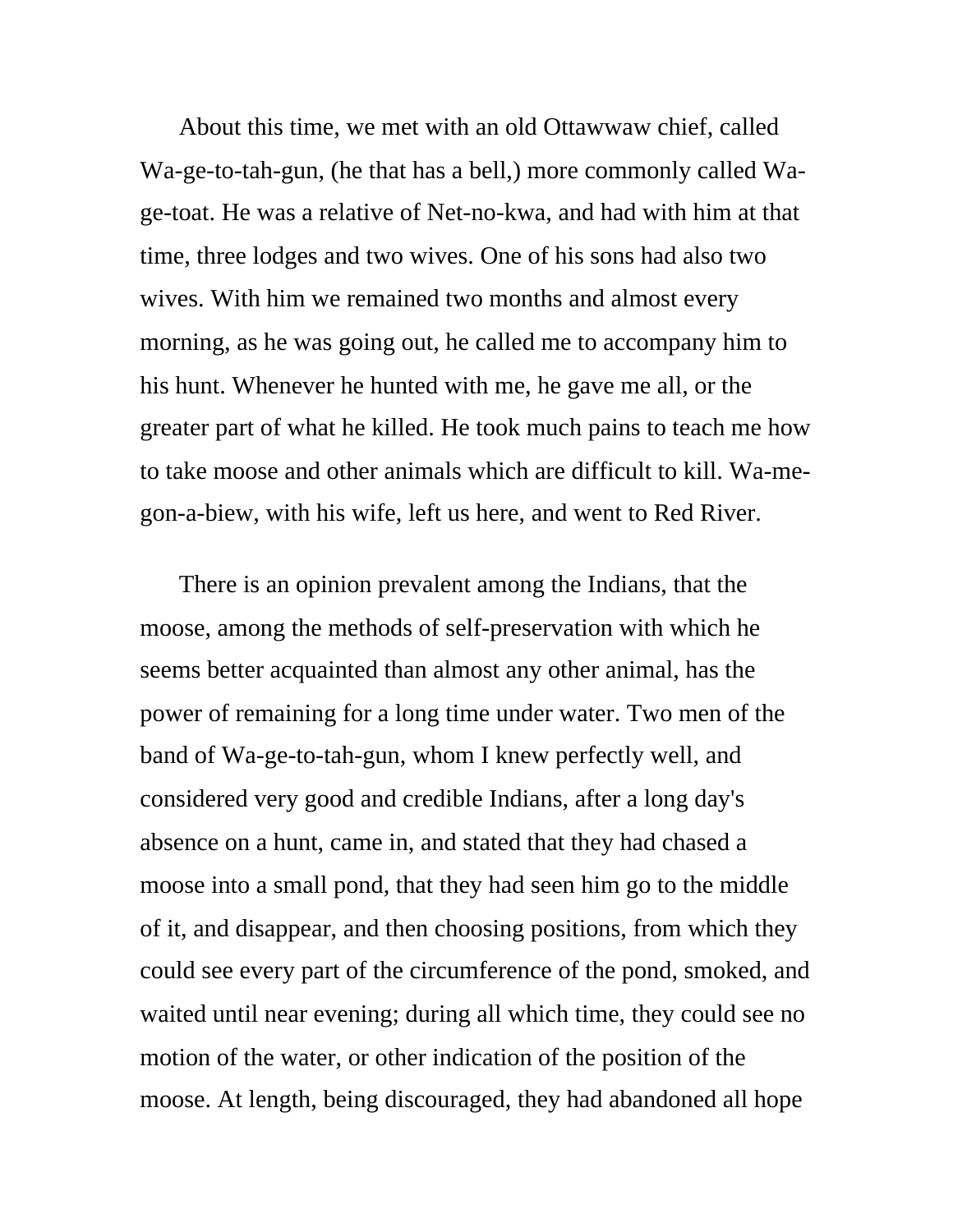of taking him, and returned home. Not long afterwards came a solitary hunter loaded with meat. He related that having followed the track of a moose for some distance, he had traced it to the pond before mentioned, but having also discovered the tracks of two men, made at the same time as those of the moose, he concluded they must have killed it. Nevertheless, approaching cautiously to the margin of the pond, he sat down to rest. Presently he saw the moose rise slowly in the center of the pond, which was not very deep, and wade towards the shore where he was sitting. When [Page 83] he came sufficiently near, he shot him in the water. The Indians consider the moose shyer and more difficult to take than any other animal. He is more vigilant, and his senses more acute than those of the buffalo or caribou. He is fleeter than the elk, and more prudent and crafty than the antelope. In the most violent storm when the wind, and the thunder, and the falling timber are making the loudest and most incessant roar, if a man, either with his foot or his hand, breaks the smallest dry limb in the forest, the moose will hear it, and though he does not always run, he ceases eating, and rouses his attention to all sounds. If in the course of an hour, or thereabout, the man neither moves, nor makes the least noise, the animal may begin to feed again, but does not forget what he has heard, and is for many hours more vigilant than before.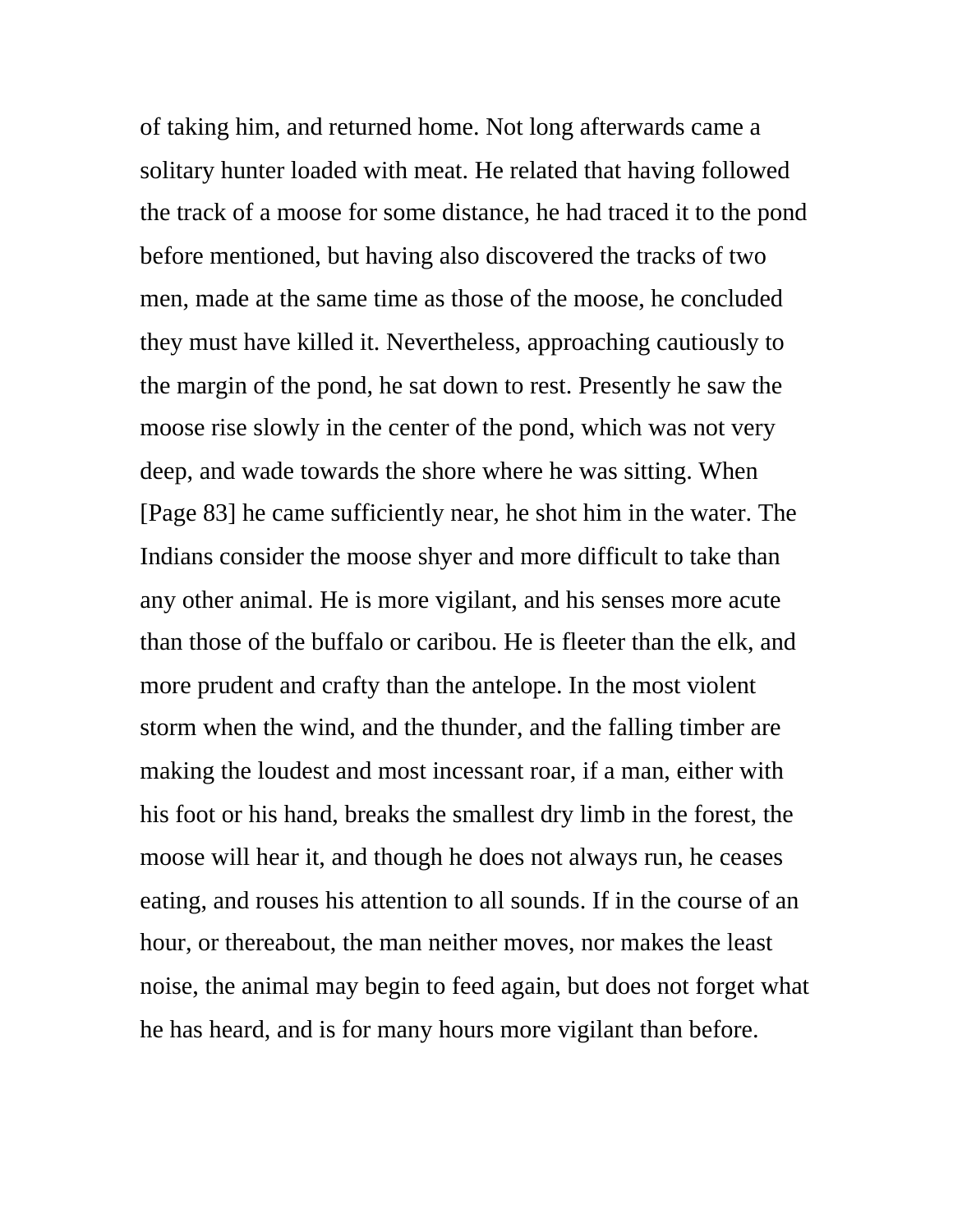Wa-ge-to-tah-gun, the chief with whom we were living, took every opportunity to instruct me as to the habits of the moose and other animals, and showed great pleasure when my exertions in the chase were crowned with success. As we were now about to part from him, he called out all the young hunters to accompany him for one day. Several young women went also. He killed a fat buck moose, which he gave to me.

The country between Lake Winnepeg and Hudson's Bay is low and swampy, and is the region of the caribou. More to the west, towards the Assinneboin and Saskawjawun, is the prairie country, are found elks and buffalo. The caribou is not found among the elk, nor the latter among the former. [Page [84]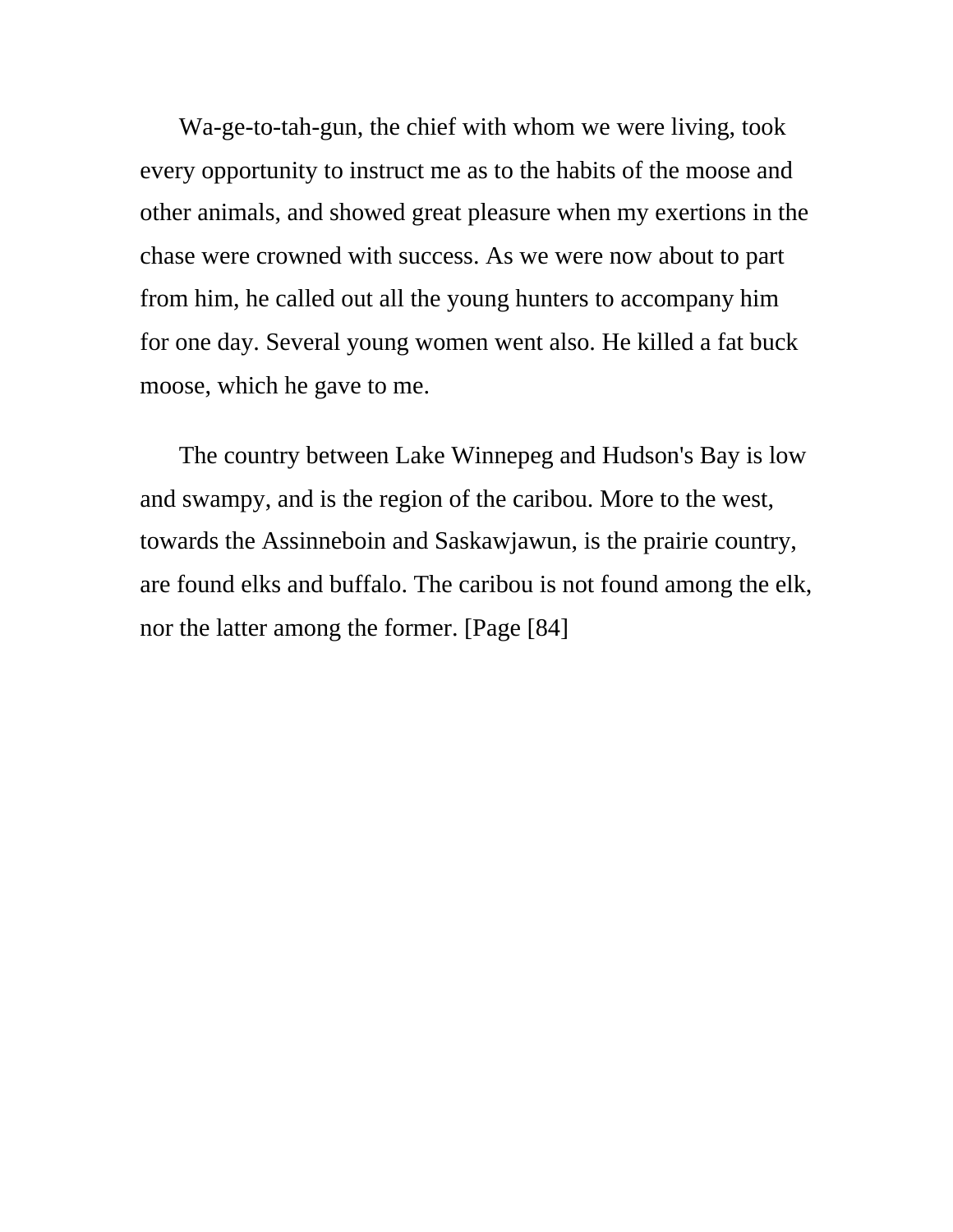## CHAPTER VII

I receive a proposal from a chief to marry his daughter -- theft and drunkenness -- manner of pursuing the elk on foot -- disease and great mortality among the beaver -- second offer of marriage from an A-go-kwa -- haunted encampment, called the "place of the two dead men" -- Indian courtship -- distressing sickness -- insanity and attempt at suicide -- gambling -- several offers of young women in marriage -- my courtship and marriage with Mis-kwabun-o-kwa, (the red sky of the morning.)

The spring having now come, we returned by the way of our old sugar camp towards Menaukonoskego, but as I disliked to be with the Indians in their seasons of drunkenness, I dissuaded the old woman from accompanying them to the trading-house. I talked to her of the foolishness of wasting all our peltries in purchasing what was not only useless, but hurtful and poisonous to us, and was happy to find that I had influence enough with her to take her immediately to the place I had selected for my hunting camp. She went to see Wa-ge-tote, to take leave of him, but when she returned, I readily perceived by her manner that something unusual had passed. Presently she took me to one side, and began to say to me, "My son, you see that I am now become old; am scarce able to make you moccasins, to dress and preserve all your skins, and do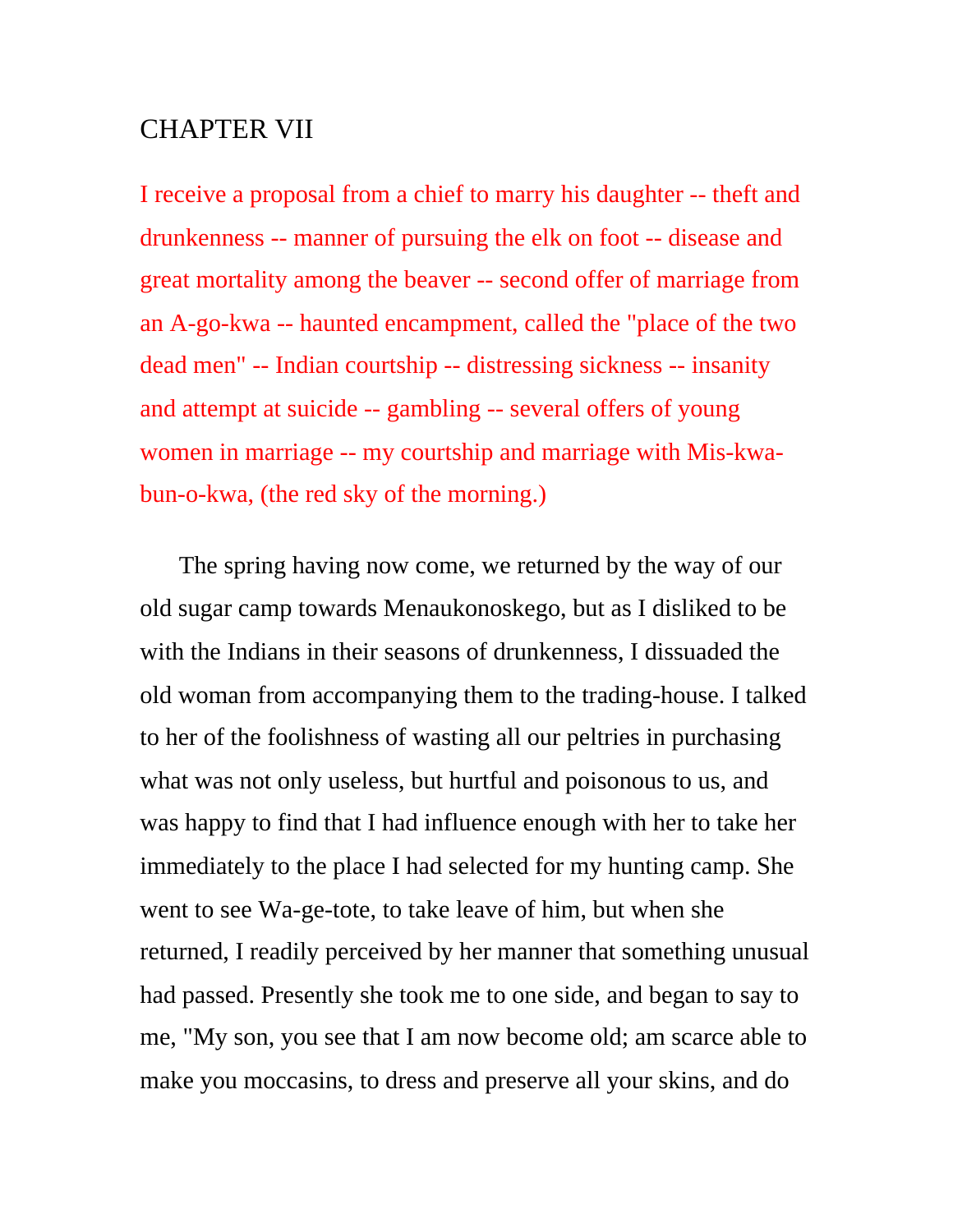all that is needful abut your lodge. You are now about taking your place as a man and a hunter, and it is right you should have some one who is young and strong to look after your property and take care of your lodge. Wa-ge-tote, who is a good man, and one respected by all the Indians, will give you his daughter. You will thus gain a powerful friend and protector, who will be able to assist us in times of difficulty, and I shall be relieved from much anxiety and care for our family." Much more she said, in the same strain, but I told her without hesitation that I would not comply with her request. I had as yet thought [Page 85] little of marriage among the Indians, still thinking I should return before I became old, to marry to the whites. At all events, I assured her I could not now marry the woman she proposed to me. She still insisted that I must take her, stating that the whole affair had been settled between Wa-ge-tote and herself, and that the young woman had said she was not disinclined to the match, and she pretended she could do no otherwise than bring her to the lodge. I told her if she did so I should not treat or consider her as my wife. The affair was in this situation the morning but one before we were to separate from Wage-tote and all his band, and, without coming to any better understanding with the old woman, I took my gun early in the morning, and went to hunt elk. In the course of the day I killed a fat buck, and returning late in the evening, I hung up the meat I had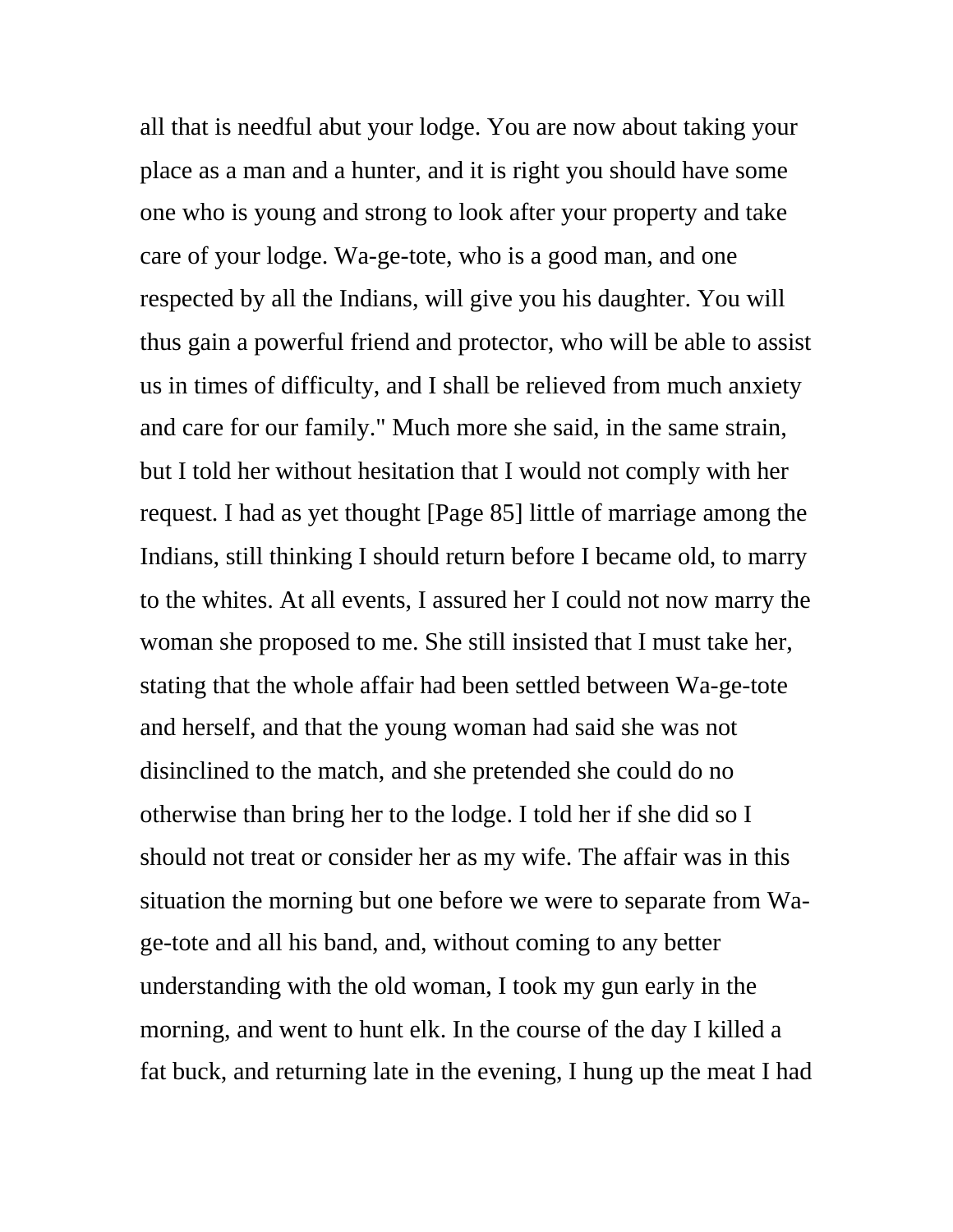brought before the lodge, and carefully reconnoitered the inside before I entered, intending, if the young woman was there, to go to some other lodge and sleep, but I could see nothing of her.

Next morning Wa-ge-tote came to my lodge to see me. He expressed all the interest in me which he had been in the habit of doing, and gave me much friendly advice, and many good wishes. After this Net-no-kwa returned again, urging me to marry the daughter, but I did not consent. These attempts were afterwards, from time to time, renewed, until the young woman found a husband in some other man.

After Wa-ge-tote and his band had left us, we went to the hunting ground I had chosen, where we spent great part of the summer by ourselves, having always plenty to eat, as I killed great numbers of elks, beavers, and other animals. Late in the fall we went to the trading-house at Me-nau-ko-nos-keeg, where we met with Waw-zhe-kwaw-maish-koon, who had left us the year before, and with him we remained.

As the trader was coming to his wintering ground, the Indians, having assembled in considerable numbers, met him at the lake, at the distance of a few miles from his house. He had brought a large quantity of rum, and, as was usual, he encamped for several days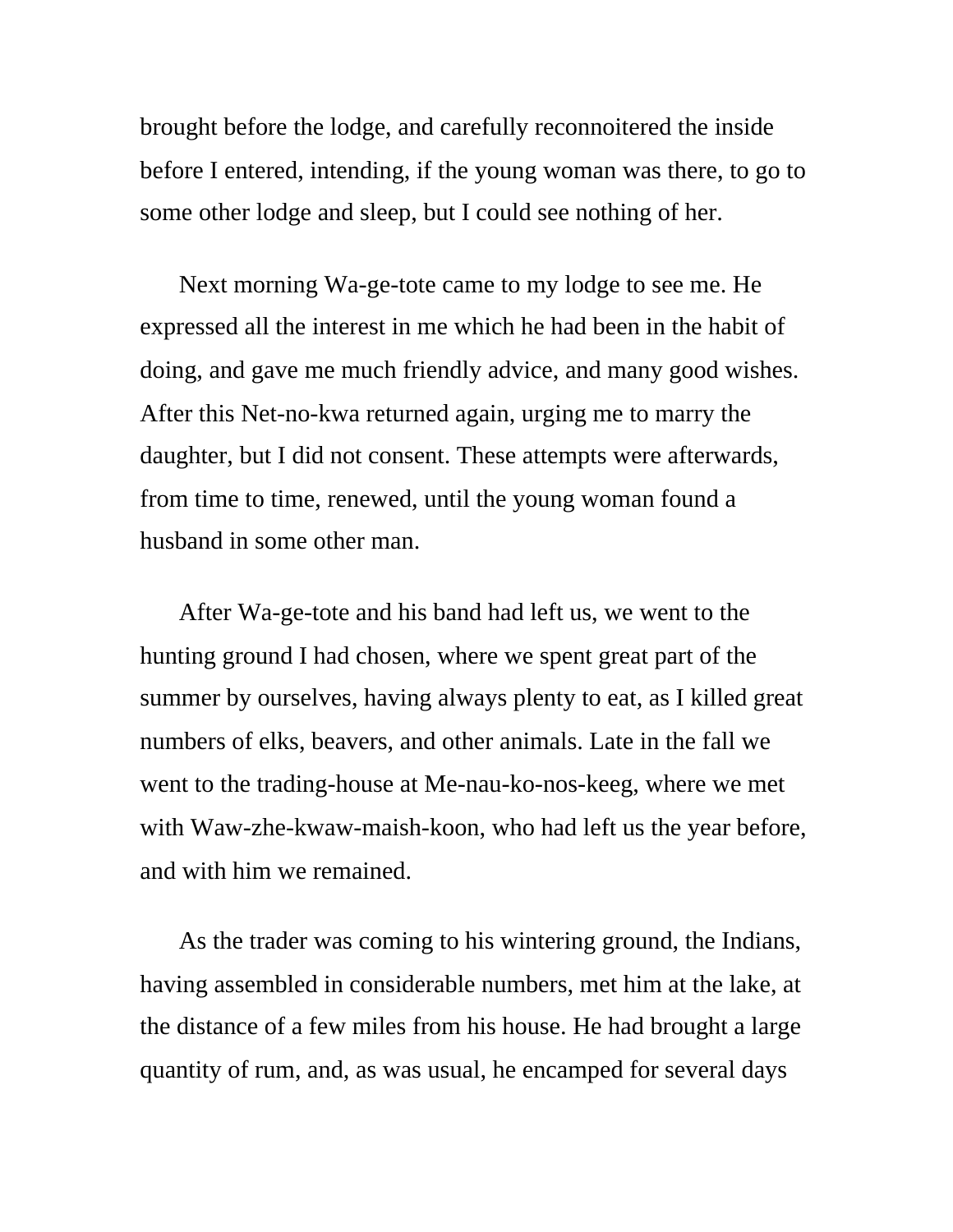that the Indians might buy and [Page 86] drink what they could before he went to his house, as they would give him less trouble at his camp. I had the presence of mind to purchase some of the most needful articles for the winter, such as blankets and ammunition, as soon as we met him. After we had completed our trade, the old woman took ten fine beaver skins, and presented them to the trader. In return for this accustomed present, she was in the habit of receiving every year a chief's dress and ornaments, and a ten gallon keg of spirits, but when the trader sent for her to deliver his present, she was too drunk to stand. In this emergency, it was necessary for me to go and receive the articles. I had been drinking something, and was not entirely sober. I put on the chief's coat and ornaments, and taking the keg on my shoulder, carried it home to our lodge, placed it on one end, and knocked out the head with an axe. "I am not," said I, "one of those chiefs who draw liquor out of a small hole in a cask, let all those who are thirsty come and drink;" but I took the precaution to hide away a small keg full, and some in a kettle, probably in all three gallons. The old woman then came in with three kettles, and in about five minutes the keg was emptied. This was the second time that I had joined the Indians in drinking, and now I was guilty of much greater excess than before. I visited my hidden keg frequently, and remained intoxicated two days. I took what I had in the kettle, and went into the lodge to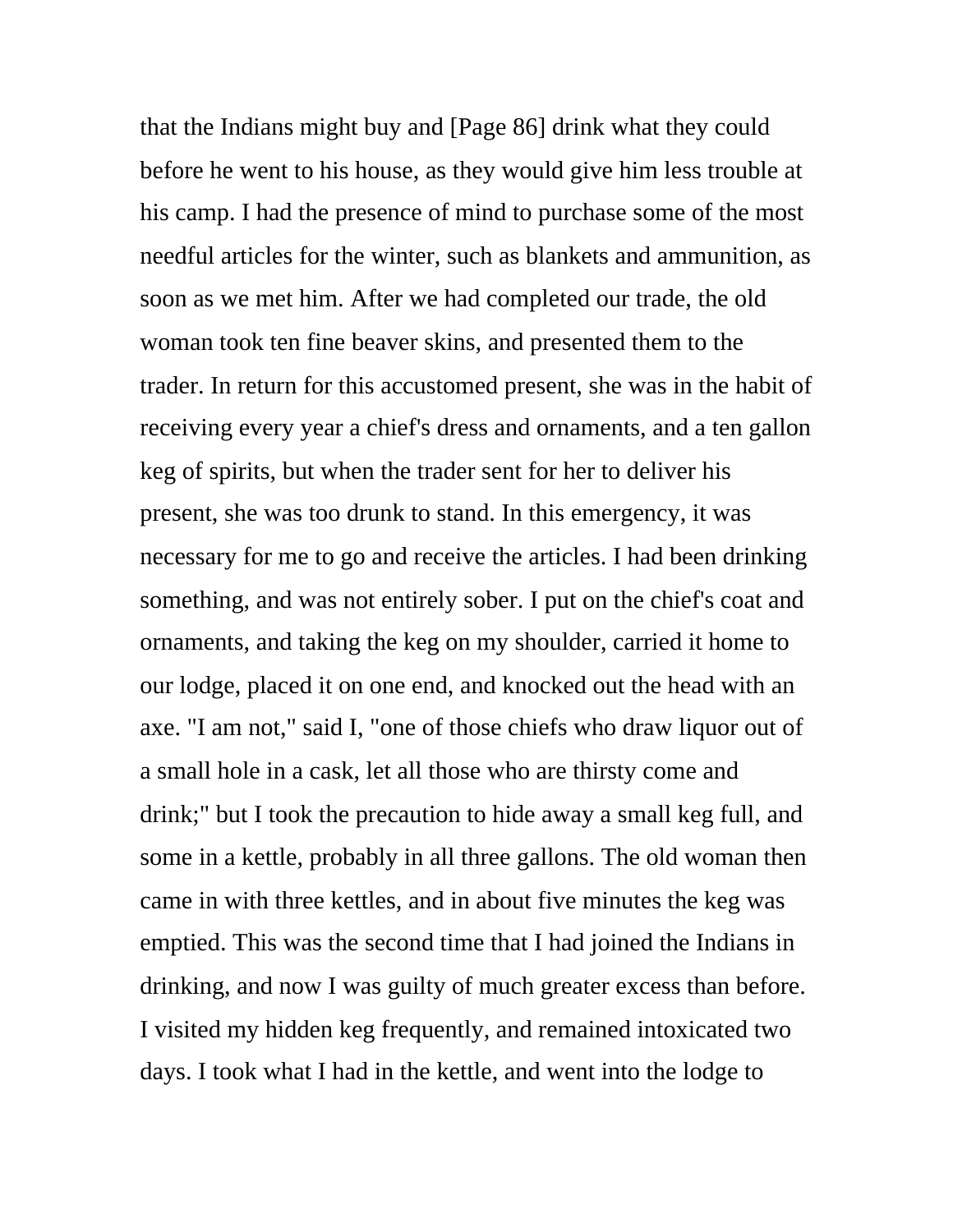drink with Waw-zhe-kwaw-maish-koon, whom I called my brother, he being the son of Net-no-kwa's sister. He was not yet drunk, but his wife, whose dress was profusely ornamented with silver, had been for some time drinking, and was now lying by the fire in a state of absolute insensibility. Waw-zhe-kwaw-maishkoon and myself took our little kettle and sat down to drink, and presently an Ojibbeway of our acquaintance, staggered in and fell down by the fire near the woman. It was late at night, but the noise of drunkenness was heard in every part of the camp, and I and my companion started out to go and drink wherever we could find any to give us liquor. As, however, we were not excessively drunk, we were careful to hide away the kettle which contained our whiskey in the back part of the lodge, [Page 87] covering it, as we thought, effectually from the view of any that might come in. After an excursion of some hours, we returned. The woman was still lying by the fire, insensible as before, but with her dress stripped of its profusion of silver ornaments, and when we went for our kettle of rum, it was not to be found. The Ojibbeway, who had been lying by the fire, had gone out, and some circumstances induced us to suspect him of the theft, and I soon understood that he had said I had given him something to drink. I went next morning to his lodge, and asked him for my little kettle, which he directed his squaw to bring to me. Having this fixed the theft upon him. Waw-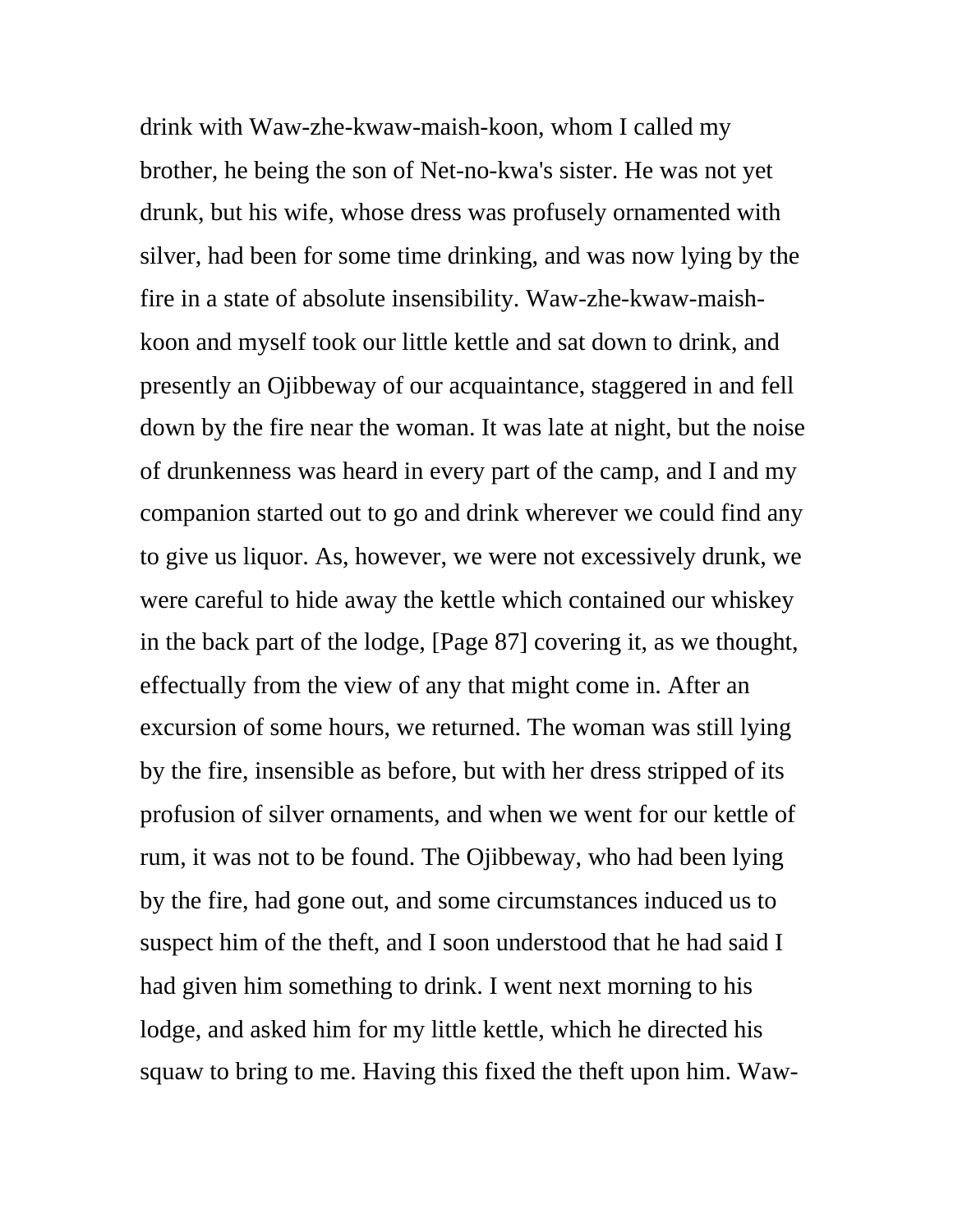zhe-kwaw-maish-koon went and recovered the ornaments of his wife's dress. This Ojibbeway was a man of considerable pretensions, wishing to be reckoned a chief, but this unfortunate attempt at theft injured his standing in the estimation of the people. The affair was long remembered, and he was ever after mentioned with contempt.

About this time, old Net-no-kwa began to wake from her long continued drunkenness. She called me to her, and asked me whether I had received the chief's dress, and the keg of rum. She was unwilling to believe that I had suffered all the contents of the keg to be expended without reserving some for her. When she came to be assured not only that this was the case, but that I had been drunk for two days, she reproached me severely, censuring me not only for ingratitude to her, but for being such a beast as to be drunk. The Indians hearing her, told her she had no right to complain of me for doing as she herself had taught me, and by way of pacifying her, they soon contributed rum enough to make her once more completely drunk.

As soon as their peltries were all disposed of, so that they were compelled to discontinue drinking, the Indians began to disperse to their hunting grounds. We went with the trader to his house, where we left our canoes, and thence to the woods with Waw-zhe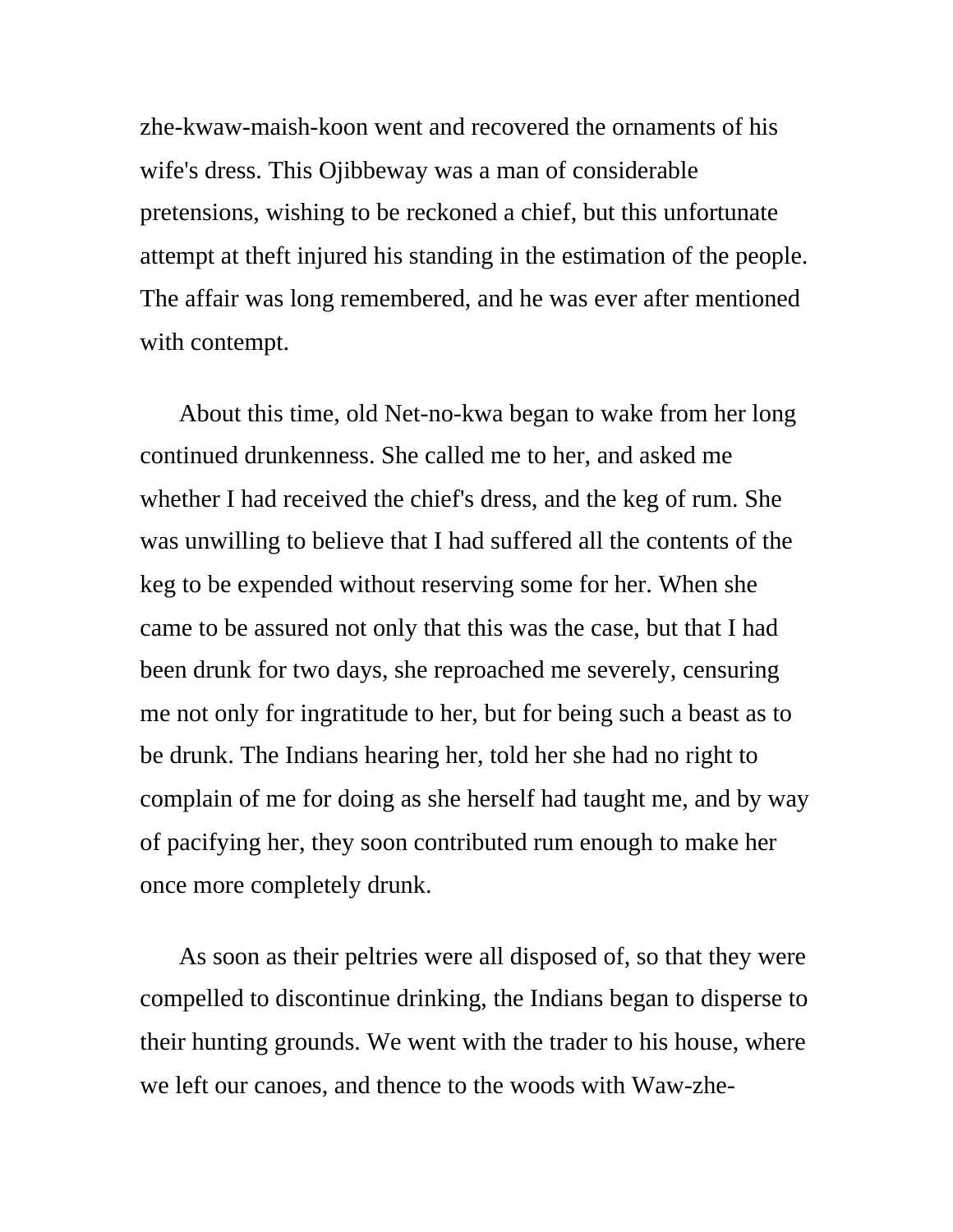kawaw-maish-koon to hunt. We now constituted but one family, but his part of it was large, he having many young children. Cold weather had scarce commenced, and the snow was no more than a foot deep, when [Page 88] we began to be pinched with hunger. We found a herd of elks, and chasing them one day, overtook and killed four of them. When the Indians hunt elk in this manner, after starting the herd they follow them at such a gait as they think they can keep for many hours. The elks being frightened outstrip them at first by many miles, but the Indians, following at a steady pace along the path, at length come in sight of them. They then make another effort, and are no more seen for an hour or two, but the intervals at which the Indians have them in sight, grow more and more frequent, and longer and longer, until they cease to lose sight of them at all. The elks are now so much fatigued that they can only move in a slow trot, at last they can but walk, by which time the strength of the Indians is nearly exhausted. They are commonly able to come up and fire into the rear of the herd, but the discharge of a gun quickens the motions of the elks, and it is a very active and determined man that can in this way come near enough to do execution more than once or twice, unless when the snow is pretty deep. The elk, in running, does not lift his feet well from the ground, so that, in deep snow, he is easily taken. There are among the Indians some, but not many, men who can run down an elk on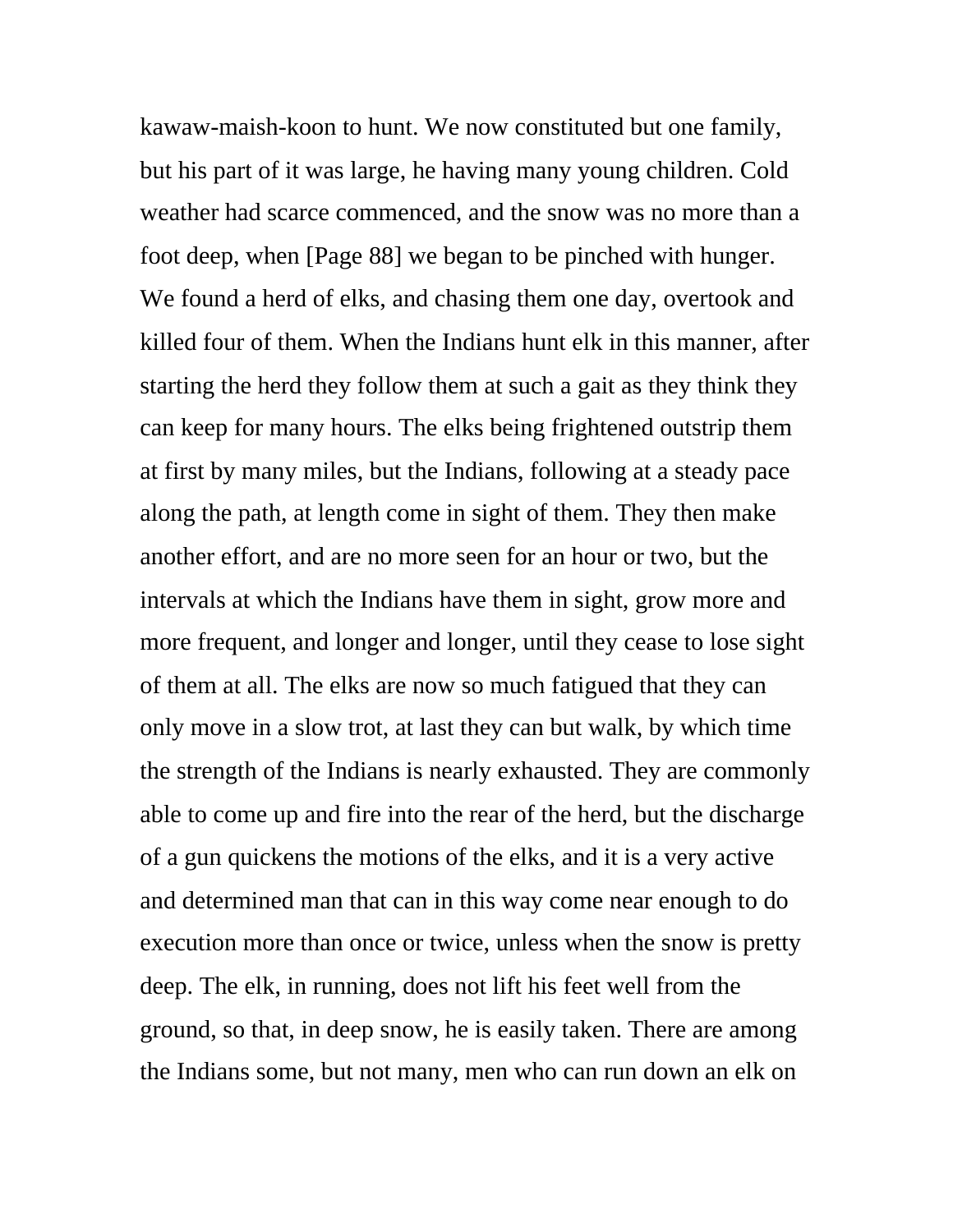the smooth prairie, when there is neither snow nor ice. The moose and the buffalo surpass the elk in fleetness, and can rarely be taken by fair running by a man on foot.

The flesh of the four elks was dried, but by no means equally divided between us in proportion to the size and wants of our respective families. I made no complaint as I knew I was a poor hunter, and had aided but little in taking them. Afterwards, I directed my attention more to the hunting of beaver. I knew of more than twenty gangs of beaver in the country about my camp, and I now went and began to break up the lodges, but I was much surprised to find nearly all of them empty. At last I found that some kind of distemper was prevailing among these animals which destroyed them in vast numbers. I found them dead and dying in the water, on the ice, and on the land. Sometimes I found one that, having cut a tree half down, had died at its roots; sometimes one who had drawn a stick of timber [Page 89] half way to his lodge was lying dead by his burthen. Many of them which I opened, were red and bloody about the heart. Those in large rivers and running water suffered less. Almost all of those that lived in ponds and stagnant water, died. Since that year the beaver have never been so plentiful in the country of Red River and Hudson's Bay, as they used formerly to be. Those animals which died of this sickness we were afraid to eat, but their skins were good.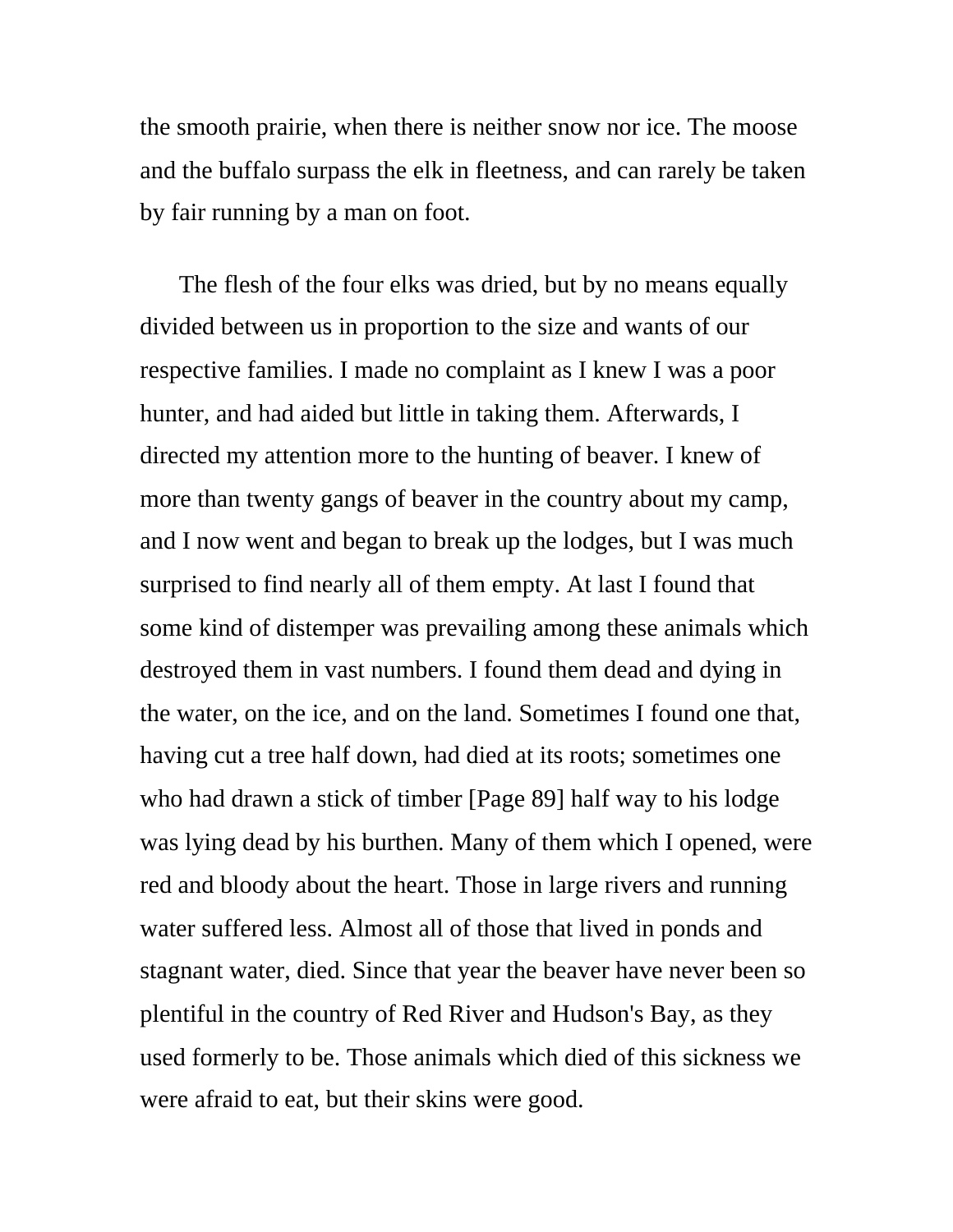It often happened while we lived with Waw-zhe-kwaw-maishkoon, that we were suffering from hunger. Once, after a day and night in which we had not tasted a mouthful, I went with him to hunt, and we found a herd of elks. We killed two and wounded a third, which we pursued until night, when we overtook it. We cut up the meat and covered it in the snow, but he took not a mouthful for our immediate use, though we were so far from home, and it was now so late that we did not think of moving towards home until the following day. I knew that he had fasted as long as I had, and though my suffering from hunger was extreme, I was ashamed to ask him for anything to eat, thinking I could endure it as long as he could. In the morning he gave me a little meat, but without stopping to cook any thing, we started for home. It was afternoon when we arrived, and Net-no-kwa seeing we had brought meat, said, "well, my son, I suppose you have eaten very heartily last night, after your long fast." I told her I had as yet eaten nothing. She immediately cooked part of what he had given me, all of which lasted us no more than two days. I still knew of two gangs of beaver that had escaped the prevailing sickness, and I took my traps and went in pursuit of them. In a day or two I had taken eight, two of which I gave to Waw-zhe-kwaw-maish-koon.

Some time in the course of this winter, there came to our lodge one of the sons of the celebrated Ojibbeway chief, called Wesh-ko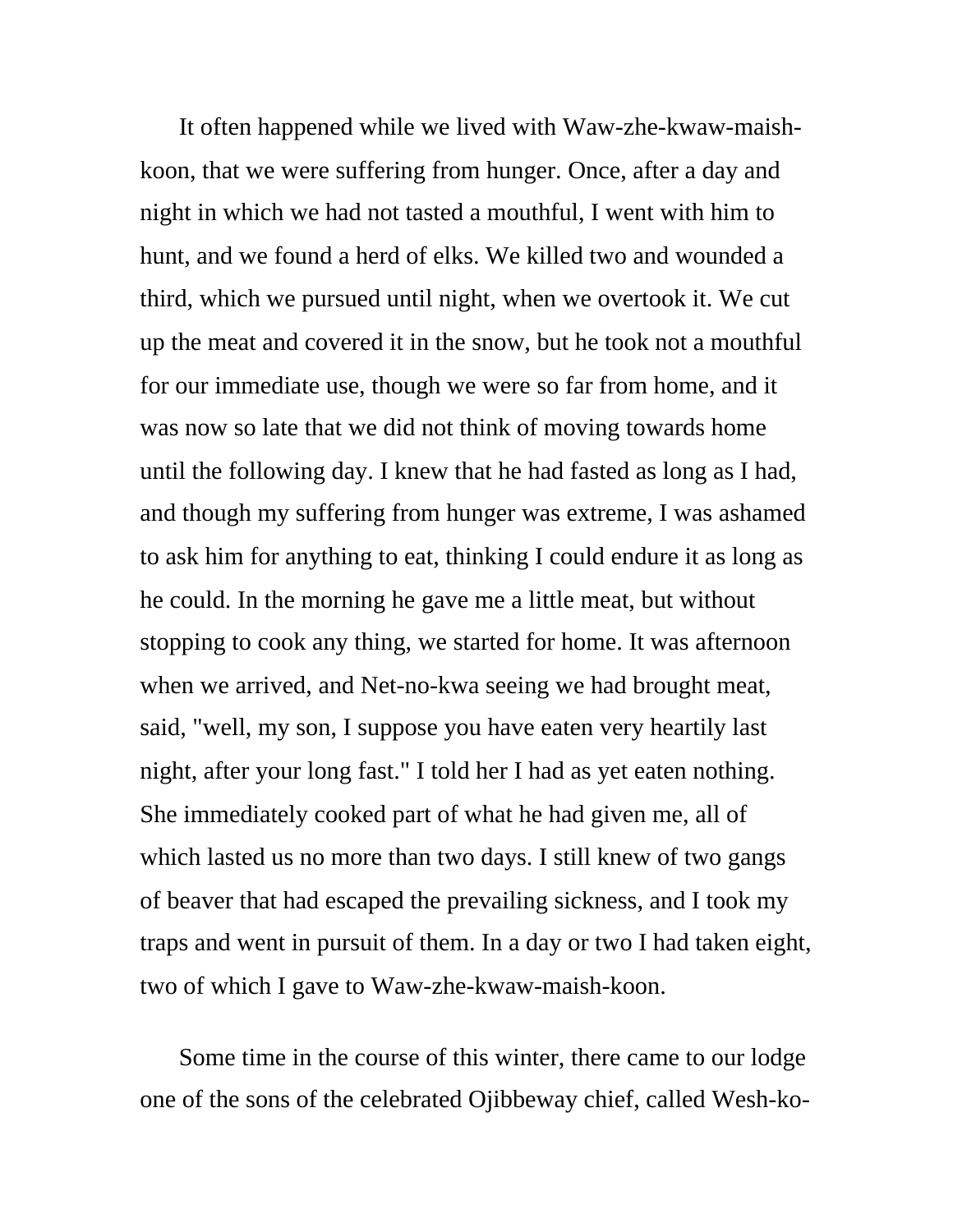bug, (the sweet,) who lived at Leech Lake. This man was one of those who make themselves women, and are called women by the Indians. There are several of this sort among most, if not all the Indian tribes. They are commonly called A-go-kwa, a word which is expressive [Page 90] of their condition. This creature, called Ozaw-wen-dib, (the yellow head,) was now near fifty years old, and had lived with many husbands. I do not know whether she had seen me, or only heard of me, but she soon let me know she had come a long distance to see me, and with the hope of living with me. She often offered herself to me, but not being discouraged with one refusal, she repeated her disgusting advances until I was almost driven from the lodge. Old Net-no-kwa was perfectly well acquainted with her character, and only laughed at the embarrassment and shame which I evinced whenever she addressed me. She seemed rather to countenance and encourage the Yellow Head in remaining at our lodge. The latter was very expert in the various employments of the women, to which all her time was given. At length, despairing of success in her addresses to me, or being too much pinched by hunger, which was commonly felt in our lodge, she disappeared, and was absent three or four days. I began to hope I should be no more troubled with her, when she came back loaded with dry meat. She stated that she had found the band of Wa-ge-to-tah-gun, and that that chief had sent by her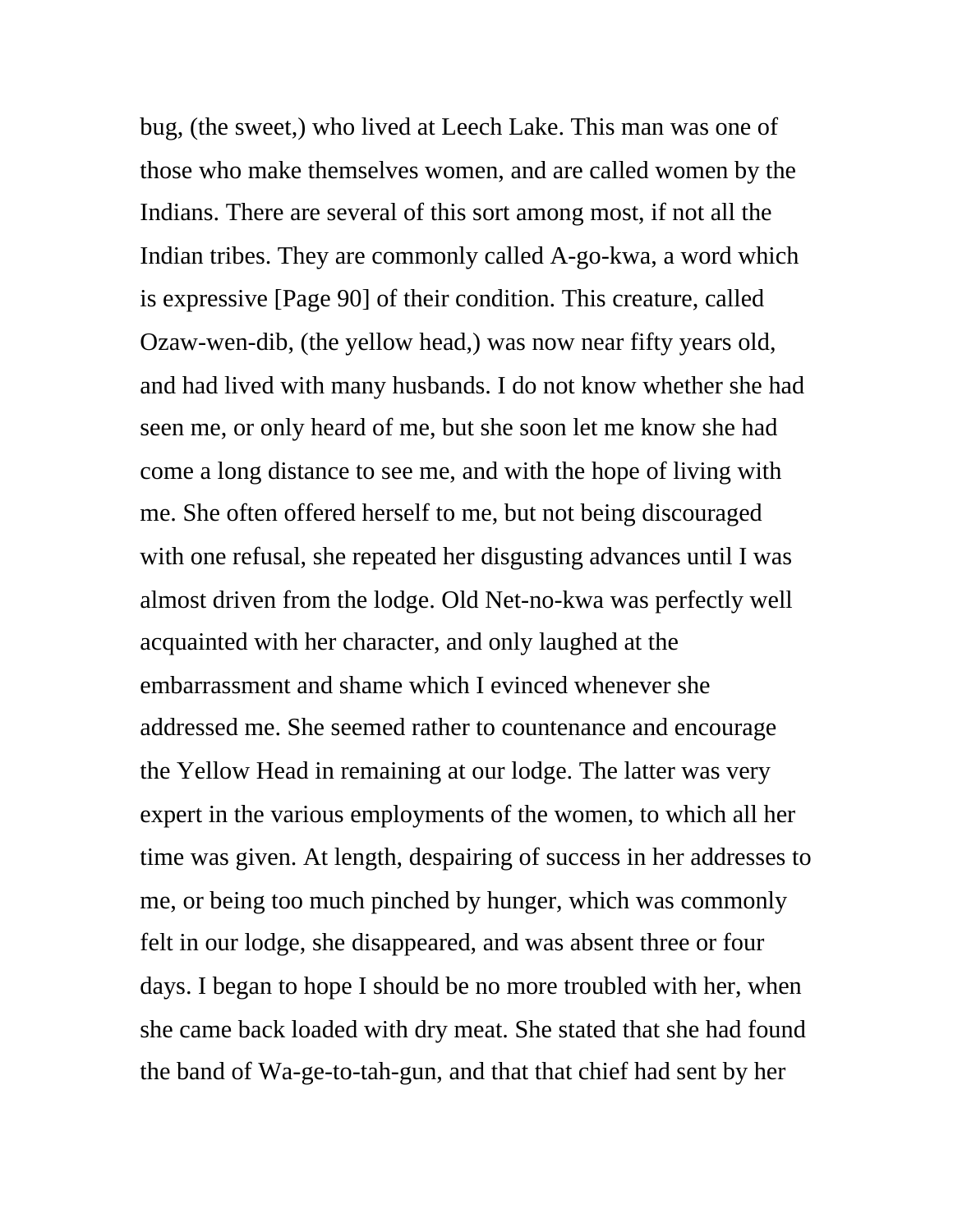an invitation for us to join him. He had heard of the niggardly conduct of Waw-zhe-kwaw-maish-koon towards us, and had sent the A-go-kwa to say to me, "my nephew, I do not wish you to stay there to look at the meat that another kills, but is too mean to give you. Come to me, and neither you nor my sister shall want any thing it is in my power to give you." I was glad enough of this invitation, and started immediately. At the first encampment, as I was doing something by the fire, I heard the A-go-kwa at no great distance in the woods, whistling to call me. Approaching the place, I found she had her eyes on game of some kind, and presently I discovered a moose. I shot him twice in succession, and twice he fell at the report of the gun, but it is probable I shot too high, for at last he escaped. The old woman reproved me severely for this, telling me she feared I should never be a good hunter. But before night the next day, we arrived at Wa-ge-tote's lodge, where we ate as much as we wished. Here, also, I found myself relieved from the persecutions of the A-go- [Page 91] kwa, which had become intolerable. Wa-go-tote, who had two wives, married her. This introduction of a new inmate into the family of Wa-ge-tote, occasioned some laughter, and produced some ludicrous incidents, but was attended with less uneasiness and quarreling than would have been the bringing in of a new wife of the female sex.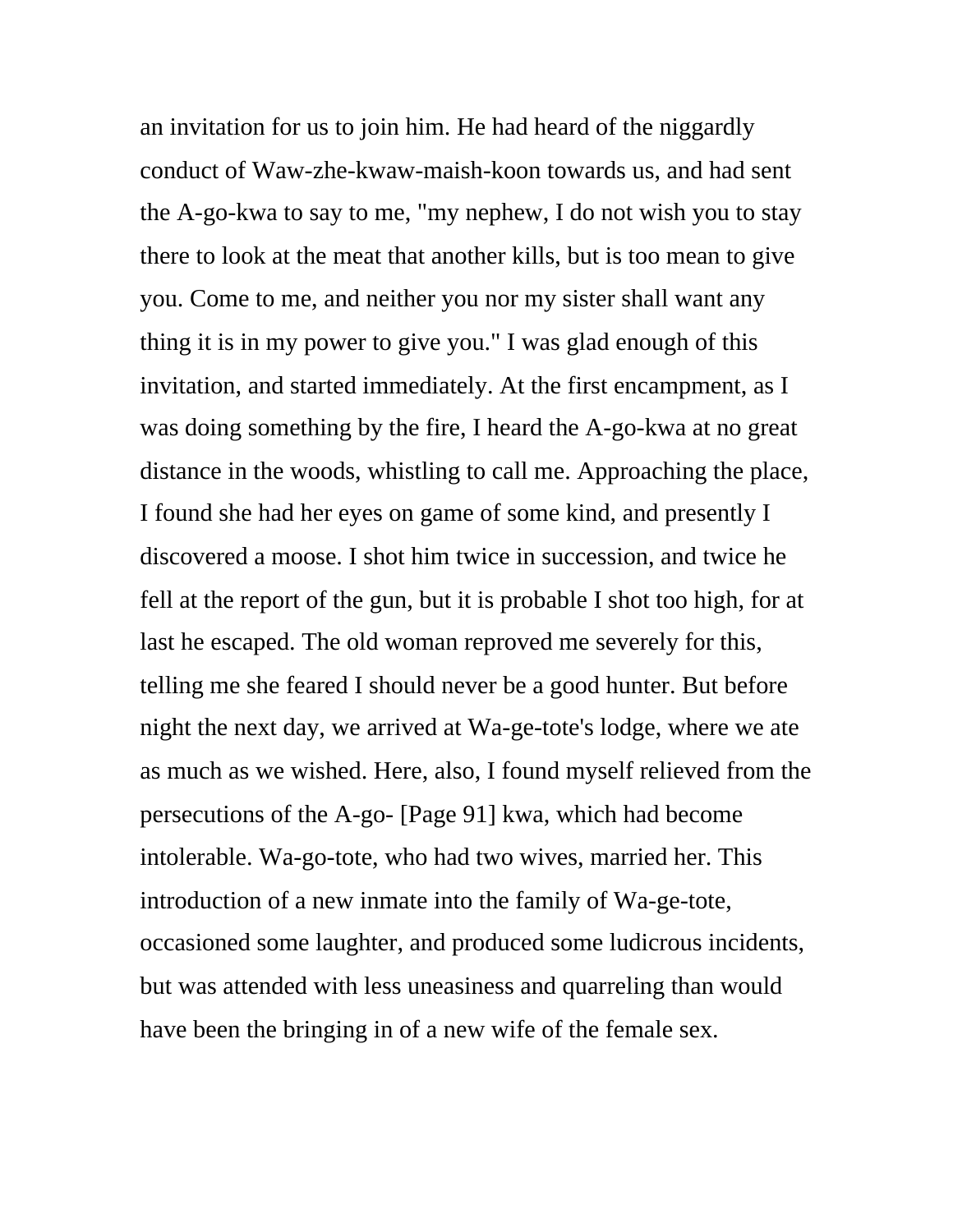This band consisted of a large number of Indians, and the country about them was hunted poor, so that few even of the best hunters were able to kill game often. It so happened that myself and another man, who, like me, was reputed a poor hunter, killed more frequently than others. The Indians now collected for the solemn ceremony of the meta or mediance dance, in which Net-nokwa always bore a very conspicuous part. I began to be dissatisfied at remaining with large bands of Indians, as it was usual for them, after having remained a short time in a place, to suffer from hunger. I therefore made a road for myself, and set my traps in a gang of beavers. When I signified to Wa-ge-tote my intention of leaving him, he said he was much afraid I should perish of hunger if I went far away by myself. I refused, however, to listen to his advice or persuasion to remain with him, and he then determined to accompany me to my traps, to see what place I had selected and judge whether I should be able to support my family. When we arrived, he found I had caught one large beaver. He advised and encouraged me, and after telling me where I should find his camp in case of being pressed by poverty, he returned.

My family had now been increased by the addition of a poor old Ojibbeway woman and two children, who being destitute of any men, had been taken up by Net-no-kwa. Notwithstanding this, I thought it was still best for us to live by ourselves. I hunted with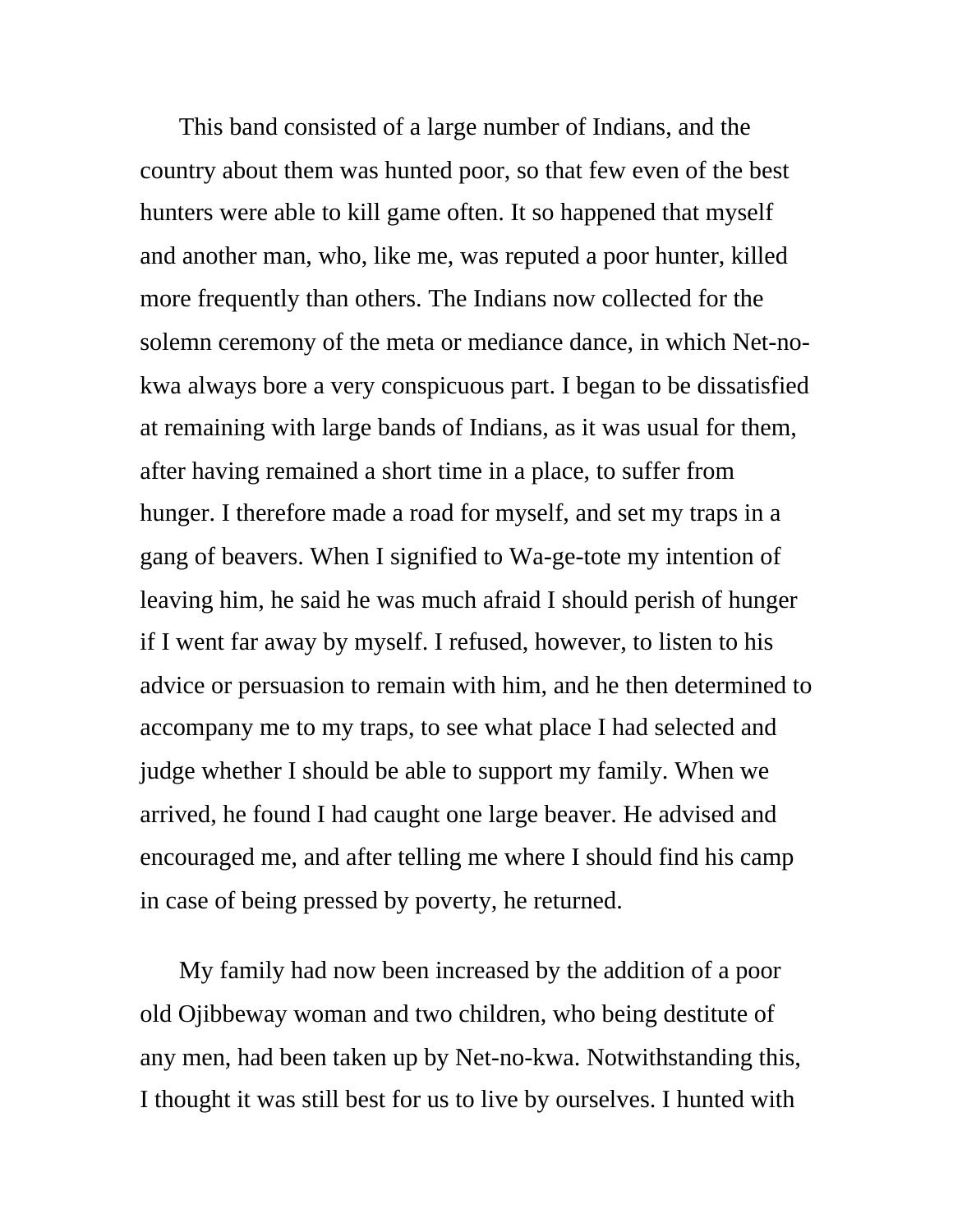considerable success, and remained by myself until the end of the season for making sugar, when Net-no-kwa determined to return to Menaukonoskeeg, while I should go to the trading house at Red River to purchase some necessary articles. I made a pack of beaver and started by myself in a small buffalo skin canoe, only large enough to carry me and my pack, and descended the Little Saskawjewun. [Page 92] There is, on the bank of that river, a place which looks like one the Indians would always choose to encamp at. In a bend of the river is a beautiful landing place, behind it a little plain, a thick wood, and a small hill rising abruptly in the rear. But with that spot is connected a story of fratricide, a crime so uncommon that the spot where it happened is held in detestation, and regarded with terror. No Indian will land his canoe, much less encamp, at "*The Place Of The Two Dead Men*." They relate that many years ago the Indians were encamped here, when a quarrel arose between two brothers having she-she-gwi for totems. One drew his knife and slew the other, but those of the band who were present looked upon the crime as so horrid that without hesitation or delay, they killed the murderer and buried them together.

As I approached this spot, I thought much of the story of the two brothers who bore the same totem with myself, and were, as I supposed, related to my Indian mother. I had heard it said that if any man encamped near their graves, as some had done soon after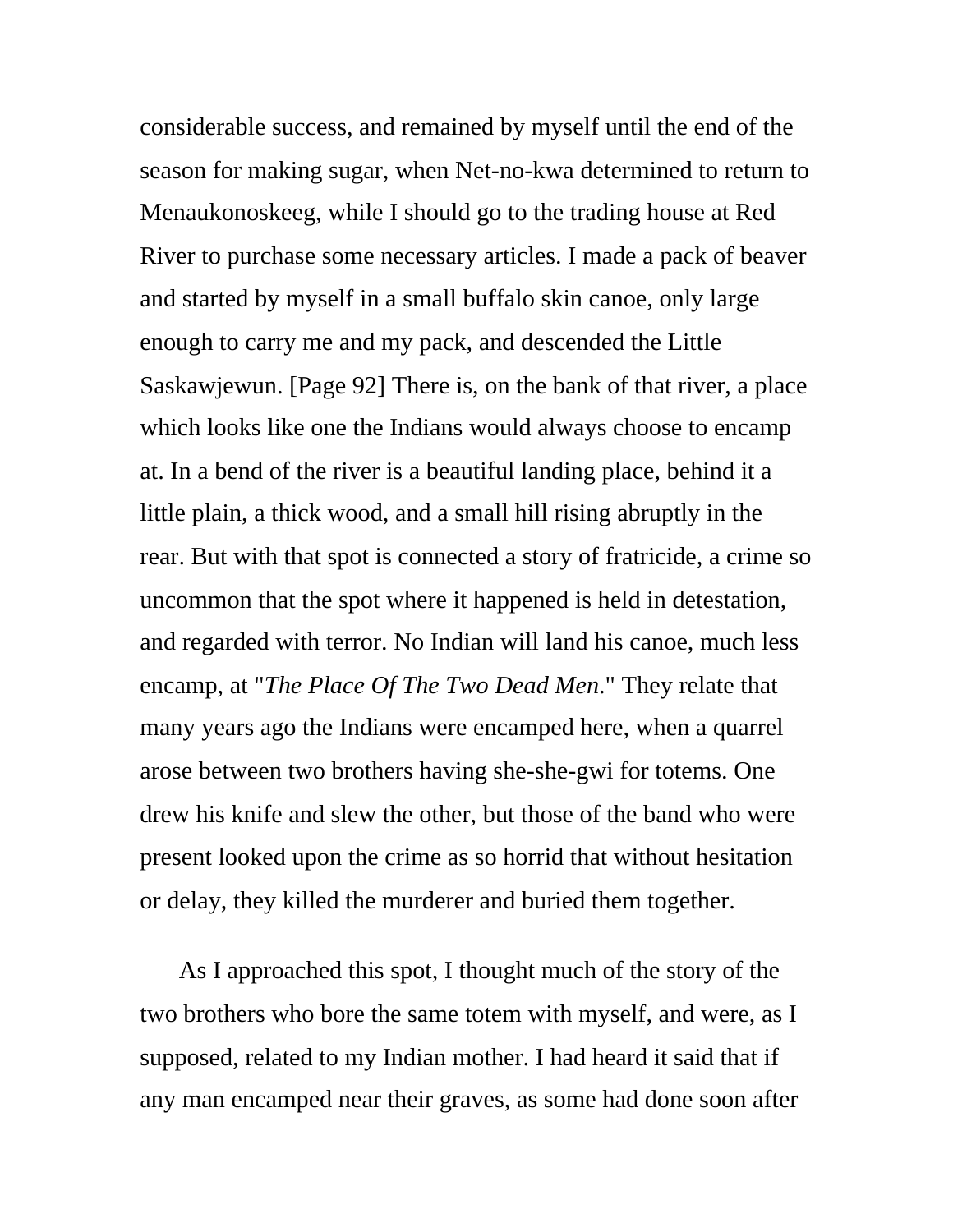they were buried, they would be seen to come out of the ground, and either react the quarrel and the murder, or in some other manner so annoy and disturb their visitors that they could not sleep. Curiosity was in part my motive, and I wished to be able to tell the Indians that I had not only stopped, but slept quietly at a place which they shunned with so much fear and caution. The sun was going down as I arrived. I pushed my little canoe in to the shore, kindled a fire, and after eating my supper, lay down and slept. Very soon, I saw the two dead men come and sit down by my fire, opposite me. Their eyes were intently fixed upon me, but they neither smiled, nor say any thing. I got up and sat opposite them by the fire, and in this situation I awoke. The night was dark and gusty, but I saw no men, or heard any other sounds than that of the wind in the trees. It is likely I fell asleep again, for I soon saw the same two men standing below the bank of the river, their heads just rising to the level of the [Page 93] ground I had made my fire on, and looking at me as before. After a few minutes they rose one after the other, and sat down opposite me; but now they were laughing, and pushing at me with sticks, and using various methods of annoyance. I endeavoured to speak to them, but my voice failed me. I tried to fly, but my feet refused to do their office. Throughout the whole night I was in a state of agitation and alarm. Among other things which they said to me, one of them told me to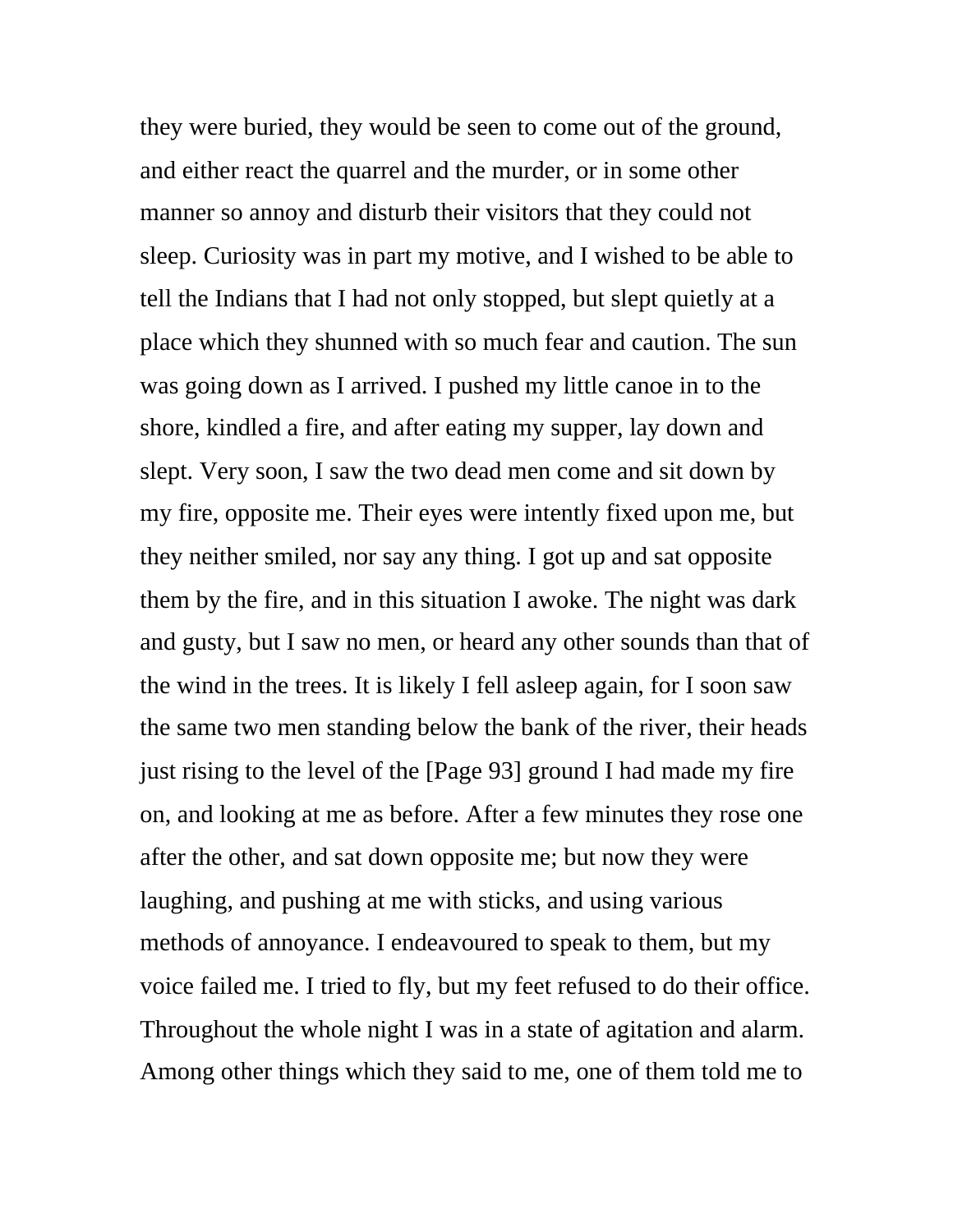look at the top of the little hill which stood near. I did so, and saw a horse fettered, and standing looking at me. "There, my brother," said the jebi, "is a horse which I give you to ride on your journey to-morrow, and as you pass here on your way home, you can call and leave the horse, and spend another night with us."

At last came the morning, and I was in no small degree pleased to find that with the darkness of the night these terrifying visions vanished. But my long residence among the Indians, and the frequent instances in which I had known the intimations of dreams verified, occasioned me to think seriously of the horse the jebi had given me. Accordingly I went to the top of the hill, where I discovered tracks and other signs, and following a little distance, found a horse which I knew belonged to the trader I was going to see. As several miles travel might be saved by crossing from this point on the Little Saskawjewun to the Assinneboin, I left the canoe, and having caught the horse, and put my load upon him, led him towards the trading house where I arrived next day. In all subsequent journeys through this country, I carefully shunned "the place of the two dead," and the account I gave of what I had seen and suffered there, confirmed the superstitious terrors of the Indians.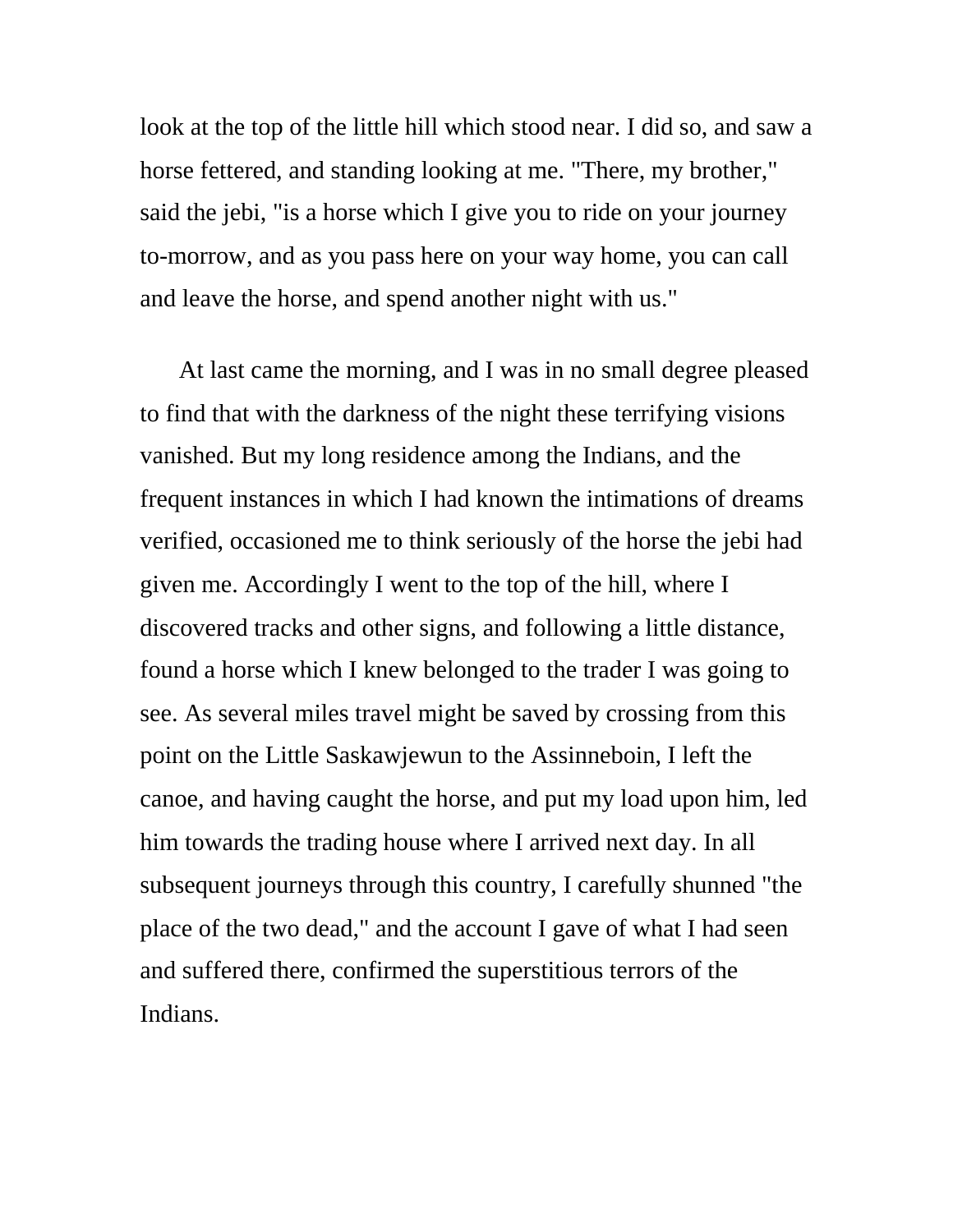After I returned from trading at the Red River, I went to live at Naowawgunwudju, the hill of the buffalo chase, near the Saskawjewun. This is a high rocky hill, where mines may probably be found, as there are in the rocks many singular looking masses. Here we found sugar trees in plenty, and a good place for passing the spring. Game was so abundant, and the situation so desirable, that I concluded to remain instead of going with all the Indians to Clear [Page 94] Water Lake, where they assembled to have their usual drunken frolic. I had sent for Wa-me-gon-a-biew, and he now joined us here with one horse, making our whole number three. All these, all our dogs, and ourselves, were loaded with the meat of one moose, which I killed at this time, the largest and the fattest one I had ever seen.

Wa-me-gon-a-biew, after remaining with me four days, went to look for Wa-ge-tote, but without telling me any thing of his business. In a few days he returned, and told me that he had been to see Wa-ge-tote on account of his daughter that had been so often offered to me, and wished to know if I had any intention to marry her. I told him I had not, and that I was very willing to afford him any aid in my power in furtherance of his design. He wished me to return with him, probably that I might remove any impression the old people might have, that I would marry the girl, and accompany him in bringing her home. I assented without reflection, to this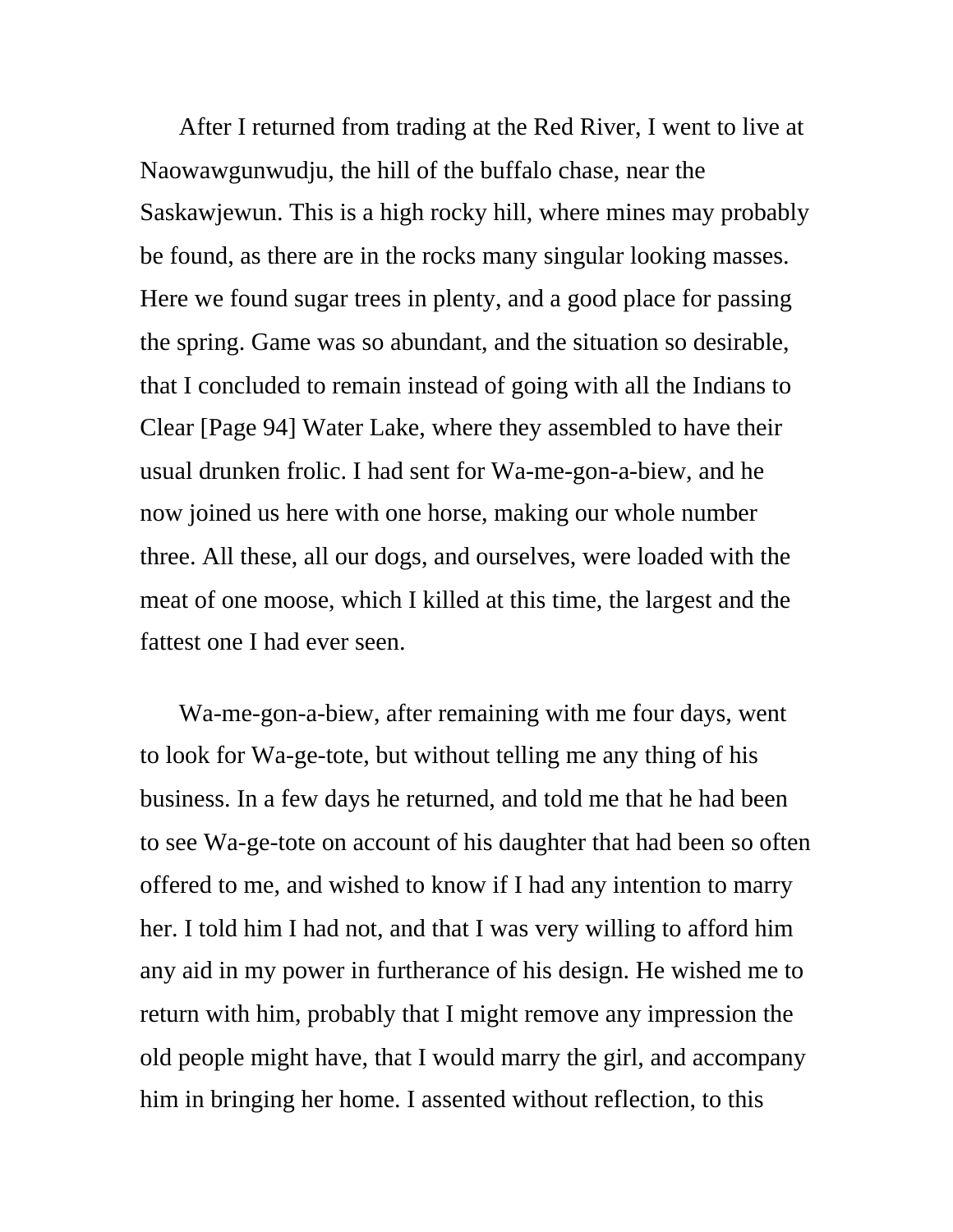proposal and as we were about making our preparations to start, I perceived from Net-no-kwa's countenance, though she said nothing, that the course we were taking displeased her. I then recollected that it was not the business of young men to bring home their wives, and I told Wa-me-gon-a-biew that we should be ridiculed by all the people if we persisted in our design. "Here," said I, "is our mother, whose business it is to find wives for us when we want them, and she will bring them, and show them our places in the lodge whenever it is right she should do so." The old woman was manifestly pleased with what I said, and expressed her willingness to go immediately and bring home the daughter of Wage-tote. She went accordingly, and it so happened that when she returned bringing the girl, Wa-me-gon-a-biew and myself were sitting inside the lodge. It appeared that neither Wa-me-gon-abiew, nor the old woman, had been at the pains to give her any very particular information, for when she came in, she was evidently at a loss to know which of the young men before her had chosen her for a wife. Net-no-kwa perceiving her embarrassment, told her to sit down near Wa-me-gon-a-biew, for him it was whom she was to consider her husband. After a few days, he [Page 95] took her home to his other wife, with whom she lived in harmony.

In the ensuing fall, when I was something more than twentyone years of age, I moved, with Wa-me-gon-a-biew, and many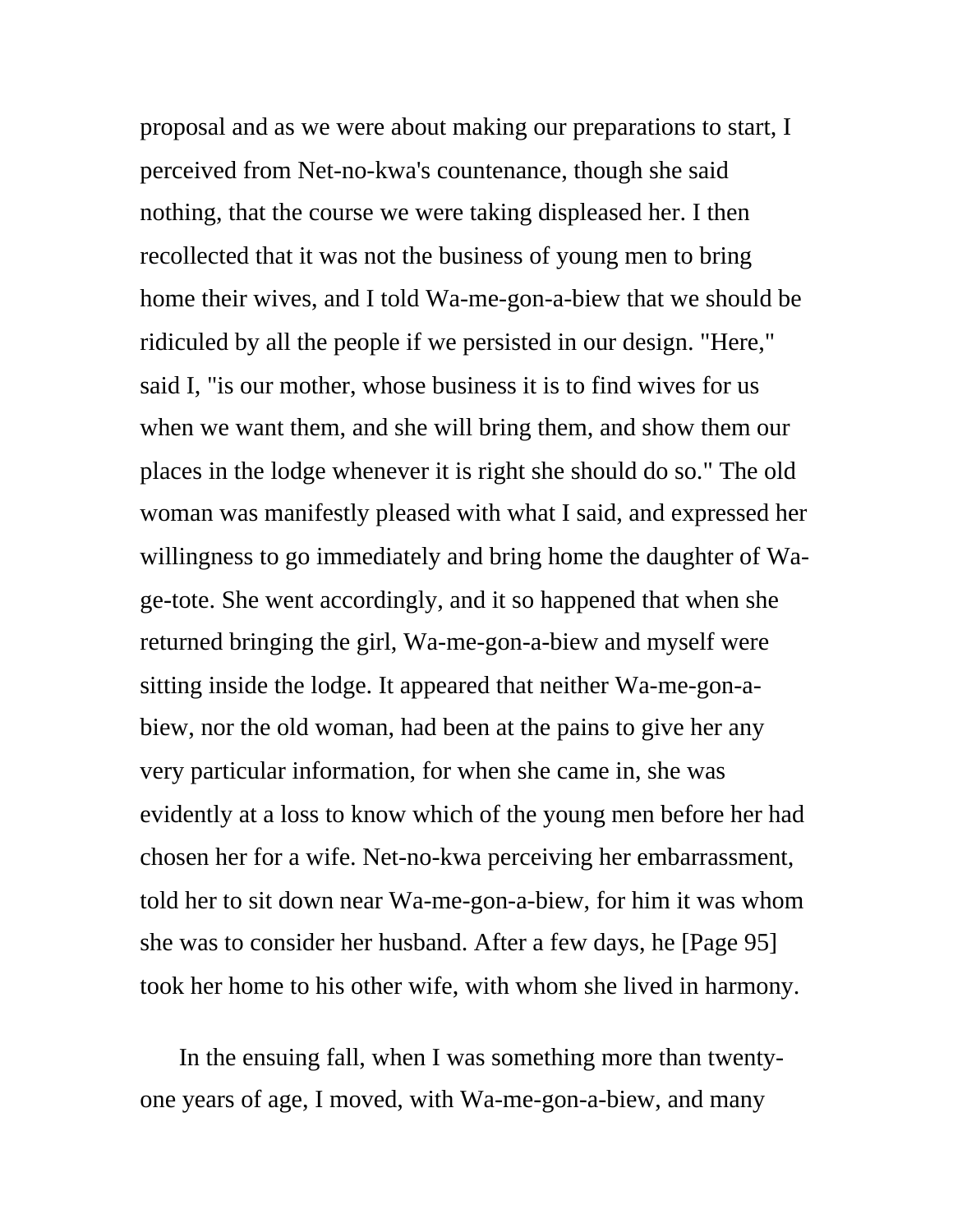other families of Indians, to the Wild Rice. While we were engaged in collecting and preparing the grain, many among us were seized with a violent sickness. It commenced with cough and hoarseness, and sometimes bleeding from the mouth or nose. In a short time many died, and none were able to hunt. Although I did not escape entirely, my attack appeared at first less violent than that of most others. There had been for several days no meat in the encampment. Some of the children had not been sick, and some of those who had been sick, now began to recover, and needed some food. There was but one man beside myself as capable of exertion as I was, and he, like myself, was recovering. We were wholly unable to walk, and could scarce mount our horses when they were brought to us by the children. Had we been able to walk, we coughed so loudly and so incessantly that we could never have approached near enough to any game to kill it by still hunting. In this emergency we rode into the plains, and were fortunate enough to overtake and kill a bear. Of the flesh of this animal we could not eat a mouthful, but we took it home and distributed to every lodge an equal portion. Still I continued to get better, and was among the first to regain my health, as I supposed. In a few days I went out to hunt elk, and in killing two of them in the space of two or three hours, I became somewhat excited and fatigued. I cut up the meat, and as is usual, took home a load on my back when I returned. I ate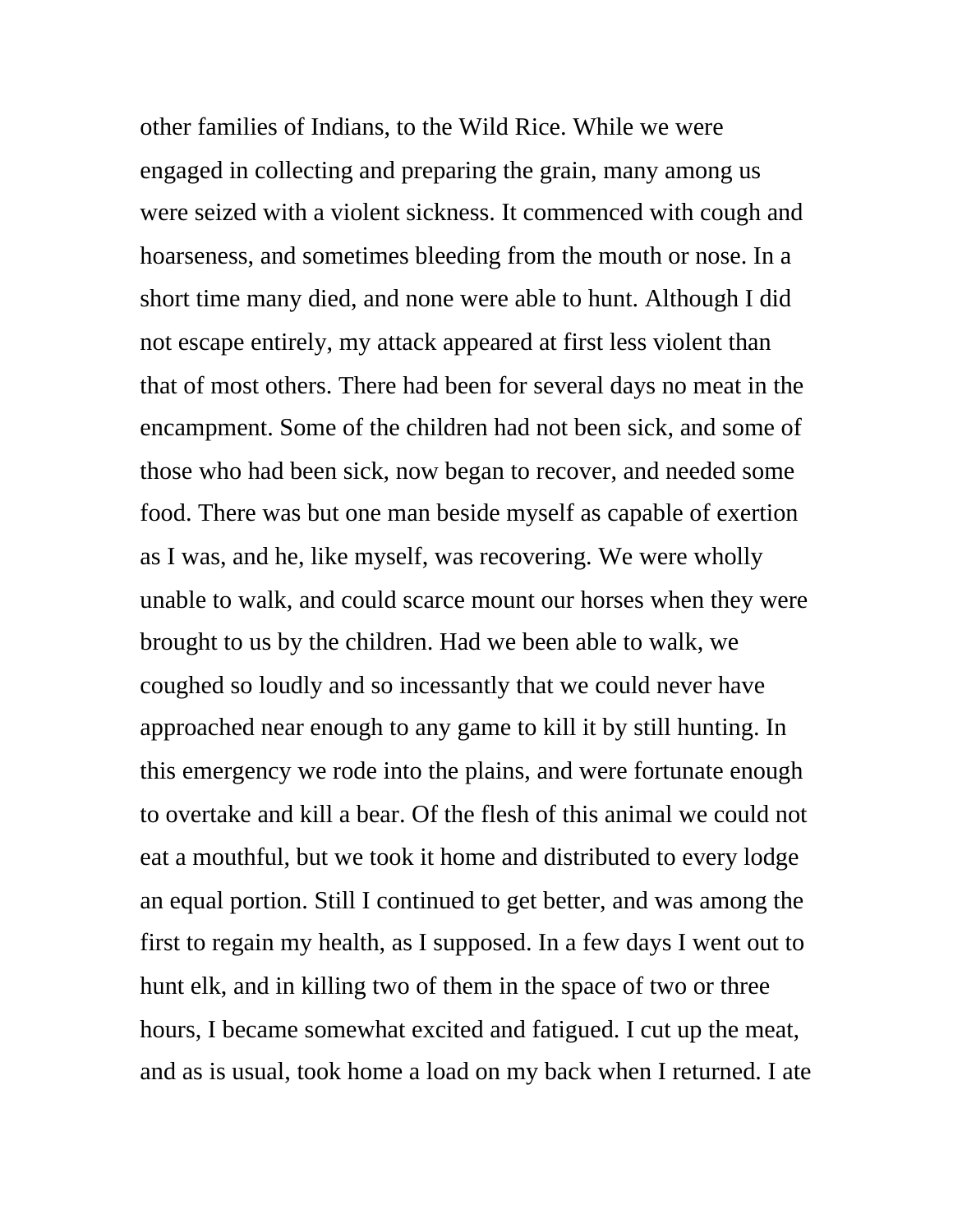heartily of some which they cooked for me, then lay down and slept, but before the middle of the night, I was waked by a dreadful pain in my ears. It appeared to me that something was eating into my ears, and I called Wa-me-gon-a-biew to look, but he could see nothing. The pain became more and more excruciating for two days, at the end of which time I became insensible. When my consciousness returned, which was, as I learned afterwards, at the end of two days, I found myself sitting outside [Page 96] the lodge. I saw the Indians on all sides of me drinking, some trader having come among them. Some were quarrelling, particularly a group amongst which I distinguished Wa-me-gon-a-biew, and saw him stab a horse with his knife. Then I immediately became insensible and remained so probably for some days, as I was unconscious of every thing that passed until the band were nearly ready to move from the place where we had been living. My strength was not entirely gone, and when I came to my right mind, I could walk about. I reflected much on all that had passed since I had been among the Indians. I had in the main been contented since residing in the family of Net-no-kwa, but this sickness I looked upon as the commencement of misfortune which was to follow me through life. My hearing was gone for abscesses had formed and discharged in each ear, and I could now hear but very imperfectly. I sat down in the lodge, and could see the faces of men, and their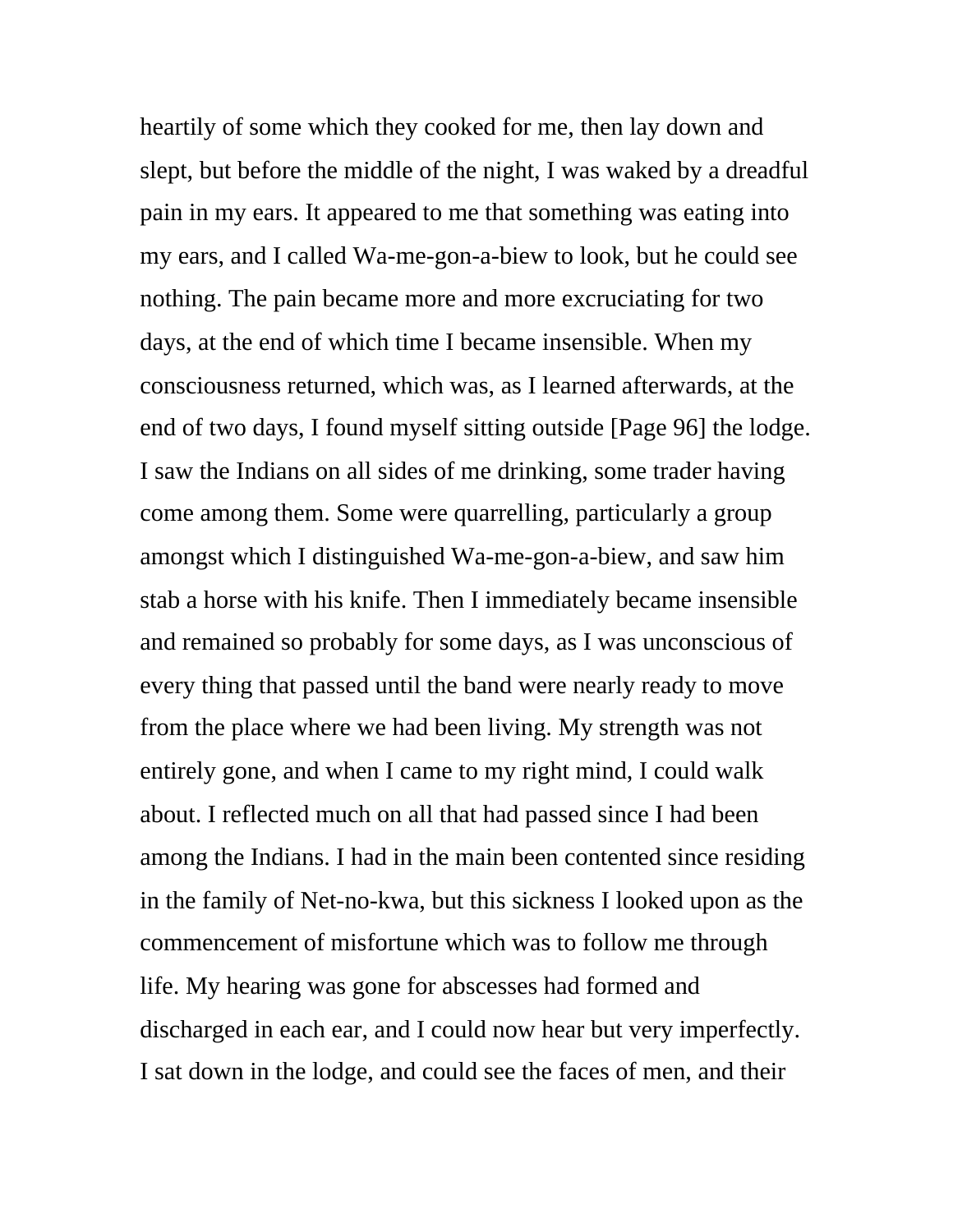lips moving, but knew not what they said. I took my gun and went to hunt, but the animals discovered me before I could see them, and if by accident I saw a moose or an elk, and endeavoured to get near him, I found that my cunning and my success had deserted me. I soon imagined that the very animals knew that I had become like an old and useless man.

Under the influence of these painful feelings, I resolved to destroy myself, as the only means of escaping the certain misery which I saw before me. When they were ready to move, Net-nokwa had my horse brought to the door of the lodge, and asked me if I was able to get on and ride to the place where they intended to encamp. I told her I was, and requesting that my gun might be left with me, said I would follow the party at a little distance. I took the rein of my horse's bridle in my hand, and sitting down, watched the people as group after group passed me and disappeared. When the last old woman, and her heavy load of pukkwi mats, sunk behind the little swell of the prairie that bounded my prospect, I felt much relieved. I cast loose the reins of the bridle, and suffered my horse to feed at large. I then cocked my gun, and resting the butt of it on the ground, [Page 97] I put the muzzle to my throat, and proceeded with the ramrod, which I had drawn for the purpose, to discharge it. I knew that the lock was in good order; also, that the piece had been well loaded but a day or two before; but I now found that the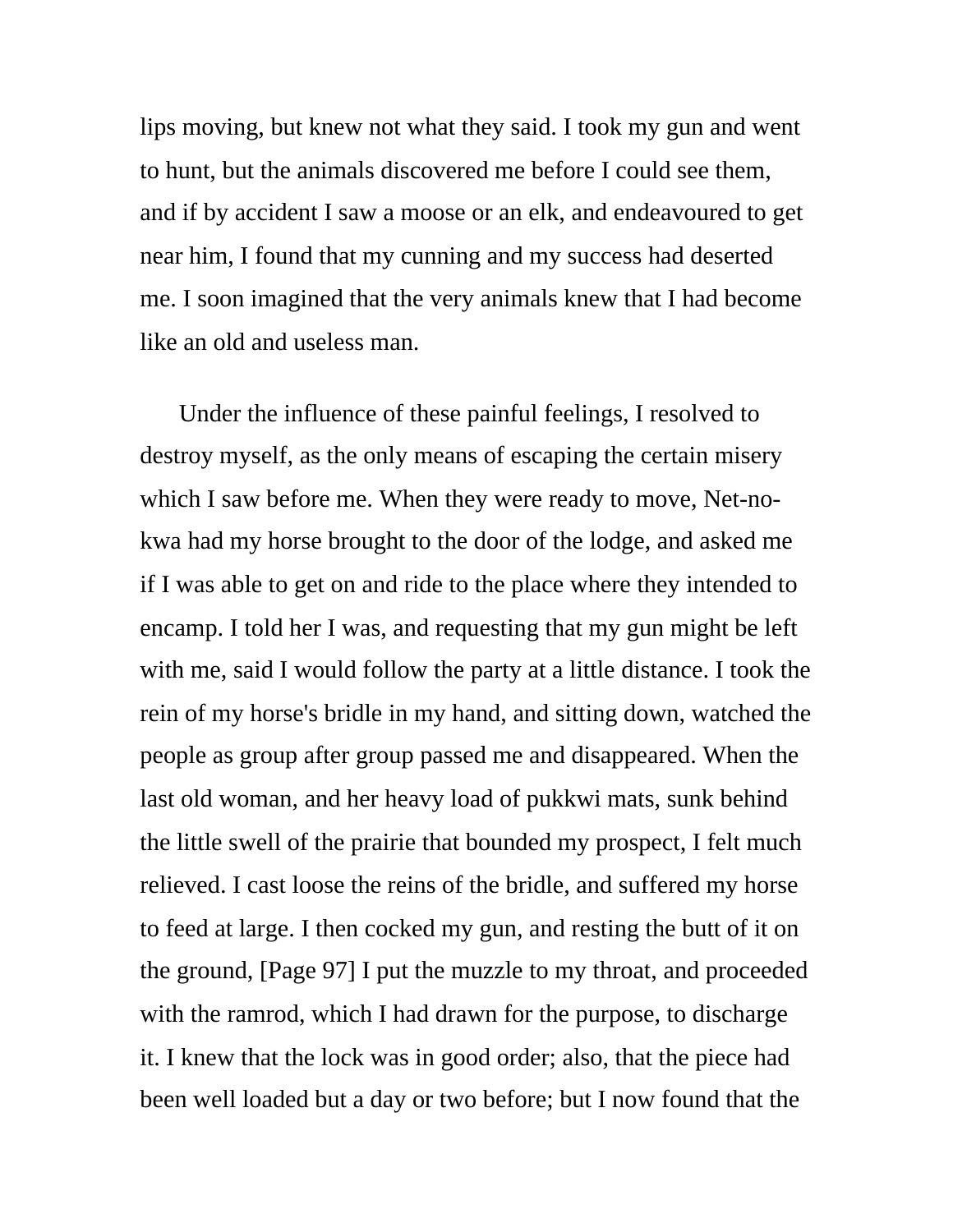charge had been drawn. My powder horn and ball pouch always contained more or less ammunition, but on examination, I found them empty. My knife also, which I commonly carried appended to the strap of my shot pouch, was gone. Finding myself baffled in the attempt to take my own life, I seized my gun with both hands by the muzzle, and threw it from me with my utmost strength, then mounted my horse, who, contrary to his usual custom, and to what I had expected from him, had remained near me after being released. I soon overtook the party, for being probably aware of my intentions, Wa-me-gon-a-biew and Net-no-kwa had gone but far enough to conceal themselves from my view, and had then sat down to wait. It is probable that in my insane ravings, I had talked of my intention to destroy myself, and on this account they had been careful to deprive me of the most ordinary and direct means of effecting my purpose.

Suicide is not very unfrequent among the Indians, and is effected in various ways; shooting, hanging, drowning, poisoning, etc. The causes, also, which urge to desperate act, are various. Some years previous to the time I now speak of, I was with Netno-kwa, at Mackinac, when I knew a very promising and highly respected young man of the Ottawwaws who shot himself in the Indian burying grounds. He had, for the first time, drank to intoxication, and in the alienation of mind produced by the liquor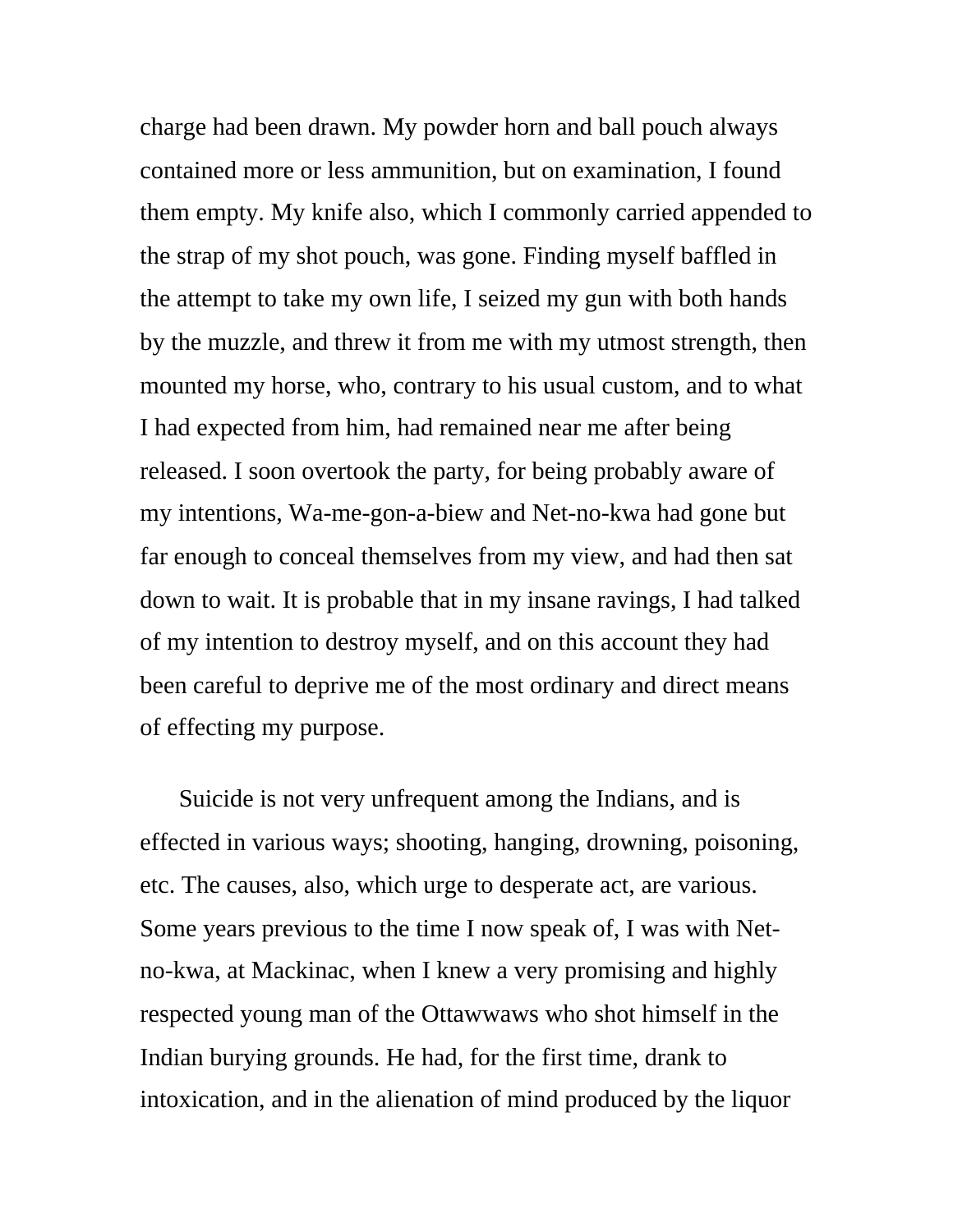had torn off his own clothes, and behaved with so much violence that his two sisters, to prevent him from injuring himself or others, tied his hands and feet, and laid him down in the lodge. Next morning, he awoke sober, and being untied, went to his sister's lodge, which was near the burying ground, borrowed a gun, under pretense of going to shoot pigeons, and went into the burying ground and shot himself. It is probable that when he awoke and found himself tied, he thought he had done something very improper in his drunkenness, and to [Page 98] relieve himself from the pressure of shame and mortification, had ended his days by violence. Misfortunes and losses of various kinds, sometimes the death of friends, and possibly, in some instances, disappointment in affairs of love, may be considered the causes which produce suicide among the Indians.

I reproached Wa-me-gon-a-biew for his conduct towards me in unloading my gun, and taking away my ammunition, though it was probably done by the old woman. After I recovered my health more perfectly, I began to feel ashamed of this attempt, but my friends were so considerate as never to mention it to me. Though my health soon became good, I did not recover my hearing, and it was several months before I could hunt as well as I had been able to do previous to my sickness, but I was not among those who suffered most severely by this terrible complaint. Of the Indians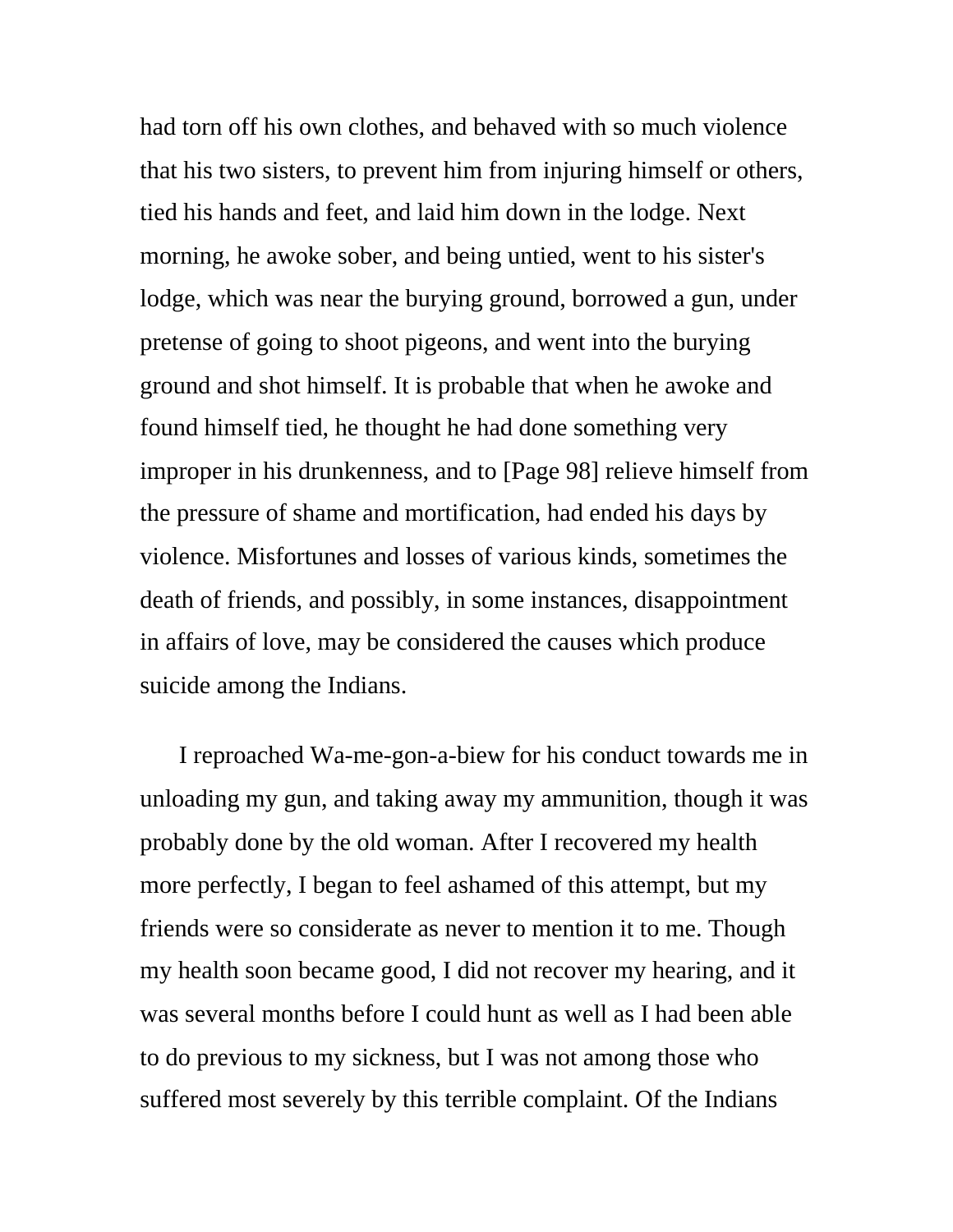who survived, some were permanently deaf, others injured in their intellects, and some, in the fury occasioned by the disease, dashed themselves against trees and rocks, breaking their arms or otherwise maiming themselves. Most of those who survived had copious discharges from the ears, or in the earlier stages had bled profusely from the nose. This disease was entirely new to the Indians, and they attempted to use few or no remedies for it.

On going to Mouse River trading-house, I heard that some white people from the United States had been there to purchase some articles for the use of their party, then living at the Mandan village. I regretted that I had missed the opportunity of seeing them but as I had received the impression that they were to remain permanently there, I thought I would take some opportunity to visit them. I have since been informed that these white men were some of the party of Governor Clark and Captain Lewis, then on their way to the Rocky Mountains and the Pacific Ocean.

Late in the fall, we went to Ke-nu-kau-ne-she-way-bo-ant, where game was then plenty, and where we determined to spend the winter. Here, for the first time, I joined deeply with Wa-megon-a-biew and other Indians, in gambling, a vice scarce less hurtful to them than drunkenness. One of [Page 99] the games we used was that of the moccasin, which is played by any number of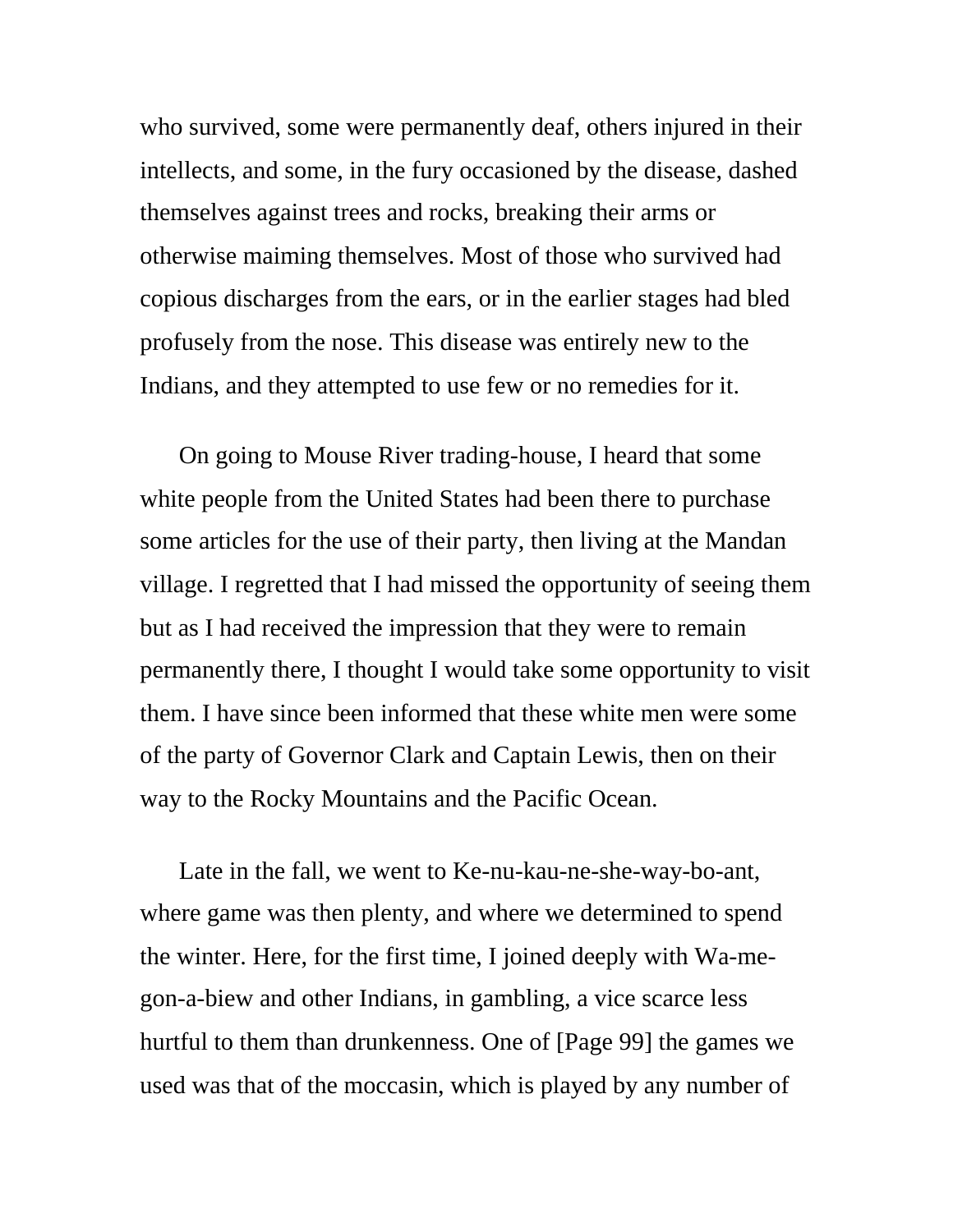persons, but usually in small parties. Four moccasins are used, and in one of them some small object, such as a little stick, or a small piece of cloth, is hid by one of the betting parties. The moccasins are laid down beside each other, and one of the adverse party is then to touch two of the moccasins with his finger, or a stick. If the one he first touches has the hidden thing in it, the player loses eight to the opposite party; if it is not in the second he touches, but in one of the two passed over, he loses two. If it is not in the one he touches first, and is in the last, he wins eight. The Crees play this game differently, putting the hand successively into all the moccasins, endeavouring to come last to that which contains the article; but if the hand is thrust first into the one containing it, he loses eight. They fix the value of articles staked by agreement. For instance, they sometimes call a beaver skin, or a blanket, ten; sometimes a horse is one hundred. With strangers, they are apt to play high. In such cases a horse is sometimes valued at ten.

But it is the game called Bug-ga-sauk, or Beg-ga-sah, that they play with the most intense interest, and the most hurtful consequences. The beg-ga-sah-nuk are small pieces of wood, bone, or sometimes of brass made by cutting up an old kettle. One side they stain or colour black, the other they aim to have bright. These may vary in number, but can never be fewer than nine. They are put together into a large wooden bowl, or tray, kept for the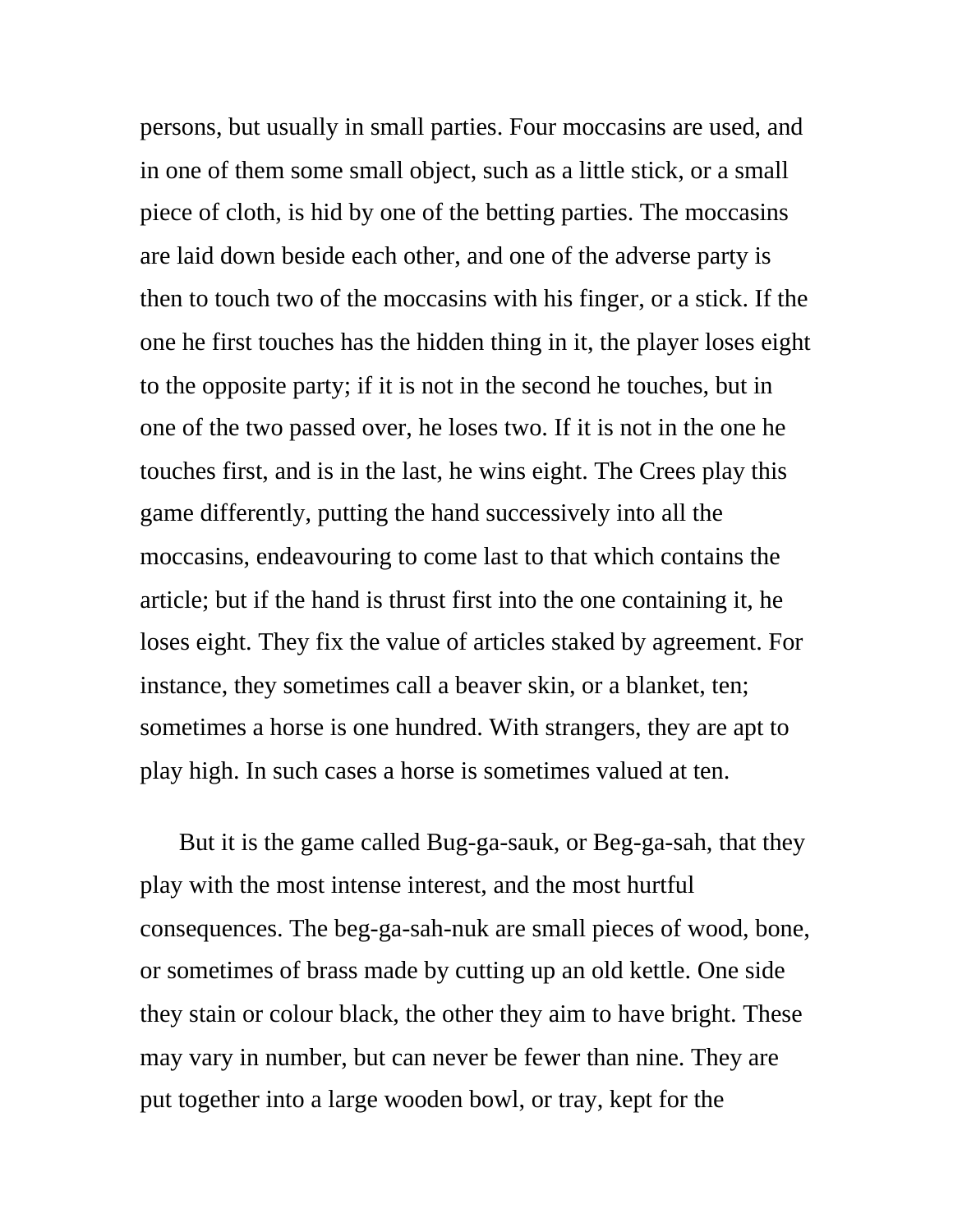purpose. The two parties, sometimes twenty or thirty, sit down opposite each other, or in a circle. The play consists in striking the edge of the bowl in such a manner as to throw all the beg-ga-sahnuk into the air, and on the manner in which they fall into the tray depends his gain or loss. If his stroke has been to a certain extent fortunate, the player strikes again, and again, as in the game of billiards, until he misses, when it passes to the next. The parties soon become much excited, and a frequent cause of quarrelling is that one often snatches the tray from his neighbour before the latter is satisfied that the throw has been against him. [Page 100] Old and sensible people among them are much opposed to this game, and it was never until this winter that Net-no-kwa suffered me to join in it. In the beginning, our party had some success, but we returned to it again and again, until we were stripped of every thing. When we had nothing more to lose, the band which had played against us removed and camped at a distance, and, as is usual, boasted much of their success. When I heard of this, I called together the men of our party, and proposed to them that by way of making an effort to regain our lost property, and put an end to their insolent boasting, we would go and shoot at a mark with them. We accordingly raised some property among our friends, and went in a body to visit them. Seeing that we had brought something, they consented to play with us. So we set down to Beg-ga-sah, and in the course of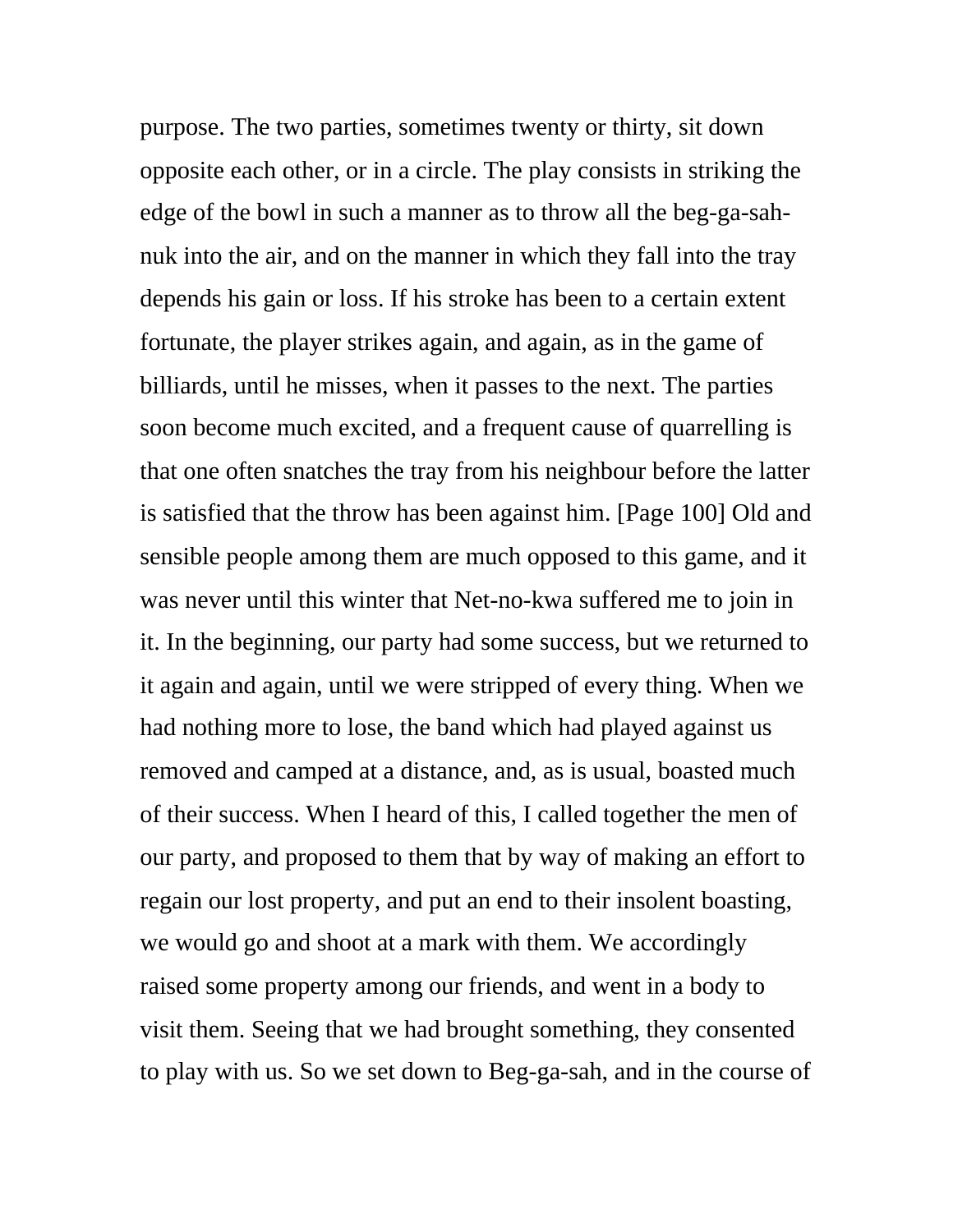the evening re-took as much of our lost property as enabled us to offer, next morning, a very handsome bet on the result of a trial of shooting the mark. We staked every thing we could command. They were loath to engage us, but could not decently decline. We fixed a mark at the distance of one hundred yards, and I shot first, placing my ball nearly in the center. Not one of either party came near me; of course I won, and we thus regained the greater part of what we had lost during the winter.

Late in the spring, when we were nearly ready to leave Ke-nukau-ne-she-way-bo-ant, an old man, called O-zhusk-koo-koon, (the muskrat's liver,) a chief of the Me-tai, came to my lodge, bringing a young woman, his grand-daughter, together with the girl's parents. This was a handsome young girl, not more than fifteen years old, but Net-no-kwa did not think favourably of her. She said to me, "My son, these people will not cease to trouble you if you remain here, and as the girl is by no means fit to become your wife, I advise you to take your gun and go away. Make a hunting camp at some distance, and do not return till they have time to see that you are decidedly disinclined to the match." I did so, and O-zhuskkoo-koon apparently relinquished the hope of marrying me to his grand-daughter.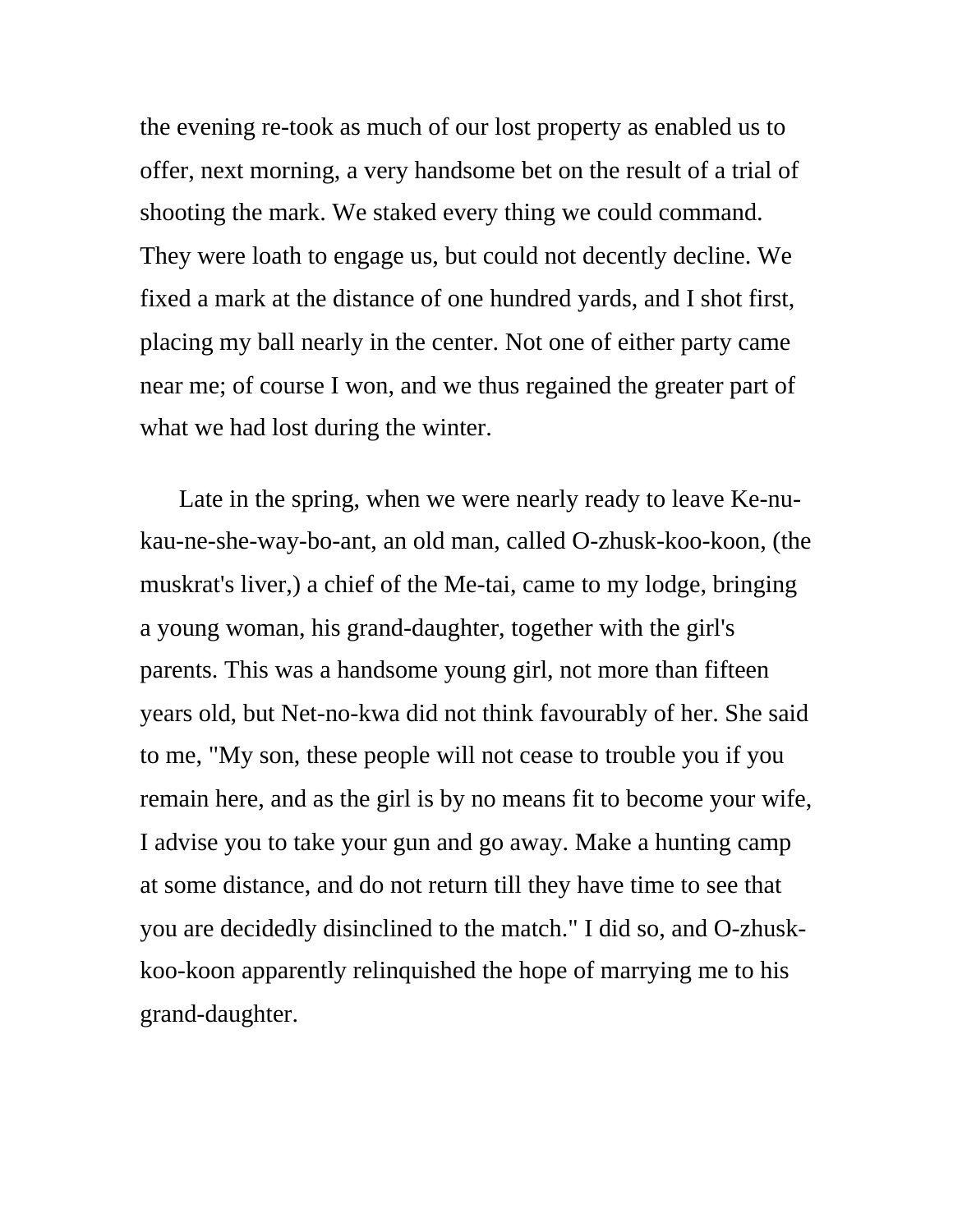Soon after I returned, I was standing by our lodge one [Page 101] evening, when I saw a good looking young woman walking about and smoking. She noticed me from time to time, and at last came up and asked me to smoke with her. I answered that I never smoked. "You do not wish to touch my pipe, for that reason you will not smoke with me." I took her pipe and smoked a little, though I had not been in the habit of smoking before. She remained some time, and talked with me, and I began to be pleased with her. After this we saw each other often, and I became gradually attached to her.

I mention this because it was to this woman that I was afterwards married, and because the commencement of our acquaintance was not after the usual manner of the Indians. Among them it most commonly happens, even when a young man marries a woman of his own band, he has previously had no personal acquaintance with her. They have seen each other in the village. He has perhaps looked at her in passing, but it is probable they have never spoken together. The match is agreed on by the old people, and when their intention is made known to the young couple, they commonly find, in themselves, no objection to the arrangement, as they know, should it prove disagreeable mutually, or to either party, it can at any time be broken off.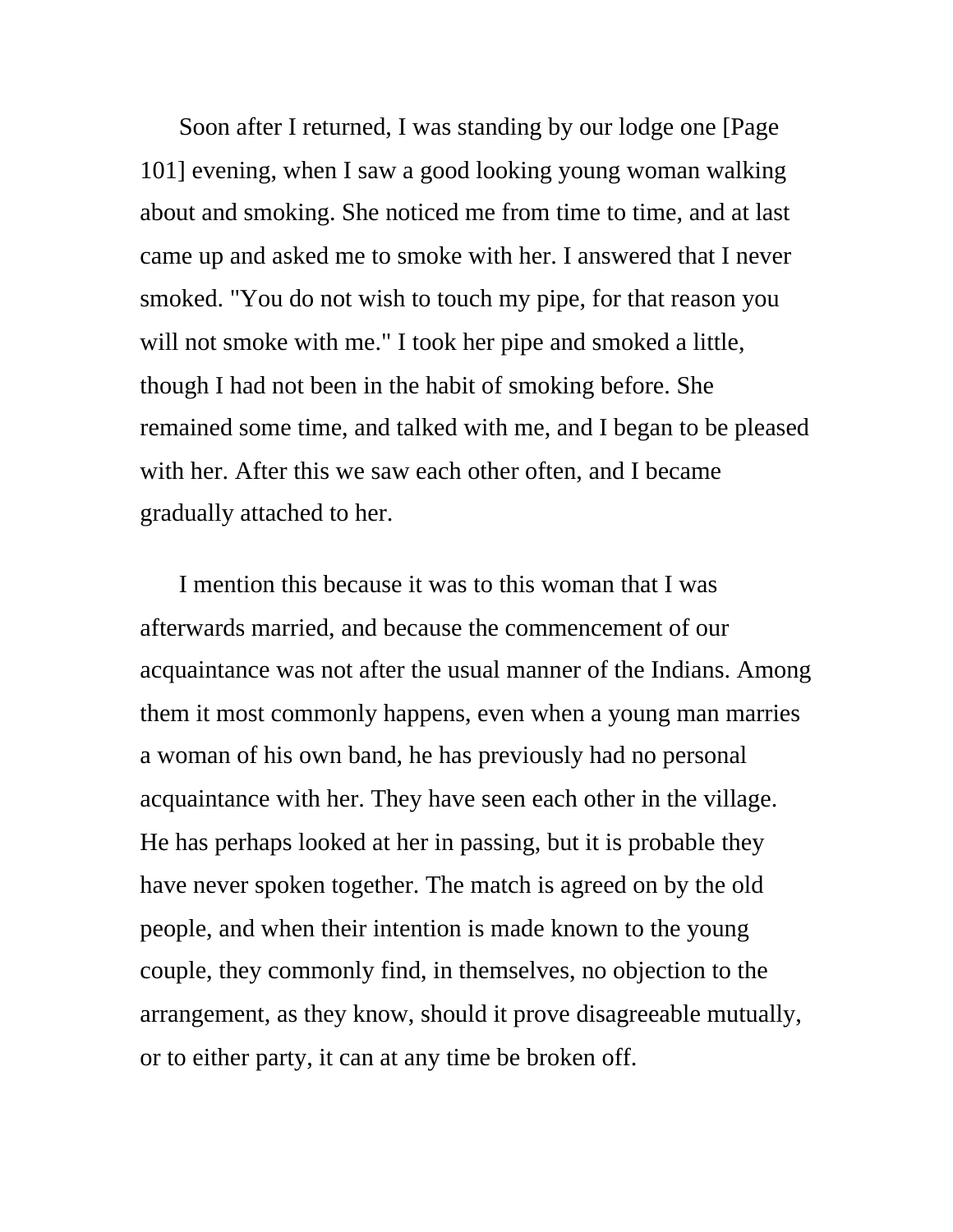My conversations with Mis-kwa-bun-o-kwa, (the red sky of the morning,) for such was the name of the woman who offered me her pipe, was soon noised about the village. Hearing it, and inferring, probably, that like other young men of my age I was thinking of taking a wife, old O-zhusk-koo-koon came one day to our lodge, leading by the hand another of his numerous granddaughters. "This," said he, to Net-no-kwa, "is the handsomest and the best of all my descendants. I come to offer her to your son." So saying, he left her in the lodge and went away. This young woman was one Net-no-kwa had always treated with unusual kindness, and she was considered one of the most desirable in the band. The old woman was now somewhat embarrassed, but at length she found an opportunity to say to me, "My son, this girl which Ozhusk-koo-koon offers you is handsome, and she is good, but you must not marry her for she has [Page 102] that about her which will, in less than a year, bring her to her grave. It is necessary that you should have a woman who is strong and free of any disease. Let us, therefore, make this young woman a handsome present, for she deserves well at our hands, and send her back to her father." She accordingly gave her goods to considerable amount, and she went home. Less than a year afterwards, according to the old woman's prediction, she died.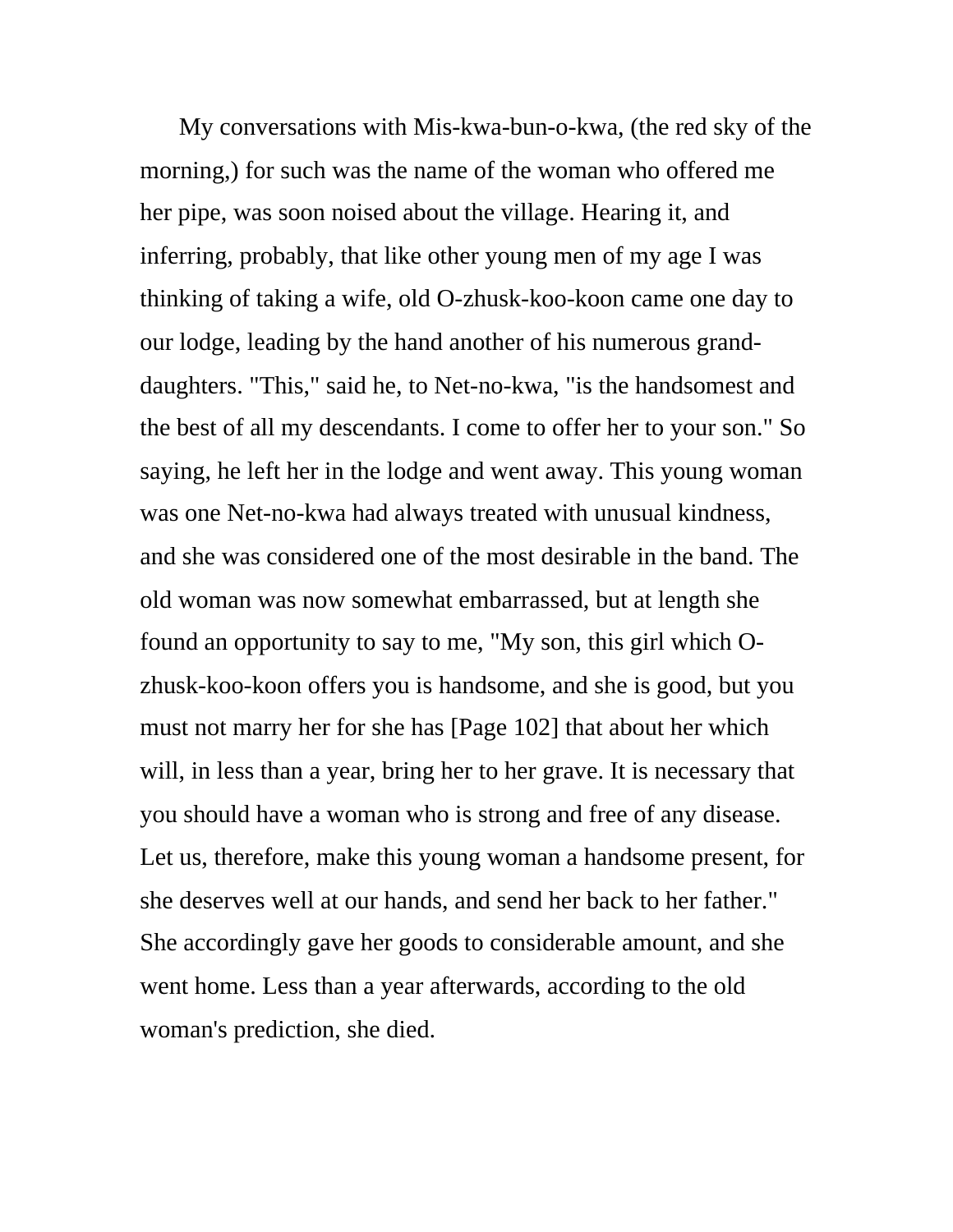In the mean time, Mis-kwa-bun-o-kwa and myself were becoming more and more intimate. It is probable Net-no-kwa did not disapprove of the course I was now about to take, as, though I said nothing to her on the subject, she could not have been ignorant of what I was doing. That she was not I found, when after spending, for the first time, a considerable part of the night with my mistress, I crept into the lodge at a late hour and went to sleep. A smart rapping on my naked feet waked me at the first appearance of dawn on the following morning. "Up," said the old woman, who stood by me with a stick in her hand, "up, young man, you who are about to take yourself a wife, up, and start after game. It will raise you more in the estimation of the woman you would marry to see you bring home a load of meat early in the morning than to see you dressed ever so gaily, standing about the village after the hunters are all gone out." I could make her no answer, but putting on my moccasins, took my gun and went out. Returning before noon, with as heavy a load of fat moose meat as I could carry, I threw it down before Net-no-kwa, and with a harsh tone of voice said to her, "Here, old woman, is what you called for in the morning." She was much pleased, and commended me for my exertion. I now became satisfied that she was not displeased on account of my affair with Mis-kwa-bun-o-kwa, and it gave me no small pleasure to think that my conduct met her approbation. There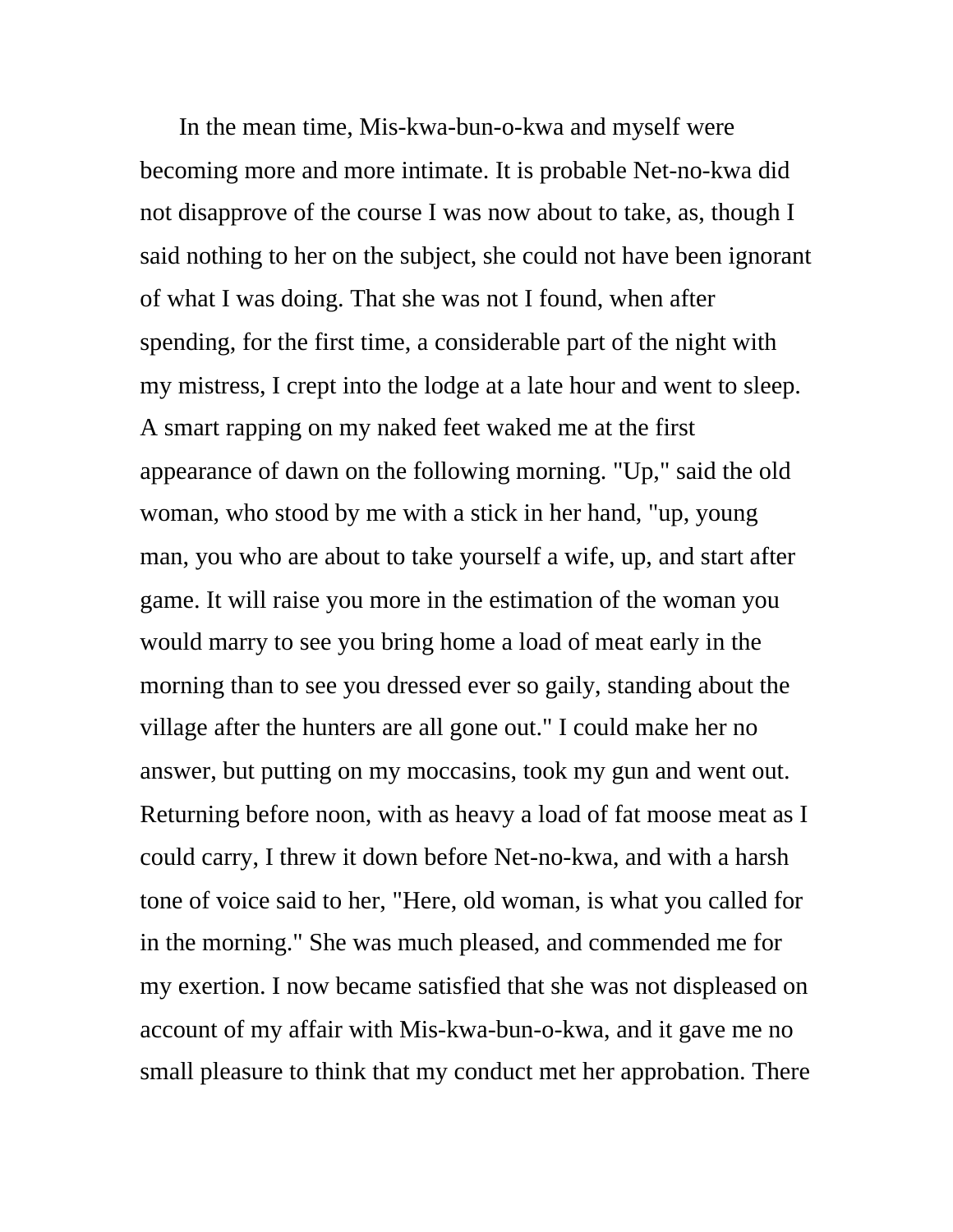are many of the Indians who throw away and neglect their old people, but though Net-no-kwa was now decrepit and infirm, I felt the strongest regard for her, and continued to do so while she lived.

I now redoubled my diligence in hunting, and commonly [Page 103] came home with meat in the early part of the day, at least before night. I then dressed myself as handsomely as I could, and walked about the village, sometimes blowing the Pe-be-gwun, or flute. For some time Mis-kwa-bun-o-kwa pretended she was not willing to marry me, and it was not, perhaps, until she perceived some abatement of ardour on my part, that she laid this affected coyness entirely aside. For my own part, I found that my anxiety to take a wife home to my lodge was rapidly becoming less and less. I made several efforts to break off the intercourse, and visit her no more, but a lingering inclination was too strong for me. When she perceived my growing indifference, she sometimes reproached me, and sometimes sought to move me by tears and entreaties, but I said nothng to the old woman about bringing her home, and became daily more and more unwilling to acknowledge her publicly as my wife.

About this time I had occasion to go to the trading-house on Red River, and I started in company with a half breed belonging to that establishment, who was mounted on a fleet horse. The distance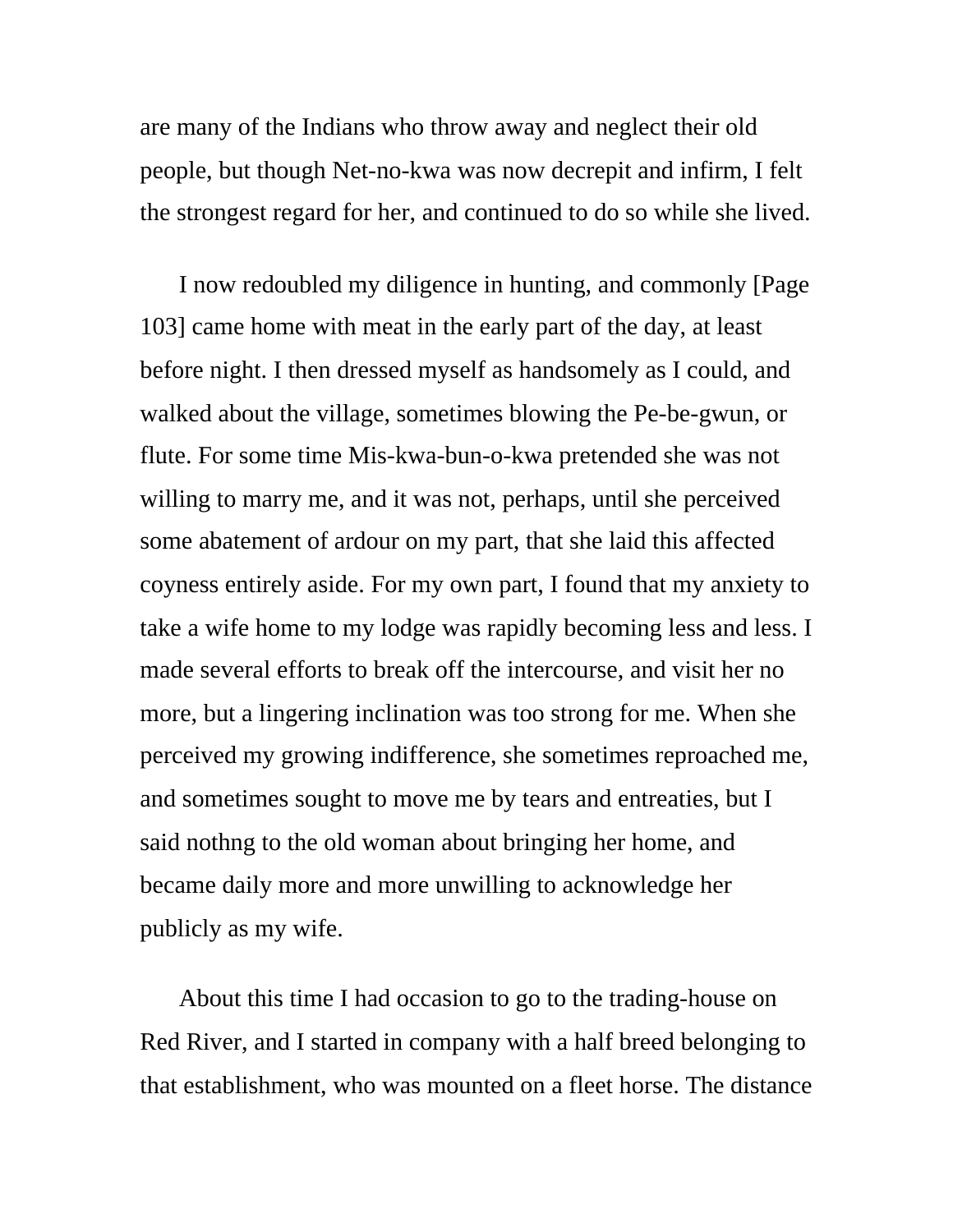we had to travel has since been called, by the English settlers, seventy miles. We rode and went on foot by turns, and the one who was on foot kept hold of the horse's tail and ran. We passed over the whole distance in one day. In returning, I was by myself and without a horse, and I made an effort, intending, if possible, to accomplish the same journey in one day; but darkness, and excessive fatigue, compelled me to stop when I was within about ten miles of home.

When I arrived at our lodge, on the following day, I saw Miskwa-bun-o-kwa sitting in my place. As I stopped at the door of the lodge, and hesitated to enter, she hung down her head, but Net-nokwa greeted me in a tone somewhat harsher than was common for her to use to me. "Will you turn back from the door of the lodge, and put this young woman to shame, who is in all respects better than you are. This affair has been of your seeking, and not of mine or hers. You have followed her about the village heretofore; now you would turn from her, and make her appear like one who has attempted to thrust herself in your way." I was, in part, [Page 104] conscious of the justness of Net-no-kwa's reproaches, and in part prompted by inclination. I went in and sat down by the side of Miskwa-bun-o-kwa, and thus we became man and wife. Old Net-nokwa had, while I was absent at Red River, without my knowledge or consent, made her bargain with the parents of the young woman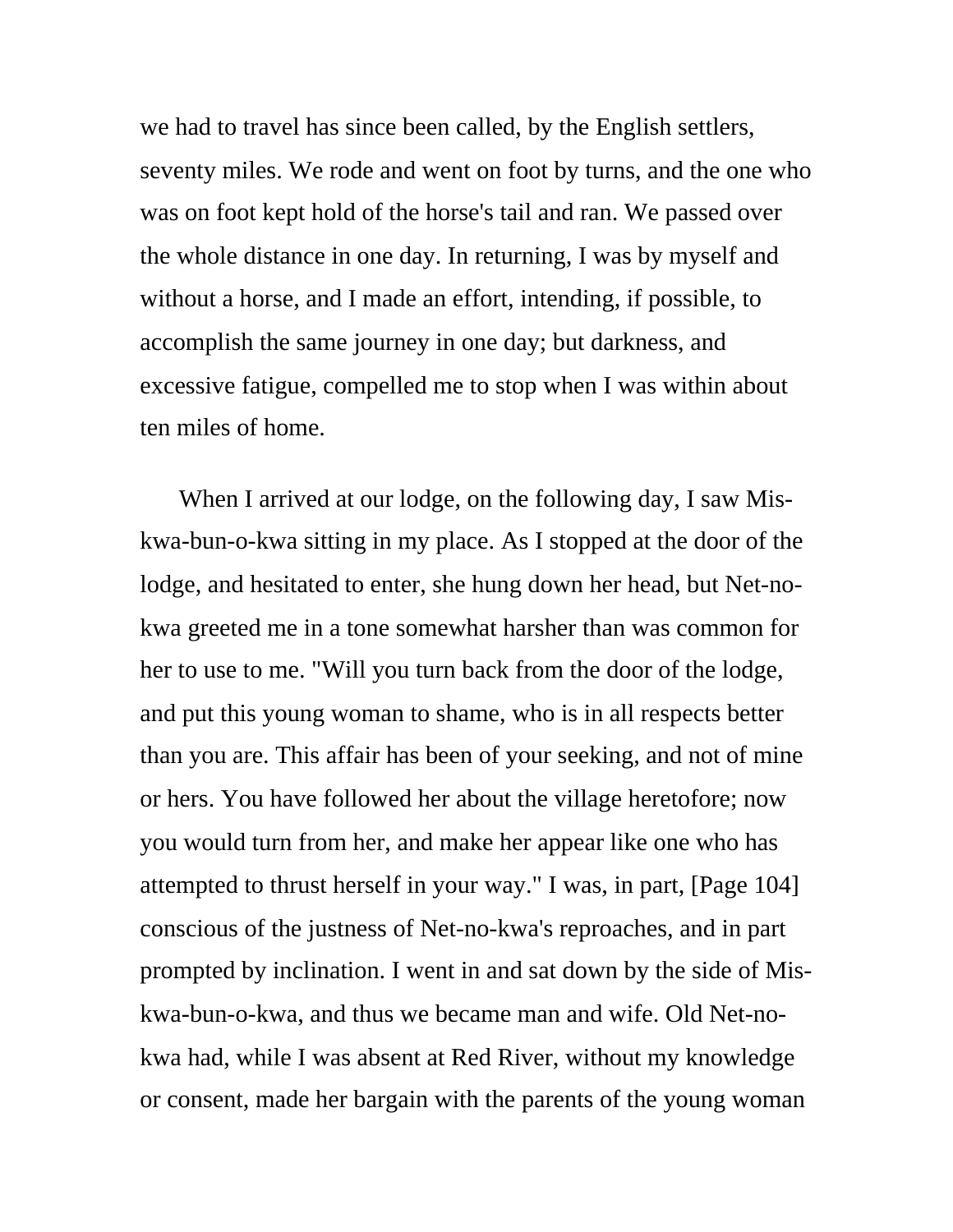and brought her home, rightly supposing that it would be no difficult matter to reconcile me to the measure. In most of the marriages which happen between young persons, the parties most interested have less to do than in this case. The amount of presents which the parents of a woman expect to receive in exchange for her, diminishes in proportion to the number of husbands she may have had. [Page [p.105]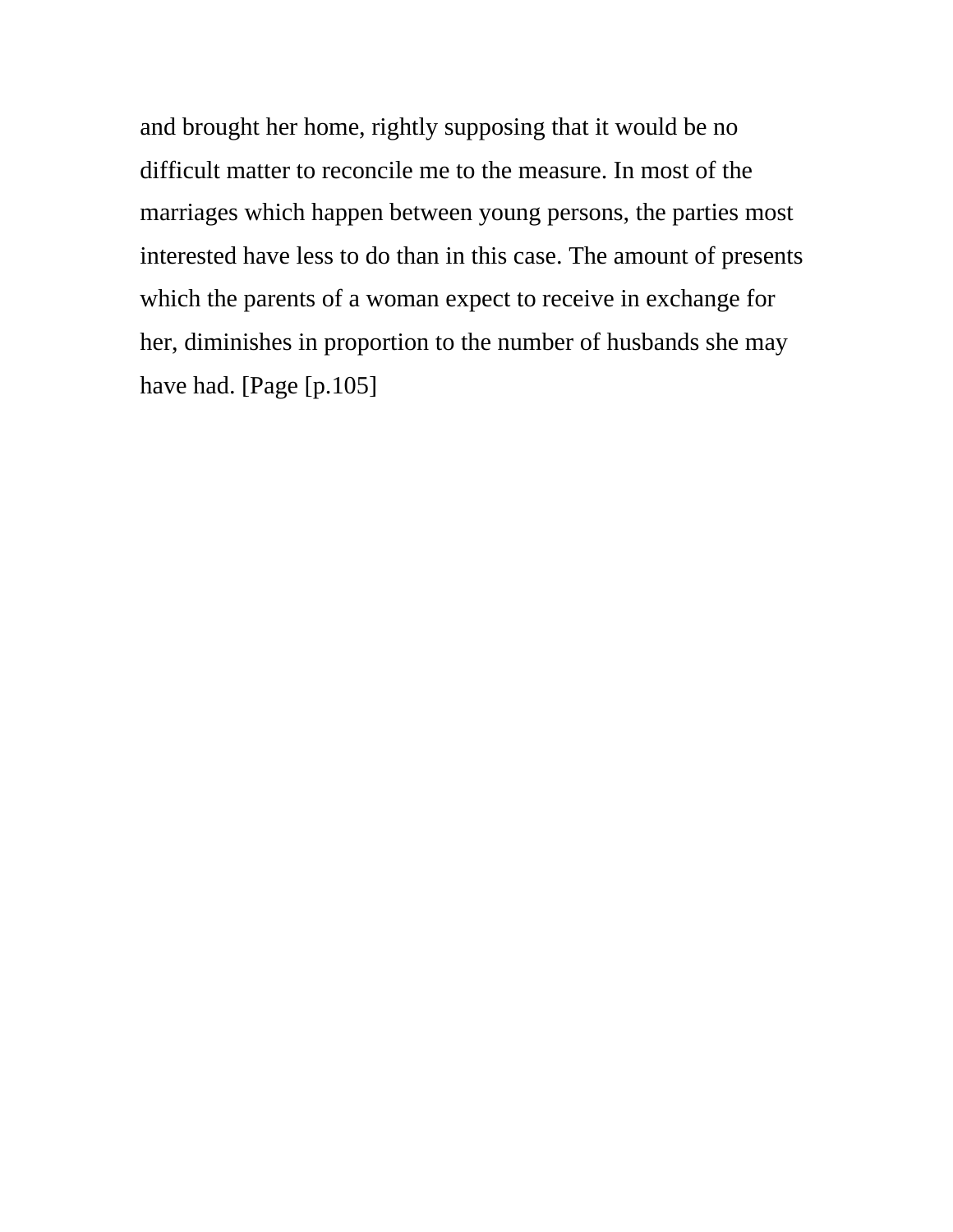## CHAPTER VIII

Preparation for a war excursion -- herds of buffalo heard at a great distance -- terrible conflicts among the bulls -- observances of the young warriors -- Ko-zau-bun-ziche-e-gun, or divination to discover the situation of an enemy -- Jeebi-ug, or memorials of deceased friends to be thrown away on the field of battle; and the design of the custom -- war-party broken up by the interference of a rival chief -- stupidity of the porcupine -- I save the life of my foster brother -- Albino bears -- Waw-be-no -- marriage of Pi-cheto and Skwa-shish -- attack of a Sioux war-party, and pursuit to the village at Chief Mountain, and the head of the St. Peters, etc.

Four days after I returned from Red River, we moved to the woods, Wa-me-gon-a-biew with his two wives and his family; Waw-be-be-nais-sa, with one wife and several children; myself and wife, and the family of Net-no-kwa. We directed our course towards the Craneberry River, (Pembinah,) as we wished to select near that place a favourable spot where our women and children might remain encamped, it being our intention to join a war-party then preparing to go against the Sioux. When we had chosen a suitable place, we applied ourselves diligently to hunting, that we might leave dry meat enough to supply the wants of our families in our absence. It happened one morning that I went to hunt with only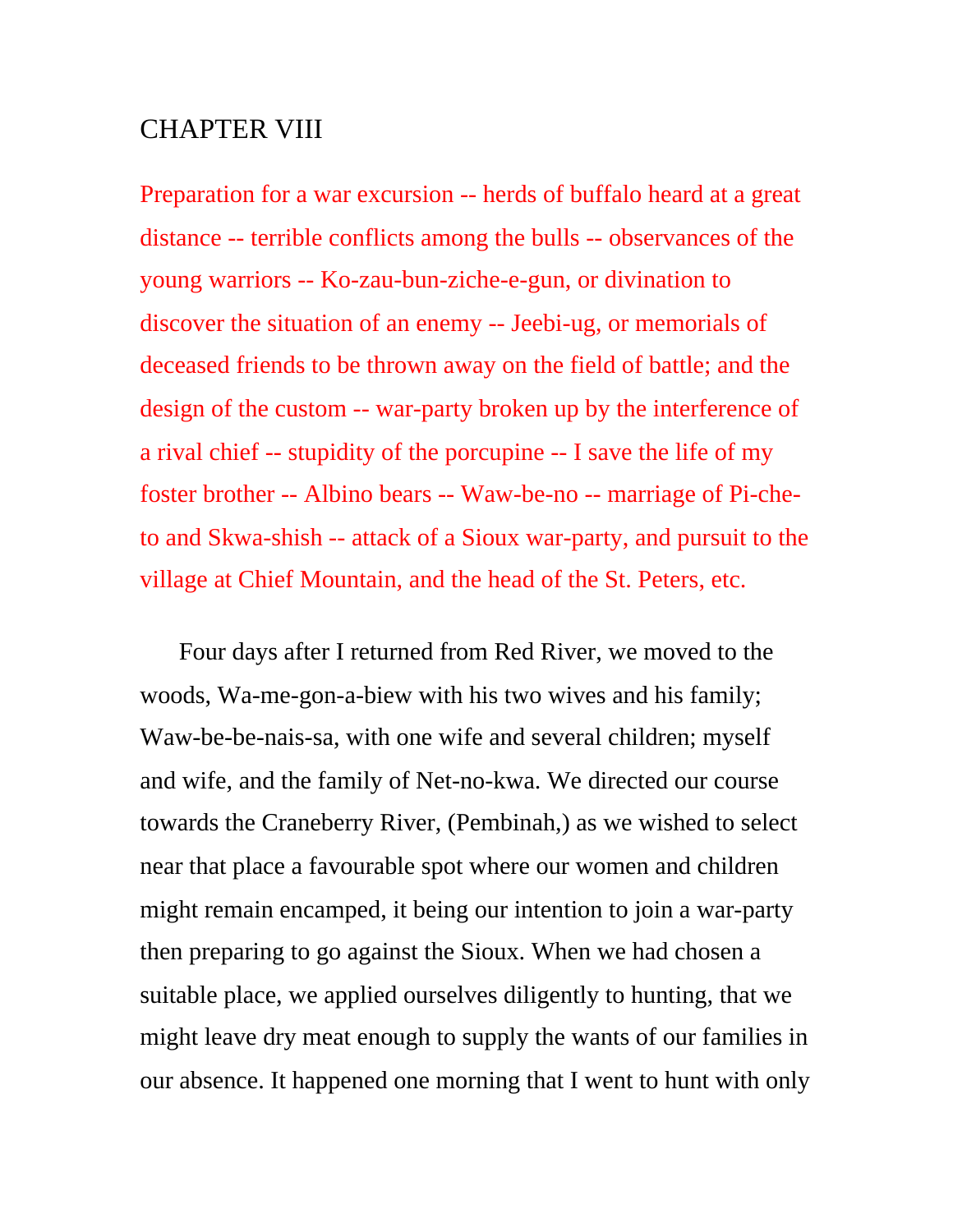three balls in my pouch, and finding a large buck moose, I fired at him rather hastily, and missed him twice in succession. The third time I hit but did not kill him, only wounding him in the shoulder. I pursued, and at length overtook him, but having no balls, I took the screws out of my gun, tying the lock on with a string, and it was not till after I had shot three of them into him that he fell.

We had killed a considerable quantity of meat, and the women were engaged in drying it when, feeling curious to know the state of forwardness of the war-party at Pembinah, [Page 106] and how soon they would start, we took our horses and rode down, leaving Waw-be-be-nais-sa with the women. When we arrived we found forty men of the Muskegoes ready to depart on the following morning, and though we had come without our moccasins, or any of the usual preparations, we determined to accompany them. Great numbers of Ojibbeways and Crees had assembled, but they seemed, in general, unwilling to accompany the Muskegoes, as this band is not in very high repute among them. Wa-me-gon-a-biew was willing to dissuade me from going, urging that we had better put it off and go with the Ojibbeways in the fall. But I assured him I would by no means lose the present opportunity inasmuch as we could both go now and in the fall also.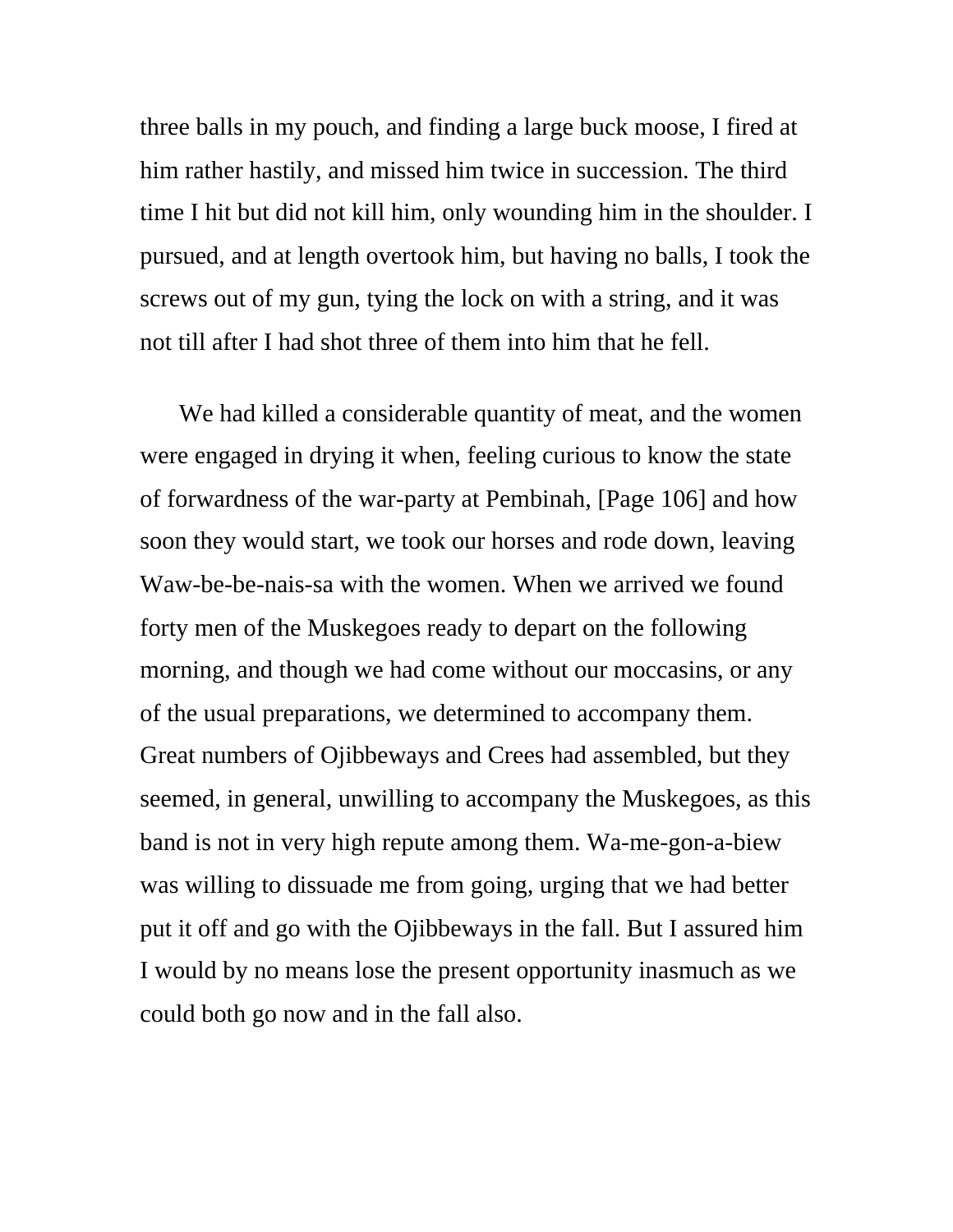By the end of the second day after we left Pembinah, we had not a mouthful to eat, and were beginning to be hungry. When we laid down in our camp at night, and put our ears close to the ground, we could hear the tramp of buffaloes, but when we sat up we could hear nothing, and on the following morning nothing could be seen of them, though we could command a very extensive view of the prairie. As we knew they must not be far off in the direction of the sounds we had heard, eight men of whom I was one, were selected and despatched to kill some, and bring the meat to a point where it was agreed the party should stop next night. The noise we could still hear in the morning by applying our ears to the ground, and it seemed about as far distant, and in the same direction as before. We started early and rode some hours before we could begin to see them, and when we first discovered the margin of the herd, it must have been at least ten miles distant. It was like a black line drawn along the edge of the sky, or a low shore seen across a lake. The distance of the herd from the place where we first heard them, could not have been less than twenty miles. But it was now the rutting season, and various parts of the herd were all the time kept in rapid motion by the severe fights of the bulls. To the noise produced by the knocking together of the two divisions of the hoof, when they raised their feet from the ground, and of their incessant tramping, was added the loud and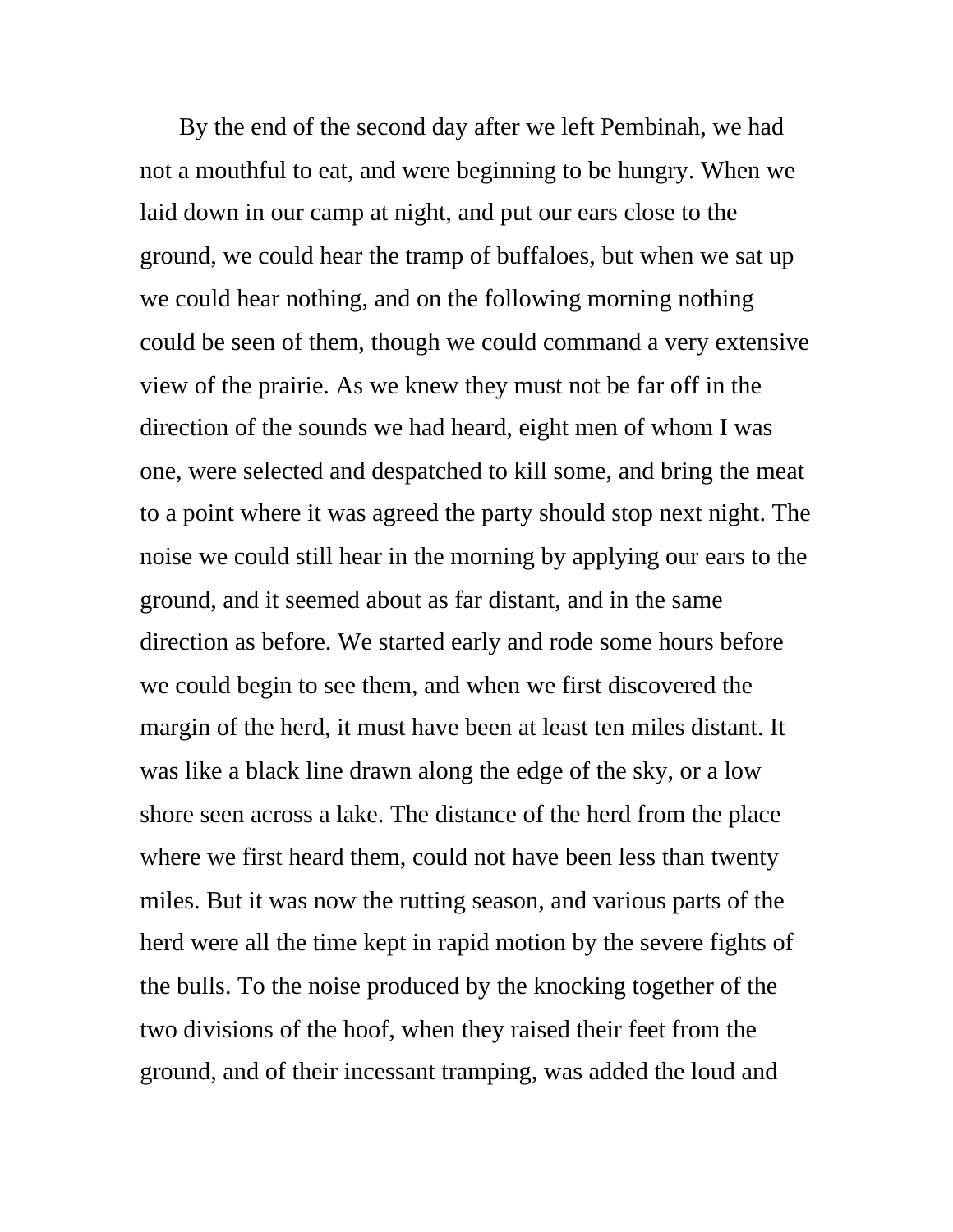furious roar of the bulls, [Page 107] engaged as they all were in their terrific and appalling conflicts. We were conscious that our approach to the herd would not occasion the alarm now that it would have done at any other time, and we rode directly towards them. As we came near we killed a wounded bull which scarce made an effort to escape from us. He had wounds in his flanks into which I could put my whole hand. As we knew that the flesh of the bulls was not now good to eat, we did not wish to kill them, though we might easily have shot any number. Dismounting, we put our horses in the care of some of our number, who were willing to stay back for that purpose, and then crept into the herd to try to kill some cows. I had separated from the others, and advancing, got entangled among the bulls. Before I found an opportunity to shoot a cow, the bulls began to fight very near me. In their fury they were totally unconscious of my presence, and came rushing towards me with such violence, that in some alarm for my safety, I took refuge in one of those holes which are so frequent where these animals abound, and which they themselves dig to wallow in. Here I found that they were pressing directly upon me, and I was compelled to fire to disperse them, in which I did not succeed until I had killed four of them. By this firing the cows were so frightened that I perceived I should not be able to kill any in this quarter, so regaining my horse, I rode to a distant part of the herd,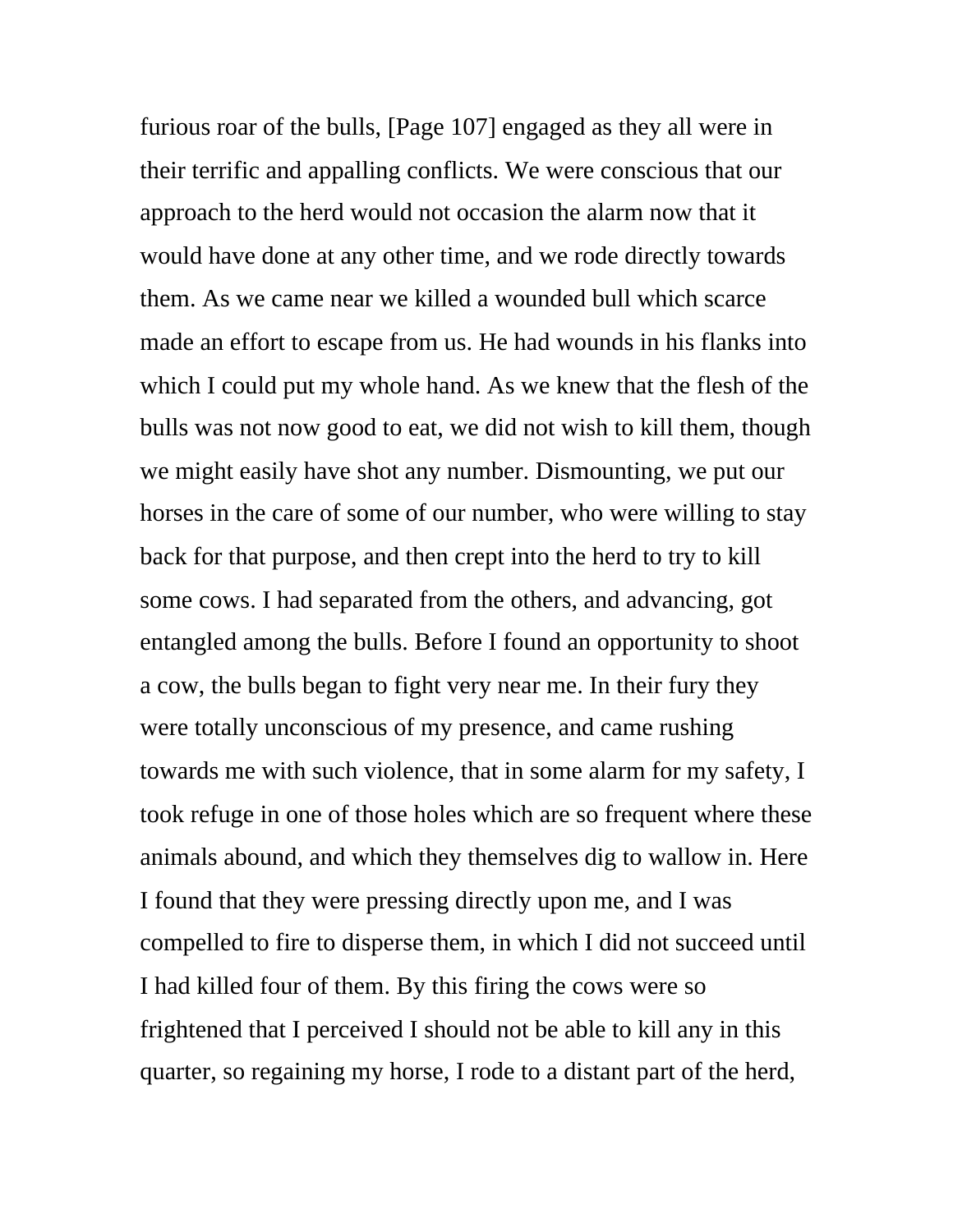where the Indians had succeeded in killing a fat cow. But from this cow, as is usual in similar cases, the herd had all moved off, except one bull, who, when I came up, still kept the Indians at bay. "You are warriors," said I, as I rode up, "going far from your own country, to seek an enemy, but you cannot take his wife from that old bull who has nothing in his hands." So saying I passed them directly towards the bull, then standing something more than two hundred yards distant. He no sooner saw me approach than he came plunging towards me with such impetuosity, that knowing the danger to my horse and myself, I turned and fled. The Indians laughed heartily at my repluse, but they did not give over their attempts to get at the cow. By dividing the attention of the bull, and creeping up to him on different [Page 108] sides, they at length shot him down. While we were cutting up the cow, the herd were at no great distance, and an old cow, which the Indians supposed to be the mother of the one we had killed, taking the scent of the blood, came running with great violence directly towards us. The Indians were alarmed and fled, many of them not having their guns in their hands, but I had carefully re-loaded mine, and had it ready for use. Throwing myself down close to the body of the cow, and behind it, I waited till the other came up within a few yards of the carcass, when I fired upon her. She turned, gave one or two jumps, and fell dead. We had now the meat of two fat cows which was as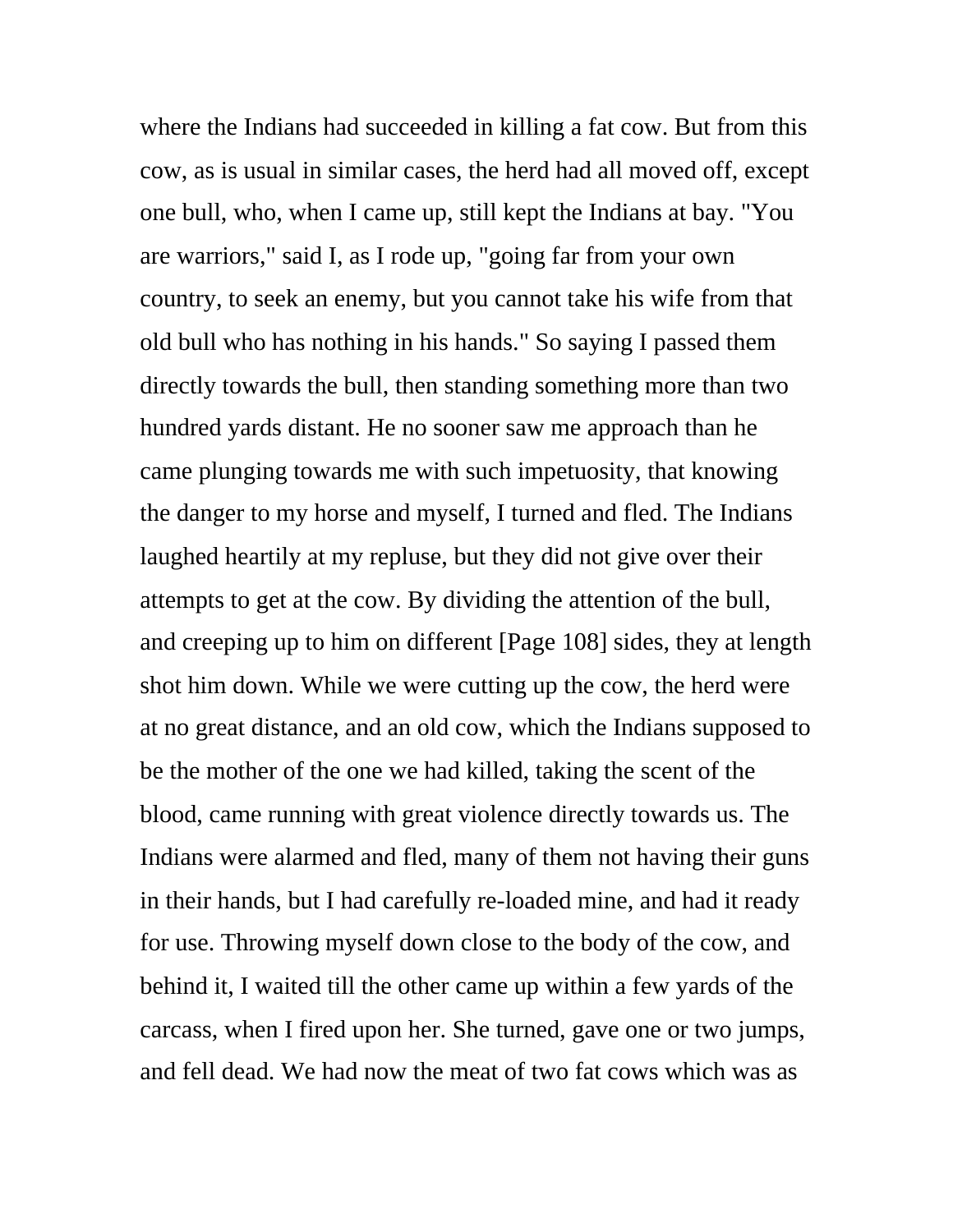much as we wanted. We repaired without delay to the appointed place where we found our party, whose hunger was already somewhat allayed by a deer one of them had killed.

I now began to attend to some of the ceremonies of what may be called the initiation of warriors, this being the first time I had been on a war-party. For the three first times that a man accompanies a war-party, the customs of the Indians require some peculiar and painful observances from which old warriors may, if they choose, be exempted. The young warrior must constantly paint his face black; must wear a cap, or head dress of some kind; must never precede the older warriors, but follow them, stepping in their tracks. He must never scratch his head, or any other part of his body, with his fingers, but if he is compelled to scratch, he must use a small stick; the vessel he eats or drinks out of, or the knife he uses, must be touched by no other person. In the two last mentioned particulars, the observances of the young warriors are like those the females in some bands use during their earliest periods of menstruation. The young warrior, however long and fatiguing the march, must neither eat, nor drink, nor sit down by day. If he halts for a moment, he must turn his face towards his own country, that the Great Spirit may see that it is his wish to return home again.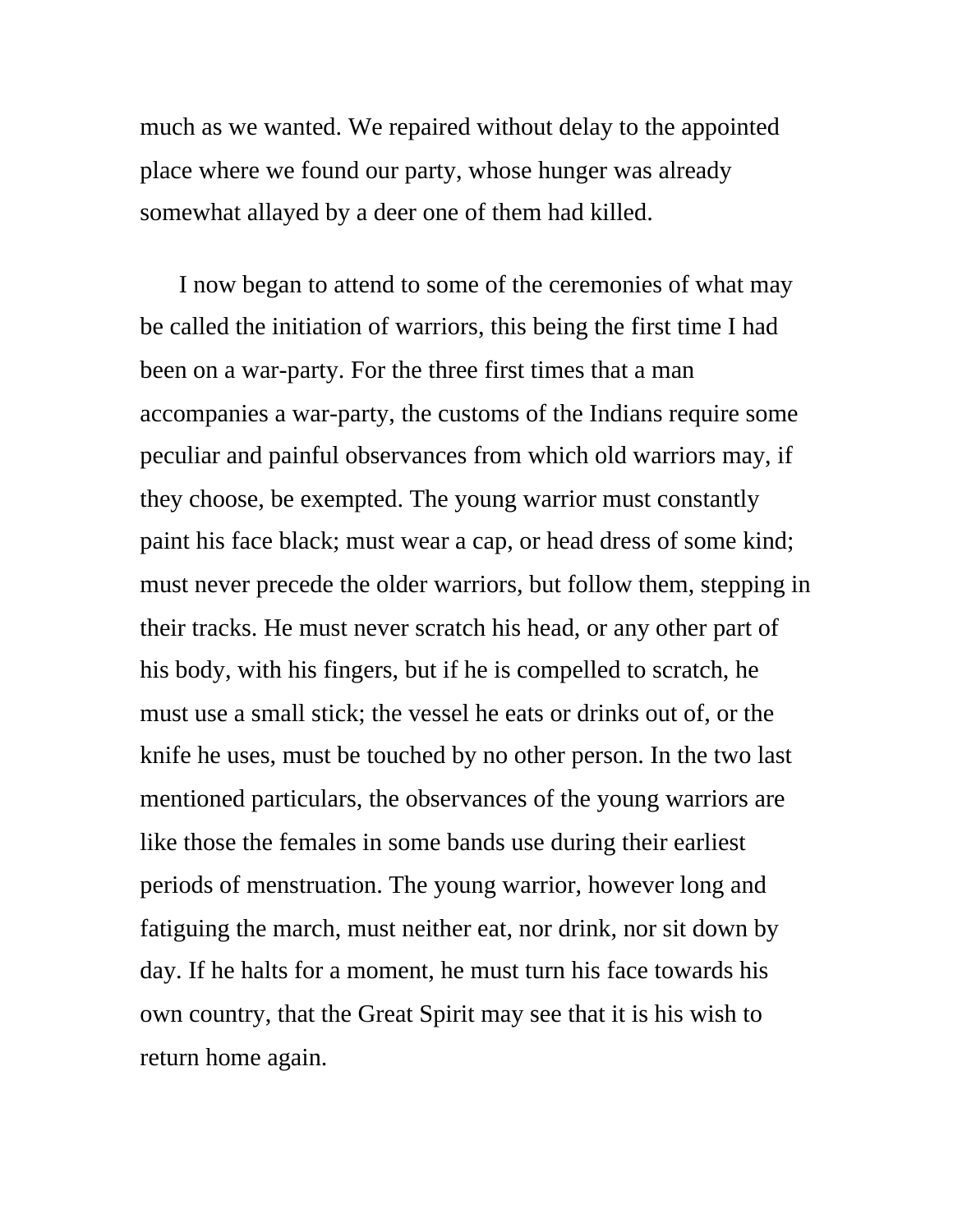At night they observe a certain order in their encampments. If there are bushes where they halt, the camp is enclosed by these stuck into the ground, so as to include a square, or oblong space, with a passage, or door, in one end, [Page 109] which is always that towards the enemy's country. If there are not bushes, they mark the ground in the same manner, with small sticks, or the stalks of the weeds which grow in the prairie. Near the gate, or entrance to this camp, is the principal chief and the old warriors; next follow in order, according to age and reputation, the younger men. And last of all, in the extreme end of the camp, those with blacked faces, who are making their first excursion. All the warriors, both old and young, sleep with their faces towards their own country, and, on no consideration, however uneasy their position, or however great their fatigue, must make any change of attitude, nor must any two lie upon, or be covered by the same blanket. In their marches, the warriors, if they ever sit down, must not sit upon the naked ground, but must at least have some grass or bushes under them. They must, if possible, avoid wetting their feet, but if they are ever compelled to wade through a swamp, or to cross a stream, they must keep their clothes dry, and whip their legs with bushes or grass when they come out of the water. They must never walk in a beaten path if they can avoid it, but if they cannot at all times, then they must put medicine on their legs,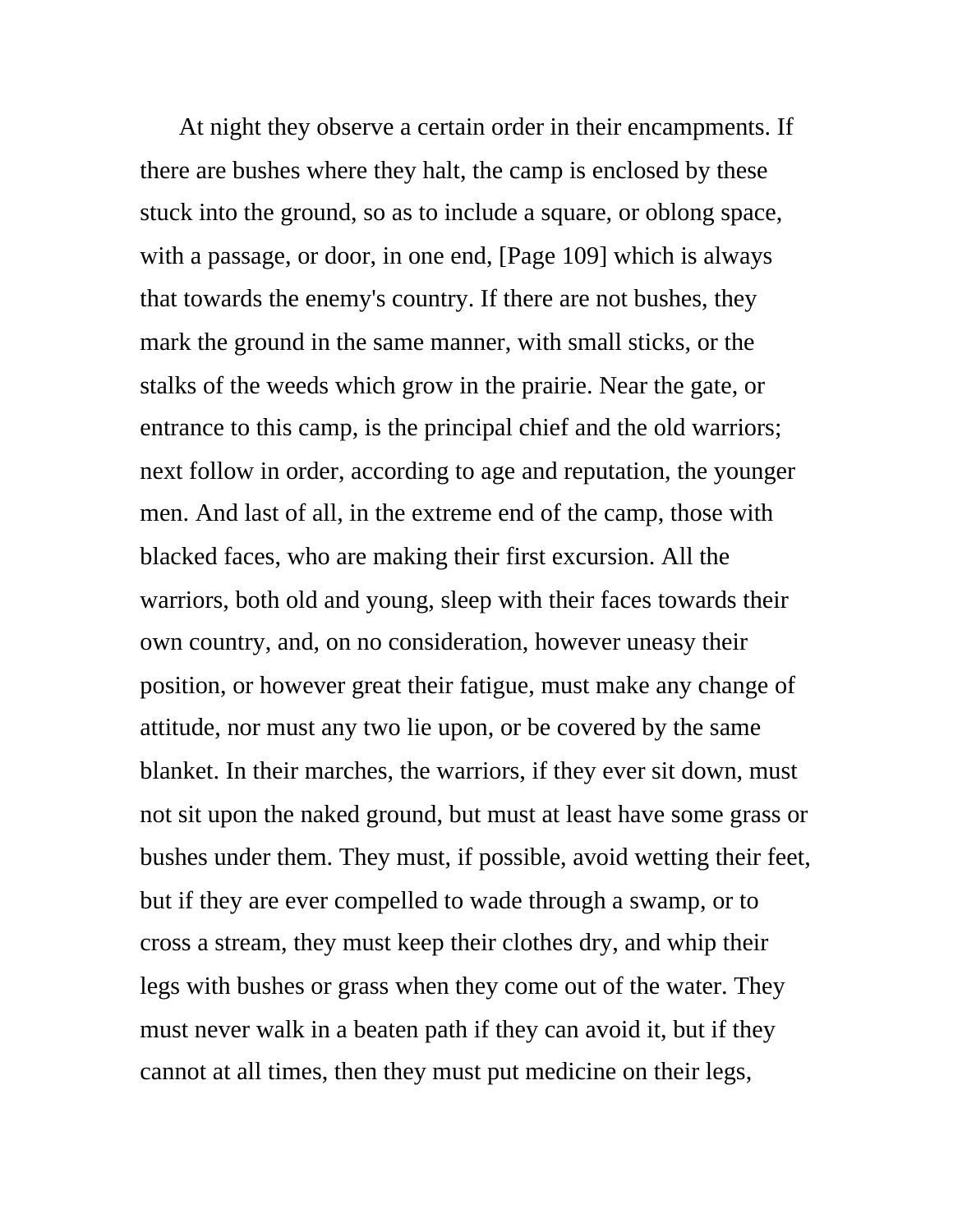which they carry for that purpose. Any article belonging to any of the party, such as his gun, his blanket, tomahawk, knife, or war club, must not be stepped over by any other person, neither must the legs, hands, or body of any one who is sitting or lying on the ground. Should this rule be inadvertently violated, it is the duty of the one to whom the article stepped over may belong, to seize the other and throw him on the ground, and the latter must suffer himself to be thrown down, even should he be much stronger than the other. The vessels which they carry to eat out of, are commonly small bowls of wood, or of birch bark. They are marked across the middle and the Indians have some mark by which they distinguish the two sides. In going out from home they drink invariably out of one side, and in returning, from the other. When on their way home, and within one day of the village, they suspend all these bowls on trees, or throw them away in the prairie. [Page 110] I should have mentioned that in their encampments at night, the chief who conducts the party sends some of his young men a little distance in advance to prepare what is called Pushkwaw-gummegenahgun, the piece of cleared ground where the kozau-bunzichegun, or divination by which the position of the enemy is to be discovered, is to be performed. This spot of cleared ground is prepared by removing the turf from a considerable surface, in form of a parallelogram, and with the hands breaking up the soil, to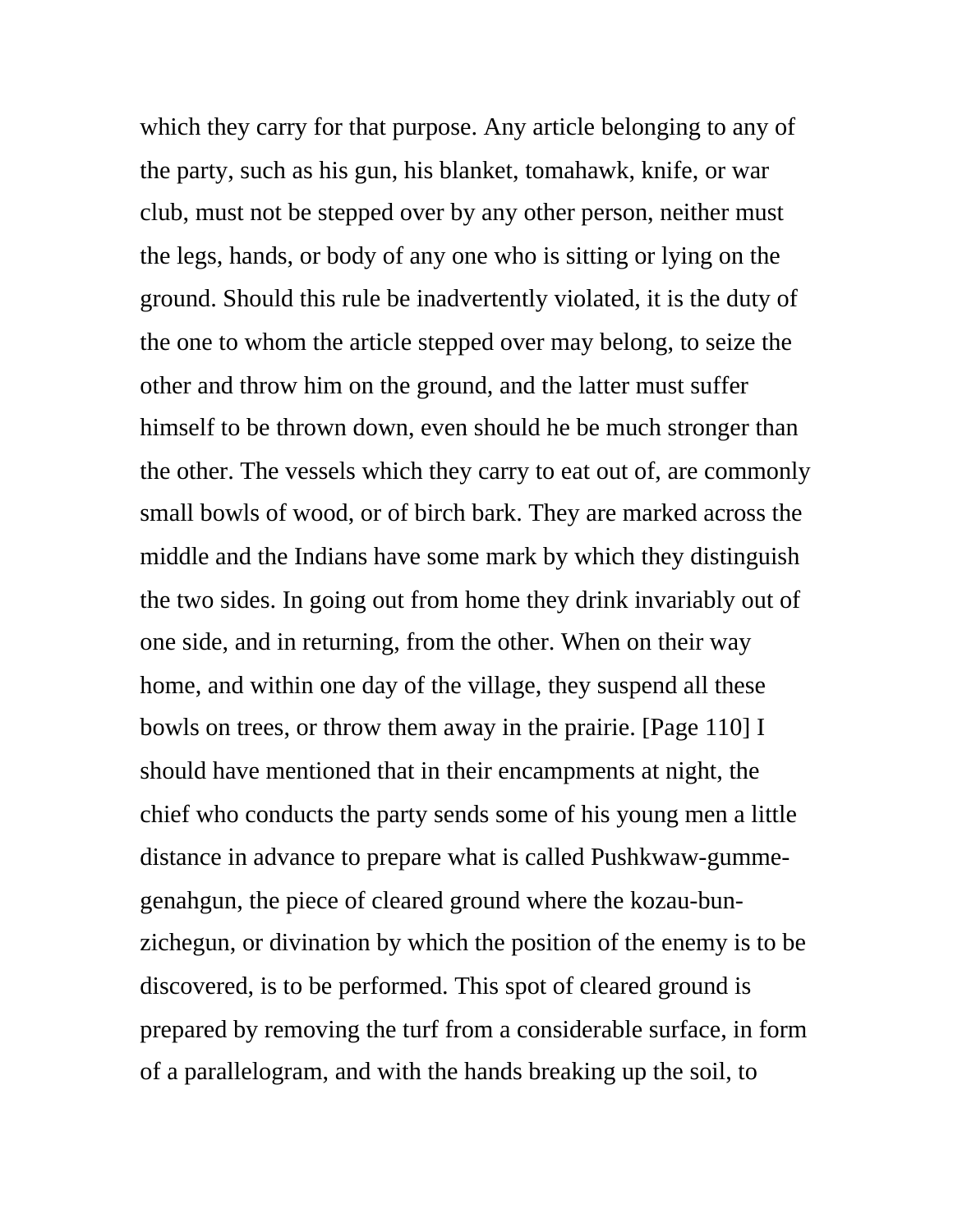make it fine and soft, and which is so inclosed with poles that none can step on it. The chief, when he is informed that the place is ready, goes and sits down at the end opposite that of the enemy's country. Then, after singing and praying, he places before him on the margin of the piece of ground, which may be compared to a bed in a garden, two small roundish stones. After the chief has remained here by himself for some time, entreating the Great Spirit to show him the path in which he ought to lead his young men, a crier goes to him from the camp, and then returning part way, he calls by name some of the principal men, saying, "come smoke." Others also, if they wish it, who are not called, repair to the chief, and they then examine, by striking a light, the result of the kozaubun-zichegun. The two stones which the chief placed on the margin of the bed have moved across to the opposite end, and it is from the appearance of the path they have left in passing over the soft ground, that they infer the course they are to pursue.

At this place of divination, the offerings of cloth, beads, and whatever other articles the chief and each man may carry for sacrifice, are exposed during the night on a pole; also, their je-biug, or memorials of their dead friends, which are to be thrown away on the field of battle, or if, possible, thrust into the ripped up bowels of their enemies who may fall in the fight. If a warrior has lost, by death, a favourite child, he carries, if possible, some article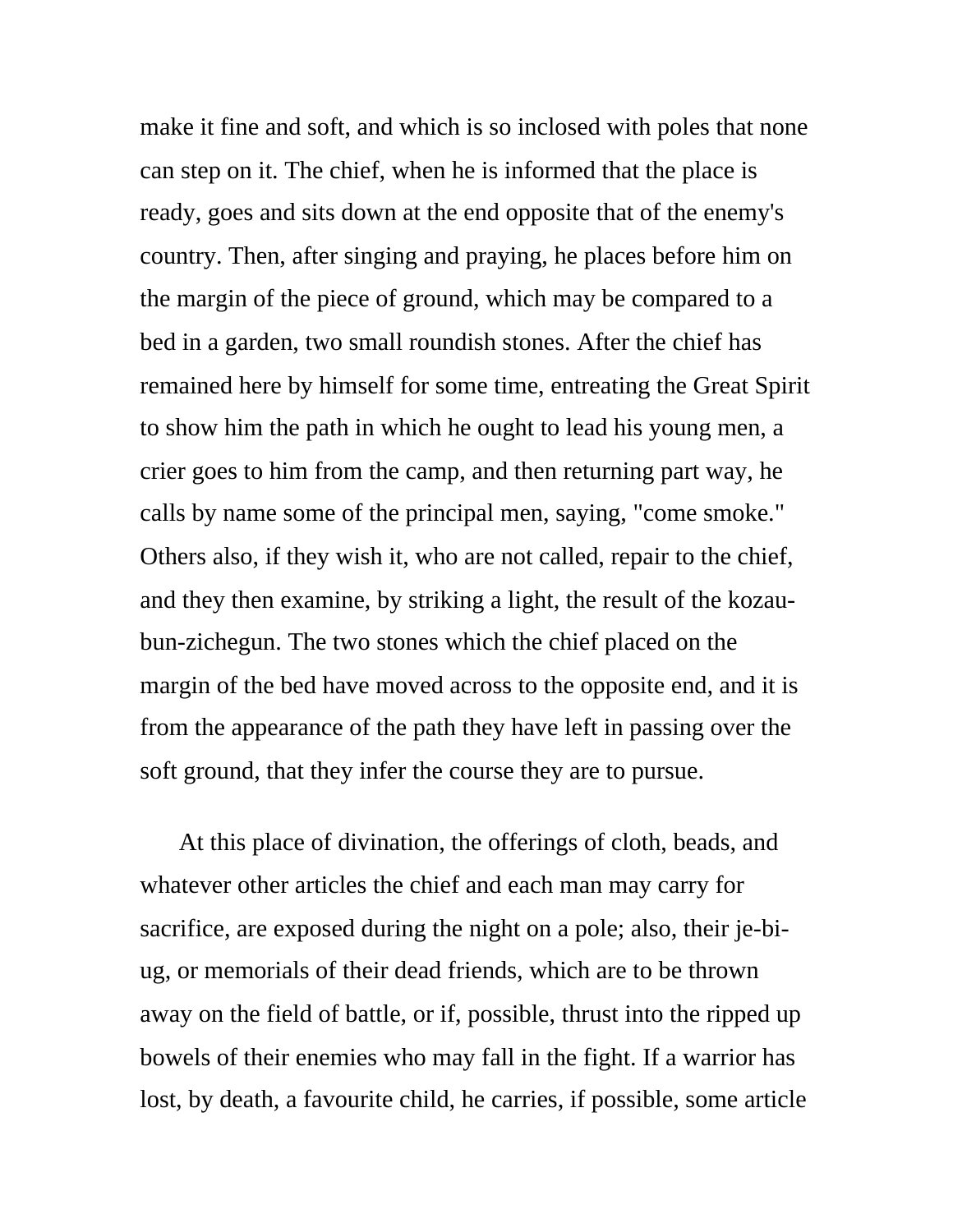of dress, or perhaps some toy, which belonged to the child, or more commonly a lock of his hair which they seek to throw away on the field of battle. The scouts who precede a war party into an enemy's country, if they happen, in lurking about their [Page 111] lodges, or in their old encampments, to discover any of the toys that have been dropped by the children, such as little bows, or even a piece of a broken arrow, pick it up, and carefully preserve it until they return to the party. Then, if they know of a man who has lost his child, they throw it to him, saying, "your little son is in that place, we saw him playing with the children of our enemies. Will you go and see him?" The bereaved father commonly takes it up, and having looked upon it awhile, falls to crying, and is then ready and eager to go against the enemy. An Indian chief, when he leads out his war party, has no other means of control over the individuals composing it than his personal influence gives him. It is therefore necessary they should have some method of rousing and stimulating themselves to exertion.

A-gus-ko-gaut, the Muskego chief whom we accompanied on this occasion, called himself a prophet of the Great Spirit, like the one who appeared some years since among the Shawanees. He had, some time before, lost his son, and on this party he carried the jebi, with the determination of leaving it in a bloody field; but this design was frustrated by the interference of Ta-bush-shah, (he that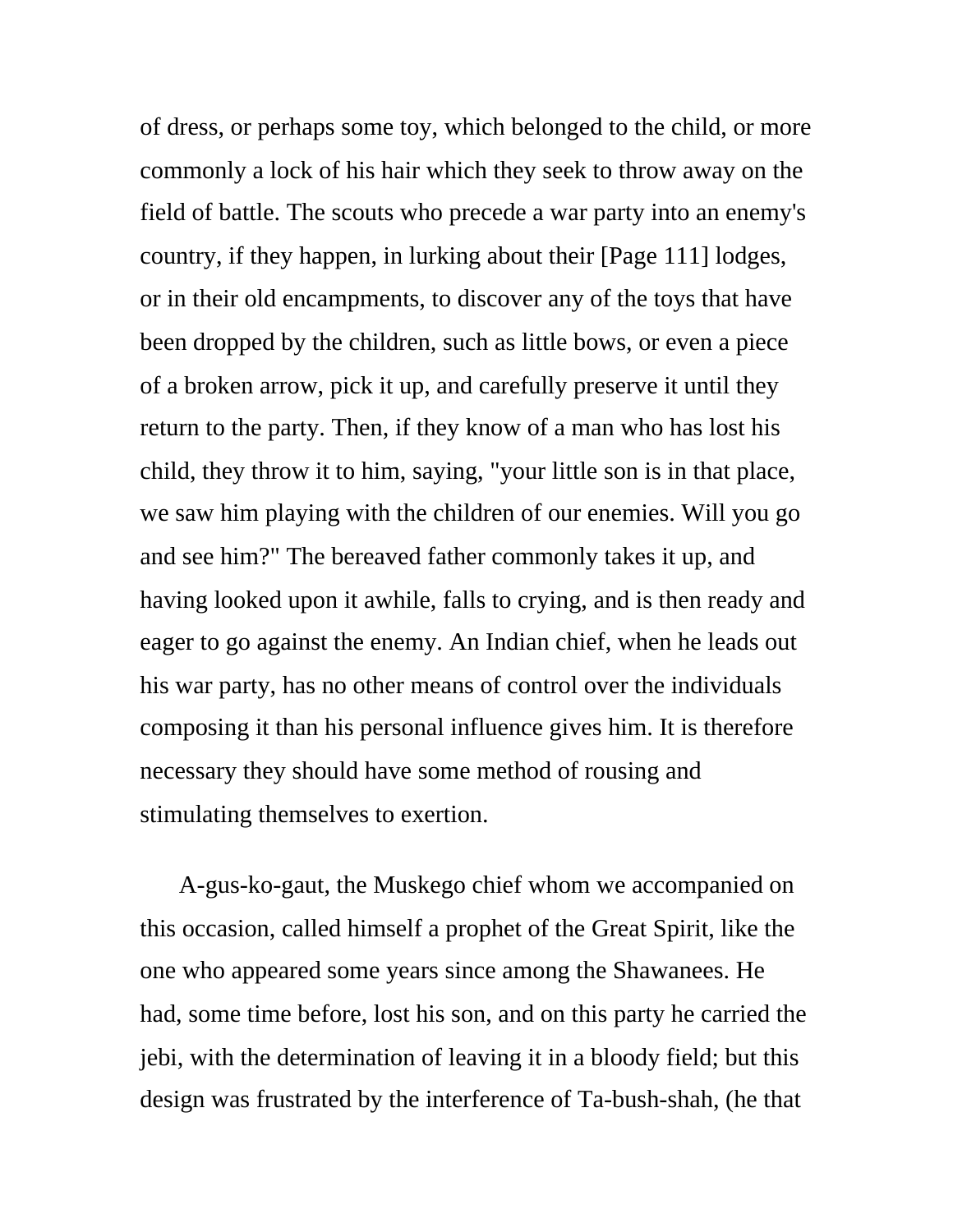dodges down,) who now overtook us with twenty men. This restless and ambitious Ojibbeway was unwilling that any but himself should lead a party against the Sioux; more particularly, that any of his own daring actions should be eclipsed by the prowess of so despised a people as the Muskegoes. But on first joining us, his professions manifested nothing unfriendly to our undertaking; on the contrary, he pretended he had come to aid his brethren, the Muskegoes. A-gus-ko-gaut could scarce have been ignorant of the feelings and intentions of Ta-bush-shah, but nevertheless he received him with the utmost apparent cordiality and pleasure.

We journeyed on in company for some days, when in crossing some of the wide prairies, our thirst became so excessive that we were compelled to violate some of the rules of the war party. The principal men were acquainted with [Page 112] the general features of the country we had to pass, and knew that water could be found within a few miles of us, but most of the older warriors being on foot, were exhausted with fatigue and thirst. In this emergency, it became necessary that such of the party as had horses, among whom were Wa-me-gon-a-biew and myself, should go forward and search for water, and when it was found, make such a signal as would inform the main body what course to pursue. I was among the first to discover a place where water could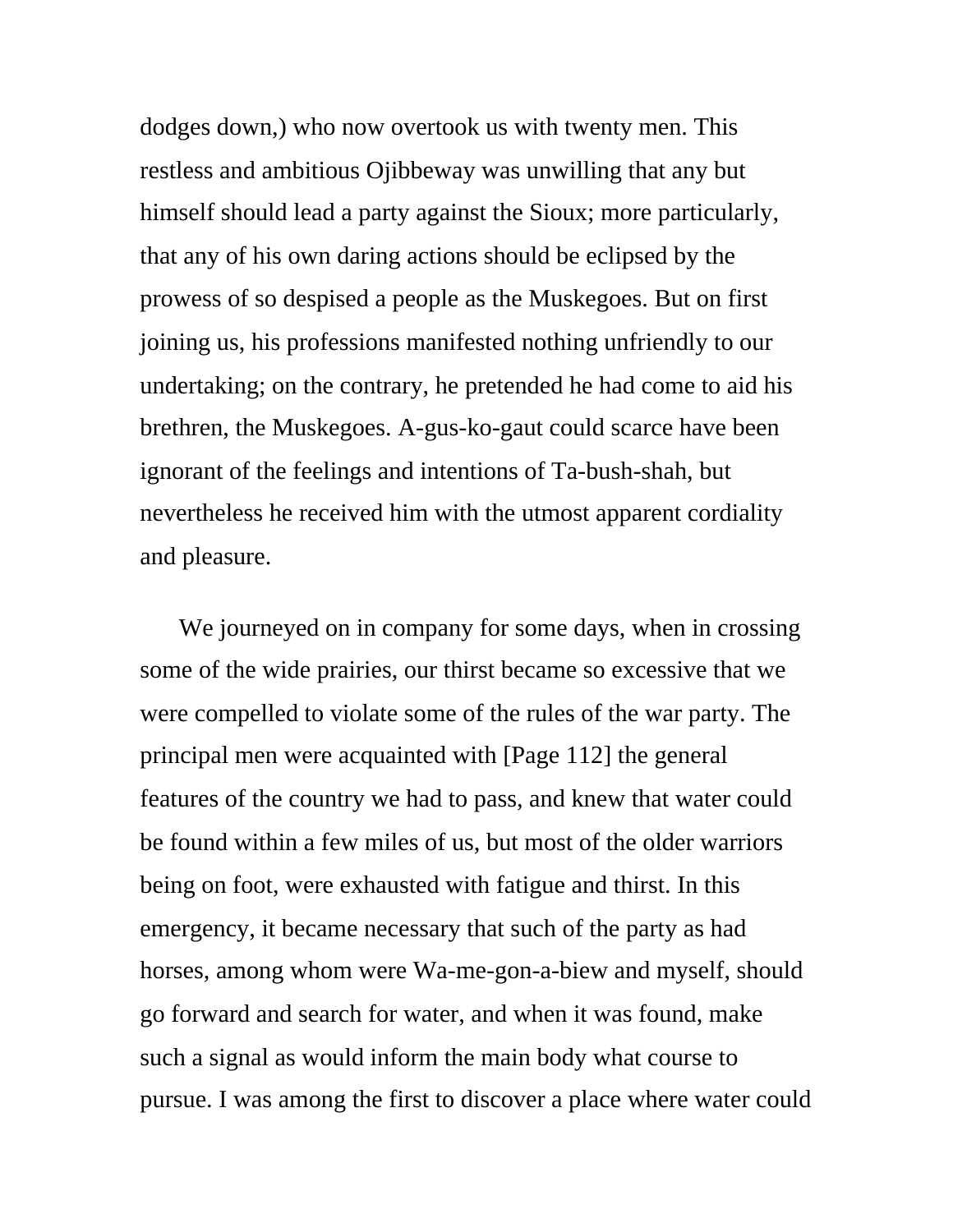be had, but before all the men could come up to it, the suffering of some of them had become excessive. Those who had arrived at the spring continued to discharge their guns during the night, and the stragglers dropped in from different directions, some vomiting blood, and some in a state of madness.

As we rested at this spring, an old man called Ah-tek-oons (the Little Caribou,) made a Kozau-bun-zichegun, or divination, and announced afterwards that in a particular direction which he pointed out, was a large band of Sioux warriors coming directly towards us; that if we could turn to the right or to the left, and avoid meeting them, we might proceed unmolested to their country, and be able to do some mischief to the women in their villages; but that if we suffered them to come upon us, and attack us, we should be cut off, to a man. Ta-bush-shah affected to place the most implicit reliance on this prediction, but the Muskegoe chief, and the Muskegoes generally, would not listen to it.

There was now an incipient murmur of discontent, and some few openly talked of abandoning A-gus-ko-gaut, and returning to their own country. For some days nothing occurred except the discovery by some of our spies, of a single Indian at a distance who fled immediately on being seen, and was from that circumstance supposed to be one of a Sioux war party. One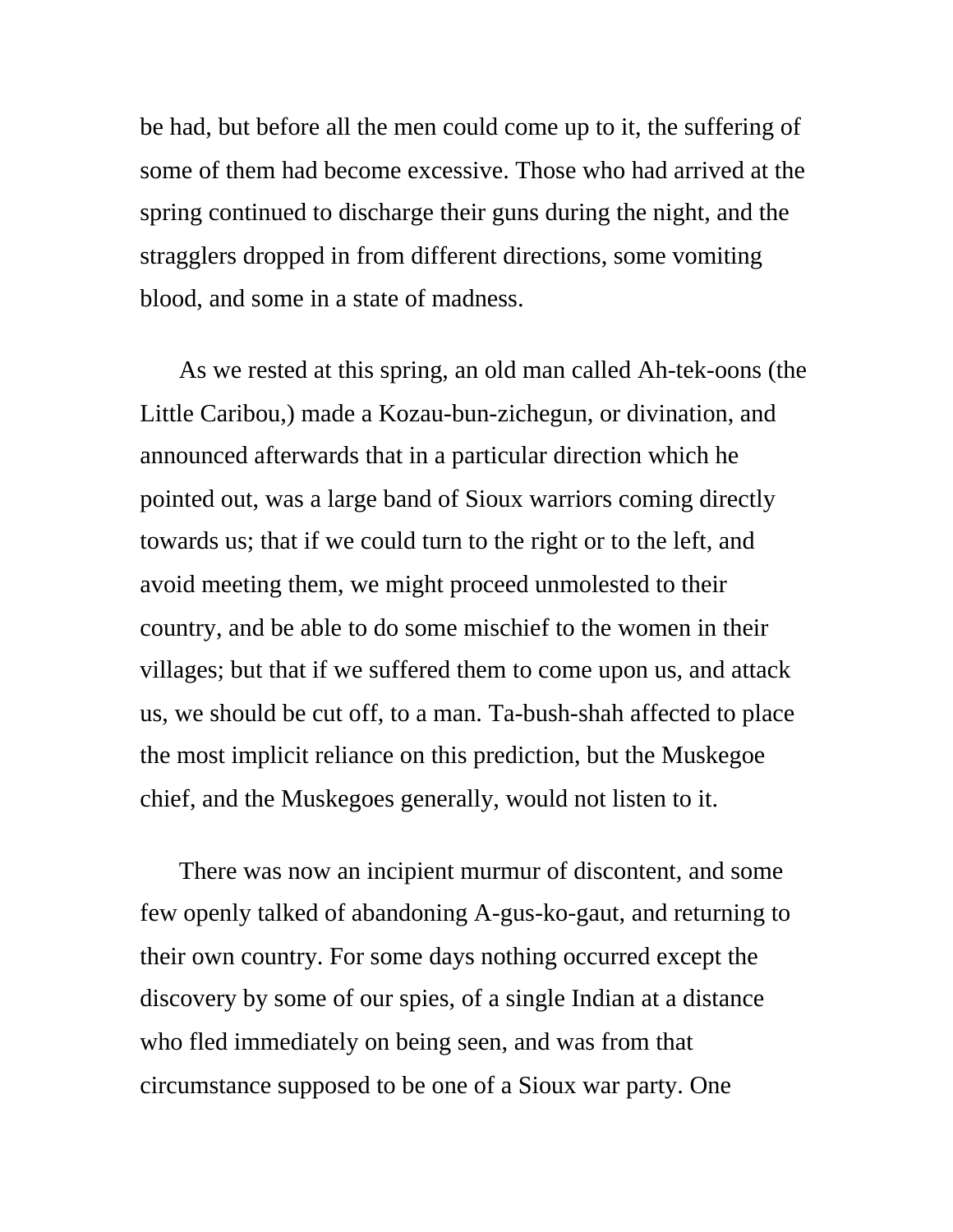morning we came to a herd of buffalo, and being without any food, several of the young men were dispersed about to kill some. We had now, since the discovery of the Sioux, been travelling only by night, keeping ourselves concealed in the day time. But the unguarded manner in which the Muskegoes suffered their young men to pursue the buffalo, riding about in open day, [Page 113] and discharging their guns, afforded Ta-bush-shah an opportunity to effect what was probably the sole design of his journey, a disunion of the party, and eventually the frustration of all the designs of A-gus-ko-gaut.

Our camp being profusely supplied with meat, we had something like a general feast. The party was regularly and compactly arranged, and after they had eaten, Ta-bush-shah arose and harangued them in a loud voice. "You, Muskegoes," said he, "are not warriors, though you have come very far from your own country, as you say, to find the Sioux. But though hundreds of your enemies may be, and probably are, immediately about us, you can never find one of them unless they fall upon you to kill you." In the close of his address, he expressed his determination to abandon the cause of a party so badly conducted, and return to his own country with his twenty men.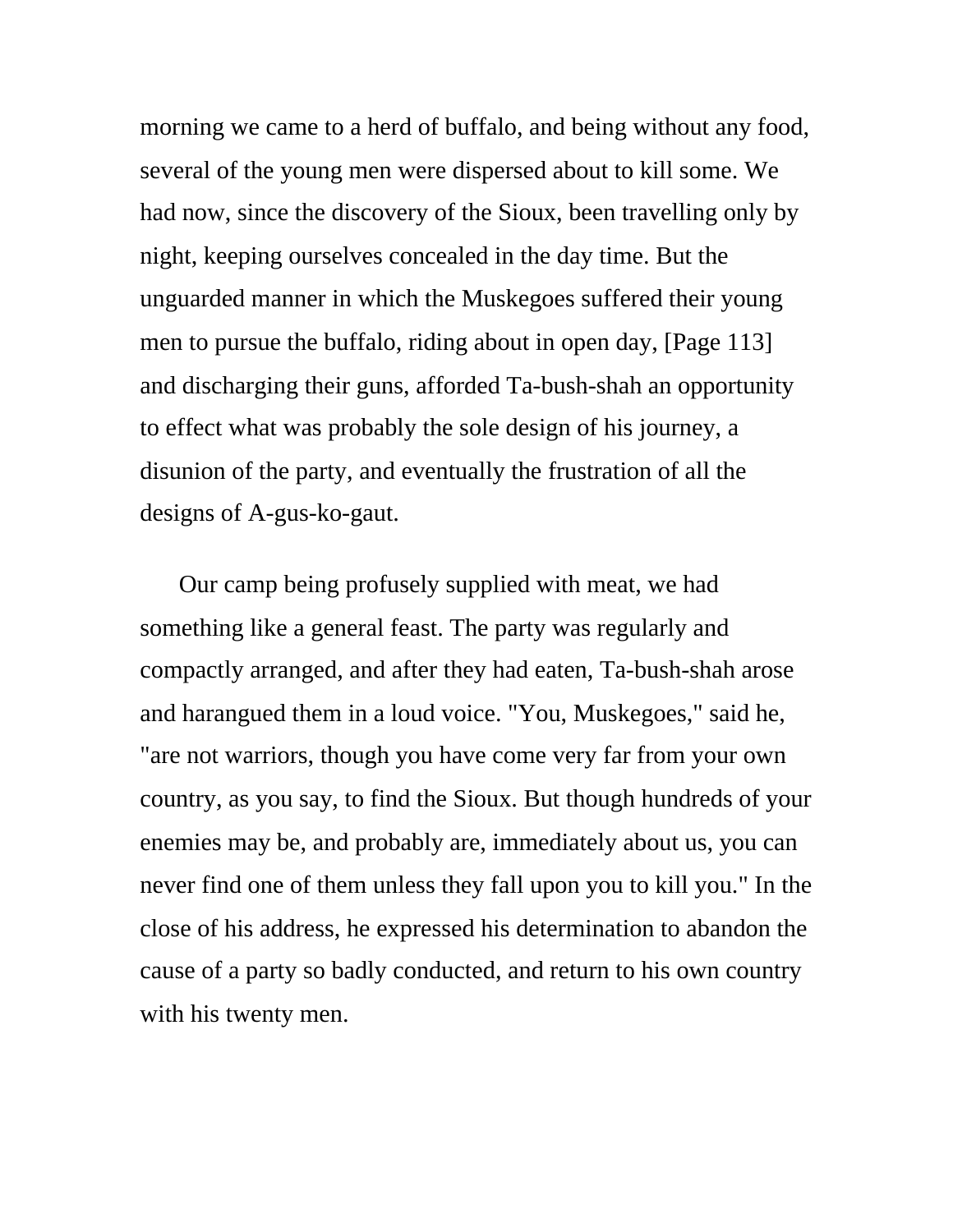When he had spoken, Pe-zhew-o-ste-gwon, (the wild cat's head,) the orator of A-gus-ko-gaut, replied to him. "Now," said he, "we see plainly why our brothers, the Ojibbeways and Crees were not willing to come with us from Red River. You are near your own country, and it is of little importance to you whether you see the Sioux now, or in the fall. But we have come a very great distance. We bear with us, as we have long borne, those that were our friends and children, but we cannot lay them down, except we come into the camp of our enemies. You know well that in a party like this, large as it even now is, if only one turns back, another and another will follow, until none are left. And it is for this reason that you have joined us; that you may draw off our young men, and thus compel us to return without having done any thing." After he had spoken, Ta-bush-shah, without making any answer, rose, and turning his face towards his own country, departed with his twenty men. A-gus-ko-gaut, and the principal men of the Muskegoes sat silently together, and saw one after another of their own young men get up and follow the Ojibbeways. In the first moments, this defection of Ta-bush-shah seemed to arouse some indignation in the breasts of some of the young Muskegoes, for they imprudently fired upon the rear of the retiring Ojibbeways; but [Page 114] though some of the latter turned to resent this treatment, their prudent leader repressed their ardour, and by so doing, gained the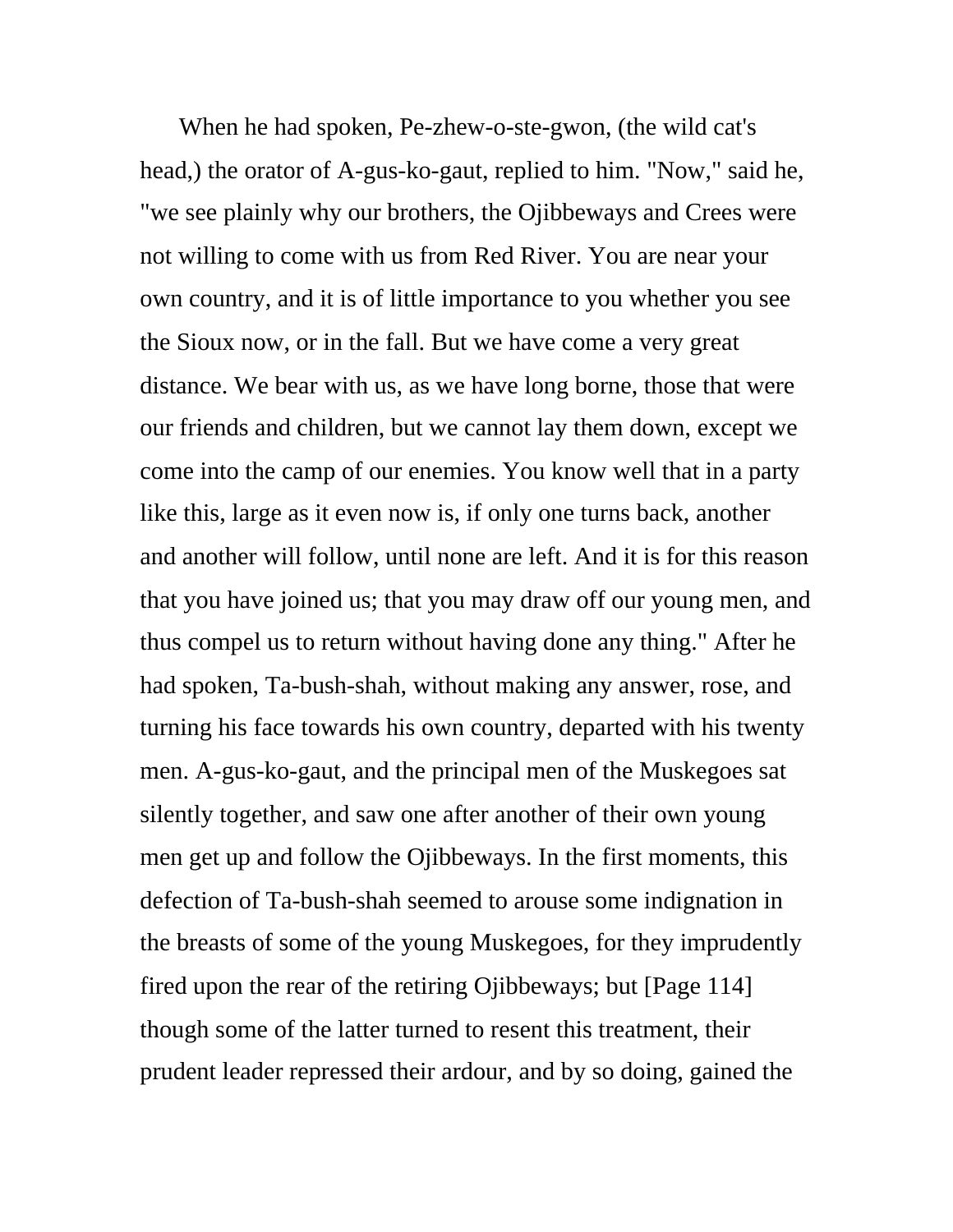good will of those who might so readily have been rendered dangerous enemies. For the greater part of the day did A-gus-kogaut, and the few that remained firm to him, continue sitting upon the ground, in the same spot where he had listened to the speech of Ta-bush-shah; and when at last he saw his band diminished from sixty to five, the old man could not refrain from tears.

Wa-me-gon-a-biew had joined the deserting party, and at that time I had removed to a place a few rods distant from the chief, where I remained during the whole time. I now rejoined the chief and told him if he was willing to go on himself, I would accompany him, if no other would. The other three men who remained, being his personal friends, were willing to have gone on if he had wished it, but he said he feared we could do very little, being so few in number, and if the Sioux should discover us, we could not fail to be cut off. So the excursion was abandoned, and every man sought to return home by the most convenient and expeditious way, no longer paying the least regard to any thing except his own safety and comfort. I soon overtook Wa-me-gon-abiew, and with three other men, we formed a party to return together. We chose, in our return, a route different from that taken by most of the party. Game was plenty, and we did not suffer from hunger. Early one morning, I was lying wrapped in my blanket by a deep buffalo path, which came down through a prairie to the little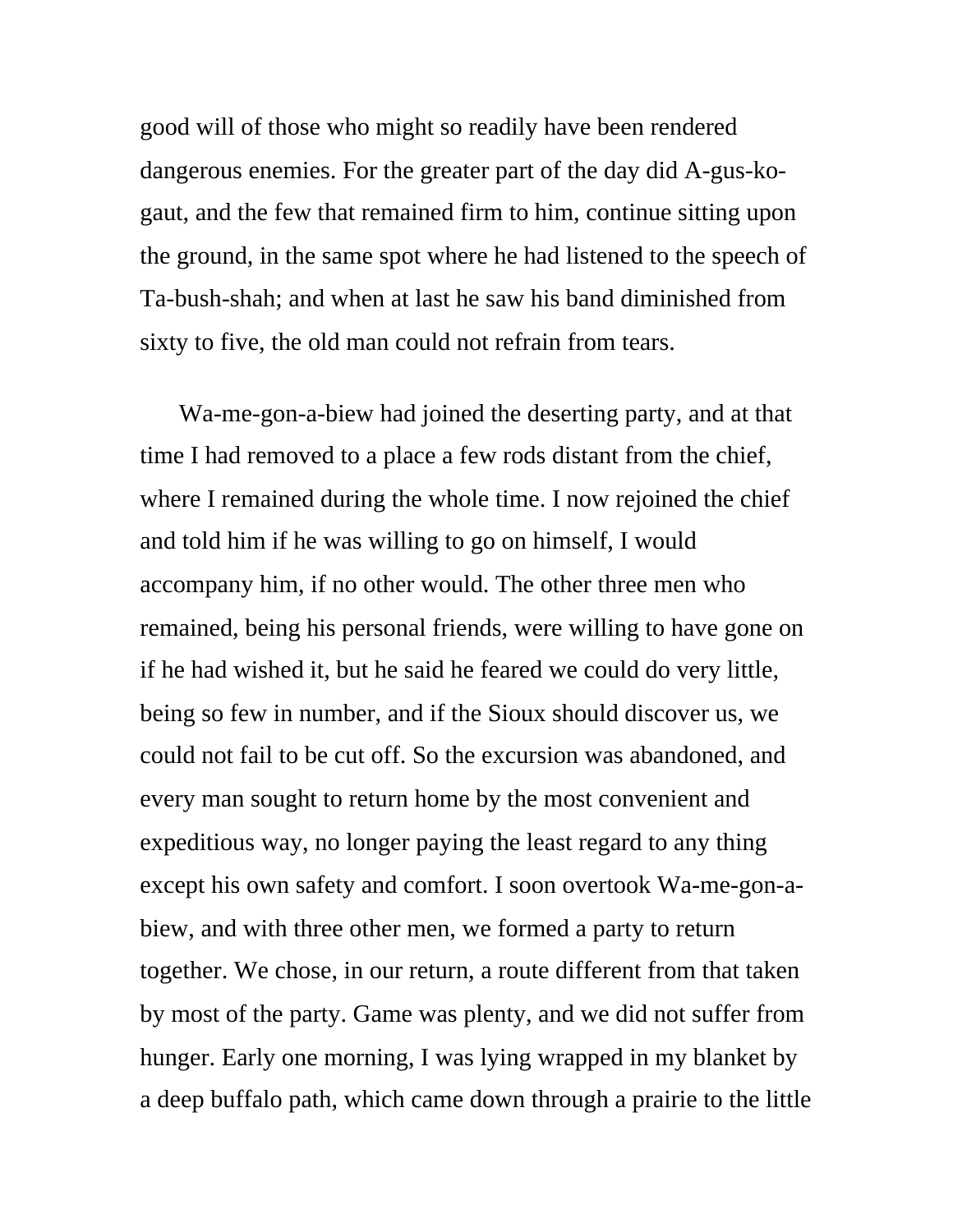creek where we were encamped. It was now late in the fall, and the thick and heavy grasses of these prairies, having long before been killed by the frosts, had become perfectly dry. To avoid burning the grass, we had kindled our little fire in the bottom of the deep path, where it passed through the corner of the bank. Some of the Indians had got up, and were sitting part on one and part on the other side of the path, preparing something for breakfast, when our attention was called to some unusual sound, and we saw a porcupine come walking slowly and slouchingly down the path. I had heard much of the stupidity of this animal, but never had an opportunity [Page 115] to witness it till now. On he came, without giving any attention to surrounding objects, until his nose was actually in the fire. Then bracing stiffly back with his fore feet, he stood so near that the flame, when driven towards him by the wind, still singed the hairs on his face, for some minutes, stupidly opening and shutting his eyes. At length one of the Indians, tired of looking at him, hit him a blow in the face with a piece of moose meat he had on a little stick to roast. One of them then killed him with a tomahawk, and we ate some of the meat, which was very good. The Indians then, in conversation respecting the habits of this animal, related to me what I have since seen, namely: that as a porcupine is feeding in the night, along the bank of a river, a man may sometimes take up some of his food on the blade of a paddle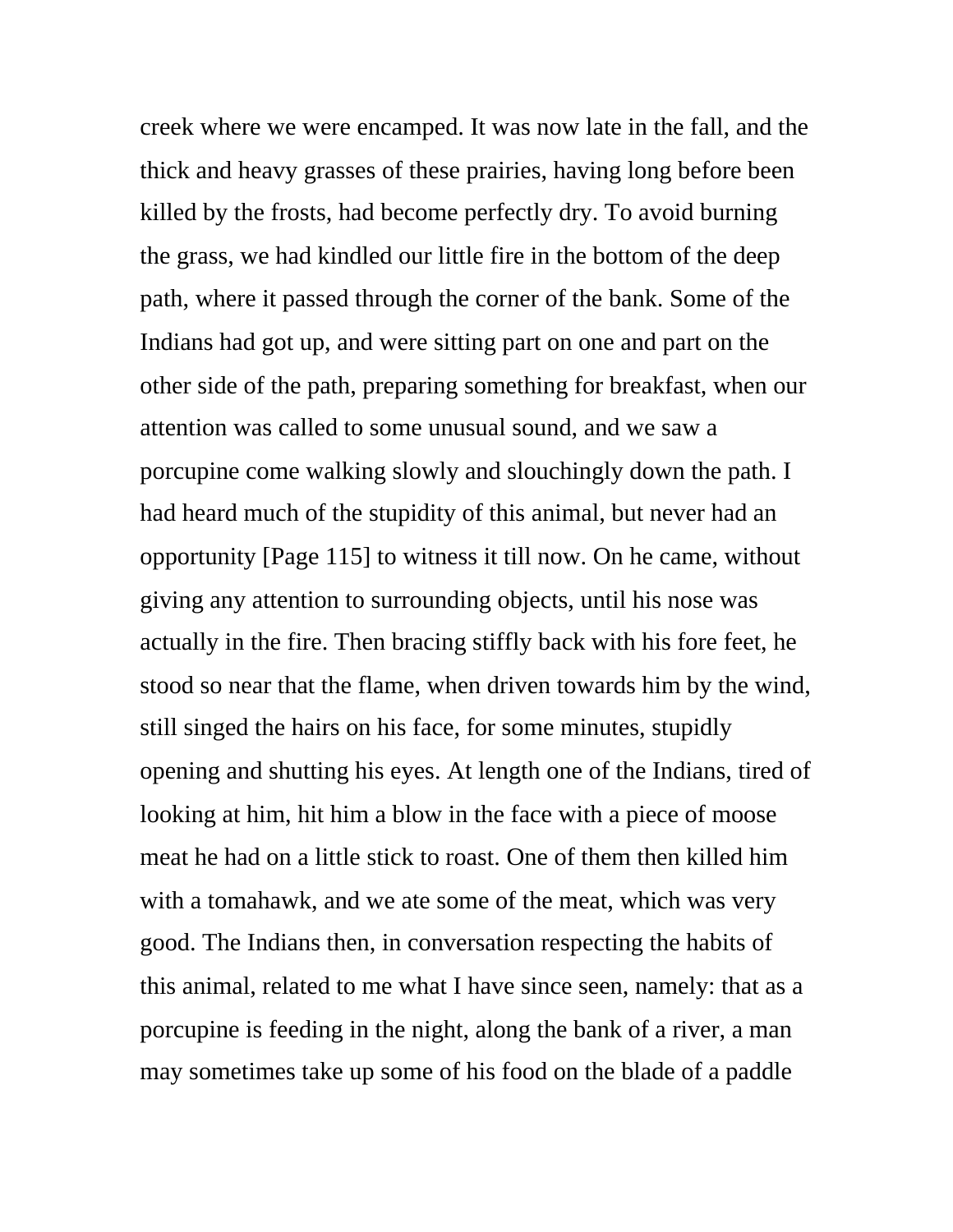and holding it to his nose, he will eat it without ever perceiving the presence of the man. When taken, they can neither bite nor scratch, having no protection or defence except what is yielded them by their barbed and dangerous spines. Dogs can rarely, if ever, be urged to attack them. When they do, severe injury and suffering, if not death, is the certain consequence.

In four days after we started to return, we reached Large Wood River, which heads in a mountain, and running a long distance through the prairie, and ten miles under ground, empties into Red River. Below the place where it disappears under the prairie, it is called by another name, but it is no doubt the same river. Here we killed one of the common red deer, like those of Kentucky, though this kind is not often seen in the north.

When I returned to my family I had but seven balls left, but as there was no trader near, I could not at present get any more. With those seven I killed twenty moose and elk. Often times, in shooting an elk or a moose, the ball does not pass quite through, and may be used again.

Late in the fall I went to the Mouse River trading house to get some goods, and there Wa-me-gon-a-biew determined to go and live by himself, but Net-no-kwa preferred to live with me. Before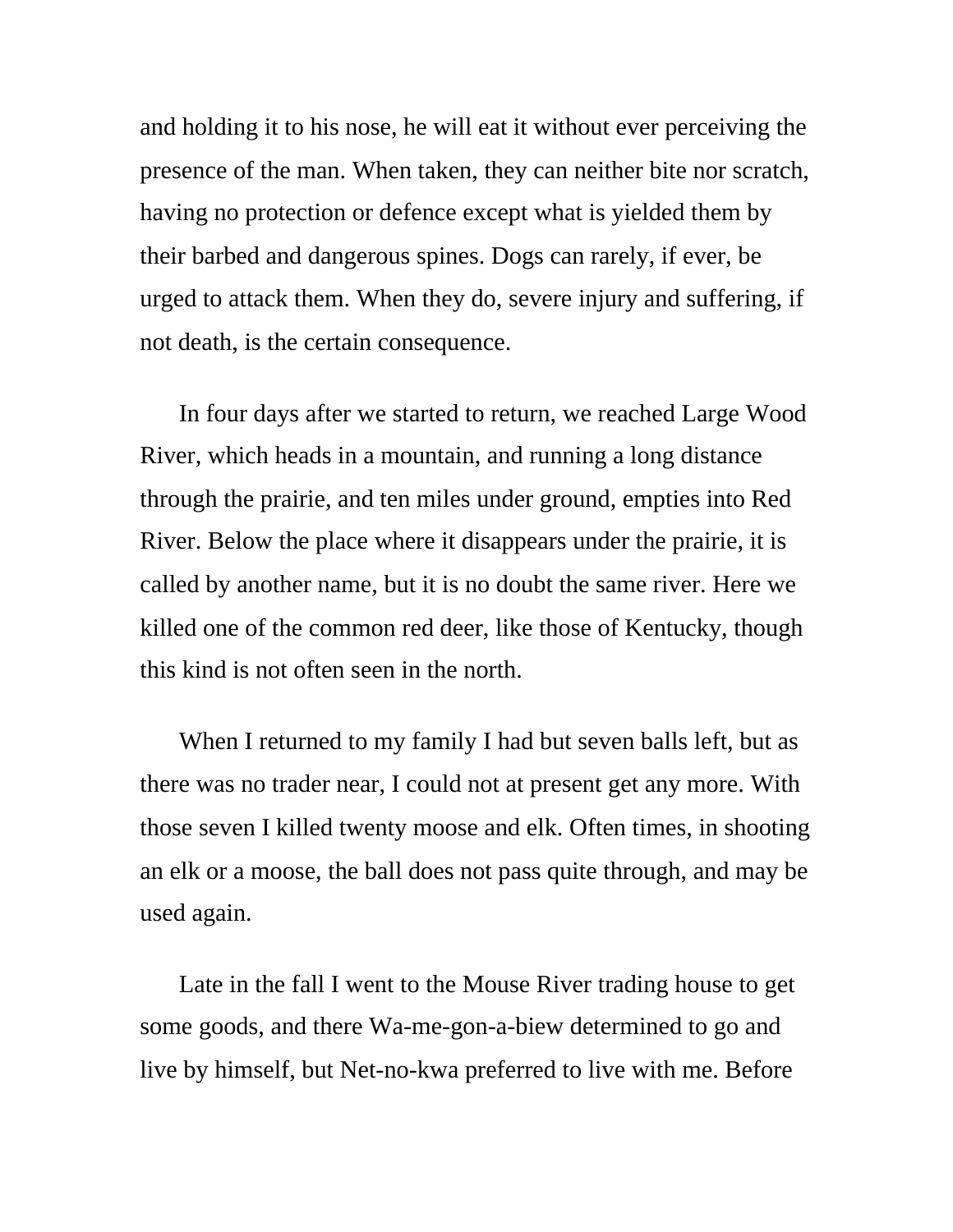Wa-me-gon-a-biew left me, we met at the Mouse River trading house some of the members of a [Page 116] family that in times long past had quarrelled with the predecessors of Wa-me-gon-abiew. They were part of a considerable band, strangers to us, and in themselves were far too powerful for us. We heard of their intention to kill Wa-me-gon-a-biew, and as we could not avoid being thrown more or less into their power, we thought best to conciliate their good will, or at least purchase their forbearance by a present. We had two kegs of whiskey, which we gave to the band, presenting one particularly to the head of the family who had threatened us. When they began to drink, I noticed one man, who, with great show of cordiality invited Wa-me-gon-a-biew to drink, and pretended to drink with him. The more effectually to throw my brother off his guard, this man, in due time, began to act like a drunken man, though I could perceive he was perfectly sober, and knew that he had drank very little, if any thing, since we had been together. I had no difficulty to comprehend his intentions, and determined, if possible, to protect Wa-me-gon-a-biew from the mischief intended him. We had, with the hope of securing the friendship of the family of Crees, made our fire very near theirs, and as I found Wa-me-gon-a-biew becoming too drunk to have much discretion, I withdrew him to our camp. Here I had scarce laid him down and thrown his blanket over him, when I found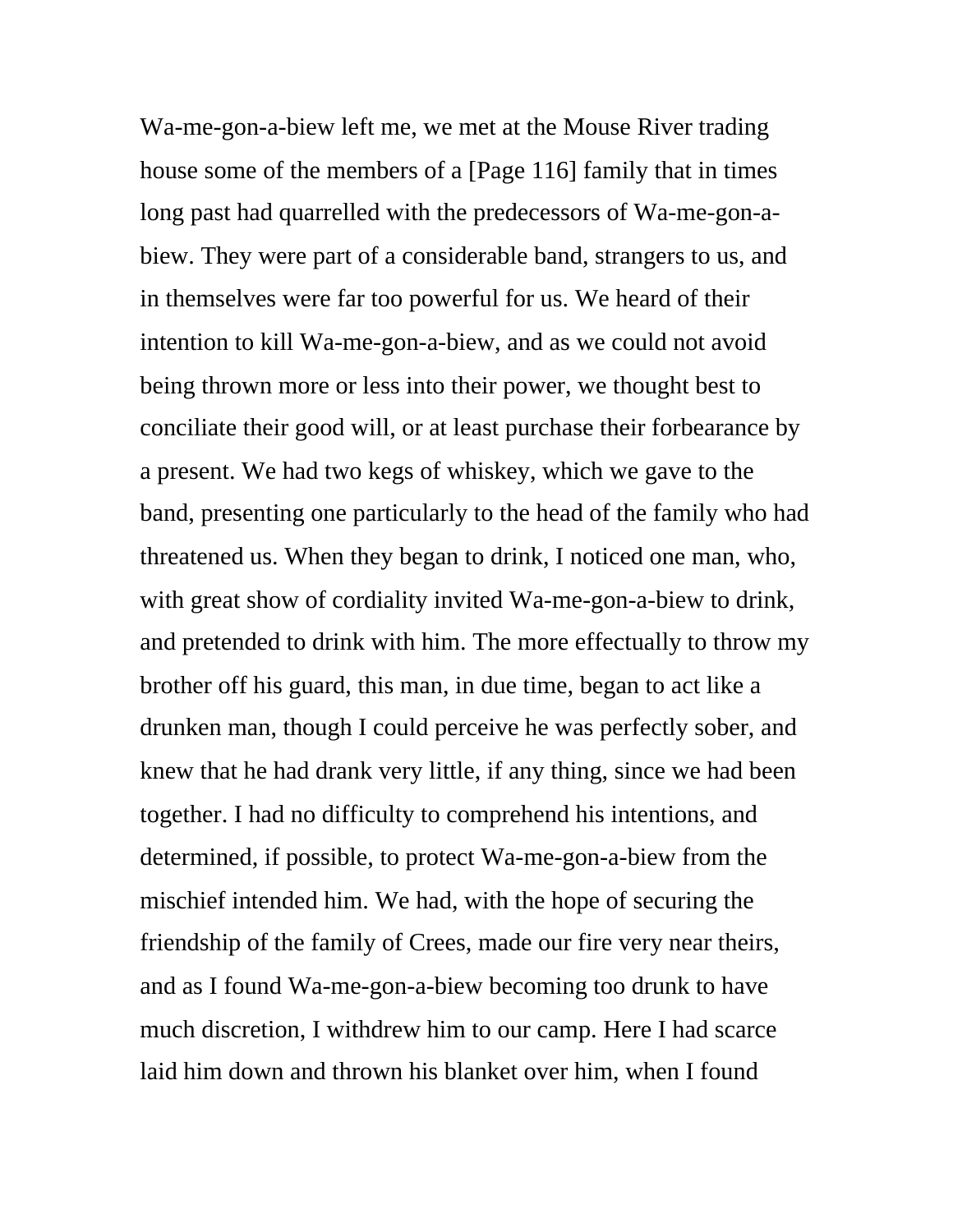myself surrounded by the hostile family, with their guns and knives in their hands, and I heard them speak openly of killing my brother. Fortunately our present of spirits had nearly overcome the senses of all except the man I have before mentioned, and I regarded him as the most formidable among them. As two of them approached, apparently intending to stab Wa-me-gon-a-biew, I stepped between and prevented them. They then seized me by the arms, which I allowed them to hold without any resistance on my part, knowing that when about to stab me, they must let go at least with one hand each, and intending then to make an effort to escape from them. I grasped firmly in my right hand, and at the same time kept hid in the corner of my blanket, a large and strong knife on which I placed great reliance. Very soon after they had seized me, the Indian on my left, still holding my left hand by his, raised his knife [Page 117] in his right to strike me in the ribs. His companion, who was somewhat drunk, having felt his belt for his own knife, found he had dropped it, and calling out to his companion to wait until he could find his knife that he might help to kill me, quitted my right hand and went towards the fire searching for it. This was my opportunity, and with a sudden spring I disengaged myself from the one who still held my left hand, and at the same time showing him a glimpse of my knife. I was now free and might have secured my own safety by flight but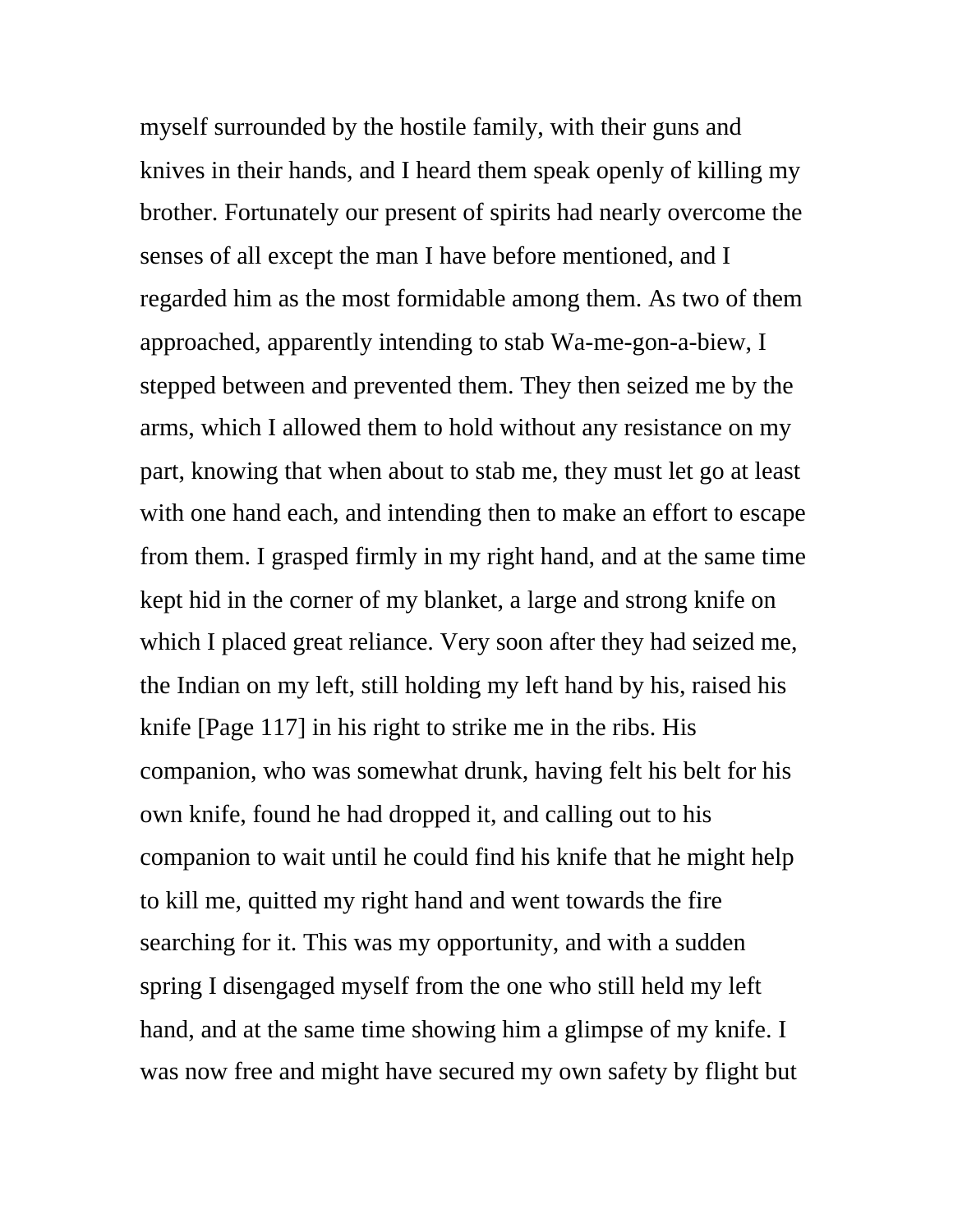was determined not to abandon Wa-me-gon-a-biew in a situation where I knew for me to leave him, would be certain death. The Indians seemed for a moment astonished at my sudden resistance and escape, and not less so, when they saw me catch up the body of my drunken companion, and at two or three leaps, place him in a canoe on the beach. I lost no time in passing over the small distance between their camp and the trading house. Why they did not fire upon me before I was out of the light of their camp fire, I cannot tell. Perhaps they were somewhat intimidated at seeing me so well armed, so active, and so entirely sober, which last circumstance gave me an evident advantage over most of them.

Shortly after this Wa-me-gon-a-biew left me according to his previous determination, and I went to live by myself at a place on the Assinneboin River. I had been here but a few days when A-kewah-zains, a brother of Net-no-kwa, came to stay at our lodge. He had not been long with us when we one day discovered a very old man, in a small wooden canoe, coming up the river. A-ke-wahzains immediately knew him to be the father of the men from whom I had so lately rescued Wa-me-gon-a-biew. The old man came promptly to the shore when called, but it soon appeared that he was ignorant of what had passed between his children and us. A-ke-wah-zains, as he related these affairs to him, became excessively enraged, and it was not without difficulty I prevented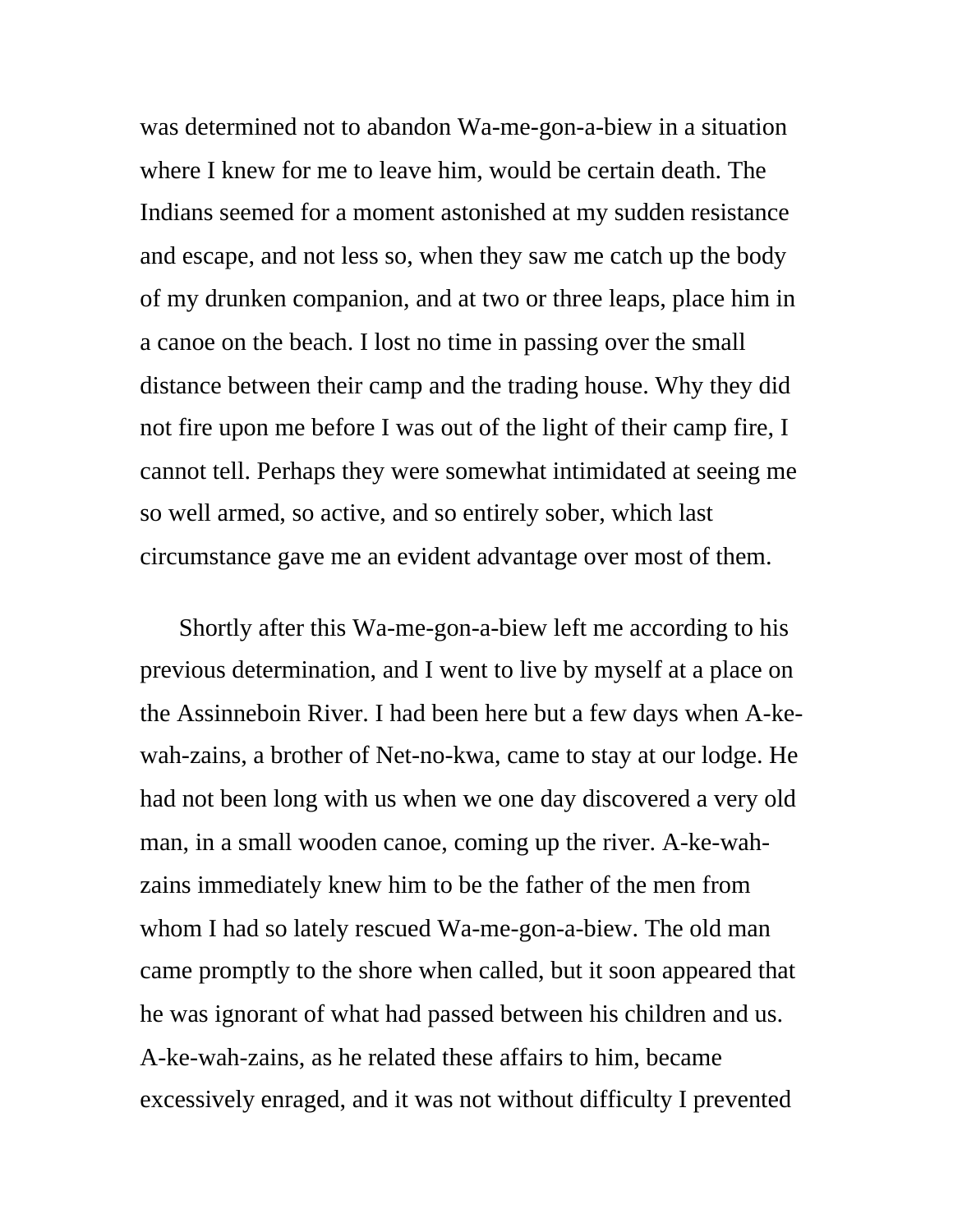him from murdering the helpless old man on the spot. I was content to suffer him to take part of the rum the old man had brought, and I assisted the latter to escape immediately, as I knew it would be unsafe [Page 118] for him to remain among us after his liquor had begun to have its effect.

The same evening A-ke-wah-zains asked me for my gun, which was a long, heavy, and very excellent one, in exchange for his, which was short and light. I was unwilling to exchange, though I did not as yet know how great was the disparity between the two pieces, and though Net-no-kwa was unwilling I should exchange, I did not know how to refuse the man's request, such a thing being almost unknown among the Indians of this country.

Shortly after this, I killed an old she bear which was perfectly white. She had four cubs, one white, with red eyes, and red nails, like herself; one red, (brown?) and two black. In size, and other respect, she was the same as the common black bear, but she had nothing black about her except the skin of the lips. The fur of this kind is very fine, but not so highly valued by the traders as the red. The old one was very tame, and I killed her without difficulty. Two of the young I shot in the hole, and two escaped into a tree. I had but just shot them when there came along three men, attracted, probably, by the sound of my gun. As these men were very hungry,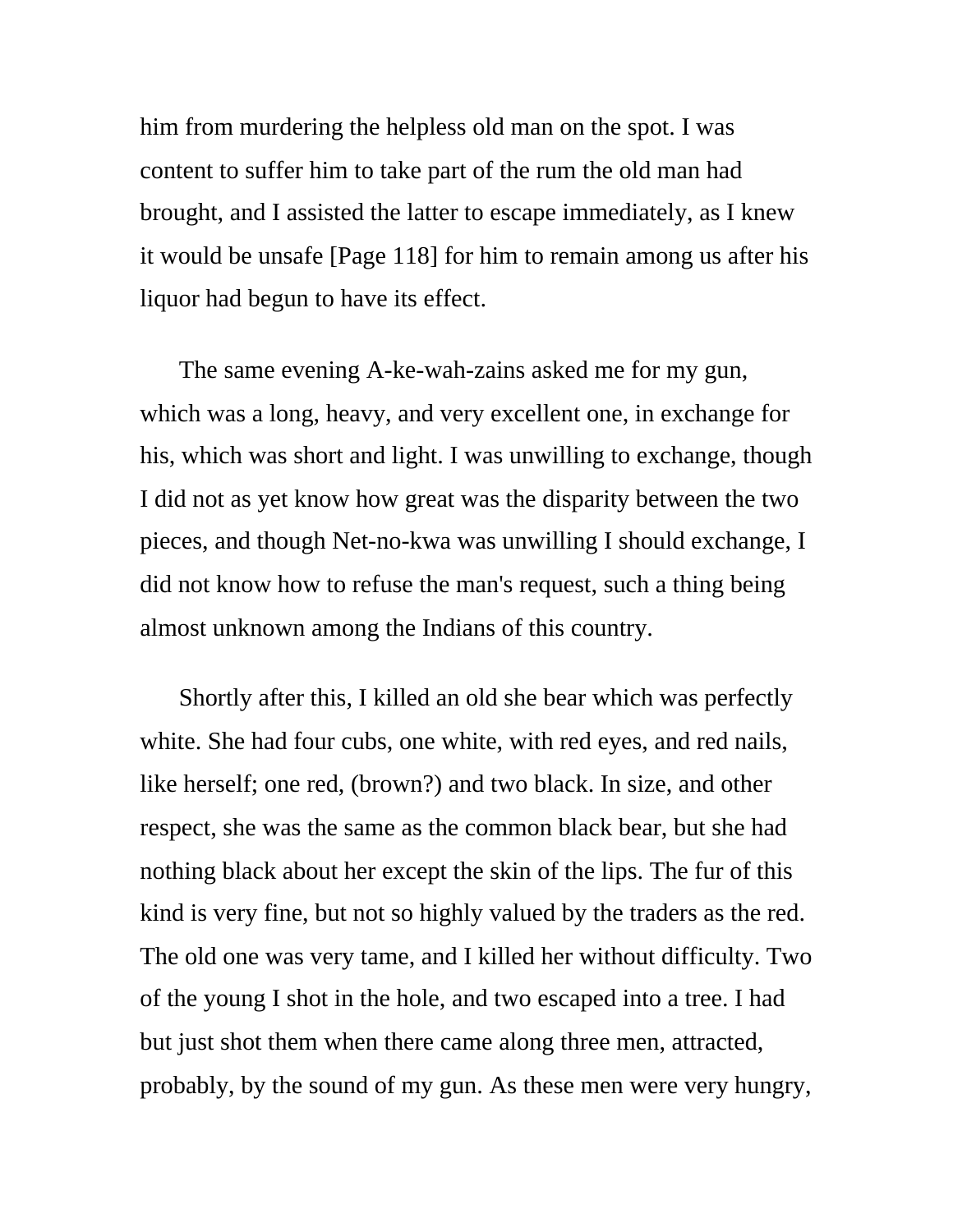I took them home with me, fed them, and gave each of them a piece of meat to carry home. Next day I chased another bear into a low poplar tree, when I became convinced of the worthlessness of the gun I had from A-ke-wah-zains, for I shot fifteen times without killing the bear, and was compelled, at last, to climb into the tree and put the muzzle of my gun close to his head, before I could kill him. A few days afterwards, as I was hunting, I started at the same moment an elk and three young bears, and two of them fell. As I thought one or both of them must be only wounded, I sprang immediately towards the root of the tree, but had scarce reached it, when I saw the old she bear come jumping in an opposite direction. She caught up the cub which had fallen nearest her, and raising it with her paws, while she stood on her hind feet, holding it as a woman holds her child. She looked at it for a moment, smelled the ball hole which was in its belly, and perceiving it was dead, dashed it down, and came directly towards me, [Page 119] gnashing her teeth and walking so erect that her head stood as high as mine. All this was so sudden that I had scarce re-loaded my gun, having only time to raise it when she came within reach of the muzzle. I was now made to feel the necessity of a lesson the Indians had taught me, and which I very rarely neglected, namely, after discharging my gun, to think of nothing else before loading it again.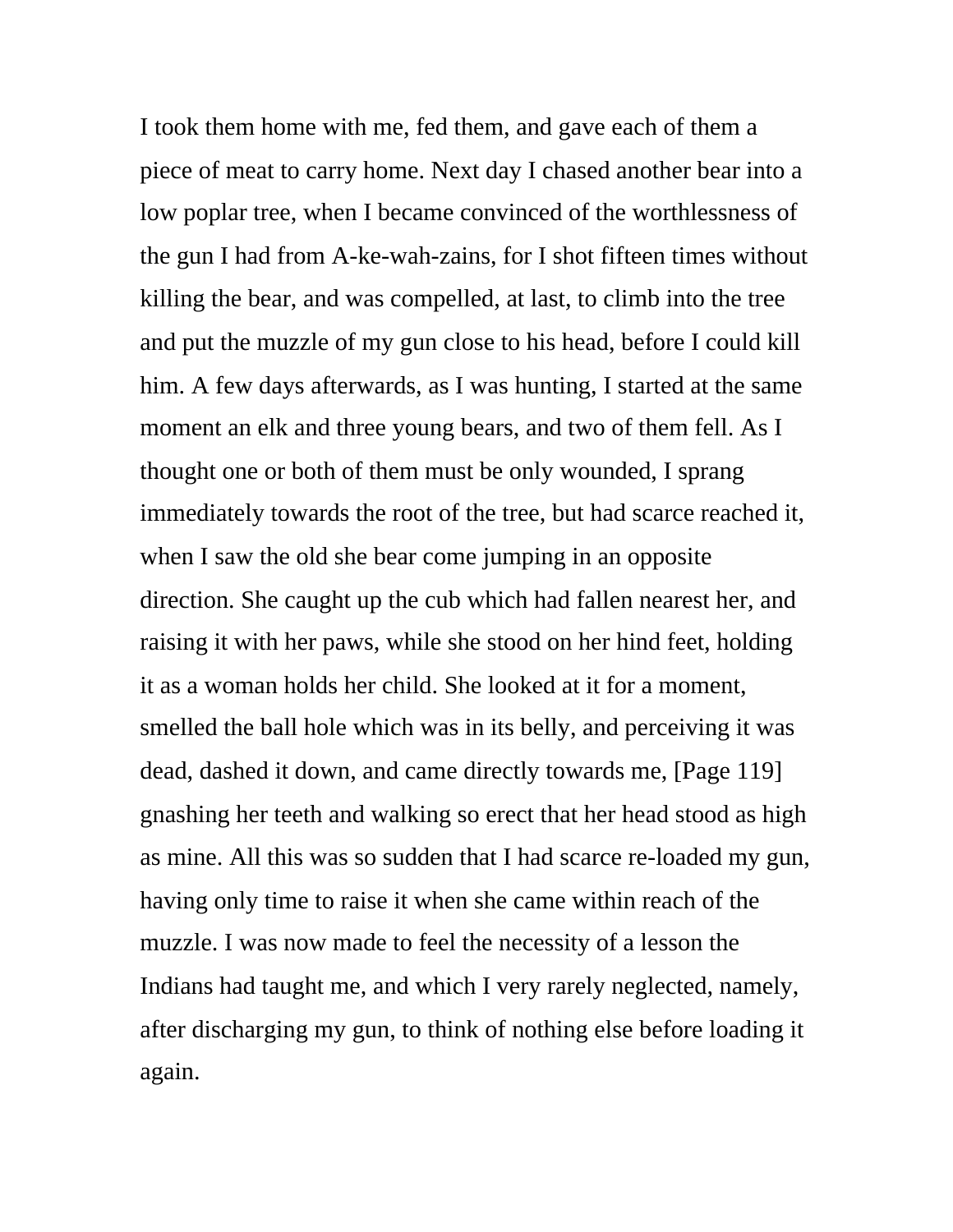In about a month that I remained here, I killed, notwithstanding the poorness of my gun, twenty-four bears and about ten moose. Having now a great deal of bear's fat which we could not eat, I visited the sunjegwun I had made, where I killed the twenty moose with seven balls, and put the fat into it. At length, when provisions became very scarce, I returned with my family to this place, expecting to live until spring on the meat I had saved, but I found that Wa-me-gon-a-biew, with his own family and several others, had been there, broken it open, and taken away every pound of meat. Being thus reduced to the apprehension of immediate starvation, I was compelled to go in pursuit of buffalo. Fortunately the severity of the winter now drove these animals in towards the woods, and in a very few days I killed plenty of them. I was now joined by Wa-me-gon-a-biew and other Indians. We were encamped at a little grove of trees in the prairie. It happened one night that the old woman, as well as several others of our family, dreamed of a bear close to our lodge. Next morning I searched for him, and found him in his hole. I shot him, and waiting a moment for the smoke to clear away, as I saw him lying at the bottom, I went down head foremost to draw him out. As my body partly filled the hole, and excluded the light, I did not perceive that he was alive until I laid my hand on him. He then turned and sprang upon me. I retreated as fast as I could, but all the way he was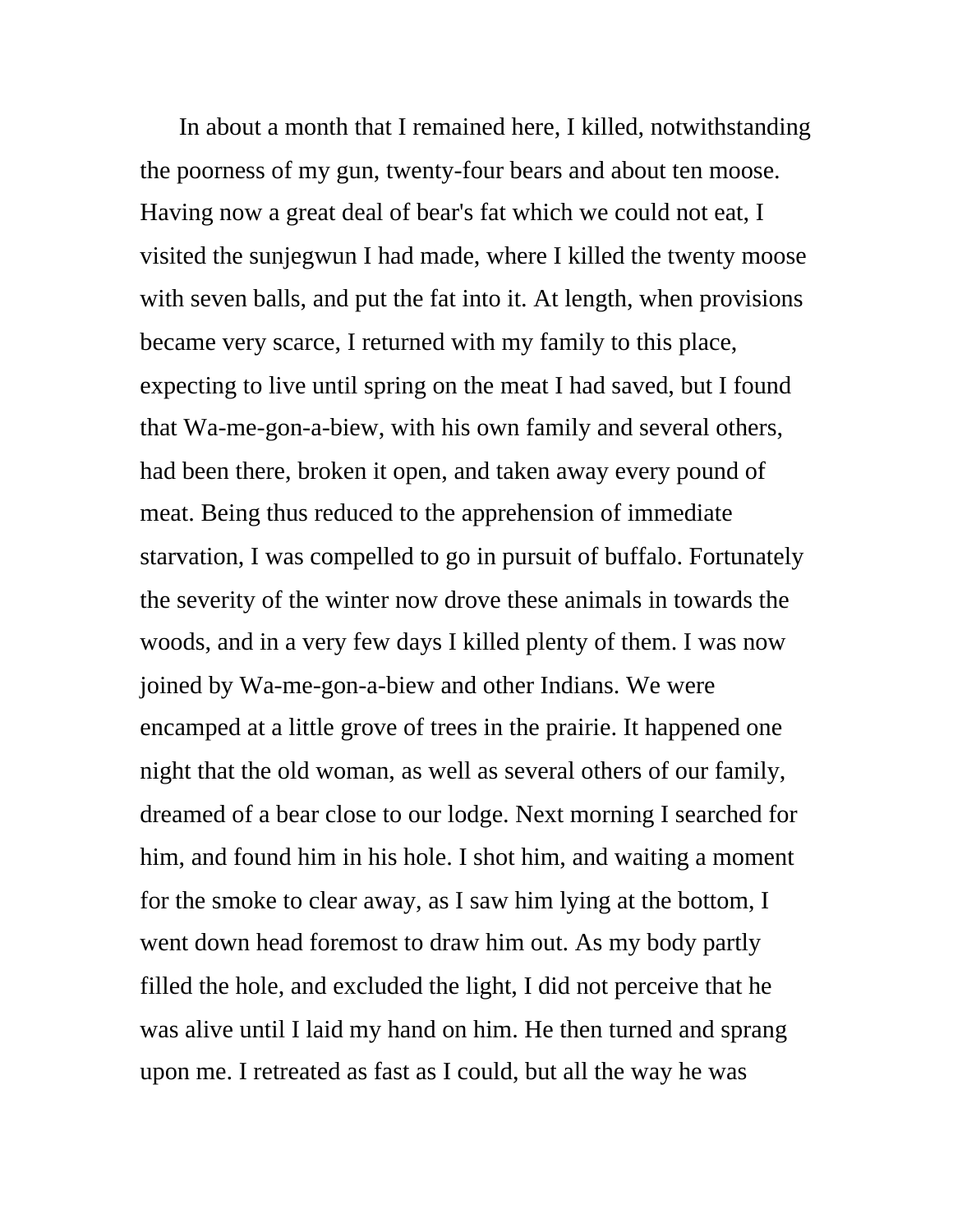snapping his teeth so near me that I felt his breath warm on my face. He might have seized me at any moment, but did not. I caught my gun as I leaped from the mouth of the den, the bear pursuing me very closely. As soon as I thought I had gained a little distance, I fired behind me, and broke his jaw, and soon killed him. Afterwards I became more cautious about going down into bear's holes [Page 120] before I had ascertained that the animals were dead. Late in winter the buffalo were so plenty about us that we killed them with bows, and caught some of the younger ones with nooses of leather.

As the sugar season came on we went to Pe-kau-kau-ne Sahki-e-gun, (Buffalo Hump Lake,) two days' journey from the head of Pembinah River, to hunt beavers. We took our wives to the hunting grounds, but left old Net-no-kwa with the children to make sugar. It was now our object to kill beaver enough to enable us to purchase each a good horse, intending to accompany the war-party against the Sioux the ensuing summer. In ten days I killed fortytwo large and fine beavers, and Wa-me-gon-a-biew about as many. With these we repaired to the Mouse River trading-house to buy horses. Mr. M'Kie had promised to sell me a very large and beautiful horse of his, which I had before seen, and I was much dissatisfied when I found the horse had been sold to the North West Company. I told him, since the horse had gone to the north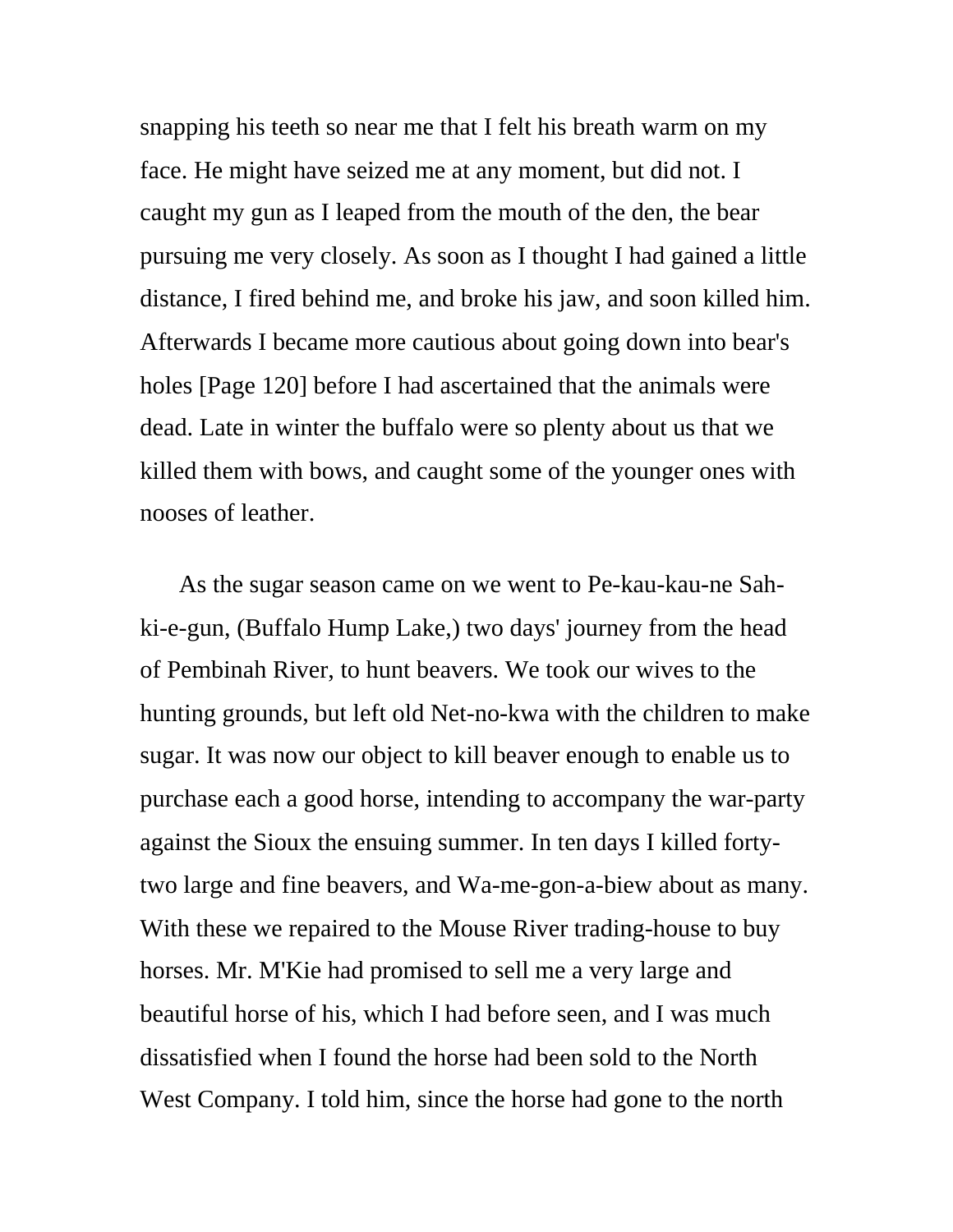west, the beavers might go there also. So crossing to the other side, I bought a large gray mare for thirty beaver skins. This was, in some respects, as good a horse as the other, but it did not please me as well. Wa-me-gon-a-biew also bought a horse from the Indians, and then we returned to Great Wood River to look for old Net-nokwa, but she had gone to Red River, whither we followed her.

As we remained for some time at the mouth of the Assinneboin, many Indians gathered around us, and among others, several of my wife's relatives, whom I had not before seen. Among these was an uncle who was a cripple, and had not for years been able to walk. As he had only heard that I was a white man, he supposed that I could not hunt. When he saw my wife, he said to her, "Well, my daughter, I hear you are married. Does your husband ever kill any game?" "Yes," said she, "if a moose or an elk has lost his road, or wants to die, and comes and stands in his path, he will some times kill him." "He has gone to hunt to-day, has he not? If he kills any thing I shall go and bring it in, and you will give me the skin to make some moccasins." This he said in [Page 121] derision, but I gave him the skin of the elk I killed that day to make his moccasins, and continuing to be successful, I gave game to all my wife's relatives, and soon heard no more of their ridicule. After some time, the game was exhausted, and we found it necessary to disperse in various directions. I went about ten miles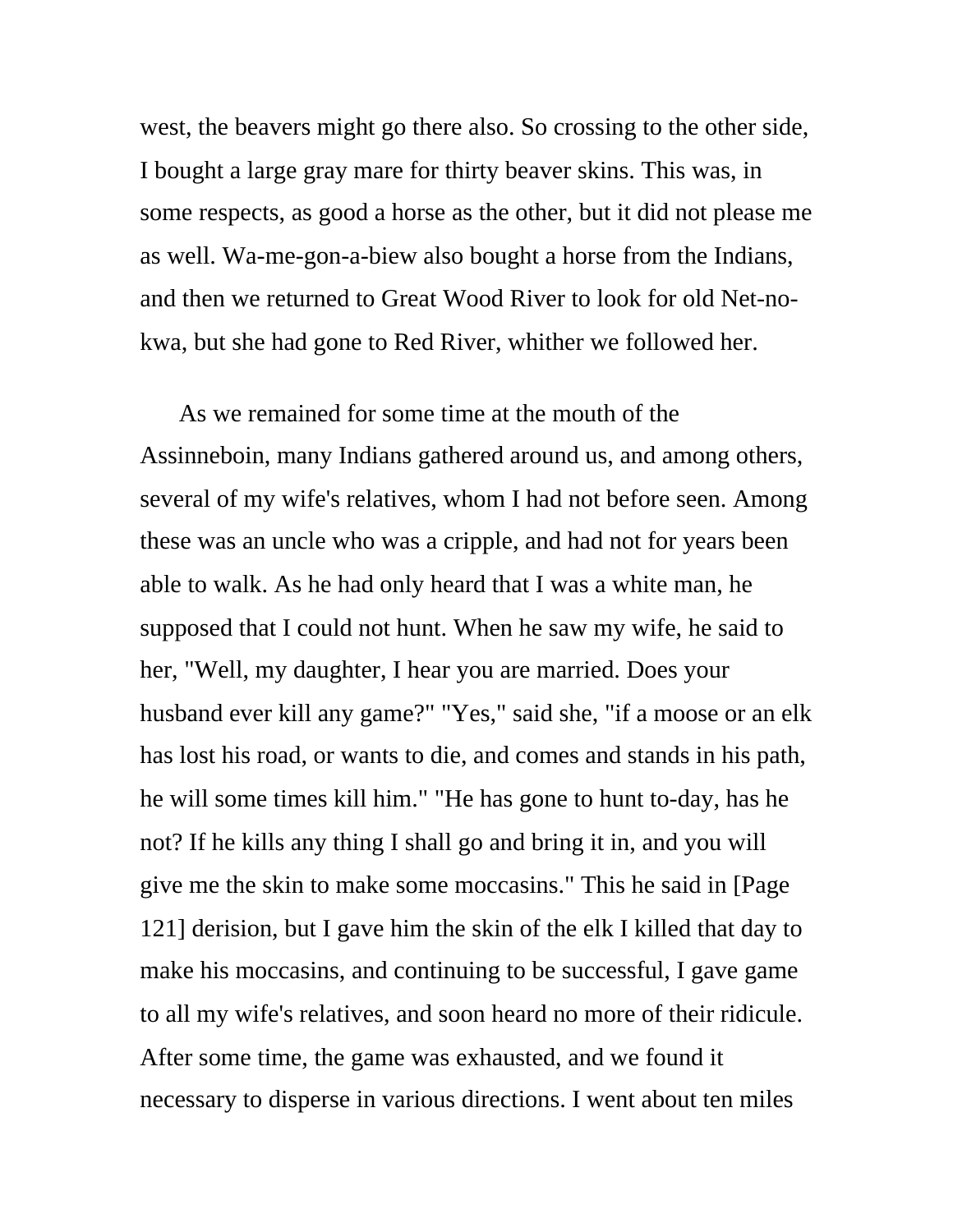up the Assinneboin, where we found two lodges under a man called Po-ko-taw-ga-maw, (the little pond.) These people were relatives of my wife. When we first arrived, the wife of Po-ko-tawga-maw happened to be cooking a moose's tongue for her husband, who had not yet returned from hunting. This she gave us immediately, and would, perhaps, have farther relieved our distress had not the man then arrived. After this, they gave us nothing, though our little children were crying for hunger, and they had plenty of meat about their lodge. It was now too late, and I too much fatigued to go a hunting that evening, nevertheless I would not suffer the women to buy meat from them, as they wished to do. At the earliest appearance at dawn on the ensuing morning, I took my gun, and standing at the door of my lodge, I said purposely in a loud voice, "Can none but Po-ko-taw-ga-maw kill elks?" My wife came out of my lodge, and handed me a piece of dried meat, about as large as my hand, which she said her sister had stolen to give to her. By this time, many of the people had come out of the lodges, and I threw the piece of meat from me, among the dogs, saying, "Shall such food as this be offered to my children, when there are plenty of elks in the woods?" Before noon I had killed two fat elks, and returned to my lodge with a heavy load of meat. I soon killed great numbers of buffaloes, and we dispersed ourselves about to make dry meat, preparatory to leaving our families to go on the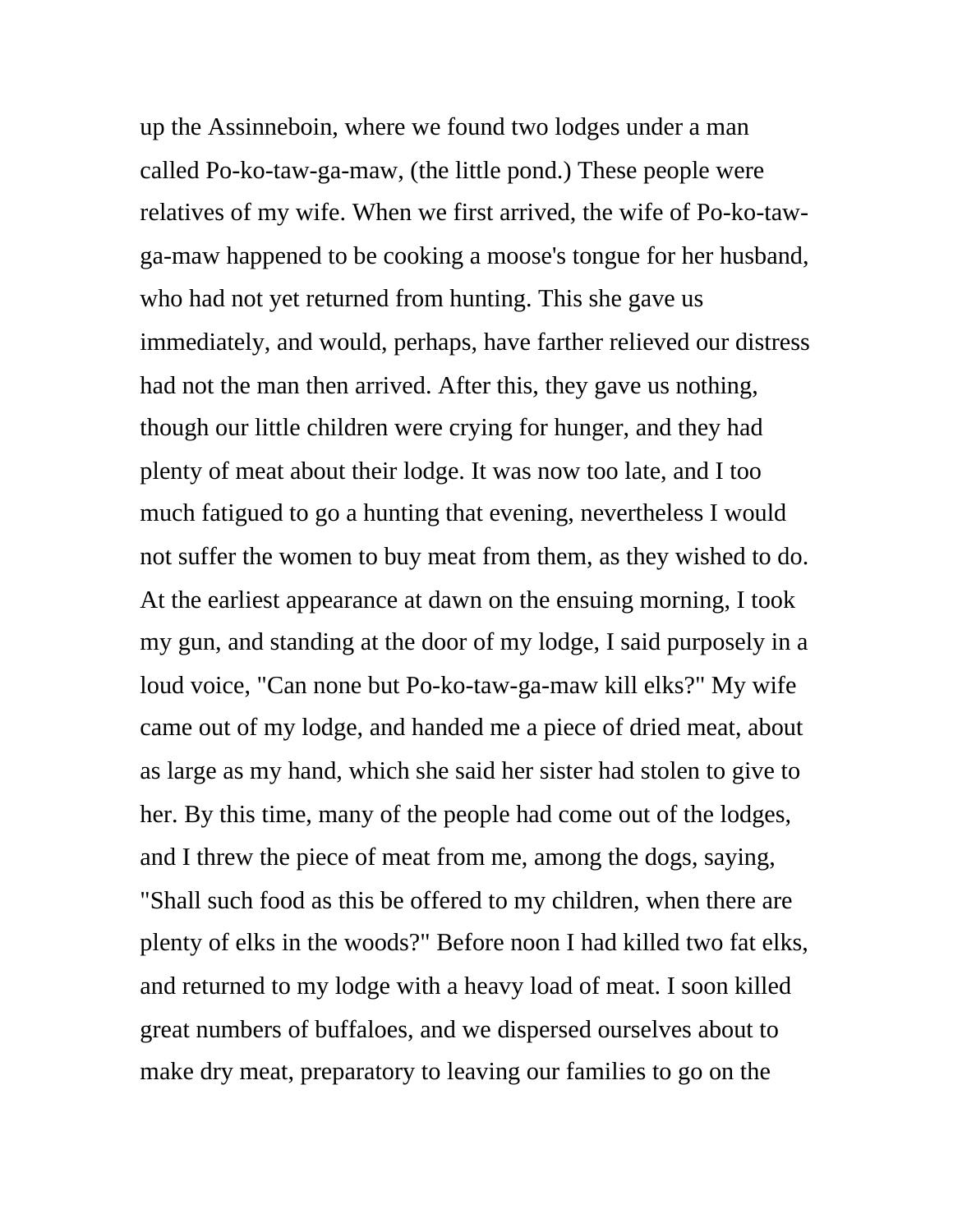proposed war-party. We then returned to the woods to select some good elk and moose skins for moccasins. The skins of animals living in the open prairies are tender, and do not make good leather.

As we were one day travelling through the prairie, we looked back and saw at a distance a man loaded with baggage, and having two of the large Ta-wa-e-gun-num, or drums used in the ceremonies of the Waw-be-no. We looked [Page 122] to our young women for an explanation, as we soon recognized the approaching traveller to be no other than Pich-e-to, one of the band of inhospitable relatives we had lately left. The face of Skwaw-shish, the Bow-we-tig girl, betrayed the consciousness of some knowledge respecting the motives of Pich-e-to.

At this time, the Waw-be-no was fashionable among the Ojibbeways, but it has ever been considered by the older and more respectable men as a false and dangerous religion. The ceremonies of the Waw-be-no differ very essentially from those of the Metai, and are usually accompanied by much licentiousness and irregularity. The Ta-wa-e-gun used for a drum in this dance, differs from the Woin Ah-keek, or Me-ti-kwaw-keek, used in the Me-tai, it being made of a hoop of bent wood like a soldier's drum, while the latter is a portion of the trunk of a tree, hollowed by fire, and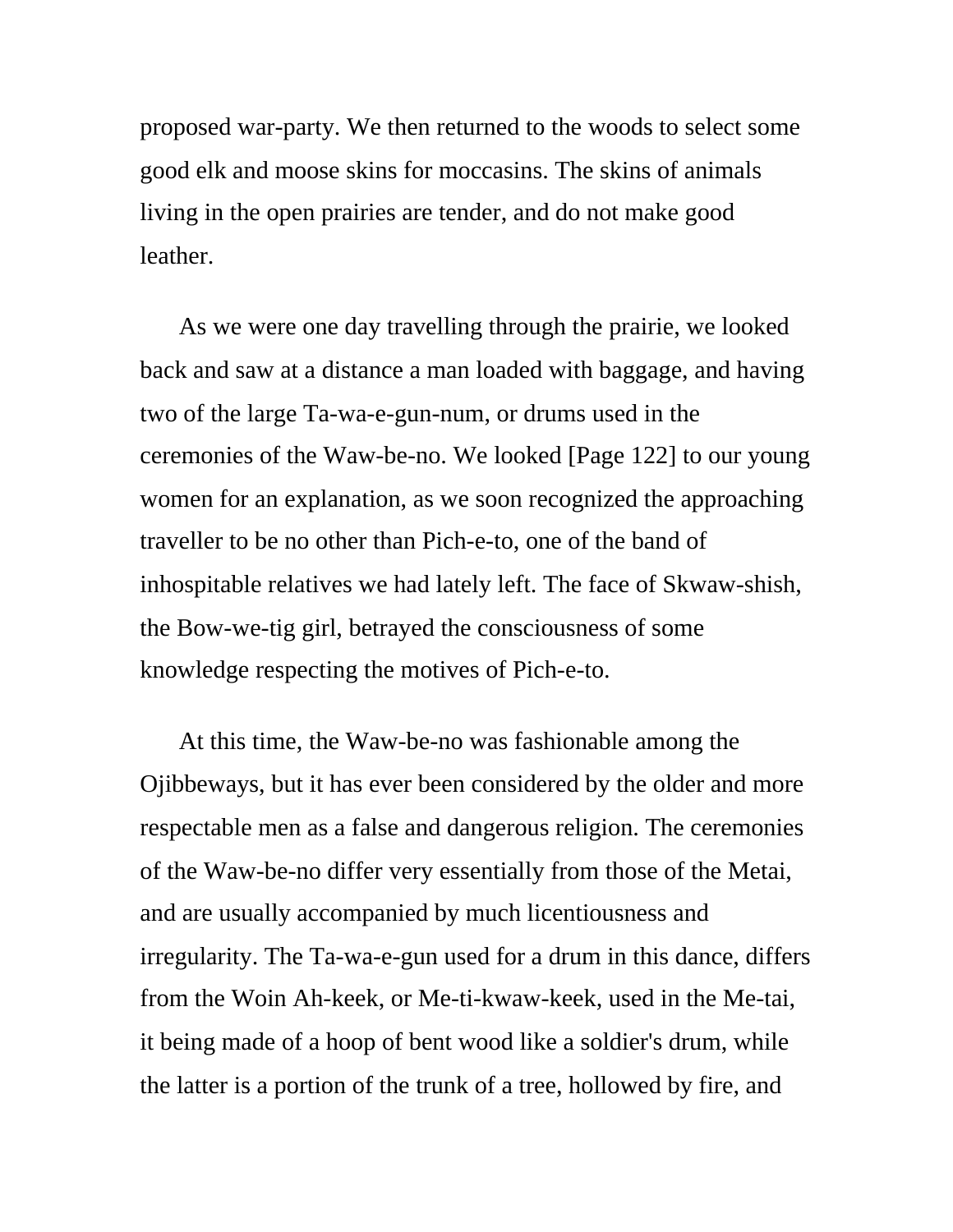having the skin tied over it. The She-zhe-gwun, or rattle, differs also in its construction from that used in the Metai. In the Waw-beno, men and women dance and sing together, and there is much juggling and playing with fire. The initiated take coals of fire, and red hot stones in their hands, and sometimes in their mouths. Sometimes they put powder on the insides of their hands, first moistening them, to make it stick; then by rubbing them on coals, or a red hot stone, they make the powder burn. Sometimes one of the principal performers at a Waw-be-no, has a kettle brought and set down before him, which is taken boiling from the fire, and before it has time to cool, he plunges his hands to the bottom, and brings up the head of the dog, or whatever other animal it may be which had been purposely put there. He then, while it remains hot, tears off the flesh with his teeth, at the same singing and dancing madly about. After devouring the meat, he dashes down the bone, still dancing and capering as before. They are able to withstand the effects of fire and of heated substances by what they would persuade the ignorant to be a supernatural power, but this is nothing else than a certain preparation, effected by the application of herbs, which make the parts to which they are applied insensible to fire. The plants they use are the Wa-be-no- [Page 123] wusk, and Pe-zhe-ke-wusk. The former grows in abundance on the island of Mackinac, and is called yarrow by the people of the United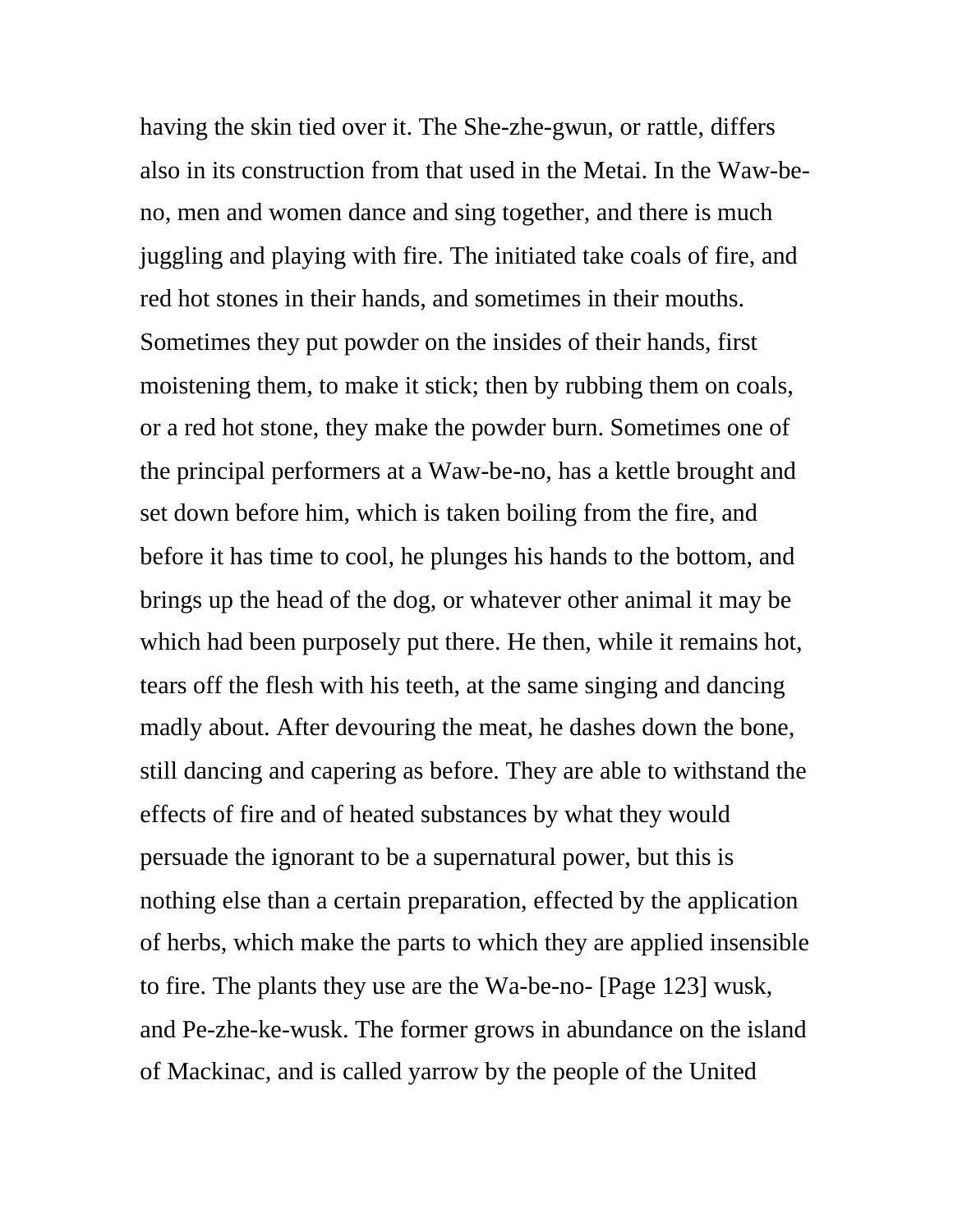States. The other grows only in the prairies. These they mix and bruise, or chew together, and rub over their hands and arms. The Waw-be-no-wusk, or yarrow, in the form of a poultice, is an excellent remedy for burns, and is much used by the Indians, but the two when mixed together seem to give to the skin, even of the lips and tongue, an astonishing power of resisting the effects of fire.

Pich-e-to, with his two Ta-wa-e-guns, at length came up and stopped with us. Old Net-no-kwa was not backward about inquiring his business, and when she found that his designs extended no farther than to the Bow-we-tig girl, she gave her consent to the match, and married them immediately. Next morning, Waw-be-be-nais-sa, who, as well as Wa-me-gon-a-biew had come with me from the mouth of the Assinneboin, killed a buck elk, and I a moose. I now made a change in my manner of hunting which contributed much towards the skill I finally acquired. I resolved that I would, whenever it was possible, even at the expense of the greatest exertions, get every animal I should kill at. When I came to look upon it as necessary that I should kill every animal I shot at, I became more cautious in my approaches, and more careful never to fire until my prospect of being able to kill was good. I made this resolution in the spring, and hunted much, and killed many animals during the summer. I missed only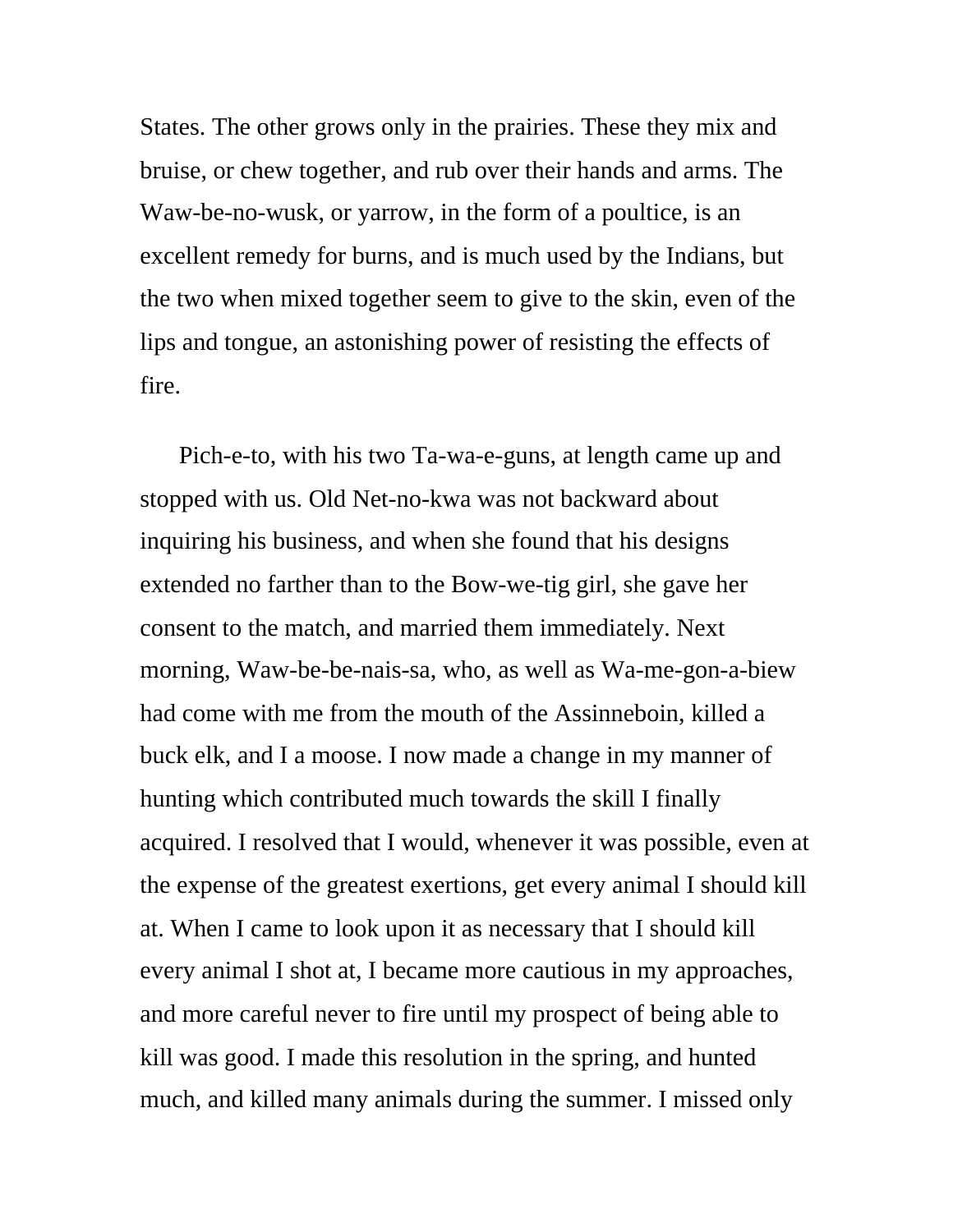two that I fired at. It requires much skill, and great caution, to be able to kill moose at all, particularly in summer. As I began to be considered a good hunter, Waw-be-be-nais-sa became envious of my success, and often when I was absent, he went slily into my lodge, and bent my gun, or borrowed it under pretence of his own being out of repair, and returned it to me bent, or otherwise injured.

Very early in the spring, we had much severe thunder and lightning. One night, Pich-e-to becoming much alarmed at the violence of the storm, got up and offered some tobacco to the thunder, intreating it to stop. The Ojibbeways and Ottawwaws believe that thunder is the voice of living be- [Page 124] ings, which they call An-nim-me-keeg. Some considering them to be like men, while others say they have more resemblance to birds. It is doubtful whether they are aware of any necessary connection between the thunder and the lightning which precedes it. They think the lightning is fire, and many of them will assert, that by searching in the ground at the root of the tree that has been struck, immediately after the flash a ball of fire may be found. I have myself many times sought for this ball, but could never find it. I have traced the path of the lightning along the wood, almost to the end of some large root, but where it disappeared I was never able to find any thing more in the soil than what belonged there. After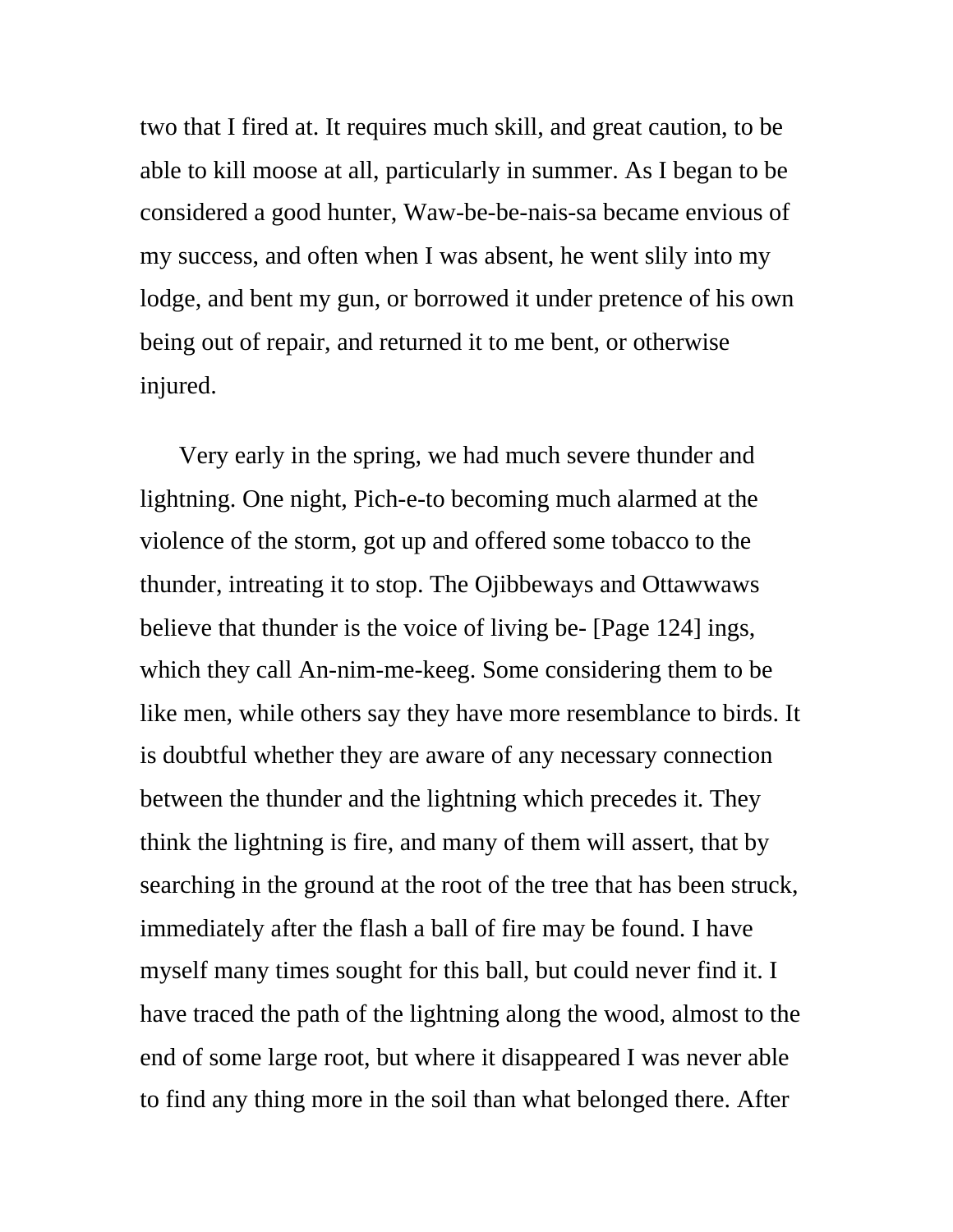the storm which I first mentioned, we found in the morning an elm tree still burning, which had been set on fire by the lightning. The Indians have a superstitious dread of this fire, and none of them would go to bring some of it, to replace ours which had been extinguished by the rain. I at last went and brought some of it, though not without apprehension. I had fewer fears than the Indians, but I was not entirely free from the same unfounded apprehensions which so constantly pursue them.

After we had killed and dried large quantities of meat, we erected a sunjegwun, or a scaffold, where we deposited as much as we thought would supply the wants of our women in our absence. Before we had entirely finished the preparations for our journey, we were fallen upon by a war-party of about two hundred Sioux, and some of our people killed. A small party of Assinneboins and Crees had already gone out towards the Sioux country, and falling by accident on the trace of this war-party of two hundred, had dogged them for some time, coming repeatedly near enough to see the crane's head, used by their chief instead of stones, in the Kosau-bun-zitch-e-gun, or nightly divination, to discover the position of the enemy. This little band of Crees and Assinneboins had not courage enough to fall upon the Sioux, but they sent messengers to the Ojibbeways by a circuitous route. These [Page 125] came to the lodge of the principal chief of the Ojibbeways, who was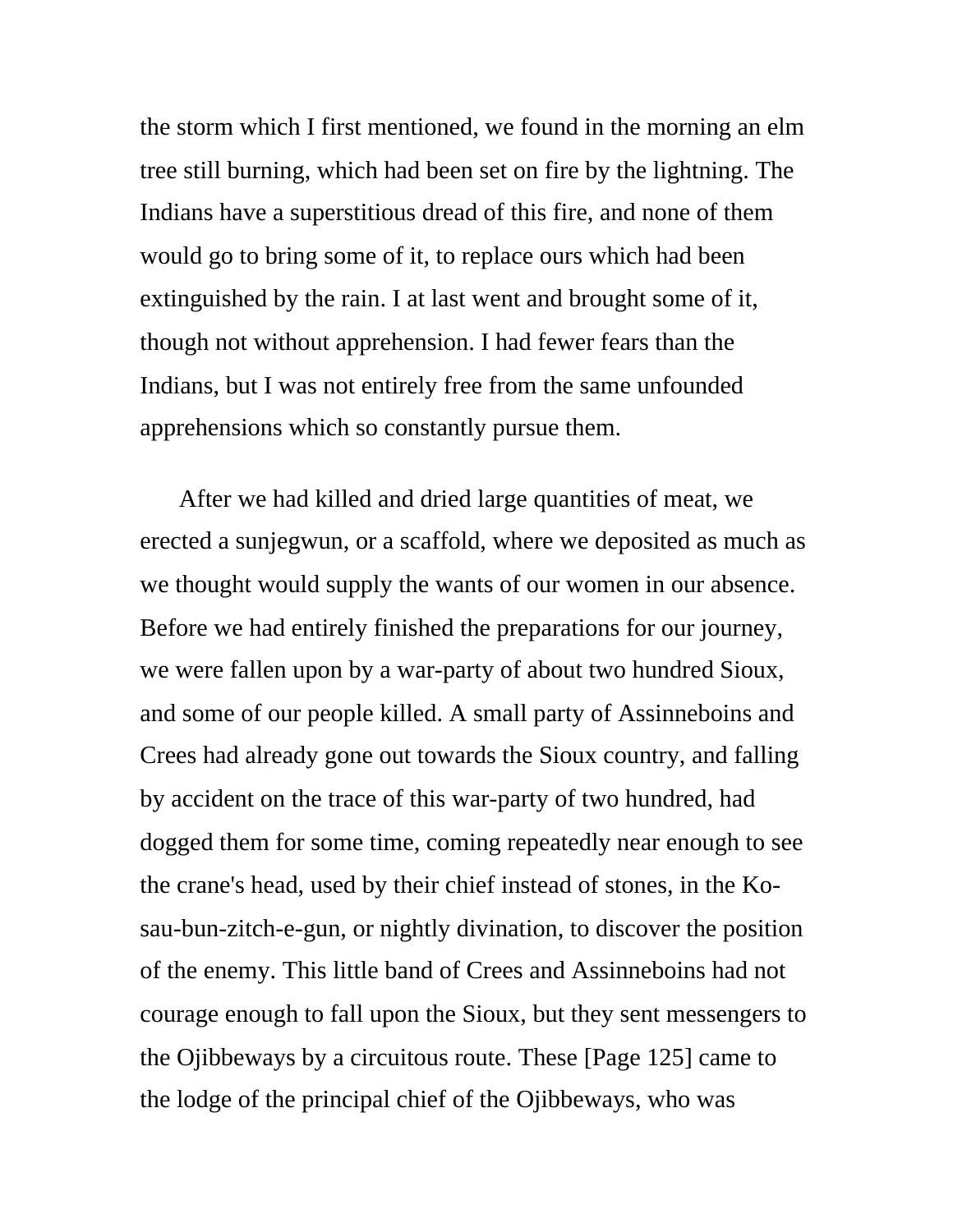hunting in advance of his people, but this man scorned to betray fear. By retreating immediately to the trader's fort, he might have escaped the threatening danger. He made his preparations to move, but his old wife, being jealous of the younger one, which was now in higher favour than herself, reproached him, and complained that he had given more to the young woman than to her. He said to her, "You have for a long time annoyed me with your jealousy, and your complaints, but I shall hear no more of it. The Sioux are near, and I shall wait for them." He accordingly remained, and continued hunting. Early one morning, he went up into an oak tree that stood near his lodge, to look out over the prairie for buffalo, and in descending he was shot from below by two young men of the Sioux that had been concealed there great part of the night. It is probable they would have fallen upon him sooner but for fear. Now the trampling of horses was heard, and the men who were with the chief had scarce time to run out of the lodge when the two hundred Sioux, on their horses, were at the door. One of the two runners who had come forward, and had been concealed in the hazel bushes, was an uncle of Wah-ne-taw, at present a well known chief of the Yanktongs, and the party was led by his father. Wah-ne-taw himself was of the party, but was then less distinguished than he has since become. The fight continued during the day. All the Ojibbeways, about twenty in number, being killed,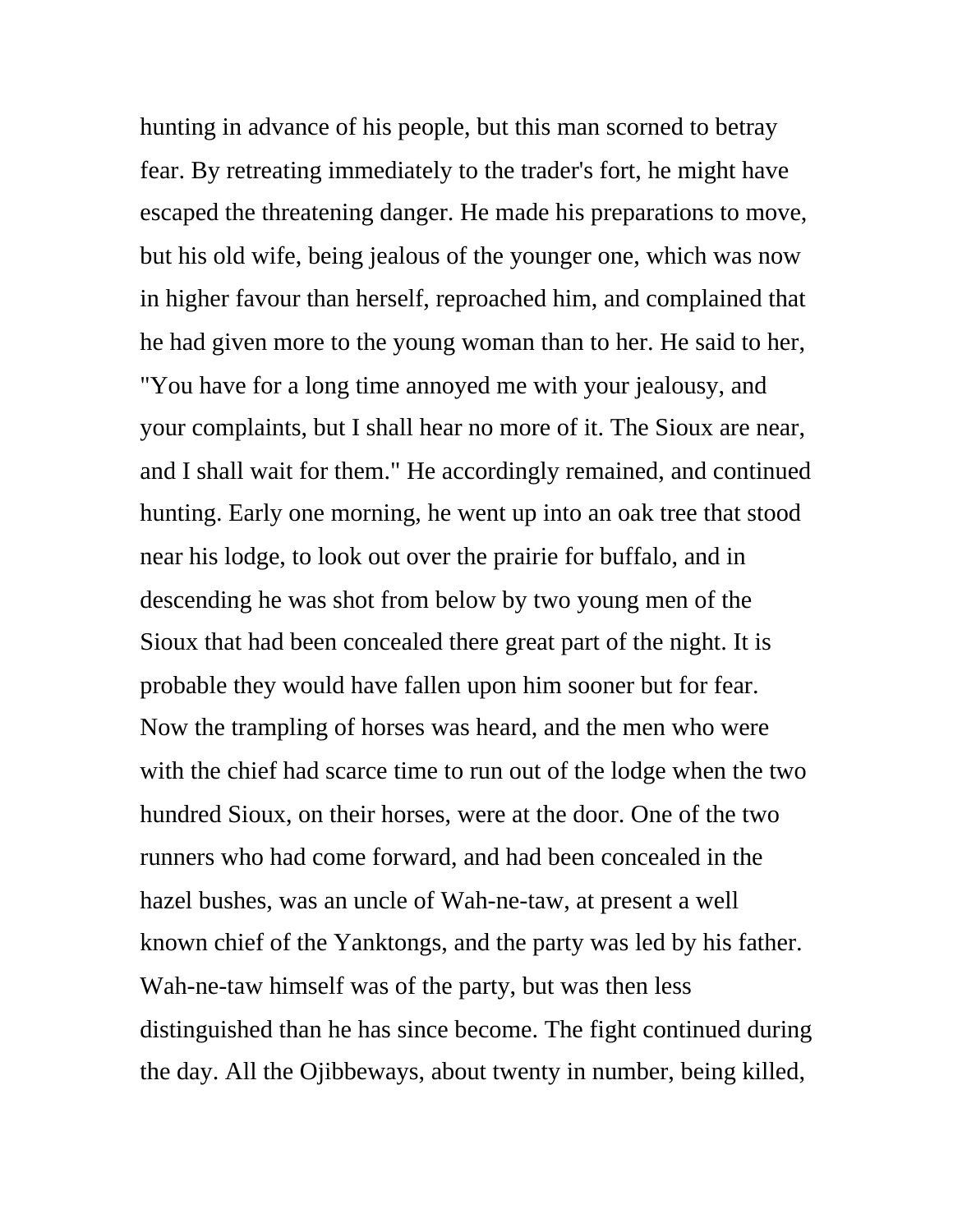except Ais-ainse, (the little clam,) a brother of the chief, two women, and one child.

Mr. H., the trader at Pembinah gave the Ojibbeways a ten gallon keg of powder, and one hundred pounds of balls, to pursue after the party that had killed the chief, his father-in-law. Of the four hundred men that started, one hundred were Assinneboins, the remaining three hundred Crees and Ojibbeways, with some Muskegoes. In the course of the [Page 126] first day after we left Pembinah, about one hundred Ojibbeways deserted and went back. In the following night, the Assinneboins left in considerable numbers, having stolen many horses, and, among others, four belonging to me and Wa-me-gon-a-biew. I had taken but seven pairs of moccasins, having intended to make the whole journey on horse back, and it was now a great misfortune for me to lose my horses. I went to Pe-shau-ba, who was chief of the band of Ottawwaws, to which I belonged, and told him that I wished to make reprisals from the few Assinneboins still belonging to our party, but he would not consent, saying very justly, that the dissension growing out of such a measure, on my part, might lead to quarrels, which would entirely interrupt and frustrate the designs of the whole party. His advice, though I knew it to be good as far as the interest of the whole was concerned, did nothing to remove my private grievances, and I went from one to another of the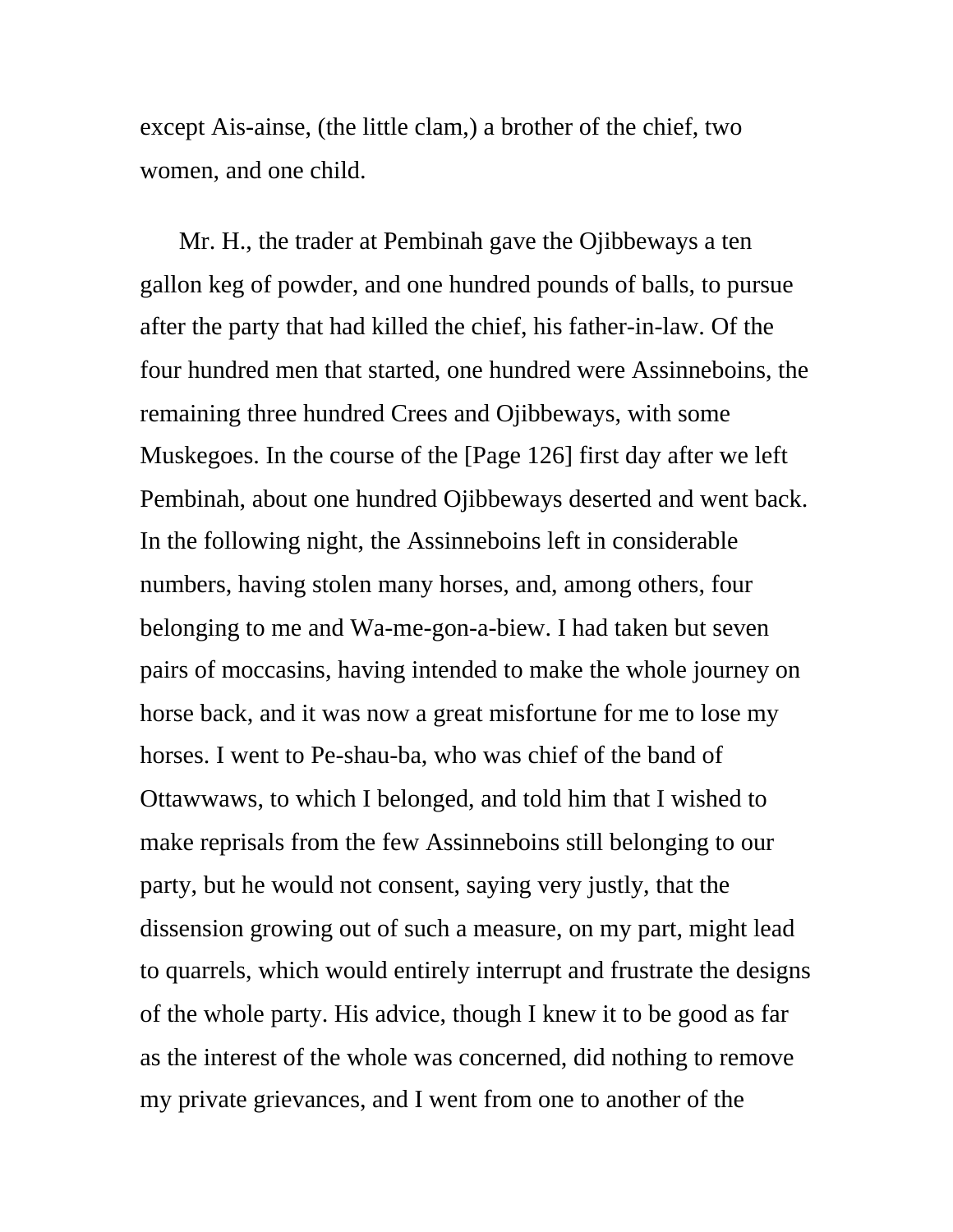Ottawwaws, and those whom I considered my friends among the Ojibbeways, and endeavoured to persuade them to join me in taking horses from the Assinneboins. None would consent, but a young man called Gish-kau-ko, a relative of him by whom I was taken prisoner. He agreed to watch with me the thirteen Assinneboins remaining with our party, and, if an opportunity offered, to assist in taking horses from them. Soon after, I saw eight of these men lingering in the encampment one morning, and I believed it was their intention to turn back. I called Gish-kau-ko to watch them with me, and when most of the Ojibbeways had left camp, we saw them get on their horses, and turn their faces towards home. We followed after them, though they were well armed. As we knew we could not take their horses by violence, we threw down our arms in our camp and followed them with nothing in our hands. One of them stopped some distance in the rear of the retiring party, and dismounted to hold a parley with us, but they were too wary and cautious to give us any opportunity of taking their horses. We tried entreaties, and at last, as I saw there was no hope, I told them their five companions that were left in our camp would not be safe among us, but this, instead of having any good [Page 127] effect, only induced them to send a messenger on their swiftest horse to warn those men to beware of me.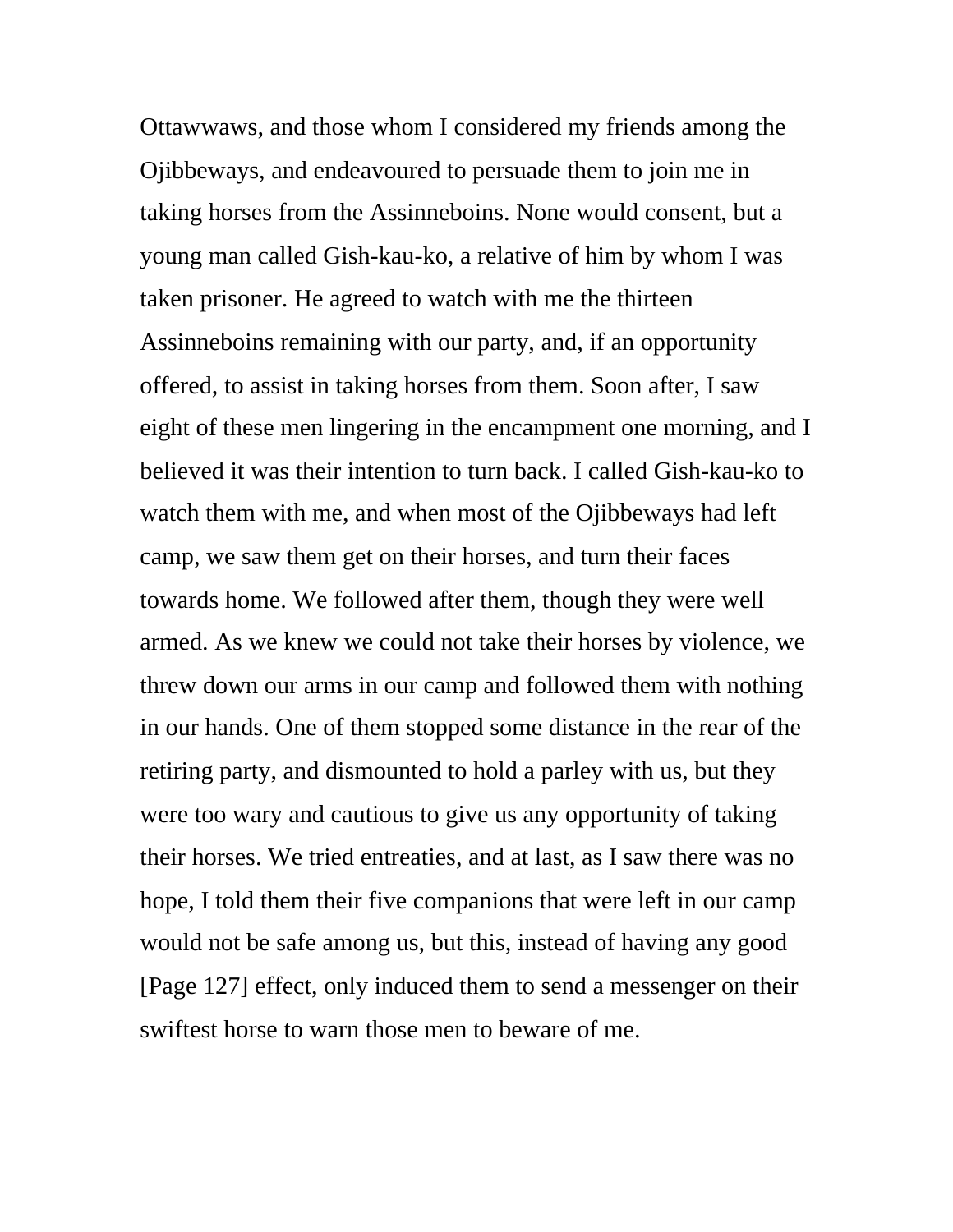We returned to the main party on foot, and took the first opportunity to visit the camp of the five remaining Assinneboins, but they were notified of our approach, and fled with their horses. At a lake near Red River, we found hanging on a tree in the woods, the body of a young Sioux, called the Red Thunder. We were now on the path of the retiring war-party which had killed our chief, and to which this young man had belonged. The Ojibbeways threw down the body, beat, kicked, and scalped it. Pe-shau-ba forbade me and the other young men of his party to join the Ojibbeways in these unmanly outrages. Not far from this place we found a prisoner's pole, where they had danced some prisoners, which first convinced us that some of our friends had been taken alive. The trail of the party was still recent, and we thought ourselves but two or three days behind them.

At Lake Traverse, our number had diminished to one hundred and twenty. Of these, three men were half breed Assinneboins, about twenty Crees and as many Ottawwaws, the rest Ojibbeways. Many of the party had been discouraged by unfavourable divinations, among others one by Pe-shau-ba, the Ottawwaw chief, made on the first night after we left Pembinah. He told us that in his dream he saw the eyes of the Sioux, like the sun. They saw every where, and always discovered the Ojibbeways before the latter came near enough to strike them. Also that he had seen all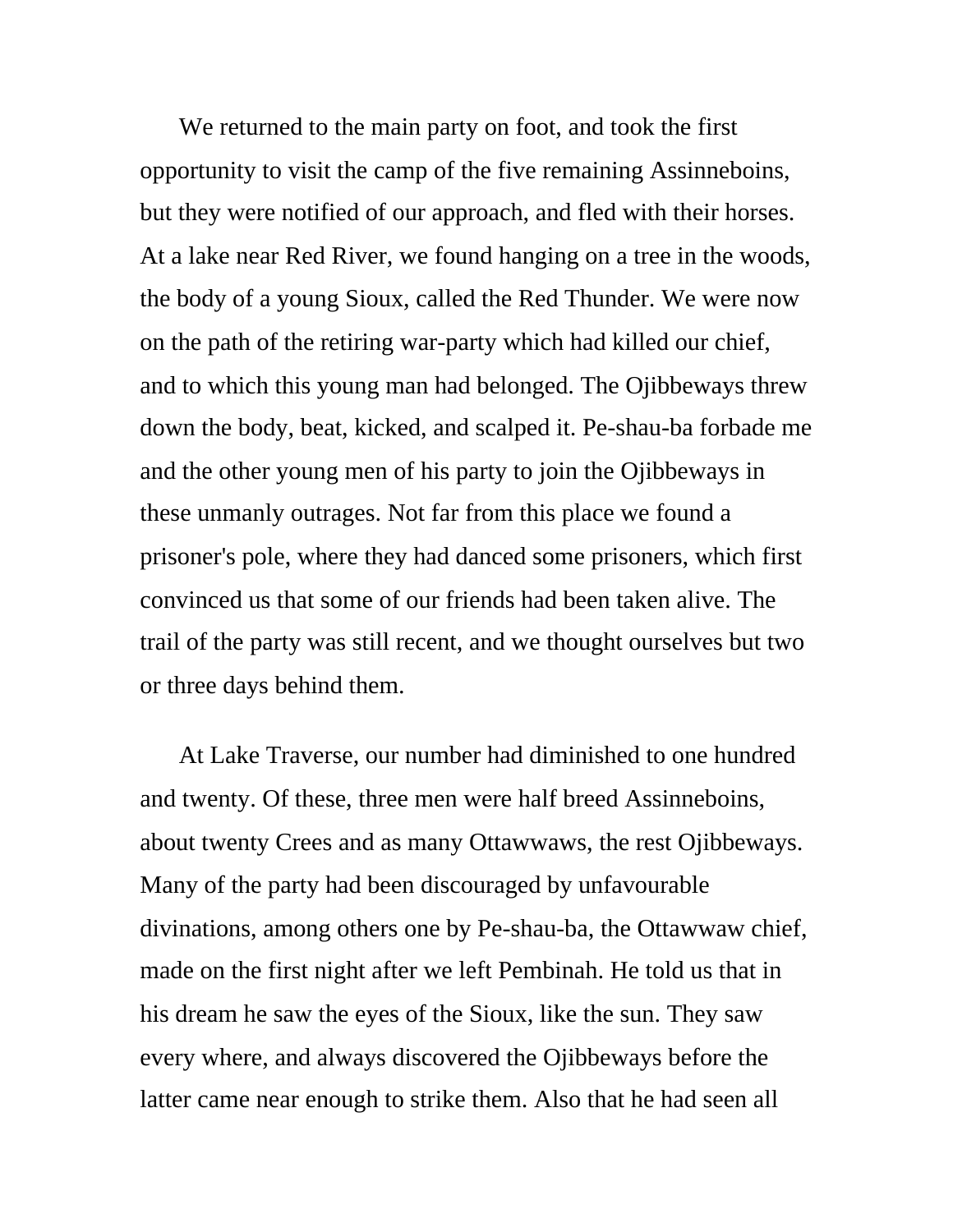our party returning, unharmed, and without scalps. But he said that on the left hand side of Lake Traverse, opposite our road, he saw two lodges of Sioux by themselves, which he intended to visit on his return.

Due west from Lake Traverse, and at the distance of two days' travel, is a mountain called O-ge-mah-wud-ju, (chief mountain,) and near this is the village to which the party we were pursuing belonged. As we approached this mountain, we moved in a more cautious and guarded manner, most commonly lying hid in the woods during the day, and travelling at night. When at last we were within a few miles, we halted in the middle of the night, and waited for the ap- [Page 128] proach of the earliest dawn, the time the Indians commonly choose for an attack. Late in the night, a warrior of high reputation called the Black Duck, took the reins of his horse's bridle in his hand, and walked on towards the village, allowing me to accompany him. We arrived at early dawn at the little hill which sheltered our approach from the village. Raising his head cautiously, the Black Duck saw two men walking at some distance before him. He then descended the hill a little, and tossing his blanket in a peculiar manner, made a signal to the Ojibbeways to rush on. Then followed tearing off of leggins, stripping off of blankets, and in an instant the whole band leaped naked to the feet of the Black Duck. And now they moved silently, but swiftly, over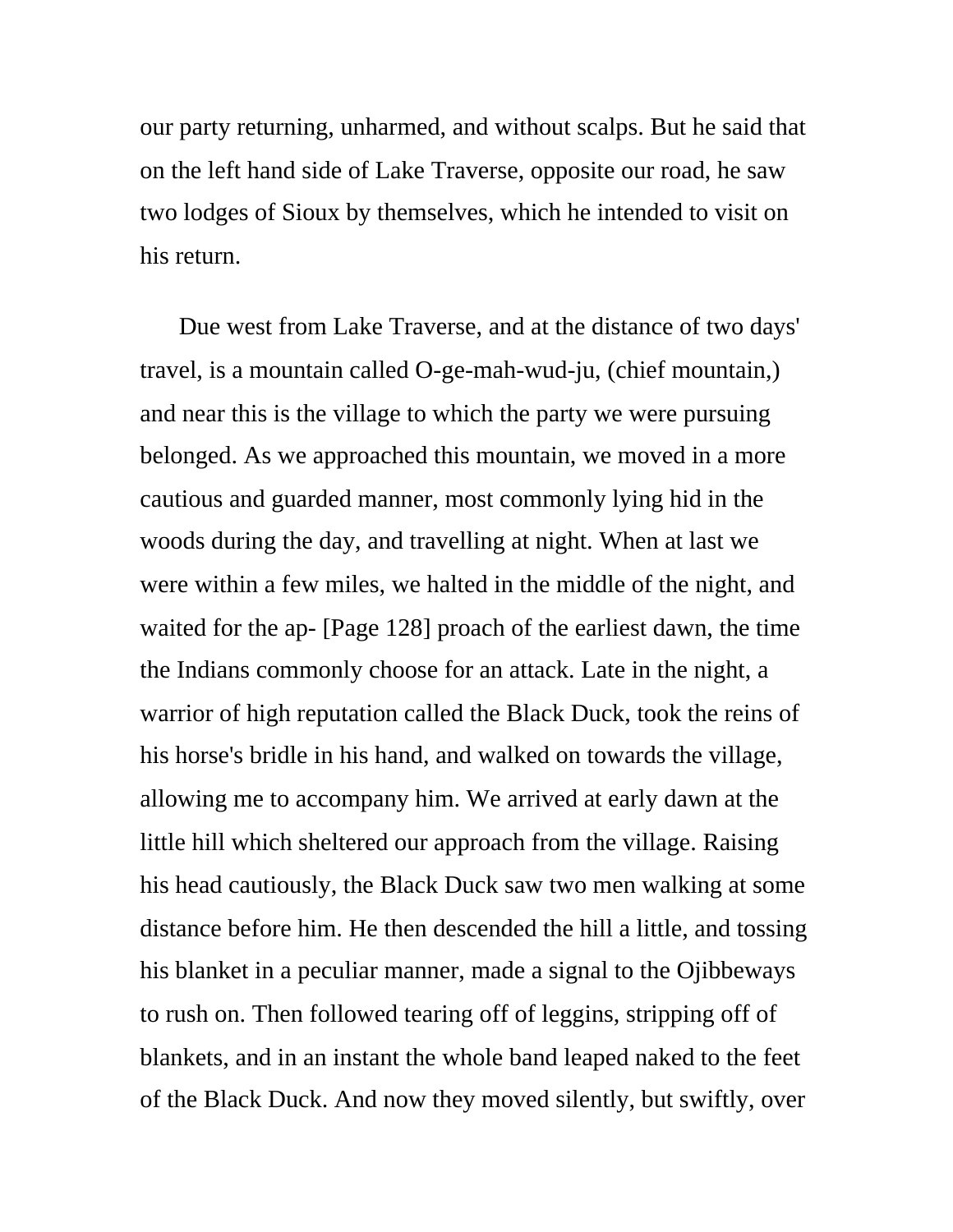the crest of the hill, and stood upon the site of the village. The two men when they discovered the war-party, instead of flying, came deliberately towards them, and presently stood before the leaders- two of the young men of their own band. They had left the party when they halted, and, without giving notice of their intention, gone forward to reconnoitre what they supposed to be the position of the enemy. They found the camp had been deserted many hours before, and when the party came up they were walking about, and scaring away the wolves from among the rubbish. The Sas-sahkwi, or war whoop, was raised by the whole band as they rushed up. This loud and piercing shout intimidates and overcomes the weak, or those who are surprised without arms in their hands, while it rouses the spirit of such as are prepared for battle. It has also, as I have seen in many instances, a surprising effect upon animals. I have seen a buffalo so frightened by it as to fall down in his steps, being able neither to run, nor to make resistance. And a bear at hearing it, is sometimes so terror-stricken as to quit his hold, and fall from the tree in utter helplessness. The chiefs whom we followed were not willing to relinquish the objects of the journey, and we still followed, from day to day, along the recent trail of the Sioux. We found, at each of their encampments, the place of their ko-sau-bun-zitch-e-gun, from the appearance of which we were able to infer that they knew accurately our position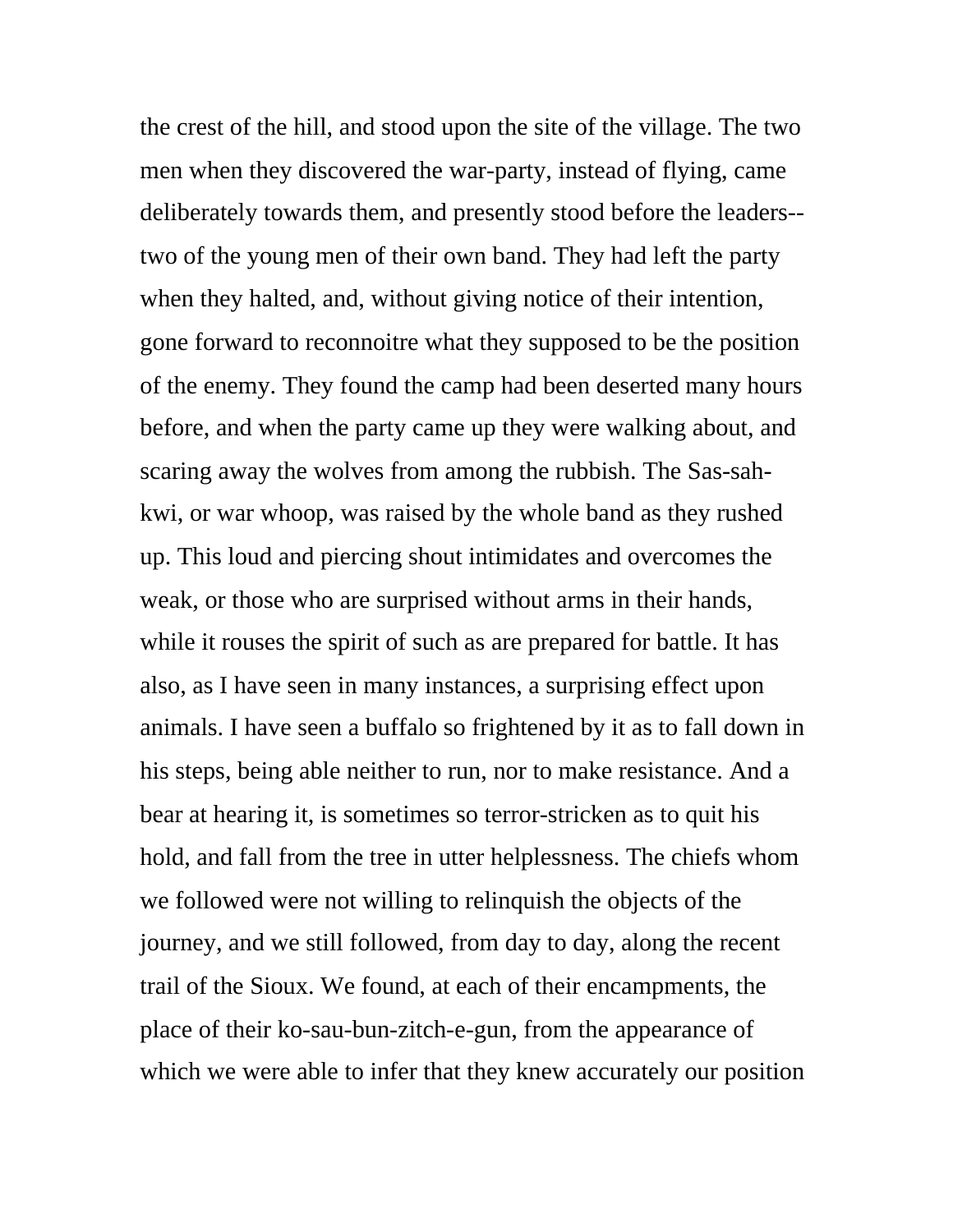from day to day. [Page 129] There was now manifest among the young men of our party a prevailing disposition to desert. This the chiefs laboured to prevent by appointing certain persons whom they could trust to act as sentinels, both in the encampments and during the marches. But this measure, though often tried, is always so far from being effectual, that it seems greatly to increase the number of desertions, perhaps because the young men despise the idea of restraint of any kind. They, on this occasion became more and more restless and troublesome after we had crossed over to the head of the river St. Peters in pursuit of the Sioux. The traders have a fort somewhere on the upper part of this river, to which the Sioux had fled. When we arrived within a day's march of this place, fear and hesitancy became manifest nearly throughout the band. The chiefs talked of sending young men forward to examine the position of the enemy, but no young men offered themselves for the undertaking.

We remained some time stationary, and the opportunity was taken to supply the wants of some who were deficient in moccasins or other important articles. Any man who is on a war party, and whose supply of moccasins, or of powder and ball, or any other common and necessary article, has failed, takes a little of what he stands in need, and if it be moccasins, he takes a single moccasin in his hand, and walks about the encampment, pausing a moment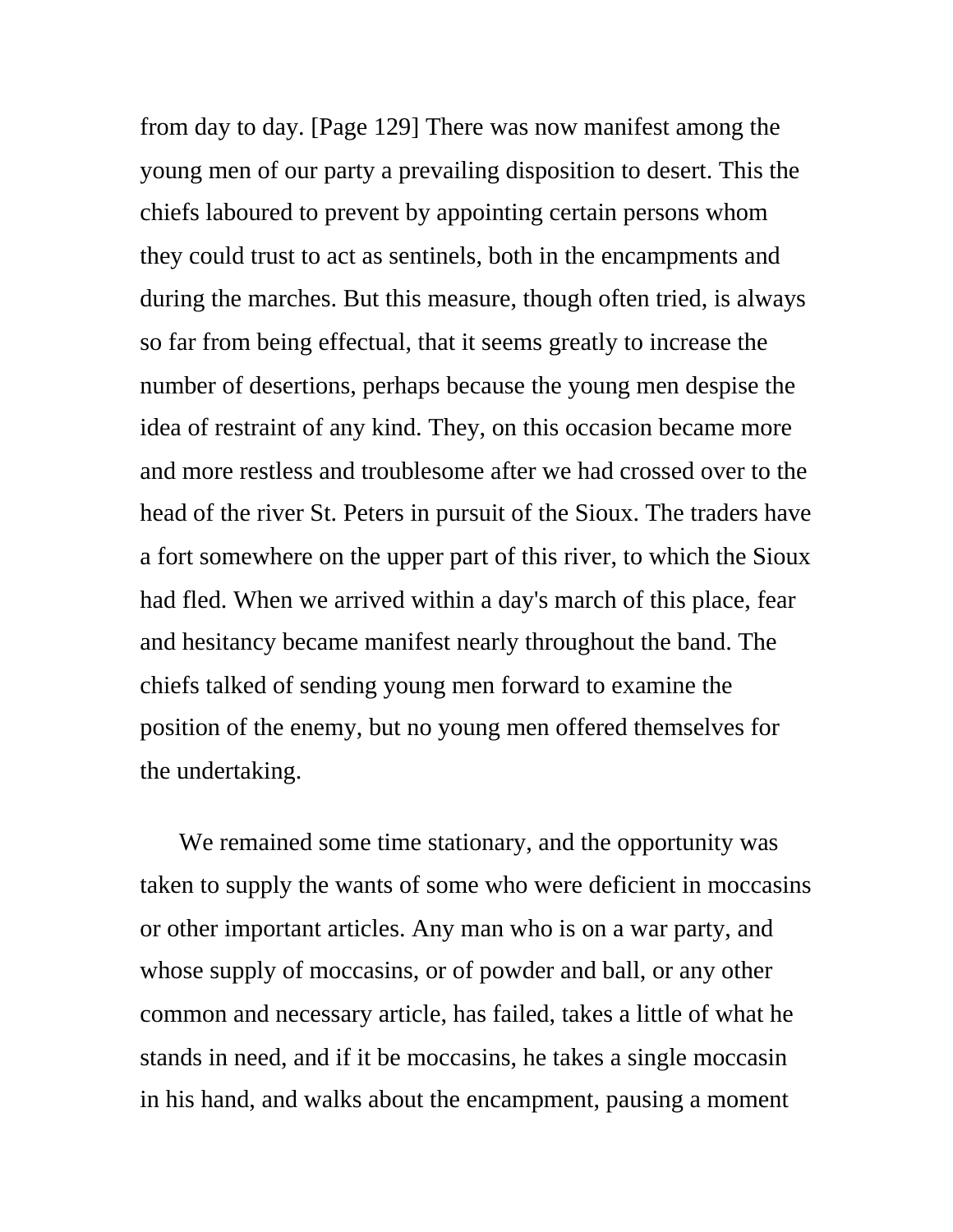before such of his companions as he hopes will supply his demand. He has no occasion to say any thing, as those who happen to have plenty of the article he wants, are commonly ready to furnish him. Should this method fail, the chief of the party goes from one man to another, and from those who have the greatest quantity, he takes as much as may be necessary of the article required. He is, on these occasions, dressed as for battle, and accompanied by two or three young warriors.

After a delay of two days on that part of our path nearest the Sioux trader's fort, we all turned back, but not entirely relinquishing the object of our journey, we returned to the vicinity of the village at the Chief Mountain, hoping we might find some of our enemies there. We had many horses, and the young men rode so recklessly and noisily about, that [Page 130] there was no chance of coming near them. After leaving Chief Mountain, and proceeding some distance into the plain in our way towards home, we found we were followed by a party of about one hundred Sioux.

At the Gaunenoway, a considerable river which heads in the Chief Mountain and runs into Red River several days' journey from Lake Traverse, Pe-shau-ba quarrelled with an Ojibbeway called Ma-me-no-guaw-sink, on account of a horse I had taken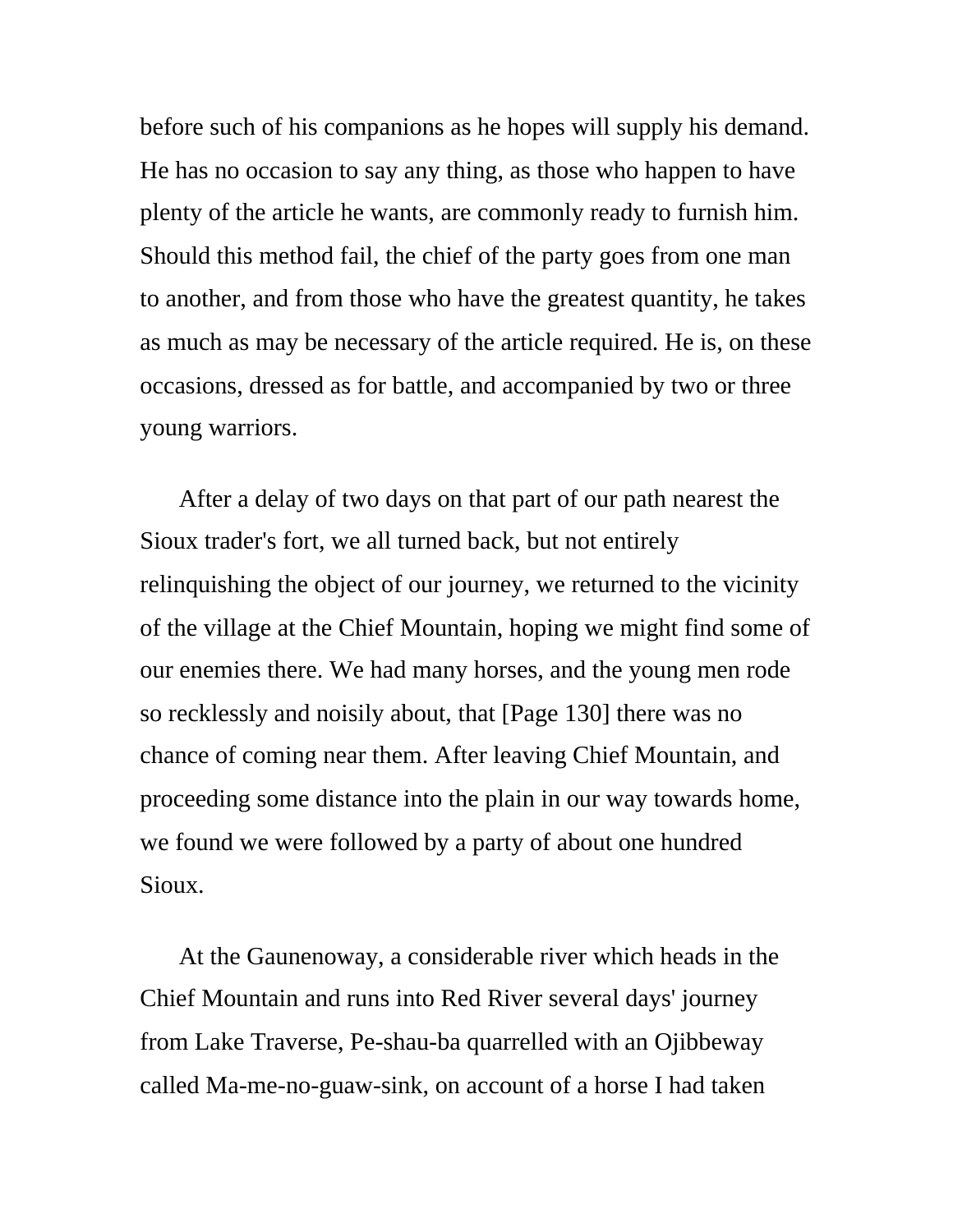from some Crees who were the friends of the Assinneboins, by whom I had long before been robbed of mine. This man having killed a Cree, was now anxious to do something to gain friends among that people. It happened that Pe-shau-ba and myself were travelling together at a little distance from the main body, and I was leading the horse I had taken when Ma-me-no-guaw-sink came up to us, accompanied by a few friends, and demanded the horse. Pe-shau-ba, cocking his gun, placed the muzzle of it to his heart, and so intimidated him by threats and reproaches, that he desisted. The Ottawwaws, to the number of ten, now stopped, Peshau-ba remaining at their head, and fell in the rear of the main body in order to avoid farther trouble on account of this horse, all of them being apparently unwilling that I should relinquish it.

There were four men of this war party who walked, in six days, from the Chief Mountain to Pembinah, but our band, though many of us had horses, took ten days to travel the same distance. One of the four was an old man, an Ottawwaw, of Wau-gun-uk-kezze, or L'Arbre Croche. When I arrived at Pembinah, I found my family had gone down to the mouth of the Assinneboin. After the separation of our party, most of my particular friends having left my route at Pembinah, my horse was stolen from me at night. I knew who had taken him, and as the man was encamped at no great distance, I took my arms in my hands, and went in the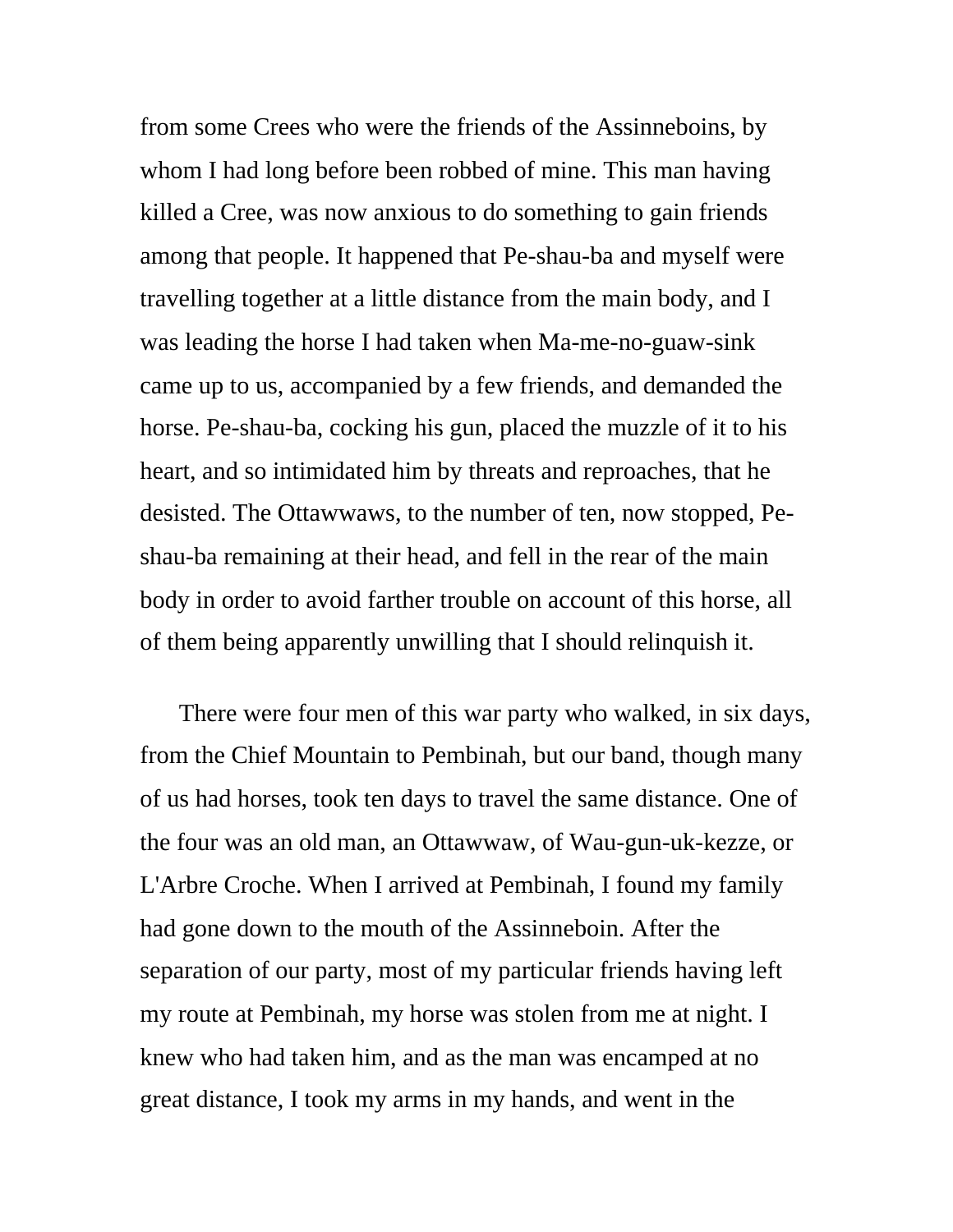morning to retake him. On my way I met Pe-shau-ba, who, without a word of enquiry, comprehended my purpose, and peremptorily forbade me to proceed. Pe-shau-ba was a good man, and had great influence with the people of his band. I might have gone on to take my horse, contrary [Page 131] to his positive injunction, but I did not choose to do so, and therefore returned with him on my way. I had now no moccasins, and felt so much irritated on account of the loss of my horse, that I could not eat. When I arrived at home, in two day's walk from Pembinah, I found I was worn out with fatigue, my feet swollen and raw, and I found my family starving. Three months I had been absent, my time having been occupied in long and toilsome marches, all resulting in nothing.

It was necessary for me to go to hunt immediately, although the condition of my feet was such that I could not stand without great pain. I had the good fortune to kill a moose the first time I went out, on the morning after my return. The same day snow fell about two feet deep, which enabled me to kill game in great plenty. [Page [p. 132]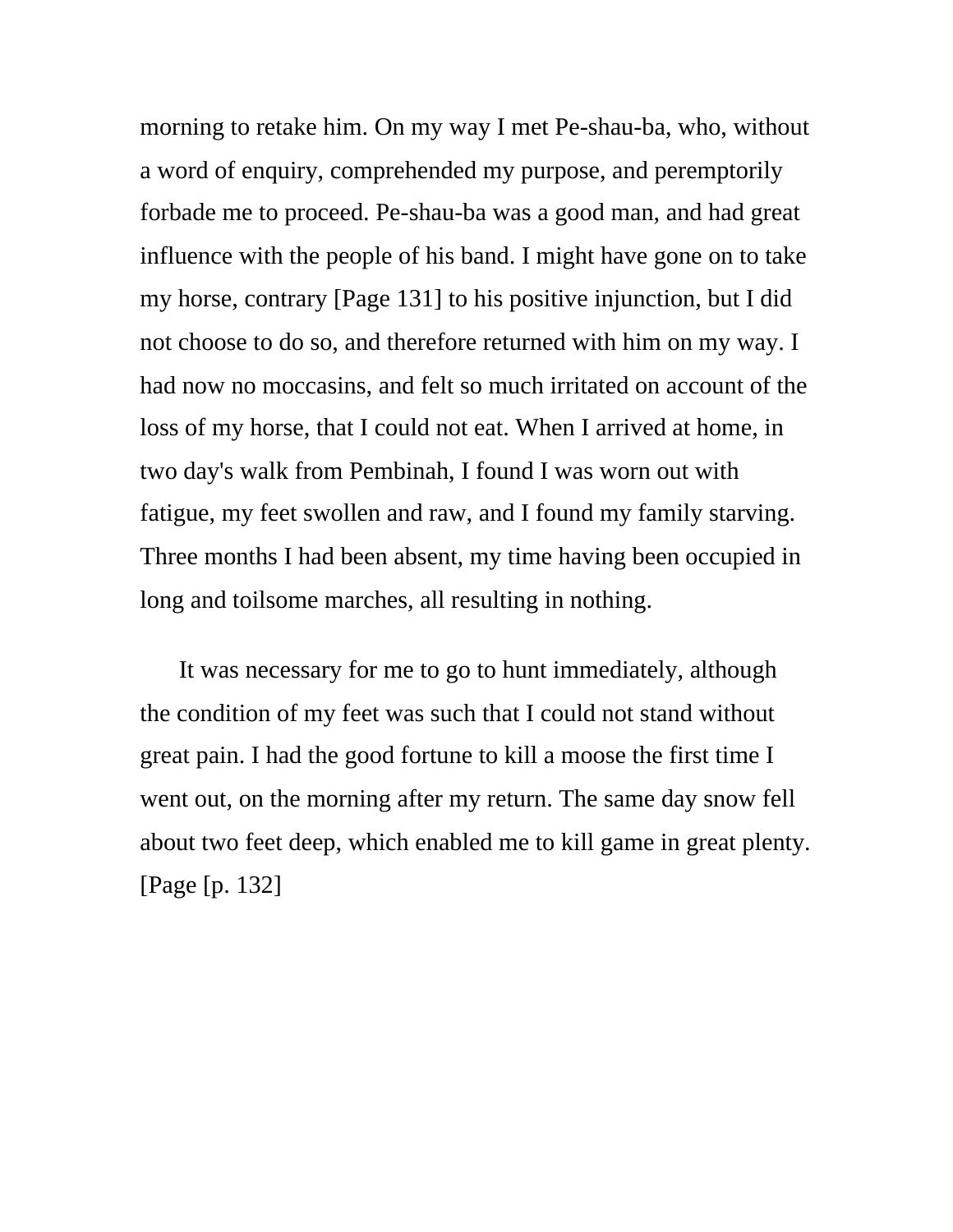## CHAPTER IX

Visit to several Assinneboin villages, in pursuit of stolen horses - peculiar customs -- I seize a horse belonging to an Assinneboin - war excursion to Turtle Mountain -- battle at a village of the Mandans -- doctrines of the Shawnese prophet -- drunkenness, and its effects.

I had been at home but a short time when I heard that the Assinneboins had boasted of taking my horse. As I was preparing to go in pursuit of them, an Ojibbeway who had often tried to dissuade me from my attempt to recover him, gave me a horse on condition that I would not attempt to retake my own, accordingly, for some time, I said no more about it.

Having spent the winter at the mouth of the Assinneboin, I went to make sugar at Great Wood River, but here it was told me that the Assinneboins were still boasting of having taken my horse from me, and I, with some persuasion, prevailed upon Wa-me-gona-biew to accompany me in an attempt to recover him. At the end of four days' journey, we came to the first Assinneboin village, ten miles from the Mouse River trading house. This village consisted of about thirty leather lodges. We were discovered before we came to the village, as the Assinneboins, being a revolted band of the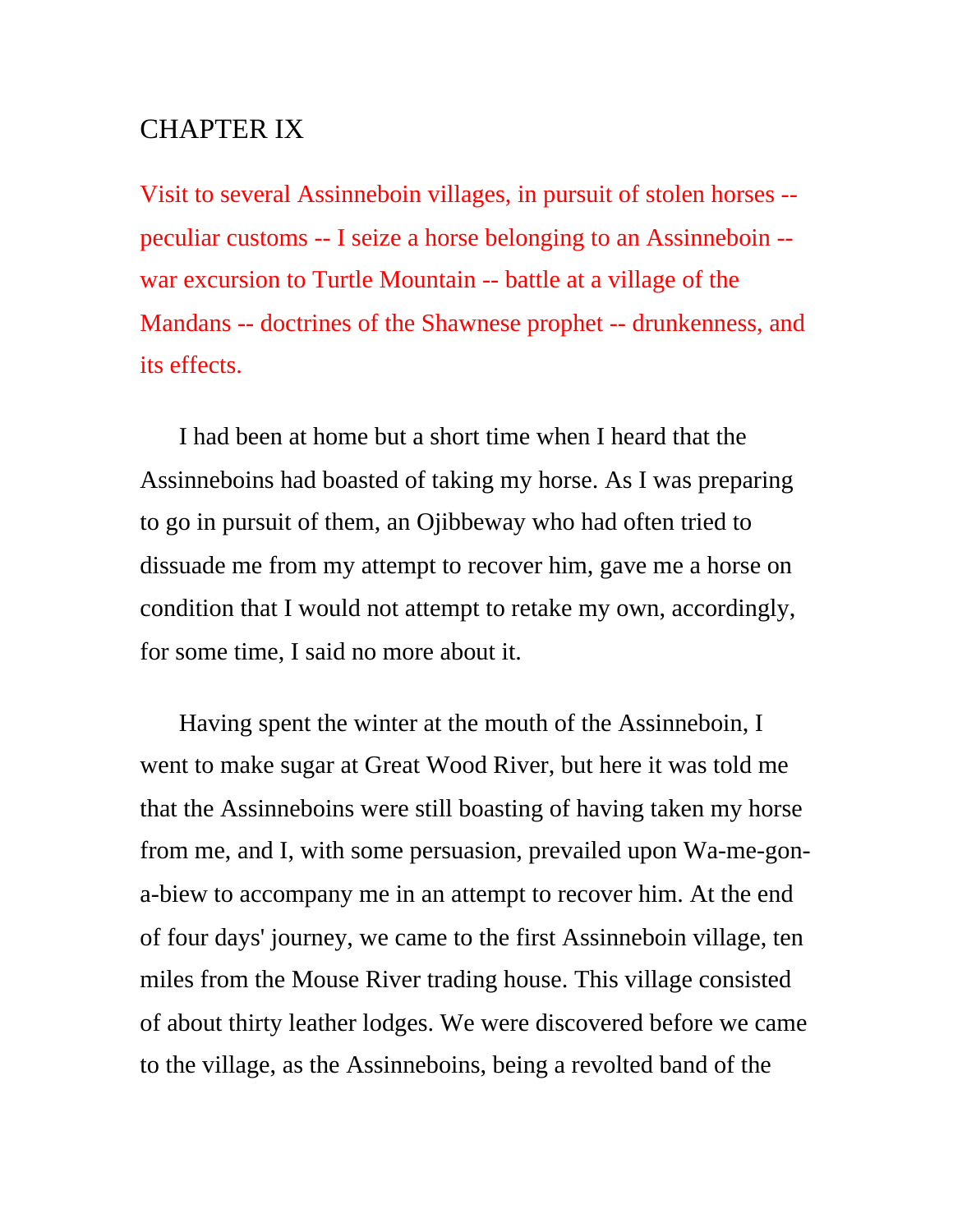Sioux, and in alliance with the Ojibbeways, are in constant apprehension of attacks from the former, and therefore always station some persons to watch for the approach of strangers. The quarrel which resulted in the separation of this band of the Bwoirnug, or "roasters," as the Ojibbeways call the Sioux, originated in a dispute concerning a woman, and happened, as we are informed, not many years ago. So many Ojibbeways and Crees now live among them that they are most commonly able to understand something of the Ojibbeway language, though their own dialect is very unlike it, resembling closely that of the Sioux. [Page 133] One of the men who came out to meet us was Ma-me-no-kwawsink, with whom Pe-shau-ba had quarrelled some time before on my account. When he came up to us, he asked whither we were going. I told him, "I am come for our horses which the Assinneboins stole." "You had better," said he, "return as you came, for if you go to the village they will take your life." To these threats I paid no attention, but enquired for Ba-gis-kun-nung, the men of whose family had taken our horses. They replied they could not tell; that Ba-gis-kun-nung and his sons had, soon after the return of the war party, gone to the Mandans, and had not yet come back; that when they came among the Mandans, the former owner of my mare, recognizing the animal, had taken her from the son of Ba-gis-kun-nung; but that the latter contrived to remunerate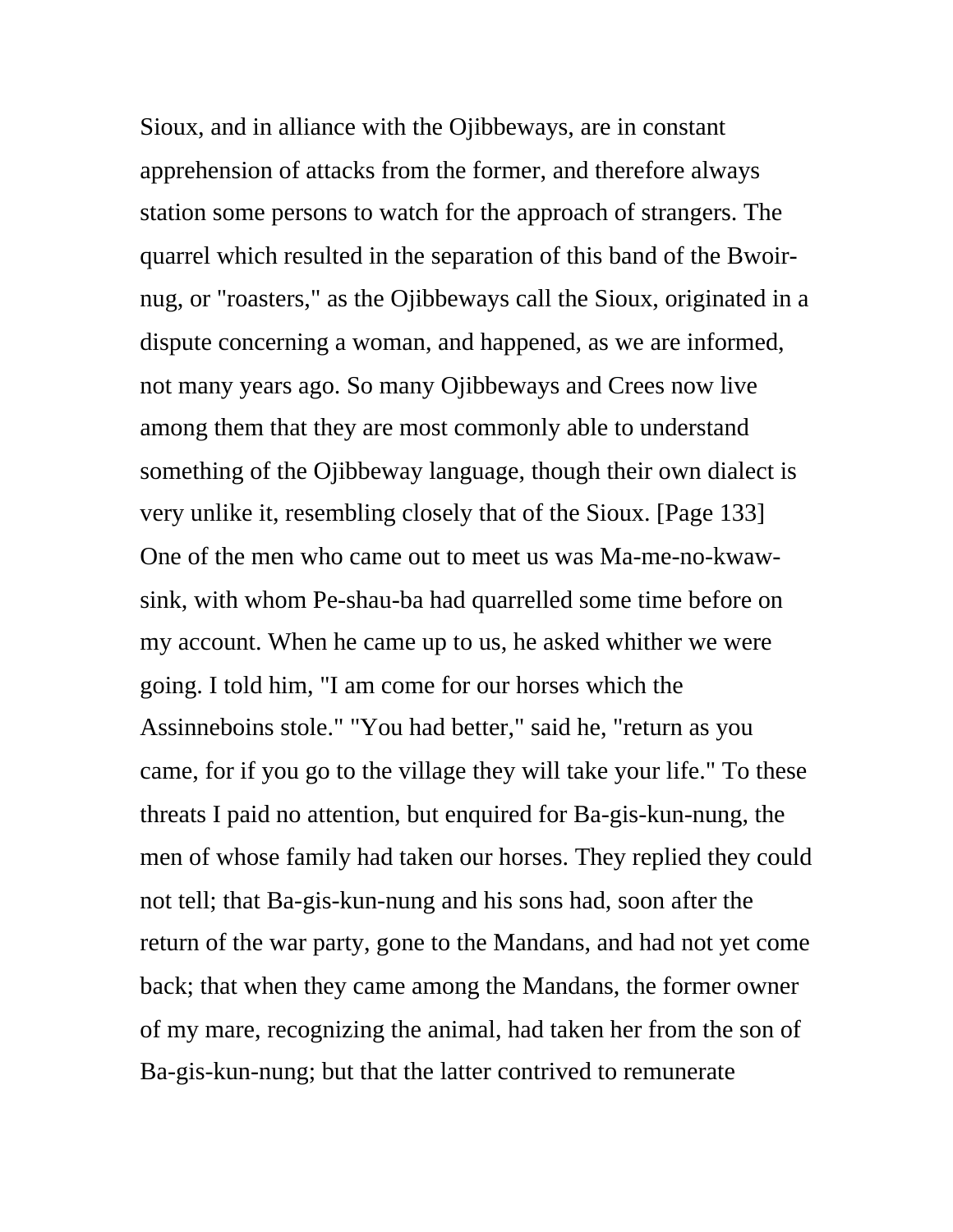himself by stealing a fine black horse, with which he escaped, and had not been heard of since. Wa-me-gon-a-biew being discouraged, and perhaps intimidated by the reception we met in this village, endeavoured to dissuade me from going farther, and when he found he could not prevail, he left me to pursue my horse by myself, and returned home. I would not be discouraged, but determined to visit every village and camp of the Assinneboins rather than return without my horse. I went to the Mouse River trading house, and having explained the object of my journey, they gave me two pounds of powder and thirty balls, with some knives and small articles, and directions to enable me to find the next village. As I was pursuing my journey by myself, I had occasion to cross a very wide prairie, in which I discovered at a distance, something lying on the ground, resembling a log of wood. As I knew there could be no wood in such a place unless it were dropped by some person, I thought it was most probably some article of dress, or perhaps the body of a man, who might have perished on a journey, or when out hunting. I made my approach cautiously, and at length discovered it was a man, lying on his belly with his gun in his hands, and waiting for wild geese to fly over. His attention was fixed in the direction opposite that on which I approached, and I came very near him without being discovered, when he rose and discharged his [Page 134] gun at a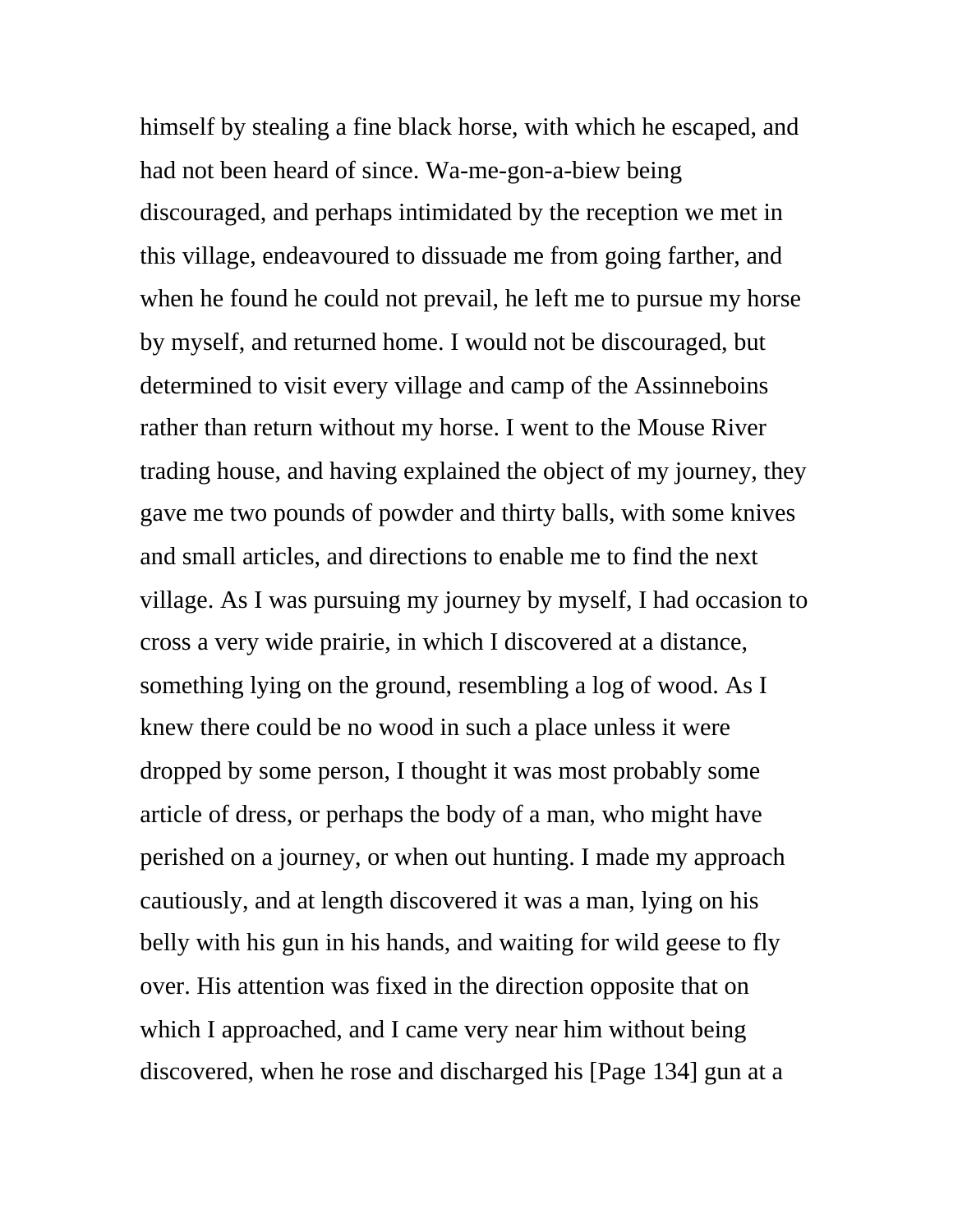flock of geese. I now sprang upon him. The noise of hawk bells and the silver ornaments of my dress, notified him of my approach, but I caught him in my arms before he had time to make any resistance, his gun being unloaded. When he saw himself captured, he cried out "Assinneboin," and I answered, "Ojibbeway." We were both glad to find that we could treat each other as friends, and though we could not converse on account of the dissimilarity of our dialects, I motioned to him to sit down upon the ground beside me, with which request he immediately complied. I gave him a goose I had killed not long before, and after resting for a few moments, signified to him that I would accompany him to his lodge. A walk of about two hours, brought us in sight of his village, and when we entered it, I followed him immediately to his lodge. As I entered after him, I saw the old man and woman cover their heads with their blankets, and my companion immediately entered a small lodge, merely large enough to admit one, and to conceal him from the remainder of the family. Here he remained, his food being handed to him by his wife, but though secluded from sight, he maintained, by conversation, some intercourse with those without. When he wished to pass out of the lodge, his wife gave notice to her parents, and they concealed their heads, and again, in the same manner, when he came in.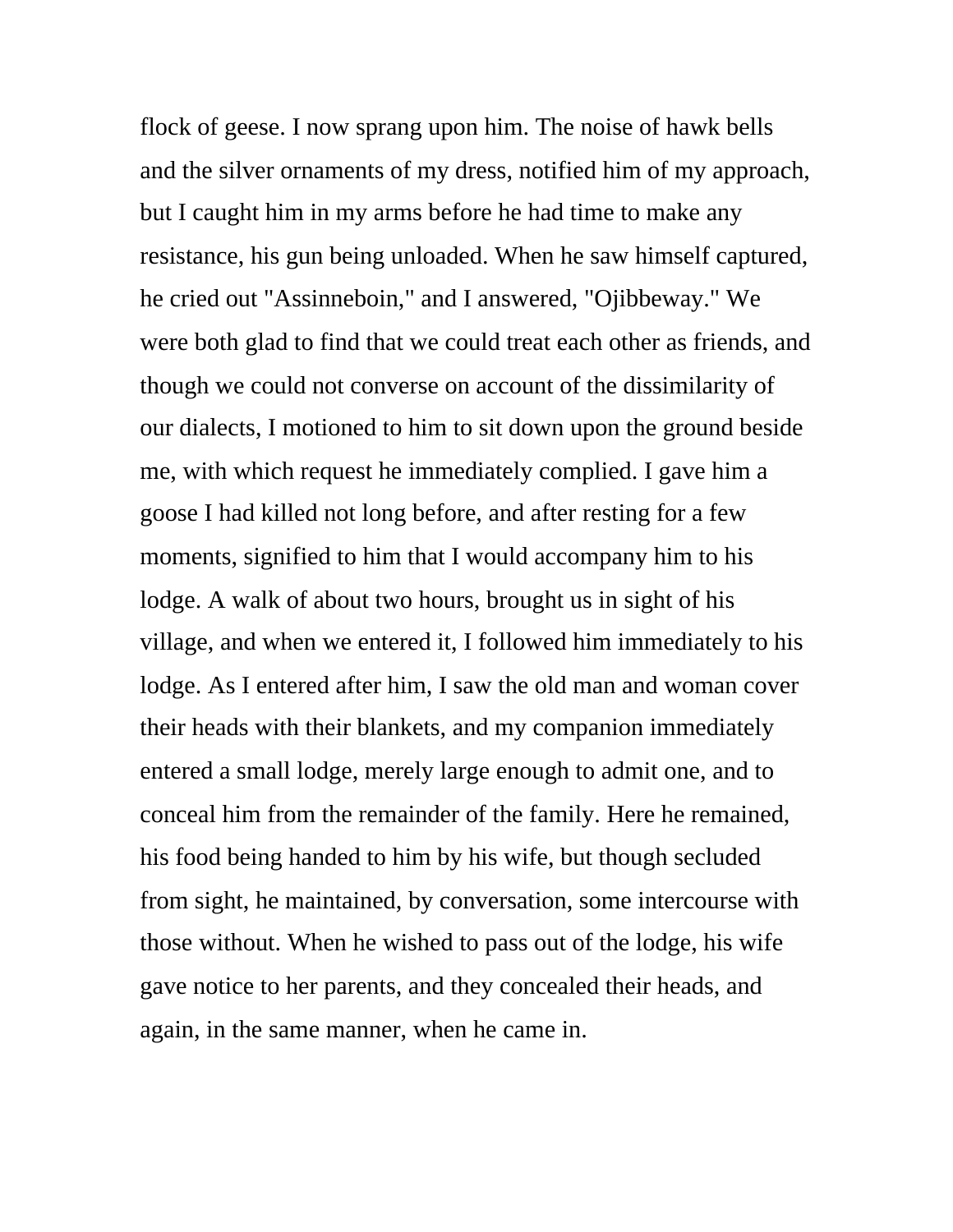This formality is strictly observed by the married men among the Assinneboins, and I believe among all the Bwoi-nug, or Dahko-tah, as they call themselves. It is known to exist among the Omowhows of the Missouri. It affects not only the intercourse between men and the parents of their wives, but that with their aunt and uncles, and it is the business of all parties alike to avoid seeing each other. If a man enters a dwelling in which his son-in-law is seated, the latter conceals his face until he departs. While the young men remain with the parents of their wives, they have a little separate lodge within, or a part divided off by suspending mats or skins, and into this little apartment the wife retires at night. By day she is the organ of communication with those without. A man rarely, if ever, mentions the [Page 135] name of his father-inlaw, and it is considered highly indecorous and disrespectful for him to do so. This custom does not exist in any shape among the Ojibbeways, and they look upon it as a very foolish and troublesome one.

The people of this lodge treated me with much kindness. Notwithstanding the great scarcity of corn in the country, they had a little reserved, which they cooked and gave me. The young man told them how much he had been frightened by me in the prairie, at which they all laughed heartily. This village consisted of twentyfive lodges, but although I inquired of many of them, none knew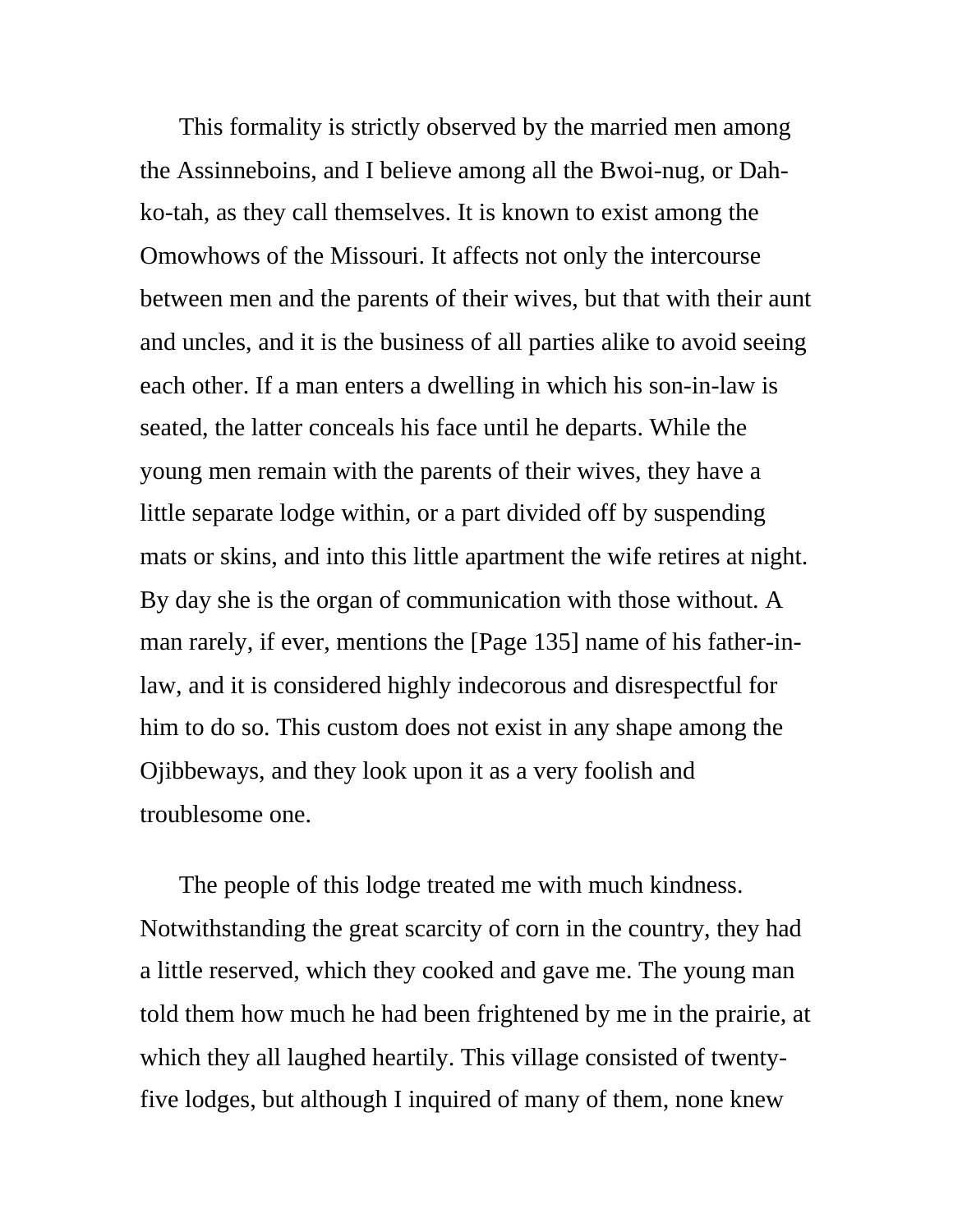where Ba-gis-kun-nung was to be found. There was another village at the distance of about one day's journey: he might be there. I remained a little while at the lodge of the young man I had found in the prairie, and then went out to start for the next village. Geese were flying over, and I raised my gun and shot one. It fell in the midst of a number of Assinneboins. Seeing there a very old and miserable looking man, I motioned to him to go and get it. But he must first come up to me to express his gratitude, by a method I had not before seen used. He came up, and placing both hands on the top of my head, passed them several times down the long hair that hung over my shoulders, at the same time saying something in his own language which I could not understand. He then went and took up the goose, and returning, communicated to me by signs which I had no difficulty to understand, that I must go to his lodge and eat with him before I could leave the village. While he was cooking the goose, I went about from lodge to lodge, to look at their horses, thinking I might see mine among them, but I did not. Some of the young men of the village accompanied me, but without any arms, and all seemed friendly, but when I was ready to start for the next village, I noticed that one of them, mounted on a fleet horse, started to precede me.

When I arrived at this village, no one took the slightest notice of me, or even seemed to see me. They were a band with which I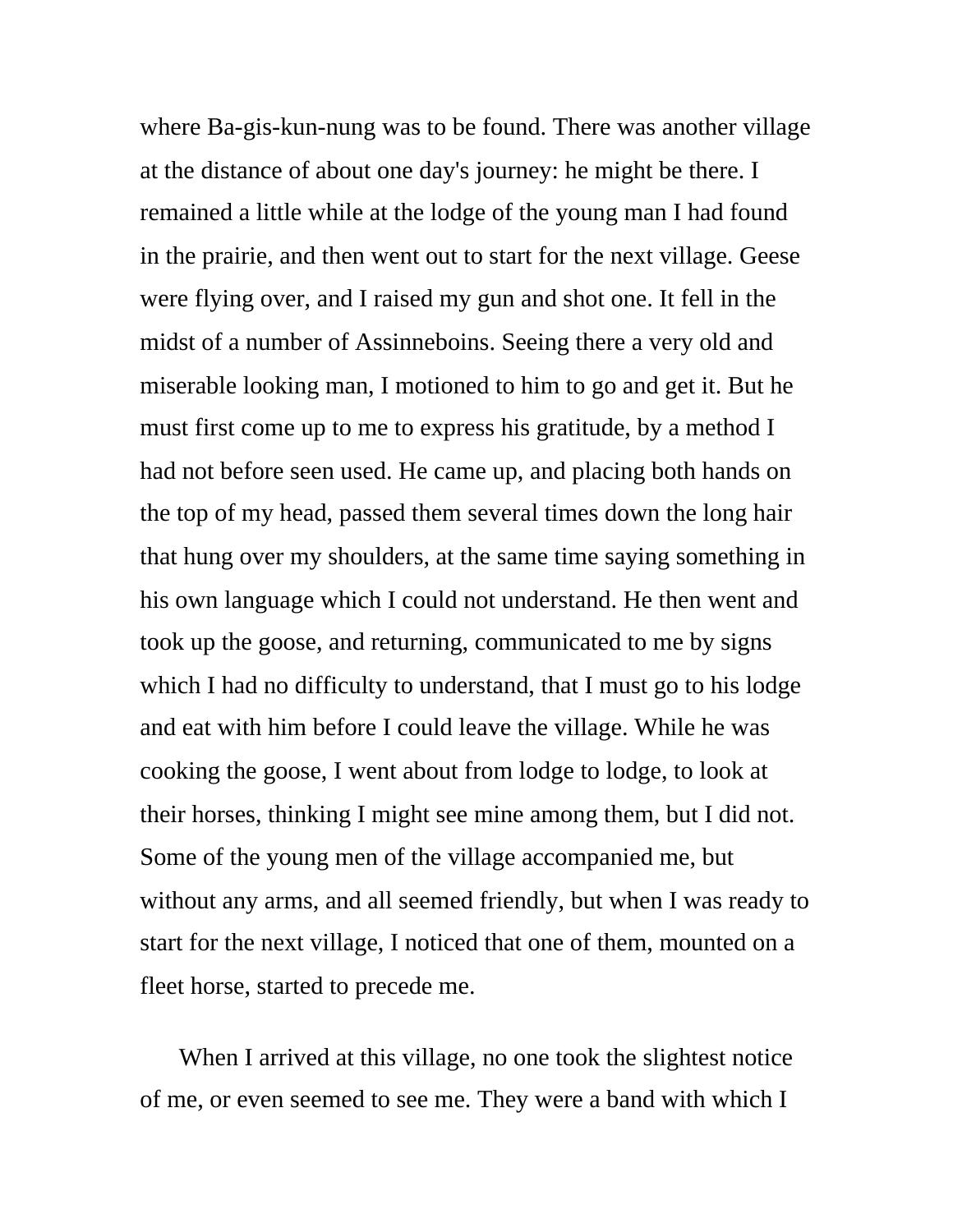had previously had no acquaintance, and I could perceive that they had been prejudiced against me. Their chief, whom we used to call Kah-oge-maw-weet [Page 136] Assinneboin, (the chief Assinneboin,) was a distinguished hunter, but he was soon afterwards killed. He had been unusually long absent from home, and by following his track, they found he had been attacked by a grizzly bear in the prairie, and killed.

Finding the people of this band decidedly unfriendly, I went into none of their lodges, but stood about, watching their horses, to see if I could discover mine among them. I had heard much of the fleetness and beauty of a young horse belonging to the chief, and I soon recognized this animal, known to me only by description. I had a halter under my blanket, and watching a favourable opportunity, I slipped it on the head of this horse, mounted him, and flew rather than fled. I was excited to this action, principally by a feeling of irritation at the unfriendly conduct of the people of the village, as it had not been my intention to take any horse but the one which belonged to me. When the horse and myself were out of breath, I stopped to look back, and the Assinneboin lodges were scarce visible, like little specks on the distant prairie. I now reflected that I was doing wrong, to steal away the favourite horse of a man who had never absolutely injured me, though he had refused the customary dues of hospitality towards a stranger. I got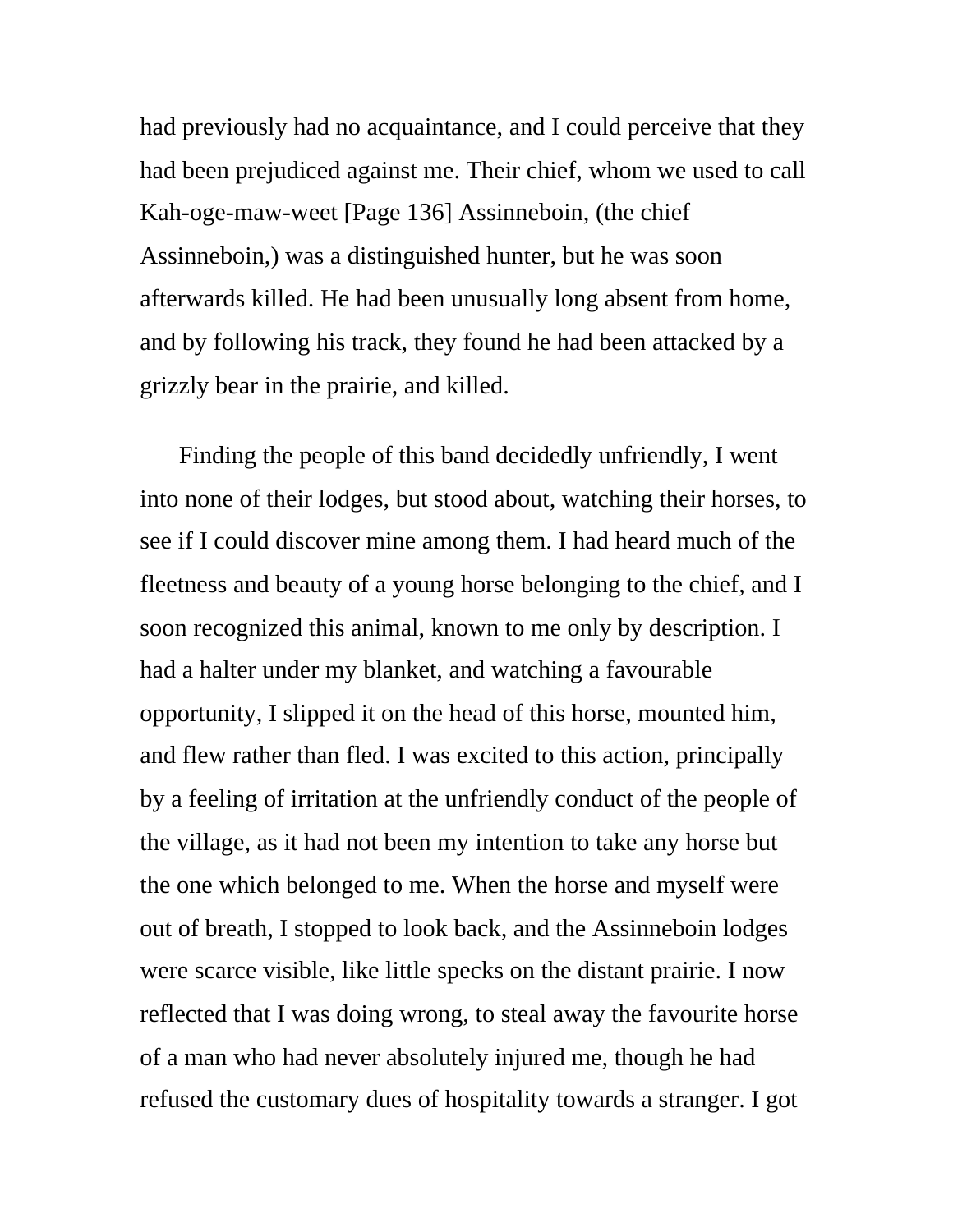down and left the horse, but had scarce done so, when I saw thirty or forty men on horseback, who had before been concealed in a depression in the prairie. They were in pursuit, and very near me. I had scarce time to fly to a thicket of low hazel bushes, when they were upon me. They rode about for some time on horseback searching, and this delay gave me some little time to choose a place of concealment. At length they dismounted, and dispersed themselves in various directions, seeking for me. Some came near me, and then turned off to search in other directions. My position was such that I could watch their motions without the risk of exposing myself. One young man stripped himself as for battle, sung his war song, laid aside his gun, and came with only his war club directly towards the spot where I lay. He was within about twenty steps of me, my gun was cocked and aimed at his heart, when he turned and went back. It is not probable he [Page 137] saw me, but the idea of being watched by an unseen enemy armed with a gun, and whose position he could not hope to ascertain until he was almost over him, probably overcame his resolution. They continued their unavailing search until near night, and then returned, taking the chief's horse to their village.

I travelled towards home, rejoicing in my escape and without stopping for the night, either on that or the succeeding one, and the third night arrived at the Mouse River trading house. The traders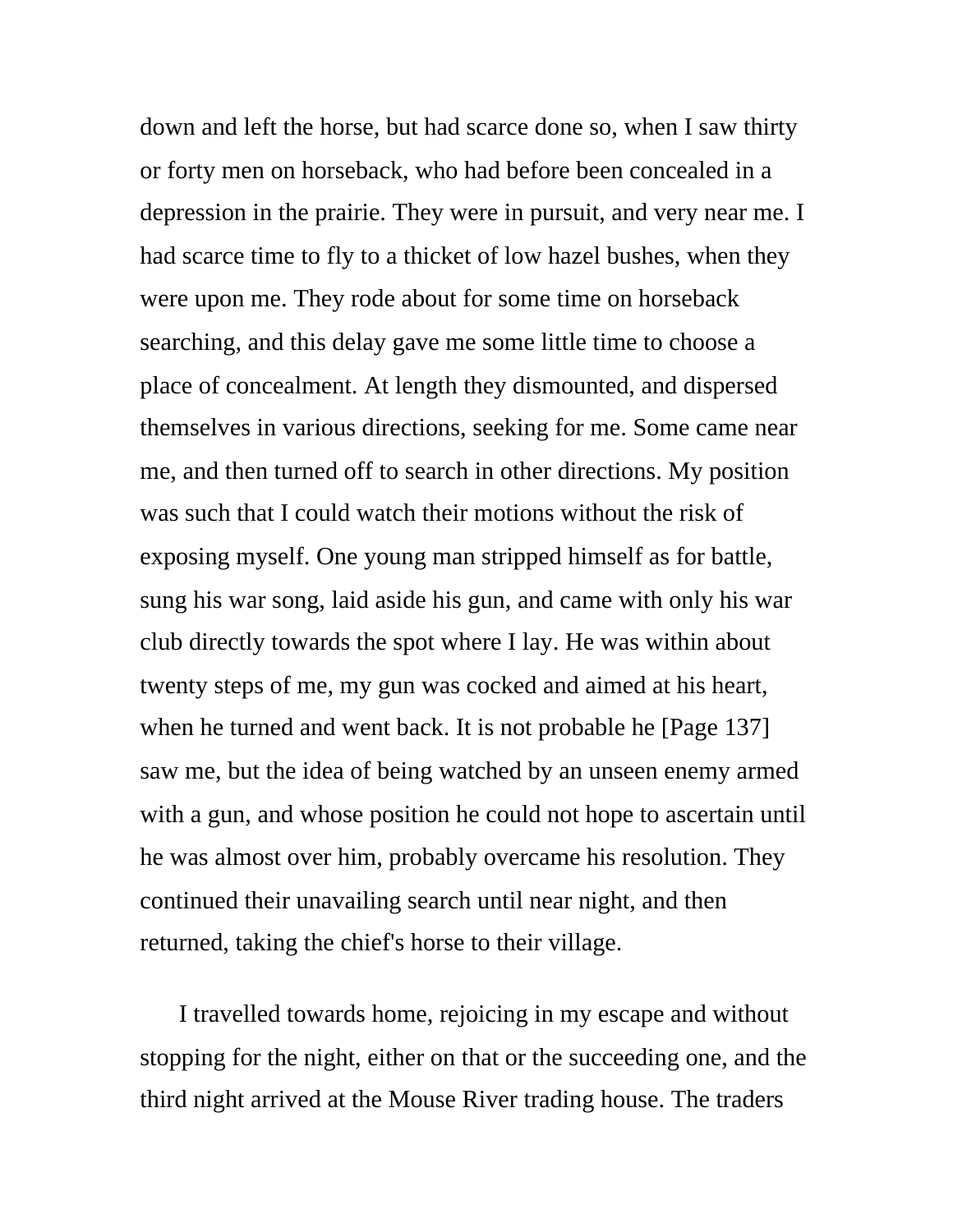told me I was a fool that I had not brought the chief's horse. They had heard much of his qualities, and would, as they said, have paid me a high price for him.

In the Assinneboin village, ten miles from this trading house, I had a friend called Be-na, (pheasant,) and when I had passed through I requested him, while I should be absent, to endeavour to discover my horse, or at least to ascertain, and be able to tell me, where I could find Ba-gis-kun-nung. When I returned thither, after visiting Mouse River trading house, Be-na took me immediately into a lodge where a couple of old women lived, and looking through the crevices, he pointed out to me the lodge of Ba-gis-kunnung, and those of his four sons. Their horses were feeding about, and among them we distinguished the fine black one they had brought from the Mandans in place of mine.

Wa-me-gon-a-biew had been to the trading house, but returned thence to the village before I arrived, and was now waiting for me at the lodge of some of the sons of a brother of Taw-ga-we-ninne, who were of course his cousins, and were very friendly to him. He had sent messengers to Ba-gis-kun-nung, offering him a good gun, a chief's coat, and all the property he had about him, for a horse to ride home on. But when I heard this, I reproved him severely, and told him that if Ba-gis-kun-nung had accepted his presents, it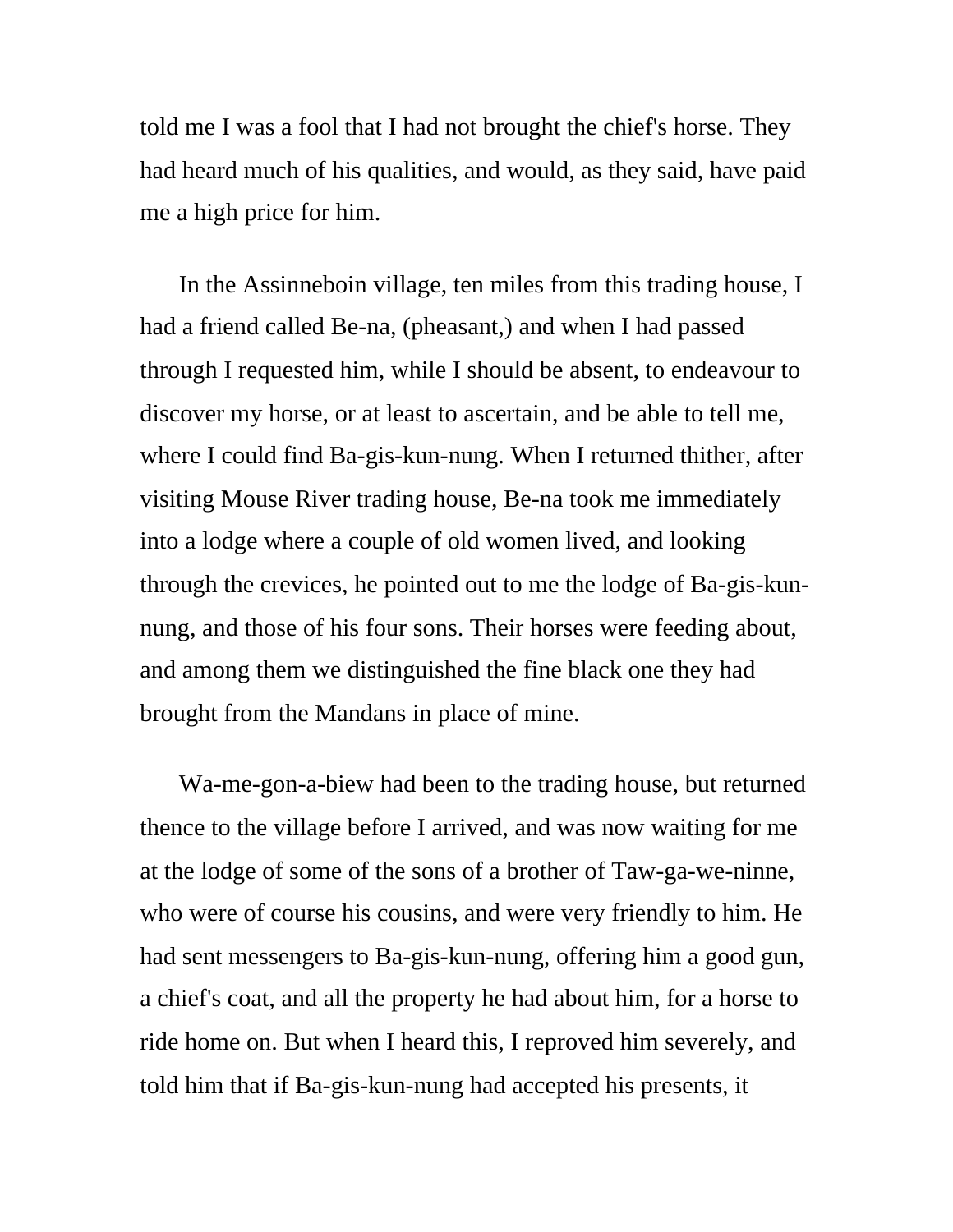would only have occasioned additional trouble to me, as I should have been compelled to take not only a horse, but those presents also.

Soon after my arrival in the village, I went to Ba-gis-kun- [Page 138] nung, and said to him, "I want a horse." "I shall not give you one," he answered. "I will take one from you." "If you do I will shoot you." With this I returned to the lodge of Be-na, and made my preparations for starting at an early hour in the morning. Be-na gave me a new buffalo robe to ride home on, and I got from an old woman, a piece of leather thong for a halter, having left mine on the chief's horse. I did not sleep in Be-na's lodge, but with our cousins, and very early in the morning, as I was ready to start I went to Be-na's lodge, but he was not awake. I had a very good new blanket which I spread over him without making any noise; then, together with Wa-me-gon-a-biew, I started. When we came in sight of the lodge of Ba-gis-kun-nung, we saw the eldest of his sons sitting on the outside, and watching the horses. Wa-me-gon-abiew endeavoured to dissuade me from the design of attempting to take one, since we could not do it without being seen, and had every reason to believe they were prepared to use violent measures to prevent us from succeeding in the attempt. I told him I would not listen to his advice, but consented to go with him two hundred yards on our road, and lay down our baggage. Then we were to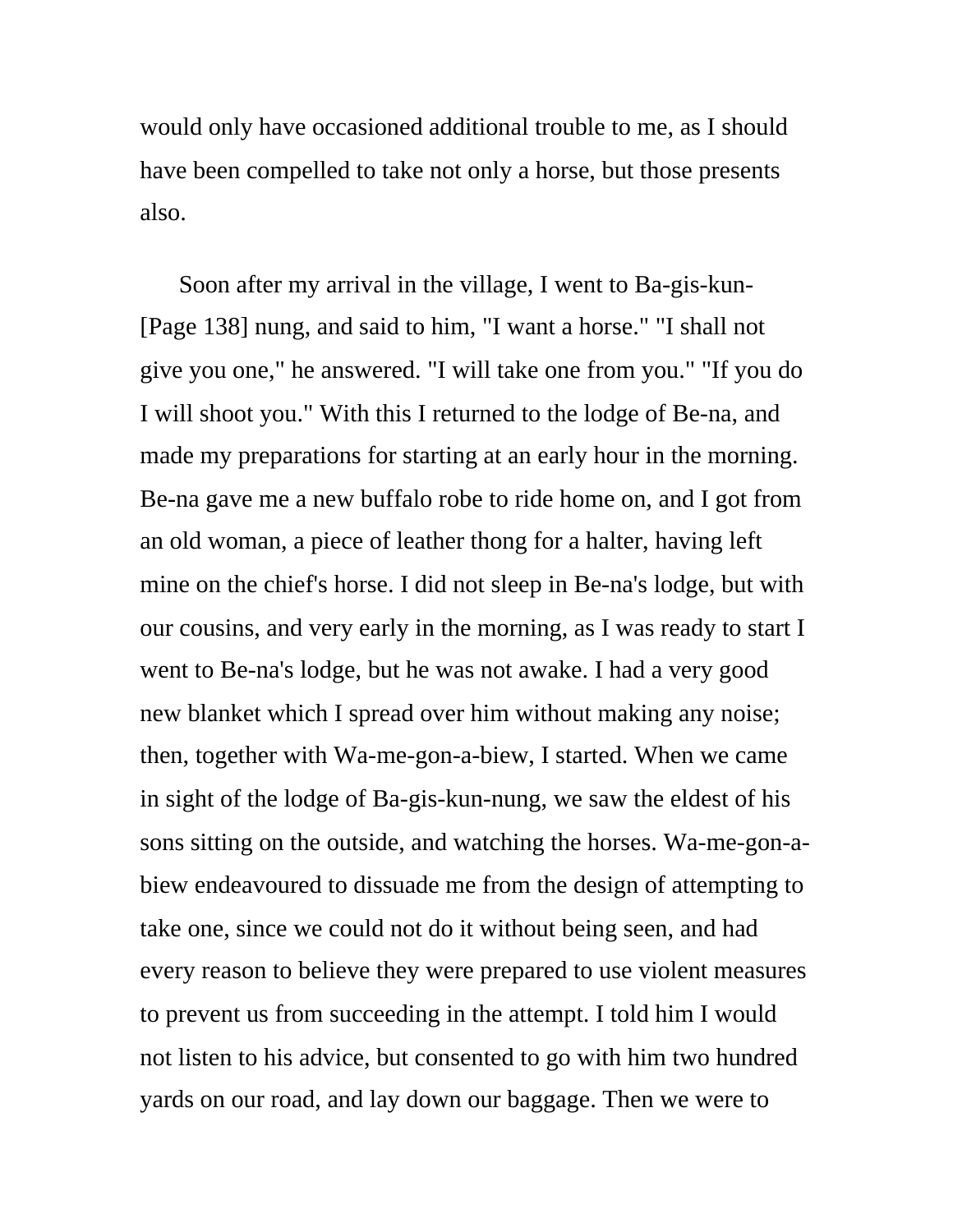return together, and take the horse. When we had proceeded as far as I thought necessary, I laid down my load, but Wa-me-gon-abiew, seeing me resolute in my determination, began to run. At the same time that he started to run from the village, I ran towards it, and the son of Ba-gis-kun-nung, when he saw me coming, began to call out as loud as he could in his own language. I could only distinguish the words "Wah-kah-towah," and "Shoonk-ton-gah," (Ojibbeway--horse.) I supposed he said, "an Ojibbeway is taking a horse." I answered, "Kah-ween-gwautch Ojibbeway," (not altogether an Ojibbeway.) The village was instantly in motion. In the faces of most of those who gathered round, I could see no settled determination to act in any way, but there was encouragement in the countenances of my friend Be-na and a number of Crees who were about him. There was manifest hostility only in the Ba-gis-kun-nungs. I was so agitated that I could not feel my feet touch the ground, but I think I was not afraid. When I had [Page 139] got my halter on the head of the black horse, I stood for a moment hesitating to get on him, as in the act of doing so, I must for the moment deprive myself of the power of using my arms, and could not avoid exposing myself to an attack behind. But recollecting that any thing like indecision would at this time have a most unfavourable effect, I gave a jump to mount the horse, but jumped so much higher and farther than was necessary, that I fell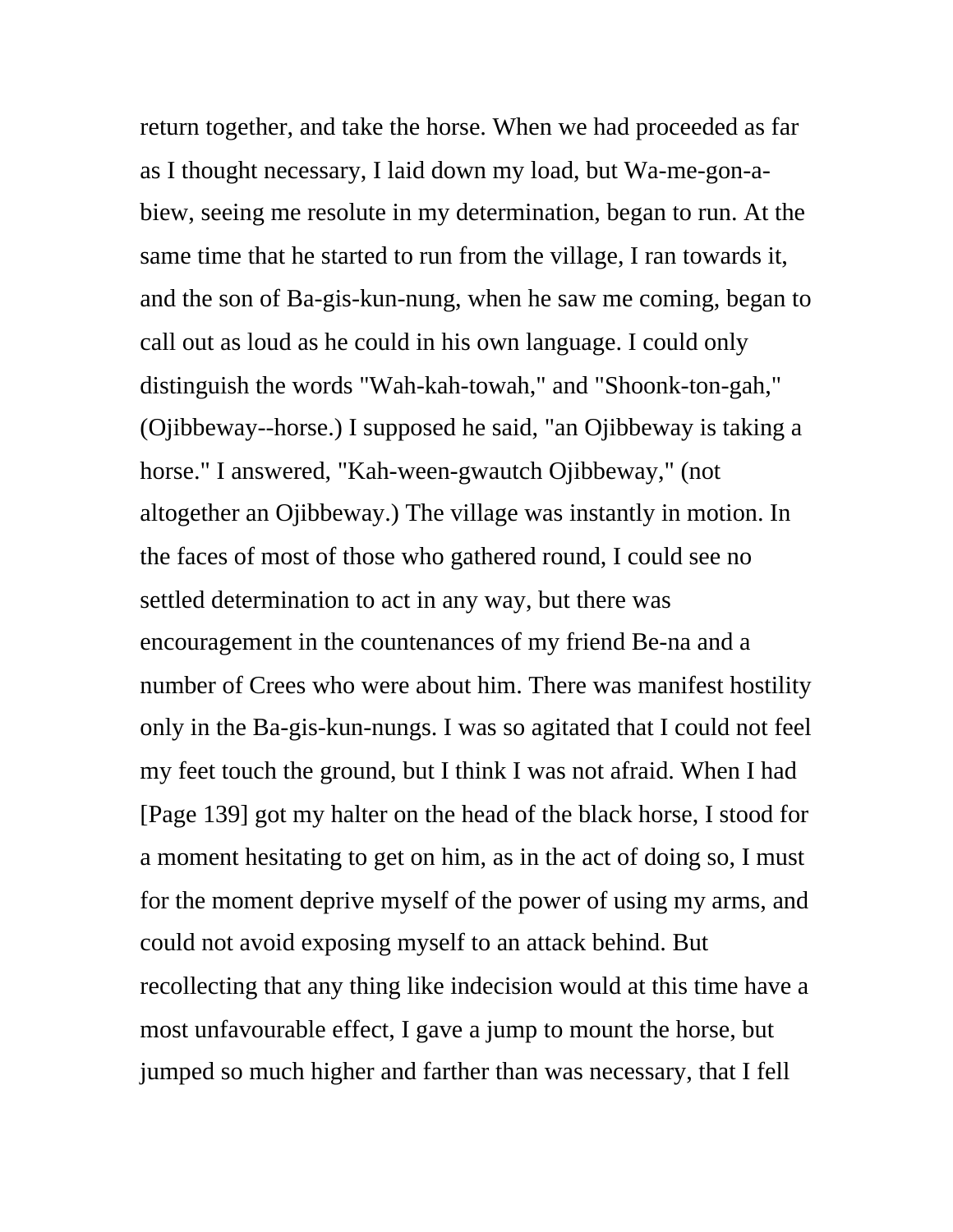sprawling on the ground on the other side of the horse, my gun in one hand, my bow and arrows in the other. I regained my feet as soon as I could, and looked round to watch the motions of my enemies; but presently an universal shout of laughter, in which all joined but the Ba-gis-kun-nungs, gave me some confidence, and I proceeded more deliberately to mount. I knew if they could have ventured to make any open attack on me, it would have been at the time I was lying on the ground, and not in a situation to make any dangerous resistance. The loud and hearty laughter of the Indians, convinced me also, that what I was doing was not generally offensive to them.

When I turned to ride off, I saw Wa-me-gon-a-biew still running like a frightened turkey. He was almost out of sight. When I overtook him, I said, "My brother, you must be tired, I will lend you my horse," and we went on together. At length, we saw two men coming on horse back from the village, to pursue us. Wa-megon-a-biew was alarmed, and would have rode off leaving me to settle the difficulty with them as I could, but perceiving his intention, I called to him to leave the horse, which he did, and resumed his race on foot. When the two men had approached within about half a mile of me, I got down from the horse, and taking the halter in my hand, stood with my face towards them. They stopped in the path, at a distance from me, and looking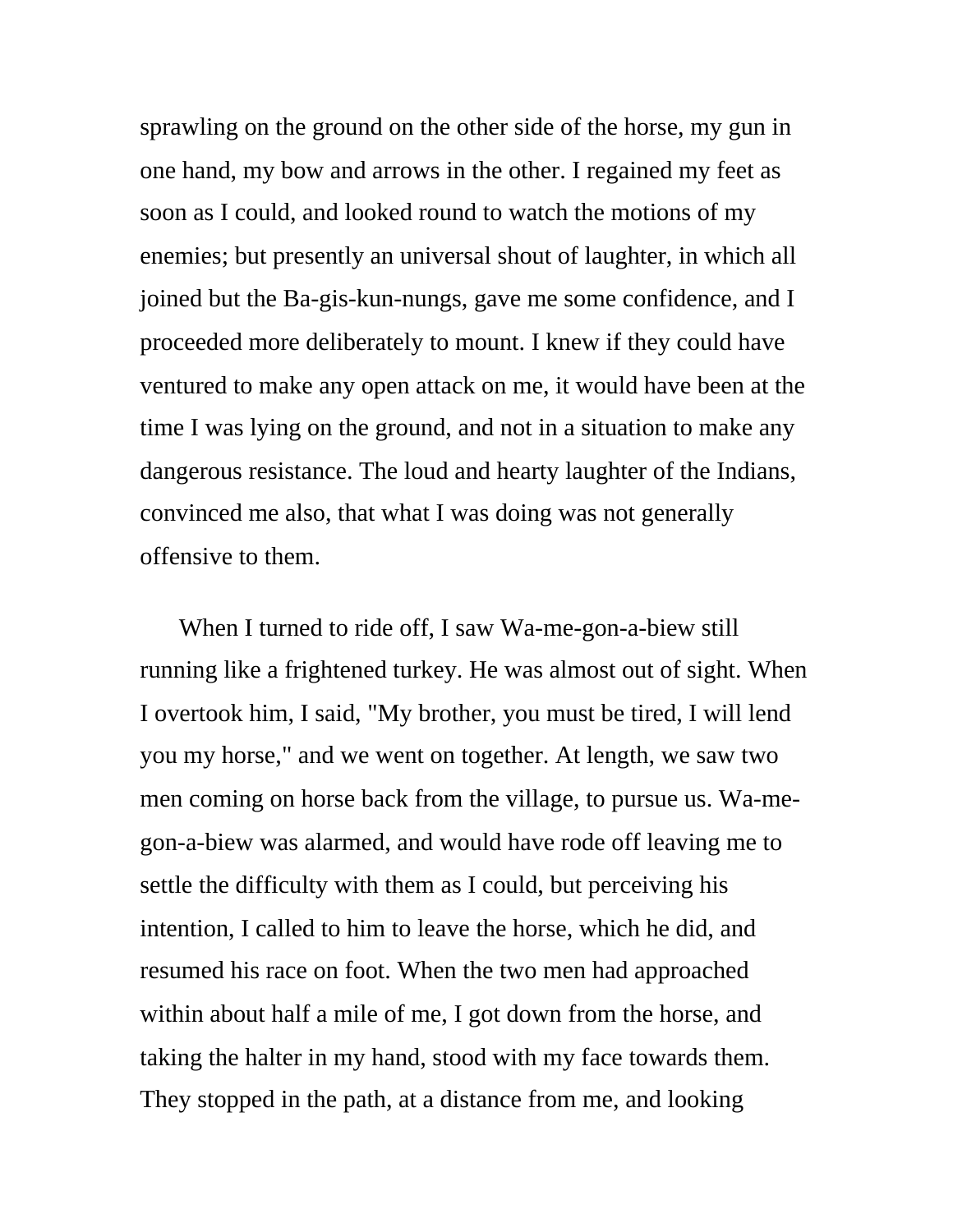around in the other direction, I perceived that Wa-me-gon-a-biew had concealed himself in the bushes. The two men stood in the road, and I remained holding my horse nearly in the same place until near noon. The people of the village stood, in great numbers, on a little elevation close by the lodges, and watched to see what would be done. The two [Page 140] Ba-gis-kun-nungs, after they were tired of standing, separated, and one came round on one side, the other on the other, and came up opposite to me. It was then I thought they would approach me, one on one side, the other on the other, and thus get an opportunity to shoot me down, but after coming near me once or twice, they went on, and got together in the road, between me and Wa-me-gon-a-biew. I now began to tire of their pusillanimous behaviour, and getting on my horse, I rode toward them, but they turned out of my way, and went around to the village. In this affair, I found Wa-me-gon-a-biew more cowardly than it was usual even for him to be, but it happened that the chiefs, and the considerate men of the band to whom Ba-giskun-mung belonged, were glad I had come to take a horse. Ba-giskun-nung and his sons were considered troublesome and bad men, hence it was that I was able to carry through this enterprise without any assistance from Wa-me-gon-a-biew.

After the two men turned back, I rode along and Wa-me-gon-abiew joined me from the bushes where he had been concealed. We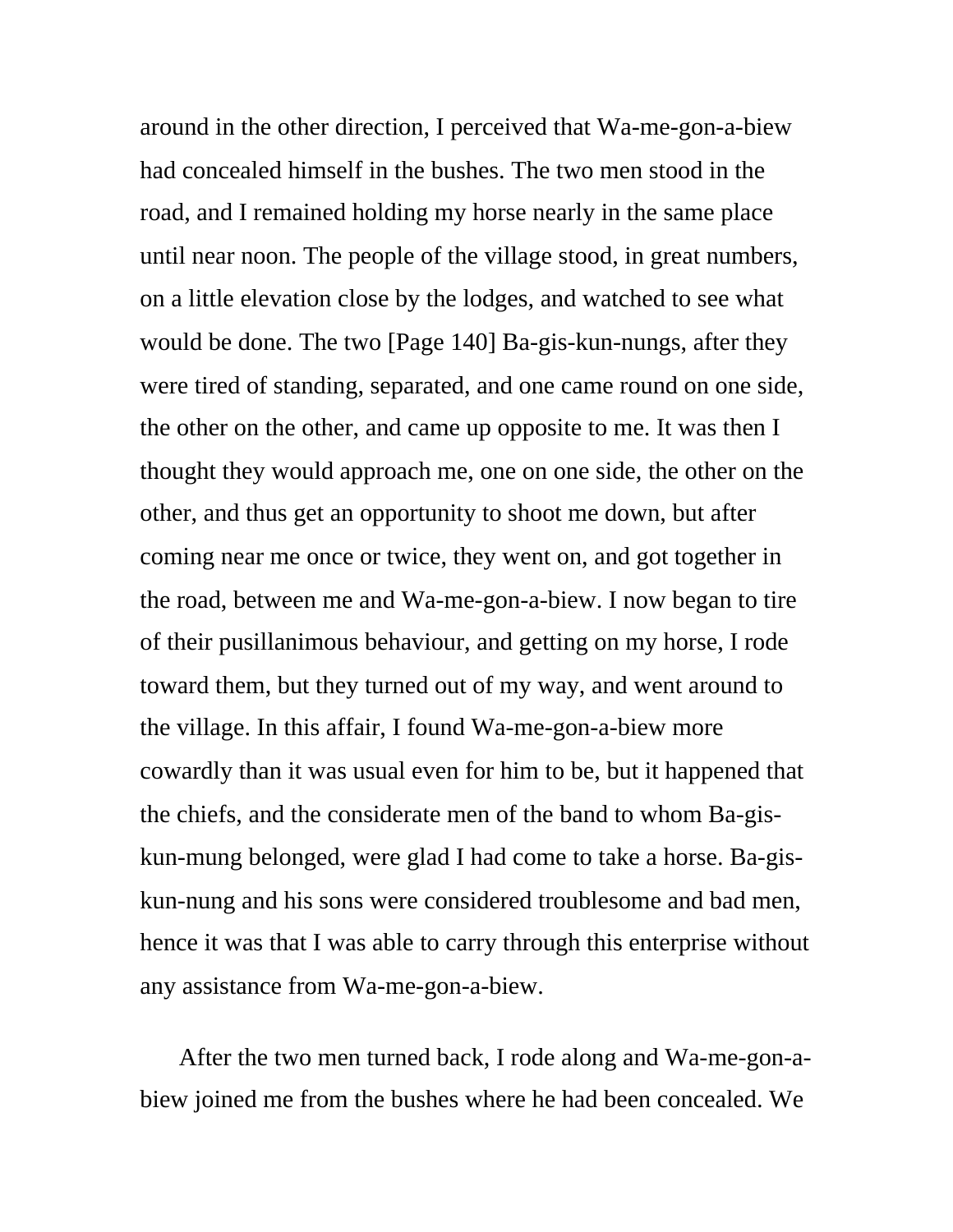found that night the lodge of our old friend, Waw-so, who used formerly to live with Pe-shau-ba. The horse I had taken I concealed in the woods, and did not wish to tell Waw-so of what I had done. But in the middle of the night, after I fell asleep, Wa-me-gon-abiew began to relate to him all that had happened the preceding day, and when he came to hear of my jumping over the horse, of which I had told Wa-me-gon-a-biew, the old man waked me with his loud and hearty laughter.

We spent the night with Waw-so, and next morning continued on our journey towards Ko-te-kwaw-wi-ah-we-se-be, where I lived. I had now two horses, and a friend of mine coming along who had none, I promised to give him one, but as he was not then going home, he deferred taking it until he should pass again. In the mean time, the horse I had intended for him, died of a broken blood vessel, so that I had none remaining but the black horse, which I called Mandan, and to which I had become much attached. When the man returned, I could do no otherwise than give him this one. [Page 141] My wife cried, and I felt much regret at parting with this valuable horse.

Three months after this, the Crees sent tobacco to the Ojibbeways, to accompany them to the Mandans, and join in an attack on some of the Bwoi-nug in the country of the Missouri. As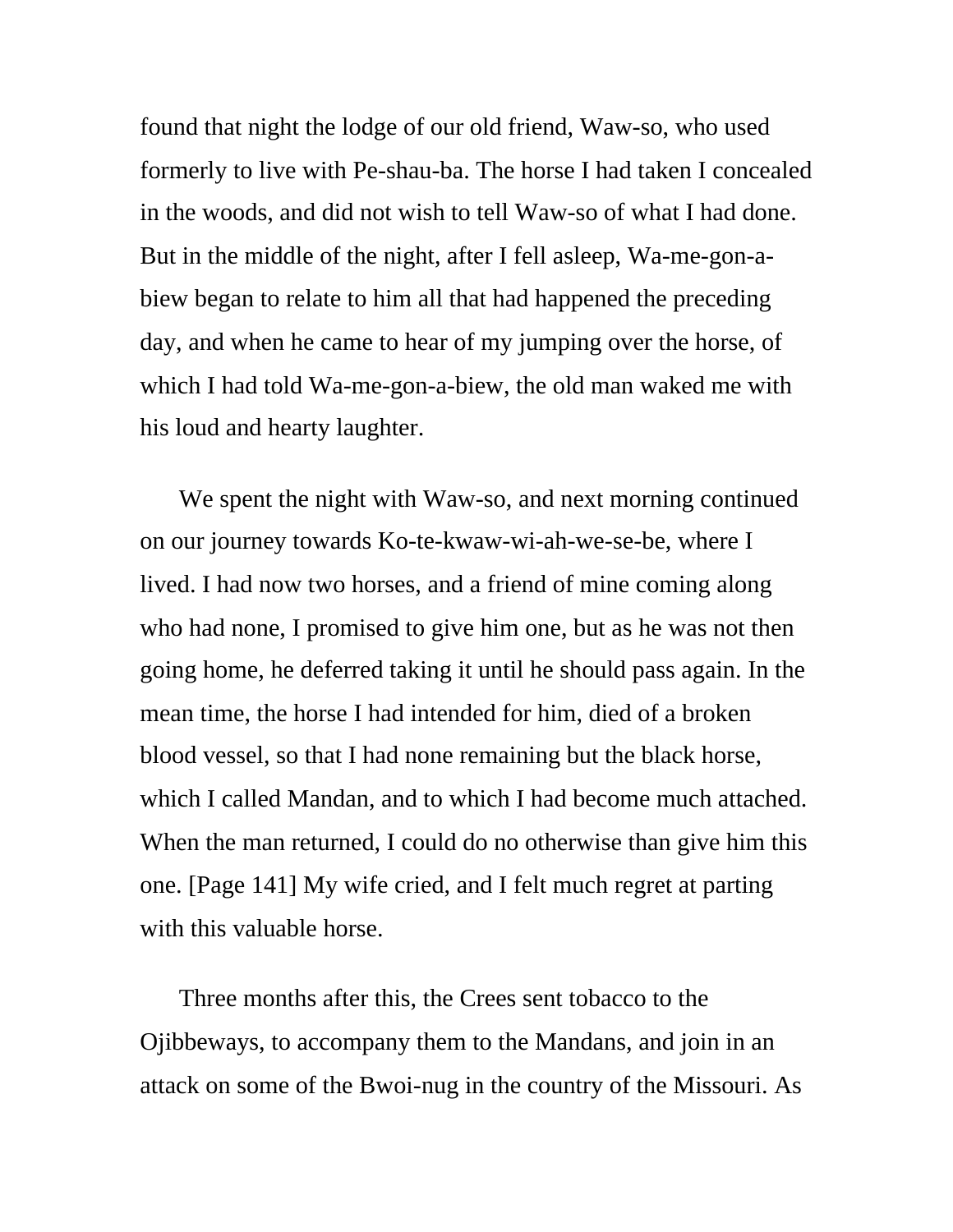these messages were going about, I received word from Ba-giskun-nung that he did not wish to have me join in the war-party. This amounted to a threat to take my life if I went, but I paid no attention to it.

In six days I could go from my place to Turtle Mountain, where the Crees were assembling in considerable numbers. I had been waiting about one month when Wa-ge-tote arrived with sixty men on his way to the rendezvous. Here eight of us joined him, and gave what assistance we could in provisions to his party, who had been starving for some time. Soon we were all suffering alike. We had travelled on two or three days, when twenty young men were selected to go and hunt buffalo. Wa-ge-tote insisted that I must go with them, but I declined. He urged it upon me repeatedly, and, at last, taking my load on his own shoulders, he said, "Now, my nephew, you must go, and I will carry your load for you, till you join us again." I went forward a short distance, had the good fortune to kill an elk. The Indians fell on it like hungry dogs, and soon not a particle of it was left, though I believe not more than half of those that were in starving condition tasted of it. The twenty men that had been sent out, returned without having killed any thing. They now became so weak from hunger that numbers were left being unable to walk. For many days we had no other food than the roots of the Me-tush-koo-she min, (grass berry,) an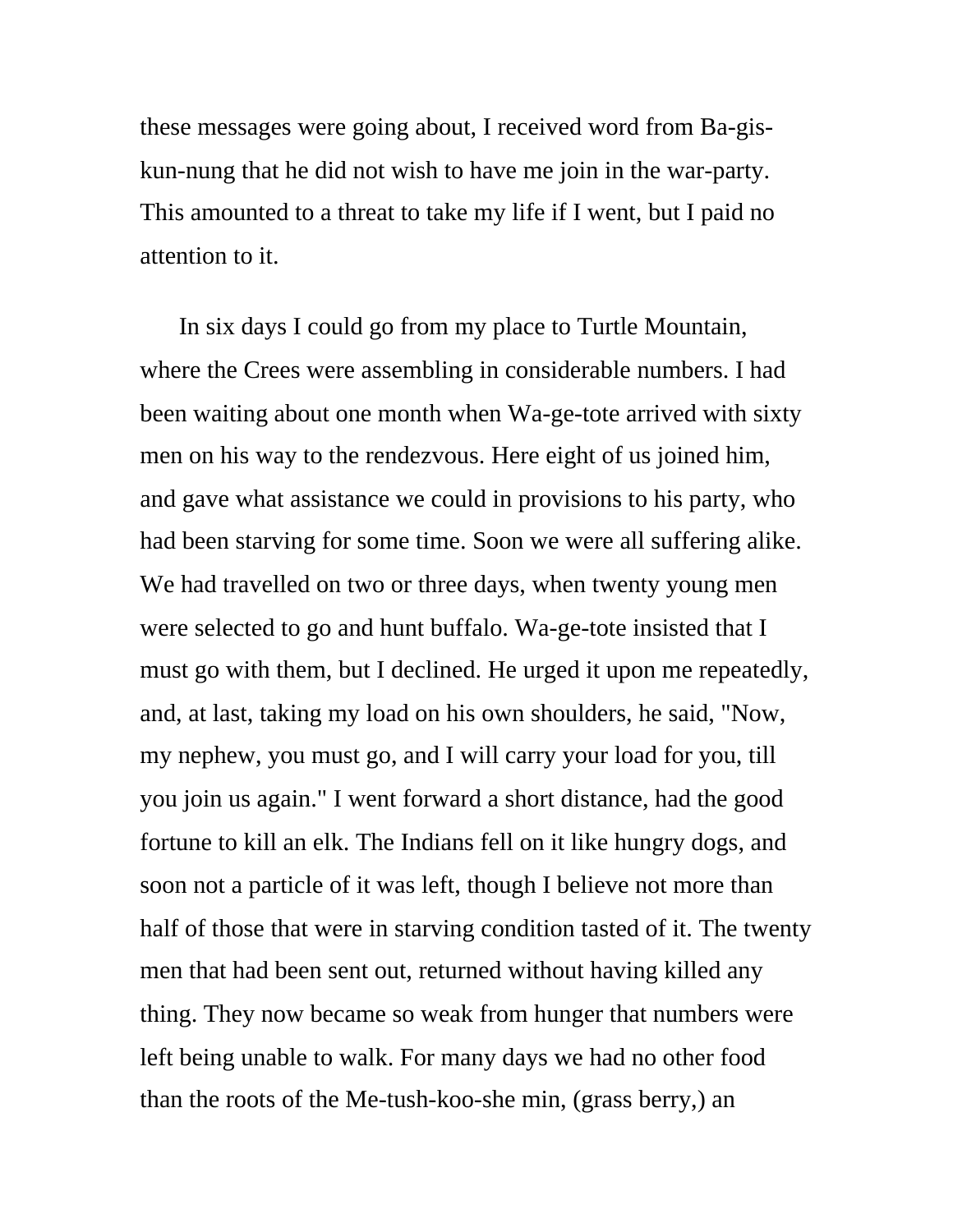excellent root, called Pommeblanch by the Frenchmen. I was myself about to fail when late one night, as all were asleep, an old man, a relative of my wife, waked me, and put carefully into my hand a small quantity of pemmican, which he had carried concealed about him. This enabled me to reach the Turtle Mountain, [Page 142] to which place, probably, about half of Wage-tote's band arrived at the same time. Of those that had parted from us, some afterwards joined, some returned to their own country, and others were no more heard of.

The Assinneboins and Crees whom we had expected to meet at Turtle Mountain, had left it some time before, and we had followed on their trail but a few days, when we met them returning. They related to us that they had arrived at the Mandan village just as a war-party of the Sioux had reached the same place with a design to attack the town. The Mandan chief said to them as soon as they came, "My friends, these Sioux have come hither to put out my fire. They know not that you are here. As they have not come against you, why should your blood flow in our quarrel? Remain, therefore, in my village, and you shall see that we are men, and need no help when they come to fight us at our own doors." The Mandan village was surrounded by a wall of pickets, and close to these the Sioux fought all day. At length, an intermission took place, and the Mandan chief, calling to the Sioux from the inside,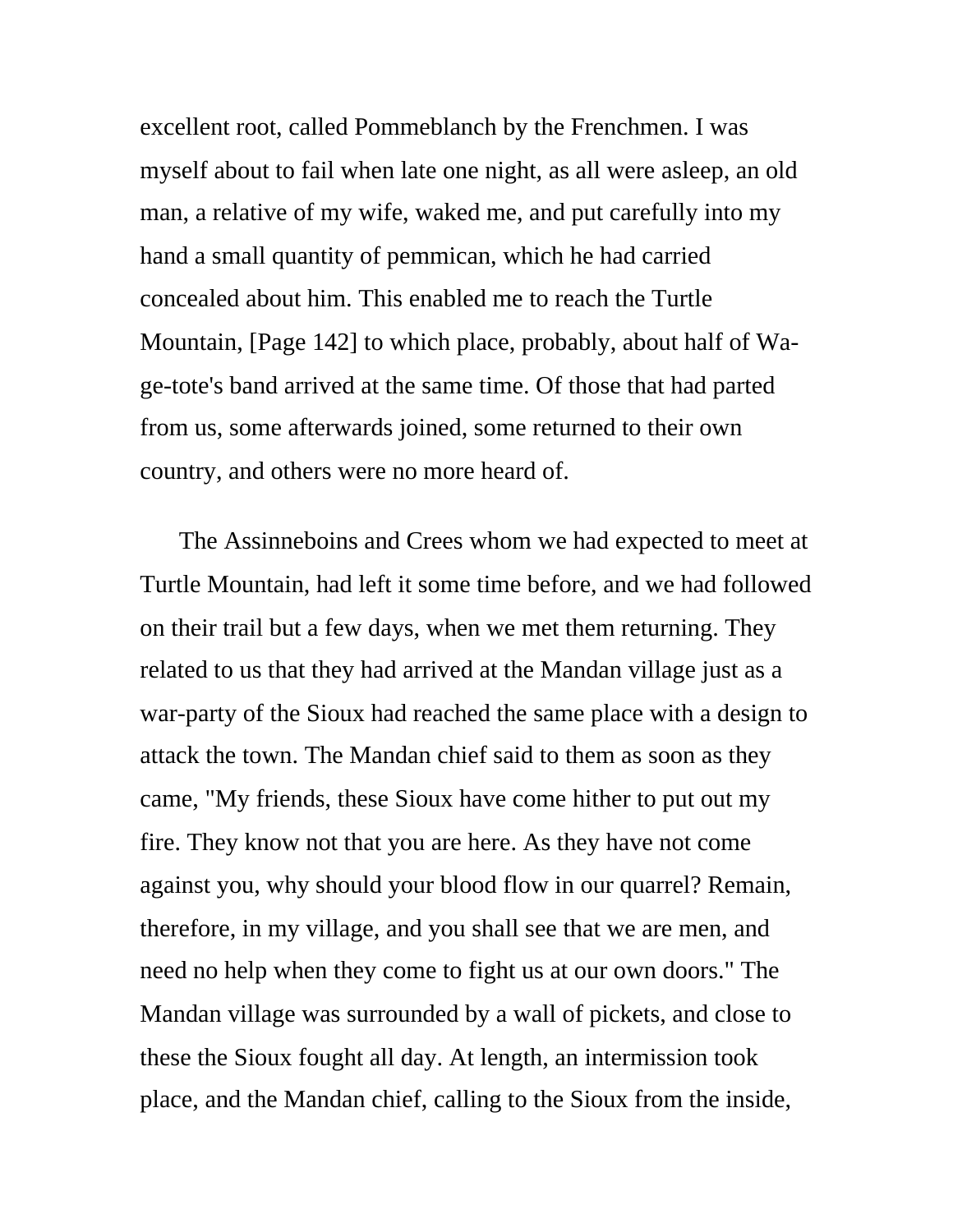said to them, "Depart from about our village, or we will let out upon you our friends, the Ojibbeways, who have been sitting here all day, and are now fresh and unwearied." The Sioux answered, "This is a vain boast, made with a design to conceal your weakness. You have no Ojibbeways in your house, and if you had hundreds, we neither fear nor regard them. The Ojibbeways are women, and if your village were full of them, we would, for that reason, the sooner come among you." The Crees and Assinneboins, hearing these taunts, became irritated and ran out to attack the Sioux, which the latter perceiving, fled in all directions. The Ojibbeways, though they had little share in the fight, were allowed to have some of the scalps taken during the day, and one of these fell into the hands of our chief, Wa-ge-tote, though he had not been within several days' march of the scene of action, and with this trophy he returned towards his own country. When we reached Turtle Mountain on our return, we were all suffering the extremity of hunger, and many were quite unable to travel farther. We were, therefore, compelled to stop, and of the whole party, there [Page 143] were found only four who had strength and resolution enough remaining to undertake to hunt. These were an old man, called Gitch-e-weesh, (big beaver lodge,) two young men, and myself. Gitch-e-weesh, the old man, was in high spirits, and expressed the utmost confidence that he should kill something. "When I was yet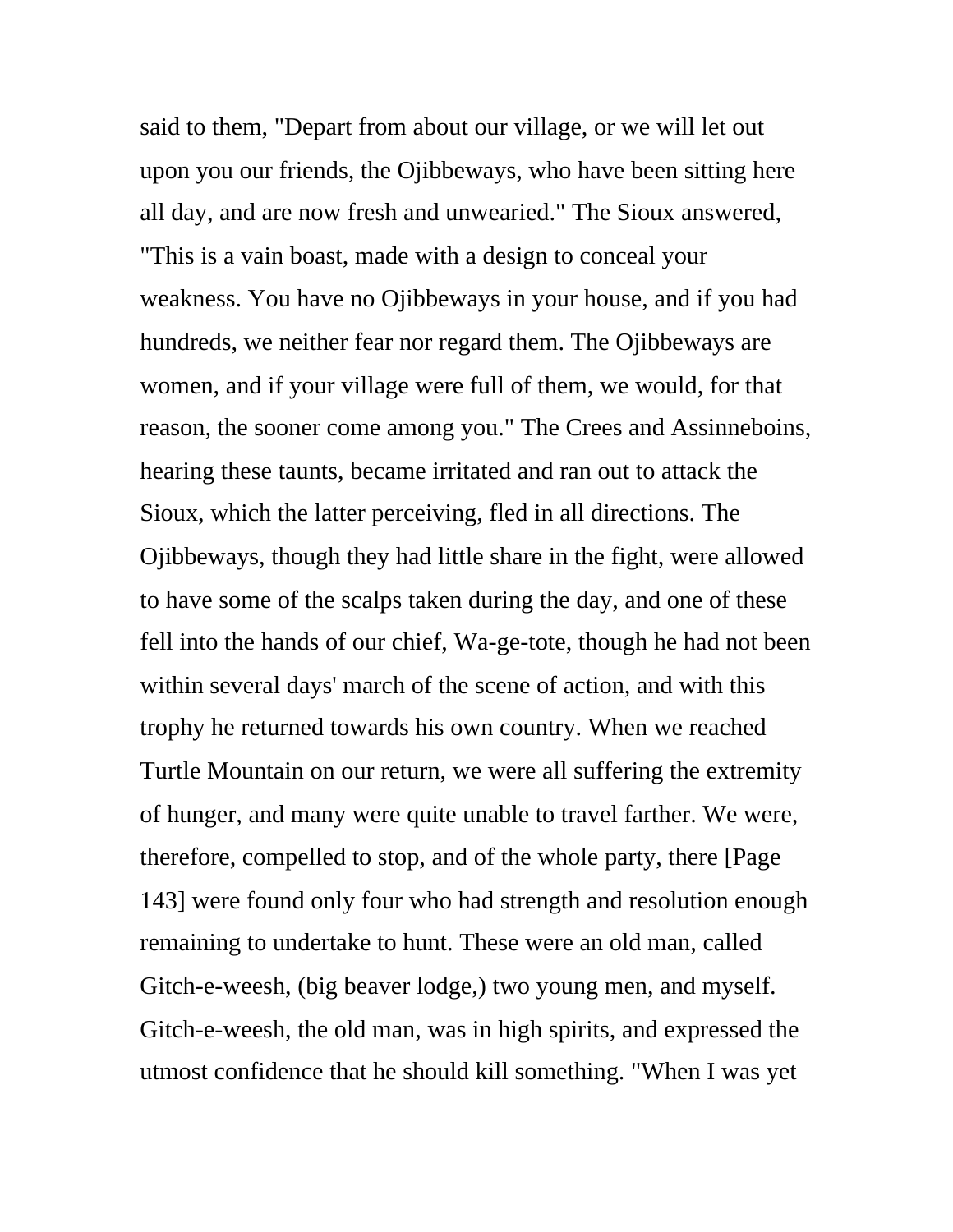a little boy," said he, "the Great Spirit came to me after I had been fasting for three days, and told me he had heard my crying, and had come to tell me that he did not wish to hear me cry and complain so often, but that if ever I was reduced to the danger of immediately perishing of hunger, then I should call upon him, and he would hear and give me something. I have never called before, but last night I spent in prayer and singing, and I have assurance that I shall this day be fed by the bounty of the Great God. I have never asked before, and I know that he will not forget his promise." We all started at the same time in the morning, but went to hunt in different directions. I hunted all day without finding any thing, and so weak was I, that I could traverse but a very small extent of ground. It was late when I came in. The two young men were in before me. All began to despair, but old Gitch-e-weesh was still absent. At a very late hour he arrived, bending under a heavy load of meat. I was selected to cook and make an equal division of what he had brought. Next day we went to the place where the moose had been killed, all the remainder of which we soon devoured.

Near this place, Wa-me-gon-a-biew discovered a large quantity of property which had been left by a band of Assinneboins as a medicine sacrifice. Property left in this way is called me-tai sassah-ge-witch-e-gun, or puk-ketch-e-gun-nun, and may be taken by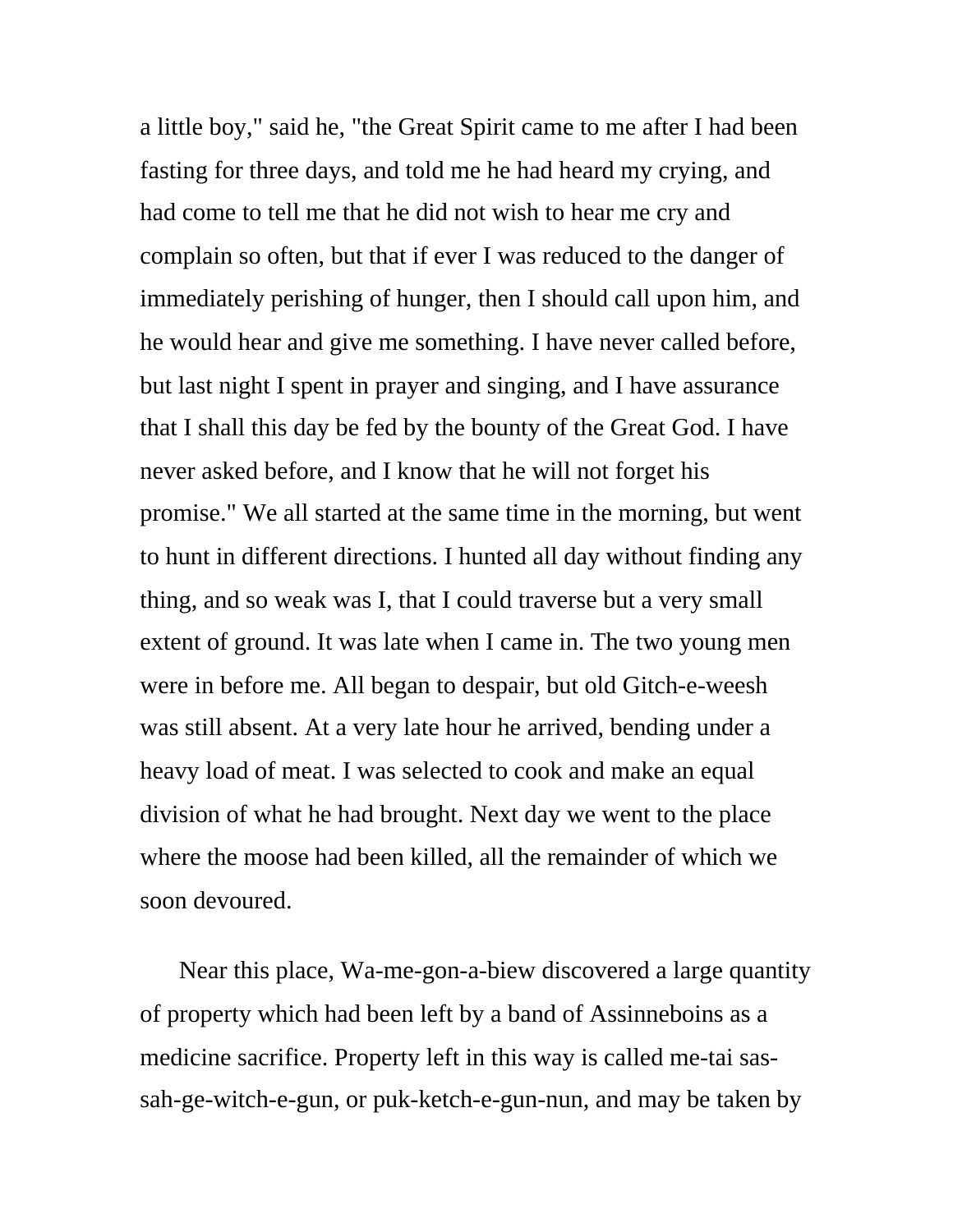any friendly party. But the offerings made to ensure success in war, commonly called sah-sah-ge-witch-e-gun, may not be taken from the place where they are left. Wa-me-gon-a-biew having been in the top of a tree at the time he made this discovery, and having pointed out the place to the Indians immediately, was so late in coming down that every blanket, every piece of cloth, and, indeed, every thing of value, was seized and appropriated before he came up. He said little of his dissatisfaction at this, [Page 144] though it was evident enough. He went aside and sat down by himself on a log. Disturbing with his foot a pile of dry leaves, he found buried under it a brass kettle, inverted, and covering a quantity of valuable offerings to the earth. These he of course seized upon for himself, and his portion was more valuable than that of any other. The blankets, robes, strouding, etc. etc. were suspended in trees, but the quantity was larger than is usually seen in places where such sacrifices have been made. The Assinneboins had worshipped here when on their way to the country of the Sioux. In travelling from this place to my home, I killed no more game, and was of course nearly famished. When I arrived, my family were in the same situation, but next day I had good luck, and killed an elk. Afterwards I was able, by my own exertions, to procure a plentiful supply.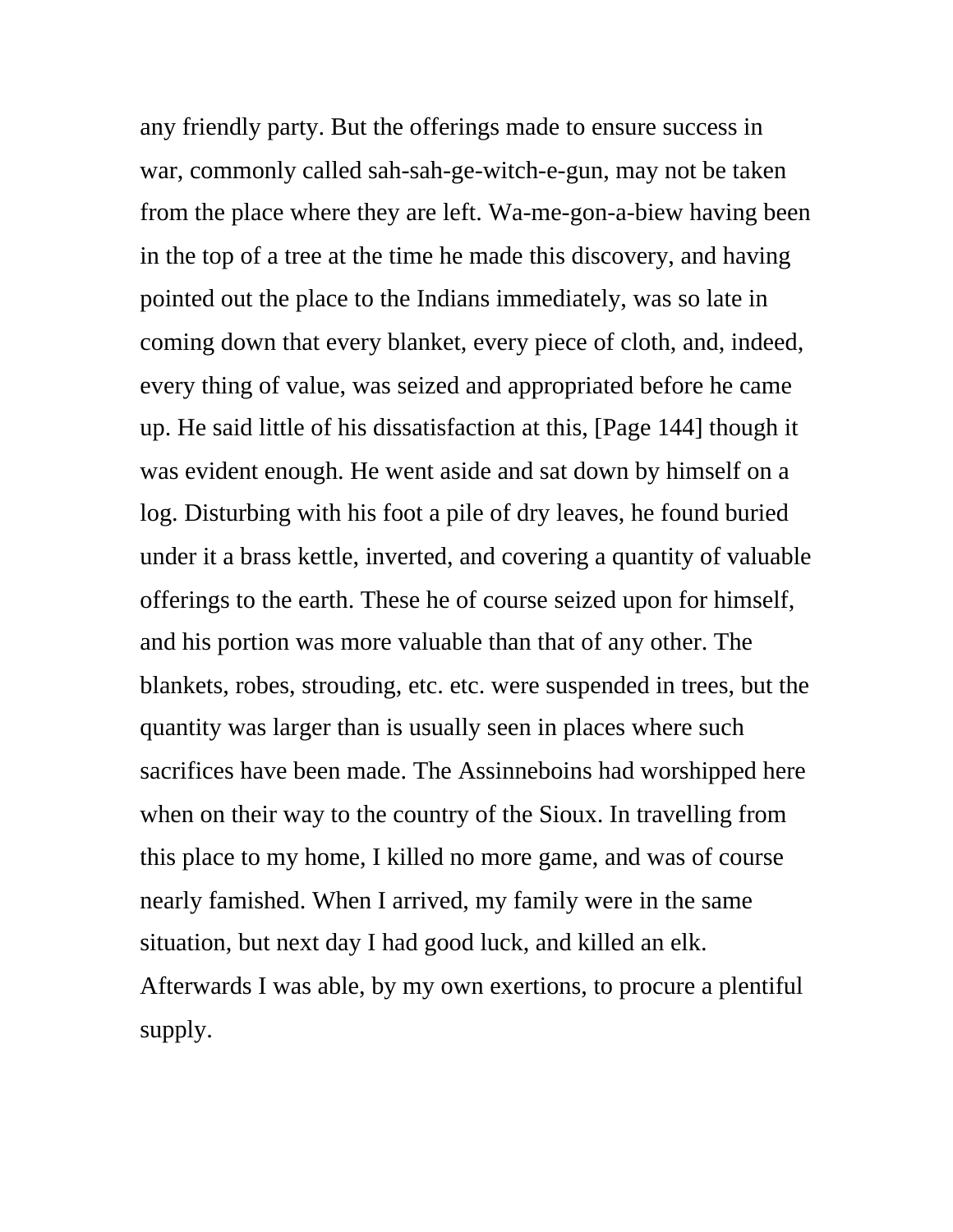It was while I was living here at Great Wood River that news came of a great man among the Shawneese, who had been favoured by a revelation of the mind and will of the Great Spirit. I was hunting in the prairie, at a great distance from my lodge, when I saw a stranger approaching. At first I was apprehensive of an enemy, but, as he drew nearer, his dress showed him to be an Ojibbeway, but when he came up there was something very strange and peculiar in his manner. He signified to me that I must go home, but gave no explanation of the cause. He refused to look at me, or enter into any kind of conversation. I thought he must be crazy, but nevertheless accompanied him to my lodge. When we had smoked, he remained a long time silent, but at last began to tell me he had come with a message from the prophet of the Shawneese. "Henceforth," said he, "the fire must never be suffered to go out in your lodge. Summer and winter, day and night, in the storm, or when it is calm, you must remember that the life in your body, and the fire in your lodge, are the same, and of the same date. If you suffer your fire to be extinguished, at that moment your life will be at its end. You must not suffer a dog to live. You must never strike either a man, a woman, a child, or a dog. The prophet himself is coming to shake hands with you, but I have come before, that you may know what is the will of the Great Spirit, com- [Page 145] municated to us by him, and to inform you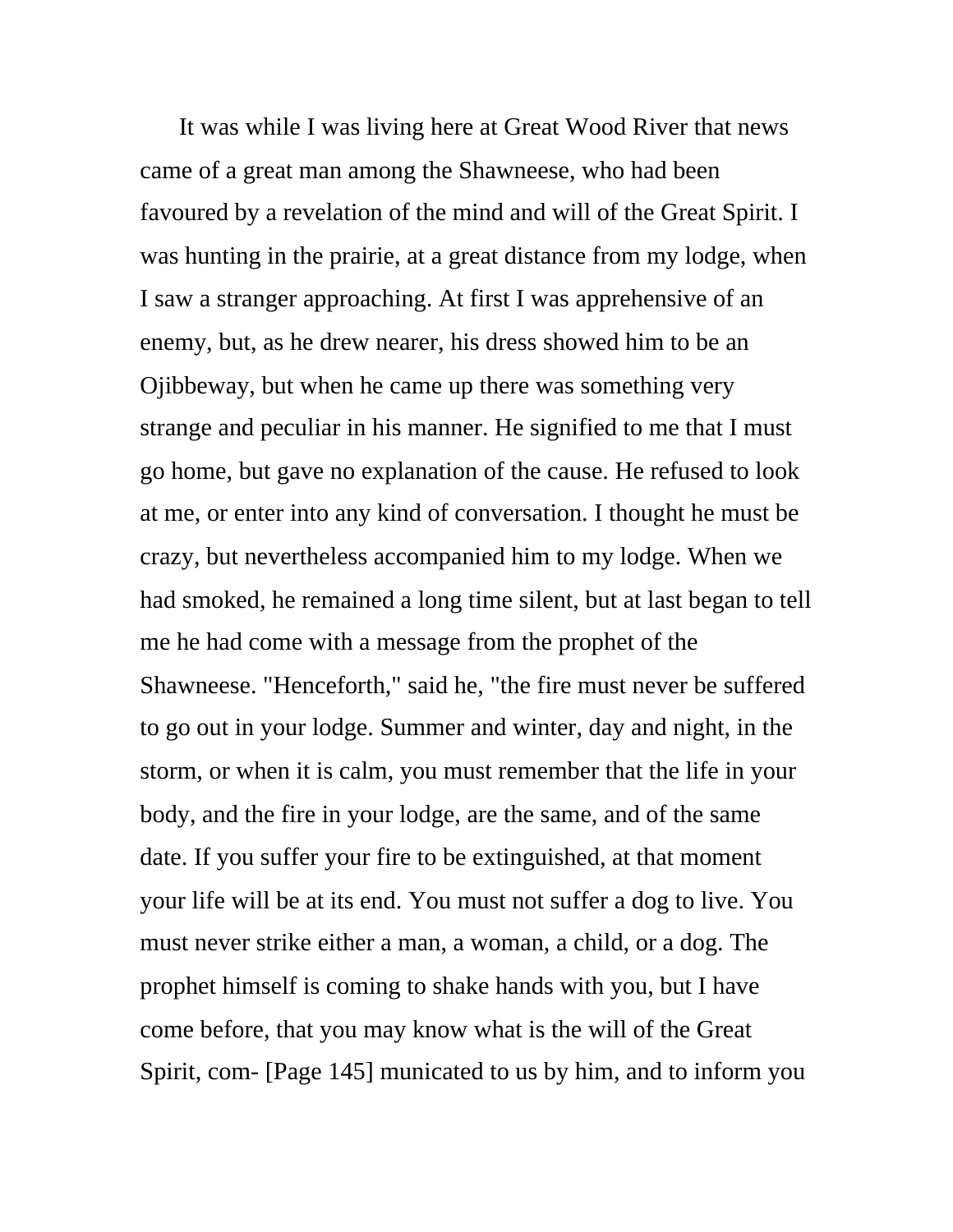that the preservation of your life, for a single moment, depends on your entire obedience. From this time forward, we are neither to be drunk, to steal, to lie, or to go against our enemies. While we yield an entire obedience to these commands of the Great Spirit, the Sioux, even if they come to our country, will not be able to see us: we shall be protected and made happy." I listened to all he had to say, but told him, in answer, that I could not believe we should all die in case our fire went out. In many instances, also, it would be difficult to avoid punishing our children; our dogs were useful in aiding us to hunt and take animals, so that I could not believe the Great Spirit had any wish to take them from us. He continued talking to us until late at night, then he lay down to sleep in my lodge. I happened to wake first in the morning, and perceiving the fire had gone out, I called him to get up, and see how many of us were living, and how many dead. He was prepared for the ridicule I attempted to throw upon his doctrine, and told me that I had not yet shaken hands with the prophet. His visit had been to prepare me for this important event, and to make me aware of the obligations and risks I should incur by entering into the engagement implied in taking in my hand the message of the prophet. I did not rest entirely easy in my unbelief. The Indians generally received the doctrine of this man with great humility and fear. Distress and anxiety was visible in every countenance. Many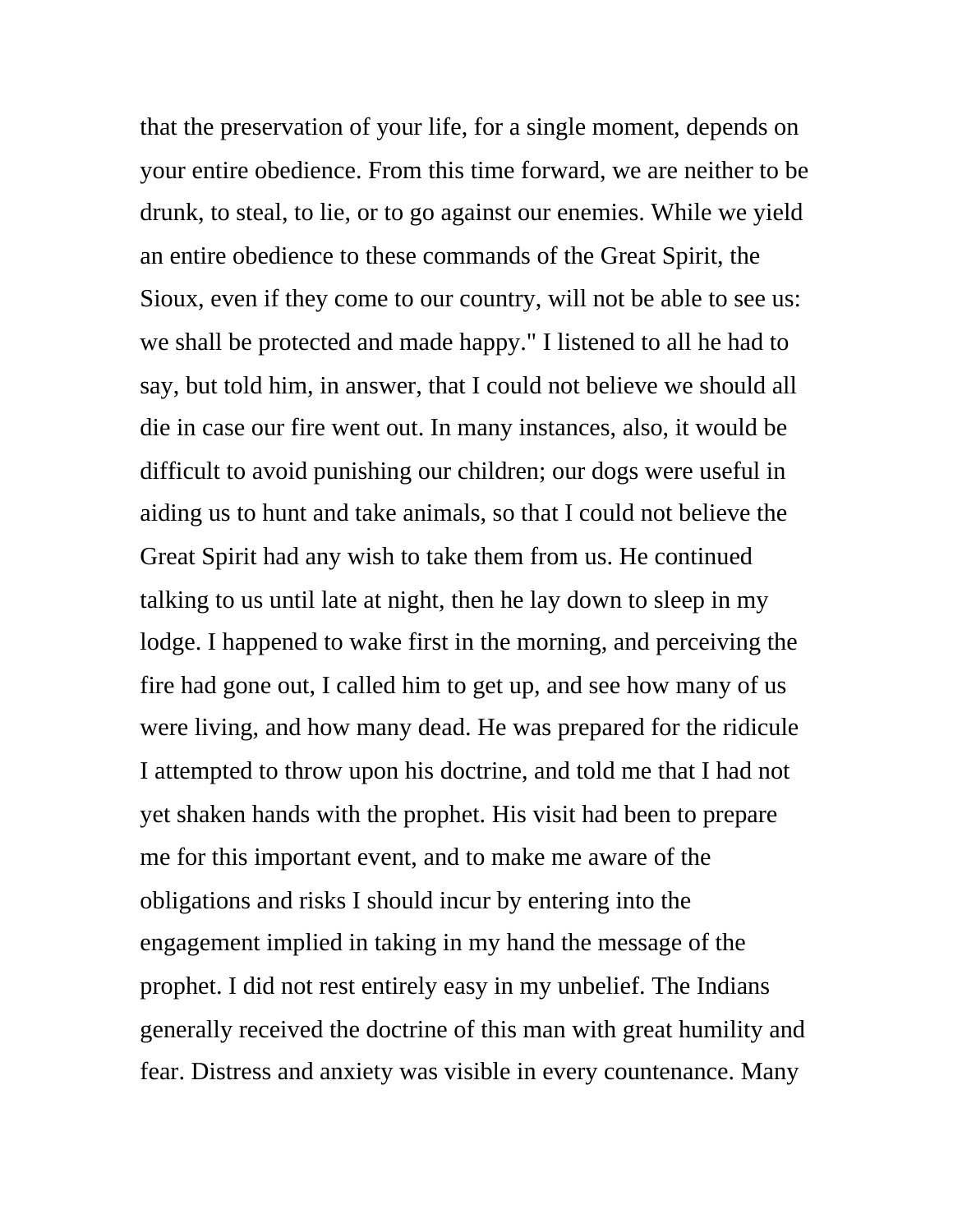killed their dogs, and endeavored to practice obedience to all the commands of this new preacher, who still remained among us. But, as was usual with me in any emergency of this kind, I went to the traders, firmly believing, that if the Diety had any communications to make to men, they would be given, in the first instance, to white men. The traders ridiculed and despised the idea of a new revelation of the Divine will, and the thought that it should be given to a poor Shawnee. Thus was I confirmed in my infidelity. Nevertheless, I did not openly avow my unbelief to the Indians, only I refused to kill my dogs, and showed no great degree of anxiety to comply with his other requirements. As long as I remained among the Indians, I made it my business to con- [Page 146] form, as far as appeared consistent with my immediate convenience and comfort, with all their customs. Many of their ideas I have adopted, but I always found among them opinions which I could not hold. The Ojibbeway whom I have mentioned, remained some time among the Indians in my neighbourhood, and gained the attention of the principal men so effectually, that a time was appointed, and a lodge prepared for the solemn and public espousing of the doctrines of the prophet. When the people, and I among them, were brought into the long lodge prepared for this solemnity, we saw something carefully concealed under a blanket, in figure and dimensions bearing some resemblance to the form of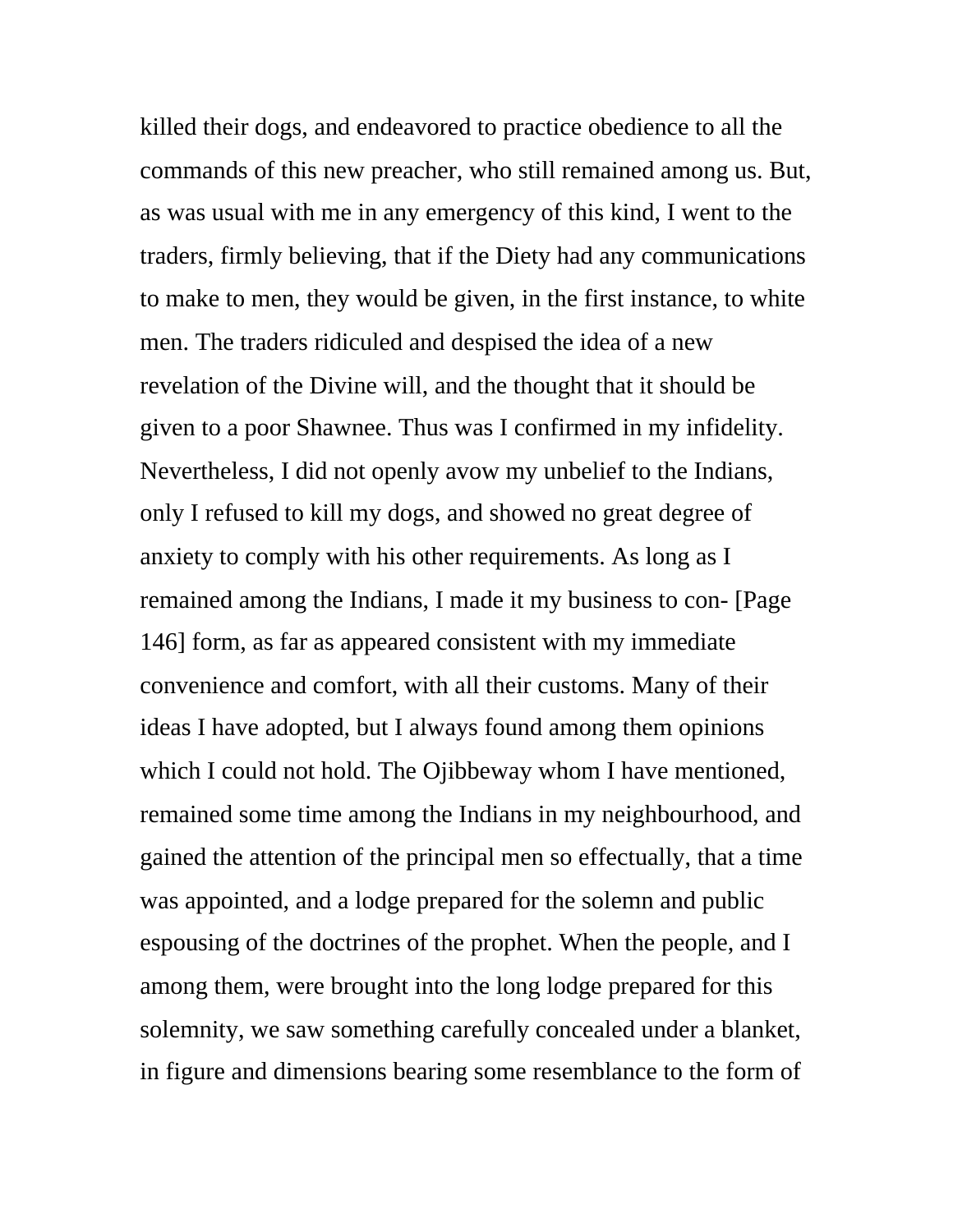a man. This was accompanied by two young men, who, it was understood, attended constantly upon it, made its bed at night, as for a man, and slept near it. But while we remained, no one went near it, or raised the blanket which was spread over its unknown contents. Four strings of mouldy and discoloured beans were all the remaining visible insignia of this important mission. After a long harangue, in which the prominent features of the new revelation were stated and urged upon the attention of all, the four strings of beans, which we were told were made of the flesh itself of the prophet, were carried with much solemnity to each man in the lodge, and he was expected to take hold of each string at the top, and draw them gently through his hand. This was called shaking hands with the prophet, and was considered as solemnly engaging to obey his injunctions, and accept his mission as from the Supreme. All the Indians who touched the beans had previously killed their dogs. They gave up their medicine bags, and showed a disposition to comply with all that should be required of them.

We had now been for some time assembled in considerable numbers. Much agitation and terror had prevailed among us, and now famine began to be felt. The faces of men wore an aspect of unusual gloominess, the active became indolent, and the spirits of the bravest seemed to be subdued. I started to hunt with my dogs,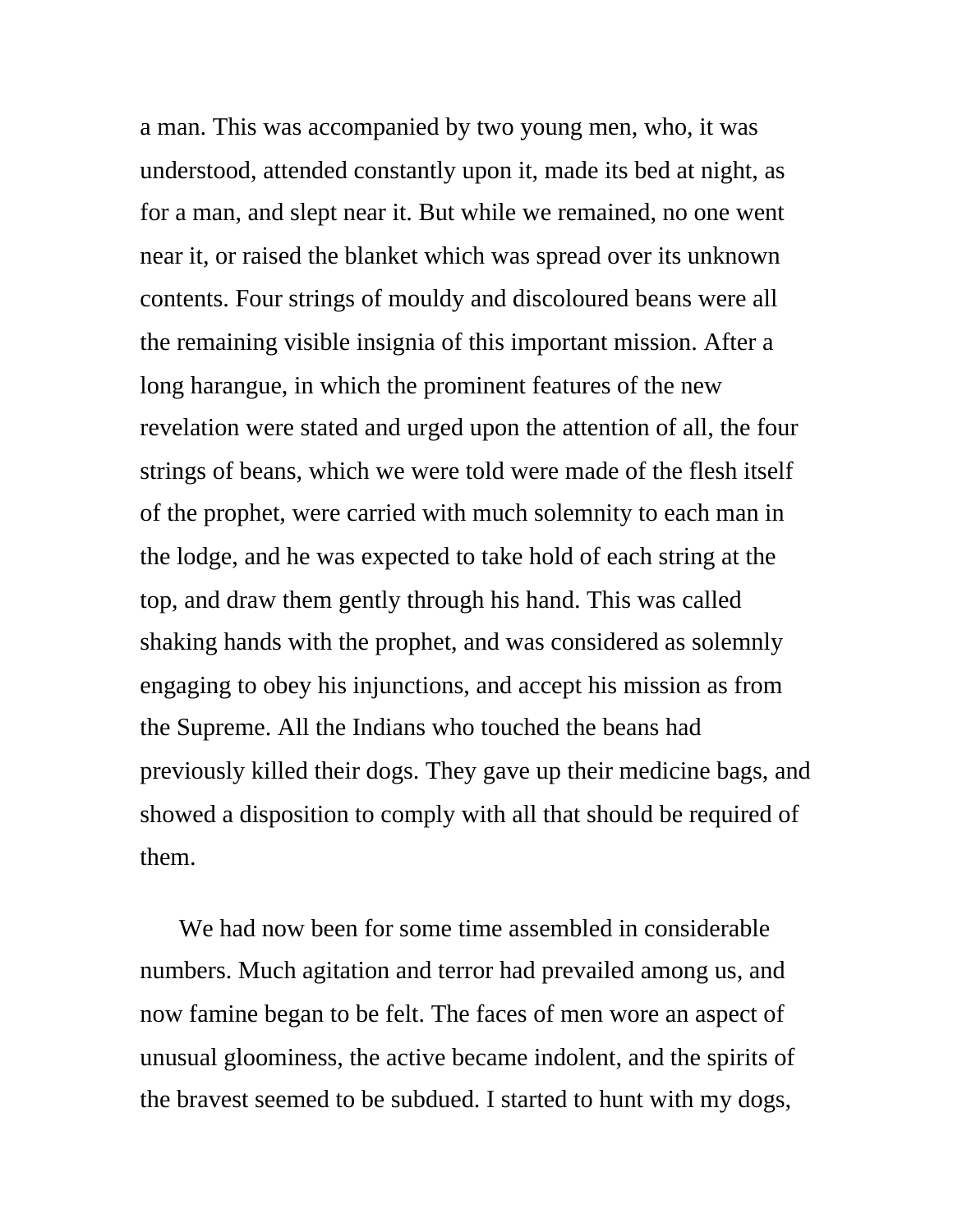which I had constantly refused to kill, or suffer to be killed. By their assistance, I found and killed a bear. On returning home, I said to some of the Indians, [Page 147] "Has not the Great Spirit given us our dogs to aid us in procuring what is needful for the support of our life, and can you believe he wishes now to deprive us of their services? The prophet, we are told, has forbid us to suffer our fire to be extinguished in our lodges, and when we travel or hunt, he will not allow us to use a flint and steel, and we are told he requires that no man should give fire to another. Can it please the Great Spirit that we should lie in our hunting camps without fire, or is it more agreeable to him that we should make fire by rubbing together two sticks than with a flint and a piece of steel?" But they would not listen to me, and the serious enthusiasm which prevailed among them so far affected me that I threw away my flint and steel, laid aside my medicine bag, and, in many particulars, complied with the new doctrines. But I would not kill my dogs. I soon learned to kindle a fire by rubbing some dry cedar, which I was careful to carry always about me, but the discontinuance of the use of flint and steel subjected many of the Indians to much inconvenience and suffering. The influence of the Shawnee prophet was very sensibly and painfully felt by the remotest Ojibbeways of whom I had any knowledge, but it was not the common impression among them that his doctrines had any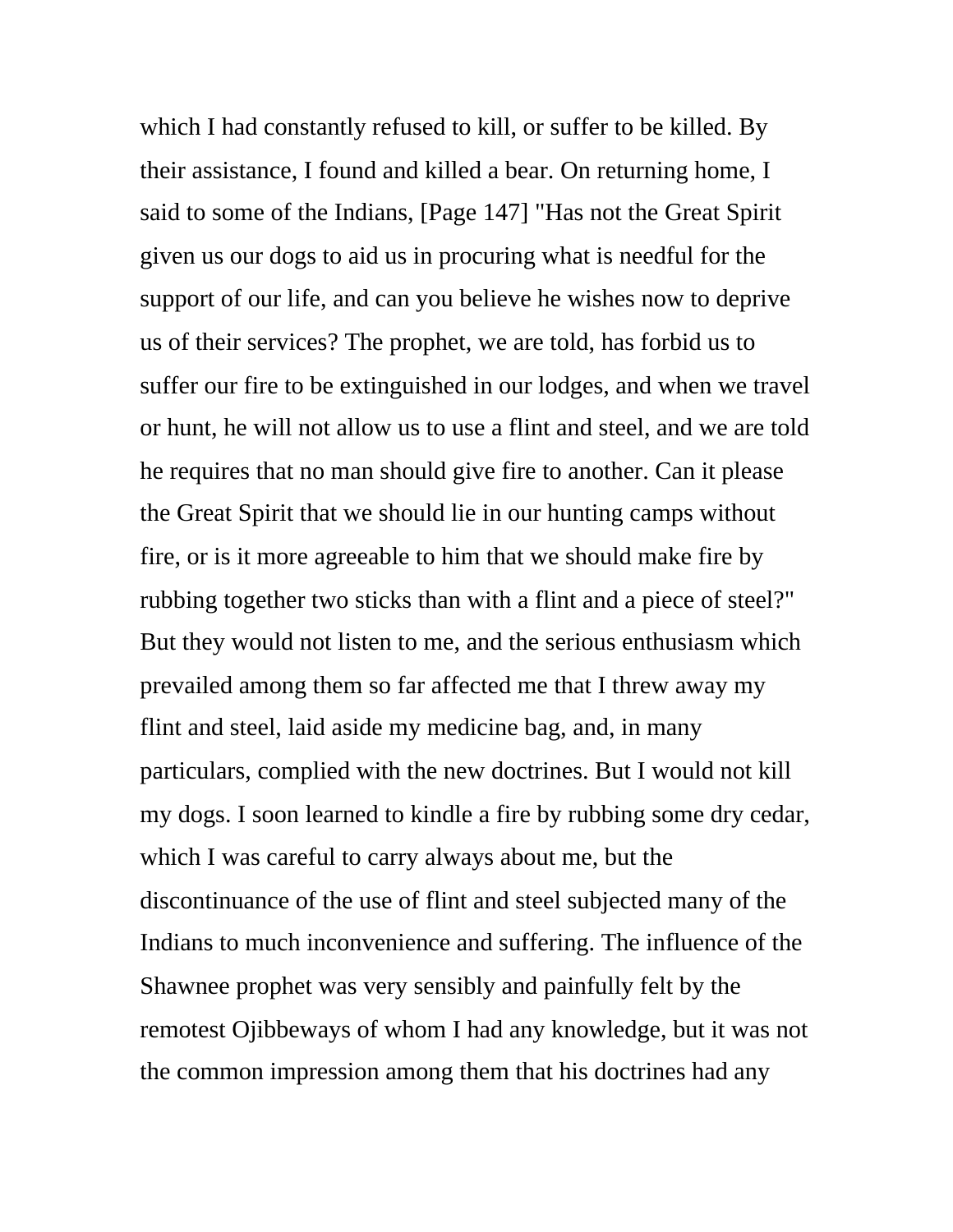tendency to unite them in the accomplishment of any human purpose. For two or three years drunkenness was much less frequent than formerly, war was less thought of, and the entire aspect of affairs among them was somewhat changed by the influence of one man. But gradually the impression was obliterated, medicine bags, flints, and steels, were resumed, dogs were raised, women and children were beaten as before, and the Shawnee prophet was despised. At this day he is looked upon by the Indians as an imposter and a bad man.

After the excitement of this affair had somewhat subsided, and the messengers had left us to visit remoter bands, I went with a large party of Indians to some of the upper branches of Red River to hunt beaver. I know not whether it was that we were emboldened by the promise of the prophet, that we should be invisible to the Sioux, but we went much nearer than we had formerly ventured to their country. It was here, [Page 148] in a border region, where both they and ourselves had been afraid to hunt, that we now found beaver in the greatest abundance. Here, without the aid of my gun, I took one hundred large beavers in a single month, by trapping merely. My family was now ten in number, six of whom were orphan children, and although there was no one but myself to hunt or trap, I was able for some time to supply all their wants. At length, beaver began to grow scarce, and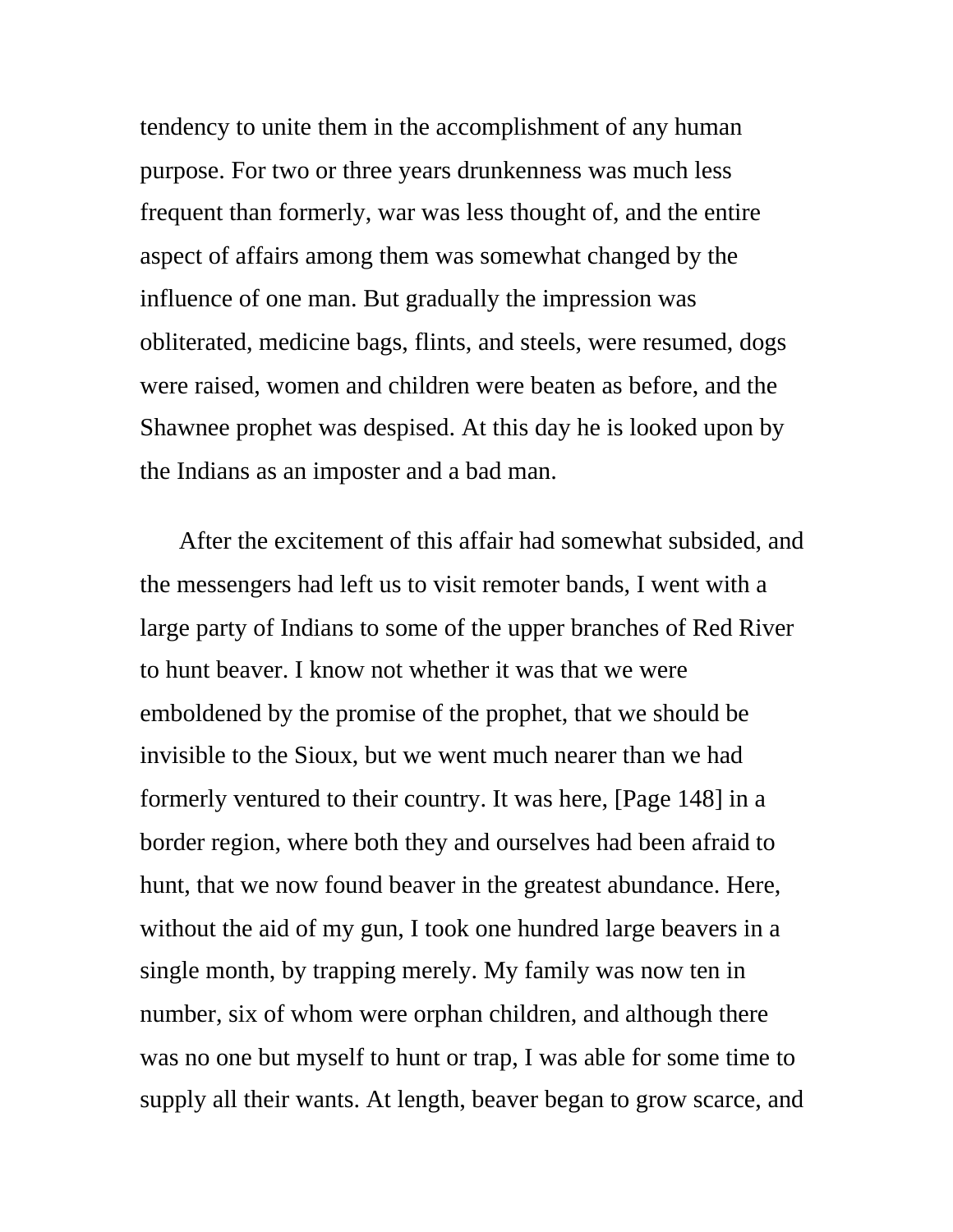I was compelled to shoot an elk. My family had been so long unaccustomed to hear guns, that at the sound of mine they left the lodge and fled to the woods, believing the Sioux had fired upon me. I was compelled to carry my traps to a greater distance, and to visit them only in the middle of the day. My gun was constantly in my mind. If I had occasion to do any thing, I held my gun in one hand and labored with the other. I slept a little by day, but during the night, and every night, I watched around my lodge. Being again out of meat, I went to the woods to hunt moose, and in one day killed four. I butchered and cut them open without laying down my gun. As I was cleaning the last, I heard a gun not more than two hundred yards from me. I knew that I had advanced nearer to the frontier of the Sioux than any Ojibbeway, and I did not believe there were any of the latter tribe living near me. I therefore believed this must be the gun of a Sioux, and immediately called out to him, as I supposed he must have heard my firing, but no answer was returned. I watched about me more anxiously than before, and at the approach of night stole toward home as silently and as cautiously as I could. On the following day, I ventured to examine in the direction of the place where I had heard the gun, and found the tracks which proved to be those of an Ojibbeway, who had fired upon a bear which he was pursuing, probably with too much eagerness to hear me call. Soon after this, I found many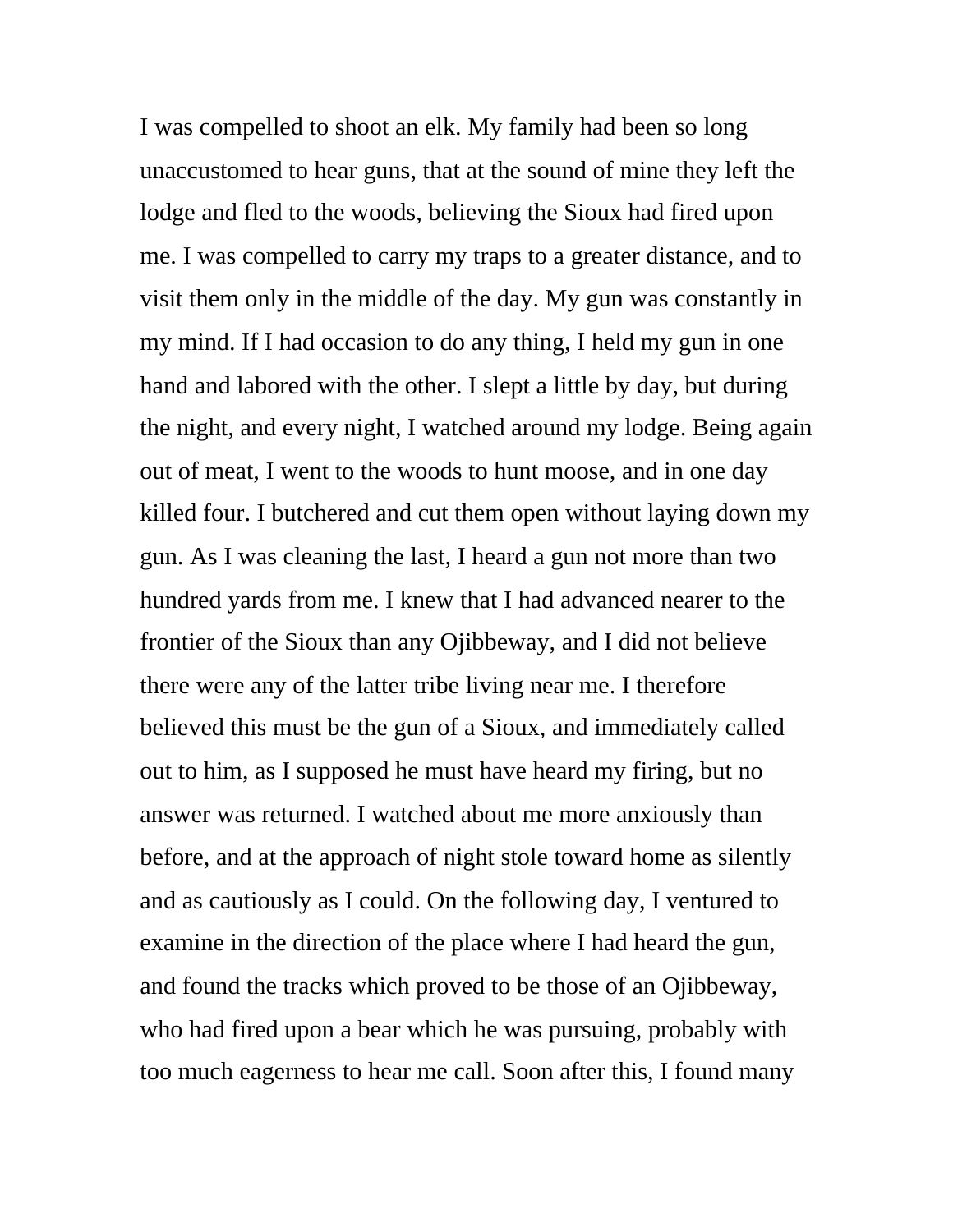tracks, and ascertained that I was not far distant from a place where the Ojibbeways had built and fortified a camp. Three times I received messages from the chiefs of the band living in this camp, stating that my situation was too exposed and dangerous, and urging me to come in. I disliked to live in a crowded place, and it was not until I discovered [Page 149] the tracks of some Sioux that had been reconnoitering my camp, that I determined to fly into this work. The night before my departure was one, at my lodge, of terror and alarm, greater even than is commonly felt among the Indians. I had mentioned the tracks that I had seen, and I did not doubt that a party of the Sioux were in my immediate neighbourhood, and would fall upon me before morning. More than half the night had passed, and not one of us had slept, when we heard a sudden rushing without, and our dogs came running in in evident alarm. I told my children that the time was come for us all to die together. I placed myself in the front part of my lodge, and raising the door a little, put out the muzzle of my gun, and sat in momentary expectation of the approach of the enemy. Footsteps were distinctly audible, but the night being dark, I could as yet see nothing. At length a little black object, not larger in appearance than a man's head, came slowly and directly towards my lodge. Here again I experienced how much fear influences the power of sight, for this little object, as it came near, seemed at one instant to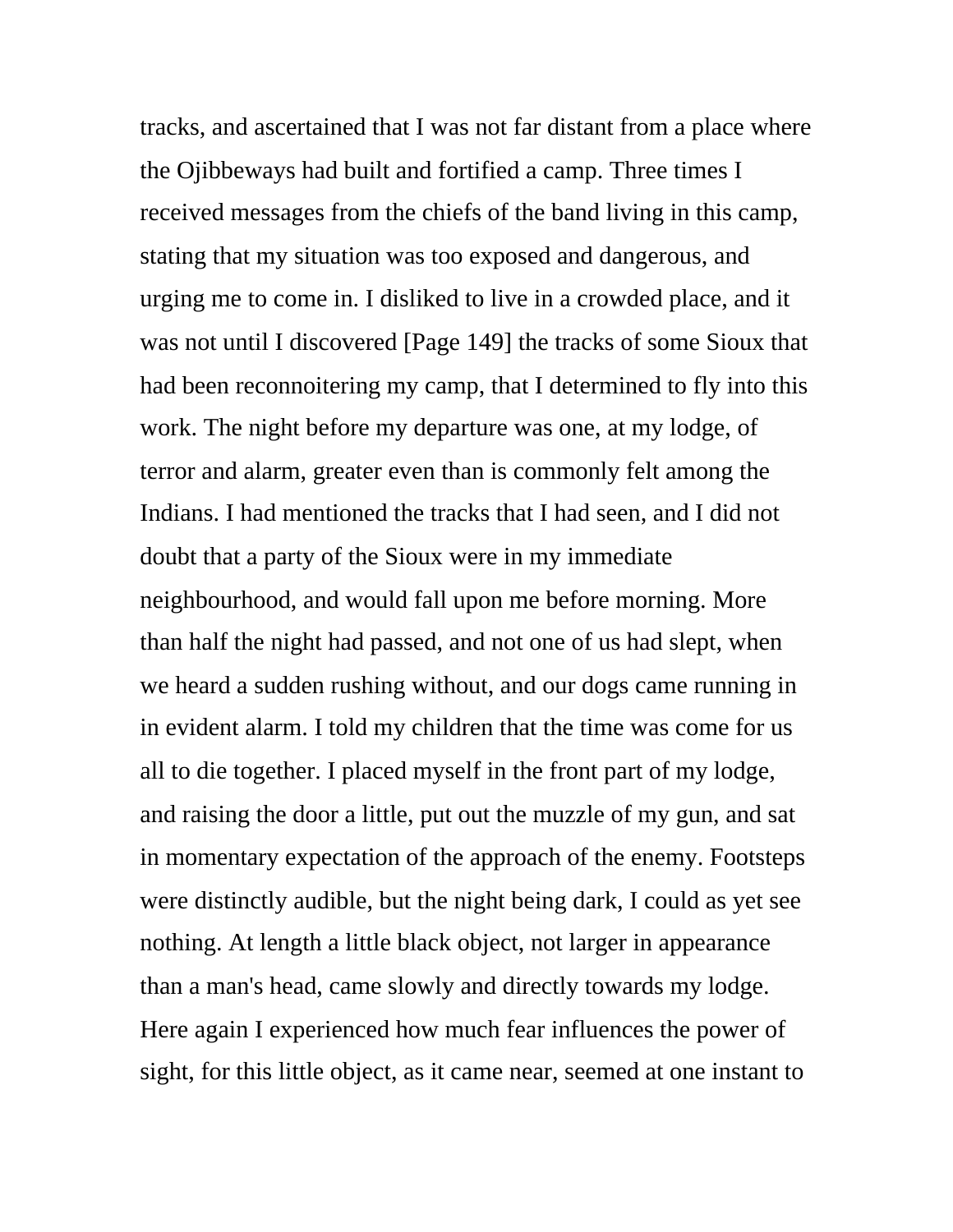shoot up to the height of a man, and at the next, to be no larger than it really was. When I was entirely convinced that it was nothing but a small animal, I stepped out, and finding it to be a porcupine, killed it with a tomahawk. The remainder of the night was spent in the same manner as the beginning. Early next morning, I fled to the fortified camp. On my arrival, the chiefs councilled, and sent two young men to look after the property left in my lodge, but as I knew the Sioux were lurking in that direction, and that should the young men be killed, or injured, their friends would consider me the cause of their misfortune, I went before them, but by a circuitous route, determining that if any thing happened, I would be present and have a part in it. I found my lodge safe, and we experienced no molestation in removing my baggage to the fort.

The Sioux, from time to time, came near and looked at our work, but never ventured to attack it. When the spring arrived, all the Ojibbeways left it in one day, but I was compelled to remain, having taken care of some packs for a trader who was then absent, and which I could not remove. The [Page 150] chiefs remonstrated, telling me it was little better than throwing myself away, to remain, as the Sioux would immediately know when the main body left, and would not lose the opportunity of falling on me when I should be left alone. The saddening and alarming effect of these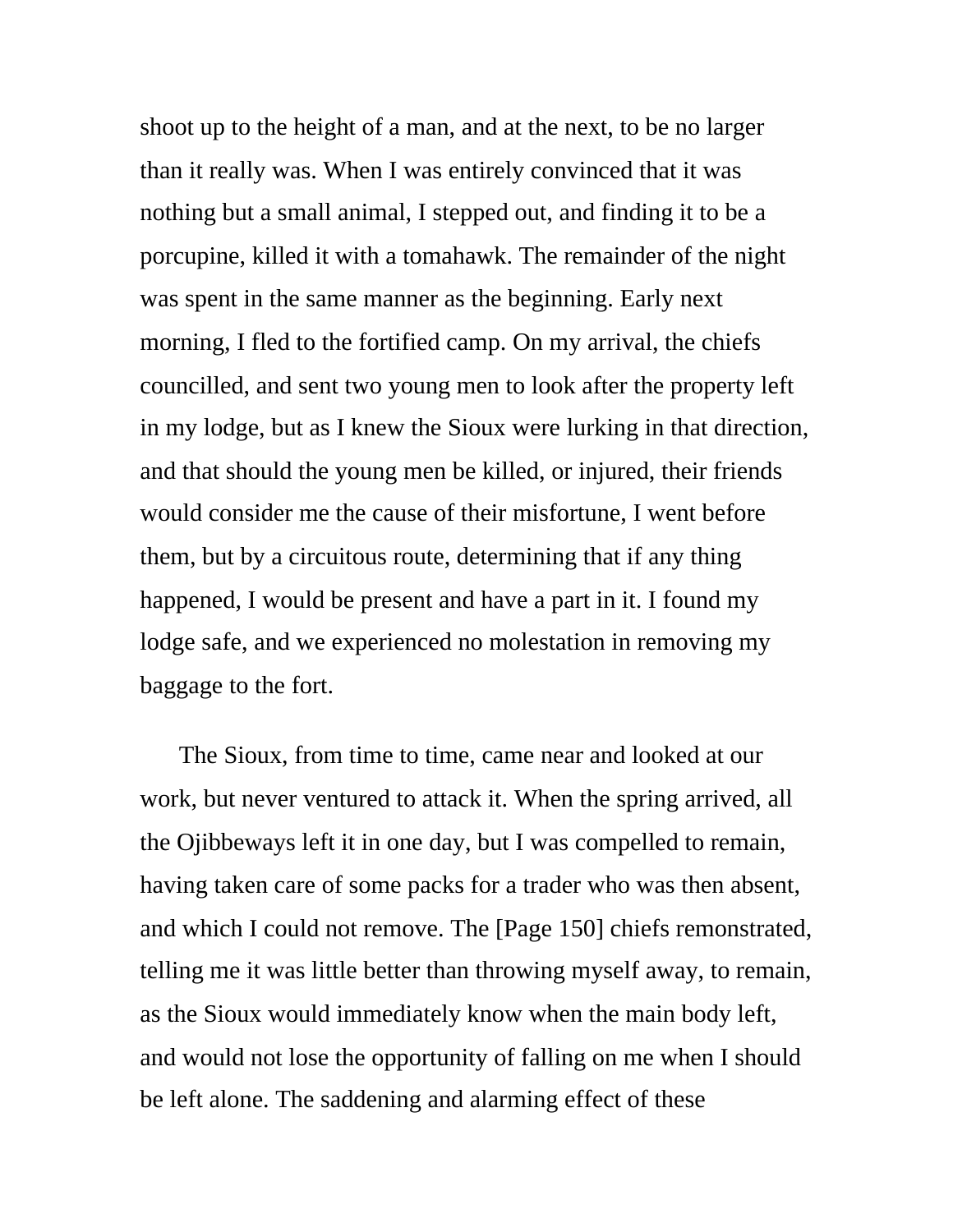admonitions was somewhat increased by the many instances they related of men, women, and children, that had been killed on this very spot by the Sioux, but I was compelled to remain. At night I closed the entrances to the camp as effectually as I could, and cautioning my family to remain entirely silent, I stationed myself by the wall to watch. The night was but little advanced, when by the light of the moon, which then shone brightly, I discovered two men, who came directly towards the usual entrance, and finding it closed, began to walk around and look at the wall. Fear strongly prompted me to shoot them without hailing but recollecting that they might not be Sioux, I took an opportunity when I could aim my gun directly at them with out being much exposed, and called out. They proved to be the trader on whose account I had stayed back, and a Frenchman. I gladly opened my fort to let them in, and with this addition of strength, spent a pretty quiet night. Next morning we moved, taking the trader's packs, and following the path of the Ojibbeways.

I did not wish to rejoin this band, but went to live for some time by myself in the woods. Afterwards I joined some Red River Ojibbeways, under a chief called Be-gwa-is, (he that cuts up the beaver lodge.) All the hunters of this band had been for some days trying to kill an old buck moose, who had become notorious among them for his shyness and cunning. The first day that I went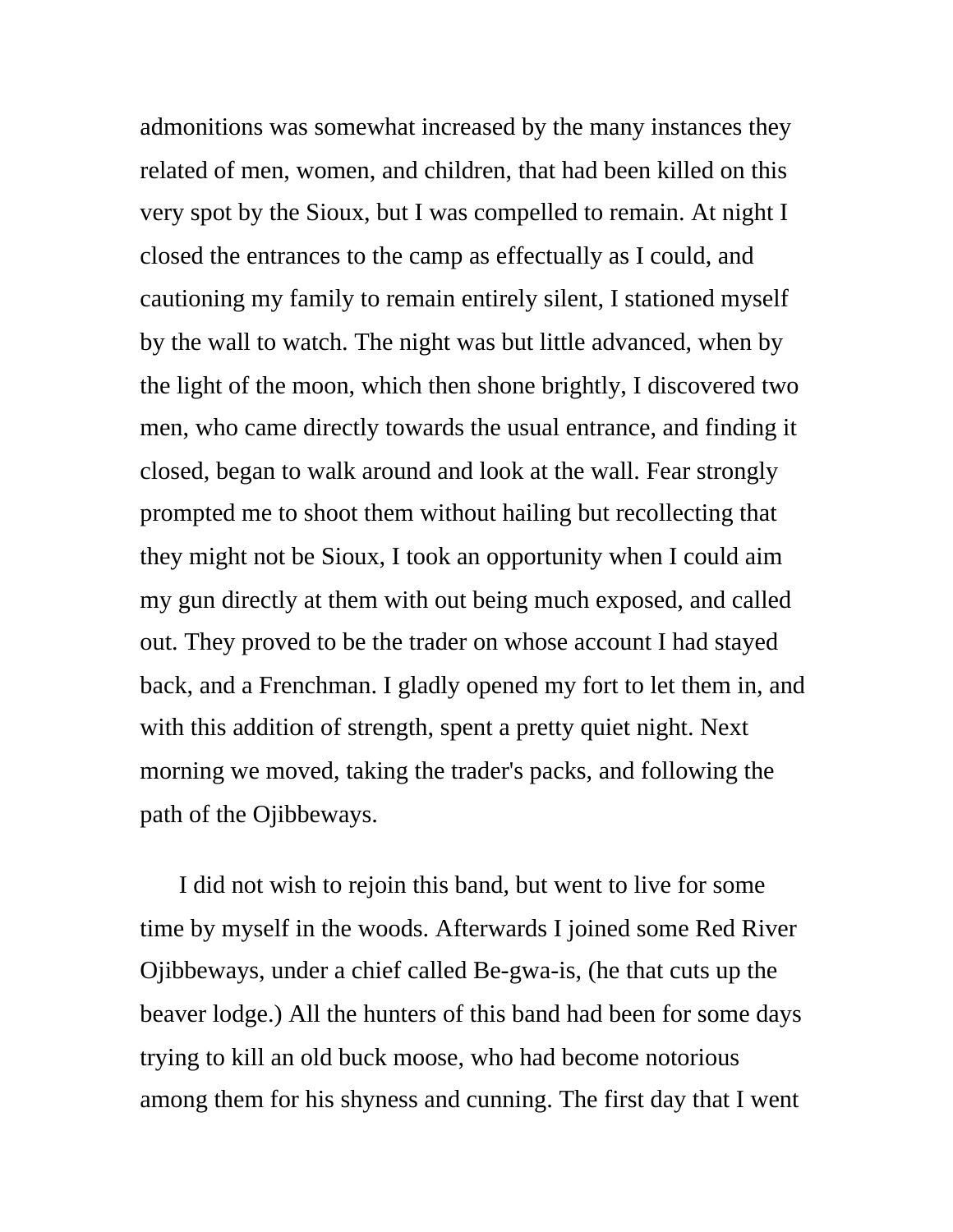to hunt, I saw this moose, but could not kill him. I however killed another, and next day returned to the pursuit, with the full determination to kill him if possible. It so happened, that the weather and wind were favourable, and I killed the buck moose. My success was attributable in a great measure to accident, or to circumstances beyond my control, but the Indians gave me credit for superior skill, and I was thenceforth reckoned the best hunter in that band.

We now started, twelve men in number under Be-gwa-is, [Page 151] to go to the Sioux country to hunt beaver, leaving our women behind. On this hunt all the Indians became snowblind, and I being the only one able to hunt, fed and took care of them for several days. As soon as the snow went off in the spring, they began to get better. We then separated into three parties, one of which being four in number went to Buffalo River, where they were attacked by the Sioux, had one man killed, and another wounded and made prisoner.

I had wounded myself by accident in my ankle bone with a tomahawk, and became in consequence unable to travel fast. About this time my companions became panic struck, supposing the Sioux to be near us and on our trail. They paid not the least regard to my situation, but fled with all the speed they could make. It was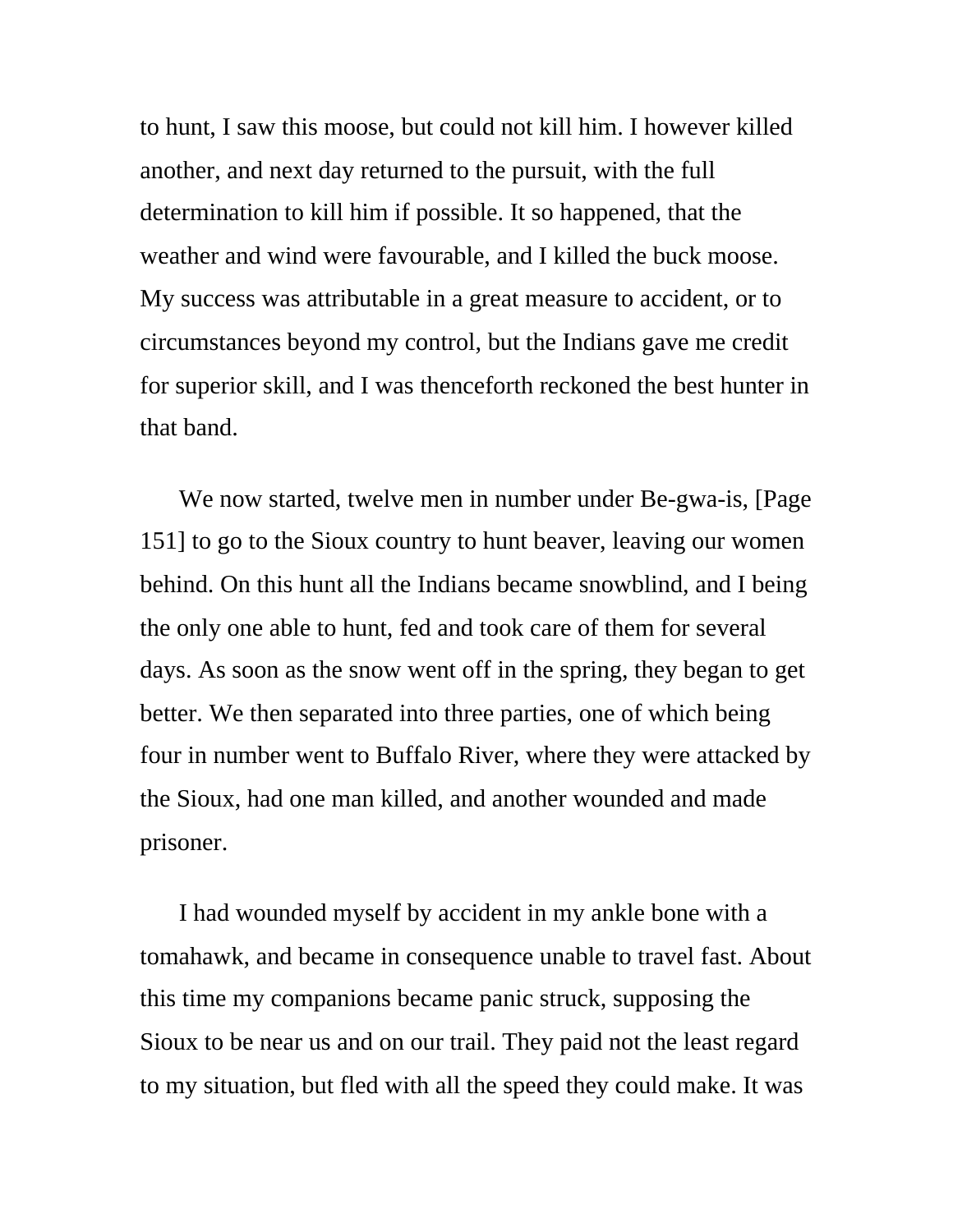now early in the spring. Rain and snow had been falling throughout the day, and at night the wind began to blow from the north-west, and the water to freeze. I followed my companions, though at a distance, and came up with them late at night when I found them perishing in their comfortless camp, they being the disciples of the prophet, and not having ventured to strike a fire. Wa-me-gon-abiew was one of these men, and he, as well as the rest of them, was willing to desert me whenever there was any apprehension of danger. Next morning ice was strong enough in the river to walk upon, and as this cold had been preceded by warm weather, we suffered severely. We spent four days at the sugar camp of our women, and then started to return to the Sioux country. On our way we met the two who had escaped, of the party on which the Sioux had fallen. Their appearance was that of extreme misery and starvation.

We met also, in this journey, an American trader, whose name I do not now recollect, but who treated me with much attention, and urged me to leave the Indians and return with him to the States. But I was poor, having few peltries of any value. I had also a wife and one child. He told me the government, and the people of the United States, would be generous to me, and he himself promised to render me all the aid in his power, but I declined accepting his offer, preferring for the present to remain among the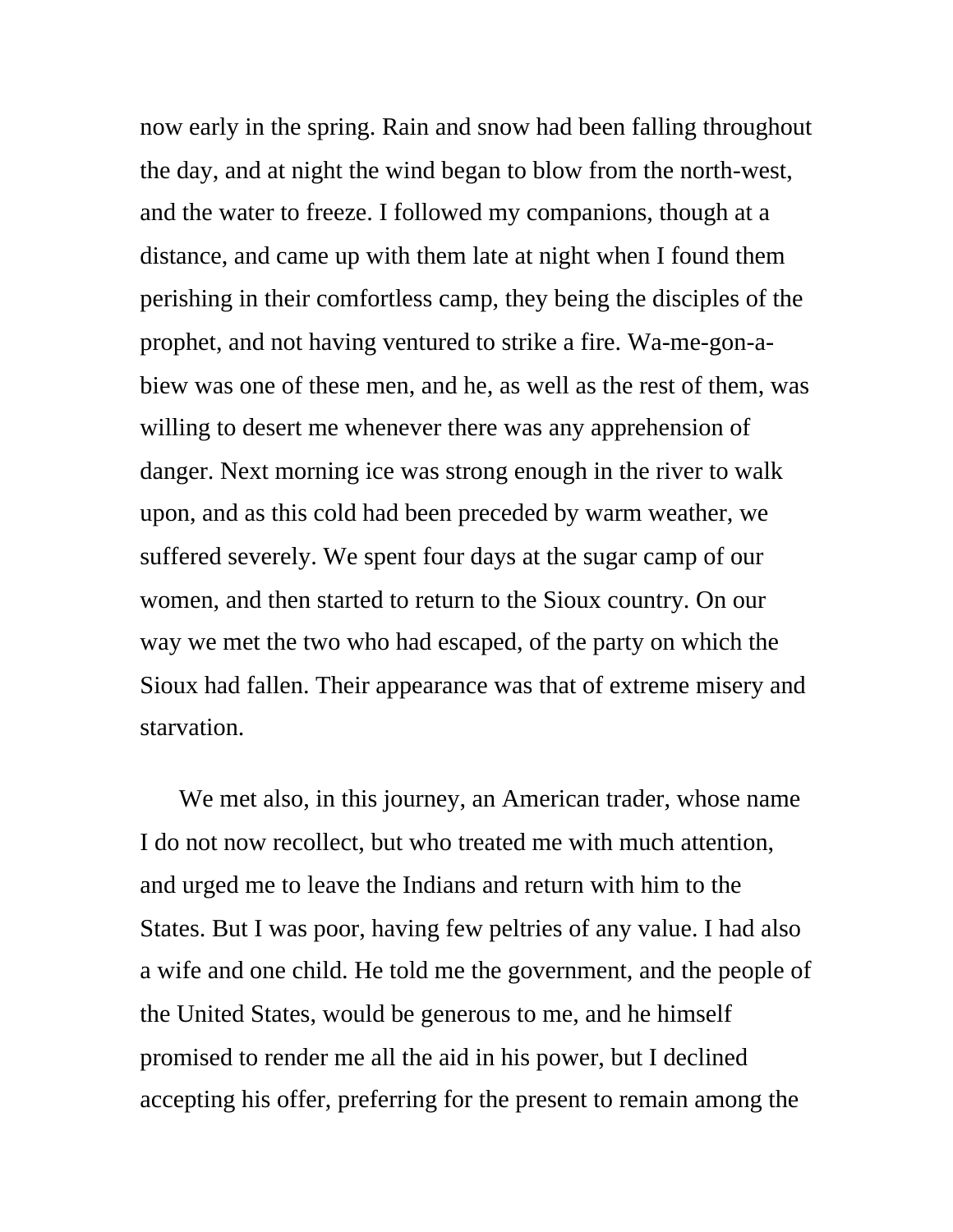Indians, though it was still [Page 152] my wish and intention ultimately to leave them. I heard from this man that some of my relations had been as far as Mackinac in search of me, and I dictated a letter to them which this gentleman undertook to have conveyed to its destination. When about to part from us, he gave to Wa-me-gon-a-biew and myself, each a bark canoe, and some other valuable presents.

As we were travelling towards Red River, our principal man, Wy-ong-je-cheween, to whom we had committed the direction of our party, became alarmed. We were following a long river which discharges into Red River. I saw him anxiously looking about, on one side and the other, and attentively watching for all those indications of the proximity of men, which could be afforded by the tracks of animals, the flight of birds, and other marks, which they so well know how to understand. He said nothing of fear. An Indian in such circumstances rarely, if ever, does. But when he saw me at night, trying to kindle a fire for our encampment, he rose up, wrapped his blanket about him, and without saying a word, walked away. I watched him until I saw him select a place, combining the requisite for the entire concealment of his person, and affording him the power of overlooking a considerable extent of country. Knowing the motive which had occasioned this, I followed his example, as did the remaining men of our party. Next morning we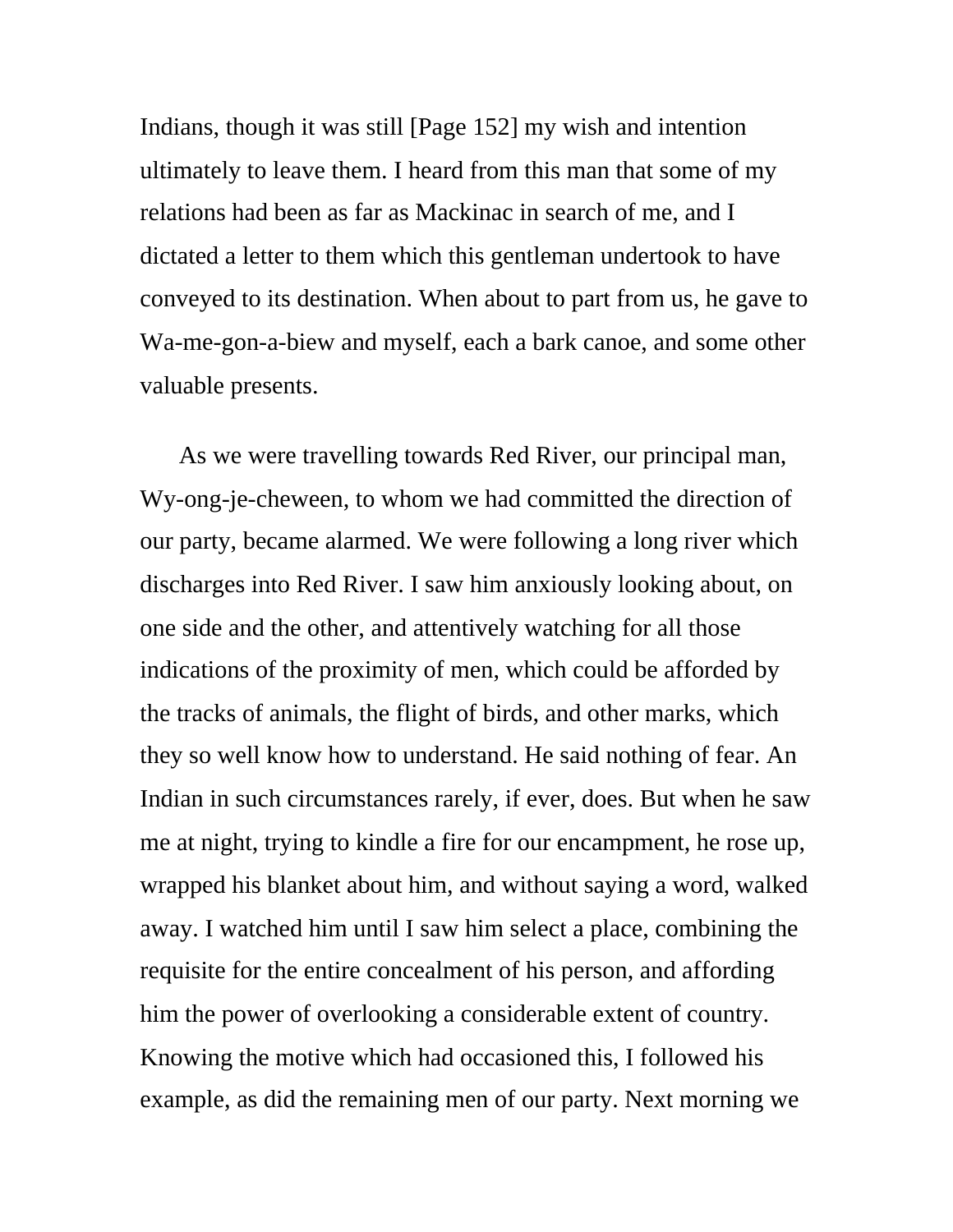met, and ventured to kindle a fire to prepare a little breakfast. Our kettle was but just hung over the fire and filled, when we discovered the Sioux, on a point not half a mile behind us. We dashed the contents of the kettle on the fire and fled. At some distance below, we built a strong camp, and I set my traps.

Among the presents I had received from the American trader, was a small keg containing sixteen quarts of strong rum which I had brought thus far on my back. Wa-me-gon-a-biew and the other Indians had often begged me for a taste of it, which I had constantly refused, telling them the old man, and the chiefs, and all, should taste it together when we reached home. But now they took an opportunity when I was absent to look at my traps, to open it, and when I returned I found them all drunk and quarrelling with each [Page 153] other. I was aware of our dangerous and exposed situation, and felt somewhat alarmed when I found so many of us totally disabled by intoxication. I tried, however, to quiet their noise, but in so doing I endangered my own safety. As I held two of them apart, one in one hand, the other in the other, the third, an old man, came behind and made a thrust at my back with a knife, which I very narrowly avoided. They were all affronted, as I had reproached them with cowardice, telling they they preferred remaining like rabbits in their hole, and dared neither venture out to go against their enemies, or even to hunt for something to eat. In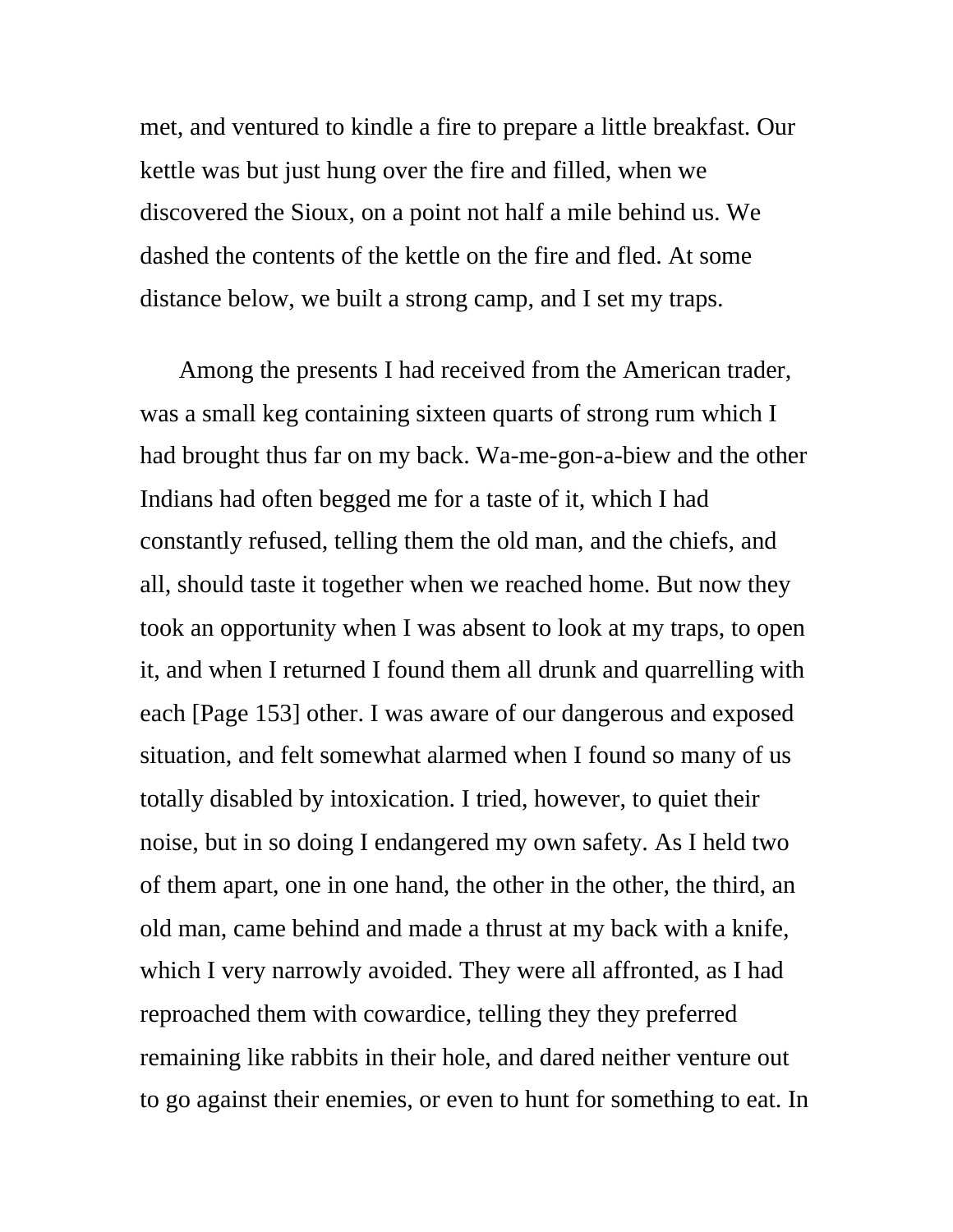fact, I had for some time fed and supported them, and I was not a little vexed at their foolishness. We had, however, no more alarms immediately, and the Indians at length venturing to hunt, we met with so much success as nearly to load one canoe with skins. The remainder of my little cask of rum, which I had used great care to keep out of their way, caused them one more drunken frolic, they having stolen it in my absence.

After we had completed our hunt, we started down together. Approaching Red River, we heard great numbers of guns before us, and my companions, supposing them to be those of the Sioux, left me and fled across land, in which way they could reach home in less than a day. As I was determined not to abandon our property in the canoe, I continued on by myself, and in about four days arrived safely at home.

The Indians were now about assembling at Pembinah to dispose of their peltries, and have their usual drunken frolic. I had but just arrived at the encampment of our band when they began to start, some going forward by land, and leaving the women to bring on their loads in the canoes. I tried to persuade Wa-me-gon-a-biew and others, which were particularly my friends, not to join in this foolish and destructive indulgence, but I could not prevail upon them. They all went on in advance of me. I moved slowly along,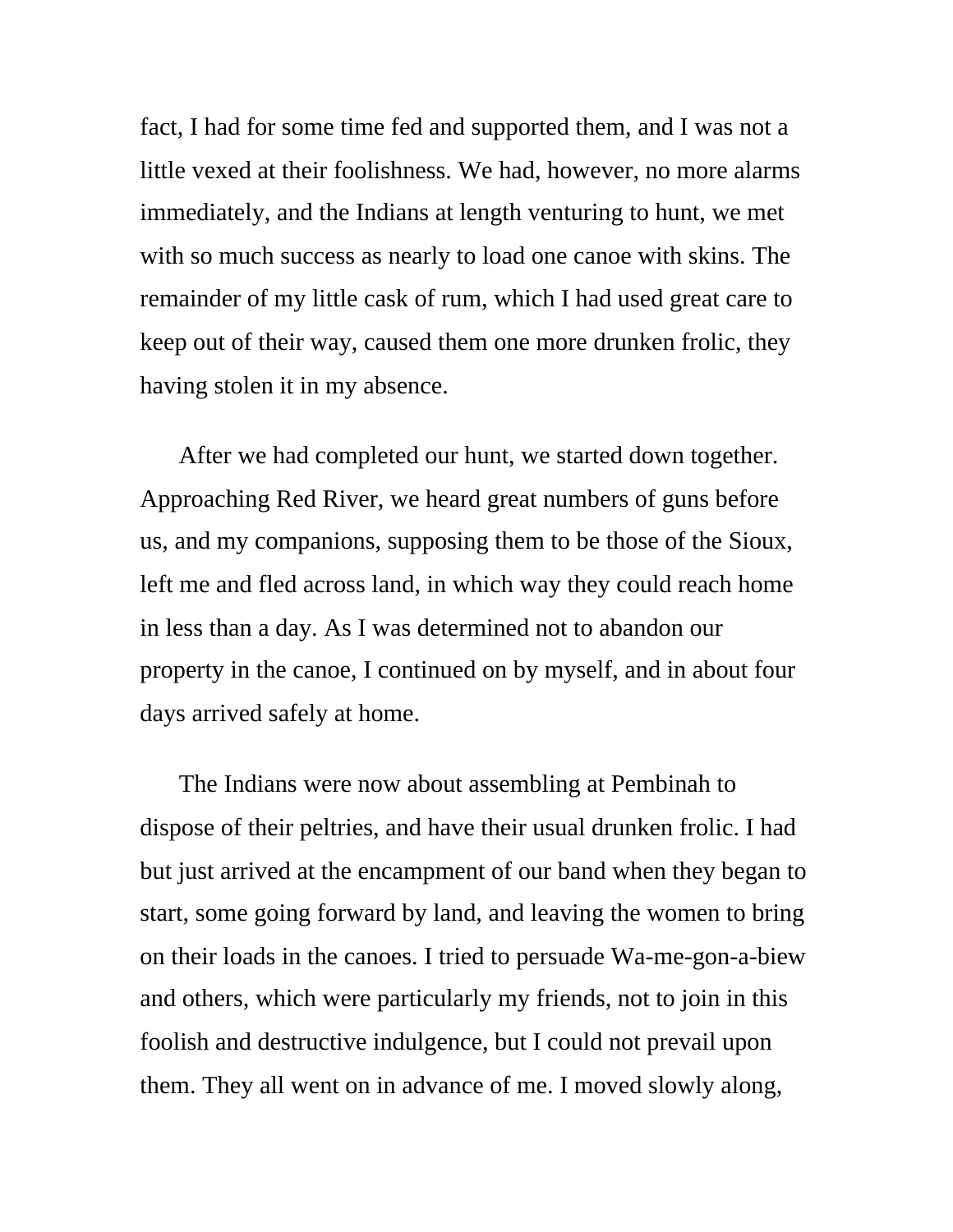hunting and making dry meat, and did not reach Pembinah until most of the men of the band had passed several days there in drinking. As soon as I arrived, some Indians came to tell me [Page 154] that Wa-me-gon-a-biew had lost his nose. Another had a large piece bitten out of his cheek; one was injured in one way, another in another.

I learned that my brother, as I always called Wa-me-gon-abiew, had but just arrived, when he happened to go into a lodge where a young man, a son of Ta-bush-shish, was beating an old woman. Wa-me-gon-a-biew held his arms, but presently old Tabush-shish coming in, and in his drunkenness probably misapprehending the nature of my brother's interference, seized him by the hair and bit his nose off. At this stage of the affair, Begwa-is, an old chief who had always been very friendly to us, came in, and seeing that a scuffle was going on, thought it necessary to join in it. Wa-me-gon-a-biew perceiving the loss of his nose, suddenly raised his hands, though still stooping his head, and seizing by the hair the head that was nearest him, bit the nose off. It happened to be that of our friend Be-gwa-is. After his rage had a little abated, he recognized his friend, and exclaimed, "wah! my cousin!" Be-gwa-is was a kind and good man, and being perfectly aware of the erroneous impression under which Wa-me-gon-abiew had acted, never for one moment betrayed any thing like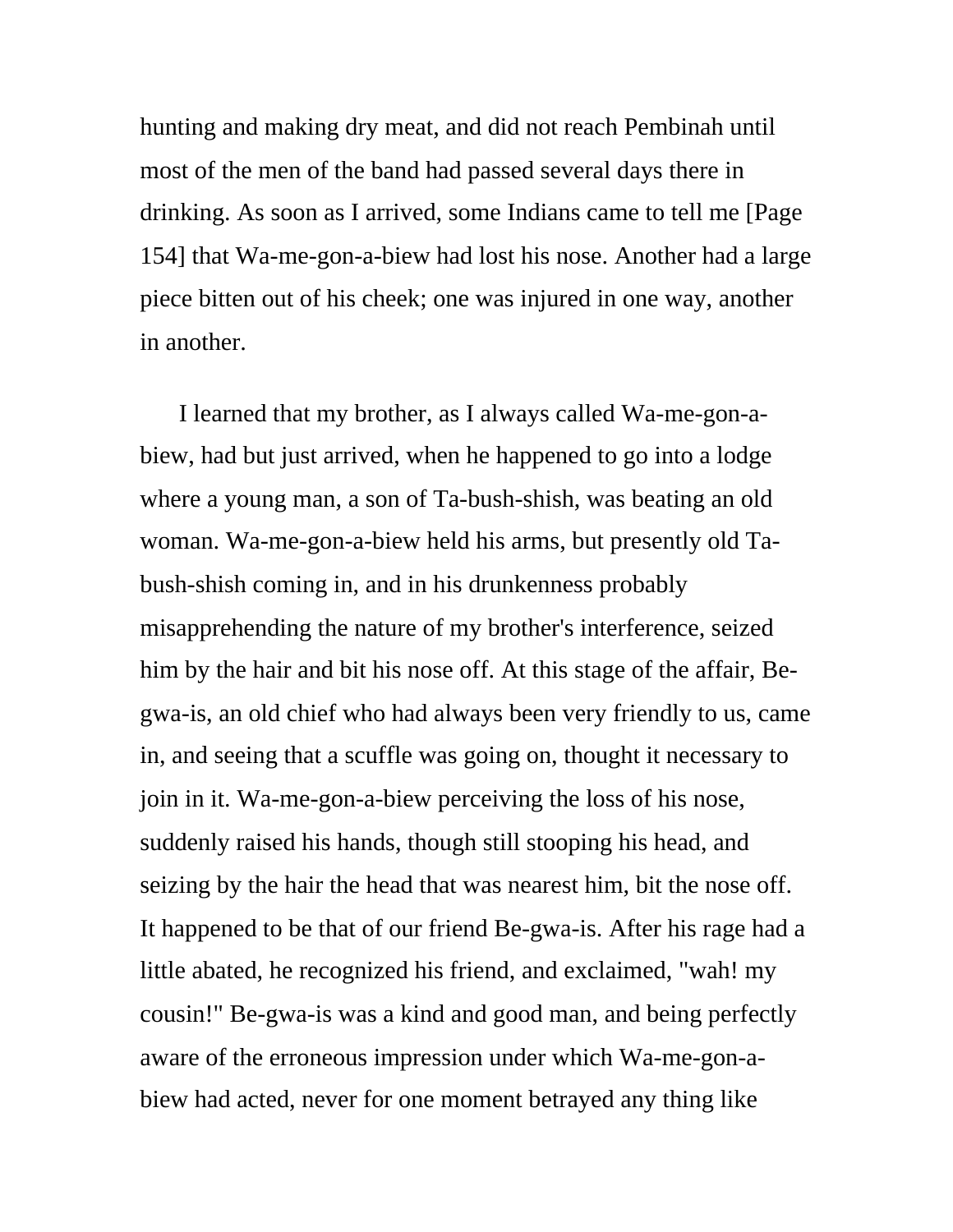anger or resentment towards the man who had thus been the unwilling cause of his mutilation. "I am an old man," said he, "and it is but a short time that they will laugh at me for the loss of my nose."

For my own part, I felt much irritated against Ta-bush-shish, inasmuch as I doubted whether he had not taken the present opportunity to wreak an old grudge upon Wa-me-gon-a-biew. I went into my brother's lodge, and sat by him. His face and all his clothes were covered with blood. For some time he said nothing, and when he spoke, I found that he was perfectly sober. "Tomorrow," said he, "I will cry with my children, and the next day I will go and see Ta-bush-shish. We must die together, as I am not willing to live when I must always expect to be ridiculed." I told him I would join him in any attempt to kill Ta-bush-shish, and held myself in readiness accordingly. But a little sober reflection, and the day's time he had given himself to cry with his children, diverted Wa-me-gon-a-biew from his bloody intention, and [Page 155] like Be-gwa-is, he resolved to bear his loss as well as he could. [Page [p. 156]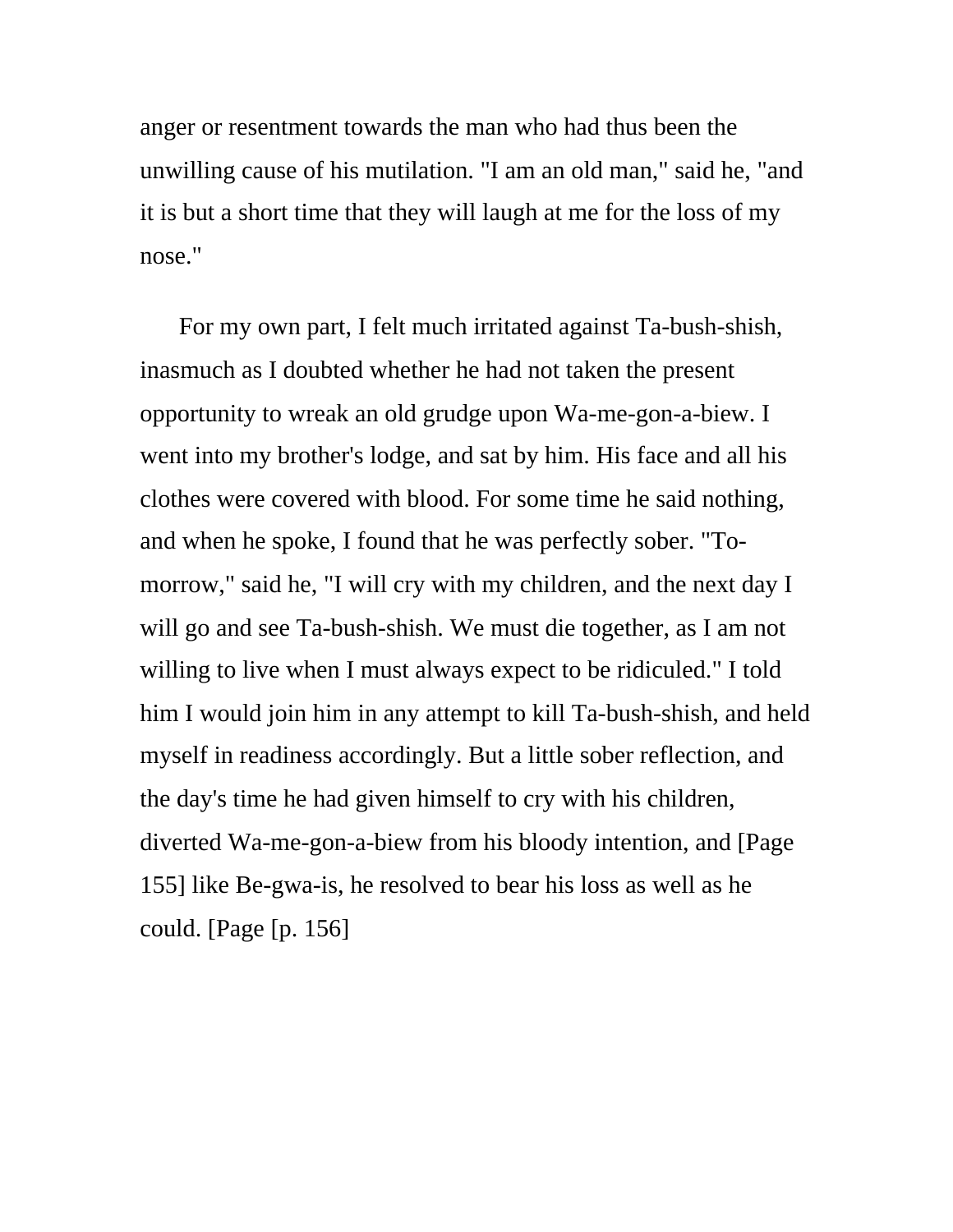## CHAPTER X

Presence of mind and self-devotedness in an Indian mother -- Indian warfare -- conversation of a chief -- winter hunt on the Begwionusko River -- medicine hunting -- customs, in cases of manslaughter -- symbolic, or picture writing -- death of Pe-shau-ba -- disaster at Spirit Lake, and death of the Little Clam.

Within a few days after this drunken quarrel, Ta-bush-shish was seized with a violent sickness. He had for many days a burning fever, his flesh wasted, and he was apparently near dying when he sent to Wa-me-gon-a-biew two kettles, and other presents, of considerable value, with a message, "My friend, I have made you look ugly, and you have made me sick. I have suffered much, and if I die now my children must suffer much more. I have sent you this present, that you may let me live." Wa-me-gon-a-biew instructed his messenger to say to Ta-bush-shish, "I have not made you sick. I cannot restore you to health, and will not accept your presents." He lingered for a month or more in a state of such severe illness that his hair all fell from his head. After this he began to amend, and when he was nearly well, we all removed to the prairie, but were scattered about in different directions, and at considerable distances from each other.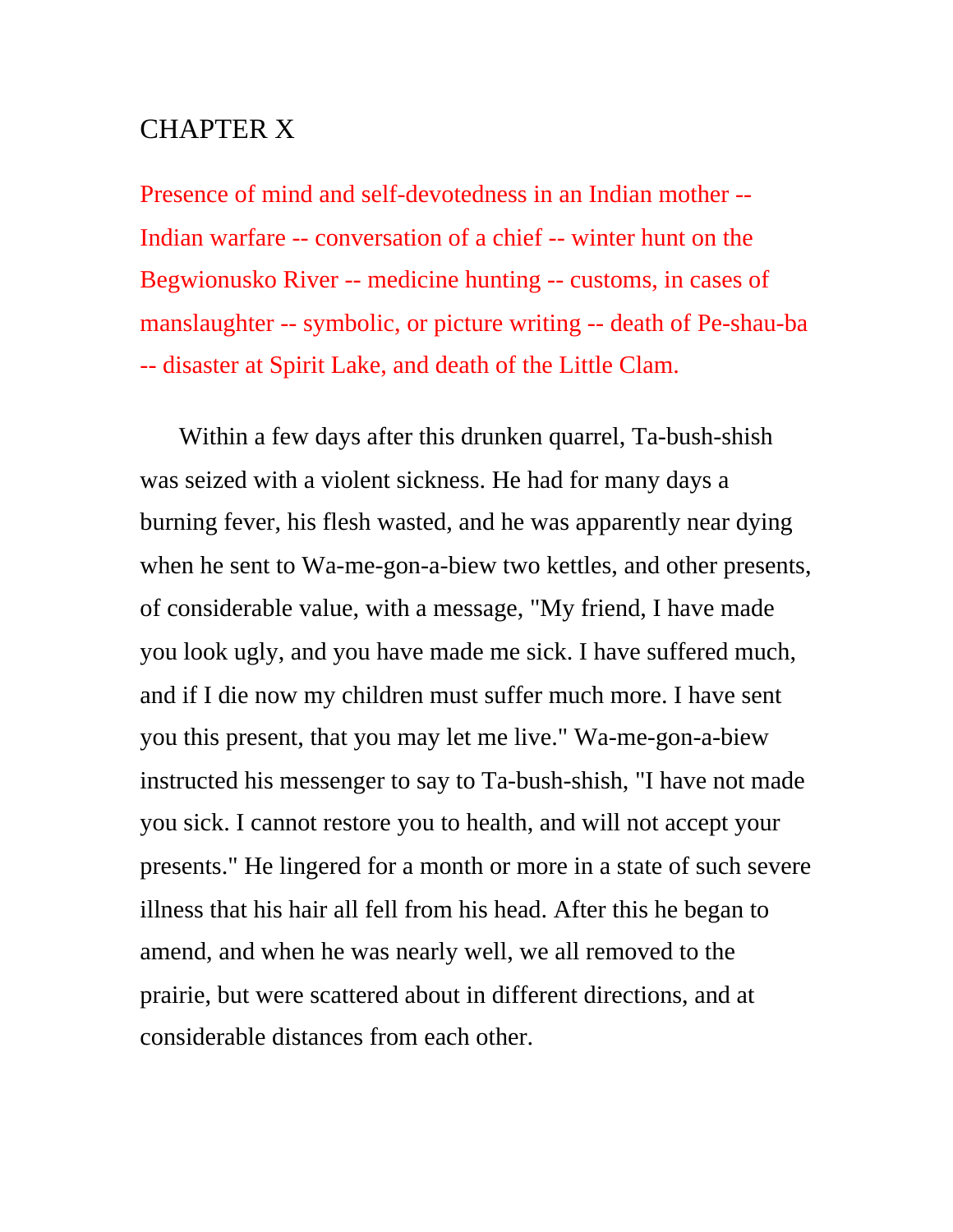After our spring hunting we began to think of going against the Sioux, and an inconsiderable party assembled among those who lived immediately about me. Wa-me-gon-a-biew and I accompanied them, and in four days we arrived at the little village where Ta-bush-shish then lived. Before our arrival here we had been joined by Wa-ge-tote with sixty men. After we had rested and eaten at our encampment near Ta-bush-shish's lodge, and were about to start, we saw him come out naked, but painted and ornamented as for a war, and having his arms in his hands. He came stalking up to us with a very angry face, but none of us fully [Page 157] comprehended his design, until we saw him go up and present the muzzle of his gun to Wa-me-gon-a-biew's back. "My friend," said he, "we have lived long enough, and have given trouble and distress enough to each other. I sent to you my request that you would be satisfied with the sickness and pain you had made me suffer, but you refused to listen to me, and the evils you continue to inflict on me, render my life wearisome. Let us therefore die together." A son of Wa-ge-tote, and another young man, seeing the intention of Ta-bush-shish, presented the point of their spears, one to one of his sides, the other to the other, but he took no notice of them. Wa-me-gon-a-biew was intimidated, and dared not raise his head. Ta-bush-shish wished to have fought, and to have given Wa-me-gon-a-biew an equal chance for his life, but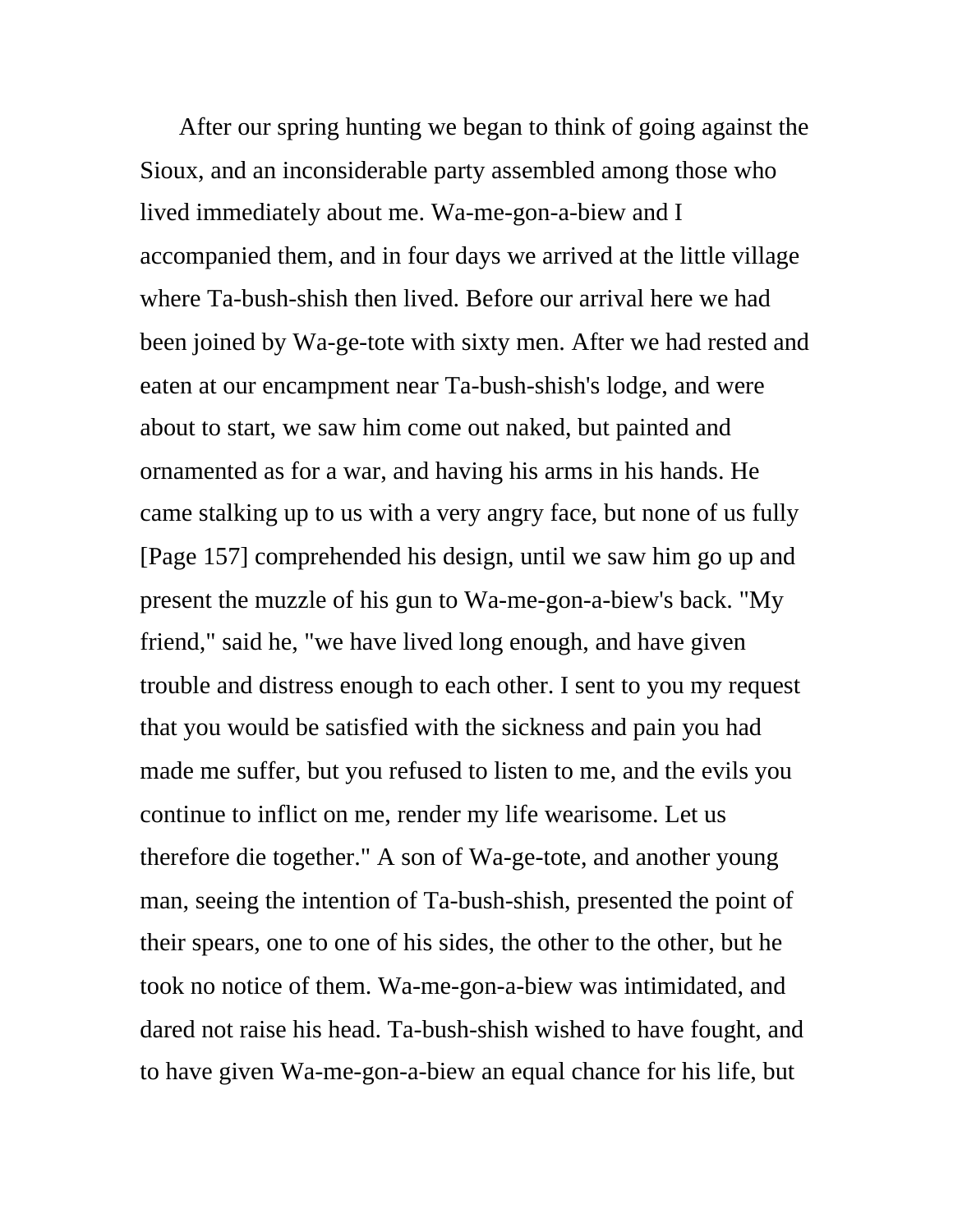the latter had not courage enough to accept his offer. Henceforth, I esteemed Wa-me-gon-a-biew less even than I had formerly done. He had less of bravery and generosity in his disposition than is common among the Indians. Neither Ta-bush-shish nor any of his band joined in our war-party.

We went on, wandering about from place to place, and instead of going against our enemies, spent the greater part of the summer among the buffalo. In the fall I returned to Pembinah, my intention being to go thence to the wintering ground of the trader above mentioned, who had proposed to assist me in getting to the states. I now heard of the war between the United States and Great Britain, and of the capture of Mackinac, and this intelligence deterred me from any attempt to pass through the frontier of the United States territory which were then the scenes of warlike operations.

In the ensuing spring, there was a very general movement among the Ojibbeways of the Red River toward the Sioux country, but the design was not, at least avowedly, to fall upon or molest the Sioux, but to hunt. I travelled in company with a large band under the direction of Ais-ainse, (the little clam.) His brother, called Wage-tone, was a man of considerable consequence. We had ascended Red River about one hundred miles when we met Mr. Hanie, a trader, who gave us a little rum. I lived at this time in a long lodge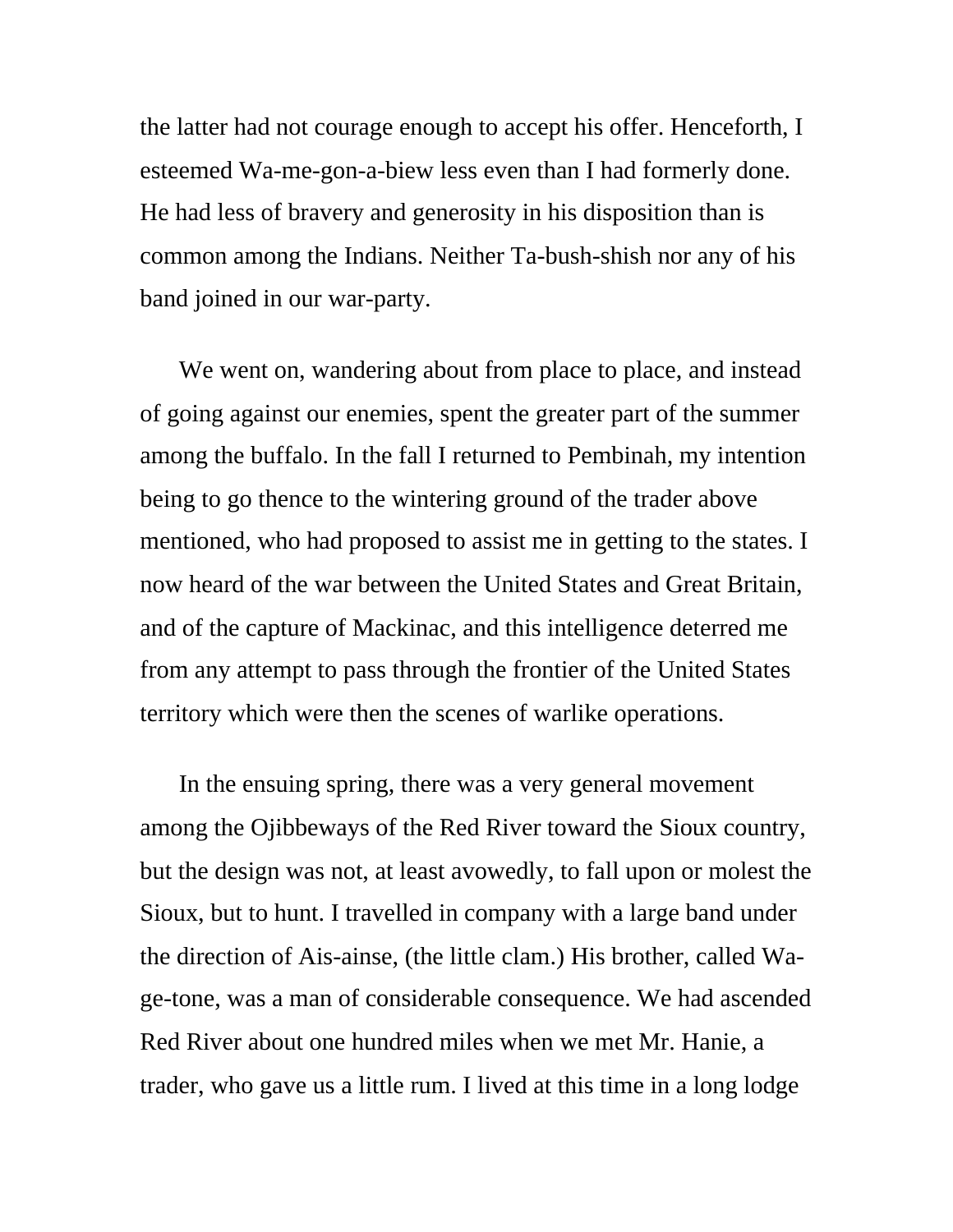having two or three fires, and I occupied it in common with [Page 158] several other men with their families, mostly the relatives of my wife. It was midnight or after, and I was sleeping in my lodge when I was waked by some man seizing me roughly by the hand and raising me up. There was still a little fire burning in the lodge, and by the light it gave I recognized, in the angry and threatening countenance which hung over me, the face of Wa-ge-tone, the brother of the Little Clam, our principal chief. "I have solemnly promised," said he, "that if you should come with us to this country, you should not live. Up, therefore, and be ready to answer me." He then went on to Wah-zhe-gwun, the man who slept next me, and used to him similar insolent and threatening language, but, by this time, an old man, a relative of mine, called Mah-nuge, who slept beyond, had comprehended the purport of his visit, and raised himself up with his knife in his hand. When Wa-ge-tone came to him, he received a sharp answer. He then returned to me, drew his knife, and threatened me with instant death. "You are a stranger," said he, "and one of many who have come from a distant country to feed yourself and your children with that which does not belong to you. You are driven out from your own country, and you come among us because you are too feeble and worthless to have a home or a country of your own. You have visited our best hunting grounds, and wherever you have been you have destroyed all the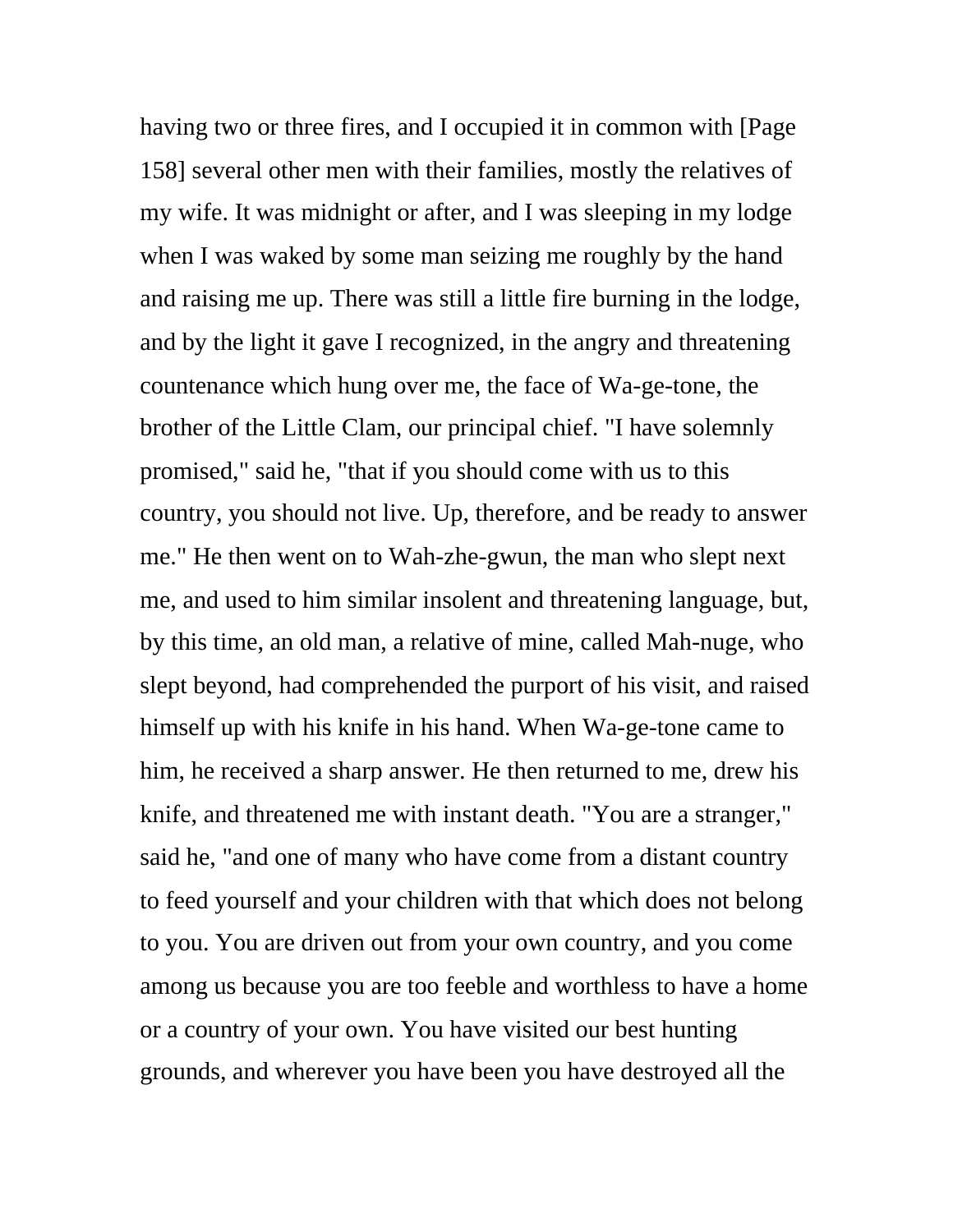animals which the Great Spirit gave us for our sustenance. Go back, therefore, from this place, and be no longer a burthen to us, or I will certainly take your life." I answered him, that I was not going to the country we were now about to visit, particularly to hunt beaver, but that even if I were to do so, I had an equal right with him, and was as strong to maintain that right. This dispute was becoming somewhat noisy, when old Mah-nuge came up, with his knife in his hand, and drove the noisy and half drunken Wa-getone out of the lodge. We saw this man no more for a long time, but his brother, the Little Clam, told us to think nothing of what he said.

Here a messenger overtook us to bring to the Ottawwaws the information that Muk-kud-da-be-na-sa, (the black bird,) an Ottawwaw of Waw-gun-uk-ke-zie, or L'Arbre Croche, [Page 159] had arrived from Lake Huron, to call us all home to that country. So we turned back, and one after another fell back, till Wa-ge-tone only was left, and he went on and joined a war-party of Ojibbeways then starting from Leech Lake. A part of this band stopped at the Wild Rice River, and went into the fort, or fortified camp before mentioned. Here they began to hunt and trap, and were heedlessly dispersed about when a large party of Sioux came into their neighbourhood.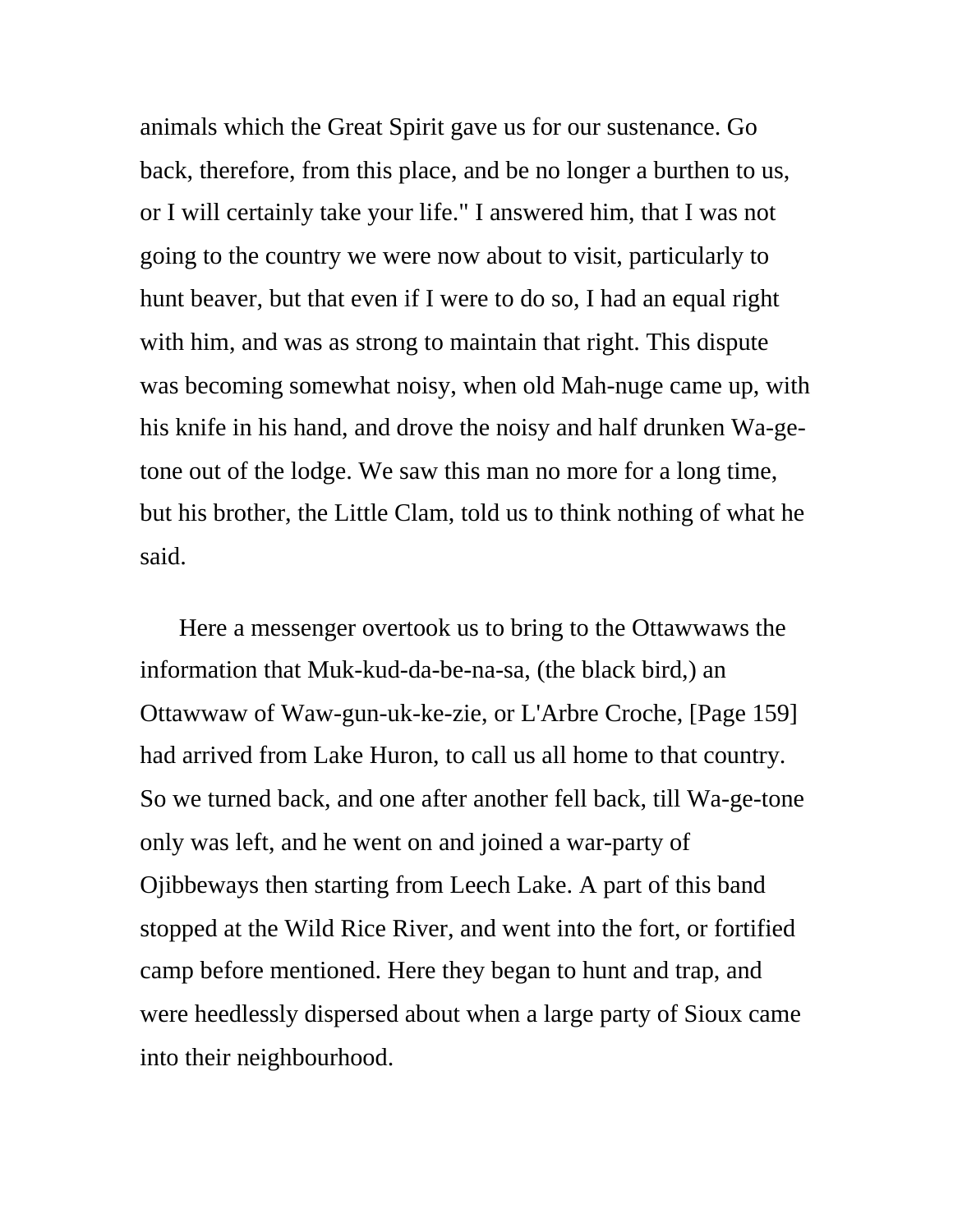Ais-ainse, the Ojibbeway chief, returned one evening from a successful hunt, having killed two elks, and on the following morning, his wife with her young son, started out to dry the meat. They had proceeded a great distance from the lodge when the lad first discovered the Sioux party, at no great distance, and called out to his mother, "the Sioux are coming." The old woman drew her knife, and cutting the belt which bound the boy's blanket to his body, told him to run for home with all his strength. She then, with her knife in her hand, ran to meet the approaching war-party. The boy heard many guns, and the old woman was no more heard of. The boy ran long, when, perceiving that his pursuers were near, he lost consciousness; and when he arrived at the fortified camp, still in a state of mental alienation, the Sioux were about one hundred and fifty yards behind him. He vomited blood for some days, and never recovered his health and strength, though he lived about one year afterwards.

Several of the Ojibbeways were hunting in a different direction from that in which the wife of the Little Clam had met the warparty. As soon as the Sioux disappeared from about the fort, young men were sent out, who discovered that they had taken the path of the hunters, and one or two, taking a circuitous direction, reached the Little Clam just as the Sioux were creeping up to fire upon him. A fight ensued, which lasted a long time without loss on either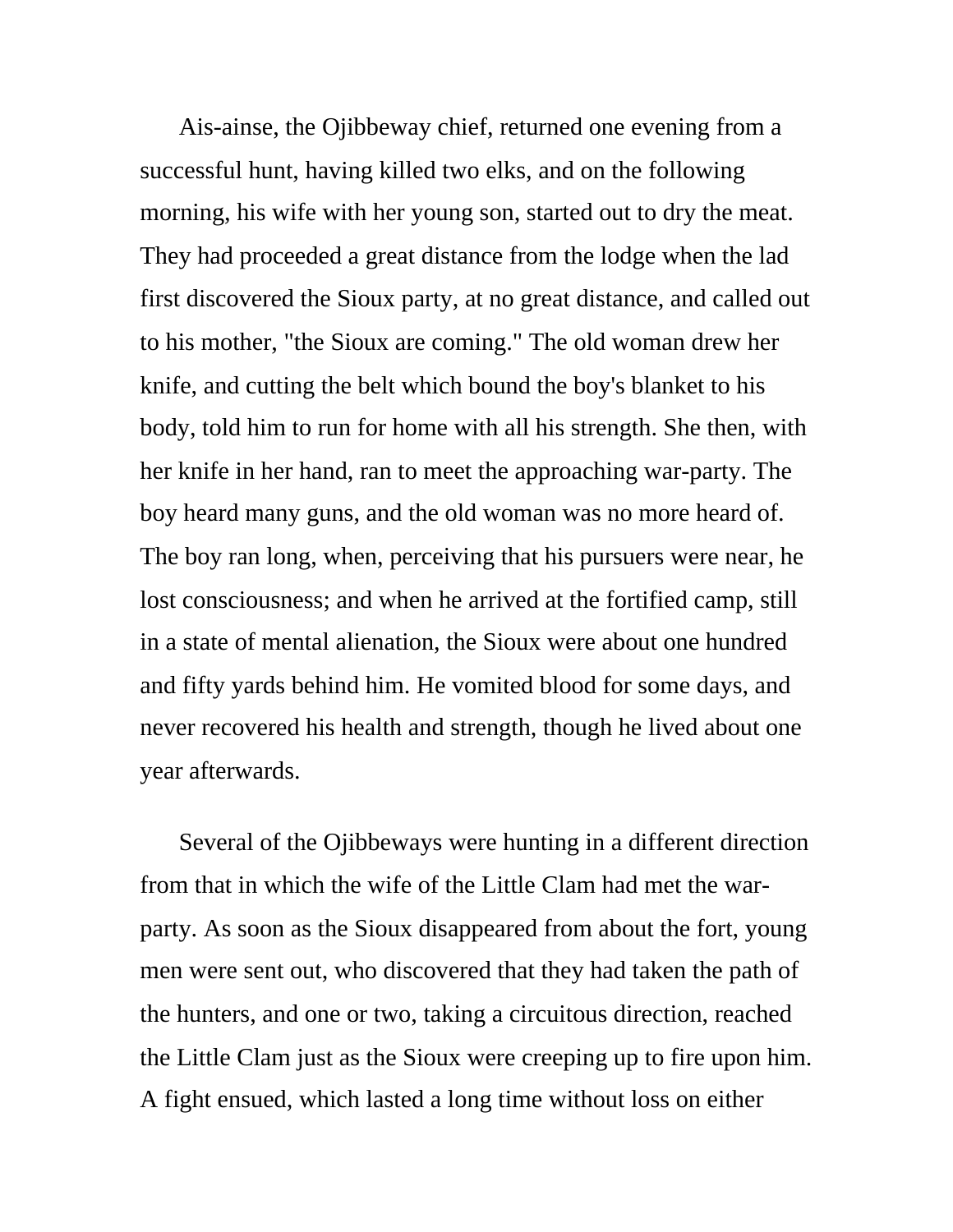side. At [Page 160] length, one of the Ojibbeways being wounded in the leg, his companions retired a little in order to give him an opportunity of escaping under cover of some bushes, but this movement did not escape the notice of the Sioux. One of their number followed the young man, continuing to elude the notice of the Ojibbeways while he did so, killed him, and took his scalp and medal, he being a favourite son of Aisainse, the Ojibbeway chief. Then returning, he shook these trophies at the Ojibbeways, with some exulting and vaunting words. The enraged father, at sight of the scalp and medal, rushed from his cover, shot down one of the Sioux, cut off his head, and shook it exultingly at the survivors. The other Ojibbeways, being emboldened at this conduct of the Little Clam, rushed forward together, and the Sioux fled.

Another considerable man of the Ojibbeways, who was also named Ta-bush-shish, had been hunting in a different direction, accompanied by one man, and had heard the firing, either where the old woman had been killed, or where Ais-ainse was fighting, and had retured home. The Indians said of him, as, indeed, they often say of a man after his death, that he had some presentiments or forewarnings of what was about to happen. On the preceding evening he had come home, as the Indian hunter often comes, to be annoyed by the tongue of an old wife, jealous of the attentions bestowed on a younger and more attractive one. On this occasion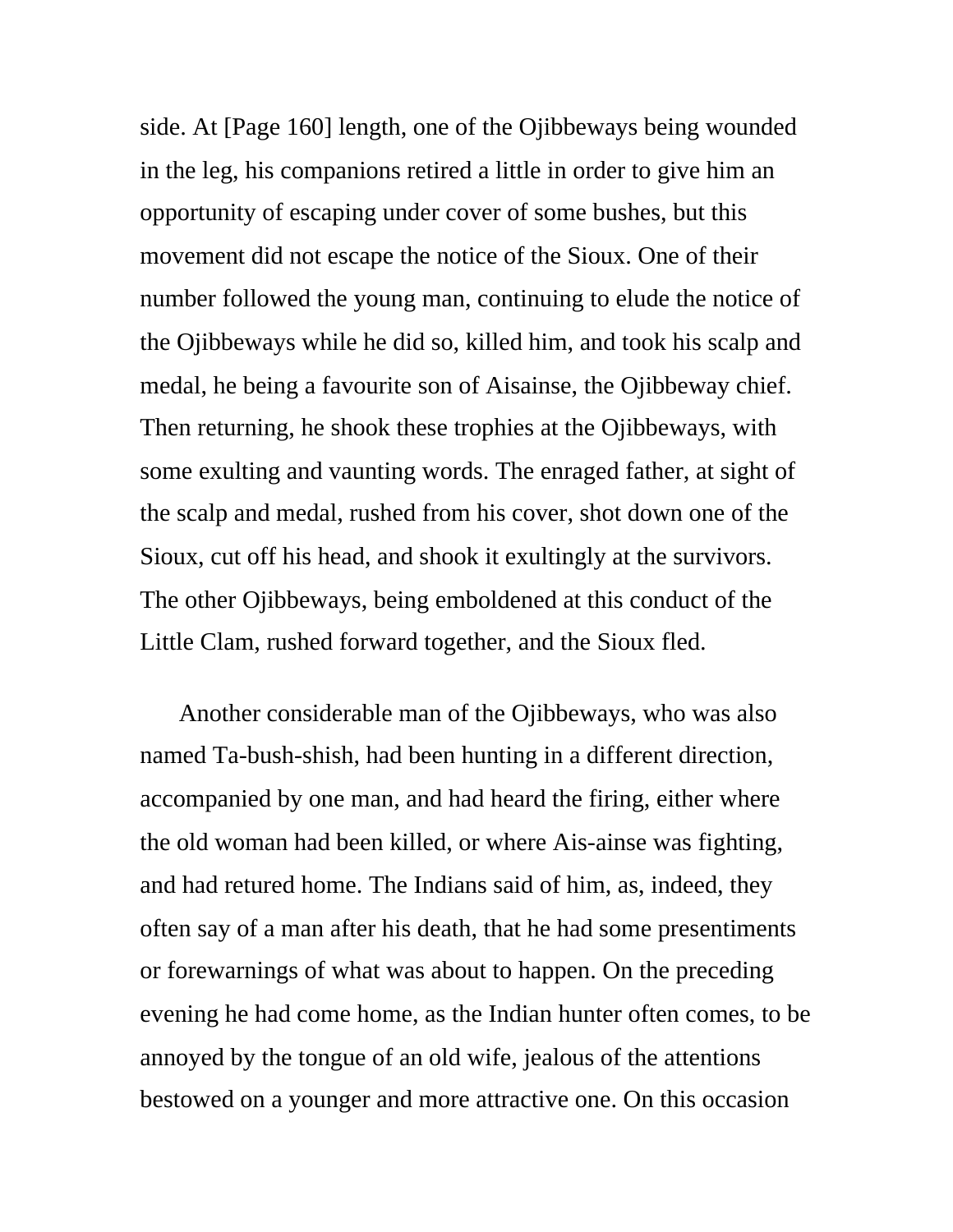he said to her, "Scold away, old woman, for now I heard you the last time." He was in the fort when some one arrived who had skulked and fled with the news of the fight the Little Clam was engaged in. Ta-bush-shish had two fine horses, and he said to one of his friends, "Be-na, I believe you are a man. Will you take one of my horses and go with me to see what Ais-ainse has been doing all day? Shall we not be ashamed to let him fight so long, within hearing, and never attempt to give him assistance? Here are more than one hundred of us, who have stood trembling within this camp while our brother has been fighting like a man with only four or five young men to assist him." They started, and following a trail of the Sioux, it brought them to a place where a party had kindled a [Page 161] fire, and were, for a moment, resting themselves around it. They crept up near, but not thinking this a favourable opportunity to fire, Ta-bush-shish and Be-na went forward on the route they knew the party would pursue, and laid themselves down in the snow. It was now night, but not very dark. When the Sioux began to move, and a number of them came near the place where they had concealed themselves, Ta-bush-shish and Be-na rose up together, and fired upon them, and the latter, as he had been instructed to, instantly fled. When at a considerable distance, and finding he was not pursued, he stopped to listen, and for great part of the night heard now and then a gun, and sometimes the shrill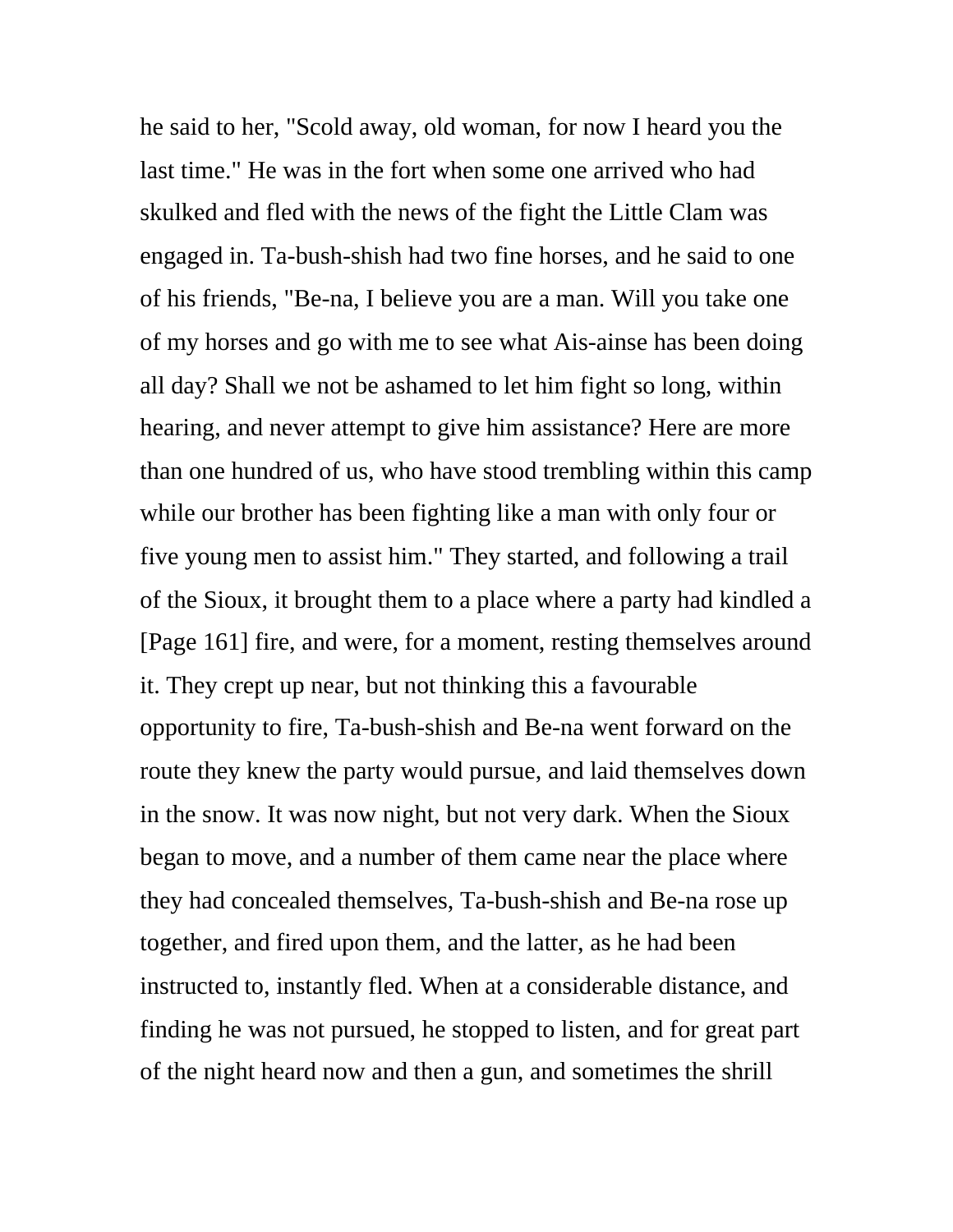and solitary sah-sah-kwi of Ta-bush-shish, shifting from place to place. At last many guns discharged at the same moment; then the shouts and whoops of the Sioux at the fall of their enemy; then all was silent, and he returned home. These were all that were killed at that time, the old woman, Ta-bush-shish, and the son of Ais-ainse.

It was on the same day, as we afterwards heard, that the warparty from Leech Lake, which Wa-ge-tone had joined, fell upon forty Sioux lodges at the long prairie. They had fought for two days, and many were killed on each side. Wa-ge-tone was the first man to strike a Sioux lodge. Wah-ka-zhe, the brother of Muk-kudda-be-na-sa, met those Ottawwaws who returned from the Wild Rice River at Lake Winnipeg. He had been ten years in the Rocky Mountains and the country near them, but now wished to return to his own people. He had, in the course of his long life, been much among the whites, and was well acquainted with the different methods of gaining a subsistence among them. He told me that I would be much better situated among the whites, but that I could not become a trader, as I was unable to write. I should not like to submit to constant labour, therefore I could not be a farmer. There was but one situation exactly adapted to my habits and qualifications, that of an interpreter.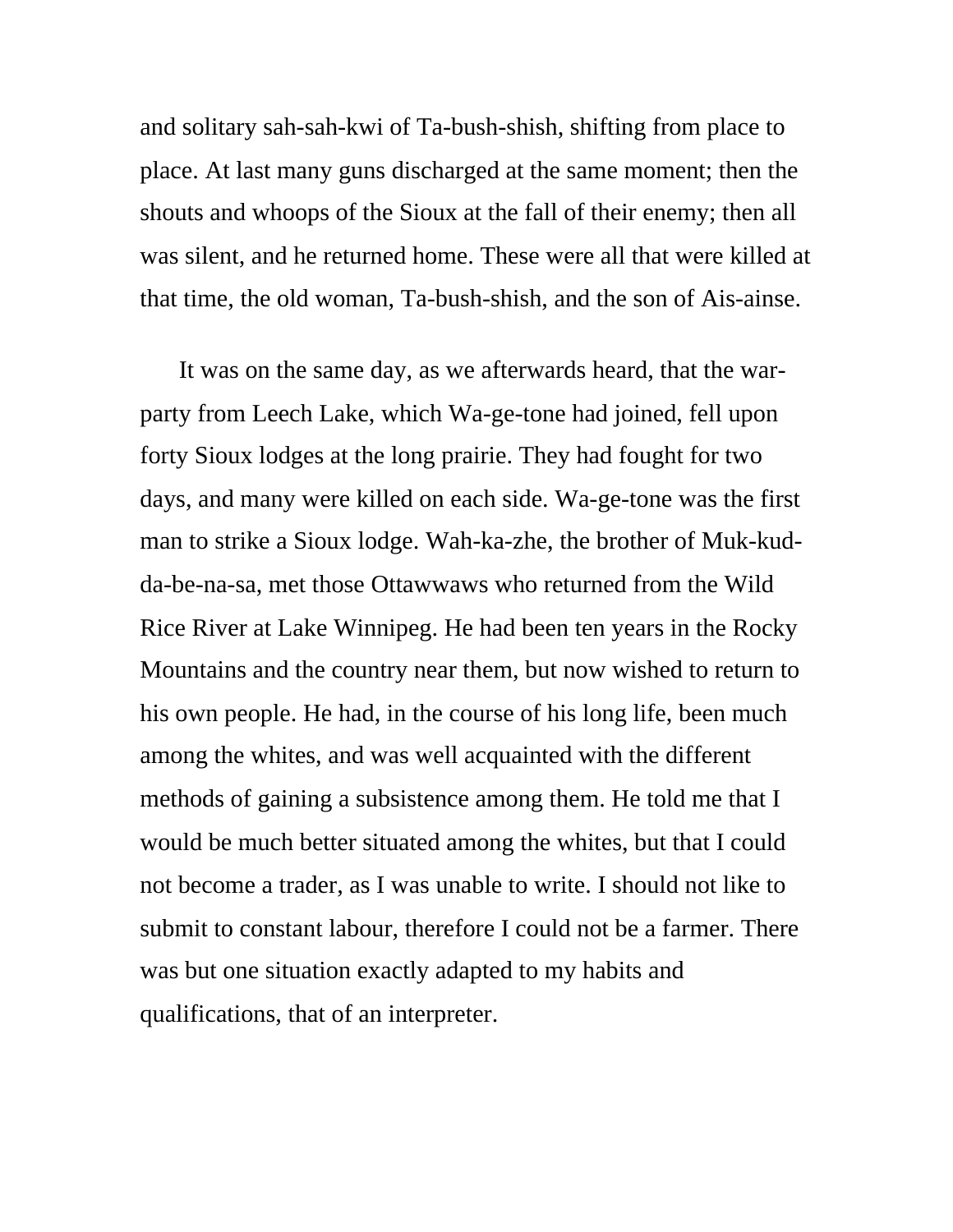He gave us, among other information, some account of a missionary who had come among the Ottawwaws of Waw-gun-ukkezie, or some of the Indian settlements about the [Page 162] lakes, and urged them to renounce their own religion, and adopt that of the whites. In connection with this subject, he told us the anecdote of the baptized Indian, who, after death, went to the gate of the white man's heaven, and demanded admittance; but the man who kept watch at the gate told him no redskins could be allowed to enter there. "Go," said he, "for to the west there are the villages and the hunting grounds of those of your own people who have been on the earth before you." So he departed thence, but when he came to the villages where the dead of his own people resided, the chief refused him admittance. "You have been ashamed of us while you lived. You have chosen to worship the white man's God. Go now to his village, and let him provide for you." Thus he was rejected by both parties.

Wah-ka-zhe being the most considerable man among us, it devolved on him to direct our movements, but through indolence, or perhaps out of regard to me, he determined that not only himself, but his band, should, for the winter, be guided by me. As we had in view no object beyond bare subsistence, and as I was reckoned a very good hunter, and knew this part of the country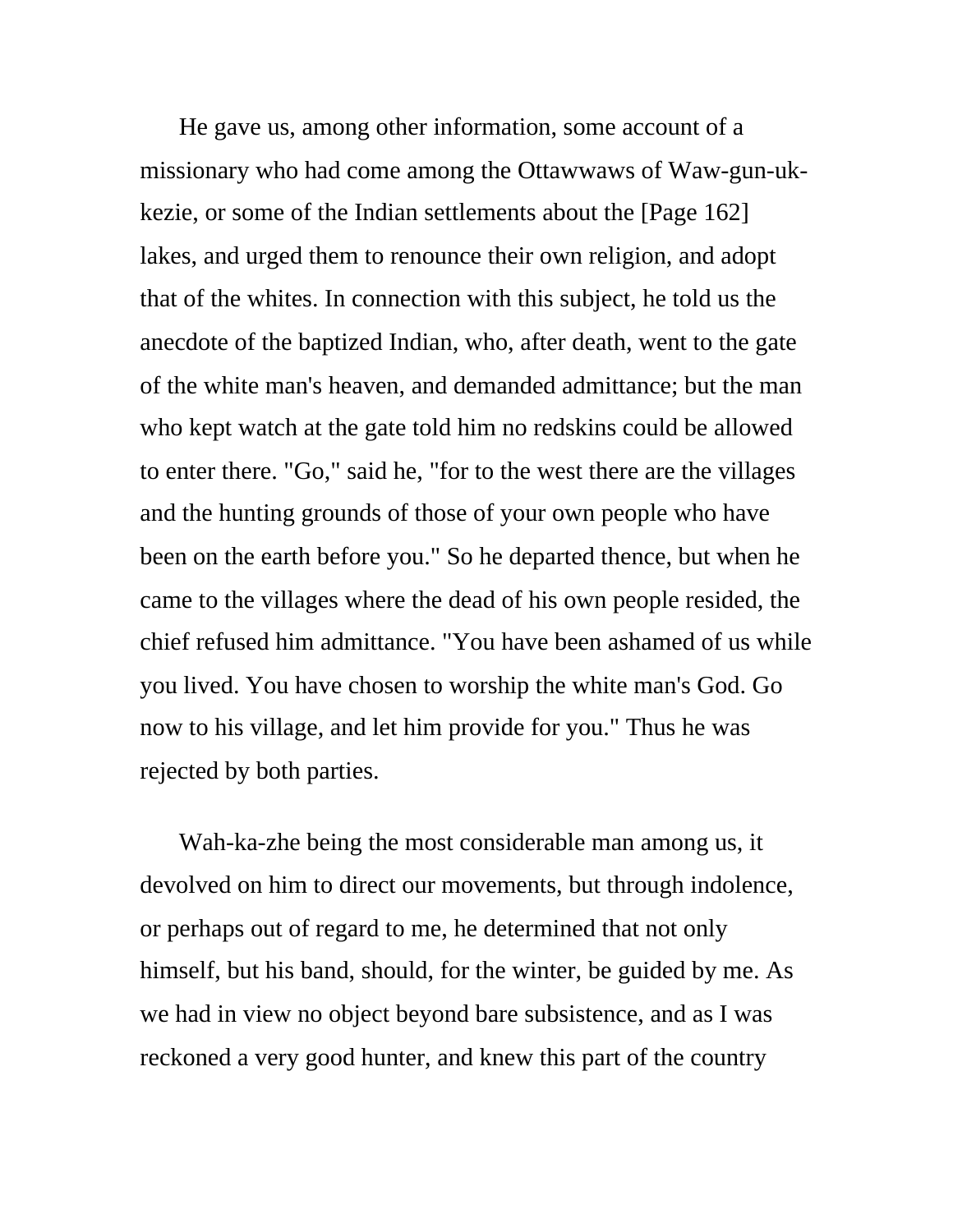better than any other man of the band, his course was not an impolitic one.

It was in conformity to my advice that we went to spend the winter at the Be-gwi-o-nush-ko River. The Be-gwi-o-nush-ko enters Red River about ten miles below Pembinah, and at the time I speak of, the country on it was well stocked with game. We lived here in great plenty and comfort, and Wah-ka-zhe often boasted of his sagacity in choosing me to direct the motions of his party. But a part of the winter had passed when Wa-me-gon-a-biew began to talk of sacrificing Wah-ka-zhe, the latter being in some manner connected with the man who, many years before, had killed Tawga-we-ninne, Wa-me-gon-a-biew's father. I refused to join, or in any manner countenance him in this undertaking, but notwithstanding my remonstrances, he went one day to the lodge of Wah-ka-zhe with his knife in his hand, intending to kill him, but as he was entering, Muk-kud-da-be-na-sa, a son of Wah-ka-zhe, perceived his intention and prevented him. He immediately tried to provoke Wa-me-gon-a-biew [Page 163] to engage him in single combat, but he retreated in his accustomed manner. I not only reproved Wa-me-gon-a-biew for this unmanly conduct, but proposed to Wah-ka-zhe to have him driven from the band, and no longer considered him my brother, but Wah-ka-zhe was a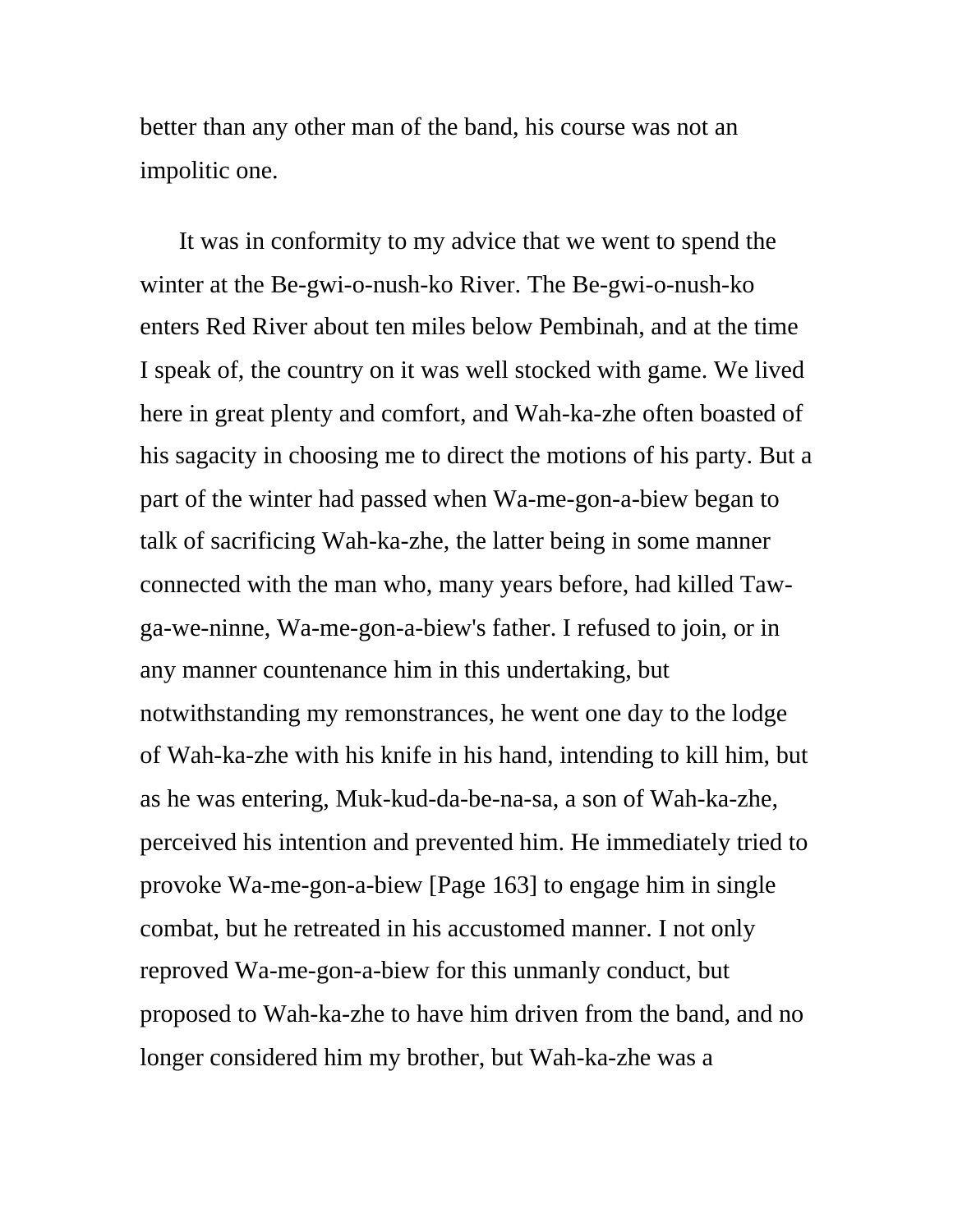considerate and friendly man, and unwilling that trouble or disturbance should be made, and therefore forgave his offence.

One of the young men, the son of Wah-ka-zhe, was accounted the best hunter among the Indians of this band, and there was, between us, while we resided at Be-gwi-o-nush-ko, a friendly rivalry in hunting. O-ke-mah-we-ninne, as he was called, killed nineteen moose, one beaver, and one bear. I killed seventeen moose, one hundred beavers, and seven bears, but he was considered the better hunter, moose being the most difficult of all animals to kill. There are many Indians who hunt through the winter in that country, and kill no more than two or three moose, and some never are able to kill one.

We had plenty of game at the Be-gwi-o-nush-ko, until another band of Ojibbeways came upon us in great numbers, and in a starving condition. While we were in this situation, and many of those who had recently joined us on the point of perishing with hunger, a man called Gish-kaw-ko, the nephew of him by whom I was taken prisoner, went a hunting, and in one day killed two moose. He called me to go with him and get some meat, at the same time signifying his intention to keep his success concealed from the remainder of the band, but I refused to have any part with him in such a transaction. I immediately started on a hunt with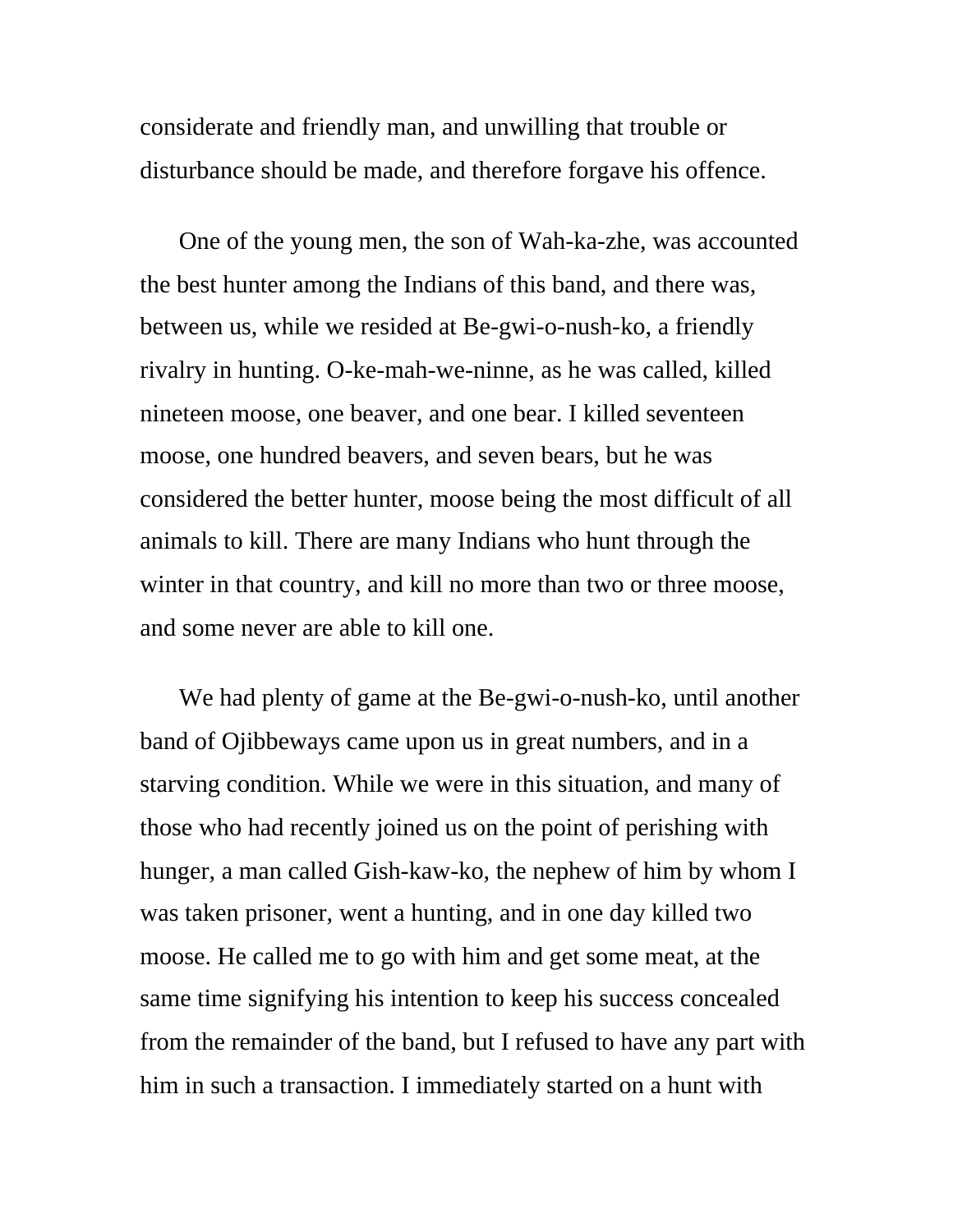Muk-kud-da-be-na-sa, and one or two others, and we having good luck, killed four bears, which we distributed among the hungry.

We now found it necessary for our large party to disperse in various directions. With Muk-kud-da-be-na-sa, Black Bird, and Wah-ka-zhe, and one other man, I went and encamped at the distance of two days' journey from the place where we had been living. While here, we all started together one morning to hunt, but in the course of the day scattered from each other. Late at night I returned, and was [Page 164] surprised to find, in place of our lodge, nothing remaining but a little pile of the dried grass we had used for a bed. Under this I found Black Bird, who, having come in but a little before me, and after the removal of the lodge, had laid down to sleep, supposing himself the only one left behind. As we followed the trail of our companions on the succeeding day, we met messengers coming to inform us that the son of Nah-gitch-egum-me, the man, who with Wah-ka-zhe, had left us so unexpectedly, had killed himself by an accidental discharge of his gun. The young man had been resting carelessly on the muzzle of his gun, when the butt slipping from the snow-shoe on which he had placed it. It had fired, and the contents passing through the arm-pit, had entered his head, but though so shockingly wounded, the young man lived twenty days in a state of stupor and insensibility, and then died. The Indians attributed to a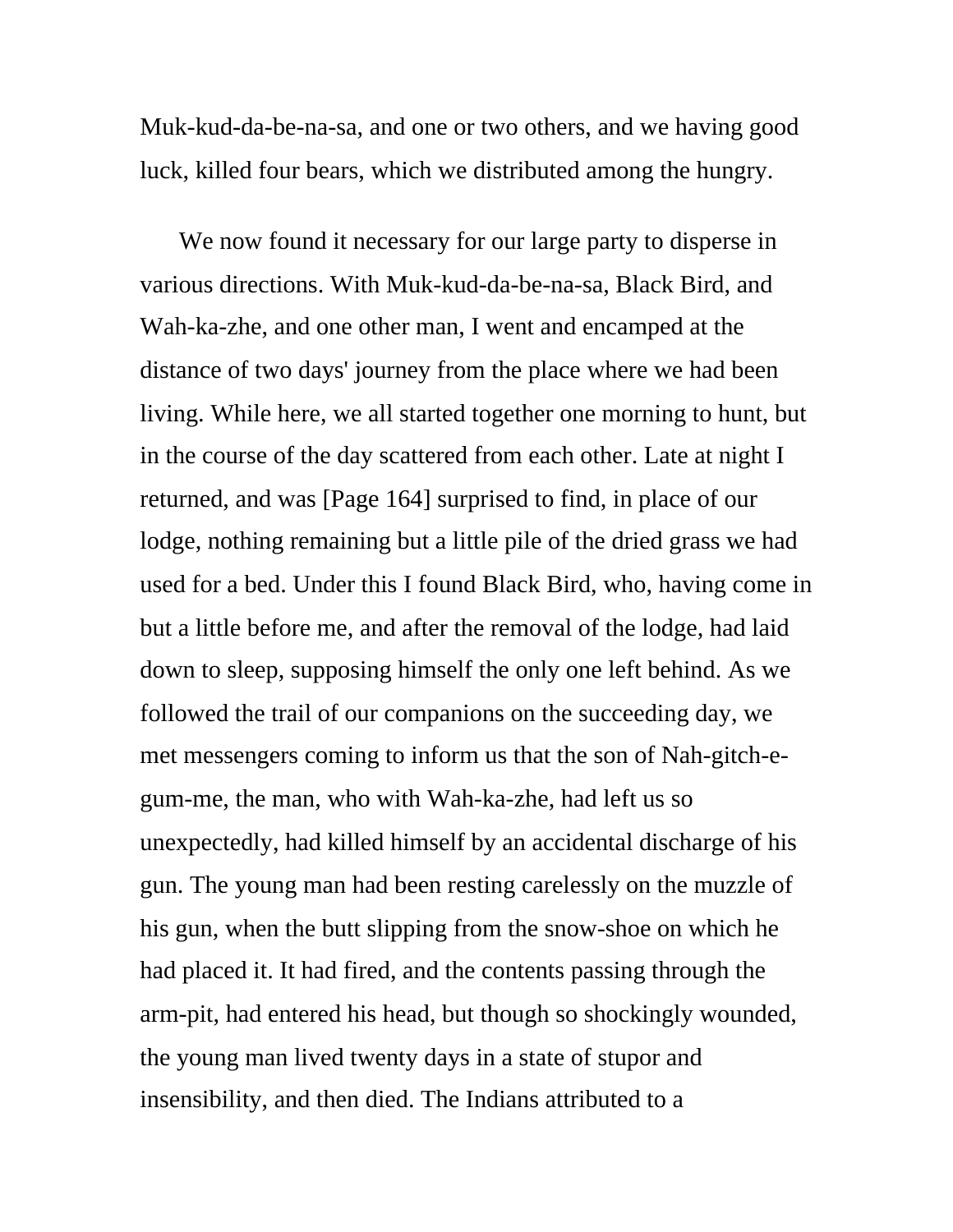presentiment of evil on the part of Nah-gitch-e-gum-me and Wahka-zhe, their abrupt abandonment of Black Bird and myself.

Shortly after this we were so reduced by hunger that it was thought necessary to have recourse to a medicine hunt. Nah-gitche-gum-me sent to me and O-ge-mah-we-ninne, the two best hunters of the band, each a little leather sack of medicine, consisting of certain roots, pounded fine and mixed with red paint, to be applied to the little images or figures of the animals we wished to kill. Precisely the same method is practised in this kind of hunting, at least as far as the use of medicine is concerned, as in those instances where one Indian attempts to inflict disease or suffering on another. A drawing, or a little image, is made to represent the man, the woman, or the animal, on which the power of the medicine is to be tried; then the part representing the heart is punctured with a sharp instrument, if the design be to cause death, and a little of the medicine is applied. The drawing or image of an animal used in this case is called muzzi-ne-neen, muzzi-ne-neenug, (pl.) and the same name is applicable to the little figures of a man or woman, and is sometimes rudely traced on birch bark, in other instances more carefully carved of wood. We started [Page 165] with much confidence of success, but Wah-ka-zhe followed, and overtaking us at some distance, cautioned us against using the medicine Nah-gitch-e-gum-me had given us, as he said it would be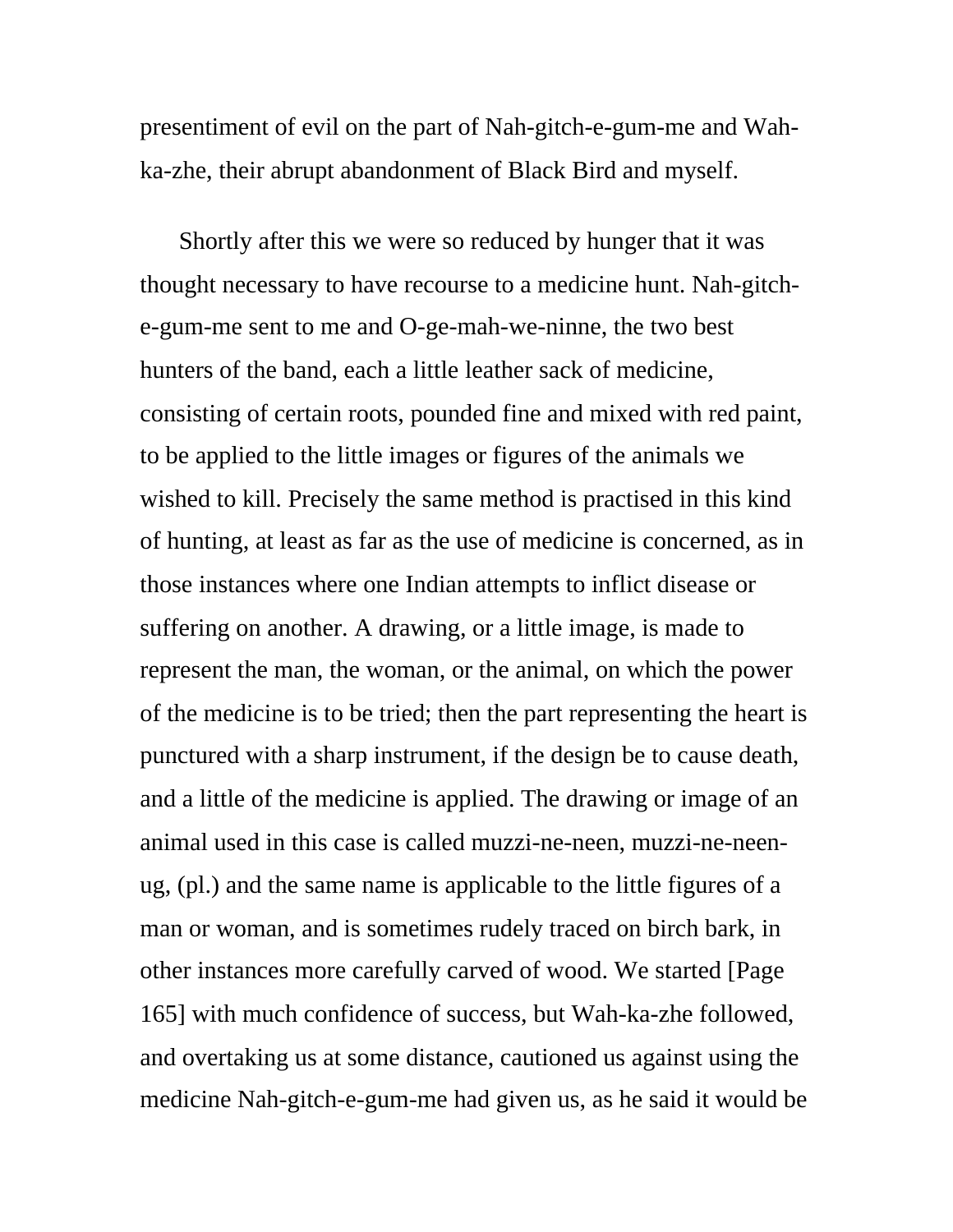the means of mischief and misery to us, not at present, but when we came to die. We therefore did not make use of it, but nevertheless, happening to kill some game, Nah-gitch-e-gum-me thought himself, on account of the supposed efficacy of his medicine, entitled to a handsome share of it. Finding that hunger was like to press severely upon us, I separated from the band and went to live by myself, feeling always confident that by so doing I could ensure a plentiful supply for the wants of my family. Wahka-zhe and Black Bird came to Lake Winnipeg, from whence they did not return, as I had expected they would.

After I had finished my hunt, and at about the usual time for assembling in the spring, I began to descend the Bi-gwi-o-nush-ko to go to the traders on Red River. Most of the Indians had left their camps and gone on before me. As I was one morning passing one of our usual encamping places, I saw on shore a little stick standing in the bank, and attached to the top of it a piece of birch bark. On examination, I found the mark of a rattle snake with a knife, the handle touching the snake, and the point sticking into a bear, the head of the latter being down. Near the rattle-snake was the mark of a beaver, one of its dugs, it being a female, touching the snake. This was left for my information, and I learned from it that Wa-me-gon-a-biew, whose totem was She-she-gwah, the rattlesnake, had killed a man whose totem was Muk-kwah, the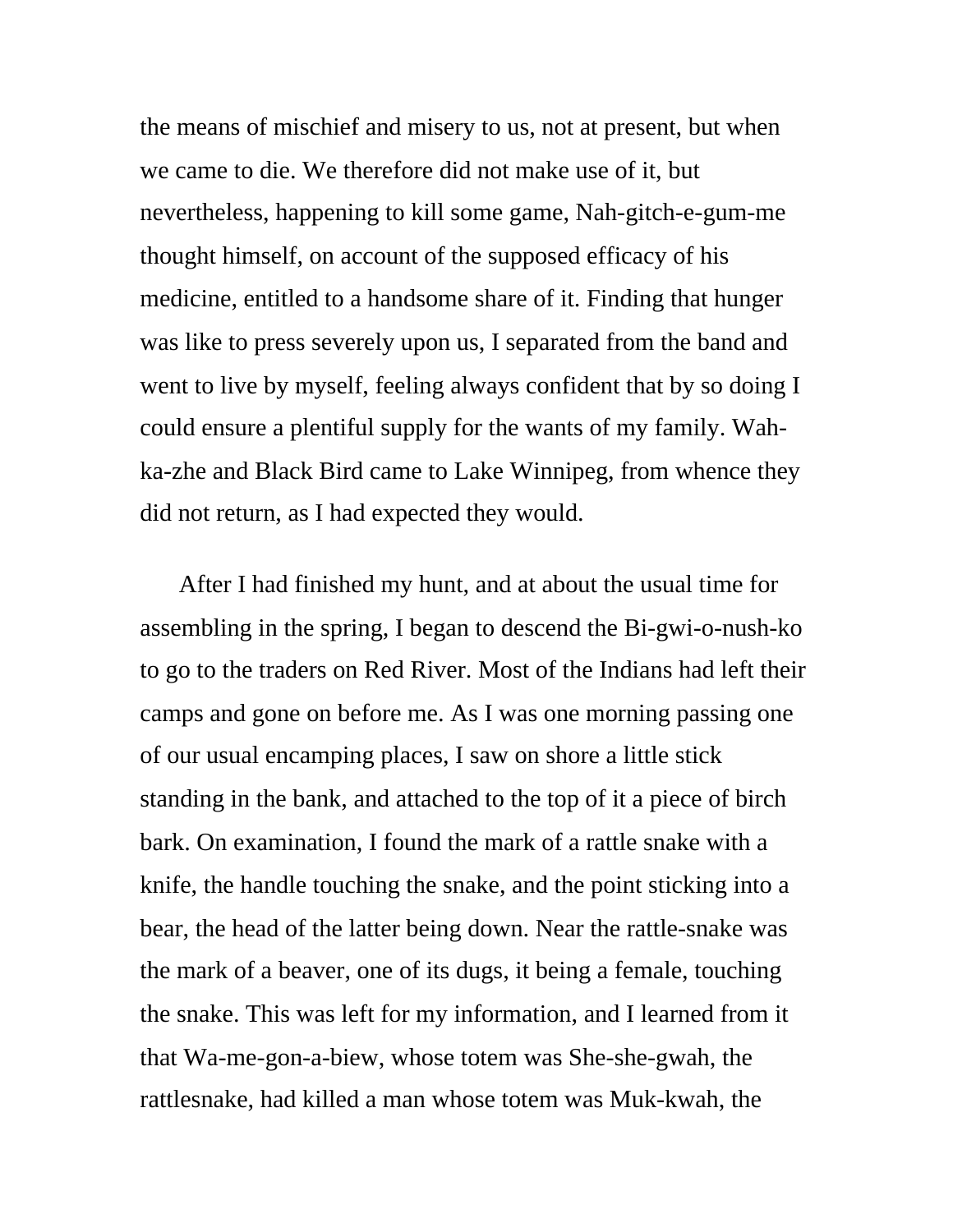bear. The murderer could be no other than Wa-me-gon-a-biew, as it was specified that he was the son of a woman whose totem was the beaver, and this I knew could be no other than Net-no-kwa. As there were but few of the bear totem in our band, I was confident the man killed was a young man called Ke-zha-zhoons. That he was dead, and not wounded merely, was indicated by the drooping down of the head of the bear. I was not deterred by this information from continuing my journey. On the contrary, I hastened on, and arrived in time to witness the interment of the young man my brother had [Page 166] killed. Wa-me-gon-a-biew went by himself, and dug a grave wide enough for two men; then the friends of Ke-zha-zhoons brought his body, and when it was let down into the grave, Wa-me-gon-a-biew took off all his clothes, except his breech cloth, and sitting down naked at the head of the grave, drew his knife, and offered the handle to the nearest male relative of the deceased. "My friend," said he, "I have killed your brother. You see I have made a grave wide enough for both of us, and I am now ready and willing to sleep with him." The first and second, and eventually all the friends of the murdered young man, refused the knife which Wa-me-gon-a-biew offered them in succession. The relations of Wa-me-gon-a-biew were powerful, and it was fear of them which now saved his life. The offence of the young man whom he killed, had been the calling him "cut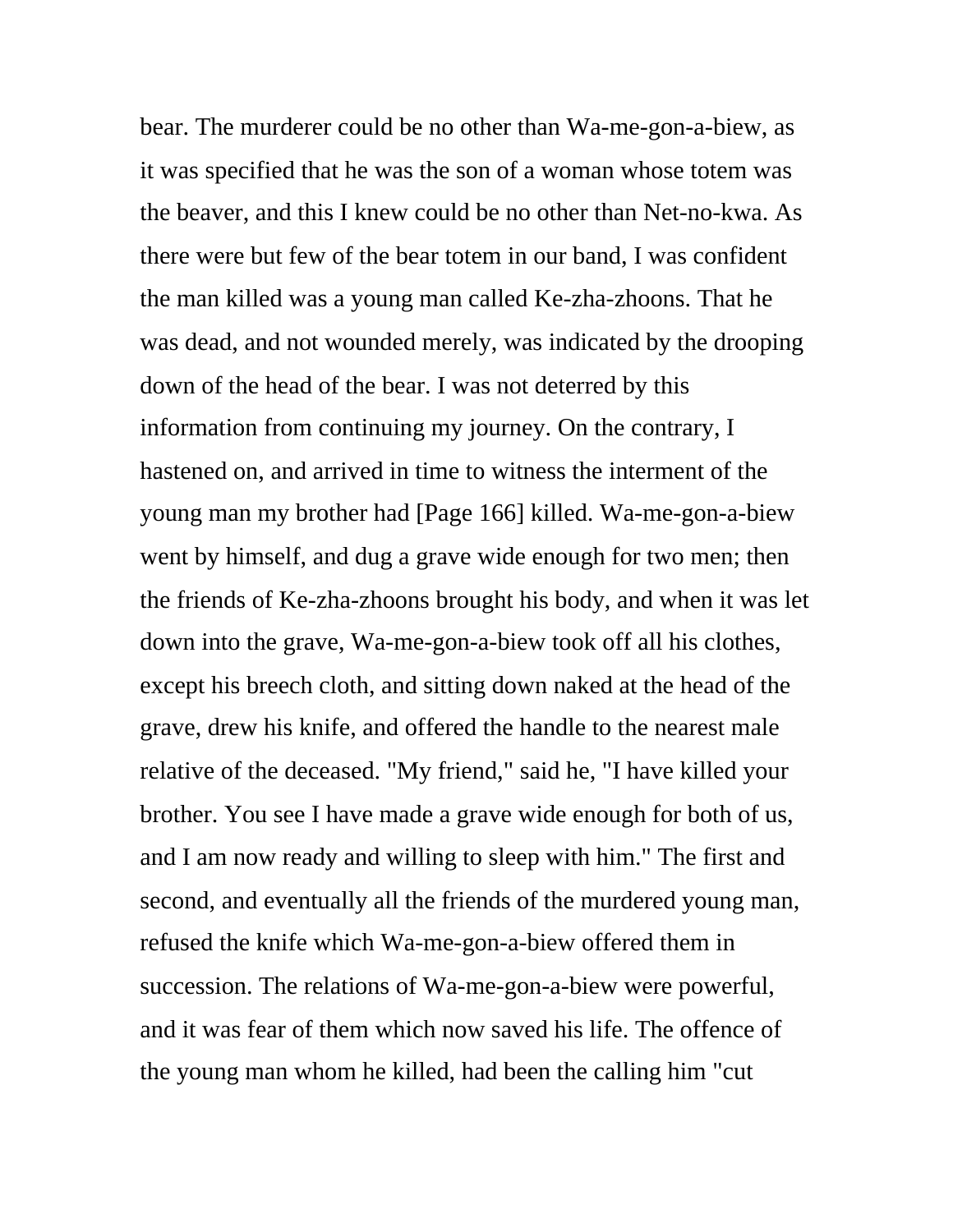nose." Finding that none of the male relations of the deceased were willing to undertake publicly the punishment of his murderer, Wame-gon-a-biew said to them, "trouble me no more, now or hereafter, about this business. I shall do again as I have now done, if any of you venture to give me similar provocation."

The method by which information of this affair was communicated to me at a distance, is one in common use among the Indians, and, in most cases, it is perfectly explicit and satisfactory. The men of the same tribe are extensively acquainted with the totems which belong to each, and if on any record of this kind, the figure of a man appears without any designatory mark, it is immediately understood that he is a Sioux, or at least a stranger. Indeed, in most instances, as in that above mentioned, the figures of men are not used at all, merely the totem, or sirname, being given. In cases where the information to be communicated is that the party mentioned is starving, the figure of a man is sometimes drawn, and his mouth is painted white, or white paint may be smeared about the mouth of the animal, if it happens to be one, which is his totem.

After visiting the trader on Red River, I started with the intention of coming to the States, but at Lake Winnipeg I heard that the war between Great Britain and the United [Page 167]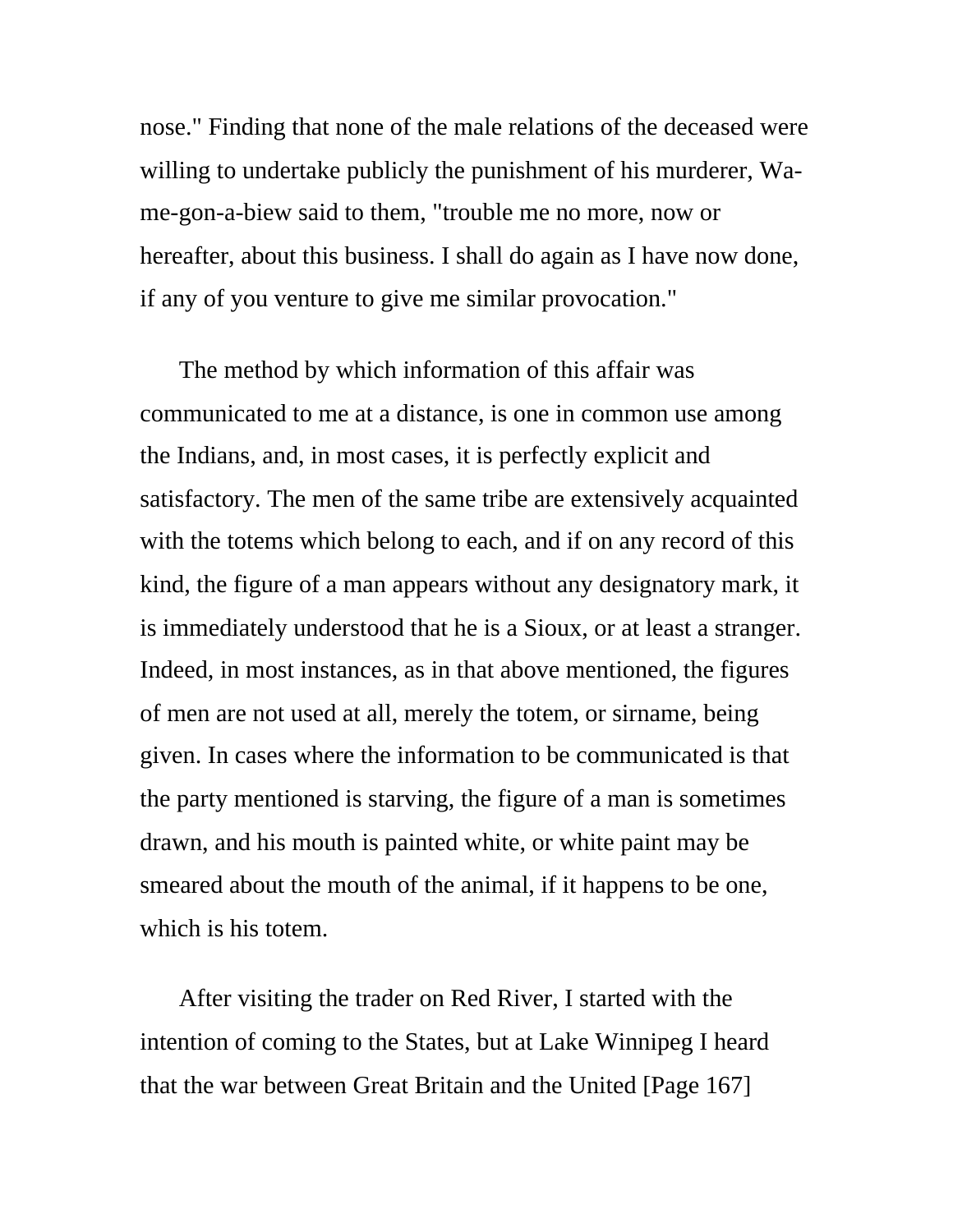States still continued, with such disturbances on the frontier as would render it difficult for me to pass with safety. I was therefore compelled to stop by myself at that place, where I was after some time joined by Pe-shau-ba, Waw-zhe-kah-maish-koon, and others, to the number of three lodges. The old companion and associate of Pe-shau-ba, Waw-so, had been accidentally killed by an Assinneboin in hunting. Here we lived in plenty and contentment, but Pe-shau-ba, upon whom the death of his friend Waw-so had made some impression, was soon taken violently ill. He was conscious that his end was approaching, and very frequently told us he should not live long. One day he said to me, "I remember before I came to live in this world, I was with the Great Spirit above. And I often looked down, and saw men upon the earth. I saw many good and desirable things, and among others, a beautiful woman, and as I looked day after day at the woman, he said to me, 'Pe-shau-ba, do you love the woman you are so often looking at?' I told him I did. Then he said to me, 'Go down and spend a few winters on the earth. You cannot stay long, and you must remember to be always kind and good to my children whom you see below.' So I came down, but I have never forgotten what was said to me. I have always stood in the smoke between the two bands when my people have fought with their enemies. I have not struck my friends in their lodges. I have disregarded the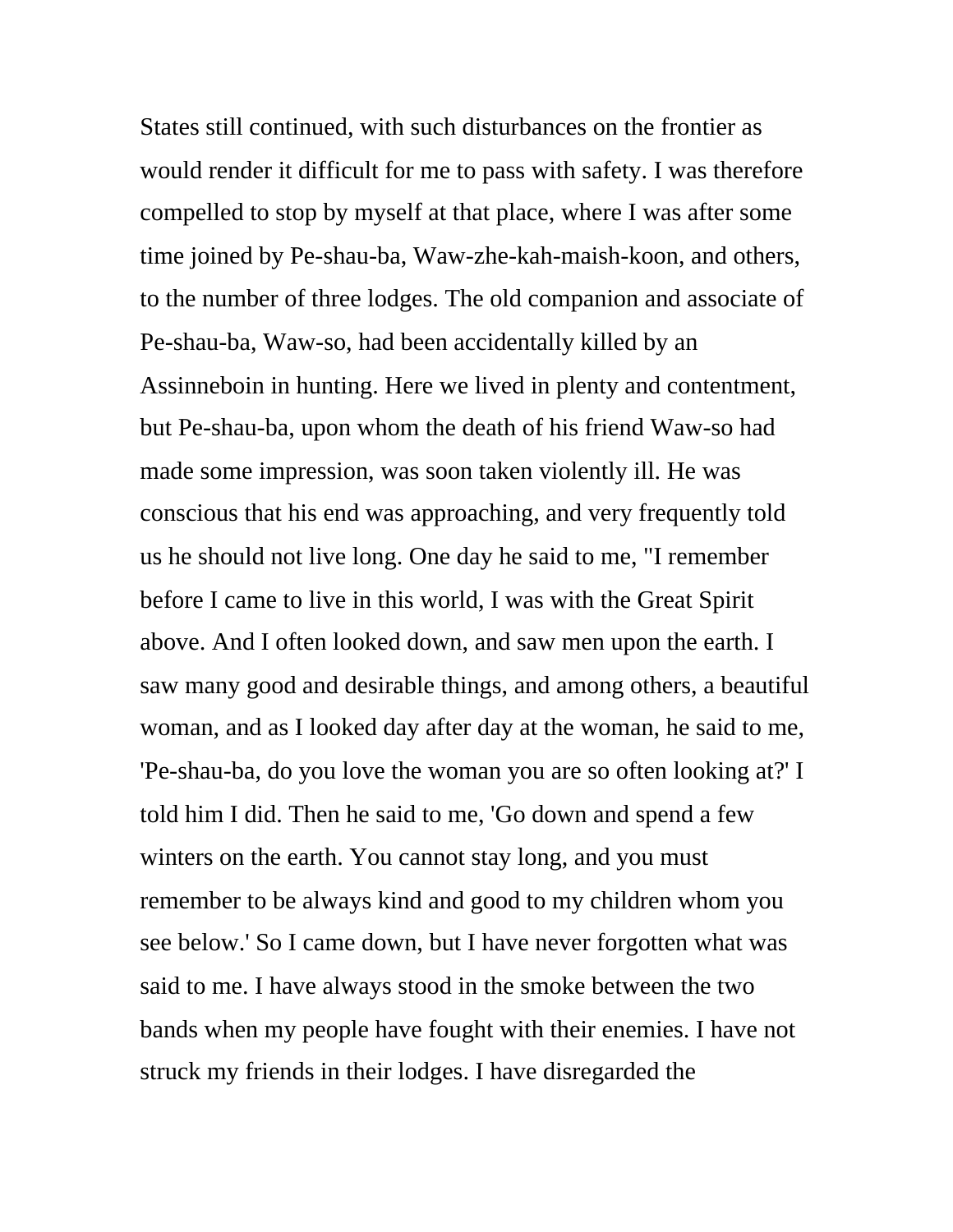foolishness of young men who would have offended me, but have always been ready and willing to lead our brave men against the Sioux. I have always gone into battle painted black, as I now am, and I now hear the same voice that talked to me before I came to this world: it tells me I can remain here no longer. To you, my brother, I have been a protector, and you will be sorry when I leave you; but be not like a woman, you will soon follow in my path." He then put on the new clothes I had given him to wear below, walked out of the lodge, looked at the sun, the sky, the lake, and the distant hills; then come in, and lay down composedly in his place in the lodge, and in a few minutes ceased to breathe.

After the death of Pe-shau-ba, I wished to have made an- [Page 168] other attempt to come to the States, but Waw-zhe-kah-maishkoon prevented me. I lived with him the remainder of the winter, and in the spring went to Ne-bo-wese-be, (Dead River,) where we planted corn, and spent the summer. In the fall, after the corn was gathered, we went to our hunting grounds.

An old Ojibbeway, called Crooked Finger, had been living in my lodge about a year; in all that time, having never killed any thing. When I started to hunt buffalo, he followed me, and we came at the same time in view of a large herd, when the old man endeavoured to raise a quarrel about my right to use those hunting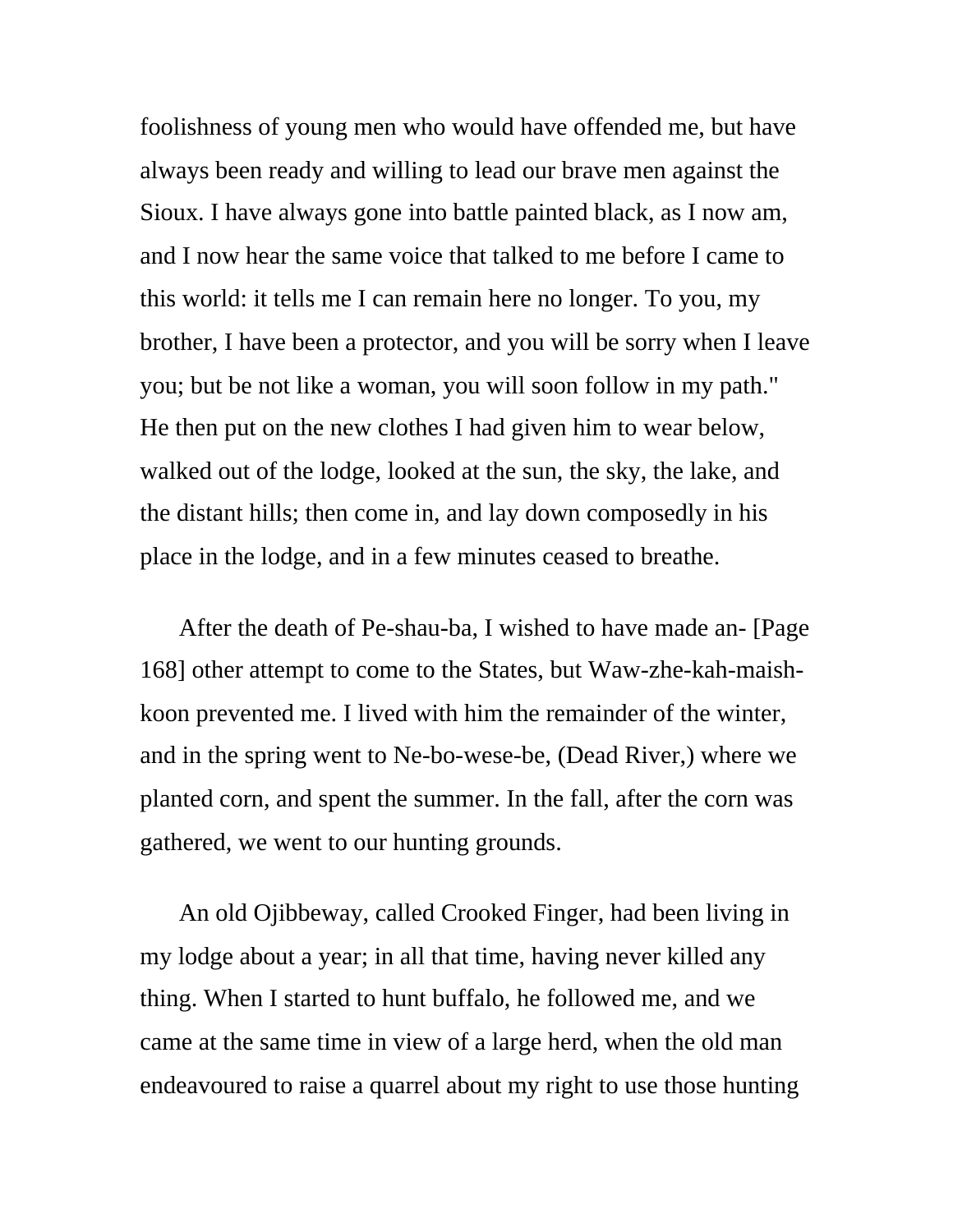grounds. "You Ottawwaws," said he, "have no right in this part of the country, and though I cannot control all of you, I have you, at last, now in my power, and I am determined that if you do not go back to your own country from this very spot, I will kill you." I had no apprehension on account of his threat, and I defied him to injure or molest me. After an hour or more of altercation, he crept up, and at length began to shoot at the herd of buffalo. Soon after he had left me, two Ottawwaws who had overheard the quarrel as they were coming up, and had concealed themselves in the bushes near, joined me. The old man, after three or four unsuccessful shots at the buffalo, turned and went home, ashamed alike of his insolence to me, and of his want of success. Then I went forward with the two young Ottawwaws who had joined me, and we killed a considerable number of fat cows.

Shortly after this, when I had been hunting all day, on returning home late at night, I found a very unusual gloominess in the countenances of all the inmates of my lodge. I saw there a man named Chik-ah-to, who was almost a stranger to me. He, and all the rest of them, seemed as if cast down by some sudden and unexpected bad news, and when I asked my wife the cause of this apparent distress, she returned me no answer. At length, Waw-zhekah-maish-koon, in reply to my earnest inquiries, told me, with the utmost seriousness, and a voice of solemn concern, that the Great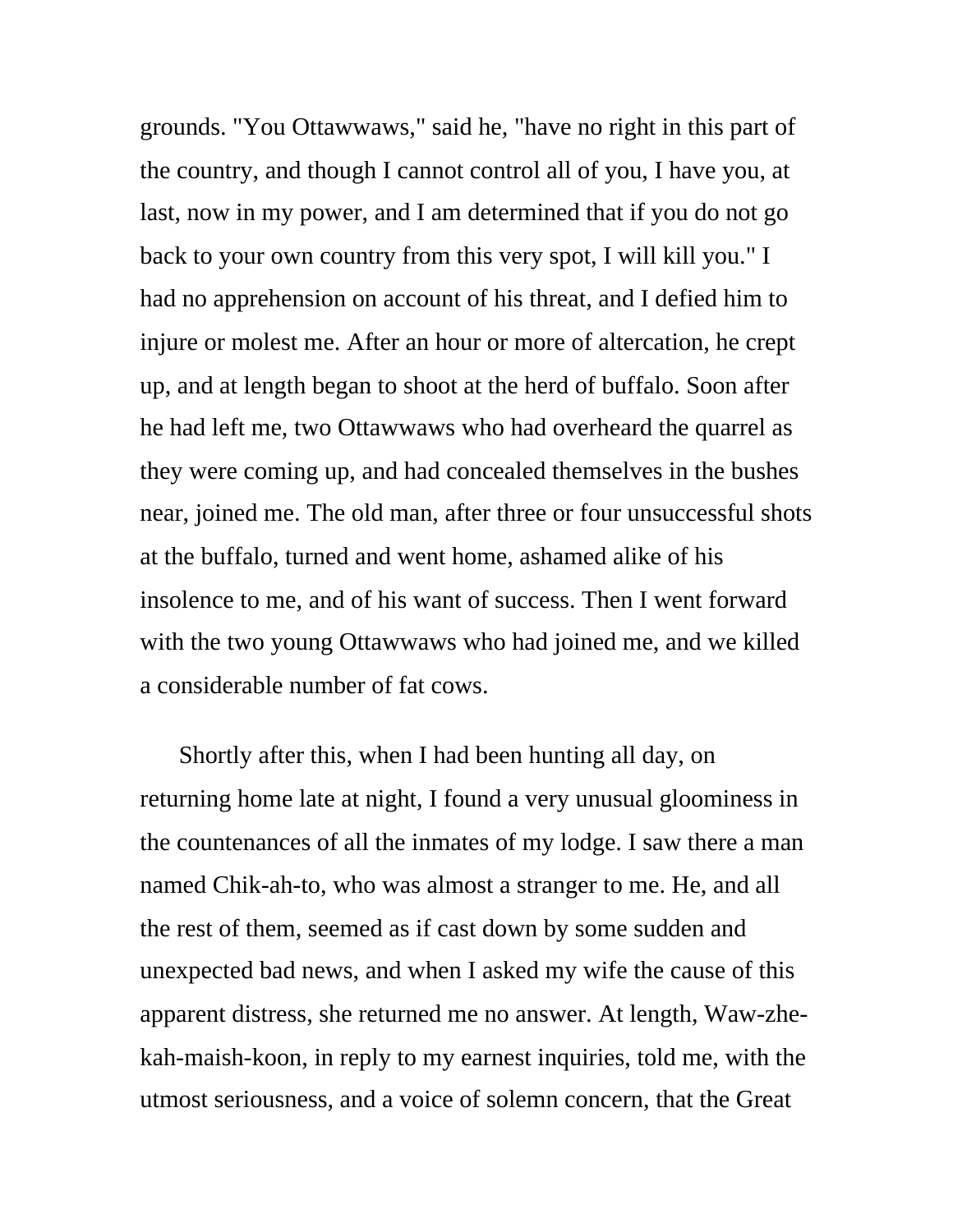Spirit had come down again. "What, has he come [Page 169] again so soon?" said I; "He comes often of late, but I suppose we must hear what he has to say." The light and irreverent manner in which I treated the subject, was very offensive to many of the Indians, and they apparently all determined to withhold from me all communications respecting it. This was to me a matter of little consequence, and I went, as usual, to my hunting on the following morning. My own indifference and contempt for these pretended revelations of the Divine will kept me in ignorance for some time of the purport of the present one. But at a subsequent period of my life, I found that though my skepticism might not be offensive to the Great God, in whose name these revelations were made to us, still it was highly so to those who were pleased to style themselves his messengers, and that by incurring their ill will I exposed myself to much inconvenience and danger.

In the spring of the year, after we had assembled at the trading house at Pembinah, the chiefs built a great lodge and called all the men together to receive some information concerning the newly revealed will of the Great Spirit. The messenger of this revelation was Manito-o-geezhik, a man of no great fame but well known to most of the Ojibbeways of that country. He had disappeared for about one year, and in that time he pretended to have visited the abode of the Great Spirit, and to have listened to his instructions,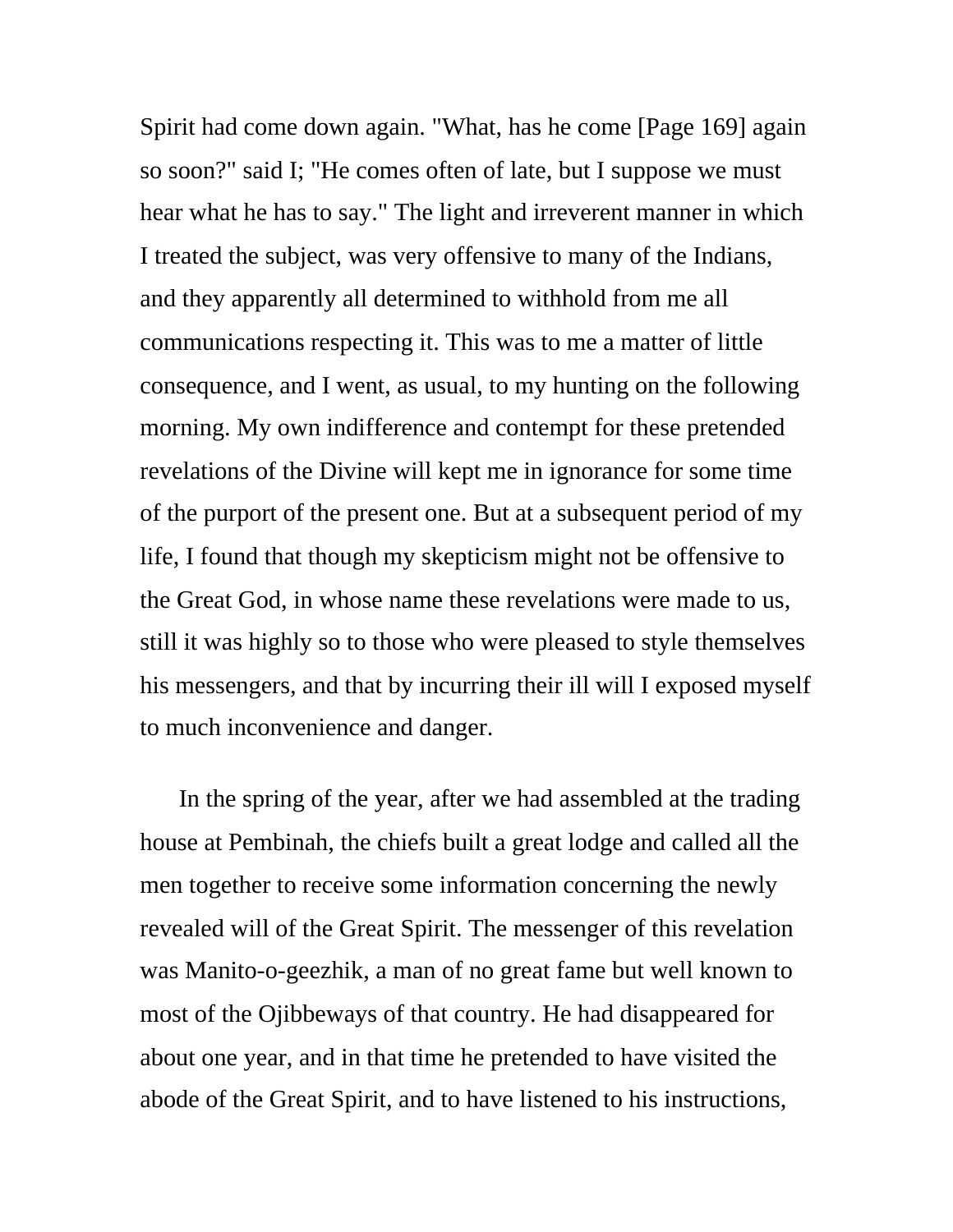but some of the traders informed me he had only been to St. Louis, on the Mississippi.

The Little Clam took it upon him to explain the object of the meeting. He then sang and prayed, and proceeded to detail the principal features of the revelation to Manito-o-geezhik. The Indians were no more to go against their enemies. They must no longer steal, defraud, or lie; they must neither be drunk, nor eat their food, nor drink their broth when it was hot. Few of the injunctions of Manito-o-geezhik were troublesome or difficult of observance, like those of the Shawnee prophet. Many of the maxims and instructions communicated to the Indians at this time were of a kind to be permanently and valuably useful to them, and the effect of their influence was manifest for two or three [Page 170] years in the more orderly conduct, and somewhat amended condition of the Indians.

When we were ready to separate from the trading-house, Aisainse, (the little clam,) invited several of us, myself in particular, to accompany him to his residence at Man-e-to Sah-gi-e-gun, or Spirit Lake, but I would not join him, as I wished to remain in a woody country for the purpose of hunting the fur-bearing animals. Ten men, among whom were Wa-ge-tote and Gi-ah-ge-git, together with great numbers of women, accepted his invitation and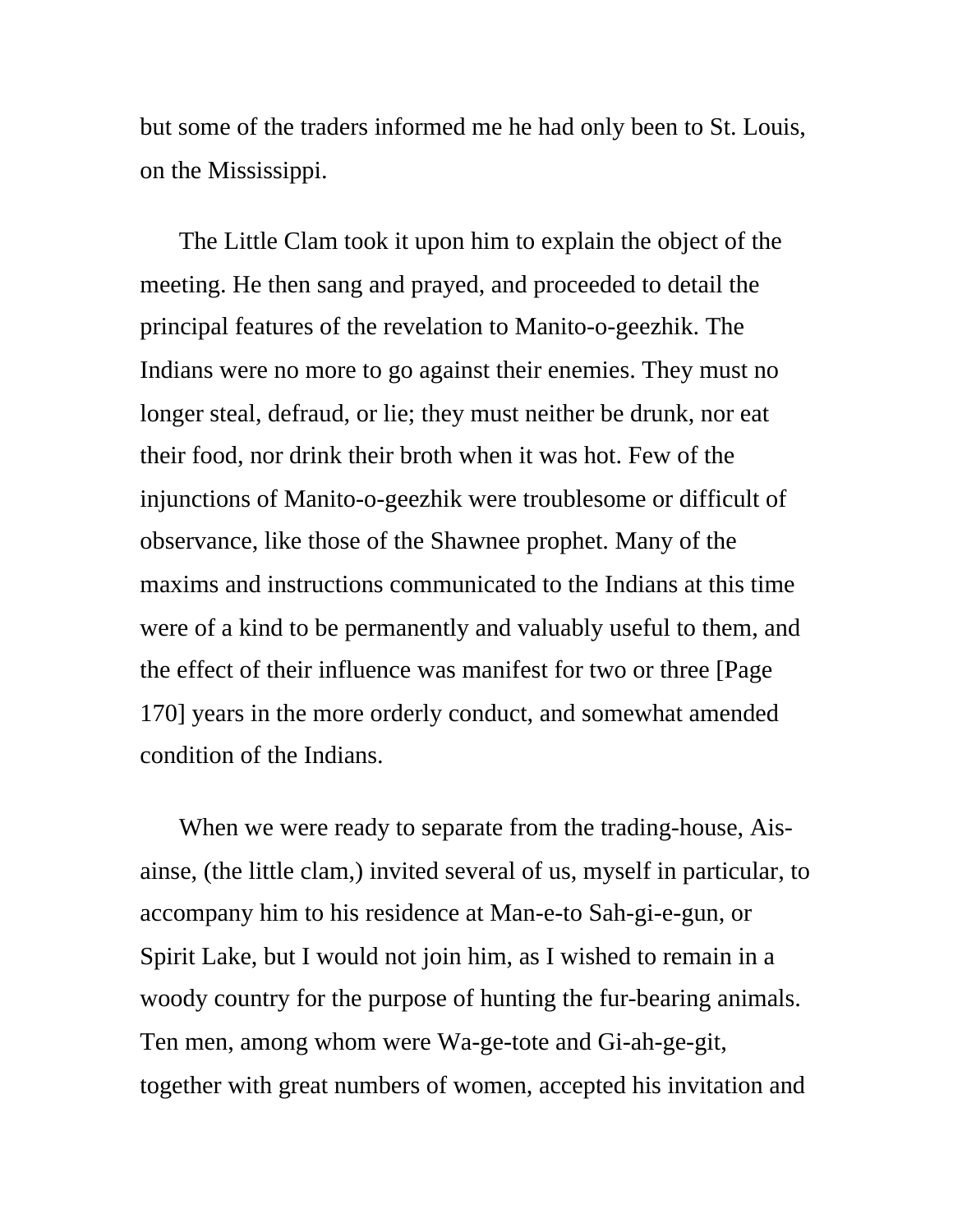went with him. A young man, a friend of the Little Clam, named Se-gwun-oons, (spring deer,) before they separated from us at Pembinah, predicted that he would be killed at Spirit Lake. Many other predictions he made, which were verified from day to day, until the Indians came to have such confidence in him that his admonitions of impending danger to those who should go to Spirit Lake began to be so much regarded, that Wa-me-gon-a-biew and many others became alarmed and returned. Last of all came Match-e-toons, a foolish and lying young man, who reported that the indications of danger thickening around the Little Clam and his band, he had stolen away in the night, and the next morning, though he had fled a considerable distance, he heard the guns of the Sioux at the camp he had left. We did not immediately credit the account of this man, but waited anxiously from day to day, till at last the chiefs determined to send twenty men to ascertain whether there was any foundation for his statement. This party, when they arrived at the place where the Little Clam had been encamped, found that the whole band had been cut off. First, and in advance of all the camp, lay the body of Se-gwun-oons, the young man who had predicted the attack before he left Pembinah. Near him lay some young men of his own age, and farther back the stout body of the Little Clam, stuck full of arrows. In the camp the ground was strewed with the bodies of the women and children. At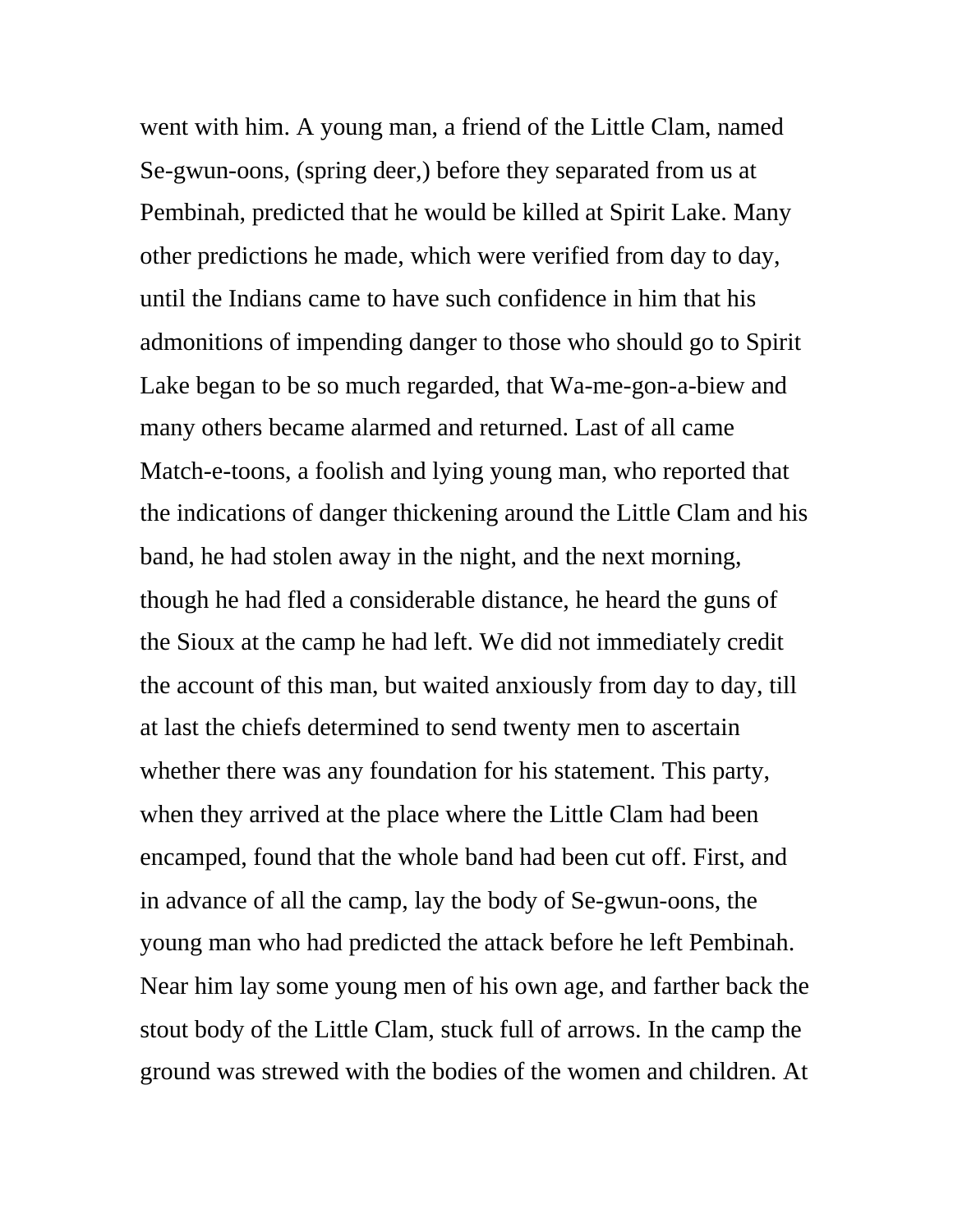a distance was the body of one of the Sioux, in a sitting posture, and covered with the [Page 171] puk-kwi, or mats, which had belonged to the Ojibbeway lodges. Not one escaped except Matche-toons, but some afterwards doubted whether he had not fled in the time of the fight, instead of the evening before, as he had stated. Thus died the Little Clam, the last of the considerable men of his age belonging to the Ojibbeways of Red River. Our village seemed desolate after the recent loss of so many men.

We then went down to Dead River, planted corn, and spent the summer there. Sha-gwaw-koo-sink, an Ottawwaw, a friend of mine and an old man, first introduced the cultivation of corn among the Ojibbeways of the Red River country.

In the ensuing fall when we went to our hunting grounds, the wolves were unusually numerous and troublesome. They attacked and killed my horse, and several of my dogs. One day, when I had killed a moose, and gone with all my family to bring in the meat, I found on my return, the wolves had pulled down my lodge, carried off many skins, carrying-straps, and, in fine, whatever articles of skin, or leather they could come at. I killed great numbers, but they still continued to trouble me, particularly an old dog wolf, who had been so often at my door that I knew his appearance, and was perfectly acquainted with his habits. He used, whenever he came,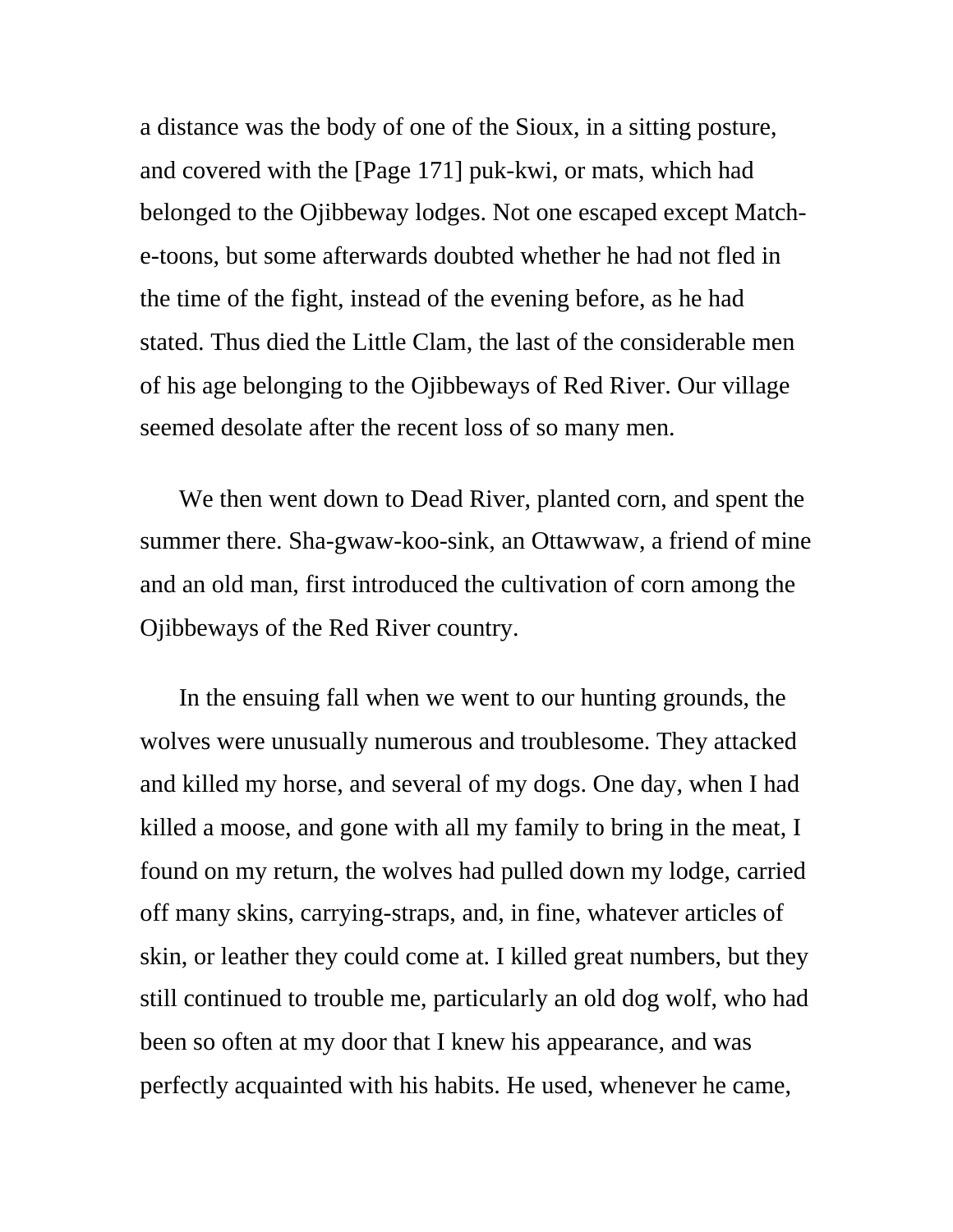to advance boldly upon my dogs and drive them in. He would then prowl about to seize whatever he could find of food. At last, I loaded my gun and went out, when he sprang directly at me, but I shot him before he had time to fasten upon me. Half his hair had fallen off. [Page [p.172]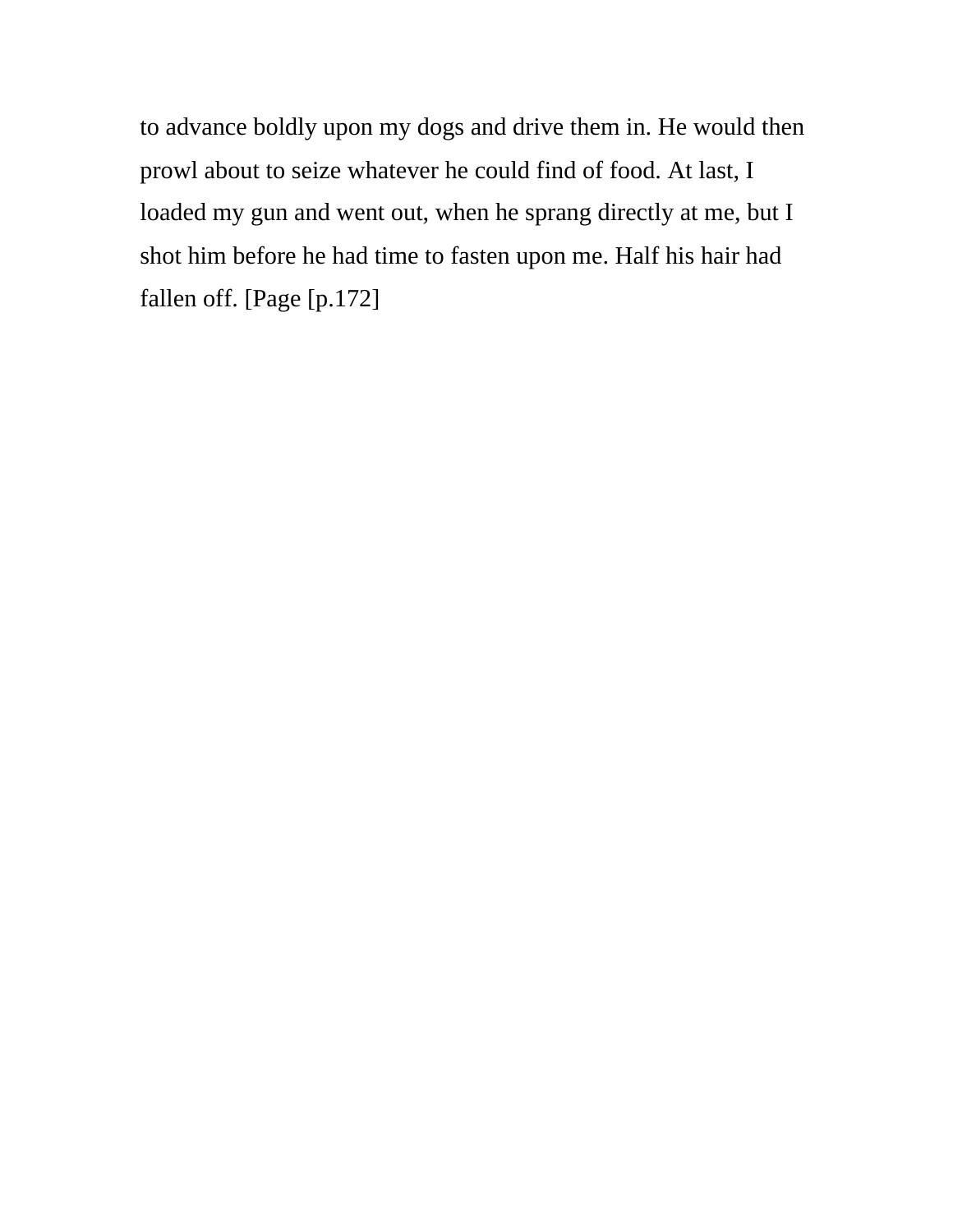## CHAPTER XI

Rapacity of the traders -- revelation of Manito-o-geezhik - pretensions of As-kaw-ba-wis -- credulity of the Indians -- colony at Red River, planted by the Hudson's Bay traders -- large warparty assembled at Turtle Mountain -- want of discipline.

Mr. Henry had traded ten years at Pembinah. He was succeeded by a Mr. M'Kenzie, who remained but a short time, and after him came Mr. Wells, called by the Indians Gah-se-moan, (a sail,) from the roundness and fulness of his person. He built a strong fort on Red River, near the mouth of the Assinneboin. The Hudson's Bay Company had now no post in that part of the country, and the Indians were soon made conscious of the advantage which had formerly resulted to them from the competition between rival trading companies. Mr. Wells, at the commencement of winter, called us all together, gave the Indians a ten gallon keg of rum and some tobacco, telling them, at the same time, he would not credit one of them the value of a single needle. When they brought skins, he would buy them, and give in exchange such articles as were necessary for their comfort and subsistence during the winter. I was not with the Indians when this talk was held. When it was reported to me, and a share of the presents offered me, I not only refused to accept any thing, but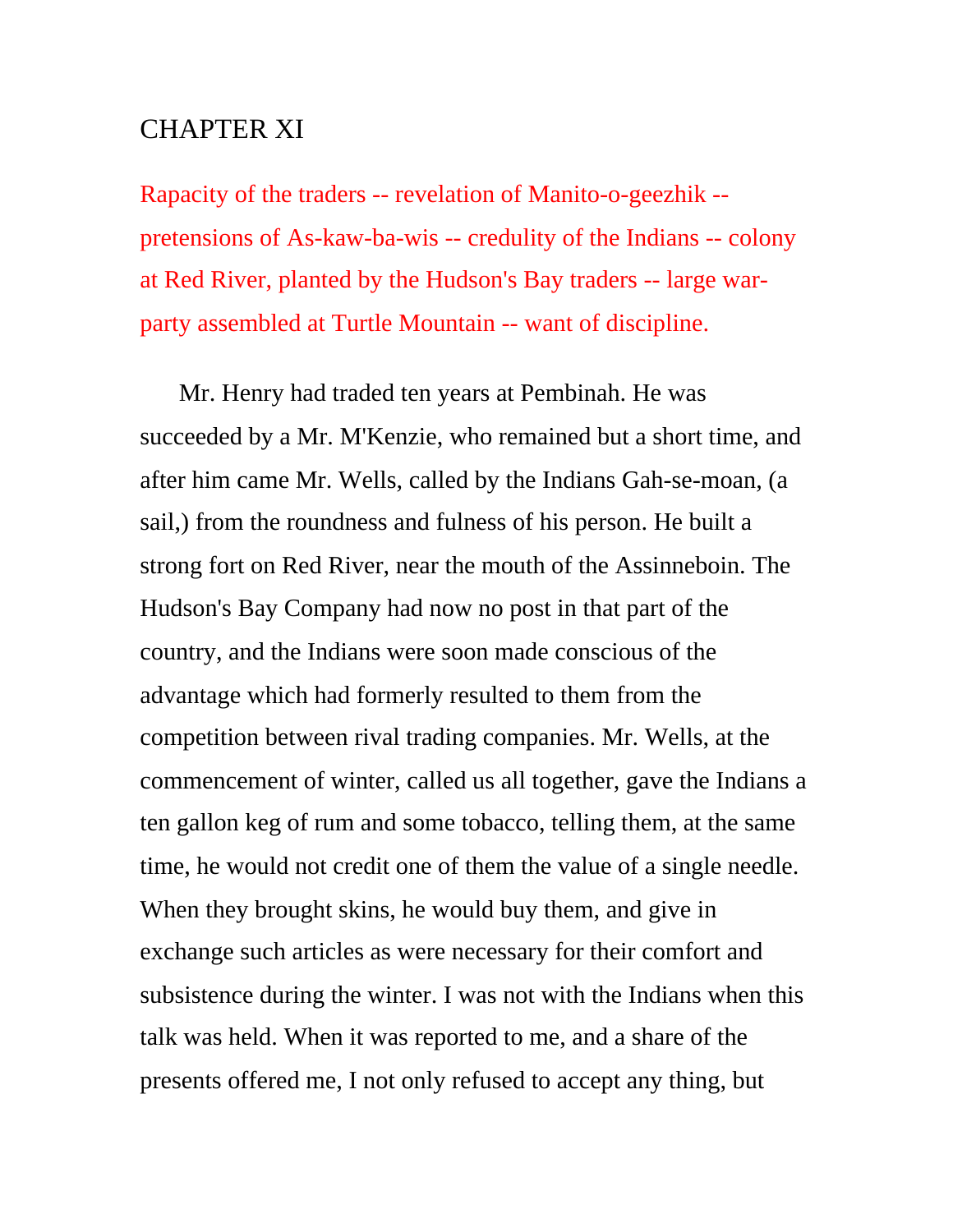reproached the Indians for their pusillanimity in submitting to such terms. They had been accustomed for many years to receive credits in the fall. They were now entirely destitute not of clothing merely, but of ammunition, and many of them of guns and traps. How were they, without the accustomed aid from the traders, to subsist themselves and their families during the ensuing winter? A few days afterwards, I went to Mr. Wells, and told him that I was poor, with a large family to support by my own exertions, and that I must unavoidably suffer, and perhaps perish, unless he would give me such a credit as I [Page 173] had always, in the fall, been accustomed to receive. He would not listen to my representation and told me, roughly, to be gone from his house. I then took eight silver beavers, such as are worn by the women, as ornaments on their dress, and which I had purchased the year before at just twice the price that was commonly given for a capote. I laid them before him on the table, and asked him to give me a capote for them, or retain them as a pledge for the payment of the price of the garment, as soon as I could procure the peltries. He took up the ornaments, threw them in my face, and told me never to come inside of his house again. The cold weather of the winter had not yet set in, and I went immediately to my hunting ground, killed a number of moose, and set my wife to make the skins into such garments as were best adapted to the winter season, and which I now saw we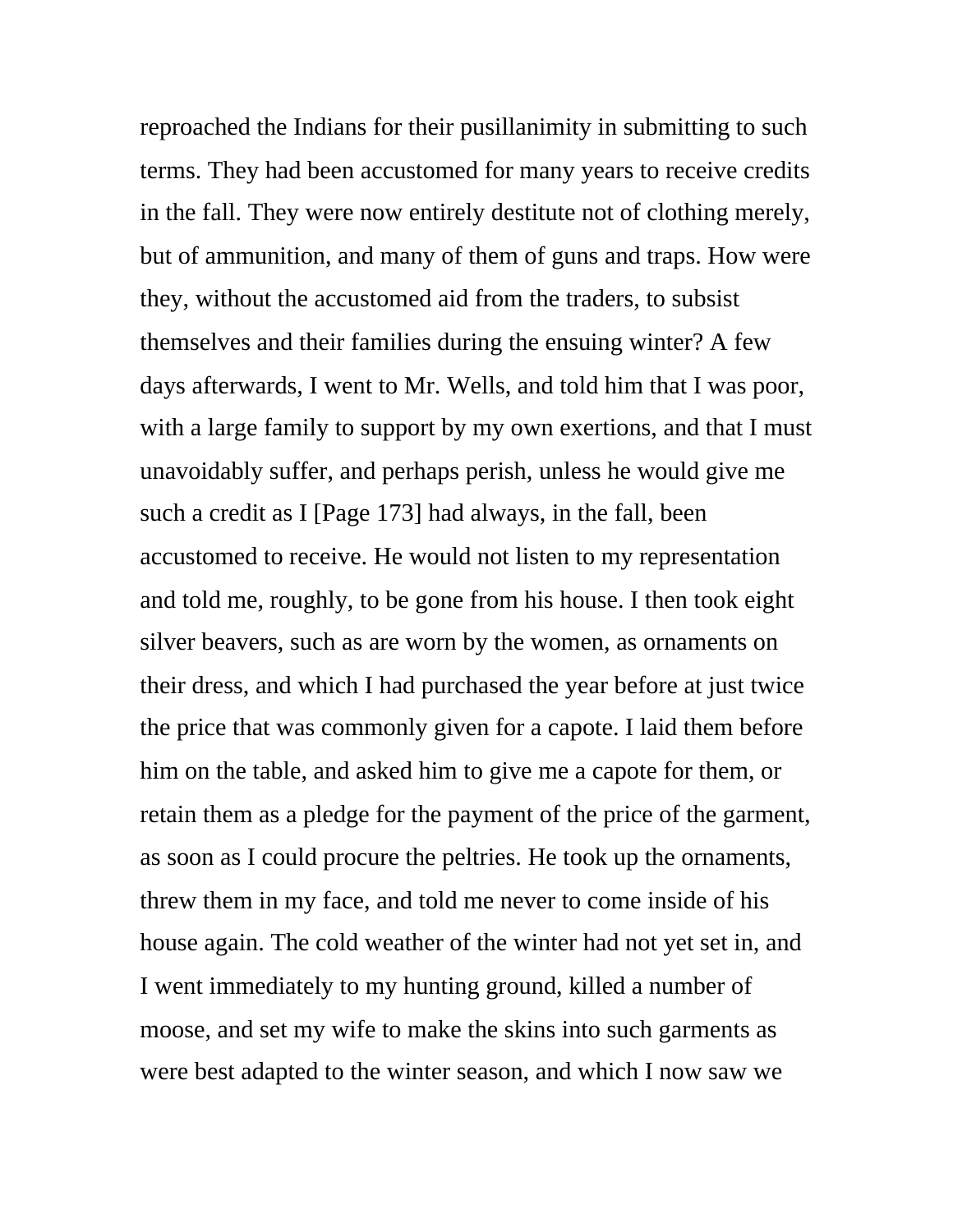should be compelled to substitute for the blankets and woollen clothes we had been accustomed to receive from the traders.

I continued my hunting with good success, but the winter had not half passed when I heard that Mr. Hanie, a trader for the Hudson's Bay people, had arrived at Pembinah. I went immediately to him, and he gave me all the credit I asked, which was to the amount of seventy skins. Then I went to Muskrat River, where I hunted the remainder of the winter, killing great numbers of martens, beavers, otters, etc.

Early in the spring, I sent word by some Indians to Mr. Hanie, that I would go down to the mouth of the Assinneboin, and meet him there to pay my credit, as I had skins more than enough for this purpose.

When I arrived at the Assinneboin, Mr. Hanie had not yet passed, and I stopped to wait for him opposite Mr. Well's trading house. An old Frenchman offered me a lodging in his house, and I went in and deposited my peltries under the place he gave me to sleep in. Mr. Wells, having heard of my arrival, sent three times, urging me to come and see him. At last, I yielded to the solicitations of my brother-in-law and crossed over with him. Mr. Wells was glad to see me, and treated me with much politeness. He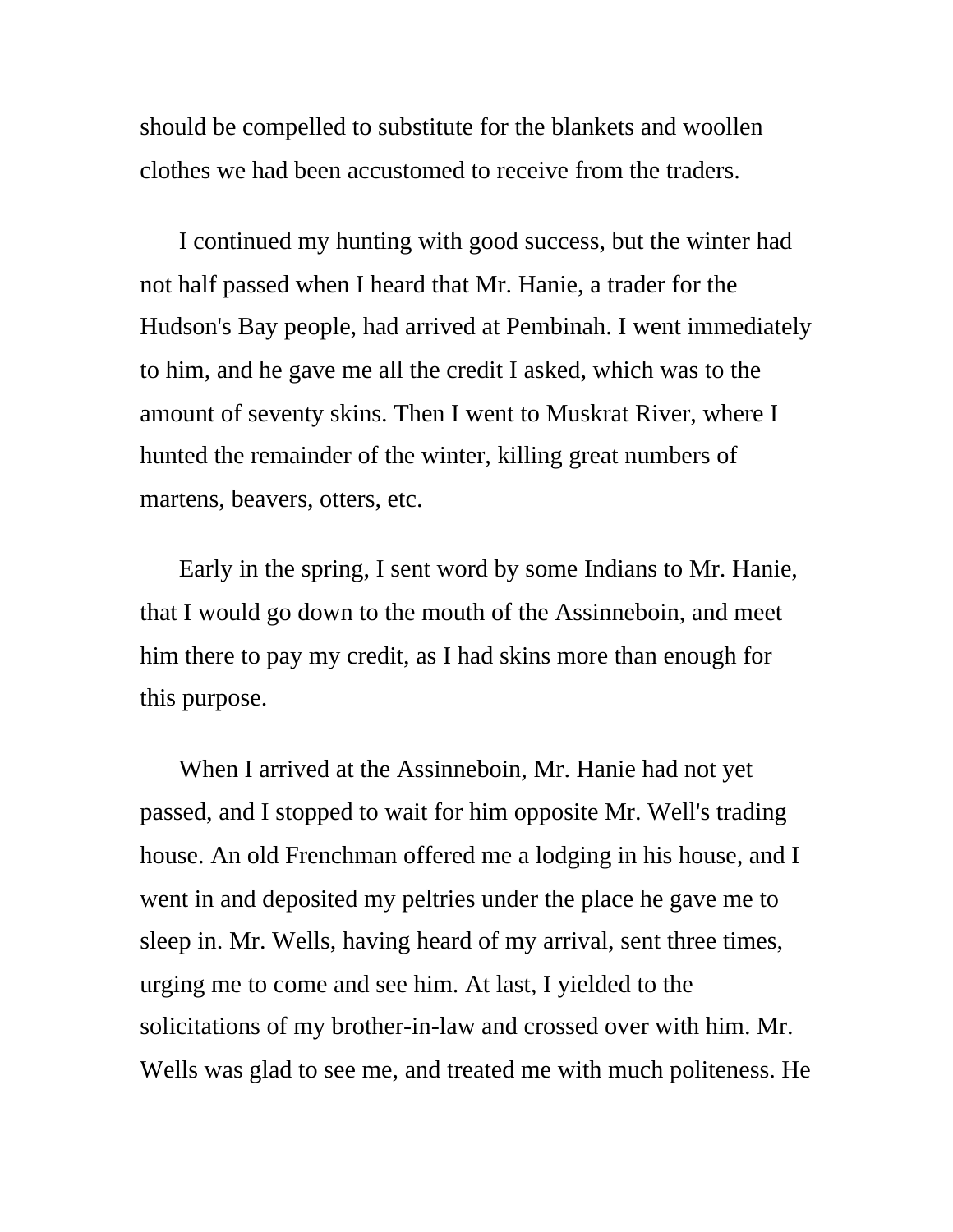offered me [Page 174] wine and provisions, and whatever his house afforded. I had taken nothing except a little tobacco, when I saw his Frenchman come in with my packs. They carried them past me into Mr. Well's bed room. He then locked the door, and took out the key. Immediately his kindness and attentions to me relaxed. I said nothing, but felt not the less anxious and uneasy, as I was very unwilling to be deprived of the means of paying Mr. Hanie his credit, still more so to have my property taken from me by violence, or without my consent. I watched about the house, and at length found an opportunity to slip into the bed room, while Mr. Wells was then taking something from a trunk. He tried to drive me, and afterwards to push me out, but I was too strong for him. After he had proceeded to this violence, I did not hesitate to take up my packs, but he snatched them from me. Again I seized them, and in the struggle that ensued, the thongs that bound them were broken, and the skins strewed about the floor. As I went to gather them up, he drew a pistol, cocked it, and presented it to my breast. For a moment I stood motionless, thinking he would certainly kill me, as I saw he was much enraged. Then I seized his hand, and turned it aside, at the same moment drawing from my belt a large knife, which I grasped firmly in my right hand, still holding him by my left. Seeing himself thus suddenly and entirely in my power, he called first for his wife, then for his interpreter, and told them to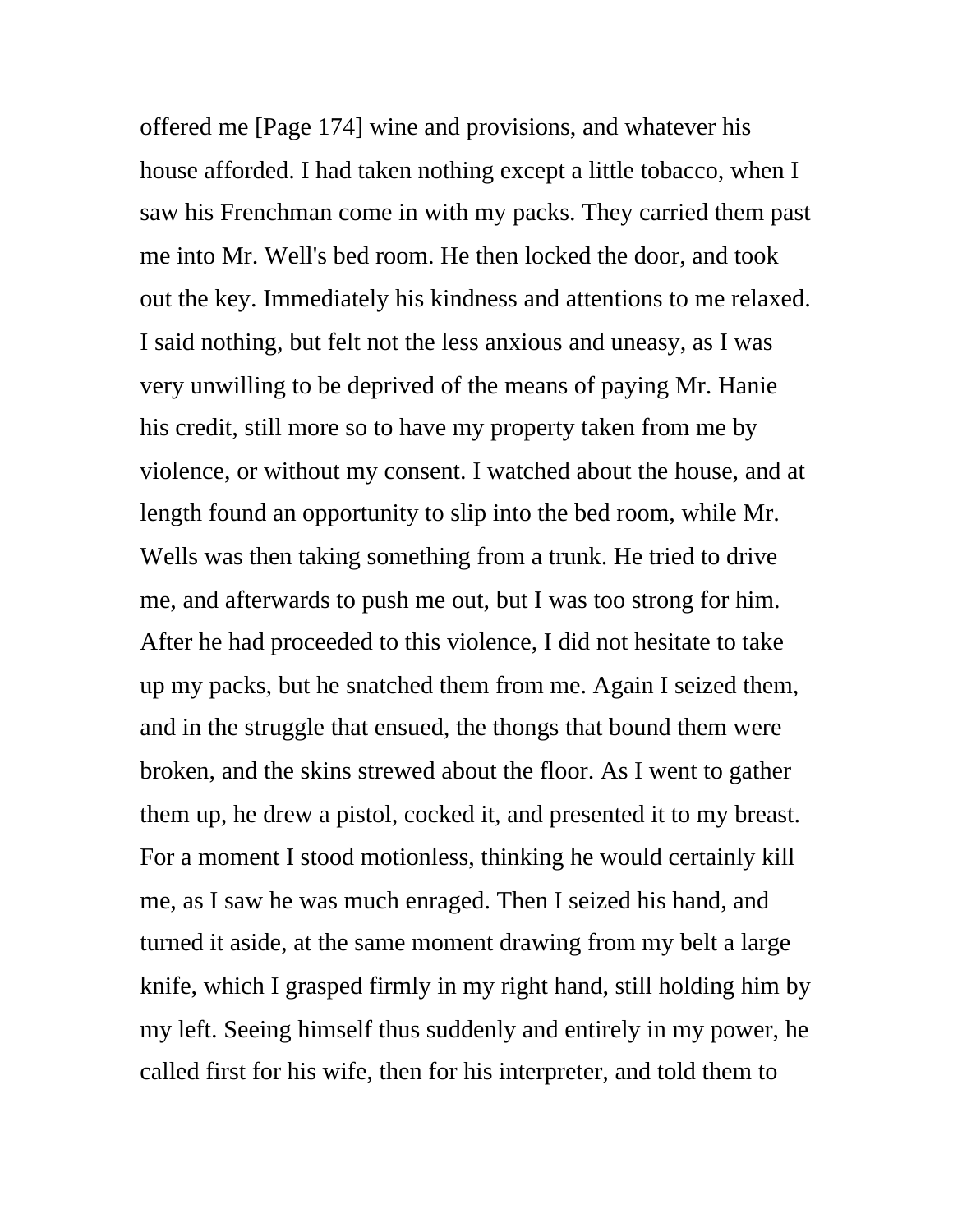put me out of the house. To this, the interpreter answered, "You are as able to put him out as I am." Some of the Frenchmen were also in the house, but they refused to give him any assistance. Finding he was not likely to intimidate or overcome me by violence, he had recourse once more to milder measures. He offered to divide with me, and to allow me to retain half my peltries for the Hudson's Bay people. "You have always," said he, "belonged to the North West; why should you now desert us for the Hudson's Bay?" He then proceeded to count the skins, dividing them into two parcels, but I told him it was unnecessary, as I was determined he should not have one of them. "I went to you," said I, "last fall, when I was hungry and destitute, and you drove me, like a dog, from your door. [Page 175] The ammunition with which I killed these animals, was credited to me by Mr. Hanie, and the skins belong to him but if this was not the case, you should not have one of them. You are a coward. You have not so much courage as a child. If you had the heart of a squaw, you would not have pointed your pistol at my breast, and have failed to shoot me. My life was in your power, and there was nothing to prevent your taking it, not even the fear of my friends, for you know that I am a stranger here, and not one among the Indians would raise his hand to avenge my death. You might have thrown my body into the river, as you would a dog, and no one would have asked you what you had done, but you wanted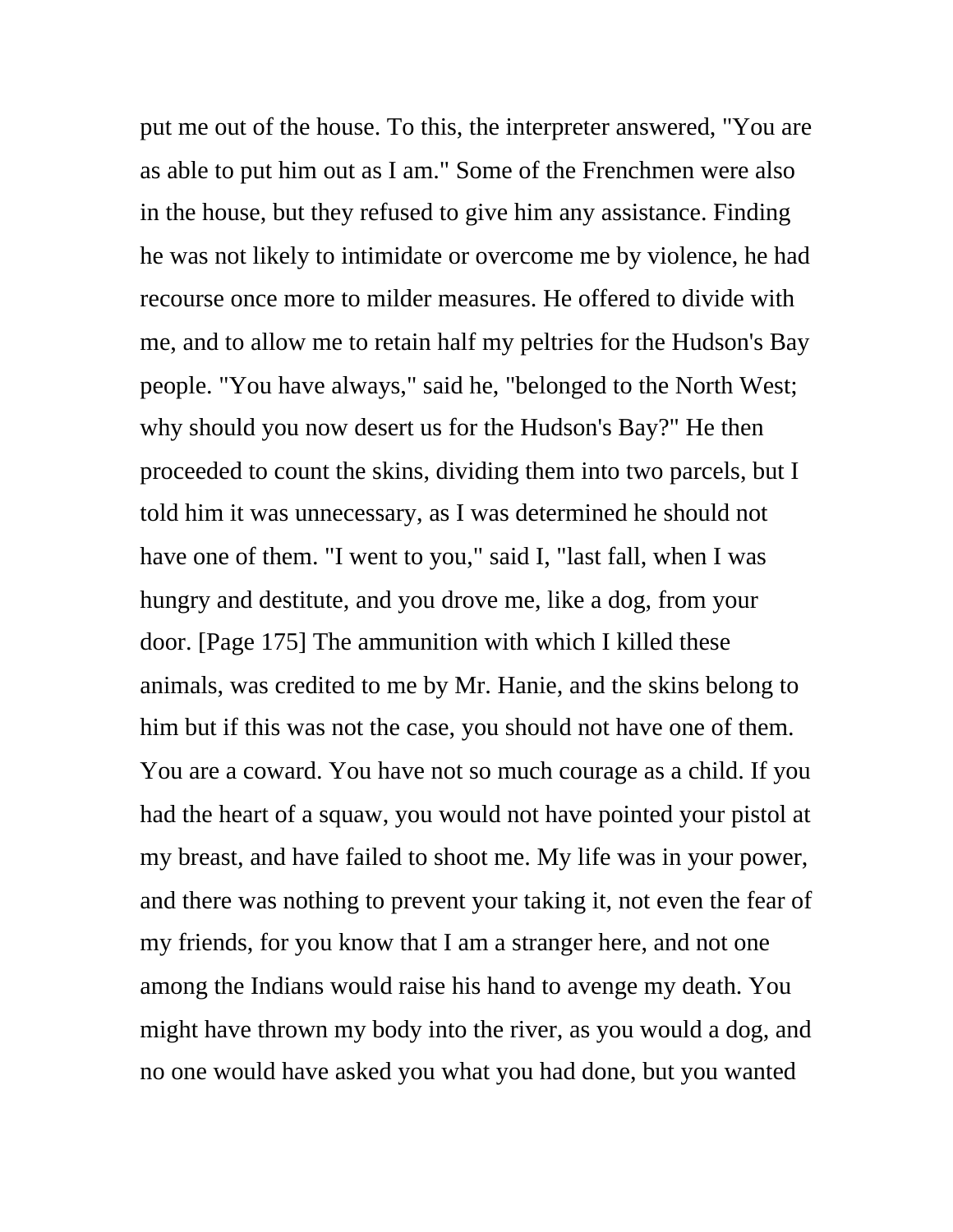the spirit to do even this." He asked me if I had not a knife in my hand. I then showed him two, a large and a small one, and told him to beware how he provoked me to use them. At last, wearied with this altercation, he went and sat down opposite me in the large room. Though he was at considerable distance, so great was his agitation that I could distinctly hear his heart beat. He sat awhile, then went and began to walk back and forth in the yard. I collected my skins together, and the interpreter helped me to tie them up; then taking them on my back, I walked out, passed close by him, put them in my canoe, and returned to the old Frenchman's house on the other side.

Next morning, it appeared that Mr. Wells had thought better of the subject than to wish to take my property from me by violence, for he sent his interpreter to offer me his horse, which was a very valuable one, if I would think no more of what he had done. "Tell him," said I, to the interpreter, "he is a child, and wishes to quarrel and forget his quarrel in one day, but he shall not find I am like him. I have a horse of my own, I will keep my packs, nor will I forget that he pointed his pistol at my breast when he had not the courage to shoot me."

On the following morning, one of the clerks of the North West Company arrived from the trading-house at Mouse River, and he, it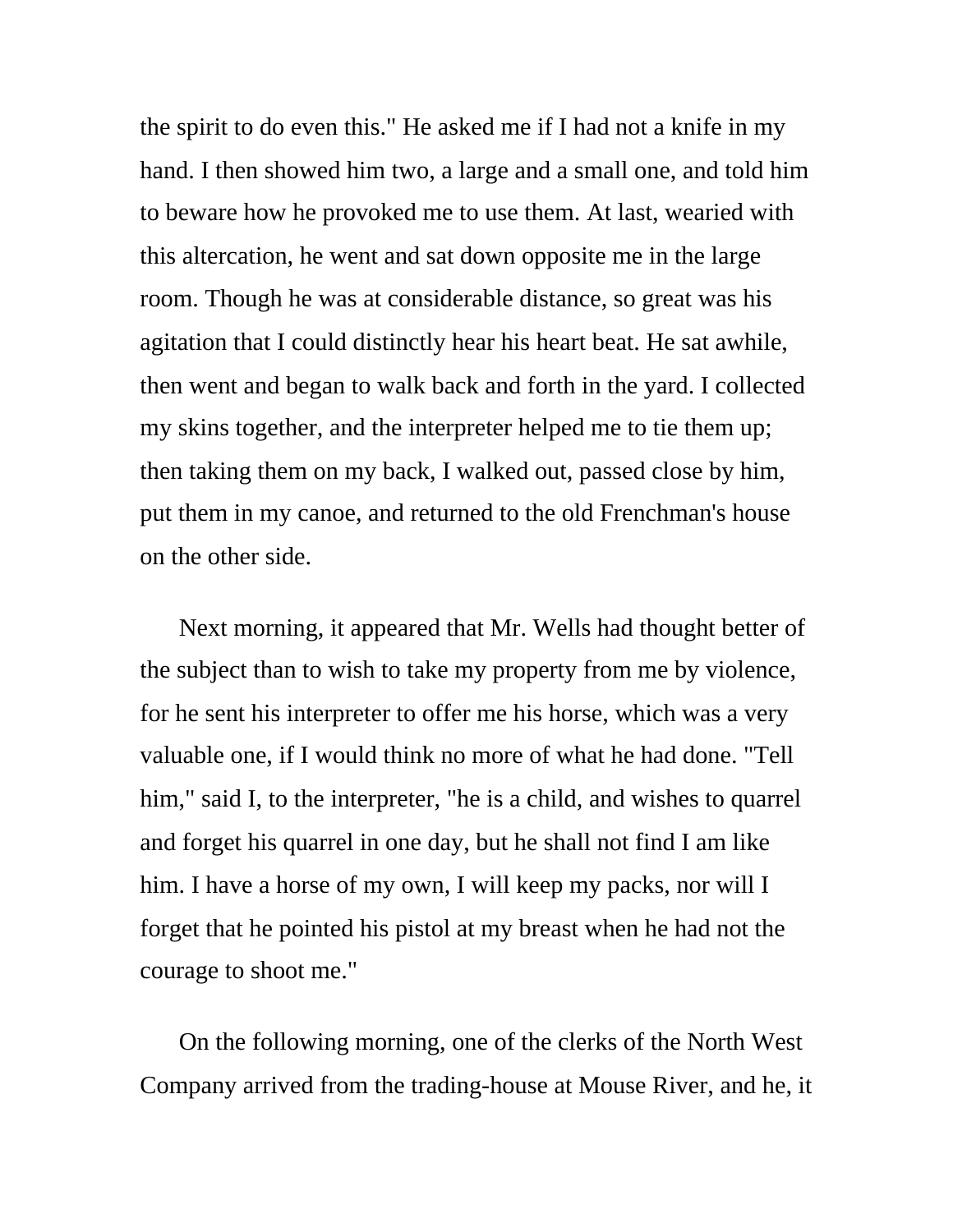appeared, told Mr. Wells when he heard what had passed that he would take my packs from me, and though Mr. Wells cautioned him against it, he deter- [Page 176] mined on making the attempt. It was near noon when the old Frenchman, after looking out of his house, said to me, "My friend, I believe you will lose your packs now. Four men are coming this way, all well armed; their visit, I am sure, is for no good or friendly purpose." Hearing this, I placed my packs in the middle of the floor, and taking a beaver trap in my hand, sat down on them. When the clerk came in, accompanied by three young men, he asked me for my packs. "What right have you," said I, "to demand them?" "You are indebted to me," said he. "When did I owe the North West any thing, that was not paid at the time agreed on?" "Ten years ago," said he, "your brother, Wa-megon-a-biew, had a credit from me, which he paid all but ten skins. Those are still due, and I wish you to pay them." "Very well," said I, "I will pay your demand, but you must, at the same time, pay me for those four packs of beaver we sent to you from the Grand Portage. Your due bill was, as you know, burned with my lodge at Ke-mu-kaw-ne-she-wa-bo-ant, and you have never paid me, or any member of our family, the value of a single needle for those one hundred and sixty beaver skins." Finding this method would not succeed, and knowing, though he disregarded it, the justice of my reply, he tried the effect of violent measures, like those used on the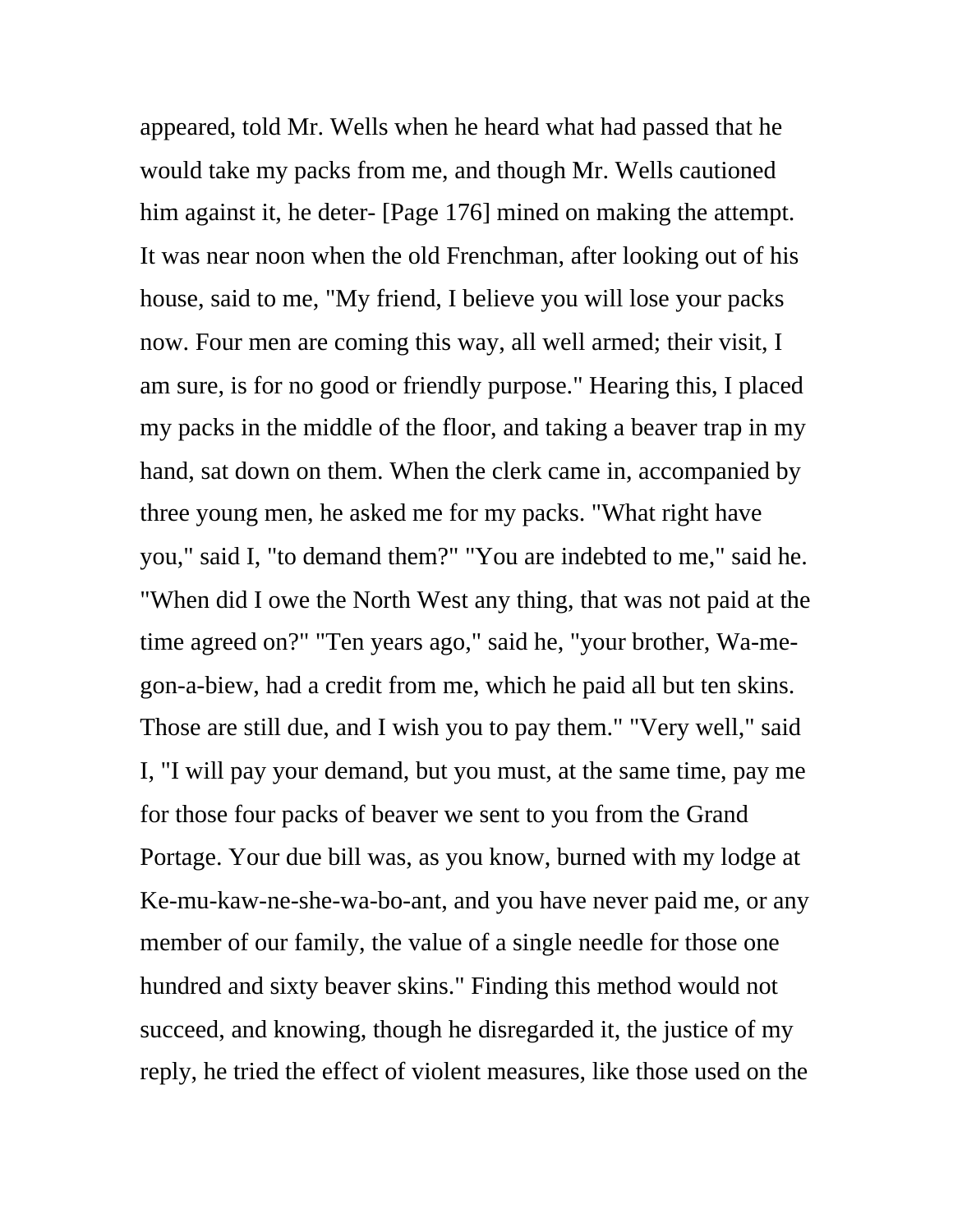preceding day by Mr. Wells; but when he perceived these were and would be equally unavailing, he returned to the fort without having taken a single marten skin from me.

When I ascertained that it would be some time before Mr. Hanie would arrive, I went down to Dead River, and while I was waiting there, killed four hundred muskrats. At last, Mr. Hanie arrived at the place where I, with another man, had been waiting for him. He told me that he had passed Mr. Wells' trading-house at the mouth of the Assinneboin, in the middle of the day, with his crew singing. Mr. Wells, on seeing him, had immediately started after him, with a canoe strongly manned and armed. On perceiving this pursuit, Mr. Hanie went on shore, and leaving his men in his canoe, went up about twenty yards into a smooth prairie. Hither Mr. Wells followed him, attended by several armed [Page 177] men, but Mr. Hanie made him stop at the distance of ten yards, and a long dispute followed, which ended in his permitting Mr. Hanie to pass down. I related to him my story of the treatment I had received, and paid him his credit. I traded with him for the remainder of my peltries, and after we had finished, he gave me some handsome presents, among which was a valuable gun, and then went on his way. As I was re-ascending Red River, I met Mr. Wells. He was destitute of fresh game, and asked me for some, which I should have given, had it been in my power, but he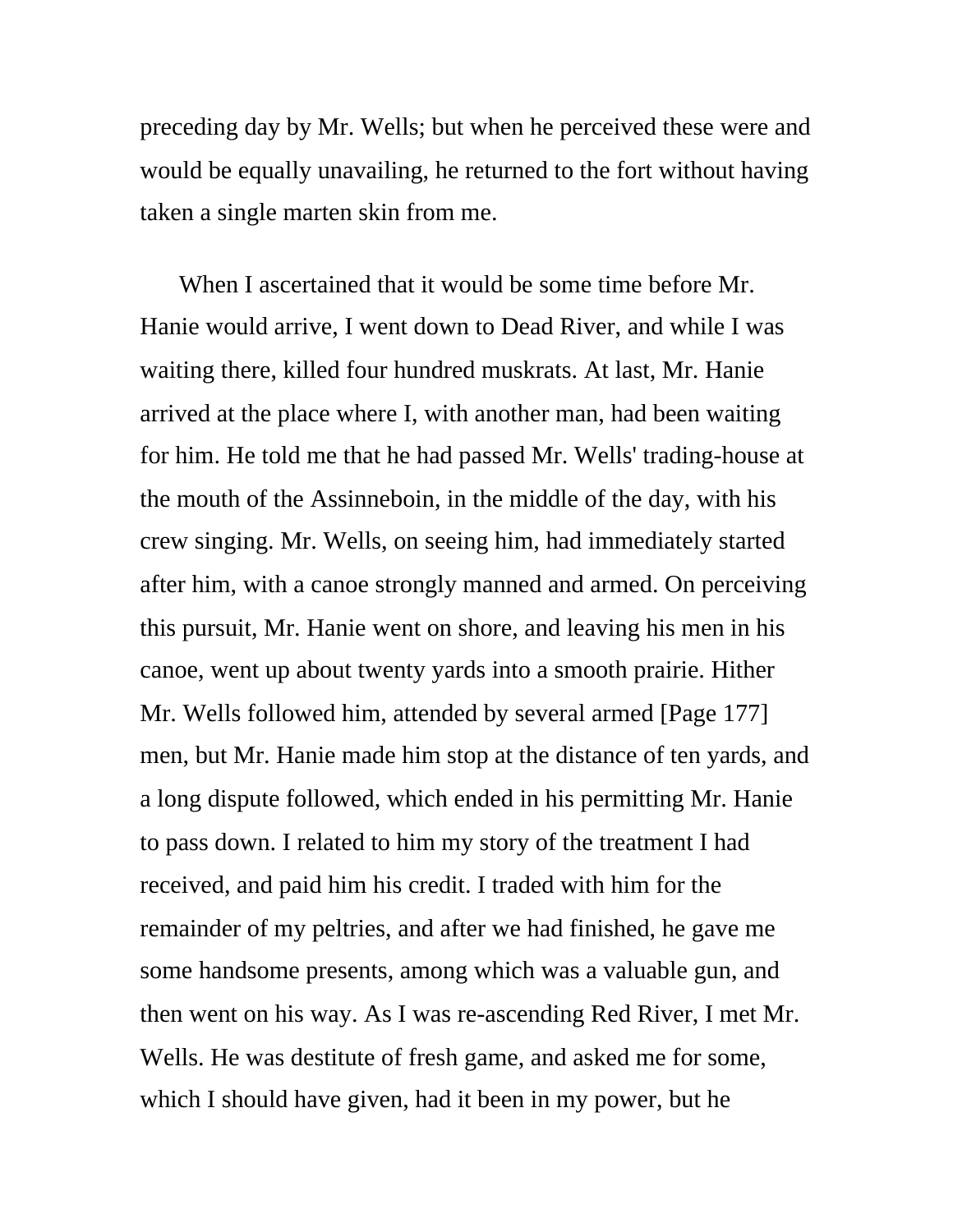attributed my refusal to ill will. Afterwards, though I was living at a distance from him, he sent his horse to me, and again subsequently to Pembinah, but I constantly refused to accept it. Notwithstanding my steady and repeated refusal, I was informed he always said the horse belonged to me, and after his death, which happened three years later, the other traders told me I ought to take the horse, but I would not, and it fell into the hands of an old Frenchman. After the death of Mr. Wells, I returned to the North West Company, and traded with them, as before, but never while he lived. If he had shot me, and wounded me ever so severely, I should have been less offended with him, than to have him present his pistol, as he did, to my breast, and take it away without firing.

Esh-ke-buk-ke-koo-sa, a chief of Leech Lake, came after this to Pembinah with about forty young men, and I went, by invitation, from the Be-gwi-o-nus-ko, with others, to hear him give some account of the recent revelation from the Great Spirit to Manito-ogeezhik. We were all assembled one night in a long lodge, erected for the purpose, to dance and feast, and listen to the discourse of the chief, when suddenly we heard two guns, in quick succession, in the direction of the North West Company's trading-house, now unoccupied, except by two Frenchmen who had that day arrived. The old men looked at each other in doubt and dismay. Some said the Frenchmen are killing wolves, but Esh-ke-buk-ke-koo-sa said,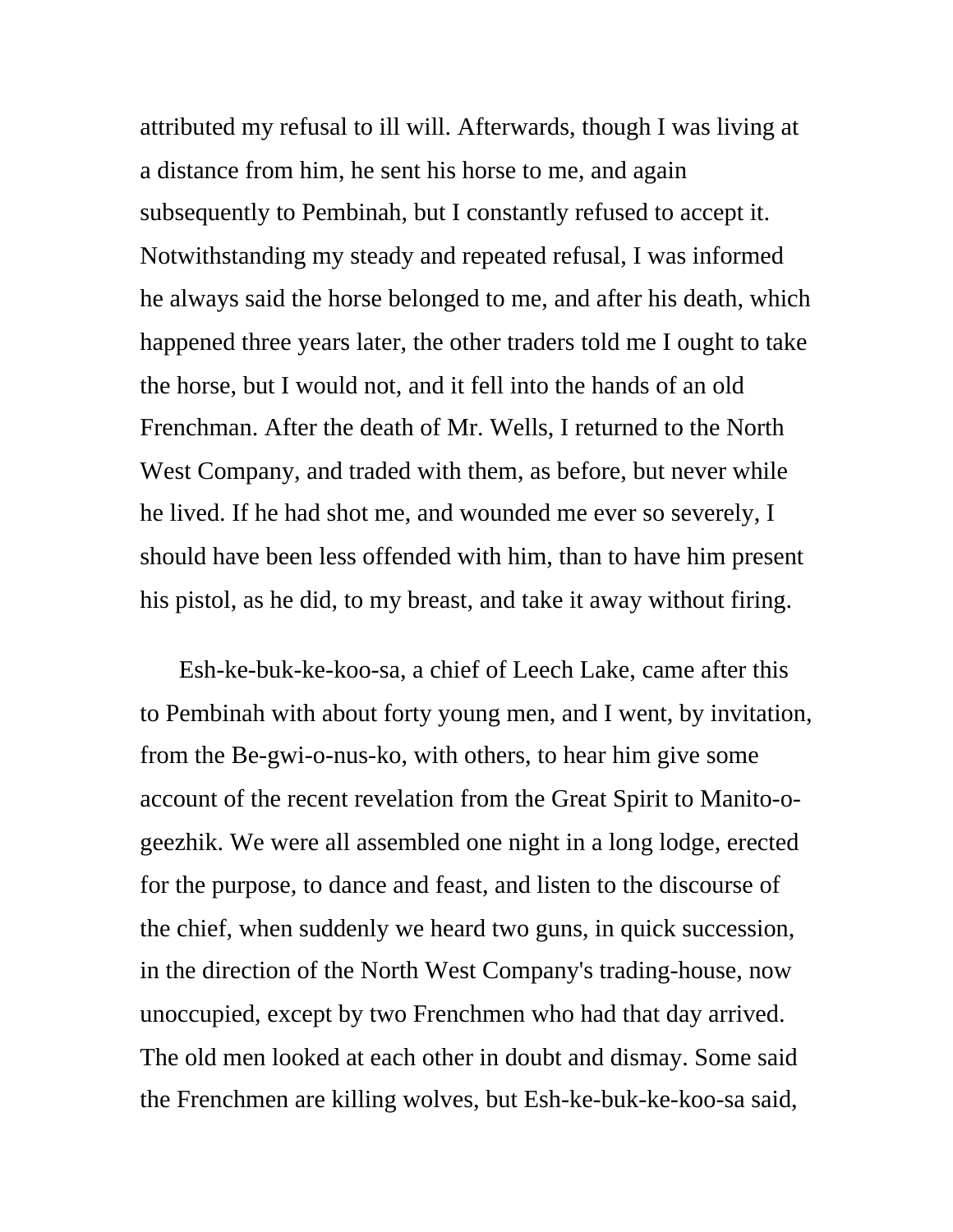"I know the sound of the guns of the Sioux." The night was very dark, but all the young men took their arms and started immediately, and I among [Page 178] the foremost. Many getting entangled among logs and stumps, made but little progress. I kept the path, and was still foremost, when a dark figure shot past me, and at the same moment I heard the voice of the Black Duck, saying, neen-dow-in-nin-ne, (I am a man.) I had often heard of the prowess of this man, and in one instance had seen him at the Sioux village at Chief Mountain, lead in what we all supposed would be an attack. Now I determined to keep near him. We had advanced within about gun shot of the fort when he began to leap, first to one side, and then to the other, thus moving in a zigzag line, though rapidly, towards the gate of the fort. I followed his example, and when he leapt into the open gate of the fort, it was with a surprising effort of activity, which carried his feet near two yards from the ground. We saw within the fort a house, at the window and door of which we perceived a bright light. The Black Duck had a buffalo robe over his shoulders, the dark colour of which enabled him to pass the window undiscovered by the man who was watching within, but my white blanket betraying me, the muzzle of a gun was instantly presented to my head, but not discharged, for the Black Duck at that instant caught in his arms the affrighted Frenchman, who had mistaken me for one of the Sioux, and was in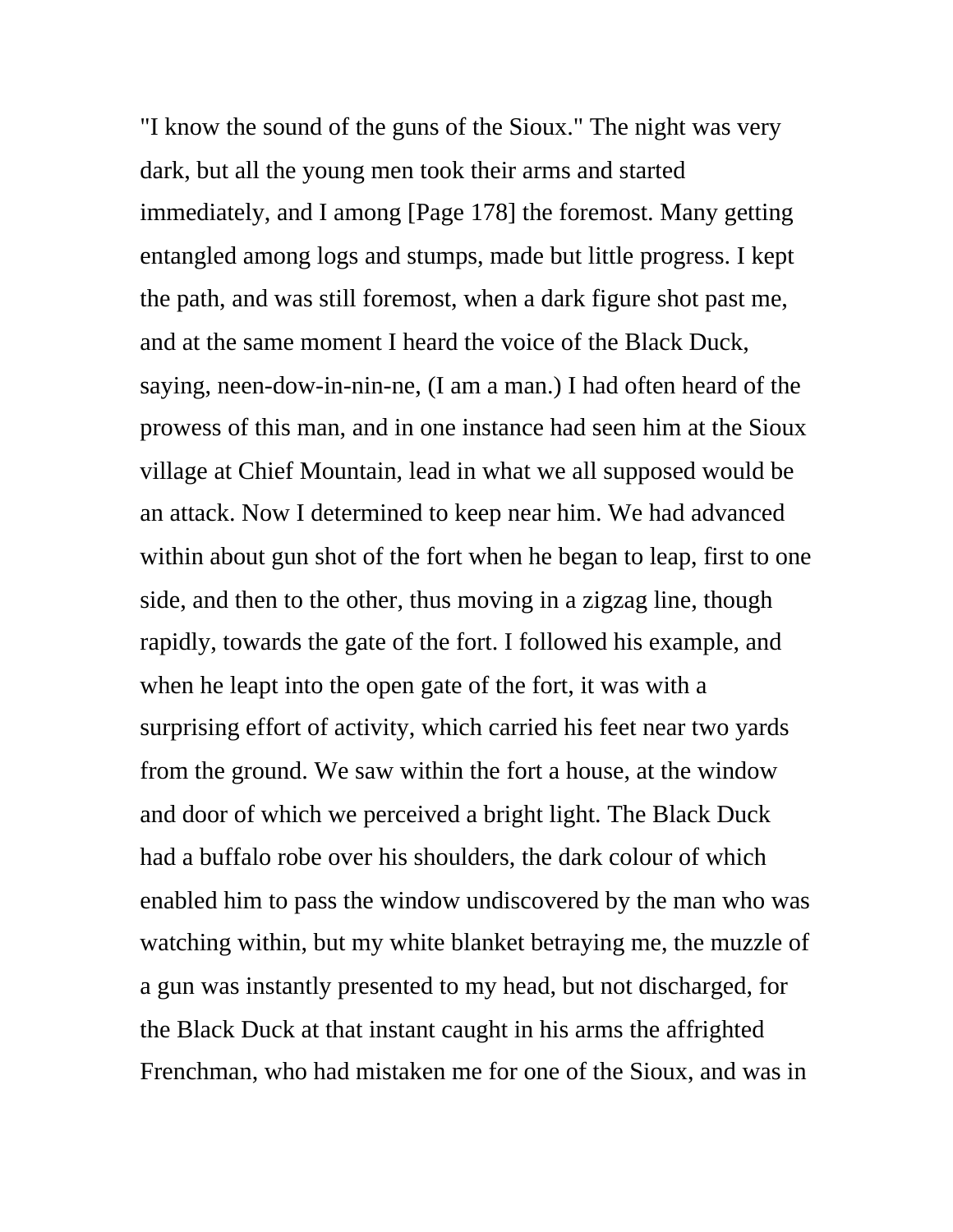the act of firing upon me. The second Frenchman was with the women and children, who were all lying in a heap in the corner of the room, crying through fear. It appeared that the one who was watching by the window, who was the most manly of the two, had, a few minutes before, been driving his horse out of the fort, to give him water, when the animal had been shot dead in the gate by some men concealed near at hand. He at first thought we were the people who had shot his horse, but he was soon convinced of his error, as we did not even know that the body of the horse was lying at the gate, having jumped entirely over it when we entered. This Frenchman would not leave the fort, but the Black Duck, who was a relative of one of the women, insisted that they should be taken to the Indian camp. Others of our young men had by this time come up, and we determined to watch in the fort all night. Next [Page 179] morning we found the trail of the two men who had crossed the Pembinah river, a considerable war party having been concealed on the other side. The two men were the celebrated Yanktong chief, Wah-ne-tow, and his uncle. They had concealed themselves near the gate of the fort, with the determination to shoot down whatever came out or went in. The first that passed, happening to be the Frenchman's horse, he was shot down; and the two men, probably without knowing whether they had killed man or beast, fled across the river.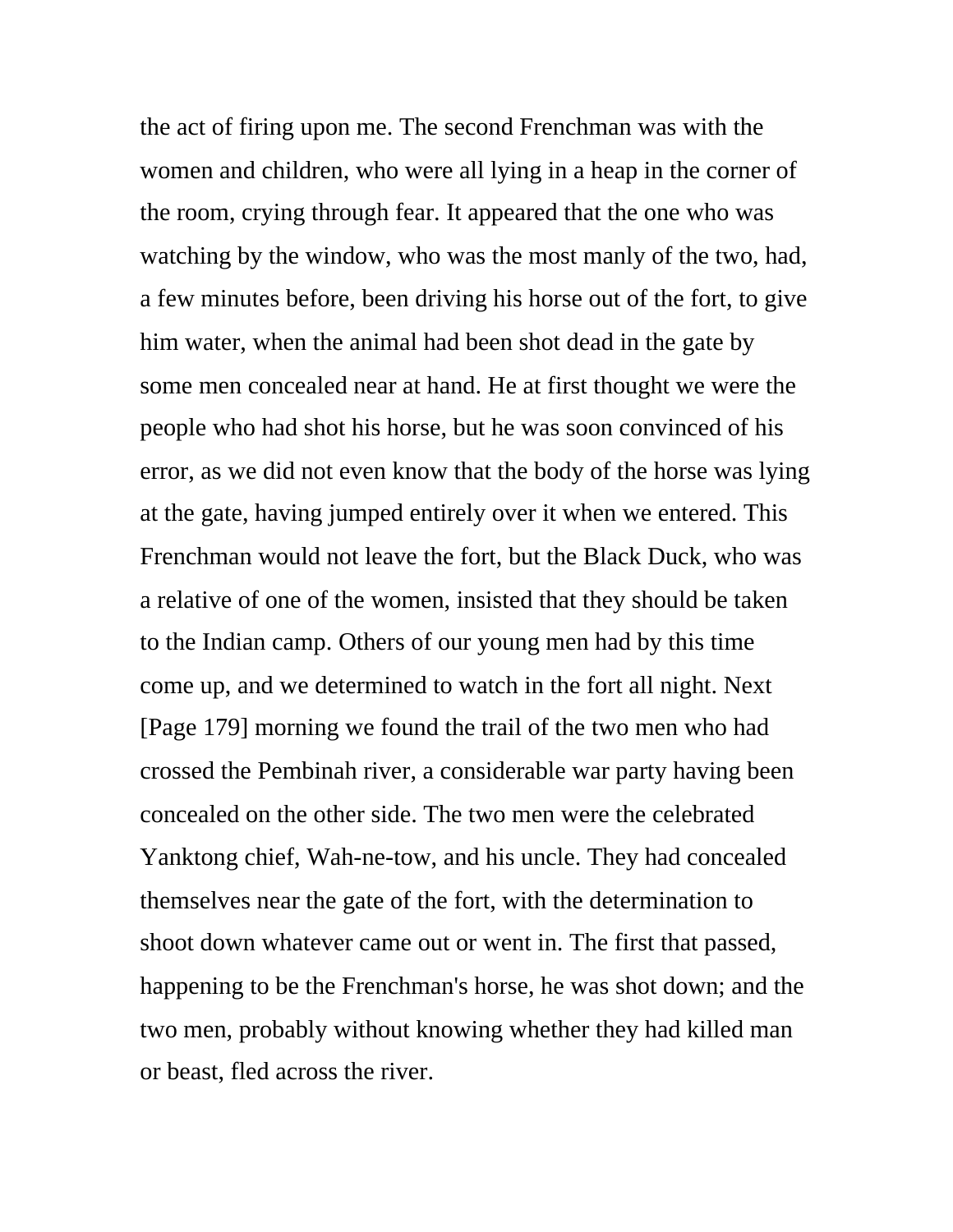When it was ascertained that the Sioux war party was not a very large one, many were disposed to pursue after it, but Esh-kebuk-ke-koo-sha said, "not so, my brethren. Manito-o-geezhik, whose messenger I am to you, tells us we must no more go against our enemies. And is it not manifest that in this instance the Great Spirit has protected us. Had the Sioux come about our lodge when we were feasting in security, without our arms in our hands, how easily might they have killed all of us, but they were misled, and made to mistake a Frenchman's horse for an Ojibbeway. So will it continue to be if we are obedient to the injunctions we have received." I began to be apprehensive for my family, having left them at home, and fearing that the Sioux might visit them on their way to their own country. "Go," said Esh-ke-buk-ke-koo-sha, when I told him of my anxiety, "but do not fear that the Sioux can do any injury to your wife or children, but I wish you to go that on your return you may bring me your medicine bag, and I shall show you what to do with the contents." I did accordingly, and he ordered the contents of my medicine bag, except the medicines for war and hunting, to be thrown into the fire. "This," said he, "is what we must henceforth do. If any one is sick, let them take a bowl of birch bark, and a little tobacco; the sick person himself, if he is able to walk, otherwise his nearest relative, and let them go to the nearest running water. Let the tobacco be offered to the stream,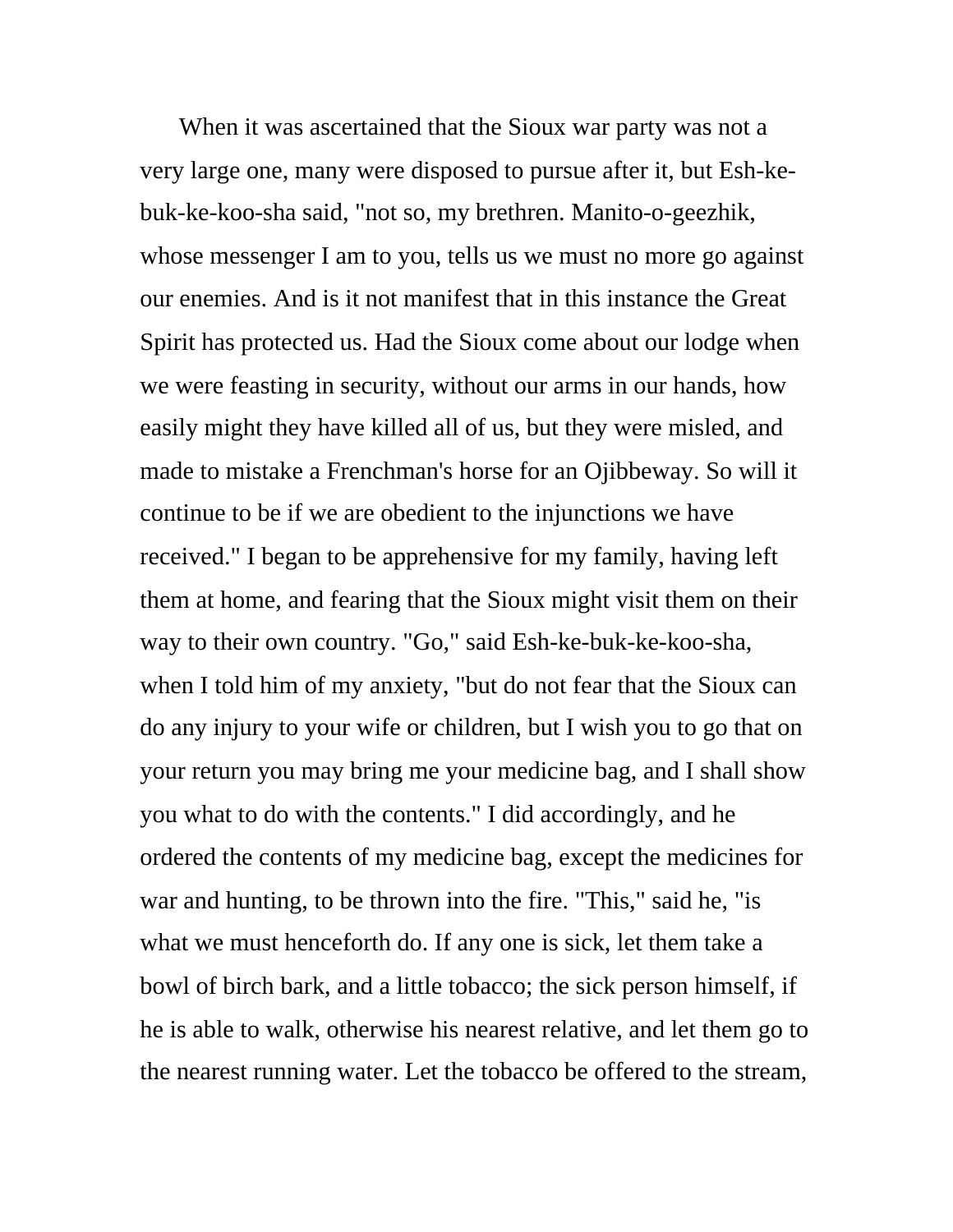then dipping the bowl in the same direction in which the water runs, let them take a little, and carry it home, for the sick person to drink. But if the sickness be very severe, then let the person that dips [Page 180] up the water, plunge the bowl so deep that the edge of it shall touch the mud in the bottom of the stream." He then gave me a small hoop of wood to wear on my head like a cap. On one half of this hoop was marked the figure of a snake, whose office, as the chief told me, was to take care of the water; on the other half, the figure of a man, to represent the Great Spirit. This band, or fillet, was not to be worn on ordinary occasions--only when I should go to bring water for some of my family or friends who should be sick. I was much dissatisfied at the destruction of the contents of my medicine bag, many of them being such roots and other substances as I had found useful in the disorders incident to my situation, and I was still more displeased that we were not, henceforth, to be allowed to use these remedies, some of which I knew to be of great value. But all the Indians of the band were in the same situation with myself, and I was compelled to submit.

When the spring came on, I went to fulfil an appointment I had made the preceding fall with Sha-gwaw-ko-sink, to meet him at a certain place. I arrived on the spot at the time appointed, and shortly afterwards, the old man came, on foot and alone, to search for me. He had encamped about two miles distant, where he had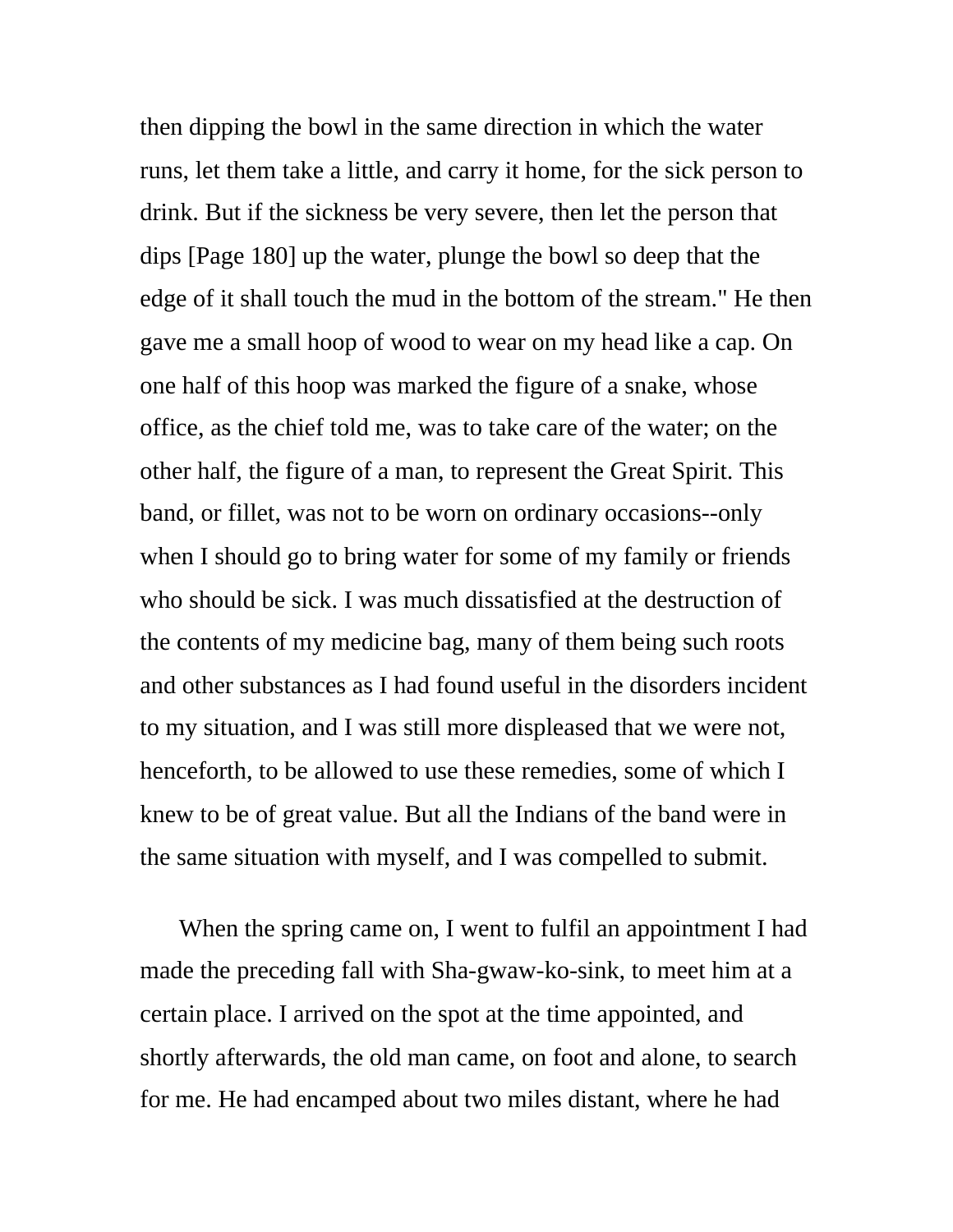been for two days, and they had plenty of fresh meat, which was particularly grateful to me as for some time past I had killed but little.

I lived with him during the summer. Sha-gwaw-ko-sink was now too old and feeble to hunt, but he had some young men with him, who kept him supplied while game was to be had, but late in the fall the hunting grounds about us became poor. The weather was very cold, and the ground hard frozen, but no snow fell so that it was difficult to follow the tracks of the moose and the noise of our walking on hard ground and dry leaves, gave the animals timely warning of our approach. This state of things continuing for some time, we were all reduced nearly to starvation, and had recourse, as a last resort, to medicine hunting. Half the night I sung and prayed, and then lay down to sleep. I saw in my dream a beautiful young man come down through the hole in the top of my lodge, and he stood directly before [Page 181] me. "What," said he, "is this noise and crying that I hear? Do I not know when you are hungry and in distress? I look down upon you at all times, and it is not necessary you should call me with such loud cries." Then pointing directly towards the sun's setting, he said, "do you see those tracks?" "Yes," I answered, "they are the tracks of two moose." "I give you those two moose to eat." Then pointing in an opposite direction, towards the place of the sun's rising, he showed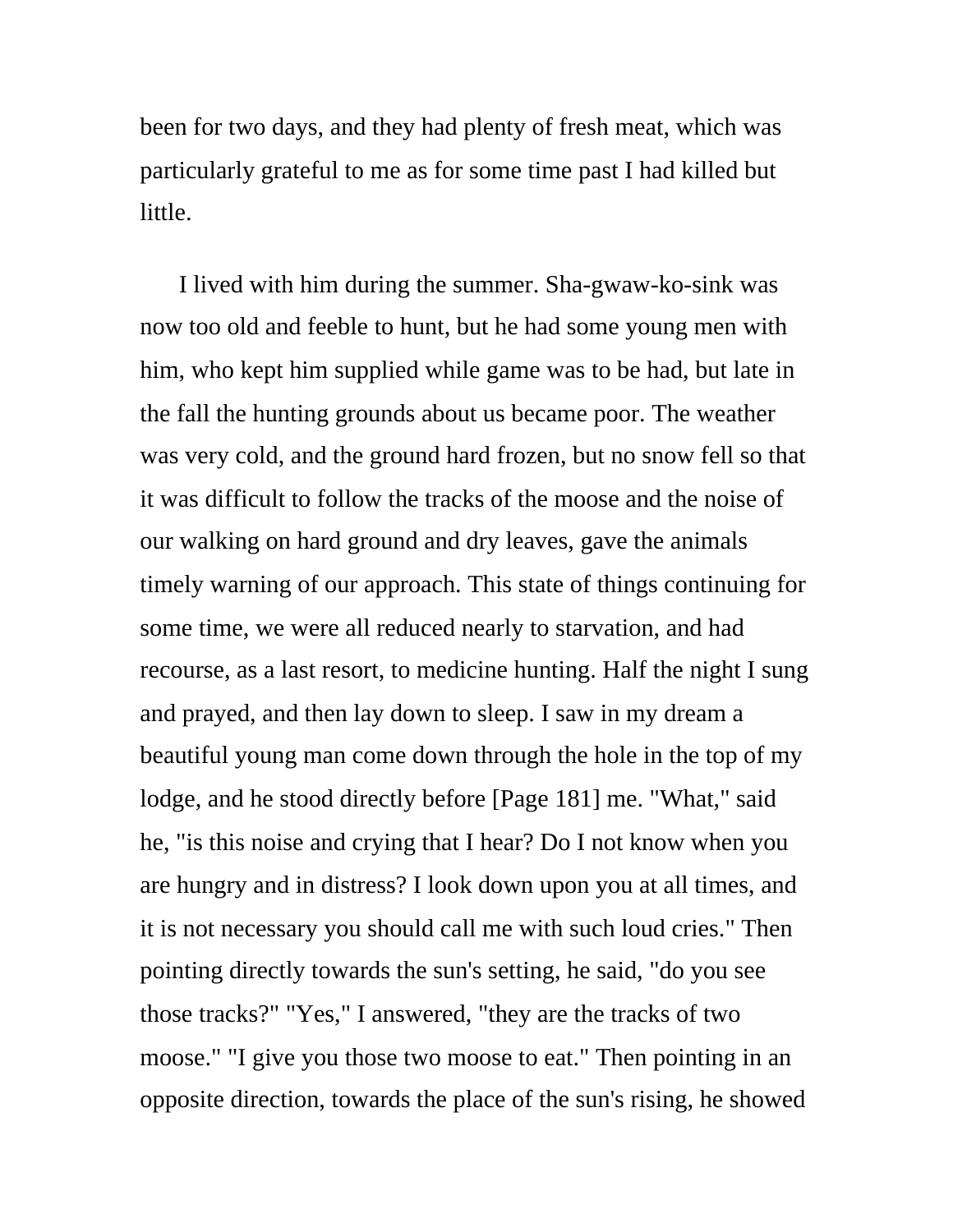me a bear's track, and said, "that also I give you." He then went out at the door of my lodge, and as he raised the blanket, I saw that snow was falling rapidly.

I very soon awoke, and feeling too much excited to sleep, I called old Sha-gwaw-ko-sink to smoke with me, and then prepared my Muz-zin-ne-neen-suk, as in the subjoined [Page 182] TANNER'S NARRATIVE

## Page 183

sketch, to represent the animals whose tracks had been shown me in my dream. At the earliest dawn, I started from the lodge in a heavy fall of snow, and taking the course pointed out to me, long before noon I fell on the track [Page 184] of two moose, and killed them both, a male and a female, and extremely fat.

The songs used on occasion of these medicine hunts have relation to the religious opinions of the Indians. They are often addressed to Na-na-boo-shoo, or Na-Na-bush, whom they intreat to be their interpreter, and communicate their requests to the Supreme. Oftentimes, also, to Me-suk-kum-mik O-kwi, or the earth, the great-grandmother of all. In these songs, they relate how Na-na-bush created the ground in obedience to the commands of the Great Spirit, and how all things for the use, and to supply the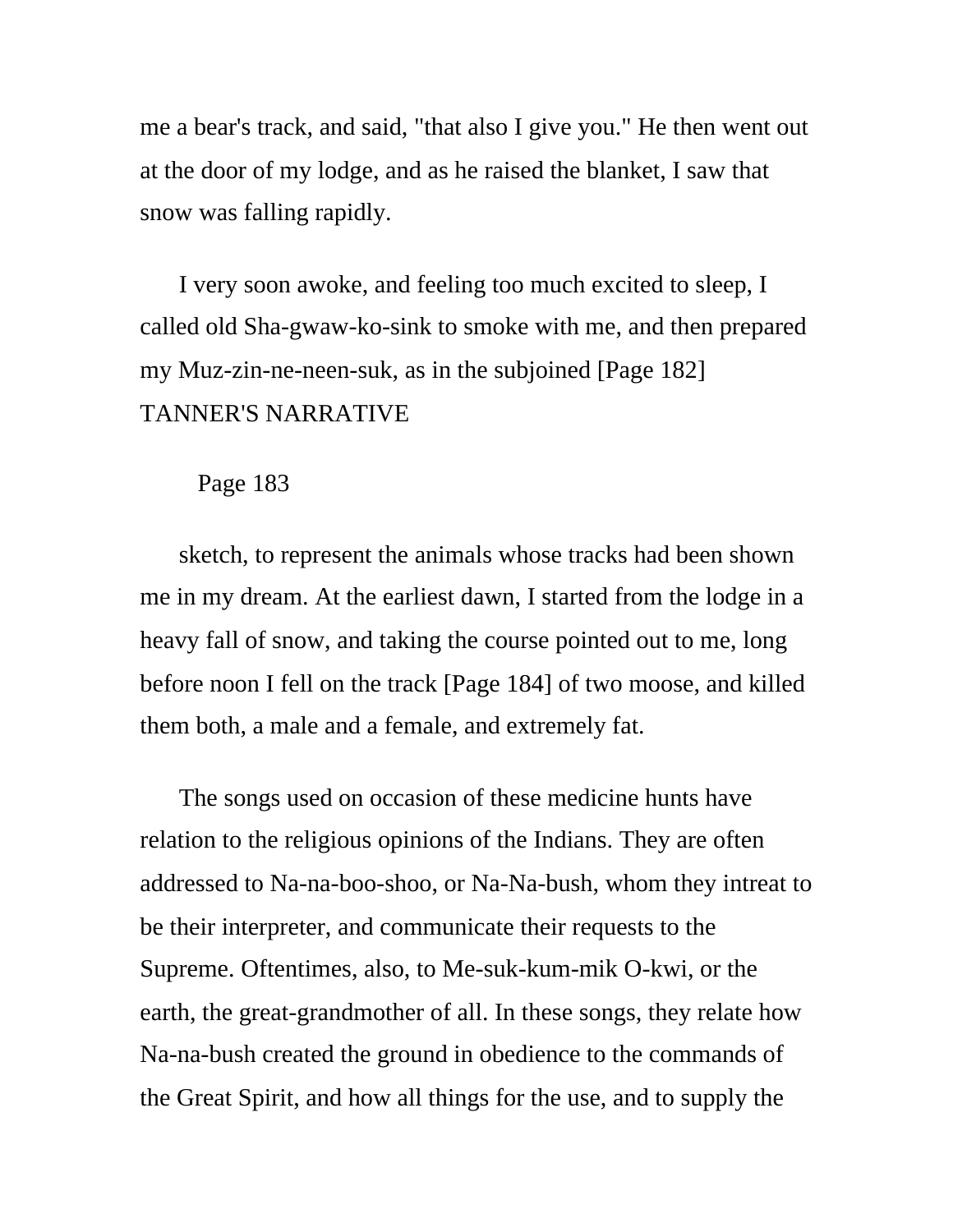wants of the uncles and aunts of Na-na-bush, (by which are meant men and women,) were committed to the care and keeping of the great mother. Na-na-bush, ever the benevolent intercessor between the Supreme Being and mankind, procured to be created for their benefit the animals whose flesh should be for their food, and whose skins were for their clothing. He sent down roots and medicines of sovereign power to heal [Page 185] their sicknesses, and in times of hunger, to enable them to kill the animals of the chase. All these things were committed to the care of Me-suk-kummik O-kwi, and that his uncles and aunts might never call on her in vain, the old woman was directed to remain constantly at home in her lodge. Hence it is that good Indians never dig up the roots of which their medicines are made, without at the same time depositing in the earth something as an offering to Me-suk-kummik O-kwi. They sing also, how, in former times, the Great Spirit having killed the brother of Na-na-bush, the latter was angry, and strengthened himself against the Supreme. Na-na-bush waxed stronger and stronger, and was likely to prevail against Gitch-emanito, when the latter, to appease him, gave him the Me-tai. With this, Na-na-bush was so pleased, that he brought it down to his uncles and aunts on the earth.

Many of these songs are noted down by a method probably peculiar to the Indians, on birch bark, or small flat pieces of wood,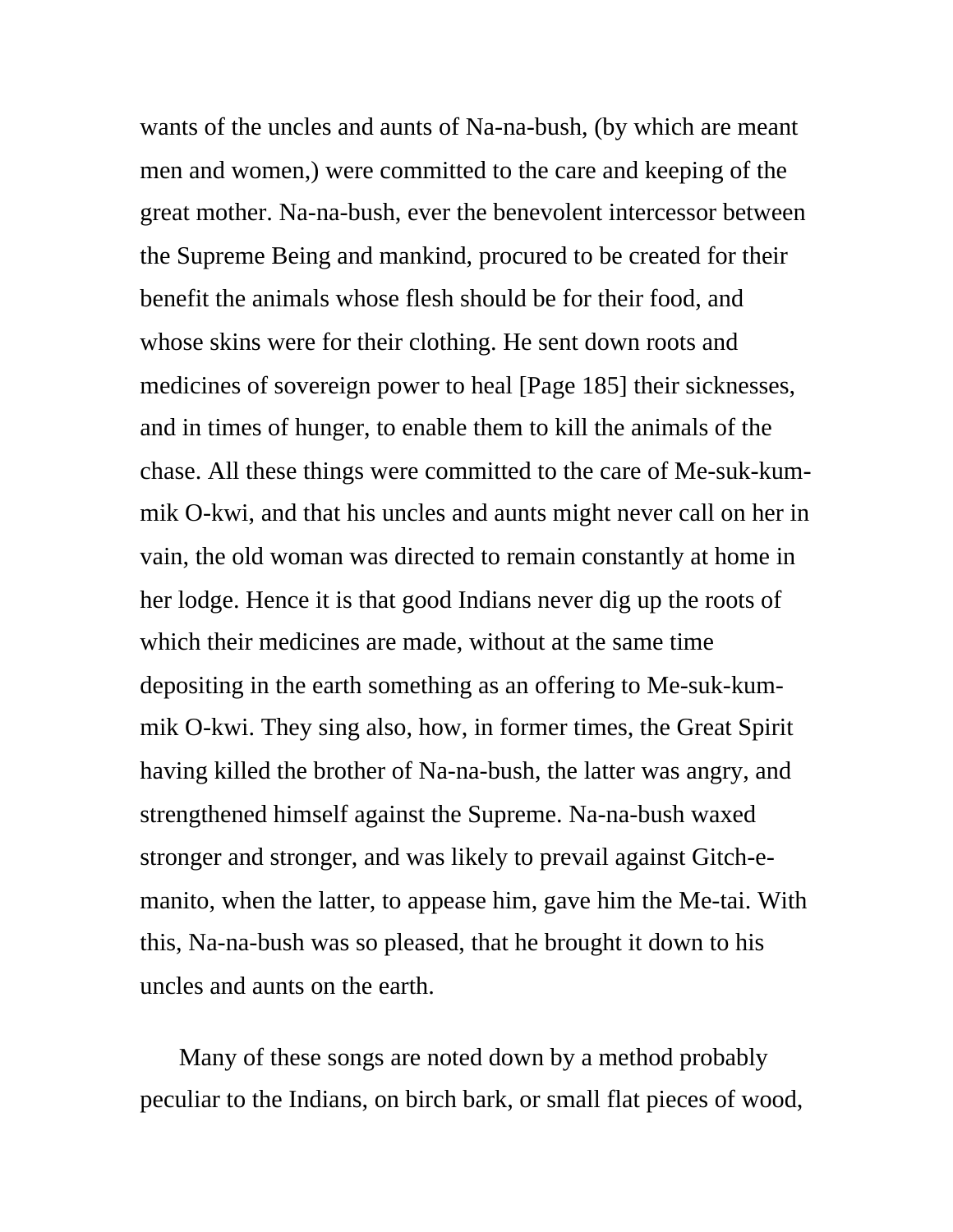the ideas being conveyed by emblematic figures somewhat like those before mentioned, as used in communicating ordinary information.

Two years previous to this time, a man of our band called Aiskaw-ba-wis, a quiet and rather insignificant person, and a poor hunter, lost his wife by death, and his children began, even more than formerly, to suffer of hunger. The death of his wife was attended with peculiar circumstances, and Ais-kaw-ba-wis became melancholy and despondent, which we attributed to the sluggishness of his disposition, but he at length called the chiefs together, and with much solemnity announced to them that he had been favoured by a new revelation from the Great Spirit. He showed them a round ball of earth, about four or five inches in diameter, or more than half as large as a man's head, rolled round and smooth, and smeared with red paint

. "The Great Spirit," said he, "as I sat, from day to day, crying, and praying, and singing in my lodge, at last called to me, and said, 'Ais-kaw-ba-wis, I have heard your prayers, I have seen the mats in your lodge wet with your tears, and have listened to your request. I give you this ball, and as you see it is clean and new, I [Page 186] give it to you for your business to make the whole earth like it, even as it was when Na-na-bush first made it. All old things must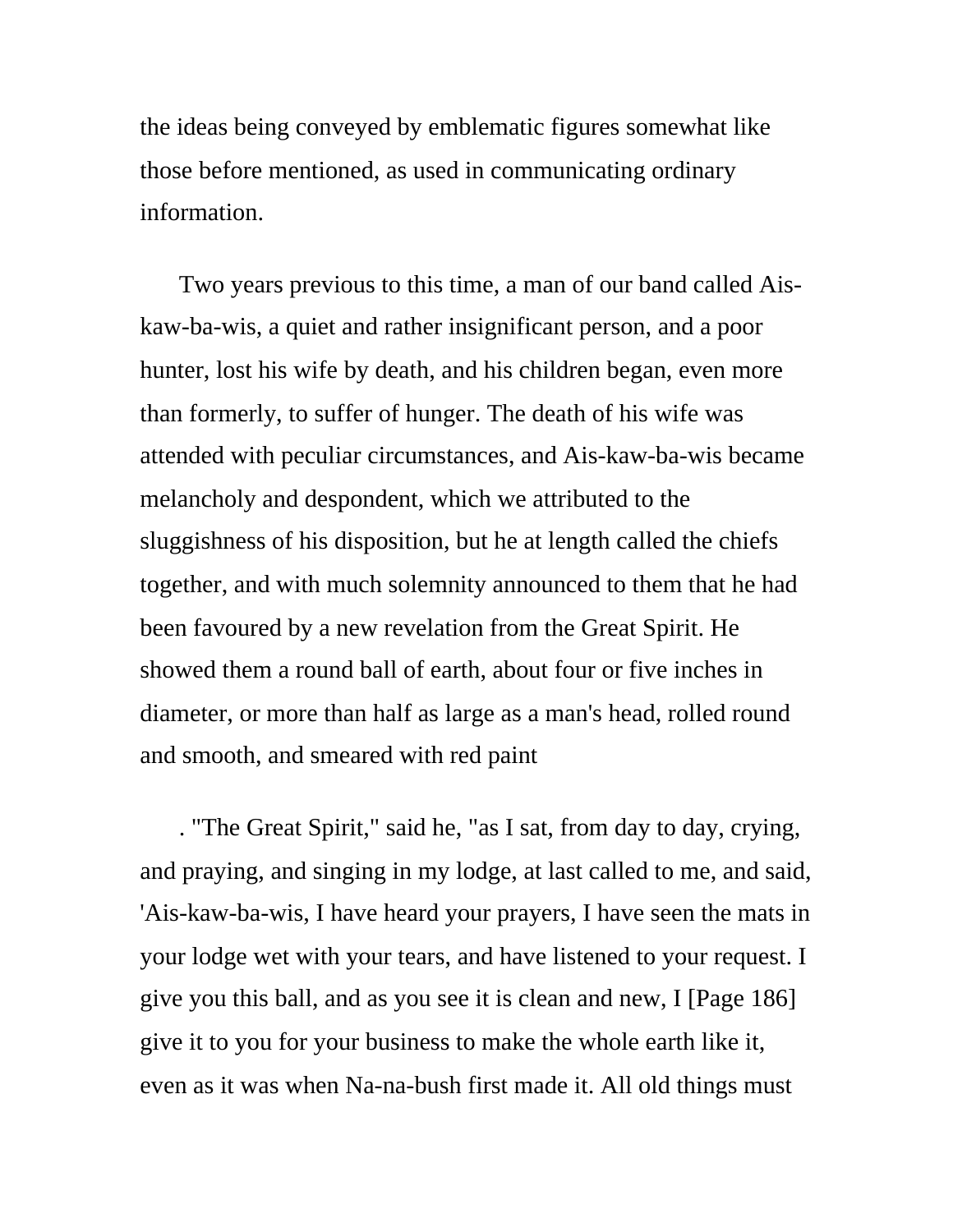be destroyed and done away; every thing must be made anew, and to your hands, Ais-kaw-ba-wis, I commit this great work.'"

I was among those whom he called in to listen to this first annunciation of his mission. It was not until after he dismissed us that I said any thing, but then, in conversation with my companions, I soon betrayed my want of credulity. "It is well," said I, "that we may be made acquainted with the whole mind and will of the Great Spirit at so cheap a rate. We have now these divinely taught instructors springing up among ourselves, and fortunately, such men as are worth nothing for any other purpose. The Shawnee prophet was far off. Ke-zhi-ko-we-ninne and Manito-o-geezhik, though of our own tribe, were not with us. They were also men. But here we have one too poor, and indolent, and spiritless, to feed his own family, yet he is made the instrument, in the hand of the Great Spirit, as he would have us believe, to renovate the whole earth." I had always entertained an unfavourable opinion of this man, as I knew him to be one of the most worthless among the Indians, and I now felt indignant at his attempt to pass himself upon us as a chosen and favoured messenger of the Supreme Spirit. I hesitated not to ridicule his pretensions wherever I went, but notwithstanding that bad luck constantly attended him, he gained a powerful ascendancy over the minds of the Indians. His incessant beating of his drum at night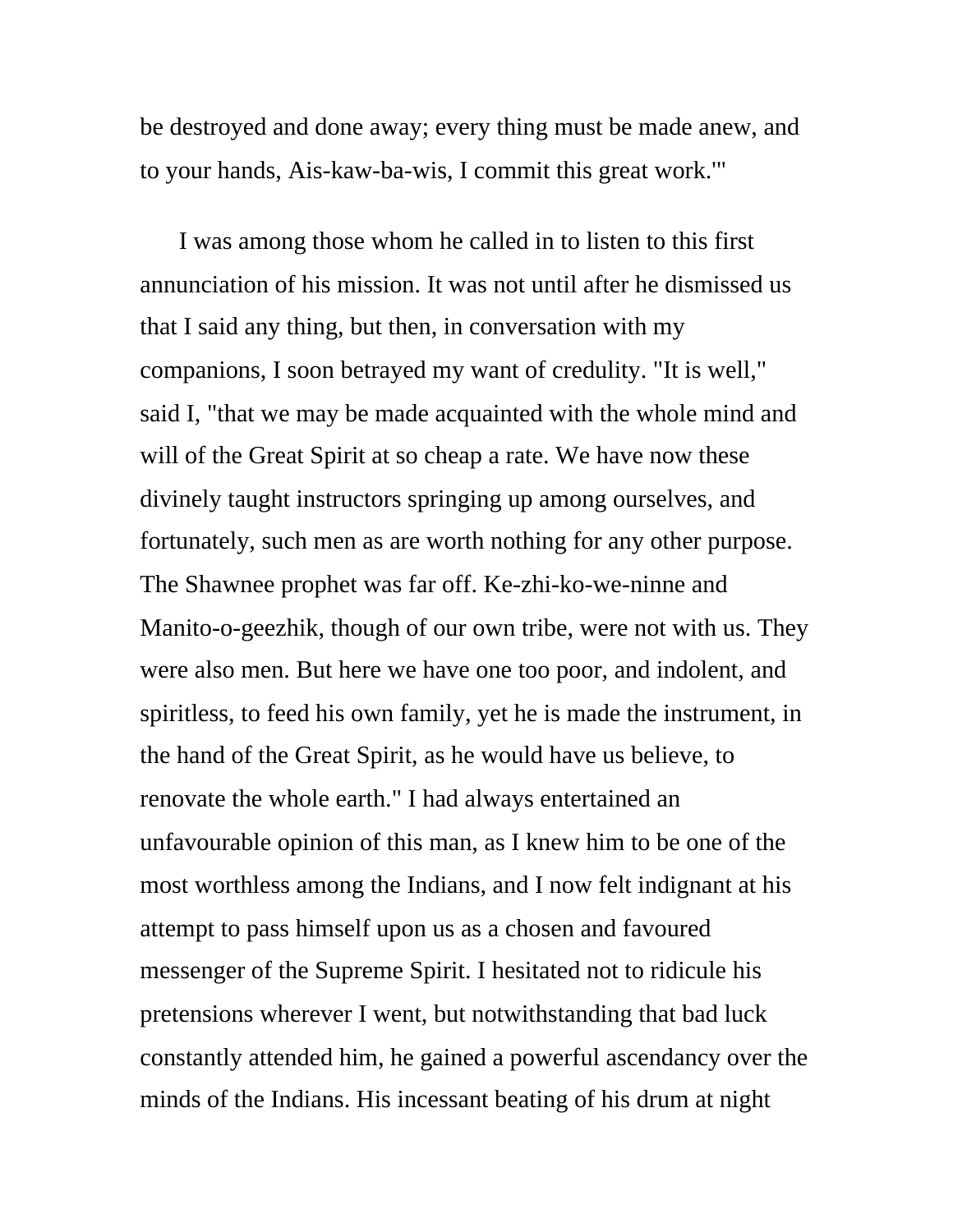scared away the game from our neighbourhood, and his insolent hypocrisy made him offensive to me at all times, but he had found the way to control the minds of many of the people, and all my efforts in opposition to him were in vain.

On one occasion, while we remained at this place, and had been suffering some days from hunger, I went out to hunt and wounded a moose. On my return, I related this, and said I believe the moose was so badly wounded that he must die. Early next morning, Ais-kaw-ba-wis came to my lodge, and with the utmost seriousness in his manner, said to me that the Great Spirit had been down, and told [Page 187] him of the moose I had wounded. "He is now dead," said he, "and you will find him in such a place. It is the will of the Great Spirit that he should be brought here and cooked for a sacrifice." I thought it not improbable that the moose was killed, and went in search of him accordingly, but I found he was not dead. This afforded me another opportunity to ridicule the pretensions of Ais-kaw-ba-wis, but all seemed in no degree to impair the confidence of the Indians. Very shortly afterwards, it happened that I again wounded a moose, and went home without getting it. "This," said Ais-kaw-ba-wis, "is the moose which the Great Spirit showed me." So I went out and brought him in, and as I knew many of the Indians were hungry, I was willing to make a feast, though not out of deference to Ais-kaw-ba-wis. As we were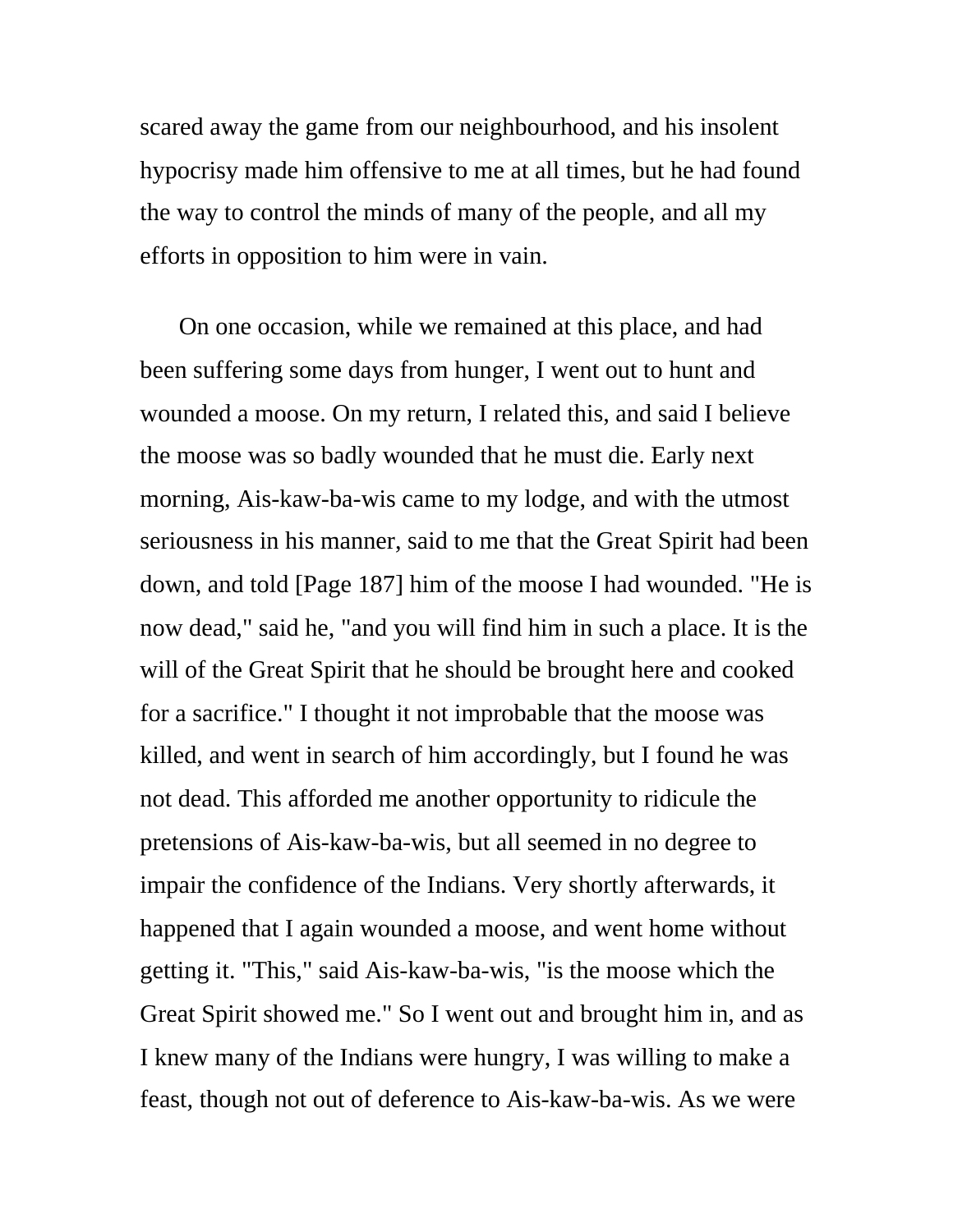too few in number to consume all the meat, we cut it off the bones, and these were heaped up before Ais-kaw-ba-wis, care being taken that not one of them should be broken. They were afterwards carried to a safe place, and hung up out of the reach of the dogs or wolves, as no bone of an animal offered in this way must, by any means, be broken. On the following day, I killed another fat moose, on which occasion Ais-kaw-ba-wis made a long address to the Great Spirit, and afterwards said to me, "You see, my son, how your goodness is rewarded. You gave the first you killed to the Spirit. He will take care you shall not want." Next day I went with my brother-in-law, and we killed each one, and now Ais-kaw-bawis exulted much in the efficacy of the sacrifice he had caused me to make, and his ascendancy over the superstitious minds of the Indians was confirmed. Notwithstanding this high degree of favour he had obtained by his cunning, he was a man who, once in his life, had eaten his own wife for hunger, and whom the Indians would then have killed as one unworthy to live.

When the snow began to harden on the top at the approach of the spring, the men of our band, Sha-gwaw-koo-sink, Wau-zhegaw-maish-koon, Ba-po-wash, Gish-kau-ko, myself and some others, went to make a hunting camp at some distance for the purpose of making dry meat, and left only Ais-kaw-ba-wis at home with the women. We killed much [Page 188] game, as it is very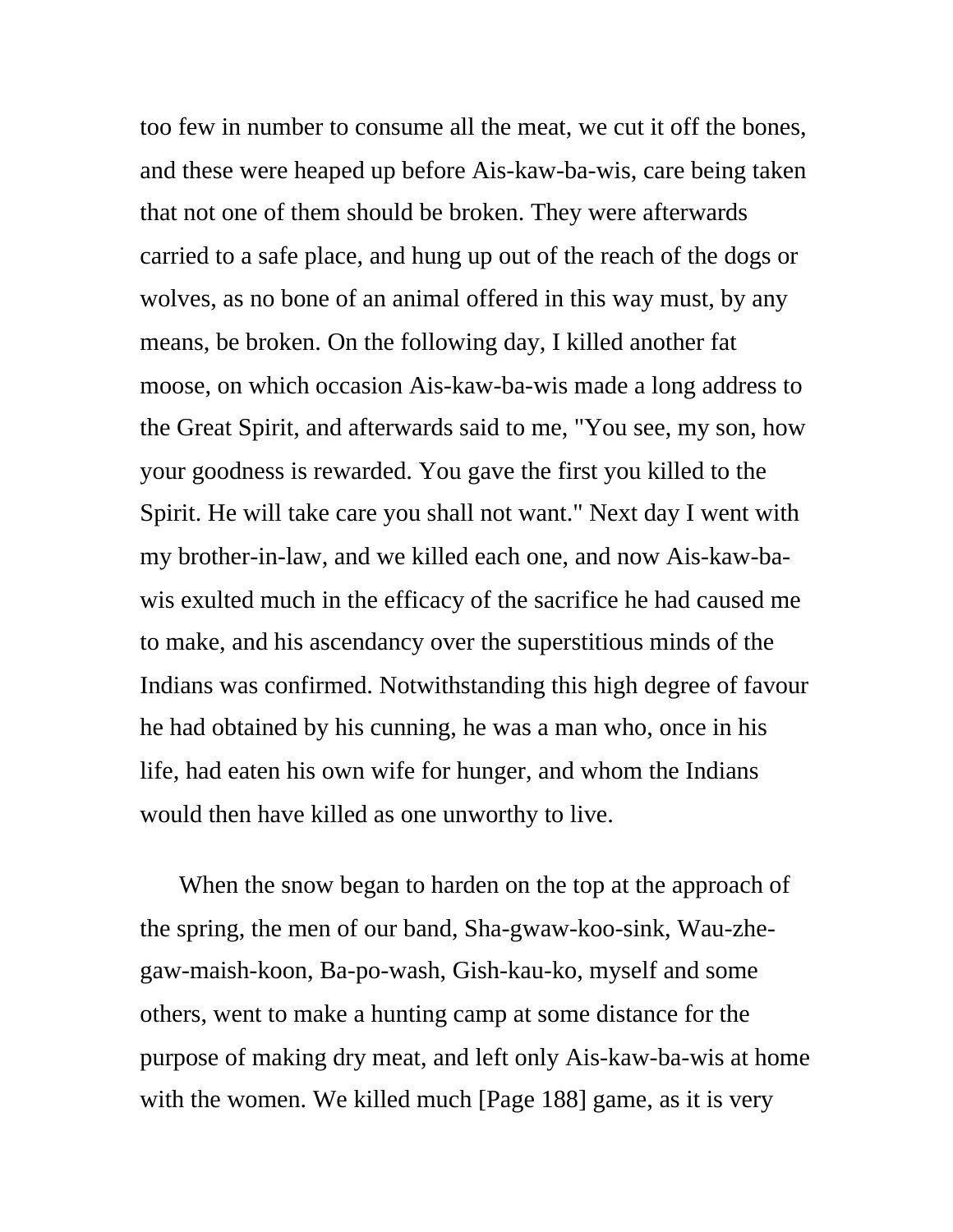easy to take moose and elk at that season. The crust on the snow, while it will bear a man, almost deprives them of the power of motion. At length, Gish-kau-ko went home to see his family, and on his return he brought me a little tobacco from Ais-kaw-ba-wis, with this message. "Your life is in danger." "My life," said I, "belongs neither to Ais-kaw-ba-wis nor myself. It is in the hands of the Great Spirit, and when he sees fit to place it in danger, or bring it to an end, I shall have no cause to complain, but I cannot believe that he has revealed any part of his intentions to so worthless a man as Ais-kaw-ba-wis." But this intimation alarmed all the Indians who were with me, and they made the best of their way to the place where Ais-kaw-ba-wis was encamped with the women. I took a circuitous route by myself to visit some of my traps, and having caught an otter, I took him on my back, and arrived at home some time after them. Here I found all our lodges converted into one large one. The women and children together with the men who had arrived long before me, were shivering with cold by a fire in the open air. When I inquired the meaning of all this, they told me that Ais-kaw-ba-wis was preparing for some important communication to be given through him from the Great Spirit. He had been a long time in preparing the lodge, during which every one was excluded, and he had arranged that at a certain signal Bapo-wash, who was to lead the dance, should enter, and the others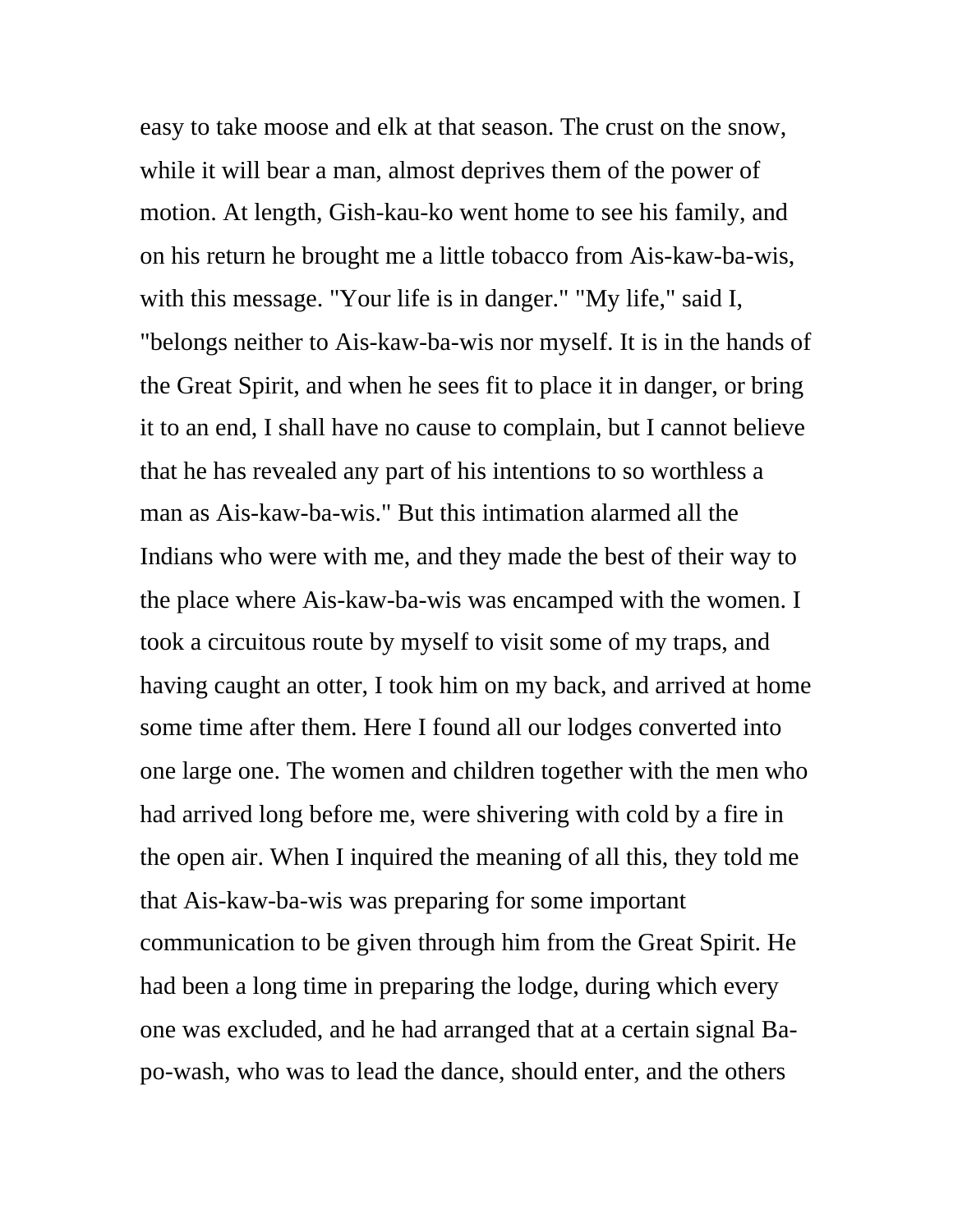were to follow him, and after having danced four times around the lodge, to sit down, each in his place. Hearing this, I immediately entered the long lodge, and throwing down my otter, seated myself by the fire. Ais-kaw-ba-wis gave me one angry and malicious look, then closed his eyes, and affected to go on with a prayer that I had interrupted. After some time, he began to drum and sing aloud, and at the third interval of silence, which was the signal agreed upon with Ba-po-wash, the latter came dancing in, followed by men, women, and children, and after circling the lodge four times, they all sat down in their places. For a few moments all was silence, while Ais-kaw-ba-wis continued sitting with his eyes closed, in the middle of the lodge, [Page 189] by a spot of smooth and soft ground which he had prepared, like that used by the war chiefs in their Ko-zau-bun-zitch-e-kun. Then he began to call the men, one by one, to come and sit down by him. Last of all, he called me, and I went and sat down as he directed. Then addressing himself to me, he said, "Shaw-shaw-wa ne-ba-se, my son, it is probable you will now be frightened, as I have very unpleasant information to give you. The Great Spirit has, as you, my friends, all know, in former times favoured me with the free communication of his mind and will. Lately he has been pleased to show me what is to happen to each of us in future. For you, my friends, (to Sha-gwaw-go-nuck and the other Indians,) who have been careful to regard and obey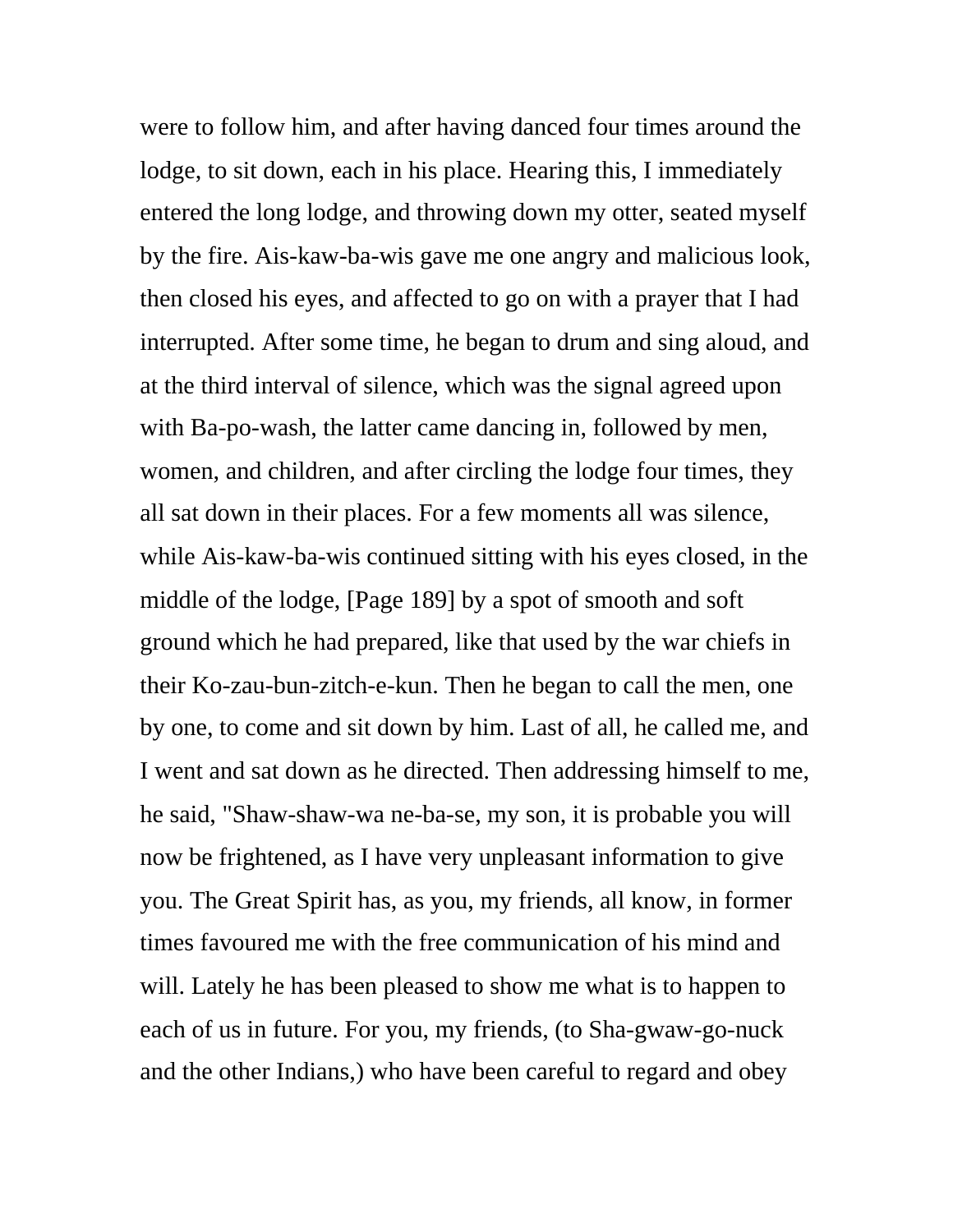the injunctions of the Great Spirit, as communicated by me, to each of you he has given to live to the full age of man; this long and straight line is the image of your several lives. For you, Shawshaw-wa ne-ba-se, who have turned aside from the right path, and despised the admonitions you have received, this short and crooked line represents your life. You are to attain only to half of the full age of man. The line, turning off on the other side, is that which shows what is determined in relation to the young wife of Ba-powash." As he said this, he showed us the marks he had made on the ground, as below. The long, straight line, A, representing, as he said, the life of the Indians, Sha-gwaw-koo-sink, Wau-zhe-gawmaish-koon, etc. The short crooked

## Page 190

one, B, showing the irregular course and short continuance of mine, and the abruptly terminating one on the other side, showing the life of the favourite wife of Ba-po-wash. It happened that Bapo-wash had dried the choice parts of a fat bear, intending in the spring to make a feast to his medicine, and a few days previous to this time, while we were absent at our hunting camp, Ais-kaw-bawis had said to the old woman, the mother of Ba-po-wash's wife, "The Great Spirit has signified to me that all things are not as they should be. Send out and see, therefore, if the fat bear which your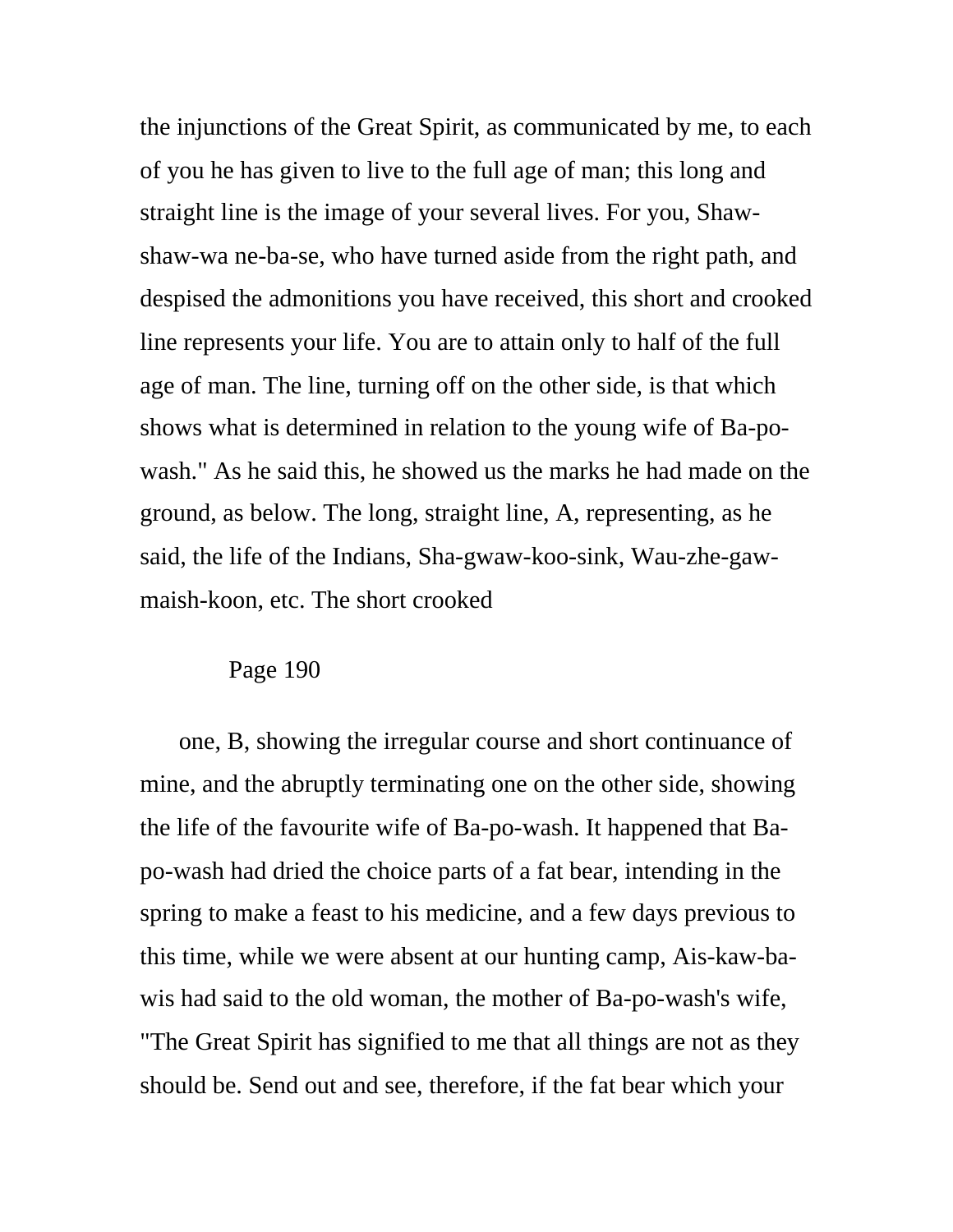son has hung up for a feast to his medicine is all where it was left." She went out accordingly, and found that the feet of the bear were gone, Ais-kaw-ba-wis himself, who was a great glutton, having stolen them. This was now made known to Ba-po-wash, who was much alarmed at the threatened evil, and to avert it he not only gave Ais-kaw-ba-wis the remainder of the bear, but a large quantity of marrow he had saved for his feast, and other valuable presents.

After this, we started to come to an island called Me-nau-zhetaw-naun, in the Lake of the Woods, where we had concluded to plant corn, instead of our old fields at Dead River. On our way we stopped at a place to make sugar, then we went to visit the traders, leaving Ais-kaw-ba-wis with our women. It happened that the wife of Gish-kau-ko had left her kettle at the sugar camp, some distance from the place where they were to wait for our return. Some time after the men had gone, Ais-kaw-ba-wis, who lived by himself in a little lodge, pretending to be too holy to go into a common house, or to mingle with men in their ordinary pursuits, sent for the wife of Gish-kau-ko, and when she came to him, he said, "The Great Spirit is not pleased that you should abandon and lose your property. Go, therefore, and get the kettle that you have left at the sugar camp." The woman obeyed, and he, soon after she had left the camp, took his gun, and under the pretence of going to hunt,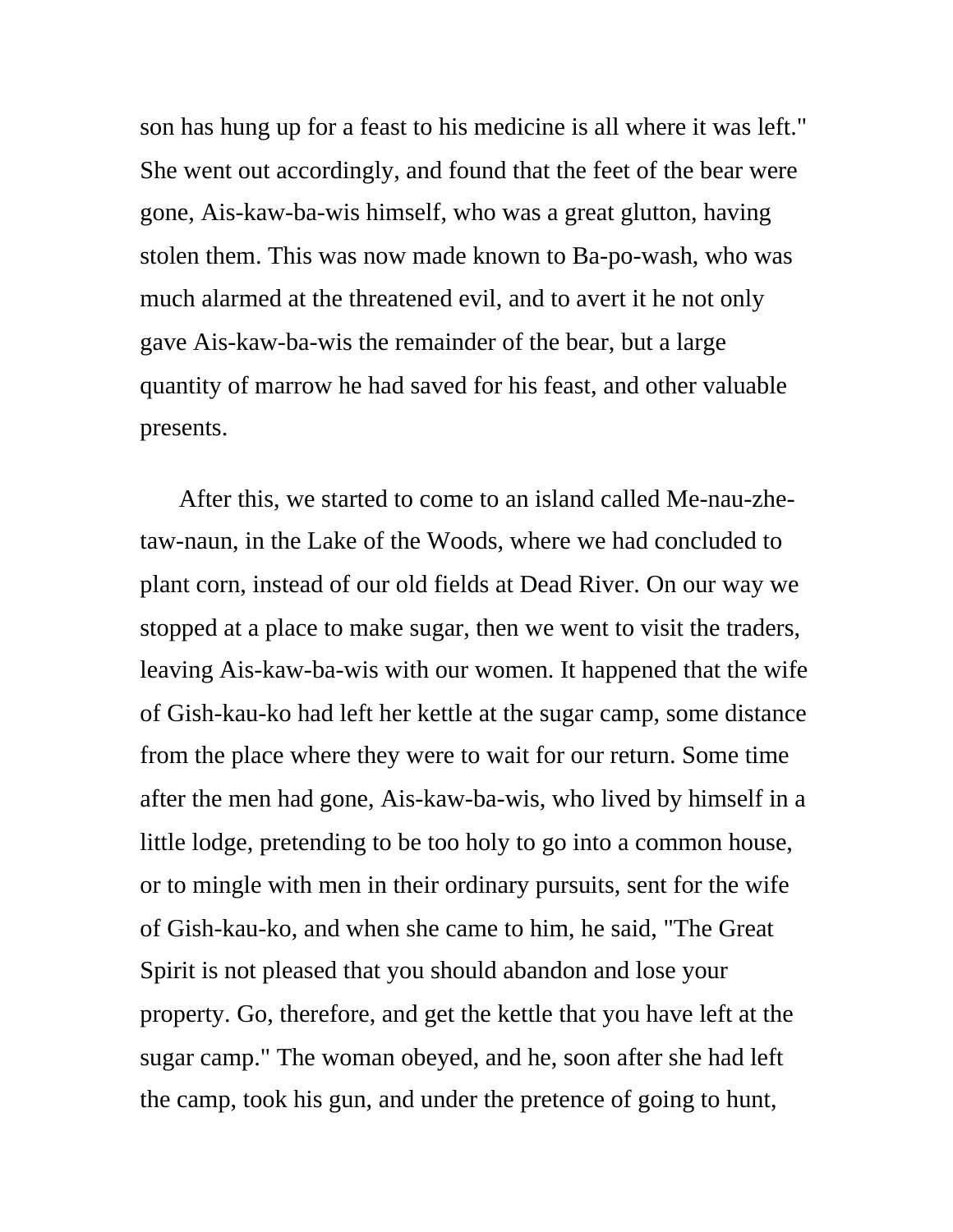went out in a different direction. But he had no sooner got out of sight of the lodges than he turned, and by circuitous route came upon the track of the wife of Gish-kau-ko. She, [Page 191] who had been before annoyed by his particular attentions, and surmised the real object he had in view in sending her for the kettle, kept a look out behind her, and when she saw him come running after her, she began to run also. Just at this time I was returning from the trading-house with the other Indians, when we descried this chase at a distance. It occasioned us much alarm when we saw first a woman, then a man, running with so much apparent earnestness. We thought nothing less than that the Sioux had come to the country, and were murdering our women and children. But when we came a little nearer, the pretended prophet gave over his pursuit of the woman, and came and sat down with us, to drink of the rum which the Indians had brought from the trading-house, and which they gave him very liberally. The woman was, however, after her arrival at home, compelled to give some account of the race, and she acknowledged that Ais-kaw-ba-wis had often sought similar opportunities to be alone with her, though such was her fear of him that she never dared make any disclosure, or offer any other resistance than an attempt to escape by flight. This discovery occasioned no disturbance, and seemed in no degree to diminish the influence of Ais-kaw-ba-wis. A large proportion of the rum we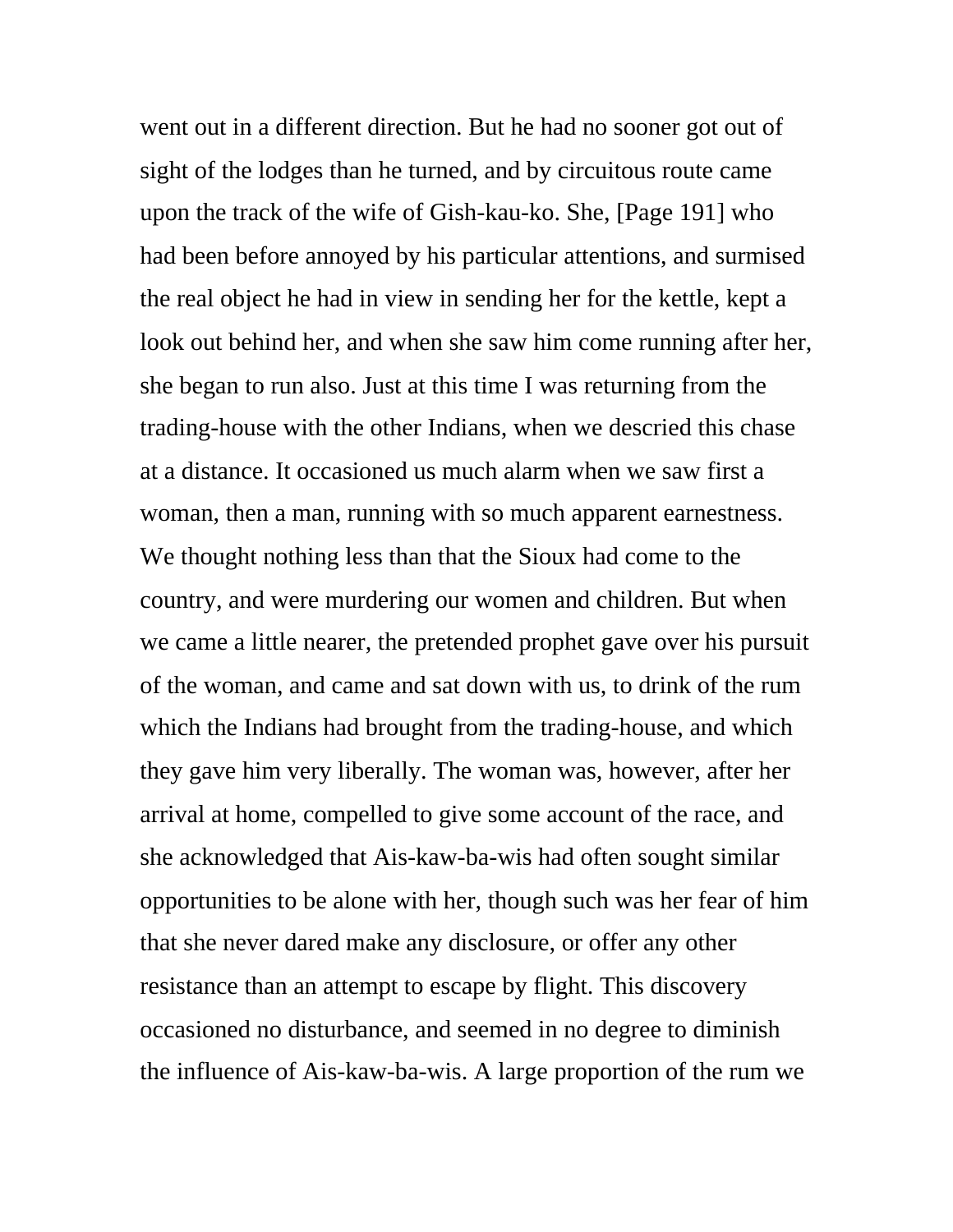had brought from the trading-house was set apart for him, but when the principal man among us sent for him to come and receive it, he returned for answer, that he could not come. "Tell the chief," said he, "that if he has any business with me, he can come to my lodge." The liquor was accordingly carried to him, but its effect seemed to render his disposition somewhat more social and condescending, for about the middle of the night he came staggering into the lodge where I was without the least covering on any part of his body. To me his appearance was ludicrous in the extreme, and I did not refrain from a good deal of irreverent merriment on the occasion.

After this we came to the Lake of the Woods, where I hunted for about a month, then went back into the country I had left, all the Indians remaining behind to clear the ground where they intended planting corn at Me-nau-zhe-tau-naung. I now began to experience the inconveniences [Page 192] resulting from having incurred the ill will of Ais-kaw-ba-wis. He it was who prejudiced the Indians so much against me, and particularly the relatives of my wife, that my situation at Me-nau-zhe-tau-naung was uncomfortable, and I was compelled to return to Red River.

It was about this time that the Scots people, to the number of one hundred or more, arrived to settle at Red River, under the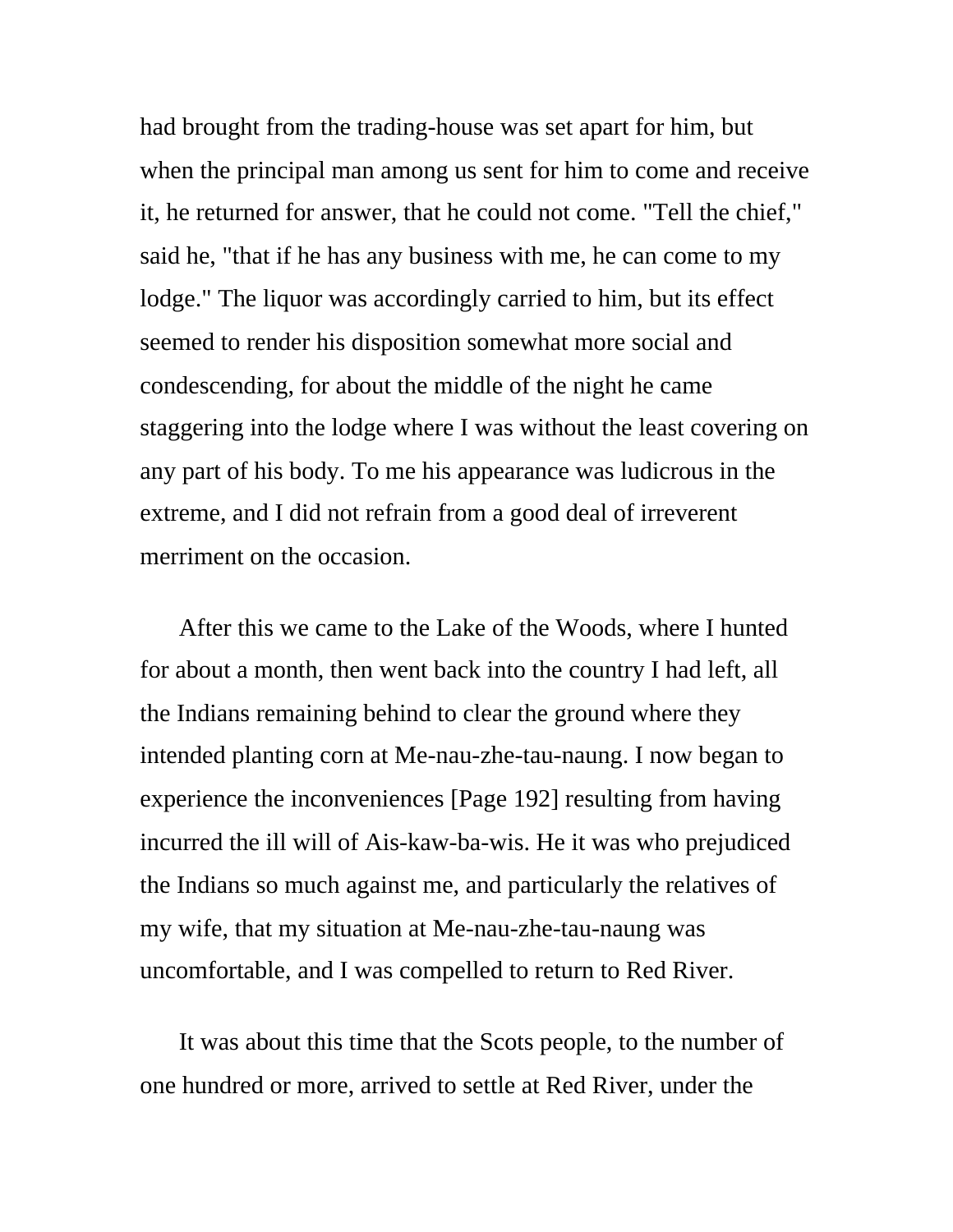protection of the Hudson's Bay Company, and among these I saw, for the first time in many years, since I had become a man, a white woman. Soon after my arrival, I was taken into the employment of the Hudson's Bay Company, and Mr. Hanie, the agent, sent me, accompanied by Mr. Hess, an interpreter, and some men, to kill buffalo. The buffalo were at that time, at a great distance, and the Scots people in great distress for want of provisions. I happened to find and kill two bulls near home, and after sending back the meat, I went on to the herds.

I had hunted here a few days, when our number was increased to four clerks and about twenty men, the latter employed in bringing in the meat I killed to my lodge, whence it was carried in carts to the settlement. All of these lived in my lodge, but one of the clerks named M'Donald was very abusive to my wife and children. Mr. Hess repeatedly checked him for this conduct, but as he continued it, he complained to Mr. Hanie, who sent M'Donald to a place several miles distant where the Indians had killed about twenty buffaloes, which it was not convenient, at present, to bring out, and there he remained by himself for two months, having no other occupation or amusement than to scare the wolves away from the meat. Mr. M'Kenzie was one of the three remaining clerks who lived in my lodge, and he was so different from M'Donald, that at the end of four months, when the greater part of the people were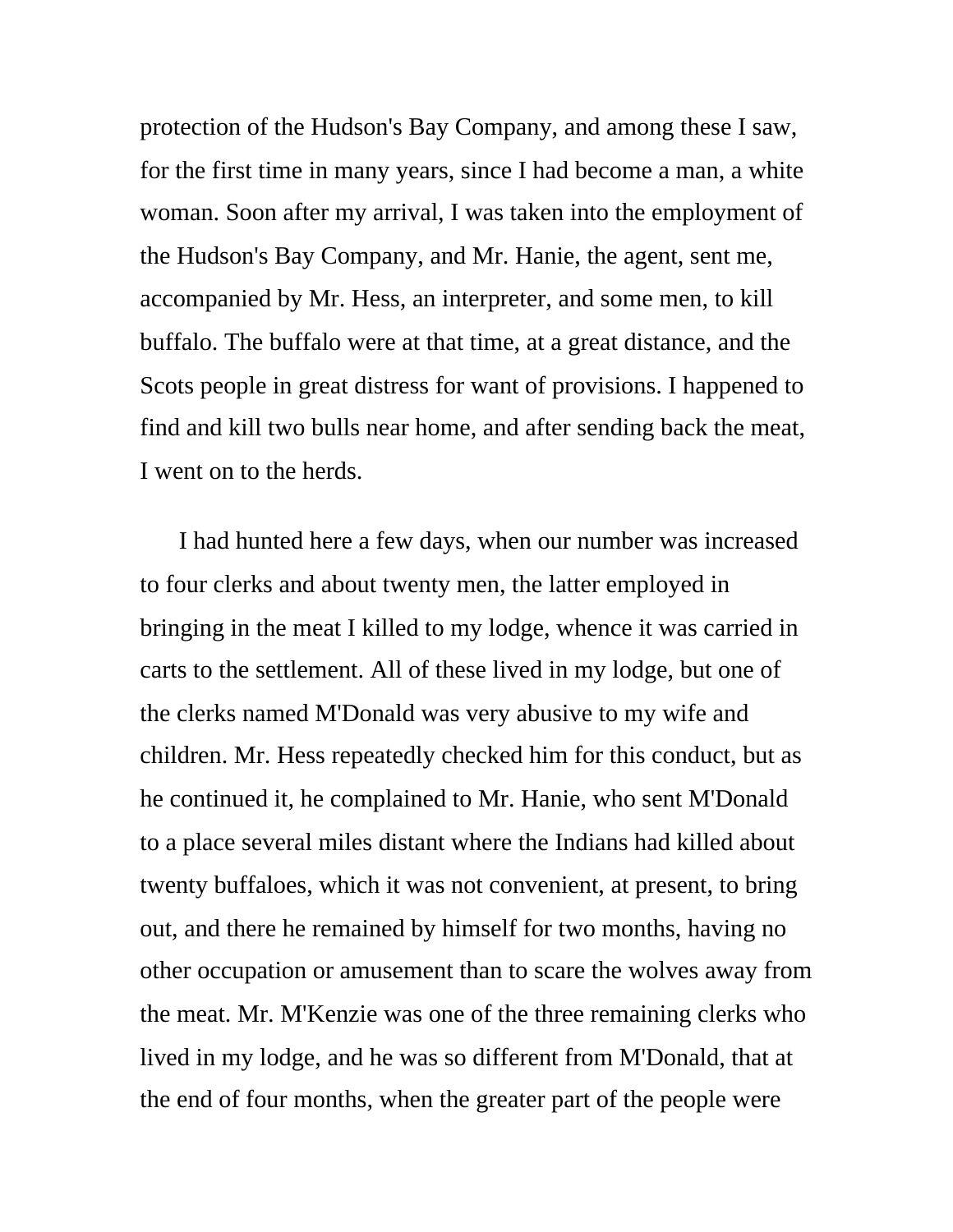called in to the settlement, he solicited and obtained from Mr. Hanie permission to remain longer with me, to improve himself in the Ojibbeway language, and he did not leave me until after the sugar season.

I killed, in the four months that I hunted for the Hudson's Bay Company, about one hundred buffaloes, but as [Page 193] part, or all of many of these were eaten in my own lodge, I delivered only forty entire and fat ones to the company's people, for which Mr. Hanie paid me, in the spring, three hundred and ten dollars. Those Scots labourers who were with me, were much more rough and brutal in their manners than any people I had before seen. Even when they had plenty, they ate like starved dogs, and never failed to quarrel over their meat. The clerks frequently beat and punished them, but they would still quarrel.

Mr. Hanie, and the governor for the Hudson's Bay Company, proposed to me to build me a house, and engage me permanently in their employment, but I delayed accepting their offer, as I thought it doubtful whether their attempt at settling the country would finally succeed. Some of the Indians whom I had left at the Lake of the Woods had followed me out, spent the winter with me, and returned long ago. I was still by myself at Red River, when Wa-ge-tote came from Me-nau-zhe-tau-naung with a message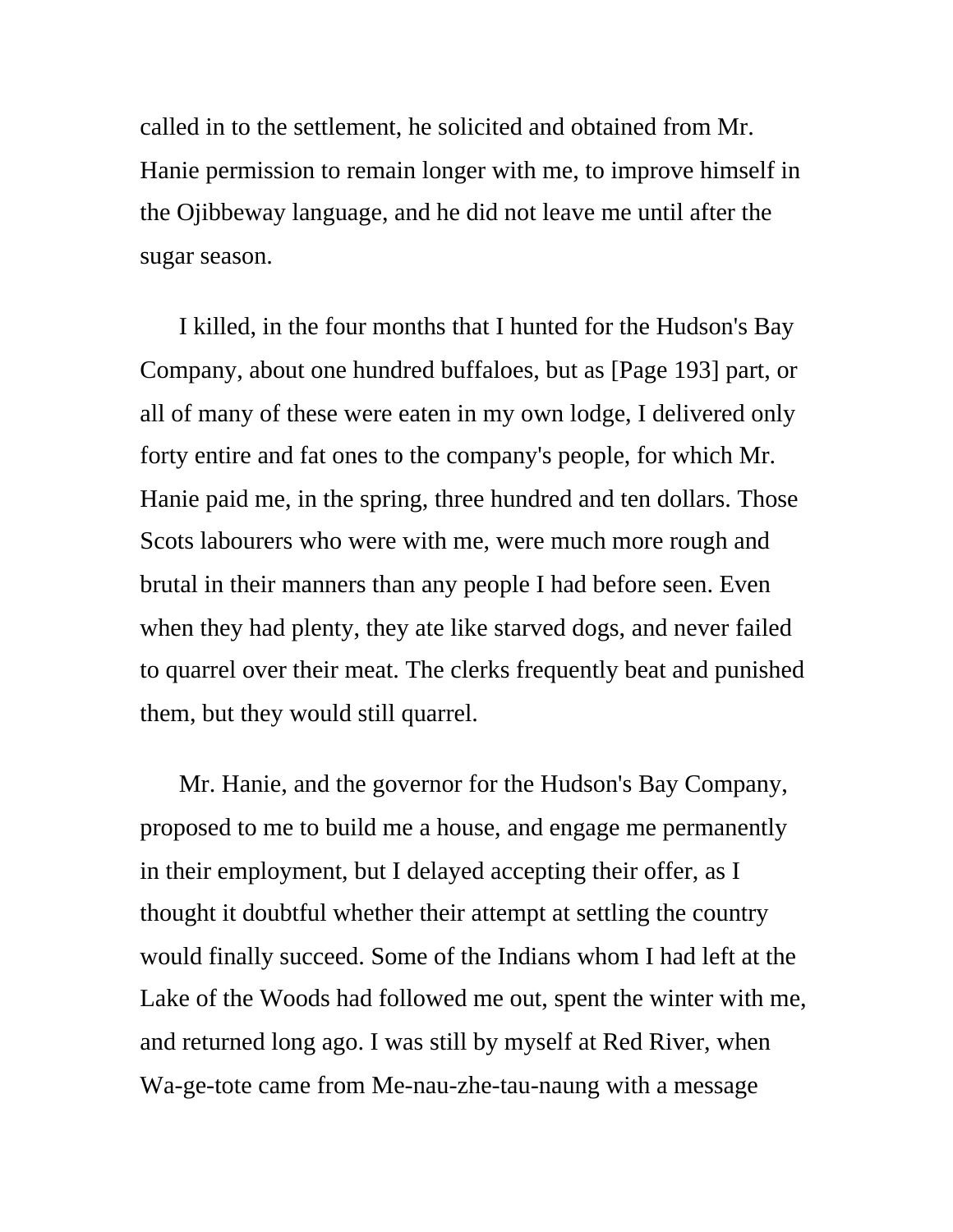from my father and mother-in-law. They had lost several of their children by death, and feeling lonely, they sent for me to come to them. This message Wa-ge-tote delivered to me in the presence of the traders, and some other persons, but afterwards he called me out by myself, and said to me, "Do not believe that your father-inlaw calls you to Me-nau-zhe-tau-naung, to be at peace, or with any kind intention. When the children were sick, they called Ais-kawba-wis to do something for them, and he having made a chees-sukkon, said he had called you into his enclosure, and made you confess that you had shot bad medicine at the children, though you were at that time at Red River. He made your father-in-law believe that you had the power of life and death over his children, and he continues to believe, as do most of the Indians of the band, that it was your medicine which killed them. Be assured, therefore, that they call you thither with the design of killing you." Notwithstanding this admonition, I started immediately, as I knew if I did not they would be but the more confirmed in their unfounded opinion of my culpability.

I had bought a shirt from some of the Scots people at Red River, which I put on as I was about to start on this [Page 194] journey. Probably it was from this I contracted a disease of the skin, which became so troublesome and violent that I was compelled to stop at the Be-gwi-o-nus-ko River. Here I remained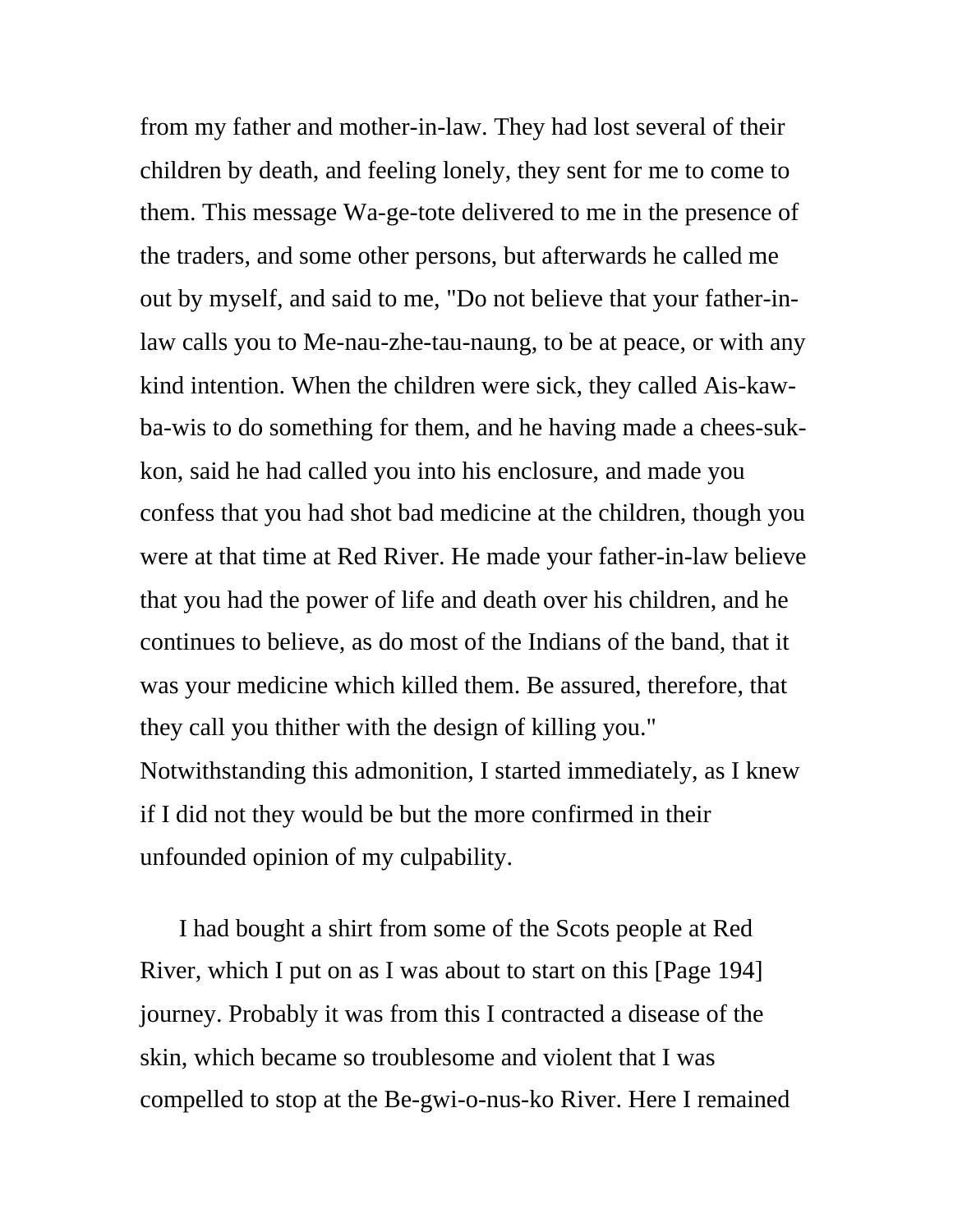for a month, being for a long time unable to move. When I first stopped I set up my lodge on the brink of the river, and after I was unable to walk, I subsisted myself and family by lying in my canoe and fishing. After being placed in my canoe, sometimes I lay there for three or four days without being moved, covering myself with a mat at night. My wife was not so severely affected, being, though very sick, still able to walk. When I began to get a little better, I tried all sorts of medicines I could procure, but none seemed to do me so much good as gun powder, moistened a little, and rubbed upon the sores, which were very large. This disorder, caught originally from the Scotch people, spread among the Indians and killed numbers of them.

After I had recovered, I went up the Be-wi-o-nus-ko, to the small lake of the same name, where I stopped to hunt, and killed plenty of meat. While I remained here, there came one day to my lodge, four young men from our village at Me-nau-zhe-tau-naung. In one of them, who was painted black, I recognized my brotherin-law. The three other children being dead, grief, and a feeling of loneliness, influenced him to leave his father, and start in search of some war party, that he might accompany them against their enemies, and thus have an opportunity of sacrificing, honourably, a life that had become irksome to him. The three young men his companions, being unwilling to see him depart alone, had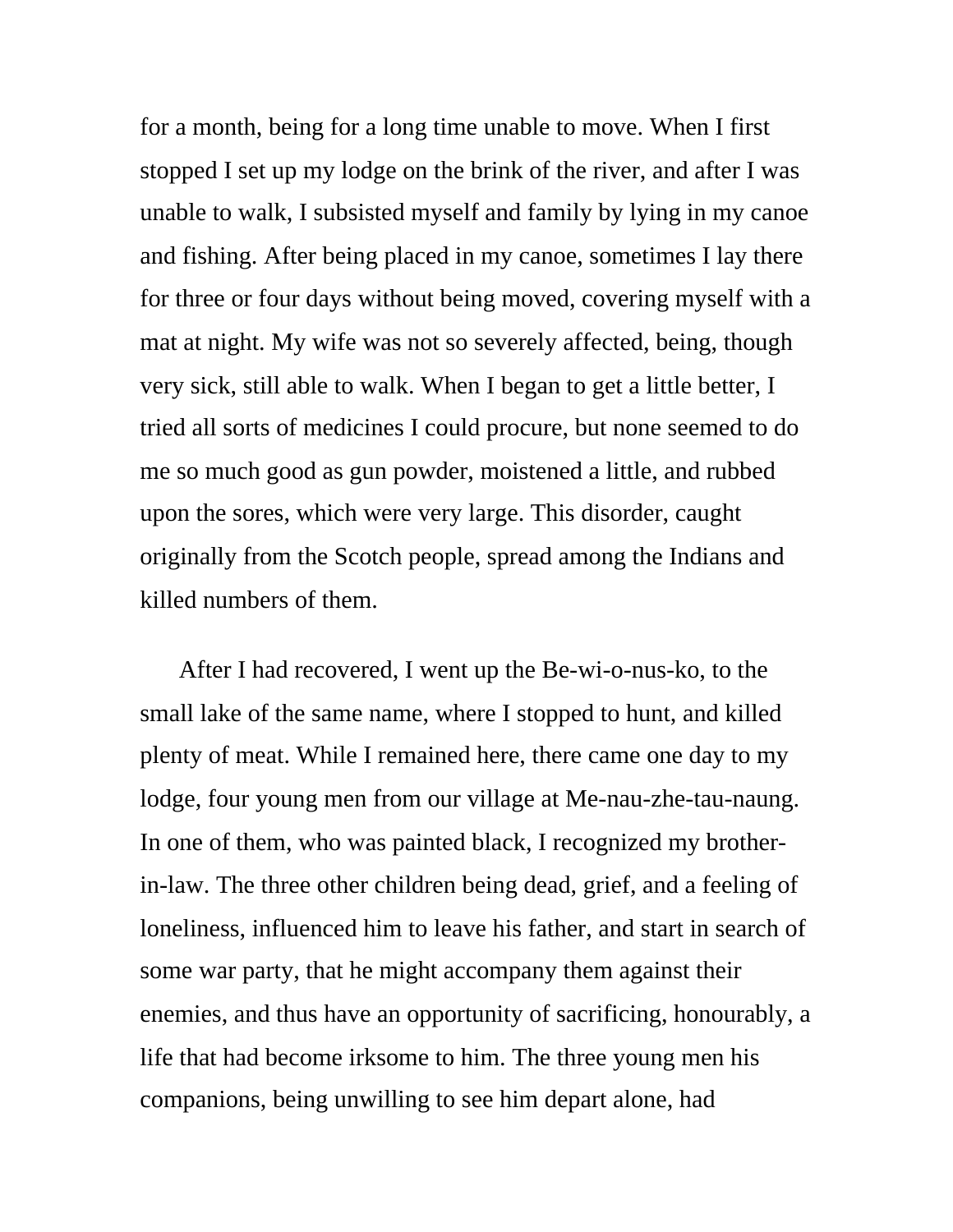voluntarily accompanied him. I gave him my horse, and then went up to the Lake of the Woods to my father-in-law, where I remained a few days. As it was then the time when the wild geese, having cast their quills, are unable to fly, we caught great numbers of them.

After four days, I said to the old people, "I cannot remain here, while my little brother has gone crying about, with none to protect him. I know there is danger in the path he will walk, and I ought to follow to show him where it lies. He wishes to join a war party, that he may walk in a dangerous road, but there is often danger where we least expect it." [Page 195] I knew that Wa-me-gon-abiew would fall upon this boy, and insult or perhaps kill him on account of his remote relationship to the man who wounded Tawga-we-ninne, at Mackinac, or at least with this pretence. Shagwaw-koo-sink, hearing my determination, and the reasons I gave for it, said he would accompany me. We started together, and on our arrival at Red River, we heard that Wa-me-gon-a-biew had taken from the boy the horse I gave him, and had already threatened to kill him. I went immediately to Wa-me-gon-a-biew, and a quarrel would probably have taken place at once on account of the young man, had not old Net-no-kwa come between and separated us, as we were about to come to blows. We were all now about to join the Crees and Assinneboins to go against the Sioux,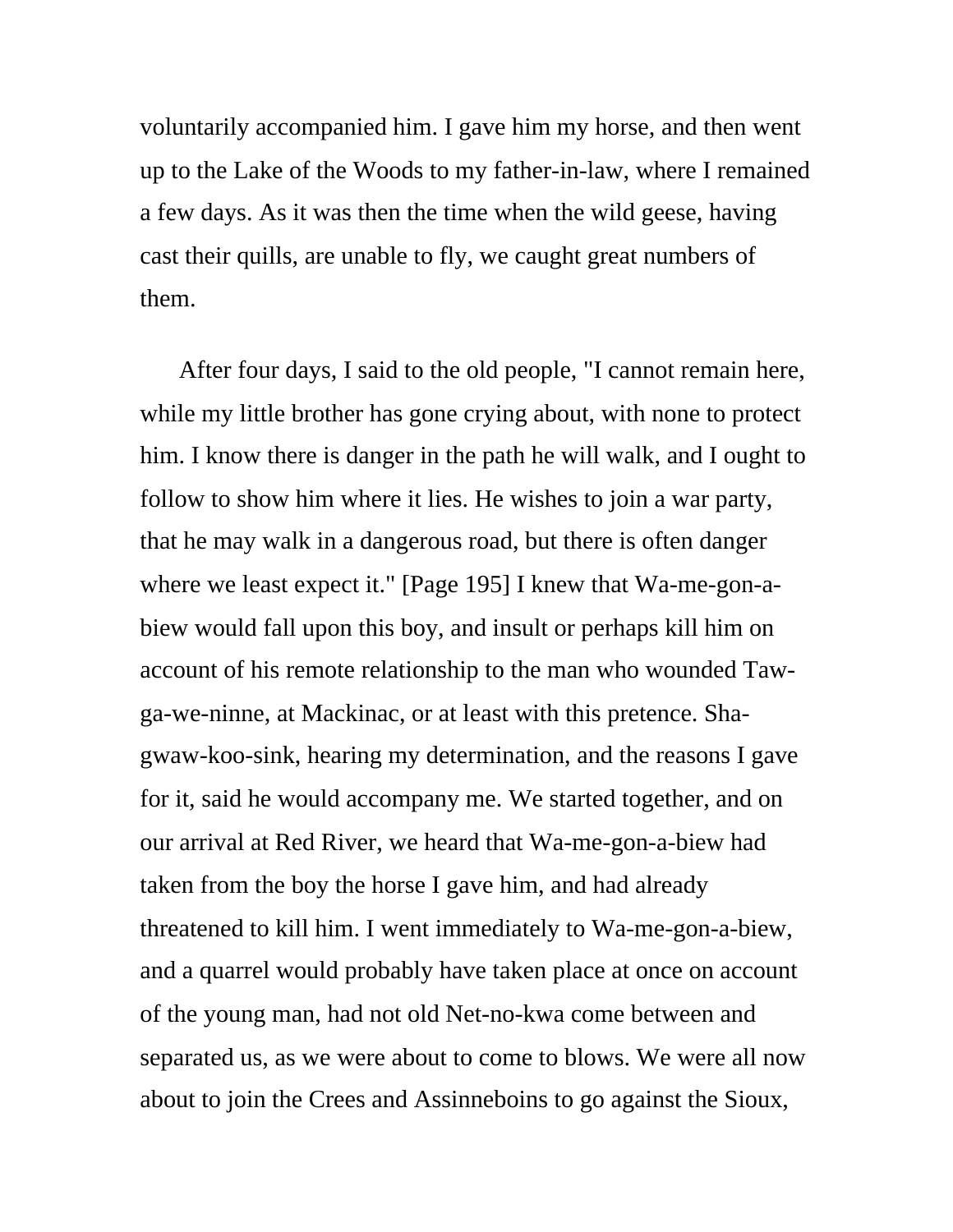and I cautioned my young brother-in-law to be, on this journey, always watchful of the movements of Wa-me-gon-a-biew. We were about forty men in number when we started from Red River. As we passed along through the Cree and Assinneboin encampments and villages on our route, our party was augmented to the number of two hundred men long before we arrived at Turtle Mountain. While we were encamped near one of the Cree villages, Wa-ge-tote and the principal chiefs being called away to a feast, Wa-me-gon-a-biew began to talk of my brother-in-law, and as I did not like to hear him, I went out and walked about at a distance from the camp. When I thought the chiefs had returned from the feast, I re-entered the camp, but from the expression of concern and interest visible in the faces of those about me, I immediately comprehended that something had happened. I went to search for the young man on whose account particularly I felt anxious, and finding him safe, was returning to my own place, when I discovered in the hands of an old man, who was trying to replace them in their original shape, the splinters and fragments of my new gun. I was at no loss to comprehend the nature of the accident which had deprived me of the use of my gun at a time when it was likely to prove so important to me, and in the first moment of irritation, I seized the barrel, and was walking towards Wa-megon-a-biew to beat him with it, when [Page 196] I met Wa-ge-tote,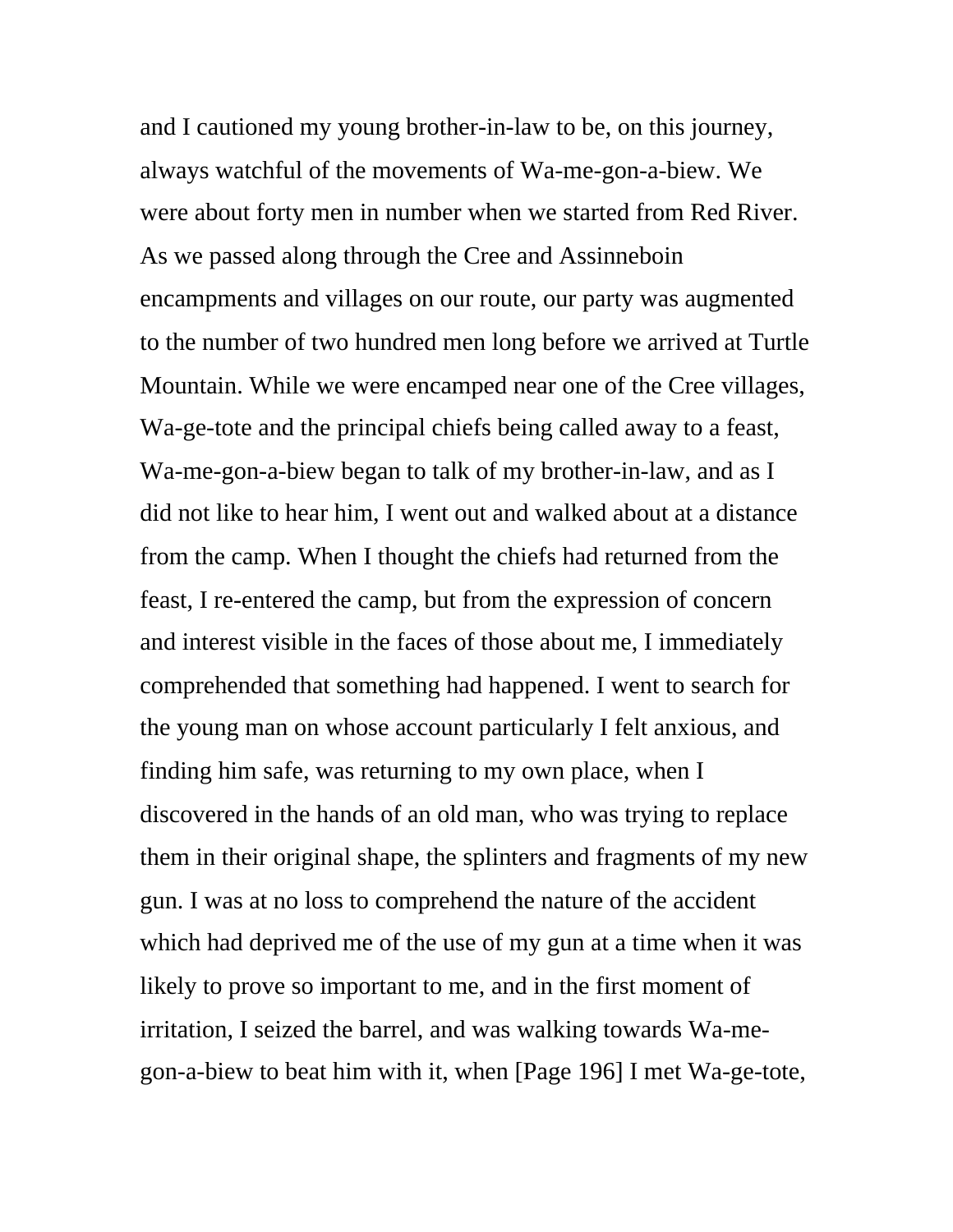who interfered to prevent me from striking him, though Wa-ge-tote himself, as well as the other chiefs, expressed the greatest dissatisfaction at what he had done.

But notwithstanding the loss of my gun, I did not turn back. Arming myself with my gun barrel in place of war club and spear, I went on. In two days from this camp, we arrived at the head of Turtle Mountain, being now about four hundred men. This was the place agreed upon for the assembling of all who should join in the party, and we had supposed that those we should meet here would be few in number in comparison with ourselves. We were therefore somewhat surprised when we found already on the ground, one thousand Assinneboins, Crees, and Ojibbeways.

We stopped at a little distance, and some communication took place between the chiefs, respecting the ceremony of salutation to be used. It is customary for war parties engaged in the same cause, or friendly to each other, when they meet, to exchange a few shots by way of a sham battle, in which they use all the jumping, the whooping, and yelling of a real fight. But on this occasion both bands were so large, and one so much larger than the other, that the chiefs thought it more prudent to use a different method of exchanging compliments in meeting. It was agreed, on the part of Match-a-to-ge-wub, the principal chief, that his young men should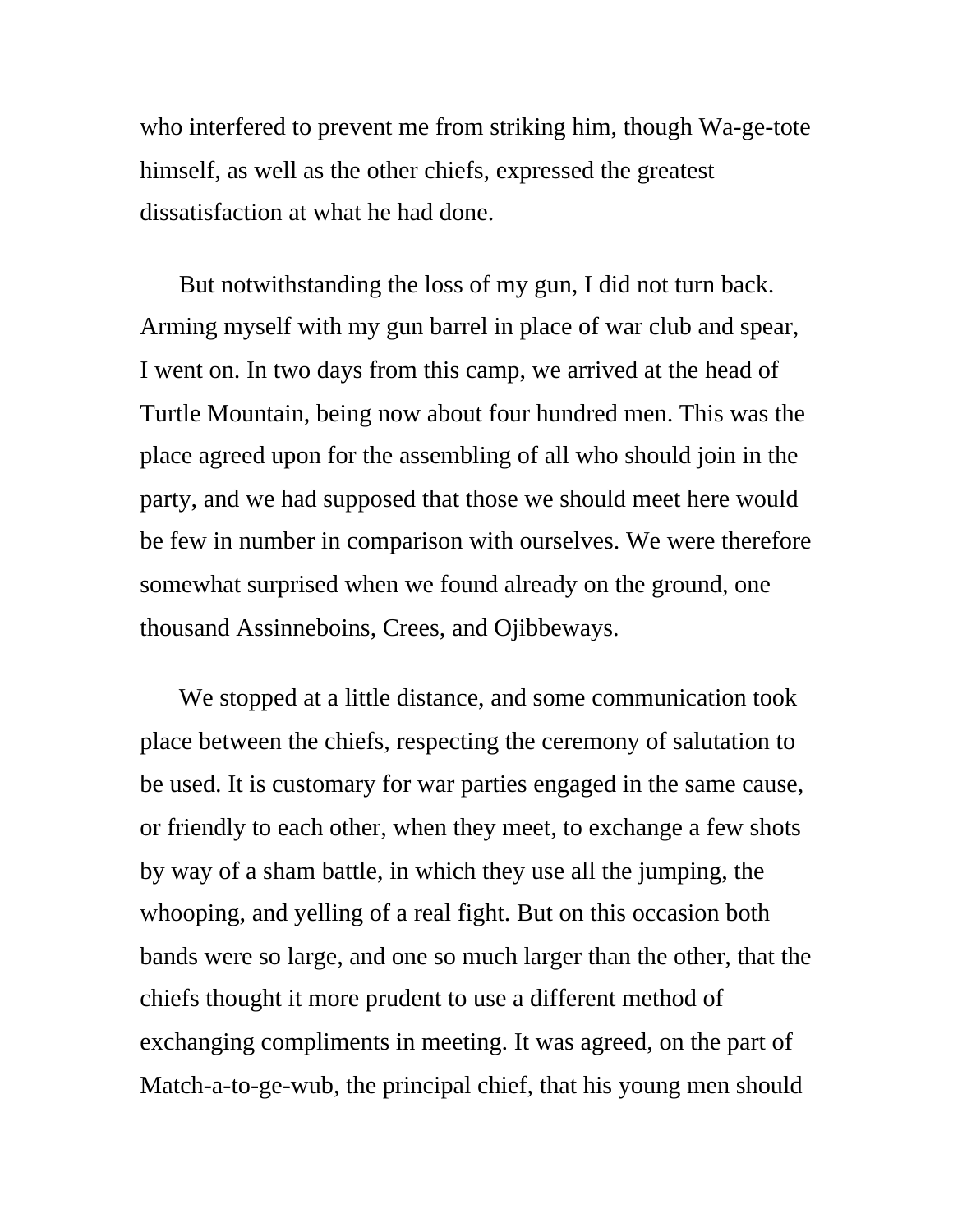all remain in their lodges, and that twenty warriors of our band should salute their encampment by practising the manoeuvres of attacking a village. A large lodge was set up for them to cut in pieces by their firing. I was one of the twenty selected for this performance, having supplied myself with a gun which I procured from a man who turned back. It was not without the utmost exertion of all my strength that I kept even pace with my companions, in running, leaping, loading, and yelling, and though we rested four times, when we arrived at the chief's lodge, and had blown it to fragments, I was entirely exhausted with fatigue. A man of our own party, imprudently, and without [Page 197] any authority, exposed himself in the village while this salute was in progress, but his clothes were blown and scorched off his back, his lodge shot down, and himself much hurt. But as the exposure had been altogether voluntary on his part, and the notice taken of him rather honourable than otherwise, he had no cause of complaint.

On the first night after we came together, three men of the Ojibbeways were killed. On the next, two horses belonging to the Assinneboins, and on the third, three more. When such numbers of men assemble from different and remote parts of the country, some must be brought into contact between whom old grudges and enmities exist, and it is not surprising that the unstable power and influence of the chiefs should be insufficient to prevent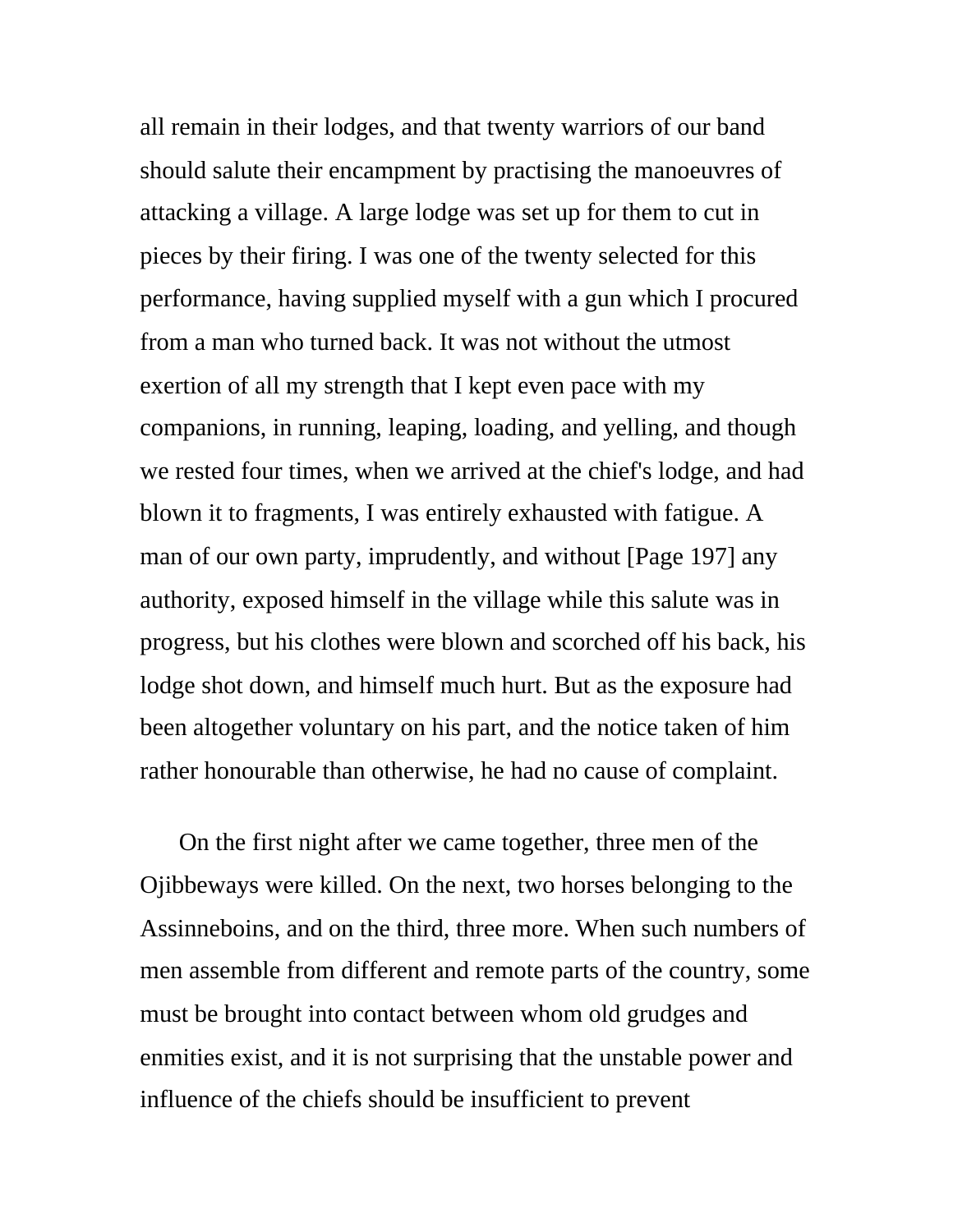disturbances and bloodshed. On this occasion, men were assembled from a vast extent of country, of dissimilar feelings and dialects, and of the whole fourteen hundred, not one who would acknowledge any authority superior to his own will. It is true that ordinarily they yield a certain deference, and a degree of obedience to the chief each may have undertaken to follow, but this obedience, in most instances, continues no longer than the will of the chief corresponds entirely with the inclination of those he leads. In this party were some who had been a year on their journey to reach this place. Two hundred lodges had their women with them.

Soon after we joined the main body at Turtle Mountain, a Cree of Prairie Fort, adopted me into his family, taking my baggage, and inviting me into his lodge. He called me constantly Ne-je, (my friend,) and treated me with great kindness. Many other men who were without lodges, were in like manner taken into the families of those that had.

But a few days had passed, when the little boys commenced, in the first instance a very small number, by kicking at each other in playfulness merely, but it happened that on one side were Assinneboin children only, and on the other Crees and Ojibbeways. By degrees larger and larger [Page 198] boys, and at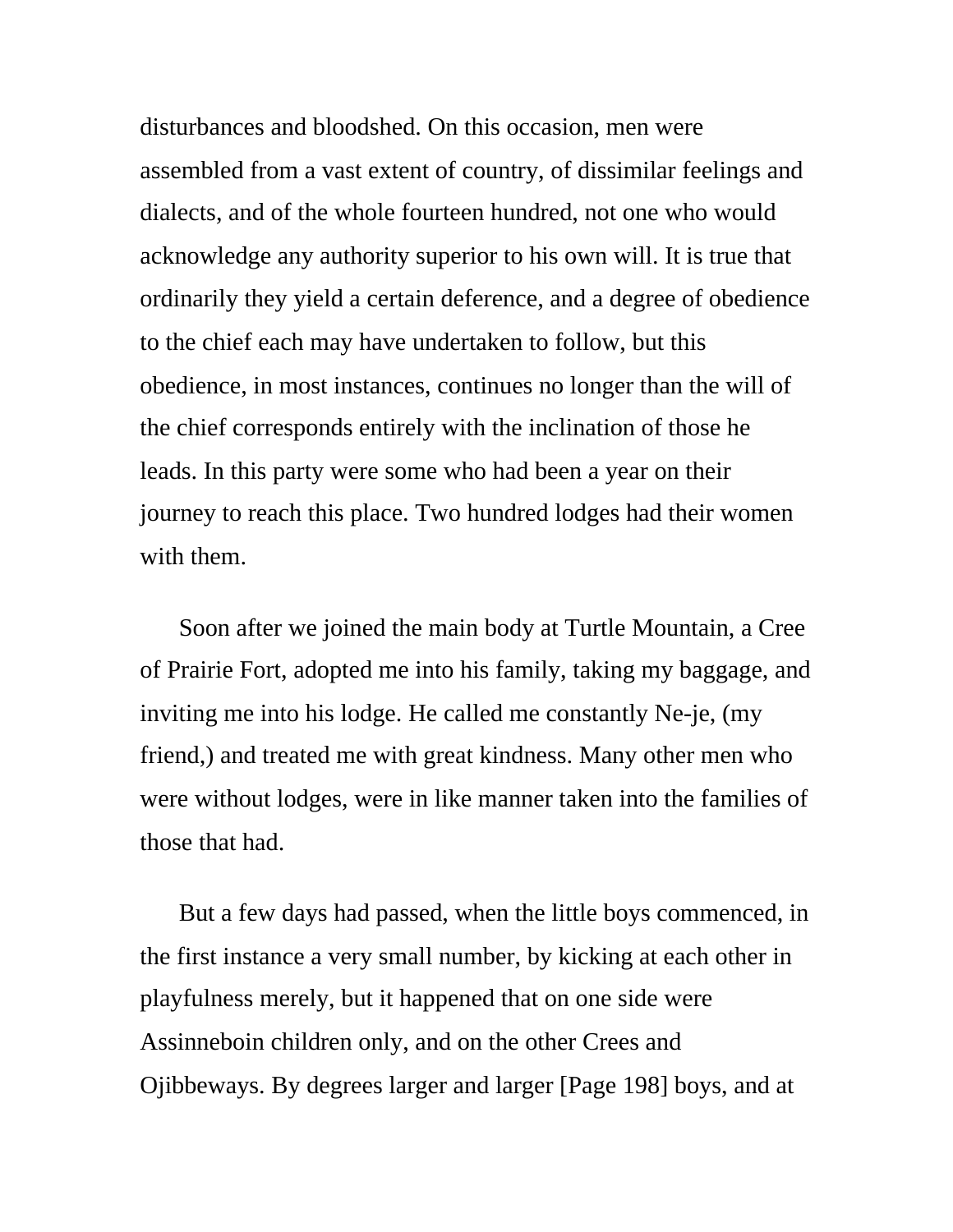last men joined in on either side, and what had commenced in play, was like to terminate in a serious and bloody brawl. Match-a-to-gewub ran between the combatants, exerted his voice and his hands; afterwards Wa-ge-tote and all the other principal chiefs, but the young men paid little or no regard to them. The excitement which had kindled among them was maddening to rage, and the chiefs were running about in the utmost distress and fear, when an old man, whose head was white as snow, and who was so bent down with age that he walked on two sticks, and looking more like a dog than a man, came out, and though his voice was too feeble to be heard at any distance, he no sooner appeared, than all the Assinneboins desisted entirely from their violence, and the quarrel ended. Of those that were wounded and injured in this affair, only two died immediately, but many were so much injured that they were sent back to their own country. Had not the greater number entered into the affray without their arms, more extensive mischief would have resulted. Though I inquired much, I could neither learn the name, or hear any thing satisfactory of the history of the old man, by whose interference this affair was brought so timely to an end. Vague, and probably very extravagant reports, circulated among us respecting him. [Page [p. 199]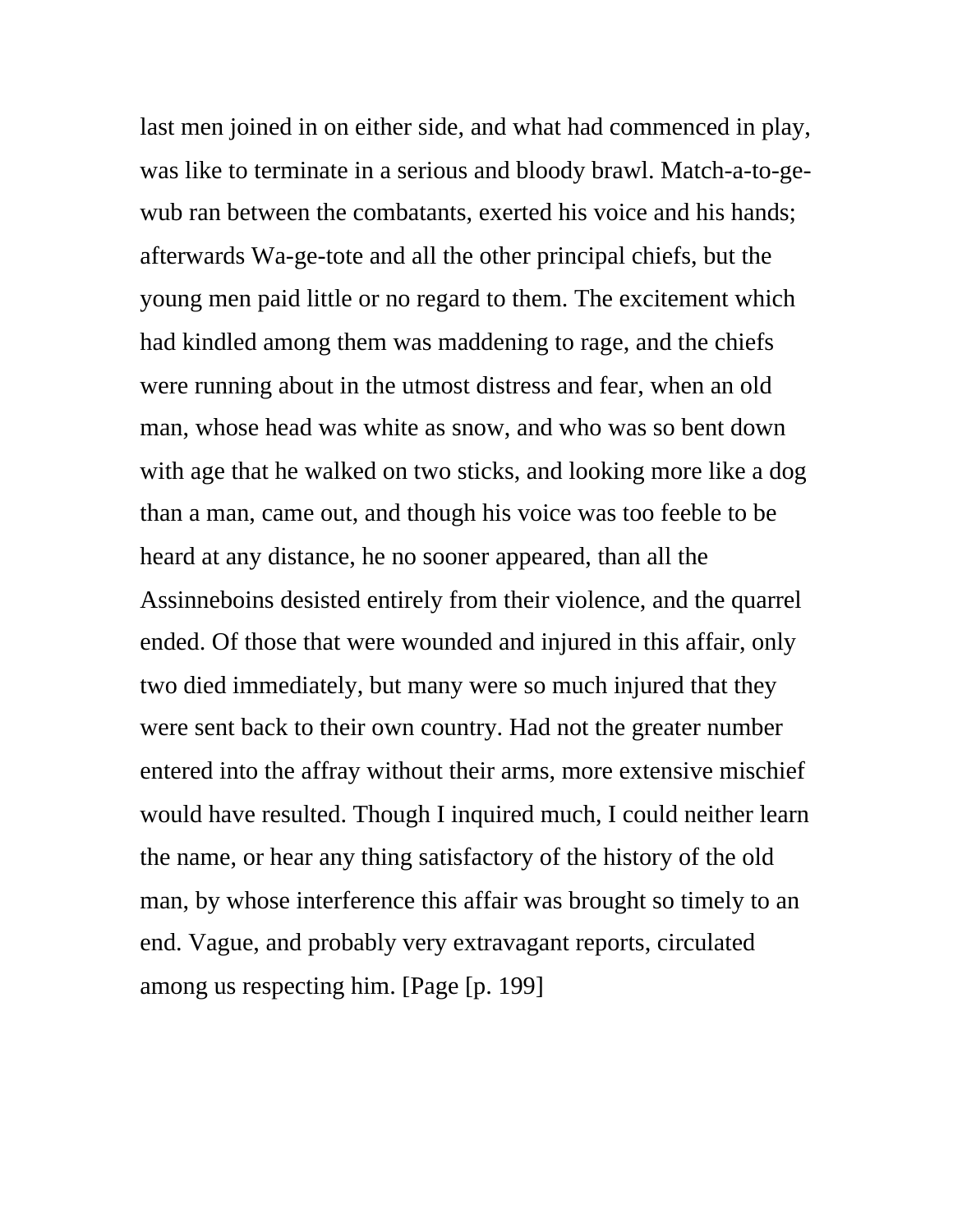## CHAPTER XII

Superstitions of the Indians -- violent and unjust prejudice - family misfortunes -- remarkable tenacity of life in the otter, and some other small animals -- disturbances between the Hudson's Bay and North West Fur Companies.

In the evening after this affair, the chiefs walked through the village and addressed all the people. The amount of what they said was to direct, that instead of remaining longer to quarrel with and destroy each other, we should all move on the following morning towards the Sioux country. Accordingly, the camp was broken up, about half the number returning towards home, the remainder continuing on. It was now late in the fall, and we had travelled only two days from Turtle Mountain, when there came on a cold and violent storm of rain and snow. Two horses perished, and many men were near sharing the same fate, but most or all of the Ojibbeways, carrying each man on his back a puk-kwi of birch bark, large enough to afford a partial covering for three men, and all being disposed to extend to the destitute all possible assistance and relief, many of them were sheltered.

It was immediately after this storm that some one told me Bagis-kun-nung was coming to see me about the horse I had taken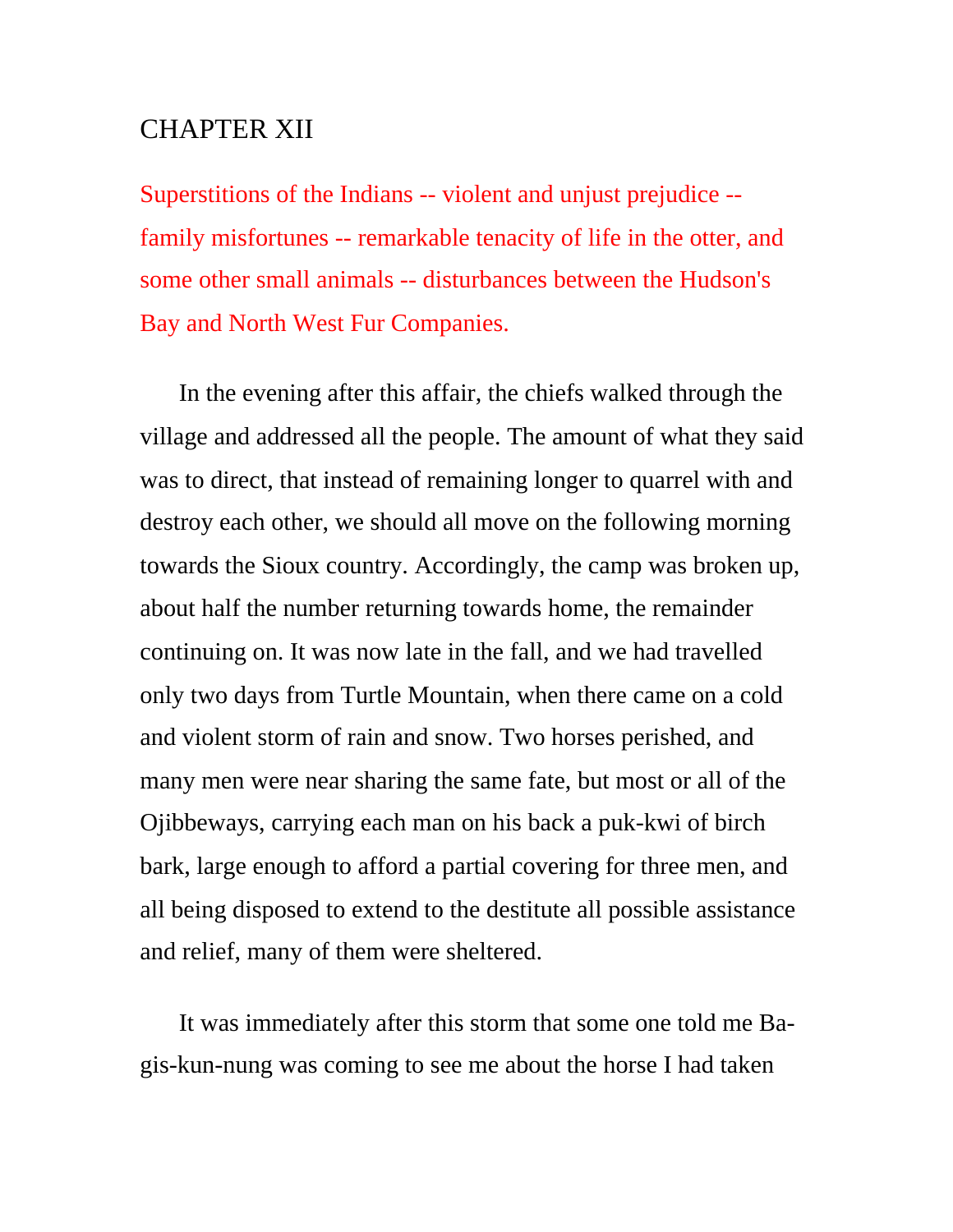away from him. "Very well," said I, "I believe Ba-gis-kun-nung has one or two more horses, and if he gives me any trouble about the one I have taken, I will take another." At noon he came, but Wa-ge-tote, Ke-me-wun-nis-kung, and other men of my friends, had prepared themselves to resist any violence he might attempt to practise on me. He walked up to me as I was roasting some meat, and stood a very long time, I should say two hours, regarding me sternly, without saying a single word, and then walked off. [Page 200] Two days afterwards, two hundred of the Assinneboins turned back. They were reviled and insulted at parting by those who still continued on, but this seemed not in the least to shake their determination. Desertions in small bodies were now very numerous, and the remaining chiefs, with the hope of checking it, appointed fifty of the best of the young men to act as sentinels over the others, but this measure was productive of no benefit. When at last we arrived within two days' march of the village it was our intention to attack, four hundred men were all that remained, and the next day very few of these were found willing to follow Matcha-go-ge-wub. He started at the usual time, and walked on by himself, but when at the distance of about a mile he saw that none followed him, he sat down in the prairie. From time to time, one or two men would start forward to join him, but for one who went forward, twenty or more would commonly start to go back. With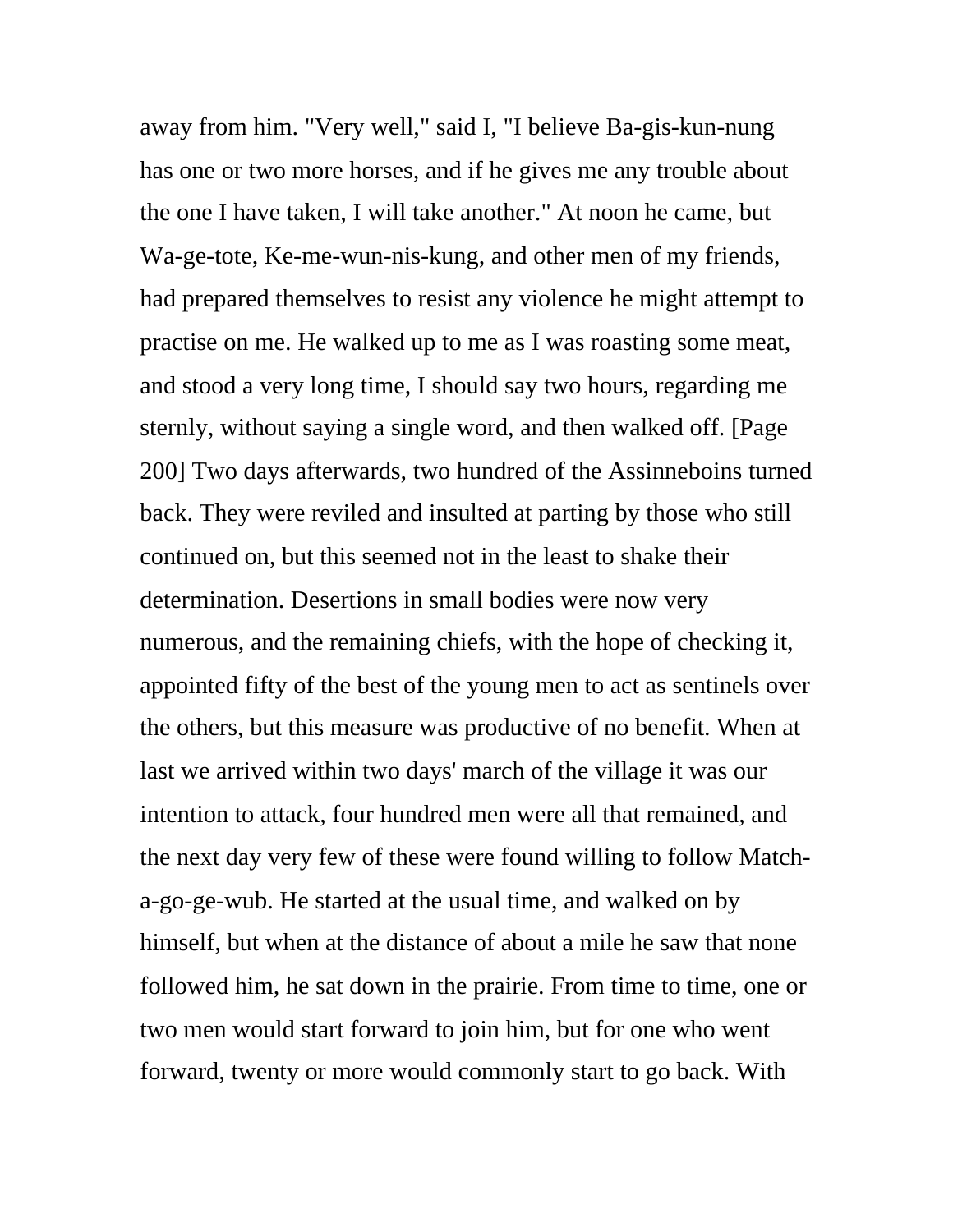my young brother-in-law I stood at the camp to see what would be the result, and when, at last, I saw that of the four hundred, only about twenty were willing to follow the chief farther, we determined to join them. We had proceeded but a little distance, when one of the Assinneboins who had turned back, purposely set fire to the prairie, and we now all turned back except the chief and one or two men. He went on to the Sioux village, and was lurking about it for one or two days, when, finding himself discovered, he fled without attempting any thing. The Sioux pursued on our trail, and came in sight of us, but offered no molestation, and, in due time, we all arrived at home in safety. Thus ended this war excursion for which such extensive preparations had been made, and from which so much had been expected. On the way home, Ke-me-wun-nis-kung took away the horse of the Assinneboin who had set the prairie on fire, and beat him, he daring to make no resistance.

When we returned to Pembinah, there was, as is usual on a return from a war-party, a drunken frolic in which I joined, though not to very great excess. After I had drank a little, I heard some one speak sneeringly about my gun which Wa-me-gon-a-biew had broken. I had lent my knife [Page 201] to some one to cut tobacco, but there was lying by the fire a pointed stick, on which meat had been roasted. This I seized, ran out, and finding his horse standing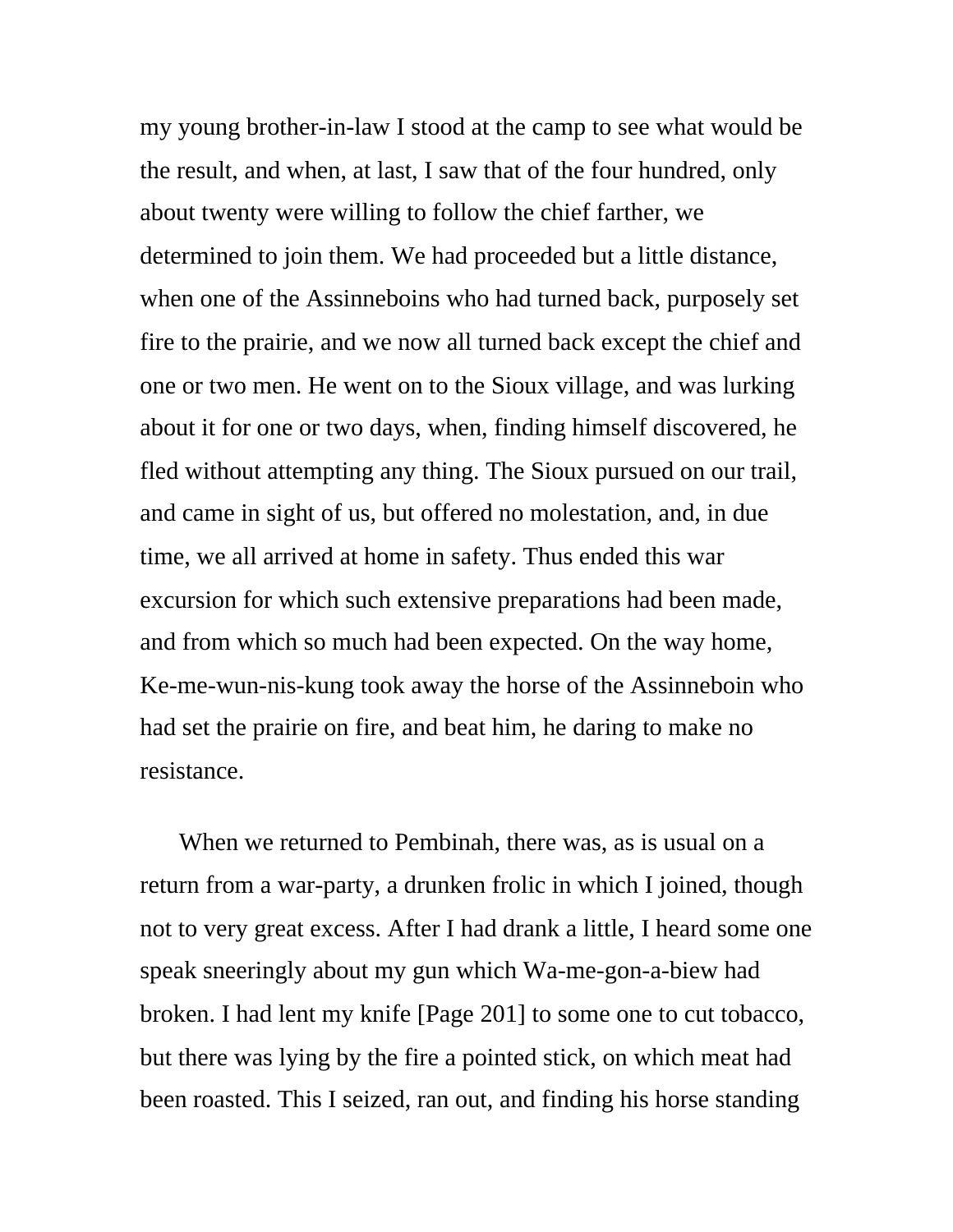by the door of his own lodge, I stabbed him with it, using, at the same time, in a loud voice, the same words I had been told he had spoken when he broke my gun. The horse fell immediately, but did not die until next morning.

There were six of us to return together to the Lake of the Woods, and our principal man, She-gwaw-koo-sink, being alarmed, took a little canoe and set off in the night. I would not start then, nor even early in the morning, lest Wa-me-gon-a-biew should think I was afraid of him. I remained near his lodge until I had seen him and Net-no-kwa, and shaken hands with all my friends, and at about noon I was ready to follow She-gwaw-koosink, whom I found waiting for me in the woods. Wa-me-gon-abiew made no complaints of my having killed his horse. Probably he was perfectly satisfied that I had done so, as an Indian always expects any outrage he commits shall be retaliated, according to their customs, and a man who omits to take proper revenge is but lightly esteemed among them.

Heavy snow and severe cold came upon us at the Muskeeg carrying place; the trees cracked with the cold, but the water in the swamp was not yet frozen hard enough to bear. Our canoes, however, could not be pushed through. The utmost exertion of our strength would no longer avail to move them. We were hungry and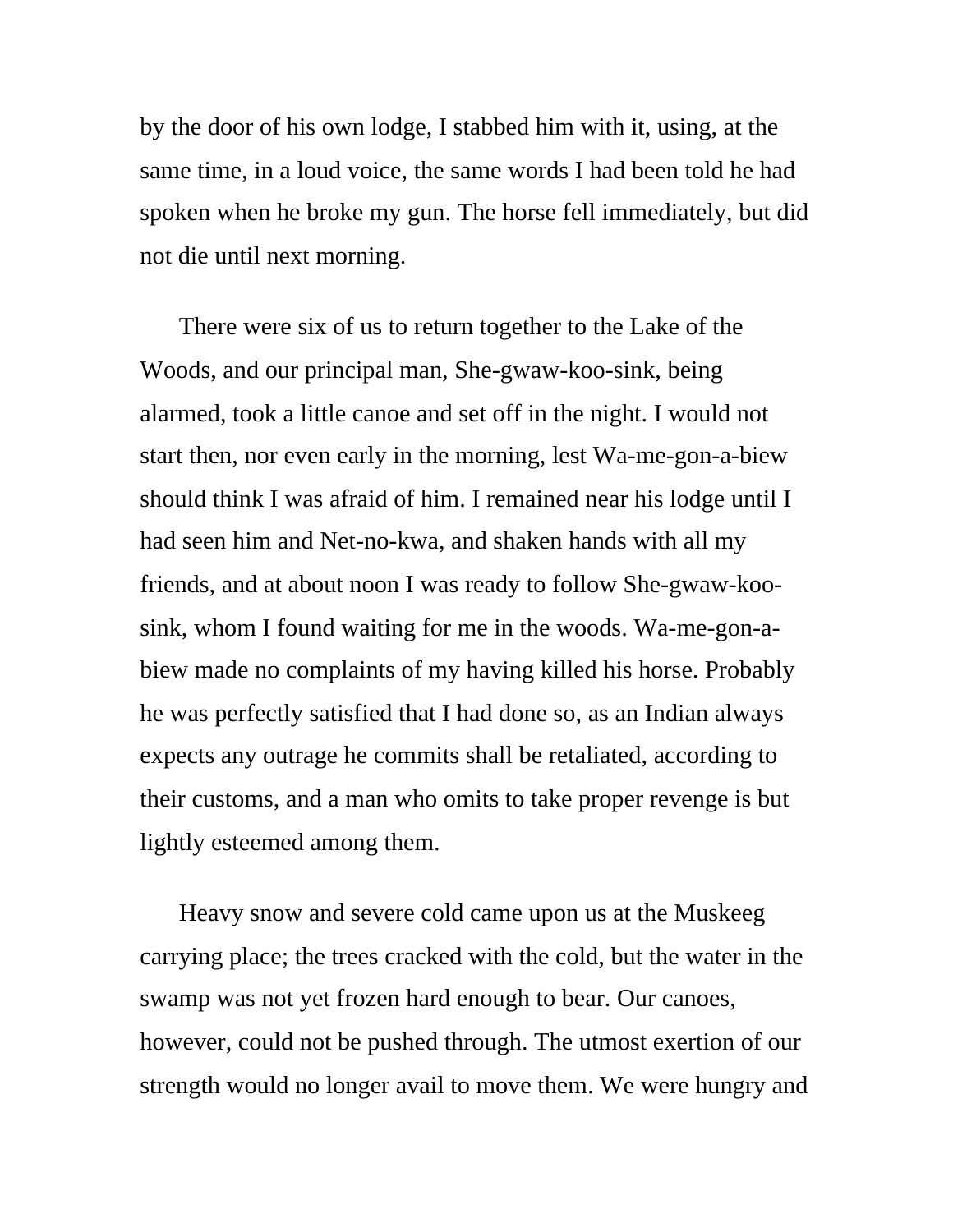much fatigued, and sat deliberating what was best to be done when we discovered our women coming from the Lake of the Woods, and dragging their light canoes through water, ice, and snow above their knees. When they came up, we found they were my wife, the wives of She-gwaw-koo-sink and Ba-po-wash, and my mother-inlaw. Three of our party, whose women had not come, had to continue on to Lake of the Woods. Our wives laughed at us, telling us it was more like old women than like warriors returning to their village, to sit shivering in a canoe which could move neither way, [Page 202] through fear of a little water and ice. They had brought us a supply of corn, sturgeon, and other food, and with them we returned to our last encampment where we rested a few days, then went down to Red River with the intention of spending the winter there.

There was now no snow on the ground at Red River, though the weather was very cold, and the ground so hard frozen that it was nearly impossible to kill any game. I hunted day after day without the least success, and we were reduced to extreme hunger, when one day I found a moose, and after I had, with the greatest difficulty, crept near, I was about to shoot him, when my best dog, which I had confined at home, came running past me, and scared the moose away. I returned home, and calling my dog to me outside the lodge, I told him that it was his fault that there was now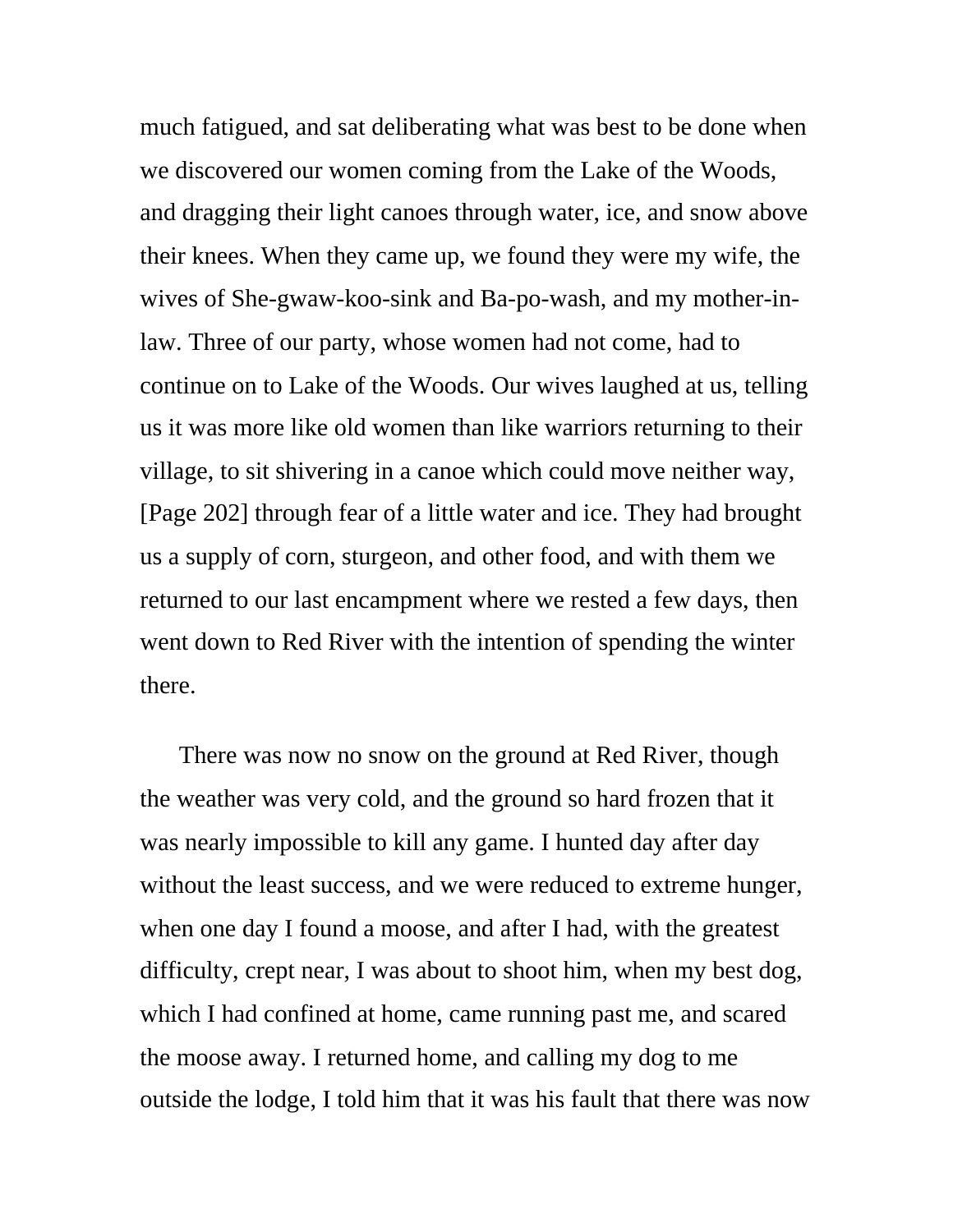no food for my children. I then killed and gave him to my family to eat.

Other families beside my own being in distress for the want of food, the Indians called on me to make a medicine hunt. I accordingly told Me-zhick-ko-naum to go for my drum, and as preparatory to the commencement of my prayers and songs, I directed all my family to take such positions as they could keep for at least half the night, as, after I began, no one must move until I had finished. I have always been conscious of my entire dependence on a superior and invisible Power, but I have felt this conviction most powerfully in times of distress and danger. I now prayed earnestly, and with the consciousness that I addressed myself to a Being willing to hear and able to assist, and I called upon him to see and to pity the sufferings of my family. The next day I killed a moose, and soon after, a heavy snow having fallen, we were relieved from the apprehension of immediate starvation.

But though we were temporarily relieved, plenty did not return to us. I was about this time hunting one day, and fell on the track of a bear. My dogs followed for three days, and most of the time I kept nearly even pace with them, but at the end of that time they had not overtaken him. My moccasins and leggings were worn out, and I was almost [Page 203] in a state of starvation. I was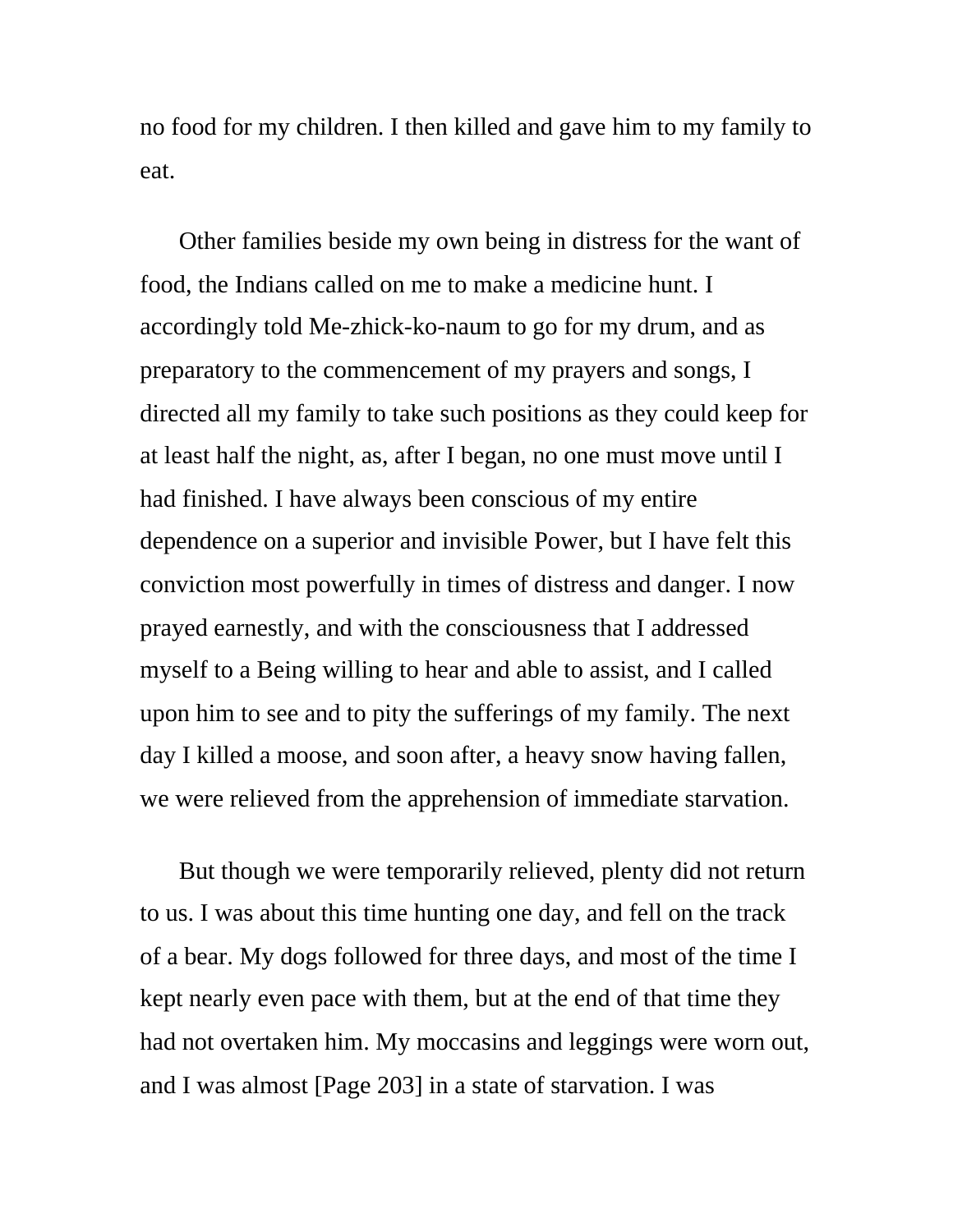compelled to return home, having killed nothing but eight pheasants. Me-zhick-ko-naum, Ba-po-wash, and the other Indians, now left me by myself, and I was soon able to kill enough to supply the wants of my family. I spent the winter here, and in the spring my friends rejoined me, and we returned together to our village at the Lake of the Woods.

At Me-nau-zhe-tau-naung great misfortunes awaited me. I omitted to mention an event of some importance, which happened long before the time I have now arrived at, being a very short time after the death of my friend Pe-shau-ba. I was then at Dead River, at our corn fields, where an Ojibbeway of Red Lake, called Gi-ahge-wa-go-mo, came to my lodge in my absence, and took away one of my sons, a boy six years old. On my return, my wife told me what had happened, and I immediately pursued, and overtaking Gi-ah-ge-wa-go-mo at the distance of one day's journey, without his consent took one of his horses to bring my son back. I threatened him that if he should make any similar attempt in future, he should not escape unpunished. But about four months after, when the snow was on the ground, I returned home from my days' hunt to hear the same account of my son being taken away by Giah-ge-wa-go-mo. I now felt much irritated, and having inquired from the men in my lodge what horse he rode, I mounted my best, and pursued after him. They had lately moved from the place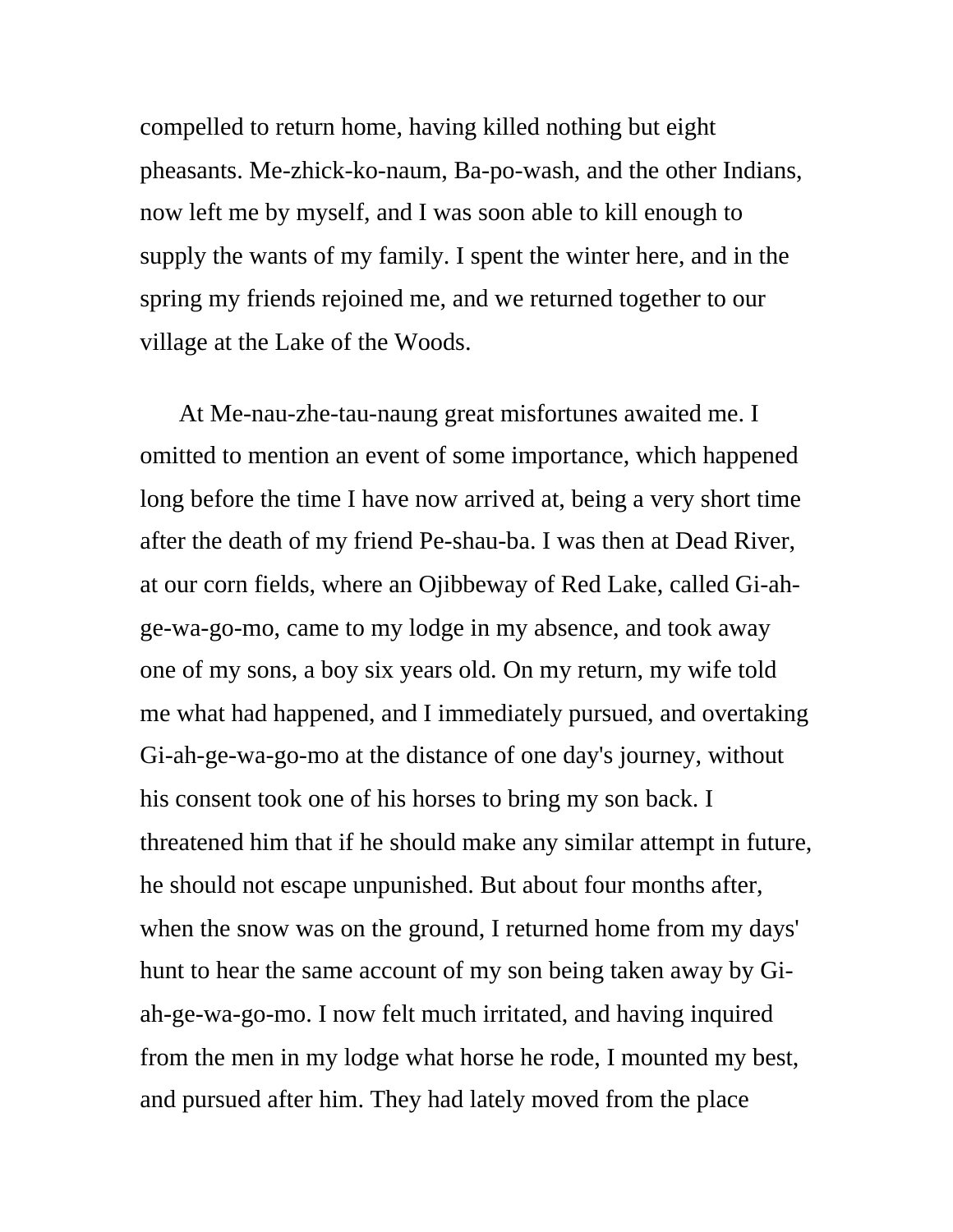where I found them before, but following on, I overtook them on their journey. As I was coming near their party, I discovered Giah-ge-wa-go-mo and another man, called Na-na-bush, watching for me in the bushes, a little behind their party. Before I came within gunshot, I called out to let them know I had discovered them, and holding my gun in my hand, cocked, and in a position for immediate use, I passed them, overtook the party, and discovering my little boy, without dismounting I stooped down and lifted him into my lap; then turning back, went to meet Gi-ah-ge-wa-go-mo and Na-na-bush. They had now left the thicket, and were standing in the path, the former holding his favourite horse by the halter. When I rode up to them, I left my son on the [Page 204] horse with the reins in his hand, got down, and stabbed Gi-ah-ge-wa-go-mo's horse twice with a large knife I had carried for the purpose. He clubbed his gun, and was about to strike me, but I caught it in descending, and wrested it out of his hands. He threatened he would shoot my horse whenever he could get a gun. I handed his own to him, and told him to shoot the horse now, but he dared not. "It seems," said I, "you have forgotten what I told you four months since, when you took away my son before; but I have not forgotten it, as you see. I am disposed to kill you now, but as you are so much frightened, I will let you live, to see if you will steal away any of my children hereafter." With this I left him. My friends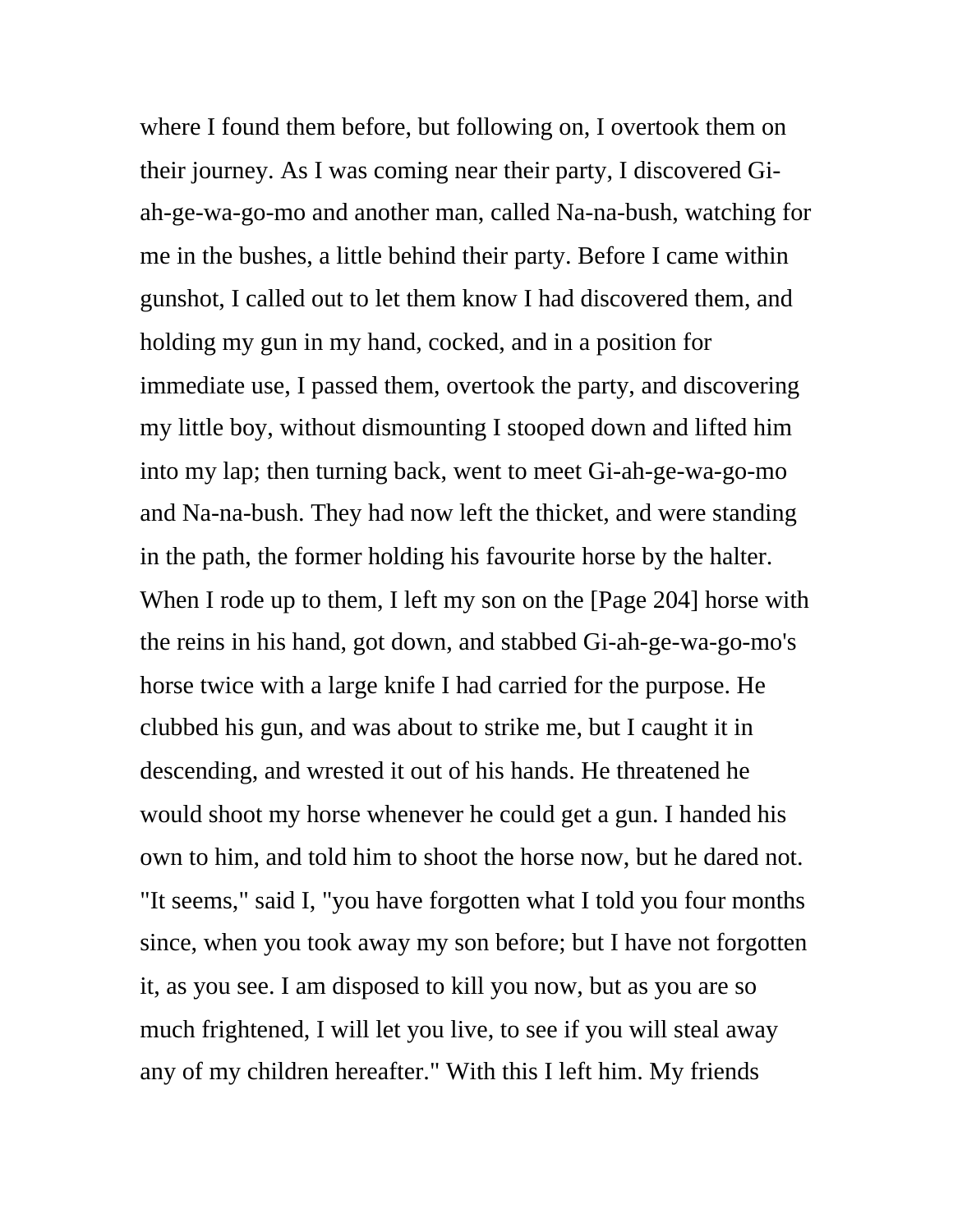could scarce believe I had killed his horse, but they did not blame me, neither did Gi-ah-ge-wa-go-mo. At least I never heard that he complained of it, and at the time he molested me no more.

It was on my return to Me-nau-zhe-tau-naung, and when I was about clearing for myself a field there, that I found the ill will of the Indians, influenced, as I thought, principally by the unfriendly offices of Ais-kaw-ba-wis, becoming so strong against me that I determined to leave them. But at this time an accident happened to me, which disabled me for many months. I had ascended a large tree to cut off the limbs, and having trimmed off the greatest part, I went up to cut the top off. Some of the upper branches struck the top of another tree, and threw the trunk, which I had cut off, against my breast, by which blow I was thrown off, and fell from a great height to the ground, where I lay for some time insensible. When consciousness returned I could not use my voice, so that it was some time before I could make the Indians understand that I wished them to bring me water. I fainted three times in attempting to reach the lodge where I then lived.

Several of my ribs being broken, it was long before I recovered so as to walk about without assistance. Dr. M'Laughlin, a trader at Rainy Lake, hearing of my situation, sent Mr. Tace with instructions to take me to his house at White Fish Lake. For a long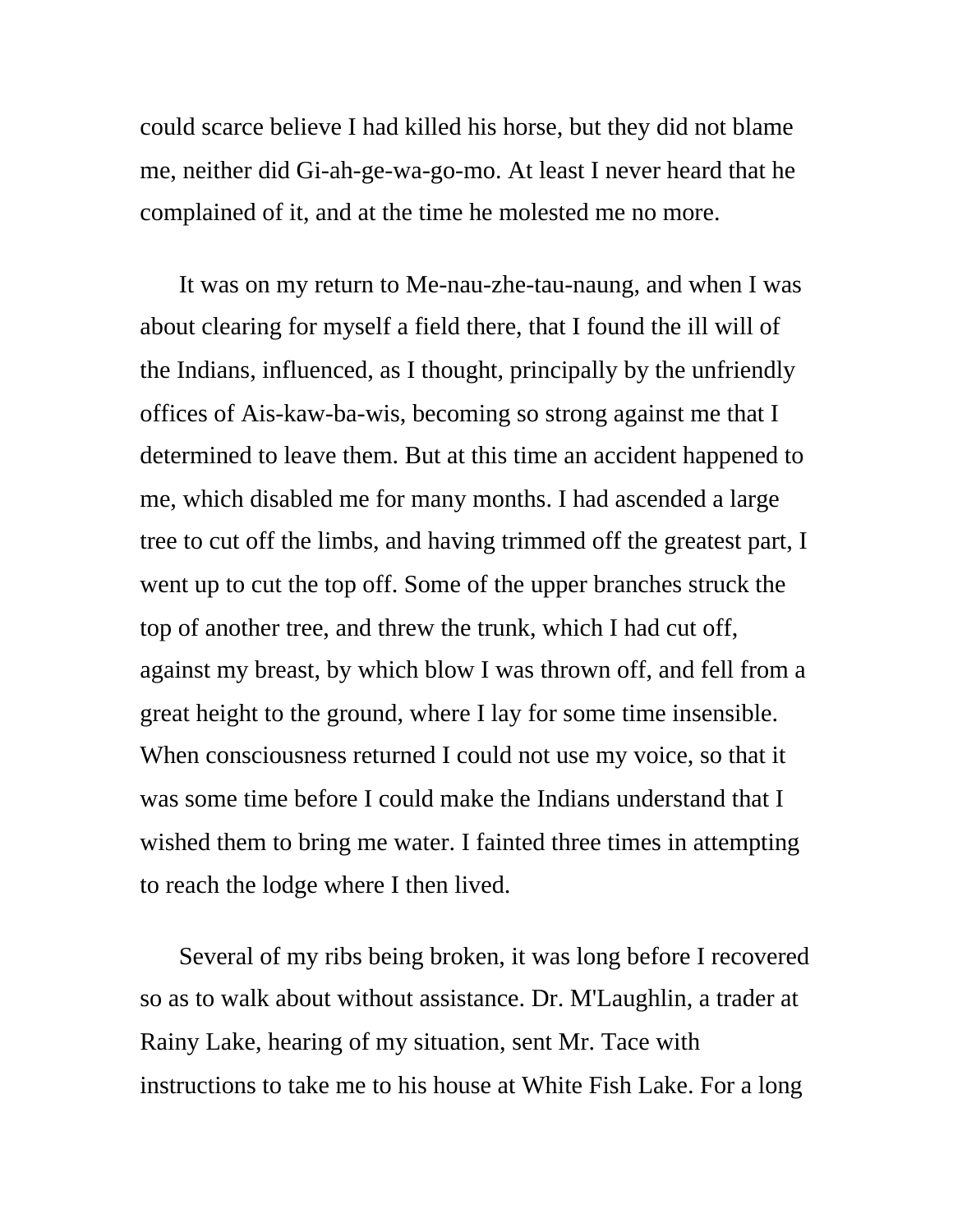time I vomited blood, and felt, if moved, the sensation of a hot liquid in the cavity [Page 205] of my body. At Rainy Lake I experienced much attention and kindness from Mr. Tace and other gentlemen belonging to the North West Company. In the latter part of the ensuing winter, I was better, but when the warm weather of the spring came on, I again relapsed, and became unable to hunt.

In ascending the long rapids of Rainy Lake River in the spring, our canoes sunk, and I carried my children ashore on my back. Mr. Tace's canoe sunk also, but all the men were saved. A few days after this, we reached the trading-house of Dr. M'Laughlin at Rainy Lake. This gentleman gave me a room in his house, where my children took care of me for some time. Every thing necessary was furnished me, and the Doctor would have had me remain with him a year, but I felt lonely and dissatisfied, and determined on going back to the Lake of the Woods where my wife was, hoping that the trouble Ais-kaw-ba-wis had caused me might now be at an end.

My reception was not such as I could have wished, but nevertheless, I remained in the village until the corn was planted; then we went to collect and dry the blue berries which grow in great quantities in that country. Afterwards to the rice swamps; then we returned to gather our corn. Thus we were busy during all the summer.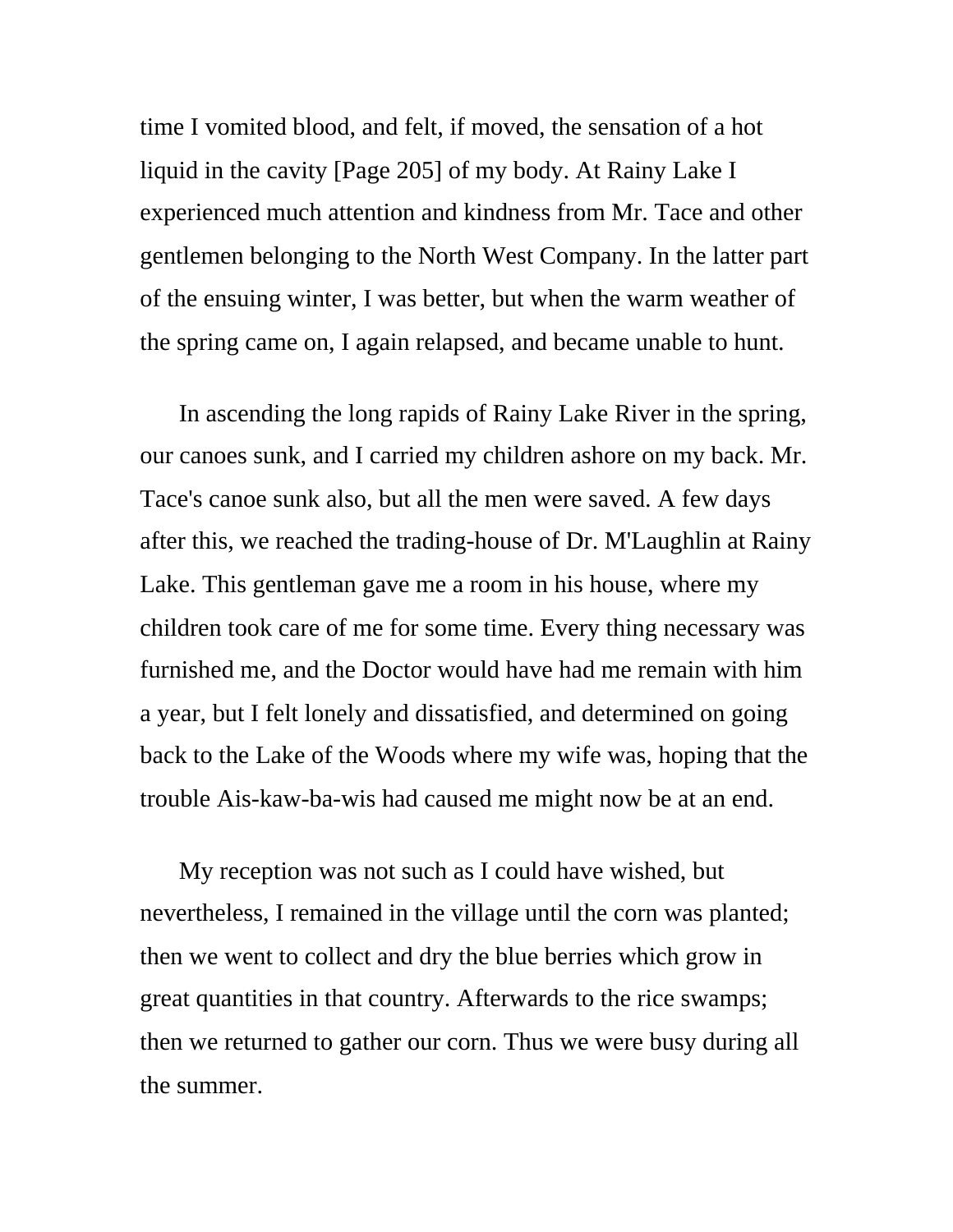Late in the fall I became sick again, not having yet recovered from the hurt I had received in falling from the tree, and at about the same time some kind of sickness became frequent among the Indians. I was one day lying in my lodge, unable to sit up or walk about, and the women were at work in the field, when my motherin-law unexpectedly came in with a hoe in her hands, and began to beat me on the head with it. I was unable to make much resistance, and as I did not attempt it, I endeavoured to reconcile myself to die, as I believed she would certainly kill me. While at work in the field, she had begun to cry for her children, and probably thinking that the man who had caused their death was now in her power, she ran in with the determination of killing me, but for some reason unknown to me, she desisted after she had beaten me for some [Page 206] time, and as I covered my head with my blanket, and with my hands and arms warded off the blows after the first, I was less severely injured than I had cause to apprehend. So entire was the confidence my mother-in-law reposed upon the representations of Ais-kaw-ba-wis that she did not doubt but I was in reality guilty of the death of her children, and as I well knew that this was the case, I blamed her less for her conduct than I should otherwise have done. But notwithstanding she forbore to take my life, the unfriendly feeling on her part, and that of my wife, was becoming every day more and more manifest. This might have been in some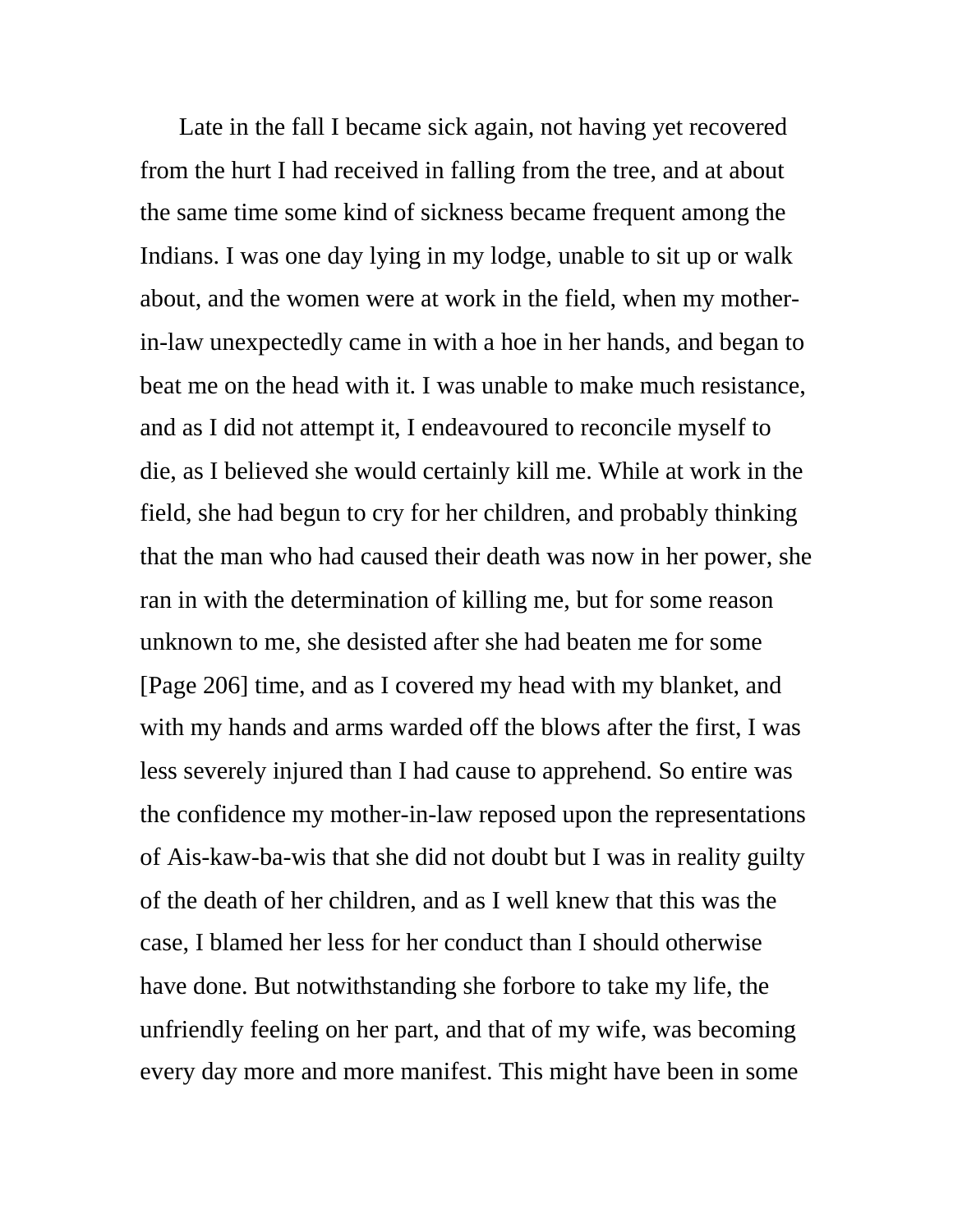measure owing to those misfortunes which had now impaired my health, and disqualified me for making so comfortable provision for my family as I formerly had done. But notwithstanding all the discouraging and distressing circumstances attendant on my present situation, I gradually recovered health and strength, and late in the fall, when the Indians were about to move to visit a trader, I was able to accompany them.

I had a small canoe of my own in which I embarked myself and my children, but my wife and my mother-in-law were in the large canoe with the provisions and the baggage. During the first day of our journey, I went forward with others of the Indians, leaving the women to come up to the encamping place after we had stopped. I cut and put up the poles for my lodge, but no pukkwi, no provisions, and no women came. Next day I was ashamed to tell the Indians I had nothing to eat, though my children began to cry of hunger, and for the same reason, I would not encamp with them. I knew that my wife had deserted, and I had no reason to suppose she would immediately rejoin me. I therefore kept ahead of the Indians, and went, before I stopped, beyond the place where I knew they would encamp. Here I killed a fat swan, and was able to give my children some food. The weather was now becoming very cold, and I had about this time a wide traverse to cross. The weather was somewhat rough, but as I did not wish to remain to be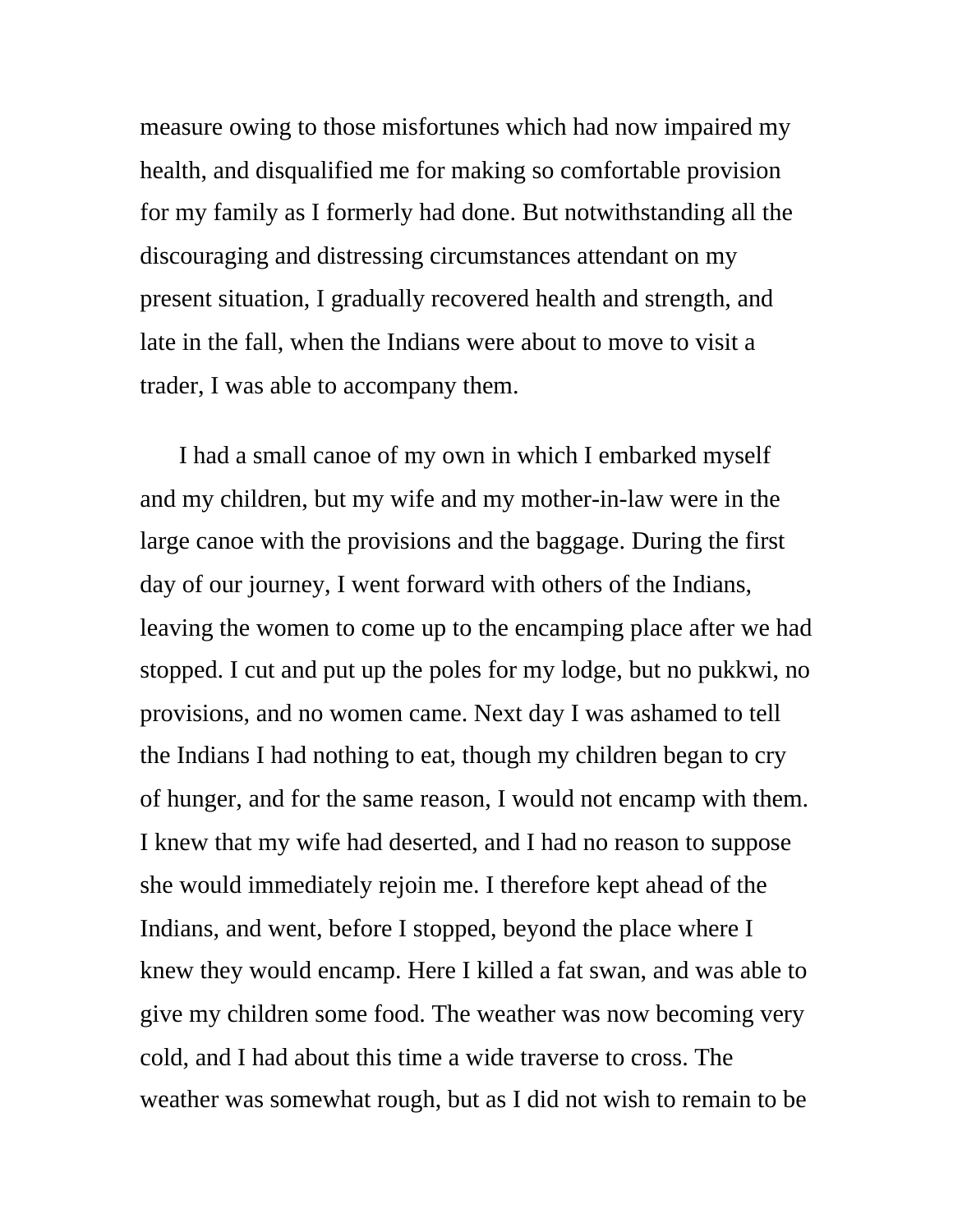overtaken by the Indians, I made my children lie down in the canoe, and covered the whole as well as I [Page 207] could with a buffalo skin. The wind blew more and more violently, and the waves broke over my little canoe. The water froze upon the sides, and the children getting wet, suffered severely. I, also, was so much overpowered by the cold, that I could not manage the canoe properly, and it struck and was dashed in pieces on a rocky shoal, not far from the shore where I wished to land. Fortunately the water was not deep about the rock, nor between it and the land, and though a thin ice had formed, I was able to break it, and carry my children on shore. But here we had nearly perished from cold, as my spunk wood was wet, and I had no means of kindling a fire, until I thought to split open my powder horn, when I found in the middle of the mass of powder, a little which the water had not reached. This enabled me to kindle a fire, and was the means of saving all our lives. Next day Mr. Sayre, at the trading house near by, heard of my situation or at least the Indians having come up, and reported that I was lost, he sent out some men who found me, and assisted me to reach the house. Here I took a credit for my whole family, not knowing but my wife would join me at some future time.

The chief of that country, from whom I had previously obtained permission to hunt in a little piece of ground which I had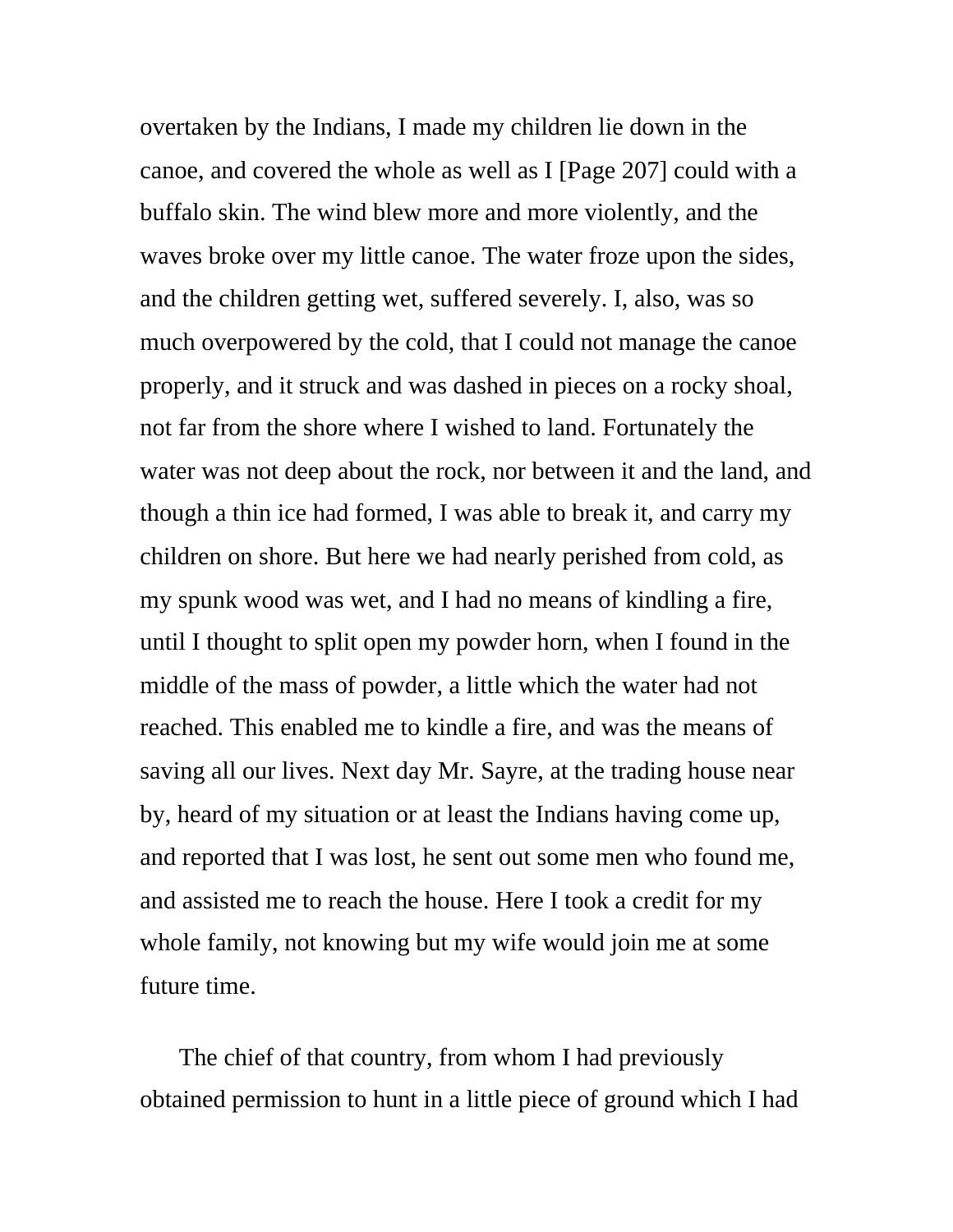selected, and a promise that none of his people should interfere with me there, now endeavoured to dissuade me from going to spend the winter by myself. I ought, he said, either to remain near the Indians, or to take some other woman for a wife. As my children were young and unable to assist me, and my own health somewhat uncertain, he thought it would be very imprudent for me to attempt wintering alone. But I would not listen to his advice. At present, I had no inclination either to remain with the Indians, or to take another wife. I therefore began to make a road immediately to my wintering ground. First I took the goods I had purchased and carried them forward, then returned and brought up my children. My daughter Martha was then three years old, and the other children were yet small. In two or three days I reached my hunting ground, [Page 208] but was soon after reduced to great distress, from which I was relieved by a medicine hunt.

I had no pukkwi, or mats, for a lodge, and therefore had to build one of poles and long grass. I dressed moose skins, made my own moccasins and leggins, and those for my children; cut wood and cooked for myself and my family, made my snow shoes, etc. etc. All the attention and labour I had to bestow about home, sometimes kept me from hunting, and I was occasionally distressed for want of provisions. I busied myself about my lodge in the night time. When it was sufficiently light, I would bring wood, and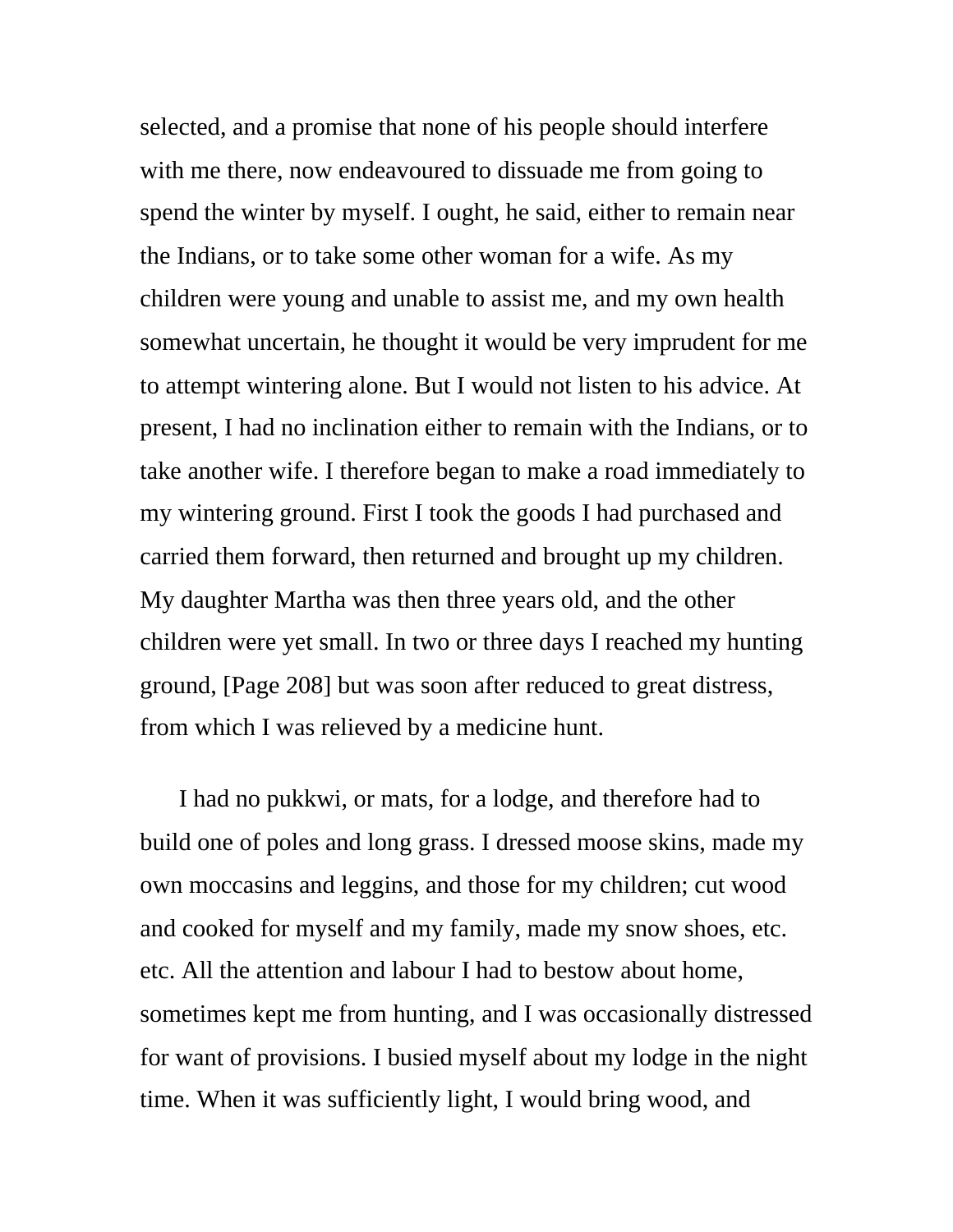attend to other things without; at other times I was repairing my snow shoes, or my own or my children's clothes. For nearly all the winter, I slept but a very small part of each night.

I was still living in this way in the spring, when a young man called Se-bis-kuk-gu-un-na, (tough legs,) a son of Wau-zhe-gawmaish-koon, who was now dead, came to me. He was in a starving condition, as were his friends, who were encamped at no great distance from me. My dogs were now so well trained, that they could draw half a moose. I put on a full load of meat, and told him to go with the team, meet his people, and bring them to live with me. In three days they arrived, but though their hunger had been relieved by the supply I sent them, their appearance was extremely miserable, and it is probable they must have perished if they had not found me.

As the spring was approaching, we returned to the Lake of the Woods. Ice was still in the lake when we arrived on the shore of it, and as I, with my companions, was standing on the shore, I saw an otter coming on the ice at a distance. I had often heard the Indians say that the strongest man, without arms of some kind, cannot kill an otter. Pe-shau-ba, and other strong men and good hunters, had told me this, but I still doubted it. I now, therefore, proposed to test the truth of this common opinion. I caught the otter, and for the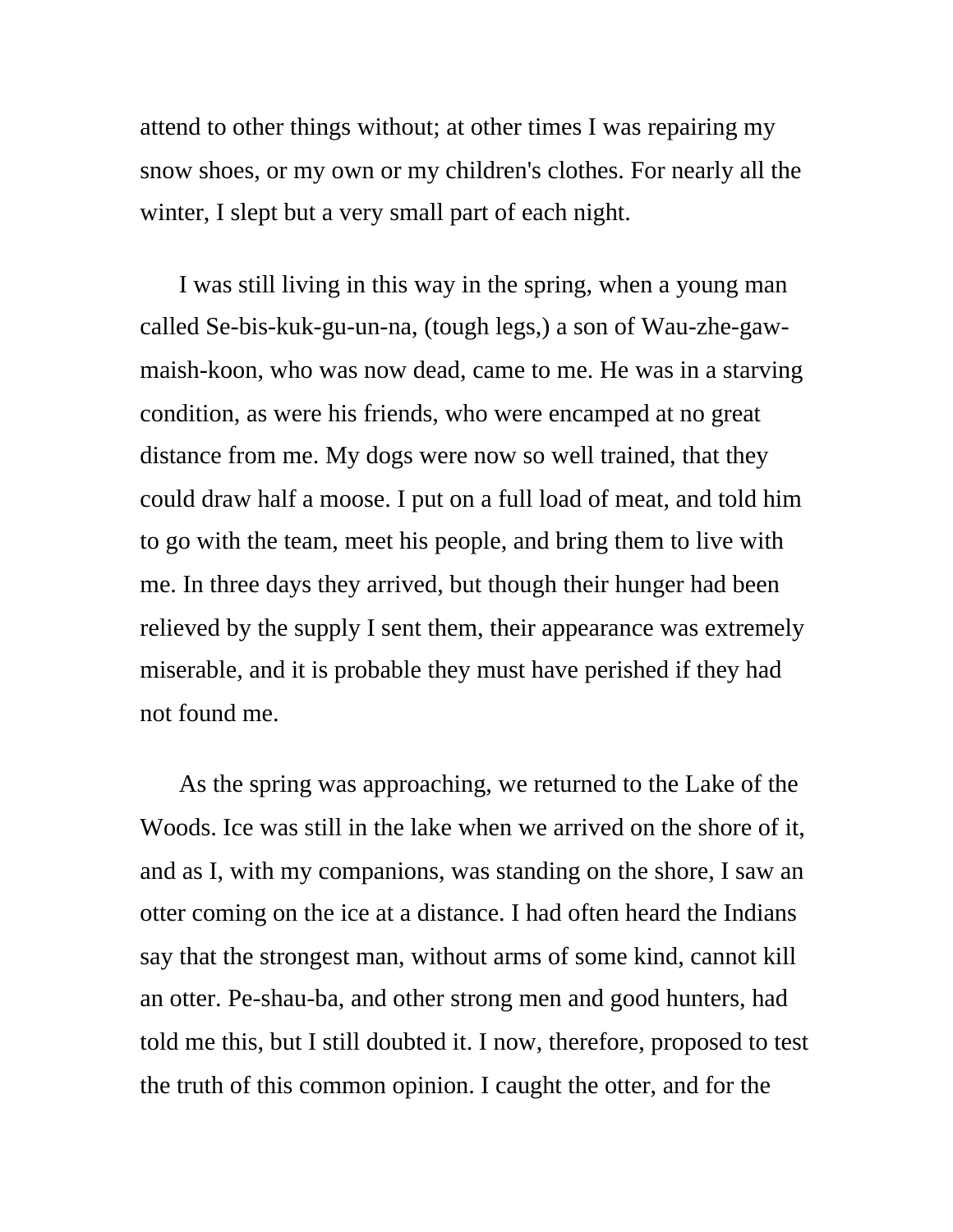space of an hour or more, exerted myself, to the extent of my power, to kill him. I beat him, and kicked him, and jumped upon him, but all to no purpose. I tried to strangle him with my hands, but after lying still for a [Page 209] time, he would shorten his neck, and draw his head down between my hands, so that the breath would pass through, and I was at last compelled to acknowledge that I was not able to kill him without arms. There are other small, and apparently not very strong animals which an unarmed man cannot kill. Once while on a war party, in a sort of bravado, I had tried to kill a pole cat with my naked hands, but I had nearly lost my eyes by the means. The liquid which he threw upon my face caused a painful inflammation, and the skin came off. The white crane, also, is dangerous if approached too near; they can, and sometimes do, inflict mortal wounds with their sharp beaks.

After I had killed this otter, I went in pursuit of a bear. I had now three dogs, one of which was not yet fully grown. This dog, which was of a valuable breed, and had been given me by Mr. Tace, escaped from his halter at home, and came after me. When he came up, he passed me and the other dogs, and immediately assailed the bear's head, but the enraged animal almost instantly killed him, caught him up in his mouth, and carried him more than a mile, until he himself was overcome and killed.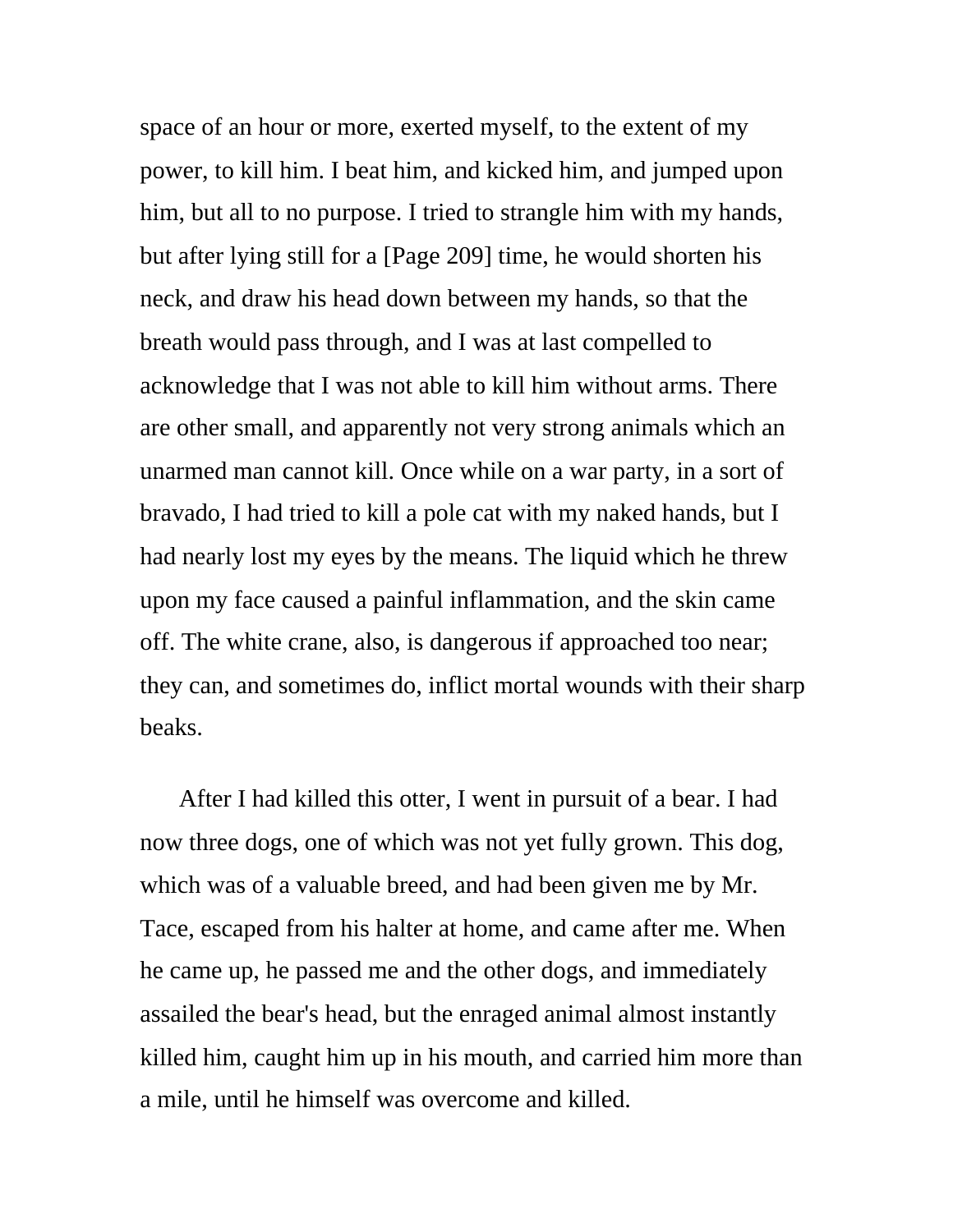It is usually very late in the spring before the ice is gone from the Lake of the Woods. When I arrived at our village with the son of Wau-zhe-gaw-maish-koon, the Indians who were there had been for a long time suffering from hunger, but I had my canoe loaded with provisions, which I immediately distributed for their relief. On the day after my arrival, came my wife and her mother. She laughed when she saw me, and came to live with me as heretofore. She-gwaw-koo-sink and Ais-kaw-ba-wis were both there, and both unfriendly to me, but I made it my business to seem wholly ignorant of the many attempts they made to injure me. About planting time, the traders of the North West Company sent messengers and presents to all the Indians, to call them to join in an attack on the Hudson's Bay establishment at Red River. For my own part, I thought these quarrels between relatives unnatural, and I wished to take no share in them, though I had long traded with the people of the North West Company, and considered myself as in [Page 210] some measure belonging to them. Many of the Indians obeyed the call, and many cruelties and murders were committed. On the part of the North West were many half-breeds, among whom, one called Grant, distinguished himself as a leader. Some of the Hudson's Bay people were killed in open fight, others were murdered after being taken prisoners.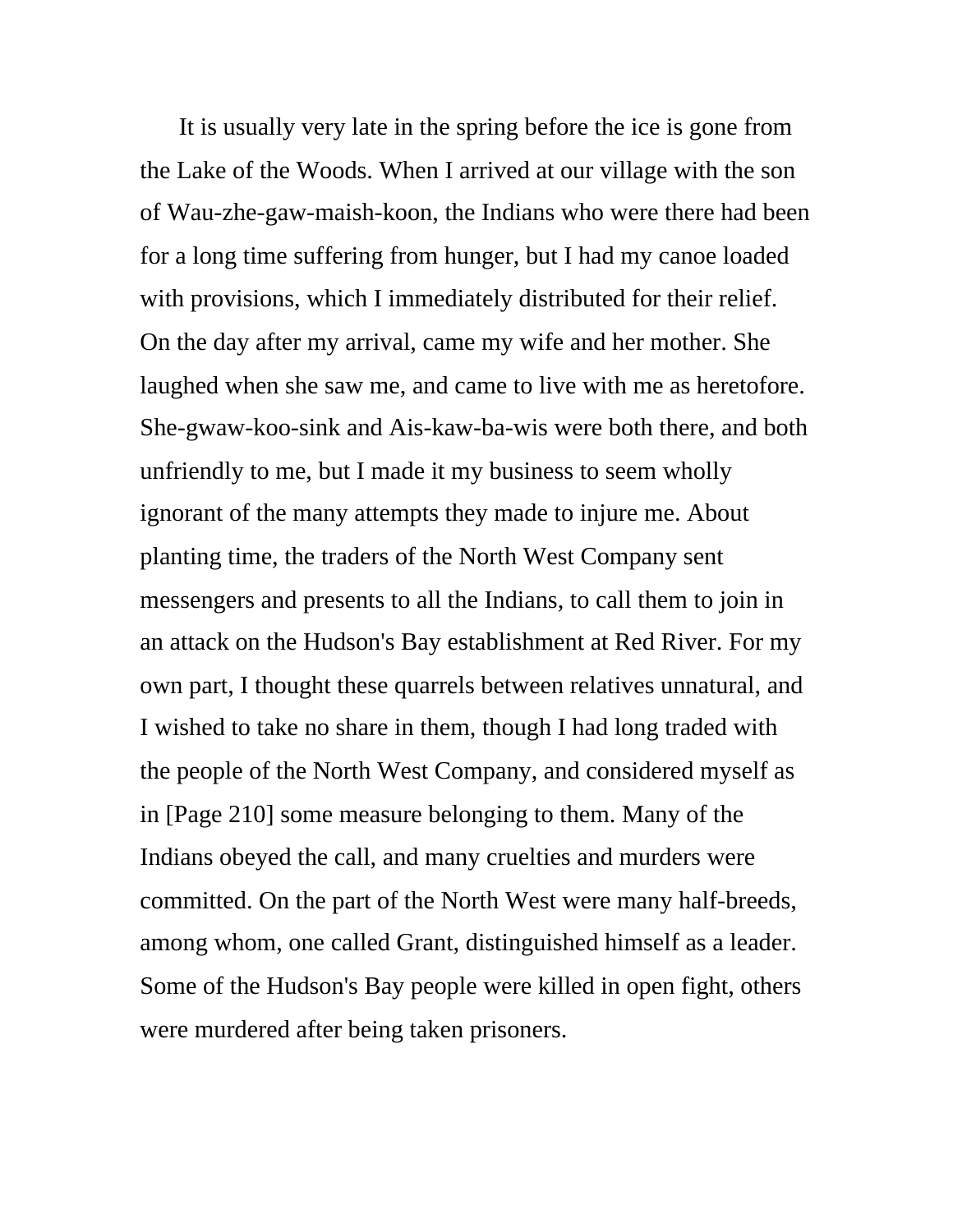A Mr. M'Donald, or M'Dolland, who was called a governor for the Hudson's Bay, was waylaid and fell into the hands of a Mr. Herschel, or Harshield, a clerk of the North West. This man sent him in a canoe with some Frenchmen and a half-breed with directions to kill him and throw him into the water. When they had gone some distance, the half-breed, whose name was Maveen, wished to have killed him, but the Frenchmen would not consent. They left him on a small rocky island, from which he had no means of escape, and where they thought he must perish, but he was discovered and taken up by some Muskegoe Indians, who set him at liberty. Mr. Harshield beat and abused the Frenchmen for having neglected to kill the governor when he was in their power, and despatched other men in pursuit of him. When again taken, he entrusted him to the half-breed Maveen, and one white man who had been a soldier, but whose well known cruelty of disposition made him fit to be chosen for such business. These two murdered him, in a manner too cruel and shameful to be particularly narrated, and then returned with the account of what they had done to Mr. Harshield.

After the settlement at Red River was reduced to ashes, and the Hudson's Bay people driven out of the country, the [Page 211] Indians and half-breeds in the employ of the North West, stationed themselves at a place called Sah-gi-uk, at the outlet of Lake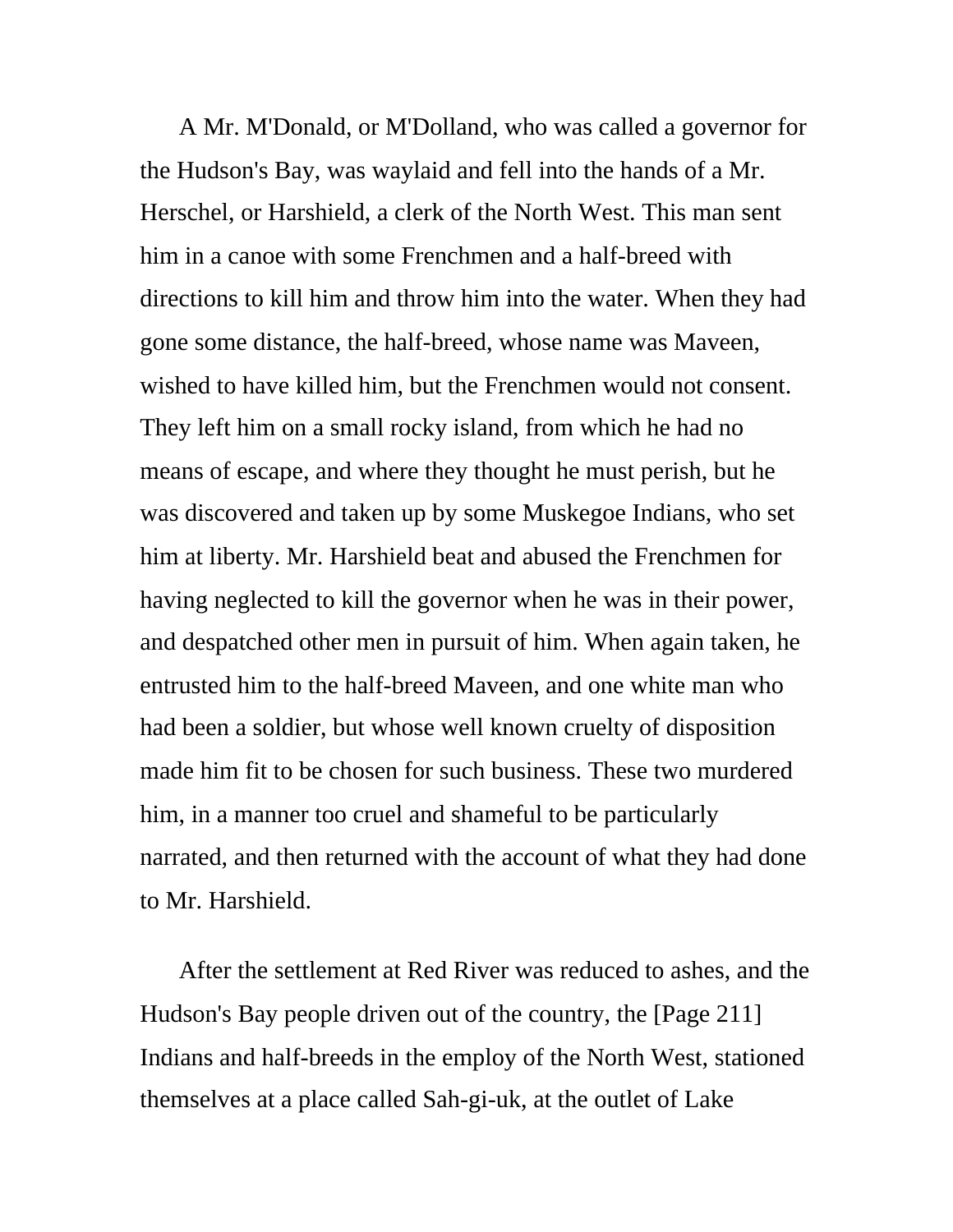Winnipeg, to watch for, and destroy, any of the Hudson's Bay people who should attempt to enter the country in that direction. Ba-po-wash, my brother-in-law, was at length tired of starving there, and started by himself to come to our village, where I remained, refusing to take part with either side. On his way up, he met a Mr. M'Dolland of the Hudson's Bay Company, who, with Mr. Bruce for his interpreter, was going into the country. This gentleman was slow to listen to the advice of Mr. Bruce, who being better acquainted with the state of affairs in the country, had many fears on his account. On meeting Ba-po-wash, whom he well knew, Mr. Bruce, by pretending to be still in the interest of the North West, was able to gain full intelligence of all that had passed. Being convinced of the truth of this information, Mr. M'Dolland was persuaded to turn back, and probably saved his life by so doing.

He came to me at Me-nau-zhe-tau-naung, and I confirming the statement of Ba-po-wash, he hastened back to the Saut De St. Marie, where he met Lord Selkirk, then coming into the country to settle the affairs of the two rival companies.

For my own part, I spent the summer in the usual quiet manner, being occupied with hunting, and the employments about our cornfields, in gathering wild rice and fishing. When we were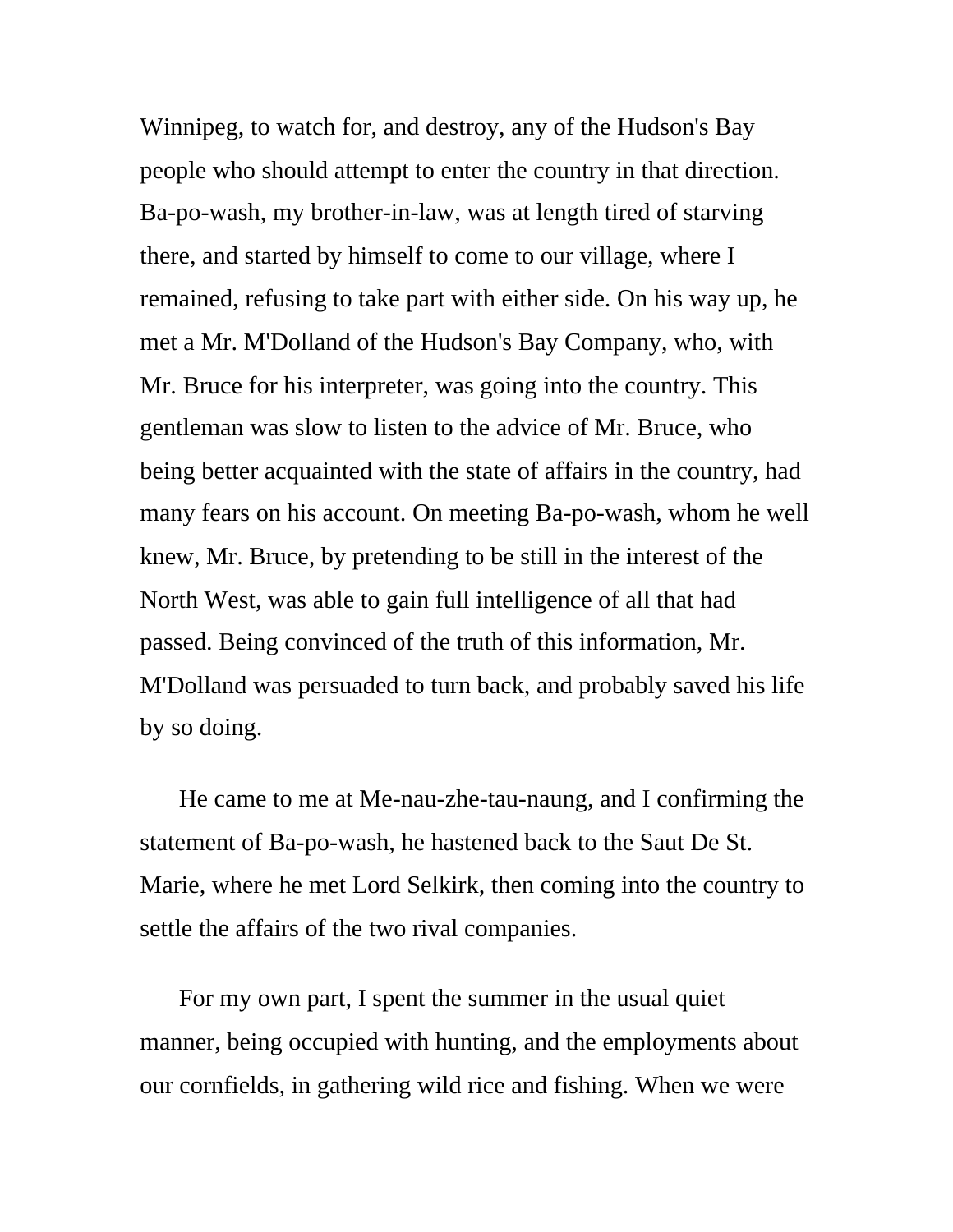returning from the rice swamps, I stopped on one of the small islands in the route towards Rainy Lake, to hunt a bear with whose haunt I had long been acquainted. Late at night, after I had killed my bear, and as I was lying quietly in my lodge, I was surprised to hear at the door, a voice, which I knew immediately to be that of the Mr. Harshield I have already mentioned. I soon learned that he was on the look out for some one he had not found. Having discovered my light at a distance, he had supposed it to be that in the camp of Lord Selkirk, and had crept up with the stealth of an Indian warrior, or he could not have approached my lodge without my being aware of it. He did not immediately mention his intention of killing Selkirk, but [Page 212] I knew him and his companions, and was not at a loss to comprehend his purpose. Nor was I ignorant of the design with which he, with much art, endeavoured to get me to accompany him to Rainy Lake. But when he found that insinuations and dubious hints would not effect what he had in view, he openly avowed that it was his intention to kill Lord Selkirk whenever he should meet him, and he then called up his two canoes, and showed them to me, each with ten strong and resolute men, well armed. He tried many methods to induce me to join him, but I would not.

After leaving me, he went on to Rainy Lake to the trading house of Mr. Tace, but that gentleman being less inclined to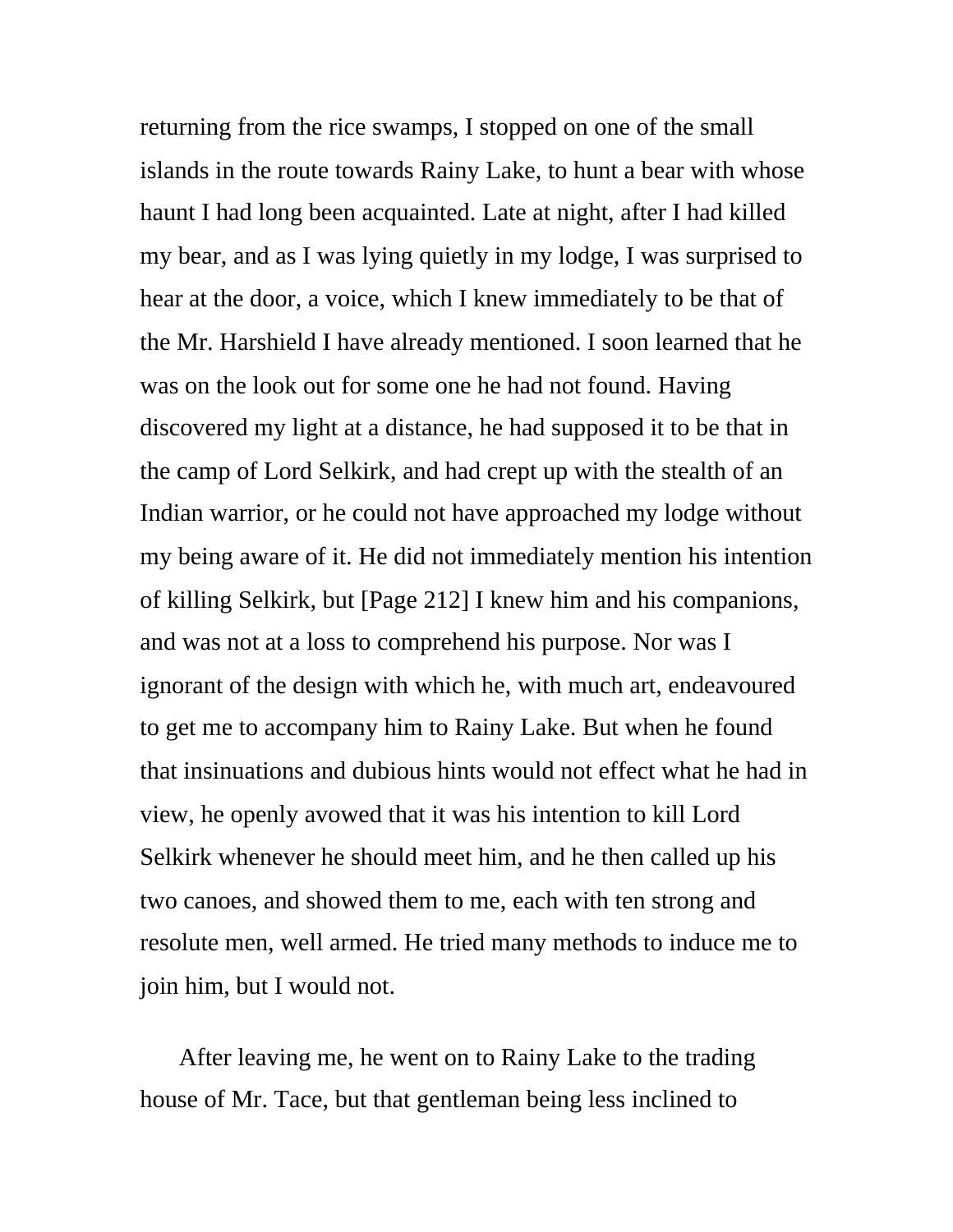violent measures, advised him to return immediately to his own country. What arguments Mr. Tace made use of I know not, but after two days Mr. Harshield returned towards Red River, leaving concealed in the woods near the trading house, the soldier who had taken part with Maveen in the murder of the governor the year before. It was not certainly known among us what this man's instructions were, but it appeared he did not like his solitary residence in the woods, for after four days he returned to the fort.

In the mean time, Lord Selkirk had taken Fort William, which was then held by Mr. M'Gillivray, for the North West. From Fort William, he sent on an officer, with some troops, to take possession of Mr. Tace's trading house, in which the soldier who had killed governor M'Dolland was found. He was sent, with others who had attempted to rise after they had surrendered at Fort William, to Montreal, and I have heard that he was hung.

About this time, I made up my mind to leave the Indian country, and return to the States. I had many difficulties to encounter, originating in the ill will which had been raised against me among the Indians, particularly in the family of my father-inlaw, by Ais-kaw-ba-wis. Mr. Bruce, with whom I now met, gave me much information and advice. He had travelled more, and seen more of white men than I had, and his statements encouraged me.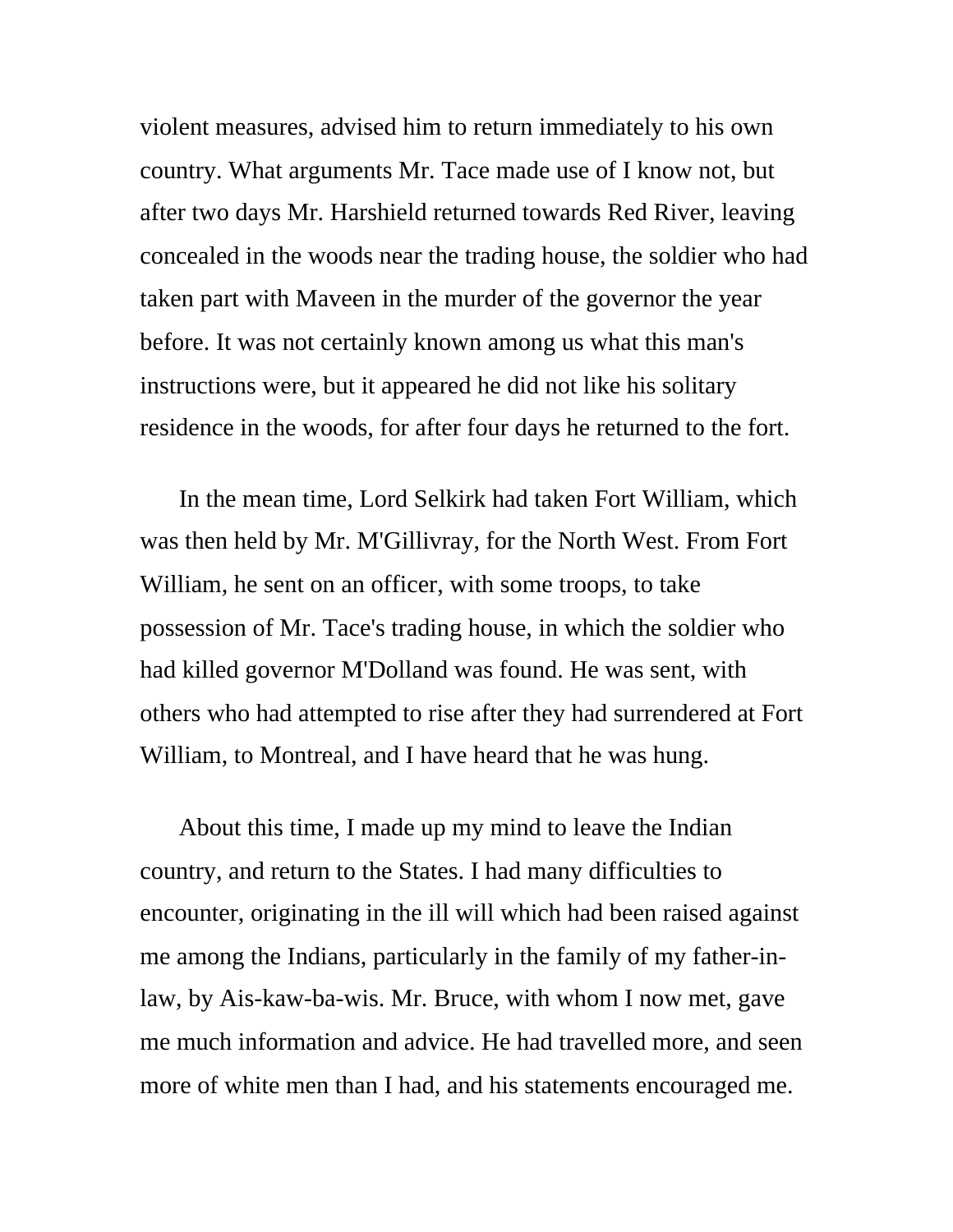The war of 1812 was now over, and there was, I thought, no insur- [Page 213] mountable obstacle in the way of my return to my own country.

I had a fine crop of corn, and plenty of wild rice, and as I wished to move to Rainy Lake where I could spend the winter, Mr. Bruce, who was going the same way, agreed to take twenty sacks of my corn, and at length I followed with my family. When I arrived near the trading-house at Rainy Lake, and where I expected to have found Mr. Tace, being as yet ignorant of the changes that had taken place, I found the captain I have before mentioned. He treated me with much attention, and would have given me some goods, but all those left in the house by the North West had already been disposed of to the Indians. After several days' conversation with me, he succeeded in convincing me that the Hudson's Bay Company was that which, in the present quarrel, had the right on its side, or rather, was that which was acting with the sanction of the British government, and by promising to aid me in my return to the states, by liberal presents, good treatment, and fair promises, he induced me to consent to guide him and his party to the North West Company's house, at the mouth of the Assinneboin. The winter was now coming on, and had already commenced, but Capt. Tussenon, for that was his name, as nearly as I can recollect, said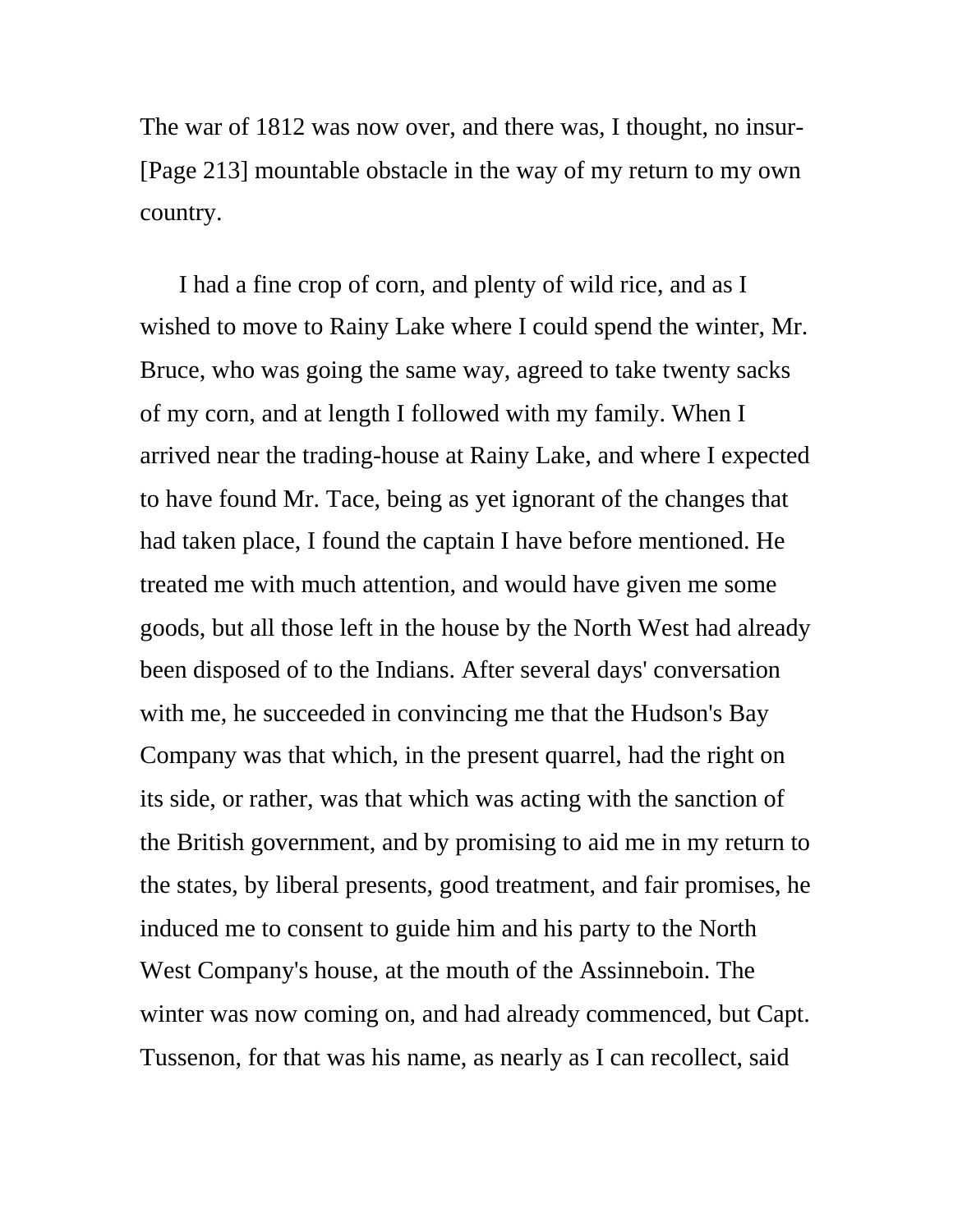his party could not live at Rainy Lake, and it was necessary for him to go immediately on to Red River.

I started with twenty men in advance, and went to Begwi-onus-ko Sah-gie-gun, or Rush Lake, whence the horses were sent back, and the captain, with the remaining fifty men, came up. At Rush Lake we had snow shoes made, and engaged She-gwaw-koosink, Me-zhuk-ko-nong, and other Indians, to accompany us as hunters, and as we had great quantities of wild rice, we were pretty well supplied with food. We had, however, a long distance to travel over the prairie, and the snow was deep. When we were out of meat, there was occasionally something of a mutinous disposition manifest among the soldiers, but little serious difficulty occurred. In forty days after we left Rainy Lake, we arrived at Red River, and took the fort at the mouth of the Pembinah, [Page 214] without any difficulty, there being few or no persons there except squaws and children, and a few old Frenchmen.

From Pembinah, where I left my children, we went in four days, to the Assinneboin, ten miles above the mouth, having crossed Red River a short time before. Here Begwais, a principal man of the Ojibbeways, met us, with twelve young men. Our captain and governor, who was with us, though they understood there was no more than twelve men in the North West Company's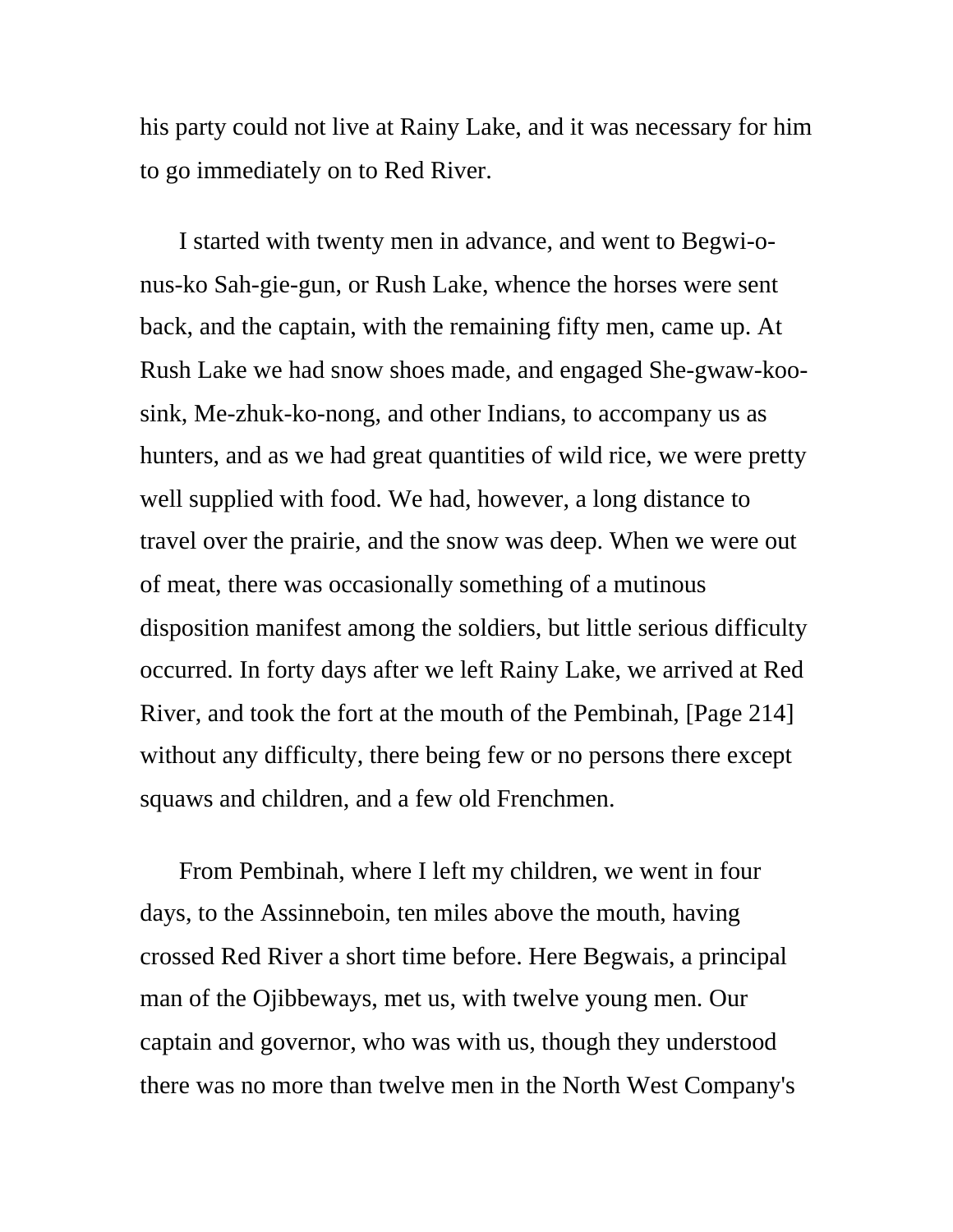fort at the mouth of the Assinnboin, seemed at a loss to know in what manner to attempt its reduction.

They counselled with Be-gwais, and he advised them to march immediately up to the fort, and show their force before it, which he thought would be sufficient to insure immediate surrender. When Capt. Tussenon had engaged me at Rainy Lake, I had told him I could make a road from that place to the door of Mr. Harshield's bed room, and considering myself able to do so, I was dissatisfied that they took no notice of me in these consultations. At night, we at that time having approached very near, I communicated my dissatisfaction to Loueson Nowlan, an interpreter, who was well acquainted with the country, and who had a half brother in the fort, a clerk for Mr. Harshield. We talked together as we left the place where they had been counselling, and after we had lain down by our own fire, and Nowlan agreed with me that it would be in the power of us two to go forward, and surprise, and take the fort, and we determined to attempt it, but we communicated our intention to some soldiers, who followed us. There were no hills, bushes, or other objects to cover our approach, but the night was dark and so extremely cold that we did not suppose the people within could be very vigilant. We made a ladder in the way the Indians make them, by cutting the trunk of a tree, with the limbs trimmed long enough to serve to step on, and placing it against the wall, we went over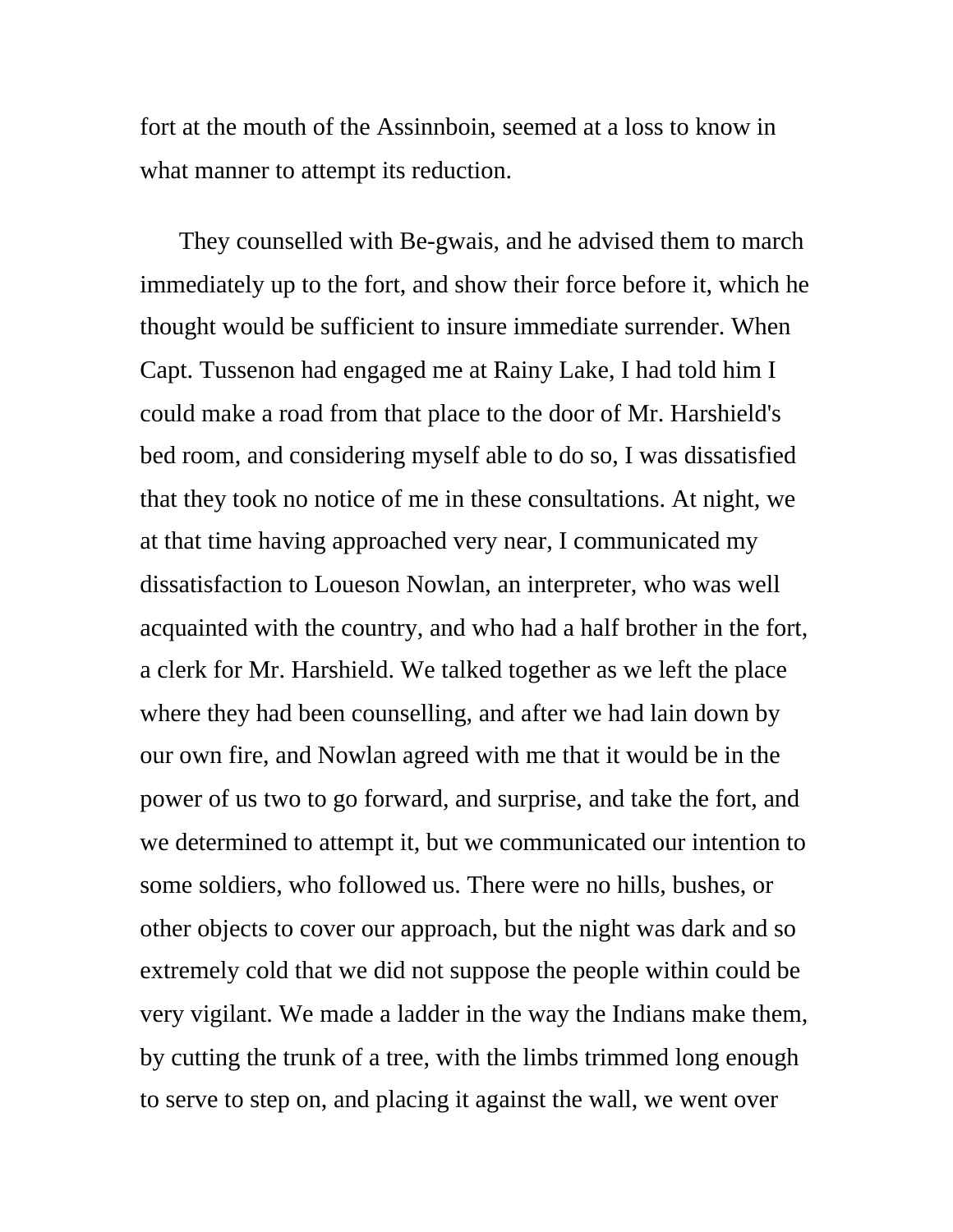and got down on the inside, on the top of the blacksmith's shop, whence we descended silently, one after another, to the ground. When a sufficient number of the men had got in, we went to find the people, first cautiously placing two or [Page 215] three armed men at the doors of the occupied rooms to prevent them from getting together, or concerting any means of resistance.

We did not discover the bed room of Harshield until day light. When he found we were in the fort, he came out, strongly armed, and attempted to make resistance, but we easily overpowered him. He was at first bound, and as he was loud and abusive, the governor, who, with the captain, had now arrived, directed us to throw him out into the snow, but the weather being too cold for him to remain there without much danger of being frozen, they allowed him to come in, and he was placed by the fire. When he recognised me among his captors, he knew at once that I must have guided the party, and he reproached me loudly with my ingratitude, as he pretended formerly to have done me many favours. I told him, in reply, of the murders he had committed on his own friends, and the people of his own colour, and that it was on account of them, and his numerous crimes, that I had joined against him. "When you came to my lodge last fall, and I treated you with kindness, it was because I did not then see that your hands were red with the blood of your own relatives. I did not see the ashes of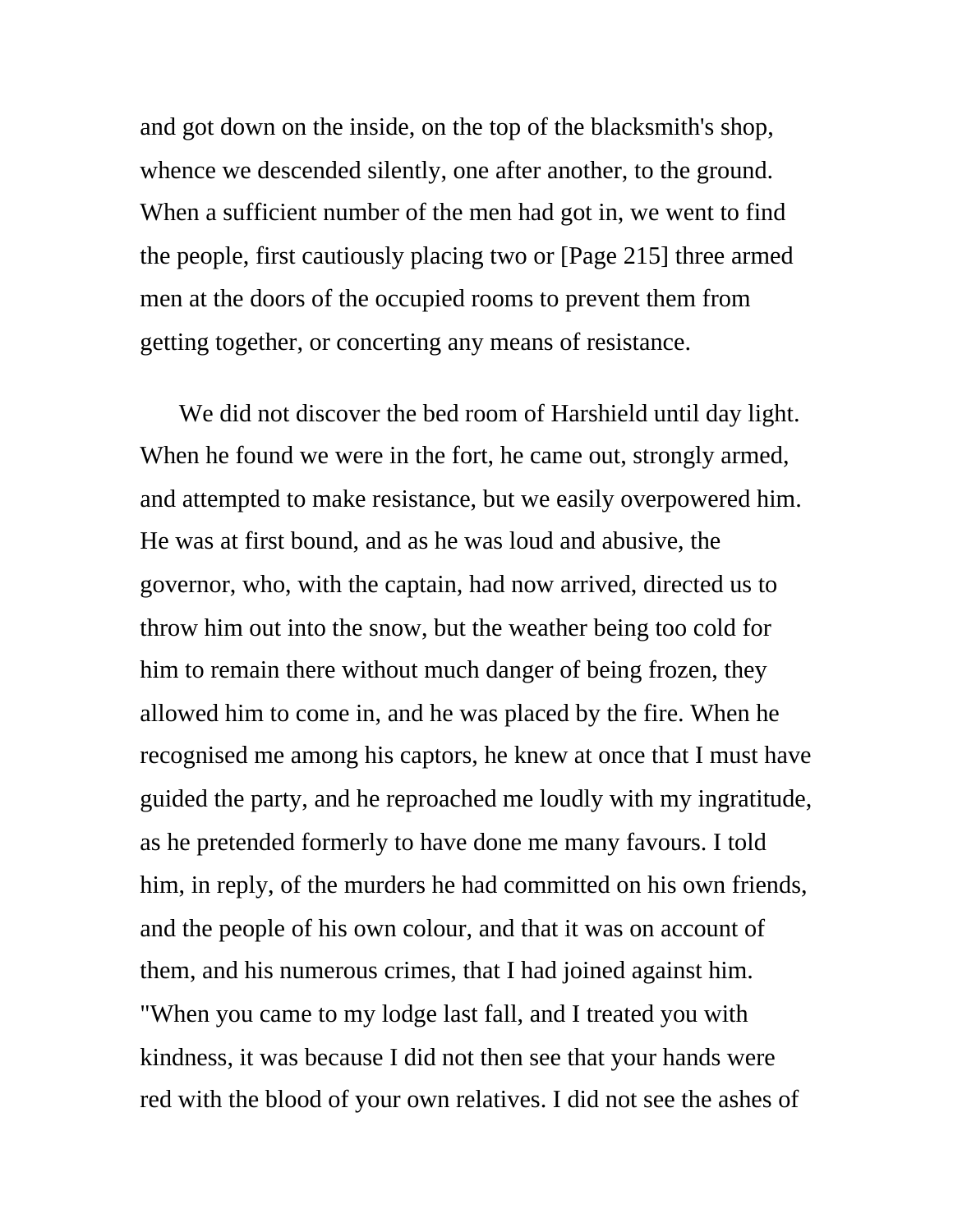the houses of your brothers, which you had caused to be burned down at Red River." But he continued to curse and abuse not only me, but the soldiers, and every one that came near him.

Only three persons were kept in confinement of those that had been captured in this trading-house. These were Mr. Harshield, the half breed boy, Maveen, who had been concerned in the murder of the Hudson's Bay governor above mentioned, and one clerk. The rest were suffered to go at large. Joseph Cadotte, the half brother of Nowlan, made a very humble and submissive apology for his conduct, and promised, if they would release him, he would go to his hunting, and be henceforth no more concerned with traders. He was accordingly liberated, but instead of doing as he had promised, he went immediately to Mouse River trading-house, and having collected forty or fifty half breeds, he returned to retake the place, but they approached no nearer [Page 216] than about a mile distant, where they remained for some time in camp.

After twenty days, I returned to Pembinah to my family, and then went, with Wa-ge-tote, to hunt buffalo in the prairie. I now heard that many of the half breed people in the country were enraged against me for the part I had taken against the North West Company, and from some of the principal men I heard that they intended to take my life. I sent them back for answer that they must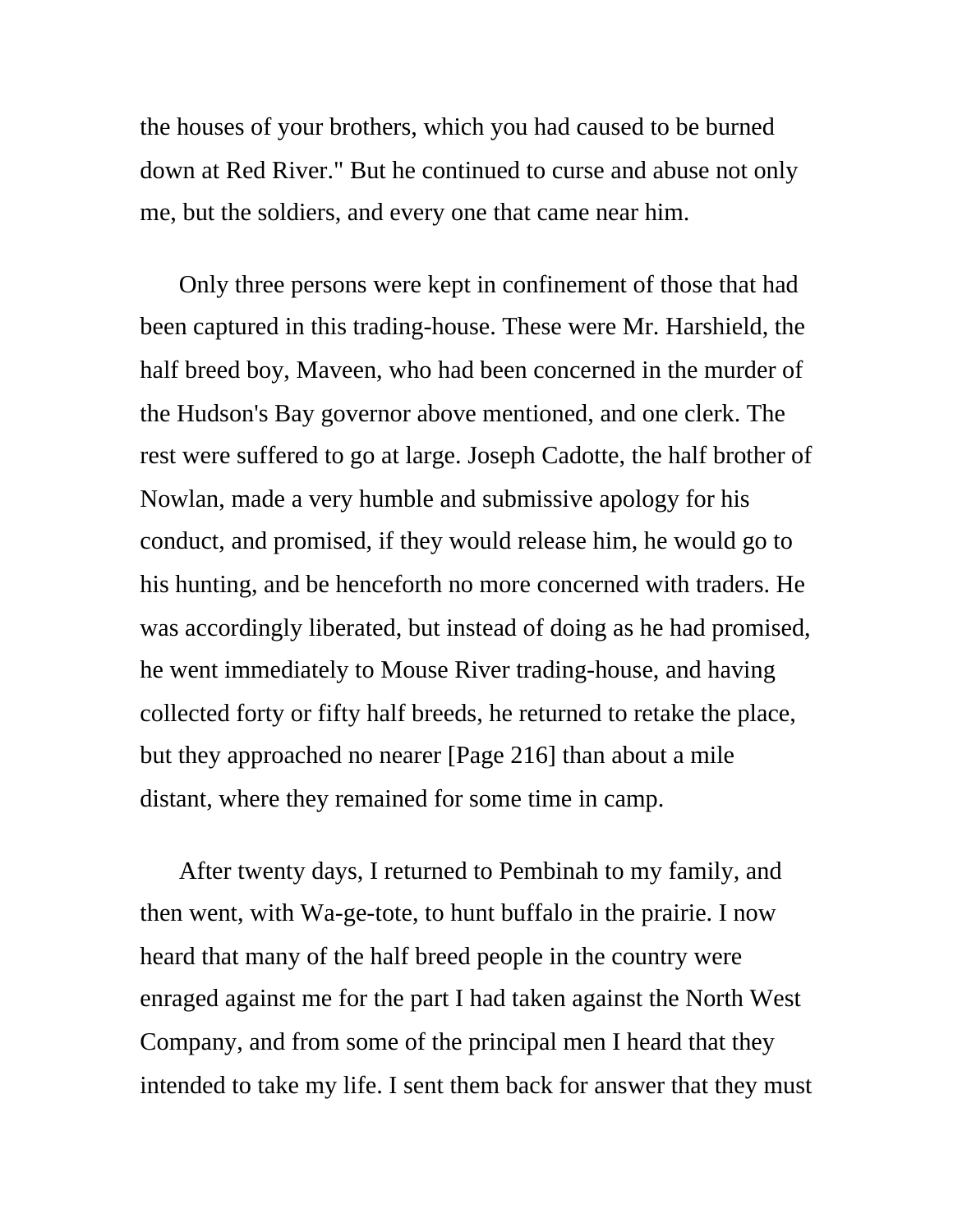fall on me as I had done on the people of the North West, when I was sleeping, or they would not be able to injure me. They came near, and were several times lurking about with intention to kill me, but they were never able to effect their object. I spent what remained of the winter among the Indians, and in the spring returned to the Assinneboin. Lork Selkirk arrived from Fort William in the spring, and a few days afterwards Mr. Cumberland and another clerk belonging to the North West, came up in a canoe. As they did not stop at the fort, Lord Selkirk sent a canoe after them, and they were brought back and placed in confinement.

The people of the Mouse River trading-house, belonging to the North West Company, came down about this time, but being afraid to pass by the fort, they stopped and encamped at no great distance above. The Indians from distant parts of the country, not having heard of the disturbances and changes that had taken place, now began to assemble, but they manifested great astonishment when they found that their old traders were no longer in possession of the fort.

A letter was this spring, or in the early part of summer, received from Judge Codman, offering two hundred dollars reward for the apprehension and delivery of three half breeds who had been very active in the preceding disturbances, namely, Grant, the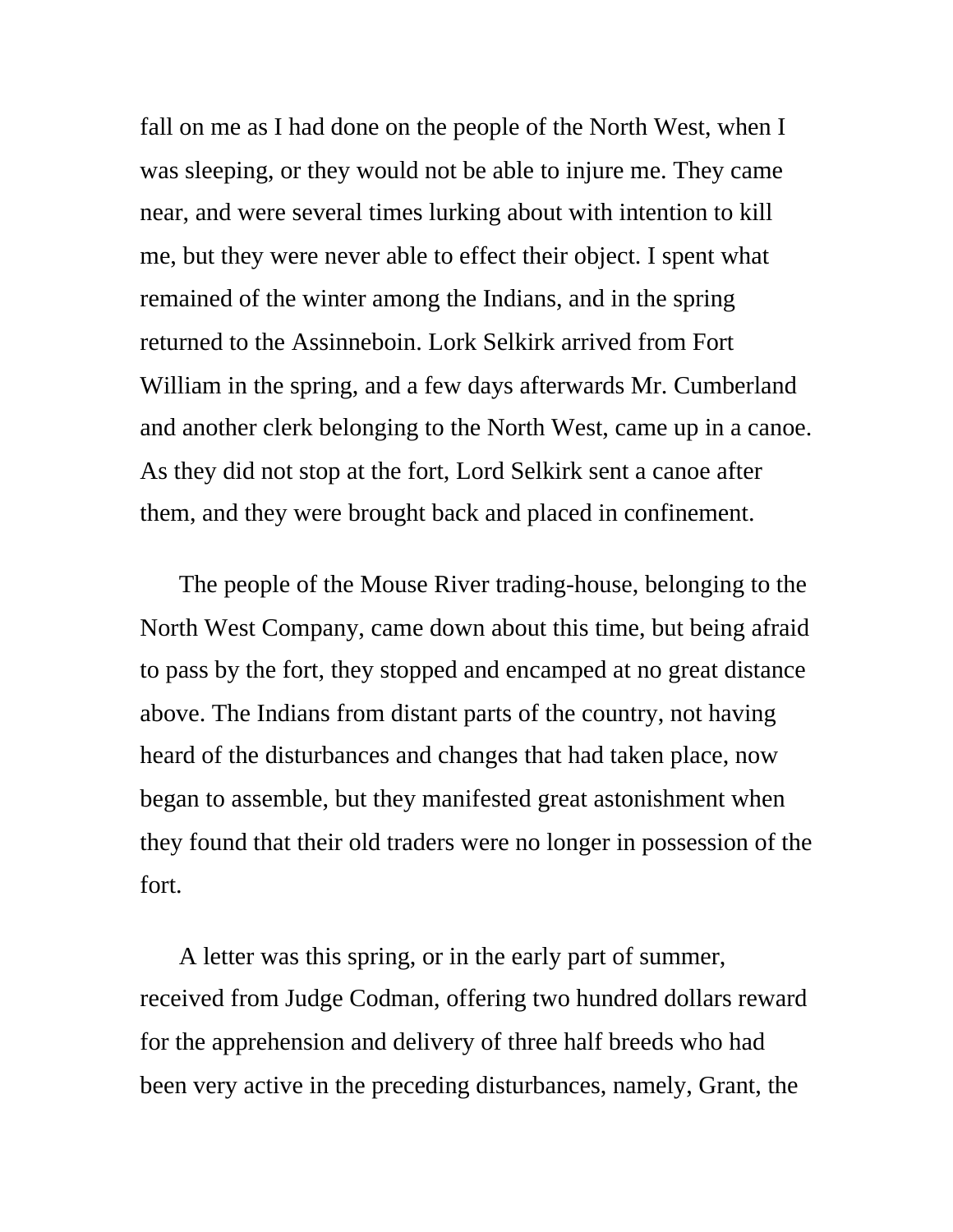principal leader of the half breeds for the North West, Joseph Cadotte, and one called Assinneboin. These were all taken by a party from our fort, aided by the interpreter, Nowlan, but they were released upon their promise to appear again when Judge Codman should arrive. This party had scarce returned home, when Assinneboin [Page 217] came and surrendered himself, at the same time giving information that Grant and Cadotte had fled the moment Nowlan and his party turned their backs. They went to the country of the Assinneboins, from whence they did not return until they were sent for, and brought to attend the court, but the man who had given himself up was pardoned.

Lord Selkirk had for a long time expected the arrival of the judge appointed to try those accused of capital crimes, and to adjust the dispute between the two rival companies. Becoming very impatient, he despatched a messenger to Sah-gi-uk, with provisions and other presents, who was instructed to proceed on until he should meet the judge. At one of the North West Company's houses, beyond Sah-gi-uk, this man was taken prisoner, and severely beaten by the company's agent, Mr. Black, but about this time the judge arrived, and Mr. Black, with a Mr. M'Cloud, fled, and secreted themselves among the Indians, so that when Judge Codman sent for them from Red River, they were not to be found.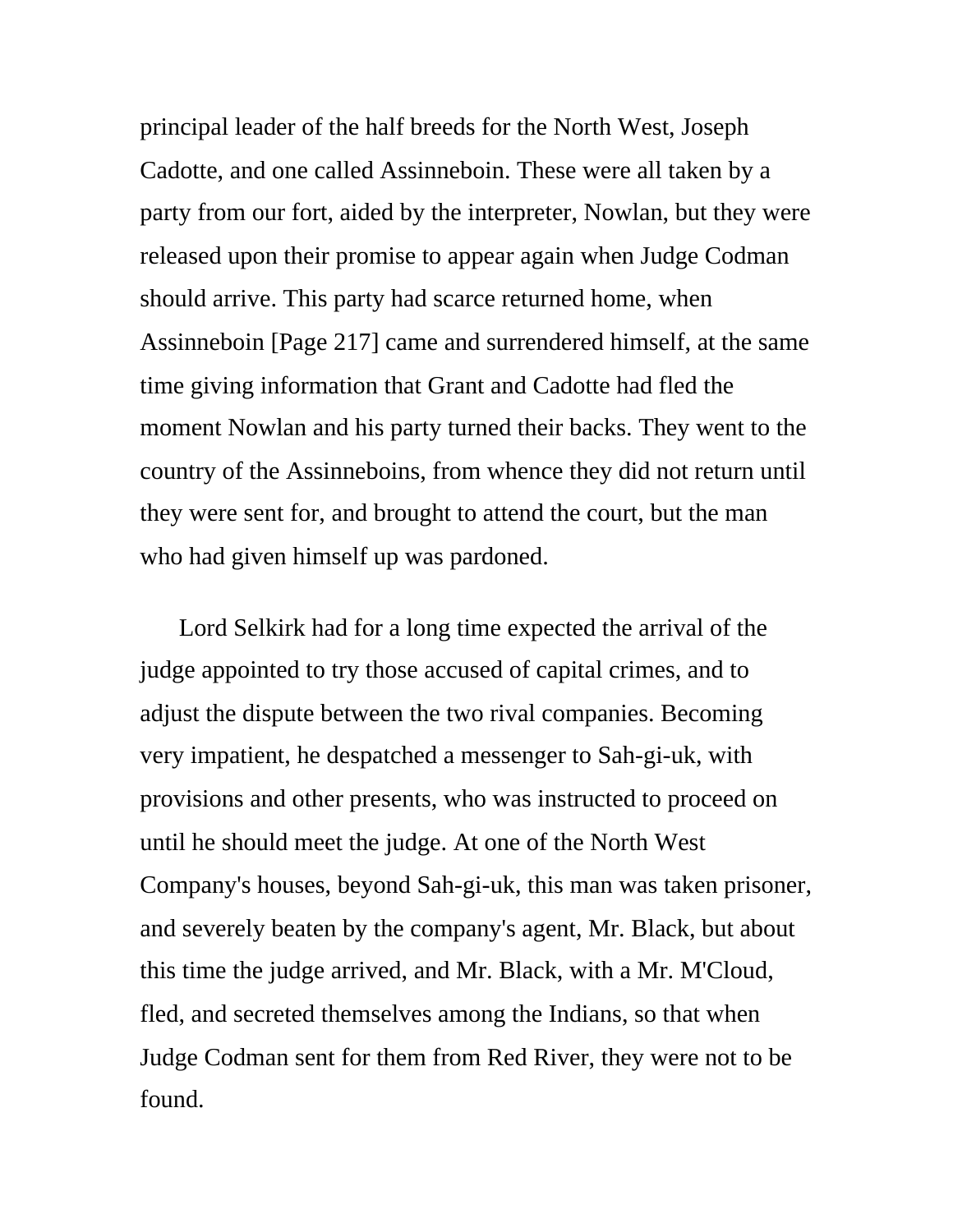The trial continued a long time, and many prisoners were, from day to day, released, but Mr. Harshield, and the half breed Maveen, were loaded with irons and put in more rigorous confinement. The judge had his camp in the middle, between our fort and the camp of the North West Company's people, probably that he might not seem partial to either.

One morning, as I was standing in the gate of the fort, I saw the judge, who was a large, fat man, come towards me, attended by Mr. M'Kenzie, and a half breed called Cambell, and an old Naudoway Indian. They came into the house, looked from room to room, and at last entered the one in which Selkirk then was. Cambell followed the judge in, and having a paper in one hand, he laid the other on Selkirk's shoulder, and said something I did not understand. Much discussion followed, all of which was incomprehensible to me, but I observed that Mr. M'Kenzie and Cambell were standing near the whole day. It was nearly night when Nowlan told me that the judge had fined the North West a [Page 218] considerable sum, I think either three hundred or three thousand dollars, and that Lord Selkirk was released from arrest. After this, Mr. M'Kenzie and Cambell went out, and were much insulted on the way to their camp by the people belonging to the Hudson's Bay, but the judge remained to dine with Lord Selkirk.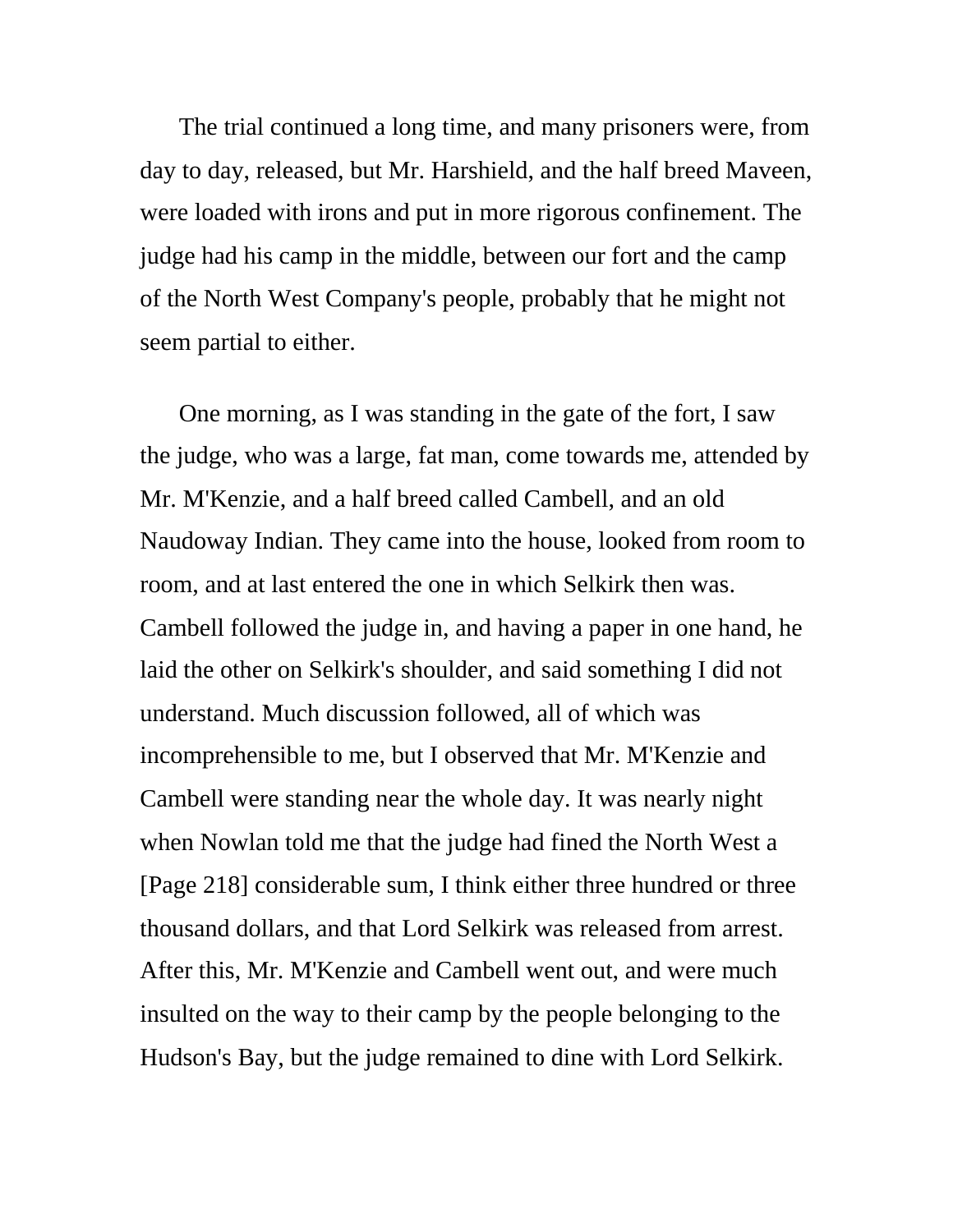Col. Dickson, who was now at Red River, sent a man for the Sioux, as it was thought desirable that they should be called in and made acquainted with the state of affairs. In the preceding winter, after I had returned to Pembinah, two Ojibbeway women had arrived there, with pipes from the Sioux country, to invite the Ojibbeways to make peace. These women had been prisoners among the Sioux, and their release, as well as the message they bore, was considered as indicative of a disposition on the part of the Sioux to bring about a peace with the Ojibbeways.

One of these women had been married to a Sioux, and her husband had become attached to her. When the common voice of his people made it necessary she should be sent back to her own country, he sent a message to her husband among the Ojibbeways, offering to give him, in exchange for her, whichever of his own wives the Ojibbeway might choose to take. But this man was not disposed to accept the offer of the Sioux, and there was no one to return to answer the messages the women had brought until Mr. Bruce, the interpreter before mentioned, offered his services. These negotiations, though they had produced little apparent effect, had prepared the minds of the Sioux, in some measure, for the message from Mr. Dickson, and they sent, according to his request, twentytwo men, and two Ojibbeway prisoners, that were to be given up. One of these prisoners was a young woman, the daughter of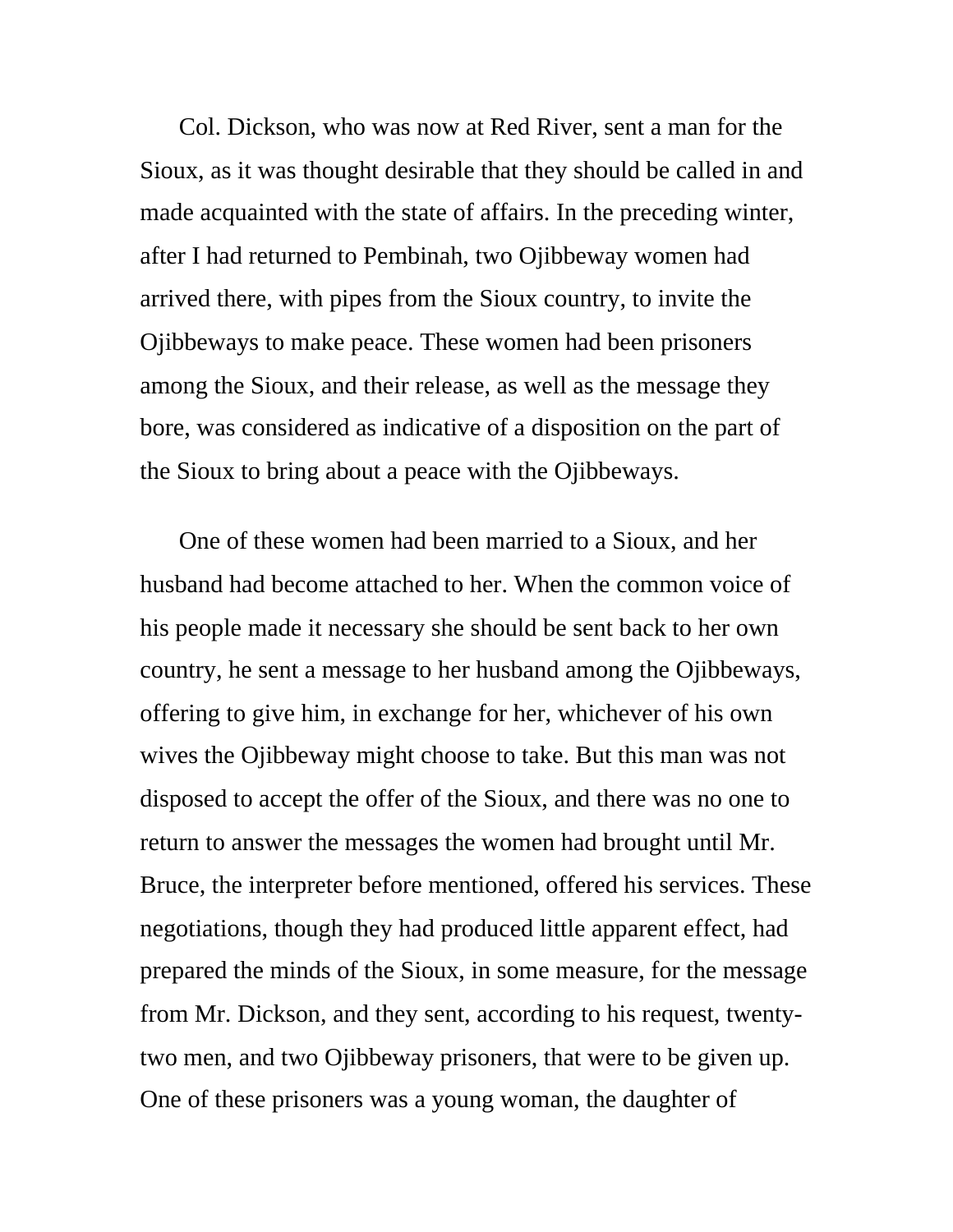Gitche-ope-zhe-ke, (the big buffalo,) and she also had been married among the Sioux. Her husband, who was one of the twenty two who now arrived, was a young man, and was extremely fond of his Ojibbeway wife. The chiefs of the party, when they were about to return, tried to persuade him to leave her, but this he obstinately refused to do, and they were at last compelled to abandon him, though it was evidently at the [Page 219] imminent peril of his life that he ventured to remain by himself among the Ojibbeways. After his companions had left him, he went out, and wandered about, crying like a child. Seeing his distress, I called him into my lodge, and though, on account of difference of language, I could not say much to him, I endeavoured to console him, and make him believe that he would find some friends even among the Ojibbeways. On the following day, he determined to follow his companions, and to return to his own country. He started out, and followed along their path two or three hundred yards, then he threw himself down upon the ground, cried and rolled about like a mad man, but his affection for his wife getting the better of his wish to return, and his fears for his own life, he came back and would have remained among us. But about this time we heard of other Ojibbeways who had threatened to come and kill him, and we well knew that it would be scarce possible for him to remain long among us without attempts being made against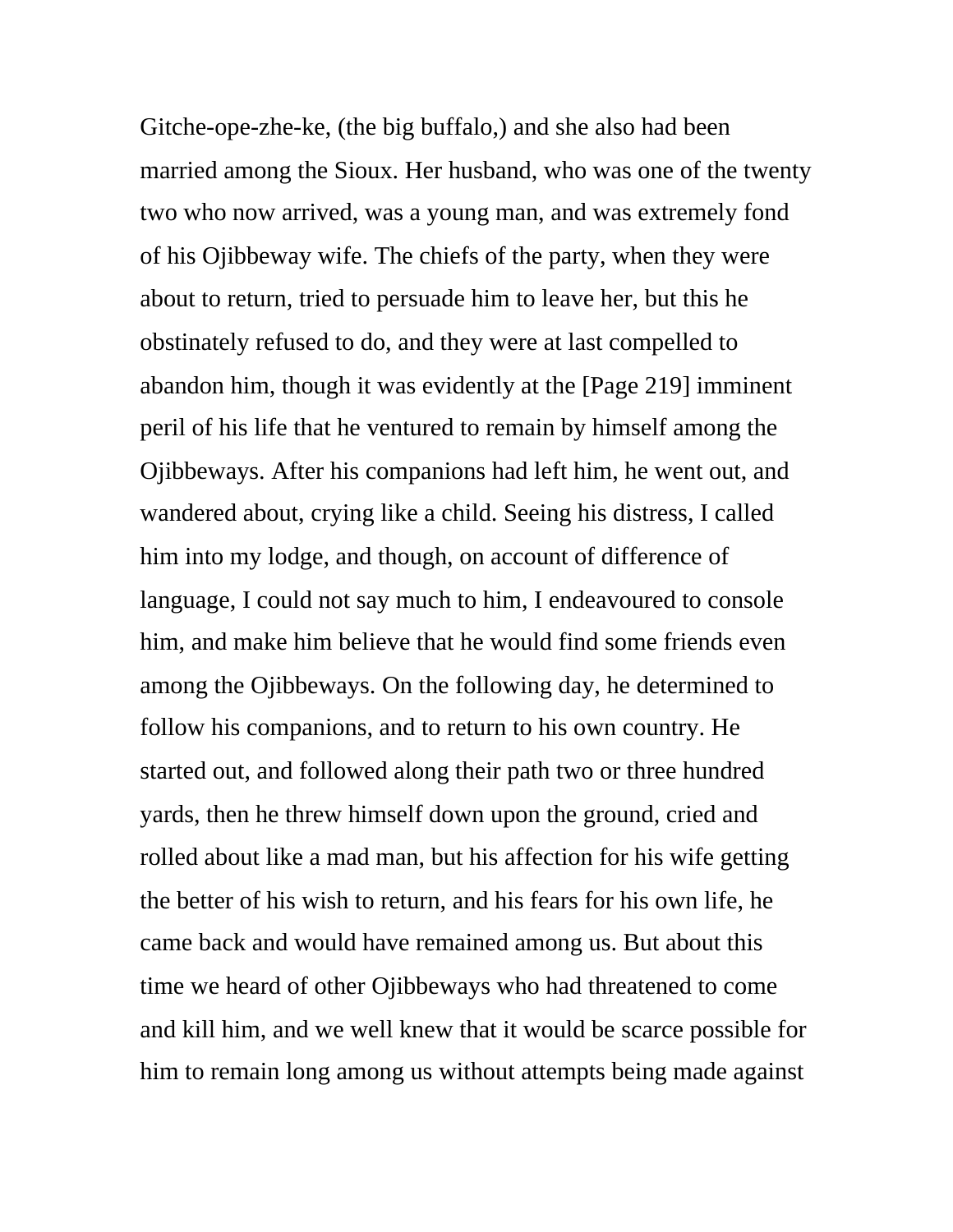his life. Wa-ge-tote and Be-gwais, our chiefs, interfered to send him away, and having selected eight trusty men, of whom I was one, directed that he should be taken one day's journey towards the Sioux country. We were compelled to drag him away by violence, nor could we urge him forward in any other manner, until we arrived at the crossing place of the Assinneboin River, where we met a party of two hundred Assinneboins. The young Sioux had taken the precaution to dress himself like an Ojibbeway, and when the chief of the Assinneboins asked us where we were going, we told him our chiefs had sent us to hunt buffalo. This man, Ne-zhota-we-nau-ba, was a good and discreet chief, and although the terror of the young Sioux immediately made him acquainted with the deception we tried to practice upon him, he appeared to take no notice of it. He even placed himself in such a situation as to divert the attention of his own people from the young man until the band had passed. He then addressed the Sioux in his own language: "Fly, young man," said he, "and remember if you are overtaken before you reach your own country, there are few among the Assinneboins, or Ojibbeways, who would not [Page 220] gladly take your life." The young man started to run accordingly. At the distance of one hundred yards we heard him burst out crying, but afterwards we understood that he overtook his party at Pembinah, and returned in safety to his own country.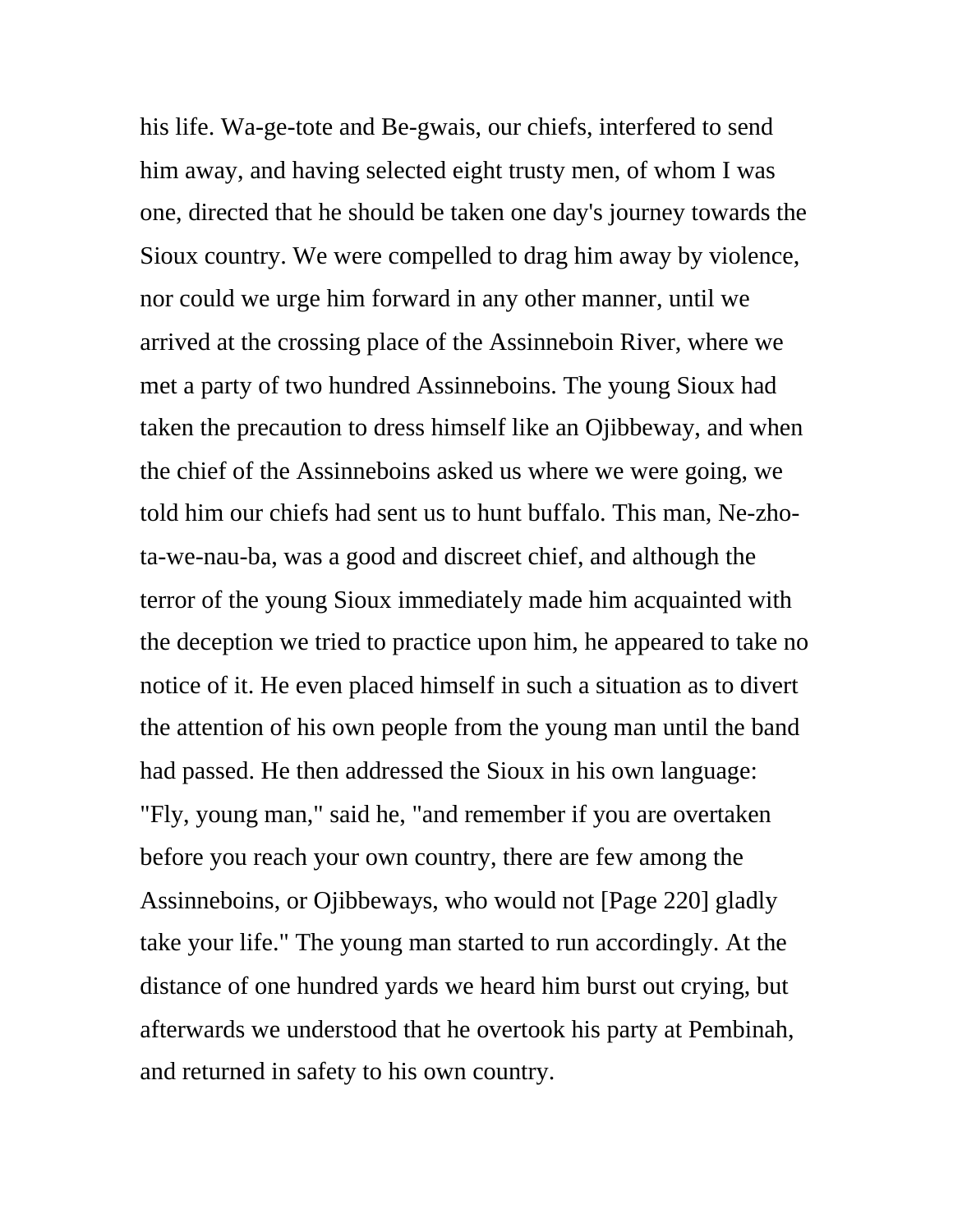Much was said of this peace between the Sioux and Ojibbeways, and Col. Dickson often boasted that the Sioux would not be the first to violate the treaty, as he said they would venture to do nothing without his consent. He was even boasting in this way when a chief of the Ojibbeways with forty men arrived, having in their hands the still bloody arrows they had taken from the bodies of those the Sioux had recently killed at a trading-house belonging to Mr. Dickson himself. This, for some time, checked his boasting. Lord Selkirk, also, about the same time, called all the Indians together, and presenting them a quantity of tobacco, spirits, etc. etc. made one of those long and fatherly speeches so common in Indian councils. "My children," said he, "the sky which has long been dark and cloudy over your heads, is now once more clear and bright. Your great father beyond the waters, who has ever, as you know, nearest his heart the interests of his red children, has sent me to remove the briars out of your path that your feet may no more bleed. We have taken care to remove from you those evil minded white men who sought, for the sake of their own profit, to make you forget your duty to your great father; they will no more return to trouble you. We have also called to us the Sioux, who, though their skins are red, like your own, have long been your enemies. They are henceforth to remain in their own country. This peace now places you in safety. Long before your fathers were born, this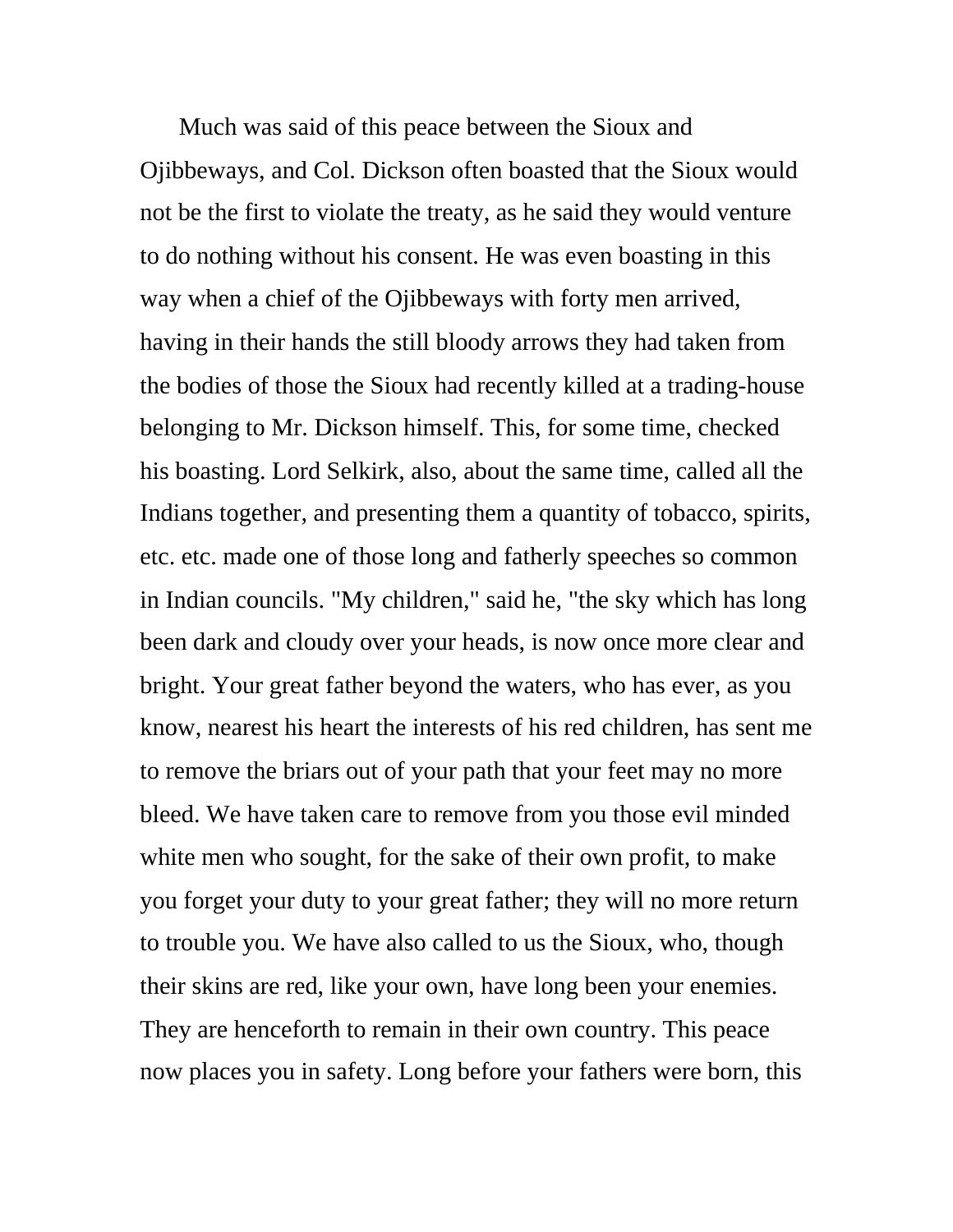war began, and instead of quietly pursuing the game for the support of your women and children, you have been murdering one another. That time has passed away, and you can now hunt where you please. Your young men must observe this peace, and your great father will consider as his enemy any one who takes up the tomahawk."

The Indians answered with the usual promises and professions, and being about to leave the fort that evening, they [Page 221] stole every horse belonging to Lord Selkirk and his party. In the morning, not a single horse was left, and the Indians who had most of them disappeared also.

It was now so late that I could not come that fall to the states. Lord Selkirk having, perhaps, heard something of my history, began to be attentive to me. He inquired about the events of my past life, and I related many things to him, particularly the part I had borne in capturing the fort. Judge Codman, also, who remained there, often spoke to Lord Selkirk respecting me. "This man," said he, "conducted your party from the Lake of the Woods hither in the winter season, and performed a very important part in the taking of this fort, at the expense of great labour, and at the hazard of his life, and all for the sum of forty dollars. The least you ought to do is to make his forty dollars eighty, and give him an annuity of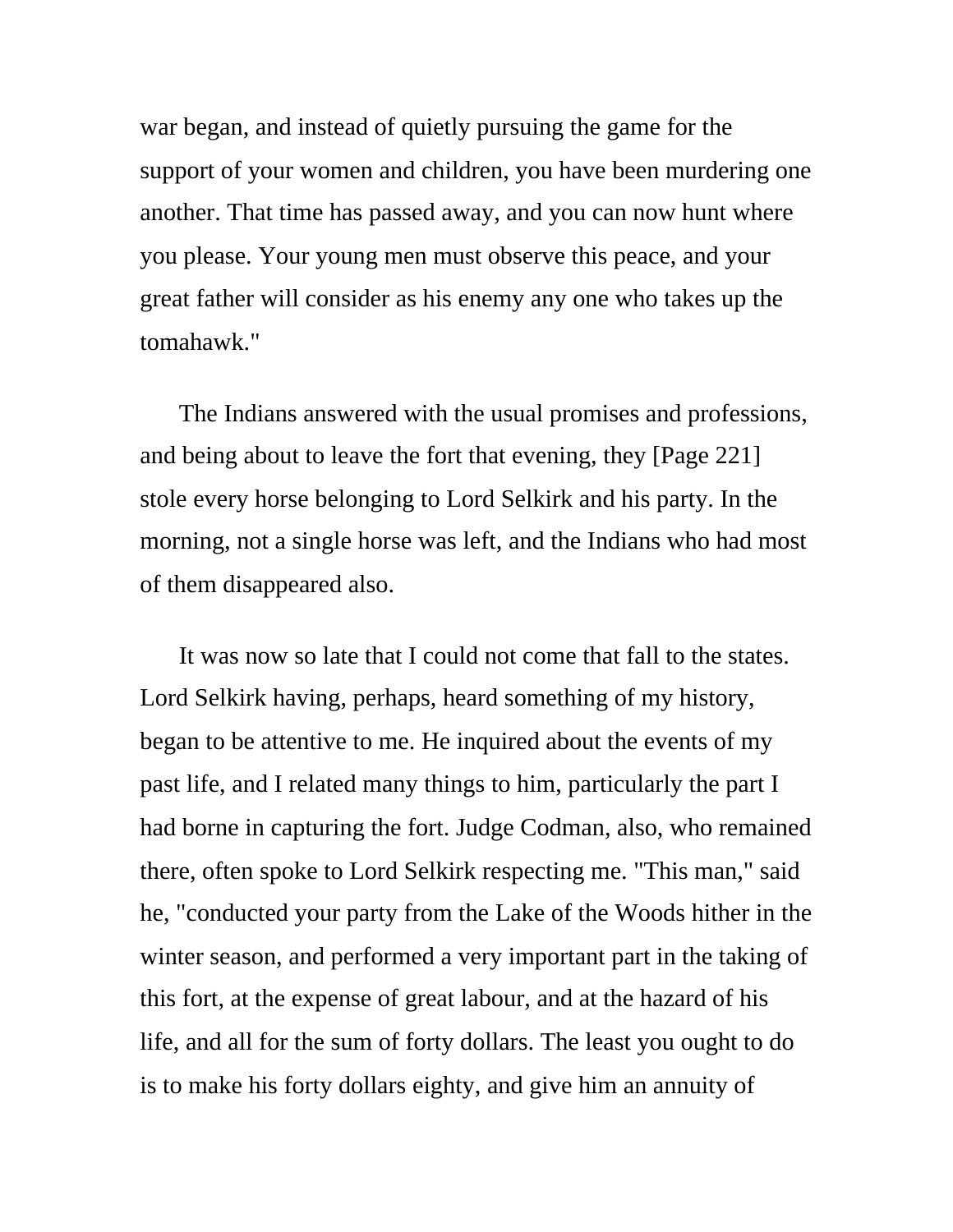twenty dollars per year for life." Lord Selkirk did accordingly. The annuity for the five first years has been paid me. The second five have not yet expired.

Lord Selkirk was not able to leave the mouth of the Assinneboin so early as he had intended for fear of the North West. They had sent men, disguised as Indians, among whom was one they called Sacksayre. They had also sent Indians, with instructions to waylay and murder him. Hearing of this, he thought it best to despatch Col. Dickson to the Sioux country for a guard of one hundred Sioux, and it [Page 222] was not until these arrived that he dared venture out. Then he escaped from the fort at night, and joined Dickson at Pembinah.

He took with him a letter which he had himself written for me, and in my name, to my friends in the states, giving some of the most prominent of the particulars of my early history. He had used much persuasion to induce me to accompany him, and I had inclination enough to do so, but I then believed that most of my near relatives had been murdered by the Indians, and if any remained I knew that so great a lapse of time must have made us, in all respects, like strangers to each other. He also proposed to take me to England with him, but my attachments were among the Indians, and my home was in the Indian country. I had spent great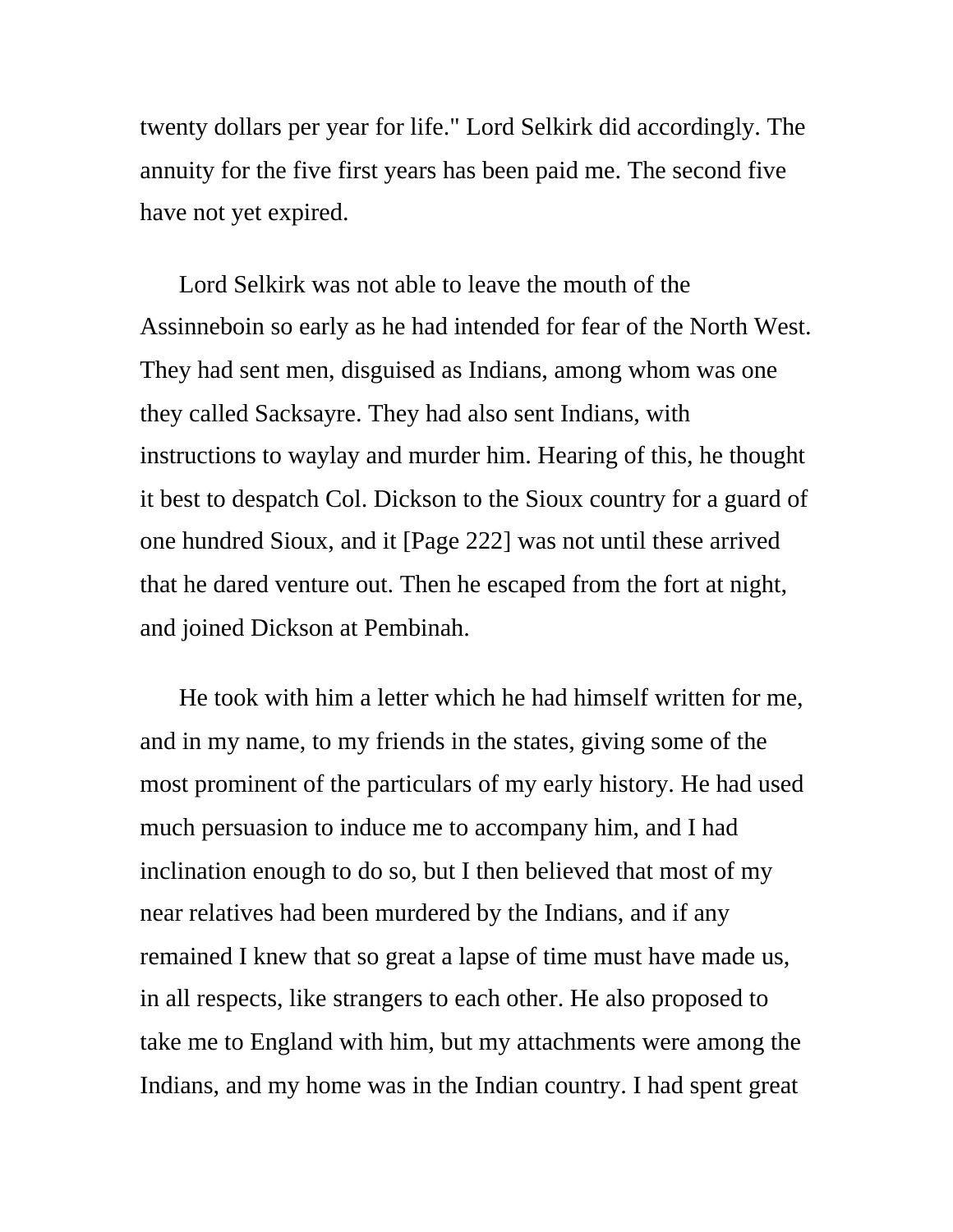part of my life there, and I knew it was too late for me to form new associations. He however sent six men to take me to the Lake of the Woods, where I arrived late in the fall after the corn was gathered. In the beginning of winter, I went to the Be-gwi-o-nus-ko Lake, thence, when the snow had fallen, to the prairie to hunt buffalo.

The Indians gathered around, one after another, until we became a considerable band, and then we began to suffer of hunger. The weather was very severe, and our suffering increased. A young woman was the first to die of hunger. Soon after this, a young man, her brother, was taken with that kind of delirium, or madness, which precedes death in such as die of starvation. In this condition, he had left the lodge of his debilitated and desponding parents, and when, at a late hour in the evening I returned from my hunt, they could not tell what had become of him. I left the camp about the middle of the night and following his track, I found him at some distance lying dead in the snow. [Page [p.223]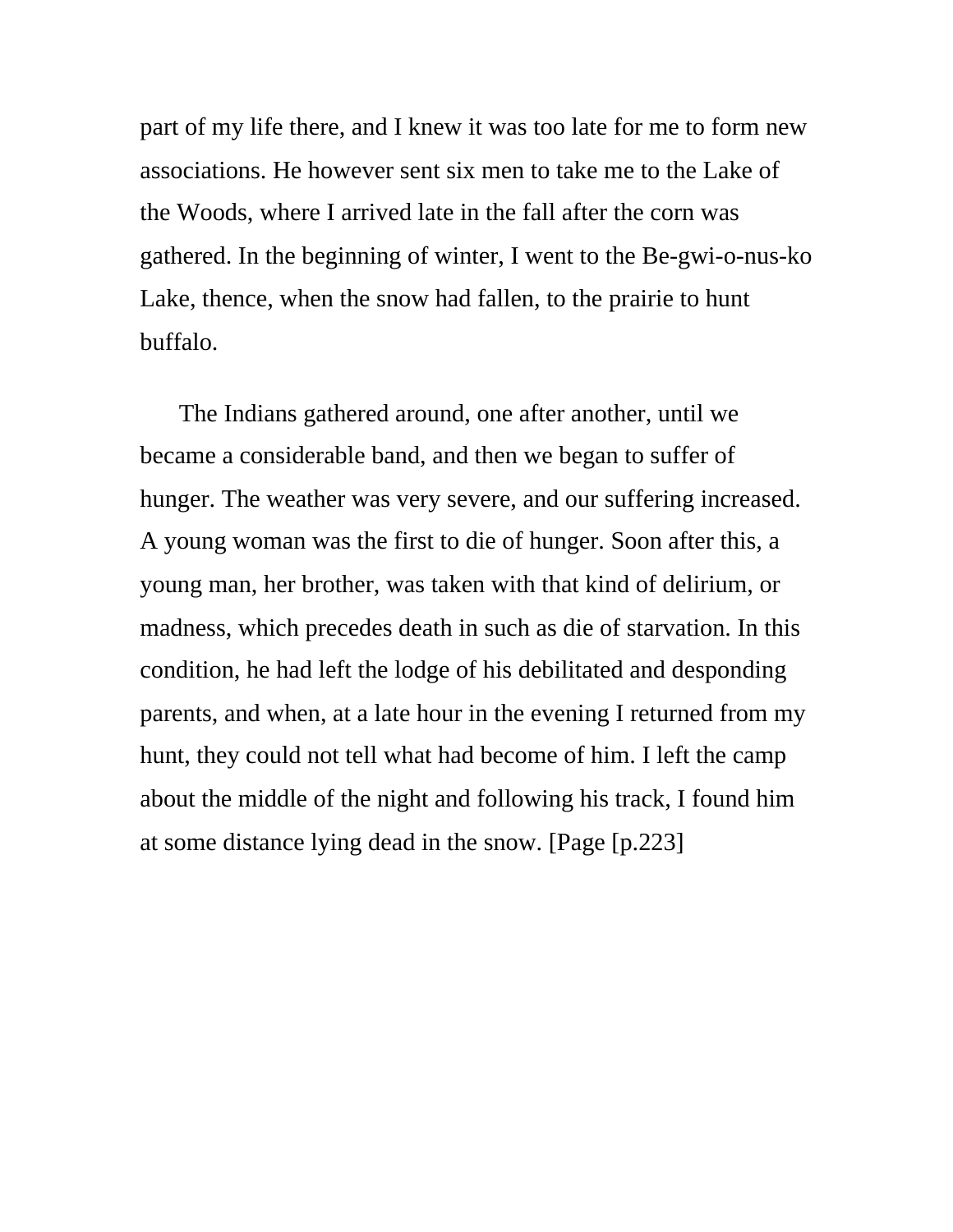## CHAPTER XIII

Suffering of the Ojibbeways from hunger -- persecutions of Wawbe-be-nai-sa, and unkindness of my Indian relatives -- journey to Detroit -- Governor Cass -- Council at St. Mary, on the Miami.

All the men who were still able to walk now determined to start after buffalo, which we knew could not then be very near us. For my own part, I chose to remain, as did one good hunter besides, who knew that the prospect of getting buffaloes was not good. We remained behind, and in a short time killed five moose, all the flesh of which being immediately distributed among the suffering women and children, afforded some relief, and checked the progress of death which was making extensive havoc among us. The men returned one after another, more worn out and reduced than when they had left us. Only a single buffalo had been killed. As the most incessant, and the most laborious exertions alone could save us from perishing, I went immediately out to hunt again, and having started a bear, I pursued him for three days without being able to come up with him. At the end of this time I found myself so exhausted, that I knew I could never overtake the bear, and I should not have reached home, had not some Indians, little less miserable and hungry than myself, happened to meet with me. I had stopped at night, and being unable to make a camp,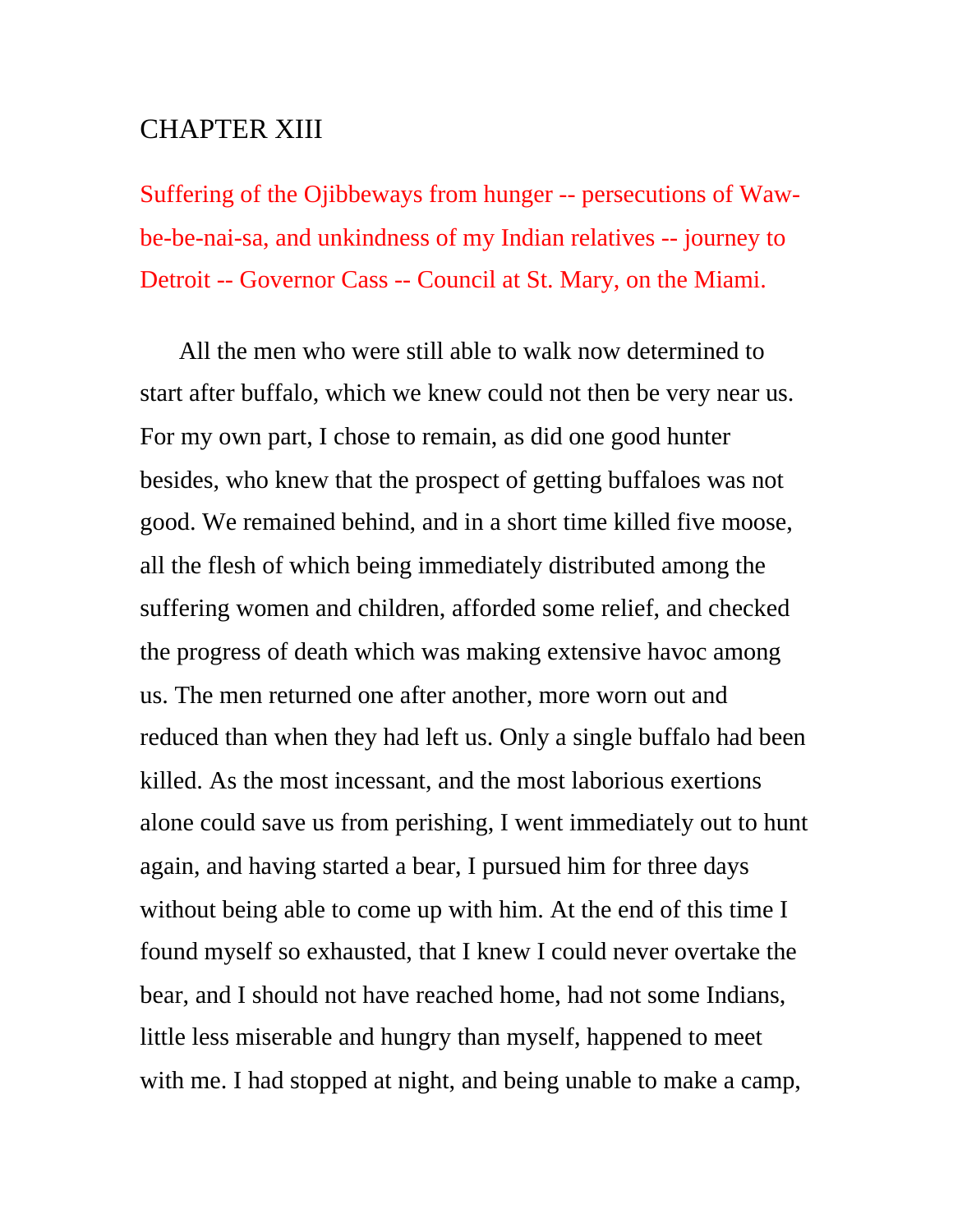or kindle a fire, I was endeavouring to reconcile myself to the immediate approach of death which I thought inevitable, when these people unexpectedly found me, and helped me to return to camp. This is but a fair specimen of the life which many of the Ojibbeways of the north lead during the winter. Their barren and inhospitable country affords them so scantily the means of subsistence, that it is only with the utmost exertion and activity that life can be sustained, and it not unfrequently [Page 224] happens that the strongest men, and the best hunters, perish of absolute hunger.

Now the Indians again determined to move all together, towards the buffaloes, and endeavour to reach them with their families. Only Oon-di-no, the man who had remained with me before, wished to stay, that his women might dry the skin of the last moose he had killed, so that they might carry it with them to be eaten in case of the failure of all other supplies. I concluded to remain with him, but in the middle of the first night after the Indians left, the distress of my children became so great that I could no longer remain in my lodge. I got up and started, and told him that if I could kill or procure any game, I would return to his relief. I pursued, rapidly as my strength would permit, the path of the Indians, and about morning came up with their camp. I had no sooner arrived then I heard the sounds of a feast and going up to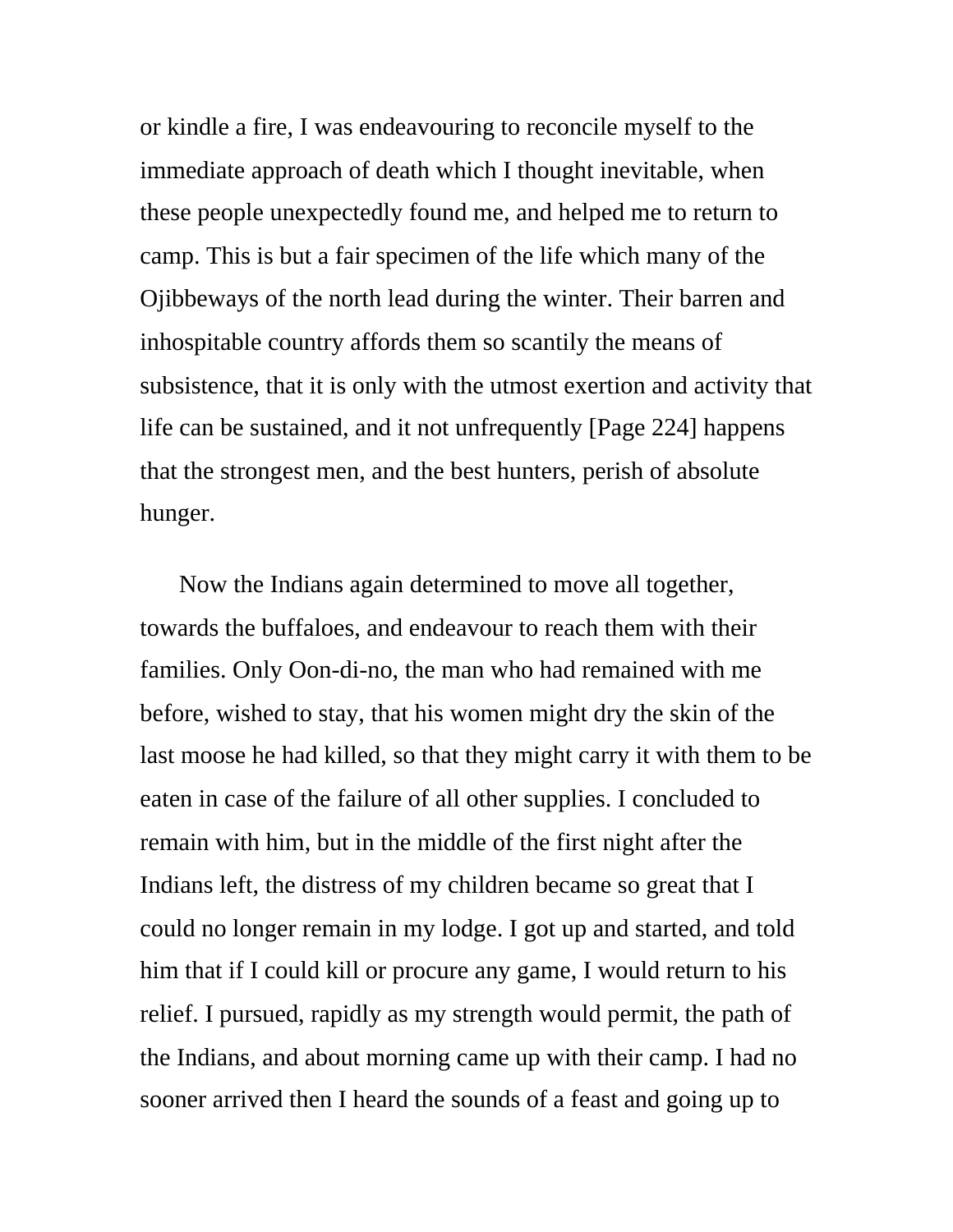the lodge, I heard the voice of an old man, thanking the Great Spirit for the supply that had been bestowed in the time of their necessity. He did not mention the animal by name that had been killed, only calling it Manitowais-se, which means nearly "Spirit beast." From this I could not ascertain what had been killed, but from another source, I learned it was an old and poor buffalo. From this I inferred that herds must be near, and two young men being willing to join me, we went immediately in the direction in which we believed the herd would be found, and after having walked about three hours, ascended a little hill, and saw before us the ground black with buffaloes. We crawled up, and I killed immediately two fat cows. As I was cutting these up, I began to hear the guns of the men of our party, they having followed me on, and being now arrived among the buffaloes. It was somewhat late when I was ready to go to our camp, most of the men were in before me. I had expected to have heard the sounds of feasting and rejoicing, but when I entered the camp, not a voice was to be heard. No women and children were running about, all was silent and sad. Can it be, thought I, that this relief has come too late, and that our women and children are all dead. I looked into one lodge after another. [Page 225] In all, the people were alive, but none had any thing to eat. The men having most of them come from a forest country, and having never hunted buffalo before, all failed to kill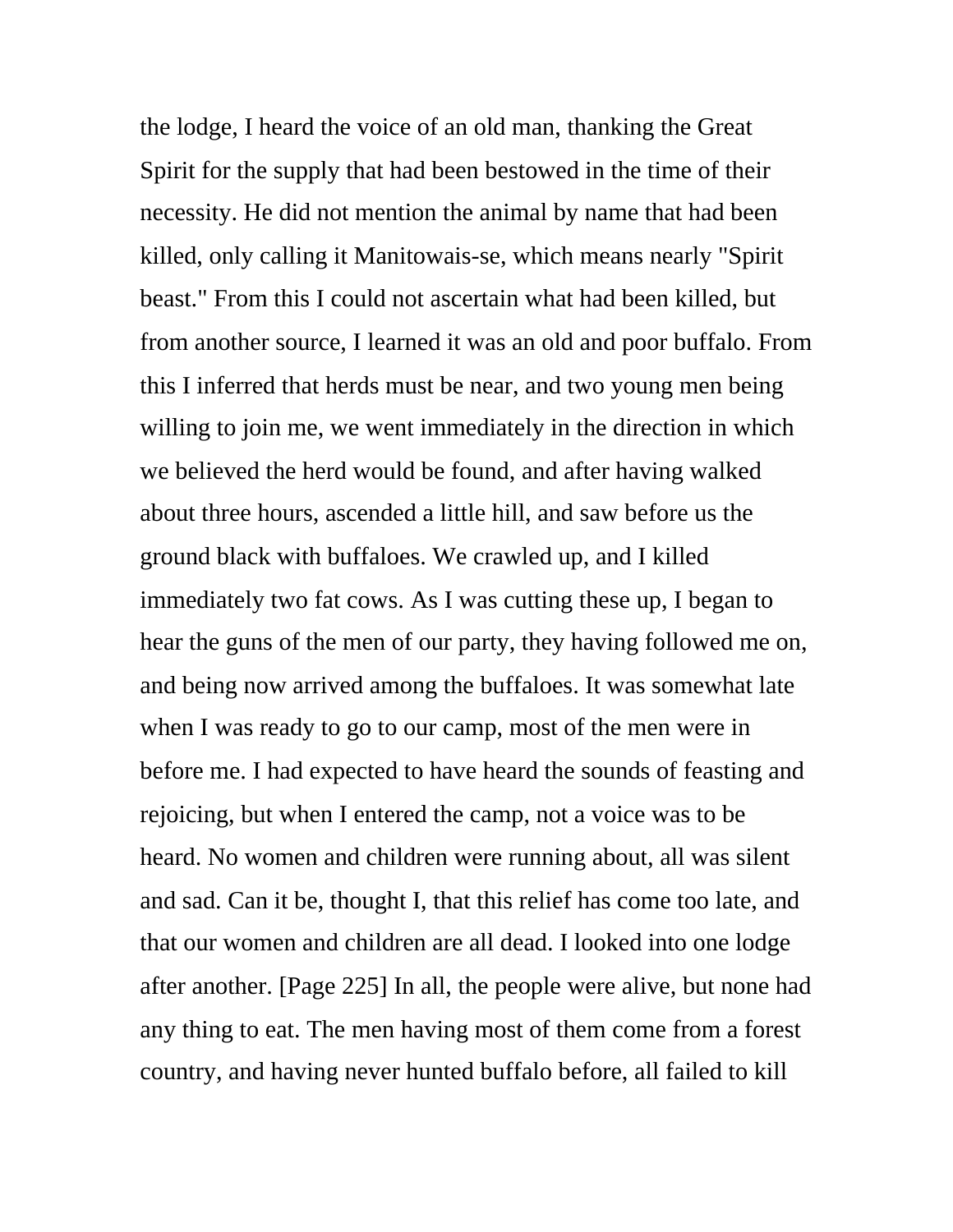except myself. The supply I had brought, I having loaded the two young men that were with me, somewhat allayed the hunger that was prevailing.

There was at this time with us a man called Waw-bebe-nai-sa, (White Bird,) with whom I had formerly been somewhat acquainted, and whose jealousy and ill will against me, seemed to be excited and irritated by my success in hunting. It was on account of this man, and because I wished to avoid all ostentation, that I now forbore to make a feast in my own lodge, as would have been proper for me to have done on this occasion. Nevertheless, one of the young men who had been with me made a feast, and I, after reserving sufficient food to allay the pressing hunger of my own children, sent the remainder to the families about me. The young man who made the feast, called, among others, Waw-bebenais-sa, the man I have mentioned. In the course of the evening, he said, as I understood, much to prejudice me in the opinion of the Indians, accusing me of pride, insolence, and of having in various ways done mischief among them. But I remained in my own lodge, and at present took no notice of this, farther than to contradict his unfair statements.

Next morning, long before the dawn, the women started for the remains of the two buffalo I had killed, and several of the men,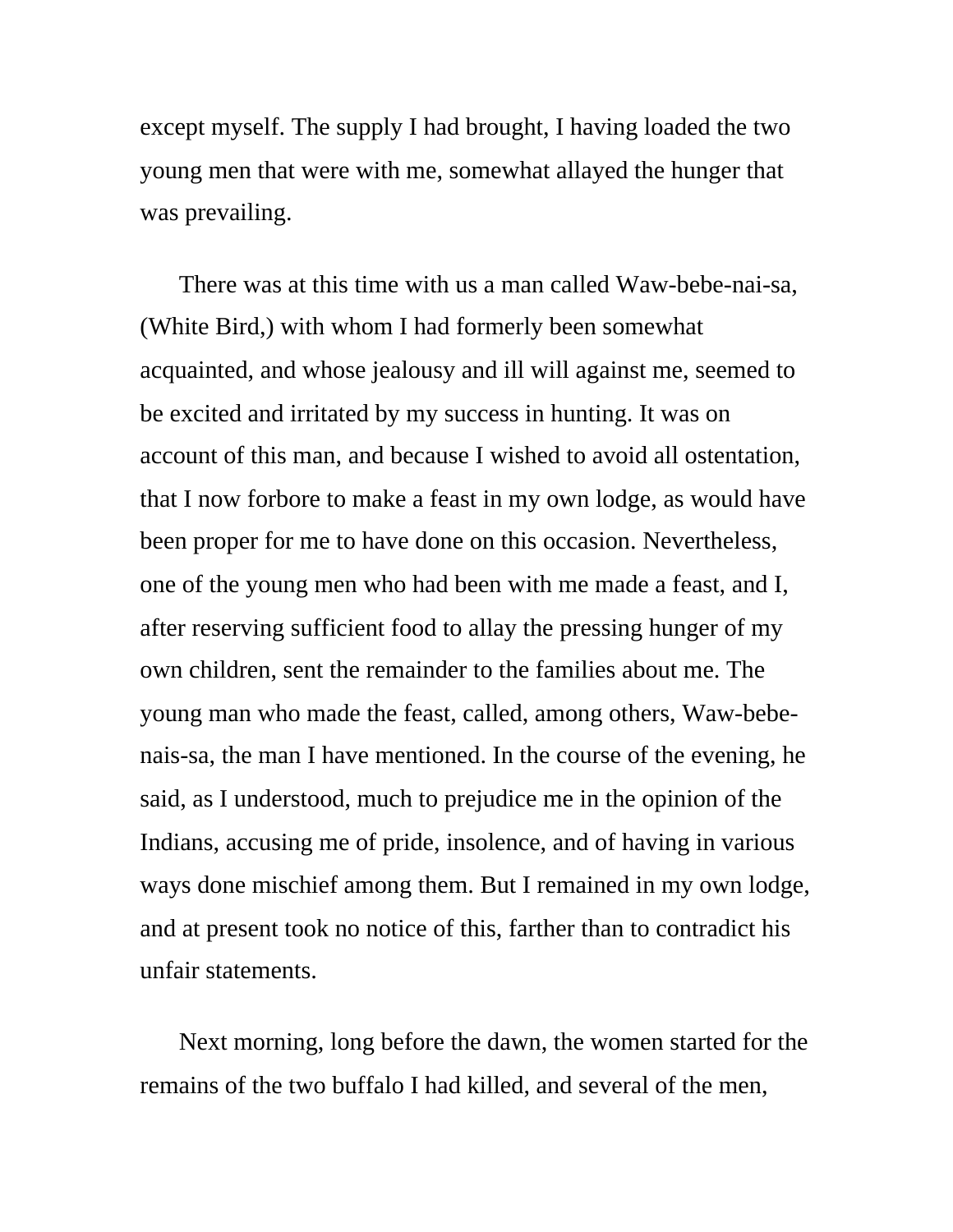most of them having obtained from me some instruction about the part to be aimed at, again went in pursuit of the herds, and this day several of them killed. We soon had plenty of meat, and all that were sick and near death recovered, except one woman, who having gone mad with hunger, remained in a state of derangement for more than a month.

The principal man of this band was called O-poih-gun, (the pipe.) He, with three lodges, remained with me, the others scattered here and there in pursuit of the buffalo. [Page 226] One of the men who remained back with me, was Waw-bebe-nais-sa, and another his son-in-law. I killed great numbers of fat buffalo, and the choice parts of forty of them I had dried. We had suffered so much from hunger that I wished to secure my family against a return of it. I also still had it in contemplation to make my way to the States when I knew it would be necessary for me to leave them for some time without any one to hunt for them. I made twenty large sacks of pemmican. Ten kegs of ten gallons each, which I procured from the Indians, I filled with tallow, and preserved, besides, a considerable number of tongues, etc.

It was not immediately that I discovered Waw-bebe-nais-sa's design in remaining near my camp, which was solely to annoy and molest me. I had such large quantities of meat to carry when we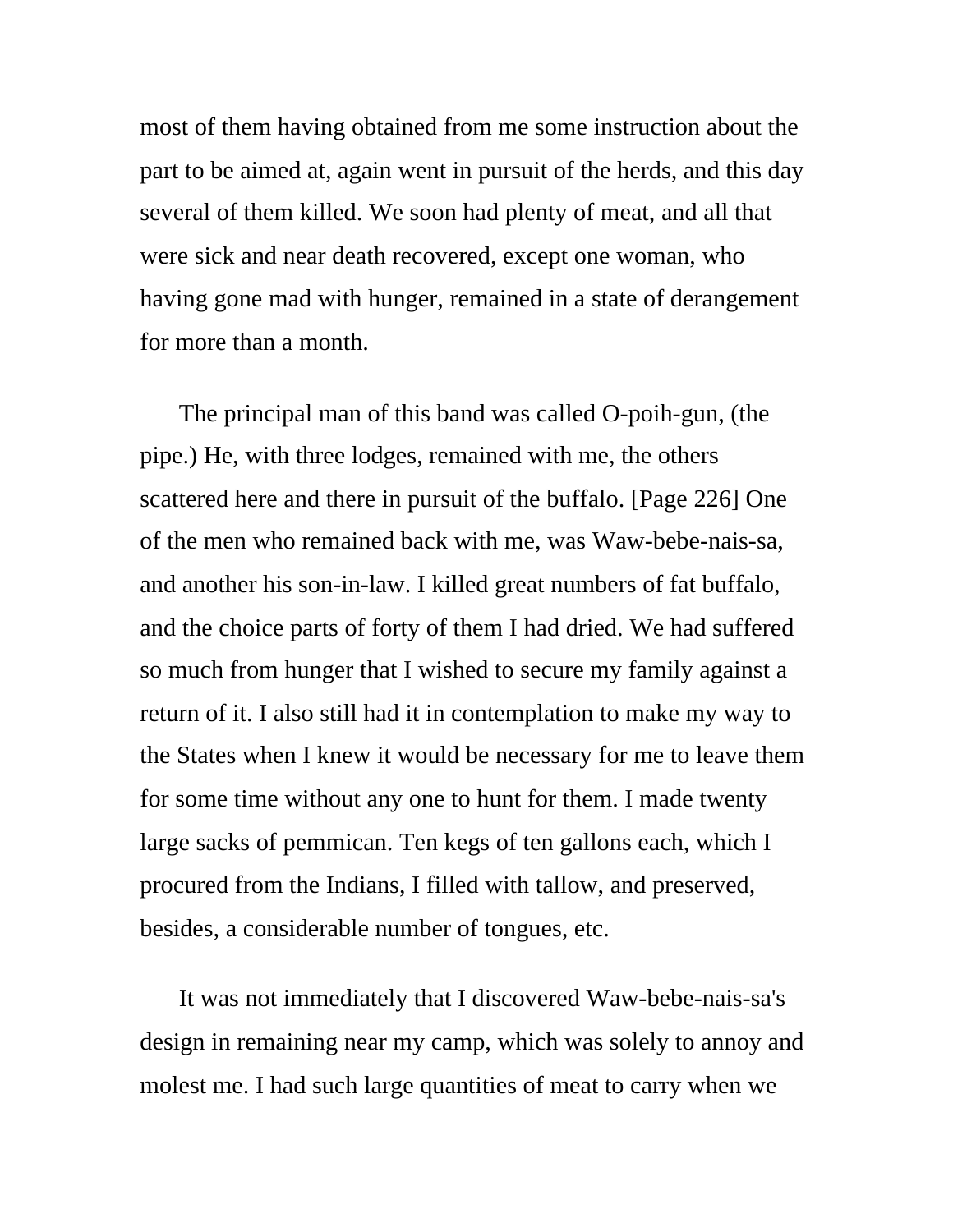came finally to move, that I was compelled to return with my dogs four times, to carry forward to my camping place, one load after another. One day he contrived to meet me alone at the place where I deposited my loads, and I had no sooner stopped, than he thrust both his hands into my long hair, which then hung down on both sides of my head. "This," said he, "is the head of your road, look down and see the place where the wolves and the carrion birds shall pick your bones." I asked him why he offered me this violence. "You are a stranger," said he, "and have no right among us, but you set yourself up for the best hunter, and would make us treat you as a great man. For my own part, I have long been weary of your insolence, and I am determined you shall not live another day." Finding that remonstrance was likely to have no effect upon him, but that he was proceeding to beat my head against a poplar tree that stood there, by a sudden exertion of strength, I threw him upon the ground, and disengaged my head at the expense of part of my hair. But in the struggle, he caught three of the fingers of my right hand between his teeth. Having sunk his strong teeth quite to the bones of my fingers, I could not draw them out of his mouth, but with my left hand aimed a blow at one of his eyes. His jaws flew open, and he leapt instantly to his feet. [Page 227] My tomahawk was lying near me, and his eye happening to fall upon it, he caught it in his hand, and aimed so hearty a blow at my head,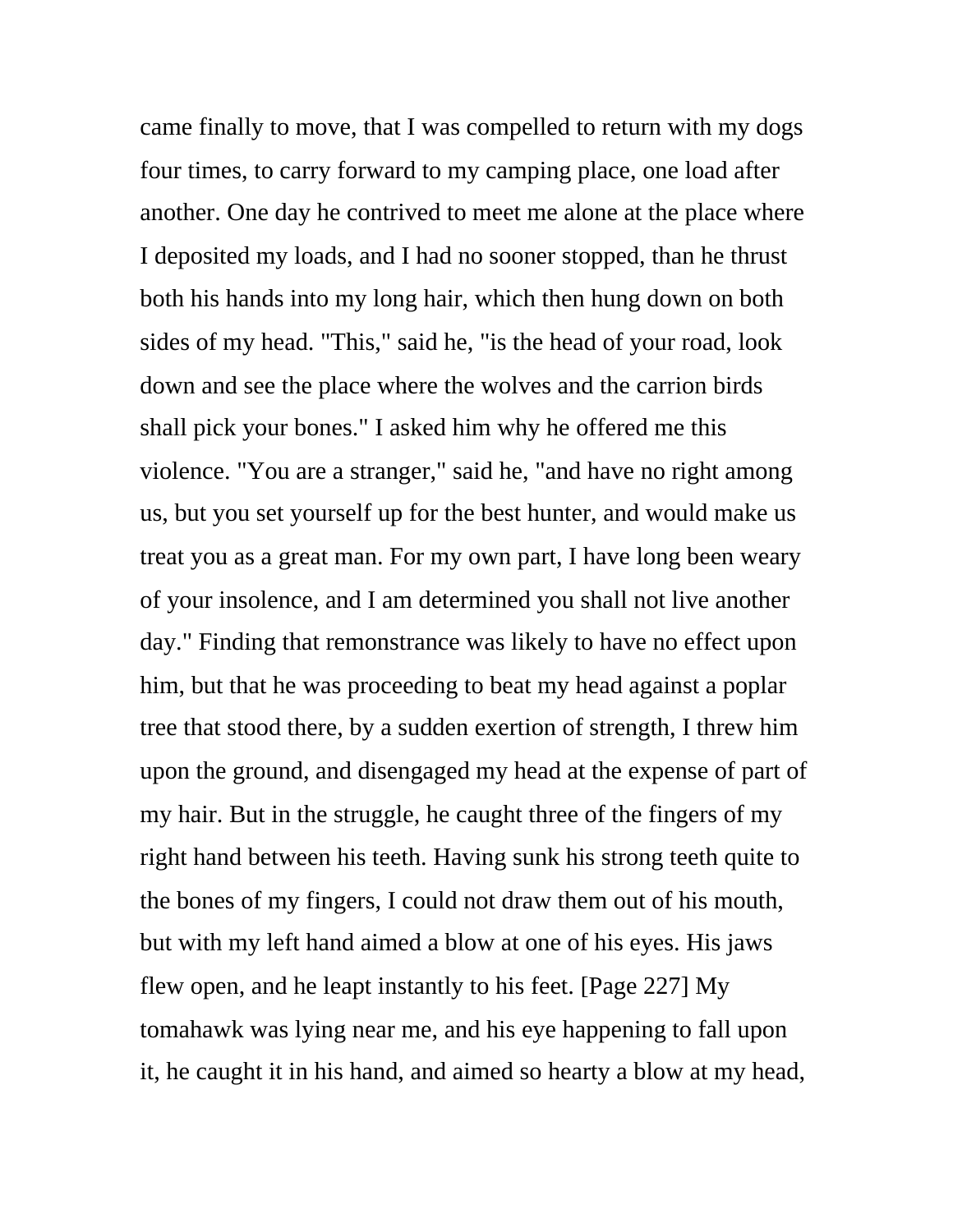that as I eluded it, his own violence brought him to the ground. I jumped upon him, wrenched the tomahawk from his hand, and threw it as far as I could, while I continued to hold him fast to the ground. I was much enraged at his unprovoked and violent attack upon me; nevertheless I would not kill him, but seeing there a piece of a stout lodge pole, I caught it in my hands, and told him to get up. When he did so, I commenced beating him, and as he fled immediately, I followed, and continued to beat him while he ran two or three hundred yards.

When I returned to my load, his son-in-law and two other young men belonging to him, having heard his cries, had come up. One of them said angrily to me, "What is this you have done?" and immediately the three rushed upon me, and I being already overcome with fatigue, they threw me upon the ground. At this time Waw-bebe-nais-sa had returned, and he caught me by a black silk handkerchief that I wore about my neck, strangled, kicked, and beat me, and thrust me down in the snow. I remember hearing one of them say, "he is dead," and as I knew I could not hope while I was down, to make resistance against four, I endeavoured to encourage this opinion. When they took their hands off me, and stood at a little distance, I sprang upon my feet, and seized a lodge pole, probably very contrary to their expectations. Whether through surprise or fear I know not, they all fled, and seeing this, I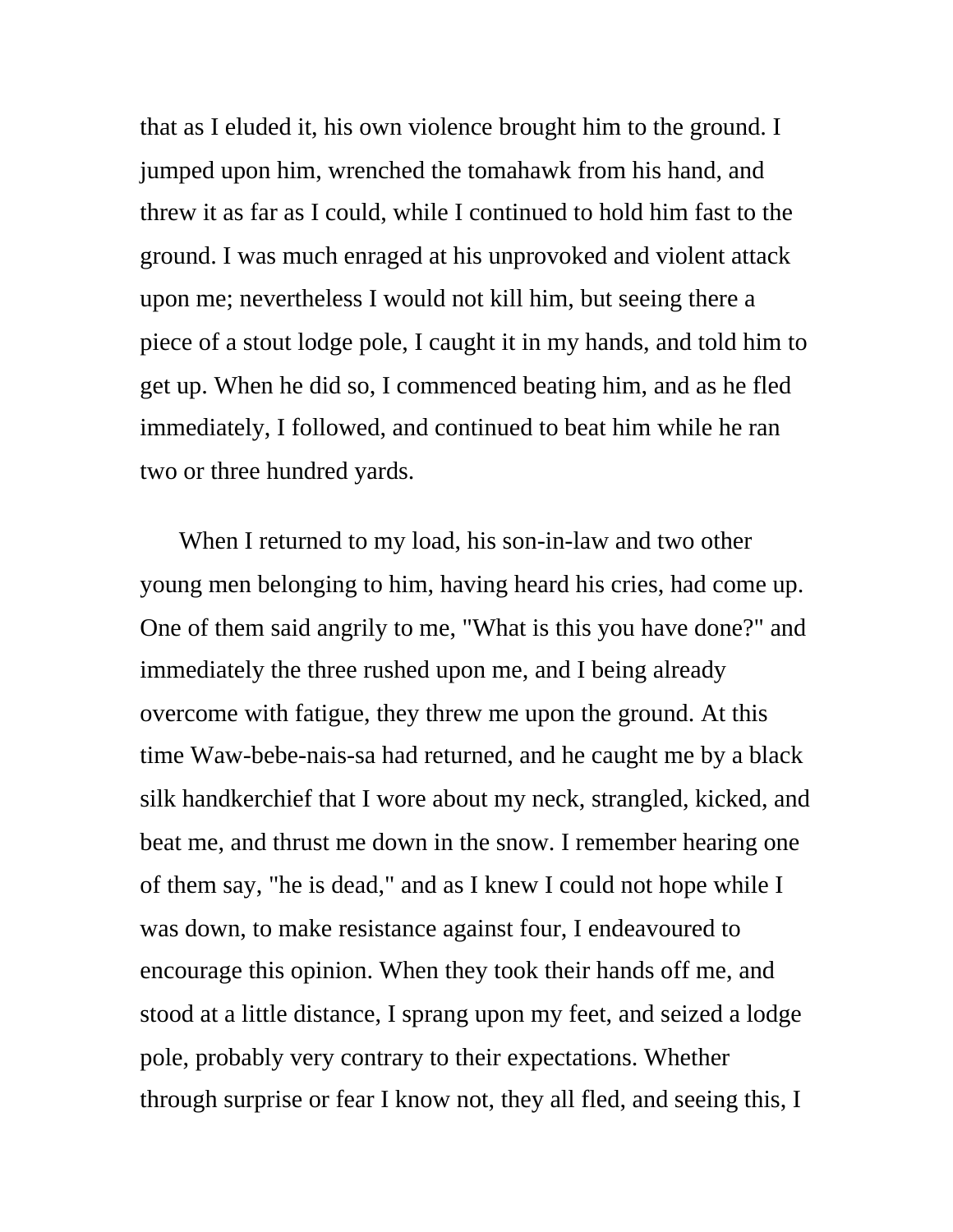pursued Waw-bebe-nais-sa, and gave him another severe beating with my pole. For this time they left me, and I returned once more to hang up the meat I had brought. But Waw-bebe-nais-sa and his people returned to the lodges, where my dogs, which my wife had taken back, were lying, much fatigued, before the door. He drew his knife, and stabbed one of them. My wife hearing the noise, ran out, but he threatened to kill her also.

Next day, as Waw-bebe-nais-sa was much bruised and sore, and his face in particular very badly swollen, I thought probable he would remain in his lodge, and apprehending [Page 228] danger to my wife if she should be left alone in the lodge, I sent her to carry forward meat, and remained myself at home. But I was much fatigued, and being alone in my lodge, about the middle of the day I fell asleep. Suspecting, or perhaps knowing this, Waw-bebe-naissa crept slyly in with his knife in his hand, and was almost near enough to strike me, when I awoke and sprang up. As I was not unarmed, he started back and fled, but I did not pursue him. He still continued to threaten and molest me. Whenever he met me in the path, he would not turn aside, though he was unloaded, and I might have a heavy burthen on my back. His eye was for many days so swollen that he could not see out of it, and his whole appearance very ludicrous, he being at best but an awkward and homely man. Once, after an unsuccessful attempt to stab me, he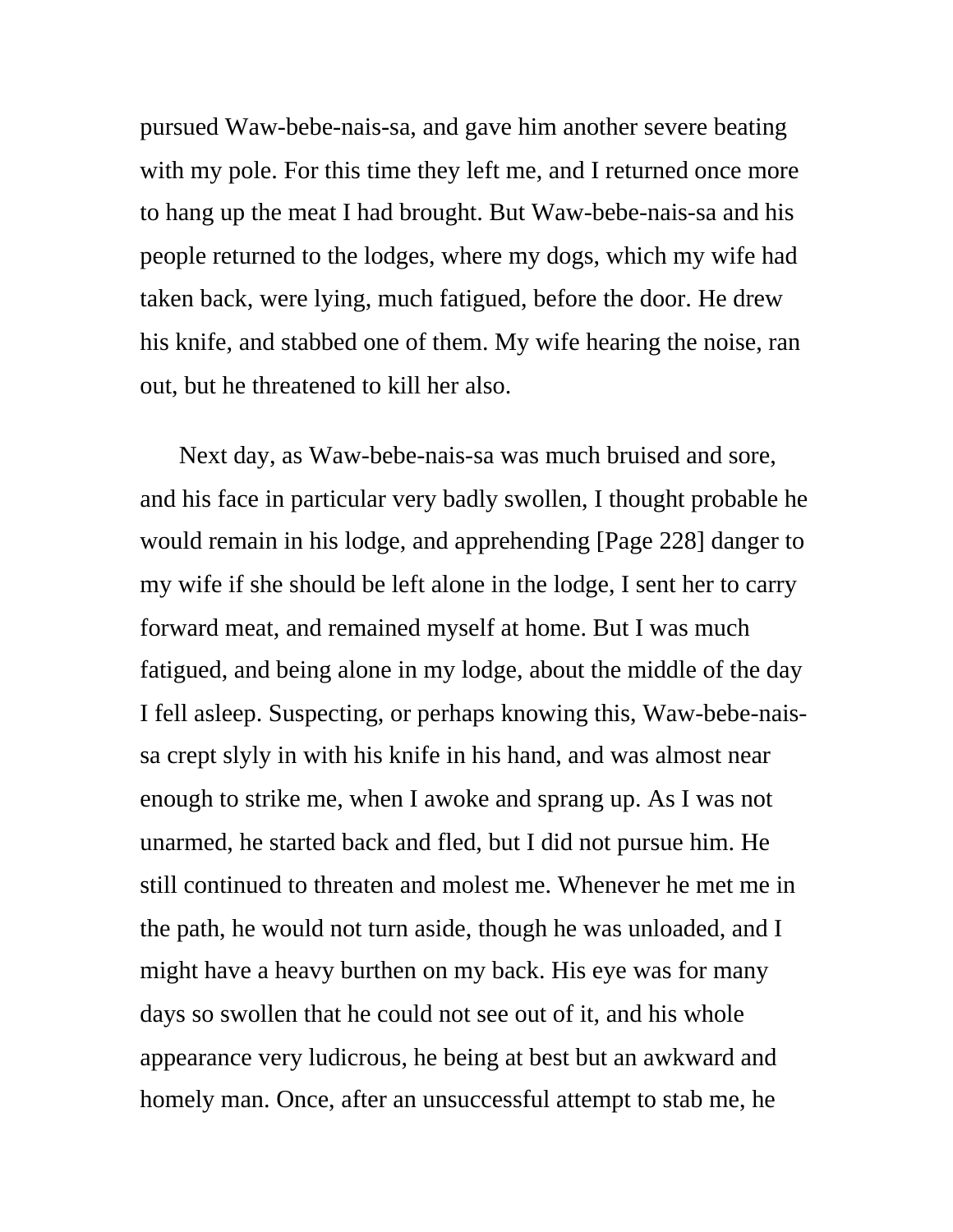went home, and in the impatience of his baffled rage, made the squaw's gesture of contempt towards my lodge, which exposed him to the ridicule even of his own friends among the Indians.

His persecutions were, however, troublesome to me, and I endeavoured to avoid him. One day I had preceded the party, and as we were travelling in a beaten path which I knew they would follow, I turned a little out of it to place my camp where I should not necessarily be in the way of seeing him. But when he came to the fork of my road, with his little son twelve years old, I heard him say to the lad, "stop here while I go and kill this white man." He then threw down his load, and though his son entreated him not to do any thing, he came up within about fifty yards of me, drew his gun from its case, cocked it, and pointed it at me. Having held it in this position some time, and seeing he did not excite my fears, he began to approach me, jumping from side to side, and yelling in the manner of warriors when they approach each other in battle. He continued pointing his gun at me, and threatening me so loudly that I was at last irritated, and caught up my own gun. The little boy ran up, and throwing his arms about me, entreated me to [Page 229] spare his father, though he was a fool. I then threw down my gun, seized the old man, and took his from him. I reproached him for his obstinate perseverance in such foolish practices. "I have," said I, "put myself so often in your power, that you ought by this time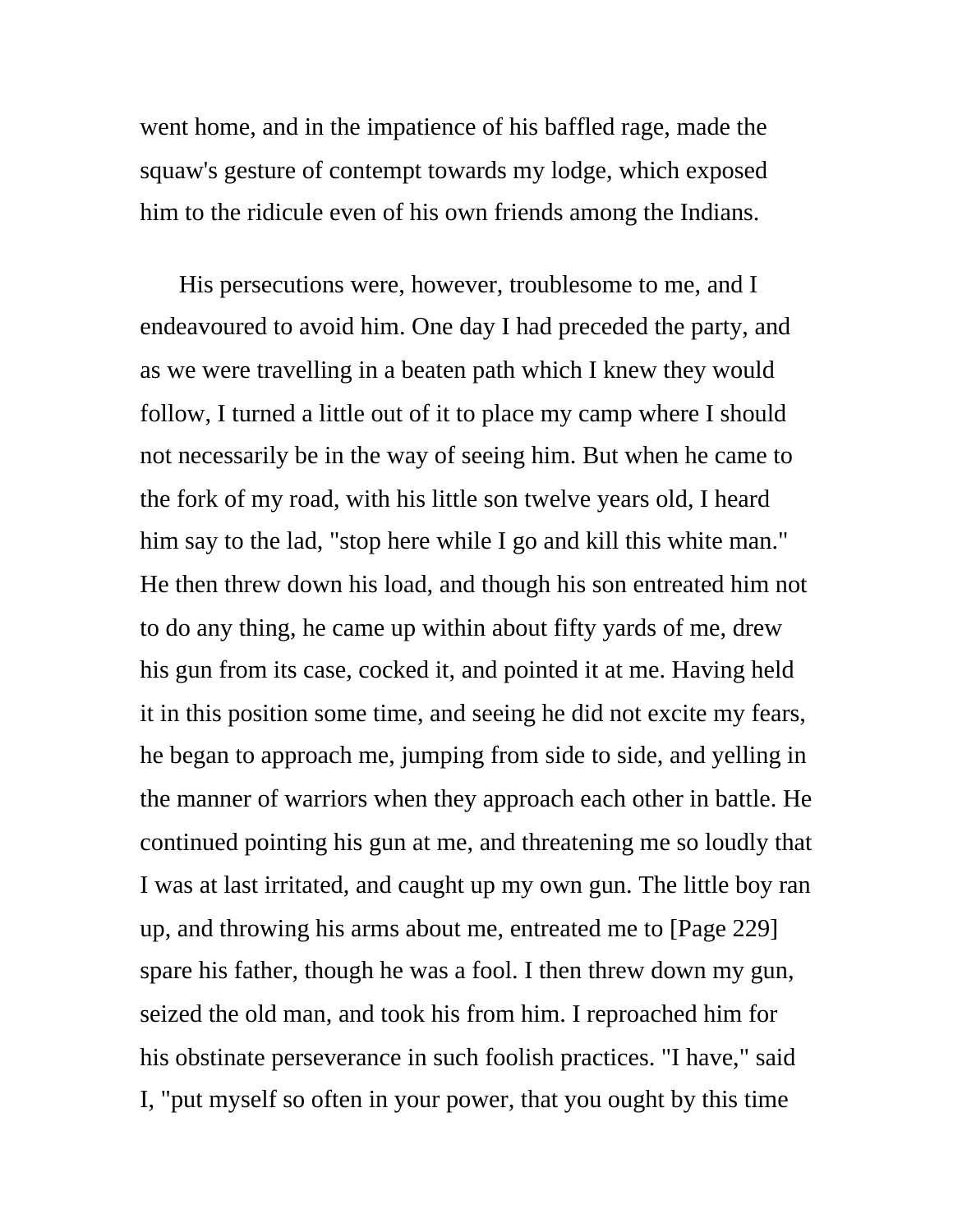to know you have not courage to kill me. You are not a man. You have not the heart even of a squaw, nor the courage of a dog. Now for the first time I speak to you. I wish you to know that I am tired of your foolishness, and that if you trouble me any more hereafter, it will be at the hazard of your own life."

He then left me, and with all the others, except my own family, went on in advance. Next day I followed, drawing a loaded sled myself, and driving my dogs with their loads before me. As we approached a thicket of bushes, I cautioned my daughter Martha, that Waw-bebe-nais-sa might probably be lying in ambush somewhere among them. Presently I saw her leap several feet from the ground, then she came running towards me, with her hands raised, and crying, "*My father! My father!*" I seized my gun and sprang forward, examined every place for concealment, passed the lodge poles, and the almost extinguished fires of their last encampement, and returned without having discovered any thing. When I inquired of my daughter what had occasioned her alarm, she said she had "smelt fire." So great was the terror and apprehension with which her mind was agitated on account of the annoyances Waw-bebe-nais-sa had given us.

I was so glad to be released from the persecutions of this troublesome man that I now resolved to stop at Rush Lake and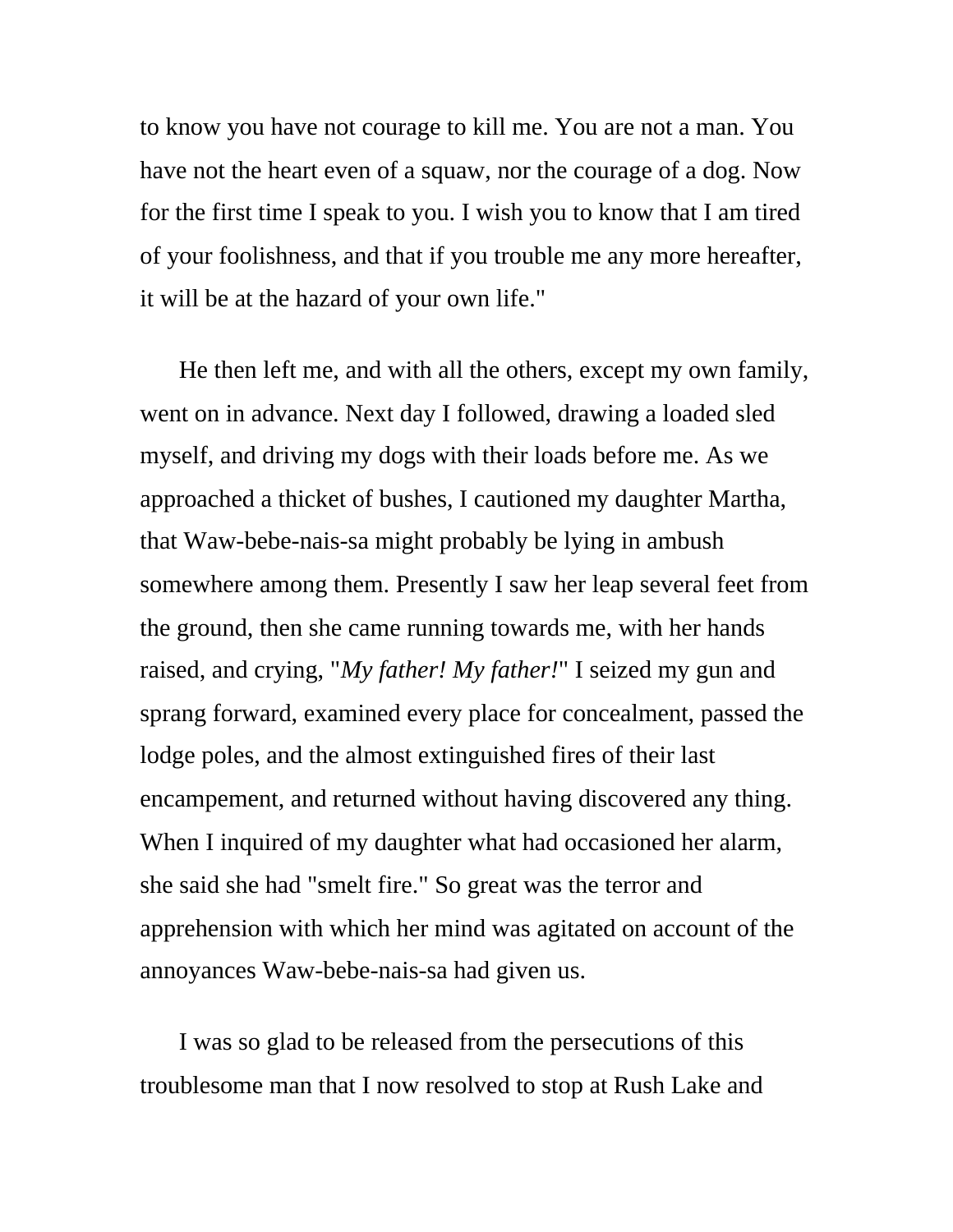remain there by myself, as I thought it was the intention of Wawbebe-nais-sa and the other Indians to proceed immediately to the Lake of the Woods. So I selected a place where I intended to establish my camp for the remainder of the winter. Here I left my children to take care of the lodge, and my wife and myself returned to bring up loads of meat. On coming home at night, the children told us their grandmother had in our absence been to see them, and had left word that her daughter must come on the following day to see her, and that there were, in that place, three or four [Page 230] lodges of our friends encamped together. I readily gave my consent to this arrangement, and as my mother-in-law had left a message particularly for me, I consented to accompany her, saying that we could bring up the remainder of the meat after we should return. But that night I dreamed, and the same young man whom I had repeatedly seen in the preparations for my medicine hunts came down as usual through the hole in the top of my lodge, and stood directly before me. "You must not go," said he, "to the place you propose to visit to-morrow. But if you persist, and will disregard my admonition, you shall see what will happen to you there. Look there," said he, pointing in the opposite direction, and I saw Shegwaw-koo-sink, Me-zhuk-ko-naun, and others of my friends coming. Then pointing upwards, he told me to look, and I saw a small hawk with a banded tail, flying about over my head. He said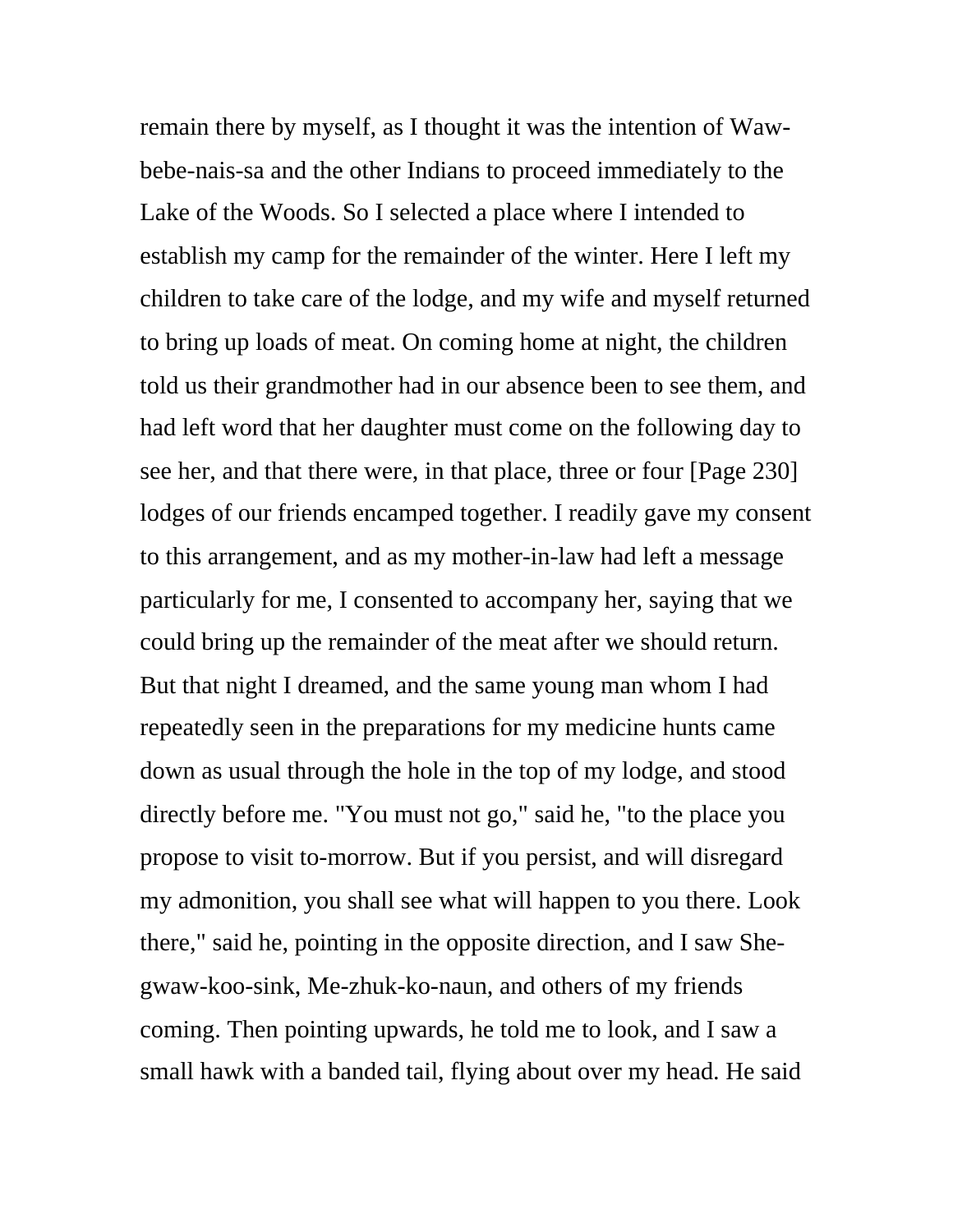no more, but turned and went out at the door of my lodge. I awoke much troubled in my mind, and could sleep no more. In the morning, I told my wife I could not go with her. "What is the reason," said she, "you cannot accompany me as you promised yesterday?" I told her my dream, but she accused me of fear, and as she continued her solicitations, I finally consented to go.

In the morning, I told my children that their uncle and other Indians would come to the lodge that day. That they must tell them, if I returned at all, it would be by noon. If I did not come then, they might conclude I was dead. I then started with my wife, but I had not gone two hundred yards when I looked up and saw the same small hawk that had appeared to me in my dream. I knew that this was sent to forewarn me of evil, and again I told my wife I could not go. But though I turned back to go towards my own lodge, she again reproached me with fear, and pretended to ridicule my apprehensions. I knew, also, the strong prejudice that existed against me in the family of my mother-in-law, and the tendency of my refusing, in this case, to visit her, would be to confirm and make them stronger. I therefore, though contrary to my better judgment, consented to go on.

When I arrived at the lodge of my mother-in-law, I left [Page 231] my gun at the door, went in, and took a seat between two of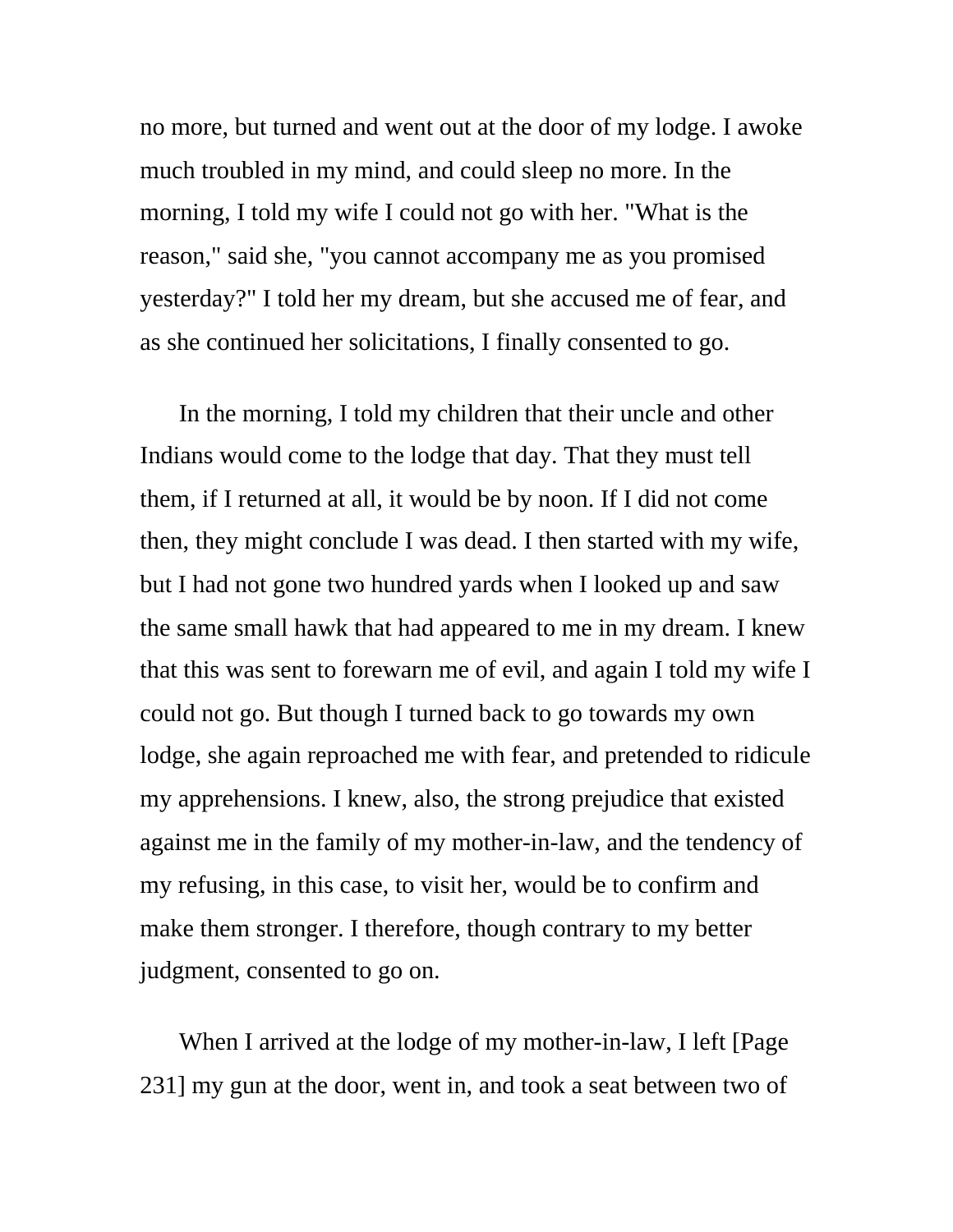the sisters of my wife who were the wives of one man. They had young children, and I was playing with two of these, with my head down, when I heard a loud and sudden noise, and immediately lost my senses. I saw no one, and I remembered nothing till I began to revive. Then I found several women holding my hands and arms, and I saw the expression of terror and alarm in the faces of all about me. I could not comprehend my situation, and knew nothing of what had happened, until I heard on the outside of the lodge, a loud and insulting voice, which I knew to be that of Waw-bebenais-sa. I now began to feel something like warm water on my face, and putting my hand to my head, I laid my fingers on my naked skull. I at length broke away from the women who held me, and pursued after Waw-bebe-nais-sa, but I could not overtake him as the Indians assisted him in keeping out of my way. Towards night I returned to my lodge, though very severely wounded, and, as I believed, with the bones of my skull broken. A very little blood had run down upon my face when I was first wounded, but for a considerable time afterwards none flowed, and though I heard strange noises in my head, I did not faint or fall down until I reached my own lodge. My gun Waw-bebe-nais-sa had taken from the door of the lodge of my mother-in-law, and I had to return without it.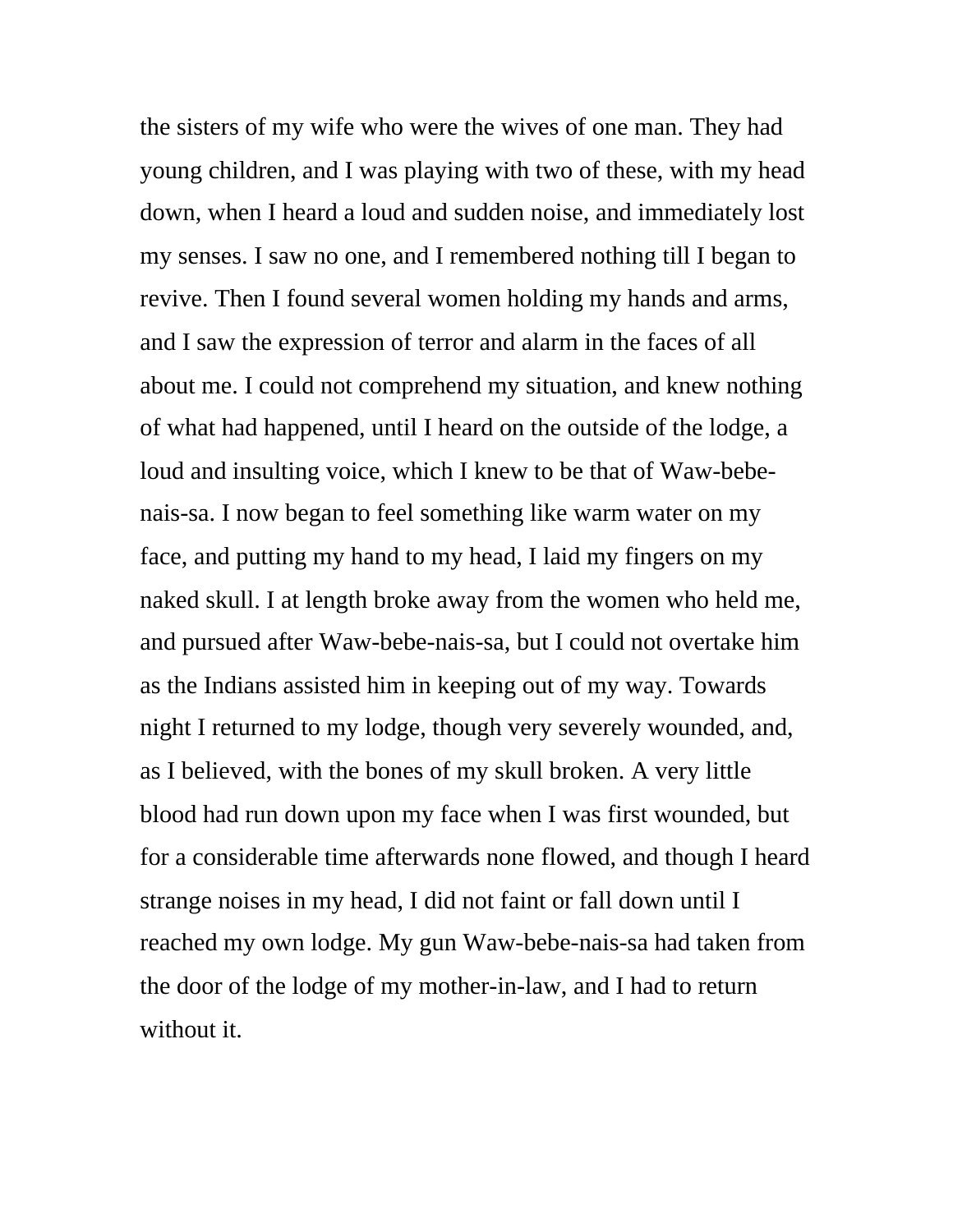At my lodge, I found She-gwaw-koo-sink, Me-zhuk-ko-naun, and Nah-gaun-esh-kaw-waw, a son-in-law of Wa-ge-tote, more commonly called Oto-pun-ne-be. The moment I took She-gwawkoo-sink by the hand, the blood spouted in a stream from my head. "What is the matter, my son?" said he. "I have been at play with another man, and the water of the Be-gwi-o-mus-ko having made us drunk, we have played rather roughly." I wished to treat the matter lightly, but as I immediately fainted away, they saw the extent of the wound I had received. Oto-pun-ne-be had formerly been an acquaintance of mine, and had always shown a friendly disposition towards me. He now seemed much affected at my misfortune, and of his own accord undertook to punish Waw-bebenais-sa for his unjust violence. This [Page 232] man, to whom I was often under obligation for the kindnesses he bestowed upon me, has since experienced the fate which overtakes so many of all characters and descriptions of people among the Ojibbeways of that country: he has perished of hunger.

When I had entered the lodge of my mother-in-law, I had omitted to pull off the hood of my thick moose-skin capote, and it was this which prevented me from noticing the entrance of Wawbebe-nais-sa into the lodge, or seeing, or hearing his approach towards me. It is probable also, that had not my head been thus covered, the blow, had it been made, would have proved instantly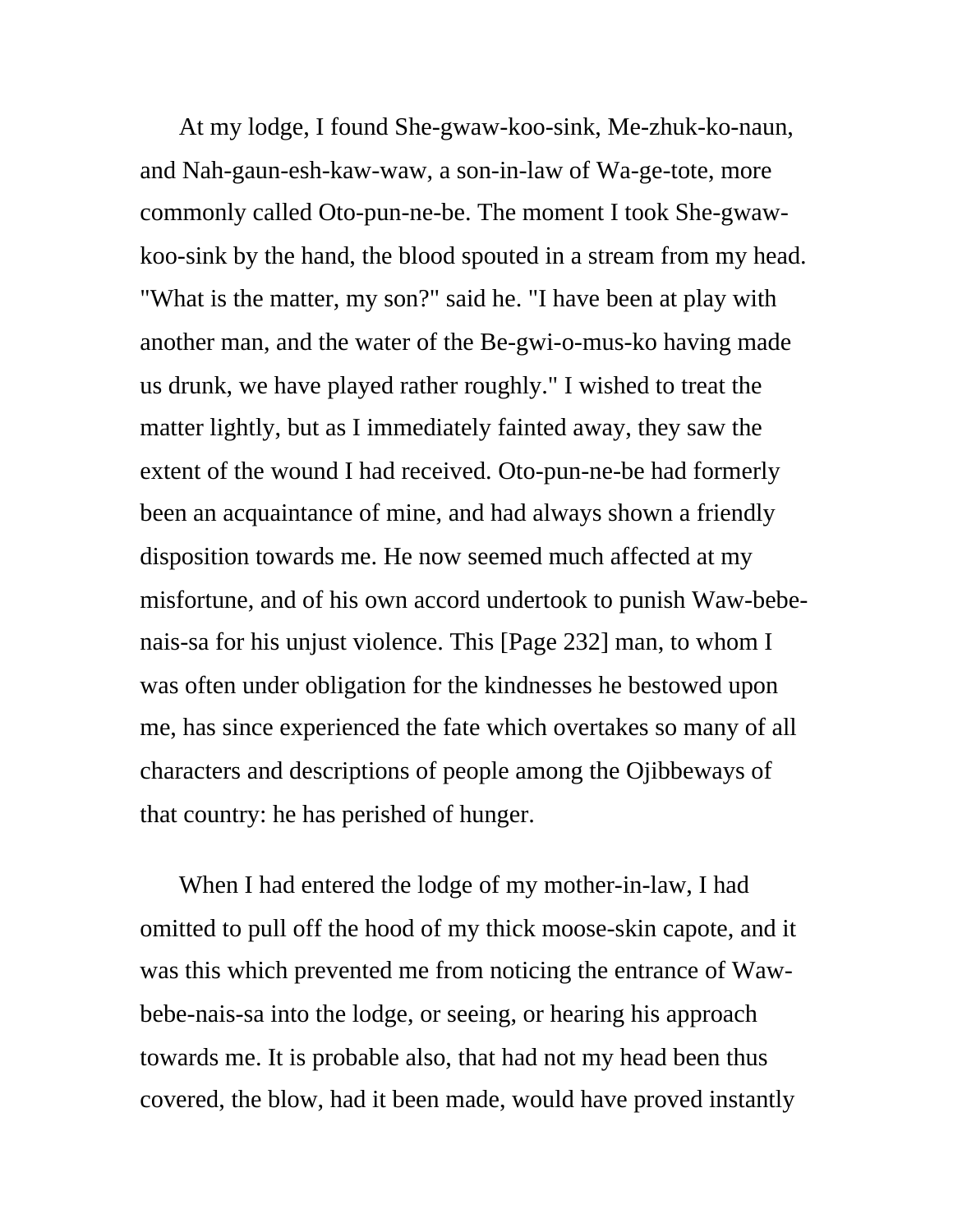fatal to me, as the force of it must have been somewhat broken by this thick covering of leather. But as it was, the skull was fractured, and there is still a large ridge upon that part of it where the edge of the tomahawk fell. It was very long before I recovered from this wound, though the immediate confinement which followed it did not last so long as I had feared it must.

Waw-bebe-nais-sa fled immediately to our village at Me-nawzhe-tau-naung, and the remainder of the people, having never hunted in the prairie before now became panic struck at the idea that the Sioux would fall upon their trail and pursue them. I was too weak to travel, and moreover I knew well we were in no danger from the Sioux, but my mother-in-law found much fault because I was not willing to start with the Indians. I knew that my mother-in-law, and I had reason to suppose that my wife, had been willing to aid Waw-bebe-nais-sa in his attempt on my life, and I therefore told them both to leave me if they wished. They went accordingly, and took all my children with them. The only person who did not desert me at this time was Oto-pun-ne-be, as he was called from his bear totem, with his cousin, a lad of fourteen years old. These two remained and performed for me those offices of attention and kindness which my situation required, while those who should have been my friends abandoned me to my fate. After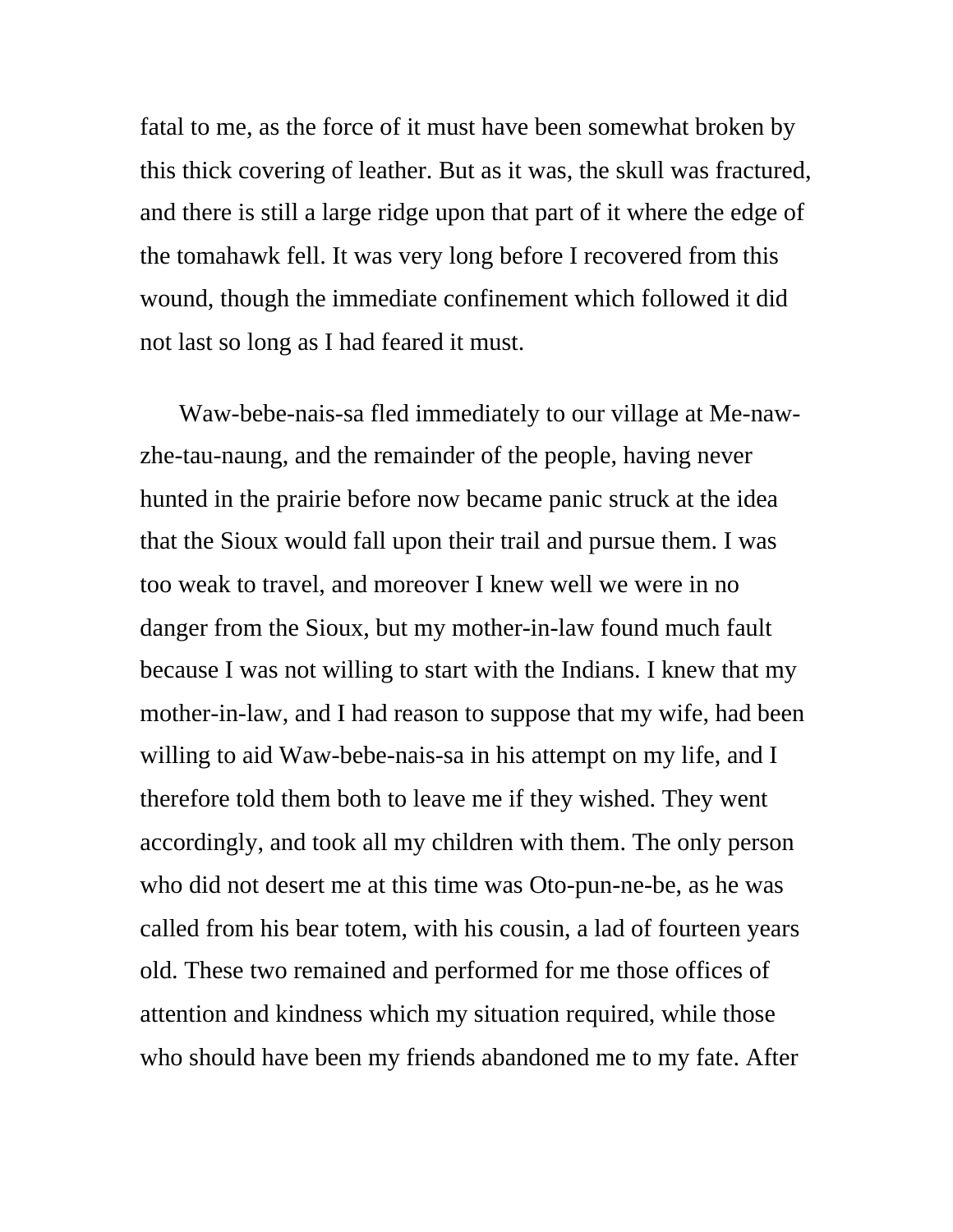the fourth day, I became much worse, and was unable to sit up, and almost to move, until the tenth day, when I began to recover.

After I had gained a little strength, we left the lodges as [Page 233] they had been abandoned by the Indians in their fright, all standing, some of them filled with meat, and other valuable property, and started together for the village. Our trader lived at some distance from the village, and when we arrived at the place where the roads forked, I agreed with Oto-pun-ne-be that I would meet him at an appointed place, on the day which he named, as that on which he would return from the village. I went accordingly to the trader's, and he to the Indian's camp. We met again at the time and place agreed on, when he related to me, that he went to the village, entered the lodge of one of the principal chiefs, and sat down. He had not been long there, when Waw-bebe-nais-sa came in and sat down opposite him. After regarding each other for some time, Waw-bebe-nais-sa said to him, "You, Oto-pun-ne-be, have never been in our village before, and I am not ignorant of the occasion which has brought you so far to see us. You have no brothers of your own, the Long Knives having killed all of them, and you are now so foolish as to call the man whom I beat the other day your brother." "It is not true," said Oto-pun-ne-be, "that the Long Knives have killed any brother of mine. But if they had, I would not suffer you to fall upon my friend, who is as one of us,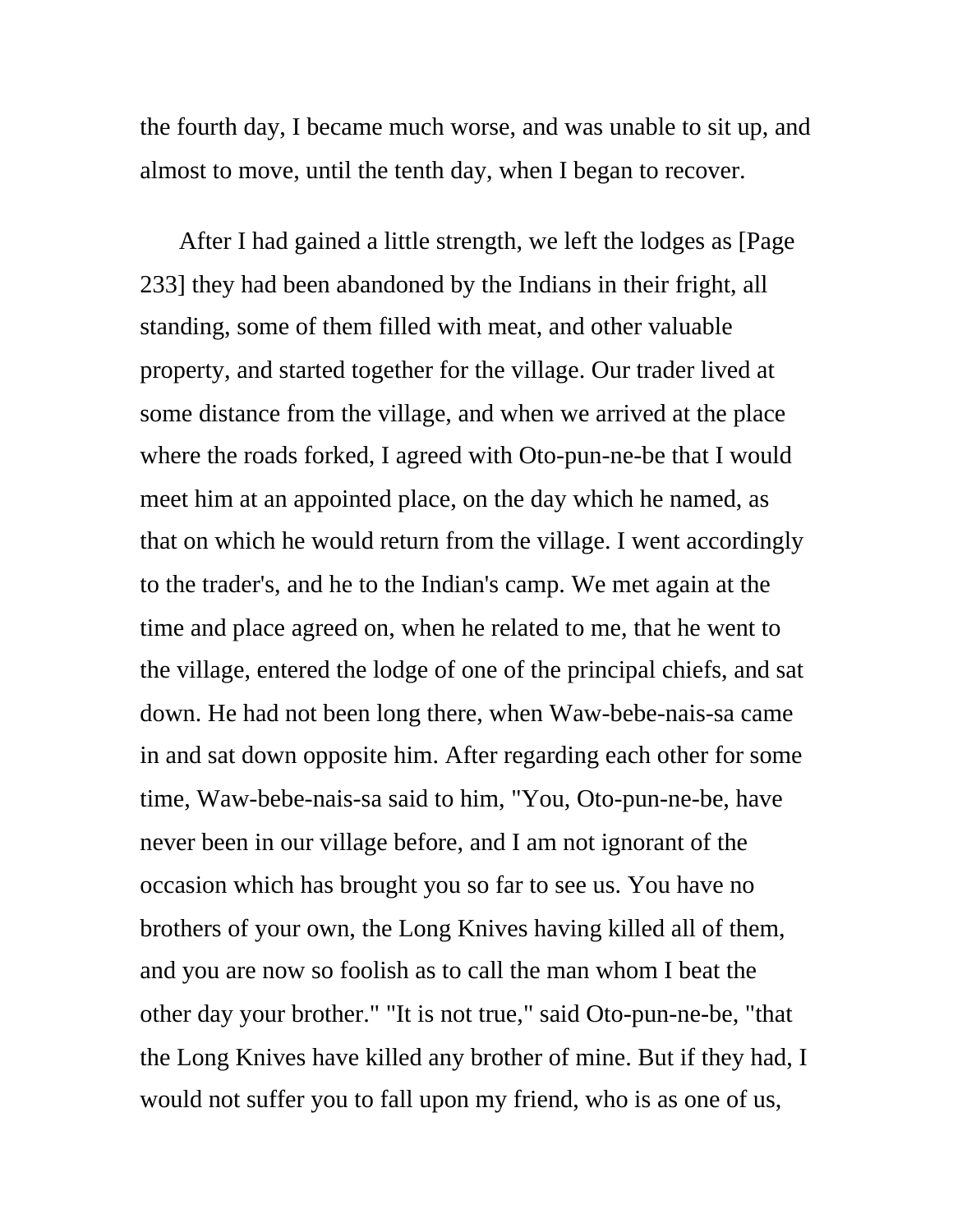and abuse and injure him, as you have done, without cause or provocation. It is true, I call him my brother, and I will avenge his cause as if he were such, but I will not spill blood in the lodge of this chief, who has received me as a friend." So saying, he took Waw-bebe-nais-sa by the hand, dragged him out of the lodge, and was about to plunge the knife to his heart, when the chief, who was a strong man, caught his hand, took away the knife, and broke it. In the scuffle which ensued, three or four men were at once upon Oto-pun-ne-be, but he being a powerful man, and not forgetting the object of his journey, kept fast his grip upon Waw-bebe-nais-sa, and did not quit him until two of his ribs were broken, and he was otherwise severely injured. Oto-pun-ne-be was a quiet man, even when drunk, and if he ever entered into a quarrel, it was more commonly, as in this case, in the cause of his friend, rather than his own.

I was content with the punishment that had been thus [Page 234] bestowed upon Waw-bebe-nais-sa, as I thought two broken ribs about equal to the broken head he had given me. We feasted together on game I had killed, so rapid had been my recovery, and then returned to the deserted camp where we found the lodges all standing as we had left them. After about ten days more, the people began to come back to look after their property. Oto-pun-ne-be took my canoe and returned to Red River, where he lived.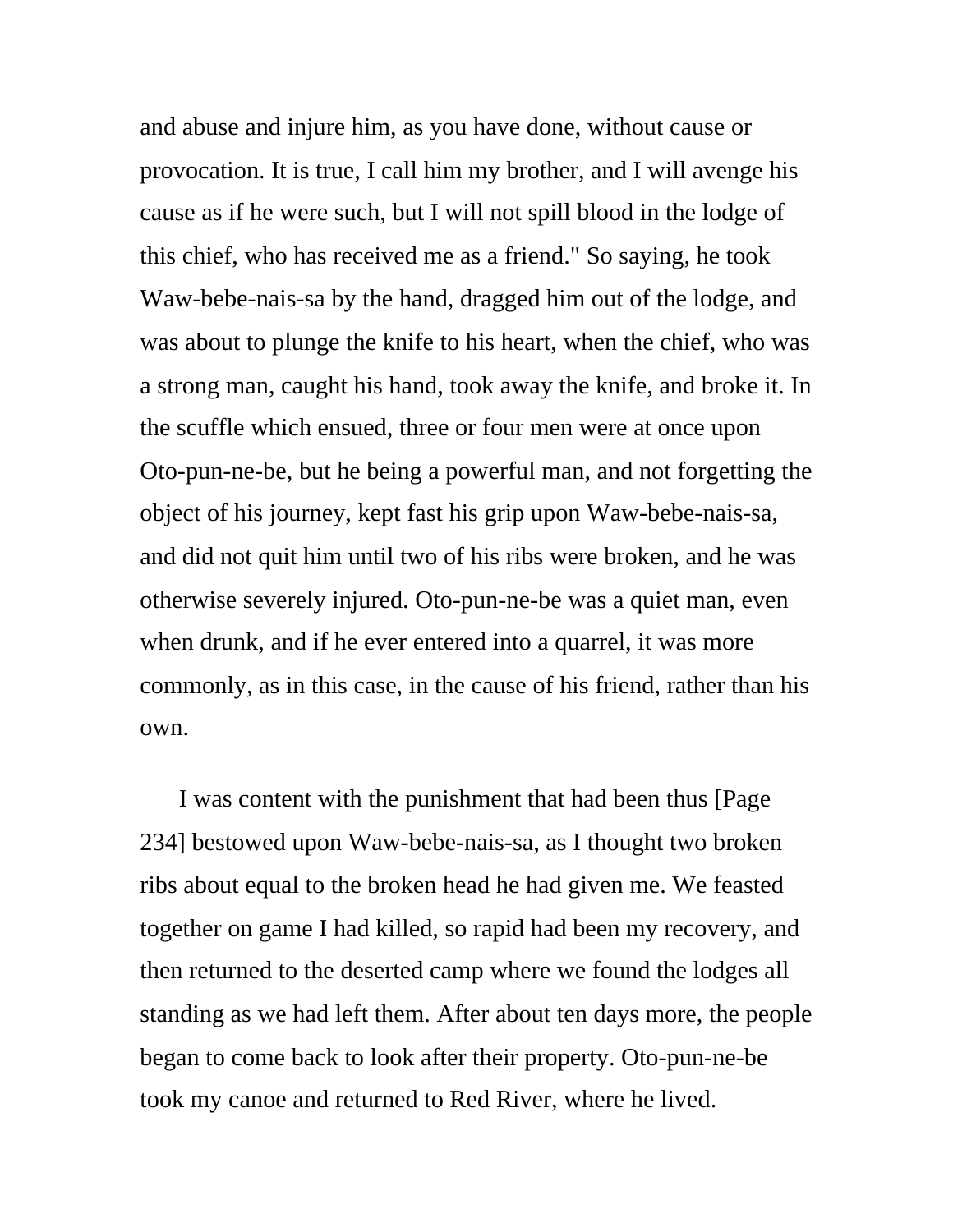All our people returned, and removed their lodges and their property to Me-naw-zhe-tau-naung. I had now a great store of meat, sufficient as I knew, to supply the wants of my family for a year or more. After making the best disposition I could of all my affairs, I took a small canoe, and started by myself with the intention of coming to Mackinac, intending to go thence to the states, and endeavour to find some of my relatives, if any remained.

At Rainy Lake, I fell in with Mr. Giasson and others in the employ of the Hudson's Bay Company, who told me it would not be safe for me to suffer myself to be seen by any of the North West Company's people, as they were all much enraged against me on account of the course I had taken. Nevertheless, I knew well that the Hudson's Bay people, having no occasion to go to the lower end of Lake Superior, could not conveniently aid me themselves, and that if I attempted to go alone, I must unavoidably fall in with some of the North West. I went, therefore, directly to the tradinghouse at Rainy Lake, where I found my old trader, Mr. Tace. He was standing on the bank when I came up with my little canoe. He told me to come into the house, and I followed him in accordingly. He then asked me, rather sternly, what I had come to him for. "Why do you not go," said he, "to your own people of the Hudson's Bay Company?" I told him I was now wishing to go to the states.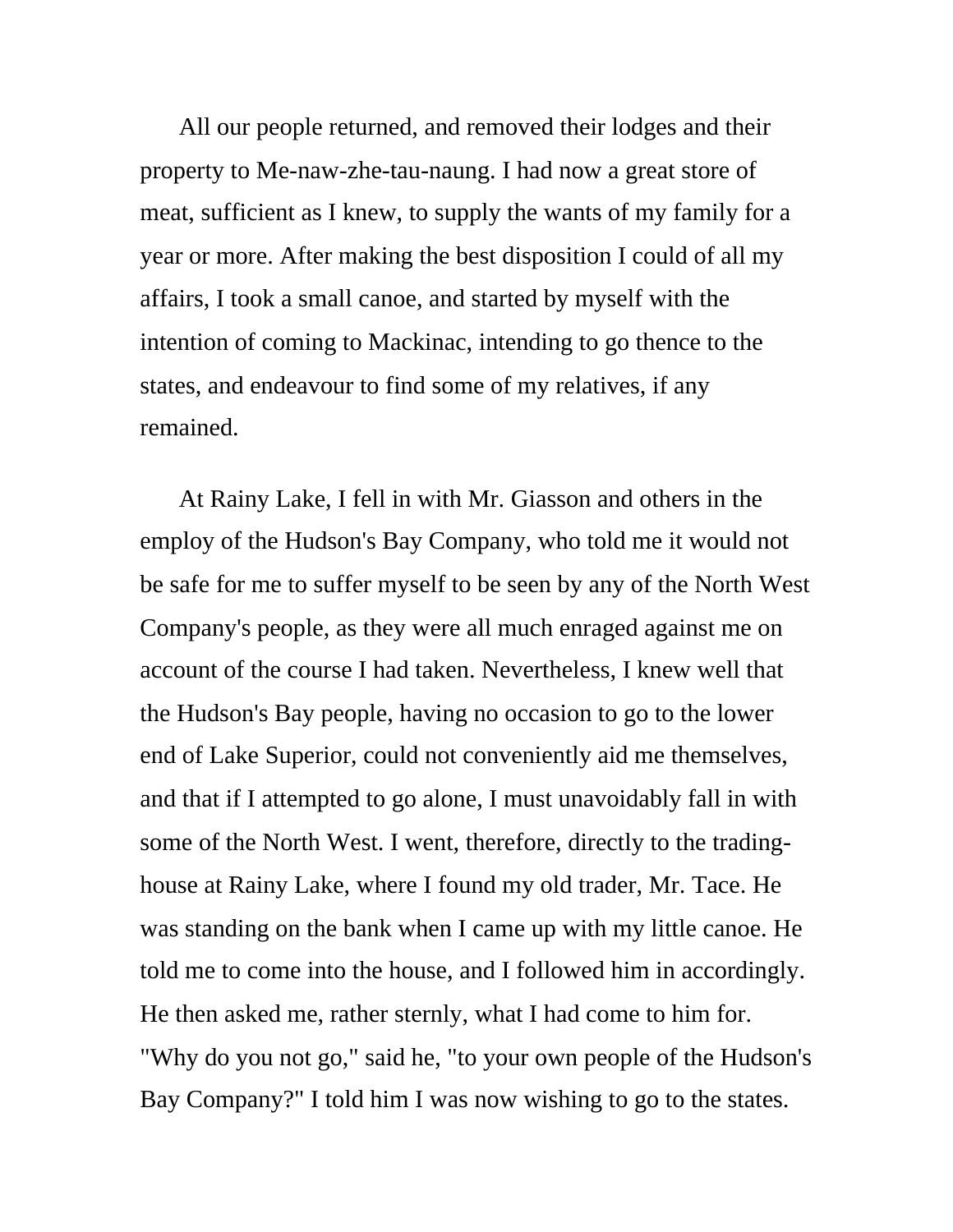"It would have been well," he replied, "had you gone long ago." I waited there twenty days, receiving all the time the kindest treatment from Mr. Tace. He then brought me in his own canoe to Fort William, whence Dr. M'Laughlin sent me in one of his boats to the Saut De St. Marie, and thence Mr. Ermatinger brought me to Mackinac. All the [Page 235] people of the North West Company, whom I saw on this journey, treated me kindly, and no one mentioned a word of my connection with the Hudson's Bay.

Major Puthuff, the United States Indian Agent at Mackinac gave me a birch bark canoe, some provisions, and a letter to Gov. Cass at Detroit. My canoe was lashed to the side of the schooner, on board which I sailed for Detroit under the care of a gentleman whose name I do not recollect, but who, as I thought, was sent by Major Puthuff expressly to take care of me on the way. In five days we arrived, and the gentleman telling me to wait until he could go on shore and return, he left me, and I heard no more of him. Next day I went on shore by myself, and walking up into the street I stood for some time gazing around me. At length, I saw an Indian, and going up to him, asked who he was, and where he belonged. He answered me, "An Ottawwaw, of Saw-ge-nong." "Do you know Gish-kaw-ko?" said I. "He is my father." "And where," said I, "is Manito-o-geezhik, his father, and your grand-father?" "He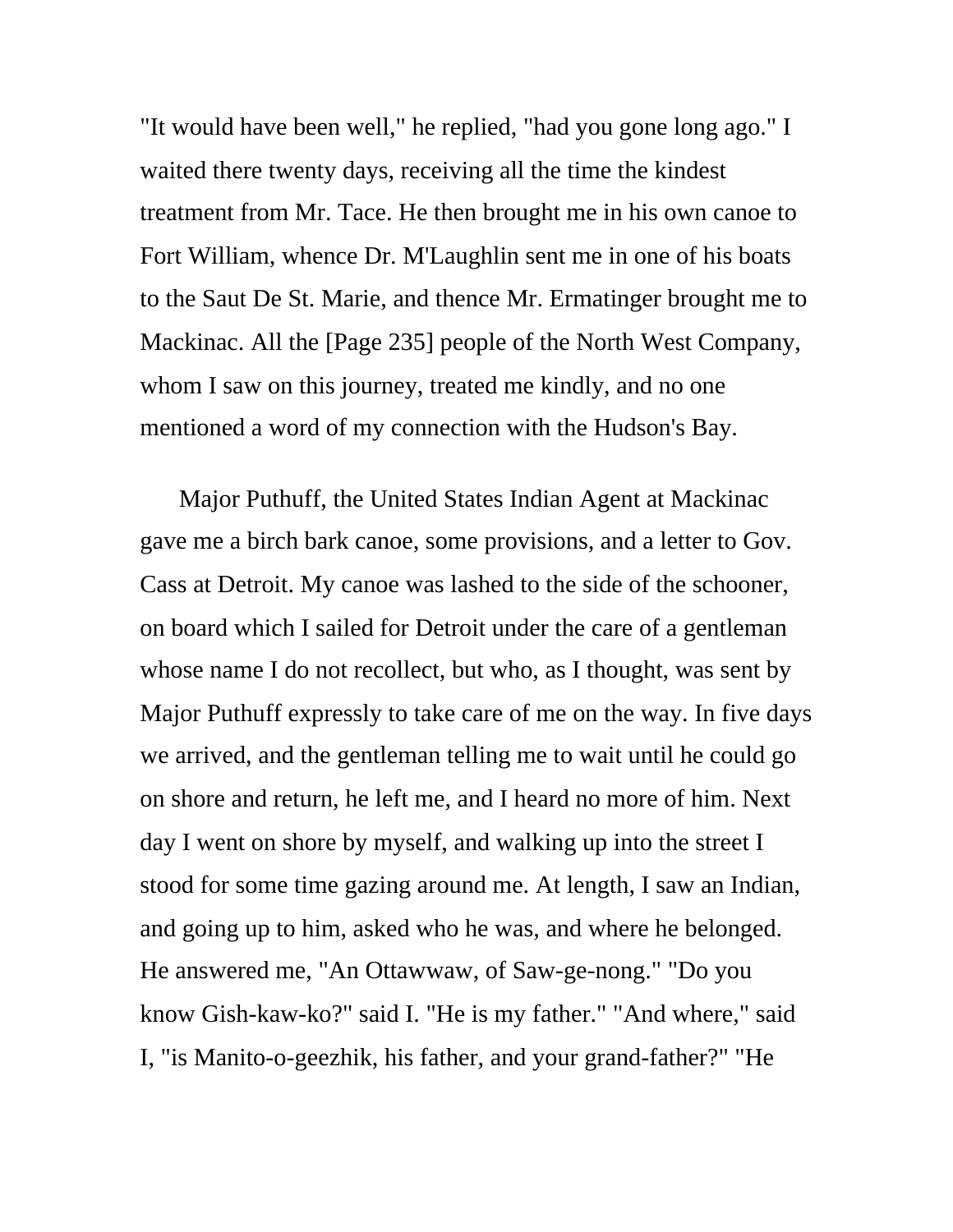died last fall." I told him to go and call his father to come and see me. He called him, but the old man would not come.

Next day, as I was again standing in the street, and looking one way and the other, I saw an old Indian, and ran after him. When he heard me coming, he turned about, and after looking anxiously at me for a few moments, caught me in his arms. It was Gish-kaw-ko, but he looked very unlike the young man who had taken me prisoner so many years before. He asked me, in a hurried manner, many questions, inquired what had happened to me, and where I had been since I left him, and many such questions. I tried to induce him to take me to the house of Gov. Cass, but he appeared afraid to go. Finding I could not prevail upon him, I took Major Puthuff's letter in my hand, and having learned from the Indians in which house the governor lived, I went toward the gate, till a soldier, who was walking up and down before it, stopped me. I could not speak English so as to be at all understood, but seeing the governor sitting in his porch, I held up the letter towards him. He then told the soldier to let me pass in. As soon as he had opened the [Page 236] letter, he gave me his hand, and having sent for an interpreter, he talked a long time with me. Gish-kaw-ko having been sent for, confirmed my statement respecting the circumstances of my capture, and my two years residence with the Ottawwaws of Saw-ge-nong.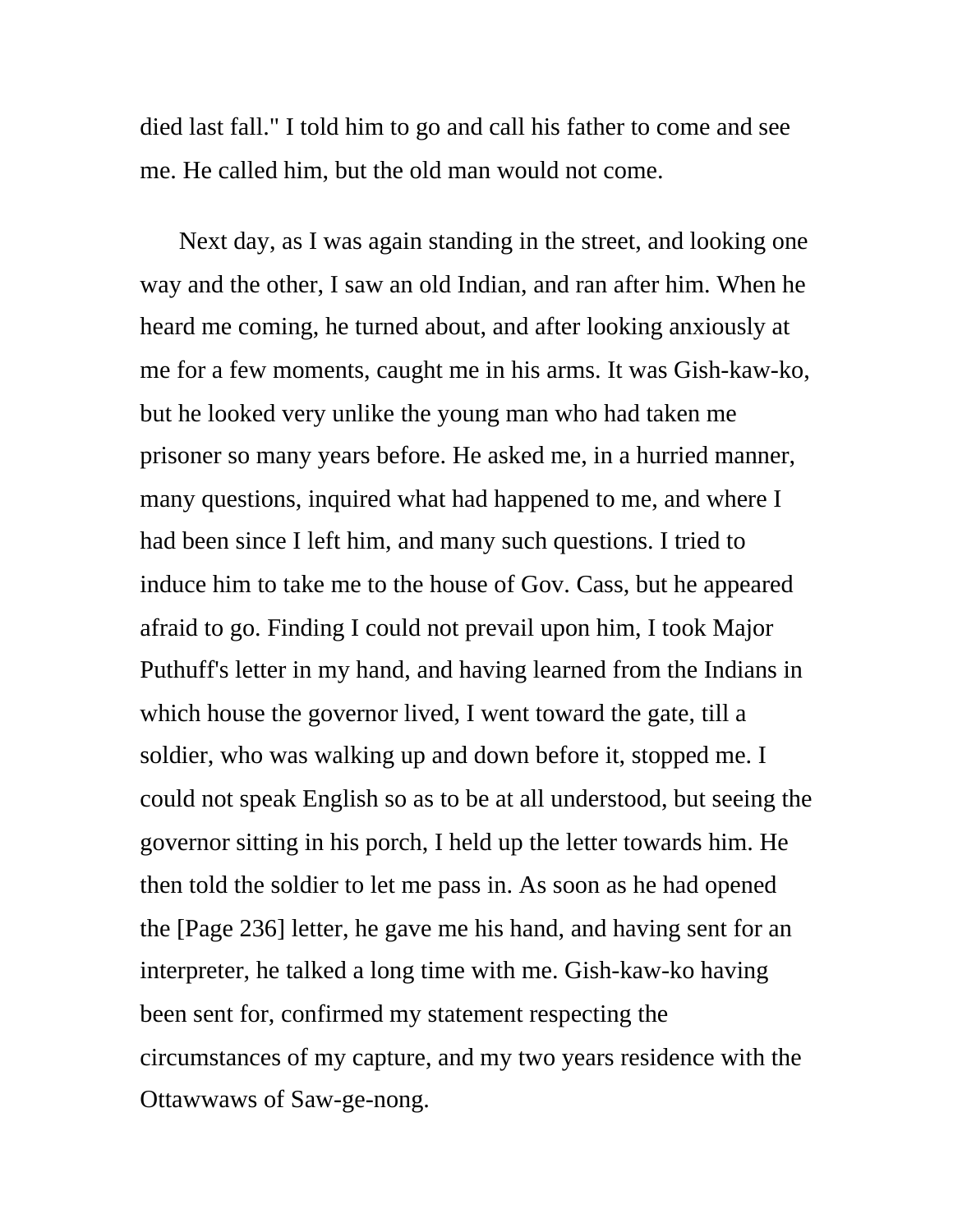The governor gave me clothing to the amount of sixty or seventy dollars value, and sent me to remain, for the present, at the house of his interpreter more than a mile distant, where he told me I must wait till he should assemble many Indians and white men, to hold a council at St. Mary's on the Miami, whence he would send me to my relatives on the Ohio.

I waited two months or more, and becoming extremely impatient to go on my way, I started with Be-nais-sa, the brother of Gish-kaw-ko, and eight other men who were going to the council. I went without the knowledge of Gov. Cass, and was therefore destitute of any supply of provisions. We suffered much from fatigue, and still more from hunger, particularly after we passed the rapids of the Miami where we left our canoe. The Indians among whom we passed oftentimes refused to give us any thing, though they had plenty. Sometimes we stopped to sleep near a white man's corn field, and though the corn was now fit to roast, and we almost perishing with hunger, we dared not take any thing. One night, we stopped near a good looking house, where was a large and fine corn field. The Indians, being very hungry, said to me, "Shawshaw-was ne-ba-se, you have come very far to see your relations, now go in and see whether they will give you any thing to eat." I went and stood in the door, but the people within, who were then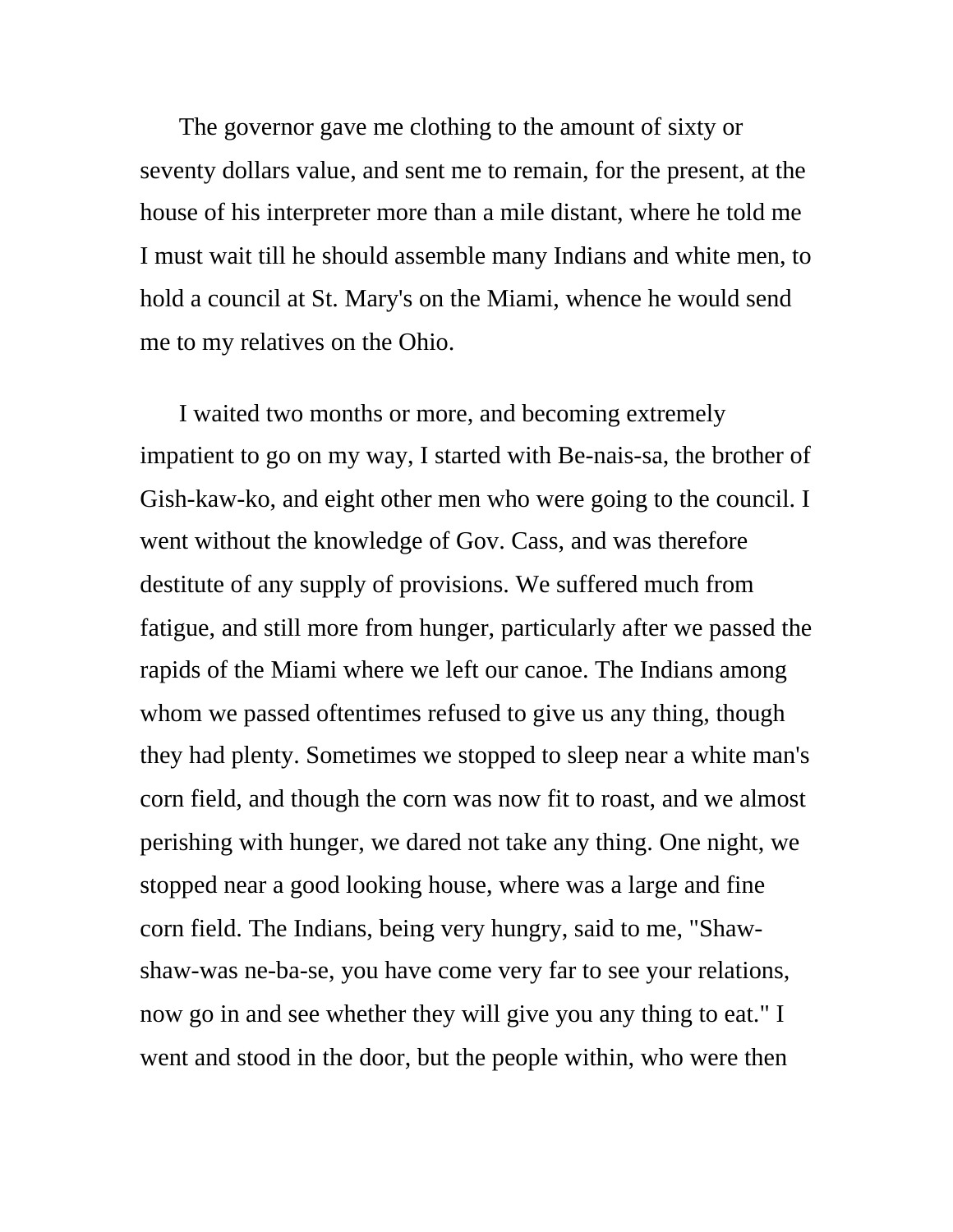eating, drove me away, and on my return the Indians laughed at me.

Some time after this, as we were sleeping one night in the road, some one came up on horseback, and asked us, in the Ottawwaw dialect, who we were. One of the Indians answered, "We are Ottawwaws and Ojibbeways, and have with us one Long Knife from Red River, who was taken prisoner many years ago by Gishkaw-ko." He told us, after he understood who we were, and where we were going, [Page 237] that his name was Ah-koo-nah-goo-zik. "If you are brisk travellers," said he, "you may reach my house next day after to-morrow at noon, and then you will find plenty to eat. It is necessary that I should travel on all night, that I may reach home to-morrow." And thus he left us. Next day, my strength failed so much that I was only able to keep up by being released from my load. One took my gun, another my blanket, and we reached that night the forks of the Miami, where was a settlement of Indians and a trading-house, as well as several families of whites. I applied to the trader, and stated my situation, and that of the Indians with me, but we could obtain no relief, and on the next day I was totally unable to travel. We were indebted to the Indians for what relief we obtained, which was sufficient to enable us the day after to reach the hospitable dwelling of Ah-ko-nah-goo-zik.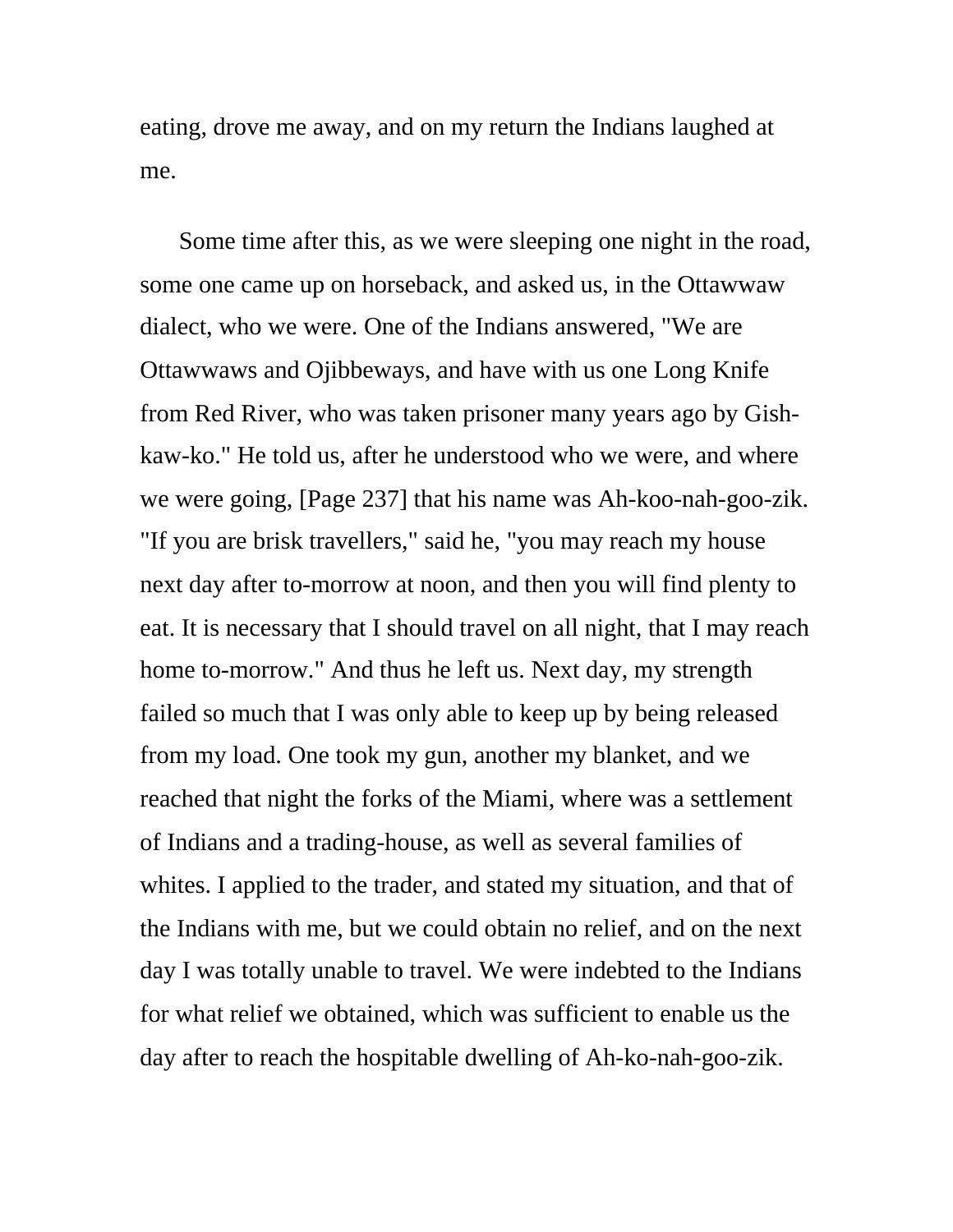This man had two large kettles of corn and venison ready cooked, and awaiting our arrival. One he placed before me, with some wooden dishes, and spoons; the other before Be-nais-sa. After we had eaten, he told us we had better remain with him ten or fifteen days, and refresh ourselves from our long journey, as he had plenty of corn, and fat venison was abundant about him. I told him that for my own part I had for many years been wishing to make the journey I had now so nearly accomplished, and that I was extremely impatient to see whether or not any of my own relatives were still alive, but that I should be glad to rest with him two or three days, and afterwards to borrow one of his horses to ride as far as Kau-wis-se-no-ki-ug, or St. Mary's. "I will tell you," said he. After two or three days, as we were early one morning making up our loads to start, he came to me, leading a fine horse and putting the halter in my hand, he said, "I give you this for your journey." I did not again tell him I would leave it at Kau-wis-se-no-ki-ug, as I had already told him this, and I knew that in such cases the Indians do not wish to hear much said. In two days I arrived at the place appointed for the council. As yet no Indians had assembled, but a man was stationed there to issue provisions to such as should come. I had been [Page 238] but a short time at this place when I was seized with fever and ague, which, though it did not confine me all the time, was yet extremely painful and distressing.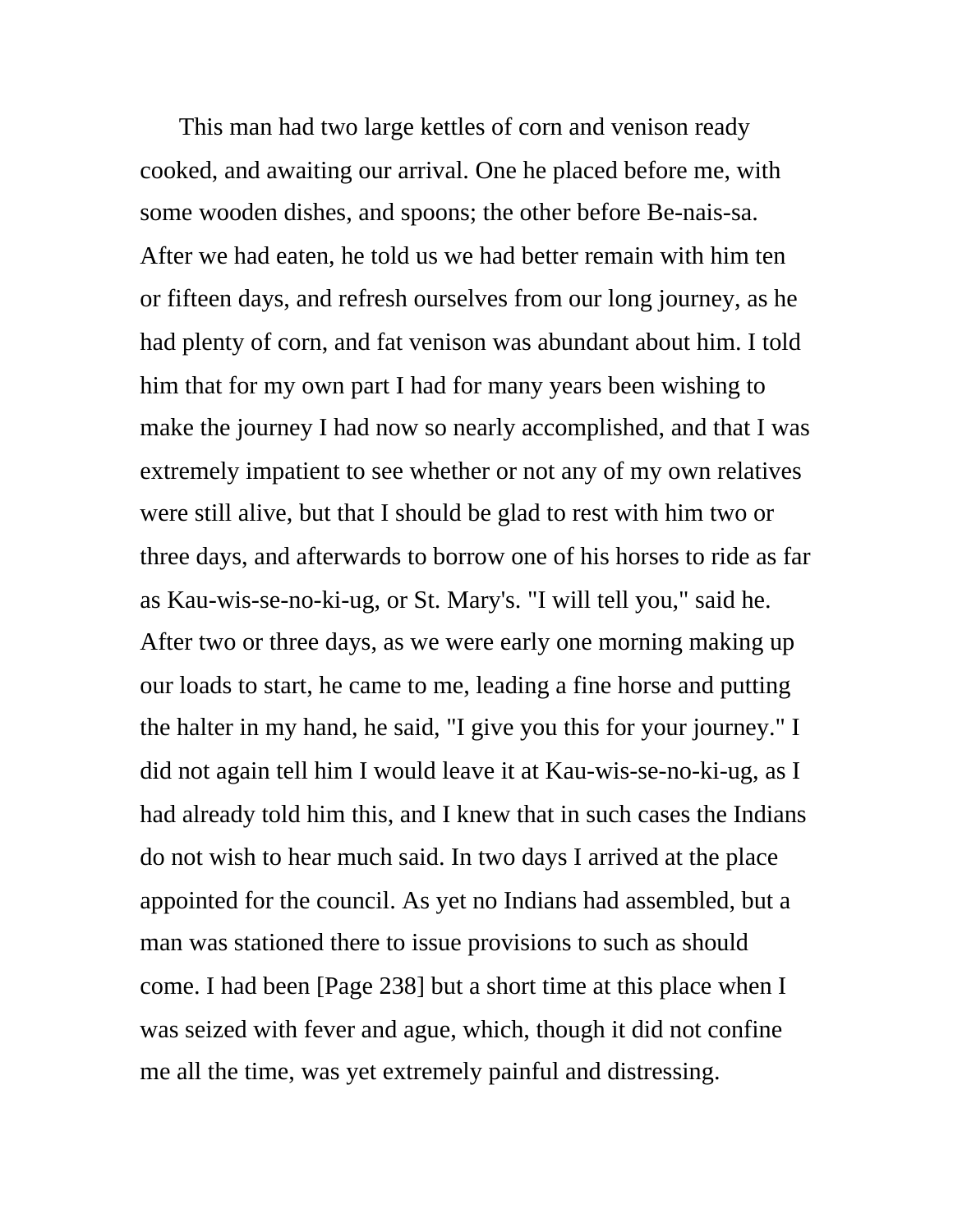After about ten days, a young man of the Ottawwaws, whom Be-nais-sa had given me to cook for me and assist about me in my sickness, went across the creek to a camp of the Po-ta-wa-to-mies who had recently arrived and were drinking. At midnight he was brought into the lodge drunk, and one of the men who came with him, said to me, as he pushed him in, "Take care of your young man. He has been doing mischief." I immediately called Be-nais-sa to kindle a fire, when we saw, by the light of it, the young man standing with his knife in his hand, and that, together with his arm and great part of his body covered with blood. The Indians could not make him lie down, but when I told him to, he obeyed immediately and I forbade them to make any inquiries about what he had done, or take any notice of his bloody knife. In the morning, having slept soundly, he was perfectly unconscious of all that had passed. He said he believed that he had been very drunk, and as he was now hungry, he must hurry and get ready something to eat. He was astonished and confounded when I told him he had killed a man. He remembered only that in his drunkenness he had began to cry for his father, who had been killed on that spot several years before by white men. He expressed much concern, and went immediately to see the man he had stabbed, who was not yet dead. We learned from the Po-ta-wa-to-mies that he had found the young man sleeping, or lying in a state of insensibility from intoxication,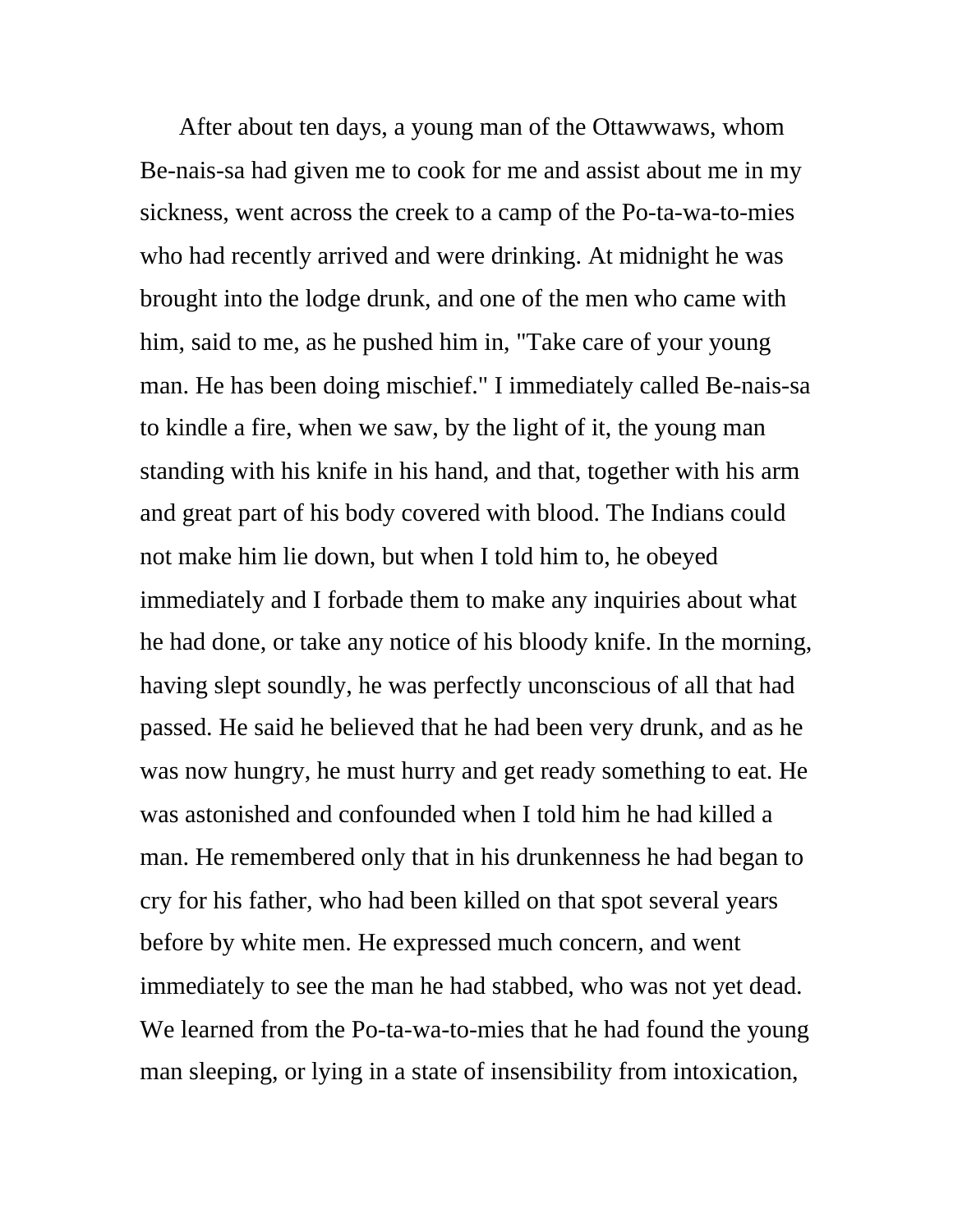and had stabbed him without any words having been exchanged, and apparently without knowing who he was. The relations of the wounded man said nothing to him, but the interpreter of Gov. Cass reproved him very sharply.

It was evident to all that the young man he had wounded could not recover; indeed, he was now manifestly near his end. When our companion returned, we had made up a considerable present, one giving a blanket, one a piece of strouding, some one thing, and some another. With these he immediately returned, and placing them on the ground [Page 239] beside the wounded man, he said to the relatives who were standing about, "My friends, I have, as you see, killed this, your brother; but I knew not what I did. I had no ill will against him, and when, a few days since, he came to our camp, I was glad to see him. But drunkenness made me a fool, and my life is justly forfeited to you. I am poor, and among strangers, but some of those who came from my own country with me, would gladly bring me back to my parents. They have, therefore, sent me with this small present. My life is in your hands, and my present is before you, take which ever you choose. My friends will have no cause to complain." He then sat down beside the wounded man, and stooping his head, hid his eyes with his hands, and waited for them to strike. But the mother of the man he had wounded, an old woman, came a little forward and said, "For myself and my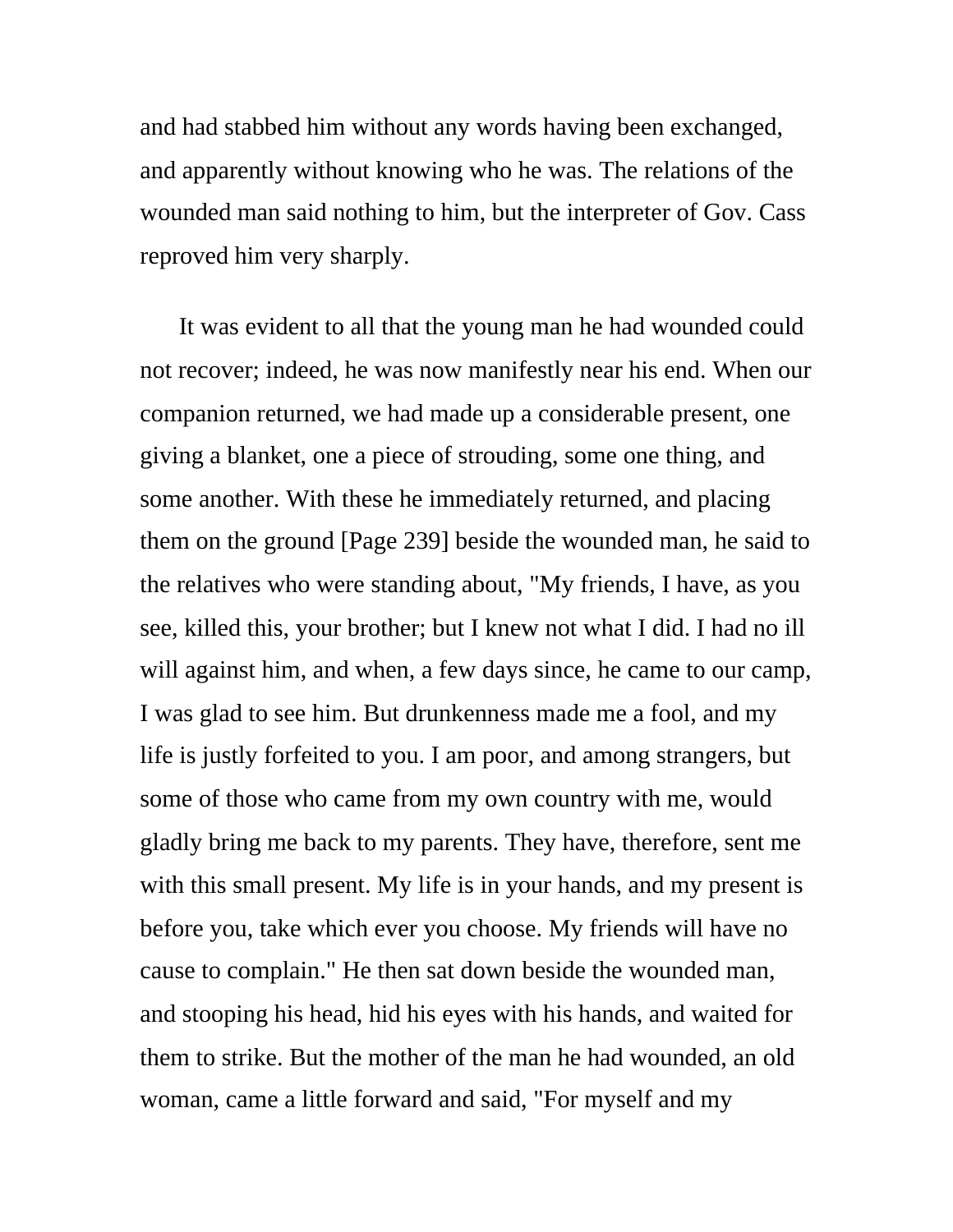children, I can answer, that we wish not to take your life; but I cannot promise to protect you from the resentment of my husband, who is now absent; nevertheless, I will accept your present, and whatever influence I may have with him, I shall not fail to use it in your behalf. I know that it was not from design, or on account of any previous hatred that you have done this, and why should your mother be made to cry as well as myself?" She took the presents, and the whole affair being reported to Gov. Cass, he was satisfied with the course that had been taken.

On the following day the wounded man died, and some of our party assisted the young man who had killed him in making his grave. When this was completed, the governor gave the dead man a valuable present of blankets, cloth, etc. to be buried with him, according to the Indian custom, and these were brought and heaped up on the brink of the grave. But the old woman, instead of having them buried, proposed to the young men to play for them. As the articles were somewhat numerous, various games were used, as shooting at the mark, leaping, wrestling, etc. but the handsomest piece of cloth was reserved as the prize for the swiftest in the foot race, and was won by the young man himself who had killed the other. The old woman immediately afterwards [Page 240] called him to her, and said, "Young man, he who was my son, was very dear to me, and I fear I shall cry much and often for him. I would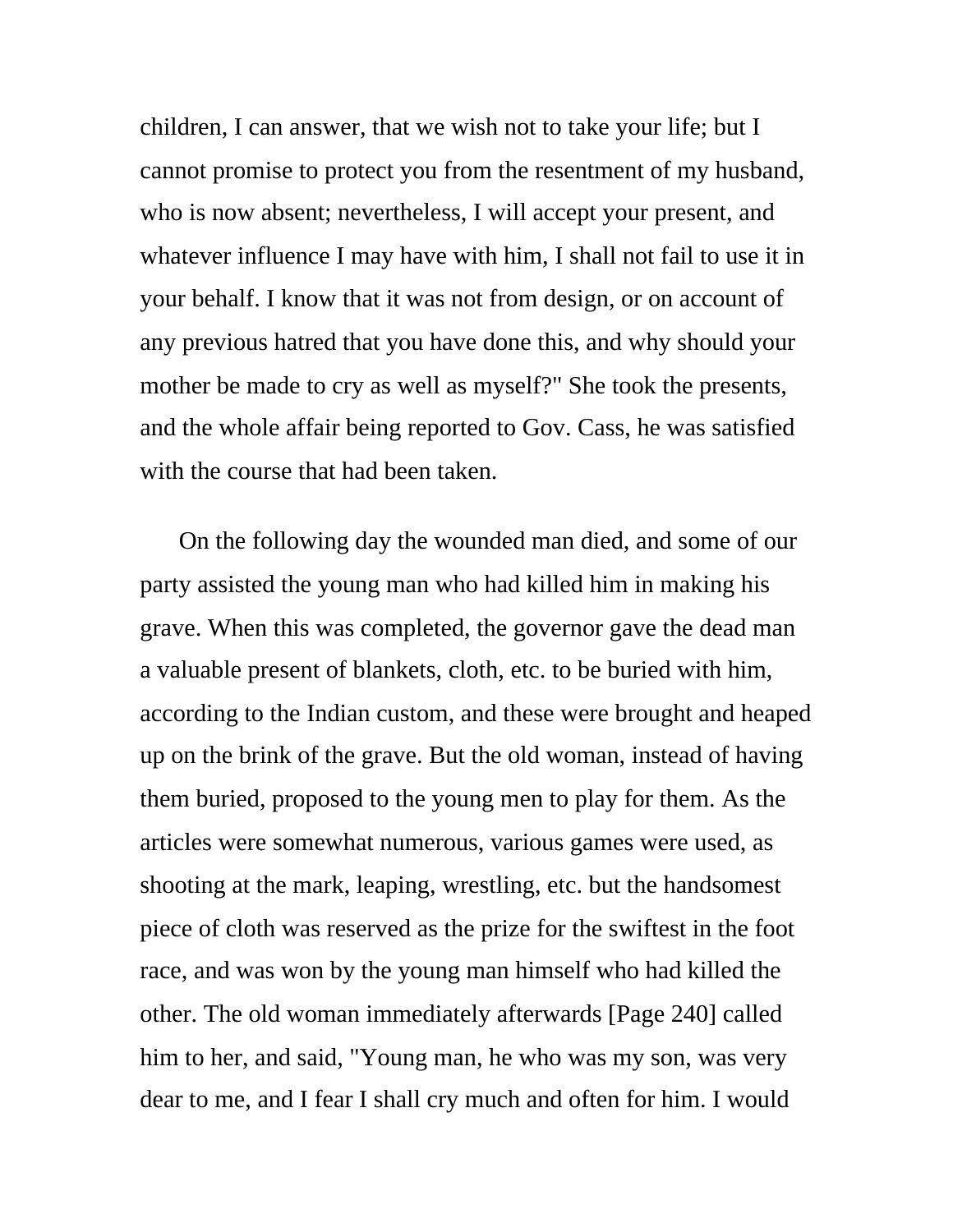be glad if you would consent to be my son in his stead, to love me and take care of me as he did, only I fear my husband." The young man, who was grateful to her for the anxiety she showed to save his life, immediately consented to this arrangement, and entered heartily upon it. But the governor had heard that some of the friends of the deceased were still determined to avenge his death, and he sent his interpreter to the young man, to direct him, without loss of time, to make his escape, and fly to his own country. He was unwilling to go, but as Be-nais-sa and myself concurred with the governor in his advice, and assisted him in his preparations, he went off in the night; but instead of going immediately home, as he had been directed to do, he lay concealed in the woods only a few hundred yards from our lodge.

Very early next morning, I saw two of the friends of the young man that was killed coming towards our lodge. At first I was somewhat alarmed, as I supposed they came with the intention of doing violence; but I soon perceived they were without arms. They came in, and sat a long time silent. At last one of them said, "Where is our brother? We are sometimes lonely at home, and we wish to talk with him." I told them he had but lately gone out, and would soon return. As they remained a long time, and insisted on seeing him, I went out, with the pretence of seeking for him, but without the remotest expectation that he would be found. He,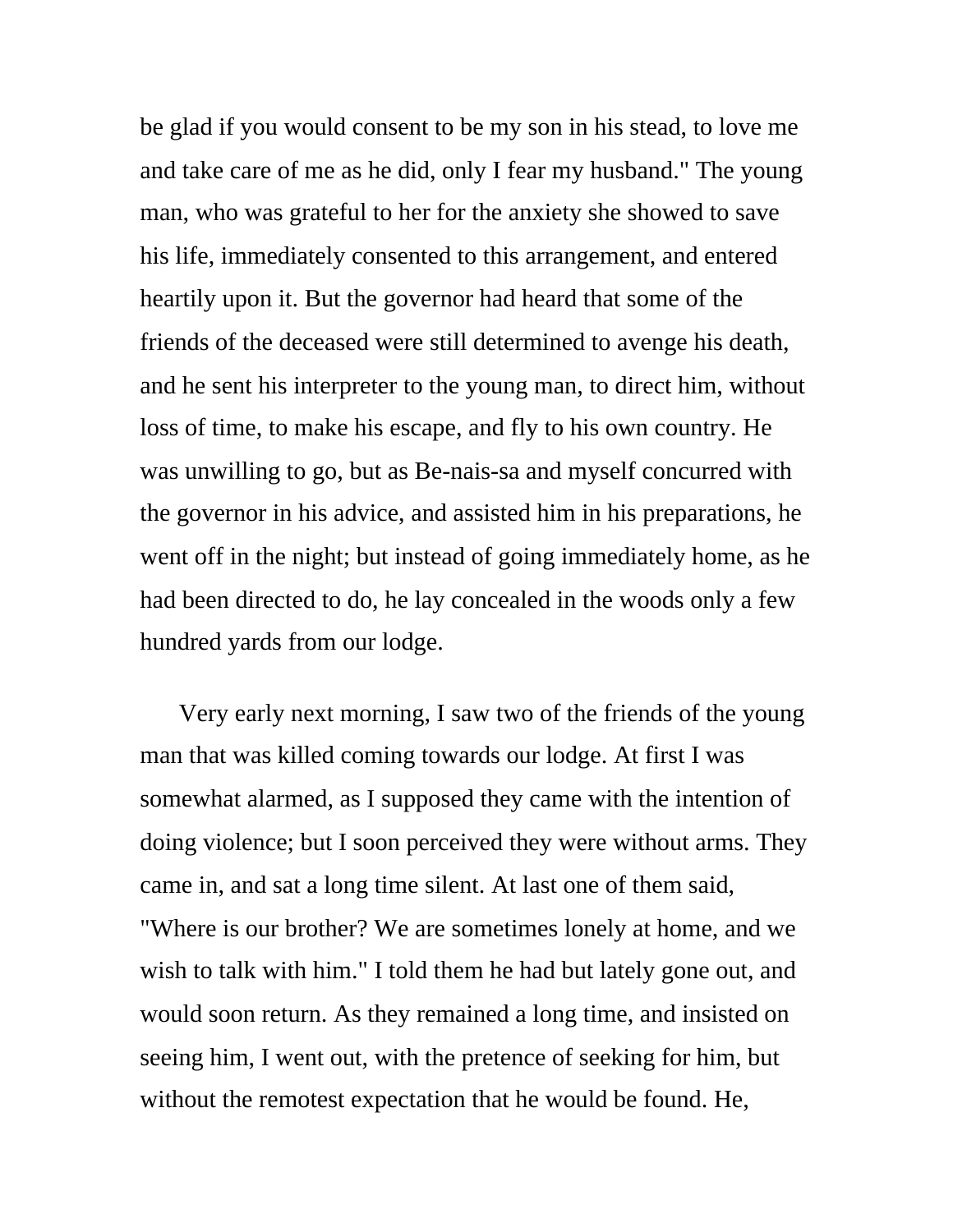however, had observed from his hiding place the visit of the two young men to our lodge, and not believing it to have been made with any unfriendly design, discovered himself to me and we returned together. They shook hands with him, and treated him with great kindness, and we soon afterwards ascertained that all the reports of their wishing to kill him were false. [Page [p 241]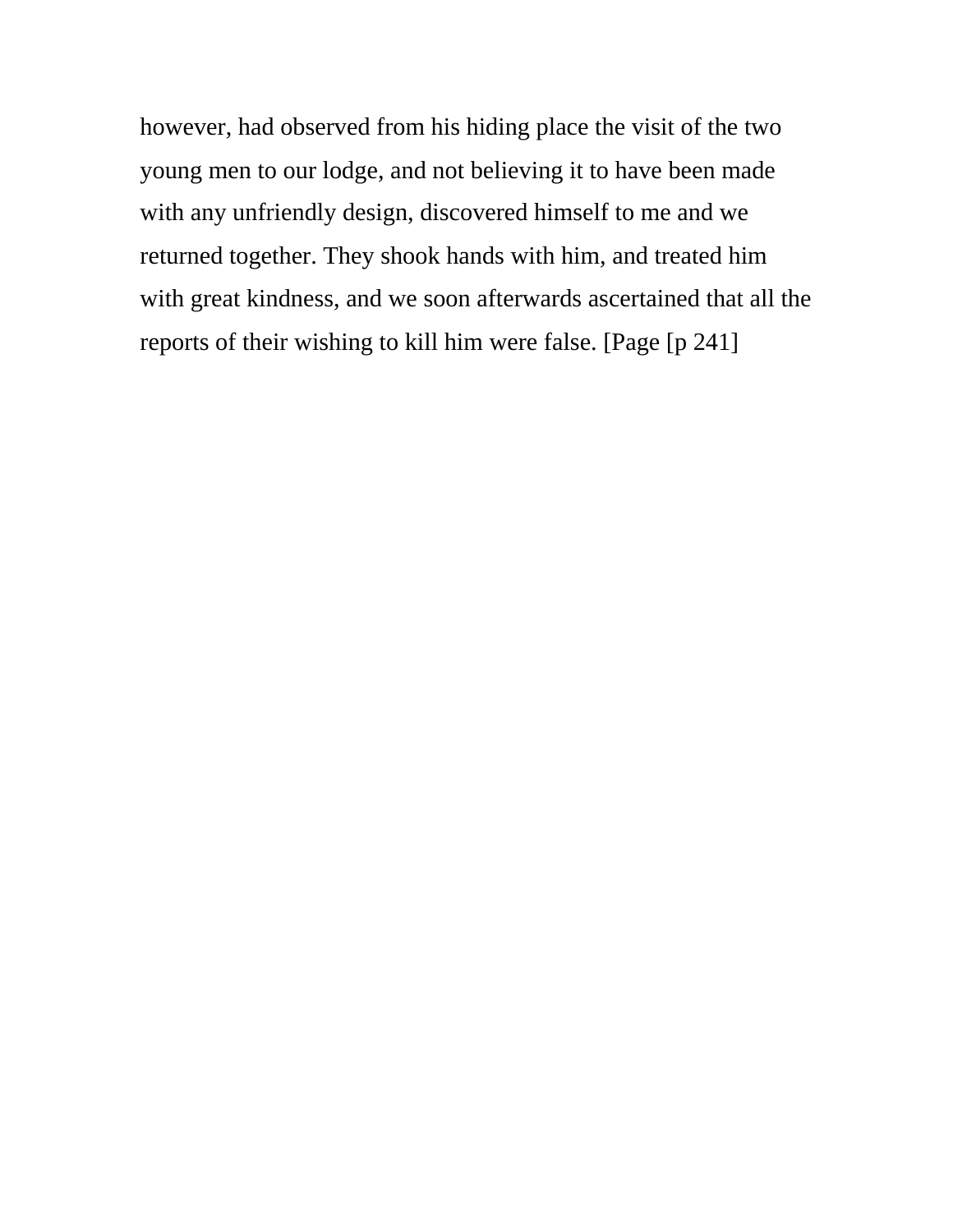## CHAPTER XIV

Journey to Kentucky -- hospitalities of the whites -- return to Detroit -- Jackson -- St. Louis -- General Clark -- return to the Lake of the Woods -- Col. Dickson -- second journey to St. Louis, by Chikago and Fort Clark -- kindness of the Potawattomies.

About the time of the conclusion of the council, Gov. Cass called me to dine with him; and as many gentlemen asked me to drink wine with them, I was, after dinner, scarce able to walk home. A few days afterwards the interpreter told me the governor had a curiosity to know whether I had acquired the same fondness the Indians usually have for intoxicating liquors, and whether, when drunk, I would behave as they did. But I had not felt the influence of the wine so much as to forget myself, or become unconscious of my situation, and I went immediately to my lodge and lay there until I was entirely sober.

Some of the Potawattomies had stolen the horse that was lent me on the road by the friendly old man, called Ah-koo-nah-goozik; but he was recovered by the young men who followed my friend Be-nais-sa, and I restored him to the owner who was at the council. Governor Cass, understanding how kind this man had been to me directed that a very handsome and valuable saddle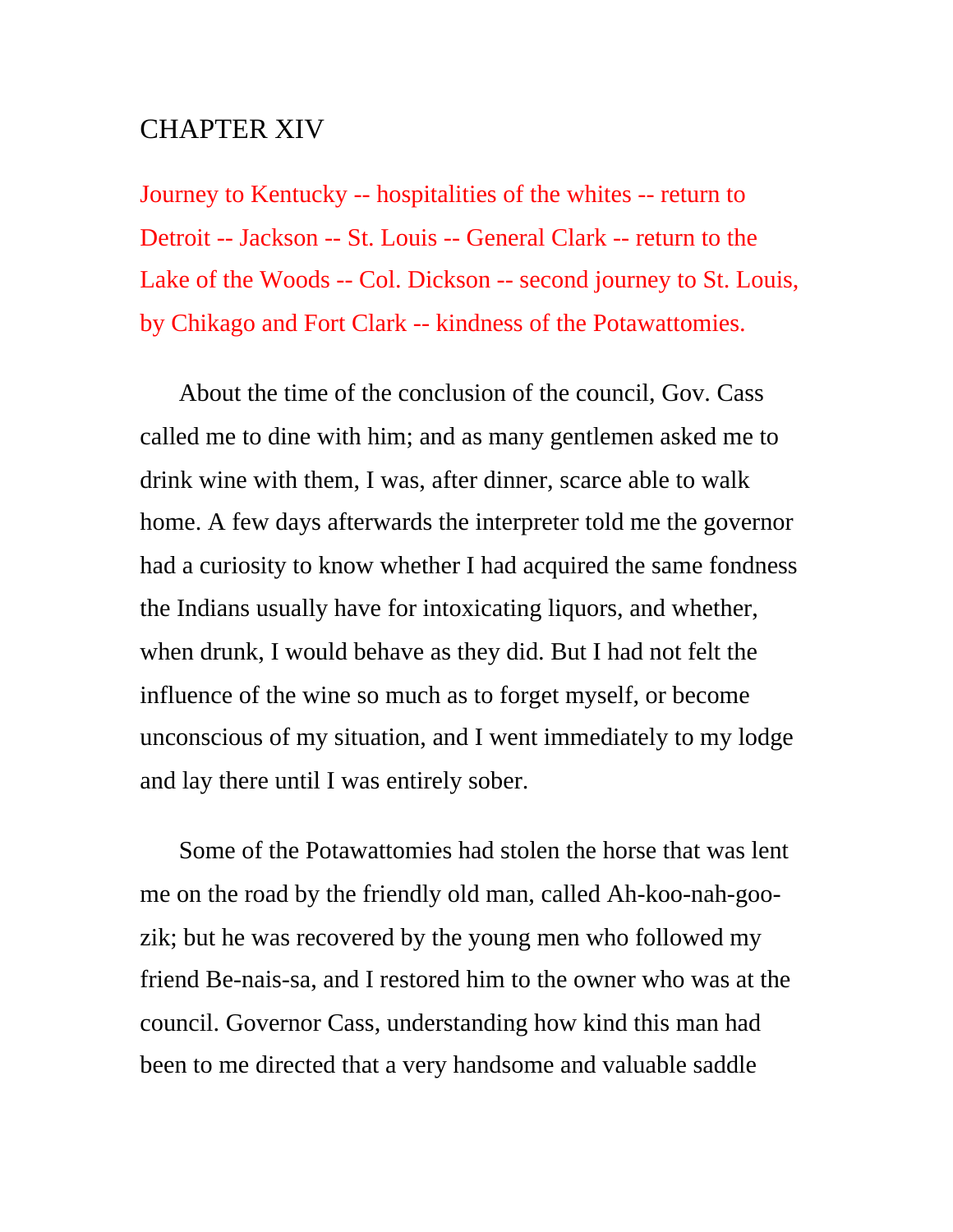should be given him. The old man for some time persisted in declining this present, but at last, when prevailed upon to receive it, he expressed much gratitude. "This," said he, "is that which was told me by the old men who gave me instruction many years ago when I was a child. They told me to be kind, and to do good to all men, particularly to the stranger who should come from a distant country, and to all who were destitute and afflicted; saying, if I did so, the Great Spirit would also remember me, to do good to me, and reward me for what I had done. Now, though I have done so little for [Page 242] this man, how amply and honourably am I rewarded!" He would have persuaded me to take his horse, as he said he had more, and the saddle was more valuable than the horse he had lent me; and though I declined his offer, still he insisted upon it, until I consented that he should consider it as belonging to me, and should take care of it until I returned and called for it. Here the governor gave me goods to the amount of one hundred and twenty dollars value, and as I had still a considerable journey to make, I purchased a horse for eighty dollars, for which I gave a part of the goods I had received. There were at the council, among others, two men from Kentucky who knew something of my relations, one of them having lived from a child in the family of one of my sisters.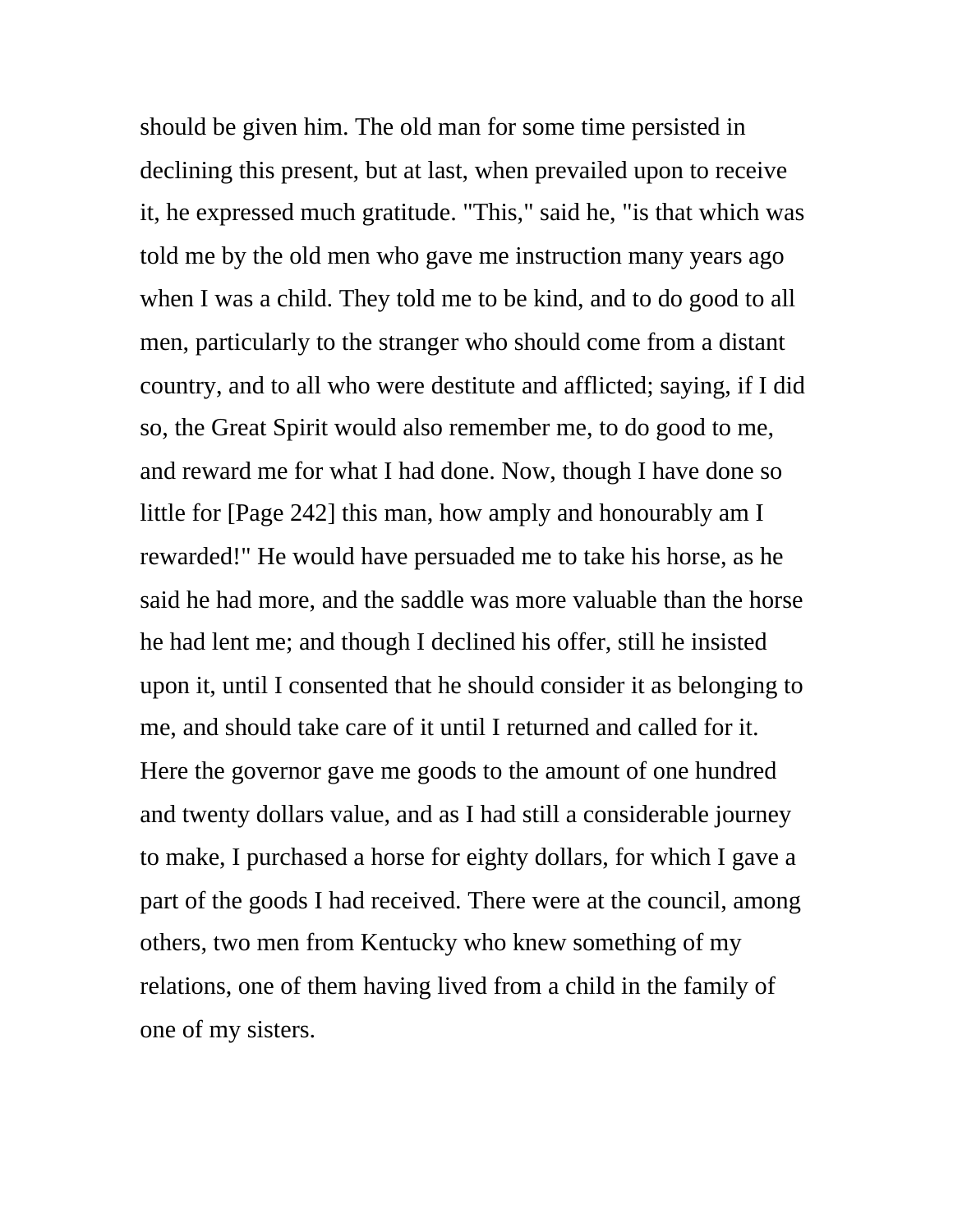With these two men I started, though my health was still very poor. In a few days I had become so much worse that I could not sit on my horse, and they concluded to purchase a skiff, and one of them to take me down by water, while the other went with the horses by the usual route. In that part of the Big Miami are many mill-dams and other obstructions which rendered even this method, not only slow and laborious, but extremely distressing to me on account of my ill health. At last I was reduced to such a state of weakness as to be quite unable to move, and I stopped at the house of a poor man who lived on the bank of the river, and as he seemed greatly to pity me, and was disposed to do all in his power for my relief, I determined to remain with him, the man with whom I had travelled thus far making me understand that he would go to the Ohio, and either come back himself, or send some one after me.

This man with whom I stopped could speak a few words of Ottawwaw, and he did every thing in his power to render my situation comfortable, until my nephew, who was the person sent by my friends in Kentucky, came for me. By him I heard of the death of my father, and also some particulars of my surviving relatives. Before Gish-kau-ko, at Detroit, I had always supposed that the greater part, if not all of my father's family, had been murdered by Manitoo-geezhik and his party the year subsequent to my capture. [Page 243] Our journey was very tedious and difficult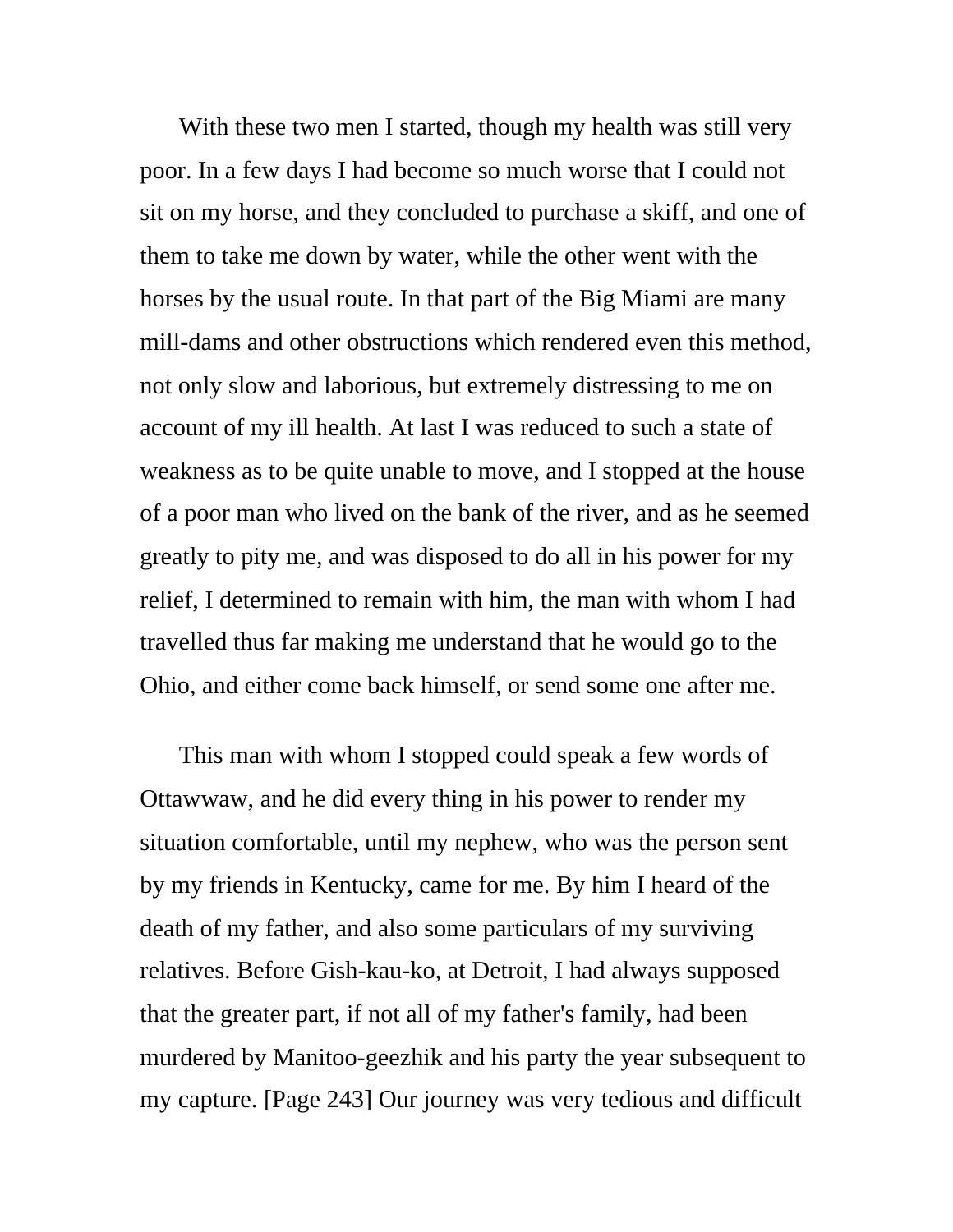to Cincinnati, where we rested a little. Thence we descended the Ohio in a skiff. My fever continued to return daily, and when the chill commenced, we were compelled to stop for some time so that our progress was not rapid. We were accompanied by one man who assisted my nephew to put me in and take me out of the skiff, for I was now reduced to a mere skeleton, and had not strength enough to walk or stand by myself.

As the night was coming on, after a very dark and cloudy day, we arrived at a handsome farm where was a large and rather good looking house. It was quite dark when we were ready to leave the skiff. They then raised me by the arms, and led, or rather carried me to the house. My nephew told the man our situation, and stated that I was so unwell it would be extremely difficult, and must even endanger my life, if we attempted to go farther; but he told us we could not stay at his house all night; and when my nephew persisted in his request, he drove us roughly and violently out of the house. The night had now considerably advanced, and the distance to the next house was a mile and a half; but as it stood back from the river, we could not go to it in our skiff. They accordingly supported me between them, and we went on. It was probably after midnight when we arrived at a large brick house. The people within were all in bed, and all the windows were dark, but my nephew knocked at the door, and after a little time a man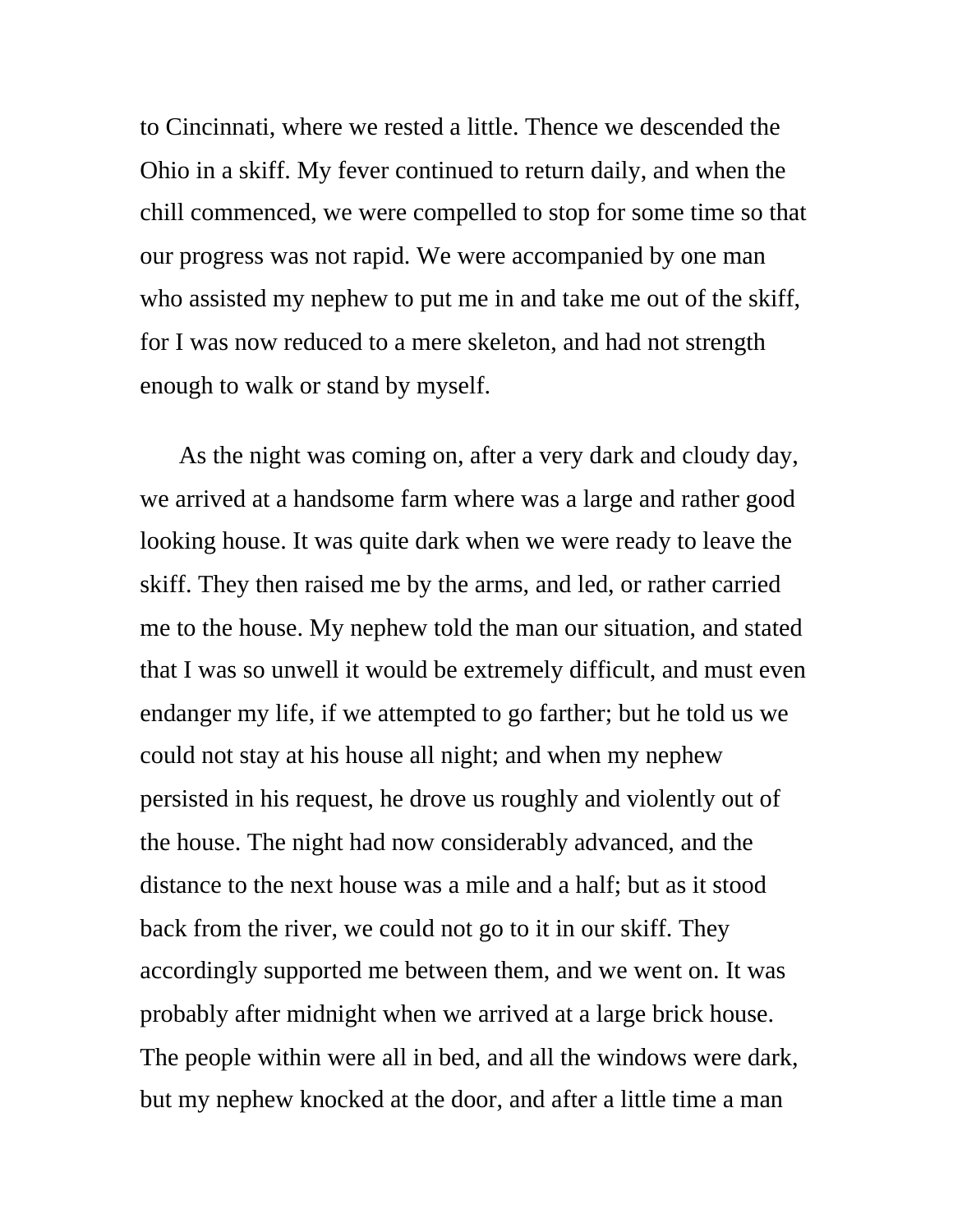came out. When he saw me he took hold of me, and assisted me to go in; then he called up his wife and daughters, and gave some supper to my companions. For me he prepared some medicine, and then made me go to bed, where I slept very quietly until late in the morning. At this house, I remained nearly all the next day, and was treated with the utmost kindness. From this time I began to get a little better, and without much more difficulty, I reached the place where my sister's children were living. I stayed one night at the house of one of my nephews, whose name was John; then I went to the house of another brother, where I lay sick about a month.

A letter was now received which they made me understand was for me, but though they read it to me repeatedly, [Page 244] I could not comprehend a single word of the contents. All the time since my arrival here, I had lain sick, and no one being for any considerable part of the time with me, I had not learned either to understand, or make myself understood; but as I was now some better, and able often to walk about, when a second letter came, I could understand from it that my brother Edward, whose name I had never forgotten, had gone to Red River to search for me. Also, that one of my uncles, who lived one hundred miles distant, had sent for me to come to him.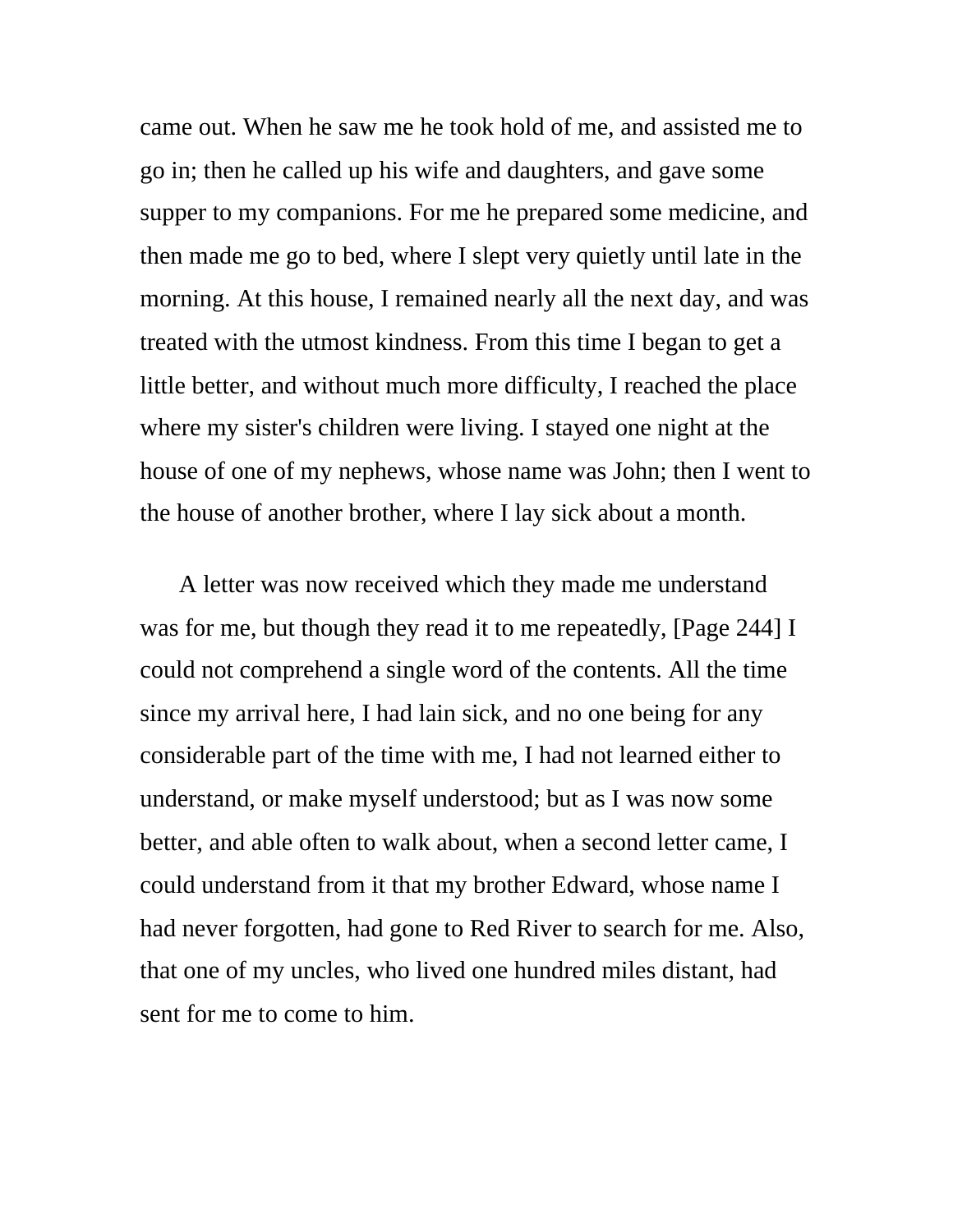My greatest anxiety was now on account of my brother Edward, and I immediately called for my horse, intending to return towards Red River and search for him. Twenty or thirty of the neighbours assembled around me when they heard that I wished to go back, and I could comprehend that they wished to dissuade me from going. But when they found I was obstinate, they gave me each a little money: some one shilling, some two shillings, and others larger sums, and I got upon my horse and started. I had rode about ten miles when fatigue and sickness overcame me, and I was compelled to stop at the house of man, whose name, as I afterwards learned, was Morgan. Here I stayed four days, and when I again called for my horse, the neighbours, as before, began to gather round me, and each to give me something. One gave me some bread in a bag, another tied a young pig behind my saddle, and among them all they furnished me with a good outfit of provisions, and some money. I wished to return to Detroit, but as I was still very weak, Mr. Morgan accompanied me to Cincinnati. I had found that it made me sick to sleep in a house, and on this journey I constantly refused to do so. Mr. Morgan would sleep in the houses where we stopped at night, but I chose a good place outside, where I lay down and slept, and I found the advantage of doing so, by the partial recovery of my health. After Mr. Morgan returned from Cincinnati, I travelled on alone, and was before long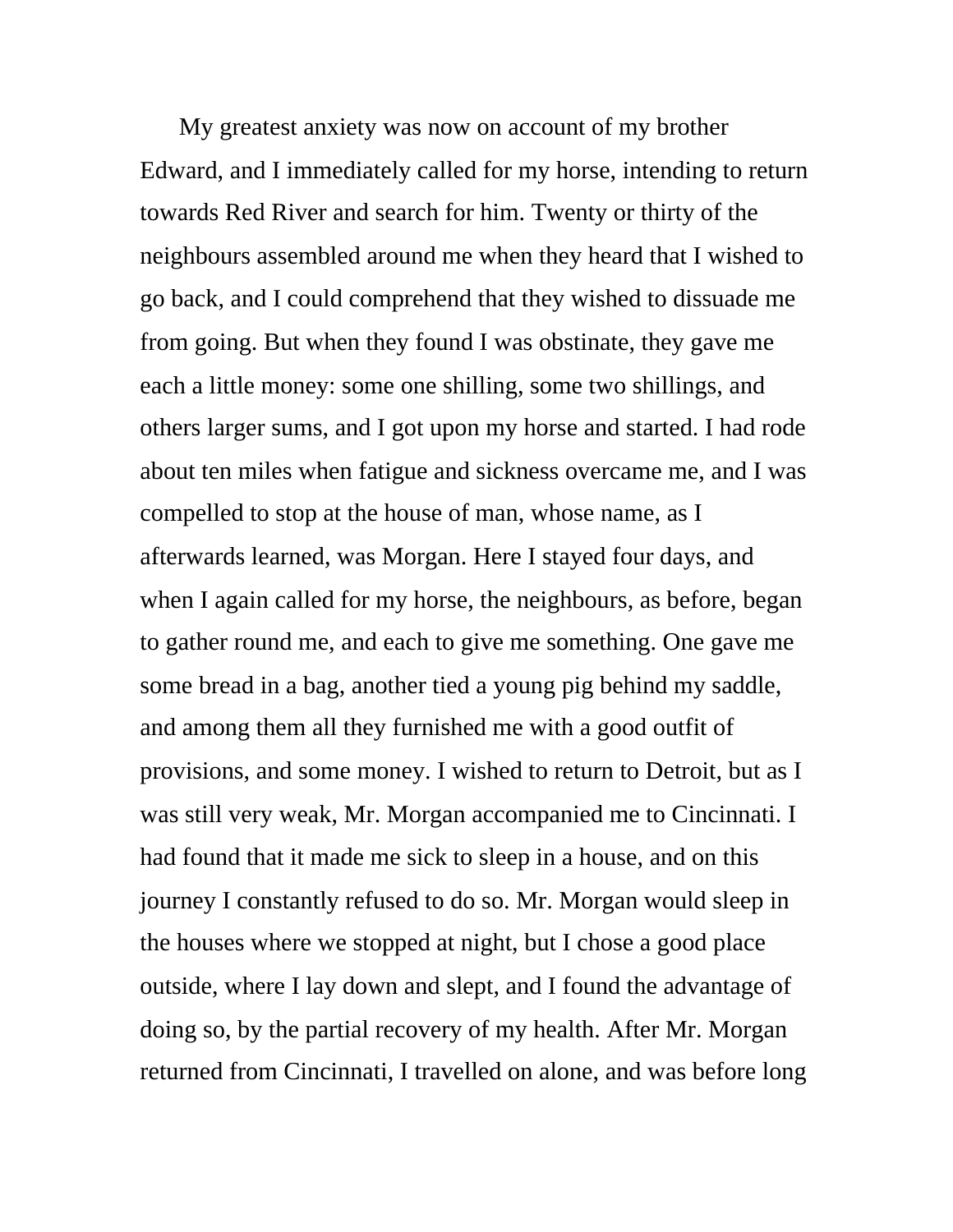destitute of provisions. About this time, an old man who was standing by the door of his house when he saw me, called out stop! come! I could understand no more than these two words, but [Page 245] I knew from the expression of his countenance, and his manner, that his design was friendly, and accordingly went into his yard. He took my horse and gave him plenty of corn, and I accompanied him into the house, where, though they placed food before me, I could not eat. Seeing this, he gave me some nuts, a few of which I ate. When he saw that my horse had eaten, and I was impatient to start, he put on the saddle, and brought the horse. I offered him money, but he would not take it.

A day or two afterwards I stopped at a house where I saw a great quantity of corn lying in the yard. My horse was very hungry, therefore I got down, and taking a dollar out of my pocket, I handed it to the man who stood there, and then I counted ten ears of corn, and took them and laid them before my horse. I could not make the people comprehend that I was hungry; at least they seemed determined not to understand me. I went into the house, and the woman looked displeased; but seeing there part of a loaf of corn bread, I pointed first to it, next to my mouth; but as she appeared not to understand my meaning, I took it in my hand and raised it to my mouth, as if I would eat it. Seeing this, she called to the man outside, and he coming in, took the bread from me, pushed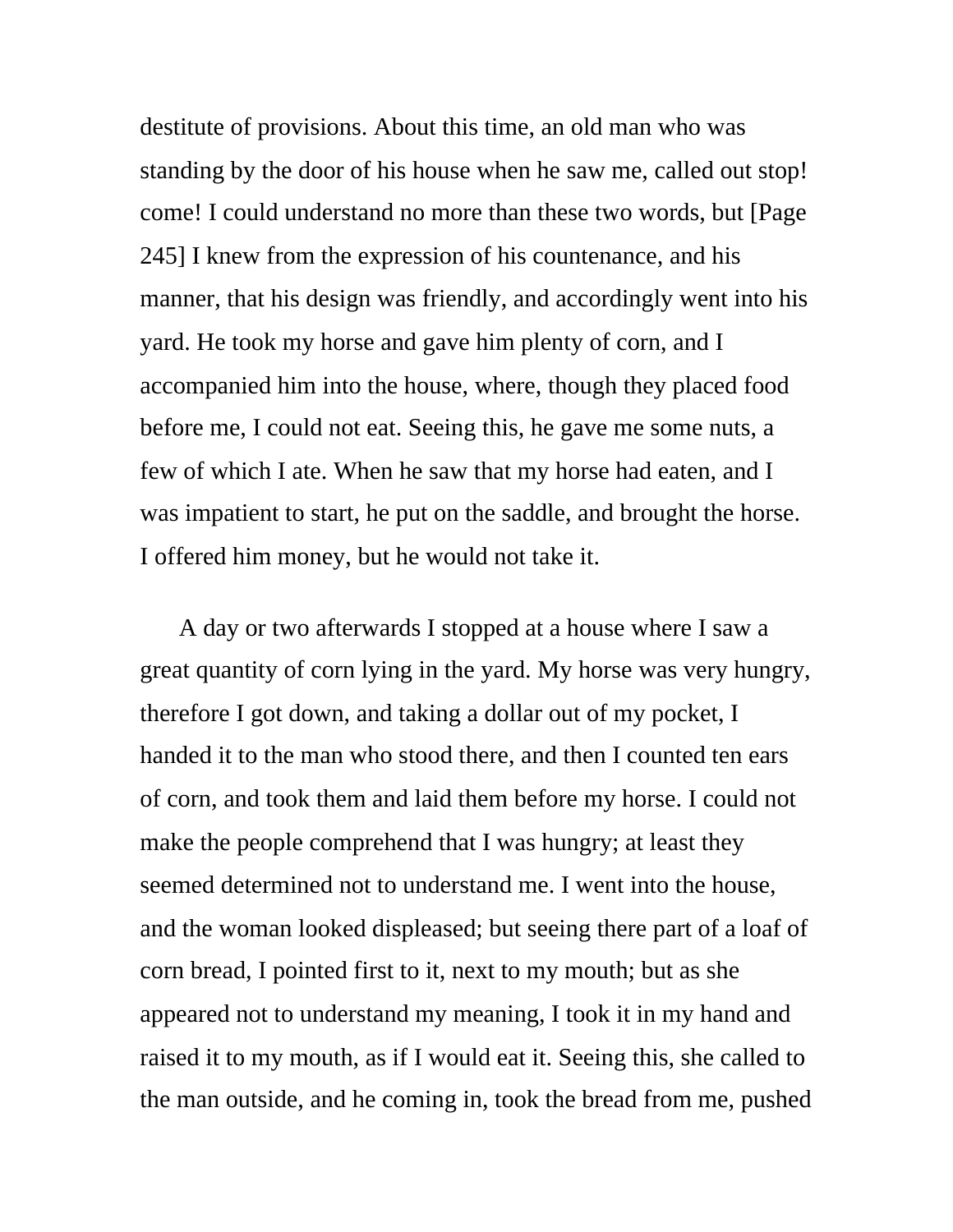me violently out of the house, then went and took the corn from my horse, and motioned to me to be gone. I came next to a large brick house, and hoping I might meet gentler treatment, I determined to try here. But as I was riding up, a very fat man came out and spoke to me in a loud and harsh tone of voice. Though I could not understand his words, his meaning, which I thought was very evident, was, as I supposed, to forbid my entering the yard. I was willing to pass on, and was about to do so, when he ran out and caught my horse by the bridle. He said much to me, of which I understood little or nothing. I thought I could comprehend that he was cursing me for an Indian. He took hold of my gun, and tried to wrench it out of my hand. I have since understood that he kept a tavern, and was a magistrate; but at that time I was sick, and hungry, and irritable, and when I found that he wanted to take my gun from me, I became angry; [Page 246] and having in my hand a hickory stick about as large as my thumb and three or four feet long, I struck him over the head with it, so hearty a blow that he immediately quitted his hold on my gun, and I rode off. Two young men, whose horses were standing by this house, and who appeared to me to be travellers, soon overtook me, and we rode on together.

This journey was a painful and unpleasant one to me. I travelled on, from day to day, weak, dispirited, and alone, meeting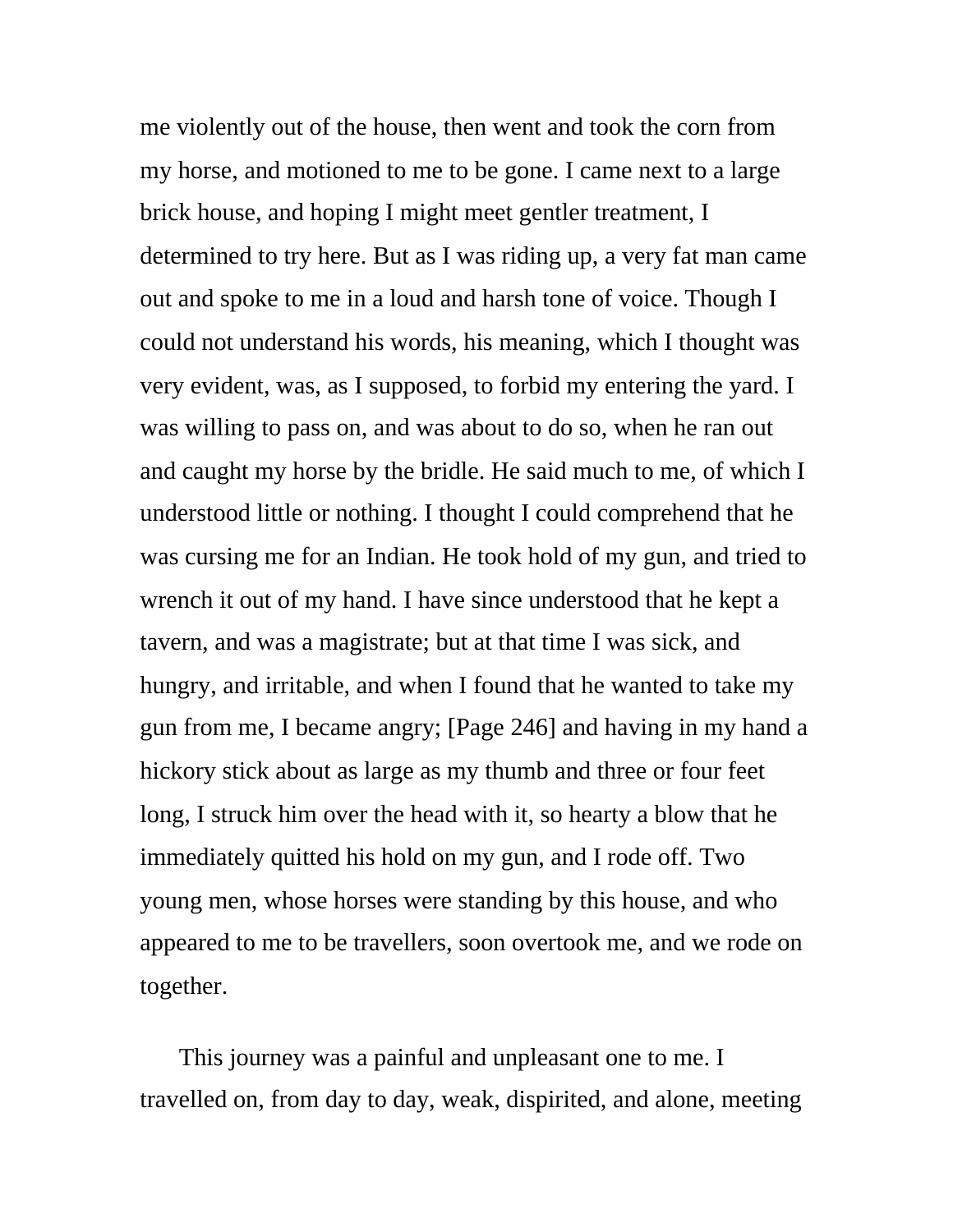with little sympathy or attention from the people among whom I passed, often suffering from hunger and from sickness. I was willing to sleep in the woods, as I constantly did; but it was not easy to kill any game, nor did the state of my health allow me to go far from the road to hunt. I had ascended nearly to the head of the Big Miami, when one night, after having offered a dollar to a farmer, and been driven away without refreshment for myself or my horse, I lay down in the woods near by, and after I supposed them to be asleep, I took as much corn as was sufficient to feed my horse. I had, some time in the course of the preceding day, bought a chicken for twenty-five cents, a part of which I now ate, and the next day I began to feel a little stronger. I had now arrived where the intervals between the settlements were very wide, and seeing a gang of hogs in the woods, I shot one, skinned him, and hung the meat on my saddle, so that I was, for some time, well supplied with provisions. At the forks of the Miami of Lake Erie was a trader with whom I was well acquainted, and who spoke Ottawwaw as well as I did; but when I asked him for something for my horse, he told me to begone, as he would give me nothing, though he offered to sell me some corn for my bear meat, as he called the pork I had hanging at my saddle; but I disliked him, and therefore went across the river to sleep in the woods.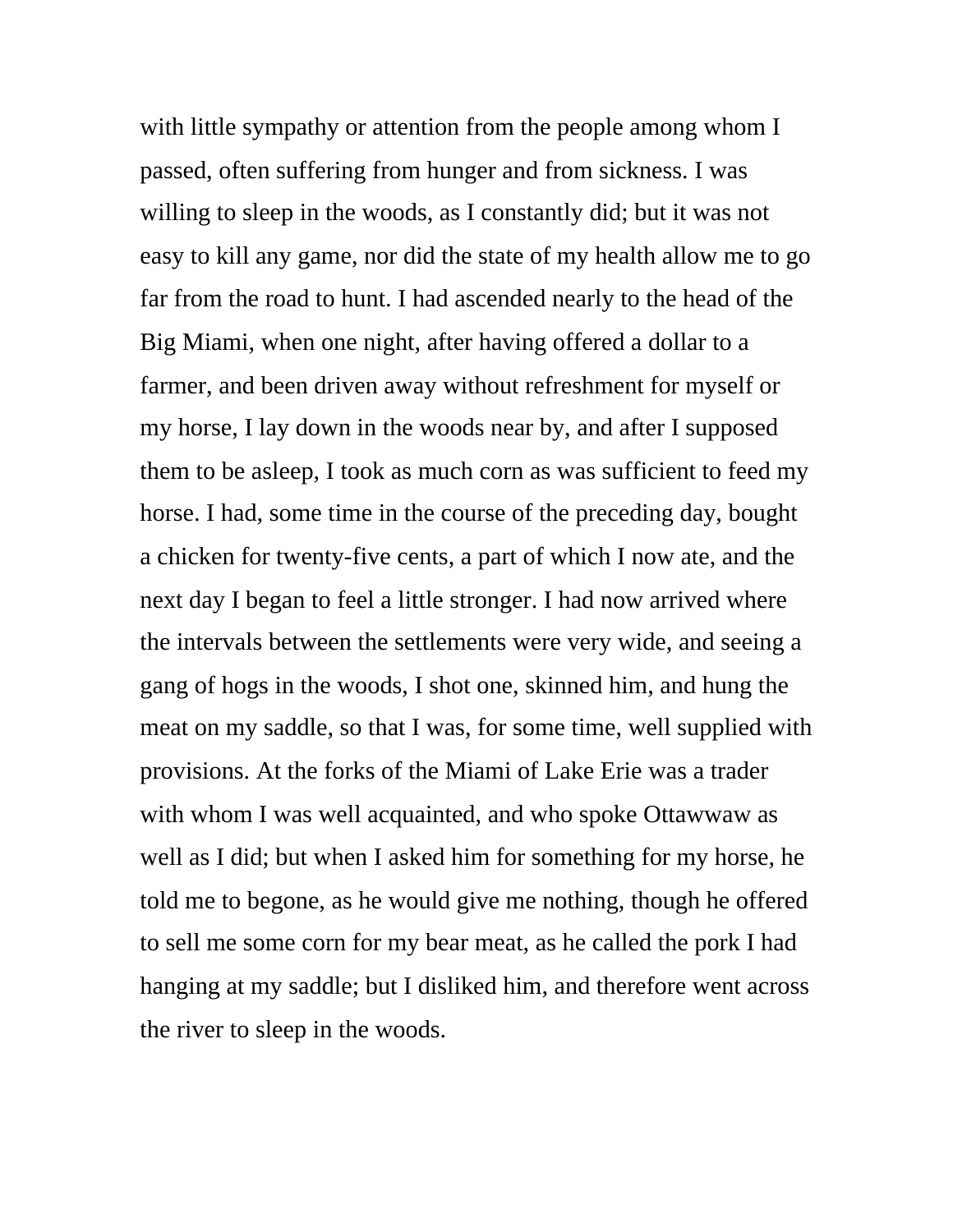This night I was again taken very sick, and when in the morning I found that my horse had escaped and gone back, I was scarce able to follow him. When I arrived at the river opposite the trader's house, I saw the horse standing on the other side, and calling to the trader, I asked him to send or bring the horse over to me, as I was sick. When he replied [Page 247] that he would not, I asked him to bring me a canoe, as being sick myself, I did not wish to go into the water; but this he refused to do, and I was compelled to swim across. I took my horse and returned to my camp, but was too sick to travel farther that day.

On the day after I resumed my journey, and had the good fortune to come to a house where the woman treated me kindly. She fed my horse, and then offered me some salt pork; but as I could not eat this, I returned it to her. Then she brought me some fresh venison, and I took a shoulder of it. She made signs to me to sit down in the house; but as I preferred the woods, I declined her offer, and selected near by a pleasant place to encamp, and there cooked the meat she had given me. Before my supper was cooked, she sent a little boy to bring me some bread, and some fresh and sweet butter.

Next day my route was principally out of settlements. At the village of Ah-koo-nah-goo-zik, I would not stop, as I was already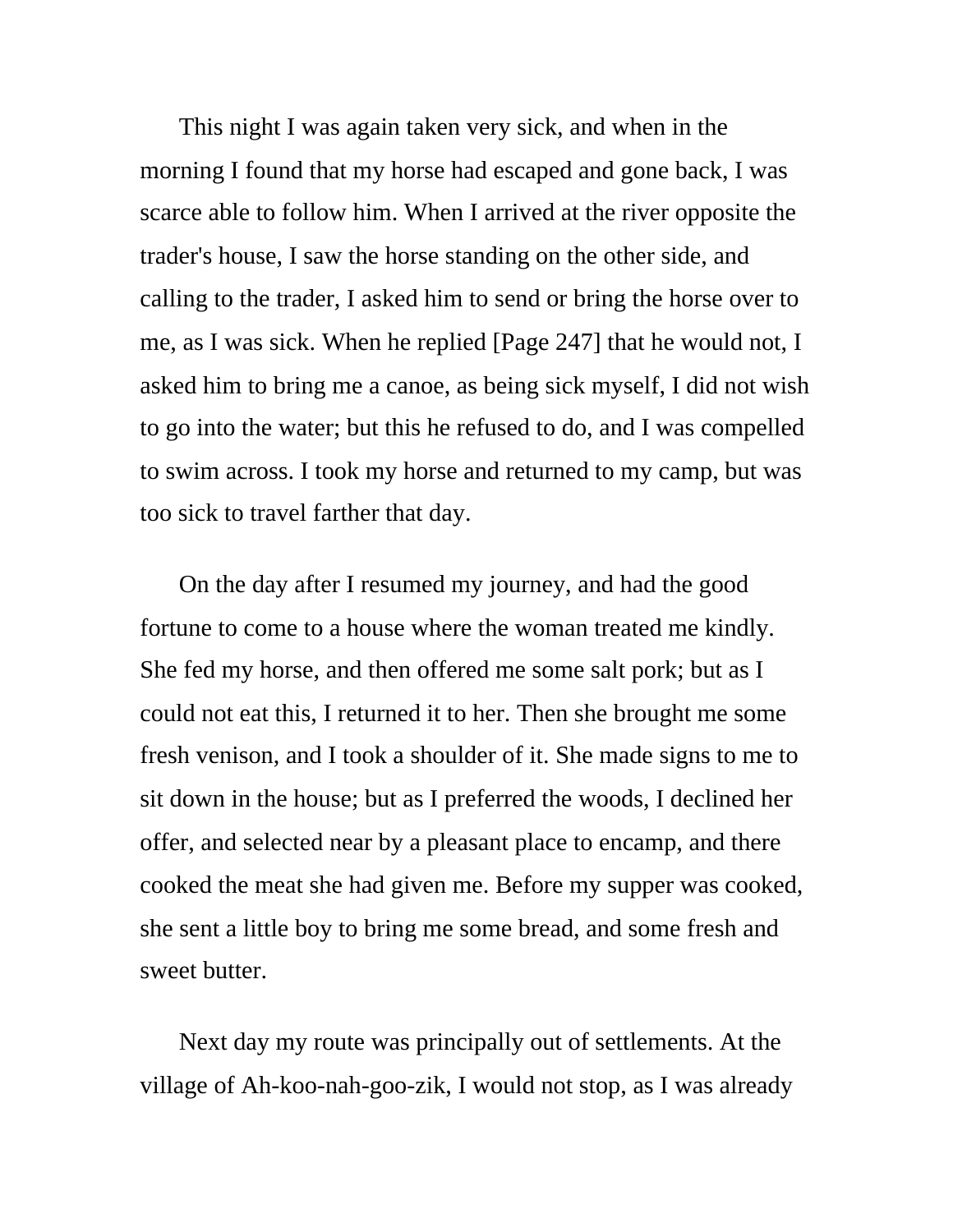under sufficient obligation to him, and I thought he would again urge me to take his horse. I had arrived within about one hundred miles of Detroit when I was again taken very sick. Feeling wholly unable to travel, I determined to take some emetic tartar, which I had carried for a long time about me, having received it from Dr. M'Laughlin at Rainy Lake. Soon after I had taken it, rain began to fall, and as the weather was now somewhat cold, and I was unable to avoid getting wet, the cramp affected me very violently. After the rain had ceased, the creek near which I was encamped froze over, but as I was suffering under a most violent fever, I broke the ice, and plunged myself all over into the water. In this situation I remained for some time, totally unable to travel and almost without a hope of recovering. Two men passed me with the mail, one of whom could speak a little Indian; but they said they could do nothing for me, as they were compelled to proceed on their journey without loss of time.

But at length, I was again able to travel, and resumed my journey. I was two days' journey from Detroit, when I met a man in the road with a Sioux pipe in his hand, whose [Page 248] strong resemblance to my father immediately arrested my attention. I endeavoured to make him stop and take notice of me, but he gave me a hasty look, and passed on. When I arrived, two days afterwards, at Detroit, I learned that this man was, as I supposed,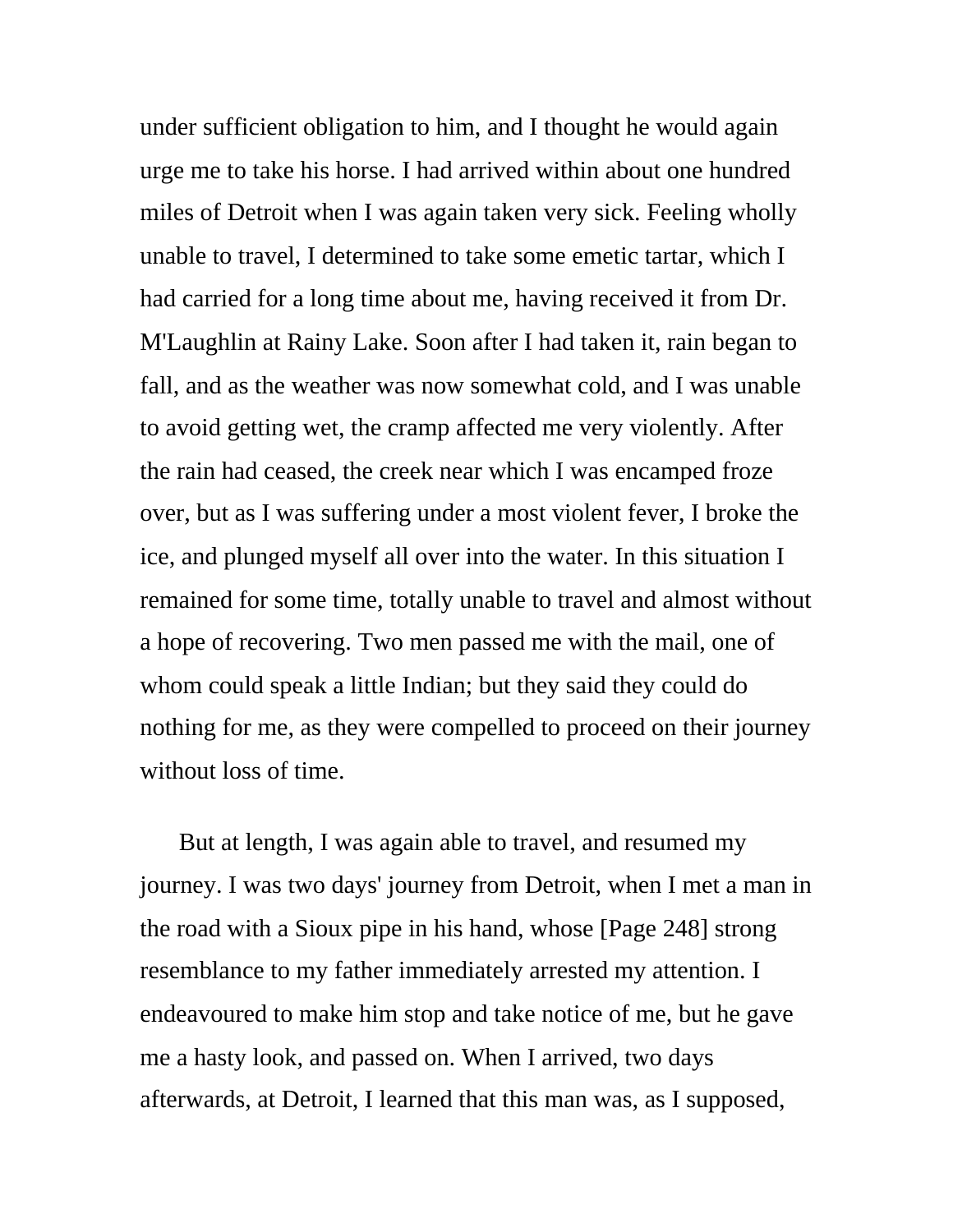my brother; but the governor would not allow me to return after him, as he knew that my having passed towards Detroit would be known at the Indian traders' houses on the way, and that my brother, who would inquire at all of them, would very soon hear of me, and return. His opinion appeared to have been well founded, for about three days afterwards my brother arrived. He held me a long time in his arms; but on account of my ignorance of the English language, we were unable to speak to each other except through an interpreter. He next cut off my long hair, on which, till this time, I had worn strings of broaches, in the manner of the Indians. We visited Gov. Cass together, and he expressed much satisfaction at my having laid aside the Indian costume. But the dress of a white man was extremely uncomfortable to me, so that I was, from time to time, compelled to resume my old dress for the sake of convenience.

I endeavoured to persuade my brother, with whom I still conversed through an interpreter, to accompany me to my residence at the Lake of the Woods; but to this he would by no means consent, insisting that I must go with him to his house beyond the Mississippi, and we set off together accordingly. From the military commandant at Fort Wayne we received much friendly attention, and our journey was, in the main, a pleasant one. Forty days brought us to the Mississippi fifteen miles above New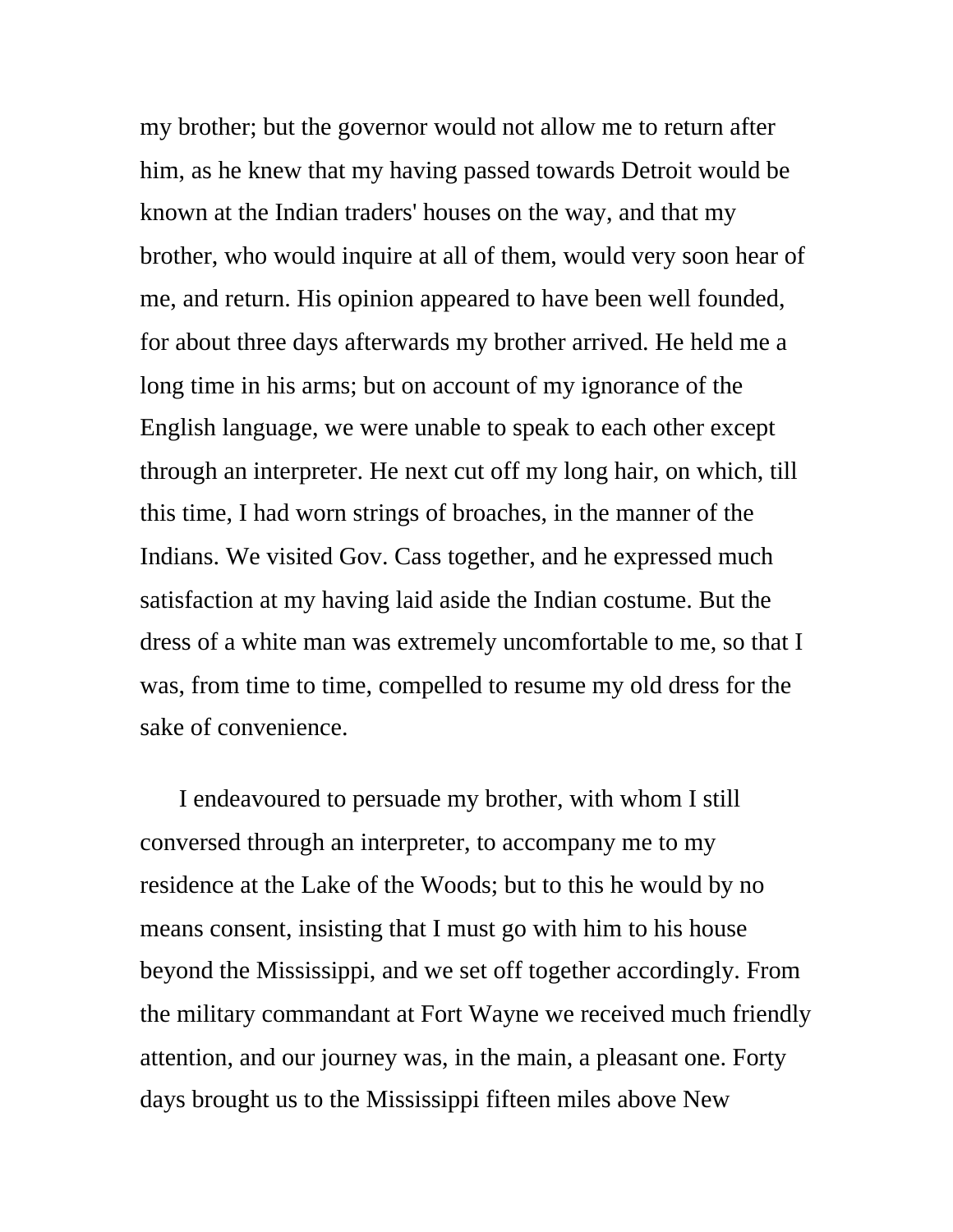Madrid, where my brother resided. Another of my brothers lived near by, and they both accompanied me to Jackson, fifteen miles from Cape Girardeau, where two of my sisters were living. From this place we started, six or seven in number, to go to Kentucky; and crossing the Mississippi, a little above Cape Girardeau, we went by the way of Golconda, on the Ohio, to Kentucky where many of my relatives lived, not far from the small villages called Salem and Princeton.

My sister Lucy had, the night before my arrival, dreamed [Page 249] that she saw me coming through the corn field that surrounded her house. She had ten children. Relatives, friends, and neighbours, crowded around to witness my meeting with my sisters, and though we could converse together but little, they, and most of those who assembled about us, shed many tears. On the Sabbath day after my arrival, greater numbers than usual came to my sister's house, and divine worship was performed there. My brother-in-law, Jeremiah Rukker, endeavoured to find in my father's will some provision for me. He took me to the court at Princeton, and showed me to the people there; but nothing could be accomplished. My step-mother, who lived near by, gave me one hundred and thirty-seven dollars.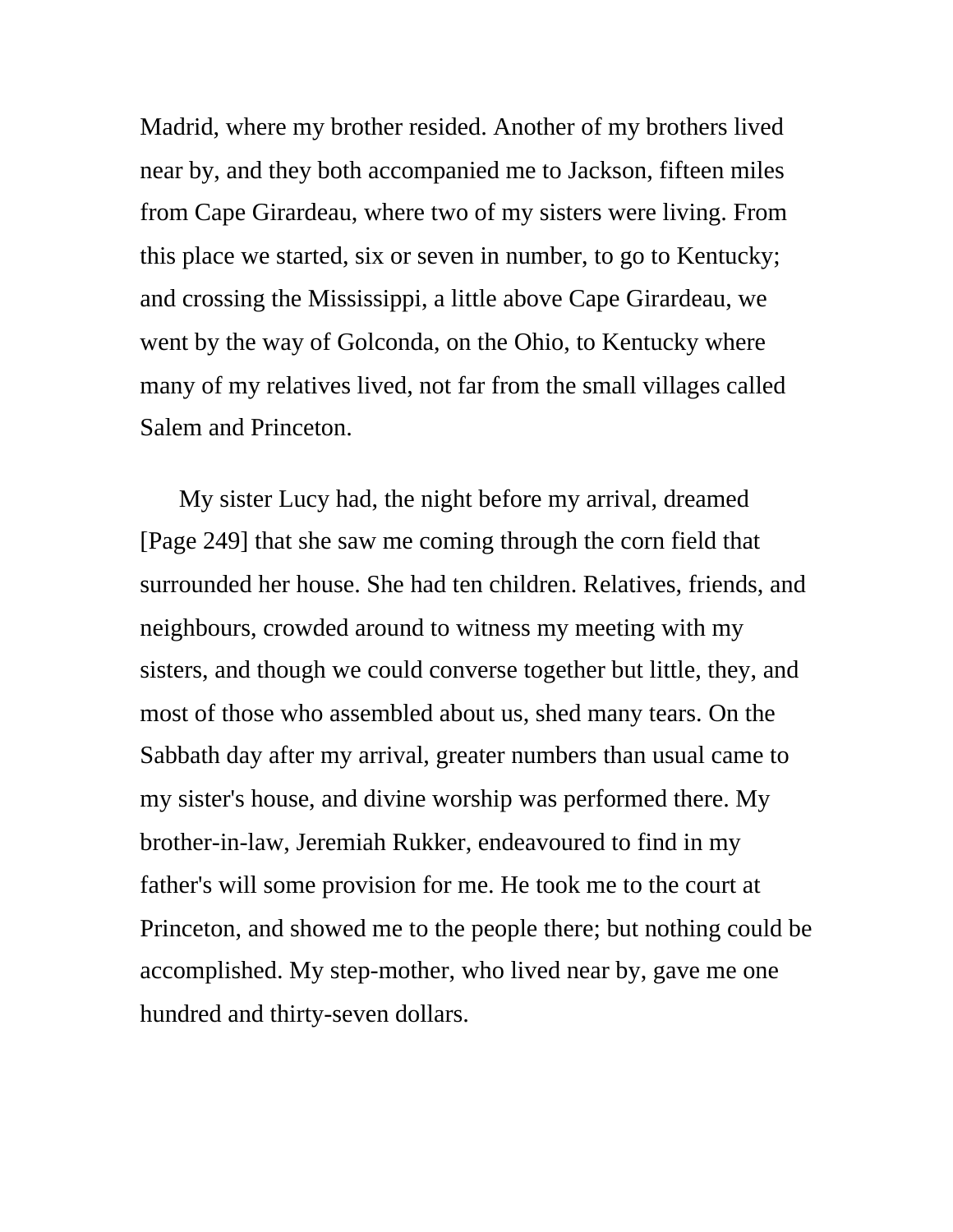I went, accompanied by seven of my relatives, some men, some women, to Scottsville, where I had an uncle who had sent for me. Here the people collected and gave me one hundred dollars, and on my return, Col. Ewing, of Hopkinsville, raised, in about one hour that I remained with him, one hundred dollars more, which he gave me. This gentleman showed me very distinguished attention and kindness, and remains to this day a cordial and active friend to me.

From Hopkinsville I returned to the house of my step-mother, where I made my preparations to go to the Lake of the Woods. Part of my relatives, who had accompanied me from beyond the Mississippi, had returned to their own homes; but my brother and his wife stayed to travel with me. From my brother Edward's house near New Madrid, I went again to Jackson where I was again taken sick. My stock of money had now increased through the voluntary donations of those friendly and charitable people among whom I had passed, to five hundred dollars, and, this being all in silver, would, my brother thought, be the means of exposing me to danger, and bringing me into difficulty, should I travel by myself. He, therefore, refused to leave me.

From Jackson we went together to St. Louis, where we saw Gov. Clark, who had already given much assistance to my brother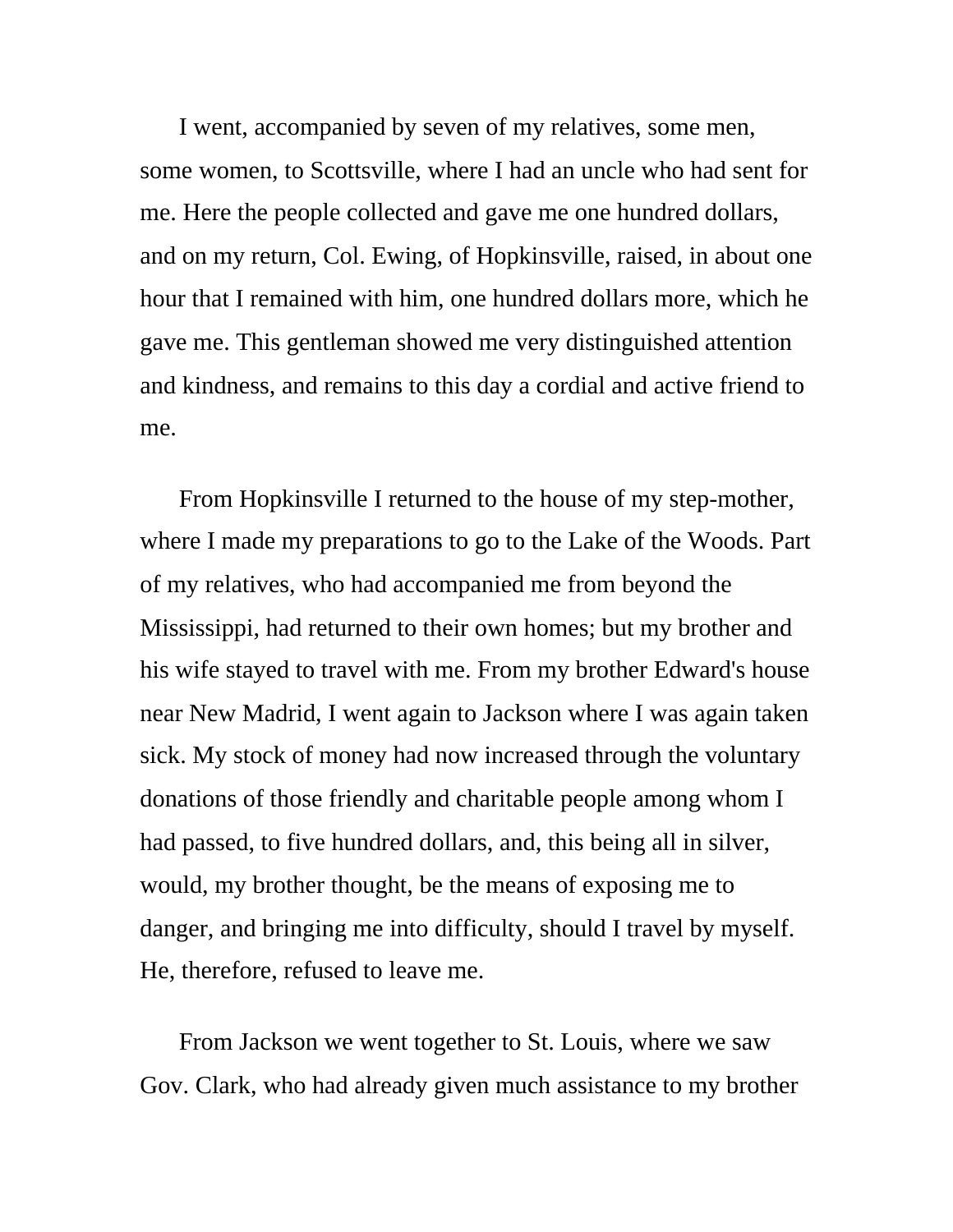in his journeys in search of me. He received us with great kindness, and offered us whatever assistance we might think necessary in accomplishing the object I now [Page 250] had in view, which was to bring my family from the Indian country. My brother wished to accompany me, and to take a considerable number of men, to aid, if it should be necessary, in taking my children from the Indians; but I went one day to Gov. Clark, by myself, and told him he must not listen to my brother, who knew little of the country I was going to visit, or of what was needful to my success in the attempt to bring out my family. In truth, I did not wish my brother, or any other white man, to accompany me, as I knew he could not submit to all the hardships of the journey, and live as I should be compelled to live, in an Indian lodge all winter. Furthermore, I was aware that he would be rather an incumbrance than any help to me. Gov. Clark wished to send me to the Lake of the Woods by way of the Upper Mississippi, but I was not willing to go that way, on account of the Sioux, through whose country I must pass. He gave me a Mackinac boat, large enough to carry sixty men, with a sufficient crew, three barrels of flour, two of hard bread, guns, tents, axes, etc. etc. Having prevailed on my brother to return, I set off. The current of the Mississippi below the Missouri, soon convinced me that my large and heavy boat was not well adapted to the nature of my undertaking, and at Portage De Sioux I left it.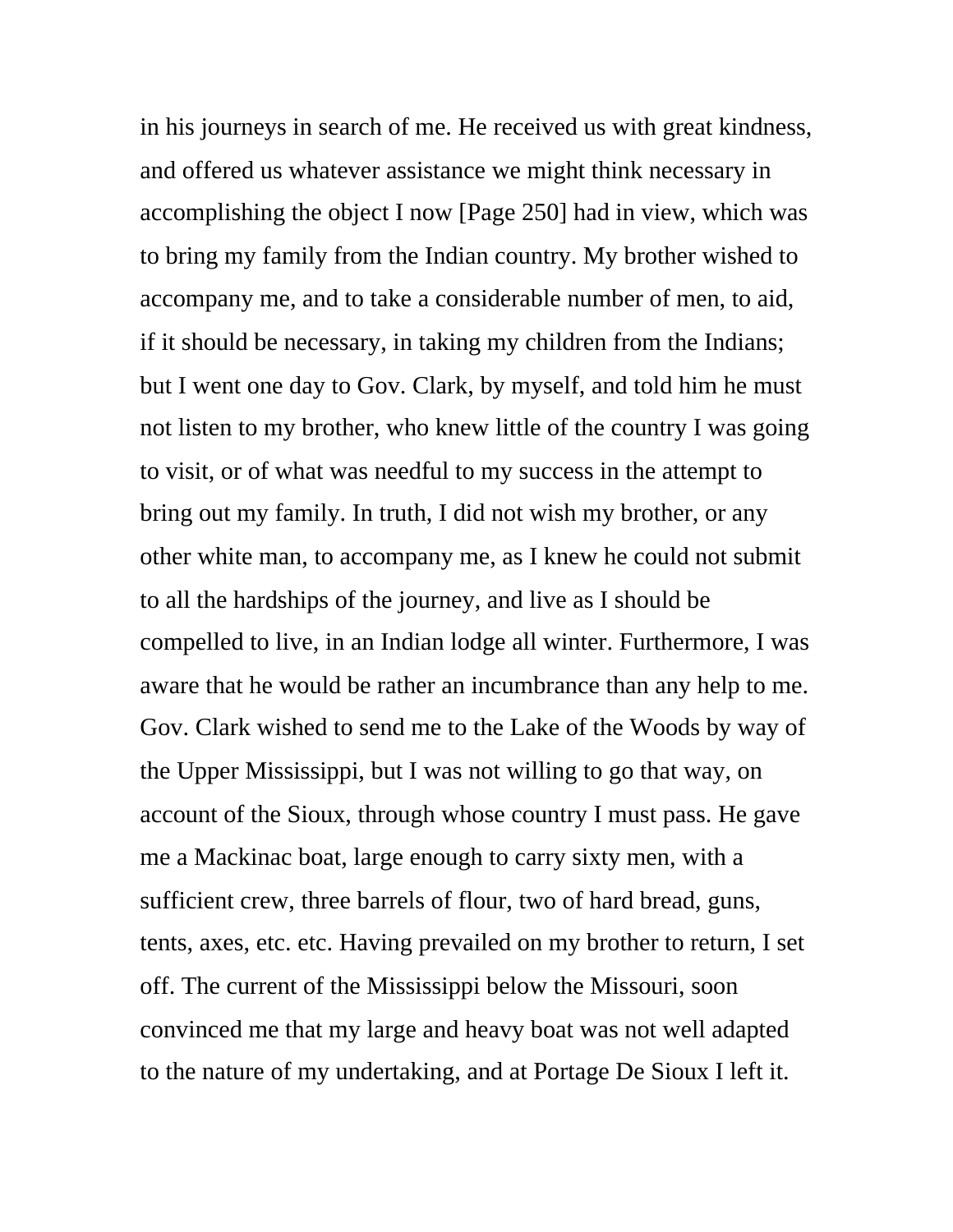From this place I proceeded in a small canoe, with two men, to the head of the Illinois River, thence to Chikago.

I had a letter from Gov. Clark to Mr. M'Kenzie, the Indian agent at that place, and as there was no vessel about to sail for Mackinac, he fitted out a bark canoe with a crew of Indians to take me on my journey; but the Indians stopped to drink several days, and, in the mean time a vessel arrived in which I sailed on her return. I had waited ten days at Mackinac when Capt. Knapp of the revenue cutter offered me a passage to Drummond's Island. Here Dr. Mitchell, and the Indian agent, Col. Anderson, treated me in a very friendly manner, until the latter had an opportunity to send me to the Saut De St. Marie.

At the Saut I remained two or three months, as Col. Dickson, who was there, would not allow me to go up Lake Superior in the North West Company's vessel, which went and [Page 251] returned three times while I was detained waiting for him. At last he was ready to start, and I went on board his boat. We were no sooner out from shore, than he handed me an oar, and though my health was very poor, he compelled me to row as long as I was able to set up. Being at last quite disabled, he left me on shore at a spot twenty miles above Fort William, where we found Mr. Giarson, who was there to take care of some property for the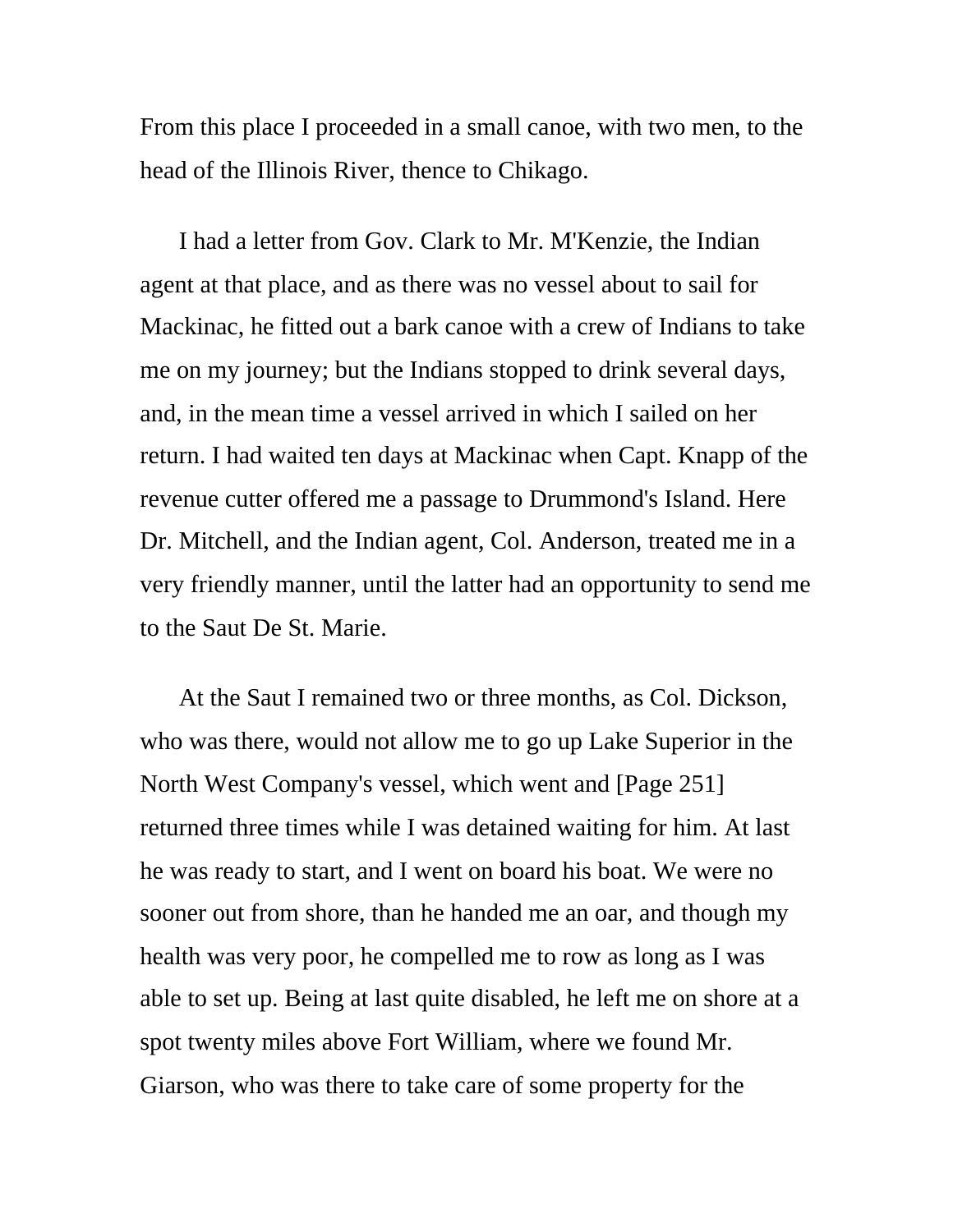Hudson's Bay people. I was much dissatisfied with the treatment I received from Col. Dickson, and at parting I told him that notwithstanding he left me so far from the end of my journey, I would still reach Me-naw-zhe-tau-naung before him. All my baggage I left in the care of Mr. Giarson, and went on in a small canoe with one old Frenchman whom I hired, and having good luck to cross the lake, I arrived before him.

My family were all well. Next day some one told me that the red headed Englishman, as they called Col. Dickson, was coming up to my lodge. I told him, without going out, that he need not come in. "You find me here in my lodge," said I, "though you abandoned me on the lake shore, when very far from my home, or from any place where I could have expected to find help; but my lodge is not fit for such as you, therefore I hope you will not come in." I knew he wished to ask me for something to eat, but I was determined not to see him, or give him any thing. He left our village, and went by the Indians' road to Red River, though, as the water was unusually low, we heard he had a journey of extreme difficulty, and had nearly perished of hunger. There was, on the way, an enclosed burying ground where one of my brother's-inlaw, a daughter of Oto-pun-ne-be, and others of my friends and acquaintances, had been buried. Many of these graves were well covered, but Col. Dickson broke down the pailings, and destroyed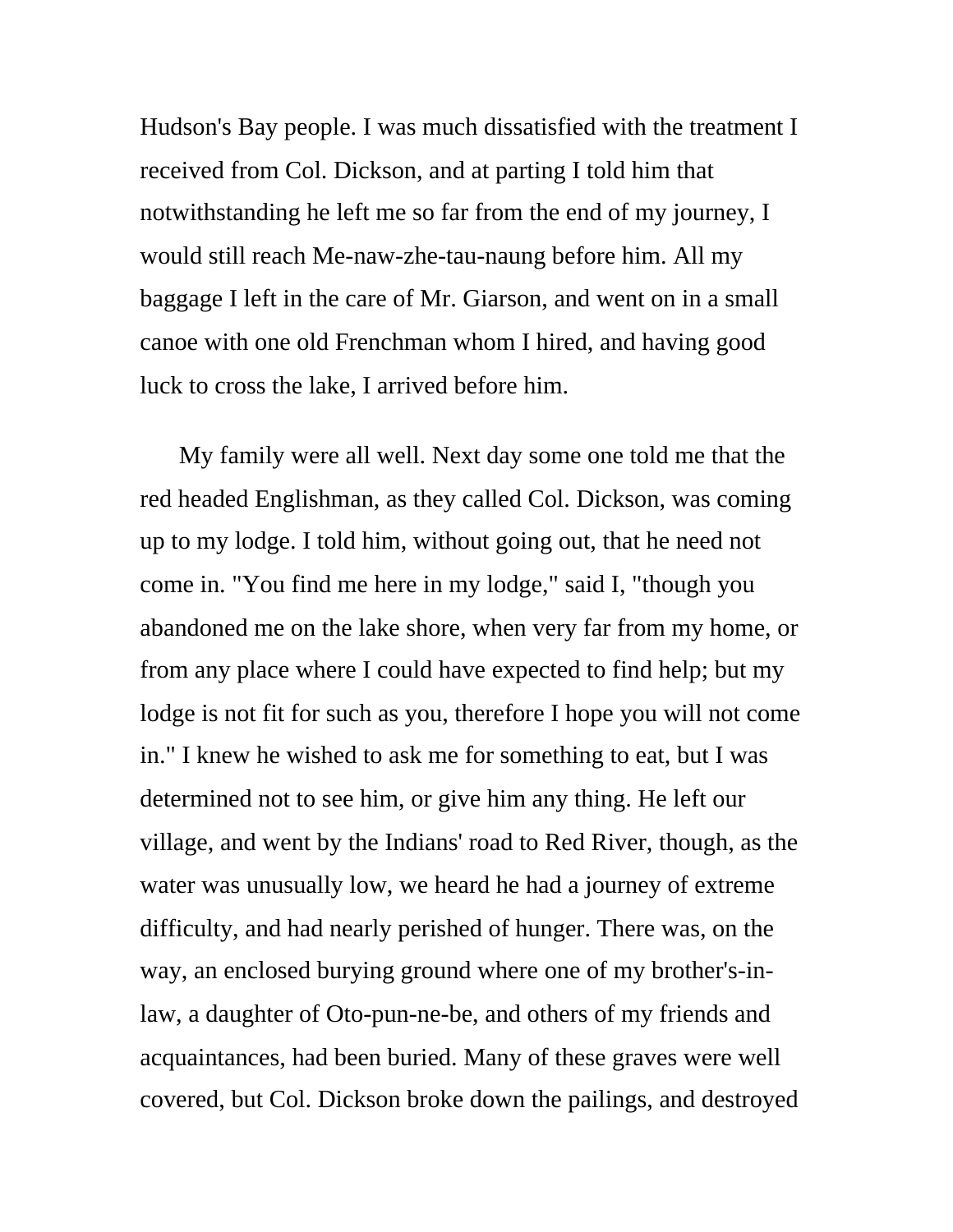the little houses that had been raised over the graves, at which conduct the Indians were much offended. They threatened to take his life, and might have done so had an opportunity offered. He went to Pembinah, thence to Lake Traverse, and returned no more into the country of the Ojibbeways.

A few days after my arrival at Me-naw-zhe-tau-naung, [Page 252] one of my children sickened and died of the measles, a complaint at that time very fatal among the Indians. The others were subsequently attacked, but I now knew better how to take care of them, and no more died. Soon after this provisions became scarce, and I was, with Me-zhuk-ko-naun, making preparations for a medicine hunt. In my dream I saw the same young man I had before seen on similar occasions, come down in the usual manner and stand before me. He reproved me with more than usual harshness for my complaints, and because I cried for the child I had recently lost. "Henceforth," said he, "you shall see me no more, and that which remains before you, of your path, shall be full of briers and thorns. It is on account of the many crimes, and the bad conduct of your wife, that all your coming days are to be filled with trouble. Nevertheless, as you have called me this time, I give you something to eat." When he said this, I looked and saw before me many ducks covering the surface of the water, and in another place a sturgeon, in a third a reindeer. This dream was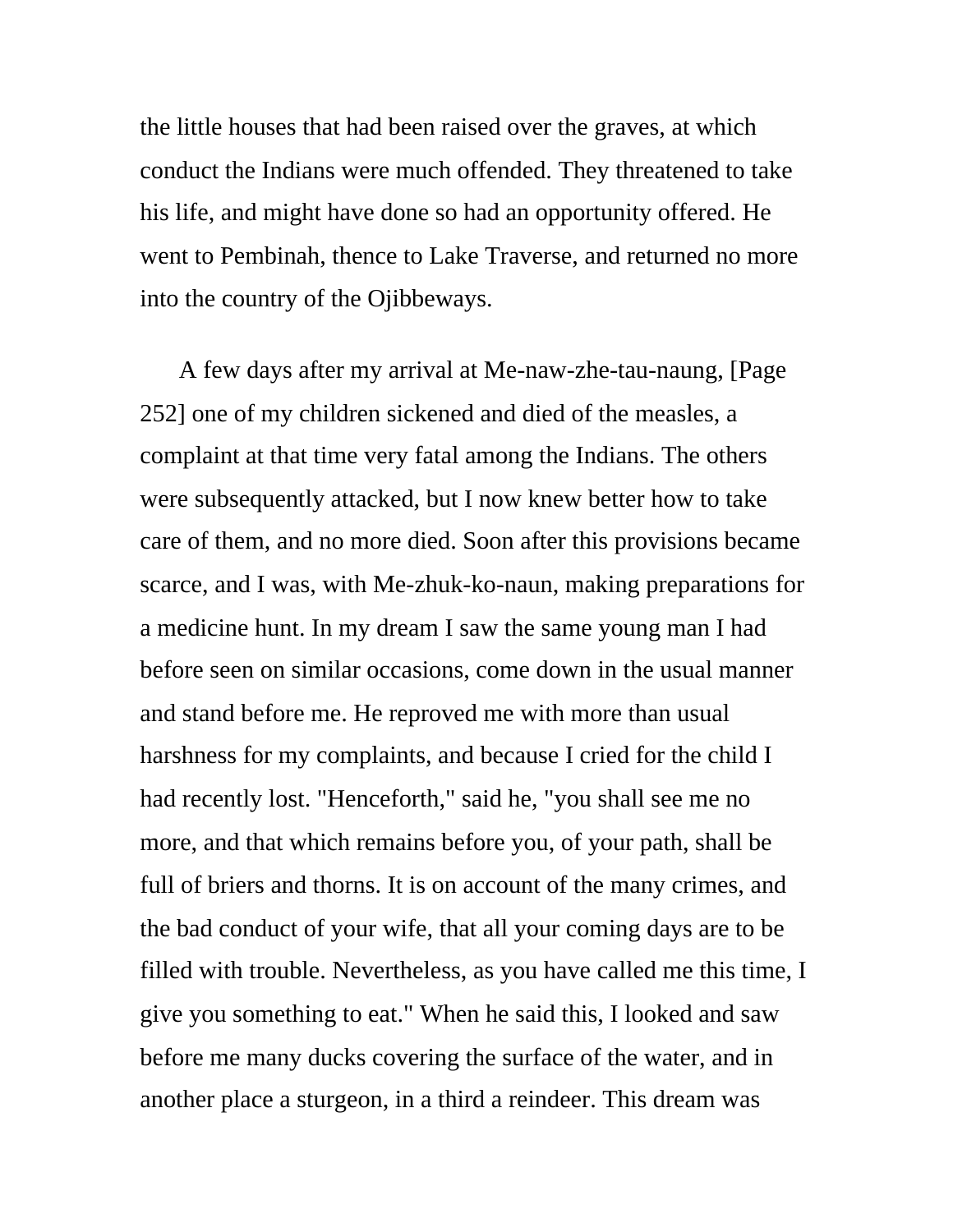fulfilled, as usual, at least as much of it as related to my hunting and fishing.

As the winter came on, I went to Red River to hunt buffalo, and make dry meat, and early in the spring I started to come to the States. From my first wife I had parted ten years before the time I now speak of; but the urgency of the Indians, and, in part, the necessity of my situation, had compelled me to take another. By this woman I had three children; those by my former wife were not at present in the village. My wife refusing to accompany me, I took the three children and started without her. At Rainy Lake she overtook me, and agreed to accompany me to Mackinac.

On my way down, I was assisted by the North West Com- [Page 253] pany. At Drummond's Island I was disappointed of large presents given me when on my way to the Lake of the Woods, but which, as I did not then wish to take, were promised me on my return. The commanding officer who had shown me so much kindness, had been relieved by another of a very different character, one who seemed to find no satisfaction in doing any thing for any person connected with the Indians. This man refused to see me, or afford me any assistance. By the kindness, however, of Mr. Ermatinger of the Saut De St. Marie, I was enabled to reach Mackinac.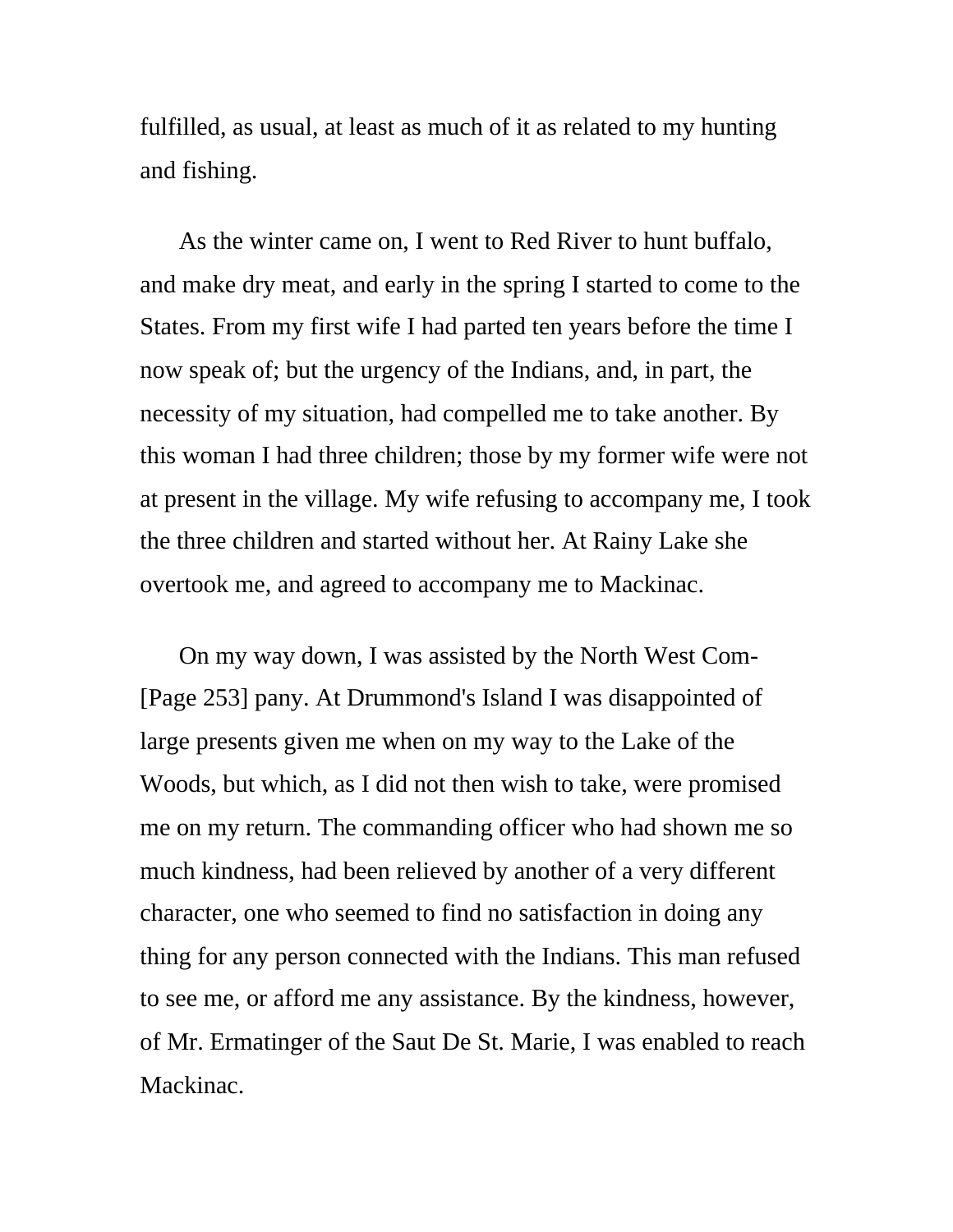Col. Boyd, the Indian agent at that time at Mackinac, called me to him, and wished to hire me as a striker in his smith's shop; but not liking the employment, I did not wish to remain. He gave me one hundred pounds of flour, the same quantity of pork, some whiskey, tobacco, etc. There were two vessels about to sail for Chikago, but neither of them would take me as a passenger, though I had money enough, and was willing to pay them. As I had no other alternative, I was compelled to purchase from the Indians a poor and old bark canoe, for which I gave sixty dollars, and I engaged three Frenchmen to accompany me, but Col. Boyd would not permit them to go. He gave me, however, a letter to Dr. Wolcott, who was now Indian agent at Chikago, and I started with only one man to assist me.

At the Ottawwaw settlement of Waw-gun-nuk-kiz-ze I stopped for a short time, and finding that my canoe was too frail and leaky to perform the voyage, I purchased another, a new one, for which I gave eighty dollars. Several of my acquaintances among the Ottawwaws determined to accompany me, and started accordingly, eight men in one canoe, and six in another, with some women. They went on with me until we arrived within one or two days' journey of Chikago, when meeting other Indians with discouraging accounts of the state of the water in the Illinois, they left me and went back. My wife returned with them.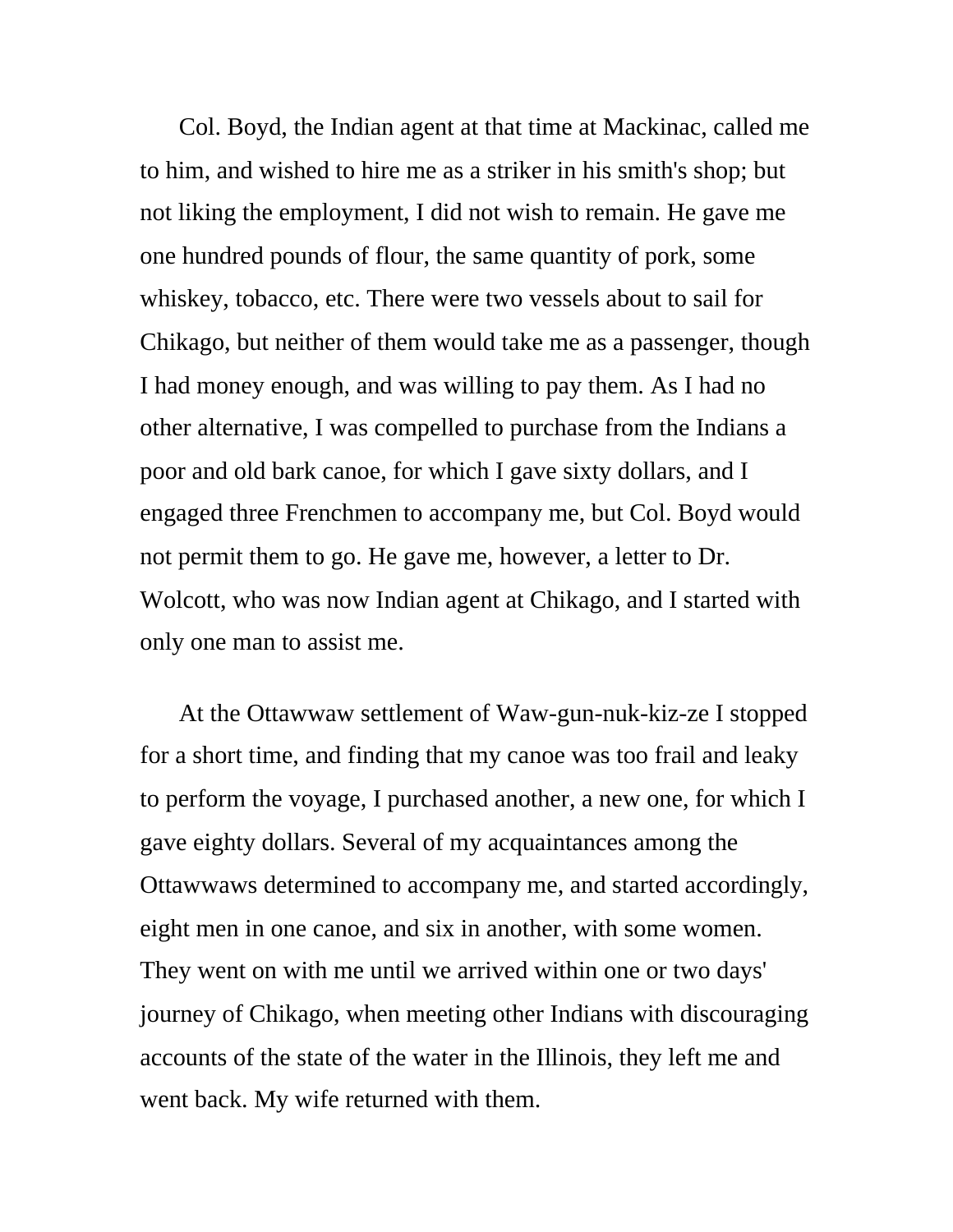When I arrived at Chikago, I was sick of a fever, and my provisions being exhausted, I was in great distress. I went to Dr. Wolcott to present him the letter from Col. Boyd, the Indian agent at Mackinac, but he would not re- [Page 254] ceive it, nor take any notice of me. He knew well who I was, as he had seen me when I passed Chikago before, and I could not tell why he refused me assistance. I had my tent set up at a little distance from his house, near a wild rice swamp, and for several days, though I was so much more unwell that I was scarce able to sit up five minutes at a time, I subsisted my children by shooting the black birds as they came and settled on the rice. When I was again able with the aid of two sticks to crawl to the house of Dr. Wolcott, I went to represent to him that my children were in danger of perishing of hunger, but he drove me harshly away. When I left his door, I shed some tears which it was not common for me to do, but I was rendered womanish by my sickness. Three or four times I fainted, and lay long by the road side on the way from his house to my tent. But my sufferings, and those of my children, were shortly afterwards relieved by a Frenchman, who had been to carry some boats across the Portage. His wife was an Ojibbeway woman, and commonly accompanied him when he went to take any boats across. Though his horses were now much worn out with the long journey from which he had returned, he agreed to take me and my canoe sixty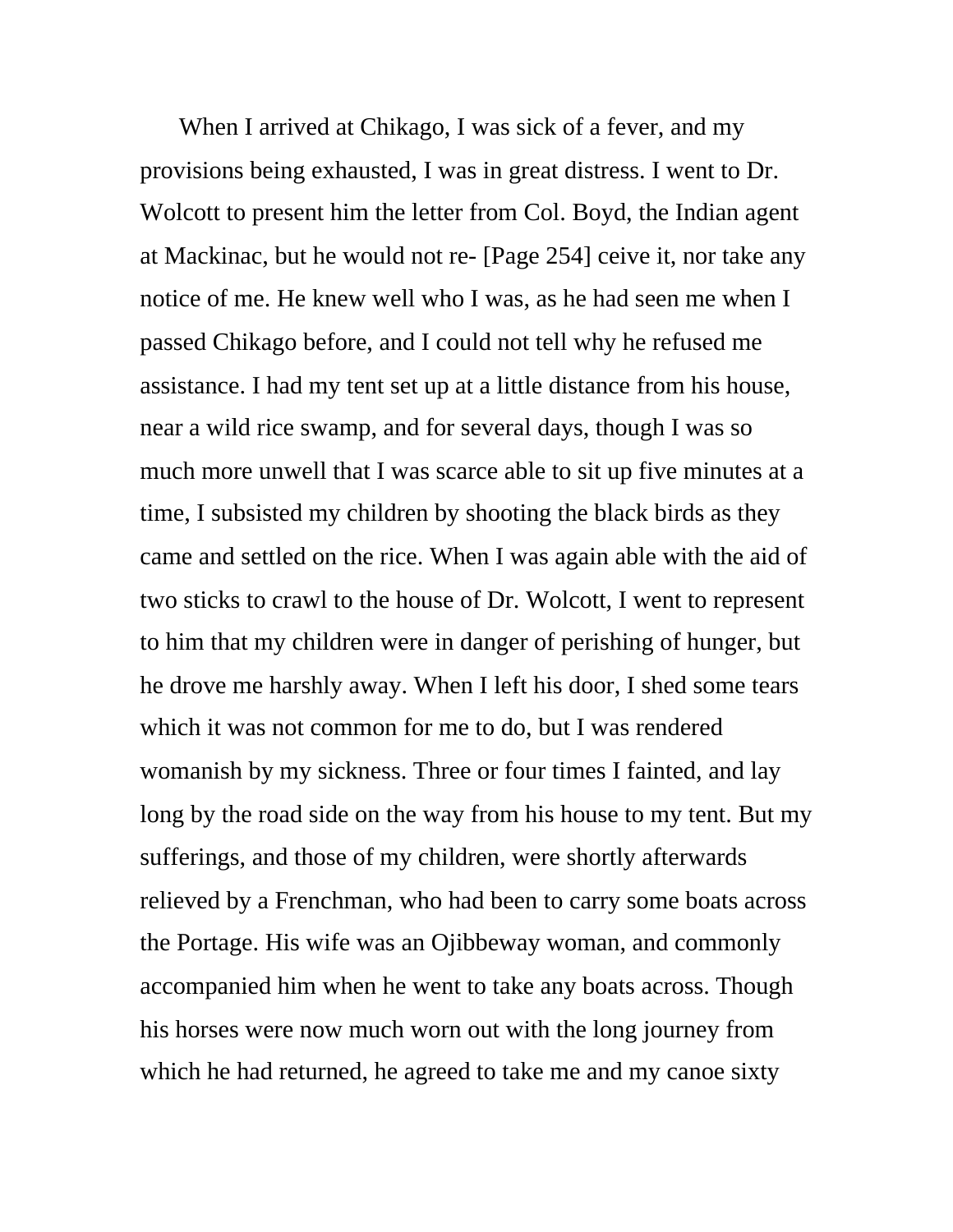miles, and if his horses could hold out, the whole one hundred and twenty, which was, at the present stage of water, the length of the Portage, for which I agreed to pay him agreeable to his demand, which I thought very moderate. He lent me, also, a young horse to ride as I was far too weak to think of walking, and he thought I could ride on horseback much more comfortably than in the cart with the canoe. Before we arrived at the end of the sixty miles, he was taken sick, and as there was now a little water in the river, I concluded to put my canoe in, and try to descend in it. His young horse, the night after I gave it up to him, was stolen by the Po-tawato-mies. He was seized with the bloody flux, but as he had a young man with him, I rendered him what assistance I could in starting, and let him go back. My Frenchman had deserted from me soon after I left Chikago, and I had now no person to assist me except an [Page 255] old Indian, called Gos-so-kwaw-waw, (the smoker.) We put the canoe in the water, but we could not get into it ourselves, only sometimes the children were put in, and we took them down, one walking at the bow, the other at the stern of the canoe. We had proceeded no more than three miles when I found that this method was likely to prove so laborious and slow that I thought best to engage a Po-ta-wato-mie, whom I met there, and who agreed for a blanket and a pair of leggins, to take my baggage and my children on his horses to the mouth of the An-num-mun-se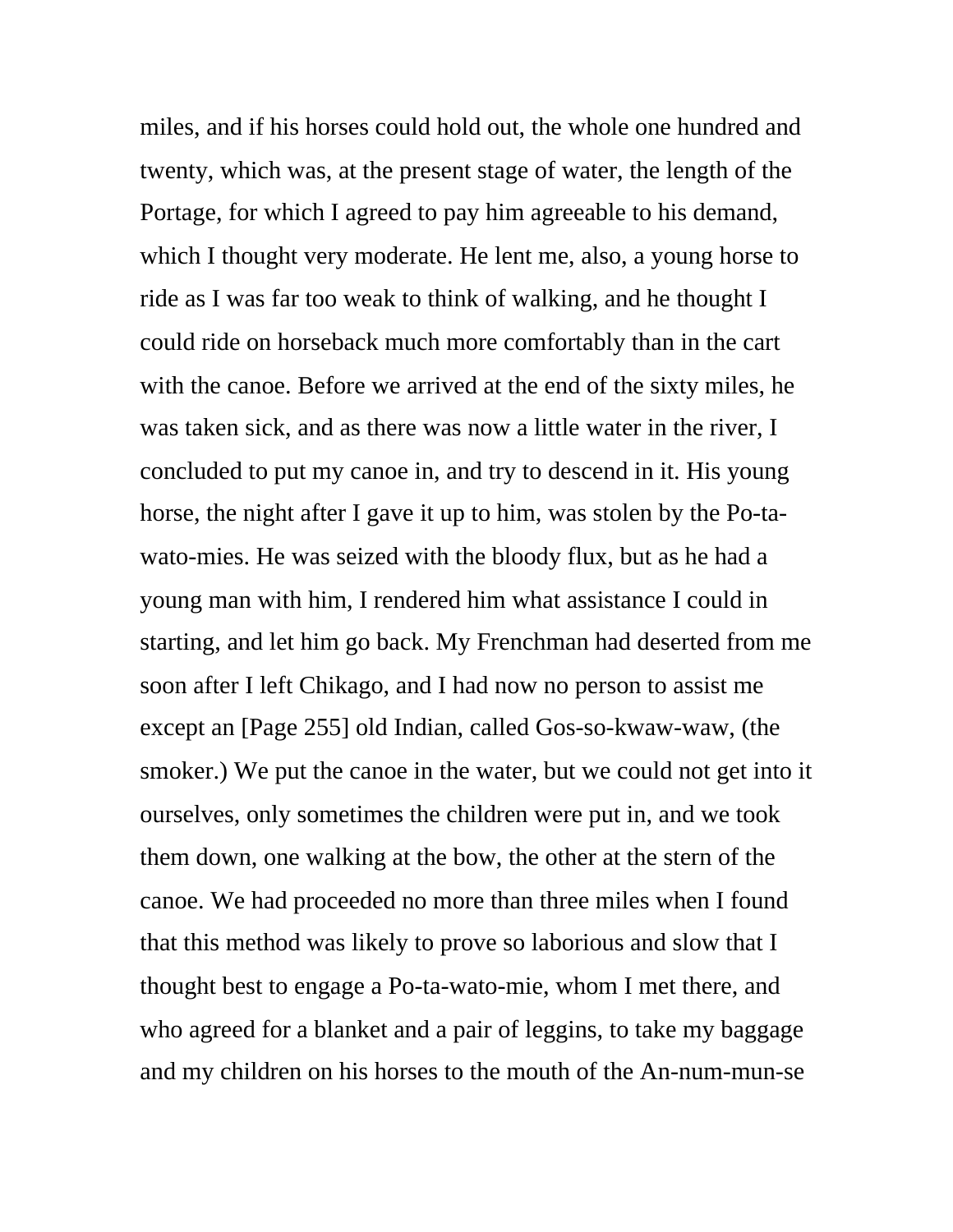Se-be, or Yellow Ochre River, a distance of sixty miles. The Annum-mun-ne comes from towards the Mississippi, and below it there is always, in the Illinois, water enough for canoes. I felt somewhat afraid to trust the Po-ta-wato-mie with my children, and the baggage, which contained some valuable property, but old Gos-so-kwaw-waw was of the opinion that he would prove honest. When he put the children on the horses, he said, "In three days I shall be at the mouth of the An-num-mun-ne River, and shall wait for you there."

Without any further words, we parted, and the old Smoker and myself continued our laborious and difficult route along the bed of the Illinois. Most of the country on both sides the route from Chikago to the Yellow Ochre River, are prairie in which horses and carts can be driven without any difficulty. On our arrival at the place appointed, we found the Po-ta-wato-mie there, and all safe.

We now embarked every thing together in the canoe, and went down to Fort Clark which is on a narrow neck of land between two lakes, and is thence called by the Indians Ka-gah-gum-ming, (the isthmus.) Here I found some acquaintances, or rather those who claimed relationship in consequence of their having been in some measure connected with the family that I belonged to among the Indians. Here was a Taw-ga-we-nin-ne, a son of him that had been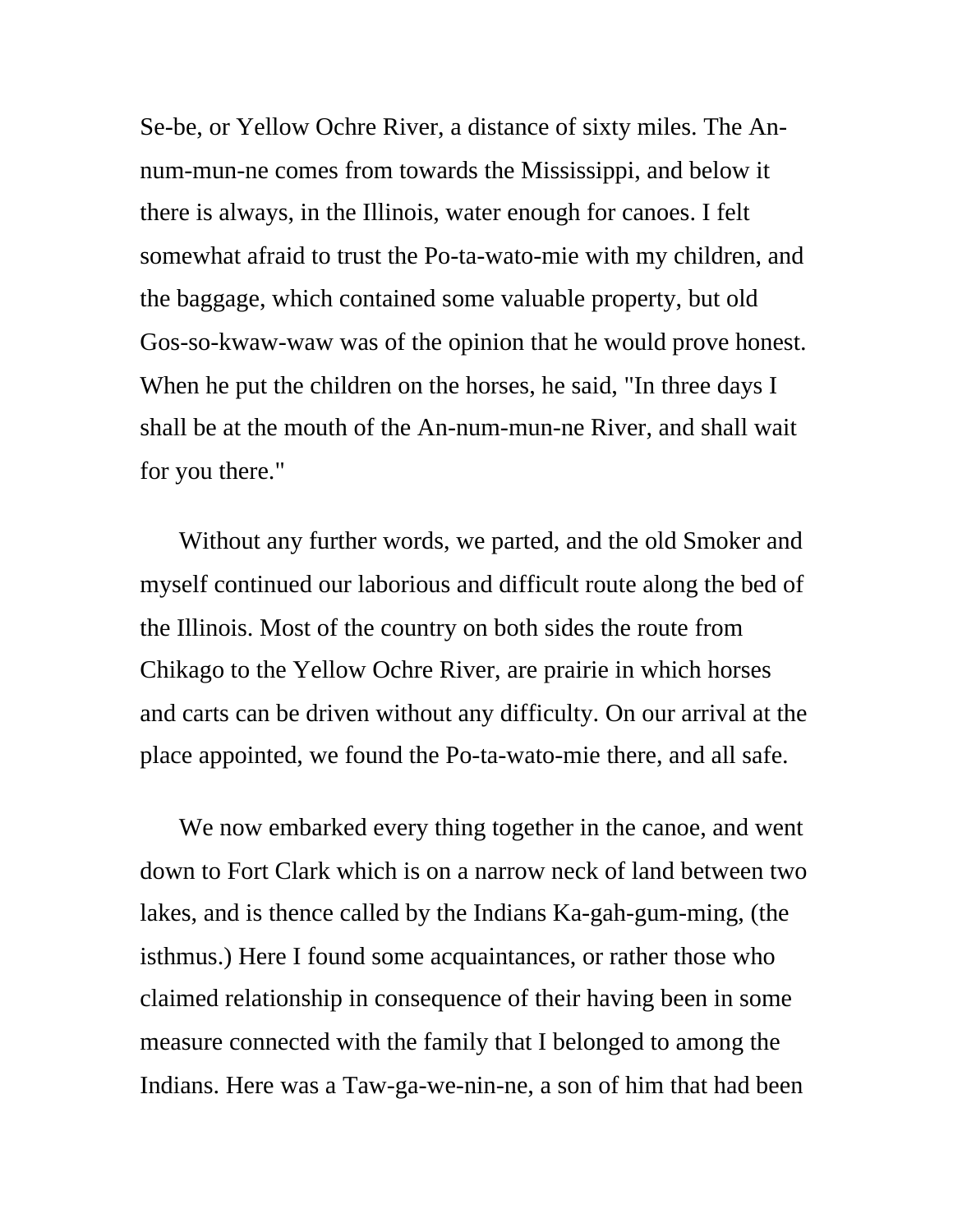the husband of Net-no-kwa, and some of the relatives of one [Page 256] of my wives. One of these, an old woman, gave me a sack of Wiskobimmenuk, or that sort of corn which is plucked green, boiled, and then dried. Two or three miles beyond this, as I went on my way, I saw a man standing on the bank, who, as I came opposite to him, called out, "My friend, do you love venison?" When I told him I did, and had put my canoe in shore, he lifted a large and fat deer into it, saying, "Perhaps you will like to eat some of this, which I have just now killed." He was going to turn away when I called him back, and though he refused any compensation for the deer, I gave him a little powder and shot, and some flints, for which he appeared very thankful.

About this time, when I was one day warm at work, I shot a crane and got into the water to take it up. Shortly after I felt somewhat unwell, but not reflecting on the cause of my illness, I went again into the water to get something I had shot, when immediately I fell down, and was unable to get up. My fever returned upon me with such violence that being in immediate expectation of death, I gave the Old Smoker directions to take my children to Governor Clark, who, I was confident, would assist them in reaching my relatives. But contrary to my expectation, I became gradually better, and after some days was able to go on my journey. We passed great numbers of Potawattomies, their lodges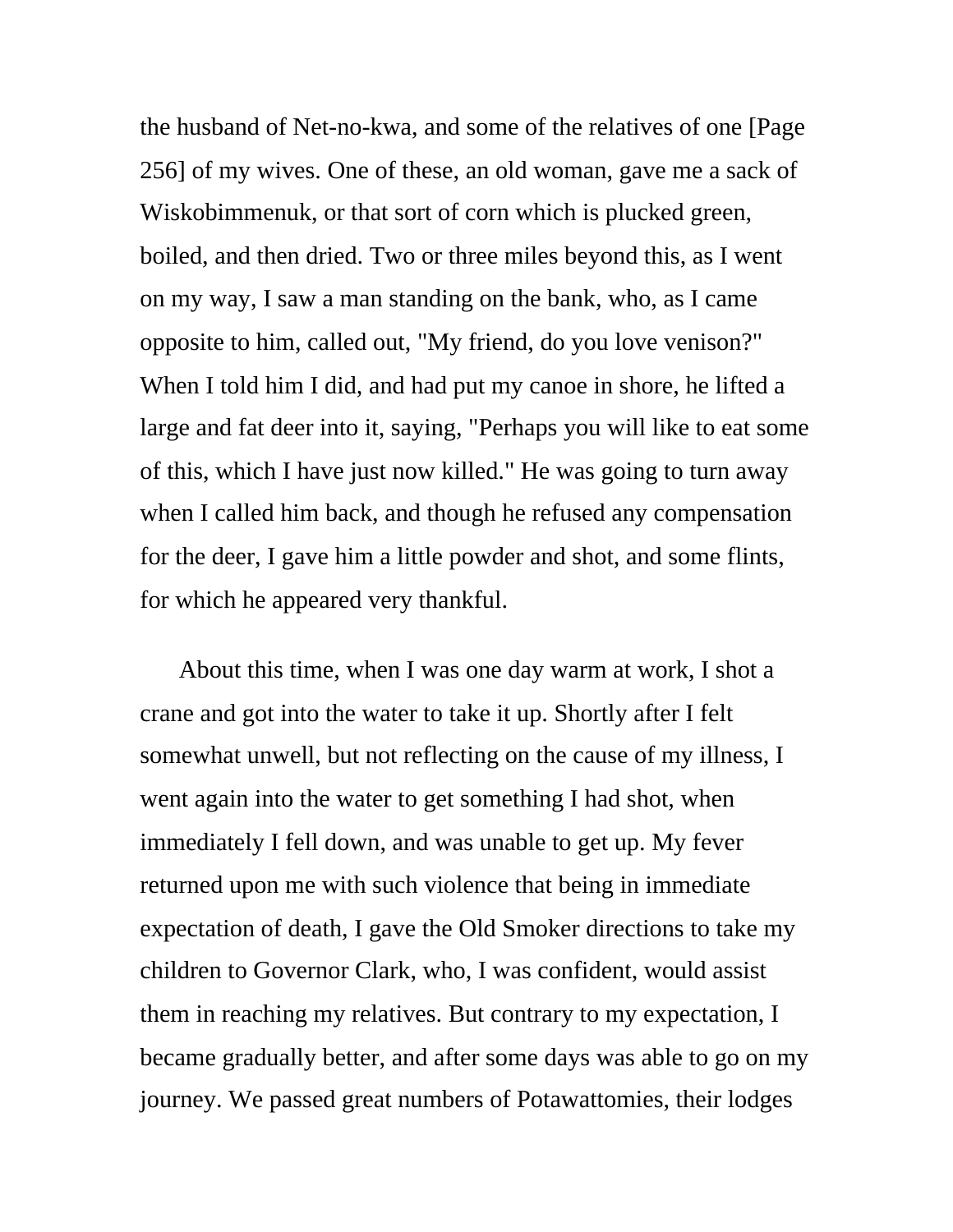standing many together in almost every bend of the river. Some of them started out in their canoes occasionally, and accompanied me some distance on my way. One day a man came running from his lodge to the bank of the river, and asked me who I was. When I had told him, he inquired if my children could eat honey; and when I told him I believed they could, he sent two young men, each with a large wooden bowl full, which they brought wading into the water, and handed to me.

In this manner I descended the Illinois River, killing plenty of game, and having at all times enough to eat; my health, also, gradually improving, until I came to St. Louis. Here Governor Clark showed his wonted kindness, not only to me and my children, but to the Old Smoker who had been so serviceable to me in my journey. After giving the [Page 257] old man a handsome present, he provided for his return to his own country, and dismissed him. I was detained longer at St. Louis than I had wished, as new clothes were to be made for my children. Some of these not having been completed in time for me to take with me, the Governor sent them afterwards to Kentucky. From St. Louis, I went to Cape Guirardeau in my birch bark canoe, having a letter from Governor Clark to the Indian agent at that place.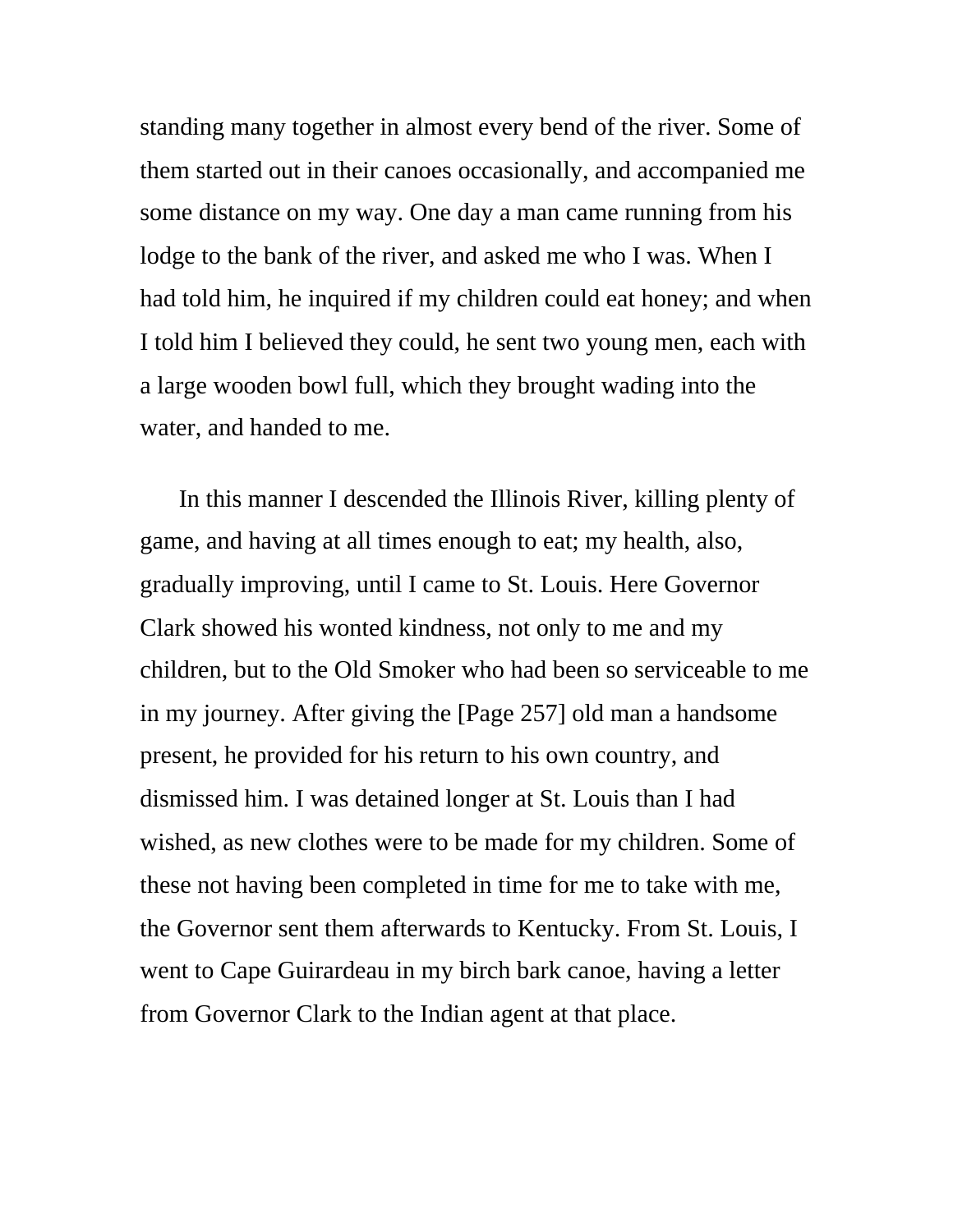At Cape Guirardeau, where I left my canoe, and where I remained but a very short time, I saw some of the gentlemen of Major Long's party, then on their return from the Rocky Mountains. This was in the fall of the year 1820, and was about one year after my first arrival on the Ohio in 1819. From the time of my capture by Manito-o-geezhik and Gish-kaw-ko, just thirty years had elapsed before I started in the spring of 1819 from the Lake of the Woods. So that it must have been in the spring of the year 1789 that I was taken prisoner. I am now forty-seven years old.

Four months I remained with my sisters at Jackson, fifteen miles from Cape Guirardeau; then I went to Kentucky, and the next fall I returned to St. Louis, to see Governor Clark; but he was not at home, and as many people were then dying in St. Louis of fevers, I made but a short stay. On my way home, I fell sick of a violent fever at the Grand Prairie, which is eighty miles from the place where I had left my children. Fortunately I fell into the hands of a woman who treated me with much humanity and kindness, and I soon began to recover. I now heard that my children were dying with the fever which prevailed so generally throughout the country, and notwithstanding my own miserable and debilitated condition, I hastened home. Only one of my children died. The others though very sick, at last recovered. But I was not alone in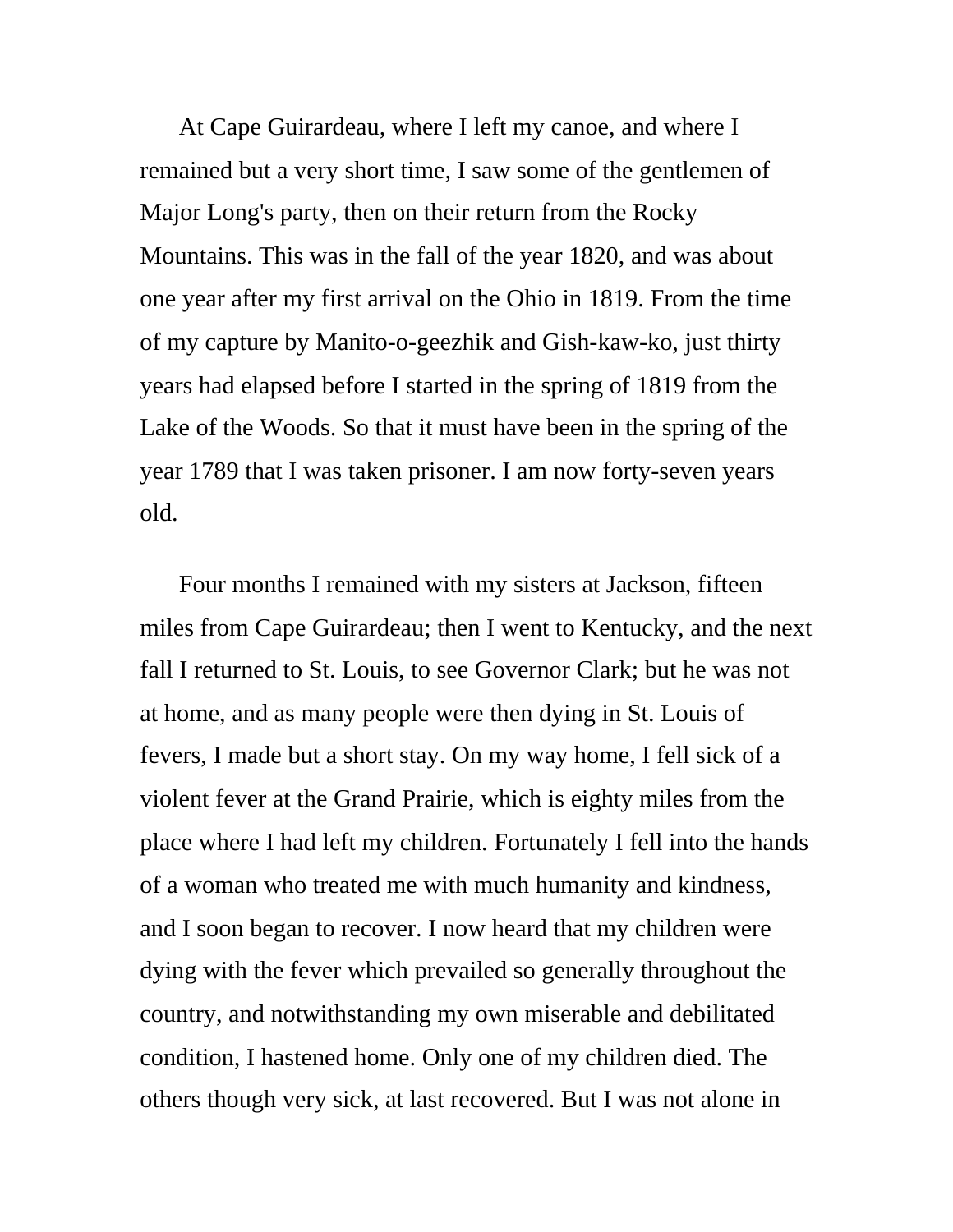this affliction. Seven died out of the circle of my near relatives with whom I then lived, and an alarming mortality prevailed throughout that part of the state.

On the ensuing spring an attempt was made to recover something for my benefit from the estate of my father; but my stepmother sent several of the negroes, which it was [Page 258] thought might fall to me, to the island of Cuba, where they were sold. This business is yet unsettled, and remains in the hands of the lawyers.

In the spring of 1822, I started to go again to the north, not finding that I was content among my friends in Kentucky. I went by the way of the Grand Prairie, and having given my canoe to my brother, I took horses, and putting my children on them, I came to St. Louis, thence by way of the Illinois, towards Chikago.

The Indian agent for Fort Clark lived at this time at a place called Elk Heart, some distance below. He, as well as most of the people on this route, had been kind, and had shown a disposition to assist me whenever I needed any thing. On this journey I stopped at Elk Heart, at the house of the agent, and though he was not himself at home, I had my horses fed, and was supplied with what refreshment I needed for myself and children, free of expense. On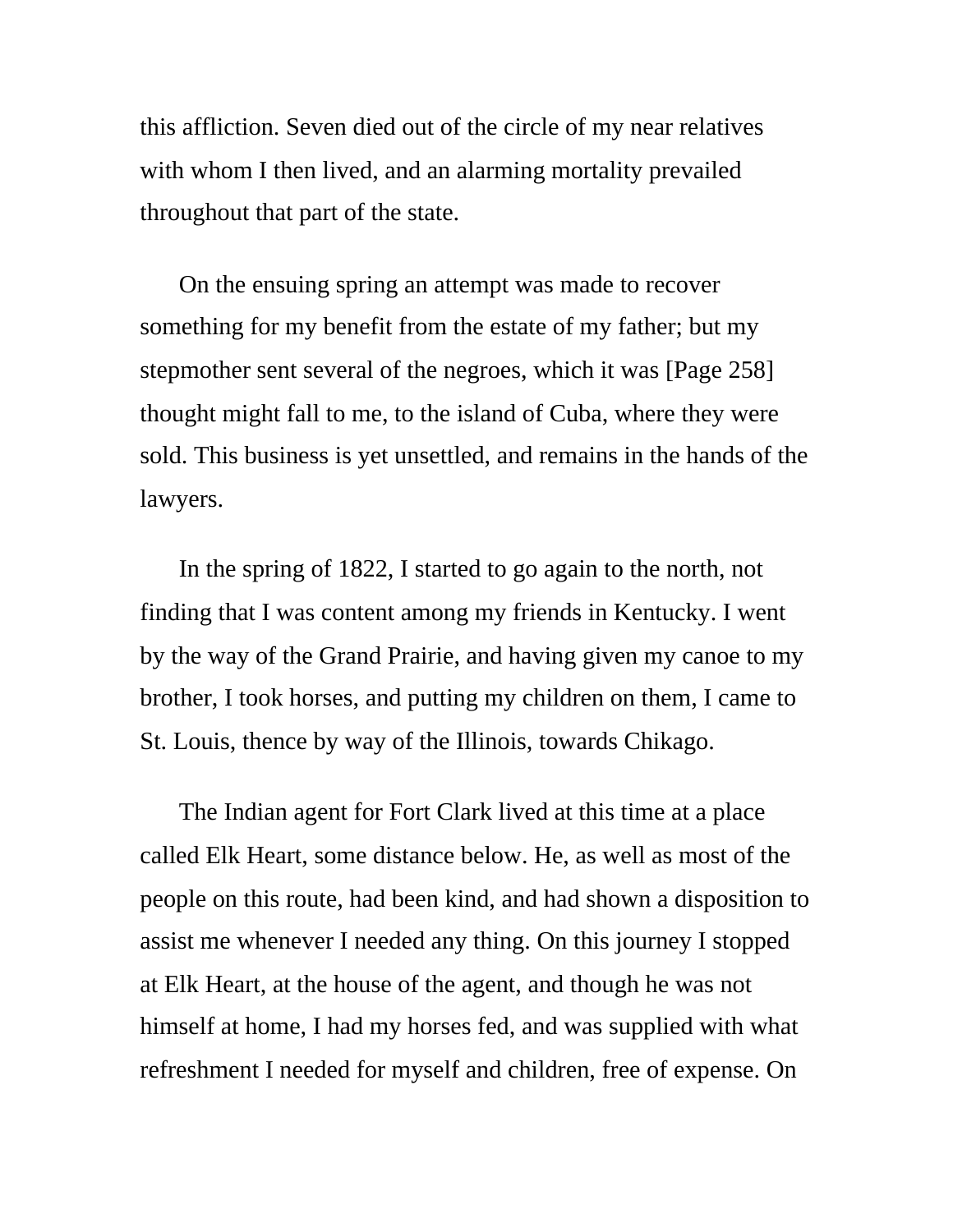the following day, I met the agent on his way home from Fort Clark, and told him of the reception I had met at his house in his absence. He was glad to hear of this, and he told me that I should soon come to a bad river to cross; "but," said he, "there is a boat now on this side, in which I have just crossed. The man to whom it belongs, lives on the other side. You must use the boat to cross, and then tell him to take it around to the other river, which is beyond his house, and help you to cross that, and I will pay him for his trouble." We crossed accordingly, but my daughter Martha being now sick, we stopped all day near the house of the man to whom the canoe belonged. I had one very handsome horse which had been given me by my brother, and which this man said he was determined to have from me. He offered to buy it, but I told him the horse was necessary to my journey, and I could by no means part with it. Still he insisted, and said unless I would let him have the horse, I should not have his canoe to cross the other river. He cursed and abused me, but all the means he could use did not induce me to give up the horse. The canoe had been taken around to the river I had to cross for the use of some other person, and when I was ready to go I started, expecting [Page 259] to find it there. But on my way to the ferry, I met the man on horseback who said to me, "I have taken away the canoe, and you cannot cross." Without regarding this, I went on, and when I arrived, I found the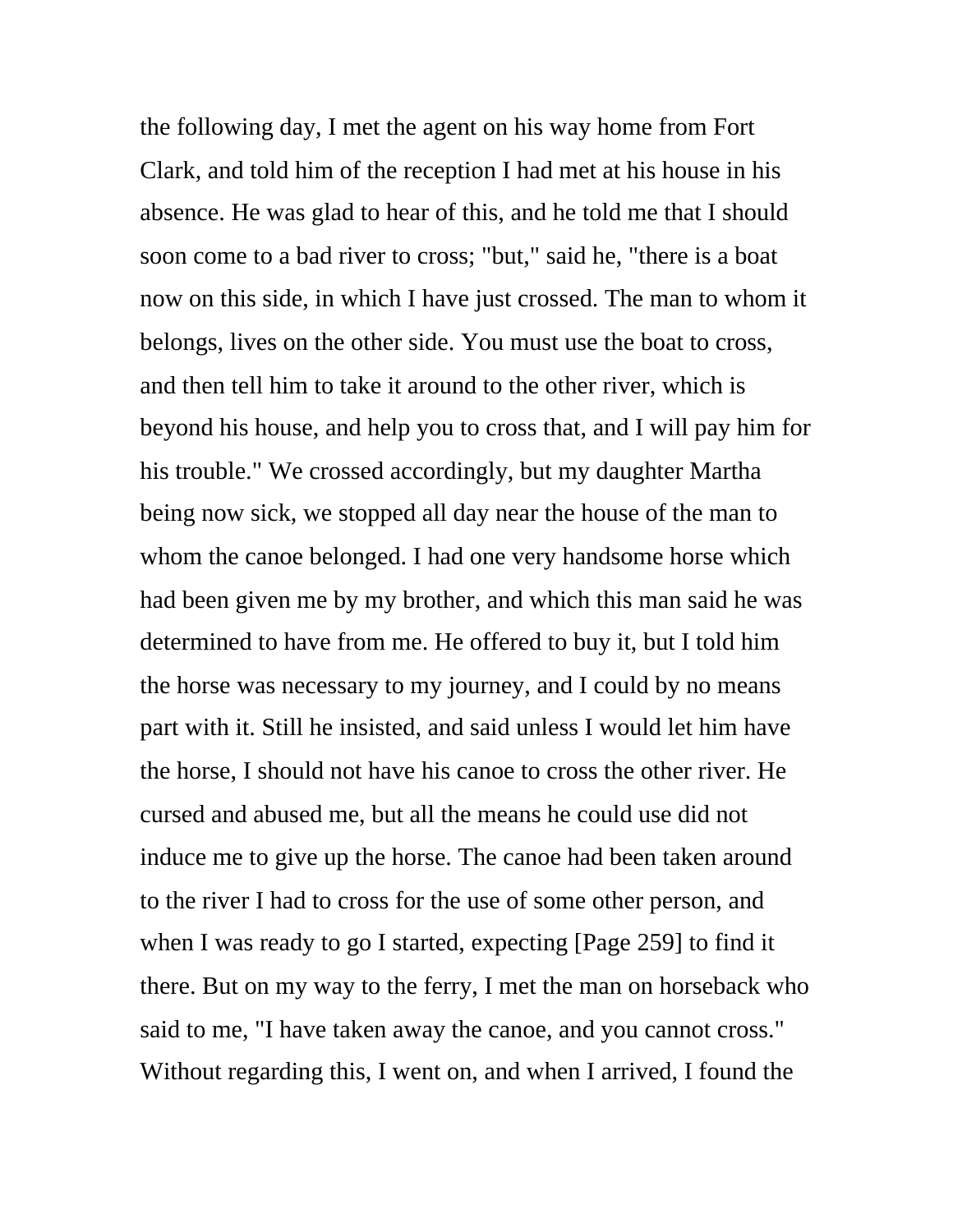canoe was indeed gone, and that there were no logs, or other materials to make a raft. Fearing to endanger the children by swimming them across on the horse's backs, I stood for some time in doubt what to do. At last I recollected, that if he had hid the canoe, as was most probably the case, his track would lead me to it. Then going back to the road a considerable distance from the river, I found his track coming into it. This I followed, until I found the canoe hid in thick bushes, about a mile below the ferry. Taking it up to the crossing place, I carried my children, and led the horses over; then giving the canoe a push into the stream, I said to it, "go, and stay where your master hides you."

At Chikago, I was compelled to sell my horses for much less than their value to Captain Bradley and a Mr. Kenzie, who was then agent in place of Dr. Wolcott, as they told me I could not get them taken to Mackinac. One old horse which I left as being of little or no value, I afterwards received fifteen dollars for from some gentlemen who wished to make use of him, but who might have had him for nothing. When Captain Keith, in the schooner Jackson, arrived, he told me, on seeing the paper given me by Governor Clark, that he would have taken my horses to Mackinac for nothing; but it was now too late as they were sold.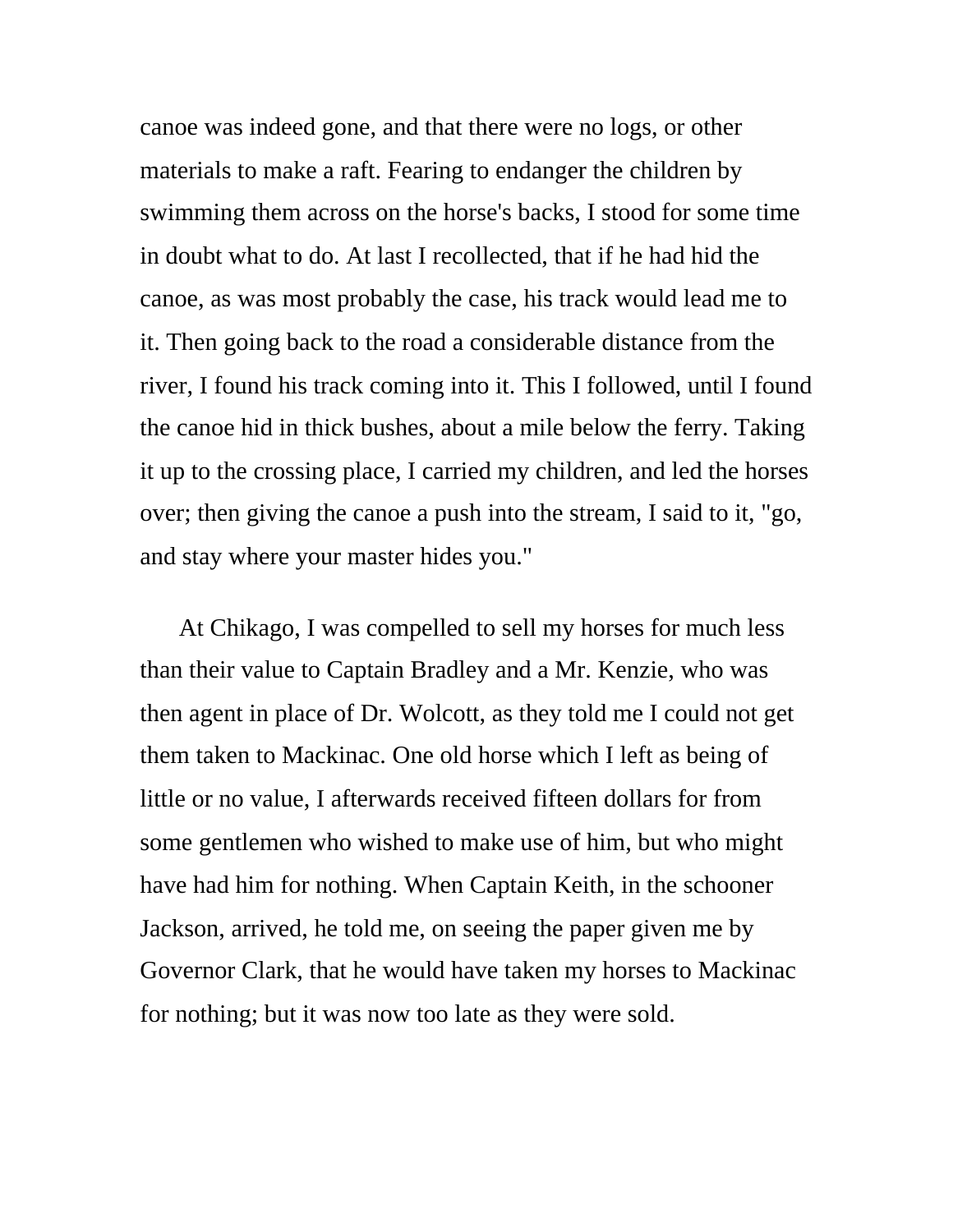A principal part of my design in returning to Mackinac was to engage myself to Col. Boyd, the Indian agent there, as an interpreter; he having very often expressed a wish that I should do so, whenever I had acquired such a knowledge of the English language as would qualify me to discharge the duties of that station. It was now, therefore, a disappointment to me, to be informed that I had come too late, an interpreter having recently been hired to fill the place. He informed me, however, that an agent to be stationed at the Saut De St. Marie would probably arrive in the steam boat which was expected immediately, and Col. [Page 260] Boyd thought I might obtain the situation of interpreter for him. When Mr. Schoolcraft, the gentleman expected, arrived at Mackinac, he readily accepted my proposal. But as he was to stay but an hour or two on the island, he directed me to make my preparations and follow him, allowing me four days after his arrival at the Saut before it was necessary for me to be there. I made my preparations accordingly, and was nearly ready to start when a letter came from Mr. Schoolcraft, stating that he had found an interpreter at the Saut, and therefore did not wish me to join him. I carried back to the traders the furniture and other articles which I had purchased with the expectation of residing at the Saut, and they willingly restored me my money. [Page [p. 261]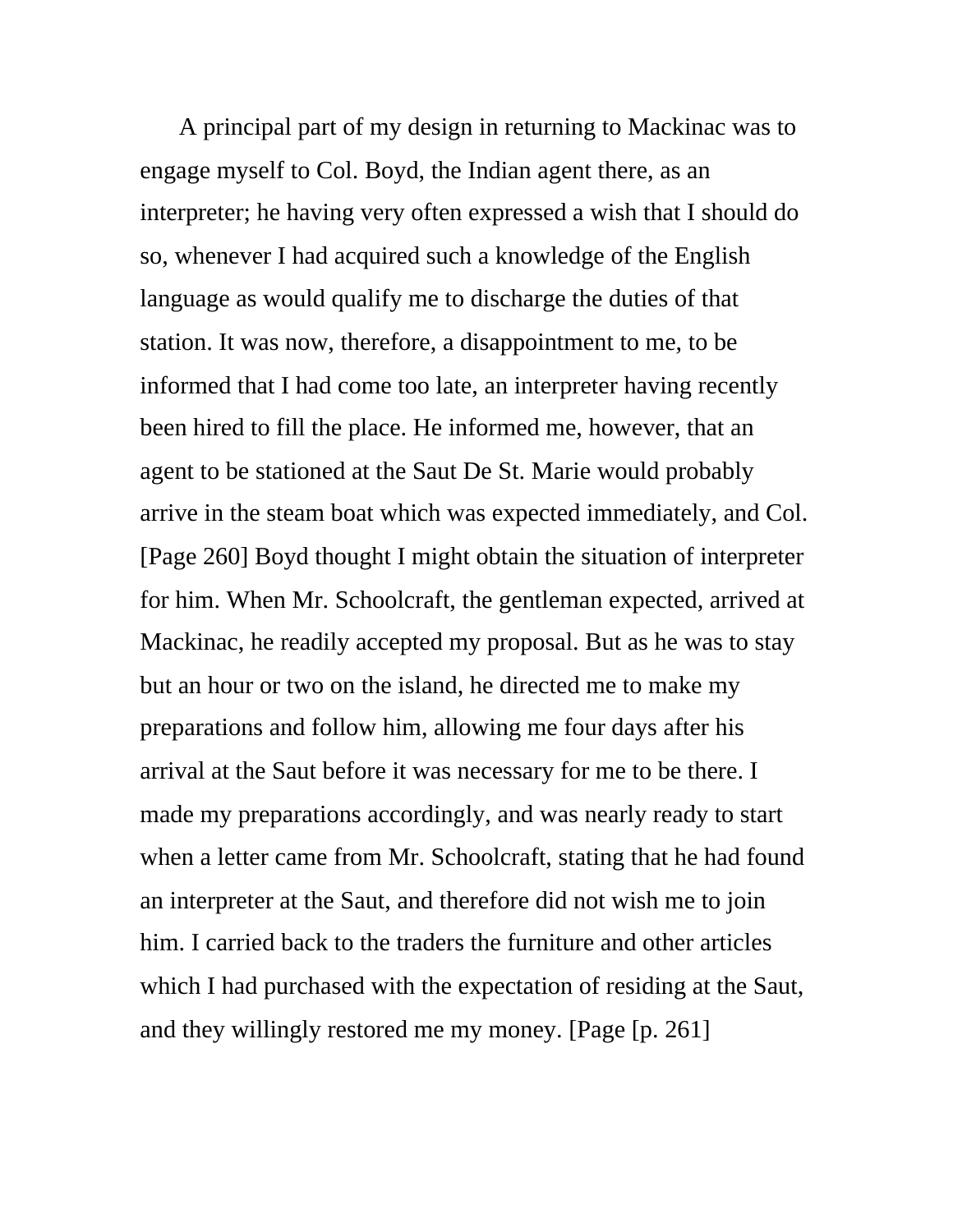## CHAPTER XV

Transactions of the agents and clerks of the American Fur Company, in the country about the Lake of the Woods -- treachery of an Indian woman -- misfortunes attendant on an attempt to bring my children from the Indian country.

Being now destitute of employment, I engaged to Mr. Stewart, the agent of the American Fur Company, to go with the traders into the Indian country. This I preferred to remaining with the Indian agent, though he again proposed to hire me for a striker in his smith's shop. For my services with the people of the American Fur Company, I was to receive two hundred and twenty-five dollars per year and a suit of clothes.

My children I placed at school at Mackinac, and went to the Saut De St. Marie with Mr. Morrison, one of the company's principal clerks. Thence they sent me, in a boat with some Frenchmen, to Fond Du Lac. I was unacquainted with the manners of these people, and should have suffered, and perhaps perished for want of provisions, had I not purchased some occasionally from the crew. From Fond du Lac I went to Rainy Lake with Mr. Cote, but my ignorance of the business in which I had embarked exposed me to much inconvenience. I had still some of my traps with me,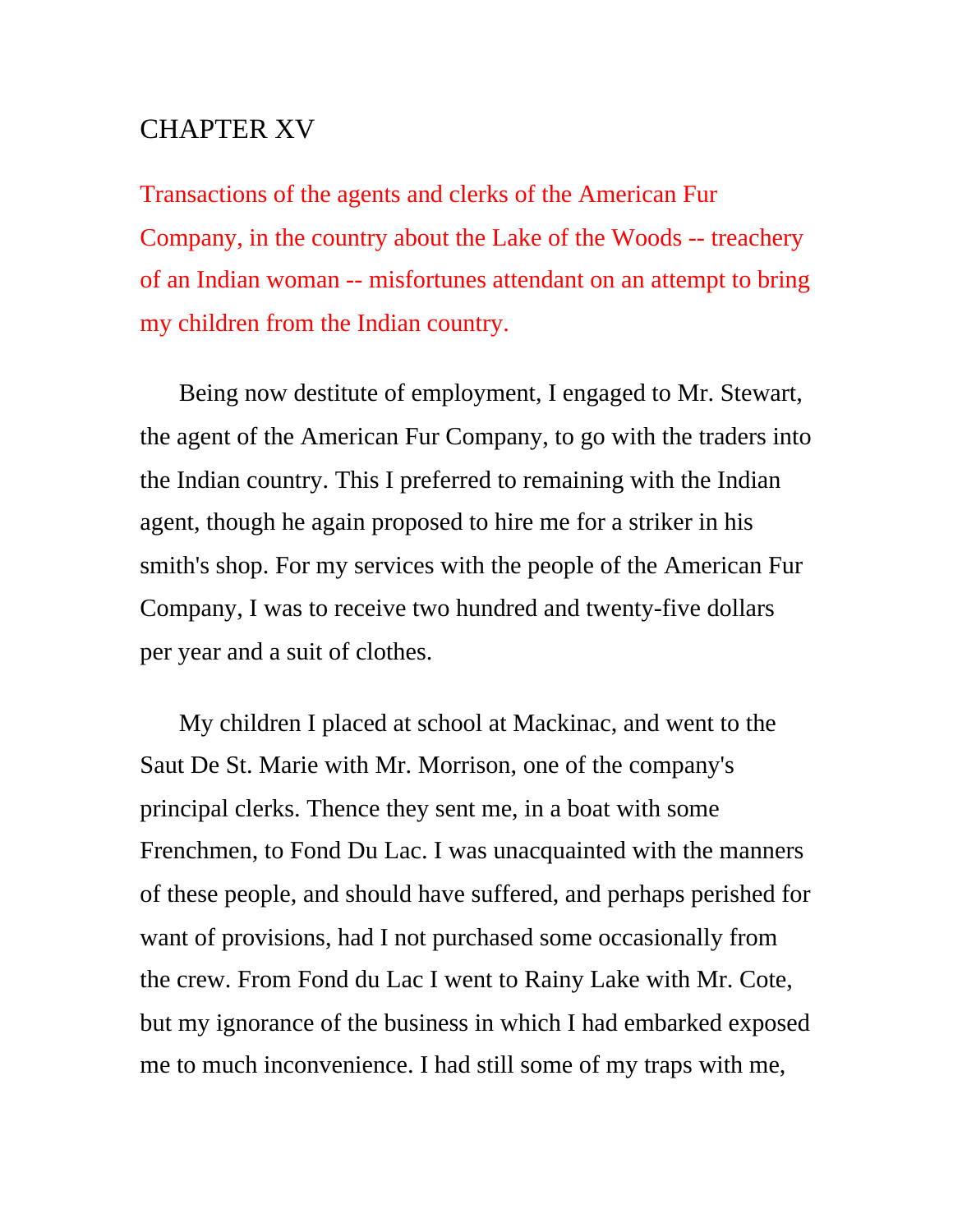with which I took a considerable number of musk rats on this journey, and I was not less surprised than displeased, to be told that the skins did not belong to me. But I was not only compelled to give these up; I was made to paddle by myself a canoe heavily loaded with wild rice, and to submit to various other laborious employments which I did very reluctantly.

When we arrived at Rainy Lake, I went to hunt, but killed nothing. Soon afterwards, they sent me to the rapids of Rainy Lake River, and before the ice had formed so as to put an end to the fishing, I had taken one hundred and [Page 262] fifty sturgeons. The winter had now commenced, and Mr. Cote sent me with one clerk, four Frenchmen, and a small outfit of goods, equal to one hundred and sixty dollars in value, to trade among the Indians. We were furnished with no other food than wild rice at the rate of eighteen quarts per man, and instructed not to return until we should have exchanged for peltries all our goods. As I knew we should be compelled to travel far before we found the Indians, I requested of Mr. Cote permission to remain while I could prepare a train and harness for two good dogs which belonged to me; also snow shoes for ourselves; but he would not hear of a moment's delay.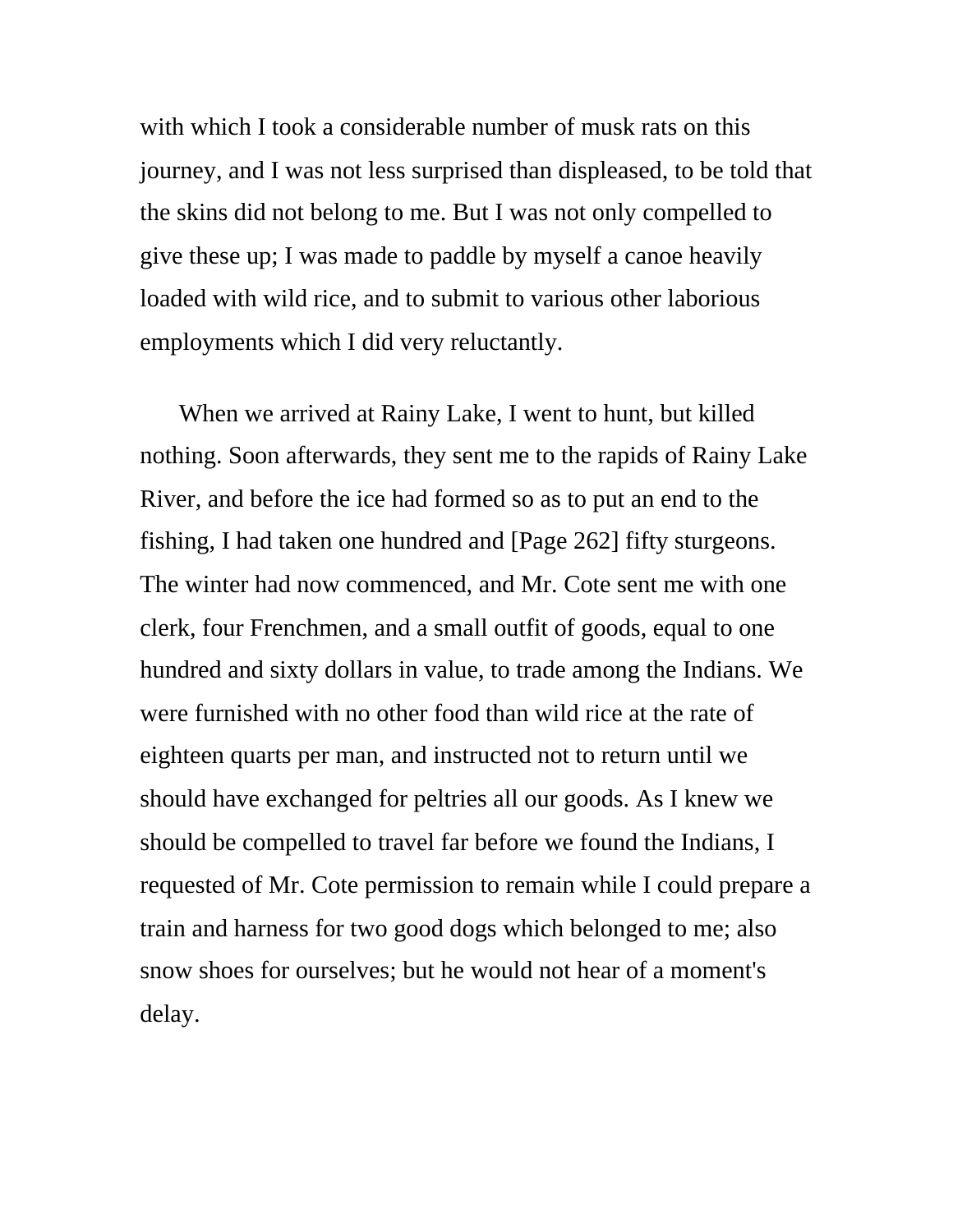Four days after we started, a heavy snow fell, and our wild rice being all expended, the clerk and three of the Frenchmen left me and returned to the Fort. There was now only myself and one Frenchman named Veiage, who however was a hardy, patient, and most excellent man, and we struggled through the snow with our heavy loads as we might.

After some days, and when we were extremely reduced through want of provisions, we found some lodges of Indians, but they also were in a starving condition. With these I left Veiage, and with a few goods, went to visit another encampment at some distance; these also I found perishing of hunger. On my return to the place where I had left my companion, the lodges were removed and no person remained. Here my strength failed entirely, and I sat down expecting to perish, as the night was very cold; but an Indian who had come back to look at his traps, found me, made a fire, and after he had raised me up, assisted me to his lodge. He had taken one beaver, and this was now to be divided among twenty persons, not one of whom had eaten a mouthful in two days, and all were in a starving condition.

Soon after this, as I continued on my journey according to my strength, I found the lodge of my friend Oto-pun-nebe, the man who had taken my part in the affair with Wawbebe-nais-sa. His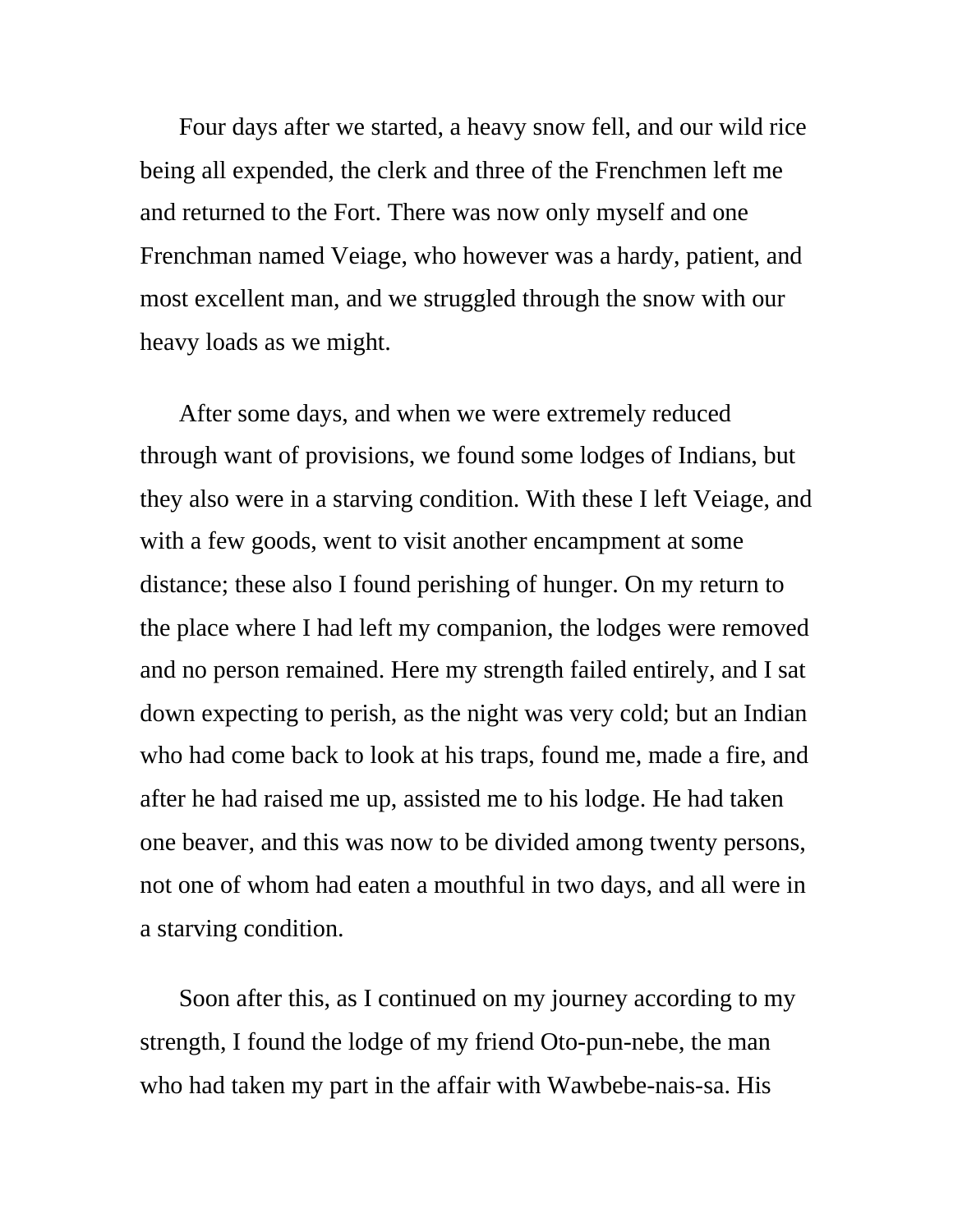wife began to cry when she saw the extreme misery of my condition, so much was I reduced and [Page 263] changed in appearance by hunger and fatigue. About this time eight starving Frenchmen came upon us, who had been sent by Mr. Cote, he supposing that I had found buffalo, and must by this time have meat in great abundance. One of my dogs died, and we ate him. We were travelling on the old trail of the Indians, but a deep snow had fallen since they passed. Under this snow we found several dead dogs, and other things thrown away or left by the Indians, such as bones, worn out moccasins, and pieces of leather. With these we were able to sustain life. We killed also, and ate my last dog; but we had yet a long distance to travel before we could reach the buffalo, and as we were all rapidly failing, we consulted together, and determined to kill one of the Fur Company's dogs. We did so, and this enabled us to reach the buffalo, when our distress was for the present at an end.

After I had killed many buffaloes, and meat had for some time been plenty in our camp, the Frenchmen became lazy and insolent, and refused to go for meat, to carry packs, or render me any assistance whatever. When we were ready to return to the trading house, every one of these men refused to take any load but his own blanket and provisions, except Veiage, and with him I divided our peltries, which in all weighed six hundred pounds. We were of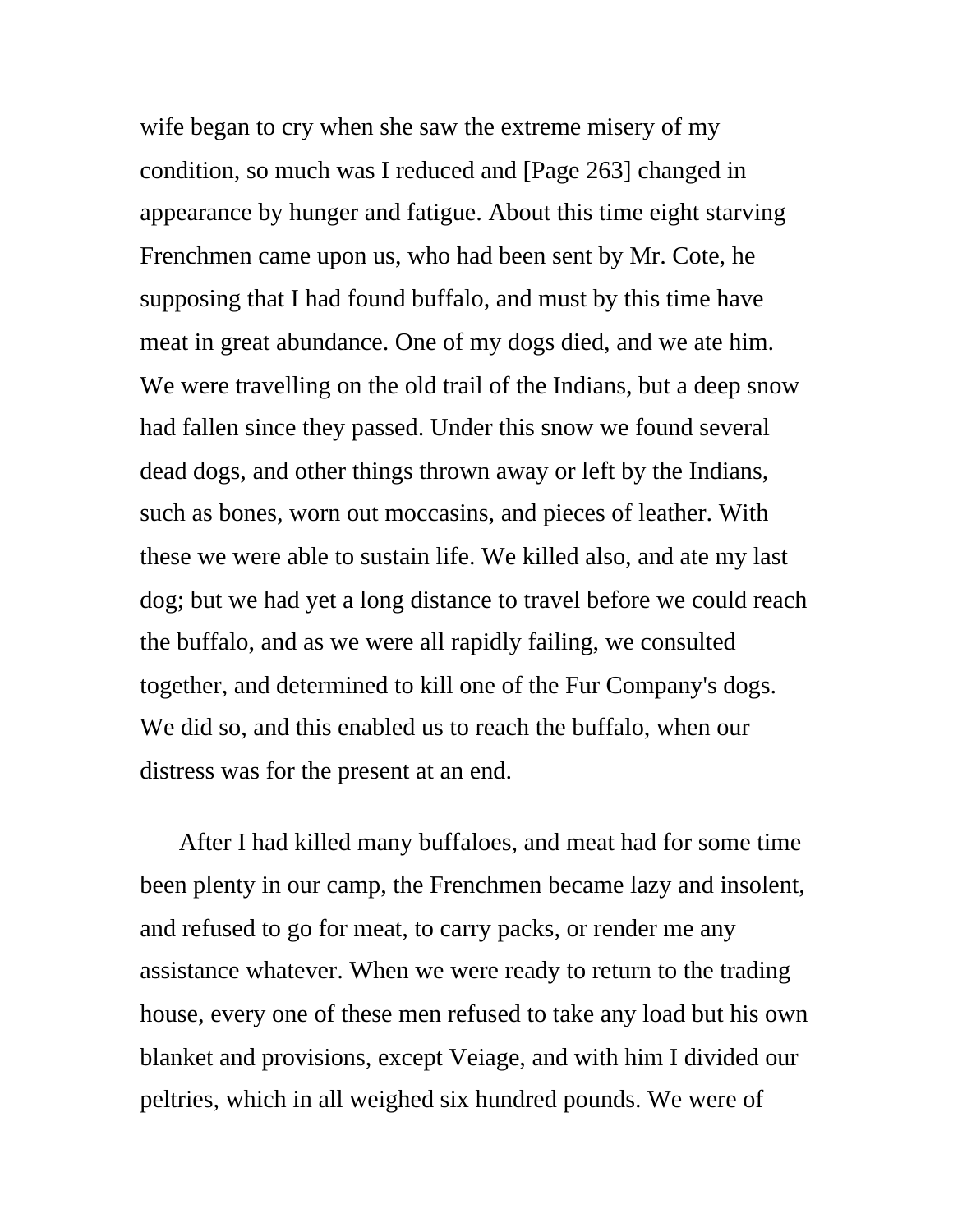course a considerable time in carrying these heavy loads to the Fort.

When I arrived, I accounted for my whole outfit; having the peltries I had purchased in exchange for every article, except some powder and shot which we had ourselves expended in hunting. The price of this was deducted from my pay in my final settlement with the agent of the American Fur Company. Then ten dollars as the price of the dog we had killed in the extremity of our hunger, and which had been the means of saving, not my life only, but that of the nine Frenchmen that were with me. But Mr. Cote did not consider my return a good one, and complained of me for having refused to take whiskey with my outfit. I told him [Page 264] that if I had taken whiskey, I could certainly have obtained a much greater quantity of peltries, but I was averse to trading with the Indians when intoxicated, and did not wish to be one, on any occasion, to introduce whiskey among them. But as he had determined on sending me out again, and insisted I should take whiskey, I told him I would for once conform entirely to his instructions, which were "to use every method to procure the greatest possible quantity of skins at the lowest price." This time I went to the country about the Lake of the Woods, and with an outfit valued at two hundred dollars, I purchased by means of whiskey, more than double the amount of peltries I had before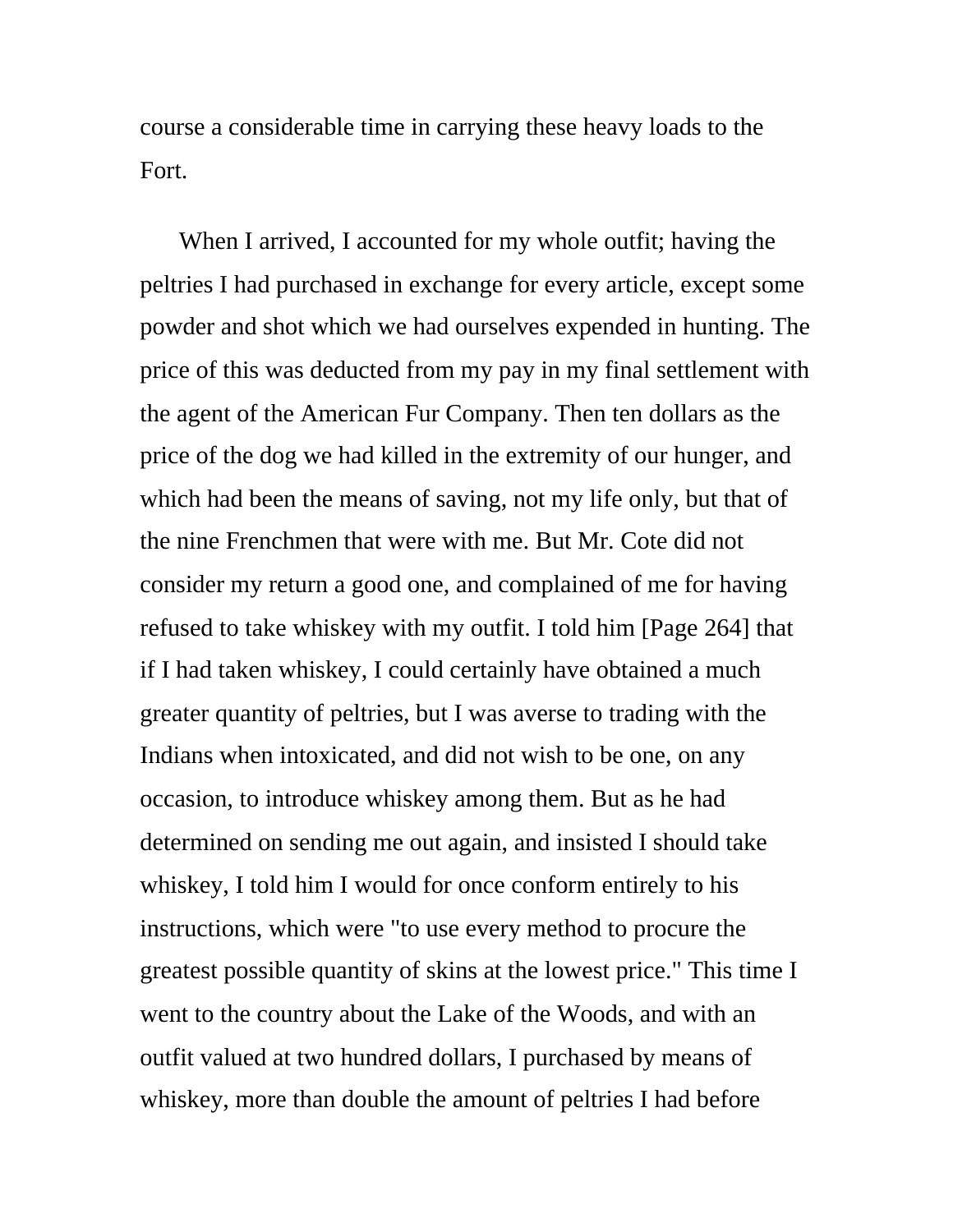brought in. Now Mr. Cote expressed the highest satisfaction at my success, but I told him if he wished to have his goods sold in that way, he must employ some other person, as I could not consent to be the instrument of such fraud and injustice. I had been so long among the Indians that many of them were personally my friends, and having seen the extent of the mischiefs occasioned by the introduction of intoxicating liquors, I had become desirous of preventing it, as far as in my power, at least. I was not willing to be myself active in spreading such poison among them, nor was I willing to use the advantage their unconquerable appetite for spirits might give me in bargaining with them, as I knew that though they might easily be defrauded, any fraud thus practised must be known to them, and they would feel resentment and dislike in proportion as they were made to suffer; more particularly against me, whom they looked upon as one of their own number.

I remained fifteen months in the American Fur Company's employ, during all which time I slept only thirteen nights in the house, so active and laborious were my occupations. It had been an item in my agreement with Mr. Stewart that I should be allowed to go to Red River to see my children, and make an attempt to bring them out with me. Accordingly, when the traders were about to make their yearly visit to Mackinac, I was allowed to go by myself; but having been disappointed of moccasins and other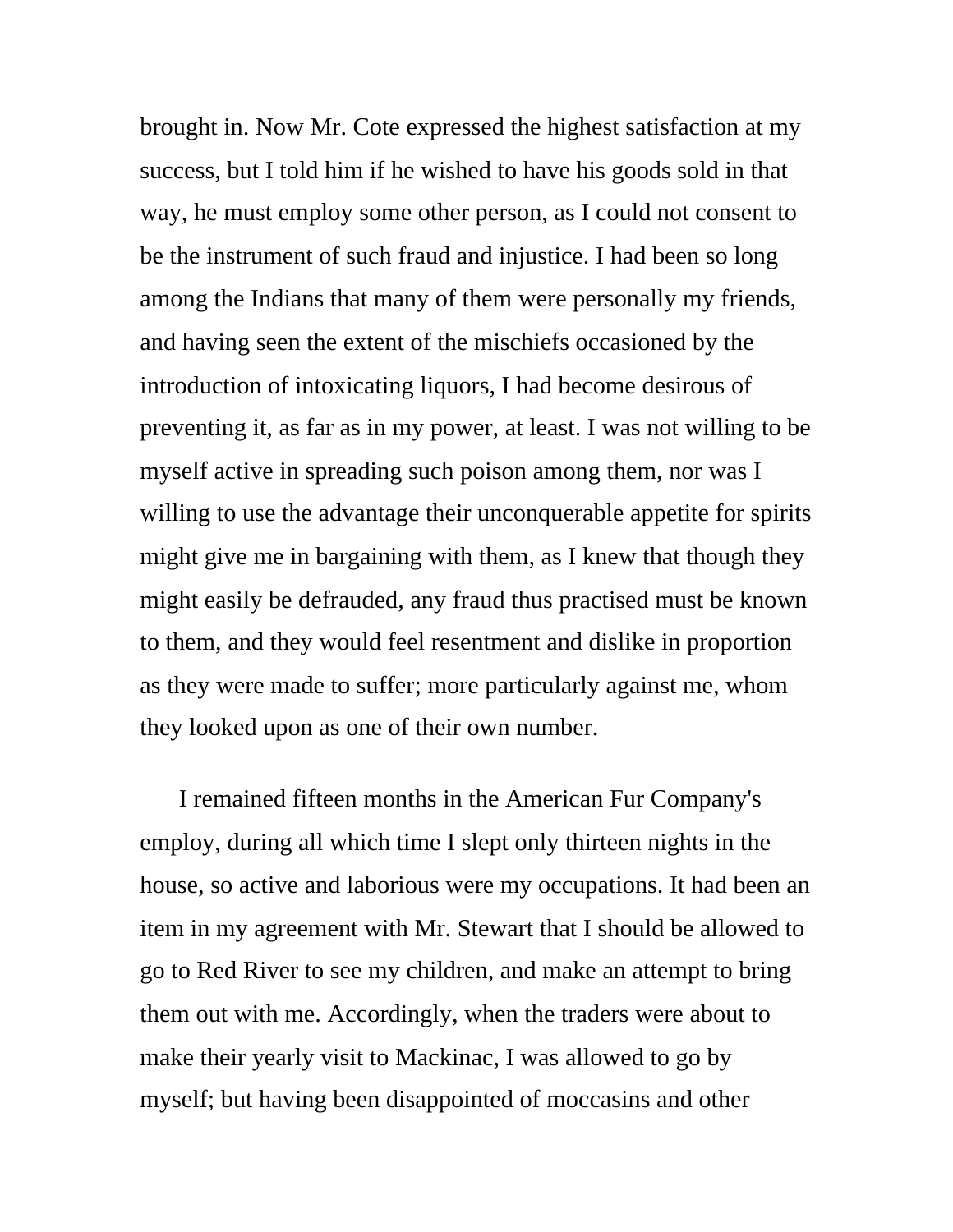articles that had been promised me by Mr. Cote, I suffered much [Page 265] inconvenience, travelling as I did by myself in a small canoe. My children were three in number, two daughters and one son, and had been a long time separated from me even before I first left the Indian country.

Mr. Clark, of the Hudson's Bay Company, who was now stationed at Red River, and to whom I had a letter, refused to give me any assistance in recovering my children. In the morning, when I arrived there, I had left my blanket in his house, expecting at least that I should sleep there; but when at the approach of night I was about to go in, he sent the blanket out to me. From the manner in which this was done, I knew if I went in again, it would only be to be driven out, and I went immediately to select a place to sleep in the woods at a little distance. But Mr. Bruce, the interpreter whom I have before mentioned saw me, and calling me into his lodge, invited me to remain, and while I did so, treated me in the most friendly and hospitable manner. Knowing that I had no reason to expect any assistance from Mr. Clark, who was soon to leave the country, I went to Captain Bulger, the military commandant, to state my business, and received from him a most attentive and friendly hearing. Immediately on my calling to see him, he asked me where I had slept, as he knew that I had arrived the day before. When he heard that I had been refused a lodging in the trading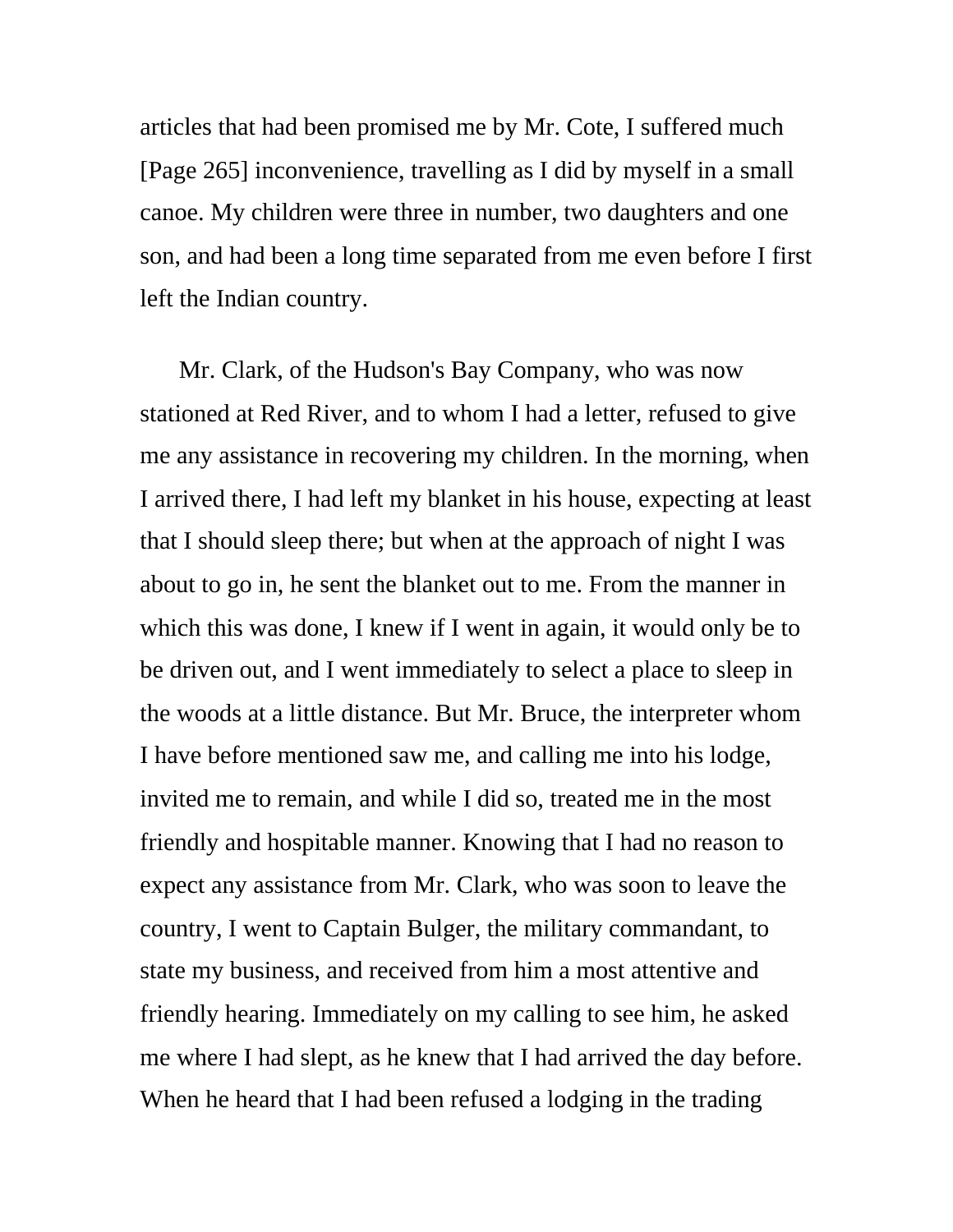house, he invited me to come and eat with him, and sleep in his house as long as I should remain there. He knew of my business to the country, and asked me if I could tell where my children were. I had ascertained that they were with the Indians about the Prairie Portage.

Some Indians about the Fort told me that those of the band with whom my children were had heard of my arrival, and were determined to kill me if I should attempt to take my children from them. Nevertheless, I visited that band as soon as I could make the journey, and went into the lodge of the principal chief, who treated me kindly. I remained some time, always staying in the lodge with my children who appeared pleased to see me; but I easily discovered that it was by no means the intention of the Indians to suffer me to take them away. Giah-ge-wa-go-mo, the man who had [Page 266] long before stolen away my son, and whom I had been compelled to beat as well as to kill his horse, now treated me with some insolence, and threatened even to take my life. I said to him, "If you had been a man, you would have killed me long ago, instead of now threatening me. I have no fear of you." But being entirely alone, I could accomplish no more at present than to induce the band to remove, and encamp near the fort at Red River. This was a considerable journey, and on all of it, my children and myself were made to carry heavy burthens, and were treated like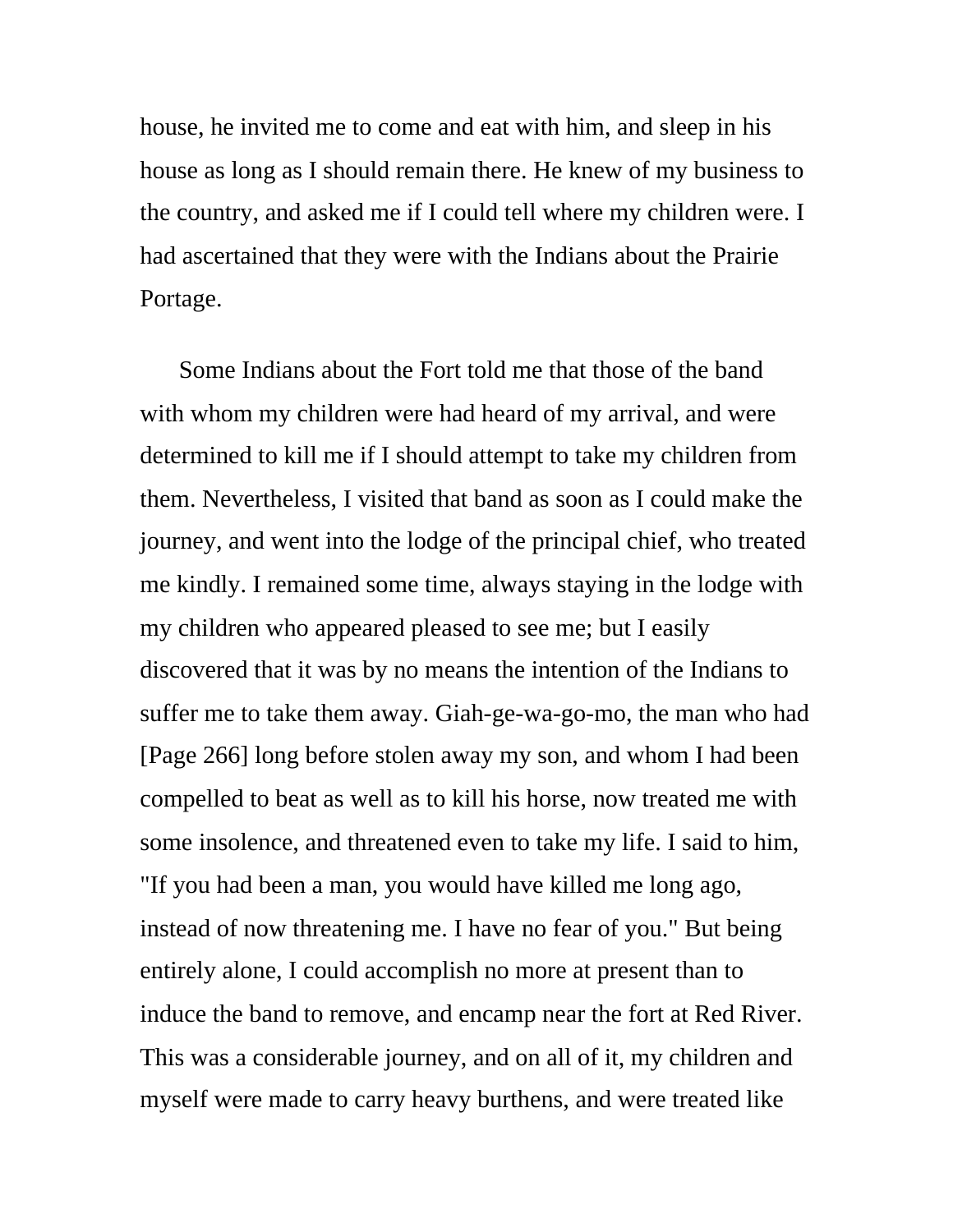slaves. They did not indeed give me a load to carry, but they were careful so far to overload my children, that when I had taken as much as I could move under, there were heavy loads left for them. After they had encamped near the fort, I asked them for my children, but they utterly refused to give them up. Giah-ge-wa-gomo was the principal man who was active in resisting me, and with him the dispute had grown to so open a quarrel, that I was about to proceed to violent measures, but I bethought me that I should do wrong to attempt to shed blood without first making my intention known to Captain Bulger, who had expressed so much friendly feeling towards me. I went accordingly and told him my situation, and that I was now convinced I could not take my children without using violent measures with Giah-ge-wa-go-mo. He approved of my having told him what I was about to do, and immediately sent Mr. Bruce to call my children into the fort. They came accordingly, and stood before his house, but with ten or twelve Indians accompanying them, and who were careful to stand near by on each side of them. Having pointed out my children to him, the captain directed his servant to feed them. Something was accordingly brought from his own table, he having just then eaten, and given to them; but the Indians immediately snatched it away, leaving them not a mouthful. A loaf of bread was then brought, but it went in the same way, not a particle of it being left to them.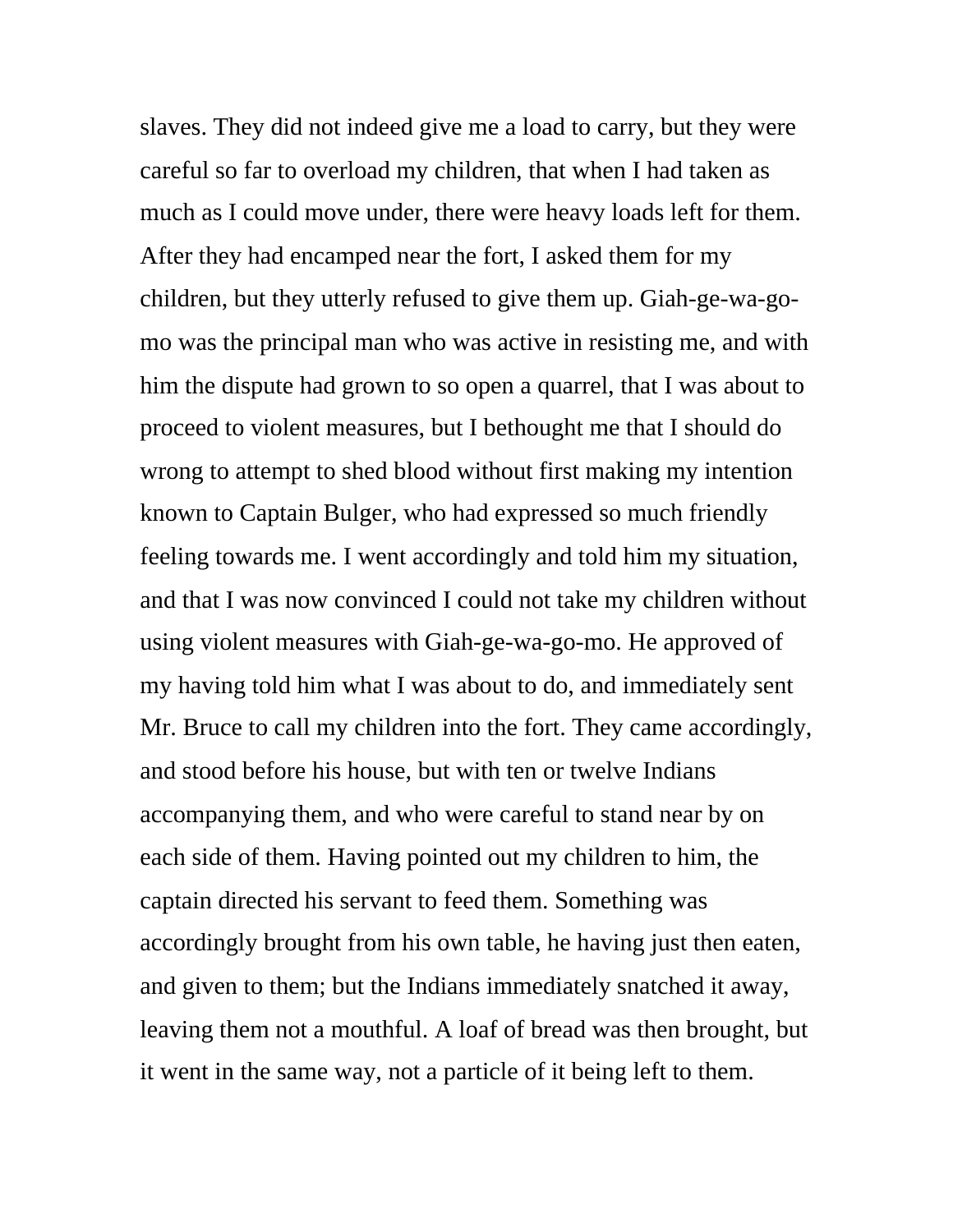Captain Bulger now directed a store house to be opened, and told me to go in and get them something to eat. Finding there some bags [Page 267] of pemmican, I took the half of one, about twenty pounds, and making them sit down, all partook of it.

The Indians refused the children to the demand of Capt. Bulger, as they had done to me; but next day he called all the principal men, and among others Giah-ge-wa-go-mo, to come and council with him. The chief man of the band was very willing that I should take away the children, and when we all went into the council room, he took a seat with Captain Bulger and myself, thereby placing the four men who were principally active in detaining them in the situation of persons who were acting in open contravention to his wishes.

Presents to the amount of about one hundred dollars in value were brought in, and placed on the floor between the two parties. Captain Bulger then said to the Indians:

"My children, I have caused to be placed before you here, a pipe full of tobacco, not because I am willing to have you suppose I would purchase from you a right for this man to come and take what is his own, but to signify to you that I still hold you by the hand, as long as you are ready to listen attentively to my words. As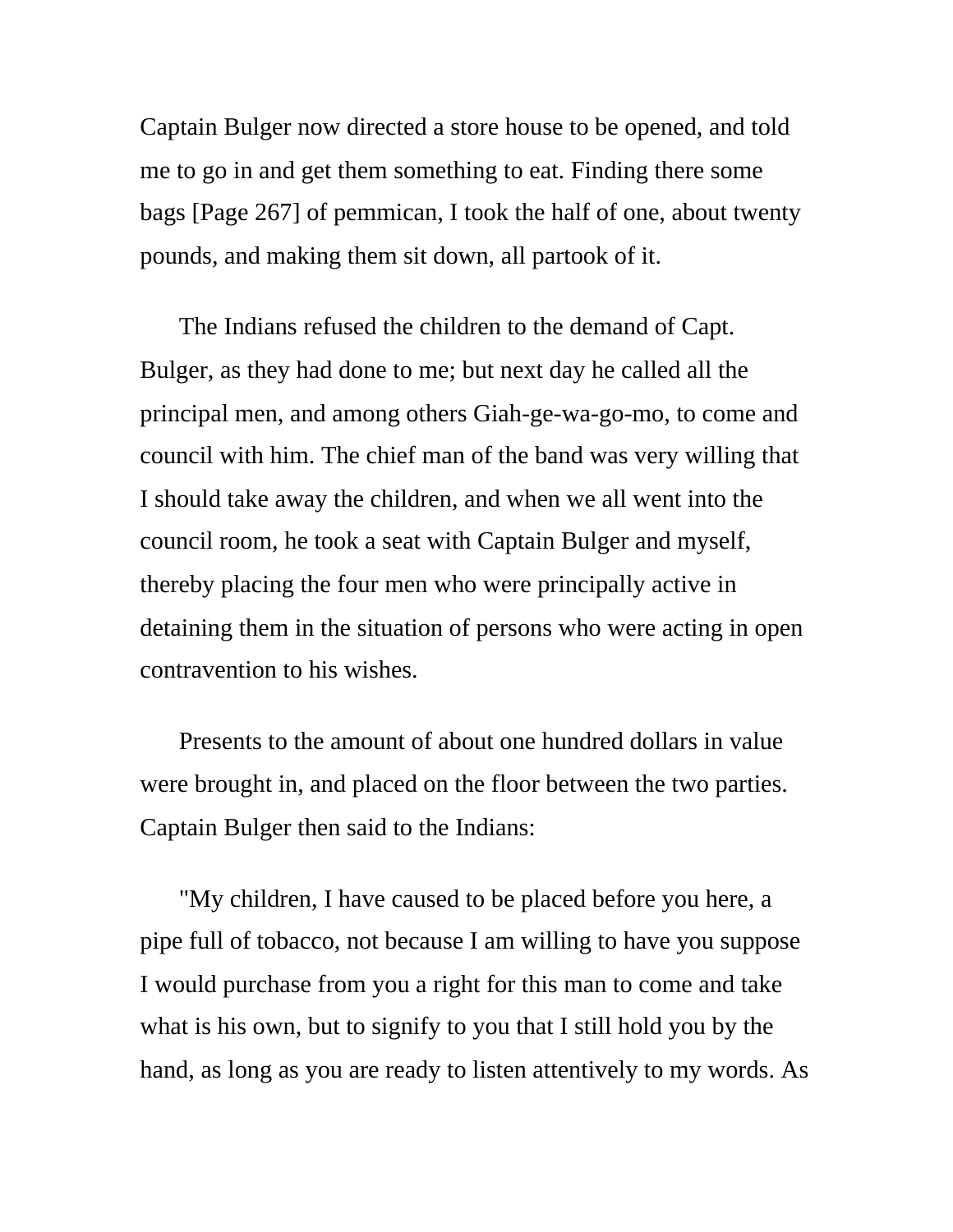for this man, he comes to you not in his own name only, and speaking his own words; but he speaks the words of your great father who is beyond the waters, and of the Great Spirit in whose hand we all are, and who gave these children to be his. You must, therefore, without venturing to give him any farther trouble, deliver to him his children, and take these presents as a memorial of the good will that subsists between us."

The Indians began to deliberate, and were about to make a reply when they saw a considerable armed force brought and paraded before the door of the council house, and finding themselves completely surrounded, they accepted he presents, and promised to surrender the children.

The mother of these children was now an old woman, and as she said she wished to accompany them, I readily consented. The boy, who was of age to act for himself, preferred to remain among the Indians, and as the time for giving him an education, and fitting him to live in any other manner than as the Indians do, had passed, I con- [Page 268] sented he should act as he thought best. Several Indians accompanied us four days' journey on our return, then all went back, except my two daughters and their mother.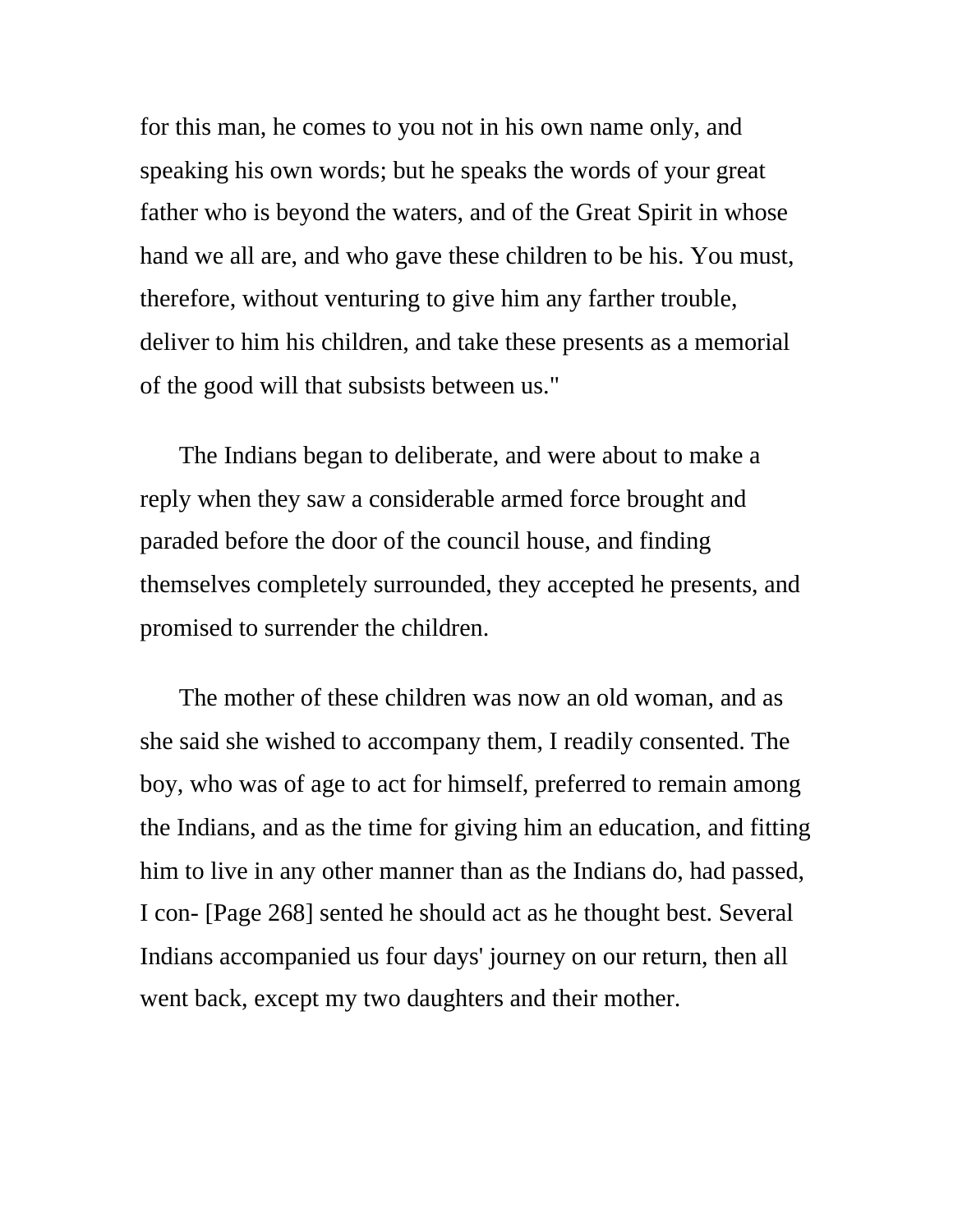I did not return to the Lake of the Woods by the way of the Begwi-o-nus-ko Se-be, but chose another route in which I had to travel a part of the way by water, a part by land. In ascending the Bad River, there is a short road by what is called Sturgeon River, and a portage to come again into the principal river. Not far from the mouth of Sturgeon River was, at this time, an encampment or village of six or seven lodges. A young man belonging to that band, and whose name was Ome-zhuh-gwut-oons, had not long previous to this been whipped by Mr. Cote for some real or alleged misconduct about the trading-house, and feeling dissatisfied, he, when he heard I had passed up Sturgeon River, started after me in his little canoe, and soon overtook me. After he had joined me, he showed, I thought an unusual disposition to talk to me, and claimed to be, in some manner, related to me. He encamped with us that night, and the next morning we started on together. This day, when we stopped and were resting on shore, I noticed that he took an opportunity to meet one of my daughters in the bushes, but she returned immediately, somewhat agitated. Her mother, also, was several times, in the course of the day, in close conversation with her; but the young woman continued sad, and was several times crying.

At night, after we stopped to encamp, the young man very soon left us; but as he remained at a little distance, apparently much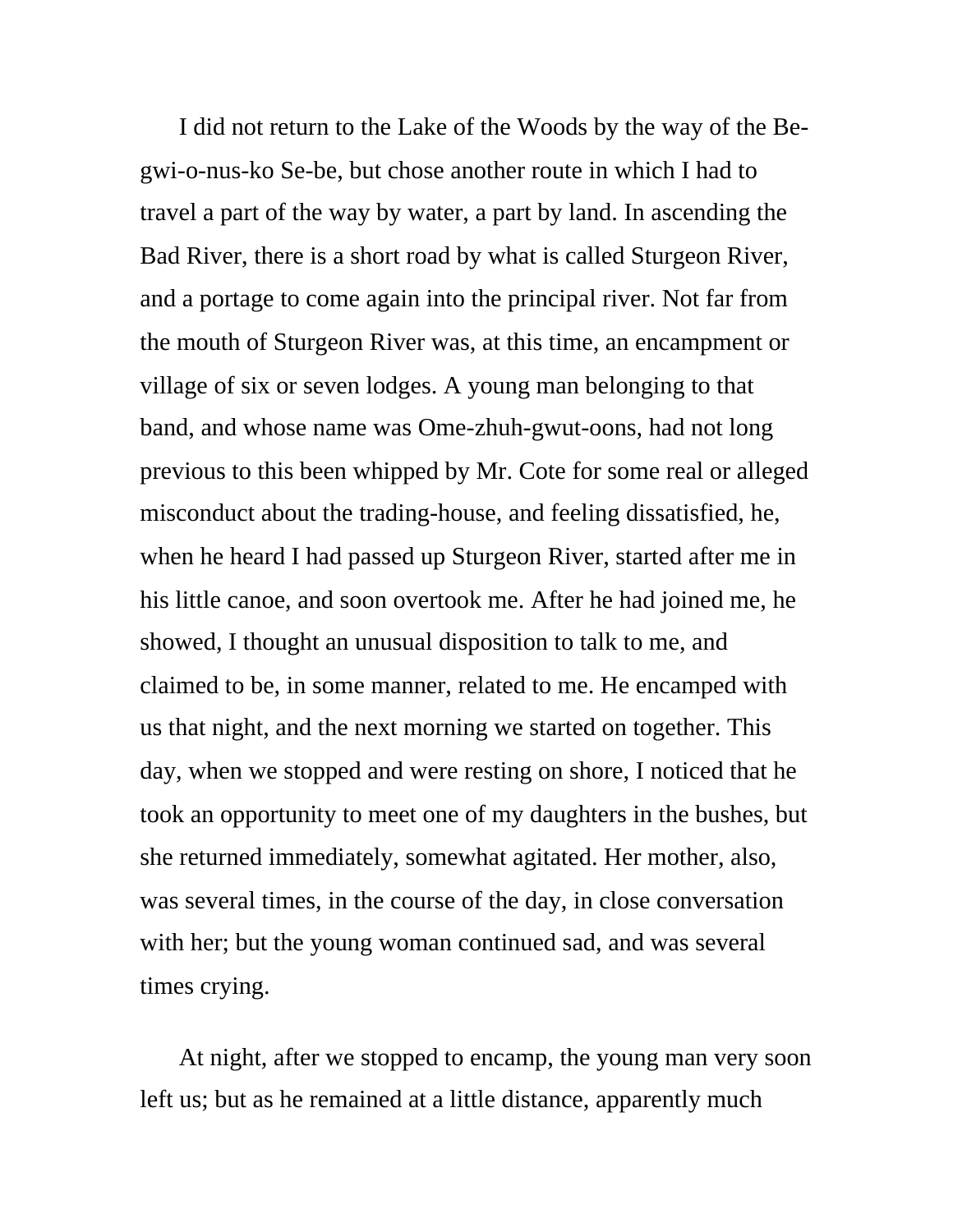busied about something, I went and found him with his medicines all opened about him, and he was inserting a thong of deer's sinew, about five inches in length, into a bullet. I said to him, "My brother," (for this was the name he had himself given me,) "if you want powder, or balls, or flints, I have plenty, and will give you as much as you wish." He said that he also had plenty, and I left him and returned to camp. It was some time before he came in. When at last he made his appearance, he was dressed and ornamented as a warrior for battle. He continued, during the first part of the night, to watch me much too closely, and [Page 269] my suspicions, which had been already excited, were now more and more confirmed. But he continued to be as talkative, and to seem as friendly as ever. He asked me for my knife, as he said, to cut some tobacco, and instead of returning it to me, slipped it into his own belt; but I thought, perhaps he would return it to me in the morning.

I laid myself down at about the usual time, as I would not appear to suspect his intentions. I had not put up my tent, having only the little shelter afforded by a piece of painted cloth that had been given me at Red River. When I lay down, I chose such a position as would enable me to watch the young man's motions. I could see, as he sat opposite the fire, that his eyes were open and watchful, and that he felt not the least inclination to sleep. When at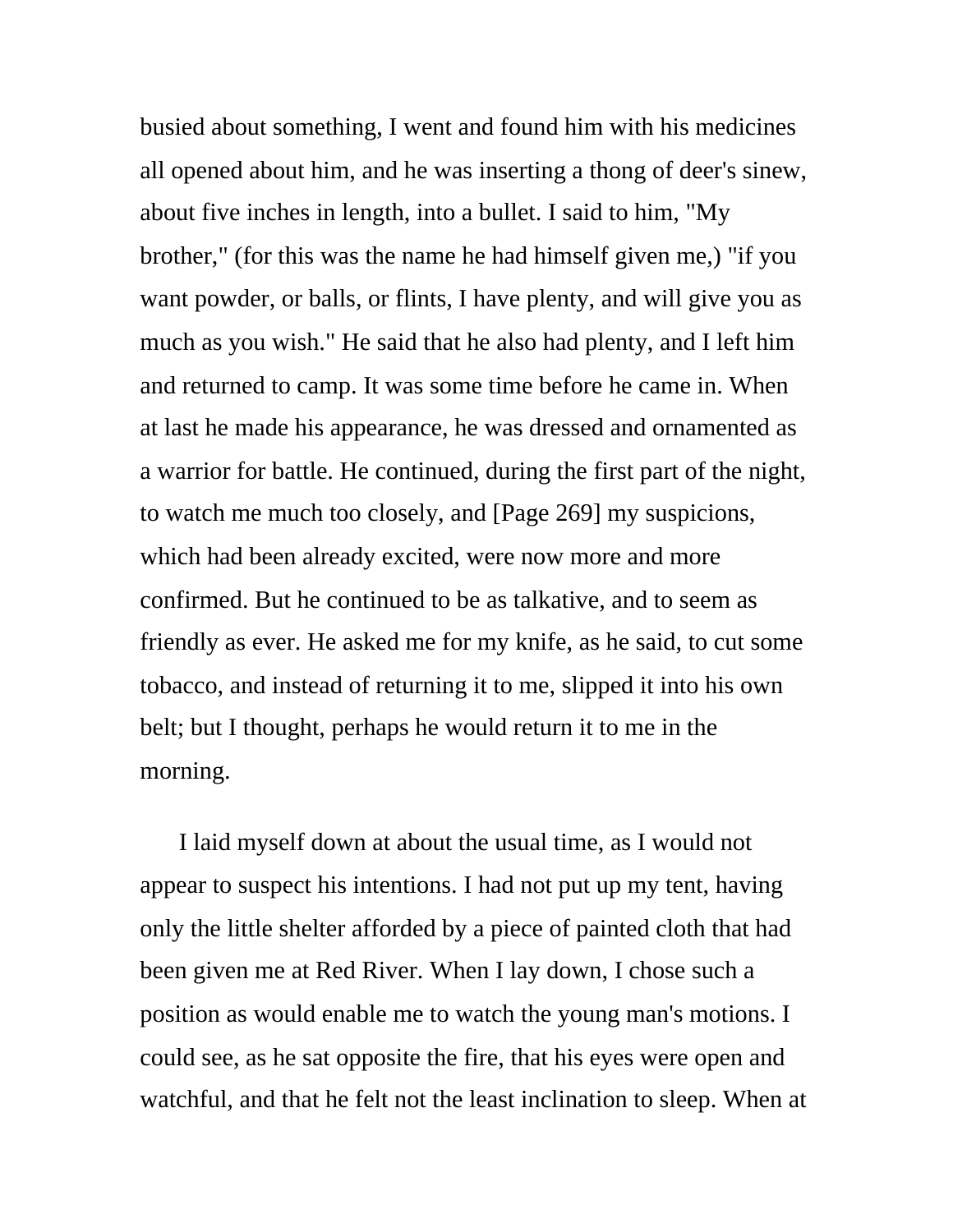length a thunder shower commenced, he appeared more anxious and restless than before. When the rain began to fall, I asked him to come and place himself near me, so as to enjoy the benefit of my shelter, and he did so. The shower was very heavy, and entirely extinguished our fire; but soon after it had ceased, the mosquitoes becoming very troublesome, Ome-zhut-gwut-oons rekindled it, and breaking off a branch of a bush, he sat and drove them away from me. I was conscious that I ought not to sleep, but drowsiness was gaining some hold on me when another thunder shower, more violent than the first, arose. In the interval of the showers, I lay as one sleeping, but almost without moving or opening my eyes. I watched the motions of the young man. At one time, when an unusually loud clap of thunder alarmed him, he would throw a little tobacco into the fire, as an offering; at another, when he seemed to suppose me asleep, I saw him watching me like a cat about to spring on its prey; but I did not suffer myself to sleep.

He breakfasted with us as usual, then started by himself before I was quite ready. My daughter, whom he had met in the bushes, was now apparently more alarmed than before, and absolutely refused to enter the canoe; but her mother was very anxious to quiet her agitation, and apparently very desirous to prevent my paying any particular attention to her. At last she was induced to get into the [Page 270] canoe, and we went on. The young man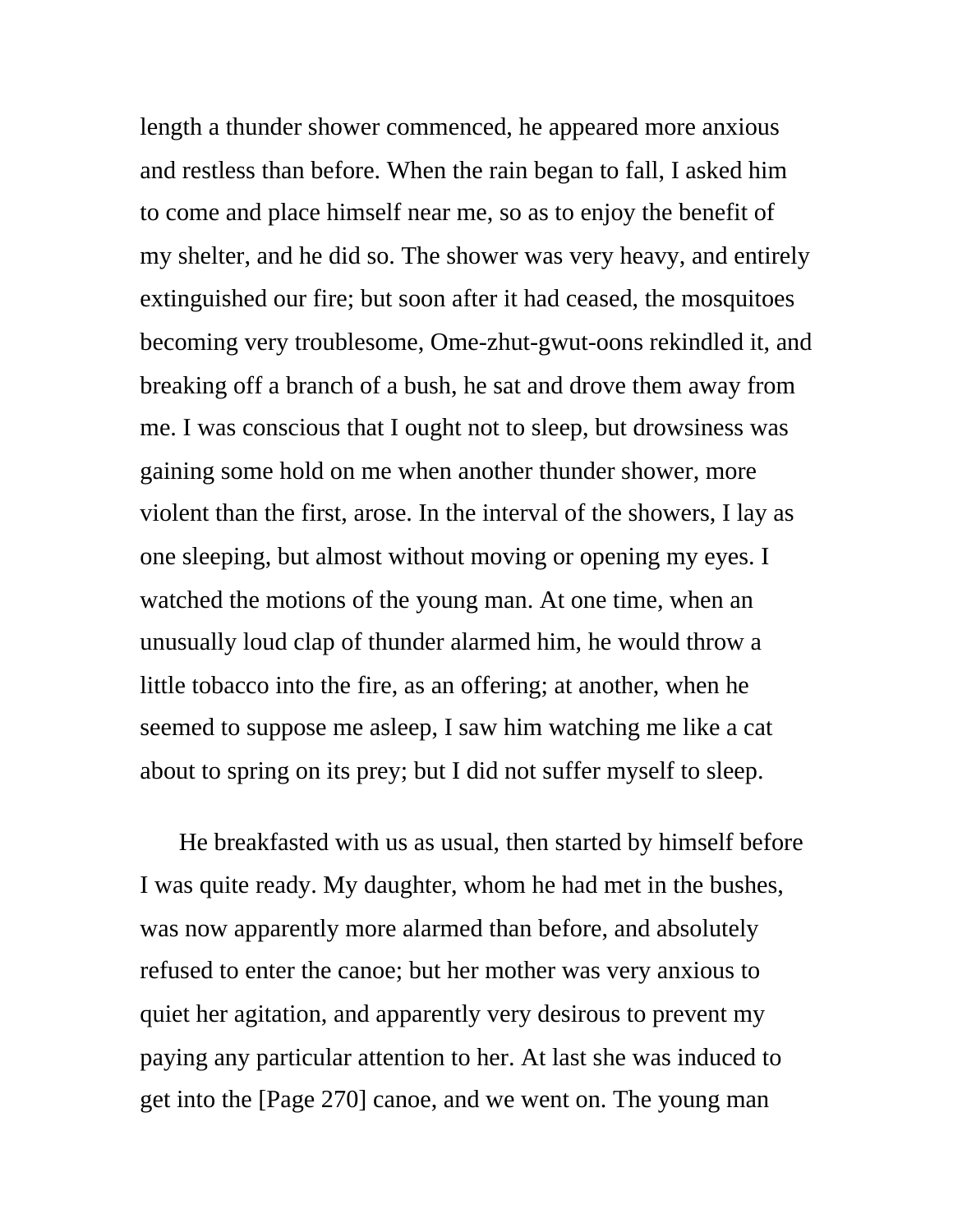kept along before us and at a little distance, until about ten o'clock, when, at turning a point in a difficult and rapid part of the river, and gaining a view of a considerable reach above, I was surprised that I could see neither him nor his canoe. At this place the river is about eighty yards wide, and there is, about ten yards from the point before mentioned, a small island of naked rock. I had taken off my coat, and I was with great effort pushing up my canoe against the powerful current which compelled me to keep very near the shore, when the discharge of a gun at my side arrested my progress. I heard a bullet whistle past my head, and felt my side touched, at the same instant that the paddle fell from my right hand, and the hand itself dropped powerless to my side. The bushes were obscured by the smoke of the gun, but at a second look I saw Ome-zhut-gwut-oons escaping. At that time the screams of my children drew my attention to the canoe, and I found every part of it was becoming covered with blood. I endeavoured, with my left hand, to push the canoe in shore that I might pursue after him; but the current being too powerful for me, took my canoe on the other side, and threw it against the small rocky island before mentioned. I now got out, pulled the canoe a little on to the rock with my left hand, and then made an attempt to load my gun. Before I could finish loading I fainted, and fell on the rock. When I came to myself again, I was alone on the island, and the canoe,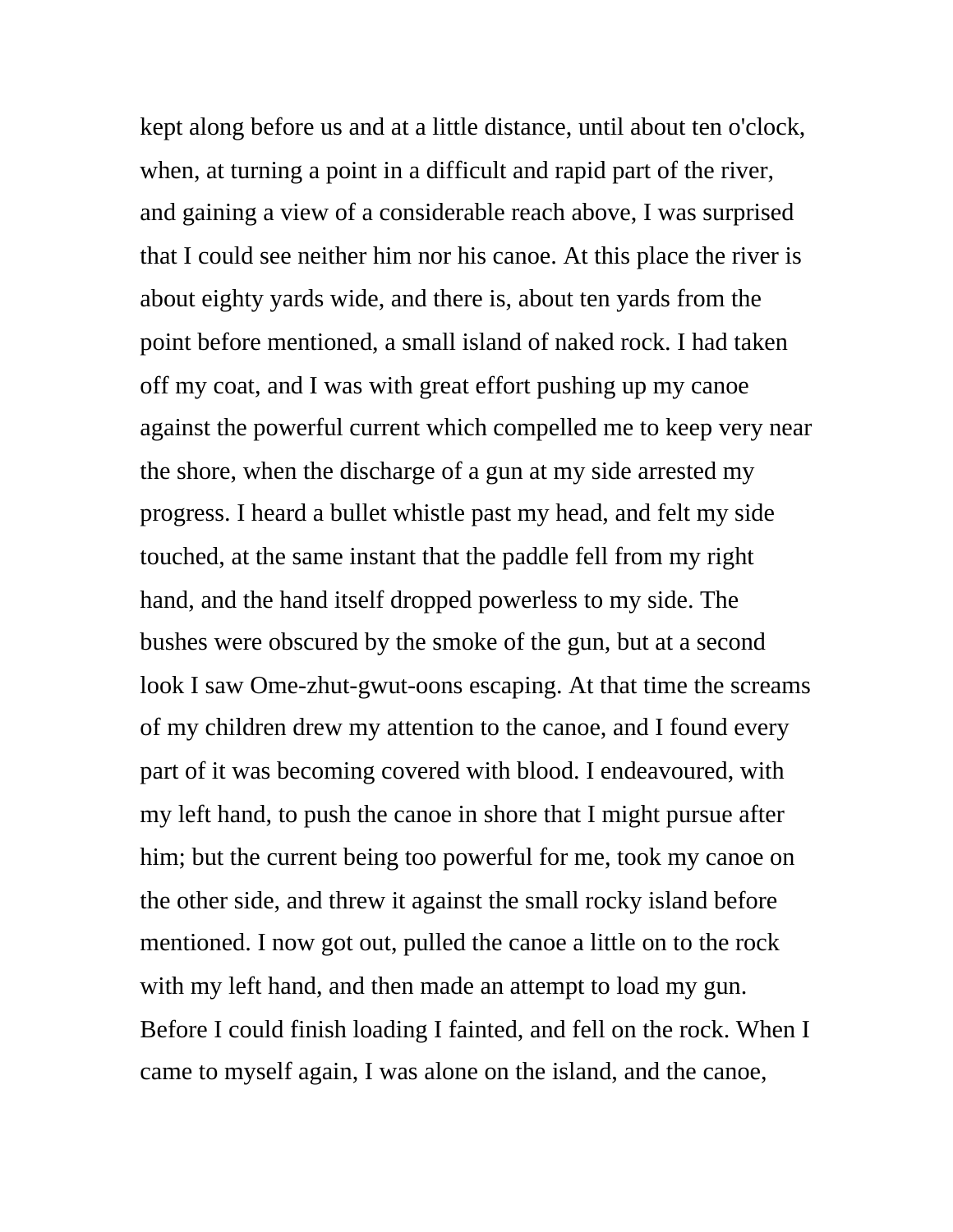with my daughters, was just going out of sight in the river below. Soon after it disappeared I fainted a second time, but consciousness at length returned.

As I believed that the man who had shot me was still watching from his concealment, I examined my wounds, and finding my situation desperate, my right arm being much shattered and the ball having entered my body in the direction to reach my lungs and not having passed out, I called to him, requesting him to come, and by putting an immediate end to my life, to release me from the protracted suffering I had in prospect. "You have killed me," said I; "but though the hurt you have given me must be mortal, I fear it may be some time before I shall die. Come, therefore, if you are a [Page 271] man, and shoot me again." Many times I called to him, but he returned me no answer. My body was now almost naked, as I had on, when shot, beside my pantaloons, only a very old and ragged shirt, and much of this had been torn off in the course of the morning. I lay exposed to the sun, and the black and green headed flies, on a naked rock, the greater part of a day in July or August, and saw no prospect before me but that of a lingering death; but as the sun went down, my hope and strength began to revive, and plunging into the river, I swam across to the other side. When I reached the shore, I could stand on my feet, and I raised the sassah-kwi, or war whoop, as a cry of exultation and defiance to my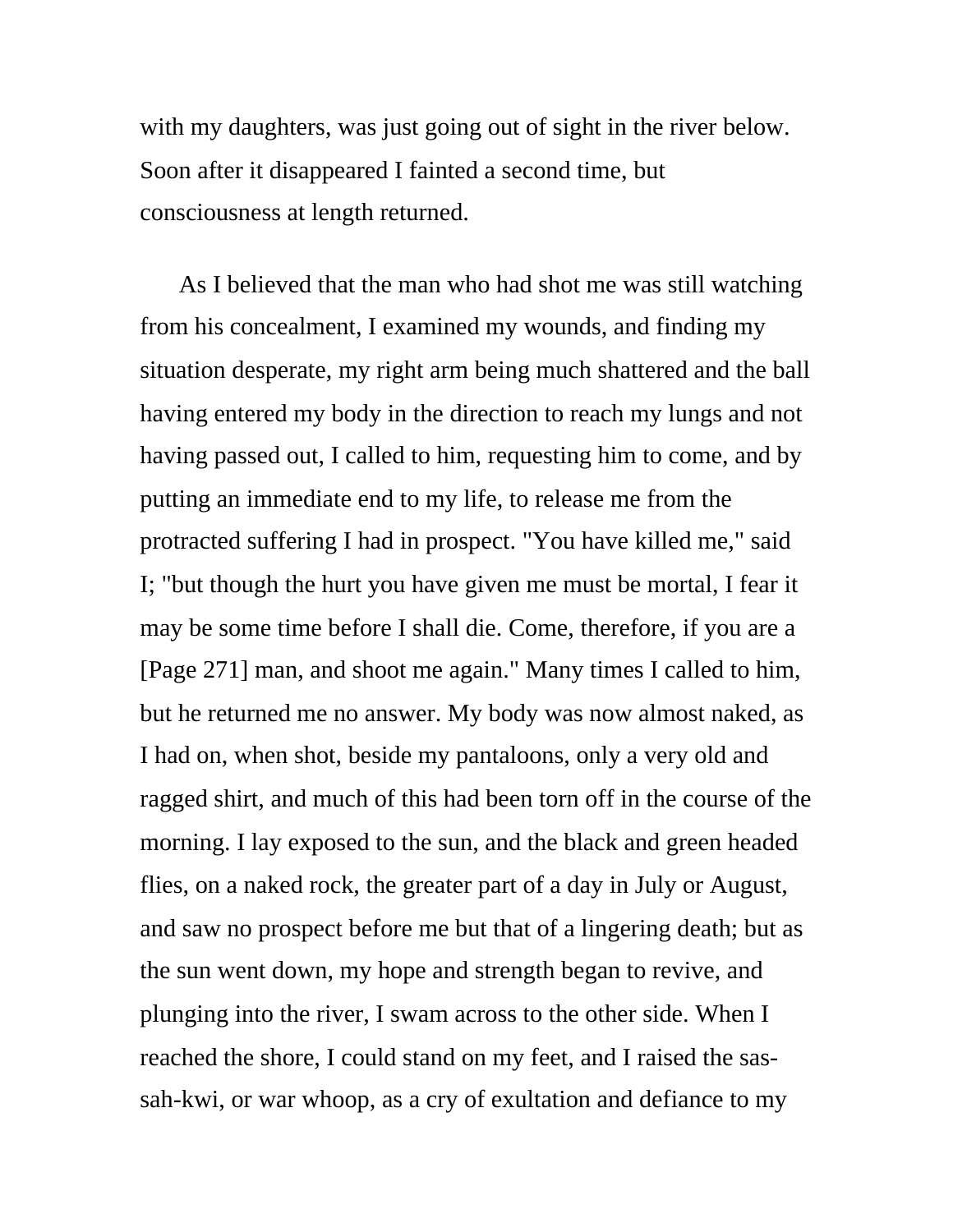enemy. But the additional loss of blood occasioned by the exertion in swimming the river caused me another fainting fit, after which, when I recovered, I concealed myself near the bank, to watch for him. Presently I saw Ome-zhuh-gwut-oons come from his hiding place, put his canoe into the water, embark, and begin to descend the river. He came very near my hiding place, and I felt tempted to make a spring, and endeavour to seize and strangle him in the water; but fearing that my strength might not be sufficient, I let him pass without discovering myself.

I was now tormented with the most excessive thirst, and as the bank was steep and rocky, I could not, with my wounded arm, lie down to drink. I was therefore compelled to go into the water, and let my body down into it, until I brought my mouth to a level with the surface, and thus I was able to drink. By this time, the evening growing somewhat cooler, my strength was, in part, restored; but the blood seemed to flow more freely. I now applied myself to dressing the wound in my arm. I endeavoured, though the flesh was already much swollen, to replace the fragments of the bone; to accomplish which, I tore in strips the remainder of my shirt, and with my teeth and my left hand I contrived to tie these around my arm, at first loosely, but by degrees tighter and tighter, until I thought it had assumed, as nearly as I could give it, the proper form. I then tied on small sticks, which I broke from the branches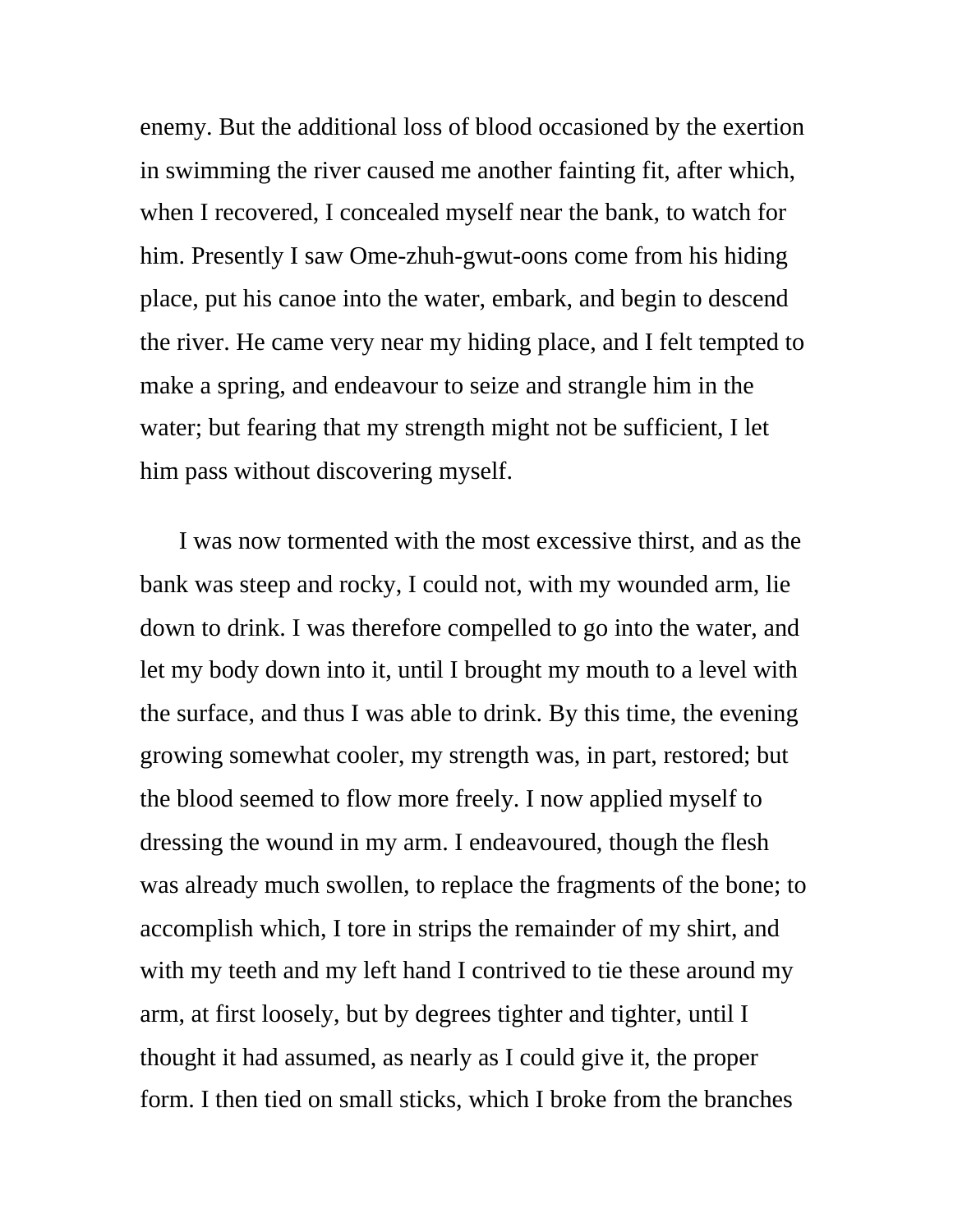of trees, to serve as splints, and then suspended my hand in a string, which [Page 272] passed around my neck. After this was completed, I took some of the bark of a choke cherry bush, which I observed there, and chewing it fine applied it to the wounds, hoping thus to check the flowing of the blood. The bushes about me, and for all the distance between me and the river, were covered with blood. As night came on, I chose a place where was plenty of moss to lie down on, with the trunk of a fallen tree for my pillow. I was careful to select a place near the river that I might have a chance of seeing any thing that might pass; also to be near the water in case my thirst should again become urgent. I knew that one trader's canoe was expected about this time to pass this place on the way towards Red River, and it was this canoe from which I expected relief and assistance. There were no Indians nearer than the village from which Ome-zhuh-gwut-oons had followed me, and he, with my wife and daughters, were the only persons that I had any reason to suppose were within many miles of me.

I laid myself down and prayed to the Great Spirit, that he would see and pity my condition, and send help to me now in the time of my distress. As I continued praying, the mosquitoes, which had settled on my naked body in vast numbers, and were, by their stings, adding greatly to the torment I suffered, began to rise, and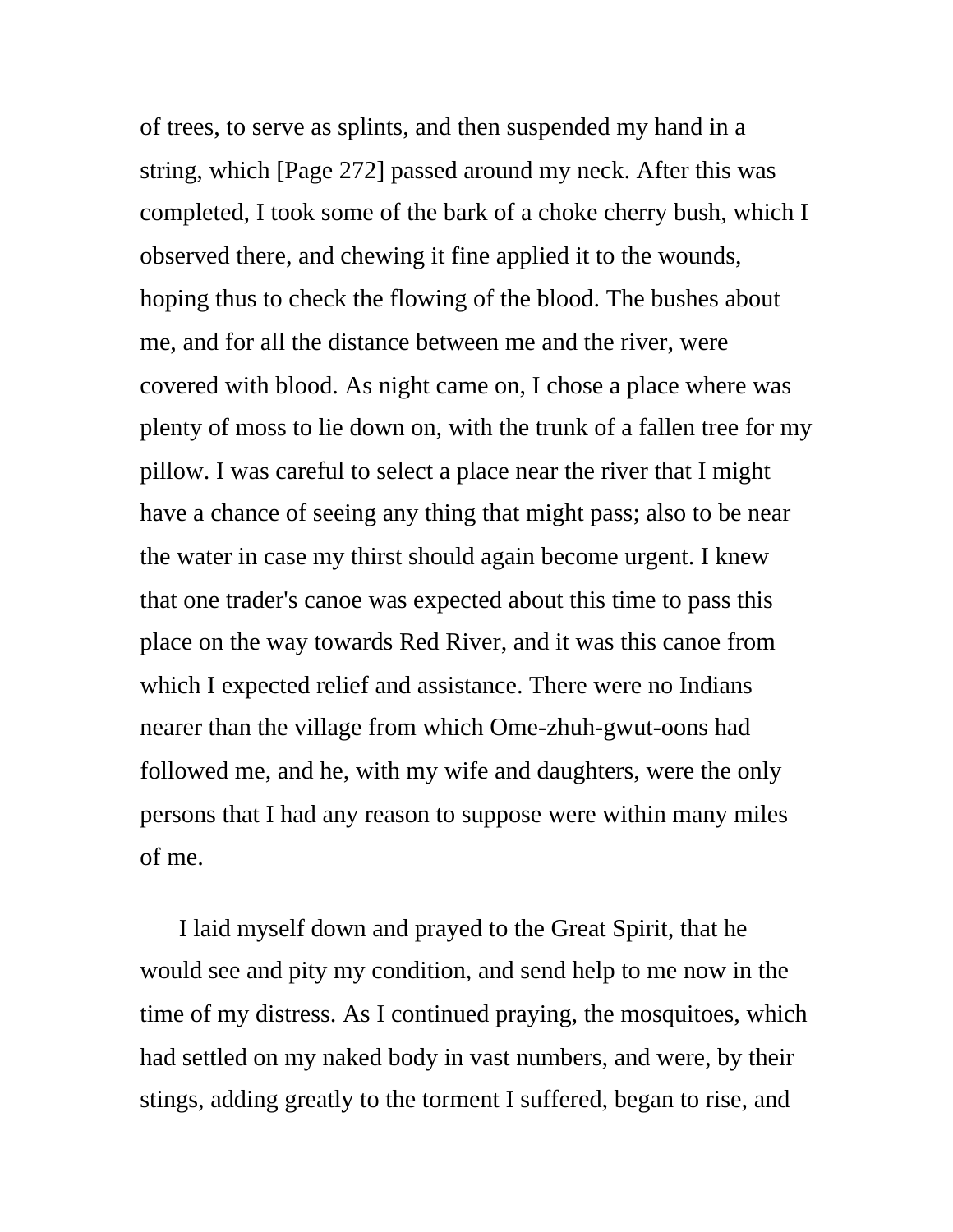after hovering at a little distance above and around me, disappeared entirely. I did not attribute this, which was so great a relief, to the immediate interposition of a Superior Power in answer to my prayer, as the evening was at that time becoming something cool, and I knew it was entirely the effect of change of temperature. Nevertheless, I was conscious, as I have ever been in times of distress and of danger, that the Master of my life, though invisible, was yet near, and was looking upon me. I slept easily and quietly, but not without interruption. Every time I awoke, I remembered to have seen, in my dream, a canoe with white men in the river before me.

It was late in the night, probably after midnight, when I heard female voices, which I supposed to be those of my daughters, not more than two hundred yards from me, but partly across the river. I believed that Ome-zhuh-gwut-oons [Page 273] had discovered their hiding place, and was, perhaps, offering them some violence, as the cry was that of distress; but so great was my weakness, that the attempt to afford them any relief seemed wholly beyond my power. I learned afterwards that my children, as soon as I fainted and fell on the rock, supposing me dead, had been influenced by their mother to turn the canoe down the river, and exert themselves to make their escape. They had not proceeded far, when the woman steered the canoe into a low point of bushes, and threw out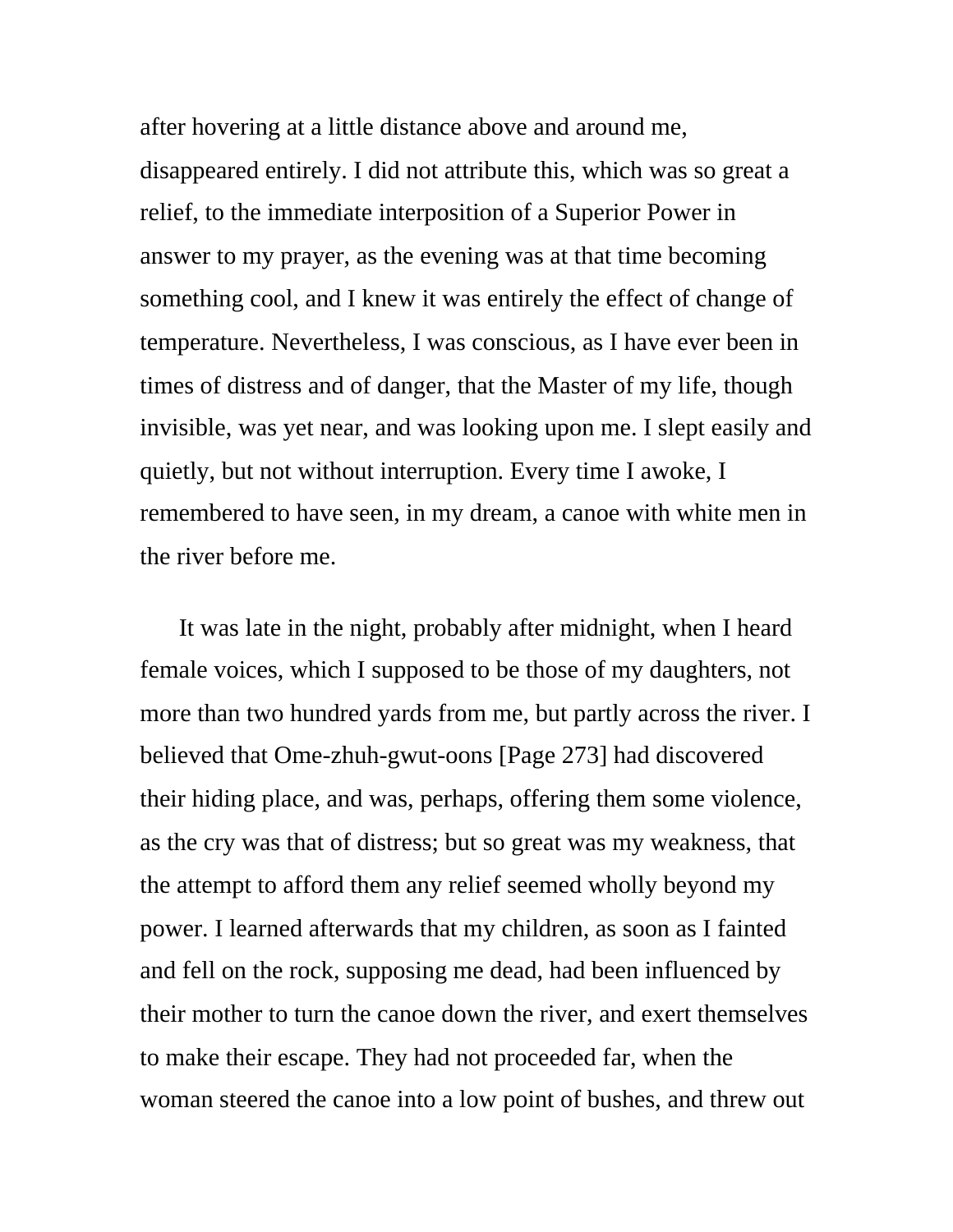my coat, and some other articles. They then ran on a considerable distance, and concealed themselves; but here it occurred to the woman that she might have done better to have kept the property belonging to me, and accordingly returned to get it. It was when they came to see these things lying on the shore, that the children burst out crying, and it was at this time that I heard them.

Before ten o'clock next morning, I heard human voices on the river above me, and from the situation I had chosen, I could see a canoe coming like that I had seen in my dream, loaded with white men. They landed at a little distance above me, and began to make preparations for breakfast. I knew that this was the canoe belonging to Mr. Stewart of the Hudson's Bay Company, who, together with Mr. Grant, was expected about this time, and being conscious that my appearance would make a painful impression upon them, I determined to wait until they had breakfasted before I showed myself to them. After they had eaten, and put their canoe again in the water, I waded out a little distance into the river to attract their attention. As soon as they saw me, the Frenchmen ceased paddling, and they all gazed at me as if in doubt and amazement. As the current of the river was carrying them rapidly past me, and my repeated calls, in the Indian language, seemed to produce no effect, I called Mr. Stewart by name, and spoke a few words of English which I could command, requesting then to come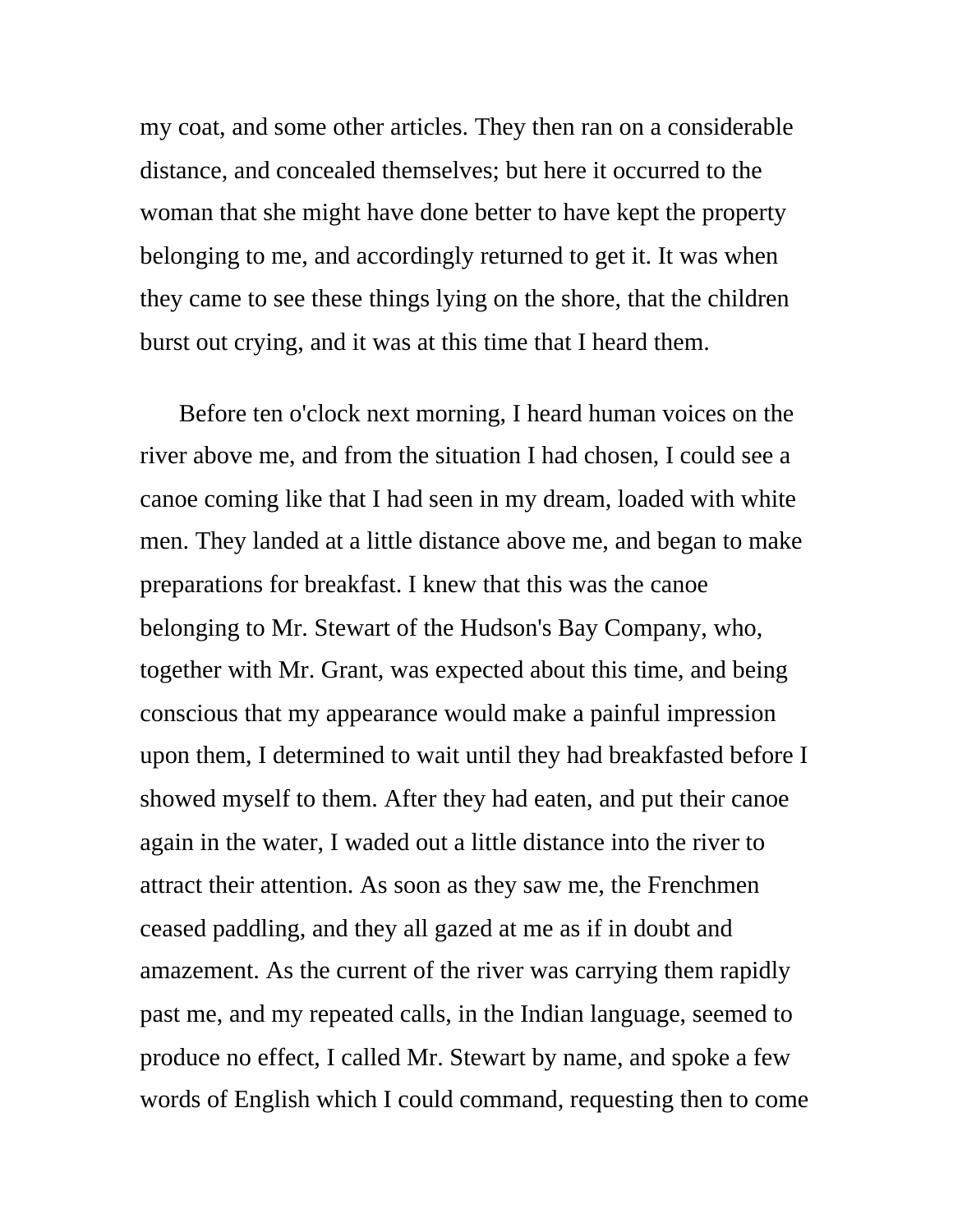and take me. In a moment their paddles were in the water, and they brought the canoe so near where I stood that I was able to get into it.

No one in the canoe recognised me, though Mr. Stewart [Page 274] and Mr. Grant were both well known to me. I had not been able to wash the blood off my body, and it is probable that the suffering I had undergone had much changed my appearance. They were very eager and rapid in their inquiries, and soon ascertained who I was, and also became acquainted with the principal facts I have related. They made a bed for me in the canoe, and at my urgent request went to search for my children in the direction where I had heard them crying, and where I told them I feared we should find they had been murdered; but we sought here, and in other places, to no purpose.

Having ascertained who it was that had wounded me, these two traders agreed to take me immediately to the village of Ome-zhuhgwut-oons, and they were determined, in case of discovering and taking him, to aid me in taking my revenge by putting him immediately to death. They therefore concealed me in the canoe, and on landing near the lodges, an old man came down to the shore, and asked them, "what was the news in the country they came from?" "All is well there," answered Mr. Stewart; "we have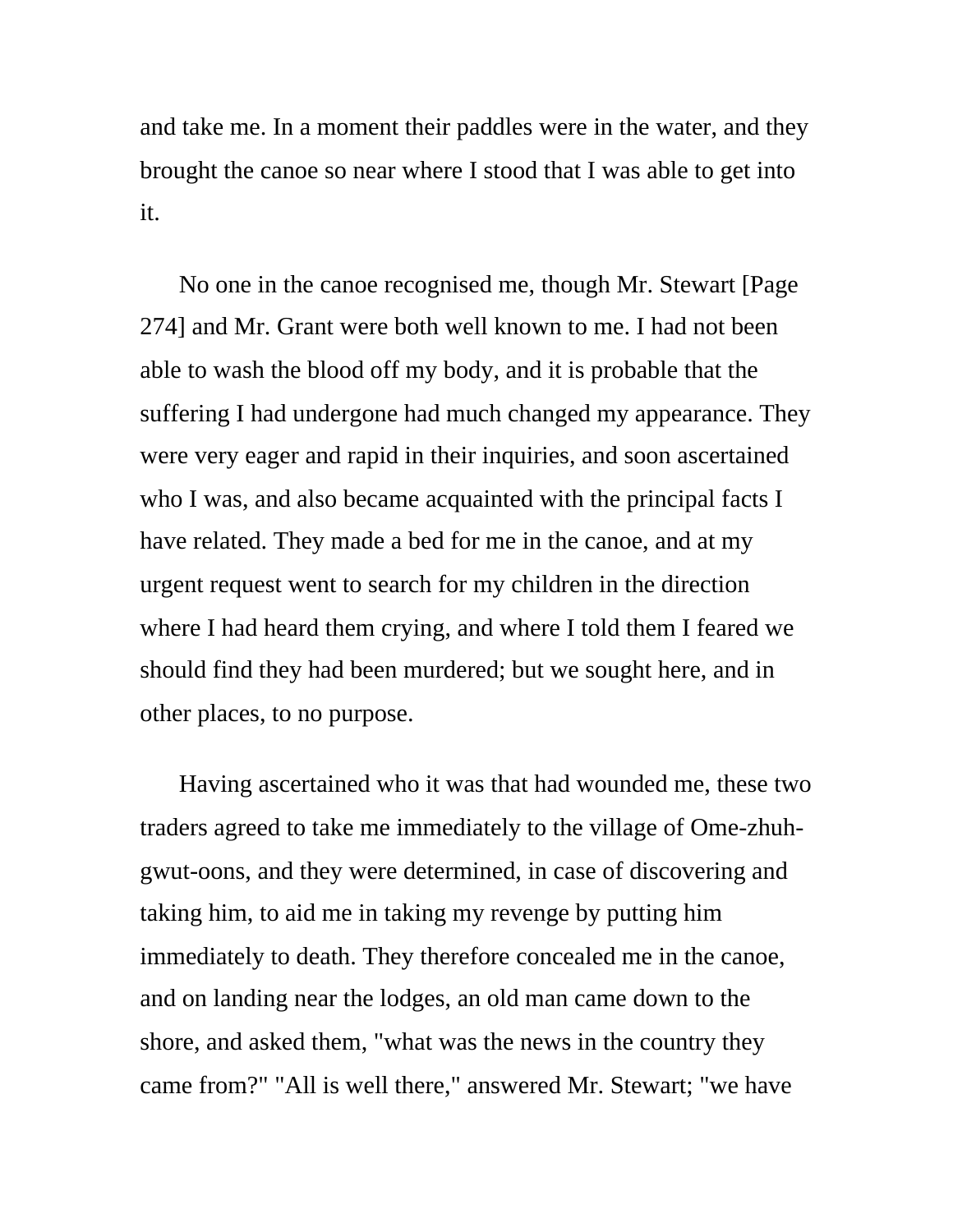no other news." "This is the manner," said the old man, "in which white people always treat us. I know very well something has happened in the country you have come from, but you will not tell us of it. Ome-zhuh-gwut-oons, one of our young men, has been up the river two or three days, and he tells us that the Long Knife, called Shaw-shaw-wa-ne-ba-se, (the falcon,) who passed here a few days since, with his wife and children, has murdered them all; but I am fearful that he himself has been doing something wrong, for he is watchful and restless, and has just fled from this place before you arrived." Mr. Stewart and Mr. Grant, notwithstanding this representation, sought for him in all the lodges, and when convinced that he had indeed gone, said to the old man, "It is very true that mischief has been done in the country we come from; but the man whom Ome-zhuh-gwut-oons attempted to kill is in our canoe with us; we do not yet know whether he will live or die." They then showed me to the Indians who had gathered on the shore.

We now took a little time to refresh ourselves and exam- [Page] 275] ine my wounds. Finding that the ball had entered my body, immediately under the broken part of my arm, and gone forward and lodged against the breast bone, I tried to persuade Mr. Grant to cut it out; but neither he nor Mr. Stewart being willing to make the attempt, I was compelled to do it myself, as well as I could with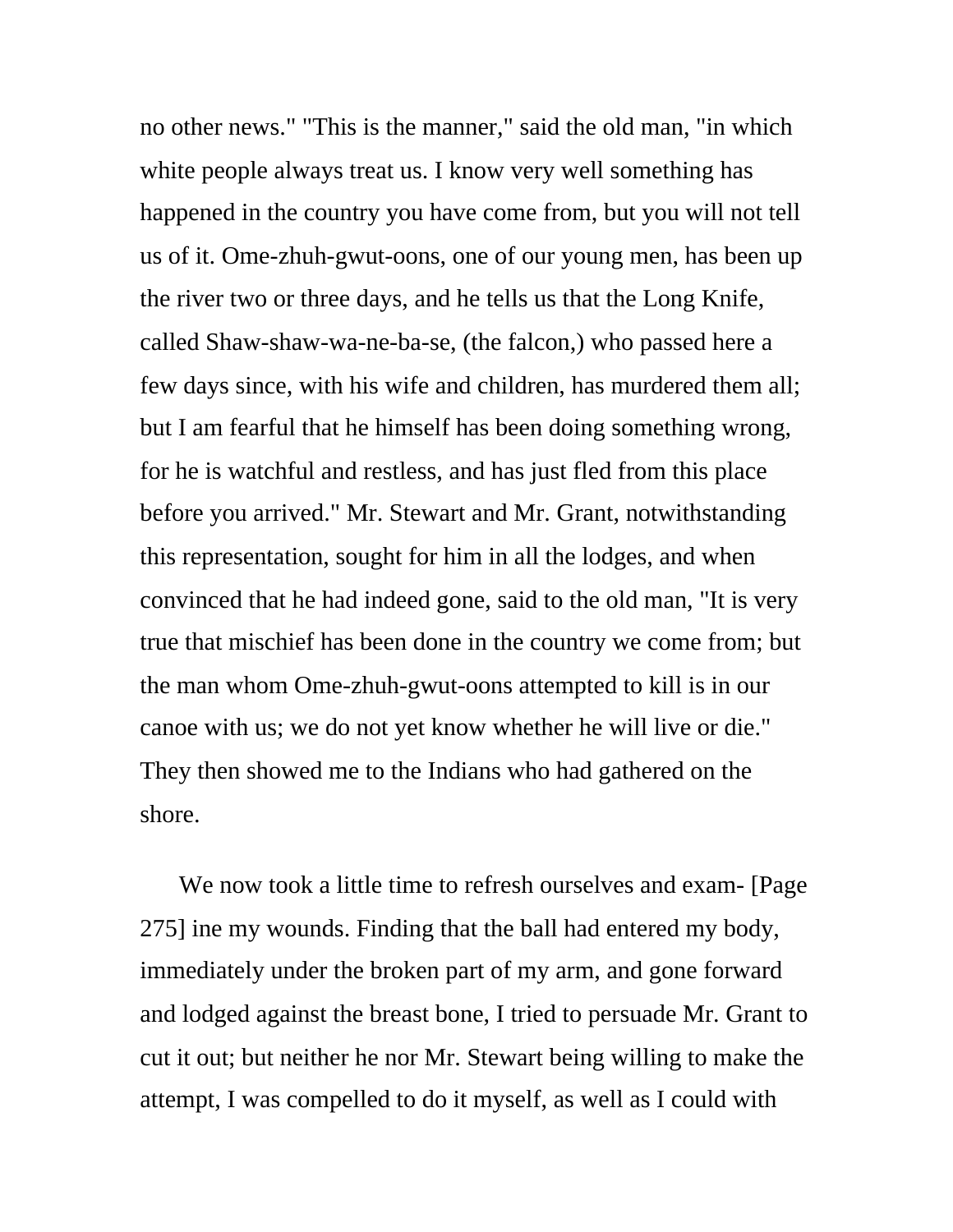my left hand. A lancet which Mr. Grant lent me was broken immediately, as was a pen knife, the flesh of that part of the body being very hard and tough. They next brought me a large white handled razor, and with this I succeeded in extracting the ball. It was very much flattened, and the thong of deer's sinew, as well as the medicines Ome-zhuh-gwut-oons had inserted in it, were left in my body. Notwithstanding this, when I found that it had not passed under my ribs, I began to hope that I should finally recover, though I had reason to suppose that the wound being poisoned, it would be long in healing.

After this was done, and the wound in my breast taken care of, we went on to Ah-kee-ko-bow-we-tig, (the Kettle Fall,) to the village of the chief Waw-wish-e-gah-bo, the brother of Ome-zhuhgwut-oons. Here Mr. Stewart used the same precaution of hiding me in the canoe, and then giving tobacco, which he called every man in the village, by name, to receive; but when there appeared no prospect of finding him, they made me again stand up in the canoe, and one of them told the chief that it was his own brother who had attempted to kill me. The chief hung his head, and to their inquiries about Ome-zhuh-gwut-oons he would make no answer. We, however, ascertained from other Indians, that my daughters and their mother had stopped here a moment in their way towards Rainy Lake.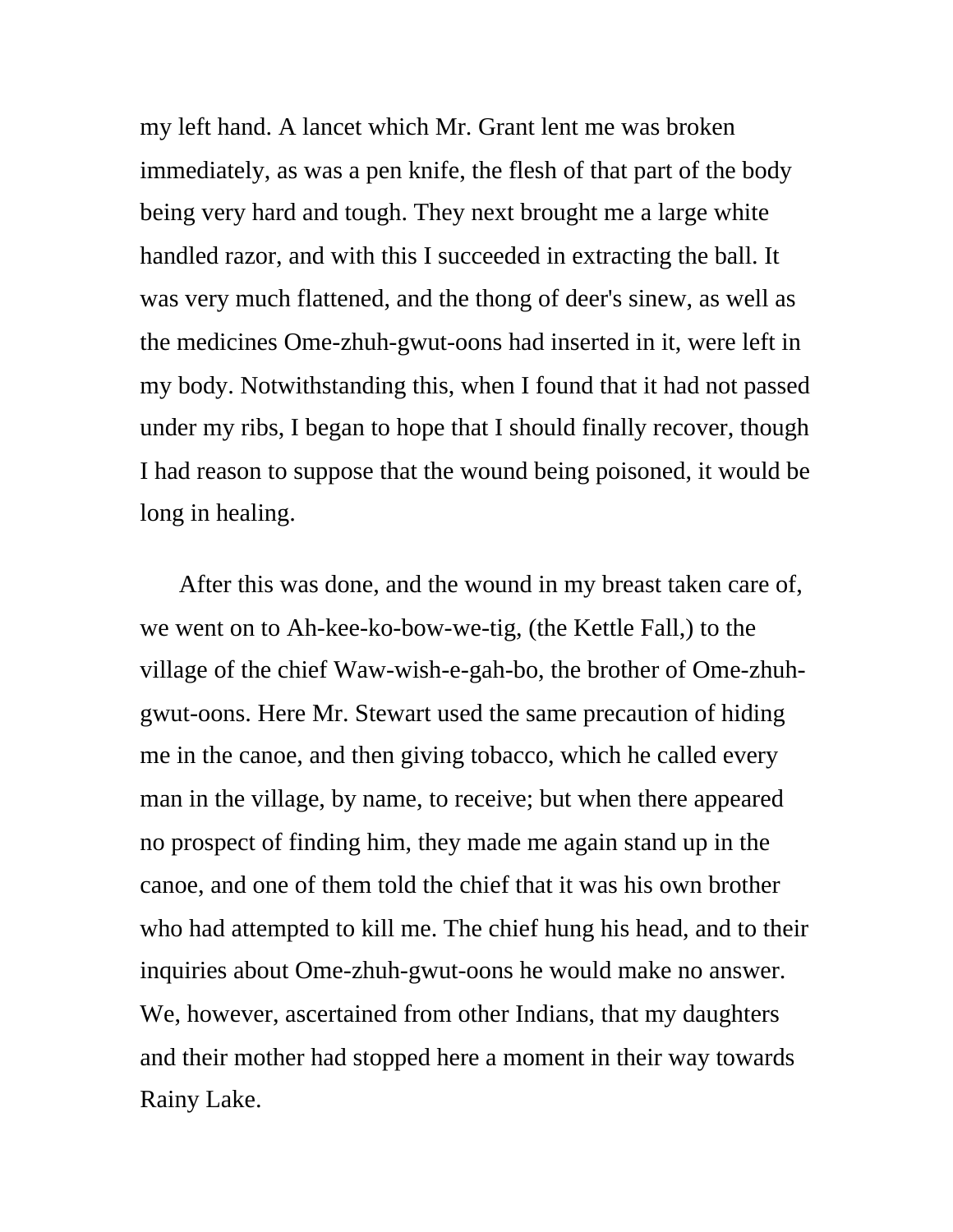When we arrived at the North West Company's house at Rainy Lake, we found that my daughters and their mother had been detained by the traders on account of suspicions arising from their manifest agitation and terror, and from the knowledge that I had passed up with them but a few days before. Now when I first came in sight of the fort, the old woman fled to the woods taking the two girls with her. But the Company's people sent out and brought them in [Page 276] again. Mr. Stewart and Mr. Grant now left it to me to say what punishment should be inflicted on this woman, who, as we all very well knew, had been guilty of aiding in an attempt to kill me. They said they considered her equally criminal with Ome-zhuh-gwut-oons, and thought her deserving of death, or any other punishment I might wish to see inflicted. But I told them I wished she might be sent immediately, and without any provisions, away from the fort, and never allowed to return to it. As she was the mother of my children, I did not wish to see her hung, or beaten to death by the labourers as they proposed; but as the sight of her had become hateful to me, I wished she might be removed, and they accordingly dismissed her without any punishment.

Mr. Stewart left me at the Rainy Lake trading house in the care of Simon M'Gillevray, a son of him who many years ago was so important a partner in the North West Company. He gave me a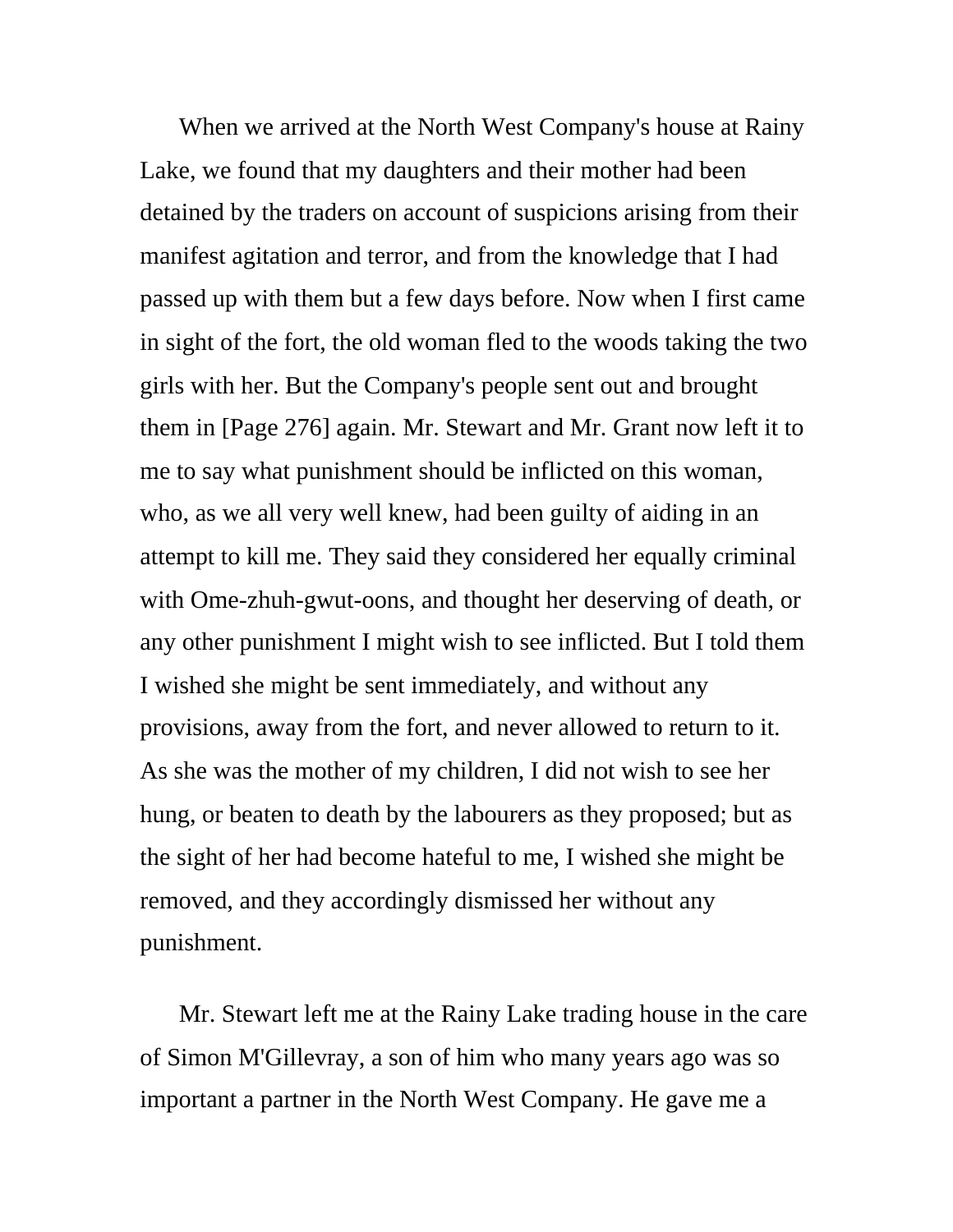small room where my daughters cooked for me, and dressed my wounds. I was very weak, and my arm badly swollen, fragments of bone coming out from time to time. I had lain here twenty-eight days when Major Delafield, the United States commissioner for the boundary, came to the trading house, and having heard something of my history, proposed to bring me in his canoe to Mackinac. But I was too weak to undertake such a journey, though I wished to have accompanied him. Finding that this was the case, Major Delafield gave me a large supply of excellent provisions, two pounds of tea, some sugar and other articles, a tent, and some clothing, and left me.

Two days after this, I pulled out of my arm the thong of deer's sinew which had been attached, as I have before stated, to the bullet. It was still about five inches long, but nearly as large as my finger, and of a green colour. Ome-zhuh-gwut-oons had two balls in his gun at the time he shot me; one had passed near my head.

Immediately after the departure of Major Delafield, the unfriendly disposition of Mr. M'Gillevray made itself manifest; it had been only fear of Major Delafield that had induced him hitherto to treat me with some attention. [Page 277] Insults and abuses were heaped upon me, and at last I was forcibly turned out of the house. But some of the Frenchmen had so much compassion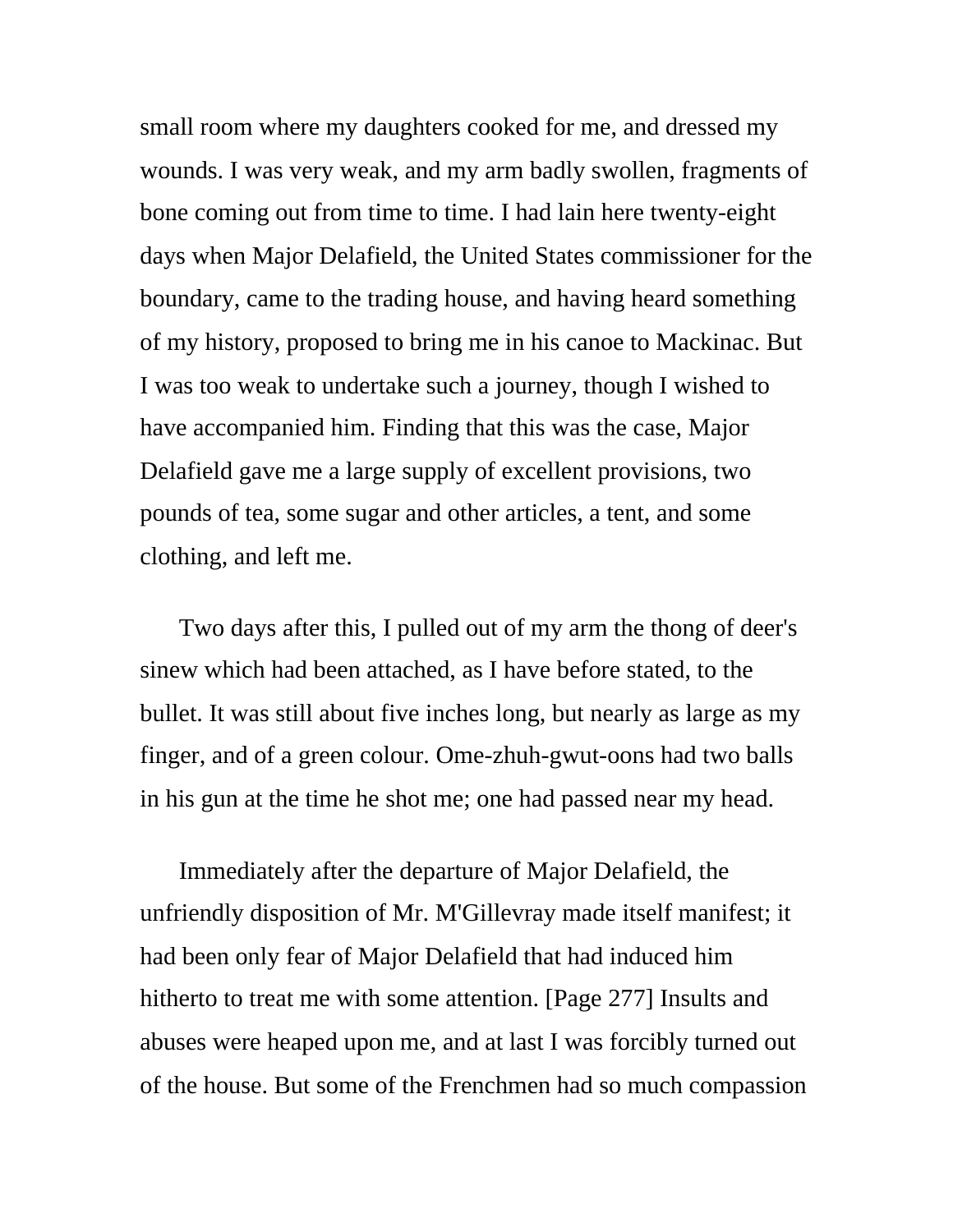as to steal out at night, and without Mr. M'Gillevray's knowledge, furnish tent poles and set up my tent. Thanks to the bounty of Major Delafield, I had a supply of every thing needful, and my daughters still remained with me, though Mr. M'Gillevray repeatedly threatened that he would remove them. His persecutions did not abate when I left the fort, and he went so far as to take my daughters from me, and send them to sleep in the quarters of the men; but they escaped, and fled to the house of an old Frenchman, near by, who was Mr. M'Gillevray's father-in-law, and with whose daughters mine had become intimate.

Forty-three days I had lain in and near this trading house, and was now in a most miserable condition, having been for some time entirely deprived of the assistance of my daughters, when my former acquaintance and friend, Mr. Bruce, unexpectedly entered my tent late in the evening. He was with Major Long and a party of gentlemen then returning from Lake Winnipeg, who, as Mr. Bruce thought, would be willing and able to afford me some assistance in taking my daughters out of the hands of Mr. M'Gillevray, and perhaps in getting out to Mackinac.

Three times I visited Major Long at his camp at that late hour of the night, though I was scarce able to walk, and each time he told me that his canoes were full, and that he could do nothing for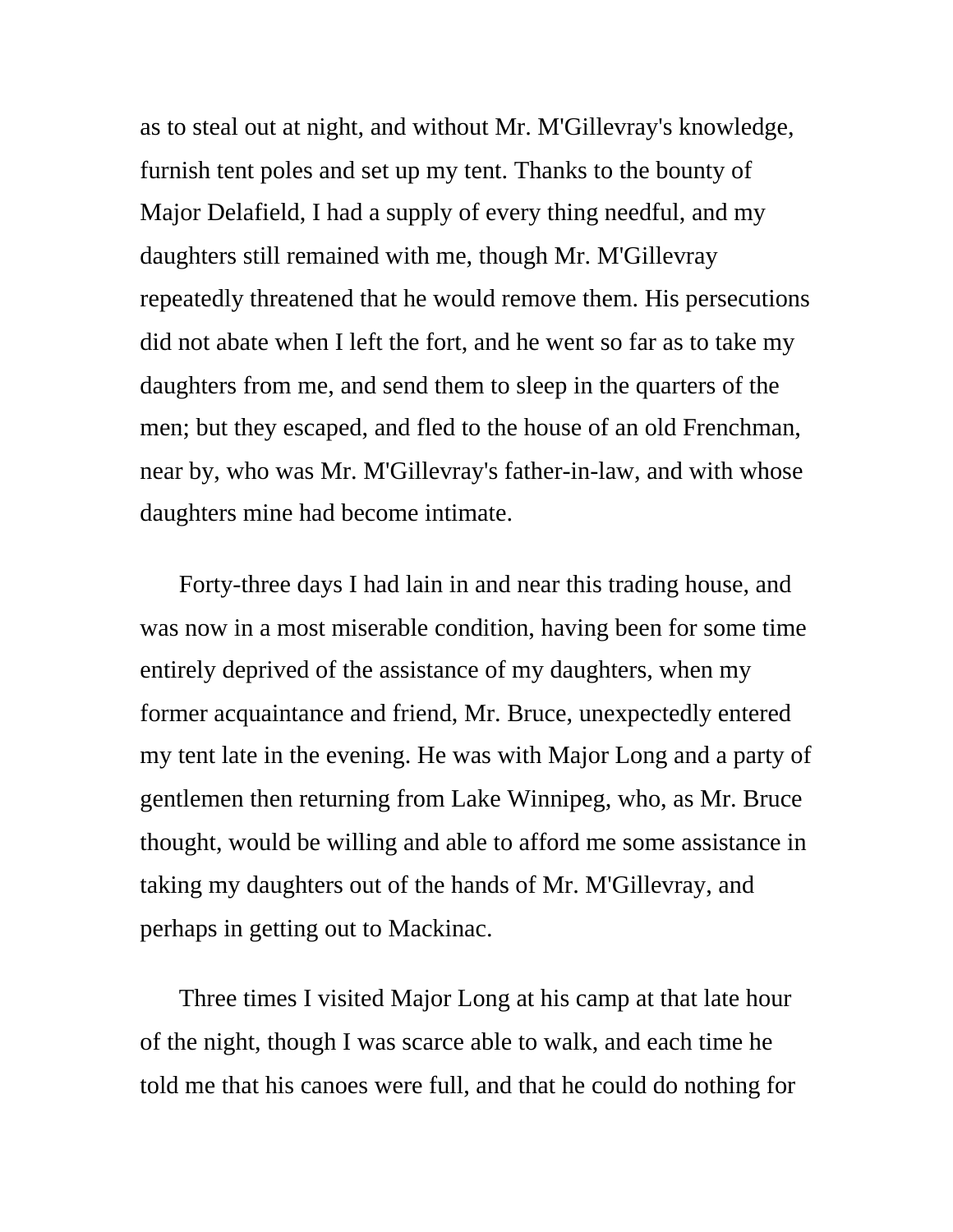me; but at length becoming a little acquainted with my history, he seemed to take more interest in me, and when he saw the papers I had from Governor Clark and others, he told me I was a fool not to have shown him these before. He had, he said, taken me for one of those worthless white men who remain in the Indian country from indolence, and for the sake of marrying squaws, but now that he understood who I was, he would try to do something for me. He went himself, with several men, and sought in the trading house for my daughters. He had intended to start early the next morning after his arrival, but having been stirring nearly all night in my affairs, he determined to remain over the next day, and make farther [Page 278] exertions for the recovery of my children. All the search we could make for my daughters at and about the trading house resulted in the conviction, that through the agency of Mr. M'Gillevray, and the family of his father-in-law, they had fallen into the hands of Kaw-been-tush-kwaw-naw, a chief of our village at Me-nau-zhe-tau-naung. This being the case, I was compelled to relinquish the hope of bringing them out the present year, and miserably as I was situated, I was anxious to come to my own people, and to my three children at Mackinac, to spend the winter.

I knew the character of Mr. M'Gillevray, and also that the traders of the North West Company generally had less cause to feel friendly towards me than they might have had if I had not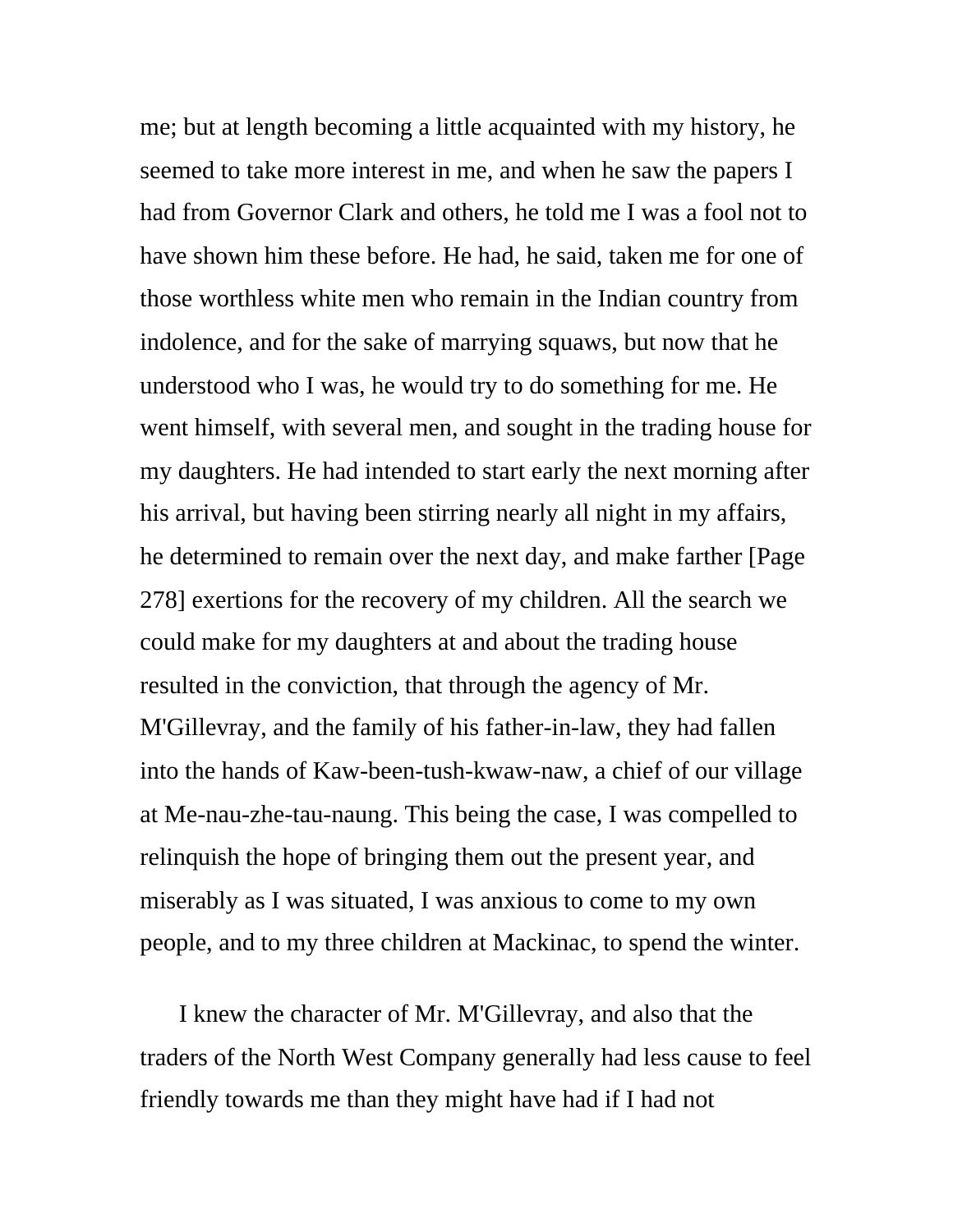concerned myself with Lord Selkirk's party in the capture of their post at Red River. I knew also that my peculiar situation with respect to the Indians would make it very difficult for me to gain permission to remain at or near either of the houses of the North West, or of the American Fur Company. I had been severely and dangerously wounded by an Indian, and according to their customs, I was bound, or at least expected, to avenge myself on any of the same band that might fall in my way; and should it be known that I was at either of the trading houses, very few Indians would venture to visit it. Taking these things into consideration, I determined to accept the friendly offer of Major Long to bring me to the States, and accordingly took a place in one of his canoes. But after proceeding on our way an hour or two, I became convinced, as did Major Long and the gentlemen with him, that I could not safely undertake so long and difficult a journey in my present situation. Accordingly they put me in charge of some people belonging to the traders, and sent me back to the fort.

I knew that the doors of the North West Company's house would be closed against me, and accordingly made application to my late employers, the American Fur Company. Young Mr. Davenport, in whose care the house then was, granted a ready compliance with my request, and gave me a room; but as provisions were scarce on that side, I was supplied daily by Dr.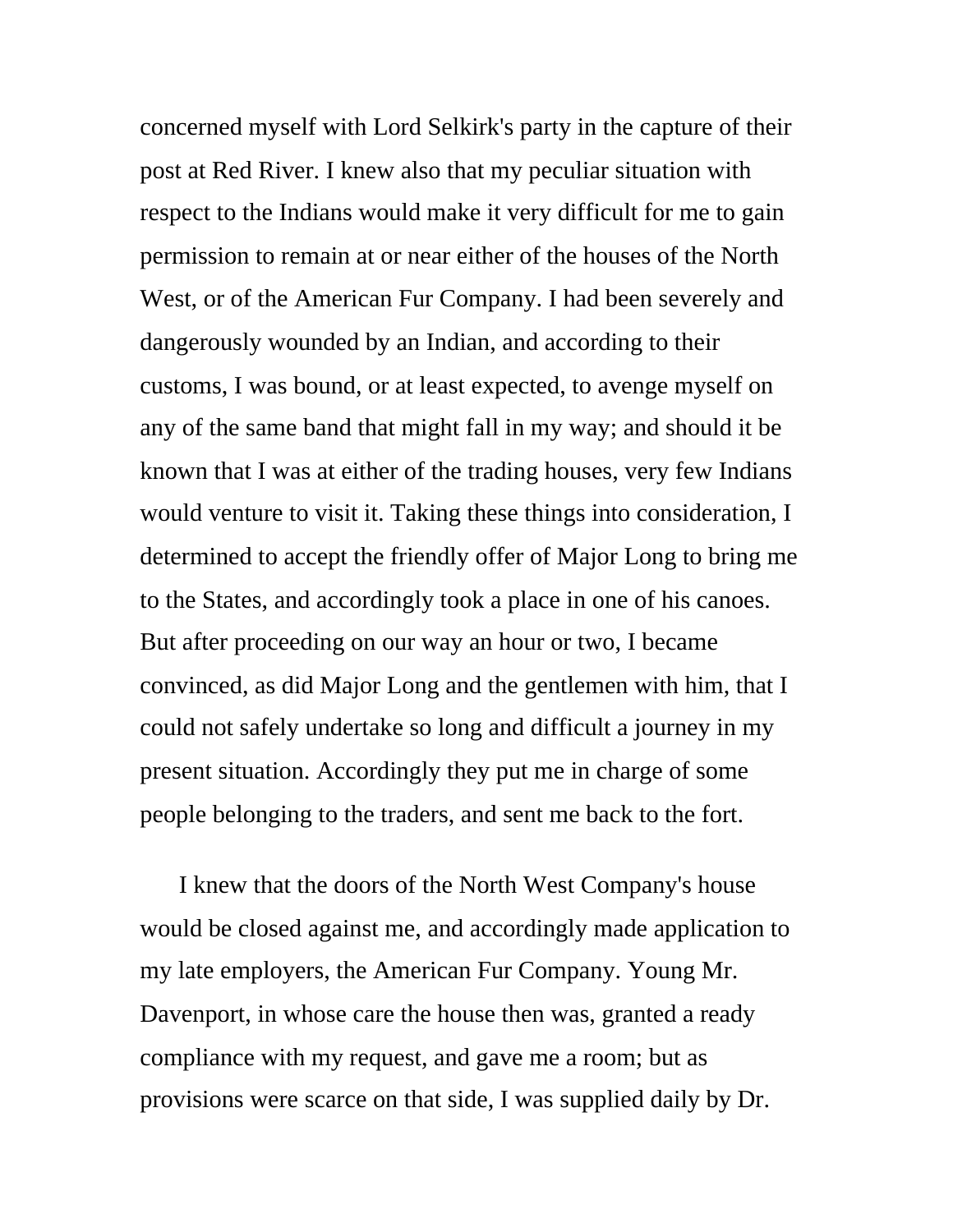M'Laughlin of the North West, [Page 279] who had now taken the place of Mr. M'Gillevray. He sent every day as much as sufficed to feed me and Mr. Davenport, together with his wife.

I had not been long here when Mr. Cote arrived, and took charge of the house in place of Mr. Davenport. Mr. Cote came to my room, and seeing me on the bed, only remarked, "Well, you have been making a war by yourself." That night he allowed my supper to be brought me, and early next morning turned me out of doors. But he was not content with driving me from the house; he forbade me to remain on the United States side of the boundary, and all my entreaties, together with the interference of Dr. M'Laughlin, could not influence Mr. Cote to change his determination. In this emergency, Dr. M'Laughlin, though he knew that the success of his post in the winter's trade must be injured by the measure, consented to receive me on the British side where he fed and took care of me. Early in the winter, my wounds had so far healed that I could hunt a little, holding my gun in my left hand. But about new-years, I went out one evening to bring water, slipped and fell on the ice, and not only broke my arm in the old place, but also my collar bone. Dr. M'Laughlin now took the management of my case into his own hands, it having been left entirely to my own treatment before, and I was now confined as long as I had been in the fall.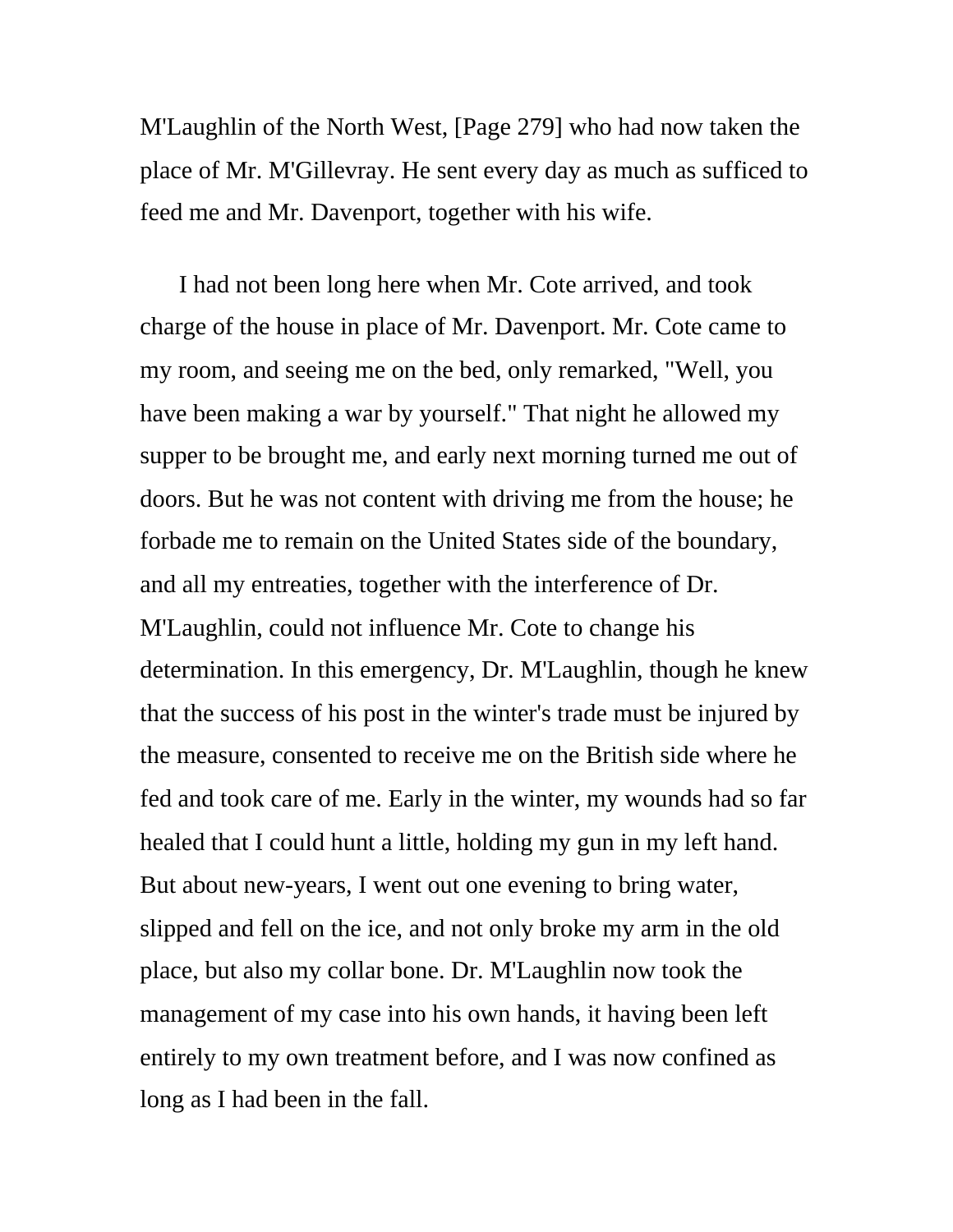In the spring, I was again able to hunt. I killed considerable numbers of rabbits, and some other animals, for the skins of which the Doctor paid me in money a very liberal price. As the time aproached for the traders to leave the wintering grounds, he told me the North West had no boats going to Mackinac, but that he would oblige Mr. Cote to carry me out. It was accordingly so arranged, and Mr. Cote promised to take me to Fond Du Lac in his own canoe. But instead of this, he sent me in a boat with some Frenchmen. In the route from Fond Du Lac to the Saut De St. Marie, I was dependent upon Mr. Morrison; but the treatment I received from the boatmen was so rough that I induced them to put me on shore, to walk thirty-five miles to the Saut. Mr. Schoolcraft now wished to engage me as an inter- [Page 280] preter, but as I heard that the little property I had left at Mackinac had been seized to pay my children's board, and as I knew their situation required my presence, I went thither accordingly, and was engaged by Col. Boyd as Indian interpreter, in which situation I continued till summer of 1828, when being dissatisfied with his treatment, I left Mackinac, and proceeded to New-York for the purpose of making arrangements for the publication of my narrative; and upon my return to the north, was employed by Mr. Schoolcraft, Indian agent at the Saut De St. Marie, as his interpreter; to which place I took my family, and have since resided there.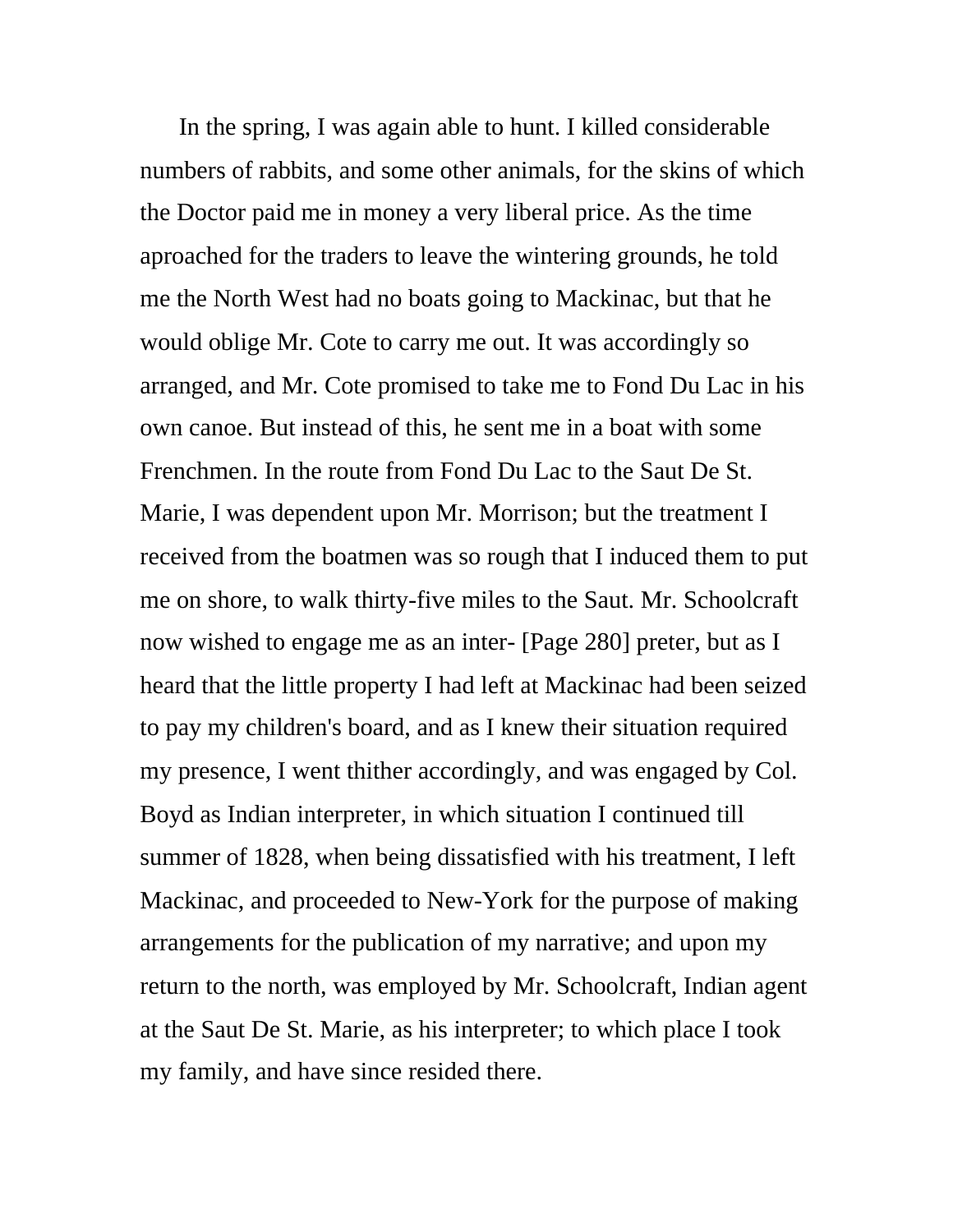Three of my children are still among the Indians in the north. The two daughters would, as I am informed, gladly join me, if it were in their power to escape. The son is older, and is attached to the life he has so long led as a hunter. I have some hope that I may be able to go and make another effort to bring away my daughters.

--

## **Notes for the Text at this URL**

\*

\* This word, Win-ne-peg, is derived from *win-ne-be-a,* "dirty water," or *ween-au-gum-ma,* which has nearly the same meaning. The lake is called by the Indians *Win-ne-be-a Sau-gie-gun,* "Dirty Water Lake."

\*

\* Jebiug-neezh-o-shin-naut — Two dead lie there.

\*

\**Puk-kwi,* the cat-tail flag, *(Typha Latifolia,)* of which we made the coarse mats called by the Menomonies *(O-pah-keuk,* by the Ojibbeways of the Upper Mississippi, *O-pah-kwi-wuk*. There is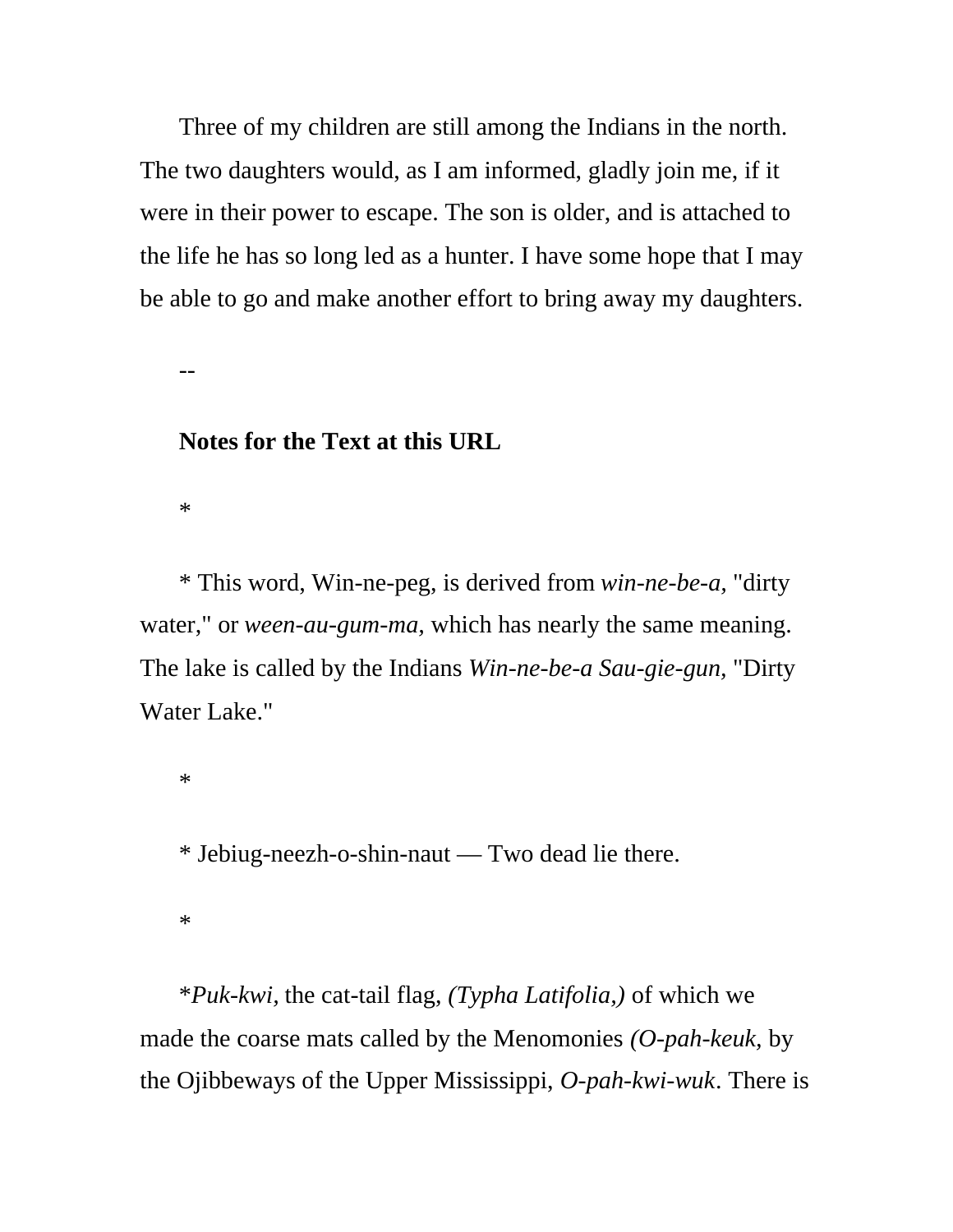a lake on the route from Green Bay to the Wisconsan, called on the maps *Puckaway,* but the word is, in the country, pronounced *Pukkwi*.

\*

\* Some of the circumstances of this murder seem to identify it with that of Keveny, for which Charles De Reinhard and Archibald M'Lellan were tried at Quebec, in 1818, and the former condemned to death. De Reinhard, Mainville, and Jose, or Joseph, an Indian, otherwise called the Son of the White Partridge, seem to have been the immediate actors in this affair. It is not surprising that Tanner, who was then, as far as opportunities for particular information on this subject were concerned, on a par with the wildest Indian, should have mistaken foreign names, as well as the comparative rank and importance of foreigners in the country.

\*

\* From*tub-buz-zeen,*imperative, "Do thou dodge down."

\*

\* Or Spit Roasters, so called from their roasting meats on wooden spits.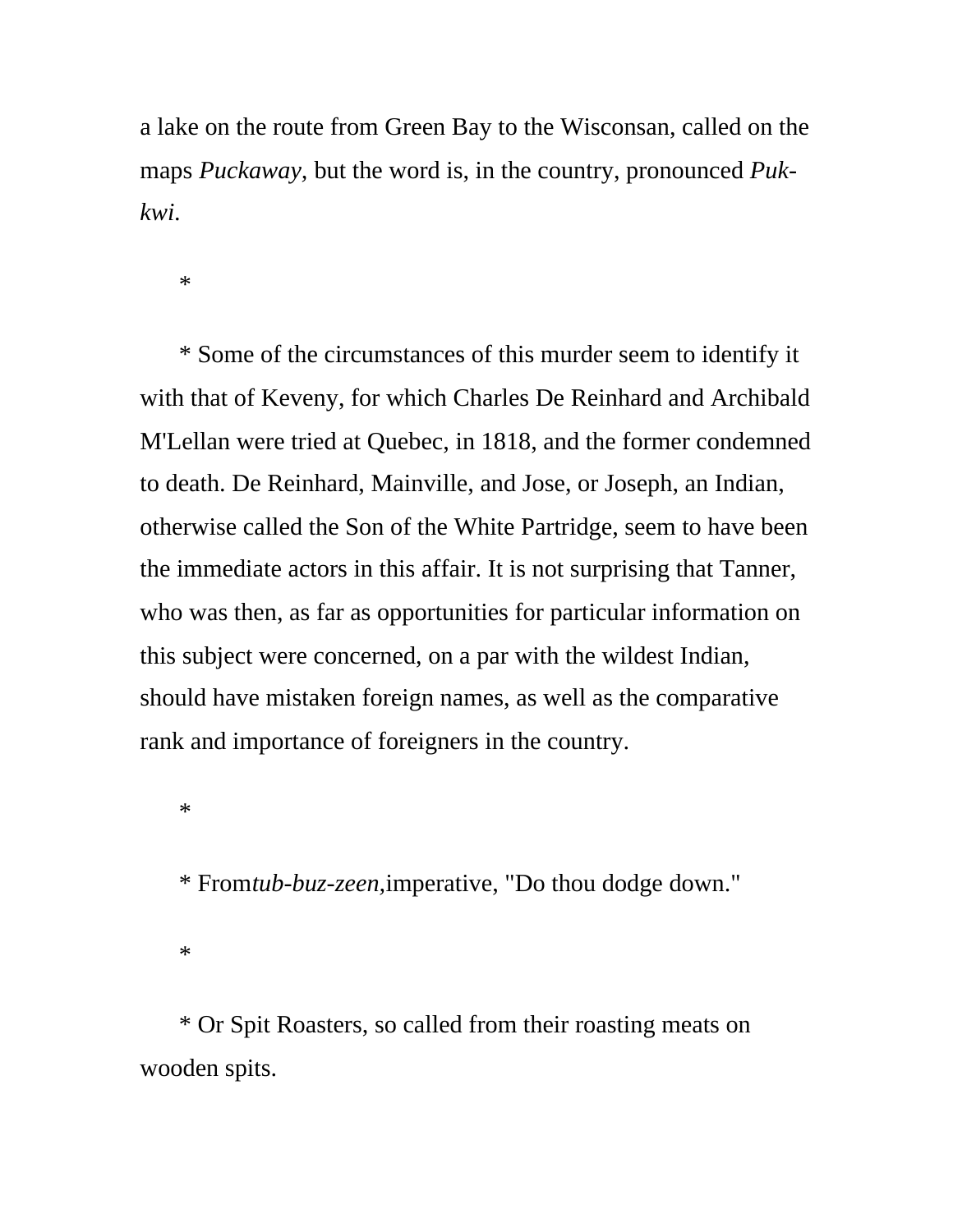\* Many of the names of white men in the northwest and in other parts of the country, which are mentioned in this narrative, are grossly misspelt; the same principle having been followed in writing both foreign and Indian names, in all instatnces where the name the narrator intended to mention did not immediately recur to the recollection of the writer. Thus Codman is here written for*Coltman* : in other places, Maveen for *Mainville*; Tussenon for*D'Orsonnens* , etc. It is also not improbable that names may have become confounded in the mind of our hunter himself, who appears to have been more conversant with Indians than white men. Thus, in his account of the murder of a governor of the Hudson's Bay Company, of the name of M'Donald, or M'Dolland, he may possibly have used one of these names in place of that of Mr. Semple, who was one of the victims to that spirit of bloody rivalry which occasioned these troubles between the trading companies. This want of precision, particularly in the spelling of names, will not, with the candid, impair the credibility of this humble narrative.

\*

\*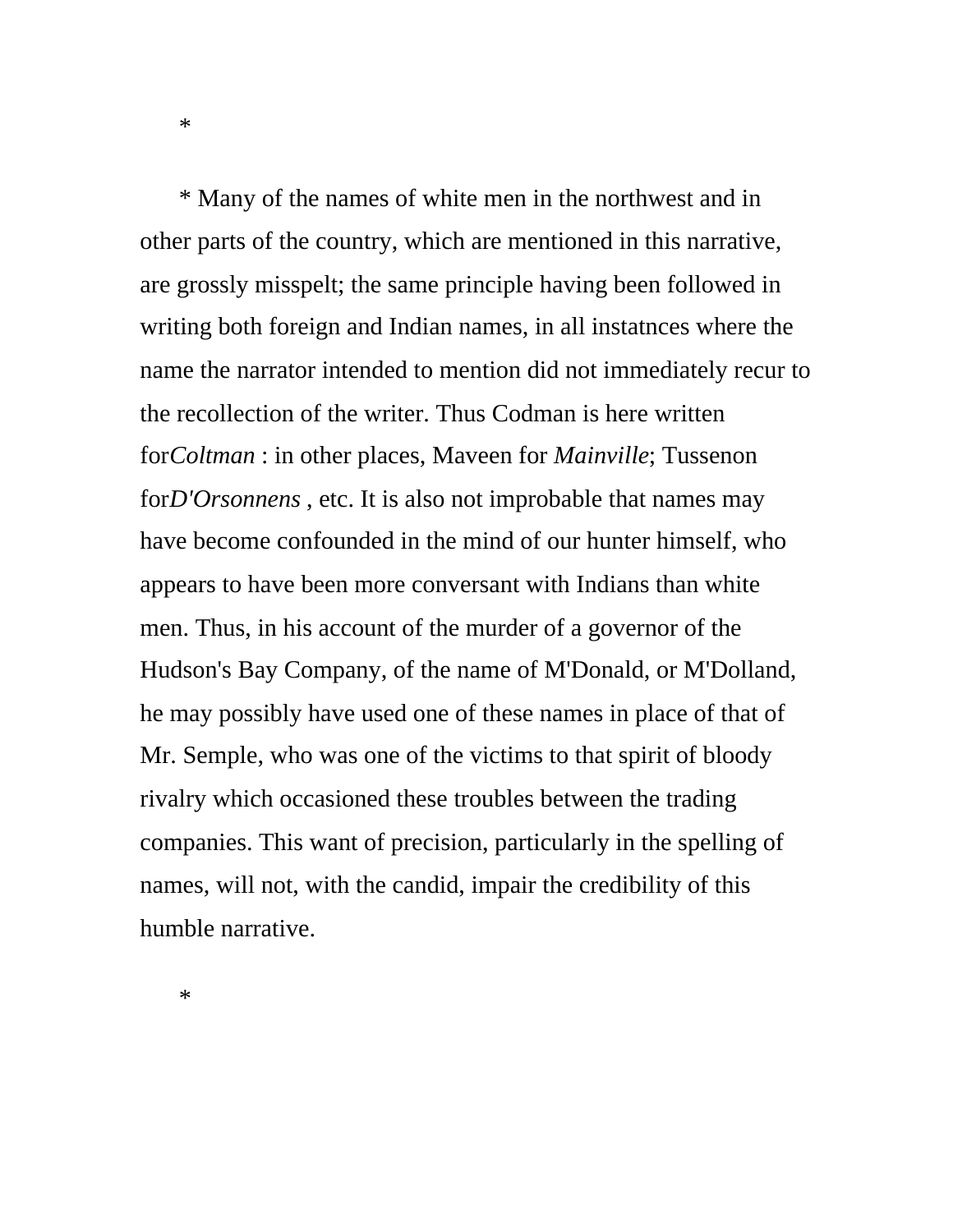\**An-nim-me-keeg wus-re-tah goos-e-wuk,* (Ottawwaw,) *it thunders. — na-mah-ke-wuk kau-ke-to-wuk,* (Menomine,) it thunders. — they are both, however, plural nominations, and have verbs in the plural.

\*

\* Assinneboins, Stone Roasters, from using heated stones to boil their provisions.

\*

\* O-poih-gun — pipe; O-poih-gun-nun — pipes.

\*

\* The name of this distinguished chief is spelt in "Major Long's Second Expedition," *Wa-no-tan*. To an English reader, this orthography conveys as incorrect an idea of the sound of his name, as the engraved portrait in that work, does of his handsome face and person.

\*

\**A-gutch-a-ninne-wug,* the settled people, called by the white Minnetarees.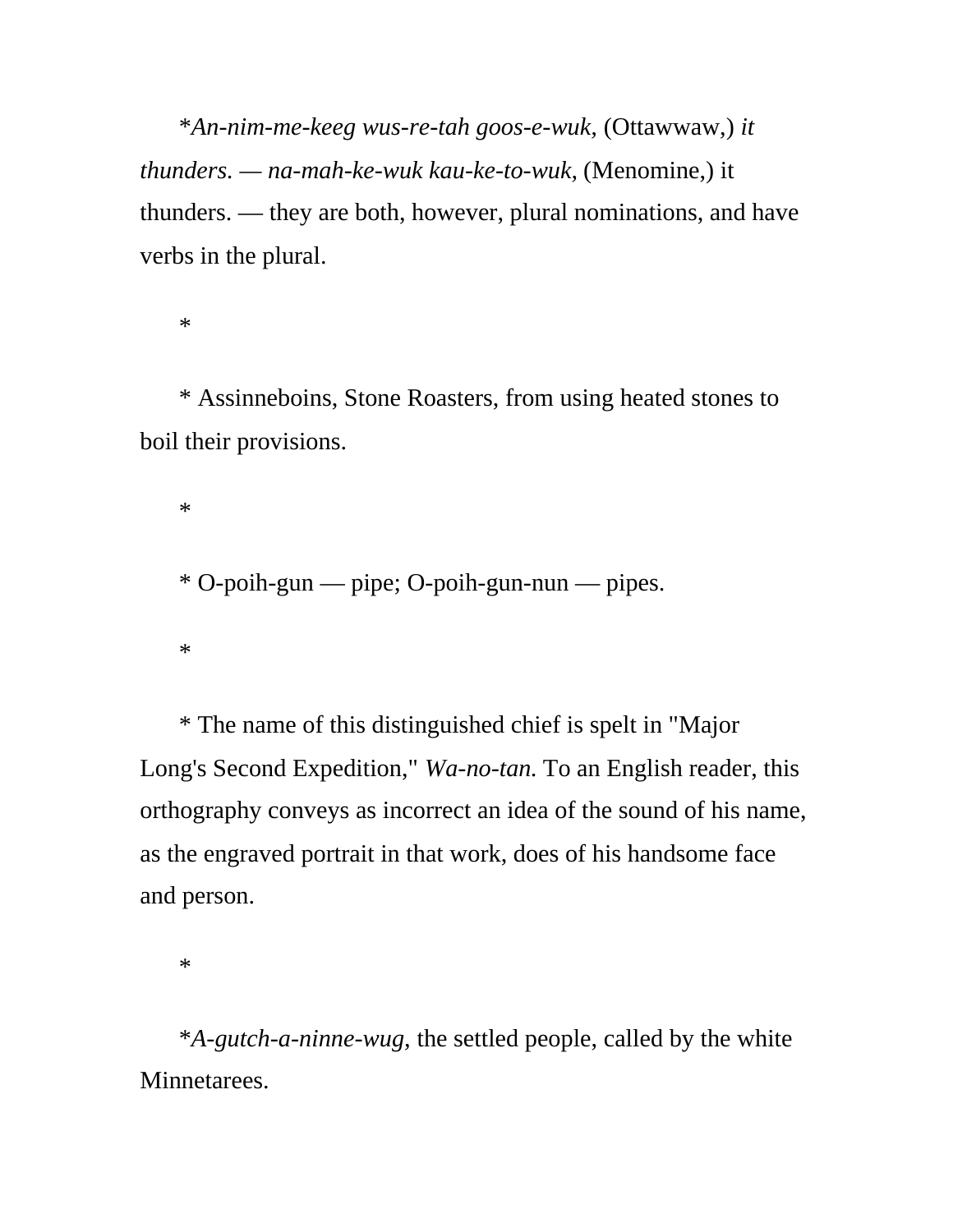\* The name of this man Tanner pronounces *Gish-gau-go*. He has subsequently been well known in Michigan, and other portions of the north-western frontier, by his numerous murders and depredations. He died in prison at Detroit, as lately as the fall of 1825.

\*

\**Nin-us-kun-je-ga kwi-uk we-ke-wah-mik* . See note at the end of the volume on the Menominie word *Ke-kish-kosh-kaw-pe-nin*.

\*

\* This is one of the species of Psoralea, so abundant in the open countries of the Missouri. When boiled or roasted, the roots are exceedingly palatable and nutritious; but the exclusive use of them commonly occasions derangement of the bowels.

\*

\* Lakes of the largest class are called by the Ottawwaws, Kitchegawme; of these they reckon five; one which they commonly call Ojibbeway Kitchegawme, Lake Superior, two Ottawwaw Kitchegawme, Huron and Michigan, and Erie and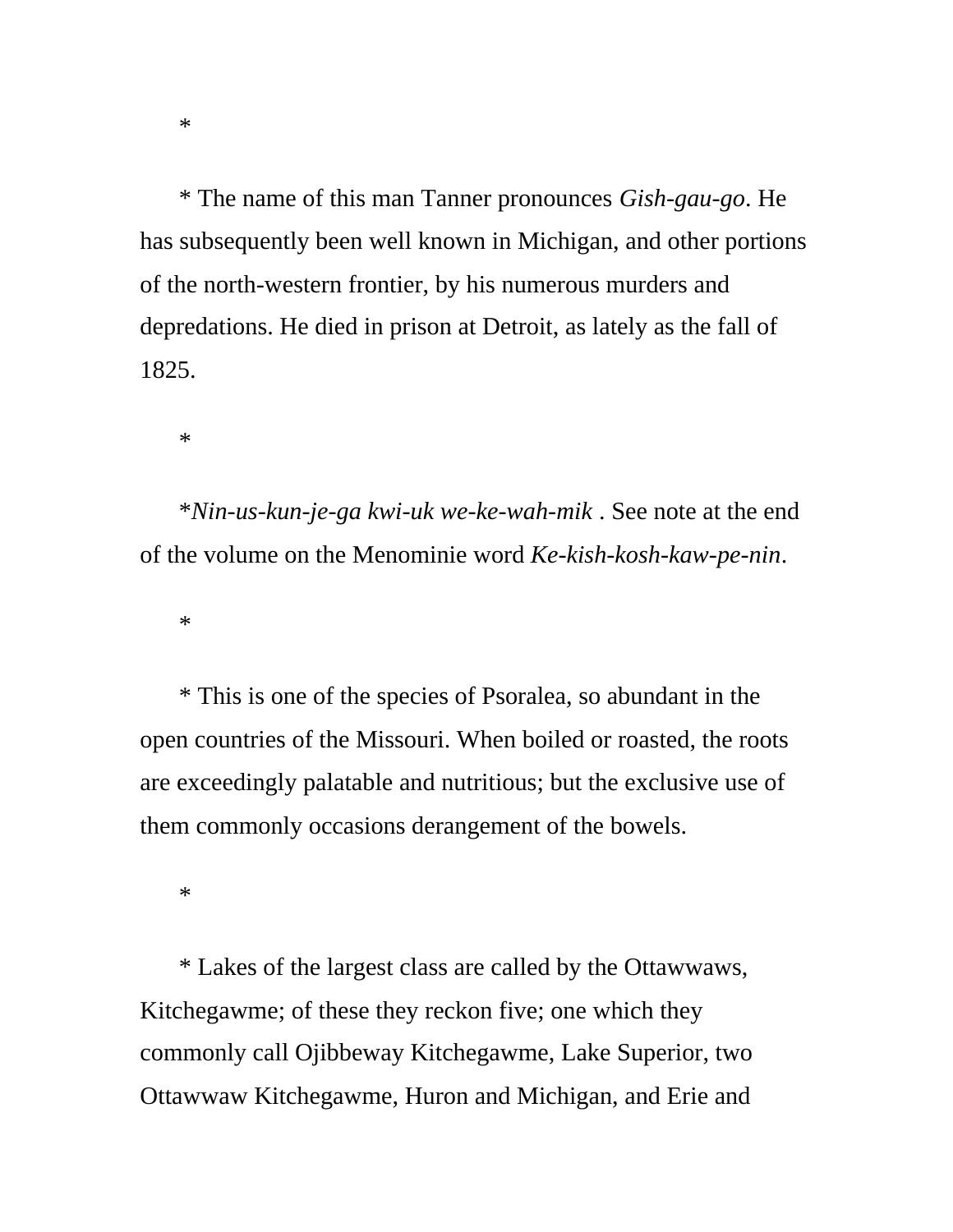Ontario. Lake Winnipeg, and the countless lakes in the north-west, they call Sahkiegunnun.

\*

\**Sa-gui-na.* The word *Sau-ge-nong,* appears to mean, "the town of the Saukees."

\*

\* The painful topic of domestic troubles, and the misconduct of persons nearly allied to him, seems to be the only one on which the narrator has not spoken with clearness. There is, in relation to this subject, some want of distinctness; but it is believed this will not be thought to affect the credibility of the narrative, inasmuch as we discover no departure from truth, unless the suppression of some facts can be considered such.

\*

\* Tanner has much of the Indian habit of concealing emotion; but when he related the above to me, the glimmering of his eye, and a convulsive movement of his upper lip, betrayed sufficiently, that he is not without the enduring thirst for revenge which belongs to the people among whom he has spent his life. "As soon," said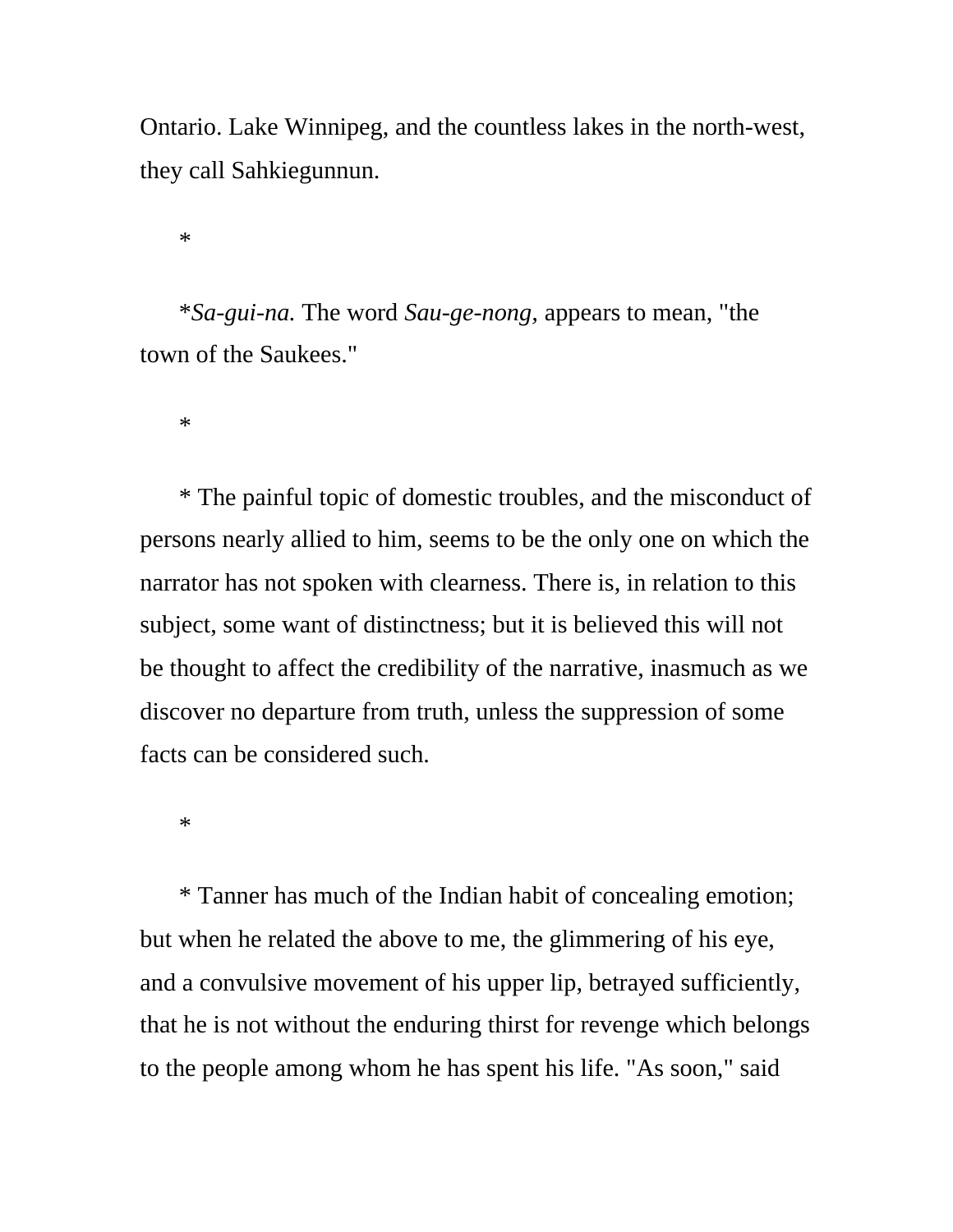he, in connection with this anecdote, "as I landed in Detroit on my return from Red River, and found a man who could speak with me, I said 'where is Kish-kau-ko?' 'He is in prison.' 'Where is Manito-ogeezhik, his father?' 'Dead two months since.' 'It is well he is dead.'" Intimating that though more than thirty years had elapsed, he intended now to have avenged himself for the injury done him when a boy not eleven years of age. — Ed.

\* Naw-we-sah-ki-e-gun.

\*

\*

\**Gah-menomonie gah-wun-zhe-gaw-wie see-bee,* (the river of the wild rice straw.) *Gaw-wun-je, or Gaw-wunzk,* is applicable to the stalks or trunks of many plants, shrubs, etc. as *Mee-na-gawwunge,* (whortleberry bush,) or, in the plural, *Mee-na-gaw-wacheen,*(whortleberry bushes.)

\*

\* Sug-gus-swaw-waw — the Smoker, in Ojibbeway.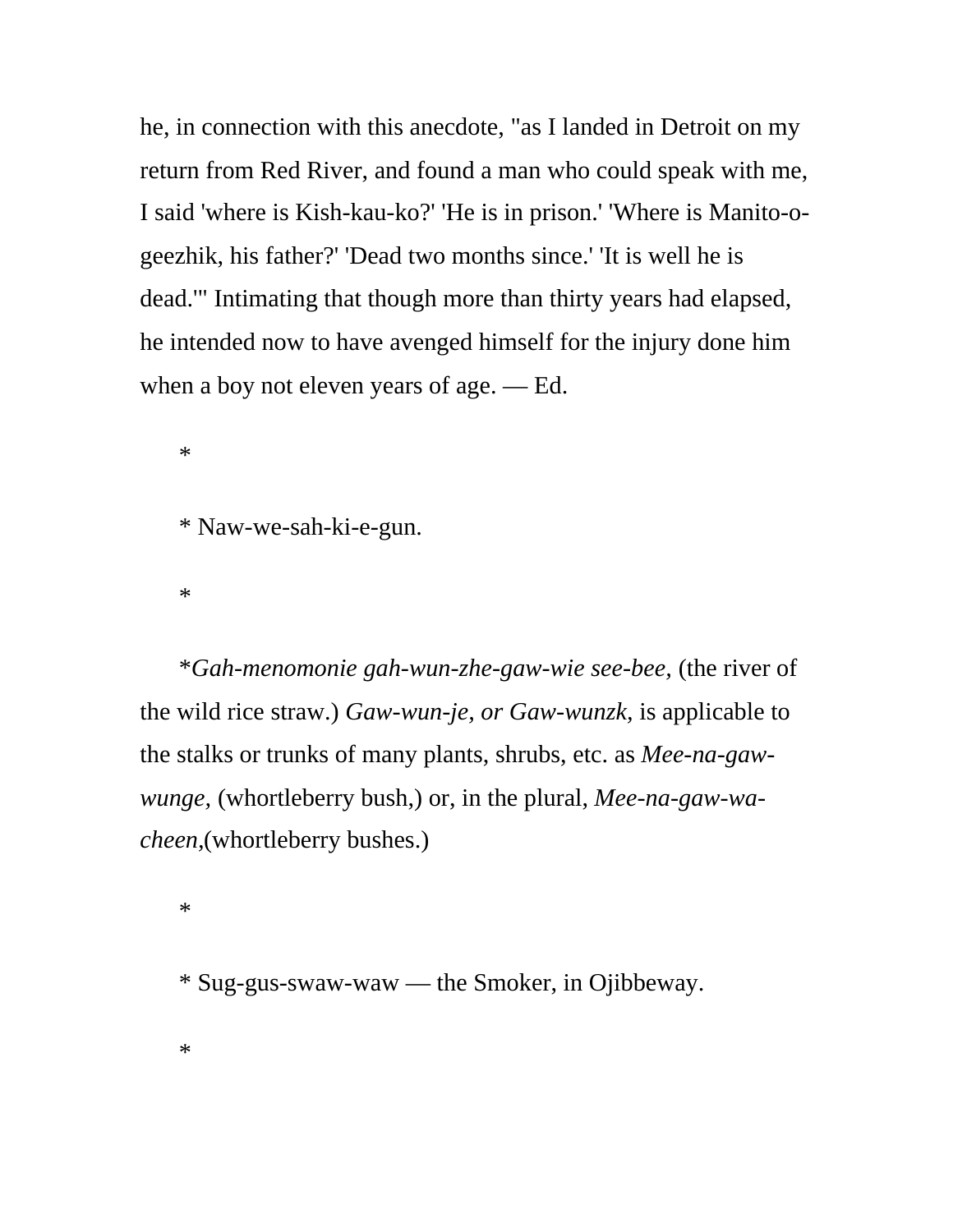\**War-gun-uk-ke-zee*means, as Tanner says, the bent tree; and the pine, which gave name to the place called by the French *L'Arbre Croche,* was standing when he first visited that village. He spoke with great indignation of the Indian who, through mere wantonness, cut down this remarkable tree.

\*

\* Nebeninnah-ne-sebee — High Craneberry River; since called Pembinah. The Indian name is derived from that of the viburnum, with large red edible berries, somewhat resembling the craneberry; thence called v.oxycoccus. "Red River" is from the Indian Miskwawgummewesebee.

\*

\* *Devil Lake*, and on the North West Company's map, *God's Lake*.

\*

\**Ka-gah-gum-ming,*almost water.

\*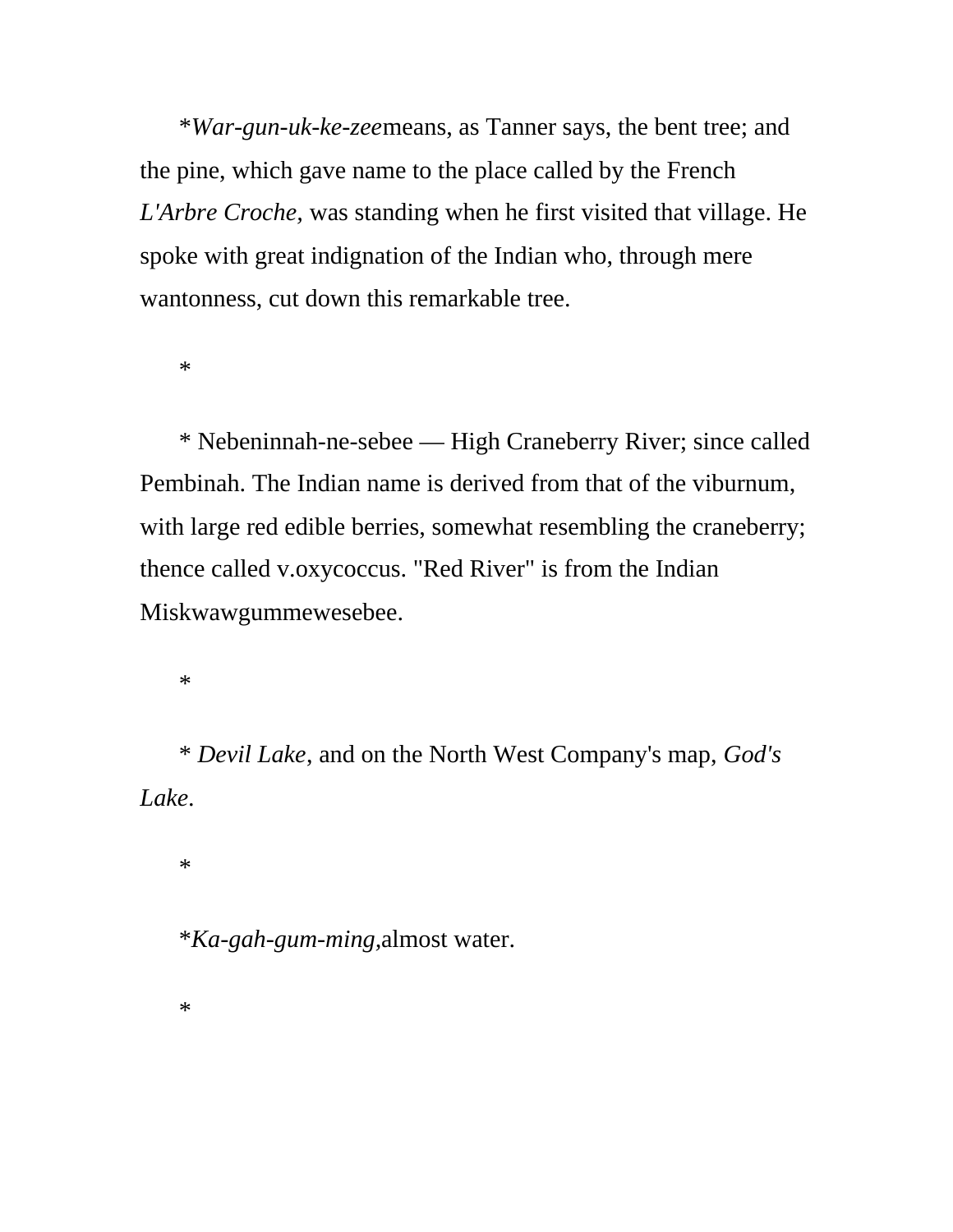\**Pe-twaw-we-ninne* . — This, however, is a Cree word; the name among the Ojibbeways, is *Sug-guo-swaw-we-ninne*. Muskegoe is from*Mus-keek,* a swamp, and is applied to a band of the Ojibbeways, enjoying in general no very good name.

\*

\* Pronounced by the Indians, We-ge-wham.

\*

\* *Muz-zin-ne-neen, muz-zin-ne-neen-sug*—singular and plural.*Meshe-nin-ne-shah, Meshe-nin-ne-shuk* — Menomonie dialect. These little images, or drawings, for they are called by the same names, whether of carved wood, or rags, or only rudely sketched on birch bark, or even traced in sand, are much in use among several, and probably all the Algonkin tribes. Their use is not confined to hunting, but extends to the making of love, and the gratification of hatred, revenge, and all malignant passions.

It is a prevailing belief, to which the influence of established superstition has given an astonishing power, that the necromancers, men and women of medicine, or those who are acquainted with the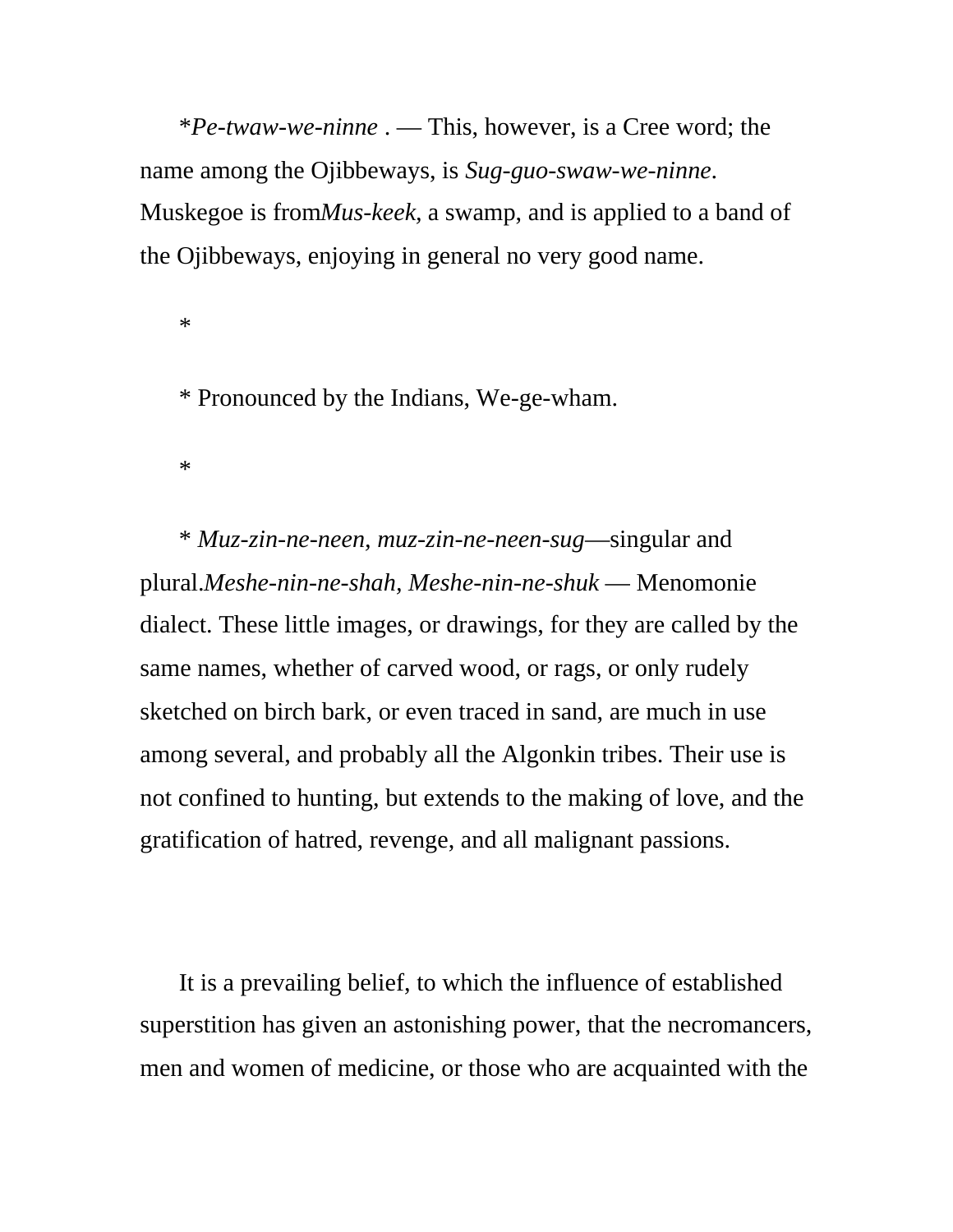hidden powers of their*wusks*, can, by practising upon the Muz-zinne-neence, exercise an unlimited control over the body and mind of the person represented. As it may have been, in former times, among the people of our race, many a simple Indian girl gives to some crafty old squaw her most valued ornaments, or whatever property she may possess, to purchase from her the love of the man she is most anxious to please. The old woman, in a case of this kind, commonly makes up a little image of stained wood and rags, to which she gives the name of the person whose inclinations she is expected to control; and to the heart, the eyes, or to some other part of this, she, from time to time, applies her medicine, or professes to have done so, as she may find necessary to dupe and encourage her credulous employer.

But the influence of these images and conjurations, is more frequently tested in cases of an opposite character; where the inciting cause is not love, but hatred, and the object to be attained, the gratification of a deadly revenge. In cases of this kind, the practices are similar to those above mentioned, only different medicines are used. Sometimes the Muz-zin-ne-neence is pricked with a pin, or needle, in various parts, and pain or disease is supposed to be produced in the corresponding part of the person practiced upon. Sometimes they blacken the hands and mouth of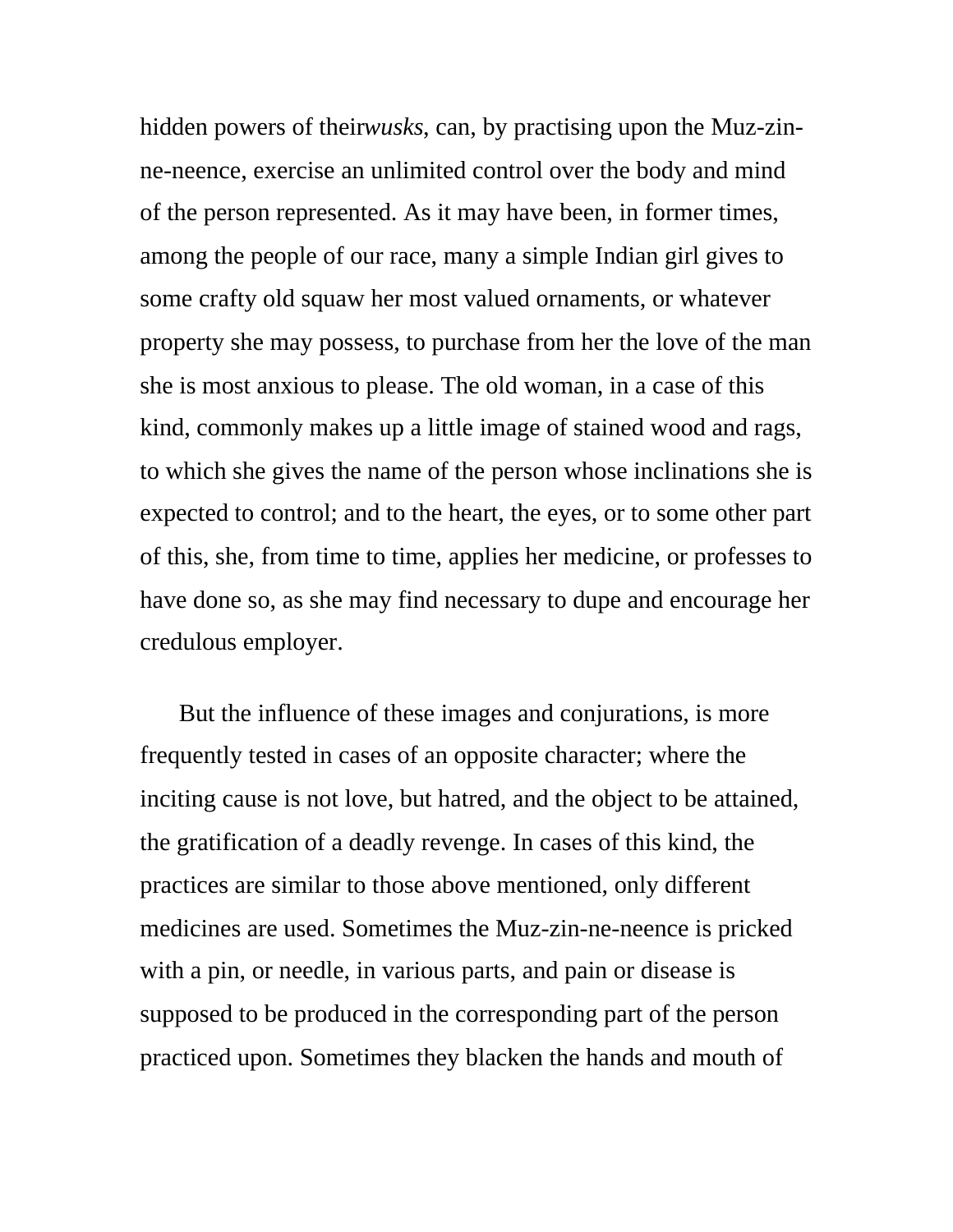the image, and the effect expected,is the change which marks the near approach of death.

In the sanguinary chapter of the Calica Puran, we find reference to a similar superstition among the Asiatics.

"Let a figure be made, either of barley meal or earth, representing the person with whom the sacrificer is at variance, and the head of the figure struck off. After the usual texts have been used, the following is to be used in invoking the axe on the occasion: *Effuse, effuse blood! be terrific, be terrific! seize, seize! destroy, for the love of Ambica, the head of this enemy*. Having struck off the head let him present it, using the texts laid down hereafter for the occasion, concluding with the word PHAT. Water must be sprinkled on the meal or earthen victim, which represents the sacrificer's enemy, using the text commencing with *Racta draibaih*, (i. e. by streams of blood,) and marks must be made on the forehead with red sanders; garlands of red flowers must be put round the neck of the image, and it must be dressed in red garments, tied with red cords, and girt with a red girdle. Then placing the head towards the north, let it be struck off with an axe, using the*Scanda* text."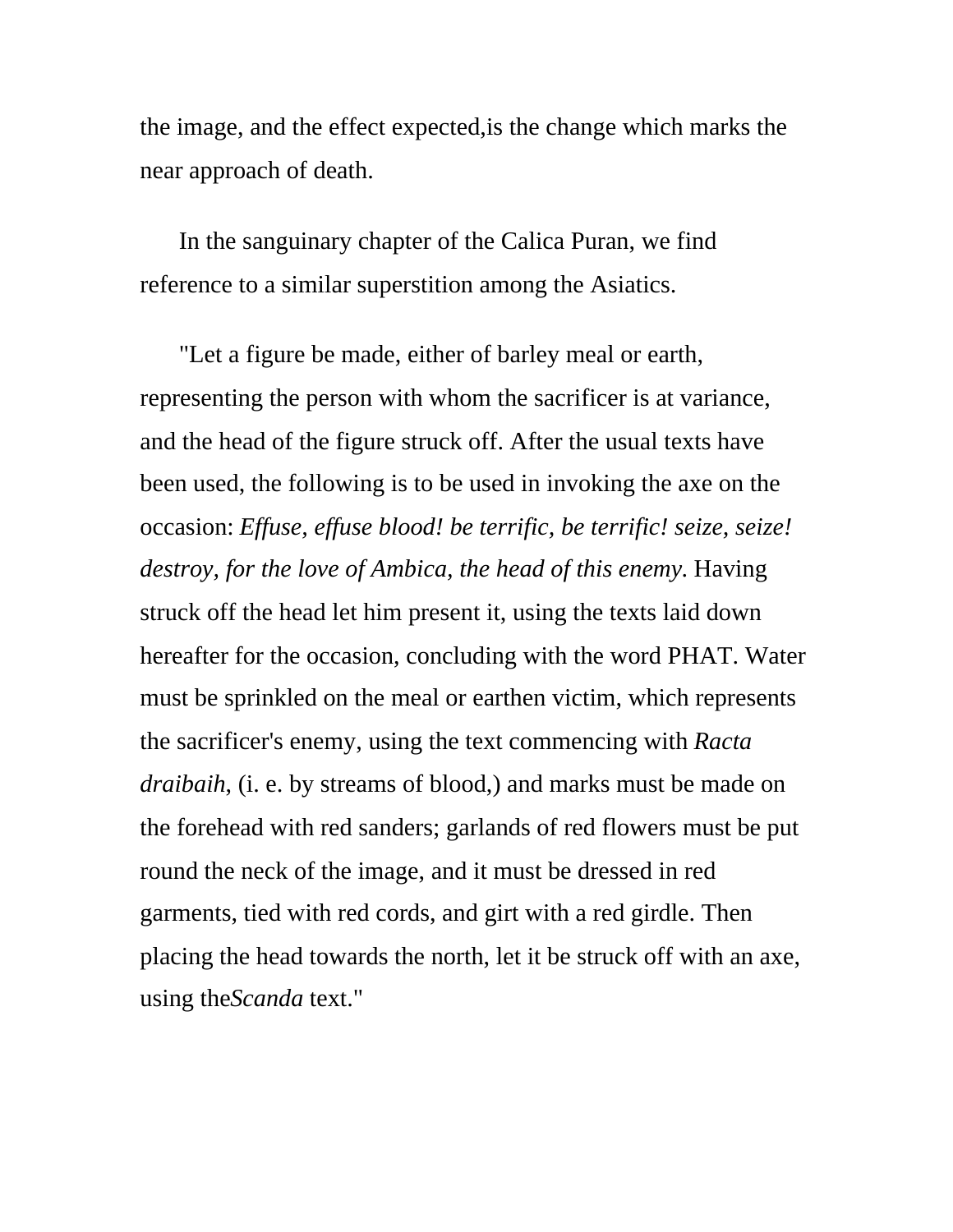So general and prevalent, among the Indians, is the confidence in the efficacy of these charms, and of those practised by means of a hair from the head of the intended victim, that the belief in them has extended to many of the more ignorant of the Canadians who reside with the Indians, and even to some of the traders. Instances in which a hair is used in place of the image, or mus-zin-neneence, are frequently those of young women; and various, and sometimes dreadful, are the consequences supposed to result. So confident are the representations of whites, and those even of some shrewdness, and so strong the belief of the Indians, in the power of these drawings, as to enforce the conviction that effects have been produced in connection with these mummeries, either by the influence of imagination, or the still more powerful and certain operation of poison, administered secretly. Poisoning is a crime of perhaps greater frequency among the Indians than could have been expected from their situation; and they attribute equal guilt to the poisoner, whether he actually and craftily administers some powerful drug, or whether, at the distance of one or two hundred miles, or at any place, however remote, he so applies medicine to the Muz-zin-ne-neence, or to a hair, as to produce pain, sickness, death, or other suffering, in his enemy. The influence of these superstitions and absurd fears is boundless, and would, perhaps, surpass comprehension and belief if we could not look back to the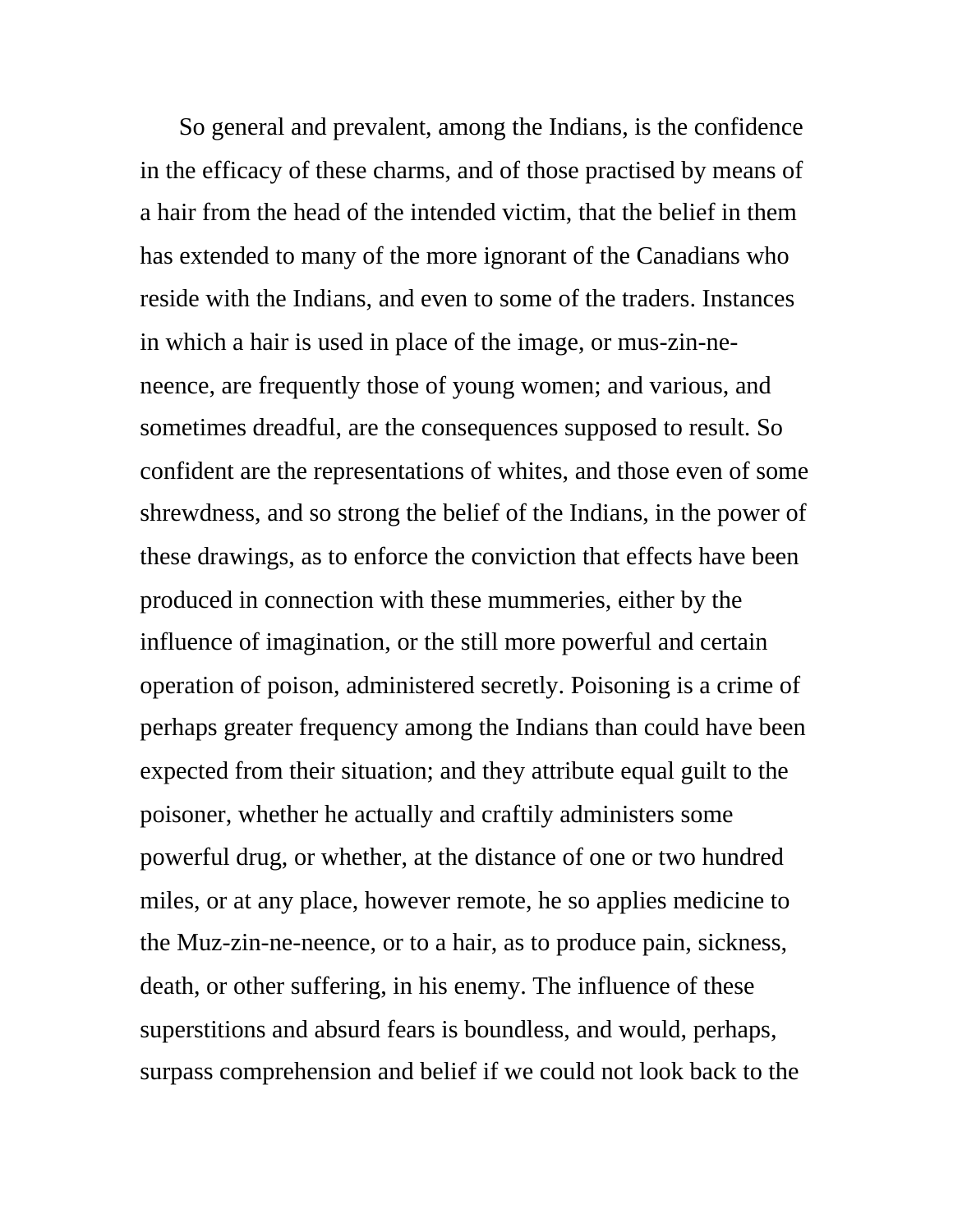time when the minds of our own race were similarly enthralled, and when the dread of supernatural powers in the hands of the malicious or the envious, formed one among the most serious and real evils in the life even of the most enlightened and independent. Many cases of sudden sickness occur among them, and many deaths happen entirely in the way of nature, which they, being ignorant of the true cause, attributeto poison, or more frequently to bad medicine; but enough of well authenticated instatnces exist to prove that they, in some cases, practice upon each other by poison; sometimes using such noxious plants, or other substances as their own country affords, and in other instances procuring arsenic, or other drugs, from the whites. To destroy life in this way is perfectly in accordance with their ideas of bravery, or toughness of heart, (Soug-ge-da-win;) he being often esteemed the bravest man who destroys his enemy with least risk to his own life.

The Chippewyans, whose bleak and inhospitable country, affords neither birch bark nor other similar article, indeed nothing from the vegetable kingdom to serve as a substitute for the birch bark, and whose extreme rudeness has left them ignorant of any method of preparing from stones or earth any things suitable to write or delineate figures upon, use, in their preparations for the medicine hunt, the scapular bone of the rein deer, or such other animals as are found in their country. With an apparent poverty of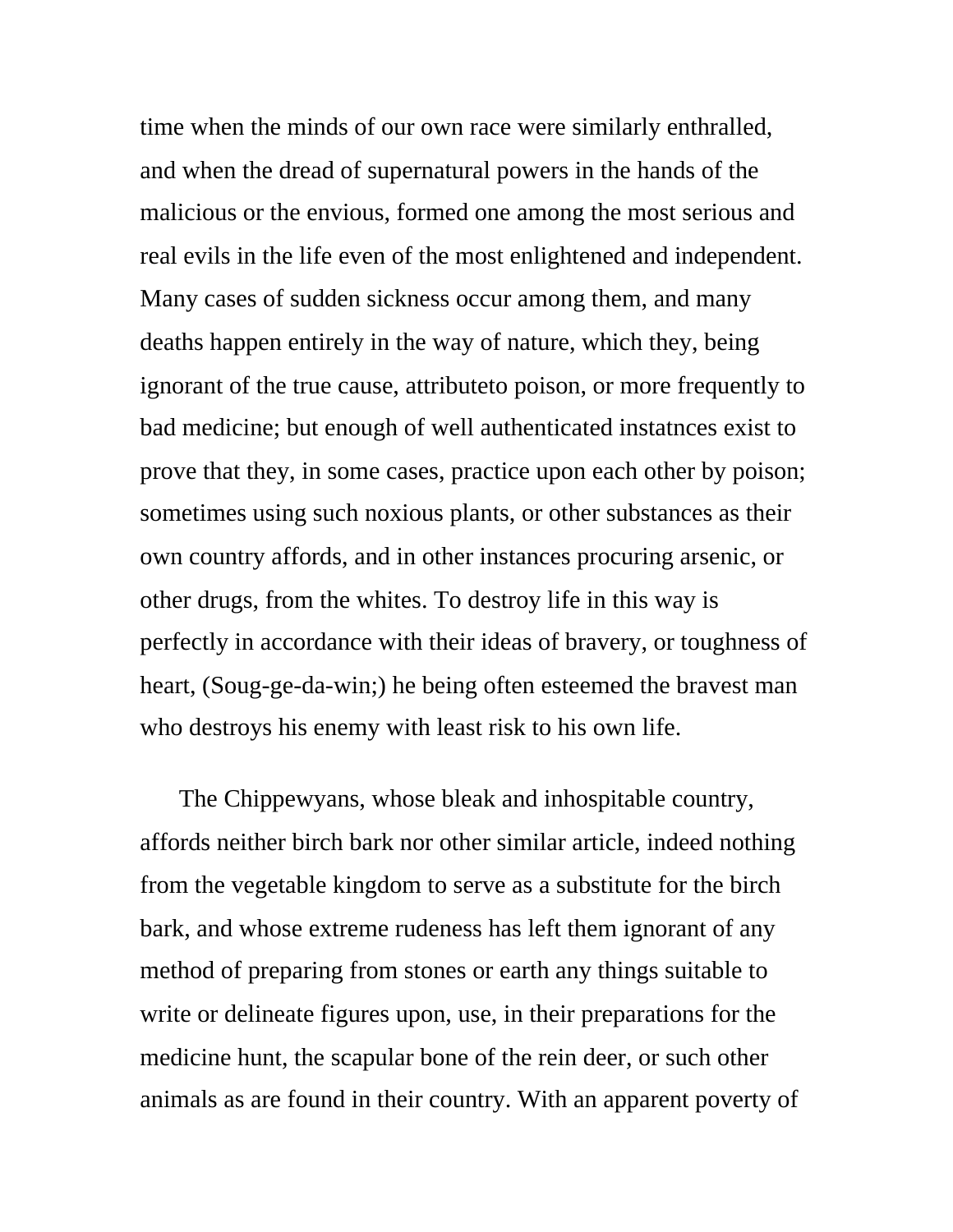language, corresponding to the meagerness of their soil, and the bluntness of their intellects, they denominate the drawing used in this kind of hunting, *El-kul-lah ke-eet-ze*, (the shoulder blade bone.) It would appear, also, that the accompanying ceremonies of this superstition are prorportionately rude and inartificial. After awkwardly sketching the rein deer, or whatever animal they may happen to consider as indicated to them by their dream, they cast the bone on which the drawing is made into the fire, if, by chance, they happen to have one, and this fulfills all those important ends, which, in the imagination of the Ojibbeway hunter, are dependent upon the proper application of his medicines, and the patient chanting of his prayers.

\*

\* This word, in the language of the fur traders, signifies not the coming back of the clerk or person sent out but the peltries acquired by the outfit, and is equally used if the trader never returns in person to his employer.

\*

\* Needjee — my friend, is commonly used in friendly conversation; but, as in our language, is often used with a peculiar tone and manner, when a threat is intended.